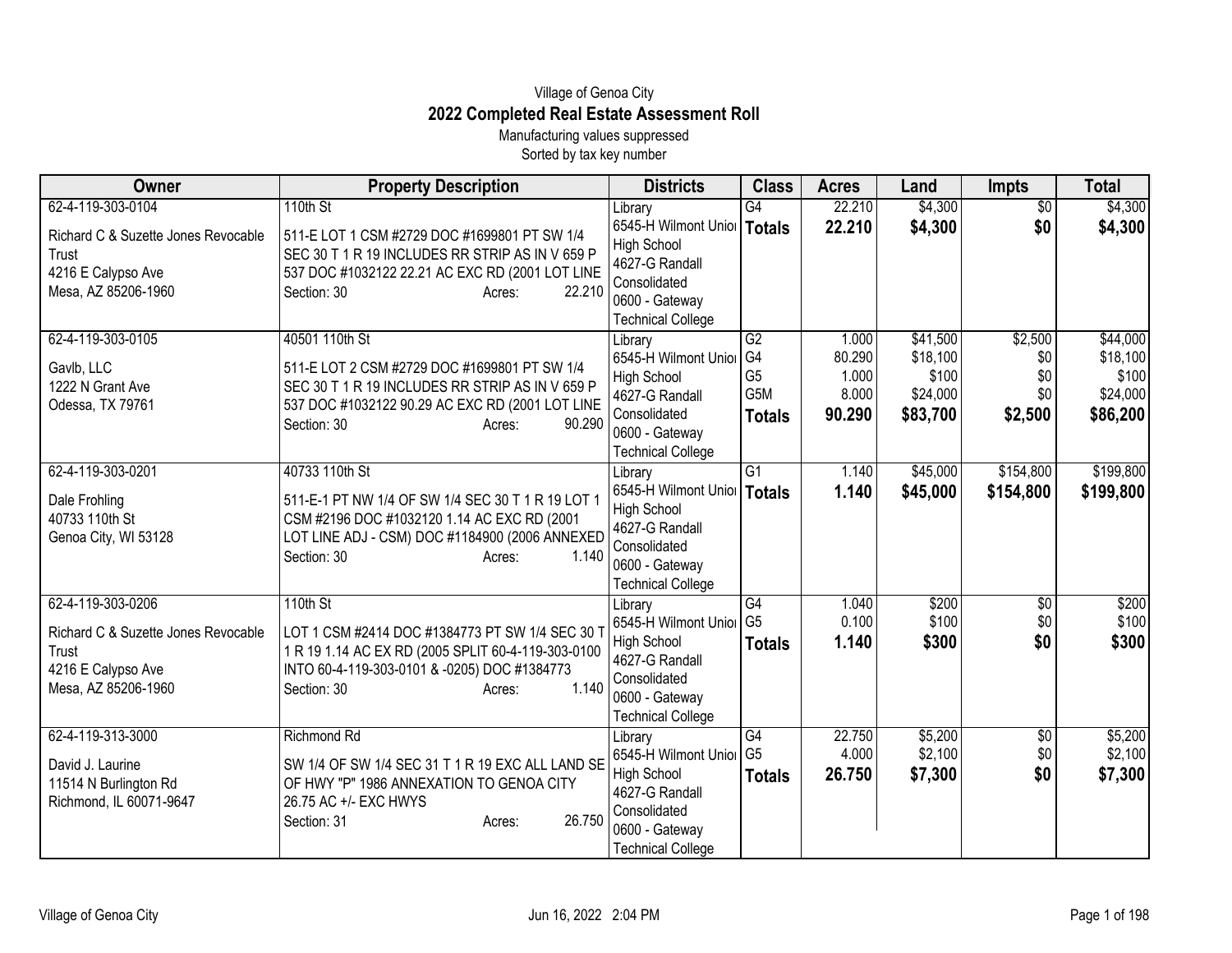| Owner                     | <b>Property Description</b>                    | <b>Districts</b>         | <b>Class</b>  | <b>Acres</b> | Land     | Impts     | <b>Total</b> |
|---------------------------|------------------------------------------------|--------------------------|---------------|--------------|----------|-----------|--------------|
| TA 500001                 | 439 Tower St                                   | Union HS 2884            |               | 0.356        | \$26,000 | \$151,200 | \$177,200    |
| Wilbert D. Feldbusch      | LOT 1 CERT SURVEY NO. 5 RECORDED IN VOL 1 CS   | School 2051 Genoa        | <b>Totals</b> | 0.356        | \$26,000 | \$151,200 | \$177,200    |
| Mildred A. Feldbusch      | PG 5 WCR SE 1/4 SE 1/4 SEC 35 T1N R18E VILLAGE | City                     |               |              |          |           |              |
| PO Box 546                | OF GENOA CITY OMITS TVGC-79A                   | 0600 - Gateway           |               |              |          |           |              |
| Genoa City, WI 53128      | 0.356<br>Section: 35<br>Acres:                 | <b>Technical College</b> |               |              |          |           |              |
| TA 500002                 | 429 Tower St                                   | Union HS 2884            |               | 0.292        | \$23,000 | \$145,500 | \$168,500    |
|                           |                                                | School 2051 Genoa        | <b>Totals</b> | 0.292        | \$23,000 | \$145,500 | \$168,500    |
| Irene F. Berger           | LOT 2 CERT SURVEY NO. 5 RECORDED IN VOL 1 CS   | City                     |               |              |          |           |              |
| Jerome A. Berger          | PG 5 WCR SE 1/4 SE 1/4 SEC 35 T1N R18E VILLAGE | 0600 - Gateway           |               |              |          |           |              |
| <b>PO Box 424</b>         | OF GENOA CITY                                  | <b>Technical College</b> |               |              |          |           |              |
| Genoa City, WI 53128      | 0.292<br>Section: 35<br>Acres:                 |                          |               |              |          |           |              |
| TA 500003                 | 419 Tower St                                   | Union HS 2884            |               | 0.292        | \$25,000 | \$123,300 | \$148,300    |
| Michael W. Erikson        | LOT 3 CERT SURVEY NO. 5 RECORDED IN VOL 1 CS   | School 2051 Genoa        | <b>Totals</b> | 0.292        | \$25,000 | \$123,300 | \$148,300    |
| 419 Tower St              | PG 5 WCR SE 1/4 SE 1/4 SEC 35 T1N R18E VILLAGE | City                     |               |              |          |           |              |
| Genoa City, WI 53128      | OF GENOA CITY                                  | 0600 - Gateway           |               |              |          |           |              |
|                           | 0.292<br>Section: 35<br>Acres:                 | <b>Technical College</b> |               |              |          |           |              |
| TA 2100001                | 935 Carter St                                  | Union HS 2884            |               | 0.258        | \$25,000 | \$152,000 | \$177,000    |
|                           |                                                | School 2051 Genoa        | <b>Totals</b> | 0.258        | \$25,000 | \$152,000 | \$177,000    |
| Arthur C. Sommers III     | LOT 1 CERT SURVEY NO. 21 RECORDED IN VOL 1     | City                     |               |              |          |           |              |
| Julie L. Sommers          | CS PG 21 WCR NE 1/4 NE 1/4 SEC 35 T1N R18E     | 0600 - Gateway           |               |              |          |           |              |
| 935 Carter St             | VILLAGE OF GENOA CITY OUT OF TVGC-1            | <b>Technical College</b> |               |              |          |           |              |
| Genoa City, WI 53128      | 0.258<br>Section: 35<br>Acres:                 |                          |               |              |          |           |              |
| TA 2100002                | 917 Carter St                                  | Union HS 2884            |               | 0.258        | \$25,000 | \$8,400   | \$33,400     |
| Steve W. Krisik           | LOT 2 CERT SURVEY NO. 21 RECORDED IN VOL 1     | School 2051 Genoa        | <b>Totals</b> | 0.258        | \$25,000 | \$8,400   | \$33,400     |
| Debbie L. Krisik          | CS PG 21 WCR NE 1/4 NE 1/4 SEC 35 T1N R18E     | City                     |               |              |          |           |              |
| 917 Carter St             | <b>VILLAGE OF GENOA CITY</b>                   | 0600 - Gateway           |               |              |          |           |              |
| Genoa City, WI 53128-0000 | 0.258<br>Section: 35<br>Acres:                 | <b>Technical College</b> |               |              |          |           |              |
| TA 2100003                | 917 Carter St                                  | Union HS 2884            |               | 0.399        | \$29,000 | \$149,900 | \$178,900    |
|                           |                                                | School 2051 Genoa        | <b>Totals</b> | 0.399        | \$29,000 | \$149,900 | \$178,900    |
| Steve W. Krisik           | LOT 3 CERT SURVEY NO. 21 RECORDED IN VOL 1     | City                     |               |              |          |           |              |
| Debbie L. Krisik          | CS PG 21 WCR NE 1/4 NE 1/4 SEC 35 T1N R18E     | 0600 - Gateway           |               |              |          |           |              |
| 917 Carter St             | VILLAGE OF GENOA CITY                          | <b>Technical College</b> |               |              |          |           |              |
| Genoa City, WI 53128-0000 | 0.399<br>Section: 35<br>Acres:                 |                          |               |              |          |           |              |
| TA 3800001                | 993 Main St                                    | Union HS 2884            |               | 0.662        | \$35,000 | \$141,300 | \$176,300    |
| Steven J. Beak            | LOT 1 CERT SURVEY NO. 38 RECORDED IN VOL 1     | School 2051 Genoa        | <b>Totals</b> | 0.662        | \$35,000 | \$141,300 | \$176,300    |
| Sandra L. Beak            | CS PG 38 WCR SE 1/4 SW 1/4 SEC 35 T1N R18E     | City                     |               |              |          |           |              |
| 993 Main St               | VILLAGE OF GENOA CITY OUT OF TVGC-59M          | 0600 - Gateway           |               |              |          |           |              |
| Genoa City, WI 53128      | 0.662<br>Section: 35<br>Acres:                 | <b>Technical College</b> |               |              |          |           |              |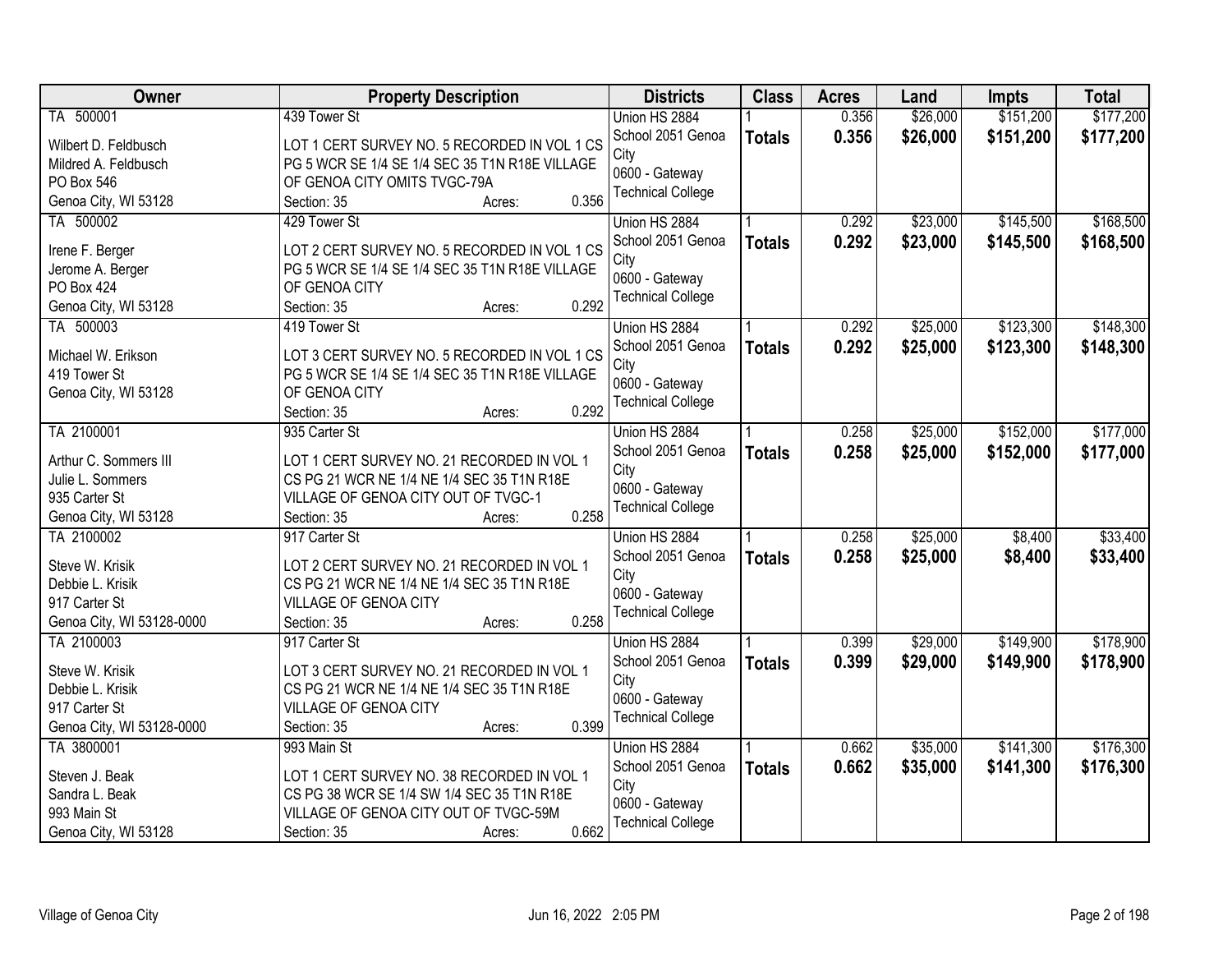| Owner                     | <b>Property Description</b>                        | <b>Districts</b>         | <b>Class</b>  | <b>Acres</b> | Land     | Impts           | <b>Total</b> |
|---------------------------|----------------------------------------------------|--------------------------|---------------|--------------|----------|-----------------|--------------|
| TA 3800002                | 983 Main St                                        | Union HS 2884            |               | 0.518        | \$32,000 | \$128,500       | \$160,500    |
| David Zitkus              | LOT 2 CERT SURVEY NO. 38 RECORDED IN VOL 1         | School 2051 Genoa        | <b>Totals</b> | 0.518        | \$32,000 | \$128,500       | \$160,500    |
| Carolyn Zitkus            | CS PG 38 WCR SE 1/4 SW 1/4 SEC 35 T1N R18E         | City                     |               |              |          |                 |              |
| 983 Main St               | VILLAGE OF GENOA CITY                              | 0600 - Gateway           |               |              |          |                 |              |
| Genoa City, WI 53128      | 0.518<br>Section: 35<br>Acres:                     | <b>Technical College</b> |               |              |          |                 |              |
| TA 3800003                | 975 Main St                                        | Union HS 2884            |               | 0.492        | \$31,500 | \$122,200       | \$153,700    |
|                           |                                                    | School 2051 Genoa        | <b>Totals</b> | 0.492        | \$31,500 | \$122,200       | \$153,700    |
| Heather M. Denny          | LOT 3 CERT SURVEY NO. 38 RECORDED IN VOL 1         | City                     |               |              |          |                 |              |
| Bryan T. Denny            | CS PG 38 WCR SE 1/4 SW 1/4 SEC 35 T1N R18E         | 0600 - Gateway           |               |              |          |                 |              |
| 975 Main St               | VILLAGE OF GENOA CITY                              | <b>Technical College</b> |               |              |          |                 |              |
| Genoa City, WI 53128      | 0.492<br>Section: 35<br>Acres:                     |                          |               |              |          |                 |              |
| TA 3800004                | 967 Main St                                        | Union HS 2884            |               | 0.465        | \$30,500 | \$141,500       | \$172,000    |
| Daniel F. Wood            | LOT 4 CERT SURVEY NO. 38 RECORDED IN VOL 1         | School 2051 Genoa        | <b>Totals</b> | 0.465        | \$30,500 | \$141,500       | \$172,000    |
| Sharon R. Wood            | CS PG 38 WCR SE 1/4 SW 1/4 SEC 35 T1N R18E         | City                     |               |              |          |                 |              |
| 967 Main St               | VILLAGE OF GENOA CITY                              | 0600 - Gateway           |               |              |          |                 |              |
| Genoa City, WI 53128      | 0.465<br>Section: 35<br>Acres:                     | <b>Technical College</b> |               |              |          |                 |              |
| TA 17800001               | 637 Carter St                                      | Union HS 2884            |               | 0.419        | \$29,500 | \$141,700       | \$171,200    |
|                           |                                                    | School 2051 Genoa        | <b>Totals</b> | 0.419        | \$29,500 | \$141,700       | \$171,200    |
| Steven M. Nalen           | LOT 1 CERT SURVEY NO. 178 EXC N 5' RECORDED        | City                     |               |              |          |                 |              |
| Amy Nalen                 | IN VOL 1 CS PG 178 WCR. SE 1/4 NE 1/4 SEC 35 T1N   | 0600 - Gateway           |               |              |          |                 |              |
| 637 Carter St             | R18E VILLAGE OF GENOA CITY OMITS TVGC-14           | <b>Technical College</b> |               |              |          |                 |              |
| Genoa City, WI 53128      | 0.419<br>Section: 35<br>Acres:                     |                          |               |              |          |                 |              |
| TA 17800001A              | Carter St                                          | Union HS 2884            |               | 0.020        | \$500    | $\overline{50}$ | \$500        |
| Hardy Family              | N 5' LOT 1 CERT SURVEY NO 178 RECORDED IN          | School 2051 Genoa        | <b>Totals</b> | 0.020        | \$500    | \$0             | \$500        |
| c/o John R. Hardy         | VOL 1 CS PG 178 WCR SE 1/4 NE 1/4 SEC 35 T1N       | City                     |               |              |          |                 |              |
| 713 Center St             | R18E. VILLAGE OF GENOA CITY                        | 0600 - Gateway           |               |              |          |                 |              |
| Genoa City, WI 53128-0000 | 0.020<br>Section: 35<br>Acres:                     | <b>Technical College</b> |               |              |          |                 |              |
| TA 17800002               | 629 Carter St                                      | Union HS 2884            |               | 0.358        | \$28,000 | \$124,900       | \$152,900    |
|                           |                                                    | School 2051 Genoa        | <b>Totals</b> | 0.358        | \$28,000 | \$124,900       | \$152,900    |
| Kristin R. Anderson       | LOT 2 CERT SURVEY NO. 178 RECORDED IN VOL 1        | City                     |               |              |          |                 |              |
| 629 N Carter St           | CS PG 178 WCR. SE 1/4 NE 1/4 SEC 35 T1N R18E.      | 0600 - Gateway           |               |              |          |                 |              |
| Genoa City, WI 53128      | VILLAGE OF GENOA CITY                              | <b>Technical College</b> |               |              |          |                 |              |
|                           | 0.358<br>Section: 35<br>Acres:                     |                          |               |              |          |                 |              |
| TA 21300001A              | Main St                                            | Union HS 2884            |               | 0.013        | \$500    | $\overline{50}$ | \$500        |
| Dani Martz                | PART OF LOT 1 CERT SURVEY NO 213: COM NW           | School 2051 Genoa        | <b>Totals</b> | 0.013        | \$500    | \$0             | \$500        |
| <b>Andrew Martz</b>       | COR LOT 1, S32D14' 55"E 48.22', N1D12'30"E TO N LN | City                     |               |              |          |                 |              |
| 932 Main St               | LOT 1, W TO POB. VILLAGE OF GENOA CITY OUT OF      | 0600 - Gateway           |               |              |          |                 |              |
| Genoa City, WI 53128      | 0.013<br>Section:<br>Acres:                        | <b>Technical College</b> |               |              |          |                 |              |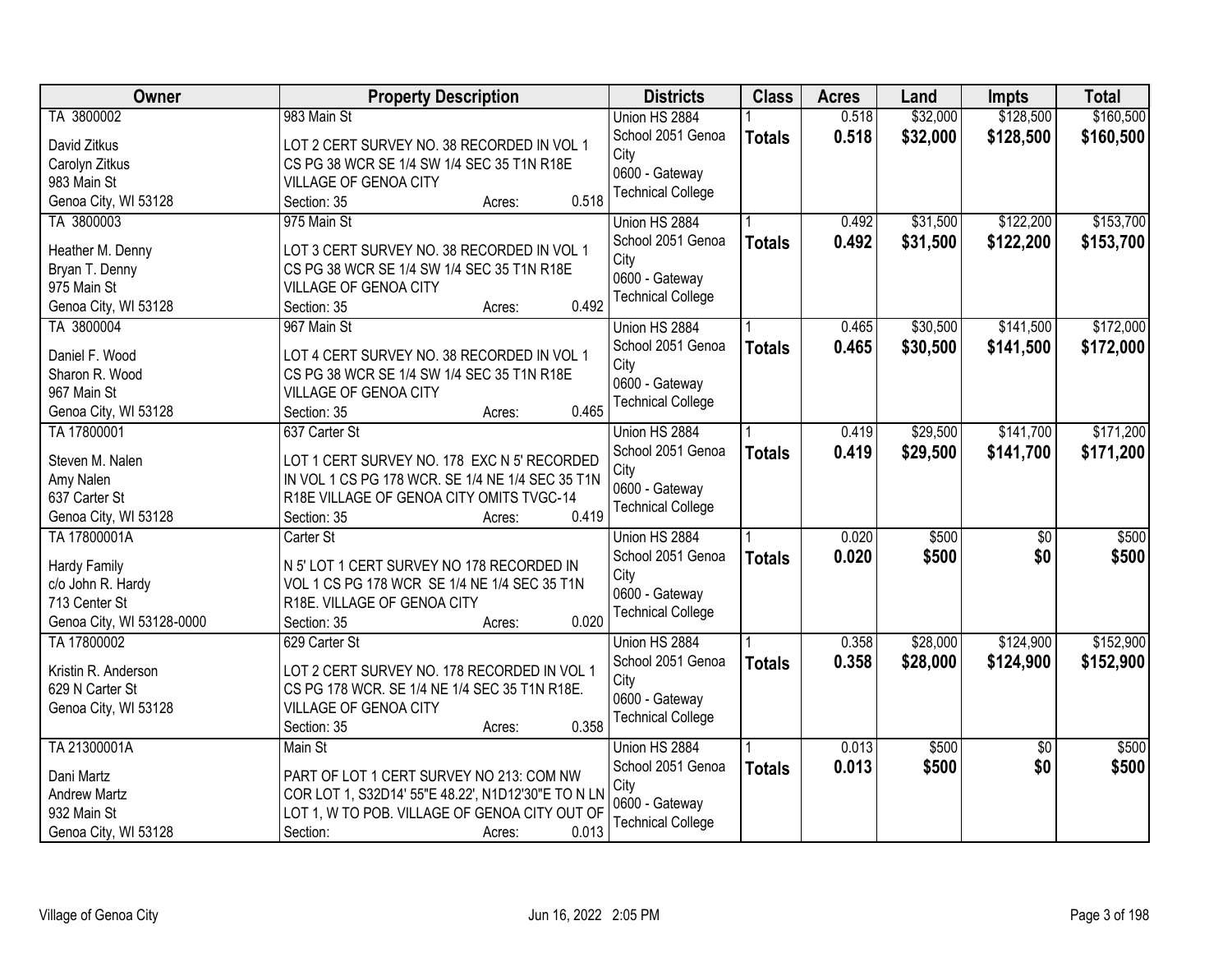| Owner<br><b>Districts</b><br><b>Class</b><br><b>Property Description</b><br><b>Acres</b><br>Land                 | Impts                      | <b>Total</b> |
|------------------------------------------------------------------------------------------------------------------|----------------------------|--------------|
| TA 47700001<br>0.300<br><b>Sterling Pkwy</b><br>Union HS 2884                                                    | \$1,500<br>$\overline{50}$ | \$1,500      |
| School 2051 Genoa<br>0.300<br><b>Totals</b><br>LOT 1 CERT SURVEY NO. 477 RECORDED IN VOL 2<br>Steven Joly        | \$1,500<br>\$0             | \$1,500      |
| City<br>CS PG 293 WCR SW 1/4 SW 1/4 SEC 36 T1N R18E.<br>34444 Stanley Rd                                         |                            |              |
| 0600 - Gateway<br>.30 A VILLAGE OF GENOA CITY OMITS TA 243-1<br>Ingleside, IL 60041                              |                            |              |
| <b>Technical College</b><br>0.300<br>Section: 36<br>Acres:                                                       |                            |              |
| TA 54000001<br>180 Wild Rose Rd<br>1.009<br>Union HS 2884                                                        | \$41,500<br>\$140,700      | \$182,200    |
| School 2051 Genoa<br>1.009<br><b>Totals</b>                                                                      | \$41,500<br>\$140,700      | \$182,200    |
| LOT 1 CERT SURVEY NO. 540 RECORDED IN VOL 2<br>Kenneth C. Jumes<br>City                                          |                            |              |
| Kim M. Jumes<br>CS PG 383 WCR. NW 1/4 NE 1/4 SEC 36 T1N R18E.<br>0600 - Gateway                                  |                            |              |
| 180 Wild Rose Rd<br>1.01 A OUT OF MB36-3 ANNEXED TO VILLAGE OF<br><b>Technical College</b>                       |                            |              |
| 1.009<br>Genoa City, WI 53128<br>Section: 36<br>Acres:                                                           |                            |              |
| TA 54600001<br>172 S Carter St<br>Union HS 2884<br>1.040                                                         | \$43,000<br>\$133,700      | \$176,700    |
| School 2051 Genoa<br>1.040<br><b>Totals</b><br>LOT 1 CERT SURVEY NO. 546 RECORDED IN VOL 2<br>Richard T. Higgons | \$133,700<br>\$43,000      | \$176,700    |
| City<br>2724 NE 16th St<br>CS PG 392 WCR NW 1/4 SW 1/4 SEC 36 T1N R18E.                                          |                            |              |
| 0600 - Gateway<br>1.04 A VILLAGE OF GENOA CITY OUT OF TVGC-86H<br>Ft Lauderdale, FL 33304                        |                            |              |
| <b>Technical College</b><br>1.040<br>Section:<br>Acres:                                                          |                            |              |
| TA 75900001<br>536 Gifford St<br>Union HS 2884<br>0.220                                                          | \$21,500<br>\$106,100      | \$127,600    |
| School 2051 Genoa<br>0.220<br><b>Totals</b>                                                                      | \$21,500<br>\$106,100      | \$127,600    |
| LOT 1 CERT SURVEY NO. 759 RECORDED IN VOL 3<br>Peter A. Nowicki<br>City                                          |                            |              |
| CS PG 759 WCR NE 1/4 SEC 35 T1N R18E 9586 SQ<br>Leslie S. Nowicki<br>0600 - Gateway                              |                            |              |
| 536 Gifford St<br>FT VILLAGE OF GENOA CITY OUT OF TVGC-11<br><b>Technical College</b>                            |                            |              |
| 0.220<br>Genoa City, WI 53128<br>Section: 35<br>Acres:                                                           |                            |              |
| TA 81000002<br>0.672<br>Union HS 2884<br>951 Ann St                                                              | \$140,800<br>\$30,000      | \$170,800    |
| 0.672<br>School 2051 Genoa<br><b>Totals</b><br>Dennis E. Polheber<br>LOT 2 CERT SURVEY NO. 810 RECORDED IN VOL 3 | \$30,000<br>\$140,800      | \$170,800    |
| City<br>Monica L. Polheber<br>CS PG 352 WCR SE 1/4 SW 1/4 SEC 35 T1N R18E.                                       |                            |              |
| 0600 - Gateway<br>951 Ann St<br>VILLAGE OF GENOA CITY                                                            |                            |              |
| <b>Technical College</b><br>0.672<br>Genoa City, WI 53128<br>Section: 35<br>Acres:                               |                            |              |
| TA 84400001<br>0.232<br>750 Freeman St<br>Union HS 2884                                                          | \$22,000<br>\$125,800      | \$147,800    |
| School 2051 Genoa<br>0.232<br><b>Totals</b>                                                                      | \$22,000<br>\$125,800      | \$147,800    |
| Keith F. Lockwood<br>LOT A CERT SURVEY NO. 844 RECORDED IN VOL 4<br>City                                         |                            |              |
| CS PG 29 WCR NE 1/4 NE 1/4 SEC 35 T1N R18E.<br>c/o Keith Lockwood<br>0600 - Gateway                              |                            |              |
| 750 N Freeman St<br>10125 SQ FT VILLAGE OF GENOA CITY OUT OF<br><b>Technical College</b>                         |                            |              |
| 0.232<br>Genoa City, WI 53128<br>Section: 35<br>Acres:                                                           |                            |              |
| TA 84400002<br>0.232<br>748 Freeman St<br>Union HS 2884                                                          | \$22,000<br>\$124,000      | \$146,000    |
| 0.232<br>School 2051 Genoa<br><b>Totals</b><br>Debora S. Hlinak<br>LOT B CERT SURVEY NO. 844 RECORDED IN VOL 4   | \$22,000<br>\$124,000      | \$146,000    |
| City<br>748 N Freeman St<br>CS PG 29 WCR NE 1/4 NE 1/4 SEC 35 T1N R18E.                                          |                            |              |
| 0600 - Gateway<br>10125 SQ FT VILLAGE OF GENOA CITY<br>Genoa City, WI 53128                                      |                            |              |
| <b>Technical College</b><br>0.232<br>Section: 35<br>Acres:                                                       |                            |              |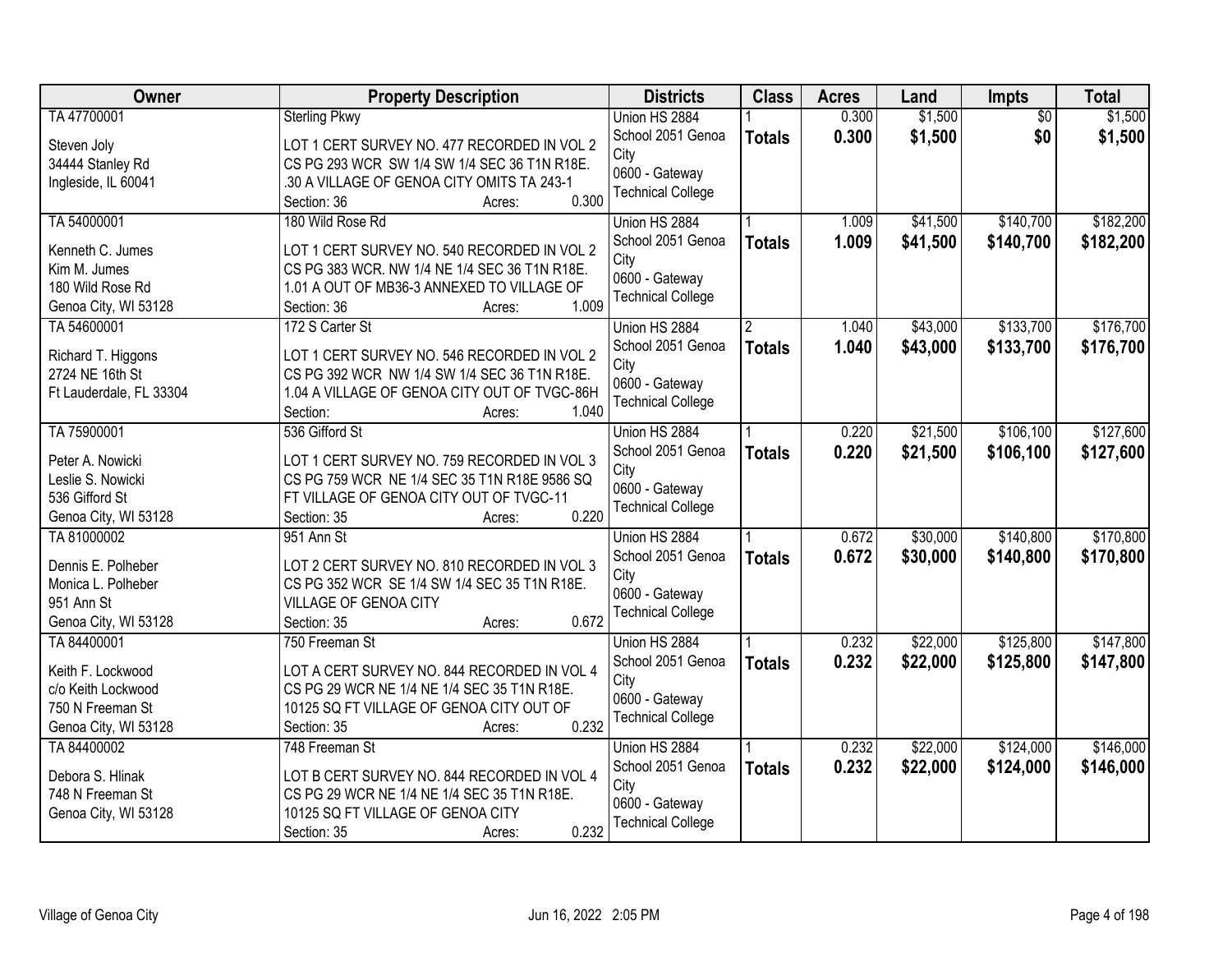| \$497,400<br>TA 97500001<br>218 South Rd<br>2.190<br>\$81,000<br>\$416,400<br>Union HS 2884<br>School 2051 Genoa<br>2.190<br>\$81,000<br>\$416,400<br>\$497,400<br><b>Totals</b><br>Sondad Realty Partnership<br>LOT 1 CERT SURVEY NO. 975 RECORDED IN VOL 4<br>City<br>218 South Rd<br>CS PG 237 WCR. NW 1/4 SE 1/4 SEC 36 T1N R18E.<br>0600 - Gateway<br>2.19 A OUT OF MB36-3 ANNEXED TO VILLAGE OF<br>Genoa City, WI 53128<br><b>Technical College</b><br>2.190<br>Section:<br>Acres:<br>\$25,500<br>TA101500001<br>US Highway 12<br>1.820<br>Union HS 2884<br>\$0<br>1.820<br>\$25,500<br>\$0<br>School 2051 Genoa<br>\$25,500<br><b>Totals</b><br>David J. Laurine<br>LOT 1 CERT SURVEY NO. 1015 RECORDED IN VOL 4<br>City<br>CS PG 293 WCR. SW 1/4 SE 1/4 SEC 36 T1N R18E.<br>Janis M. Laurine<br>0600 - Gateway<br>11514 Burlington Rd<br>1.82 A VILLAGE OF GENOA CITY OMITS TVGC-99<br><b>Technical College</b><br>1.820<br>Richmond, IL 60071<br>Section: 36<br>Acres:<br>\$133,500<br>TA101500002<br>$1$ Hwy $12$<br>1.180<br>\$46,000<br>Union HS 2884<br>School 2051 Genoa<br>1.180<br>\$46,000<br>\$133,500<br>\$179,500<br><b>Totals</b><br>LOT 2 CERT SURVEY NO. 1015 RECORDED IN VOL 4<br>David J. Laurine<br>City<br>Janis M. Laurine<br>CS PG 293 WCR. SW 1/4 SE 1/4 SEC 36 T1N R18E.<br>0600 - Gateway<br>11514 Burlington Rd<br>1.18 A VILLAGE OF GENOA CITY<br><b>Technical College</b><br>1.180<br>Richmond, IL 60071<br>Section: 36<br>Acres:<br>\$16,000<br>TA106400002<br>407 Platt St<br>Union HS 2884<br>3.000<br>$\overline{2}$<br>\$0<br>\$0<br>School 2051 Genoa<br>3.000<br>\$16,000<br>\$16,000<br><b>Totals</b><br>LOT B CERT SURVEY NO. 1064 RECORDED IN VOL 5<br><b>Burlington Consumers Coop</b><br>City<br>CS PG 47 WCR SE 1/4 NE 1/4 SEC 35 T1N R18E 3.274<br>C/O Lm Holdings<br>0600 - Gateway<br>A VILLAGE OF GENOA CITY EXC COM SE COR NE<br>1401 Landmark Dr<br><b>Technical College</b><br>3.000<br>Cottage Grove, WI 53527<br>Section: 35<br>Acres: |
|-------------------------------------------------------------------------------------------------------------------------------------------------------------------------------------------------------------------------------------------------------------------------------------------------------------------------------------------------------------------------------------------------------------------------------------------------------------------------------------------------------------------------------------------------------------------------------------------------------------------------------------------------------------------------------------------------------------------------------------------------------------------------------------------------------------------------------------------------------------------------------------------------------------------------------------------------------------------------------------------------------------------------------------------------------------------------------------------------------------------------------------------------------------------------------------------------------------------------------------------------------------------------------------------------------------------------------------------------------------------------------------------------------------------------------------------------------------------------------------------------------------------------------------------------------------------------------------------------------------------------------------------------------------------------------------------------------------------------------------------------------------------------------------------------------------------------------------------------------------------------------------------------------------------------------------------------------------------------------------------------|
|                                                                                                                                                                                                                                                                                                                                                                                                                                                                                                                                                                                                                                                                                                                                                                                                                                                                                                                                                                                                                                                                                                                                                                                                                                                                                                                                                                                                                                                                                                                                                                                                                                                                                                                                                                                                                                                                                                                                                                                                 |
|                                                                                                                                                                                                                                                                                                                                                                                                                                                                                                                                                                                                                                                                                                                                                                                                                                                                                                                                                                                                                                                                                                                                                                                                                                                                                                                                                                                                                                                                                                                                                                                                                                                                                                                                                                                                                                                                                                                                                                                                 |
| \$25,500<br>\$179,500<br>\$16,000                                                                                                                                                                                                                                                                                                                                                                                                                                                                                                                                                                                                                                                                                                                                                                                                                                                                                                                                                                                                                                                                                                                                                                                                                                                                                                                                                                                                                                                                                                                                                                                                                                                                                                                                                                                                                                                                                                                                                               |
|                                                                                                                                                                                                                                                                                                                                                                                                                                                                                                                                                                                                                                                                                                                                                                                                                                                                                                                                                                                                                                                                                                                                                                                                                                                                                                                                                                                                                                                                                                                                                                                                                                                                                                                                                                                                                                                                                                                                                                                                 |
|                                                                                                                                                                                                                                                                                                                                                                                                                                                                                                                                                                                                                                                                                                                                                                                                                                                                                                                                                                                                                                                                                                                                                                                                                                                                                                                                                                                                                                                                                                                                                                                                                                                                                                                                                                                                                                                                                                                                                                                                 |
|                                                                                                                                                                                                                                                                                                                                                                                                                                                                                                                                                                                                                                                                                                                                                                                                                                                                                                                                                                                                                                                                                                                                                                                                                                                                                                                                                                                                                                                                                                                                                                                                                                                                                                                                                                                                                                                                                                                                                                                                 |
|                                                                                                                                                                                                                                                                                                                                                                                                                                                                                                                                                                                                                                                                                                                                                                                                                                                                                                                                                                                                                                                                                                                                                                                                                                                                                                                                                                                                                                                                                                                                                                                                                                                                                                                                                                                                                                                                                                                                                                                                 |
|                                                                                                                                                                                                                                                                                                                                                                                                                                                                                                                                                                                                                                                                                                                                                                                                                                                                                                                                                                                                                                                                                                                                                                                                                                                                                                                                                                                                                                                                                                                                                                                                                                                                                                                                                                                                                                                                                                                                                                                                 |
|                                                                                                                                                                                                                                                                                                                                                                                                                                                                                                                                                                                                                                                                                                                                                                                                                                                                                                                                                                                                                                                                                                                                                                                                                                                                                                                                                                                                                                                                                                                                                                                                                                                                                                                                                                                                                                                                                                                                                                                                 |
|                                                                                                                                                                                                                                                                                                                                                                                                                                                                                                                                                                                                                                                                                                                                                                                                                                                                                                                                                                                                                                                                                                                                                                                                                                                                                                                                                                                                                                                                                                                                                                                                                                                                                                                                                                                                                                                                                                                                                                                                 |
|                                                                                                                                                                                                                                                                                                                                                                                                                                                                                                                                                                                                                                                                                                                                                                                                                                                                                                                                                                                                                                                                                                                                                                                                                                                                                                                                                                                                                                                                                                                                                                                                                                                                                                                                                                                                                                                                                                                                                                                                 |
|                                                                                                                                                                                                                                                                                                                                                                                                                                                                                                                                                                                                                                                                                                                                                                                                                                                                                                                                                                                                                                                                                                                                                                                                                                                                                                                                                                                                                                                                                                                                                                                                                                                                                                                                                                                                                                                                                                                                                                                                 |
|                                                                                                                                                                                                                                                                                                                                                                                                                                                                                                                                                                                                                                                                                                                                                                                                                                                                                                                                                                                                                                                                                                                                                                                                                                                                                                                                                                                                                                                                                                                                                                                                                                                                                                                                                                                                                                                                                                                                                                                                 |
|                                                                                                                                                                                                                                                                                                                                                                                                                                                                                                                                                                                                                                                                                                                                                                                                                                                                                                                                                                                                                                                                                                                                                                                                                                                                                                                                                                                                                                                                                                                                                                                                                                                                                                                                                                                                                                                                                                                                                                                                 |
|                                                                                                                                                                                                                                                                                                                                                                                                                                                                                                                                                                                                                                                                                                                                                                                                                                                                                                                                                                                                                                                                                                                                                                                                                                                                                                                                                                                                                                                                                                                                                                                                                                                                                                                                                                                                                                                                                                                                                                                                 |
|                                                                                                                                                                                                                                                                                                                                                                                                                                                                                                                                                                                                                                                                                                                                                                                                                                                                                                                                                                                                                                                                                                                                                                                                                                                                                                                                                                                                                                                                                                                                                                                                                                                                                                                                                                                                                                                                                                                                                                                                 |
|                                                                                                                                                                                                                                                                                                                                                                                                                                                                                                                                                                                                                                                                                                                                                                                                                                                                                                                                                                                                                                                                                                                                                                                                                                                                                                                                                                                                                                                                                                                                                                                                                                                                                                                                                                                                                                                                                                                                                                                                 |
|                                                                                                                                                                                                                                                                                                                                                                                                                                                                                                                                                                                                                                                                                                                                                                                                                                                                                                                                                                                                                                                                                                                                                                                                                                                                                                                                                                                                                                                                                                                                                                                                                                                                                                                                                                                                                                                                                                                                                                                                 |
|                                                                                                                                                                                                                                                                                                                                                                                                                                                                                                                                                                                                                                                                                                                                                                                                                                                                                                                                                                                                                                                                                                                                                                                                                                                                                                                                                                                                                                                                                                                                                                                                                                                                                                                                                                                                                                                                                                                                                                                                 |
|                                                                                                                                                                                                                                                                                                                                                                                                                                                                                                                                                                                                                                                                                                                                                                                                                                                                                                                                                                                                                                                                                                                                                                                                                                                                                                                                                                                                                                                                                                                                                                                                                                                                                                                                                                                                                                                                                                                                                                                                 |
|                                                                                                                                                                                                                                                                                                                                                                                                                                                                                                                                                                                                                                                                                                                                                                                                                                                                                                                                                                                                                                                                                                                                                                                                                                                                                                                                                                                                                                                                                                                                                                                                                                                                                                                                                                                                                                                                                                                                                                                                 |
| \$32,000<br>\$32,000<br>TA121300003<br>0.532<br>$\overline{50}$<br><b>Walworth St</b><br>Union HS 2884<br>$\overline{2}$                                                                                                                                                                                                                                                                                                                                                                                                                                                                                                                                                                                                                                                                                                                                                                                                                                                                                                                                                                                                                                                                                                                                                                                                                                                                                                                                                                                                                                                                                                                                                                                                                                                                                                                                                                                                                                                                        |
| 0.532<br>\$32,000<br>\$0<br>\$32,000<br>School 2051 Genoa<br><b>Totals</b>                                                                                                                                                                                                                                                                                                                                                                                                                                                                                                                                                                                                                                                                                                                                                                                                                                                                                                                                                                                                                                                                                                                                                                                                                                                                                                                                                                                                                                                                                                                                                                                                                                                                                                                                                                                                                                                                                                                      |
| LOT 3 CERT. SURVEY NO. 1213 RECORDED IN VOL 5<br>Lisa M. Domek<br>City                                                                                                                                                                                                                                                                                                                                                                                                                                                                                                                                                                                                                                                                                                                                                                                                                                                                                                                                                                                                                                                                                                                                                                                                                                                                                                                                                                                                                                                                                                                                                                                                                                                                                                                                                                                                                                                                                                                          |
| 7206 Hastings Cir<br>C.S. PG 309 WCR NW 1/4 SW 1/4 SEC 36 T1N R18E<br>0600 - Gateway                                                                                                                                                                                                                                                                                                                                                                                                                                                                                                                                                                                                                                                                                                                                                                                                                                                                                                                                                                                                                                                                                                                                                                                                                                                                                                                                                                                                                                                                                                                                                                                                                                                                                                                                                                                                                                                                                                            |
| 23174 SQ FT VILLAGE OF GENOA CITY<br>Fox Lake, IL 60020<br><b>Technical College</b>                                                                                                                                                                                                                                                                                                                                                                                                                                                                                                                                                                                                                                                                                                                                                                                                                                                                                                                                                                                                                                                                                                                                                                                                                                                                                                                                                                                                                                                                                                                                                                                                                                                                                                                                                                                                                                                                                                             |
| 0.532<br>Section: 36<br>Acres:                                                                                                                                                                                                                                                                                                                                                                                                                                                                                                                                                                                                                                                                                                                                                                                                                                                                                                                                                                                                                                                                                                                                                                                                                                                                                                                                                                                                                                                                                                                                                                                                                                                                                                                                                                                                                                                                                                                                                                  |
| \$28,000<br>\$96,100<br>\$124,100<br>TA122900001<br>0.358<br>15 Grove Ave<br>Union HS 2884                                                                                                                                                                                                                                                                                                                                                                                                                                                                                                                                                                                                                                                                                                                                                                                                                                                                                                                                                                                                                                                                                                                                                                                                                                                                                                                                                                                                                                                                                                                                                                                                                                                                                                                                                                                                                                                                                                      |
| School 2051 Genoa<br>0.358<br>\$28,000<br>\$96,100<br>\$124,100<br><b>Totals</b><br>LOT 1 CERT SURVEY NO. 1229 RECORDED IN VOL 5<br>Cindy Heckert                                                                                                                                                                                                                                                                                                                                                                                                                                                                                                                                                                                                                                                                                                                                                                                                                                                                                                                                                                                                                                                                                                                                                                                                                                                                                                                                                                                                                                                                                                                                                                                                                                                                                                                                                                                                                                               |
| City<br>CS PG 340 WCR SE 1/4 SE 1/4 SEC 35 T1N R18E.<br>15 Grove Ave                                                                                                                                                                                                                                                                                                                                                                                                                                                                                                                                                                                                                                                                                                                                                                                                                                                                                                                                                                                                                                                                                                                                                                                                                                                                                                                                                                                                                                                                                                                                                                                                                                                                                                                                                                                                                                                                                                                            |
| 0600 - Gateway<br>PO Box 51<br>15,584 SQ FT VILLAGE OF GENOA CITY OMITS TVGC                                                                                                                                                                                                                                                                                                                                                                                                                                                                                                                                                                                                                                                                                                                                                                                                                                                                                                                                                                                                                                                                                                                                                                                                                                                                                                                                                                                                                                                                                                                                                                                                                                                                                                                                                                                                                                                                                                                    |
| <b>Technical College</b><br>0.358<br>Genoa City, WI 53128<br>Section: 35<br>Acres:                                                                                                                                                                                                                                                                                                                                                                                                                                                                                                                                                                                                                                                                                                                                                                                                                                                                                                                                                                                                                                                                                                                                                                                                                                                                                                                                                                                                                                                                                                                                                                                                                                                                                                                                                                                                                                                                                                              |
| \$243,900<br>\$31,500<br>\$212,400<br>TA144300001<br>487 Fellows St<br>Union HS 2884<br>0.500                                                                                                                                                                                                                                                                                                                                                                                                                                                                                                                                                                                                                                                                                                                                                                                                                                                                                                                                                                                                                                                                                                                                                                                                                                                                                                                                                                                                                                                                                                                                                                                                                                                                                                                                                                                                                                                                                                   |
| 0.500<br>School 2051 Genoa<br>\$31,500<br>\$212,400<br>\$243,900<br><b>Totals</b><br>Adam S. Derickson<br>LOT 1 CERT SURVEY NO. 1443 RECORDED IN VOL 6                                                                                                                                                                                                                                                                                                                                                                                                                                                                                                                                                                                                                                                                                                                                                                                                                                                                                                                                                                                                                                                                                                                                                                                                                                                                                                                                                                                                                                                                                                                                                                                                                                                                                                                                                                                                                                          |
| City<br>Tracy L. Derickson<br>CS PG 342 NE 1/4 SW 1/4 SEC 35 T1N R18E. .5 A                                                                                                                                                                                                                                                                                                                                                                                                                                                                                                                                                                                                                                                                                                                                                                                                                                                                                                                                                                                                                                                                                                                                                                                                                                                                                                                                                                                                                                                                                                                                                                                                                                                                                                                                                                                                                                                                                                                     |
| 0600 - Gateway<br>487 Fellows<br>VILLAGE OF GENOA CITY OMITS TVGC-55A & 55 R/W                                                                                                                                                                                                                                                                                                                                                                                                                                                                                                                                                                                                                                                                                                                                                                                                                                                                                                                                                                                                                                                                                                                                                                                                                                                                                                                                                                                                                                                                                                                                                                                                                                                                                                                                                                                                                                                                                                                  |
| <b>Technical College</b><br>0.500<br>Genoa City, WI 53128<br>Section: 35<br>Acres:                                                                                                                                                                                                                                                                                                                                                                                                                                                                                                                                                                                                                                                                                                                                                                                                                                                                                                                                                                                                                                                                                                                                                                                                                                                                                                                                                                                                                                                                                                                                                                                                                                                                                                                                                                                                                                                                                                              |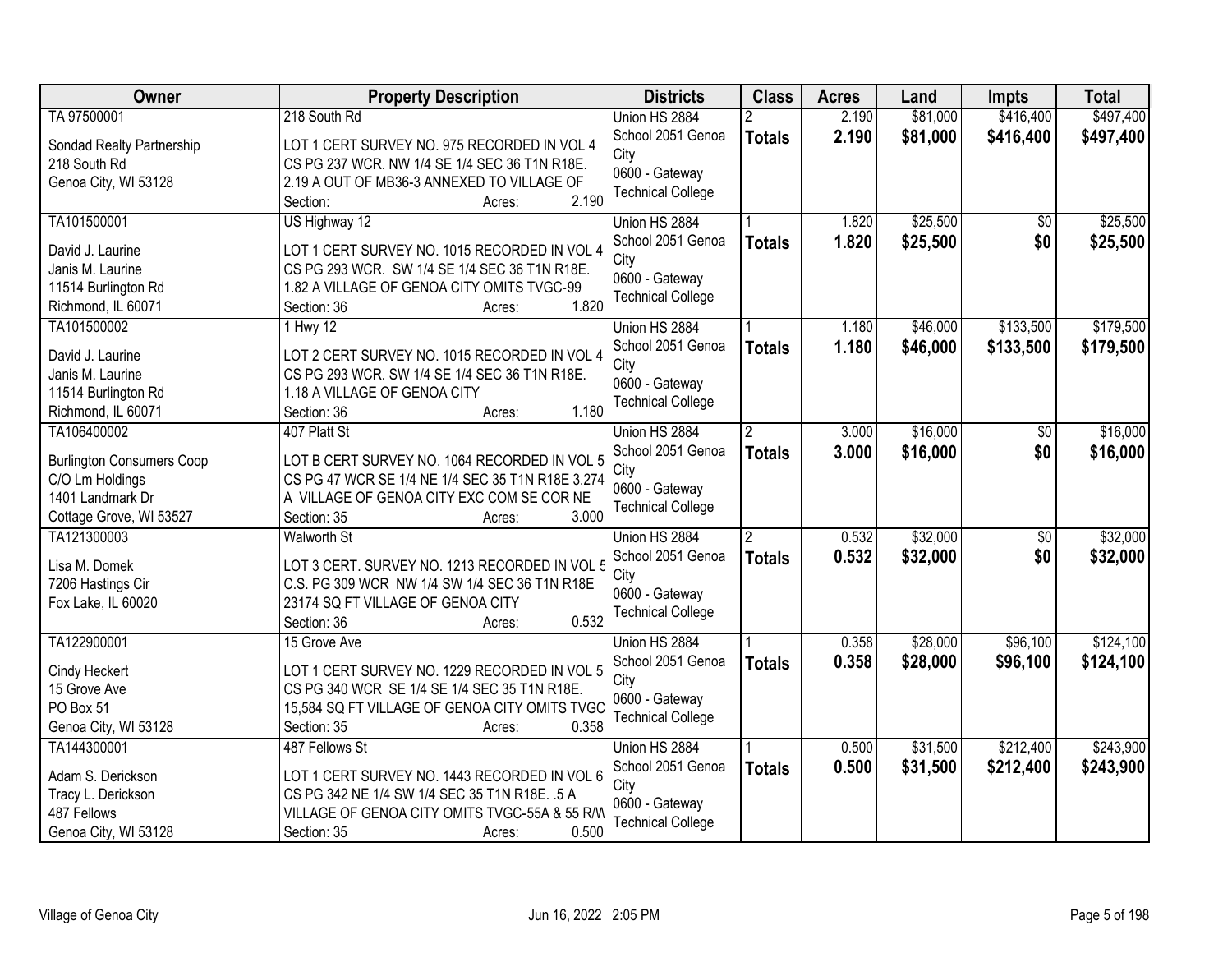| \$161,100<br>TA153400001<br>0.820<br>\$25,500<br>\$135,600<br>Union HS 2884<br>School 2051 Genoa<br>0.820<br>\$25,500<br>\$135,600<br>\$161,100<br><b>Totals</b><br>Bret S. Braden<br>LOT 1 CERT SURVEY NO. 1534 RECORDED IN VOL 7<br>City<br>CS PG 153 WCR SW 1/4 NE 1/4 SEC 35 T1N R18E.<br>Jill M. Braden<br>0600 - Gateway<br>528 Fellows St<br>.82 A VILLAGE OF GENOA CITY OUT OF TVGC 26C<br><b>Technical College</b><br>0.820<br>Genoa City, WI 53128<br>Section: 35<br>Acres:<br>\$129,400<br>TA163200001<br>468 Fellows St<br>0.792<br>\$22,000<br>Union HS 2884<br>0.792<br>\$129,400<br>School 2051 Genoa<br>\$22,000<br>\$151,400<br><b>Totals</b><br>William K. Bridges<br>LOT 1 CERT SURVEY NO. 1632 RECORDED IN VOL 7<br>City<br>468 Fellows Rd<br>CS PG 320 WCR NW 1/4 SE 1/4 SEC 35 T1N R18E.<br>0600 - Gateway<br>Genoa City, WI 53128<br>EXC N 24' VILLAGE OF GENOA CITY OUT OF TVGC<br><b>Technical College</b><br>0.792<br>Section: 35<br>Acres:<br>\$2,000<br>TA163200001A<br>0.255<br><b>Fellows St</b><br>Union HS 2884<br>\$0<br>\$2,000<br>School 2051 Genoa<br>0.255<br>\$0<br>\$2,000<br><b>Totals</b><br>N 24' LOT 1 CERT SURVEY NO. 1632 RECORDED IN<br>John H. Canalle<br>City<br>VOL 7 CS PG 320 WCR. NW 1/4 SE 1/4 SEC 35 T1N<br>472 Fellows Rd<br>0600 - Gateway<br>Genoa City, WI 53128<br>R18E VILLAGE OF GENOA CITY OUT OF TA1632-1<br><b>Technical College</b><br>0.255<br>Section: 35<br>Acres:<br>TA163200002<br>\$22,000<br>\$115,700<br>466 Fellows St<br>Union HS 2884<br>0.698<br>School 2051 Genoa<br>0.698<br>\$22,000<br>\$115,700<br>\$137,700<br><b>Totals</b><br>LOT 2 CERT SURVEY NO. 1632 RECORDED IN VOL 7<br>Karen J. Gawlinski<br>City<br>466 Fellows St<br>CS PG 320 WCR NW 1/4 SE 1/4 SEC 35 T1N R18E.<br>0600 - Gateway<br>Genoa City, WI 53128<br>30,426 SQ FT. VILLAGE OF GENOA CITY R/W GRANT<br><b>Technical College</b><br>0.698<br>Section: 35<br>Acres:<br>TA163300001<br>\$13,000<br>\$179,000<br>0.401<br>821 Freeman St<br>Union HS 2884<br>0.401<br>\$13,000<br>\$179,000<br>\$192,000<br>School 2051 Genoa<br><b>Totals</b><br><b>Brian Graves</b><br>LOT 1 CERT SURVEY NO. 1633 RECORDED IN VOL 7<br>City<br>Jackelyn Graves<br>CS PG 322 WCR NW 1/4 NE 1/4 SEC 35 T1N R18E.<br>0600 - Gateway<br>821 N Freeman St<br>17,465 SQ FT. VILLAGE OF GENOA CITY OUT OF<br><b>Technical College</b><br>Genoa City, WI 53128<br>0.401<br>Section: 35<br>Acres:<br>\$15,500<br>\$80,000<br>TA163300002<br>0.638<br>811 Freeman St<br>Union HS 2884<br>0.638<br>\$15,500<br>School 2051 Genoa<br>\$80,000<br>\$95,500<br><b>Totals</b><br>LOT 2 CERT SURVEY NO. 1633 RECORDED IN VOL 7<br>Complete Construction, LLC<br>City<br>CS PG 322 WCR NW 1/4 NE 1/4 SEC 35 T1N R18E.<br>W5838 North Dr<br>0600 - Gateway<br>27,795 SQ FT. VILLAGE OF GENOA CITY<br>Elkhorn, WI 53121<br><b>Technical College</b><br>0.638<br>Section: 35<br>Acres:<br>TA163300003<br>\$15,000<br>\$217,300<br>749 Freeman St<br>Union HS 2884<br>0.600<br>0.600<br>\$15,000<br>School 2051 Genoa<br>\$217,300<br>\$232,300<br><b>Totals</b><br>Aaron S. Johnson<br>LOT 3 CERT SURVEY NO. 1633 RECORDED IN VOL 7<br>City<br>Britney Johnson<br>CS PG 322 WCR NW 1/4 NE 1/4 SEC 35 T1N R18E<br>0600 - Gateway<br>749 Freeman St<br>26,138 SQ FT. VILLAGE OF GENOA CITY | <b>Owner</b> | <b>Property Description</b> | <b>Districts</b>         | <b>Class</b> | <b>Acres</b> | Land | <b>Impts</b> | <b>Total</b> |
|-----------------------------------------------------------------------------------------------------------------------------------------------------------------------------------------------------------------------------------------------------------------------------------------------------------------------------------------------------------------------------------------------------------------------------------------------------------------------------------------------------------------------------------------------------------------------------------------------------------------------------------------------------------------------------------------------------------------------------------------------------------------------------------------------------------------------------------------------------------------------------------------------------------------------------------------------------------------------------------------------------------------------------------------------------------------------------------------------------------------------------------------------------------------------------------------------------------------------------------------------------------------------------------------------------------------------------------------------------------------------------------------------------------------------------------------------------------------------------------------------------------------------------------------------------------------------------------------------------------------------------------------------------------------------------------------------------------------------------------------------------------------------------------------------------------------------------------------------------------------------------------------------------------------------------------------------------------------------------------------------------------------------------------------------------------------------------------------------------------------------------------------------------------------------------------------------------------------------------------------------------------------------------------------------------------------------------------------------------------------------------------------------------------------------------------------------------------------------------------------------------------------------------------------------------------------------------------------------------------------------------------------------------------------------------------------------------------------------------------------------------------------------------------------------------------------------------------------------------------------------------------------------------------------------------------------------------------------------------------------------------------------------------------------------------------------------------------------------------------------------------------------------------------------------------------------------------------------------------------------------------------------------------------------------------------|--------------|-----------------------------|--------------------------|--------------|--------------|------|--------------|--------------|
|                                                                                                                                                                                                                                                                                                                                                                                                                                                                                                                                                                                                                                                                                                                                                                                                                                                                                                                                                                                                                                                                                                                                                                                                                                                                                                                                                                                                                                                                                                                                                                                                                                                                                                                                                                                                                                                                                                                                                                                                                                                                                                                                                                                                                                                                                                                                                                                                                                                                                                                                                                                                                                                                                                                                                                                                                                                                                                                                                                                                                                                                                                                                                                                                                                                                                                           |              | 528 Fellows St              |                          |              |              |      |              |              |
|                                                                                                                                                                                                                                                                                                                                                                                                                                                                                                                                                                                                                                                                                                                                                                                                                                                                                                                                                                                                                                                                                                                                                                                                                                                                                                                                                                                                                                                                                                                                                                                                                                                                                                                                                                                                                                                                                                                                                                                                                                                                                                                                                                                                                                                                                                                                                                                                                                                                                                                                                                                                                                                                                                                                                                                                                                                                                                                                                                                                                                                                                                                                                                                                                                                                                                           |              |                             |                          |              |              |      |              |              |
| \$151,400<br>\$2,000<br>\$137,700<br>\$192,000<br>\$95,500<br>\$232,300                                                                                                                                                                                                                                                                                                                                                                                                                                                                                                                                                                                                                                                                                                                                                                                                                                                                                                                                                                                                                                                                                                                                                                                                                                                                                                                                                                                                                                                                                                                                                                                                                                                                                                                                                                                                                                                                                                                                                                                                                                                                                                                                                                                                                                                                                                                                                                                                                                                                                                                                                                                                                                                                                                                                                                                                                                                                                                                                                                                                                                                                                                                                                                                                                                   |              |                             |                          |              |              |      |              |              |
|                                                                                                                                                                                                                                                                                                                                                                                                                                                                                                                                                                                                                                                                                                                                                                                                                                                                                                                                                                                                                                                                                                                                                                                                                                                                                                                                                                                                                                                                                                                                                                                                                                                                                                                                                                                                                                                                                                                                                                                                                                                                                                                                                                                                                                                                                                                                                                                                                                                                                                                                                                                                                                                                                                                                                                                                                                                                                                                                                                                                                                                                                                                                                                                                                                                                                                           |              |                             |                          |              |              |      |              |              |
|                                                                                                                                                                                                                                                                                                                                                                                                                                                                                                                                                                                                                                                                                                                                                                                                                                                                                                                                                                                                                                                                                                                                                                                                                                                                                                                                                                                                                                                                                                                                                                                                                                                                                                                                                                                                                                                                                                                                                                                                                                                                                                                                                                                                                                                                                                                                                                                                                                                                                                                                                                                                                                                                                                                                                                                                                                                                                                                                                                                                                                                                                                                                                                                                                                                                                                           |              |                             |                          |              |              |      |              |              |
|                                                                                                                                                                                                                                                                                                                                                                                                                                                                                                                                                                                                                                                                                                                                                                                                                                                                                                                                                                                                                                                                                                                                                                                                                                                                                                                                                                                                                                                                                                                                                                                                                                                                                                                                                                                                                                                                                                                                                                                                                                                                                                                                                                                                                                                                                                                                                                                                                                                                                                                                                                                                                                                                                                                                                                                                                                                                                                                                                                                                                                                                                                                                                                                                                                                                                                           |              |                             |                          |              |              |      |              |              |
|                                                                                                                                                                                                                                                                                                                                                                                                                                                                                                                                                                                                                                                                                                                                                                                                                                                                                                                                                                                                                                                                                                                                                                                                                                                                                                                                                                                                                                                                                                                                                                                                                                                                                                                                                                                                                                                                                                                                                                                                                                                                                                                                                                                                                                                                                                                                                                                                                                                                                                                                                                                                                                                                                                                                                                                                                                                                                                                                                                                                                                                                                                                                                                                                                                                                                                           |              |                             |                          |              |              |      |              |              |
|                                                                                                                                                                                                                                                                                                                                                                                                                                                                                                                                                                                                                                                                                                                                                                                                                                                                                                                                                                                                                                                                                                                                                                                                                                                                                                                                                                                                                                                                                                                                                                                                                                                                                                                                                                                                                                                                                                                                                                                                                                                                                                                                                                                                                                                                                                                                                                                                                                                                                                                                                                                                                                                                                                                                                                                                                                                                                                                                                                                                                                                                                                                                                                                                                                                                                                           |              |                             |                          |              |              |      |              |              |
|                                                                                                                                                                                                                                                                                                                                                                                                                                                                                                                                                                                                                                                                                                                                                                                                                                                                                                                                                                                                                                                                                                                                                                                                                                                                                                                                                                                                                                                                                                                                                                                                                                                                                                                                                                                                                                                                                                                                                                                                                                                                                                                                                                                                                                                                                                                                                                                                                                                                                                                                                                                                                                                                                                                                                                                                                                                                                                                                                                                                                                                                                                                                                                                                                                                                                                           |              |                             |                          |              |              |      |              |              |
|                                                                                                                                                                                                                                                                                                                                                                                                                                                                                                                                                                                                                                                                                                                                                                                                                                                                                                                                                                                                                                                                                                                                                                                                                                                                                                                                                                                                                                                                                                                                                                                                                                                                                                                                                                                                                                                                                                                                                                                                                                                                                                                                                                                                                                                                                                                                                                                                                                                                                                                                                                                                                                                                                                                                                                                                                                                                                                                                                                                                                                                                                                                                                                                                                                                                                                           |              |                             |                          |              |              |      |              |              |
|                                                                                                                                                                                                                                                                                                                                                                                                                                                                                                                                                                                                                                                                                                                                                                                                                                                                                                                                                                                                                                                                                                                                                                                                                                                                                                                                                                                                                                                                                                                                                                                                                                                                                                                                                                                                                                                                                                                                                                                                                                                                                                                                                                                                                                                                                                                                                                                                                                                                                                                                                                                                                                                                                                                                                                                                                                                                                                                                                                                                                                                                                                                                                                                                                                                                                                           |              |                             |                          |              |              |      |              |              |
|                                                                                                                                                                                                                                                                                                                                                                                                                                                                                                                                                                                                                                                                                                                                                                                                                                                                                                                                                                                                                                                                                                                                                                                                                                                                                                                                                                                                                                                                                                                                                                                                                                                                                                                                                                                                                                                                                                                                                                                                                                                                                                                                                                                                                                                                                                                                                                                                                                                                                                                                                                                                                                                                                                                                                                                                                                                                                                                                                                                                                                                                                                                                                                                                                                                                                                           |              |                             |                          |              |              |      |              |              |
|                                                                                                                                                                                                                                                                                                                                                                                                                                                                                                                                                                                                                                                                                                                                                                                                                                                                                                                                                                                                                                                                                                                                                                                                                                                                                                                                                                                                                                                                                                                                                                                                                                                                                                                                                                                                                                                                                                                                                                                                                                                                                                                                                                                                                                                                                                                                                                                                                                                                                                                                                                                                                                                                                                                                                                                                                                                                                                                                                                                                                                                                                                                                                                                                                                                                                                           |              |                             |                          |              |              |      |              |              |
|                                                                                                                                                                                                                                                                                                                                                                                                                                                                                                                                                                                                                                                                                                                                                                                                                                                                                                                                                                                                                                                                                                                                                                                                                                                                                                                                                                                                                                                                                                                                                                                                                                                                                                                                                                                                                                                                                                                                                                                                                                                                                                                                                                                                                                                                                                                                                                                                                                                                                                                                                                                                                                                                                                                                                                                                                                                                                                                                                                                                                                                                                                                                                                                                                                                                                                           |              |                             |                          |              |              |      |              |              |
|                                                                                                                                                                                                                                                                                                                                                                                                                                                                                                                                                                                                                                                                                                                                                                                                                                                                                                                                                                                                                                                                                                                                                                                                                                                                                                                                                                                                                                                                                                                                                                                                                                                                                                                                                                                                                                                                                                                                                                                                                                                                                                                                                                                                                                                                                                                                                                                                                                                                                                                                                                                                                                                                                                                                                                                                                                                                                                                                                                                                                                                                                                                                                                                                                                                                                                           |              |                             |                          |              |              |      |              |              |
|                                                                                                                                                                                                                                                                                                                                                                                                                                                                                                                                                                                                                                                                                                                                                                                                                                                                                                                                                                                                                                                                                                                                                                                                                                                                                                                                                                                                                                                                                                                                                                                                                                                                                                                                                                                                                                                                                                                                                                                                                                                                                                                                                                                                                                                                                                                                                                                                                                                                                                                                                                                                                                                                                                                                                                                                                                                                                                                                                                                                                                                                                                                                                                                                                                                                                                           |              |                             |                          |              |              |      |              |              |
|                                                                                                                                                                                                                                                                                                                                                                                                                                                                                                                                                                                                                                                                                                                                                                                                                                                                                                                                                                                                                                                                                                                                                                                                                                                                                                                                                                                                                                                                                                                                                                                                                                                                                                                                                                                                                                                                                                                                                                                                                                                                                                                                                                                                                                                                                                                                                                                                                                                                                                                                                                                                                                                                                                                                                                                                                                                                                                                                                                                                                                                                                                                                                                                                                                                                                                           |              |                             |                          |              |              |      |              |              |
|                                                                                                                                                                                                                                                                                                                                                                                                                                                                                                                                                                                                                                                                                                                                                                                                                                                                                                                                                                                                                                                                                                                                                                                                                                                                                                                                                                                                                                                                                                                                                                                                                                                                                                                                                                                                                                                                                                                                                                                                                                                                                                                                                                                                                                                                                                                                                                                                                                                                                                                                                                                                                                                                                                                                                                                                                                                                                                                                                                                                                                                                                                                                                                                                                                                                                                           |              |                             |                          |              |              |      |              |              |
|                                                                                                                                                                                                                                                                                                                                                                                                                                                                                                                                                                                                                                                                                                                                                                                                                                                                                                                                                                                                                                                                                                                                                                                                                                                                                                                                                                                                                                                                                                                                                                                                                                                                                                                                                                                                                                                                                                                                                                                                                                                                                                                                                                                                                                                                                                                                                                                                                                                                                                                                                                                                                                                                                                                                                                                                                                                                                                                                                                                                                                                                                                                                                                                                                                                                                                           |              |                             |                          |              |              |      |              |              |
|                                                                                                                                                                                                                                                                                                                                                                                                                                                                                                                                                                                                                                                                                                                                                                                                                                                                                                                                                                                                                                                                                                                                                                                                                                                                                                                                                                                                                                                                                                                                                                                                                                                                                                                                                                                                                                                                                                                                                                                                                                                                                                                                                                                                                                                                                                                                                                                                                                                                                                                                                                                                                                                                                                                                                                                                                                                                                                                                                                                                                                                                                                                                                                                                                                                                                                           |              |                             |                          |              |              |      |              |              |
|                                                                                                                                                                                                                                                                                                                                                                                                                                                                                                                                                                                                                                                                                                                                                                                                                                                                                                                                                                                                                                                                                                                                                                                                                                                                                                                                                                                                                                                                                                                                                                                                                                                                                                                                                                                                                                                                                                                                                                                                                                                                                                                                                                                                                                                                                                                                                                                                                                                                                                                                                                                                                                                                                                                                                                                                                                                                                                                                                                                                                                                                                                                                                                                                                                                                                                           |              |                             |                          |              |              |      |              |              |
|                                                                                                                                                                                                                                                                                                                                                                                                                                                                                                                                                                                                                                                                                                                                                                                                                                                                                                                                                                                                                                                                                                                                                                                                                                                                                                                                                                                                                                                                                                                                                                                                                                                                                                                                                                                                                                                                                                                                                                                                                                                                                                                                                                                                                                                                                                                                                                                                                                                                                                                                                                                                                                                                                                                                                                                                                                                                                                                                                                                                                                                                                                                                                                                                                                                                                                           |              |                             |                          |              |              |      |              |              |
|                                                                                                                                                                                                                                                                                                                                                                                                                                                                                                                                                                                                                                                                                                                                                                                                                                                                                                                                                                                                                                                                                                                                                                                                                                                                                                                                                                                                                                                                                                                                                                                                                                                                                                                                                                                                                                                                                                                                                                                                                                                                                                                                                                                                                                                                                                                                                                                                                                                                                                                                                                                                                                                                                                                                                                                                                                                                                                                                                                                                                                                                                                                                                                                                                                                                                                           |              |                             |                          |              |              |      |              |              |
|                                                                                                                                                                                                                                                                                                                                                                                                                                                                                                                                                                                                                                                                                                                                                                                                                                                                                                                                                                                                                                                                                                                                                                                                                                                                                                                                                                                                                                                                                                                                                                                                                                                                                                                                                                                                                                                                                                                                                                                                                                                                                                                                                                                                                                                                                                                                                                                                                                                                                                                                                                                                                                                                                                                                                                                                                                                                                                                                                                                                                                                                                                                                                                                                                                                                                                           |              |                             |                          |              |              |      |              |              |
|                                                                                                                                                                                                                                                                                                                                                                                                                                                                                                                                                                                                                                                                                                                                                                                                                                                                                                                                                                                                                                                                                                                                                                                                                                                                                                                                                                                                                                                                                                                                                                                                                                                                                                                                                                                                                                                                                                                                                                                                                                                                                                                                                                                                                                                                                                                                                                                                                                                                                                                                                                                                                                                                                                                                                                                                                                                                                                                                                                                                                                                                                                                                                                                                                                                                                                           |              |                             |                          |              |              |      |              |              |
|                                                                                                                                                                                                                                                                                                                                                                                                                                                                                                                                                                                                                                                                                                                                                                                                                                                                                                                                                                                                                                                                                                                                                                                                                                                                                                                                                                                                                                                                                                                                                                                                                                                                                                                                                                                                                                                                                                                                                                                                                                                                                                                                                                                                                                                                                                                                                                                                                                                                                                                                                                                                                                                                                                                                                                                                                                                                                                                                                                                                                                                                                                                                                                                                                                                                                                           |              |                             |                          |              |              |      |              |              |
|                                                                                                                                                                                                                                                                                                                                                                                                                                                                                                                                                                                                                                                                                                                                                                                                                                                                                                                                                                                                                                                                                                                                                                                                                                                                                                                                                                                                                                                                                                                                                                                                                                                                                                                                                                                                                                                                                                                                                                                                                                                                                                                                                                                                                                                                                                                                                                                                                                                                                                                                                                                                                                                                                                                                                                                                                                                                                                                                                                                                                                                                                                                                                                                                                                                                                                           |              |                             |                          |              |              |      |              |              |
|                                                                                                                                                                                                                                                                                                                                                                                                                                                                                                                                                                                                                                                                                                                                                                                                                                                                                                                                                                                                                                                                                                                                                                                                                                                                                                                                                                                                                                                                                                                                                                                                                                                                                                                                                                                                                                                                                                                                                                                                                                                                                                                                                                                                                                                                                                                                                                                                                                                                                                                                                                                                                                                                                                                                                                                                                                                                                                                                                                                                                                                                                                                                                                                                                                                                                                           |              |                             |                          |              |              |      |              |              |
|                                                                                                                                                                                                                                                                                                                                                                                                                                                                                                                                                                                                                                                                                                                                                                                                                                                                                                                                                                                                                                                                                                                                                                                                                                                                                                                                                                                                                                                                                                                                                                                                                                                                                                                                                                                                                                                                                                                                                                                                                                                                                                                                                                                                                                                                                                                                                                                                                                                                                                                                                                                                                                                                                                                                                                                                                                                                                                                                                                                                                                                                                                                                                                                                                                                                                                           |              |                             |                          |              |              |      |              |              |
|                                                                                                                                                                                                                                                                                                                                                                                                                                                                                                                                                                                                                                                                                                                                                                                                                                                                                                                                                                                                                                                                                                                                                                                                                                                                                                                                                                                                                                                                                                                                                                                                                                                                                                                                                                                                                                                                                                                                                                                                                                                                                                                                                                                                                                                                                                                                                                                                                                                                                                                                                                                                                                                                                                                                                                                                                                                                                                                                                                                                                                                                                                                                                                                                                                                                                                           |              |                             |                          |              |              |      |              |              |
|                                                                                                                                                                                                                                                                                                                                                                                                                                                                                                                                                                                                                                                                                                                                                                                                                                                                                                                                                                                                                                                                                                                                                                                                                                                                                                                                                                                                                                                                                                                                                                                                                                                                                                                                                                                                                                                                                                                                                                                                                                                                                                                                                                                                                                                                                                                                                                                                                                                                                                                                                                                                                                                                                                                                                                                                                                                                                                                                                                                                                                                                                                                                                                                                                                                                                                           |              |                             |                          |              |              |      |              |              |
|                                                                                                                                                                                                                                                                                                                                                                                                                                                                                                                                                                                                                                                                                                                                                                                                                                                                                                                                                                                                                                                                                                                                                                                                                                                                                                                                                                                                                                                                                                                                                                                                                                                                                                                                                                                                                                                                                                                                                                                                                                                                                                                                                                                                                                                                                                                                                                                                                                                                                                                                                                                                                                                                                                                                                                                                                                                                                                                                                                                                                                                                                                                                                                                                                                                                                                           |              |                             |                          |              |              |      |              |              |
|                                                                                                                                                                                                                                                                                                                                                                                                                                                                                                                                                                                                                                                                                                                                                                                                                                                                                                                                                                                                                                                                                                                                                                                                                                                                                                                                                                                                                                                                                                                                                                                                                                                                                                                                                                                                                                                                                                                                                                                                                                                                                                                                                                                                                                                                                                                                                                                                                                                                                                                                                                                                                                                                                                                                                                                                                                                                                                                                                                                                                                                                                                                                                                                                                                                                                                           |              |                             |                          |              |              |      |              |              |
|                                                                                                                                                                                                                                                                                                                                                                                                                                                                                                                                                                                                                                                                                                                                                                                                                                                                                                                                                                                                                                                                                                                                                                                                                                                                                                                                                                                                                                                                                                                                                                                                                                                                                                                                                                                                                                                                                                                                                                                                                                                                                                                                                                                                                                                                                                                                                                                                                                                                                                                                                                                                                                                                                                                                                                                                                                                                                                                                                                                                                                                                                                                                                                                                                                                                                                           |              |                             |                          |              |              |      |              |              |
|                                                                                                                                                                                                                                                                                                                                                                                                                                                                                                                                                                                                                                                                                                                                                                                                                                                                                                                                                                                                                                                                                                                                                                                                                                                                                                                                                                                                                                                                                                                                                                                                                                                                                                                                                                                                                                                                                                                                                                                                                                                                                                                                                                                                                                                                                                                                                                                                                                                                                                                                                                                                                                                                                                                                                                                                                                                                                                                                                                                                                                                                                                                                                                                                                                                                                                           |              |                             |                          |              |              |      |              |              |
|                                                                                                                                                                                                                                                                                                                                                                                                                                                                                                                                                                                                                                                                                                                                                                                                                                                                                                                                                                                                                                                                                                                                                                                                                                                                                                                                                                                                                                                                                                                                                                                                                                                                                                                                                                                                                                                                                                                                                                                                                                                                                                                                                                                                                                                                                                                                                                                                                                                                                                                                                                                                                                                                                                                                                                                                                                                                                                                                                                                                                                                                                                                                                                                                                                                                                                           |              |                             |                          |              |              |      |              |              |
|                                                                                                                                                                                                                                                                                                                                                                                                                                                                                                                                                                                                                                                                                                                                                                                                                                                                                                                                                                                                                                                                                                                                                                                                                                                                                                                                                                                                                                                                                                                                                                                                                                                                                                                                                                                                                                                                                                                                                                                                                                                                                                                                                                                                                                                                                                                                                                                                                                                                                                                                                                                                                                                                                                                                                                                                                                                                                                                                                                                                                                                                                                                                                                                                                                                                                                           |              |                             |                          |              |              |      |              |              |
| 0.600<br>Genoa City, WI 53128<br>Section: 35<br>Acres:                                                                                                                                                                                                                                                                                                                                                                                                                                                                                                                                                                                                                                                                                                                                                                                                                                                                                                                                                                                                                                                                                                                                                                                                                                                                                                                                                                                                                                                                                                                                                                                                                                                                                                                                                                                                                                                                                                                                                                                                                                                                                                                                                                                                                                                                                                                                                                                                                                                                                                                                                                                                                                                                                                                                                                                                                                                                                                                                                                                                                                                                                                                                                                                                                                                    |              |                             | <b>Technical College</b> |              |              |      |              |              |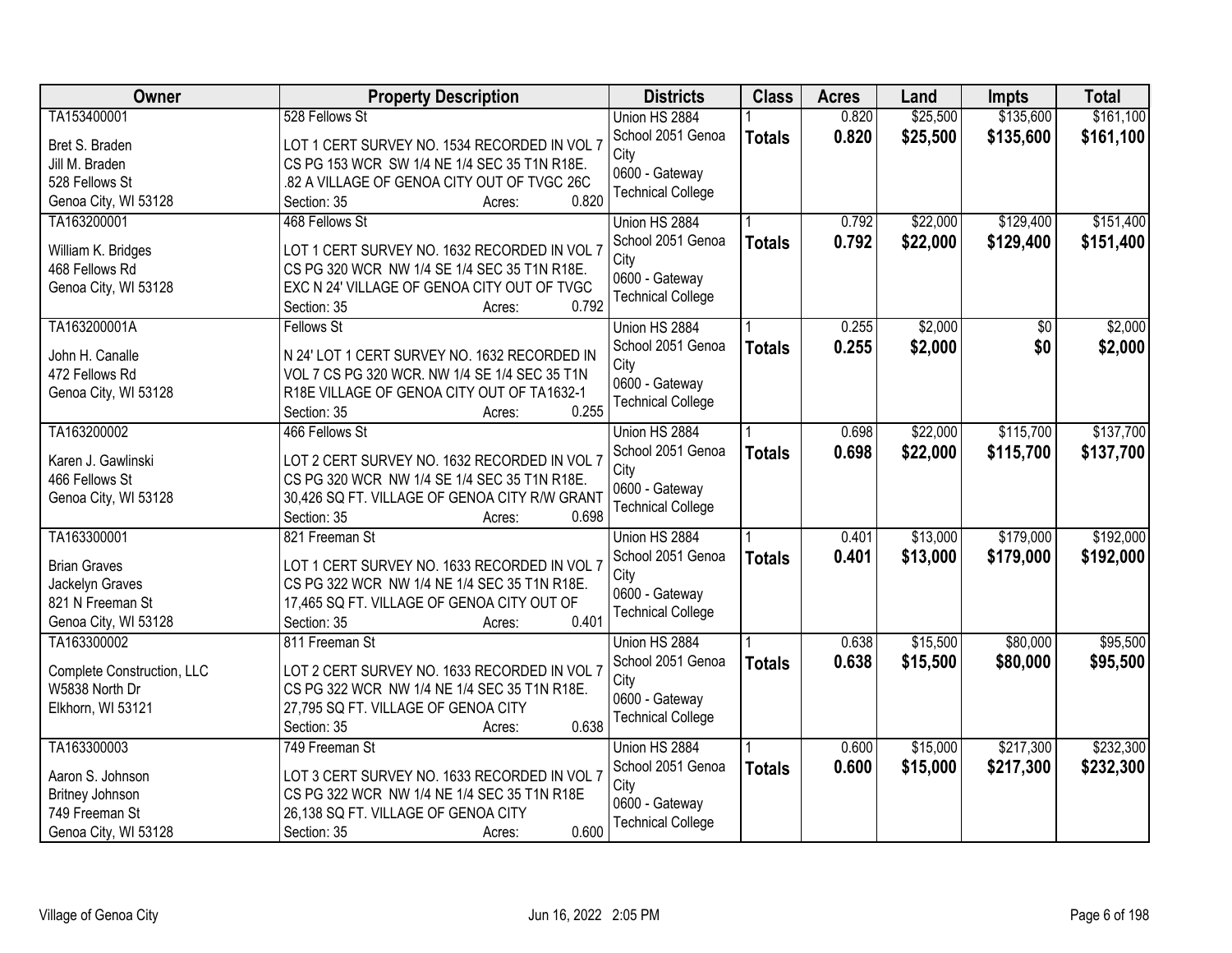| Owner                                   | <b>Property Description</b>                                                                  | <b>Districts</b>          | <b>Class</b>   | <b>Acres</b> | Land     | <b>Impts</b> | <b>Total</b> |
|-----------------------------------------|----------------------------------------------------------------------------------------------|---------------------------|----------------|--------------|----------|--------------|--------------|
| TA172000001                             | 462 Fellows St                                                                               | Union HS 2884             |                | 1.094        | \$25,500 | \$134,700    | \$160,200    |
| Matthew J. Messisco                     | LOT 1 CERT SURVEY NO. 1720 RECORDED IN VOL 8                                                 | School 2051 Genoa<br>City | <b>Totals</b>  | 1.094        | \$25,500 | \$134,700    | \$160,200    |
| Holly E. Messisco                       | CS PG 119 WCR NW 1/4 SE 1/4 SEC 35 T1N R18E.                                                 | 0600 - Gateway            |                |              |          |              |              |
| 462 Fellows                             | 47641 SQ FT VILLAGE OF GENOA CITY OUT OF                                                     | <b>Technical College</b>  |                |              |          |              |              |
| Genoa City, WI 53128                    | 1.094<br>Section: 35<br>Acres:                                                               |                           |                |              |          |              |              |
| TA176300001                             | 739 Freeman St                                                                               | Union HS 2884             |                | 0.835        | \$23,500 | \$34,000     | \$57,500     |
|                                         |                                                                                              | School 2051 Genoa         | <b>Totals</b>  | 0.835        | \$23,500 | \$34,000     | \$57,500     |
| Miller Family Trust et al<br>PO Box 347 | LOT 1 CERT SURVEY NO. 1763 RECORDED IN VOL 8<br>CS PG 194 WCR NW 1/4 NE 1/4 SEC 35 T1N R18E. | City                      |                |              |          |              |              |
| Twin Lakes, WI 53181                    | 36385 SQ FT VILLAGE OF GENOA CITY OUT OF                                                     | 0600 - Gateway            |                |              |          |              |              |
|                                         | 0.835<br>Section: 35<br>Acres:                                                               | <b>Technical College</b>  |                |              |          |              |              |
| TA180800001                             | 479 Fellows St                                                                               | Union HS 2884             |                | 0.500        | \$31,500 | \$181,500    | \$213,000    |
|                                         |                                                                                              | School 2051 Genoa         |                |              |          |              |              |
| Scott W. Popenhagen                     | LOT 1 CERT SURVEY NO. 1808 RECORDED IN VOL 8                                                 | City                      | <b>Totals</b>  | 0.500        | \$31,500 | \$181,500    | \$213,000    |
| Tamera P. Anderson                      | CS PG 283 WCR NE 1/4 SW 1/4 SEC 35 T1N R18E.                                                 | 0600 - Gateway            |                |              |          |              |              |
| PO Box 1011                             | 21780 SQ FT VILLAGE OF GENOA CITY OMITS LOT 2                                                | <b>Technical College</b>  |                |              |          |              |              |
| Genoa City, WI 53128                    | Section: 35<br>0.500<br>Acres:                                                               |                           |                |              |          |              |              |
| TA181200001                             | 742 Walworth St                                                                              | Union HS 2884             | $\overline{2}$ | 0.370        | \$45,500 | \$173,300    | \$218,800    |
| Peterson Properties, LLC                | LOT 1 CERT SURVEY NO. 1812 RECORDED IN VOL 8                                                 | School 2051 Genoa         | <b>Totals</b>  | 0.370        | \$45,500 | \$173,300    | \$218,800    |
| PO Box 197                              | CS PG 290 WCR NW 1/4 SE 1/4 SEC 35 T1N R18E.                                                 | City                      |                |              |          |              |              |
| Warrenville, IL 60555                   | 16110 SQ FT VILLAGE OF GENOA CITY OUT OF                                                     | 0600 - Gateway            |                |              |          |              |              |
|                                         | 0.370<br>Section:<br>Acres:                                                                  | <b>Technical College</b>  |                |              |          |              |              |
| TA193200001                             | 825 Carter St                                                                                | Union HS 2884             |                | 0.319        | \$27,000 | \$183,700    | \$210,700    |
|                                         |                                                                                              | School 2051 Genoa         | <b>Totals</b>  | 0.319        | \$27,000 | \$183,700    | \$210,700    |
| John M. Carbonara                       | LOT 1 CERTIFIED SURVEY NO 1932 RECORDED IN                                                   | City                      |                |              |          |              |              |
| Michele M. Carbonara                    | VOL 9 CS PG 149 WCR NE 1/4 NE 1/4 SEC 35 T1N                                                 | 0600 - Gateway            |                |              |          |              |              |
| 825 N Carter St                         | R18E. .319 A VILLAGE OF GENOA CITY OUT OF                                                    | <b>Technical College</b>  |                |              |          |              |              |
| Genoa City, WI 53128                    | 0.319<br>Section: 35<br>Acres:                                                               |                           |                |              |          |              |              |
| TA203400001                             | 237 Walworth St                                                                              | Union HS 2884             |                | 0.420        | \$29,500 | \$110,000    | \$139,500    |
| <b>Brandy Vepley</b>                    | LOT 1 CERTIFIED SURVEY NO. 2034 AS RECORDED                                                  | School 2051 Genoa         | <b>Totals</b>  | 0.420        | \$29,500 | \$110,000    | \$139,500    |
| 237 Walworth St                         | IN VOL 9 OF C.S. ON PAGE 347 WCR. LOCATED IN                                                 | City                      |                |              |          |              |              |
| Genoa City, WI 53128                    | SW 1/4 SW 1/4 SECTION 36 T1N R18E. 18278 SQ FT                                               | 0600 - Gateway            |                |              |          |              |              |
|                                         | 0.420<br>Section:<br>Acres:                                                                  | <b>Technical College</b>  |                |              |          |              |              |
| TA209900001                             | 236 Grove Ave                                                                                | Union HS 2884             |                | 0.209        | \$21,500 | \$166,500    | \$188,000    |
|                                         |                                                                                              | School 2051 Genoa         | <b>Totals</b>  | 0.209        | \$21,500 | \$166,500    | \$188,000    |
| <b>Matthew Turner</b>                   | LOT 1 CERTIFIED SURVEY NO. 2099 AS RECORDED                                                  | City                      |                |              |          |              |              |
| Melissa A. Turner                       | IN VOL 10 OF C.S. ON PAGE 88 WCR. LOCATED IN SE                                              | 0600 - Gateway            |                |              |          |              |              |
| 236 Grove Ave                           | 1/4 SE 1/4 SECTION 35 T1N R18E. 8100.791 SQ FT.                                              | <b>Technical College</b>  |                |              |          |              |              |
| Genoa City, WI 53128                    | 0.209<br>Section: 35<br>Acres:                                                               |                           |                |              |          |              |              |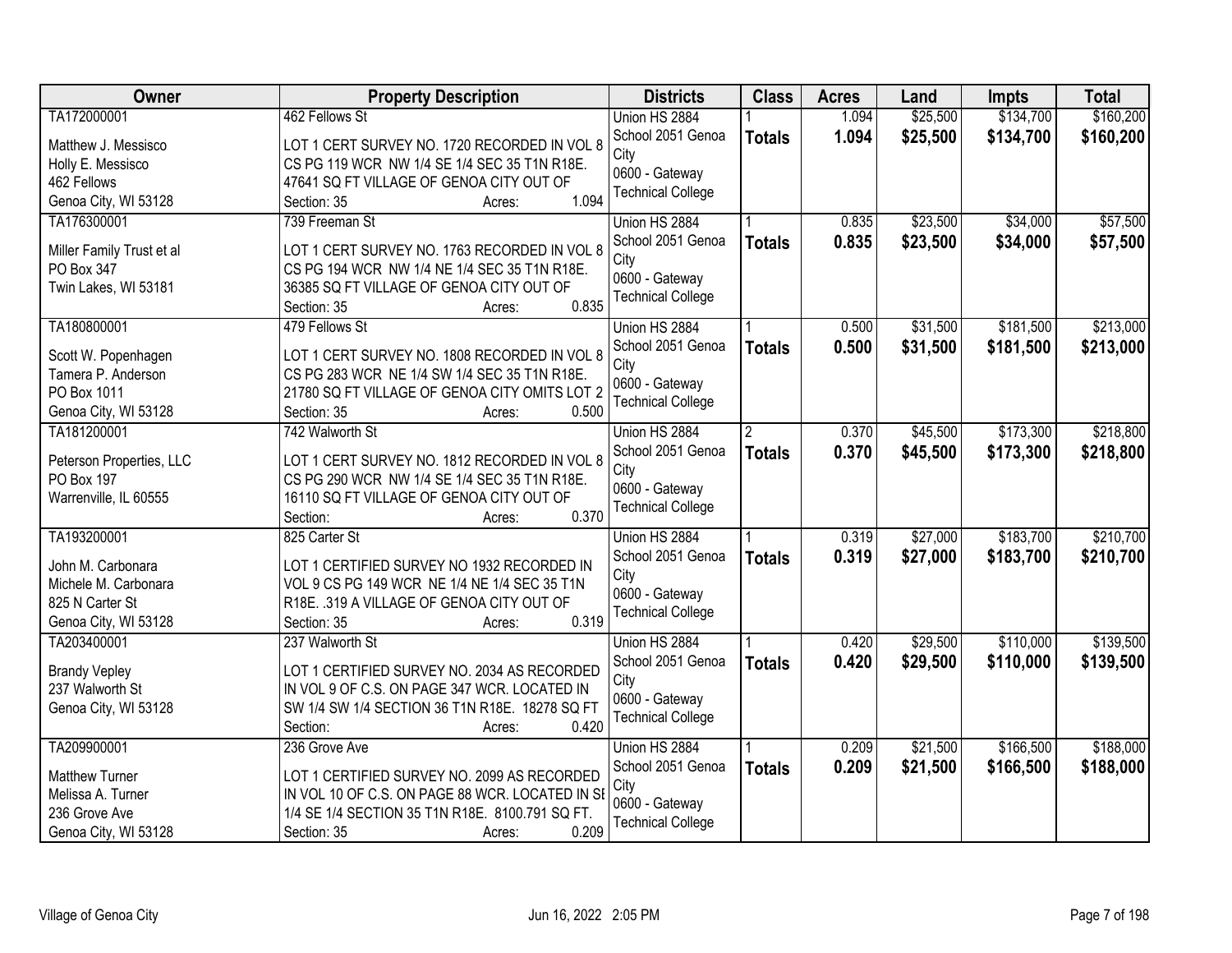| <b>Owner</b>             | <b>Property Description</b>                     | <b>Districts</b>          | <b>Class</b>   | <b>Acres</b> | Land     | <b>Impts</b>    | <b>Total</b> |
|--------------------------|-------------------------------------------------|---------------------------|----------------|--------------|----------|-----------------|--------------|
| TA209900002              | 208 Grove Ave                                   | Union HS 2884             |                | 0.171        | \$18,500 | \$158,500       | \$177,000    |
| David R. Jeschke         | LOT 2 CERTIFIED SURVEY NO. 2099 AS RECORDED     | School 2051 Genoa<br>City | <b>Totals</b>  | 0.171        | \$18,500 | \$158,500       | \$177,000    |
| Karen E. Jeschke         | IN VOL 10 OF C.S. ON PAGE 88 WCR. LOCATED IN SI | 0600 - Gateway            |                |              |          |                 |              |
| 208 S Grove              | 1/4 SE 1/4 SECTION 35 T1N R18E. 7464.750 SQ FT. | <b>Technical College</b>  |                |              |          |                 |              |
| Genoa City, WI 53128     | 0.171<br>Section: 35<br>Acres:                  |                           |                |              |          |                 |              |
| TA209900004              | 164 Grove Ave                                   | Union HS 2884             |                | 0.315        | \$27,000 | \$158,700       | \$185,700    |
| Ronald Magolski          | LOT 4 CERTIFIED SURVEY NO. 2099 AS RECORDED     | School 2051 Genoa         | <b>Totals</b>  | 0.315        | \$27,000 | \$158,700       | \$185,700    |
| Regina Magolski          | IN VOL 10 OF C.S. ON PAGE 88 WCR. LOCATED IN SI | City                      |                |              |          |                 |              |
| 164 Grove Ave            | 1/4 SE 1/4 SECTION 35 T1N R18E. 13712.058 SQ FT | 0600 - Gateway            |                |              |          |                 |              |
| Genoa City, WI 53128     | 0.315<br>Section: 35<br>Acres:                  | <b>Technical College</b>  |                |              |          |                 |              |
| TA219100001              | 136 Walworth St                                 |                           |                | 0.415        | \$48,500 | \$20,500        | \$69,000     |
|                          |                                                 | Union HS 2884             | 2              |              |          |                 |              |
| <b>Trent Rische</b>      | LOT 1 CERTIFIED SURVEY NO. 2191 AS RECORDED     | School 2051 Genoa         | <b>Totals</b>  | 0.415        | \$48,500 | \$20,500        | \$69,000     |
| <b>Travis Rische</b>     | IN VOL 10 OF C.S. ON PAGE 277 WCR. LOCATED IN   | City                      |                |              |          |                 |              |
| 136 Walworth St          | NW 1/4 SW 1/4 SECTION 36 T1N R18E. 18057 SQ FT. | 0600 - Gateway            |                |              |          |                 |              |
| Genoa City, WI 53128     | 0.415<br>Section:<br>Acres:                     | <b>Technical College</b>  |                |              |          |                 |              |
| TA219100002              | <b>Walworth St</b>                              | Union HS 2884             | $\overline{2}$ | 0.578        | \$58,000 | \$0             | \$58,000     |
|                          |                                                 | School 2051 Genoa         | <b>Totals</b>  | 0.578        | \$58,000 | \$0             | \$58,000     |
| <b>Trent Rische</b>      | LOT 2 CERTIFIED SURVEY NO. 2191 AS RECORDED     | City                      |                |              |          |                 |              |
| <b>Travis Rische</b>     | IN VOL 10 OF C.S. ON PAGE 277 WCR. LOCATED IN   | 0600 - Gateway            |                |              |          |                 |              |
| 136 Walworth St          | NW 1/4 SW 1/4 SECTION 36 T1N R18E. 25178 SQ FT. | <b>Technical College</b>  |                |              |          |                 |              |
| Genoa City, WI 53128     | 0.578<br>Section: 36<br>Acres:                  |                           |                |              |          |                 |              |
| TA219300001              | 406 Platt St                                    | Union HS 2884             |                | 0.346        | \$28,000 | \$167,800       | \$195,800    |
| Annette M. Montes De Oca | LOT 1 CERTIFIED SURVEY NO. 2193 AS RECORDED     | School 2051 Genoa         | <b>Totals</b>  | 0.346        | \$28,000 | \$167,800       | \$195,800    |
| Armando Montes De Oca    | IN VOL 10 OF C.S. ON PAGE 281 WCR. LOCATED IN   | City                      |                |              |          |                 |              |
| PO Box 236               | SE 1/4 NE 1/4 SECTION 35 T1N R18E. 15093 SQ FT. | 0600 - Gateway            |                |              |          |                 |              |
| Genoa City, WI 53128     | 0.346<br>Section: 35<br>Acres:                  | <b>Technical College</b>  |                |              |          |                 |              |
| TA219300002              | Platt St                                        | Union HS 2884             |                | 0.285        | \$25,000 | $\overline{50}$ | \$25,000     |
|                          |                                                 | School 2051 Genoa         | <b>Totals</b>  | 0.285        | \$25,000 | \$0             | \$25,000     |
| Stanley A. Torstenson    | LOT 2 CERTIFIED SURVEY NO. 2193 AS RECORDED     | City                      |                |              |          |                 |              |
| Sally A. Torstenson      | IN VOL 10 OF C.S. ON PAGE 281 WCR. LOCATED IN   | 0600 - Gateway            |                |              |          |                 |              |
| 40308 103rd St           | SE 1/4 NE 1/4 SECTION 35 T1N R18E. 12410 SQ FT. | <b>Technical College</b>  |                |              |          |                 |              |
| Genoa City, WI 53128     | 0.285<br>Section: 35<br>Acres:                  |                           |                |              |          |                 |              |
| TA220000001              | 734 Freeman St                                  | Union HS 2884             |                | 0.200        | \$20,500 | \$159,500       | \$180,000    |
| James J. Krober          | LOT 1 CERTIFIED SURVEY NO. 2200 AS RECORDED     | School 2051 Genoa         | <b>Totals</b>  | 0.200        | \$20,500 | \$159,500       | \$180,000    |
| 734 N Freeman St         | IN VOL 10 OF C.S. ON PAGE 297 WCR. LOCATED IN   | City                      |                |              |          |                 |              |
| Genoa, WI 53128          | NW 1/4 NE 1/4 SECTION 35 T1N R18E. 8712 SQ FT.  | 0600 - Gateway            |                |              |          |                 |              |
|                          | 0.200<br>Section: 35<br>Acres:                  | <b>Technical College</b>  |                |              |          |                 |              |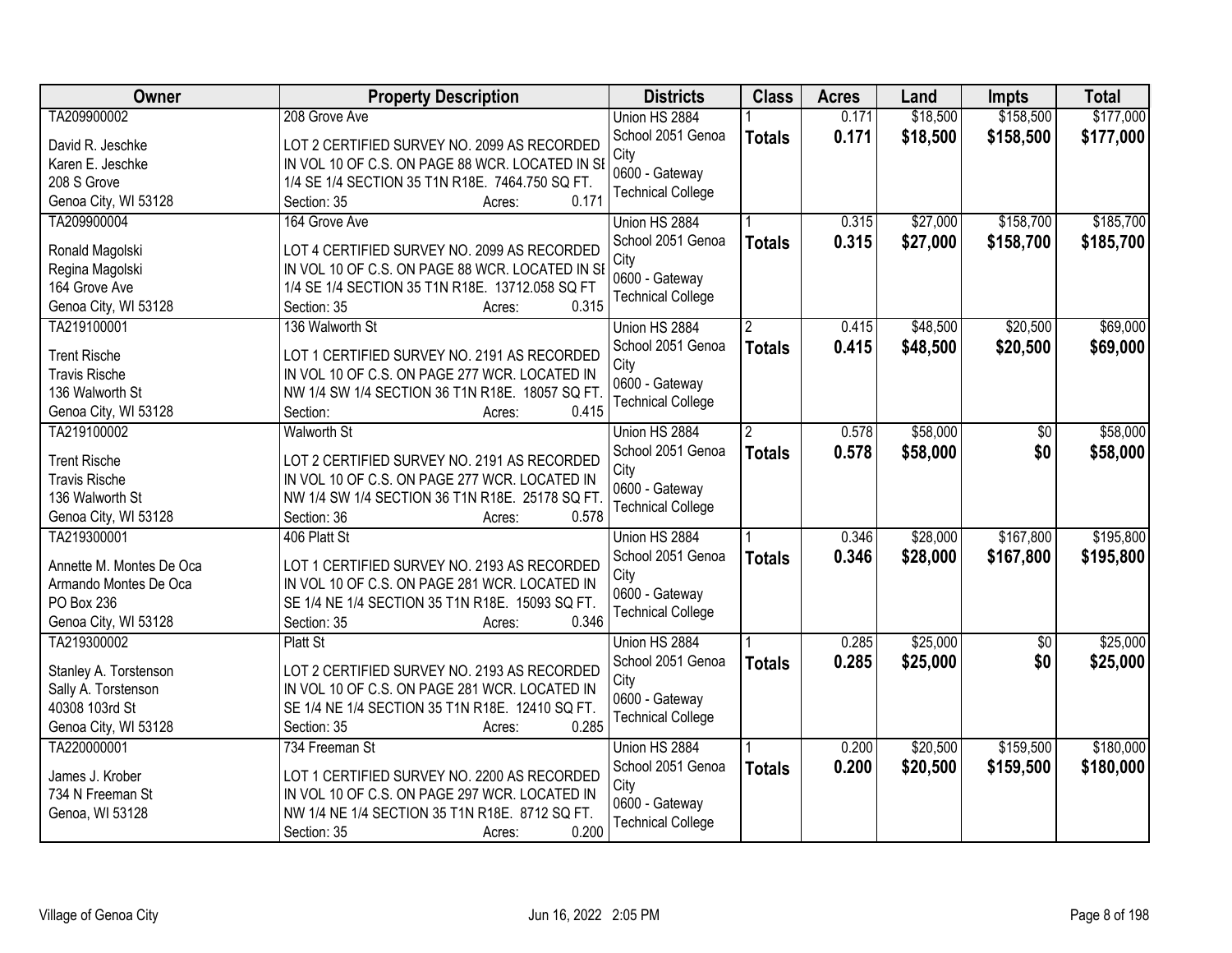| <b>Owner</b>              | <b>Property Description</b>                      | <b>Districts</b>         | <b>Class</b>  | <b>Acres</b> | Land     | Impts           | <b>Total</b> |
|---------------------------|--------------------------------------------------|--------------------------|---------------|--------------|----------|-----------------|--------------|
| TA223300001               | 458 Fellows St                                   | Union HS 2884            |               | 0.783        | \$19,000 | \$127,100       | \$146,100    |
| Paulette E. Waller        | LOT 1 CERTIFIED SURVEY NO. 2233 AS RECORDED      | School 2051 Genoa        | <b>Totals</b> | 0.783        | \$19,000 | \$127,100       | \$146,100    |
| 458 Fellows St            | IN VOL 11 OF C.S. ON PAGE 5 WCR. LOCATED IN SE   | City                     |               |              |          |                 |              |
| Genoa City, WI 53128      | 1/4 SECTION 35 T1N R18E. 37090 SQ FT. OMITS      | 0600 - Gateway           |               |              |          |                 |              |
|                           | 0.783<br>Section: 35<br>Acres:                   | <b>Technical College</b> |               |              |          |                 |              |
| TA223300002               | 454 Fellows St                                   | Union HS 2884            |               | 0.854        | \$21,500 | \$144,700       | \$166,200    |
| Margarita Kellen          | LOT 2 CERTIFIED SURVEY NO. 2233 AS RECORDED      | School 2051 Genoa        | <b>Totals</b> | 0.854        | \$21,500 | \$144,700       | \$166,200    |
| 2359 Iroquois Dr          | IN VOL 11 OF C.S. ON PAGE 5 WCR. LOCATED IN SE   | City                     |               |              |          |                 |              |
| Glenview, IL 60026        | 1/4 SECTION 35 T1N R18E. 37180 SQ FT. OMITS      | 0600 - Gateway           |               |              |          |                 |              |
|                           | 0.854<br>Section: 35<br>Acres:                   | <b>Technical College</b> |               |              |          |                 |              |
| TA223300003               | 450 Fellows St                                   | Union HS 2884            |               | 0.795        | \$22,000 | \$152,000       | \$174,000    |
| <b>Donald Ketter</b>      | LOT 3 CERTIFIED SURVEY NO. 2233 AS RECORDED      | School 2051 Genoa        | <b>Totals</b> | 0.795        | \$22,000 | \$152,000       | \$174,000    |
| Christina Ketter          | IN VOL 11 OF C.S. ON PAGE 5 WCR. LOCATED IN SE   | City                     |               |              |          |                 |              |
| 450 Fellows St            | 1/4 SECTION 35 T1N R18E. 34630 SQ FT. OMITS      | 0600 - Gateway           |               |              |          |                 |              |
| Genoa City, WI 53128      | 0.795<br>Section: 35<br>Acres:                   | <b>Technical College</b> |               |              |          |                 |              |
| TA231500001               | 518 Fellows St                                   | Union HS 2884            |               | 0.767        | \$26,500 | \$188,600       | \$215,100    |
|                           |                                                  | School 2051 Genoa        |               | 0.767        | \$26,500 | \$188,600       |              |
| Kenneth L. Parker         | LOT 1 CERTIFIED SURVEY NO. 2315 AS RECORDED      | City                     | <b>Totals</b> |              |          |                 | \$215,100    |
| Stephanie A. Parker       | IN VOL 11 OF C.S. ON PAGE 179 WCR. LOCATED IN    | 0600 - Gateway           |               |              |          |                 |              |
| 518 Fellows St            | NE 1/4 SECTION 35 T1N R18E. 33400 SQ FT. VILLAGE | <b>Technical College</b> |               |              |          |                 |              |
| Genoa City, WI 53128      | 0.767<br>Section: 35<br>Acres:                   |                          |               |              |          |                 |              |
| TA231500002               | 510 Fellows St                                   | Union HS 2884            |               | 1.676        | \$32,500 | \$163,600       | \$196,100    |
| Anne C. Novicki et al     | LOT 2 CERTIFIED SURVEY NO. 2315 AS RECORDED      | School 2051 Genoa        | <b>Totals</b> | 1.676        | \$32,500 | \$163,600       | \$196,100    |
| c/o Mark A. Novicki       | IN VOL 11 OF C.S. ON PAGE 179 WCR. LOCATED IN    | City                     |               |              |          |                 |              |
| 510 Fellows St            | NE 1/4 SECTION 35 T1N R18E. 73000 SQ FT. VILLAGE | 0600 - Gateway           |               |              |          |                 |              |
| Genoa City, WI 53128-2004 | 1.676<br>Section: 35<br>Acres:                   | <b>Technical College</b> |               |              |          |                 |              |
| TA236200001               | <b>Williams Rd</b>                               | Union HS 2884            |               | 5.440        | \$1,200  | $\overline{50}$ | \$1,200      |
|                           |                                                  | School 2051 Genoa        | <b>Totals</b> | 5.440        | \$1,200  | \$0             | \$1,200      |
| Ma Laz Farm II, LLC       | LOT 1 CERTIFIED SURVEY NO. 2362 AS RECORDED      | City                     |               |              |          |                 |              |
| PO Box 649                | IN VOL 11 OF C.S. ON PAGE 282 WCR. LOCATED IN    | 0600 - Gateway           |               |              |          |                 |              |
| Deerfield, IL 60015       | SW 1/4 SE 1/4 SECTION 25 T1N R18E. EXC.          | <b>Technical College</b> |               |              |          |                 |              |
|                           | 5.440<br>Section: 25<br>Acres:                   |                          |               |              |          |                 |              |
| TA245200001               | Carter St                                        | Union HS 2884            |               | 0.230        | \$7,500  | $\overline{50}$ | \$7,500      |
| Frank E. Strasser Jr      | LOT 1 CERTIFIED SURVEY NO. 2452 AS RECORDED      | School 2051 Genoa        | <b>Totals</b> | 0.230        | \$7,500  | \$0             | \$7,500      |
| 226 Walworth St           | IN VOL 12 OF C.S. ON PAGE 125 WCR. LOCATED IN    | City                     |               |              |          |                 |              |
| Genoa City, WI 53128      | NW 1/4 SW 1/4 SEC 36 T1N R18E. 10000 SQ FT.      | 0600 - Gateway           |               |              |          |                 |              |
|                           | 0.230<br>Section: 36<br>Acres:                   | <b>Technical College</b> |               |              |          |                 |              |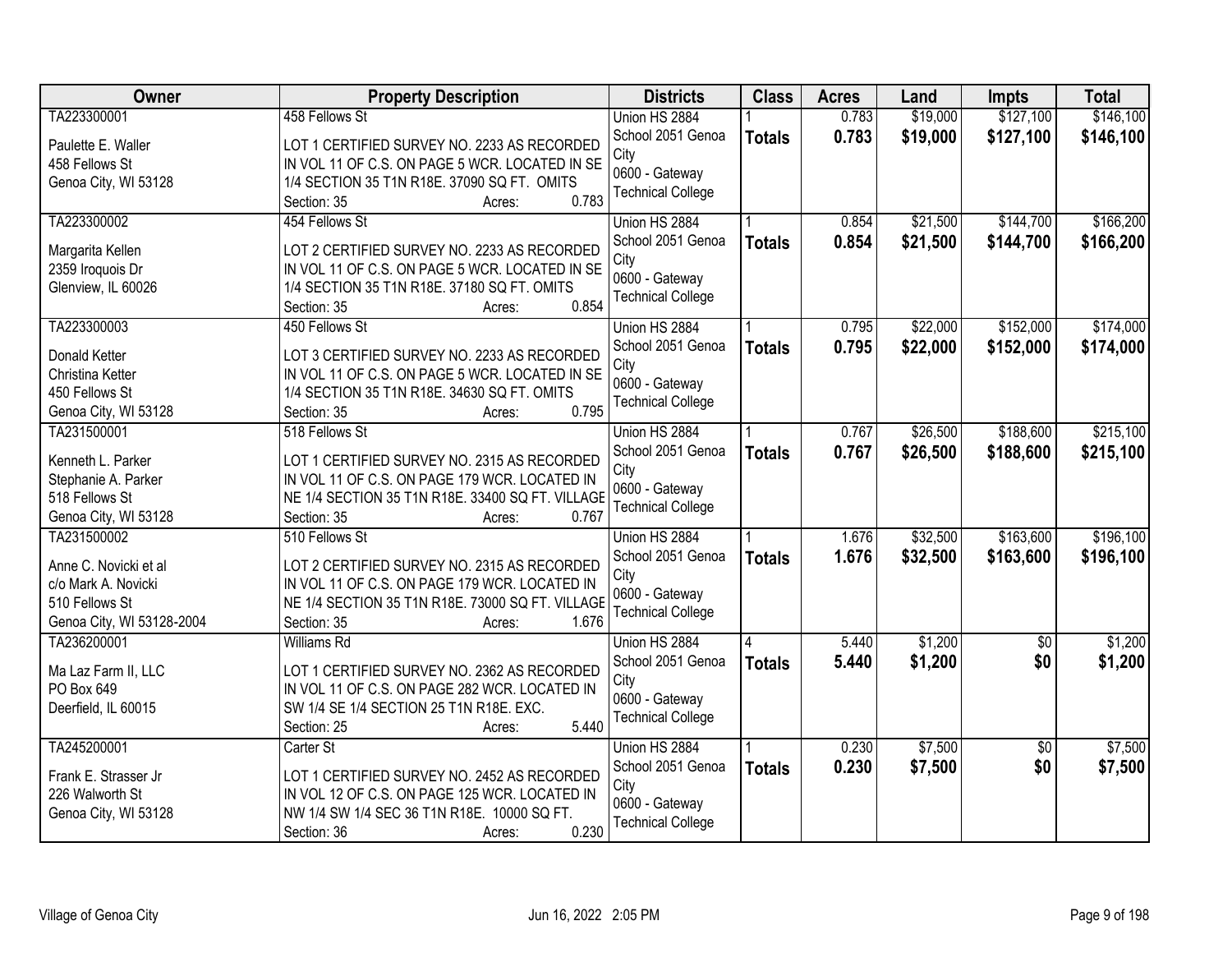| Owner                              | <b>Property Description</b>                                                                  | <b>Districts</b>          | <b>Class</b>   | <b>Acres</b> | Land            | Impts       | <b>Total</b> |
|------------------------------------|----------------------------------------------------------------------------------------------|---------------------------|----------------|--------------|-----------------|-------------|--------------|
| TA247200001                        | 754 Freeman St                                                                               | Union HS 2884             |                | 0.232        | \$22,000        | \$177,200   | \$199,200    |
| David A. Karmas                    | LOT 1 CERTIFIED SURVEY NO. 2472 AS RECORDED                                                  | School 2051 Genoa         | <b>Totals</b>  | 0.232        | \$22,000        | \$177,200   | \$199,200    |
| Kristen Karmas                     | IN VOL 12 OF C.S. ON PAGE 168 WCR. LOCATED IN                                                | City                      |                |              |                 |             |              |
| 754 N Freeman                      | NE 1/4 SEC 35 T1N R18E. 10125 SQ FT. VILLAGE OF                                              | 0600 - Gateway            |                |              |                 |             |              |
| Genoa City, WI 53128               | 0.232<br>Section: 35<br>Acres:                                                               | <b>Technical College</b>  |                |              |                 |             |              |
| TA249500001                        | 114 Elizabeth Ln                                                                             | Union HS 2884             | $\overline{2}$ | 0.830        | \$34,500        | \$236,000   | \$270,500    |
|                                    |                                                                                              | School 2051 Genoa         | <b>Totals</b>  | 0.830        | \$34,500        | \$236,000   | \$270,500    |
| Timothy J. Leonard                 | LOT 1 CERTIFIED SURVEY NO. 2495 AS RECORDED                                                  | City                      |                |              |                 |             |              |
| PO Box 476                         | IN VOL 12 OF C.S. ON PAGE 216 WCR. LOCATED IN                                                | 0600 - Gateway            |                |              |                 |             |              |
| Genoa City, WI 53128               | NW 1/4 SW 1/4 & NE 1/4 SW 1/4 SEC 36 T1N R18E.<br>0.830                                      | <b>Technical College</b>  |                |              |                 |             |              |
|                                    | Section:<br>Acres:                                                                           |                           |                |              |                 |             |              |
| TA249500002                        | 112 Elizabeth Ln                                                                             | Union HS 2884             | 2              | 1.100        | \$40,500        | \$341,000   | \$381,500    |
| Ernie Alan, LLC                    | LOT 2 CERTIFIED SURVEY NO. 2495 AS RECORDED                                                  | School 2051 Genoa         | <b>Totals</b>  | 1.100        | \$40,500        | \$341,000   | \$381,500    |
| 1245 Winged Foot Dr                | IN VOL 12 OF C.S. ON PAGE 216 WCR. LOCATED IN                                                | City                      |                |              |                 |             |              |
| Twin Lakes, WI 53181               | NW 1/4 SW 1/4 & NE 1/4 SW 1/4 SEC 36 T1N R18E.                                               | 0600 - Gateway            |                |              |                 |             |              |
|                                    | 1.100<br>Section:<br>Acres:                                                                  | <b>Technical College</b>  |                |              |                 |             |              |
| TA261100001                        | 11 Grove Ave                                                                                 | Union HS 2884             |                | 0.402        | \$29,000        | \$124,700   | \$153,700    |
|                                    |                                                                                              | School 2051 Genoa         | <b>Totals</b>  | 0.402        | \$29,000        | \$124,700   | \$153,700    |
| Kirk T. Schmitz<br>11 Grove St     | LOT 1 CERTIFIED SURVEY NO. 2611 AS RECORDED                                                  | City                      |                |              |                 |             |              |
|                                    | IN VOL 13 OF C.S. ON PAGE 128 WCR. LOCATED IN<br>SE 1/4 SE 1/4 SEC 35 T1N R18E. 17531 SQ FT. | 0600 - Gateway            |                |              |                 |             |              |
| Genoa City, WI 53128               | 0.402<br>Section: 35<br>Acres:                                                               | <b>Technical College</b>  |                |              |                 |             |              |
| TA261100002                        | 7 Grove Ave                                                                                  | Union HS 2884             |                | 0.489        | \$31,000        | \$121,300   | \$152,300    |
|                                    |                                                                                              |                           |                |              |                 |             |              |
| Kurt E. Walters                    | LOT 2 CERTIFIED SURVEY NO. 2611 AS RECORDED                                                  | School 2051 Genoa<br>City | <b>Totals</b>  | 0.489        | \$31,000        | \$121,300   | \$152,300    |
| c/o Kurt E. Walters                | IN VOL 13 OF C.S. ON PAGE 128 WCR. LOCATED IN                                                | 0600 - Gateway            |                |              |                 |             |              |
| 7 Grove Ave                        | SE 1/4 SE 1/4 SEC 35 T1N R18E. 21293 SQ FT.                                                  | <b>Technical College</b>  |                |              |                 |             |              |
| Genoa City, WI 53128               | 0.489<br>Section: 35<br>Acres:                                                               |                           |                |              |                 |             |              |
| TA268400002                        | US Highway 12                                                                                | Union HS 2884             | X4             | 1.356        | $\overline{50}$ | $\sqrt{$0}$ | $\sqrt{50}$  |
| Village of Genoa City Village Hall | PT LOT 2 CERTIFIED SURVEY NO. 2684 & LOT 26                                                  | School 2051 Genoa         | <b>Totals</b>  | 1.356        | \$0             | \$0         | \$0          |
| c/o Village of Genoa City          | HORNSBY BUSINESS PARK DESC AS: COM NE COR                                                    | City                      |                |              |                 |             |              |
| PO Box 428                         | CSM 2684, S0D20'E 246.79', S88D30' 30"W 403.39',                                             | 0600 - Gateway            |                |              |                 |             |              |
| Genoa City, WI 53128               | 1.356<br>Section:<br>Acres:                                                                  | <b>Technical College</b>  |                |              |                 |             |              |
| TA273600001                        | 230 Petticoat Dr                                                                             | Union HS 2884             |                | 0.459        | \$30,500        | \$163,100   | \$193,600    |
|                                    |                                                                                              | School 2051 Genoa         | <b>Totals</b>  | 0.459        | \$30,500        | \$163,100   | \$193,600    |
| Richard A. Brose                   | LOT 1 CERTIFIED SURVEY NO. 2736 AS RECORDED                                                  | City                      |                |              |                 |             |              |
| Elizabeth A. Brose                 | IN VOL 14 OF C.S. ON PAGE 88 WCR. LOCATED IN                                                 | 0600 - Gateway            |                |              |                 |             |              |
| 230 Walworth St                    | NW 1/4 SW 1/4 SEC 36 T1N R18E. 20,000 SQ FT.                                                 | <b>Technical College</b>  |                |              |                 |             |              |
| Genoa City, WI 53128               | 0.459<br>Section: 36<br>Acres:                                                               |                           |                |              |                 |             |              |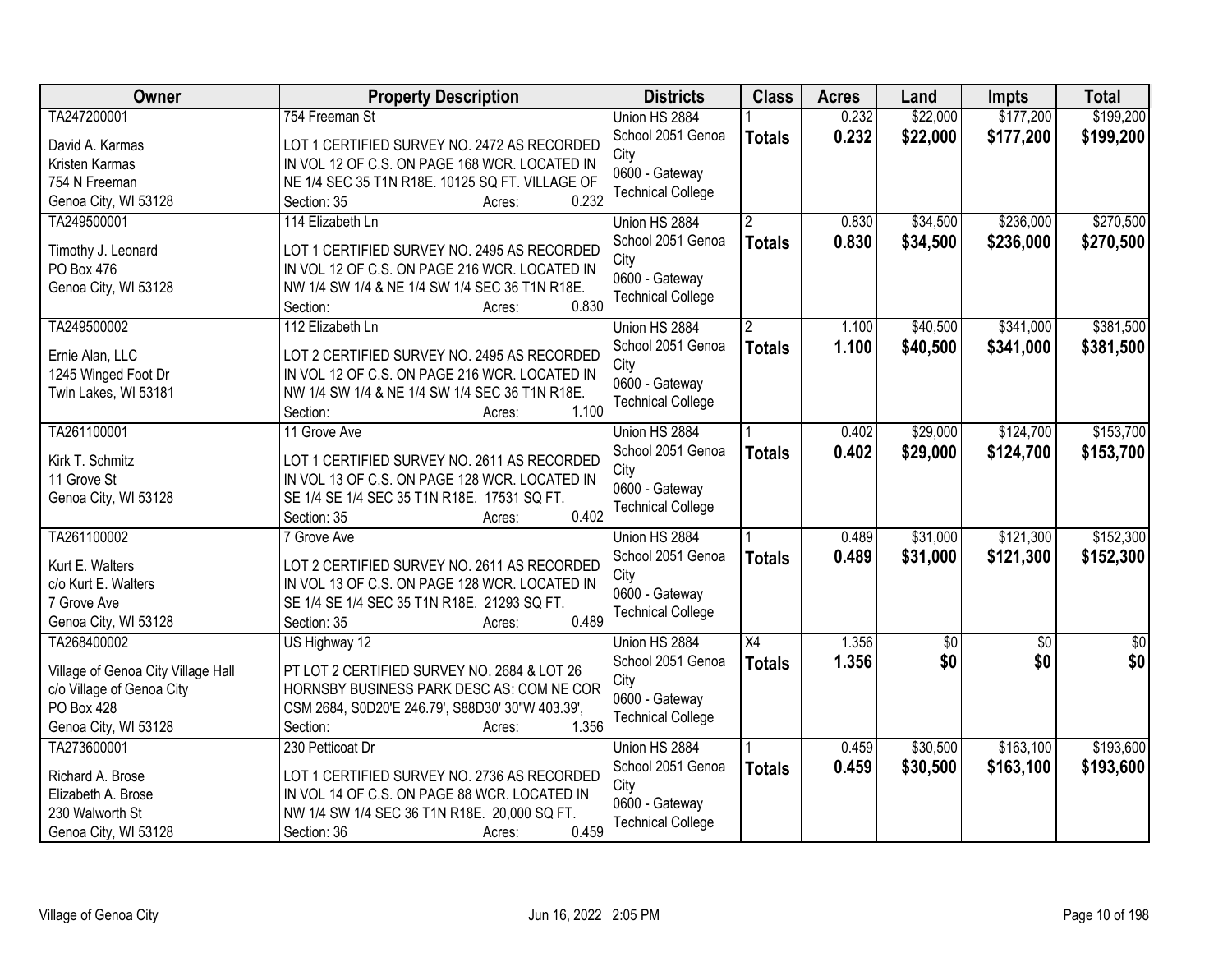| Owner                     | <b>Property Description</b>                         | <b>Districts</b>         | <b>Class</b>   | <b>Acres</b>              | Land      | <b>Impts</b> | <b>Total</b> |
|---------------------------|-----------------------------------------------------|--------------------------|----------------|---------------------------|-----------|--------------|--------------|
| TA276900001               | 957 Bonnie Ln                                       | Union HS 2884            |                | 2.238                     | \$64,000  | \$157,500    | \$221,500    |
| Scott W. Amborn           | LOT 1 CERTIFIED SURVEY NO. 2769 AS RECORDED         | School 2051 Genoa        | <b>Totals</b>  | 2.238                     | \$64,000  | \$157,500    | \$221,500    |
| Pamela K. Amborn          | IN VOL 14 OF C.S. ON PAGE 160 WCR. LOCATED IN       | City                     |                |                           |           |              |              |
| 957 Bonnie Ln             | SE 1/4 SW 1/4 SEC 35 T1N R18E. 97491 SQ FT.         | 0600 - Gateway           |                |                           |           |              |              |
| Genoa City, WI 53128      | 2.238<br>Section: 35<br>Acres:                      | <b>Technical College</b> |                |                           |           |              |              |
| TA276900002               | 949 Bonnie Ln                                       | Union HS 2884            |                | 4.261                     | \$66,000  | \$133,600    | \$199,600    |
|                           |                                                     | School 2051 Genoa        | <b>Totals</b>  | 4.261                     | \$66,000  | \$133,600    | \$199,600    |
| <b>Trent Klabunde</b>     | LOT 2 CERTIFIED SURVEY NO. 2769 AS RECORDED         | City                     |                |                           |           |              |              |
| Cynthia Klabunde          | IN VOL 14 OF C.S. ON PAGE 160 WCR. LOCATED IN       | 0600 - Gateway           |                |                           |           |              |              |
| 949 Bonnie Ln             | SE 1/4 SW 1/4 SEC 35 T1N R18E. 174966 SQ FT.        | <b>Technical College</b> |                |                           |           |              |              |
| Genoa City, WI 53128      | 4.261<br>Section: 35<br>Acres:                      |                          |                |                           |           |              |              |
| TA276900003               | Bonnie Ln                                           | Union HS 2884            |                | Assessed with TA276900002 |           |              |              |
| <b>Trent Klabunde</b>     | OUTLOT 1 CERTIFIED SURVEY NO. 2769 AS               | School 2051 Genoa        |                |                           |           |              |              |
| Cynthia Klabunde          | RECORDED IN VOL 14 OF C.S. ON PAGE 160 WCR.         | City                     |                |                           |           |              |              |
| 949 Bonnie Ln             | LOCATED IN SE 1/4 SW 1/4 SEC 35 T1N R18E. 10630     | 0600 - Gateway           |                |                           |           |              |              |
| Genoa City, WI 53128      | 0.000<br>Section: 35<br>Acres:                      | <b>Technical College</b> |                |                           |           |              |              |
| TA305400001               | 980 Ann St                                          | Union HS 2884            |                | 0.620                     | \$29,000  | \$131,000    | \$160,000    |
|                           |                                                     | School 2051 Genoa        | <b>Totals</b>  | 0.620                     | \$29,000  | \$131,000    | \$160,000    |
| J M. Moos                 | LOT 1 CERTIFIED SURVEY NO. 3054 AS RECORDED         | City                     |                |                           |           |              |              |
| 980 Ann St                | IN VOL 16 OF C.S. ON PAGE 198 WCR. LOCATED IN       | 0600 - Gateway           |                |                           |           |              |              |
| Genoa City, WI 53128-0000 | SE 1/4 SW 1/4 SEC 35 T1N R18E. 27151 SQ FT<br>0.620 | <b>Technical College</b> |                |                           |           |              |              |
| TA305400002               | Section: 35<br>Acres:<br>995 Ann St                 |                          |                | 0.530                     | \$27,000  | \$201,100    | \$228,100    |
|                           |                                                     | Union HS 2884            |                |                           |           |              |              |
| Timothy E. Dehart et al   | LOT 2 CERTIFIED SURVEY NO. 3054 AS RECORDED         | School 2051 Genoa        | <b>Totals</b>  | 0.530                     | \$27,000  | \$201,100    | \$228,100    |
| c/o Heather Nicoletti     | IN VOL 16 OF C.S. ON PAGE 198 WCR. LOCATED IN       | City<br>0600 - Gateway   |                |                           |           |              |              |
| 995 Ann St                | SE 1/4 SW 1/4 SEC 35 T1N R18E. 23166 SQ FT          |                          |                |                           |           |              |              |
| Genoa City, WI 53128      | 0.530<br>Section: 35<br>Acres:                      | <b>Technical College</b> |                |                           |           |              |              |
| TA305500001               | 950 Darling Rd                                      | Union HS 2884            | $\overline{2}$ | 3.530                     | \$128,500 | \$857,000    | \$985,500    |
| Double B & R, Inc         | LOT 1 CERTIFIED SURVEY NO. 3055 AS RECORDED         | School 2051 Genoa        | 4              | 3.500                     | \$600     | \$0          | \$600        |
| PO Box 757                | IN VOL 16 OF C.S. ON PAGE 200 WCR. LOCATED IN       | City                     |                | 8.033                     | \$6,500   | \$0          | \$6,500      |
| Genoa City, WI 53128      | NE 1/4 SEC 35 T1N R18E. 656133 SQ FT M/L VILLAGE    | 0600 - Gateway           | <b>Totals</b>  | 15.063                    | \$135,600 | \$857,000    | \$992,600    |
|                           | 15.063<br>Section:<br>Acres:                        | <b>Technical College</b> |                |                           |           |              |              |
| TA332200002               | Elizabeth Ln                                        | Union HS 2884            | 2              | 1.000                     | \$37,000  | \$32,100     | \$69,100     |
|                           |                                                     | School 2051 Genoa        | <b>Totals</b>  | 1.000                     | \$37,000  | \$32,100     | \$69,100     |
| Mms Holdings, LLC         | LOT 2 CERTIFIED SURVEY NO. 3322 AS RECORDED         | City                     |                |                           |           |              |              |
| 901 Maxwell St            | IN VOL 19 OF C.S. ON PAGE 25 WCR. LOCATED IN SE     | 0600 - Gateway           |                |                           |           |              |              |
| Lake Geneva, WI 53147     | 1/4 NW 1/4 & NE 1/4 SW 1/4 SEC 36 T1N R18E. 43567   | <b>Technical College</b> |                |                           |           |              |              |
|                           | 1.000<br>Section:<br>Acres:                         |                          |                |                           |           |              |              |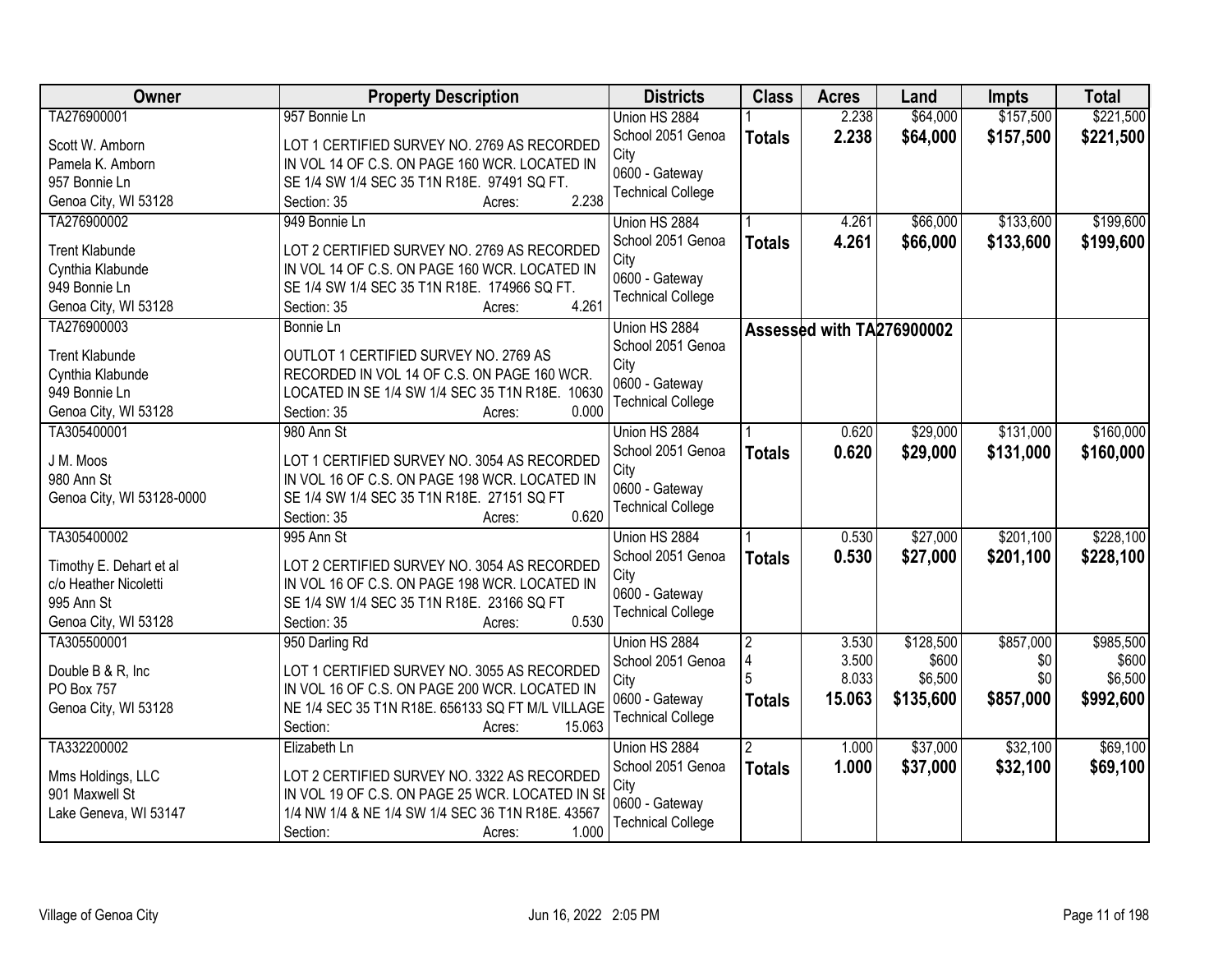| <b>Owner</b>                         | <b>Property Description</b>                                                                  | <b>Districts</b>         | <b>Class</b>   | <b>Acres</b> | Land     | Impts           | <b>Total</b> |
|--------------------------------------|----------------------------------------------------------------------------------------------|--------------------------|----------------|--------------|----------|-----------------|--------------|
| TA341900001                          | <b>Sterling Pkwy</b>                                                                         | Union HS 2884            |                | 1.390        | \$300    | $\overline{50}$ | \$300        |
| Mark W. Larkin                       | LOT 1 CERTIFIED SURVEY NO. 3419 AS RECORDED                                                  | School 2051 Genoa        | <b>Totals</b>  | 1.390        | \$300    | \$0             | \$300        |
| 400 Boulder Ridge Ct                 | IN VOL 19 OF C.S. ON PAGE 287 WCR. LOCATED IN                                                | City                     |                |              |          |                 |              |
| Lake Geneva, WI 53147                | SW 1/4 SW 1/4 SEC 36 & SE 1/4 SE 1/4 SEC 35 T1N                                              | 0600 - Gateway           |                |              |          |                 |              |
|                                      | 1.390<br>Section: 36<br>Acres:                                                               | <b>Technical College</b> |                |              |          |                 |              |
| TA341900002                          | <b>Walworth St</b>                                                                           | Union HS 2884            |                | 1.003        | \$200    | $\overline{50}$ | \$200        |
|                                      |                                                                                              | School 2051 Genoa        | <b>Totals</b>  | 1.003        | \$200    | \$0             | \$200        |
| John C. Arnow                        | LOT 2 CERTIFIED SURVEY NO. 3419 AS RECORDED                                                  | City                     |                |              |          |                 |              |
| 16752 NW 10th Ave                    | IN VOL 19 OF C.S. ON PAGE 287 WCR. LOCATED IN                                                | 0600 - Gateway           |                |              |          |                 |              |
| Trenton, FL 32693-0000               | SW 1/4 SW 1/4 SEC 36 & SE 1/4 SE 1/4 SEC 35 T1N<br>1.003                                     | <b>Technical College</b> |                |              |          |                 |              |
|                                      | Section: 35<br>Acres:                                                                        |                          |                |              |          |                 |              |
| TA341900003                          | <b>Sterling Pkwy</b>                                                                         | Union HS 2884            |                | 11.144       | \$2,400  | \$0             | \$2,400      |
| John C. Arnow                        | LOT 3 CERTIFIED SURVEY NO. 3419 AS RECORDED                                                  | School 2051 Genoa        | <b>Totals</b>  | 11.144       | \$2,400  | \$0             | \$2,400      |
| 16752 NW 10th Ave                    | IN VOL 19 OF C.S. ON PAGE 287 WCR. LOCATED IN                                                | City                     |                |              |          |                 |              |
| Trenton, FL 32693-0000               | SW 1/4 SW 1/4 SEC 36 & SE 1/4 SE 1/4 SEC 35 T1N                                              | 0600 - Gateway           |                |              |          |                 |              |
|                                      | 11.144<br>Section: 35<br>Acres:                                                              | <b>Technical College</b> |                |              |          |                 |              |
| TA345600001                          | County Rd B                                                                                  | Union HS 2884            | X4             | 3.227        | \$0      | \$0             | \$0          |
| Wisconsin Power & Light Co           | LOT 1 CERTIFIED SURVEY NO. 3456 AS RECORDED                                                  | School 2051 Genoa        | <b>Totals</b>  | 3.227        | \$0      | \$0             | \$0          |
| PO Box 77007                         | IN VOL 20 OF C.S. ON PAGE 78 WCR. LOCATED IN                                                 | City                     |                |              |          |                 |              |
| Madison, WI 53707                    | NE 1/4 SE 1/4 SEC 25 T1N R18E. 140580 SQ FT                                                  | 0600 - Gateway           |                |              |          |                 |              |
|                                      | 3.227<br>Section:<br>Acres:                                                                  | <b>Technical College</b> |                |              |          |                 |              |
| TA365500001                          | 363 W Sterling Pkwy                                                                          | Union HS 2884            | $\overline{4}$ | 13.770       | \$2,900  | $\overline{50}$ | \$2,900      |
|                                      |                                                                                              | School 2051 Genoa        | 5              | 0.200        | \$100    | \$0             | \$100        |
| John C. Arnow                        | LOT 1 CERTIFIED SURVEY NO. 3655 AS RECORDED                                                  | City                     | 5M             | 1.850        | \$5,500  | \$0             | \$5,500      |
| Andrea P. Arnow                      | IN VOL 21 OF C.S. ON PAGE 338 WCR. LOCATED IN                                                | 0600 - Gateway           | <b>Totals</b>  | 15.820       | \$8,500  | \$0             | \$8,500      |
| 16752 NW 10th Ave                    | SW 1/4 SW 1/4 SEC 36 & SE 1/4 SE 1/4 SEC 35 T1N                                              | <b>Technical College</b> |                |              |          |                 |              |
| Trenton, FL 32693-0000               | 15.820<br>Section: 36<br>Acres:                                                              |                          |                |              |          |                 |              |
| TA375000001                          | 918 Main St                                                                                  | Union HS 2884            |                | 0.618        | \$34,000 | \$136,000       | \$170,000    |
| Charles A. Miller                    | LOT 1 CERTIFIED SURVEY NO. 3750 AS RECORDED                                                  | School 2051 Genoa        | <b>Totals</b>  | 0.618        | \$34,000 | \$136,000       | \$170,000    |
| Rebecca M. Miller                    | IN VOL 22 OF C.S. ON PAGE 257 WCR. LOCATED IN                                                | City                     |                |              |          |                 |              |
| N743 Thunderbird Rd                  | SE 1/4 SW 1/4 SEC 35 T1N R18E. 26935.37 SQ FT                                                | 0600 - Gateway           |                |              |          |                 |              |
| Genoa City, WI 53128-0000            | 0.618<br>Section: 35<br>Acres:                                                               | <b>Technical College</b> |                |              |          |                 |              |
| TA375000002                          | 215 Fellows St                                                                               | Union HS 2884            |                | 0.259        | \$25,000 | \$146,300       | \$171,300    |
|                                      |                                                                                              | School 2051 Genoa        | <b>Totals</b>  | 0.259        | \$25,000 | \$146,300       | \$171,300    |
| Vergil B. Fosdal                     | LOT 2 CERTIFIED SURVEY NO. 3750 AS RECORDED<br>IN VOL 22 OF C.S. ON PAGE 257 WCR. LOCATED IN | City                     |                |              |          |                 |              |
| Susan L. Esmond-Fosdal<br>PO Box 353 | SE 1/4 SW 1/4 SEC 35 T1N R18E. 11285.44 SQ FT                                                | 0600 - Gateway           |                |              |          |                 |              |
|                                      |                                                                                              | <b>Technical College</b> |                |              |          |                 |              |
| Genoa City, WI 53128                 | 0.259<br>Section: 35<br>Acres:                                                               |                          |                |              |          |                 |              |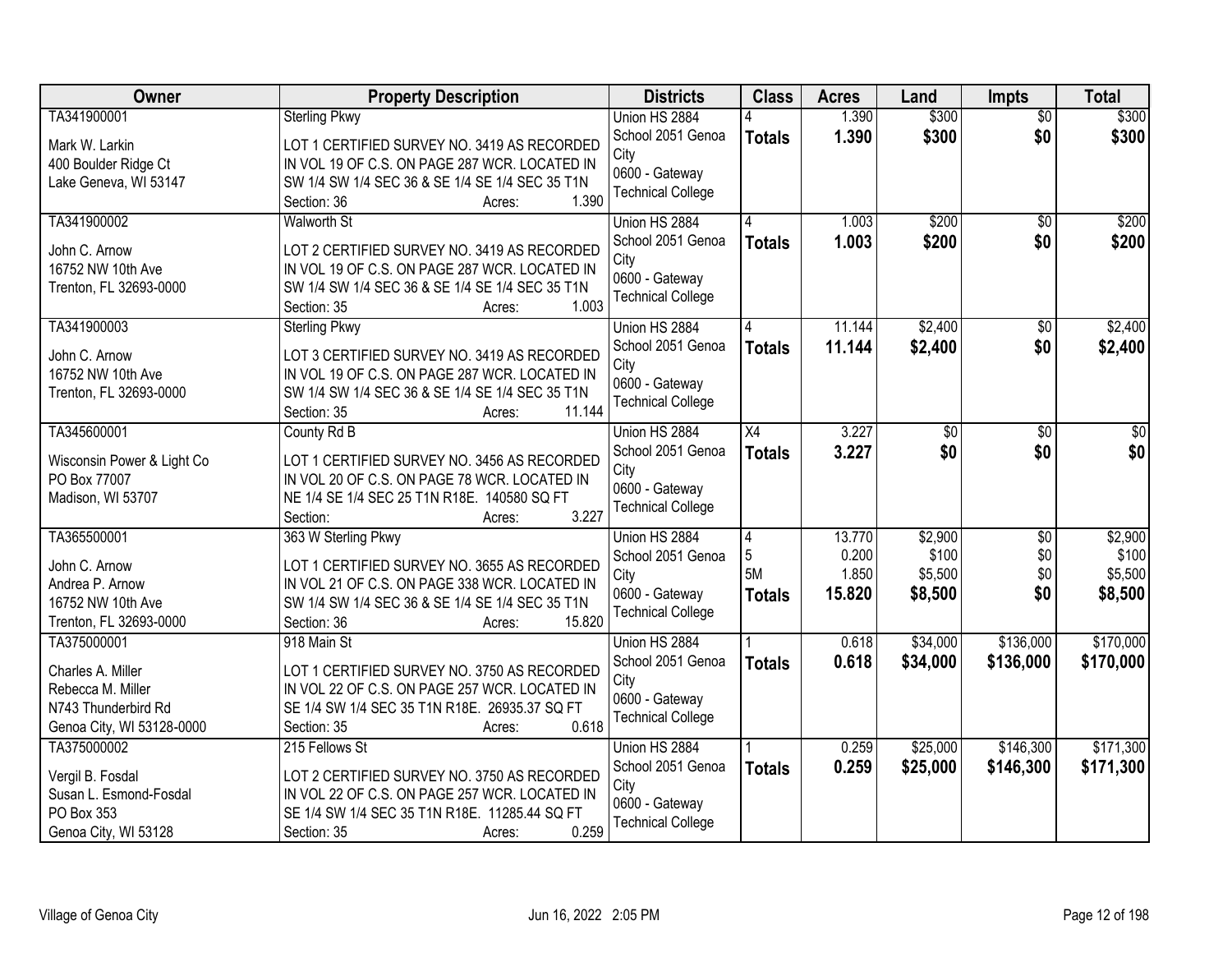| Owner                                 | <b>Property Description</b>                                                                    | <b>Districts</b>         | <b>Class</b>  | <b>Acres</b> | Land      | Impts           | <b>Total</b> |
|---------------------------------------|------------------------------------------------------------------------------------------------|--------------------------|---------------|--------------|-----------|-----------------|--------------|
| TA375000003                           | Main St                                                                                        | Union HS 2884            |               | 0.230        | \$23,000  | $\overline{50}$ | \$23,000     |
| Vergil B. Fosdal                      | LOT 3 CERTIFIED SURVEY NO. 3750 AS RECORDED                                                    | School 2051 Genoa        | <b>Totals</b> | 0.230        | \$23,000  | \$0             | \$23,000     |
| Susan L. Esmond-Fosdal                | IN VOL 22 OF C.S. ON PAGE 257 WCR. LOCATED IN                                                  | City                     |               |              |           |                 |              |
| PO Box 353                            | SE 1/4 SW 1/4 SEC 35 T1N R18E. 10192.27 SQ FT                                                  | 0600 - Gateway           |               |              |           |                 |              |
| Genoa City, WI 53128                  | 0.230<br>Section: 35<br>Acres:                                                                 | <b>Technical College</b> |               |              |           |                 |              |
| TA376000001                           | 264 Walworth St                                                                                | Union HS 2884            |               | 3.002        | \$120,500 | \$355,000       | \$475,500    |
| Pamela Predick Trust                  | LOT 1 CERTIFIED SURVEY NO. 3760 AS RECORDED                                                    | School 2051 Genoa        | <b>Totals</b> | 3.002        | \$120,500 | \$355,000       | \$475,500    |
| 2023 Green Meadow Dr                  | IN VOL 22 OF C.S. ON PAGE 285 WCR. LOCATED IN                                                  | City                     |               |              |           |                 |              |
| Delavan, WI 53115                     | NW 1/4 SW 1/4 SEC 36 T1N R18E. 130775 SQ FT                                                    | 0600 - Gateway           |               |              |           |                 |              |
|                                       | 3.002<br>Section:<br>Acres:                                                                    | <b>Technical College</b> |               |              |           |                 |              |
| TA383400004                           | 416 Wisconsin St                                                                               | Union HS 2884            |               | 1.614        | \$67,000  | \$678,000       | \$745,000    |
| Cp Rental Properties, LLC             | LOT 4 CERTIFIED SURVEY NO. 3834 AS RECORDED                                                    | School 2051 Genoa        | <b>Totals</b> | 1.614        | \$67,000  | \$678,000       | \$745,000    |
| 8462 Northview Dr                     | IN VOL 23 OF C.S. ON PAGE 155 WCR. LOCATED IN                                                  | City                     |               |              |           |                 |              |
| Pleasant Prairie, WI 53158            | NE 1/4 SE 1/4 & SE 1/4 NE 1/4 SEC 35 T1N R18E.                                                 | 0600 - Gateway           |               |              |           |                 |              |
|                                       | 1.614<br>Section: 35<br>Acres:                                                                 | <b>Technical College</b> |               |              |           |                 |              |
| TA383500001                           | 641 Fellows St                                                                                 | Union HS 2884            |               | 1.117        | \$44,500  | \$197,000       | \$241,500    |
|                                       |                                                                                                | School 2051 Genoa        | <b>Totals</b> | 1.117        | \$44,500  | \$197,000       | \$241,500    |
| Michele Burton et al                  | LOT 1 CERTIFIED SURVEY NO. 3835 AS RECORDED                                                    | City                     |               |              |           |                 |              |
| c/o David L. Burton<br>647 Fellows St | IN VOL 23 OF C.S. ON PAGE 157 WCR. LOCATED IN<br>SE 1/4 NW 1/4 SEC 35 T1N R18E. 48650.04 SQ FT | 0600 - Gateway           |               |              |           |                 |              |
| Genoa City, WI 53128-0000             | 1.117<br>Section: 35<br>Acres:                                                                 | <b>Technical College</b> |               |              |           |                 |              |
| TA383500002                           | 639 Fellows St                                                                                 | Union HS 2884            |               | 1.040        | \$42,500  | \$212,900       | \$255,400    |
|                                       |                                                                                                | School 2051 Genoa        | <b>Totals</b> | 1.040        | \$42,500  | \$212,900       | \$255,400    |
| Trevor E. Johnson                     | LOT 2 CERTIFIED SURVEY NO. 3835 AS RECORDED                                                    | City                     |               |              |           |                 |              |
| Angela M. Johnson                     | IN VOL 23 OF C.S. ON PAGE 157 WCR. LOCATED IN                                                  | 0600 - Gateway           |               |              |           |                 |              |
| 639 Fellows Rd                        | SE 1/4 NW 1/4 SEC 35 T1N R18E. 45313.93 SQ FT                                                  | <b>Technical College</b> |               |              |           |                 |              |
| Genoa City, WI 53128                  | 1.040<br>Section: 35<br>Acres:                                                                 |                          |               |              |           |                 |              |
| TA383500003                           | Fellows St                                                                                     | Union HS 2884            |               | 0.653        | \$35,000  | $\overline{50}$ | \$35,000     |
| Jack L Johnson Trust                  | LOT 3 CERTIFIED SURVEY NO. 3835 AS RECORDED                                                    | School 2051 Genoa        | <b>Totals</b> | 0.653        | \$35,000  | \$0             | \$35,000     |
| 8 Willowmere Dr                       | IN VOL 23 OF C.S. ON PAGE 157 WCR. LOCATED IN                                                  | City                     |               |              |           |                 |              |
| South Barrington, IL 60010            | SE 1/4 NW 1/4 SEC 35 T1N R18E. 28456.89 SQ FT                                                  | 0600 - Gateway           |               |              |           |                 |              |
|                                       | 0.653<br>Section: 35<br>Acres:                                                                 | <b>Technical College</b> |               |              |           |                 |              |
| TA383500004                           | 617 Fellows St                                                                                 | Union HS 2884            |               | 0.820        | \$38,500  | \$427,500       | \$466,000    |
| Edward D. Bedore                      | LOT 4 CERTIFIED SURVEY NO. 3835 AS RECORDED                                                    | School 2051 Genoa        | <b>Totals</b> | 0.820        | \$38,500  | \$427,500       | \$466,000    |
| Kathleen A. Bedore                    | IN VOL 23 OF C.S. ON PAGE 157 WCR. LOCATED IN                                                  | City                     |               |              |           |                 |              |
| 617 Fellows St                        | SE 1/4 NW 1/4 SEC 35 T1N R18E. 35799.43 SQ FT                                                  | 0600 - Gateway           |               |              |           |                 |              |
| Genoa City, WI 53128                  | 0.820<br>Section: 35<br>Acres:                                                                 | <b>Technical College</b> |               |              |           |                 |              |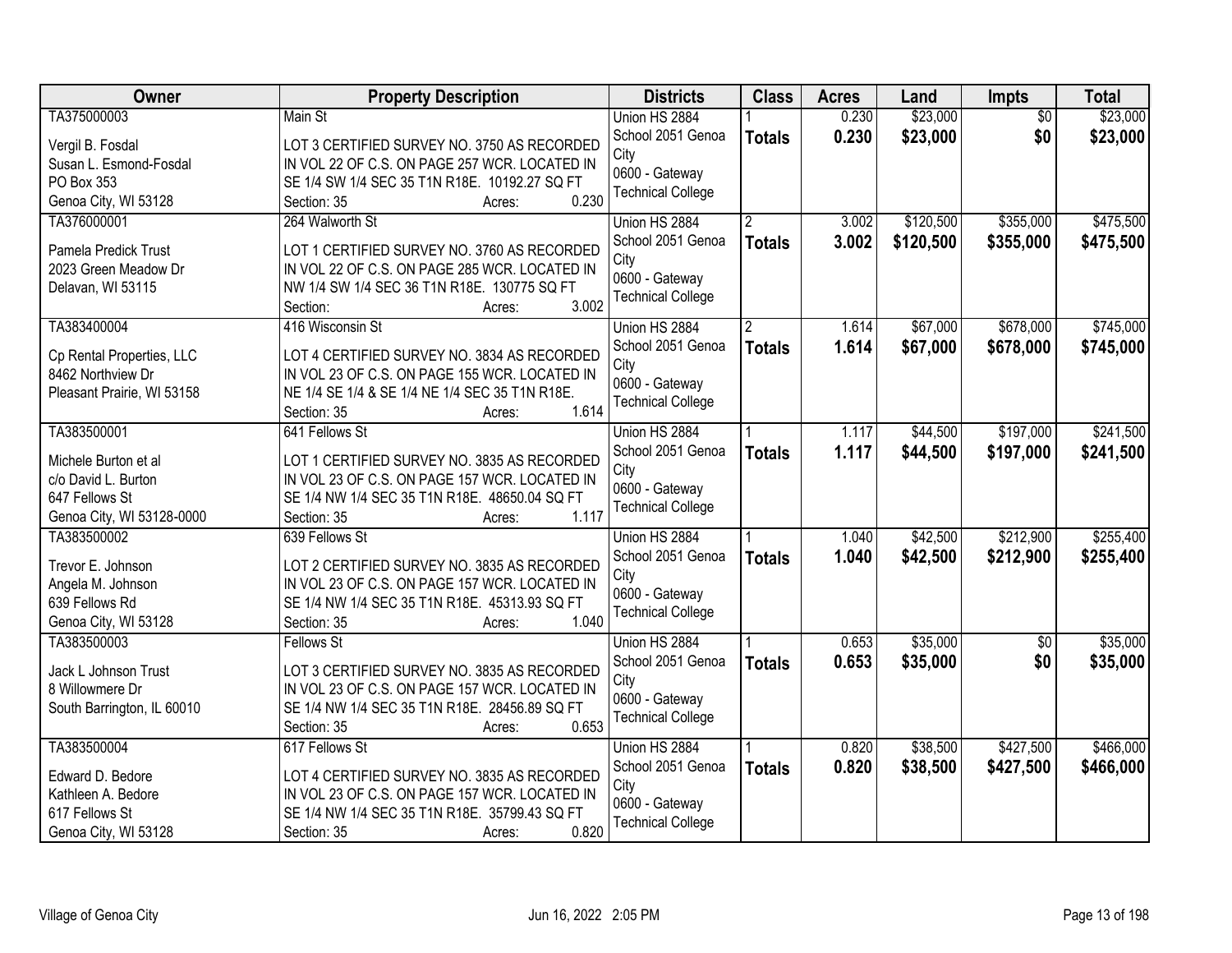| Owner                       | <b>Property Description</b>                                                                  | <b>Districts</b>         | <b>Class</b>   | <b>Acres</b> | Land            | <b>Impts</b>    | <b>Total</b> |
|-----------------------------|----------------------------------------------------------------------------------------------|--------------------------|----------------|--------------|-----------------|-----------------|--------------|
| TA384700001                 | 933 Main St                                                                                  | Union HS 2884            |                | 0.571        | \$33,000        | \$120,800       | \$153,800    |
| Santiago Morales            | LOT 1 CERTIFIED SURVEY NO. 3847 AS RECORDED                                                  | School 2051 Genoa        | <b>Totals</b>  | 0.571        | \$33,000        | \$120,800       | \$153,800    |
| Francisco Gonzales          | IN VOL 23 OF C.S. ON PAGE 193 WCR. LOCATED IN                                                | City                     |                |              |                 |                 |              |
| 933 Main St                 | SE 1/4 SW 1/4 SEC 35 T1N R18E. 24868.10 SQ FT                                                | 0600 - Gateway           |                |              |                 |                 |              |
| Genoa City, WI 53128        | 0.571<br>Section: 35<br>Acres:                                                               | <b>Technical College</b> |                |              |                 |                 |              |
| TA384700002                 | Main St                                                                                      | Union HS 2884            |                | 0.349        | \$6,000         | $\overline{30}$ | \$6,000      |
| Mark G. Heelein             |                                                                                              | School 2051 Genoa        | <b>Totals</b>  | 0.349        | \$6,000         | \$0             | \$6,000      |
| Jennifer K. Heelein         | LOT 2 CERTIFIED SURVEY NO. 3847 AS RECORDED<br>IN VOL 23 OF C.S. ON PAGE 193 WCR. LOCATED IN | City                     |                |              |                 |                 |              |
| 926 Ann St                  | SE 1/4 SW 1/4 SEC 35 T1N R18E. 15184.16 SQ FT                                                | 0600 - Gateway           |                |              |                 |                 |              |
| Genoa City, WI 53128        | 0.349<br>Section: 35<br>Acres:                                                               | <b>Technical College</b> |                |              |                 |                 |              |
| TA384800001                 | 170 S Carter St                                                                              | Union HS 2884            |                | 5.154        | \$78,000        | \$253,900       | \$331,900    |
|                             |                                                                                              | School 2051 Genoa        |                |              |                 |                 |              |
| Bruce E. Meier              | LOT 1 CERTIFIED SURVEY NO 3848 AS RECORDED                                                   | City                     | <b>Totals</b>  | 5.154        | \$78,000        | \$253,900       | \$331,900    |
| Patricia A. Meier           | IN VOL 23 OF C.S. ON PAGE 195 WCR. LOCATED IN                                                | 0600 - Gateway           |                |              |                 |                 |              |
| 170 S Carter St             | NW 1/4 SW 1/4 SEC 36 T1N R18E. EXC BEG AT NE                                                 | <b>Technical College</b> |                |              |                 |                 |              |
| Genoa City, WI 53128        | 5.154<br>Section: 36<br>Acres:                                                               |                          |                |              |                 |                 |              |
| TA384800002                 | 168 S Carter St                                                                              | Union HS 2884            |                | 0.750        | \$37,000        | \$268,100       | \$305,100    |
| Scott H. Klabunde           | LOT 2 CERTIFIED SURVEY NO. 3848 AS RECORDED                                                  | School 2051 Genoa        | <b>Totals</b>  | 0.750        | \$37,000        | \$268,100       | \$305,100    |
| Joan L. Klabunde            | IN VOL 23 OF C.S. ON PAGE 195 WCR. LOCATED IN                                                | City                     |                |              |                 |                 |              |
| 168 Carter                  | NW 1/4 SW 1/4 SEC 36 T1N R18E. ALSO BEG NE COR                                               | 0600 - Gateway           |                |              |                 |                 |              |
| Genoa City, WI 53128-0000   | 0.750<br>Section: 36<br>Acres:                                                               | <b>Technical College</b> |                |              |                 |                 |              |
| TA385500001                 | 175 Elizabeth Ln                                                                             | Union HS 2884            | $\overline{2}$ | 1.998        | \$74,000        | \$1,050,800     | \$1,124,800  |
|                             |                                                                                              | School 2051 Genoa        |                | 1.998        | \$74,000        |                 |              |
| Mms Holdings, LLC           | LOT 1 CERTIFIED SURVEY NO. 3855 AS RECORDED                                                  | City                     | <b>Totals</b>  |              |                 | \$1,050,800     | \$1,124,800  |
| 901 Maxwell St              | IN VOL 23 OF C.S. O PAGE 218 WCR. LOCATED IN SV                                              | 0600 - Gateway           |                |              |                 |                 |              |
| Lake Geneva, WI 53147       | 1/4 NW 1/4 SEC 36 T1N R18E. 87029 SQ FT VILLAGE                                              | <b>Technical College</b> |                |              |                 |                 |              |
|                             | 1.998<br>Section:<br>Acres:                                                                  |                          |                |              |                 |                 |              |
| TA394100001                 | 332 Fellows St                                                                               | Union HS 2884            | $\overline{2}$ | 3.145        | \$63,000        | \$160,400       | \$223,400    |
| Kaminsky Enterprises, Inc   | LOT 1 CERTIFIED SURVEY NO. 3941 AS RECORDED                                                  | School 2051 Genoa        | <b>Totals</b>  | 3.145        | \$63,000        | \$160,400       | \$223,400    |
| 14 Baldwin Ct               | IN VOL 24 OF C.S. ON PAGE 127 WCR. LOCATED IN                                                | City                     |                |              |                 |                 |              |
| Lake in the Hills, IL 60156 | NW 1/4 & SW 1/4 SE 1/4 SEC 35 T1N R18E. 136996 S                                             | 0600 - Gateway           |                |              |                 |                 |              |
|                             | 3.145<br>Section: 35<br>Acres:                                                               | <b>Technical College</b> |                |              |                 |                 |              |
| TA394100002                 | <b>Fellows St</b>                                                                            | Union HS 2884            |                | 0.000        | $\overline{50}$ | \$2,000         | \$2,000      |
|                             |                                                                                              | School 2051 Genoa        |                | 2.282        | \$19,000        | \$0             | \$19,000     |
| Kaminsky Enterprises, LLC   | LOT 2 CERTIFIED SURVEY NO. 3941 AS RECORDED                                                  | City                     | <b>Totals</b>  | 2.282        | \$19,000        | \$2,000         | \$21,000     |
| 14 Baldwin Ct               | IN VOL 24 OF C.S. ON PAGE 127 WCR. LOCATED IN                                                | 0600 - Gateway           |                |              |                 |                 |              |
| Lake in the Hills, IL 60156 | NW 1/4 & SW 1/4 SE 1/4 SEC 35 T1N R18E. 99423 SQ                                             | <b>Technical College</b> |                |              |                 |                 |              |
|                             | 2.282<br>Section: 35<br>Acres:                                                               |                          |                |              |                 |                 |              |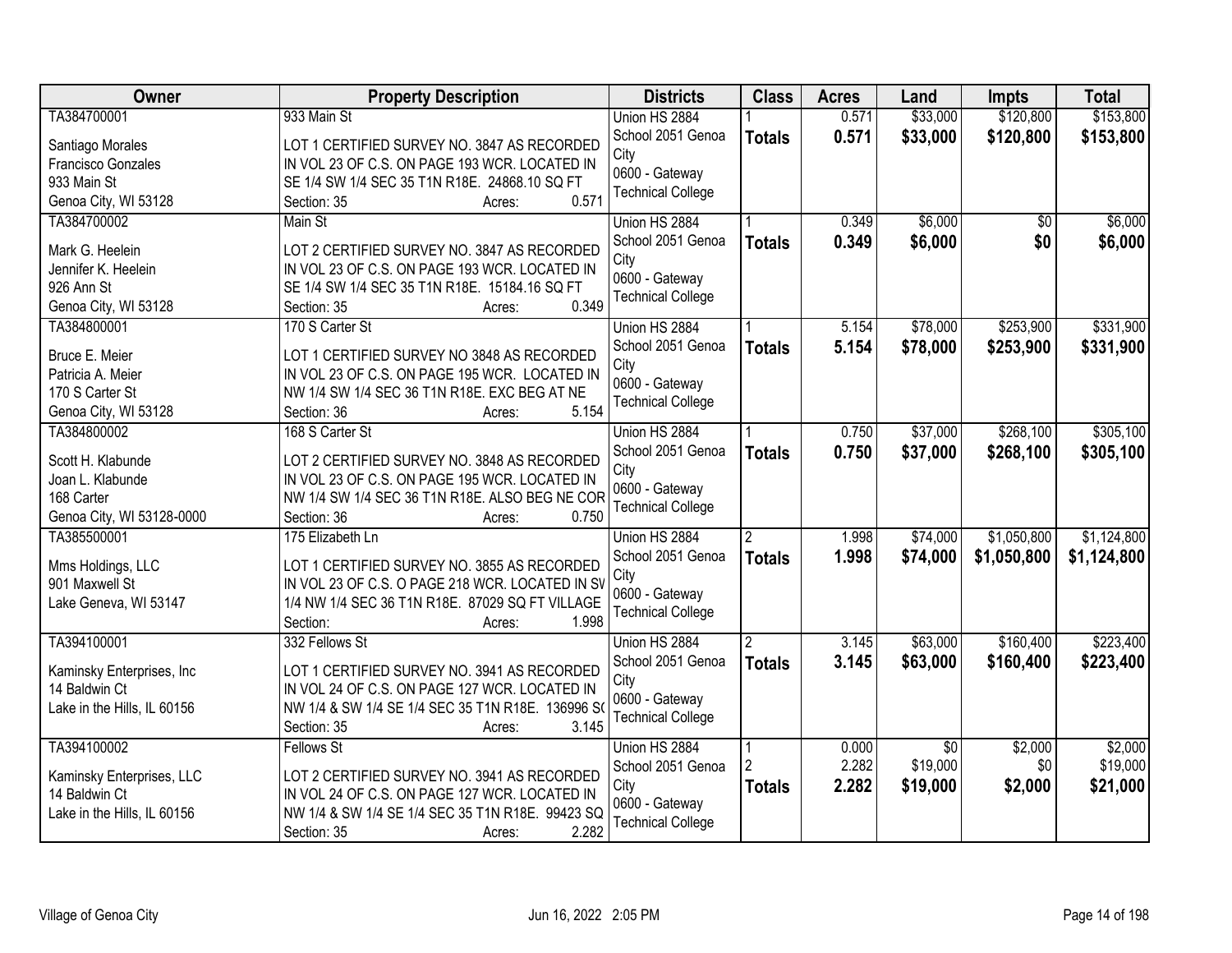| \$26,000<br>TA405600002<br>0.305<br>\$26,000<br>County Rd H<br>Union HS 2884<br>$\overline{50}$<br>\$26,000<br>School 2051 Genoa<br>0.305<br>\$0<br>\$26,000<br><b>Totals</b><br>LOT 2 CERTIFIED SURVEY NO. 4056 AS RECORDED<br>Buena Vista Sands, LLC<br>City<br>IN VOL 25 OF C.S. ON PAGE 160 WCR. LOCATED IN<br>815 Verdant Dr<br>0600 - Gateway<br>Elm Grove, WI 53122<br>SW 1/4 NE 1/4 SEC 35 T1N R18E. 13281 SQ FT<br><b>Technical College</b><br>0.305<br>Section:<br>Acres:<br>0.275 |
|----------------------------------------------------------------------------------------------------------------------------------------------------------------------------------------------------------------------------------------------------------------------------------------------------------------------------------------------------------------------------------------------------------------------------------------------------------------------------------------------|
|                                                                                                                                                                                                                                                                                                                                                                                                                                                                                              |
|                                                                                                                                                                                                                                                                                                                                                                                                                                                                                              |
|                                                                                                                                                                                                                                                                                                                                                                                                                                                                                              |
|                                                                                                                                                                                                                                                                                                                                                                                                                                                                                              |
|                                                                                                                                                                                                                                                                                                                                                                                                                                                                                              |
| \$24,500<br>\$24,500<br>TA405600003<br>County Rd H<br>$\overline{50}$<br>Union HS 2884                                                                                                                                                                                                                                                                                                                                                                                                       |
| 0.275<br>\$0<br>School 2051 Genoa<br>\$24,500<br>\$24,500<br><b>Totals</b><br>LOT 3 CERTIFIED SURVEY NO. 4056 AS RECORDED<br>Buena Vista Sands, LLC                                                                                                                                                                                                                                                                                                                                          |
| City<br>IN VOL 25 OF C.S. ON PAGE 160 WCR. LOCATED IN<br>815 Verdant Dr                                                                                                                                                                                                                                                                                                                                                                                                                      |
| 0600 - Gateway<br>Elm Grove, WI 53122<br>SW 1/4 NE 1/4 SEC 35 T1N R18E. 11994 SQ FT                                                                                                                                                                                                                                                                                                                                                                                                          |
| <b>Technical College</b><br>0.275<br>Section:<br>Acres:                                                                                                                                                                                                                                                                                                                                                                                                                                      |
| TA405600004<br>\$27,500<br>\$27,500<br>Union HS 2884<br>0.338<br>\$0<br>County Rd H                                                                                                                                                                                                                                                                                                                                                                                                          |
| School 2051 Genoa<br>0.338<br>\$27,500<br>\$0<br>\$27,500<br><b>Totals</b><br>LOT 4 CERTIFIED SURVEY NO. 4056 AS RECORDED<br>Buena Vista Sands, LLC                                                                                                                                                                                                                                                                                                                                          |
| City<br>IN VOL 25 OF C.S. ON PAGE 160 WCR. LOCATED IN<br>815 Verdant Dr                                                                                                                                                                                                                                                                                                                                                                                                                      |
| 0600 - Gateway<br>SW 1/4 NE 1/4 SEC 35 T1N R18E. 14704 SQ FT<br>Elm Grove, WI 53122                                                                                                                                                                                                                                                                                                                                                                                                          |
| <b>Technical College</b><br>0.338<br>Section:<br>Acres:                                                                                                                                                                                                                                                                                                                                                                                                                                      |
| \$23,000<br>\$23,000<br>TA405700002<br>County Rd H<br>Union HS 2884<br>0.304<br>\$0                                                                                                                                                                                                                                                                                                                                                                                                          |
| School 2051 Genoa<br>0.304<br>\$23,000<br>\$0<br>\$23,000<br><b>Totals</b><br>Buena Vista Sands, LLC<br>LOT 2 OF CERTIFIED SURVEY NO 4057 AS                                                                                                                                                                                                                                                                                                                                                 |
| City<br>815 Verdant Dr<br>RECORDED IN VOL 25 OF C.S. ON PAGE 163 WCR.                                                                                                                                                                                                                                                                                                                                                                                                                        |
| 0600 - Gateway<br>Elm Grove, WI 53122<br>LOCATED IN NW 1/4 & SW 1/4 OF NE 1/4 SEC 35 T1N                                                                                                                                                                                                                                                                                                                                                                                                     |
| <b>Technical College</b><br>0.304<br>Section:<br>Acres:                                                                                                                                                                                                                                                                                                                                                                                                                                      |
| \$12,000<br>TA411400002<br>\$12,000<br>$\overline{50}$<br>0.385<br>County Rd H<br>Union HS 2884<br>2                                                                                                                                                                                                                                                                                                                                                                                         |
| 0.805<br>\$800<br>\$0<br>\$800<br>School 2051 Genoa                                                                                                                                                                                                                                                                                                                                                                                                                                          |
| Buena Vista Sands, LLC<br>LOT 2 CERTIFIED SURVEY NO. 4114 AS RECORDED<br>\$0<br>\$12,800<br>1.190<br>\$12,800<br>City<br><b>Totals</b>                                                                                                                                                                                                                                                                                                                                                       |
| 3916 N Potsdam Ave #165<br>IN VOL 26 OF C.S ON PAGE 22 WCR. LOCATED IN<br>0600 - Gateway                                                                                                                                                                                                                                                                                                                                                                                                     |
| Sioux Falls, SD 57104<br>NW 1/4 & SW 1/4 NE 1/4 SEC 35 T1N R18E 52252 SQ<br><b>Technical College</b>                                                                                                                                                                                                                                                                                                                                                                                         |
| 1.190<br>Section:<br>Acres:                                                                                                                                                                                                                                                                                                                                                                                                                                                                  |
| \$26,000<br>\$156,100<br>\$182,100<br>TA418300001<br>0.285<br>186 Grove Ave<br>Union HS 2884                                                                                                                                                                                                                                                                                                                                                                                                 |
| 0.285<br>\$26,000<br>\$156,100<br>School 2051 Genoa<br>\$182,100<br><b>Totals</b><br>LOT 1 CERTIFIED SURVEY NO. 4183 AS RECORDED<br>Dale A. Wappler                                                                                                                                                                                                                                                                                                                                          |
| City<br>Sheila R. Wappler<br>IN VOL 26 OF C.S. ON PAGE 238 WCR. LOCATED IN                                                                                                                                                                                                                                                                                                                                                                                                                   |
| 0600 - Gateway<br>SE 1/4 SE 1/4 SECTION 35 T1N R18E. 12424 SQ FT.<br>186 Grove St                                                                                                                                                                                                                                                                                                                                                                                                            |
| <b>Technical College</b><br>Genoa City, WI 53128<br>0.285<br>Section:<br>Acres:                                                                                                                                                                                                                                                                                                                                                                                                              |
| \$68,600<br>\$91,600<br>\$23,000<br>TA418300002<br>333 Walworth St<br>Union HS 2884<br>0.234                                                                                                                                                                                                                                                                                                                                                                                                 |
| 0.234<br>\$23,000<br>\$68,600<br>\$91,600<br>School 2051 Genoa<br><b>Totals</b><br>LOT 2 CERTIFIED SURVEY NO. 4183 AS RECORDED<br>Philip A. Diedrich                                                                                                                                                                                                                                                                                                                                         |
| City<br>Kimberly K. Diedrich<br>IN VOL 26 OF C.S. ON PAGE 238 WCR. LOCATED IN                                                                                                                                                                                                                                                                                                                                                                                                                |
| 0600 - Gateway<br>2080 Richmond Rd<br>SE 1/4 SE 1/4 SEC 35 T1N R18E. 14347 SQ FT                                                                                                                                                                                                                                                                                                                                                                                                             |
| <b>Technical College</b><br>0.234<br>Twin Lakes, WI 53181<br>Section:<br>Acres:                                                                                                                                                                                                                                                                                                                                                                                                              |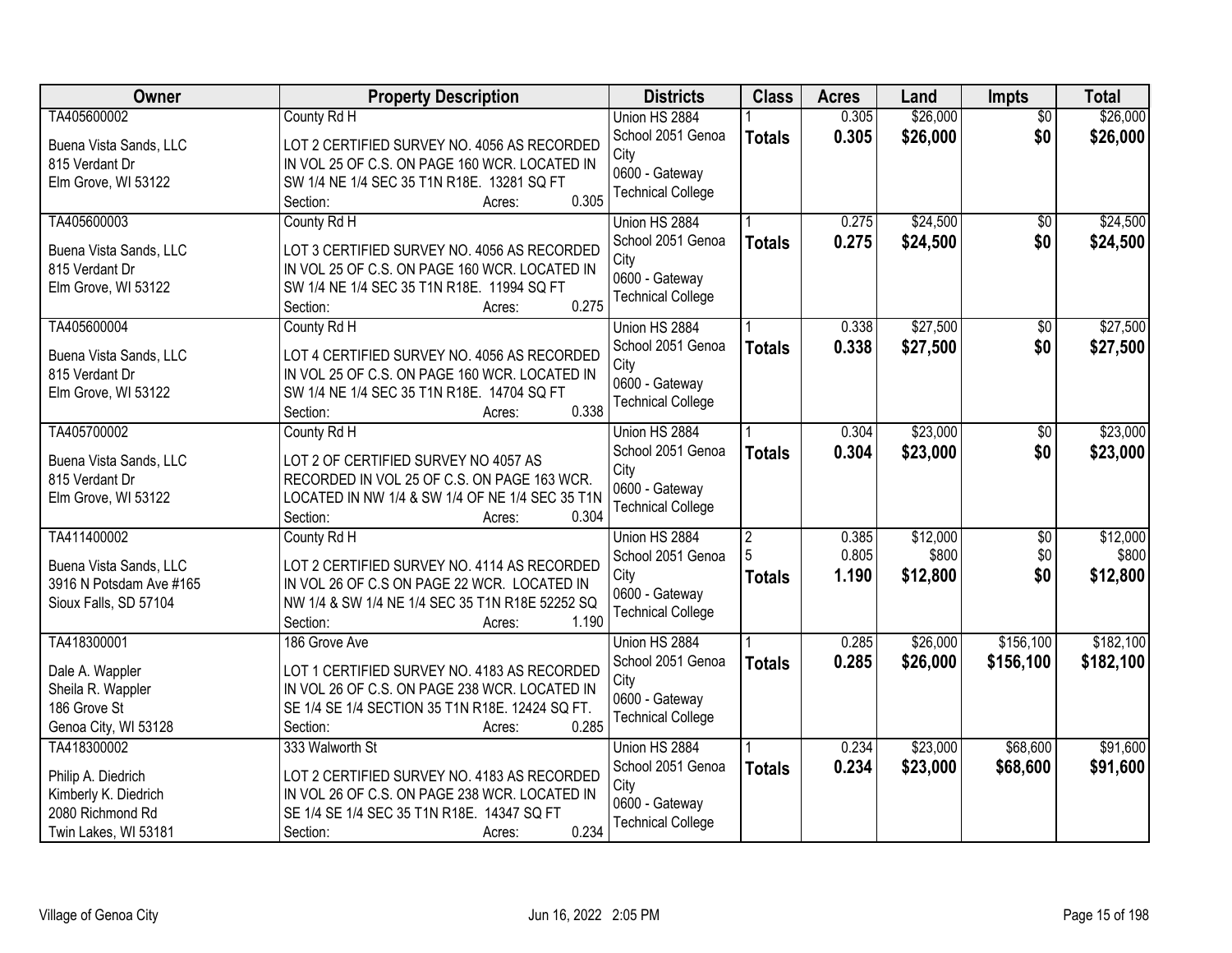| <b>Class</b><br>Owner<br><b>Property Description</b><br><b>Districts</b><br><b>Acres</b><br>Land<br><b>Impts</b>                                  | <b>Total</b>                   |
|---------------------------------------------------------------------------------------------------------------------------------------------------|--------------------------------|
| TA429000003<br>1021 Williams Rd<br>8.284<br>\$306,500<br>\$2,527,800<br>Union HS 2884                                                             | \$2,834,300                    |
| 8.284<br>School 2051 Genoa<br>\$306,500<br>\$2,527,800<br><b>Totals</b><br>LOT 3 CERTIFIED SURVEY NO. 4290 AS RECORDED<br>1019 Williams Road, LLC | \$2,834,300                    |
| City<br>IN VOL 27 OF C.S. ON PAGE 261 WCR. LOCATED IN<br>1001 Williams Rd                                                                         |                                |
| 0600 - Gateway<br>NE 1/4 & SE 1/4 SW 1/4 SEC 25 & NE 1/4 NW 1/4 SEC<br>Genoa City, WI 53128                                                       |                                |
| <b>Technical College</b><br>8.284<br>Section:<br>Acres:                                                                                           |                                |
| \$37,500<br>TA437800001<br>0.766<br>\$16,900<br>Petticoat Dr<br>Union HS 2884                                                                     | \$54,400                       |
| 0.766<br>School 2051 Genoa<br>\$37,500<br>\$16,900<br><b>Totals</b><br>LOT 1 CERTIFIED SURVEY NO. 4378 AS RECORDED<br>Scott H. Klabunde           | \$54,400                       |
| City<br>IN VOL 28 OF C.S. ON PAGE 200 WCR. LOCATED IN<br>Joan L. Klabunde                                                                         |                                |
| 0600 - Gateway<br>168 Carter<br>NW 1/4 SW 1/4 SEC 36 T1N R18E. 33388 SQ FT                                                                        |                                |
| <b>Technical College</b><br>0.766<br>Genoa City, WI 53128-0000<br>Section: 36<br>Acres:                                                           |                                |
| TA437800002<br>1.825<br>\$45,500<br>\$121,900<br>209 Petticoat Dr<br>Union HS 2884                                                                | \$167,400                      |
| School 2051 Genoa<br>1.825<br>\$45,500<br>\$121,900<br><b>Totals</b>                                                                              | \$167,400                      |
| LOT 2 CERTIFIED SURVEY NO. 4378 AS RECORDED<br><b>Betty Klabunde</b><br>City                                                                      |                                |
| 209 Walworth St<br>IN VOL 28 OF C.S. ON PAGE 200 WCR. LOCATED IN<br>0600 - Gateway                                                                |                                |
| Genoa City, WI 53128<br>NW 1/4 SW 1/4 SEC 36 T1N R18E. 78717 SQ FT<br><b>Technical College</b>                                                    |                                |
| 1.825<br>Section:<br>Acres:                                                                                                                       |                                |
| \$40,000<br>TA437800003<br>Union HS 2884<br>0.907<br>Petticoat Dr                                                                                 | \$40,000<br>$\sqrt[6]{}$       |
| School 2051 Genoa<br>0.907<br>\$40,000<br><b>Totals</b><br>James A. Smith<br>LOT 3 CERTIFIED SURVEY NO. 4378 AS RECORDED                          | \$0<br>\$40,000                |
| City<br>Phyllis J. Smith<br>IN VOL 28 OF C.S. ON PAGE 200 WCR. LOCATED IN                                                                         |                                |
| 0600 - Gateway<br>NW 1/4 SW 1/4 SEC 36 T1N R18E. 39510 SQ FT<br>339 Alpine Dr                                                                     |                                |
| <b>Technical College</b><br>0.907<br>Round Lake, IL 60073<br>Section:<br>Acres:                                                                   |                                |
| \$36,500<br>\$294,600<br>0.956<br>TA441100001<br>200 Elizabeth Ln<br>Union HS 2884                                                                | \$331,100                      |
| 0.956<br>\$36,500<br>\$294,600<br>School 2051 Genoa<br><b>Totals</b>                                                                              | \$331,100                      |
| Carolyn M. Theesfield<br>LOT 1 CERTIFIED SURVEY NO. 4411 AS RECORDED<br>City                                                                      |                                |
| N2854 Schofield Rd<br>IN VOL 28 OF C.S. ON PAGE 300 WCR. LOCATED IN<br>0600 - Gateway                                                             |                                |
| NE 1/4 & SE 1/4 OF NW 1/4 SEC 36 T1N R18E. 41630<br>Lake Geneva, WI 53147<br><b>Technical College</b><br>0.956                                    |                                |
| Section:<br>Acres:<br>\$29,500                                                                                                                    | \$263,400                      |
| \$233,900<br>TA441100002<br>198 Elizabeth Ln<br>$\overline{2}$<br>0.555<br>Union HS 2884<br>School 2051 Genoa                                     |                                |
| 0.555<br>\$29,500<br>\$233,900<br><b>Totals</b><br>Kag Corp<br>LOT 2 CERTIFIED SURVEY NO. 4411 AS RECORDED<br>City                                | \$263,400                      |
| 1875 Duffy Ln<br>IN VOL 28 OF C.S. ON PAGE 300 WCR. LOCATED IN<br>0600 - Gateway                                                                  |                                |
| Bannockburn, IL 60015<br>NE 1/4 & SE 1/4 OF NW 1/4 SEC 36 T1N R18E. 24188<br><b>Technical College</b>                                             |                                |
| 0.555<br>Section:<br>Acres:                                                                                                                       |                                |
| TA447200001<br>1.990<br>145 Elizabeth Ln<br>Union HS 2884<br>$\overline{50}$<br>3                                                                 | $\sqrt{50}$<br>$\overline{50}$ |
| 1.990<br>\$0<br>School 2051 Genoa<br><b>Totals</b><br>Emc III, LLC<br>LOT 1 CERTIFIED SURVEY MAP NO 4472 AS                                       | \$0 <br>\$0                    |
| City<br>145 Elizabeth Ln<br>RECORDED IN VOL 29 OF C.S. ON PAGE 120 WCR.                                                                           |                                |
| 0600 - Gateway<br>Geona City, WI 53128<br>LOCATED IN NE 1/4, SW 1/4 & SE 1/4 NW 1/4 AND NW                                                        |                                |
| <b>Technical College</b><br>2.010<br>Section: 36<br>Acres:                                                                                        |                                |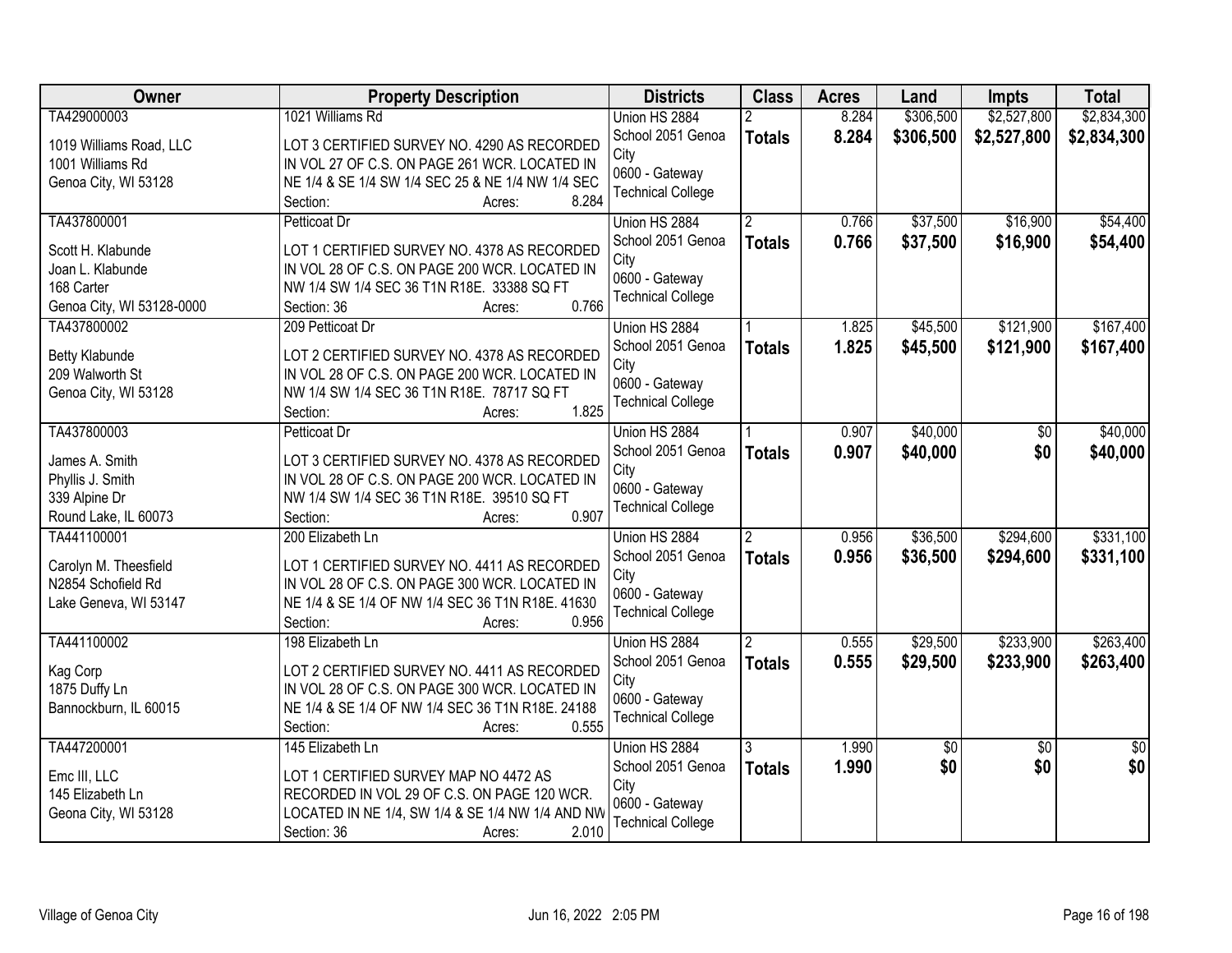| <b>Owner</b>                               | <b>Property Description</b>                                                             | <b>Districts</b>         | <b>Class</b>   | <b>Acres</b> | Land            | <b>Impts</b>    | <b>Total</b> |
|--------------------------------------------|-----------------------------------------------------------------------------------------|--------------------------|----------------|--------------|-----------------|-----------------|--------------|
| TA453700001                                | <b>Fellows St</b>                                                                       | Union HS 2884            | X4             | 2.990        | $\overline{50}$ | $\overline{50}$ | \$0          |
| Village of Genoa City                      | LOT 1 CERTIFIED SURVEY #4537 AS RECORDED IN                                             | School 2051 Genoa        | <b>Totals</b>  | 2.990        | \$0             | \$0             | \$0          |
| PO Box 428                                 | VOL 29 OF CS ON PAGE 321 WCR. LOCATED IN NE                                             | City                     |                |              |                 |                 |              |
| Genoa City, WI 53128                       | 1/4 NW 1/4 SEC 35 T1N R18E. 130282 SQ FT, VILLAGE                                       | 0600 - Gateway           |                |              |                 |                 |              |
|                                            | 2.990<br>Section: 35<br>Acres:                                                          | <b>Technical College</b> |                |              |                 |                 |              |
| TA453700002                                | 1201 County Rd H                                                                        | Union HS 2884            |                | 6.390        | \$168,500       | \$71,000        | \$239,500    |
| Moonlight Properties, LLC                  | LOT 2 CERTIFIED SURVEY #4537 AS RECORDED IN                                             | School 2051 Genoa        | <b>Totals</b>  | 6.390        | \$168,500       | \$71,000        | \$239,500    |
| 1213 Longneedle Ln                         | VOL 29 OF CS ON PAGE 321 WCR. LOCATED IN NE                                             | City                     |                |              |                 |                 |              |
| Elkhorn, WI 53121                          | 1/4 NW 1/4 SEC 35 T1N R18E. 278400 SQ FT; VILLAGE                                       | 0600 - Gateway           |                |              |                 |                 |              |
|                                            | 6.390<br>Section: 35<br>Acres:                                                          | <b>Technical College</b> |                |              |                 |                 |              |
| TA465300001                                | 1001 Williams Rd                                                                        | Union HS 2884            | 2              | 12.770       | \$447,500       | \$2,776,100     | \$3,223,600  |
| 1001 Williams Road, LLC                    | LOT 1 CERTIFIED SURVEY NO 4653 AS RECORDED                                              | School 2051 Genoa        | <b>Totals</b>  | 12.770       | \$447,500       | \$2,776,100     | \$3,223,600  |
| 1001 Williams Rd                           | IN VOL 30 OF CS ON PAGE 303 WCR. LOCATED IN                                             | City                     |                |              |                 |                 |              |
| Genoa City, WI 53128                       | NE1/4 NW1/4 SEC 36 & SE1/4 SW1/4 SEC 25 T1N                                             | 0600 - Gateway           |                |              |                 |                 |              |
|                                            | 12.770<br>Section: 36<br>Acres:                                                         | <b>Technical College</b> |                |              |                 |                 |              |
| TA466900001                                | Carter St                                                                               | Union HS 2884            |                | 3.870        | \$38,000        | \$10,400        | \$48,400     |
| Bryan Sullivan                             | LOT 1 CERTIFIED SURVEY NO 4669 AS RECORDED                                              | School 2051 Genoa        | <b>Totals</b>  | 3.870        | \$38,000        | \$10,400        | \$48,400     |
| W3470 Wildwood Dr                          | IN VOL 31 OF CS ON PAGE 1 WCR. LOCATED IN                                               | City                     |                |              |                 |                 |              |
| Lake Geneva, WI 53147                      | SW1/4 NW1/4 36 T1N R18E. 168670 SQ FT. VILLAGE                                          | 0600 - Gateway           |                |              |                 |                 |              |
|                                            | 3.870<br>Section: 36<br>Acres:                                                          | <b>Technical College</b> |                |              |                 |                 |              |
| TA467000001                                | 322 Walworth St                                                                         | Union HS 2884            | $\overline{2}$ | 1.016        | \$81,000        | \$695,700       | \$776,700    |
|                                            |                                                                                         | School 2051 Genoa        | <b>Totals</b>  | 1.016        | \$81,000        | \$695,700       | \$776,700    |
| Rlw Properties, LLC<br>3255 Bittersweet Ln | LOT 1 CERTIFIED SURVEY NO 4670 AS RECORDED<br>IN VOL 31 OF SC ON PAGE 4 WCR. LOCATED IN | City                     |                |              |                 |                 |              |
|                                            | NE1/4 SE1/4 SEC 35 T1N R18E; 44271 SQ FT;                                               | 0600 - Gateway           |                |              |                 |                 |              |
| Dubuque, IA 52001                          | 1.016<br>Section: 35<br>Acres:                                                          | <b>Technical College</b> |                |              |                 |                 |              |
| TA473200001                                | 1201 County Rd H Unit A-19                                                              | Union HS 2884            |                | 0.460        | \$19,500        | \$99,000        | \$118,500    |
|                                            |                                                                                         | School 2051 Genoa        | <b>Totals</b>  | 0.460        | \$19,500        | \$99,000        | \$118,500    |
| Winfried J. Wratschko                      | LOT 1 CERTIFIED SURVEY NO 4732 AS RECORDED                                              | City                     |                |              |                 |                 |              |
| Kim E. Wratschko                           | IN VOL 31 OF CS ON PAGE 180 WCR. LOCATED IN                                             | 0600 - Gateway           |                |              |                 |                 |              |
| 1201 County Rd H Ut A-19                   | NE1/4 NW1/4 SEC 35 T1N R18E. 19850 SQ FT.                                               | <b>Technical College</b> |                |              |                 |                 |              |
| Genoa City, WI 53128                       | 0.460<br>Section: 35<br>Acres:                                                          |                          |                |              |                 |                 |              |
| TA473200002                                | 1201 County Rd H Unit A-8                                                               | Union HS 2884            |                | 0.730        | \$30,500        | \$80,500        | \$111,000    |
| George E. Torrez                           | LOT 2 CERTIFIED SURVEY NO 4732 AS RECORDED                                              | School 2051 Genoa        | <b>Totals</b>  | 0.730        | \$30,500        | \$80,500        | \$111,000    |
| Judity A. Torrez                           | IN VOL 31 OF CS ON PAGE 180 WCR. LOCATED IN                                             | City                     |                |              |                 |                 |              |
| 1201 County Rd H Ut A-8                    | NE1/4 NW1/4 SEC 35 T1N R18E. 31860 SQ FT.                                               | 0600 - Gateway           |                |              |                 |                 |              |
| Genoa City, WI 53128                       | 0.730<br>Section: 35<br>Acres:                                                          | <b>Technical College</b> |                |              |                 |                 |              |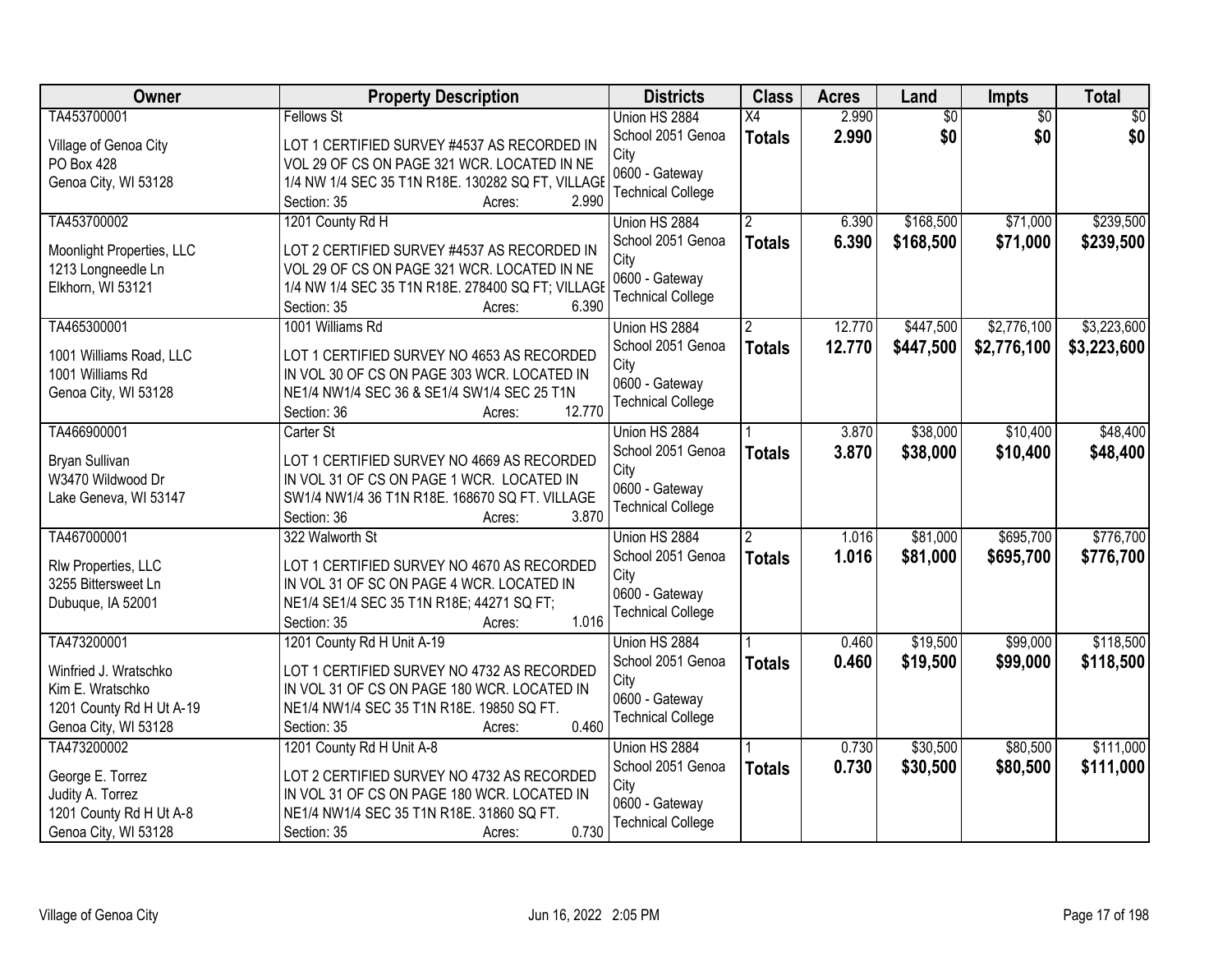| Owner                            | <b>Property Description</b>                         | <b>Districts</b>         | <b>Class</b>  | <b>Acres</b> | Land      | <b>Impts</b> | <b>Total</b> |
|----------------------------------|-----------------------------------------------------|--------------------------|---------------|--------------|-----------|--------------|--------------|
| TA473300001                      | W865 County Rd H                                    | Union HS 2884            |               | 0.380        | \$16,000  | \$68,000     | \$84,000     |
| Robert D. Rak                    | LOT 1 CERTIFIED SURVEY NO 4733 AS RECORDED          | School 2051 Genoa        | <b>Totals</b> | 0.380        | \$16,000  | \$68,000     | \$84,000     |
| Janet B. Rak                     | IN VOL 31 OF CS ON PAGE 184 WCR. LOCATED IN         | City                     |               |              |           |              |              |
| 1201 County Rd H Ut C-10         | NW1/4 NW1/4 SEC 35 T1N R18E. 16380 SQ FT;           | 0600 - Gateway           |               |              |           |              |              |
| Genoa City, WI 53128             | 0.380<br>Section: 35<br>Acres:                      | <b>Technical College</b> |               |              |           |              |              |
| TA473300002                      | 1201 County Rd H Unit C37                           | Union HS 2884            |               | 0.180        | \$7,500   | \$43,500     | \$51,000     |
|                                  |                                                     | School 2051 Genoa        | <b>Totals</b> | 0.180        | \$7,500   | \$43,500     | \$51,000     |
| George M. Schutte                | LOT 2 CERTIFIED SURVEY NO 4733 AS RECORDED          | City                     |               |              |           |              |              |
| 1201 County Rd H Ut C-37         | IN VOL 31 OF CS ON PAGE 184 WCR. LOCATED IN         | 0600 - Gateway           |               |              |           |              |              |
| Genoa City, WI 53128             | NW1/4 NW1/4 SEC 35 T1N R18E. 7667 SQ FT.            | <b>Technical College</b> |               |              |           |              |              |
|                                  | 0.180<br>Section: 35<br>Acres:                      |                          |               |              |           |              |              |
| TA473800001                      | 534 Carter St                                       | Union HS 2884            | X4            | 3.400        | \$0       | \$0          | \$0          |
| Village of Genoa City            | LOT 1 CERTIFIED SURVEY NO 4738 AS RECORDED          | School 2051 Genoa        | <b>Totals</b> | 3.400        | \$0       | \$0          | \$0          |
| <b>Burlington Consumers Coop</b> | IN VOL 31 OF CS ON PAGE 198 WCR. LOCATED IN         | City                     |               |              |           |              |              |
| <b>PO Box 428</b>                | SW1/4 & NW1/4 NW1/4 SEC 36 & SE1/4 NE1/4 & NE1/4    | 0600 - Gateway           |               |              |           |              |              |
| Genoa City, WI 53128             | 3.400<br>Section: 35<br>Acres:                      | <b>Technical College</b> |               |              |           |              |              |
| TA477700001                      | A13 County Rd H                                     | Union HS 2884            |               | 0.270        | \$11,500  | \$80,400     | \$91,900     |
|                                  |                                                     | School 2051 Genoa        | <b>Totals</b> | 0.270        | \$11,500  | \$80,400     | \$91,900     |
| Raymond R. Gaul                  | LOT 1 CERTIFIED SURVEY NO 4777 AS RECORDED          | City                     |               |              |           |              |              |
| Betty J. Gaul                    | IN VOL 31 OF CS ON PAGE 333 WCR. LOCATED IN         | 0600 - Gateway           |               |              |           |              |              |
| 1201 County Rd H                 | NE1/4 NW1/4 SEC 35 T1N R18E. 11623 SQ FT. OUT       | <b>Technical College</b> |               |              |           |              |              |
| Ut A-13                          | 0.270<br>Section: 35<br>Acres:                      |                          |               |              |           |              |              |
| Genoa City, WI 53128             |                                                     |                          |               |              |           |              |              |
| TA478600001                      | County Rd B                                         | Union HS 2884            |               | 31.500       | \$6,700   | \$0          | \$6,700      |
| Ma Laz Farm II, LLC              | LOT 1 CERTIFIED SURVEY NO 4786 AS RECORDED          | School 2051 Genoa        | <b>Totals</b> | 31.500       | \$6,700   | \$0          | \$6,700      |
| PO Box 649                       | IN VOL 32 OF CS ON PAGE 20 WCR. LOCATED IN          | City                     |               |              |           |              |              |
| Deerfield, IL 60015              | NW1/4 SE1/4 SEC 25 T1N R18E. 1304197 SQ FT.         | 0600 - Gateway           |               |              |           |              |              |
|                                  | 31.500<br>Section: 25<br>Acres:                     | <b>Technical College</b> |               |              |           |              |              |
| TA478600002                      | 1032 Williams Rd                                    | Union HS 2884            |               | 4.270        | \$158,000 | \$730,200    | \$888,200    |
|                                  |                                                     | School 2051 Genoa        | <b>Totals</b> | 4.270        | \$158,000 | \$730,200    | \$888,200    |
| Storage Junction, LLC            | LOT 2 CERTIFIED SURVEY NO 4786 AS RECORDED          | City                     |               |              |           |              |              |
| 1032 Williams Rd                 | IN VOL 32 OF CS ON PAGE 20 WCR. LOCATED IN          | 0600 - Gateway           |               |              |           |              |              |
| Genoa City, WI 53128             | NW1/4 SE1/4 SEC 25 T1N R18E. 185925 SQ FT.<br>4.270 | <b>Technical College</b> |               |              |           |              |              |
|                                  | Section: 25<br>Acres:                               |                          |               |              |           |              |              |
| TA479900001                      | 100 Elizabeth Ln                                    | Union HS 2884            |               | 2.444        | \$170,000 | \$735,500    | \$905,500    |
| Genoa City Bp, LLC               | LOT 1 CERTIFIED SURVEY NO 4799 AS RECORDED          | School 2051 Genoa        | <b>Totals</b> | 2.444        | \$170,000 | \$735,500    | \$905,500    |
| PO Box 183                       | IN VOL 32 OF CS ON PAGE 56 WCR. LOCATED IN          | City                     |               |              |           |              |              |
| Lake Geneva, WI 53147            | NE1/4 & NW1/4 SW1/4 SEC 36 T1N R18E. 106498 SQ      | 0600 - Gateway           |               |              |           |              |              |
|                                  | 2.444<br>Section: 36<br>Acres:                      | <b>Technical College</b> |               |              |           |              |              |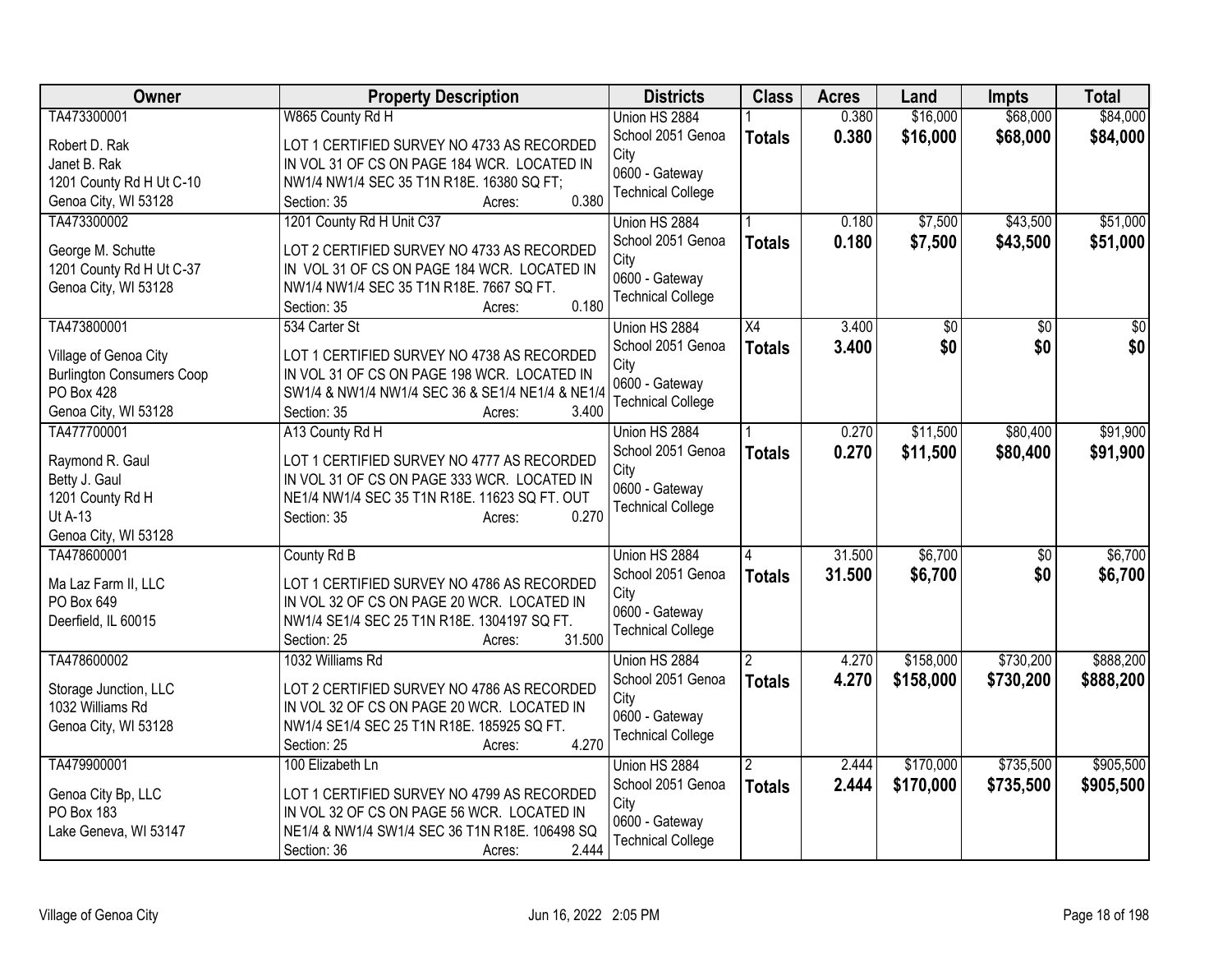| Owner                                  | <b>Property Description</b>                                                               | <b>Districts</b>         | <b>Class</b>  | <b>Acres</b> | Land     | <b>Impts</b> | <b>Total</b> |
|----------------------------------------|-------------------------------------------------------------------------------------------|--------------------------|---------------|--------------|----------|--------------|--------------|
| TA481600001                            | 471 Fellows St                                                                            | Union HS 2884            |               | 1.000        | \$41,500 | \$157,500    | \$199,000    |
| Rosette R Anania Trust                 | LOT 1 CERTIFIED SURVEY NO 4816 AS RECORDED                                                | School 2051 Genoa        | <b>Totals</b> | 1.000        | \$41,500 | \$157,500    | \$199,000    |
| 471 Fellows Rd                         | IN VOL 32 OF CS ON PAGE 110 WCR. LOCATED IN                                               | City                     |               |              |          |              |              |
| Genoa City, WI 53128                   | NE1/4 SW1/4 SEC 35 T1N R18E. 43478 SQ FT.                                                 | 0600 - Gateway           |               |              |          |              |              |
|                                        | 1.000<br>Section: 35<br>Acres:                                                            | <b>Technical College</b> |               |              |          |              |              |
| TA483400001                            | 1201 County Rd H Unit A21                                                                 | Union HS 2884            |               | 0.230        | \$9,500  | \$74,500     | \$84,000     |
| Robert A. Leahey Jr                    | LOT 1 CERTIFIED SURVEY NO 4834 AS RECORDED                                                | School 2051 Genoa        | <b>Totals</b> | 0.230        | \$9,500  | \$74,500     | \$84,000     |
| c/o Robert Leahey Jr                   | IN VOL 32 OF CS ON PAGE 167 WCR. LOCATED IN                                               | City                     |               |              |          |              |              |
| 1201 County Rd H                       | NE1/4 NW1/4 SEC 35 T1N R18E. 10078 SQ FT.                                                 | 0600 - Gateway           |               |              |          |              |              |
| Genoa City, WI 53128                   | 0.230<br>Section: 35<br>Acres:                                                            | <b>Technical College</b> |               |              |          |              |              |
| TA485200001                            | 188 S Carter St                                                                           | Union HS 2884            |               | 2.450        | \$99,000 | \$370,900    | \$469,900    |
|                                        |                                                                                           | School 2051 Genoa        | <b>Totals</b> | 2.450        | \$99,000 | \$370,900    | \$469,900    |
| 166 South Carter, LLC                  | LOT 1 CERTIFIED SURVEY NO 4852 AS RECORDED                                                | City                     |               |              |          |              |              |
| 1250 Peterson Dr<br>Wheeling, IL 60090 | IN VOL 32 OF CS ON PAGE 212 WCR. LOCATED IN<br>NW1/4 SW1/4 SEC 36 TN1 R18E. 108700 SQ FT. | 0600 - Gateway           |               |              |          |              |              |
|                                        | 2.450<br>Section: 36<br>Acres:                                                            | <b>Technical College</b> |               |              |          |              |              |
| TA488300001                            | 39 County Rd H                                                                            | Union HS 2884            |               | 0.340        | \$14,000 | \$96,000     | \$110,000    |
|                                        |                                                                                           | School 2051 Genoa        | <b>Totals</b> | 0.340        | \$14,000 | \$96,000     | \$110,000    |
| Kyle Myerson                           | LOT 1 CERTIFIED SURVEY NO 4883 AS RECORDED                                                | City                     |               |              |          |              |              |
| 1201 County Rd H #B38                  | IN VOL 32 OF CS ON PAGE 314 WCR. LOCATED IN                                               | 0600 - Gateway           |               |              |          |              |              |
| Genoa City, WI 53128                   | NW1/4 NW1/4 SEC 35 T1N R18E.14821 SQ FT;                                                  | <b>Technical College</b> |               |              |          |              |              |
|                                        | 0.340<br>Section: 35<br>Acres:                                                            |                          |               |              |          |              |              |
| TA499400001                            | 1201 County Rd H                                                                          | Union HS 2884            |               | 0.609        | \$3,900  | \$107,900    | \$111,800    |
| Woodlands Recreation Society, Inc.     | LOT 1 CERTIFIED SURVEY NO 4994 RECORDED AS                                                | School 2051 Genoa        | <b>Totals</b> | 0.609        | \$3,900  | \$107,900    | \$111,800    |
| 1201 County Rd H Wrs-1                 | DOC #1050907 WCR. LOCATED IN NW1/4 NW1/4 SEC                                              | City                     |               |              |          |              |              |
| Genoa City, WI 53128                   | 35 T1N R18E. 26514 SQ FT. VILLAGE OF GENOA                                                |                          |               |              |          |              |              |
|                                        | 0.609<br>Section: 35<br>Acres:                                                            |                          |               |              |          |              |              |
| TAA 00001                              | 44 Grove Ave                                                                              | Union HS 2884            |               | 0.217        | \$22,000 | \$110,700    | \$132,700    |
| Donald F. Hansen Jr                    | LOT 1 ANDERS ADD VILLAGE OF GENOA CITY                                                    | School 2051 Genoa        | <b>Totals</b> | 0.217        | \$22,000 | \$110,700    | \$132,700    |
| 44 Grove Ave                           |                                                                                           | City                     |               |              |          |              |              |
| Genoa City, WI 53128                   |                                                                                           | 0600 - Gateway           |               |              |          |              |              |
|                                        | 0.217<br>Section:<br>Acres:                                                               | <b>Technical College</b> |               |              |          |              |              |
| TAA 00002                              | 36 Grove Ave                                                                              | Union HS 2884            |               | 0.217        | \$22,000 | \$120,500    | \$142,500    |
| Cecile E. Skozen                       | LOT 2 ANDERS ADD VILLAGE OF GENOA CITY                                                    | School 2051 Genoa        | <b>Totals</b> | 0.217        | \$22,000 | \$120,500    | \$142,500    |
| 36 Grove St                            |                                                                                           | City                     |               |              |          |              |              |
| Genoa City, WI 53128                   |                                                                                           | 0600 - Gateway           |               |              |          |              |              |
|                                        | 0.217<br>Section:<br>Acres:                                                               | <b>Technical College</b> |               |              |          |              |              |
|                                        |                                                                                           |                          |               |              |          |              |              |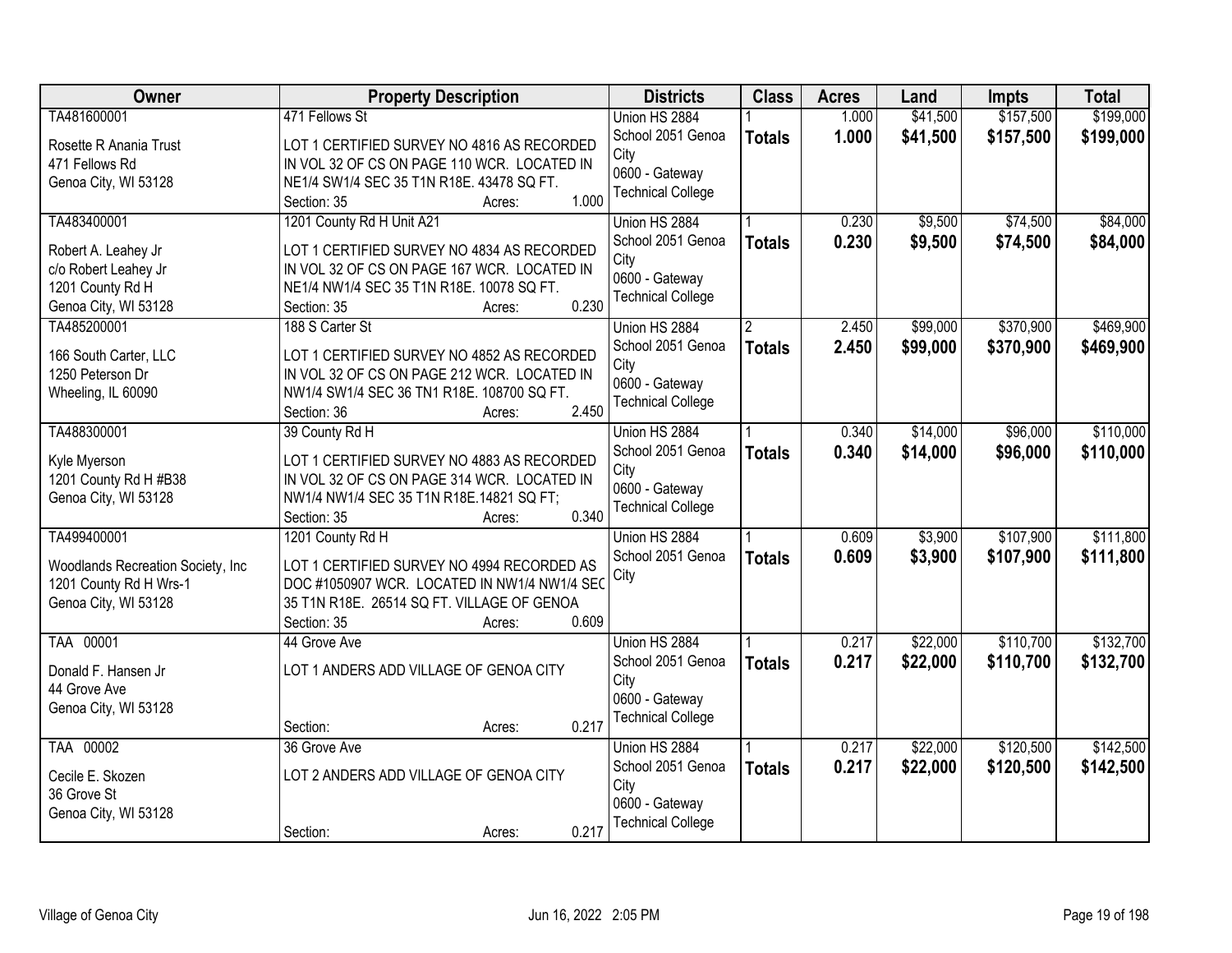| Owner                  |                                         | <b>Property Description</b> |       | <b>Districts</b>                           | <b>Class</b>  | <b>Acres</b>      | Land     | <b>Impts</b> | <b>Total</b> |
|------------------------|-----------------------------------------|-----------------------------|-------|--------------------------------------------|---------------|-------------------|----------|--------------|--------------|
| TAA 00003              | 28 Grove Ave                            |                             |       | Union HS 2884                              |               | 0.217             | \$22,000 | \$105,000    | \$127,000    |
| Cynthia Janzen-Sanchez | LOT 3 ANDERS ADD VILLAGE OF GENOA CITY  |                             |       | School 2051 Genoa                          | <b>Totals</b> | 0.217             | \$22,000 | \$105,000    | \$127,000    |
| 28 Grove Ave           |                                         |                             |       | City                                       |               |                   |          |              |              |
| Genoa City, WI 53128   |                                         |                             |       | 0600 - Gateway                             |               |                   |          |              |              |
|                        | Section:                                | Acres:                      | 0.217 | <b>Technical College</b>                   |               |                   |          |              |              |
| TAA 00004              | 20 Southeastern Ct                      |                             |       | Union HS 2884                              |               | 0.217             | \$22,000 | \$112,600    | \$134,600    |
| Brian D. Kane          | LOT 4 ANDERS ADD VILLAGE OF GENOA CITY  |                             |       | School 2051 Genoa                          | <b>Totals</b> | 0.217             | \$22,000 | \$112,600    | \$134,600    |
| 20 Southeastern Ct     |                                         |                             |       | City                                       |               |                   |          |              |              |
| Genoa City, WI 53128   |                                         |                             |       | 0600 - Gateway<br><b>Technical College</b> |               |                   |          |              |              |
|                        | Section:                                | Acres:                      | 0.217 |                                            |               |                   |          |              |              |
| TAA 00005              | 19 Southeastern Ct                      |                             |       | Union HS 2884                              |               | 0.215             | \$22,000 | \$115,500    | \$137,500    |
| Kathryn E. Coari       | LOT 5 ANDERS ADD VILLAGE OF GENOA CITY  |                             |       | School 2051 Genoa                          | <b>Totals</b> | 0.215             | \$22,000 | \$115,500    | \$137,500    |
| 19 Southeastern Ct     |                                         |                             |       | City                                       |               |                   |          |              |              |
| Genoa City, WI 53128   |                                         |                             |       | 0600 - Gateway<br><b>Technical College</b> |               |                   |          |              |              |
|                        | Section:                                | Acres:                      | 0.215 |                                            |               |                   |          |              |              |
| TAA 00006              | 27 Gideon Ct                            |                             |       | Union HS 2884                              |               | 0.215             | \$22,000 | \$105,200    | \$127,200    |
| Stephany Roman         | LOT 6 ANDERS ADD VILLAGE OF GENOA CITY  |                             |       | School 2051 Genoa                          | <b>Totals</b> | 0.215             | \$22,000 | \$105,200    | \$127,200    |
| Kristen M. Dudzinski   |                                         |                             |       | City                                       |               |                   |          |              |              |
| 27 Gideon Ct           |                                         |                             |       | 0600 - Gateway<br><b>Technical College</b> |               |                   |          |              |              |
| Genoa City, WI 53128   | Section:                                | Acres:                      | 0.215 |                                            |               |                   |          |              |              |
| TAA 00007              | 31 Gideon Ct                            |                             |       | Union HS 2884                              |               | 0.182             | \$19,500 | \$112,700    | \$132,200    |
| Hortensia Cruz         | LOT 7 ANDERS ADD VILLAGE OF GENOA CITY  |                             |       | School 2051 Genoa                          | <b>Totals</b> | 0.182             | \$19,500 | \$112,700    | \$132,200    |
| Juan R. Cruz           |                                         |                             |       | City<br>0600 - Gateway                     |               |                   |          |              |              |
| 31 Gideon Ct           |                                         |                             |       | <b>Technical College</b>                   |               |                   |          |              |              |
| Genoa City, WI 53128   | Section:                                | Acres:                      | 0.182 |                                            |               |                   |          |              |              |
| TAA 00008              | 41 Gideon Ct                            |                             |       | Union HS 2884                              |               | 0.353             | \$28,000 | \$118,500    | \$146,500    |
| Mark S. Russell        | LOT 8 ANDERS ADD VILLAGE OF GENOA CITY; |                             |       | School 2051 Genoa                          | <b>Totals</b> | 0.353             | \$28,000 | \$118,500    | \$146,500    |
| Colleen S. Russell     | ASSESSMENT INCLUDES TAA-9               |                             |       | City<br>0600 - Gateway                     |               |                   |          |              |              |
| PO Box 332             |                                         |                             |       | <b>Technical College</b>                   |               |                   |          |              |              |
| Genoa City, WI 53128   | Section:                                | Acres:                      | 0.353 |                                            |               |                   |          |              |              |
| TAA 00009              | Gideon Ct                               |                             |       | Union HS 2884                              |               | Assessed with TAA | 00008    |              |              |
| Mark S. Russell        | LOT 9 ANDERS ADD VILLAGE OF GENOA CITY; |                             |       | School 2051 Genoa                          |               |                   |          |              |              |
| Colleen S. Russell     | ASSESSED WITH TAA-8                     |                             |       | City<br>0600 - Gateway                     |               |                   |          |              |              |
| PO Box 332             |                                         |                             |       | <b>Technical College</b>                   |               |                   |          |              |              |
| Genoa City, WI 53128   | Section:                                | Acres:                      | 0.000 |                                            |               |                   |          |              |              |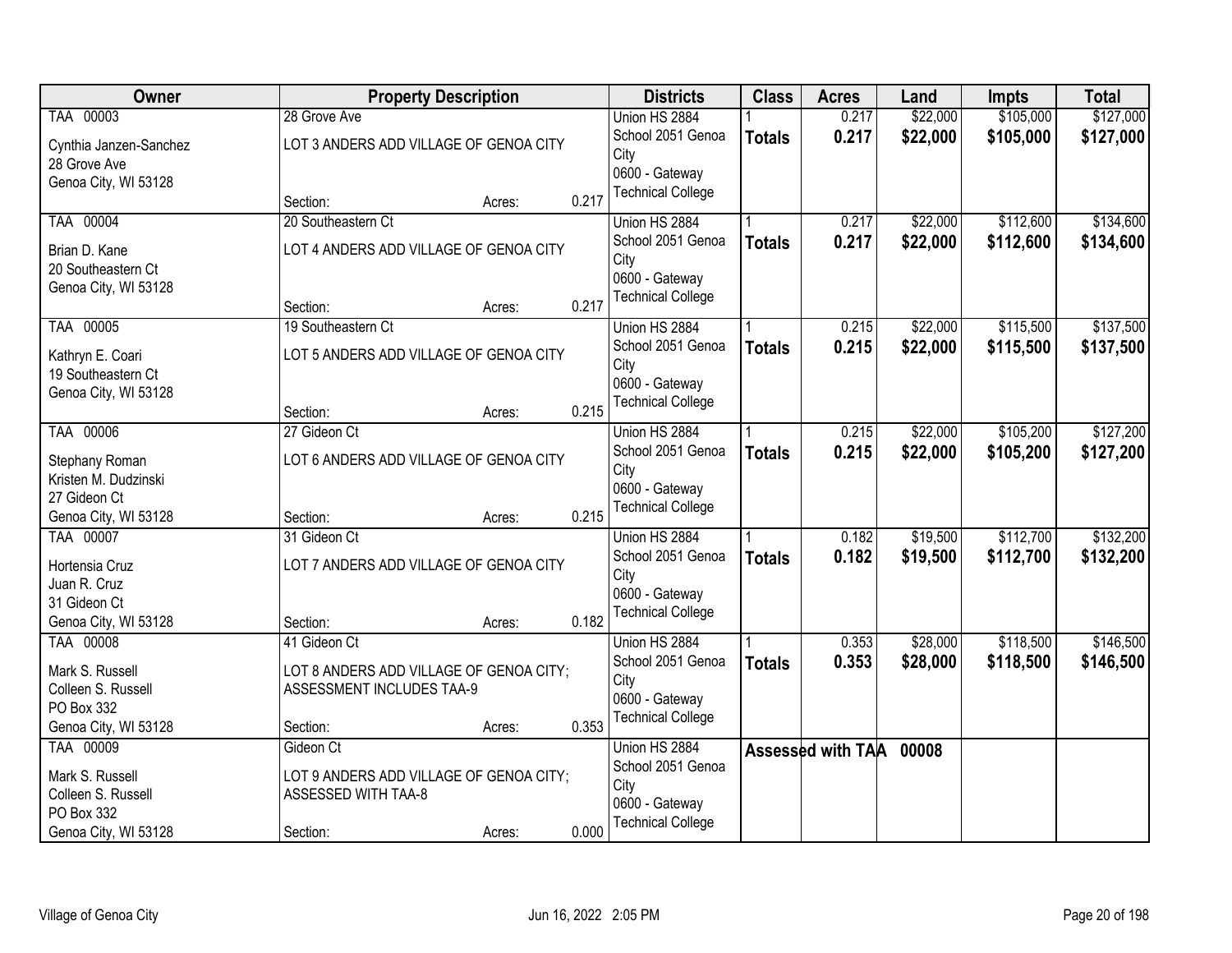| Owner                                     |                                         | <b>Property Description</b> |       | <b>Districts</b>                   | <b>Class</b>  | <b>Acres</b> | Land     | <b>Impts</b> | <b>Total</b> |
|-------------------------------------------|-----------------------------------------|-----------------------------|-------|------------------------------------|---------------|--------------|----------|--------------|--------------|
| TAA 00010                                 | 38 Gideon Ct                            |                             |       | Union HS 2884                      |               | 0.193        | \$20,500 | \$113,000    | \$133,500    |
| Jacqueline Sanchez                        | LOT 10 ANDERS ADD VILLAGE OF GENOA CITY |                             |       | School 2051 Genoa                  | <b>Totals</b> | 0.193        | \$20,500 | \$113,000    | \$133,500    |
| Elian A. Vina                             |                                         |                             |       | City                               |               |              |          |              |              |
| 38 Gideon Ct                              |                                         |                             |       | 0600 - Gateway                     |               |              |          |              |              |
| Genoa City, WI 53128                      | Section:                                | Acres:                      | 0.193 | <b>Technical College</b>           |               |              |          |              |              |
| TAA 00011                                 | 32 Gideon Ct                            |                             |       | Union HS 2884                      |               | 0.234        | \$23,000 | \$139,400    | \$162,400    |
| Robert C. Parker                          | LOT 11 ANDERS ADD VILLAGE OF GENOA CITY |                             |       | School 2051 Genoa                  | <b>Totals</b> | 0.234        | \$23,000 | \$139,400    | \$162,400    |
| Rachel A. Schultz                         |                                         |                             |       | City                               |               |              |          |              |              |
| 32 Gideon Ct                              |                                         |                             |       | 0600 - Gateway                     |               |              |          |              |              |
| Genoa City, WI 53128                      | Section:                                | Acres:                      | 0.234 | <b>Technical College</b>           |               |              |          |              |              |
| TAA 00012                                 | 28 Gideon Ct                            |                             |       | Union HS 2884                      |               | 0.230        | \$23,000 | \$142,000    | \$165,000    |
|                                           | LOT 12 ANDERS ADD VILLAGE OF GENOA CITY |                             |       | School 2051 Genoa                  | <b>Totals</b> | 0.230        | \$23,000 | \$142,000    | \$165,000    |
| Deborah J. Mccaffrey<br>Geoffrey A. Odell |                                         |                             |       | City                               |               |              |          |              |              |
| 28 Gideon Ct                              |                                         |                             |       | 0600 - Gateway                     |               |              |          |              |              |
| Genoa City, WI 53128                      | Section:                                | Acres:                      | 0.230 | <b>Technical College</b>           |               |              |          |              |              |
| TAA 00013                                 | 20 Gideon Ct                            |                             |       | Union HS 2884                      |               | 0.211        | \$21,500 | \$117,000    | \$138,500    |
|                                           |                                         |                             |       | School 2051 Genoa                  | <b>Totals</b> | 0.211        | \$21,500 | \$117,000    | \$138,500    |
| Linda White                               | LOT 13 ANDERS ADD VILLAGE OF GENOA CITY |                             |       | City                               |               |              |          |              |              |
| 20 Gideon Ct                              |                                         |                             |       | 0600 - Gateway                     |               |              |          |              |              |
| Genoa City, WI 53128                      | Section:                                | Acres:                      | 0.211 | <b>Technical College</b>           |               |              |          |              |              |
| TAA 00014                                 | 314 Southeastern Ct                     |                             |       | Union HS 2884                      |               | 0.277        | \$26,000 | \$97,100     | \$123,100    |
|                                           |                                         |                             |       | School 2051 Genoa                  | <b>Totals</b> | 0.277        | \$26,000 | \$97,100     | \$123,100    |
| Marjorie A. Woods                         | LOT 14 ANDERS ADD VILLAGE OF GENOA CITY |                             |       | City                               |               |              |          |              |              |
| c/o Marjorie A. Woods                     |                                         |                             |       | 0600 - Gateway                     |               |              |          |              |              |
| 314 Southeastern Ct                       |                                         |                             |       | <b>Technical College</b>           |               |              |          |              |              |
| Genoa City, WI 53128<br>TAA 00015         | Section:                                | Acres:                      | 0.277 |                                    |               | 0.259        | \$25,000 | \$121,400    | \$146,400    |
|                                           | 310 Southeastern Ct                     |                             |       | Union HS 2884<br>School 2051 Genoa |               | 0.259        | \$25,000 |              |              |
| Doug Willis                               | LOT 15 ANDERS ADD VILLAGE OF GENOA CITY |                             |       | City                               | <b>Totals</b> |              |          | \$121,400    | \$146,400    |
| Kathleen Willis                           |                                         |                             |       | 0600 - Gateway                     |               |              |          |              |              |
| <b>Box 146</b>                            |                                         |                             |       | <b>Technical College</b>           |               |              |          |              |              |
| Genoa City, WI 53128                      | Section:                                | Acres:                      | 0.259 |                                    |               |              |          |              |              |
| TAA 00016                                 | 309 Southeastern Ct                     |                             |       | Union HS 2884                      |               | 0.195        | \$20,500 | \$101,000    | \$121,500    |
| Thomas P. Holden III                      | LOT 16 ANDERS ADD VILLAGE OF GENOA CITY |                             |       | School 2051 Genoa                  | <b>Totals</b> | 0.195        | \$20,500 | \$101,000    | \$121,500    |
| 309 Southeastern Ct                       |                                         |                             |       | City                               |               |              |          |              |              |
| PO Box 381                                |                                         |                             |       | 0600 - Gateway                     |               |              |          |              |              |
| Genoa City, WI 53128                      | Section:                                | Acres:                      | 0.195 | <b>Technical College</b>           |               |              |          |              |              |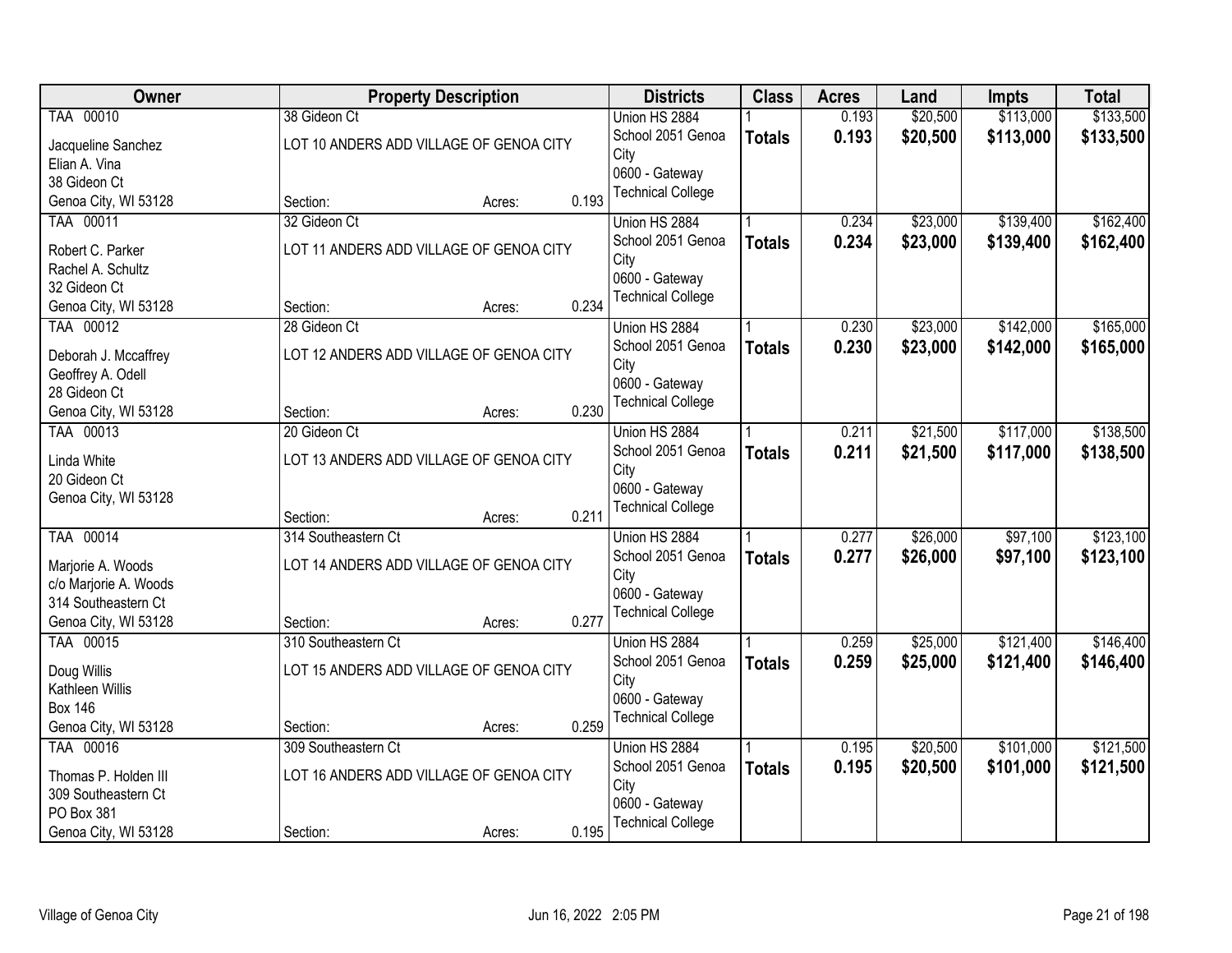| Owner                    | <b>Property Description</b>               |       | <b>Districts</b>         | <b>Class</b>  | <b>Acres</b> | Land     | <b>Impts</b> | <b>Total</b> |
|--------------------------|-------------------------------------------|-------|--------------------------|---------------|--------------|----------|--------------|--------------|
| TAA 00017                | 311 Southeastern Ct                       |       | Union HS 2884            |               | 0.206        | \$21,000 | \$137,800    | \$158,800    |
| James L. Pecha           | LOT 17 ANDERS ADD VILLAGE OF GENOA CITY   |       | School 2051 Genoa        | <b>Totals</b> | 0.206        | \$21,000 | \$137,800    | \$158,800    |
| Monika M. Pecha          |                                           |       | City                     |               |              |          |              |              |
| 311 Southeastern Ct      |                                           |       | 0600 - Gateway           |               |              |          |              |              |
| Genoa City, WI 53128     | Section:<br>Acres:                        | 0.206 | <b>Technical College</b> |               |              |          |              |              |
| TAA 00018                | 315 Southeastern Ct                       |       | Union HS 2884            |               | 0.184        | \$19,500 | \$111,900    | \$131,400    |
| Julia A. Matthews        | LOT 18 ANDERS ADD VILLAGE OF GENOA CITY   |       | School 2051 Genoa        | <b>Totals</b> | 0.184        | \$19,500 | \$111,900    | \$131,400    |
| 315 Southeastern Ct      |                                           |       | City                     |               |              |          |              |              |
| Genoa City, WI 53128     |                                           |       | 0600 - Gateway           |               |              |          |              |              |
|                          | Section:<br>Acres:                        | 0.184 | <b>Technical College</b> |               |              |          |              |              |
| TAA 00019                | 319 Southeastern Ct                       |       | Union HS 2884            |               | 0.183        | \$19,500 | \$132,400    | \$151,900    |
| <b>Manfred Mathes</b>    | LOT 19 ANDERS ADD VILLAGE OF GENOA CITY   |       | School 2051 Genoa        | <b>Totals</b> | 0.183        | \$19,500 | \$132,400    | \$151,900    |
| Jana Culliton            |                                           |       | City                     |               |              |          |              |              |
| 319 Southeastern Ct      |                                           |       | 0600 - Gateway           |               |              |          |              |              |
| Genoa City, WI 53128     | Section:<br>Acres:                        | 0.183 | <b>Technical College</b> |               |              |          |              |              |
| TAA 00020                | 323 Southeastern Ct                       |       | Union HS 2884            |               | 0.180        | \$19,500 | \$106,500    | \$126,000    |
|                          |                                           |       | School 2051 Genoa        | <b>Totals</b> | 0.180        | \$19,500 | \$106,500    | \$126,000    |
| Wayne Lyons              | LOT 20 ANDERS ADD VILLAGE OF GENOA CITY   |       | City                     |               |              |          |              |              |
| Elizabeth M. Lyons       |                                           |       | 0600 - Gateway           |               |              |          |              |              |
| 323 Southeastern Ct      |                                           |       | <b>Technical College</b> |               |              |          |              |              |
| Genoa City, WI 53128     | Section:<br>Acres:                        | 0.180 |                          |               |              |          |              |              |
| TAA 00021                | 327 Southeastern Ct                       |       | Union HS 2884            |               | 0.178        | \$19,000 | \$108,900    | \$127,900    |
| Mark L. Badtke           | LOT 21 ANDERS ADD VILLAGE OF GENOA CITY   |       | School 2051 Genoa        | <b>Totals</b> | 0.178        | \$19,000 | \$108,900    | \$127,900    |
| Donna M. Badtke          |                                           |       | City                     |               |              |          |              |              |
| PO Box 333               |                                           |       | 0600 - Gateway           |               |              |          |              |              |
| Genoa City, WI 53128     | Section:<br>Acres:                        | 0.178 | <b>Technical College</b> |               |              |          |              |              |
| TAA 00022                | 330 Southeastern Ct                       |       | Union HS 2884            |               | 0.175        | \$19,000 | \$106,900    | \$125,900    |
| John M. Gabel            | LOT 22 ANDERS ADD VILLAGE OF GENOA CITY   |       | School 2051 Genoa        | <b>Totals</b> | 0.175        | \$19,000 | \$106,900    | \$125,900    |
| 330 Southeastern Ct      |                                           |       | City                     |               |              |          |              |              |
| Genoa City, WI 53128     |                                           |       | 0600 - Gateway           |               |              |          |              |              |
|                          | Section:<br>Acres:                        | 0.175 | <b>Technical College</b> |               |              |          |              |              |
| TAA 00023                | Gregory Dr                                |       | Union HS 2884            | Assessed with |              |          |              |              |
| Lot Owners of Anders Add | OUTLOT 1 ANDERS ADDITION CREATED FOR THE  |       | School 2051 Genoa        |               |              |          |              |              |
| None                     | EXCLUSIVE USE OF THE LOT OWNERS OF ANDERS |       | City                     |               |              |          |              |              |
| Genoa City, WI 53128     | <b>ADDITION</b>                           |       | 0600 - Gateway           |               |              |          |              |              |
|                          | Section: 36<br>Acres:                     | 0.000 | <b>Technical College</b> |               |              |          |              |              |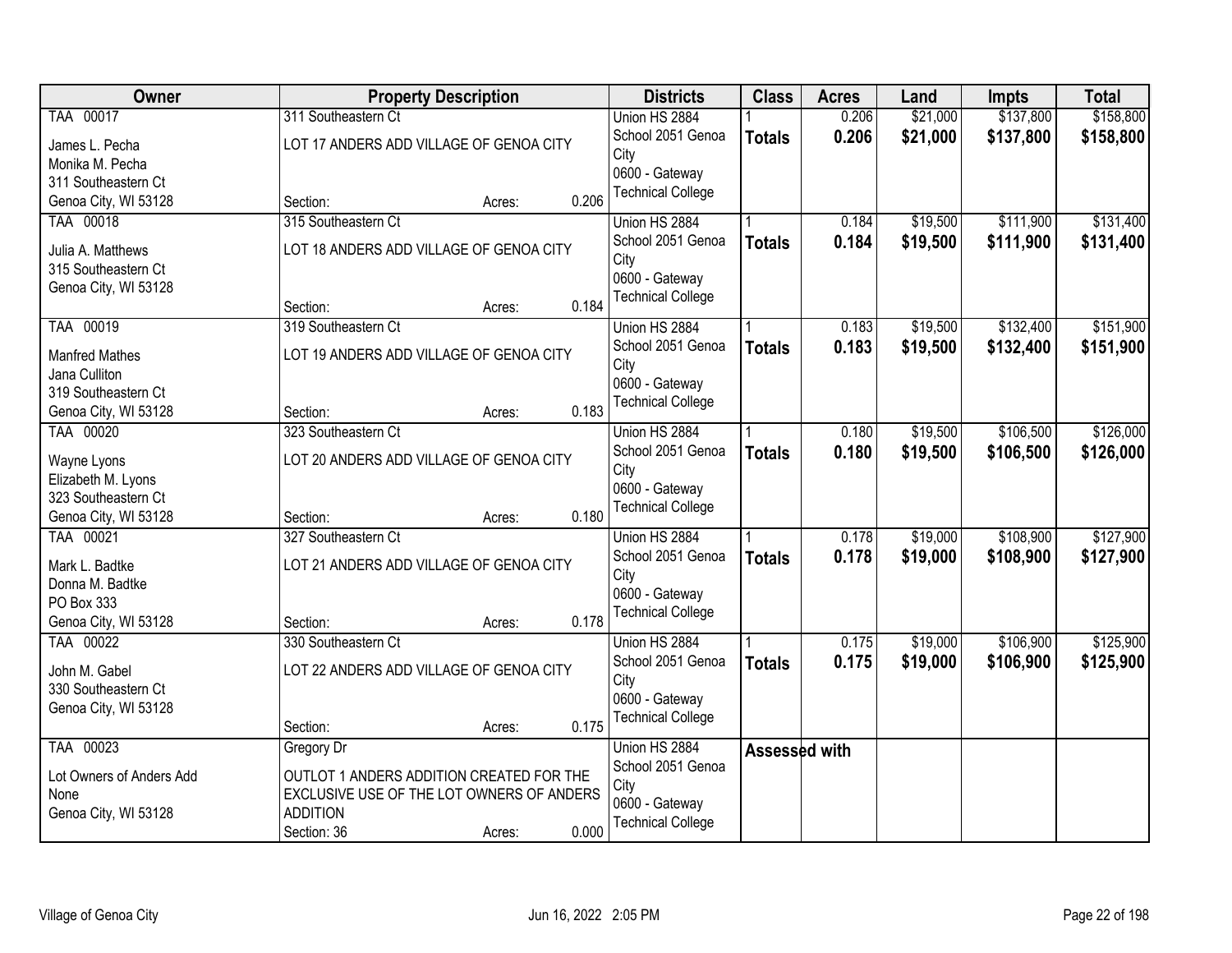| Owner                     |                                  | <b>Property Description</b>                  |       | <b>Districts</b>                           | <b>Class</b>  | <b>Acres</b> | Land            | <b>Impts</b>    | <b>Total</b> |
|---------------------------|----------------------------------|----------------------------------------------|-------|--------------------------------------------|---------------|--------------|-----------------|-----------------|--------------|
| TAA 00024                 | Gregory Dr                       |                                              |       | Union HS 2884                              | X4            | 0.000        | $\overline{50}$ | $\overline{50}$ | \$0          |
| Lot Owners of Anders Add  | OUTLOT 2 ANDERS ADDITION DESC AS |                                              |       | School 2051 Genoa                          | <b>Totals</b> | 0.000        | \$0             | \$0             | \$0          |
| None                      | PEDESTRIAN ACCESS ONLY           |                                              |       | City                                       |               |              |                 |                 |              |
| Genoa City, WI 53128      |                                  |                                              |       | 0600 - Gateway                             |               |              |                 |                 |              |
|                           | Section: 36                      | Acres:                                       | 0.000 | <b>Technical College</b>                   |               |              |                 |                 |              |
| TAA 00025                 | Gregory Dr                       |                                              |       | Union HS 2884                              | Assessed with |              |                 |                 |              |
| Lot Owners of Anders Add  |                                  | OUTLOT 3 ANDERS ADD DESC AS PRIVATE          |       | School 2051 Genoa                          |               |              |                 |                 |              |
| None                      | <b>VEHICULAR ACCESS</b>          |                                              |       | City                                       |               |              |                 |                 |              |
| Genoa City, WI 53128      |                                  |                                              |       | 0600 - Gateway<br><b>Technical College</b> |               |              |                 |                 |              |
|                           | Section: 35                      | Acres:                                       | 0.000 |                                            |               |              |                 |                 |              |
| TC 00001                  | 610 Main St                      |                                              |       | Union HS 2884                              |               | 0.250        | \$23,000        | \$162,800       | \$185,800    |
| Lee M. Padgett            |                                  | LOT 1 CAREY ADD VILLAGE OF GENOA CITY        |       | School 2051 Genoa                          | <b>Totals</b> | 0.250        | \$23,000        | \$162,800       | \$185,800    |
| Jessica J. Padgett        |                                  |                                              |       | City                                       |               |              |                 |                 |              |
| 610 Main St               |                                  |                                              |       | 0600 - Gateway<br><b>Technical College</b> |               |              |                 |                 |              |
| Genoa City, WI 53128      | Section:                         | Acres:                                       | 0.250 |                                            |               |              |                 |                 |              |
| TC 00002                  | 127 Sumner St                    |                                              |       | Union HS 2884                              |               | 0.250        | \$23,000        | \$68,100        | \$91,100     |
| Sharon C. Annen           |                                  | LOT 2 CAREY ADD VILLAGE OF GENOA CITY        |       | School 2051 Genoa                          | <b>Totals</b> | 0.250        | \$23,000        | \$68,100        | \$91,100     |
| Sean P. Payne             |                                  |                                              |       | City                                       |               |              |                 |                 |              |
| 127 Sumner Ct             |                                  |                                              |       | 0600 - Gateway                             |               |              |                 |                 |              |
| Genoa City, WI 53128      | Section:                         | Acres:                                       | 0.250 | <b>Technical College</b>                   |               |              |                 |                 |              |
| TC 00003                  | 119 Sumner St                    |                                              |       | Union HS 2884                              |               | 0.375        | \$28,500        | \$118,100       | \$146,600    |
| Robert L. Brick Jr        |                                  | LOT 3 N 1/2 LOT 4 CAREY ADD VILLAGE OF GENOA |       | School 2051 Genoa                          | <b>Totals</b> | 0.375        | \$28,500        | \$118,100       | \$146,600    |
| Cindy M. Brick            | <b>CITY</b>                      |                                              |       | City                                       |               |              |                 |                 |              |
| 119 Sumner St             |                                  |                                              |       | 0600 - Gateway                             |               |              |                 |                 |              |
| Genoa City, WI 53128      | Section:                         | Acres:                                       | 0.375 | <b>Technical College</b>                   |               |              |                 |                 |              |
| TC 00005                  | 103 Sumner St                    |                                              |       | Union HS 2884                              |               | 0.375        | \$28,500        | \$166,700       | \$195,200    |
| Lawrence Hernandez        |                                  | S 1/2 LOT 4 LOT 5 CAREY ADD. ALSO GARAGE     |       | School 2051 Genoa                          | <b>Totals</b> | 0.375        | \$28,500        | \$166,700       | \$195,200    |
| Sandra Barba              |                                  | OVERHANG EASE. VILLAGE OF GENOA CITY         |       | City                                       |               |              |                 |                 |              |
| 103 Sumner St             |                                  |                                              |       | 0600 - Gateway                             |               |              |                 |                 |              |
| Genoa City, WI 53128      | Section:                         | Acres:                                       | 0.375 | <b>Technical College</b>                   |               |              |                 |                 |              |
| TC 00006                  | 523 First St                     |                                              |       | Union HS 2884                              |               | 0.250        | \$23,000        | \$105,700       | \$128,700    |
| Mark Kruk                 |                                  | LOT 6 CAREY ADD VILLAGE OF GENOA CITY        |       | School 2051 Genoa                          | <b>Totals</b> | 0.250        | \$23,000        | \$105,700       | \$128,700    |
| PO Box 926                |                                  |                                              |       | City                                       |               |              |                 |                 |              |
| Genoa City, WI 53128-0000 |                                  |                                              |       | 0600 - Gateway                             |               |              |                 |                 |              |
|                           | Section:                         | Acres:                                       | 0.250 | <b>Technical College</b>                   |               |              |                 |                 |              |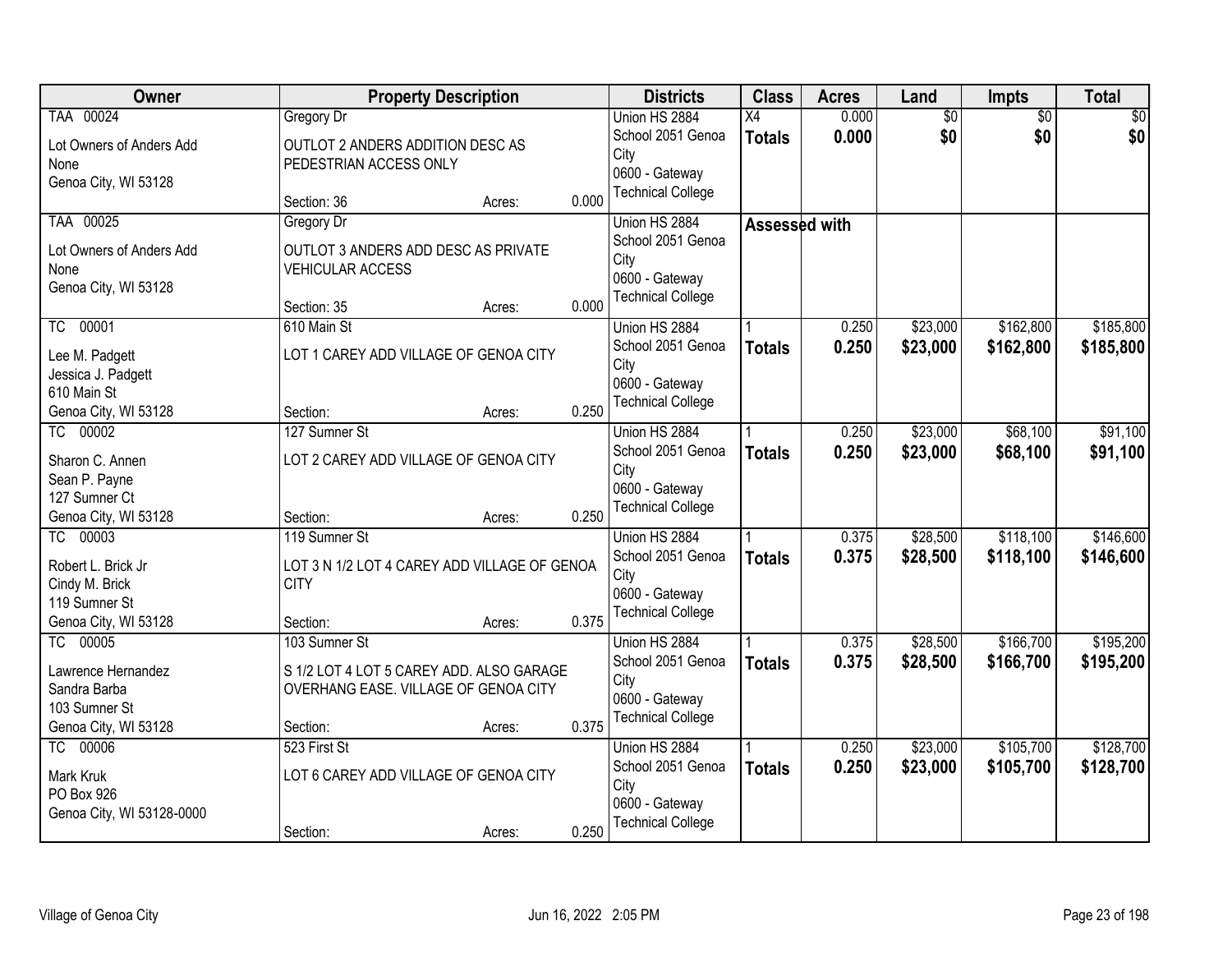| Owner                  |                  | <b>Property Description</b>            |       | <b>Districts</b>                           | <b>Class</b>  | <b>Acres</b> | Land     | Impts           | <b>Total</b> |
|------------------------|------------------|----------------------------------------|-------|--------------------------------------------|---------------|--------------|----------|-----------------|--------------|
| TC 00007               | Sumner Ct        |                                        |       | Union HS 2884                              |               | 0.250        | \$23,000 | $\overline{50}$ | \$23,000     |
| Cleo a Kelly Trust     |                  | LOT 7 CAREY ADD VILLAGE OF GENOA CITY  |       | School 2051 Genoa                          | <b>Totals</b> | 0.250        | \$23,000 | \$0             | \$23,000     |
| 111 Wisconsin St       |                  |                                        |       | City                                       |               |              |          |                 |              |
| Genoa City, WI 53128   |                  |                                        |       | 0600 - Gateway<br><b>Technical College</b> |               |              |          |                 |              |
|                        | Section:         | Acres:                                 | 0.250 |                                            |               |              |          |                 |              |
| 00008<br>TC            | 118 Sumner St    |                                        |       | Union HS 2884                              |               | 0.250        | \$23,000 | \$102,600       | \$125,600    |
| Daureen P. Willy       |                  | LOT 8 CAREY ADD VILLAGE OF GENOA CITY  |       | School 2051 Genoa                          | <b>Totals</b> | 0.250        | \$23,000 | \$102,600       | \$125,600    |
| 118 Sumner Ct          |                  |                                        |       | City<br>0600 - Gateway                     |               |              |          |                 |              |
| Genoa City, WI 53128   |                  |                                        |       | <b>Technical College</b>                   |               |              |          |                 |              |
|                        | Section:         | Acres:                                 | 0.250 |                                            |               |              |          |                 |              |
| TC 00009               | 126 Sumner St    |                                        |       | Union HS 2884                              |               | 0.250        | \$23,000 | \$87,800        | \$110,800    |
| Barbara M. Chapman     |                  | LOT 9 CAREY ADD VILLAGE OF GENOA CITY  |       | School 2051 Genoa                          | <b>Totals</b> | 0.250        | \$23,000 | \$87,800        | \$110,800    |
| 1075 Highland Dr       |                  |                                        |       | City<br>0600 - Gateway                     |               |              |          |                 |              |
| Twin Lakes, WI 53181   |                  |                                        |       | <b>Technical College</b>                   |               |              |          |                 |              |
|                        | Section:         | Acres:                                 | 0.250 |                                            |               |              |          |                 |              |
| TC 00010               | 136 Sumner St    |                                        |       | Union HS 2884                              |               | 0.250        | \$23,000 | \$113,900       | \$136,900    |
| Jgb Trust              |                  | LOT 10 CAREY ADD VILLAGE OF GENOA CITY |       | School 2051 Genoa                          | <b>Totals</b> | 0.250        | \$23,000 | \$113,900       | \$136,900    |
| 6530 River Chase Cir   |                  |                                        |       | City<br>0600 - Gateway                     |               |              |          |                 |              |
| Atlanta, GA 30328      |                  |                                        |       | <b>Technical College</b>                   |               |              |          |                 |              |
|                        | Section:         | Acres:                                 | 0.250 |                                            |               |              |          |                 |              |
| TC 00011               | 506 Main St      |                                        |       | Union HS 2884                              |               | 0.250        | \$23,000 | \$127,100       | \$150,100    |
| Brian J. Terwilliger   |                  | LOT 11 CAREY ADD VILLAGE OF GENOA CITY |       | School 2051 Genoa                          | <b>Totals</b> | 0.250        | \$23,000 | \$127,100       | \$150,100    |
| Jessica L. Terwilliger |                  |                                        |       | City<br>0600 - Gateway                     |               |              |          |                 |              |
| 506 Main St            |                  |                                        |       | <b>Technical College</b>                   |               |              |          |                 |              |
| Genoa City, WI 53128   | Section:         | Acres:                                 | 0.250 |                                            |               |              |          |                 |              |
| TC 00012               | 127 Wisconsin St |                                        |       | Union HS 2884                              |               | 0.250        | \$23,000 | \$95,400        | \$118,400    |
| Jay Kloppstein         |                  | LOT 12 CAREY ADD VILLAGE OF GENOA CITY |       | School 2051 Genoa                          | <b>Totals</b> | 0.250        | \$23,000 | \$95,400        | \$118,400    |
| 127 Wisconsin St       |                  |                                        |       | City<br>0600 - Gateway                     |               |              |          |                 |              |
| Genoa City, WI 53128   |                  |                                        |       | <b>Technical College</b>                   |               |              |          |                 |              |
|                        | Section:         | Acres:                                 | 0.250 |                                            |               |              |          |                 |              |
| 00013<br>TC            | 121 Wisconsin St |                                        |       | Union HS 2884                              |               | 0.250        | \$23,000 | \$86,000        | \$109,000    |
| Eli J. Bahr            |                  | LOT 13 CAREY ADD VILLAGE OF GENOA CITY |       | School 2051 Genoa                          | <b>Totals</b> | 0.250        | \$23,000 | \$86,000        | \$109,000    |
| Bari M. Bahr           |                  |                                        |       | City<br>0600 - Gateway                     |               |              |          |                 |              |
| 121 Wisconsin St       |                  |                                        |       | <b>Technical College</b>                   |               |              |          |                 |              |
| Genoa City, WI 53128   | Section:         | Acres:                                 | 0.250 |                                            |               |              |          |                 |              |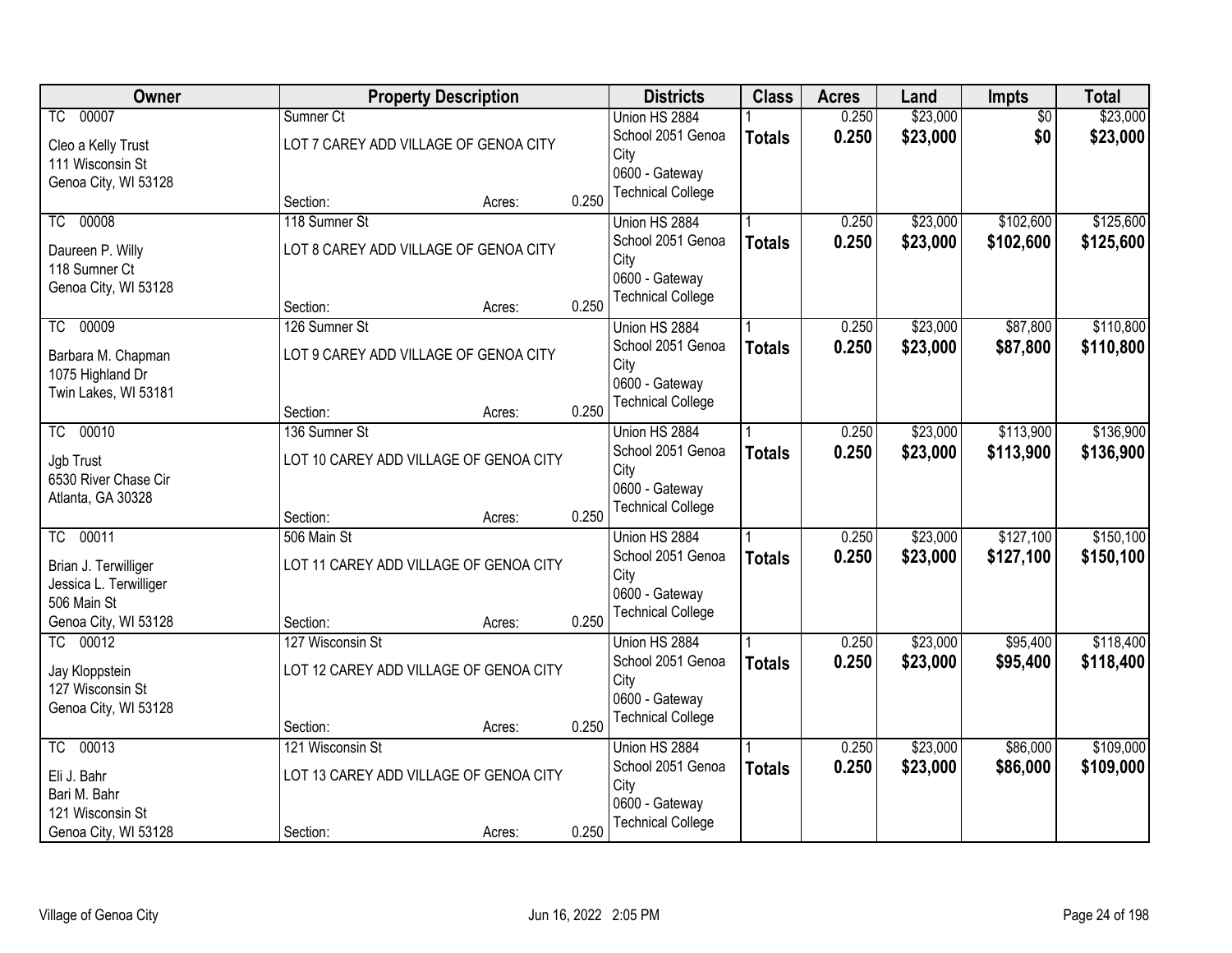| Owner                  | <b>Property Description</b>                      | <b>Districts</b>                           | <b>Class</b>         | <b>Acres</b>            | Land      | <b>Impts</b>    | <b>Total</b> |
|------------------------|--------------------------------------------------|--------------------------------------------|----------------------|-------------------------|-----------|-----------------|--------------|
| TC 00014               | 111 Wisconsin St                                 | Union HS 2884                              |                      | 0.250                   | \$23,000  | \$211,700       | \$234,700    |
| Cleo a Kelly Trust     | LOT 14 CAREY ADD VILLAGE OF GENOA CITY           | School 2051 Genoa                          | <b>Totals</b>        | 0.250                   | \$23,000  | \$211,700       | \$234,700    |
| 111 Wisconsin St       |                                                  | City                                       |                      |                         |           |                 |              |
| Genoa City, WI 53128   |                                                  | 0600 - Gateway                             |                      |                         |           |                 |              |
|                        | 0.250<br>Section:<br>Acres:                      | <b>Technical College</b>                   |                      |                         |           |                 |              |
| TC 00015               | 105 Wisconsin St                                 | Union HS 2884                              |                      | 0.250                   | \$23,000  | \$91,200        | \$114,200    |
| Diane L. Kozicki       | LOT 15 CAREY ADD VILLAGE OF GENOA CITY           | School 2051 Genoa                          | <b>Totals</b>        | 0.250                   | \$23,000  | \$91,200        | \$114,200    |
| PO Box 583             |                                                  | City                                       |                      |                         |           |                 |              |
| Genoa City, WI 53128   |                                                  | 0600 - Gateway                             |                      |                         |           |                 |              |
|                        | 0.250<br>Section:<br>Acres:                      | <b>Technical College</b>                   |                      |                         |           |                 |              |
| <b>TCR 00001</b>       | 536 Williams Rd                                  | Union HS 2884                              | $\overline{2}$       | 4.640                   | \$171,500 | \$2,295,800     | \$2,467,300  |
| United Five Group, LLC | LOT 1 CORPORATE RIDGE PHASE I AS RECORDED        | School 2051 Genoa                          | <b>Totals</b>        | 4.640                   | \$171,500 | \$2,295,800     | \$2,467,300  |
| PO Box 700             | IN CAB C SLIDE 50 WCR. LOCATED IN SE 1/4 SEC 25  | City                                       |                      |                         |           |                 |              |
| Twin Lakes, WI 53181   | & NE 1/4 SEC 36 T1N R18E. 202117 SQ FT VILLAGE   | 0600 - Gateway                             |                      |                         |           |                 |              |
|                        | 4.640<br>Section:<br>Acres:                      | <b>Technical College</b>                   |                      |                         |           |                 |              |
| <b>TCR 00002</b>       | 253 Wild Rose Rd                                 | Union HS 2884                              | $\mathbf{2}^{\circ}$ | 2.066                   | \$76,500  | \$1,177,200     | \$1,253,700  |
| Buss Enterprises, LLC  | LOT 2 CORPORATE RIDGE PHASE I AS RECORDED        | School 2051 Genoa                          | <b>Totals</b>        | 2.066                   | \$76,500  | \$1,177,200     | \$1,253,700  |
| 253 Wild Rose Rd       | IN CAB C SLIDE 50 WCR. LOCATED IN SE 1/4 SEC 25  | City                                       |                      |                         |           |                 |              |
| Genoa City, WI 53128   | & NE 1/4 SEC 36 T1N R18E. 30000 SQ FT VILLAGE OF | 0600 - Gateway                             |                      |                         |           |                 |              |
|                        | 2.066<br>Section:<br>Acres:                      | <b>Technical College</b>                   |                      |                         |           |                 |              |
| <b>TCR 00003</b>       | 253 Wild Rose Rd                                 | Union HS 2884                              |                      | Assessed with TCR 00002 |           |                 |              |
| Buss Enterprises, LLC  | LOT 3 CORPORATE RIDGE PHASE I AS RECORDED        | School 2051 Genoa                          |                      |                         |           |                 |              |
| 253 Wild Rose Rd       | IN CAB C SLIDE 50 WCR. LOCATED IN SE 1/4 SEC 25  | City                                       |                      |                         |           |                 |              |
| Genoa City, WI 53128   | & NE 1/4 SEC 36 T1N R18E. 30000 SQ FT VILLAGE OF | 0600 - Gateway                             |                      |                         |           |                 |              |
|                        | Section:<br>0.000<br>Acres:                      | <b>Technical College</b>                   |                      |                         |           |                 |              |
| <b>TCR 00004</b>       | Wild Rose Rd                                     | Union HS 2884                              |                      | Assessed with TCR 00002 |           |                 |              |
| Buss Enterprises, LLC  | LOT 4 CORPORATE RIDGE PHASE I AS RECORDED        | School 2051 Genoa                          |                      |                         |           |                 |              |
| 253 Wild Rose Rd       | IN CAB C SLIDE 50 WCR. LOCATED IN SE 1/4 SEC 25  | City                                       |                      |                         |           |                 |              |
| Genoa City, WI 53128   | & NE 1/4 SEC 36 T1N R18E. 30000 SQ FT VILLAGE OF | 0600 - Gateway<br><b>Technical College</b> |                      |                         |           |                 |              |
|                        | 0.000<br>Section:<br>Acres:                      |                                            |                      |                         |           |                 |              |
| <b>TCR 00005</b>       | <b>Wild Rose Rd</b>                              | Union HS 2884                              | 2                    | 0.689                   | \$32,000  | $\overline{30}$ | \$32,000     |
| Buss Enterprises, LLC  | LOT 5 CORPORATE RIDGE PHASE I AS RECORDED        | School 2051 Genoa                          | <b>Totals</b>        | 0.689                   | \$32,000  | \$0             | \$32,000     |
| 253 Wild Rose Rd       | IN CAB C SLIDE 50 WCR. LOCATED IN SE 1/4 SEC 25  | City                                       |                      |                         |           |                 |              |
| Genoa City, WI 53128   | & NE 1/4 SEC 36 T1N R18E. 30000 SQ FT VILLAGE OF | 0600 - Gateway                             |                      |                         |           |                 |              |
|                        | 0.689<br>Section:<br>Acres:                      | <b>Technical College</b>                   |                      |                         |           |                 |              |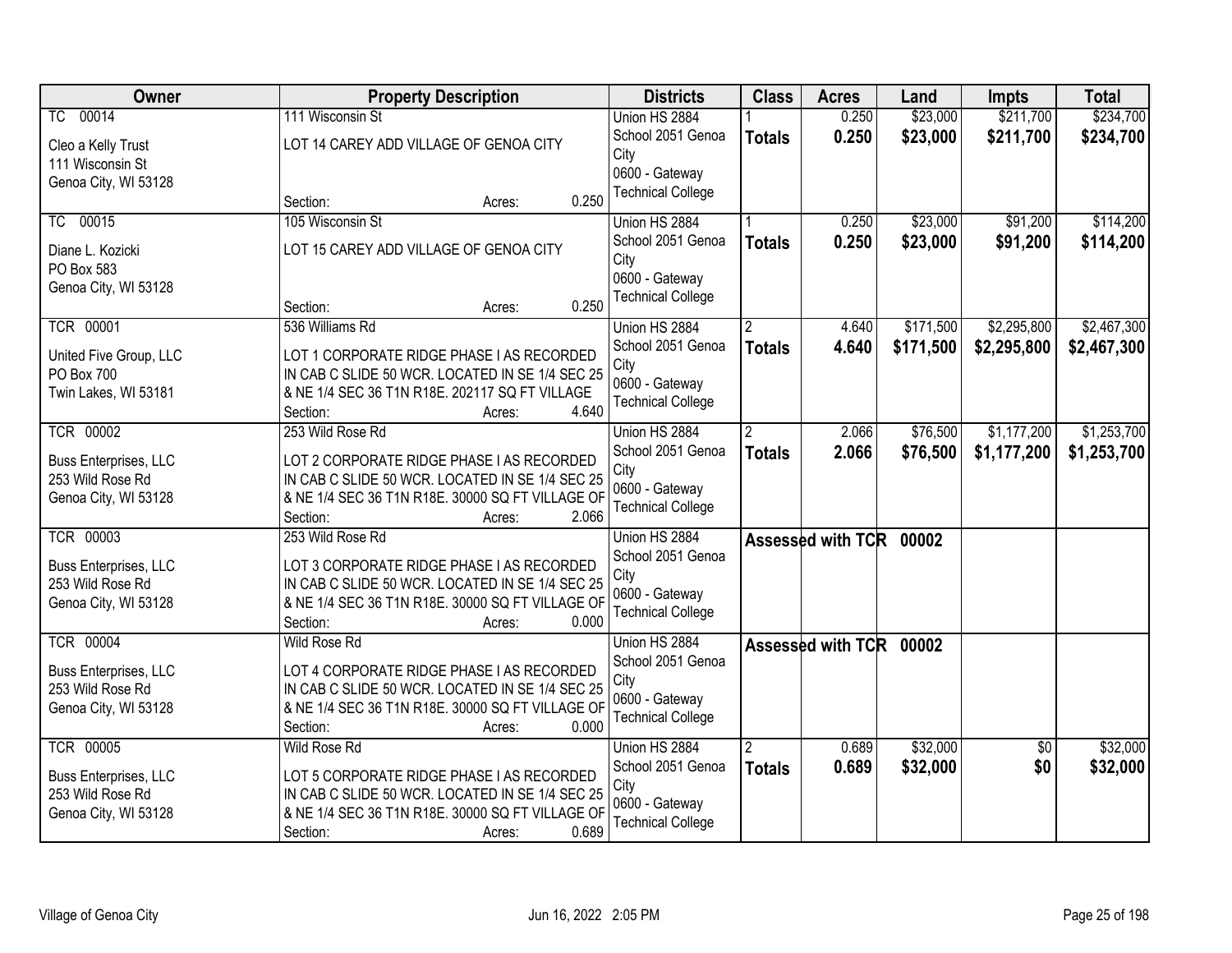| Owner                          | <b>Property Description</b>                                                                   | <b>Districts</b>         | <b>Class</b>  | <b>Acres</b>      | Land     | Impts           | <b>Total</b> |
|--------------------------------|-----------------------------------------------------------------------------------------------|--------------------------|---------------|-------------------|----------|-----------------|--------------|
| <b>TCR 00006</b>               | 263 Wild Rose Rd                                                                              | Union HS 2884            |               | 1.810             | \$67,000 | \$866,200       | \$933,200    |
| <b>Burroughs Family Trust</b>  | LOT 6 CORPORATE RIDGE PHASE I AS RECORDED                                                     | School 2051 Genoa        | <b>Totals</b> | 1.810             | \$67,000 | \$866,200       | \$933,200    |
| N2080 Hafs Rd                  | IN CAB C SLIDE 50 WCR. LOCATED IN SE 1/4 SEC 25                                               | City                     |               |                   |          |                 |              |
| Genoa City, WI 53128           | & NE 1/4 SEC 36 T1N R18E. 30000 SQ FT VILLAGE OF                                              | 0600 - Gateway           |               |                   |          |                 |              |
|                                | Section:<br>1.810<br>Acres:                                                                   | <b>Technical College</b> |               |                   |          |                 |              |
| <b>TCR 00007</b>               | <b>Wild Rose Rd</b>                                                                           | Union HS 2884            |               | Assessed with TCR | 00006    |                 |              |
| <b>Burroughs Family Trust</b>  | LOT 7 CORPORATE RIDGE PHASE I AS RECORDED                                                     | School 2051 Genoa        |               |                   |          |                 |              |
| N2080 Hafs Rd                  | IN CAB C SLIDE 50 WCR. LOCATED IN SE 1/4 SEC 25                                               | City                     |               |                   |          |                 |              |
| Genoa City, WI 53128           | & NE 1/4 SEC 36 T1N R18E. 48829 SQ FT VILLAGE OF                                              | 0600 - Gateway           |               |                   |          |                 |              |
|                                | 0.000<br>Section:<br>Acres:                                                                   | <b>Technical College</b> |               |                   |          |                 |              |
| <b>TCR 00008</b>               | Wild Rose Rd                                                                                  | Union HS 2884            |               | 0.998             | \$200    | $\overline{50}$ | \$200        |
| Genoa City, LLC                | LOT 8 CORPORATE RIDGE PHASE I AS RECORDED                                                     | School 2051 Genoa        | <b>Totals</b> | 0.998             | \$200    | \$0             | \$200        |
| PO Box 0182                    | IN CAB C SLIDE 50 WCR. LOCATED IN SE 1/4 SEC 25                                               | City                     |               |                   |          |                 |              |
| Barrington, IL 60011           | & NE 1/4 SEC 36 T1N R18E. 43494 SQ FT VILLAGE OF                                              | 0600 - Gateway           |               |                   |          |                 |              |
|                                | 0.998<br>Section:<br>Acres:                                                                   | <b>Technical College</b> |               |                   |          |                 |              |
| <b>TCR 00009</b>               | <b>Wild Rose Rd</b>                                                                           | Union HS 2884            |               | 0.964             | \$200    | \$0             | \$200        |
| Genoa City, LLC                | LOT 9 CORPORATE RIDGE PHASE I AS RECORDED                                                     | School 2051 Genoa        | <b>Totals</b> | 0.964             | \$200    | \$0             | \$200        |
| PO Box 0182                    | IN CAB C SLIDE 50 WCR. LOCATED IN SE 1/4 SEC 25                                               | City                     |               |                   |          |                 |              |
| Barrington, IL 60011           | & NE 1/4 SEC 36 T1N R18E. 42000 SQ FT VILLAGE OF                                              | 0600 - Gateway           |               |                   |          |                 |              |
|                                | 0.964<br>Section:<br>Acres:                                                                   | <b>Technical College</b> |               |                   |          |                 |              |
| <b>TCR 00010</b>               | <b>Wild Rose Rd</b>                                                                           | Union HS 2884            |               | 0.964             | \$200    | $\overline{50}$ | \$200        |
|                                |                                                                                               | School 2051 Genoa        | <b>Totals</b> | 0.964             | \$200    | \$0             | \$200        |
| Genoa City, LLC<br>PO Box 0182 | LOT 10 CORPORATE RIDGE PHASE I AS RECORDED<br>IN CAB C SLIDE 50 WCR. LOCATED IN SE 1/4 SEC 25 | City                     |               |                   |          |                 |              |
| Barrington, IL 60011           | & NE 1/4 SEC 36 T1N R18E. 42000 SQ FT VILLAGE OF                                              | 0600 - Gateway           |               |                   |          |                 |              |
|                                | Section:<br>0.964<br>Acres:                                                                   | <b>Technical College</b> |               |                   |          |                 |              |
| <b>TCR 00011</b>               | Wild Rose Rd                                                                                  | Union HS 2884            |               | 0.960             | \$200    | $\sqrt{6}$      | \$200        |
|                                |                                                                                               | School 2051 Genoa        | <b>Totals</b> | 0.960             | \$200    | \$0             | \$200        |
| Genoa City, LLC<br>PO Box 0182 | LOT 11 CORPORATE RIDGE PHASE I AS RECORDED<br>IN CAB C SLIDE 50 WCR. LOCATED IN SE 1/4 SEC 25 | City                     |               |                   |          |                 |              |
| Barrington, IL 60011           | & NE 1/4 SEC 36 T1N R18E. 41807 SQ FT VILLAGE OF                                              | 0600 - Gateway           |               |                   |          |                 |              |
|                                | 0.960<br>Section:<br>Acres:                                                                   | <b>Technical College</b> |               |                   |          |                 |              |
| <b>TCR 00012</b>               | Corporate Dr                                                                                  | Union HS 2884            |               | 0.868             | \$200    | $\overline{50}$ | \$200        |
|                                |                                                                                               | School 2051 Genoa        | <b>Totals</b> | 0.868             | \$200    | \$0             | \$200        |
| Genoa City, LLC                | LOT 12 CORPORATE RIDGE PHASE I AS RECORDED                                                    | City                     |               |                   |          |                 |              |
| PO Box 0182                    | IN CAB C SLIDE 50 WCR. LOCATED IN SE 1/4 SEC 25                                               | 0600 - Gateway           |               |                   |          |                 |              |
| Barrington, IL 60011           | & NE 1/4 SEC 36 T1N R18E. 37800 SQ FT VILLAGE OF                                              | <b>Technical College</b> |               |                   |          |                 |              |
|                                | 0.868<br>Section:<br>Acres:                                                                   |                          |               |                   |          |                 |              |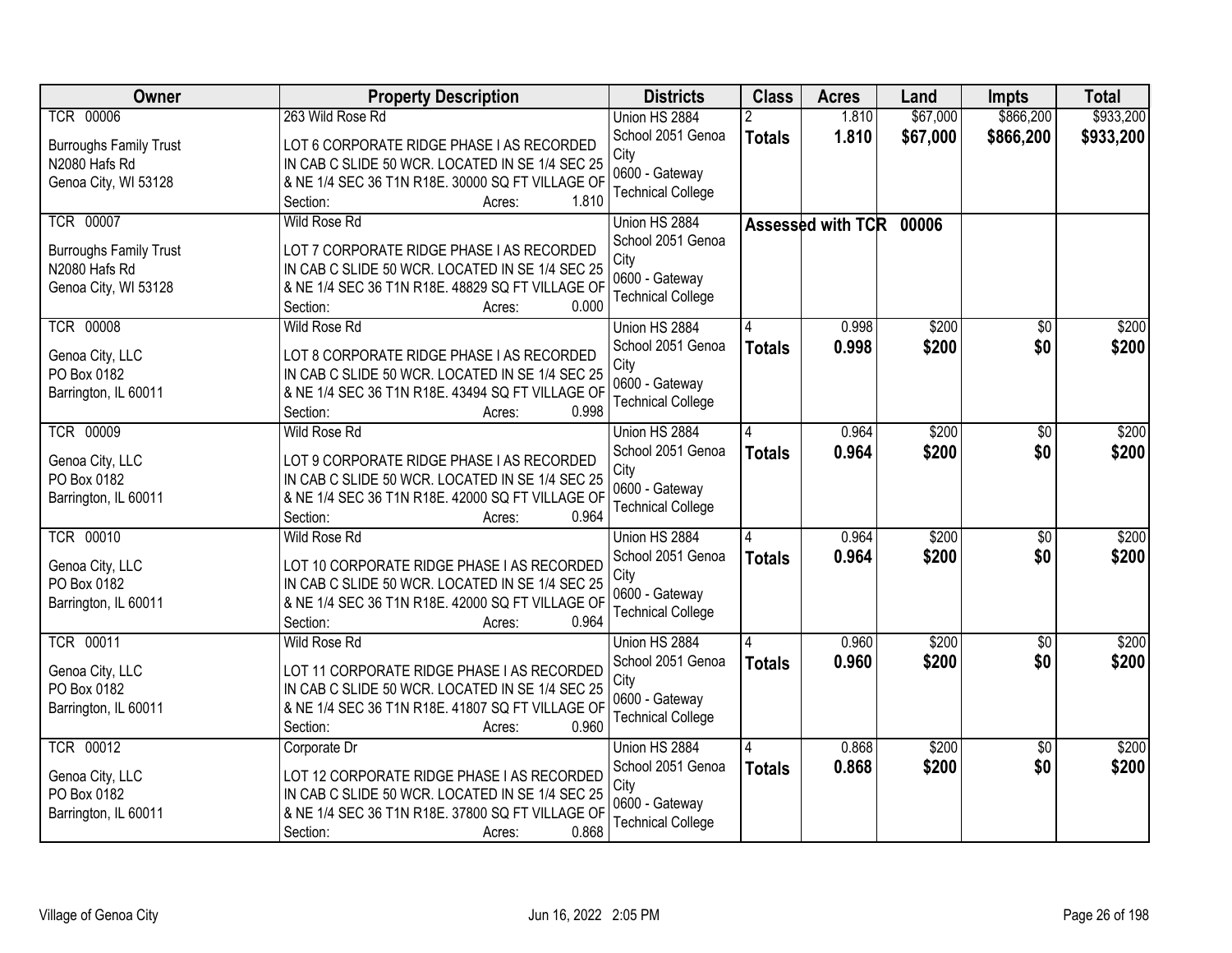| Owner                | <b>Property Description</b>                      | <b>Districts</b>         | <b>Class</b>  | <b>Acres</b> | Land    | <b>Impts</b>    | <b>Total</b> |
|----------------------|--------------------------------------------------|--------------------------|---------------|--------------|---------|-----------------|--------------|
| <b>TCR 00013</b>     | Corporate Dr                                     | Union HS 2884            |               | 0.868        | \$200   | $\overline{30}$ | \$200        |
| Genoa City, LLC      | LOT 13 CORPORATE RIDGE PHASE I AS RECORDED       | School 2051 Genoa        | <b>Totals</b> | 0.868        | \$200   | \$0             | \$200        |
| PO Box 0182          | IN CAB C SLIDE 50 WCR. LOCATED IN SE 1/4 SEC 25  | City                     |               |              |         |                 |              |
| Barrington, IL 60011 | & NE 1/4 SEC 36 T1N R18E. 37800 SQ FT VILLAGE OF | 0600 - Gateway           |               |              |         |                 |              |
|                      | 0.868<br>Section:<br>Acres:                      | <b>Technical College</b> |               |              |         |                 |              |
| <b>TCR 00014</b>     | Corporate Dr                                     | Union HS 2884            |               | 1.674        | \$400   | $\overline{50}$ | \$400        |
| Genoa City, LLC      | LOT 14 CORPORATE RIDGE PHASE I AS RECORDED       | School 2051 Genoa        | <b>Totals</b> | 1.674        | \$400   | \$0             | \$400        |
| PO Box 0182          | IN CAB C SLIDE 50 WCR. LOCATED IN SE 1/4 SEC 25  | City                     |               |              |         |                 |              |
| Barrington, IL 60011 | & NE 1/4 SEC 36 T1N R18E. 72902 SQ FT VILLAGE OF | 0600 - Gateway           |               |              |         |                 |              |
|                      | 1.674<br>Section:<br>Acres:                      | <b>Technical College</b> |               |              |         |                 |              |
| <b>TCR 00015</b>     | Corporate Dr                                     | Union HS 2884            |               | 1.377        | \$300   | \$0             | \$300        |
| Genoa City, LLC      | LOT 15 CORPORATE RIDGE PHASE I AS RECORDED       | School 2051 Genoa        | <b>Totals</b> | 1.377        | \$300   | \$0             | \$300        |
| PO Box 0182          | IN CAB C SLIDE 50 WCR. LOCATED IN SE 1/4 SEC 25  | City                     |               |              |         |                 |              |
| Barrington, IL 60011 | & NE 1/4 SEC 36 T1N R18E. 59993 SQ FT VILLAGE OF | 0600 - Gateway           |               |              |         |                 |              |
|                      | Section:<br>1.377<br>Acres:                      | <b>Technical College</b> |               |              |         |                 |              |
| <b>TCR 00016</b>     | Corporate Dr                                     | Union HS 2884            | 4             | 0.860        | \$200   | \$0             | \$200        |
| Genoa City, LLC      | LOT 16 CORPORATE RIDGE PHASE I AS RECORDED       | School 2051 Genoa        |               | 0.200        | \$1,000 | \$0             | \$1,000      |
| PO Box 0182          | IN CAB C SLIDE 50 WCR. LOCATED IN SE 1/4 SEC 25  | City                     | <b>Totals</b> | 1.060        | \$1,200 | \$0             | \$1,200      |
| Barrington, IL 60011 | & NE 1/4 SEC 36 T1N R18E. 46164 SQ FT VILLAGE OF | 0600 - Gateway           |               |              |         |                 |              |
|                      | Section:<br>1.060<br>Acres:                      | <b>Technical College</b> |               |              |         |                 |              |
| <b>TCR 00017</b>     | Corporate Dr                                     | Union HS 2884            | 4             | 0.300        | \$100   | $\overline{30}$ | \$100        |
| Genoa City, LLC      | LOT 17 CORPORATE RIDGE PHASE I AS RECORDED       | School 2051 Genoa        |               | 0.857        | \$4,000 | \$0             | \$4,000      |
| PO Box 0182          | IN CAB C SLIDE 50 WCR. LOCATED IN SE 1/4 SEC 25  | City                     | <b>Totals</b> | 1.157        | \$4,100 | \$0             | \$4,100      |
| Barrington, IL 60011 | & NE 1/4 SEC 36 T1N R18E. 50386 SQ FT VILLAGE OF | 0600 - Gateway           |               |              |         |                 |              |
|                      | 1.157<br>Section:<br>Acres:                      | <b>Technical College</b> |               |              |         |                 |              |
| <b>TCR 00030</b>     | Williams Rd                                      | Union HS 2884            |               | 0.892        | \$200   | $\sqrt{6}$      | \$200        |
| Genoa City, LLC      | LOT 30 CORPORATE RIDGE PHASE I AS RECORDED       | School 2051 Genoa        | <b>Totals</b> | 0.892        | \$200   | \$0             | \$200        |
| PO Box 0182          | IN CAB C SLIDE 50 WCR. LOCATED IN SE 1/4 SEC 25  | City                     |               |              |         |                 |              |
| Barrington, IL 60011 | & NE 1/4 SEC 36 T1N R18E. 38843 SQ FT VILLAGE OF | 0600 - Gateway           |               |              |         |                 |              |
|                      | Section:<br>0.892<br>Acres:                      | <b>Technical College</b> |               |              |         |                 |              |
| <b>TCR 00031</b>     | <b>Williams Rd</b>                               | Union HS 2884            |               | 0.890        | \$200   | $\overline{30}$ | \$200        |
| Genoa City, LLC      | LOT 31 CORPORATE RIDGE PHASE I AS RECORDED       | School 2051 Genoa        | <b>Totals</b> | 0.890        | \$200   | \$0             | \$200        |
| PO Box 0182          | IN CAB C SLIDE 50 WCR. LOCATED IN SE 1/4 SEC 25  | City                     |               |              |         |                 |              |
| Barrington, IL 60011 | & NE 1/4 SEC 36 T1N R18E. 38781 SQ FT VILLAGE OF | 0600 - Gateway           |               |              |         |                 |              |
|                      | 0.890<br>Section:<br>Acres:                      | <b>Technical College</b> |               |              |         |                 |              |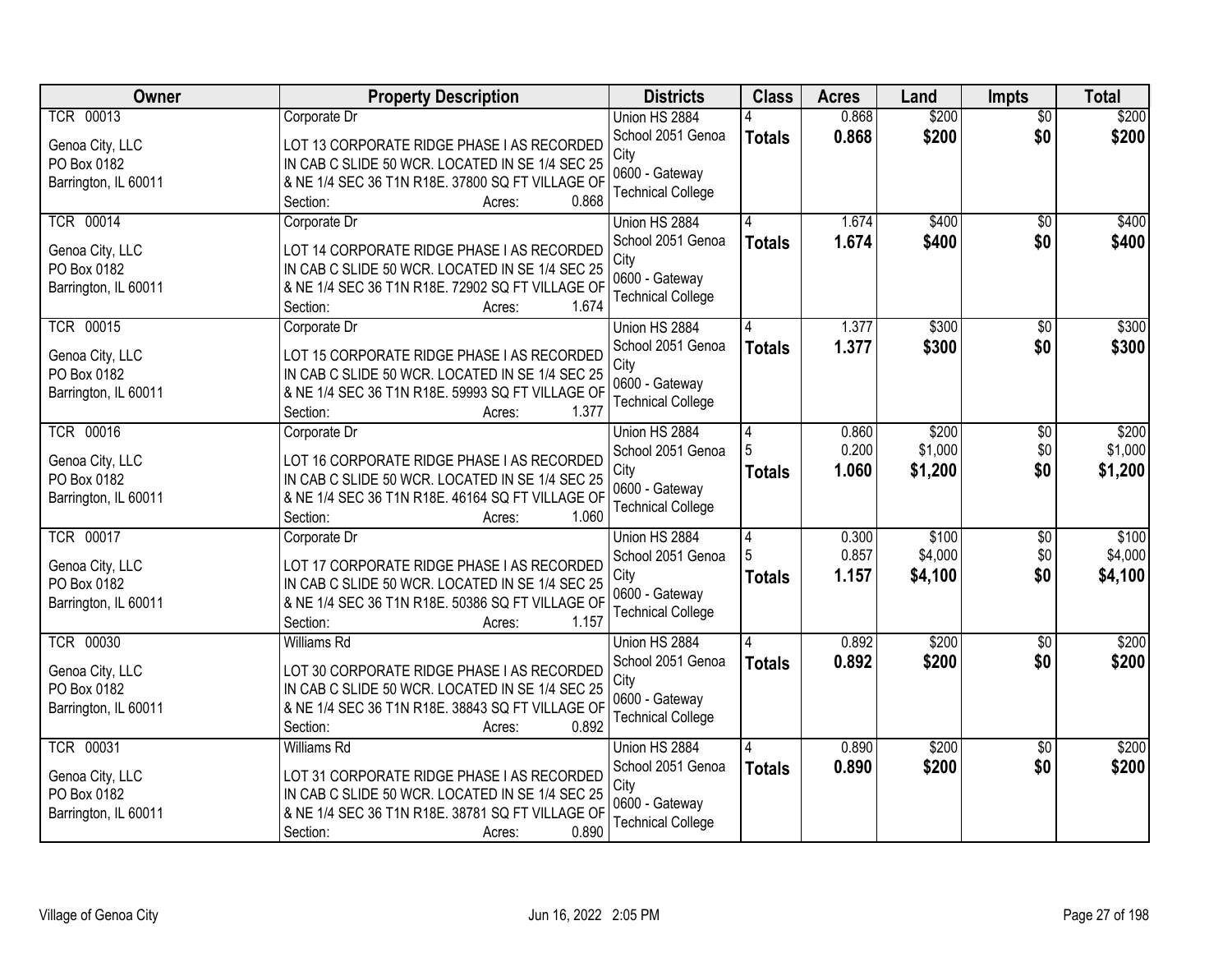| Owner                | <b>Property Description</b>                                                                         | <b>Districts</b>                           | <b>Class</b>  | <b>Acres</b> | Land  | <b>Impts</b>    | <b>Total</b> |
|----------------------|-----------------------------------------------------------------------------------------------------|--------------------------------------------|---------------|--------------|-------|-----------------|--------------|
| <b>TCR 00032</b>     | <b>Williams Rd</b>                                                                                  | Union HS 2884                              |               | 0.889        | \$200 | $\overline{50}$ | \$200        |
| Genoa City, LLC      | LOT 32 CORPORATE RIDGE PHASE I AS RECORDED                                                          | School 2051 Genoa                          | <b>Totals</b> | 0.889        | \$200 | \$0             | \$200        |
| PO Box 0182          | IN CAB C SLIDE 50 WCR. LOCATED IN SE 1/4 SEC 25                                                     | City                                       |               |              |       |                 |              |
| Barrington, IL 60011 | & NE 1/4 SEC 36 T1N R18E. 38719 SQ FT VILLAGE OF                                                    | 0600 - Gateway                             |               |              |       |                 |              |
|                      | 0.889<br>Section:<br>Acres:                                                                         | <b>Technical College</b>                   |               |              |       |                 |              |
| <b>TCR 00033</b>     | <b>Williams Rd</b>                                                                                  | Union HS 2884                              |               | 0.887        | \$200 | $\overline{50}$ | \$200        |
| Genoa City, LLC      | LOT 33 CORPORATE RIDGE PHASE I AS RECORDED                                                          | School 2051 Genoa                          | <b>Totals</b> | 0.887        | \$200 | \$0             | \$200        |
| PO Box 0182          | IN CAB C SLIDE 50 WCR. LOCATED IN SE 1/4 SEC 25                                                     | City                                       |               |              |       |                 |              |
| Barrington, IL 60011 | & NE 1/4 SEC 36 T1N R18E. 38658 SQ FT VILLAGE OF                                                    | 0600 - Gateway                             |               |              |       |                 |              |
|                      | 0.887<br>Section:<br>Acres:                                                                         | <b>Technical College</b>                   |               |              |       |                 |              |
| <b>TCR 00050</b>     | Genoa Ave                                                                                           | Union HS 2884                              |               | 0.815        | \$200 | \$0             | \$200        |
| Genoa City, LLC      | LOT 50 CORPORATE RIDGE PHASE I AS RECORDED                                                          | School 2051 Genoa                          | <b>Totals</b> | 0.815        | \$200 | \$0             | \$200        |
| PO Box 0182          | IN CAB C SLIDE 50 WCR. LOCATED IN SE 1/4 SEC 25                                                     | City                                       |               |              |       |                 |              |
| Barrington, IL 60011 | & NE 1/4 SEC 36 T1N R18E. 35483 SQ FT VILLAGE OF                                                    | 0600 - Gateway                             |               |              |       |                 |              |
|                      | 0.815<br>Section:<br>Acres:                                                                         | <b>Technical College</b>                   |               |              |       |                 |              |
| <b>TCR 00051</b>     | Genoa Ave                                                                                           | Union HS 2884                              | 4             | 0.862        | \$200 | $\sqrt[6]{3}$   | \$200        |
| Genoa City, LLC      | LOT 51 CORPORATE RIDGE PHASE I AS RECORDED                                                          | School 2051 Genoa                          | <b>Totals</b> | 0.862        | \$200 | \$0             | \$200        |
| PO Box 0182          | IN CAB C SLIDE 50 WCR. LOCATED IN SE 1/4 SEC 25                                                     | City                                       |               |              |       |                 |              |
| Barrington, IL 60011 | & NE 1/4 SEC 36 T1N R18E. 37539 SQ FT VILLAGE OF                                                    | 0600 - Gateway                             |               |              |       |                 |              |
|                      | 0.862<br>Section:<br>Acres:                                                                         | <b>Technical College</b>                   |               |              |       |                 |              |
| <b>TCR 00052</b>     | Genoa Ave                                                                                           | Union HS 2884                              | Δ             | 0.862        | \$200 | \$0             | \$200        |
|                      |                                                                                                     | School 2051 Genoa                          | <b>Totals</b> | 0.862        | \$200 | \$0             | \$200        |
| Genoa City, LLC      | LOT 52 CORPORATE RIDGE PHASE I AS RECORDED                                                          | City                                       |               |              |       |                 |              |
| PO Box 0182          | IN CAB C SLIDE 50 WCR. LOCATED IN SE 1/4 SEC 25<br>& NE 1/4 SEC 36 T1N R18E. 37539 SQ FT VILLAGE OF | 0600 - Gateway                             |               |              |       |                 |              |
| Barrington, IL 60011 | 0.862<br>Section:<br>Acres:                                                                         | <b>Technical College</b>                   |               |              |       |                 |              |
| <b>TCR 00053</b>     | Genoa Ave                                                                                           | Union HS 2884                              |               | 0.862        | \$200 | $\sqrt{6}$      | \$200        |
|                      |                                                                                                     | School 2051 Genoa                          | <b>Totals</b> | 0.862        | \$200 | \$0             | \$200        |
| Genoa City, LLC      | LOT 53 CORPORATE RIDGE PHASE I AS RECORDED                                                          | City                                       |               |              |       |                 |              |
| PO Box 0182          | IN CAB C SLIDE 50 WCR. LOCATED IN SE 1/4 SEC 25                                                     | 0600 - Gateway                             |               |              |       |                 |              |
| Barrington, IL 60011 | & NE 1/4 SEC 36 T1N R18E. 37539 SQ FT VILLAGE OF                                                    | <b>Technical College</b>                   |               |              |       |                 |              |
|                      | 0.862<br>Section:<br>Acres:                                                                         |                                            |               |              |       |                 |              |
| <b>TCR 00054</b>     | Genoa Ave                                                                                           | Union HS 2884                              | 4             | 1.312        | \$300 | $\overline{30}$ | \$300        |
| Genoa City, LLC      | LOT 54 CORPORATE RIDGE PHASE I AS RECORDED                                                          | School 2051 Genoa                          | <b>Totals</b> | 1.312        | \$300 | \$0             | \$300        |
| PO Box 0182          | IN CAB C SLIDE 50 WCR. LOCATED IN SE 1/4 SEC 25                                                     | City                                       |               |              |       |                 |              |
| Barrington, IL 60011 | & NE 1/4 SEC 36 T1N R18E. 57155 SQ FT VILLAGE OF                                                    | 0600 - Gateway<br><b>Technical College</b> |               |              |       |                 |              |
|                      | 1.312<br>Section:<br>Acres:                                                                         |                                            |               |              |       |                 |              |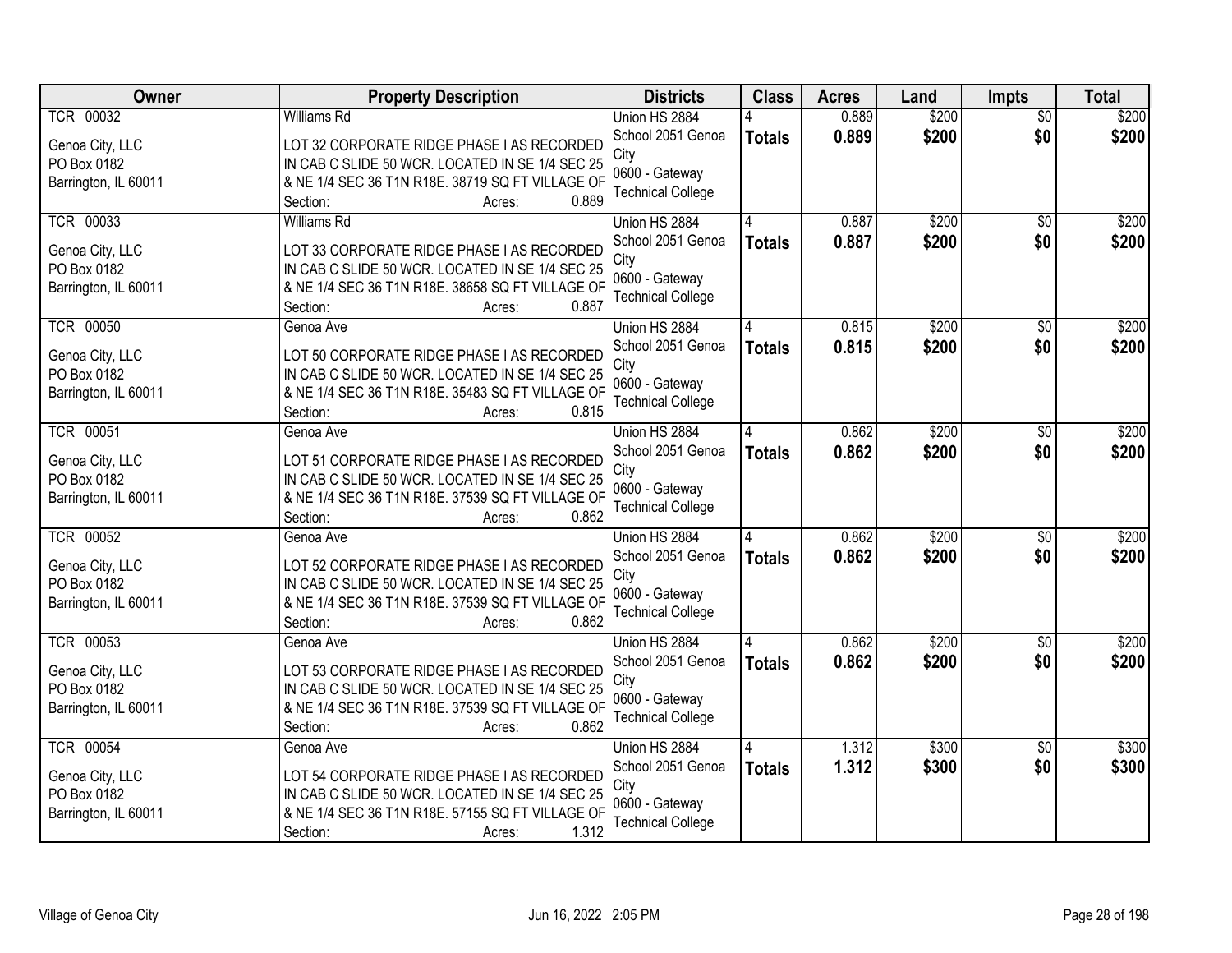| Owner                | <b>Property Description</b>                      | <b>Districts</b>         | <b>Class</b>   | <b>Acres</b> | Land     | <b>Impts</b>    | <b>Total</b> |
|----------------------|--------------------------------------------------|--------------------------|----------------|--------------|----------|-----------------|--------------|
| <b>TCR 00055</b>     | Genoa Ave                                        | Union HS 2884            |                | 0.767        | \$200    | $\overline{50}$ | \$200        |
| Genoa City, LLC      | LOT 55 CORPORATE RIDGE PHASE I AS RECORDED       | School 2051 Genoa        | <b>Totals</b>  | 0.767        | \$200    | \$0             | \$200        |
| PO Box 0182          | IN CAB C SLIDE 50 WCR. LOCATED IN SE 1/4 SEC 25  | City                     |                |              |          |                 |              |
| Barrington, IL 60011 | & NE 1/4 SEC 36 T1N R18E. 33421 SQ FT VILLAGE OF | 0600 - Gateway           |                |              |          |                 |              |
|                      | 0.767<br>Section:<br>Acres:                      | <b>Technical College</b> |                |              |          |                 |              |
| <b>TCR 00056</b>     | Genoa Ave                                        | Union HS 2884            |                | 0.862        | \$200    | \$0             | \$200        |
| Genoa City, LLC      | LOT 56 CORPORATE RIDGE PHASE I AS RECORDED       | School 2051 Genoa        | <b>Totals</b>  | 0.862        | \$200    | \$0             | \$200        |
| PO Box 0182          | IN CAB C SLIDE 50 WCR. LOCATED IN SE 1/4 SEC 25  | City                     |                |              |          |                 |              |
| Barrington, IL 60011 | & NE 1/4 SEC 36 T1N R18E. 37539 SQ FT VILLAGE OF | 0600 - Gateway           |                |              |          |                 |              |
|                      | 0.862<br>Section:<br>Acres:                      | <b>Technical College</b> |                |              |          |                 |              |
| <b>TCR 00057</b>     | Genoa Ave                                        | Union HS 2884            | 4              | 0.762        | \$200    | \$0             | \$200        |
| Genoa City, LLC      | LOT 57 CORPORATE RIDGE PHASE I AS RECORDED       | School 2051 Genoa        |                | 0.100        | \$500    | \$0             | \$500        |
| PO Box 0182          | IN CAB C SLIDE 50 WCR. LOCATED IN SE 1/4 SEC 25  | City                     | <b>Totals</b>  | 0.862        | \$700    | \$0             | \$700        |
| Barrington, IL 60011 | & NE 1/4 SEC 36 T1N R18E. 37539 SQ FT VILLAGE OF | 0600 - Gateway           |                |              |          |                 |              |
|                      | 0.862<br>Section:<br>Acres:                      | <b>Technical College</b> |                |              |          |                 |              |
| <b>TCR 00058</b>     | Genoa Ave                                        | Union HS 2884            | 4              | 0.655        | \$100    | $\sqrt[6]{3}$   | \$100        |
| Genoa City, LLC      | LOT 58 CORPORATE RIDGE PHASE I AS RECORDED       | School 2051 Genoa        |                | 0.300        | \$1,500  | \$0             | \$1,500      |
| PO Box 0182          | IN CAB C SLIDE 50 WCR. LOCATED IN SE 1/4 SEC 25  | City                     | <b>Totals</b>  | 0.955        | \$1,600  | \$0             | \$1,600      |
| Barrington, IL 60011 | & NE 1/4 SEC 36 T1N R18E. 41595 SQ FT VILLAGE OF | 0600 - Gateway           |                |              |          |                 |              |
|                      | Section:<br>0.955<br>Acres:                      | <b>Technical College</b> |                |              |          |                 |              |
| <b>TCR 00059</b>     | Genoa Ave                                        | Union HS 2884            | $\overline{4}$ | 1.648        | \$300    | $\overline{50}$ | \$300        |
| Genoa City, LLC      | LOT 59 CORPORATE RIDGE PHASE I AS RECORDED       | School 2051 Genoa        |                | 1.000        | \$4,800  | \$0             | \$4,800      |
| PO Box 0182          | IN CAB C SLIDE 50 WCR. LOCATED IN SE 1/4 SEC 25  | City                     | <b>Totals</b>  | 2.648        | \$5,100  | \$0             | \$5,100      |
| Barrington, IL 60011 | & NE 1/4 SEC 36 T1N R18E. 115371 SQ FT VILLAGE   | 0600 - Gateway           |                |              |          |                 |              |
|                      | 2.648<br>Section:<br>Acres:                      | <b>Technical College</b> |                |              |          |                 |              |
| <b>TCR 00060</b>     | Genoa Ave                                        | Union HS 2884            | 4              | 4.888        | \$1,000  | $\sqrt{6}$      | \$1,000      |
| Genoa City, LLC      | LOT 60 CORPORATE RIDGE PHASE I AS RECORDED       | School 2051 Genoa        |                | 0.500        | \$2,500  | \$0             | \$2,500      |
| PO Box 0182          | IN CAB C SLIDE 50 WCR. LOCATED IN SE 1/4 SEC 25  | City                     | <b>Totals</b>  | 5.388        | \$3,500  | \$0             | \$3,500      |
| Barrington, IL 60011 | & NE 1/4 SEC 36 T1N R18E. 234672 SQ FT VILLAGE   | 0600 - Gateway           |                |              |          |                 |              |
|                      | Section:<br>5.388<br>Acres:                      | <b>Technical College</b> |                |              |          |                 |              |
| <b>TCR 00061</b>     | <b>Wild Rose Rd</b>                              | Union HS 2884            | $\overline{2}$ | 0.860        | \$32,000 | $\overline{30}$ | \$32,000     |
| Genoa City, LLC      | LOT 61 CORPORATE RIDGE PHASE I AS RECORDED       | School 2051 Genoa        | <b>Totals</b>  | 0.860        | \$32,000 | \$0             | \$32,000     |
| PO Box 0182          | IN CAB C SLIDE 50 WCR. LOCATED IN SE 1/4 SEC 25  | City                     |                |              |          |                 |              |
| Barrington, IL 60011 | & NE 1/4 SEC 36 T1N R18E. 37500 SQ FT VILLAGE OF | 0600 - Gateway           |                |              |          |                 |              |
|                      | 0.860<br>Section:<br>Acres:                      | <b>Technical College</b> |                |              |          |                 |              |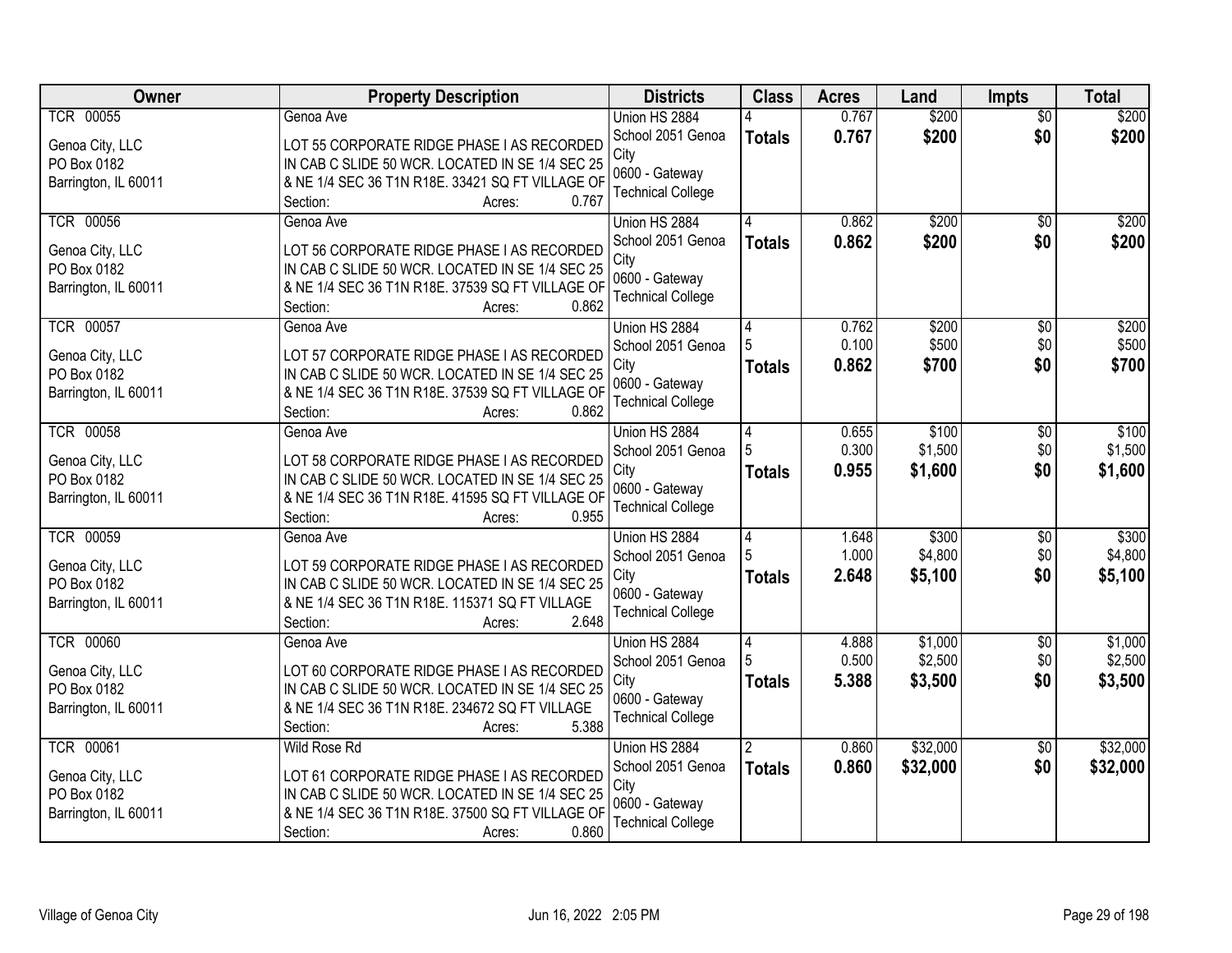| \$32,000<br><b>TCR 00062</b><br><b>Wild Rose Rd</b><br>0.861<br>\$32,000<br>Union HS 2884<br>$\overline{50}$<br>\$32,000<br>\$0<br>\$32,000<br>School 2051 Genoa<br>0.861<br><b>Totals</b><br>Genoa City, LLC<br>LOT 62 CORPORATE RIDGE PHASE I AS RECORDED<br>City<br>IN CAB C SLIDE 50 WCR. LOCATED IN SE 1/4 SEC 25<br>PO Box 0182<br>0600 - Gateway<br>& NE 1/4 SEC 36 T1N R18E. 37500 SQ FT VILLAGE OF<br>Barrington, IL 60011<br><b>Technical College</b><br>0.861<br>Section:<br>Acres:<br><b>TCR 00063</b><br>\$35,500<br>Wild Rose Rd<br>0.954<br>$\overline{30}$<br>Union HS 2884<br>0.954<br>\$0<br>School 2051 Genoa<br>\$35,500<br><b>Totals</b><br>Genoa City, LLC<br>LOT 63 CORPORATE RIDGE PHASE I AS RECORDED<br>City<br>PO Box 0182<br>IN CAB C SLIDE 50 WCR. LOCATED IN SE 1/4 SEC 25<br>0600 - Gateway<br>Barrington, IL 60011<br>& NE 1/4 SEC 36 T1N R18E. 41550 SQ FT VILLAGE OF<br><b>Technical College</b><br>0.954<br>Section:<br>Acres:<br><b>TCR 00064</b><br>\$32,000<br>Wild Rose Rd<br>Union HS 2884<br>0.861<br>\$0<br>School 2051 Genoa<br>\$32,000<br>\$0<br>0.861<br><b>Totals</b><br>Genoa City, LLC<br>LOT 64 CORPORATE RIDGE PHASE I AS RECORDED<br>City<br>IN CAB C SLIDE 50 WCR. LOCATED IN SE 1/4 SEC 25<br>PO Box 0182<br>0600 - Gateway<br>& NE 1/4 SEC 36 T1N R18E. 37500 SQ FT VILLAGE OF<br>Barrington, IL 60011<br><b>Technical College</b><br>0.861<br>Section:<br>Acres:<br>\$36,500<br><b>TCR 00065</b><br><b>Wild Rose Rd</b><br>Union HS 2884<br>0.954<br>\$0<br>$\mathbf{2}^{\circ}$<br>School 2051 Genoa<br>0.954<br>\$0<br>\$36,500<br><b>Totals</b><br>Genoa City, LLC<br>LOT 65 CORPORATE RIDGE PHASE I AS RECORDED<br>City<br>PO Box 0182<br>IN CAB C SLIDE 50 WCR. LOCATED IN SE 1/4 SEC 25<br>0600 - Gateway<br>& NE 1/4 SEC 36 T1N R18E. 41550 SQ FT VILLAGE OF<br>Barrington, IL 60011<br><b>Technical College</b><br>0.954<br>Section:<br>Acres:<br><b>TCR 00066</b><br>\$35,000<br>0.861<br>$\overline{50}$<br>Wild Rose Rd<br>Union HS 2884<br>2<br>\$35,000<br>School 2051 Genoa<br>0.861<br>\$0<br><b>Totals</b><br>Genoa City, LLC<br>LOT 66 CORPORATE RIDGE PHASE I AS RECORDED<br>City<br>PO Box 0182<br>IN CAB C SLIDE 50 WCR. LOCATED IN SE 1/4 SEC 25<br>0600 - Gateway<br>Barrington, IL 60011<br>& NE 1/4 SEC 36 T1N R18E. 37500 SQ FT VILLAGE OF<br><b>Technical College</b><br>Section:<br>0.861<br>Acres:<br><b>TCR 00067</b><br>1.628<br>170 Wild Rose Rd<br>\$0<br>$\overline{50}$<br>Union HS 2884<br>3<br>\$0<br>1.628<br>\$0<br>School 2051 Genoa<br><b>Totals</b><br>LOT 67 CORPORATE RIDGE PHASE I AS RECORDED<br>Mozelle O Cope/Beem Family Ltd<br>City<br>IN CAB C SLIDE 50 WCR. LOCATED IN SE 1/4 SEC 25<br>Partnership<br>0600 - Gateway<br>& NE 1/4 SEC 36 T1N R18E. 37500 SQ FT VILLAGE OF<br>4441 Industrial Dr<br><b>Technical College</b><br>Alton, IL 62002-5939<br>1.628<br>Section:<br>Acres:<br><b>TCR 00068</b><br><b>Wild Rose Rd</b><br>Union HS 2884<br>Assessed with TCR 00067<br>School 2051 Genoa<br>LOT 68 CORPORATE RIDGE PHASE I AS RECORDED<br>Mozelle O Cope/Beem Family Ltd<br>City<br>IN CAB C SLIDE 50 WCR. LOCATED IN SE 1/4 SEC 25<br>Partnership<br>0600 - Gateway<br>& NE 1/4 SEC 36 T1N R18E. 33409 SQ FT VILLAGE OF<br>4441 Industrial Dr | Owner | <b>Property Description</b> | <b>Districts</b>         | <b>Class</b> | <b>Acres</b> | Land | Impts | <b>Total</b> |
|-----------------------------------------------------------------------------------------------------------------------------------------------------------------------------------------------------------------------------------------------------------------------------------------------------------------------------------------------------------------------------------------------------------------------------------------------------------------------------------------------------------------------------------------------------------------------------------------------------------------------------------------------------------------------------------------------------------------------------------------------------------------------------------------------------------------------------------------------------------------------------------------------------------------------------------------------------------------------------------------------------------------------------------------------------------------------------------------------------------------------------------------------------------------------------------------------------------------------------------------------------------------------------------------------------------------------------------------------------------------------------------------------------------------------------------------------------------------------------------------------------------------------------------------------------------------------------------------------------------------------------------------------------------------------------------------------------------------------------------------------------------------------------------------------------------------------------------------------------------------------------------------------------------------------------------------------------------------------------------------------------------------------------------------------------------------------------------------------------------------------------------------------------------------------------------------------------------------------------------------------------------------------------------------------------------------------------------------------------------------------------------------------------------------------------------------------------------------------------------------------------------------------------------------------------------------------------------------------------------------------------------------------------------------------------------------------------------------------------------------------------------------------------------------------------------------------------------------------------------------------------------------------------------------------------------------------------------------------------------------------------------------------------------------------------------------------------------------------------------------------------------------------------------------------------------------------------------------------------------------------------------------|-------|-----------------------------|--------------------------|--------------|--------------|------|-------|--------------|
|                                                                                                                                                                                                                                                                                                                                                                                                                                                                                                                                                                                                                                                                                                                                                                                                                                                                                                                                                                                                                                                                                                                                                                                                                                                                                                                                                                                                                                                                                                                                                                                                                                                                                                                                                                                                                                                                                                                                                                                                                                                                                                                                                                                                                                                                                                                                                                                                                                                                                                                                                                                                                                                                                                                                                                                                                                                                                                                                                                                                                                                                                                                                                                                                                                                                 |       |                             |                          |              |              |      |       |              |
| \$35,500<br>\$35,500<br>\$32,000<br>\$32,000                                                                                                                                                                                                                                                                                                                                                                                                                                                                                                                                                                                                                                                                                                                                                                                                                                                                                                                                                                                                                                                                                                                                                                                                                                                                                                                                                                                                                                                                                                                                                                                                                                                                                                                                                                                                                                                                                                                                                                                                                                                                                                                                                                                                                                                                                                                                                                                                                                                                                                                                                                                                                                                                                                                                                                                                                                                                                                                                                                                                                                                                                                                                                                                                                    |       |                             |                          |              |              |      |       |              |
|                                                                                                                                                                                                                                                                                                                                                                                                                                                                                                                                                                                                                                                                                                                                                                                                                                                                                                                                                                                                                                                                                                                                                                                                                                                                                                                                                                                                                                                                                                                                                                                                                                                                                                                                                                                                                                                                                                                                                                                                                                                                                                                                                                                                                                                                                                                                                                                                                                                                                                                                                                                                                                                                                                                                                                                                                                                                                                                                                                                                                                                                                                                                                                                                                                                                 |       |                             |                          |              |              |      |       |              |
|                                                                                                                                                                                                                                                                                                                                                                                                                                                                                                                                                                                                                                                                                                                                                                                                                                                                                                                                                                                                                                                                                                                                                                                                                                                                                                                                                                                                                                                                                                                                                                                                                                                                                                                                                                                                                                                                                                                                                                                                                                                                                                                                                                                                                                                                                                                                                                                                                                                                                                                                                                                                                                                                                                                                                                                                                                                                                                                                                                                                                                                                                                                                                                                                                                                                 |       |                             |                          |              |              |      |       |              |
|                                                                                                                                                                                                                                                                                                                                                                                                                                                                                                                                                                                                                                                                                                                                                                                                                                                                                                                                                                                                                                                                                                                                                                                                                                                                                                                                                                                                                                                                                                                                                                                                                                                                                                                                                                                                                                                                                                                                                                                                                                                                                                                                                                                                                                                                                                                                                                                                                                                                                                                                                                                                                                                                                                                                                                                                                                                                                                                                                                                                                                                                                                                                                                                                                                                                 |       |                             |                          |              |              |      |       |              |
|                                                                                                                                                                                                                                                                                                                                                                                                                                                                                                                                                                                                                                                                                                                                                                                                                                                                                                                                                                                                                                                                                                                                                                                                                                                                                                                                                                                                                                                                                                                                                                                                                                                                                                                                                                                                                                                                                                                                                                                                                                                                                                                                                                                                                                                                                                                                                                                                                                                                                                                                                                                                                                                                                                                                                                                                                                                                                                                                                                                                                                                                                                                                                                                                                                                                 |       |                             |                          |              |              |      |       |              |
|                                                                                                                                                                                                                                                                                                                                                                                                                                                                                                                                                                                                                                                                                                                                                                                                                                                                                                                                                                                                                                                                                                                                                                                                                                                                                                                                                                                                                                                                                                                                                                                                                                                                                                                                                                                                                                                                                                                                                                                                                                                                                                                                                                                                                                                                                                                                                                                                                                                                                                                                                                                                                                                                                                                                                                                                                                                                                                                                                                                                                                                                                                                                                                                                                                                                 |       |                             |                          |              |              |      |       |              |
|                                                                                                                                                                                                                                                                                                                                                                                                                                                                                                                                                                                                                                                                                                                                                                                                                                                                                                                                                                                                                                                                                                                                                                                                                                                                                                                                                                                                                                                                                                                                                                                                                                                                                                                                                                                                                                                                                                                                                                                                                                                                                                                                                                                                                                                                                                                                                                                                                                                                                                                                                                                                                                                                                                                                                                                                                                                                                                                                                                                                                                                                                                                                                                                                                                                                 |       |                             |                          |              |              |      |       |              |
|                                                                                                                                                                                                                                                                                                                                                                                                                                                                                                                                                                                                                                                                                                                                                                                                                                                                                                                                                                                                                                                                                                                                                                                                                                                                                                                                                                                                                                                                                                                                                                                                                                                                                                                                                                                                                                                                                                                                                                                                                                                                                                                                                                                                                                                                                                                                                                                                                                                                                                                                                                                                                                                                                                                                                                                                                                                                                                                                                                                                                                                                                                                                                                                                                                                                 |       |                             |                          |              |              |      |       |              |
|                                                                                                                                                                                                                                                                                                                                                                                                                                                                                                                                                                                                                                                                                                                                                                                                                                                                                                                                                                                                                                                                                                                                                                                                                                                                                                                                                                                                                                                                                                                                                                                                                                                                                                                                                                                                                                                                                                                                                                                                                                                                                                                                                                                                                                                                                                                                                                                                                                                                                                                                                                                                                                                                                                                                                                                                                                                                                                                                                                                                                                                                                                                                                                                                                                                                 |       |                             |                          |              |              |      |       |              |
|                                                                                                                                                                                                                                                                                                                                                                                                                                                                                                                                                                                                                                                                                                                                                                                                                                                                                                                                                                                                                                                                                                                                                                                                                                                                                                                                                                                                                                                                                                                                                                                                                                                                                                                                                                                                                                                                                                                                                                                                                                                                                                                                                                                                                                                                                                                                                                                                                                                                                                                                                                                                                                                                                                                                                                                                                                                                                                                                                                                                                                                                                                                                                                                                                                                                 |       |                             |                          |              |              |      |       |              |
|                                                                                                                                                                                                                                                                                                                                                                                                                                                                                                                                                                                                                                                                                                                                                                                                                                                                                                                                                                                                                                                                                                                                                                                                                                                                                                                                                                                                                                                                                                                                                                                                                                                                                                                                                                                                                                                                                                                                                                                                                                                                                                                                                                                                                                                                                                                                                                                                                                                                                                                                                                                                                                                                                                                                                                                                                                                                                                                                                                                                                                                                                                                                                                                                                                                                 |       |                             |                          |              |              |      |       |              |
|                                                                                                                                                                                                                                                                                                                                                                                                                                                                                                                                                                                                                                                                                                                                                                                                                                                                                                                                                                                                                                                                                                                                                                                                                                                                                                                                                                                                                                                                                                                                                                                                                                                                                                                                                                                                                                                                                                                                                                                                                                                                                                                                                                                                                                                                                                                                                                                                                                                                                                                                                                                                                                                                                                                                                                                                                                                                                                                                                                                                                                                                                                                                                                                                                                                                 |       |                             |                          |              |              |      |       |              |
|                                                                                                                                                                                                                                                                                                                                                                                                                                                                                                                                                                                                                                                                                                                                                                                                                                                                                                                                                                                                                                                                                                                                                                                                                                                                                                                                                                                                                                                                                                                                                                                                                                                                                                                                                                                                                                                                                                                                                                                                                                                                                                                                                                                                                                                                                                                                                                                                                                                                                                                                                                                                                                                                                                                                                                                                                                                                                                                                                                                                                                                                                                                                                                                                                                                                 |       |                             |                          |              |              |      |       |              |
| \$36,500<br>\$36,500<br>\$35,000<br>\$35,000<br>$\overline{50}$<br>\$0                                                                                                                                                                                                                                                                                                                                                                                                                                                                                                                                                                                                                                                                                                                                                                                                                                                                                                                                                                                                                                                                                                                                                                                                                                                                                                                                                                                                                                                                                                                                                                                                                                                                                                                                                                                                                                                                                                                                                                                                                                                                                                                                                                                                                                                                                                                                                                                                                                                                                                                                                                                                                                                                                                                                                                                                                                                                                                                                                                                                                                                                                                                                                                                          |       |                             |                          |              |              |      |       |              |
|                                                                                                                                                                                                                                                                                                                                                                                                                                                                                                                                                                                                                                                                                                                                                                                                                                                                                                                                                                                                                                                                                                                                                                                                                                                                                                                                                                                                                                                                                                                                                                                                                                                                                                                                                                                                                                                                                                                                                                                                                                                                                                                                                                                                                                                                                                                                                                                                                                                                                                                                                                                                                                                                                                                                                                                                                                                                                                                                                                                                                                                                                                                                                                                                                                                                 |       |                             |                          |              |              |      |       |              |
|                                                                                                                                                                                                                                                                                                                                                                                                                                                                                                                                                                                                                                                                                                                                                                                                                                                                                                                                                                                                                                                                                                                                                                                                                                                                                                                                                                                                                                                                                                                                                                                                                                                                                                                                                                                                                                                                                                                                                                                                                                                                                                                                                                                                                                                                                                                                                                                                                                                                                                                                                                                                                                                                                                                                                                                                                                                                                                                                                                                                                                                                                                                                                                                                                                                                 |       |                             |                          |              |              |      |       |              |
|                                                                                                                                                                                                                                                                                                                                                                                                                                                                                                                                                                                                                                                                                                                                                                                                                                                                                                                                                                                                                                                                                                                                                                                                                                                                                                                                                                                                                                                                                                                                                                                                                                                                                                                                                                                                                                                                                                                                                                                                                                                                                                                                                                                                                                                                                                                                                                                                                                                                                                                                                                                                                                                                                                                                                                                                                                                                                                                                                                                                                                                                                                                                                                                                                                                                 |       |                             |                          |              |              |      |       |              |
|                                                                                                                                                                                                                                                                                                                                                                                                                                                                                                                                                                                                                                                                                                                                                                                                                                                                                                                                                                                                                                                                                                                                                                                                                                                                                                                                                                                                                                                                                                                                                                                                                                                                                                                                                                                                                                                                                                                                                                                                                                                                                                                                                                                                                                                                                                                                                                                                                                                                                                                                                                                                                                                                                                                                                                                                                                                                                                                                                                                                                                                                                                                                                                                                                                                                 |       |                             |                          |              |              |      |       |              |
|                                                                                                                                                                                                                                                                                                                                                                                                                                                                                                                                                                                                                                                                                                                                                                                                                                                                                                                                                                                                                                                                                                                                                                                                                                                                                                                                                                                                                                                                                                                                                                                                                                                                                                                                                                                                                                                                                                                                                                                                                                                                                                                                                                                                                                                                                                                                                                                                                                                                                                                                                                                                                                                                                                                                                                                                                                                                                                                                                                                                                                                                                                                                                                                                                                                                 |       |                             |                          |              |              |      |       |              |
|                                                                                                                                                                                                                                                                                                                                                                                                                                                                                                                                                                                                                                                                                                                                                                                                                                                                                                                                                                                                                                                                                                                                                                                                                                                                                                                                                                                                                                                                                                                                                                                                                                                                                                                                                                                                                                                                                                                                                                                                                                                                                                                                                                                                                                                                                                                                                                                                                                                                                                                                                                                                                                                                                                                                                                                                                                                                                                                                                                                                                                                                                                                                                                                                                                                                 |       |                             |                          |              |              |      |       |              |
|                                                                                                                                                                                                                                                                                                                                                                                                                                                                                                                                                                                                                                                                                                                                                                                                                                                                                                                                                                                                                                                                                                                                                                                                                                                                                                                                                                                                                                                                                                                                                                                                                                                                                                                                                                                                                                                                                                                                                                                                                                                                                                                                                                                                                                                                                                                                                                                                                                                                                                                                                                                                                                                                                                                                                                                                                                                                                                                                                                                                                                                                                                                                                                                                                                                                 |       |                             |                          |              |              |      |       |              |
|                                                                                                                                                                                                                                                                                                                                                                                                                                                                                                                                                                                                                                                                                                                                                                                                                                                                                                                                                                                                                                                                                                                                                                                                                                                                                                                                                                                                                                                                                                                                                                                                                                                                                                                                                                                                                                                                                                                                                                                                                                                                                                                                                                                                                                                                                                                                                                                                                                                                                                                                                                                                                                                                                                                                                                                                                                                                                                                                                                                                                                                                                                                                                                                                                                                                 |       |                             |                          |              |              |      |       |              |
|                                                                                                                                                                                                                                                                                                                                                                                                                                                                                                                                                                                                                                                                                                                                                                                                                                                                                                                                                                                                                                                                                                                                                                                                                                                                                                                                                                                                                                                                                                                                                                                                                                                                                                                                                                                                                                                                                                                                                                                                                                                                                                                                                                                                                                                                                                                                                                                                                                                                                                                                                                                                                                                                                                                                                                                                                                                                                                                                                                                                                                                                                                                                                                                                                                                                 |       |                             |                          |              |              |      |       |              |
|                                                                                                                                                                                                                                                                                                                                                                                                                                                                                                                                                                                                                                                                                                                                                                                                                                                                                                                                                                                                                                                                                                                                                                                                                                                                                                                                                                                                                                                                                                                                                                                                                                                                                                                                                                                                                                                                                                                                                                                                                                                                                                                                                                                                                                                                                                                                                                                                                                                                                                                                                                                                                                                                                                                                                                                                                                                                                                                                                                                                                                                                                                                                                                                                                                                                 |       |                             |                          |              |              |      |       |              |
|                                                                                                                                                                                                                                                                                                                                                                                                                                                                                                                                                                                                                                                                                                                                                                                                                                                                                                                                                                                                                                                                                                                                                                                                                                                                                                                                                                                                                                                                                                                                                                                                                                                                                                                                                                                                                                                                                                                                                                                                                                                                                                                                                                                                                                                                                                                                                                                                                                                                                                                                                                                                                                                                                                                                                                                                                                                                                                                                                                                                                                                                                                                                                                                                                                                                 |       |                             |                          |              |              |      |       |              |
|                                                                                                                                                                                                                                                                                                                                                                                                                                                                                                                                                                                                                                                                                                                                                                                                                                                                                                                                                                                                                                                                                                                                                                                                                                                                                                                                                                                                                                                                                                                                                                                                                                                                                                                                                                                                                                                                                                                                                                                                                                                                                                                                                                                                                                                                                                                                                                                                                                                                                                                                                                                                                                                                                                                                                                                                                                                                                                                                                                                                                                                                                                                                                                                                                                                                 |       |                             |                          |              |              |      |       |              |
|                                                                                                                                                                                                                                                                                                                                                                                                                                                                                                                                                                                                                                                                                                                                                                                                                                                                                                                                                                                                                                                                                                                                                                                                                                                                                                                                                                                                                                                                                                                                                                                                                                                                                                                                                                                                                                                                                                                                                                                                                                                                                                                                                                                                                                                                                                                                                                                                                                                                                                                                                                                                                                                                                                                                                                                                                                                                                                                                                                                                                                                                                                                                                                                                                                                                 |       |                             |                          |              |              |      |       |              |
|                                                                                                                                                                                                                                                                                                                                                                                                                                                                                                                                                                                                                                                                                                                                                                                                                                                                                                                                                                                                                                                                                                                                                                                                                                                                                                                                                                                                                                                                                                                                                                                                                                                                                                                                                                                                                                                                                                                                                                                                                                                                                                                                                                                                                                                                                                                                                                                                                                                                                                                                                                                                                                                                                                                                                                                                                                                                                                                                                                                                                                                                                                                                                                                                                                                                 |       |                             |                          |              |              |      |       |              |
|                                                                                                                                                                                                                                                                                                                                                                                                                                                                                                                                                                                                                                                                                                                                                                                                                                                                                                                                                                                                                                                                                                                                                                                                                                                                                                                                                                                                                                                                                                                                                                                                                                                                                                                                                                                                                                                                                                                                                                                                                                                                                                                                                                                                                                                                                                                                                                                                                                                                                                                                                                                                                                                                                                                                                                                                                                                                                                                                                                                                                                                                                                                                                                                                                                                                 |       |                             |                          |              |              |      |       |              |
|                                                                                                                                                                                                                                                                                                                                                                                                                                                                                                                                                                                                                                                                                                                                                                                                                                                                                                                                                                                                                                                                                                                                                                                                                                                                                                                                                                                                                                                                                                                                                                                                                                                                                                                                                                                                                                                                                                                                                                                                                                                                                                                                                                                                                                                                                                                                                                                                                                                                                                                                                                                                                                                                                                                                                                                                                                                                                                                                                                                                                                                                                                                                                                                                                                                                 |       |                             |                          |              |              |      |       |              |
|                                                                                                                                                                                                                                                                                                                                                                                                                                                                                                                                                                                                                                                                                                                                                                                                                                                                                                                                                                                                                                                                                                                                                                                                                                                                                                                                                                                                                                                                                                                                                                                                                                                                                                                                                                                                                                                                                                                                                                                                                                                                                                                                                                                                                                                                                                                                                                                                                                                                                                                                                                                                                                                                                                                                                                                                                                                                                                                                                                                                                                                                                                                                                                                                                                                                 |       |                             |                          |              |              |      |       |              |
|                                                                                                                                                                                                                                                                                                                                                                                                                                                                                                                                                                                                                                                                                                                                                                                                                                                                                                                                                                                                                                                                                                                                                                                                                                                                                                                                                                                                                                                                                                                                                                                                                                                                                                                                                                                                                                                                                                                                                                                                                                                                                                                                                                                                                                                                                                                                                                                                                                                                                                                                                                                                                                                                                                                                                                                                                                                                                                                                                                                                                                                                                                                                                                                                                                                                 |       |                             |                          |              |              |      |       |              |
|                                                                                                                                                                                                                                                                                                                                                                                                                                                                                                                                                                                                                                                                                                                                                                                                                                                                                                                                                                                                                                                                                                                                                                                                                                                                                                                                                                                                                                                                                                                                                                                                                                                                                                                                                                                                                                                                                                                                                                                                                                                                                                                                                                                                                                                                                                                                                                                                                                                                                                                                                                                                                                                                                                                                                                                                                                                                                                                                                                                                                                                                                                                                                                                                                                                                 |       |                             |                          |              |              |      |       |              |
|                                                                                                                                                                                                                                                                                                                                                                                                                                                                                                                                                                                                                                                                                                                                                                                                                                                                                                                                                                                                                                                                                                                                                                                                                                                                                                                                                                                                                                                                                                                                                                                                                                                                                                                                                                                                                                                                                                                                                                                                                                                                                                                                                                                                                                                                                                                                                                                                                                                                                                                                                                                                                                                                                                                                                                                                                                                                                                                                                                                                                                                                                                                                                                                                                                                                 |       |                             |                          |              |              |      |       |              |
| 0.767<br>Alton, IL 62002-5939<br>Section:<br>Acres:                                                                                                                                                                                                                                                                                                                                                                                                                                                                                                                                                                                                                                                                                                                                                                                                                                                                                                                                                                                                                                                                                                                                                                                                                                                                                                                                                                                                                                                                                                                                                                                                                                                                                                                                                                                                                                                                                                                                                                                                                                                                                                                                                                                                                                                                                                                                                                                                                                                                                                                                                                                                                                                                                                                                                                                                                                                                                                                                                                                                                                                                                                                                                                                                             |       |                             | <b>Technical College</b> |              |              |      |       |              |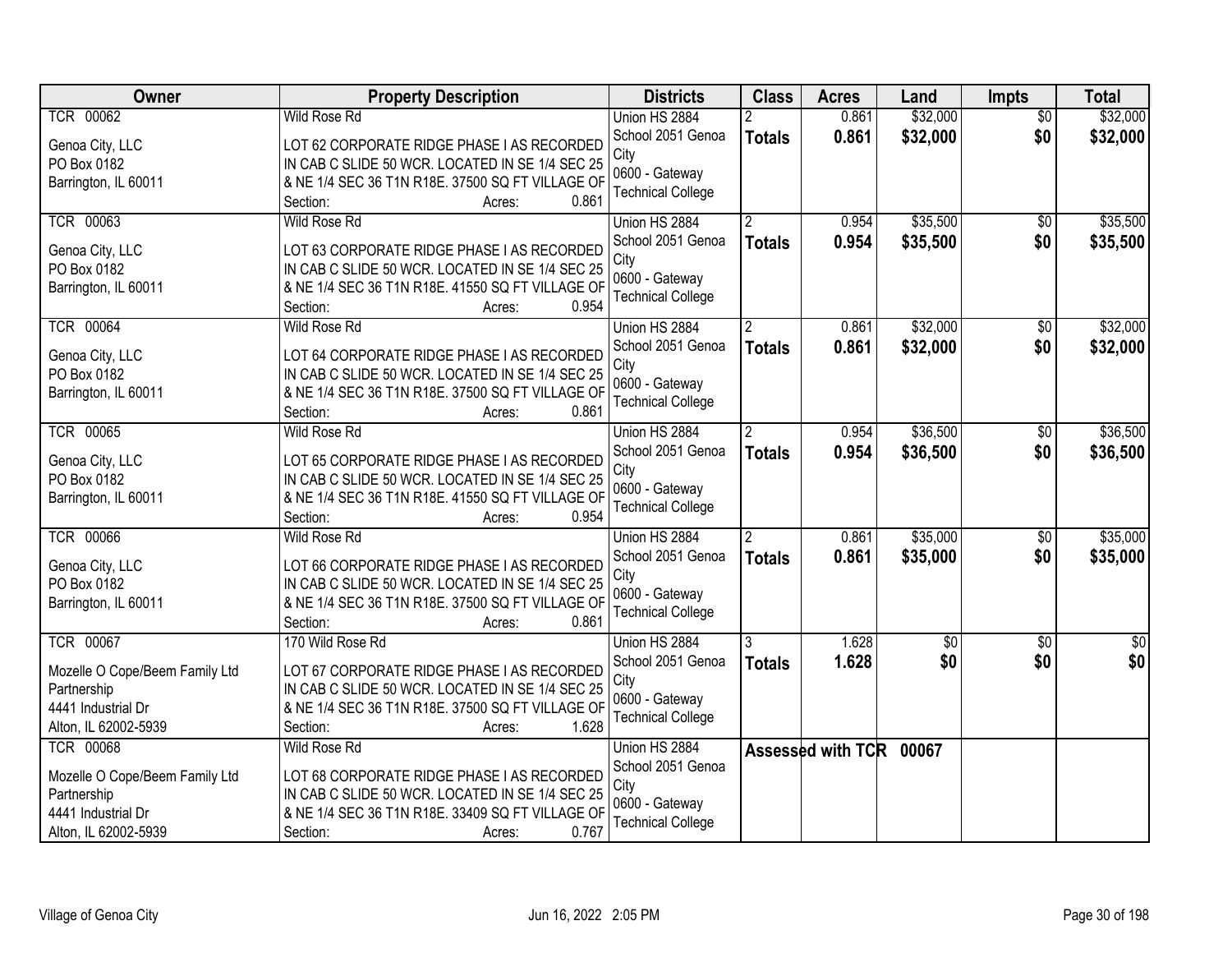| <b>Owner</b>                 | <b>Property Description</b>                                                                     | <b>Districts</b>                   | <b>Class</b>  | <b>Acres</b> | Land    | <b>Impts</b>    | <b>Total</b> |
|------------------------------|-------------------------------------------------------------------------------------------------|------------------------------------|---------------|--------------|---------|-----------------|--------------|
| <b>TCR 00069</b>             | <b>Wild Rose Rd</b>                                                                             | Union HS 2884                      |               | 0.869        | \$200   | $\overline{30}$ | \$200        |
| Genoa City, LLC              | LOT 69 CORPORATE RIDGE PHASE I AS RECORDED                                                      | School 2051 Genoa                  | <b>Totals</b> | 0.869        | \$200   | \$0             | \$200        |
| PO Box 0182                  | IN CAB C SLIDE 50 WCR. LOCATED IN SE 1/4 SEC 25                                                 | City                               |               |              |         |                 |              |
| Barrington, IL 60011         | & NE 1/4 SEC 36 T1N R18E. 37846 SQ FT VILLAGE OF                                                | 0600 - Gateway                     |               |              |         |                 |              |
|                              | 0.869<br>Section:<br>Acres:                                                                     | <b>Technical College</b>           |               |              |         |                 |              |
| <b>TCR 00070</b>             | <b>Wild Rose Rd</b>                                                                             | Union HS 2884                      |               | 0.861        | \$200   | $\overline{30}$ | \$200        |
| Genoa City, LLC              | LOT 70 CORPORATE RIDGE PHASE I AS RECORDED                                                      | School 2051 Genoa                  | <b>Totals</b> | 0.861        | \$200   | \$0             | \$200        |
| PO Box 0182                  | IN CAB C SLIDE 50 WCR. LOCATED IN SE 1/4 SEC 25                                                 | City                               |               |              |         |                 |              |
| Barrington, IL 60011         | & NE 1/4 SEC 36 T1N R18E. 37500 SQ FT VILLAGE OF                                                | 0600 - Gateway                     |               |              |         |                 |              |
|                              | 0.861<br>Section:<br>Acres:                                                                     | <b>Technical College</b>           |               |              |         |                 |              |
| <b>TCR 00071</b>             | Wild Rose Rd                                                                                    | Union HS 2884                      |               | 0.861        | \$200   | \$0             | \$200        |
| Joe Stone, LLC               | LOT 71 CORPORATE RIDGE PHASE I AS RECORDED                                                      | School 2051 Genoa                  | <b>Totals</b> | 0.861        | \$200   | \$0             | \$200        |
| PO Box 578                   | IN CAB C SLIDE 50 WCR. LOCATED IN SE 1/4 SEC 25                                                 | City                               |               |              |         |                 |              |
| Genoa City, WI 53128         | & NE 1/4 SEC 36 T1N R18E. 37500 SQ FT VILLAGE OF                                                | 0600 - Gateway                     |               |              |         |                 |              |
|                              | 0.861<br>Section:<br>Acres:                                                                     | <b>Technical College</b>           |               |              |         |                 |              |
| <b>TCR 00072</b>             | <b>Wild Rose Rd</b>                                                                             | Union HS 2884                      |               | 0.814        | \$200   | $\sqrt{6}$      | \$200        |
|                              |                                                                                                 | School 2051 Genoa                  | <b>Totals</b> | 0.814        | \$200   | \$0             | \$200        |
| Joe Stone, LLC<br>PO Box 578 | LOT 72 CORPORATE RIDGE PHASE I AS RECORDED<br>IN CAB C SLIDE 50 WCR. LOCATED IN SE 1/4 SEC 25   | City                               |               |              |         |                 |              |
| Genoa City, WI 53128         | & NE 1/4 SEC 36 T1N R18E. 35447 SQ FT VILLAGE OF                                                | 0600 - Gateway                     |               |              |         |                 |              |
|                              | 0.814<br>Section:<br>Acres:                                                                     | <b>Technical College</b>           |               |              |         |                 |              |
| <b>TCR 00073</b>             | <b>Williams Rd</b>                                                                              | Union HS 2884                      | $\mathcal{P}$ | 3.407        | \$4,000 | $\overline{50}$ | \$4,000      |
|                              |                                                                                                 | School 2051 Genoa                  | <b>Totals</b> | 3.407        | \$4,000 | \$0             | \$4,000      |
| Genoa City, LLC              | OUTLOT 1 CORPORATE RIDGE PHASE I AS                                                             | City                               |               |              |         |                 |              |
| PO Box 0182                  | RECORDED IN CAB B SLIDE 50 WCR. LOCATED IN<br>SE 1/4 SEC 25 & NE 1/4 SEC 36 T1N R18E. 148413 SQ | 0600 - Gateway                     |               |              |         |                 |              |
| Barrington, IL 60011         | Section:<br>3.407<br>Acres:                                                                     | <b>Technical College</b>           |               |              |         |                 |              |
| <b>TCR 00074</b>             | Wild Rose Rd                                                                                    | Union HS 2884                      |               | 3.283        | \$3,500 | $\sqrt{6}$      | \$3,500      |
|                              |                                                                                                 | School 2051 Genoa                  | <b>Totals</b> | 3.283        | \$3,500 | \$0             | \$3,500      |
| Genoa City, LLC              | OUTLOT 2 CORPORATE RIDGE PHASE I AS                                                             | City                               |               |              |         |                 |              |
| PO Box 0182                  | RECORDED IN CAB B SLIDE 50 WCR. LOCATED IN                                                      | 0600 - Gateway                     |               |              |         |                 |              |
| Barrington, IL 60011         | SE 1/4 SEC 25 & NE 1/4 SEC 36 T1N R18E. 142999 SQ                                               | <b>Technical College</b>           |               |              |         |                 |              |
| <b>TCR2 00001</b>            | 3.283<br>Section:<br>Acres:                                                                     |                                    |               |              |         |                 |              |
|                              | <b>Williams Rd</b>                                                                              | Union HS 2884<br>School 2051 Genoa |               | 1.967        | \$400   | $\overline{50}$ | \$400        |
| Genoa City, LLC              | LOT 73 CORPORATE RIDGE PHASE 2 AS RECORDED                                                      | City                               | <b>Totals</b> | 1.967        | \$400   | \$0             | \$400        |
| PO Box 0182                  | IN CAB C SLIDE 89 WCR. LOCATED IN SE 1/4 NW 1/4                                                 | 0600 - Gateway                     |               |              |         |                 |              |
| Barrington, IL 60011         | & NE 1/4 SW 1/4 SEC 36 T1N R18E. 85678 SQ FT                                                    | <b>Technical College</b>           |               |              |         |                 |              |
|                              | 1.967<br>Section:<br>Acres:                                                                     |                                    |               |              |         |                 |              |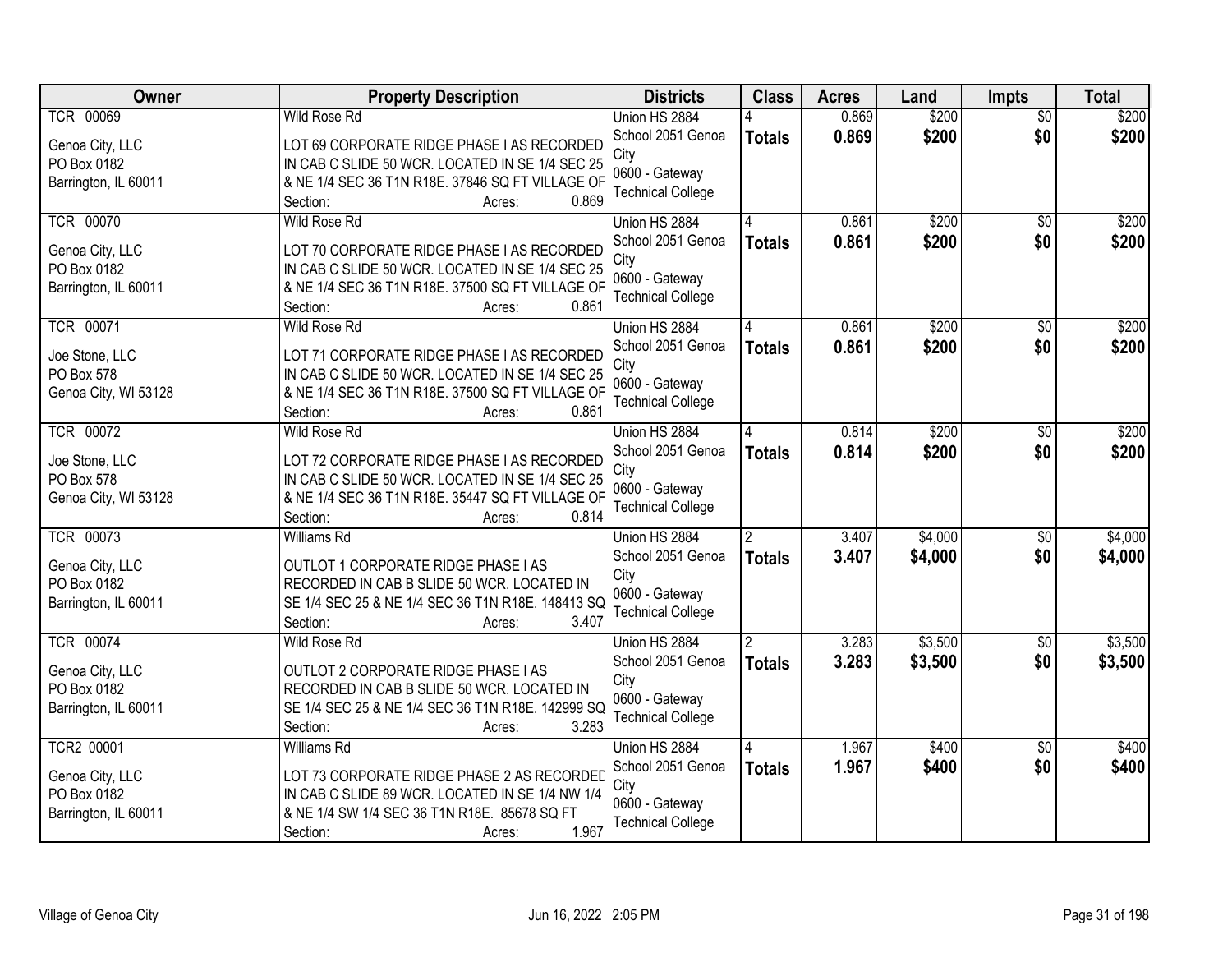| Owner                                                                       | <b>Property Description</b>                                                                                                                                                                        | <b>Districts</b>                                                                         | <b>Class</b>                    | <b>Acres</b>            | Land                        | <b>Impts</b>                  | <b>Total</b>                |
|-----------------------------------------------------------------------------|----------------------------------------------------------------------------------------------------------------------------------------------------------------------------------------------------|------------------------------------------------------------------------------------------|---------------------------------|-------------------------|-----------------------------|-------------------------------|-----------------------------|
| <b>TCR2 00002</b><br>Genoa City, LLC<br>PO Box 0182<br>Barrington, IL 60011 | <b>Williams Rd</b><br>LOT 74 CORPORATE RIDGE PHASE 2 AS RECORDED<br>IN CAB C SLIDE 89 WCR. LOCATED IN SE 1/4 NW 1/4<br>& NE 1/4 SW 1/4 SEC 36 T1N R18E. 78790 SQ FT<br>1.809<br>Section:<br>Acres: | Union HS 2884<br>School 2051 Genoa<br>City<br>0600 - Gateway<br><b>Technical College</b> | <b>Totals</b>                   | 0.809<br>1.000<br>1.809 | \$1,500<br>\$200<br>\$1,700 | $\overline{30}$<br>\$0<br>\$0 | \$1,500<br>\$200<br>\$1,700 |
| <b>TCR2 00003</b><br>Genoa City, LLC<br>PO Box 0182<br>Barrington, IL 60011 | <b>Williams Rd</b><br>LOT 75 CORPORATE RIDGE PHASE 2 AS RECORDED<br>IN CAB C SLIDE 89 WCR. LOCATED IN SE 1/4 NW 1/4<br>& NE 1/4 SW 1/4 SEC 36 T1N R18E. 79289 SQ FT<br>1.820<br>Section:<br>Acres: | Union HS 2884<br>School 2051 Genoa<br>City<br>0600 - Gateway<br><b>Technical College</b> | <b>Totals</b>                   | 1.820<br>1.820          | \$400<br>\$400              | $\overline{30}$<br>\$0        | \$400<br>\$400              |
| <b>TCR2 00004</b><br>Genoa City, LLC<br>PO Box 0182<br>Barrington, IL 60011 | <b>Williams Rd</b><br>LOT 76 CORPORATE RIDGE PHASE 2 AS RECORDED<br>IN CAB C SLIDE 89 WCR. LOCATED IN SE 1/4 NW 1/4<br>& NE 1/4 SW 1/4 SEC 36 T1N R18E. 66825 SQ FT<br>1.534<br>Section:<br>Acres: | Union HS 2884<br>School 2051 Genoa<br>City<br>0600 - Gateway<br><b>Technical College</b> | <b>Totals</b>                   | 1.534<br>1.534          | \$300<br>\$300              | \$0<br>\$0                    | \$300<br>\$300              |
| <b>TCR2 00005</b><br>Genoa City, LLC<br>PO Box 0182<br>Barrington, IL 60011 | <b>Williams Rd</b><br>LOT 77 CORPORATE RIDGE PHASE 2 AS RECORDED<br>IN CAB C SLIDE 89 WCR. LOCATED IN SE 1/4 NW 1/4<br>& NE 1/4 SW 1/4 SEC 36 T1N R18E. 69277 SQ FT<br>1.590<br>Section:<br>Acres: | Union HS 2884<br>School 2051 Genoa<br>City<br>0600 - Gateway<br><b>Technical College</b> | $\overline{2}$<br><b>Totals</b> | 0.500<br>1.090<br>1.590 | \$1,500<br>\$200<br>\$1,700 | \$0<br>\$0<br>\$0             | \$1,500<br>\$200<br>\$1,700 |
| <b>TCR2 00006</b><br>Genoa City, LLC<br>PO Box 0182<br>Barrington, IL 60011 | <b>Williams Rd</b><br>LOT 78 CORPORATE RIDGE PHASE 2 AS RECORDED<br>IN CAB C SLIDE 89 WCR. LOCATED IN SE 1/4 NW 1/4<br>& NE 1/4 SW 1/4 SEC 36 T1N R18E. 69890 SQ FT<br>1.290<br>Section:<br>Acres: | Union HS 2884<br>School 2051 Genoa<br>City<br>0600 - Gateway<br><b>Technical College</b> | <b>Totals</b>                   | 1.290<br>1.290          | \$300<br>\$300              | $\overline{50}$<br>\$0        | \$300<br>\$300              |
| <b>TCR2 00007</b><br>Genoa City, LLC<br>PO Box 0182<br>Barrington, IL 60011 | <b>Williams Rd</b><br>LOT 79 CORPORATE RIDGE PHASE 2 AS RECORDED<br>IN CAB C SLIDE 89 WCR. LOCATED IN SE 1/4 NW 1/4<br>& NE 1/4 SW 1/4 SEC 36 T1N R18E. 69376 SQ FT<br>1.593<br>Section:<br>Acres: | Union HS 2884<br>School 2051 Genoa<br>City<br>0600 - Gateway<br><b>Technical College</b> | <b>Totals</b>                   | 1.593<br>1.593          | \$300<br>\$300              | $\sqrt{6}$<br>\$0             | \$300<br>\$300              |
| <b>TCR2 00008</b><br>Genoa City, LLC<br>PO Box 0182<br>Barrington, IL 60011 | <b>Williams Rd</b><br>LOT 80 CORPORATE RIDGE PHASE 2 AS RECORDED<br>IN CAB C SLIDE 89 WCR. LOCATED IN SE 1/4 NW 1/4<br>& NE 1/4 SW 1/4 SEC 36 T1N R18E. 68861 SQ FT<br>1.581<br>Section:<br>Acres: | Union HS 2884<br>School 2051 Genoa<br>City<br>0600 - Gateway<br><b>Technical College</b> | <b>Totals</b>                   | 1.581<br>1.581          | \$300<br>\$300              | $\overline{50}$<br>\$0        | \$300<br>\$300              |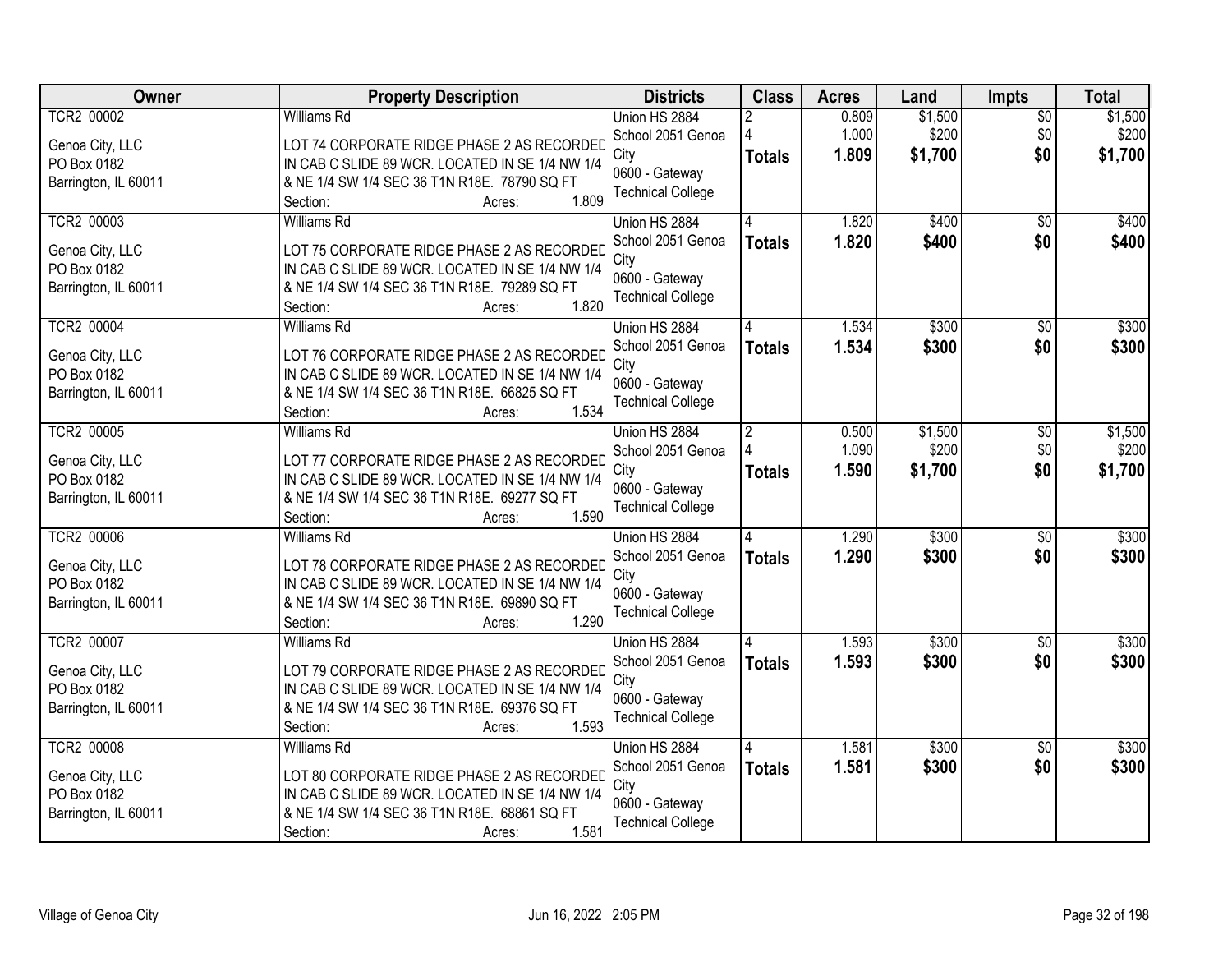| Owner                          | <b>Property Description</b>                                                                   | <b>Districts</b>         | <b>Class</b>   | <b>Acres</b> | Land    | <b>Impts</b>    | <b>Total</b> |
|--------------------------------|-----------------------------------------------------------------------------------------------|--------------------------|----------------|--------------|---------|-----------------|--------------|
| <b>TCR2 00009</b>              | <b>Williams Rd</b>                                                                            | Union HS 2884            |                | 1.569        | \$300   | $\overline{50}$ | \$300        |
| Genoa City, LLC                | LOT 81 CORPORATE RIDGE PHASE 2 AS RECORDED                                                    | School 2051 Genoa        | <b>Totals</b>  | 1.569        | \$300   | \$0             | \$300        |
| PO Box 0182                    | IN CAB C SLIDE 89 WCR. LOCATED IN SE 1/4 NW 1/4                                               | City                     |                |              |         |                 |              |
| Barrington, IL 60011           | & NE 1/4 SW 1/4 SEC 36 T1N R18E. 68346 SQ FT                                                  | 0600 - Gateway           |                |              |         |                 |              |
|                                | 1.569<br>Section:<br>Acres:                                                                   | <b>Technical College</b> |                |              |         |                 |              |
| <b>TCR2 00010</b>              | <b>Williams Rd</b>                                                                            | Union HS 2884            |                | 1.557        | \$300   | $\overline{50}$ | \$300        |
| Genoa City, LLC                | LOT 82 CORPORATE RIDGE PHASE 2 AS RECORDED                                                    | School 2051 Genoa        | <b>Totals</b>  | 1.557        | \$300   | \$0             | \$300        |
| PO Box 0182                    | IN CAB C SLIDE 89 WCR. LOCATED IN SE 1/4 NW 1/4                                               | City                     |                |              |         |                 |              |
| Barrington, IL 60011           | & NE 1/4 SW 1/4 SEC 36 T1N R18E. 67831 SQ FT                                                  | 0600 - Gateway           |                |              |         |                 |              |
|                                | 1.557<br>Section:<br>Acres:                                                                   | <b>Technical College</b> |                |              |         |                 |              |
| TCR2 00011                     | <b>Williams Rd</b>                                                                            | Union HS 2884            |                | 1.545        | \$300   | \$0             | \$300        |
| Genoa City, LLC                | LOT 83 CORPORATE RIDGE PHASE 2 AS RECORDED                                                    | School 2051 Genoa        | <b>Totals</b>  | 1.545        | \$300   | \$0             | \$300        |
| PO Box 0182                    | IN CAB C SLIDE 89 WCR. LOCATED IN SE 1/4 NW 1/4                                               | City                     |                |              |         |                 |              |
| Barrington, IL 60011           | & NE 1/4 SW 1/4 SEC 36 T1N R18E. 67316 SQ FT                                                  | 0600 - Gateway           |                |              |         |                 |              |
|                                | 1.545<br>Section:<br>Acres:                                                                   | <b>Technical College</b> |                |              |         |                 |              |
| TCR2 00012                     | <b>Williams Rd</b>                                                                            | Union HS 2884            |                | 1.523        | \$300   | $\sqrt[6]{3}$   | \$300        |
| Genoa City, LLC                | LOT 84 CORPORATE RIDGE PHASE 2 AS RECORDED                                                    | School 2051 Genoa        | <b>Totals</b>  | 1.523        | \$300   | \$0             | \$300        |
| PO Box 0182                    | IN CAB C SLIDE 89 WCR. LOCATED IN SE 1/4 NW 1/4                                               | City                     |                |              |         |                 |              |
| Barrington, IL 60011           | & NE 1/4 SW 1/4 SEC 36 T1N R18E. 66325 SQ FT                                                  | 0600 - Gateway           |                |              |         |                 |              |
|                                | 1.523<br>Section:<br>Acres:                                                                   | <b>Technical College</b> |                |              |         |                 |              |
| TCR2 00013                     | Williams Rd                                                                                   | Union HS 2884            |                | 1.426        | \$300   | \$0             | \$300        |
|                                |                                                                                               | School 2051 Genoa        | <b>Totals</b>  | 1.426        | \$300   | \$0             | \$300        |
| Genoa City, LLC<br>PO Box 0182 | LOT 85 CORPORATE RIDGE PHASE 2 AS RECORDED<br>IN CAB C SLIDE 89 WCR. LOCATED IN SE 1/4 NW 1/4 | City                     |                |              |         |                 |              |
| Barrington, IL 60011           | & NE 1/4 SW 1/4 SEC 36 T1N R18E. 62095 SQ FT                                                  | 0600 - Gateway           |                |              |         |                 |              |
|                                | 1.426<br>Section:<br>Acres:                                                                   | <b>Technical College</b> |                |              |         |                 |              |
| <b>TCR2 00014</b>              | Williams Rd                                                                                   | Union HS 2884            |                | 1.314        | \$300   | $\sqrt{6}$      | \$300        |
|                                |                                                                                               | School 2051 Genoa        | <b>Totals</b>  | 1.314        | \$300   | \$0             | \$300        |
| Genoa City, LLC<br>PO Box 0182 | LOT 86 CORPORATE RIDGE PHASE 2 AS RECORDED<br>IN CAB C SLIDE 89 WCR. LOCATED IN SE 1/4 NW 1/4 | City                     |                |              |         |                 |              |
| Barrington, IL 60011           | & NE 1/4 SW 1/4 SEC 36 T1N R18E. 57256 SQ FT                                                  | 0600 - Gateway           |                |              |         |                 |              |
|                                | 1.314<br>Section:<br>Acres:                                                                   | <b>Technical College</b> |                |              |         |                 |              |
| <b>TCR2 00015</b>              | <b>Williams Rd</b>                                                                            | Union HS 2884            | $\overline{2}$ | 0.790        | \$1,500 | $\overline{50}$ | \$1,500      |
|                                |                                                                                               | School 2051 Genoa        |                | 0.413        | \$100   | \$0             | \$100        |
| Genoa City, LLC                | LOT 87 CORPORATE RIDGE PHASE 2 AS RECORDED                                                    | City                     | <b>Totals</b>  | 1.203        | \$1,600 | \$0             | \$1,600      |
| PO Box 0182                    | IN CAB C SLIDE 89 WCR. LOCATED IN SE 1/4 NW 1/4                                               | 0600 - Gateway           |                |              |         |                 |              |
| Barrington, IL 60011           | & NE 1/4 SW 1/4 SEC 36 T1N R18E. 52416 SQ FT                                                  | <b>Technical College</b> |                |              |         |                 |              |
|                                | 1.203<br>Section:<br>Acres:                                                                   |                          |                |              |         |                 |              |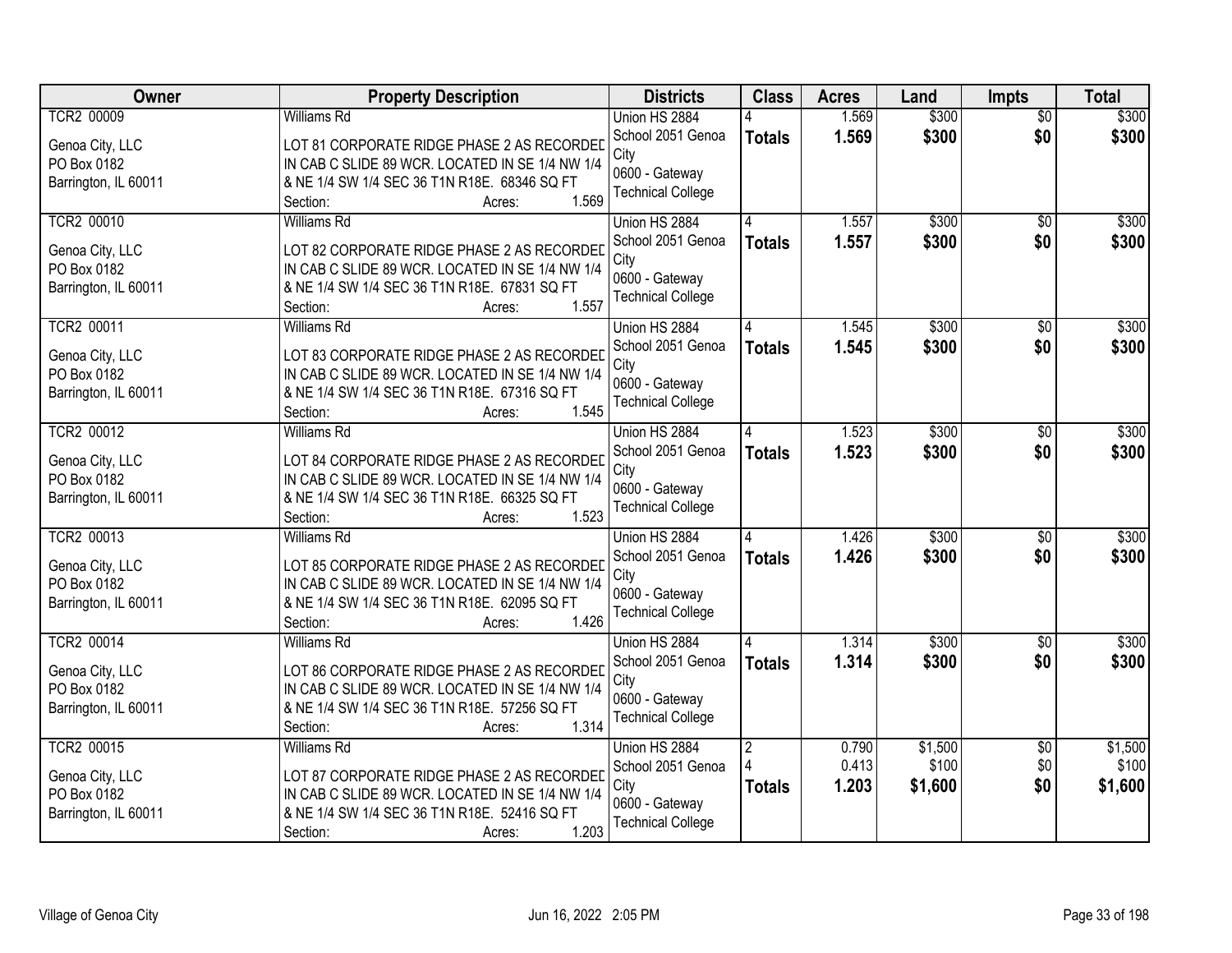| Owner                   | <b>Property Description</b>                    | <b>Districts</b>         | <b>Class</b>  | <b>Acres</b>             | Land            | <b>Impts</b>    | <b>Total</b> |
|-------------------------|------------------------------------------------|--------------------------|---------------|--------------------------|-----------------|-----------------|--------------|
| <b>TCRW 00001</b>       | 1000 Williams Rd                               | Union HS 2884            |               | 11.900                   | $\overline{50}$ | $\overline{50}$ | \$0          |
| Wes-Land Wisconsin, LLC | LOT 1 CORPORATE RIDGE WESTERN AS               | School 2051 Genoa        | <b>Totals</b> | 11.900                   | \$0             | \$0             | \$0          |
| 1000 Williams Rd        | RECORDED IN CAB C SLIDE 110 WCR. LOCATED IN    | City                     |               |                          |                 |                 |              |
| Genoa City, WI 53128    | NW 1/4 SE 1/4 & SW 1/4 SE 1/4 SEC 25 T1N R18E. | 0600 - Gateway           |               |                          |                 |                 |              |
|                         | 11.900<br>Section:<br>Acres:                   | <b>Technical College</b> |               |                          |                 |                 |              |
| <b>TCRW 00002</b>       | <b>Williams Rd</b>                             | Union HS 2884            |               | Assessed with TCRW 00001 |                 |                 |              |
|                         |                                                | School 2051 Genoa        |               |                          |                 |                 |              |
| Wes-Land Wisconsin, LLC | LOT 2 CORPORATE RIDGE WESTERN AS               | City                     |               |                          |                 |                 |              |
| 1000 Williams Rd        | RECORDED IN CAB C SLIDE 110 WCR. LOCATED IN    | 0600 - Gateway           |               |                          |                 |                 |              |
| Genoa City, WI 53128    | NW 1/4 SE 1/4 & SW 1/4 SE 1/4 SEC 25 T1N R18E. | <b>Technical College</b> |               |                          |                 |                 |              |
|                         | 0.000<br>Section:<br>Acres:                    |                          |               |                          |                 |                 |              |
| <b>TCRW 00003</b>       | 1000 Williams Rd                               | Union HS 2884            |               | Assessed with TCRW 00001 |                 |                 |              |
| Wes-Land Wisconsin, LLC | LOT 3 CORPORATE RIDGE WESTERN AS               | School 2051 Genoa        |               |                          |                 |                 |              |
| 1000 Williams Rd        | RECORDED IN CAB C SLIDE 110 WCR. LOCATED IN    | City                     |               |                          |                 |                 |              |
| Genoa City, WI 53128    | NW 1/4 SE 1/4 & SW 1/4 SE 1/4 SEC 25 T1N R18E. | 0600 - Gateway           |               |                          |                 |                 |              |
|                         | 0.000<br>Section:<br>Acres:                    | <b>Technical College</b> |               |                          |                 |                 |              |
| <b>TCRW 00004</b>       | <b>Williams Rd</b>                             | Union HS 2884            |               | Assessed with TCRW 00001 |                 |                 |              |
|                         |                                                | School 2051 Genoa        |               |                          |                 |                 |              |
| Wes-Land Wisconsin, LLC | LOT 4 CORPORATE RIDGE WESTERN AS               | City                     |               |                          |                 |                 |              |
| 1000 Williams Rd        | RECORDED IN CAB C SLIDE 110 WCR. LOCATED IN    | 0600 - Gateway           |               |                          |                 |                 |              |
| Genoa City, WI 53128    | NW 1/4 SE 1/4 & SW 1/4 SE 1/4 SEC 25 T1N R18E. | <b>Technical College</b> |               |                          |                 |                 |              |
|                         | 0.000<br>Section:<br>Acres:                    |                          |               |                          |                 |                 |              |
| <b>TCRW 00005</b>       | <b>Williams Rd</b>                             | Union HS 2884            |               | Assessed with TCRW 00001 |                 |                 |              |
| Wes-Land Wisconsin, LLC | LOT 5 CORPORATE RIDGE WESTERN AS               | School 2051 Genoa        |               |                          |                 |                 |              |
| 1000 Williams Rd        | RECORDED IN CAB C SLIDE 110 WCR. LOCATED IN    | City                     |               |                          |                 |                 |              |
| Genoa City, WI 53128    | NW 1/4 SE 1/4 & SW 1/4 SE 1/4 SEC 25 T1N R18E. | 0600 - Gateway           |               |                          |                 |                 |              |
|                         | 0.000<br>Section:<br>Acres:                    | <b>Technical College</b> |               |                          |                 |                 |              |
| <b>TCRW 00006</b>       | <b>Williams Rd</b>                             | Union HS 2884            |               | 1.290                    | \$300           | $\overline{50}$ | \$300        |
| Genoa City, LLC         | LOT 6 CORPORATE RIDGE WESTERN AS               | School 2051 Genoa        | <b>Totals</b> | 1.290                    | \$300           | \$0             | \$300        |
| PO Box 0182             | RECORDED IN CAB C SLIDE 110 WCR. LOCATED IN    | City                     |               |                          |                 |                 |              |
| Barrington, IL 60011    | NW 1/4 SE 1/4 & SW 1/4 SE 1/4 SEC 25 T1N R18E. | 0600 - Gateway           |               |                          |                 |                 |              |
|                         | 1.290<br>Section:<br>Acres:                    | <b>Technical College</b> |               |                          |                 |                 |              |
| <b>TCRW 00007</b>       | <b>Williams Rd</b>                             | Union HS 2884            |               | 1.405                    | \$300           | $\overline{50}$ | \$300        |
|                         |                                                | School 2051 Genoa        | <b>Totals</b> | 1.405                    | \$300           | \$0             | \$300        |
| Genoa City, LLC         | LOT 7 CORPORATE RIDGE WESTERN AS               | City                     |               |                          |                 |                 |              |
| PO Box 0182             | RECORDED IN CAB C SLIDE 110 WCR. LOCATED IN    | 0600 - Gateway           |               |                          |                 |                 |              |
| Barrington, IL 60011    | NW 1/4 SE 1/4 & SW 1/4 SE 1/4 SEC 25 T1N R18E. | <b>Technical College</b> |               |                          |                 |                 |              |
|                         | 1.405<br>Section:<br>Acres:                    |                          |               |                          |                 |                 |              |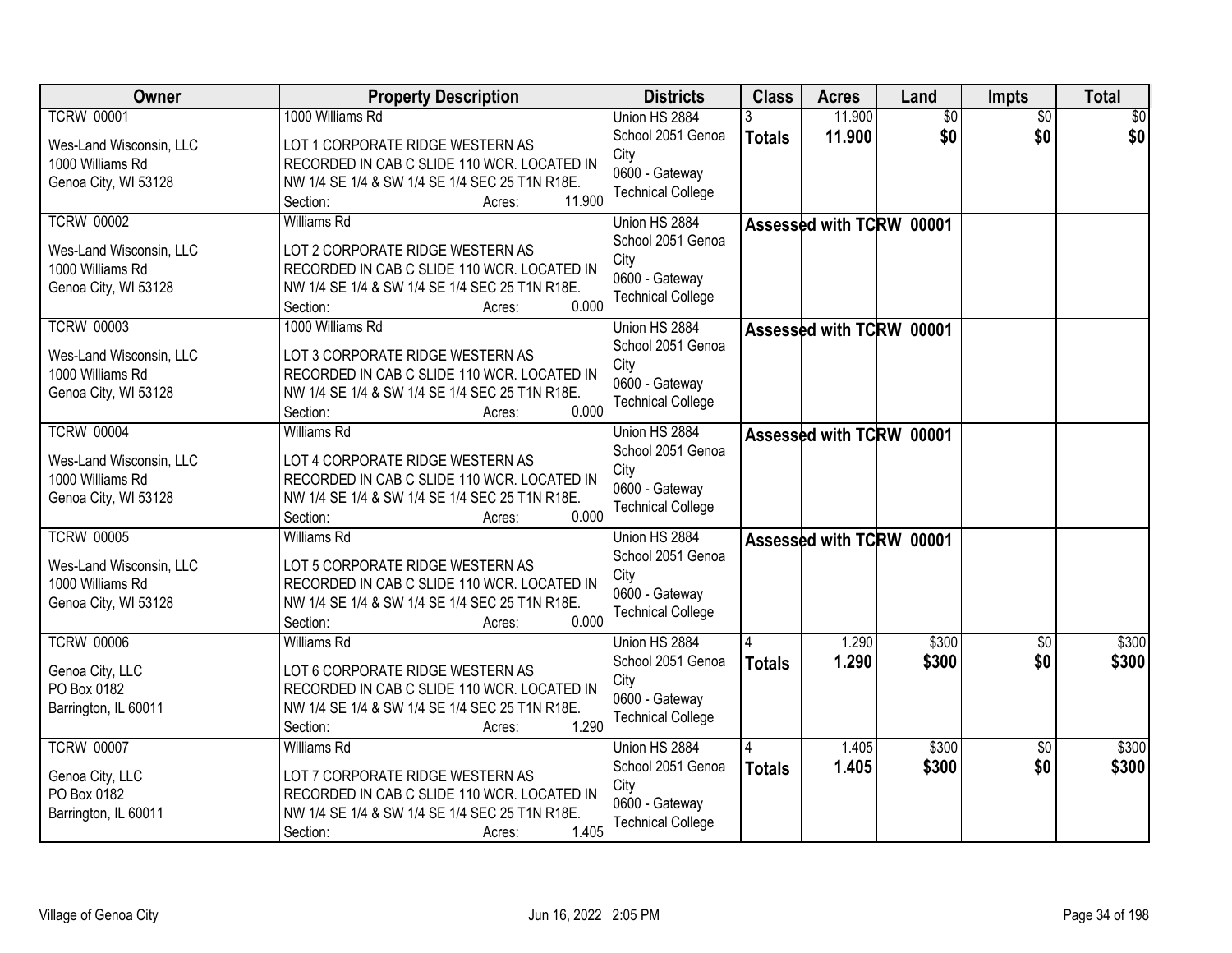| Owner                | <b>Property Description</b>                    | <b>Districts</b>         | <b>Class</b>  | <b>Acres</b> | Land  | <b>Impts</b>    | <b>Total</b> |
|----------------------|------------------------------------------------|--------------------------|---------------|--------------|-------|-----------------|--------------|
| <b>TCRW 00008</b>    | <b>Williams Rd</b>                             | Union HS 2884            |               | 1.405        | \$300 | $\overline{50}$ | \$300        |
| Genoa City, LLC      | LOT 8 CORPORATE RIDGE WESTERN AS               | School 2051 Genoa        | <b>Totals</b> | 1.405        | \$300 | \$0             | \$300        |
| PO Box 0182          | RECORDED IN CAB C SLIDE 110 WCR. LOCATED IN    | City                     |               |              |       |                 |              |
| Barrington, IL 60011 | NW 1/4 SE 1/4 & SW 1/4 SE 1/4 SEC 25 T1N R18E. | 0600 - Gateway           |               |              |       |                 |              |
|                      | 1.405<br>Section:<br>Acres:                    | <b>Technical College</b> |               |              |       |                 |              |
| <b>TCRW 00009</b>    | <b>Williams Rd</b>                             | Union HS 2884            |               | 1.405        | \$300 | $\overline{50}$ | \$300        |
| Genoa City, LLC      | LOT 9 CORPORATE RIDGE WESTERN AS               | School 2051 Genoa        | <b>Totals</b> | 1.405        | \$300 | \$0             | \$300        |
| PO Box 0182          | RECORDED IN CAB C SLIDE 110 WCR. LOCATED IN    | City                     |               |              |       |                 |              |
| Barrington, IL 60011 | NW 1/4 SE 1/4 & SW 1/4 SE 1/4 SEC 25 T1N R18E. | 0600 - Gateway           |               |              |       |                 |              |
|                      | 1.405<br>Section:<br>Acres:                    | <b>Technical College</b> |               |              |       |                 |              |
| <b>TCRW 00010</b>    | <b>Williams Rd</b>                             | Union HS 2884            |               | 1.405        | \$300 | \$0             | \$300        |
| Genoa City, LLC      | LOT 10 CORPORATE RIDGE WESTERN AS              | School 2051 Genoa        | <b>Totals</b> | 1.405        | \$300 | \$0             | \$300        |
| PO Box 0182          | RECORDED IN CAB C SLIDE 110 WCR. LOCATED IN    | City                     |               |              |       |                 |              |
| Barrington, IL 60011 | NW 1/4 SE 1/4 & SW 1/4 SE 1/4 SEC 25 T1N R18E. | 0600 - Gateway           |               |              |       |                 |              |
|                      | 1.405<br>Section:<br>Acres:                    | <b>Technical College</b> |               |              |       |                 |              |
| <b>TCRW 00011</b>    | <b>Williams Rd</b>                             | Union HS 2884            |               | 1.405        | \$300 | $\sqrt[6]{3}$   | \$300        |
|                      |                                                | School 2051 Genoa        | <b>Totals</b> | 1.405        | \$300 | \$0             | \$300        |
| Genoa City, LLC      | LOT 11 CORPORATE RIDGE WESTERN AS              | City                     |               |              |       |                 |              |
| PO Box 0182          | RECORDED IN CAB C SLIDE 110 WCR. LOCATED IN    | 0600 - Gateway           |               |              |       |                 |              |
| Barrington, IL 60011 | NW 1/4 SE 1/4 & SW 1/4 SE 1/4 SEC 25 T1N R18E. | <b>Technical College</b> |               |              |       |                 |              |
|                      | 1.405<br>Section:<br>Acres:                    |                          |               |              |       |                 |              |
| <b>TCRW 00012</b>    | Corporate Dr                                   | Union HS 2884            |               | 1.405        | \$300 | \$0             | \$300        |
| Genoa City, LLC      | LOT 12 CORPORATE RIDGE WESTERN AS              | School 2051 Genoa        | <b>Totals</b> | 1.405        | \$300 | \$0             | \$300        |
| PO Box 0182          | RECORDED IN CAB C SLIDE 110 WCR. LOCATED IN    | City<br>0600 - Gateway   |               |              |       |                 |              |
| Barrington, IL 60011 | NW 1/4 SE 1/4 & SW 1/4 SE 1/4 SEC 25 T1N R18E. | <b>Technical College</b> |               |              |       |                 |              |
|                      | 1.405<br>Section:<br>Acres:                    |                          |               |              |       |                 |              |
| <b>TCRW 00013</b>    | Corporate Dr                                   | Union HS 2884            |               | 1.405        | \$300 | $\sqrt{6}$      | \$300        |
| Genoa City, LLC      | LOT 13 CORPORATE RIDGE WESTERN AS              | School 2051 Genoa        | <b>Totals</b> | 1.405        | \$300 | \$0             | \$300        |
| PO Box 0182          | RECORDED IN CAB C SLIDE 110 WCR. LOCATED IN    | City                     |               |              |       |                 |              |
| Barrington, IL 60011 | NW 1/4 SE 1/4 & SW 1/4 SE 1/4 SEC 25 T1N R18E. | 0600 - Gateway           |               |              |       |                 |              |
|                      | 1.405<br>Section:<br>Acres:                    | <b>Technical College</b> |               |              |       |                 |              |
| <b>TCRW 00014</b>    | Corporate Dr                                   | Union HS 2884            | 4             | 1.405        | \$300 | $\overline{30}$ | \$300        |
| Genoa City, LLC      | LOT 14 CORPORATE RIDGE WESTERN AS              | School 2051 Genoa        | <b>Totals</b> | 1.405        | \$300 | \$0             | \$300        |
| PO Box 0182          | RECORDED IN CAB C SLIDE 110 WCR. LOCATED IN    | City                     |               |              |       |                 |              |
| Barrington, IL 60011 | NW 1/4 SE 1/4 & SW 1/4 SE 1/4 SEC 25 T1N R18E. | 0600 - Gateway           |               |              |       |                 |              |
|                      | 1.405<br>Section:<br>Acres:                    | <b>Technical College</b> |               |              |       |                 |              |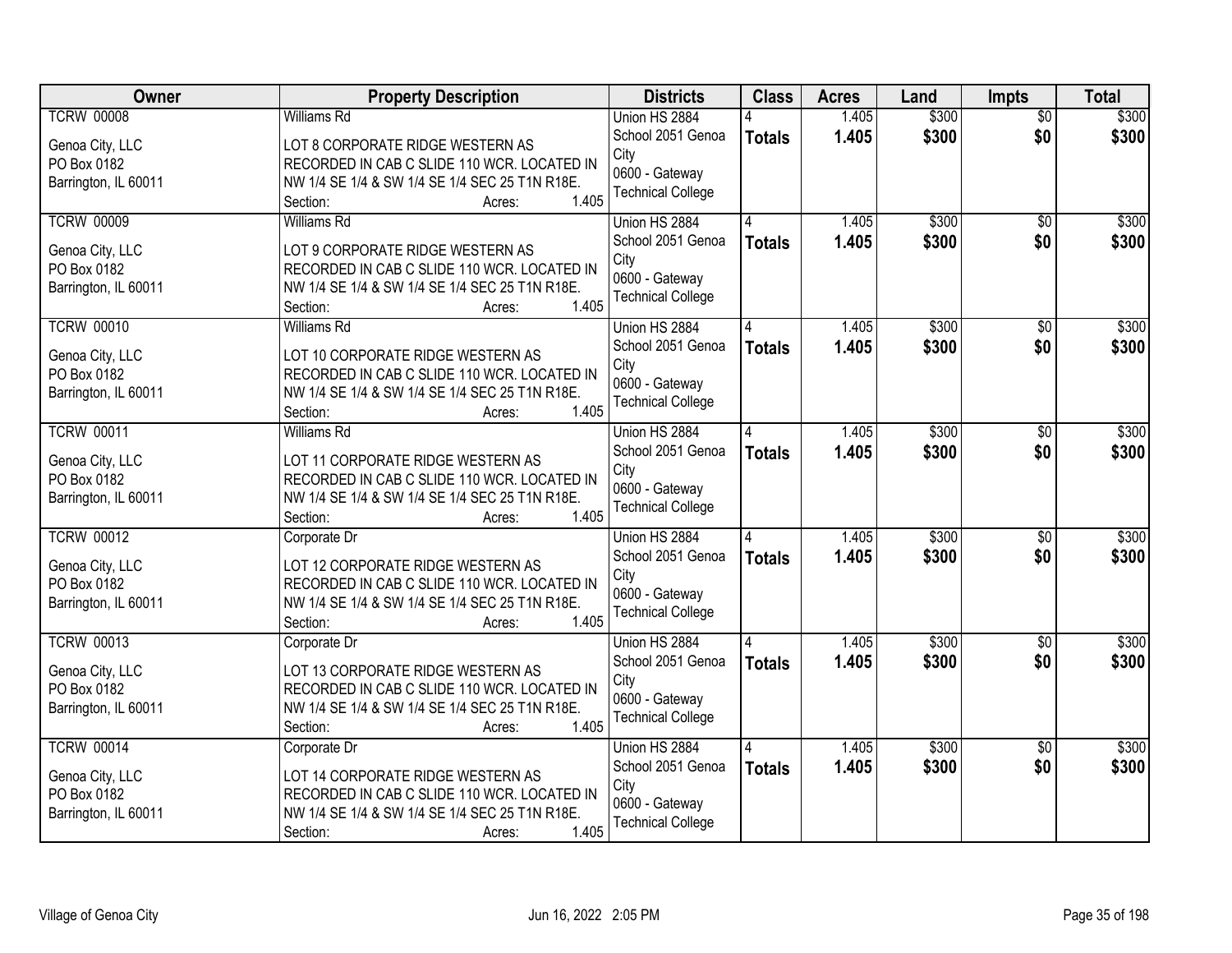| Owner                   | <b>Property Description</b>                    | <b>Districts</b>         | <b>Class</b>  | <b>Acres</b>             | Land  | <b>Impts</b>    | <b>Total</b> |
|-------------------------|------------------------------------------------|--------------------------|---------------|--------------------------|-------|-----------------|--------------|
| <b>TCRW 00015</b>       | Corporate Dr                                   | Union HS 2884            |               | 1.405                    | \$300 | $\overline{30}$ | \$300        |
| Genoa City, LLC         | LOT 15 CORPORATE RIDGE WESTERN AS              | School 2051 Genoa        | <b>Totals</b> | 1.405                    | \$300 | \$0             | \$300        |
| PO Box 0182             | RECORDED IN CAB C SLIDE 110 WCR. LOCATED IN    | City                     |               |                          |       |                 |              |
| Barrington, IL 60011    | NW 1/4 SE 1/4 & SW 1/4 SE 1/4 SEC 25 T1N R18E. | 0600 - Gateway           |               |                          |       |                 |              |
|                         | 1.405<br>Section:<br>Acres:                    | <b>Technical College</b> |               |                          |       |                 |              |
| <b>TCRW 00016</b>       | Corporate Dr                                   | Union HS 2884            |               | 1.405                    | \$300 | $\overline{50}$ | \$300        |
| Genoa City, LLC         | LOT 16 CORPORATE RIDGE WESTERN AS              | School 2051 Genoa        | <b>Totals</b> | 1.405                    | \$300 | \$0             | \$300        |
| PO Box 0182             | RECORDED IN CAB C SLIDE 110 WCR. LOCATED IN    | City                     |               |                          |       |                 |              |
| Barrington, IL 60011    | NW 1/4 SE 1/4 & SW 1/4 SE 1/4 SEC 25 T1N R18E. | 0600 - Gateway           |               |                          |       |                 |              |
|                         | 1.405<br>Section:<br>Acres:                    | <b>Technical College</b> |               |                          |       |                 |              |
| <b>TCRW 00017</b>       | Corporate Dr                                   | Union HS 2884            |               | 1.290                    | \$300 | \$0             | \$300        |
| Genoa City, LLC         | LOT 17 CORPORATE RIDGE WESTERN AS              | School 2051 Genoa        | <b>Totals</b> | 1.290                    | \$300 | \$0             | \$300        |
| PO Box 0182             | RECORDED IN CAB C SLIDE 110 WCR. LOCATED IN    | City                     |               |                          |       |                 |              |
| Barrington, IL 60011    | NW 1/4 SE 1/4 & SW 1/4 SE 1/4 SEC 25 T1N R18E. | 0600 - Gateway           |               |                          |       |                 |              |
|                         | 1.290<br>Section:<br>Acres:                    | <b>Technical College</b> |               |                          |       |                 |              |
| <b>TCRW 00018</b>       | Corporate Dr                                   | Union HS 2884            |               | Assessed with TCRW 00001 |       |                 |              |
|                         |                                                | School 2051 Genoa        |               |                          |       |                 |              |
| Wes-Land Wisconsin, LLC | LOT 18 CORPORATE RIDGE WESTERN AS              | City                     |               |                          |       |                 |              |
| 1000 Williams Rd        | RECORDED IN CAB C SLIDE 110 WCR. LOCATED IN    | 0600 - Gateway           |               |                          |       |                 |              |
| Genoa City, WI 53128    | NW 1/4 SE 1/4 & SW 1/4 SE 1/4 SEC 25 T1N R18E. | <b>Technical College</b> |               |                          |       |                 |              |
|                         | 0.000<br>Section:<br>Acres:                    |                          |               |                          |       |                 |              |
| <b>TCRW 00019</b>       | Corporate Dr                                   | Union HS 2884            |               | Assessed with TCRW 00001 |       |                 |              |
| Wes-Land Wisconsin, LLC | LOT 19 CORPORATE RIDGE WESTERN AS              | School 2051 Genoa        |               |                          |       |                 |              |
| 1000 Williams Rd        | RECORDED IN CAB C SLIDE 110 WCR. LOCATED IN    | City<br>0600 - Gateway   |               |                          |       |                 |              |
| Genoa City, WI 53128    | NW 1/4 SE 1/4 & SW 1/4 SE 1/4 SEC 25 T1N R18E. | <b>Technical College</b> |               |                          |       |                 |              |
|                         | 0.000<br>Section:<br>Acres:                    |                          |               |                          |       |                 |              |
| <b>TCRW 00020</b>       | Corporate Dr                                   | Union HS 2884            |               | Assessed with TCRW 00001 |       |                 |              |
| Wes-Land Wisconsin, LLC | LOT 20 CORPORATE RIDGE WESTERN AS              | School 2051 Genoa        |               |                          |       |                 |              |
| 1000 Williams Rd        | RECORDED IN CAB C SLIDE 110 WCR. LOCATED IN    | City                     |               |                          |       |                 |              |
| Genoa City, WI 53128    | NW 1/4 SE 1/4 & SW 1/4 SE 1/4 SEC 25 T1N R18E. | 0600 - Gateway           |               |                          |       |                 |              |
|                         | 0.000<br>Section:<br>Acres:                    | <b>Technical College</b> |               |                          |       |                 |              |
| <b>TCRW 00021</b>       | Corporate Dr                                   | Union HS 2884            |               | Assessed with TCRW 00001 |       |                 |              |
| Wes-Land Wisconsin, LLC | LOT 21 CORPORATE RIDGE WESTERN AS              | School 2051 Genoa        |               |                          |       |                 |              |
| 1000 Williams Rd        | RECORDED IN CAB C SLIDE 110 WCR. LOCATED IN    | City                     |               |                          |       |                 |              |
| Genoa City, WI 53128    | NW 1/4 SE 1/4 & SW 1/4 SE 1/4 SEC 25 T1N R18E. | 0600 - Gateway           |               |                          |       |                 |              |
|                         | 0.000<br>Section:<br>Acres:                    | <b>Technical College</b> |               |                          |       |                 |              |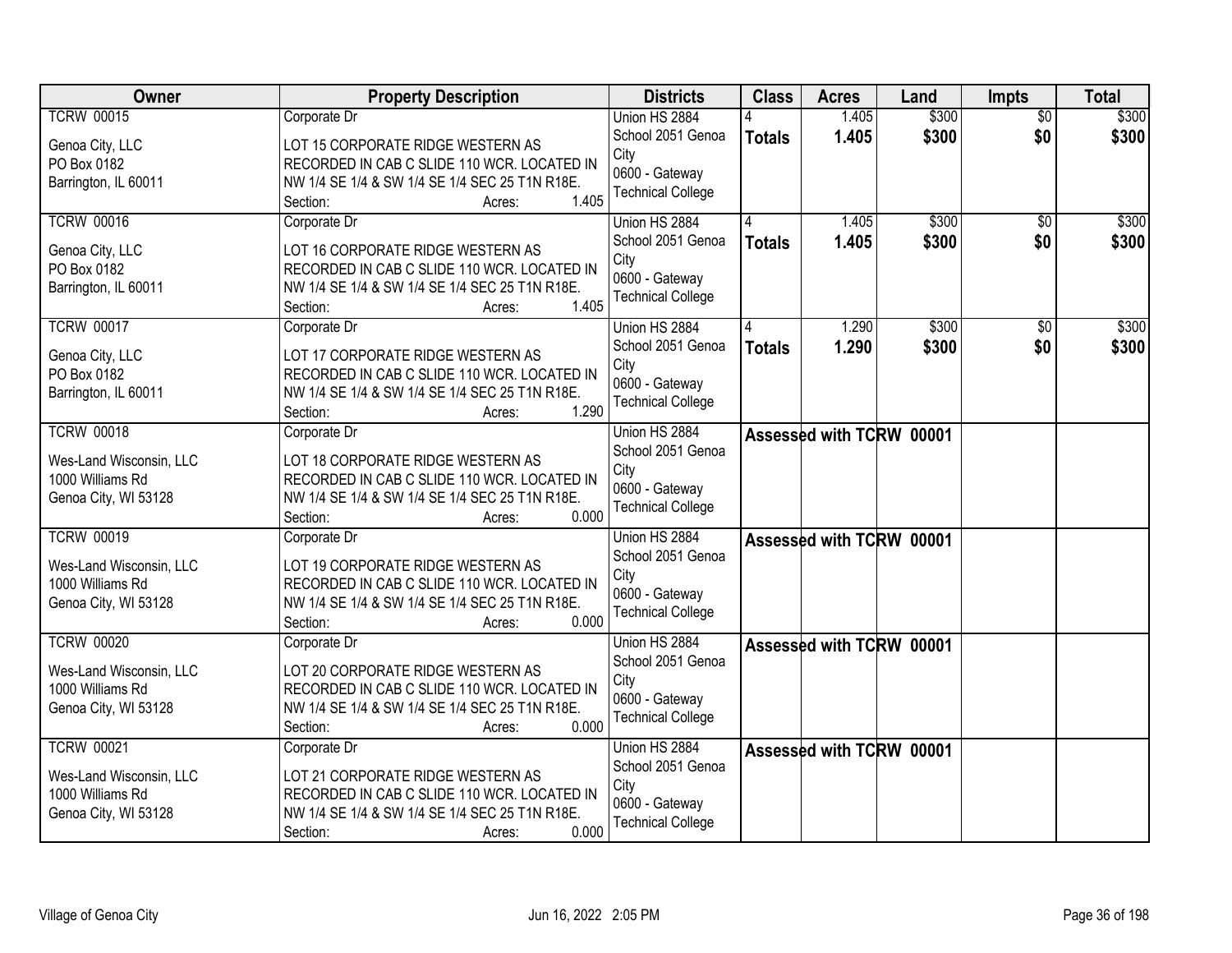| <b>Owner</b>                                                                                                                               | <b>Property Description</b>                                                                                                                                                                                                                                                                                                                  | <b>Districts</b>                                                                                                                                                   | <b>Class</b>                   | <b>Acres</b>                     | Land                                         | <b>Impts</b>                                     | <b>Total</b>                                     |
|--------------------------------------------------------------------------------------------------------------------------------------------|----------------------------------------------------------------------------------------------------------------------------------------------------------------------------------------------------------------------------------------------------------------------------------------------------------------------------------------------|--------------------------------------------------------------------------------------------------------------------------------------------------------------------|--------------------------------|----------------------------------|----------------------------------------------|--------------------------------------------------|--------------------------------------------------|
| <b>TCRW 00022</b><br>Wes-Land Wisconsin, LLC<br>1000 Williams Rd<br>Genoa City, WI 53128                                                   | Corporate Dr<br>LOT 22 CORPORATE RIDGE WESTERN AS<br>RECORDED IN CAB C SLIDE 110 WCR. LOCATED IN<br>NW 1/4 SE 1/4 & SW 1/4 SE 1/4 SEC 25 T1N R18E.                                                                                                                                                                                           | Union HS 2884<br>School 2051 Genoa<br>City<br>0600 - Gateway                                                                                                       |                                | Assessed with TCRW 00001         |                                              |                                                  |                                                  |
| <b>TFC 00001</b><br>Jeffrey W. Klein<br>733 N Freeman St Ut 1<br>Genoa City, WI 53128<br>TFC 00002<br>Johnson Peery, LLC<br>8 Willomere Dr | 0.000<br>Section:<br>Acres:<br>733 Freeman St Unit 1<br>UNIT 1 FREEMAN CONDOMINIUM RECORDED IN<br>CONDO CAB A IN SLIDE 626 WCR. LOCATED IN NW<br>1/4 & SW 1/4 NE 1/4 SEC 35 T1N R18E VILLAGE OF<br>0.860<br>Section: 35<br>Acres:<br>731 Freeman St<br>UNIT 2 FREEMAN CONDOMINIUM RECORDED IN<br>CONDO CAB A IN SLIDE 626 WCR. LOCATED IN NW | <b>Technical College</b><br>Union HS 2884<br>School 2051 Genoa<br>City<br>0600 - Gateway<br><b>Technical College</b><br>Union HS 2884<br>School 2051 Genoa<br>City | <b>Totals</b><br><b>Totals</b> | 0.860<br>0.860<br>0.620<br>0.620 | \$11,500<br>\$11,500<br>\$11,500<br>\$11,500 | \$154,000<br>\$154,000<br>\$150,500<br>\$150,500 | \$165,500<br>\$165,500<br>\$162,000<br>\$162,000 |
| South Barrington, IL 60010<br><b>TFR 00001</b><br>Kelly A. Dixon<br>480 Freeman St<br>Genoa City, WI 53128                                 | 1/4 & SW 1/4 NE 1/4 SEC 35 T1N R18E VILLAGE OF<br>0.620<br>Section:<br>Acres:<br>480 Freeman St<br>PT LOT 1 FREEMAN ADD DESC AS: COM NW COR<br>LOT 1, S 70.83', E 73.68', N 70.83', W 73.68' TO POB.<br>VILLAGE OF GENOA CITY<br>0.120<br>Section:<br>Acres:                                                                                 | 0600 - Gateway<br><b>Technical College</b><br>Union HS 2884<br>School 2051 Genoa<br>City<br>0600 - Gateway<br><b>Technical College</b>                             | <b>Totals</b>                  | 0.120<br>0.120                   | \$13,000<br>\$13,000                         | \$87,500<br>\$87,500                             | \$100,500<br>\$100,500                           |
| <b>TFR 00001A</b><br>Samuel J. Wills<br>615 Park St<br>Genoa City, WI 53128                                                                | 615 Park St<br>PT LOTS 1 & 4 FREEMAN ADD DESC AS: COM NW<br>COR LOT 1, S 70.83' TO POB, S 33', E 132' TO E LN<br>LOT 4, N TO NE COR LOT 1, W 58', S 70.83', W 74' TO<br>0.180<br>Section:<br>Acres:                                                                                                                                          | Union HS 2884<br>School 2051 Genoa<br>City<br>0600 - Gateway<br><b>Technical College</b>                                                                           | <b>Totals</b>                  | 0.180<br>0.180                   | \$19,500<br>\$19,500                         | \$80,700<br>\$80,700                             | \$100,200<br>\$100,200                           |
| <b>TFR 00002</b><br>Philip J. Bonyata<br>479 Freeman St<br>Genoa City, WI 53128                                                            | 479 Freeman St<br>N 66' LOT 2 FREEMAN ADDITION VILLAGE OF<br><b>GENOA CITY</b><br>0.200<br>Section:<br>Acres:                                                                                                                                                                                                                                | Union HS 2884<br>School 2051 Genoa<br>City<br>0600 - Gateway<br><b>Technical College</b>                                                                           | <b>Totals</b>                  | 0.200<br>0.200                   | \$20,500<br>\$20,500                         | \$112,500<br>\$112,500                           | \$133,000<br>\$133,000                           |
| <b>TFR 00003</b><br>Floyd Baker Jr<br>Lois R. Baker<br>473 Freemen St<br>Genoa City, WI 53128                                              | 473 Freeman St<br>S 16 1/2' LOT 2 & N 49 1/2' LOT 3 FREEMAN<br>ADDITION VILLAGE OF GENOA CITY<br>0.200<br>Section:<br>Acres:                                                                                                                                                                                                                 | Union HS 2884<br>School 2051 Genoa<br>City<br>0600 - Gateway<br><b>Technical College</b>                                                                           | <b>Totals</b>                  | 0.200<br>0.200                   | \$20,500<br>\$20,500                         | \$160,700<br>\$160,700                           | \$181,200<br>\$181,200                           |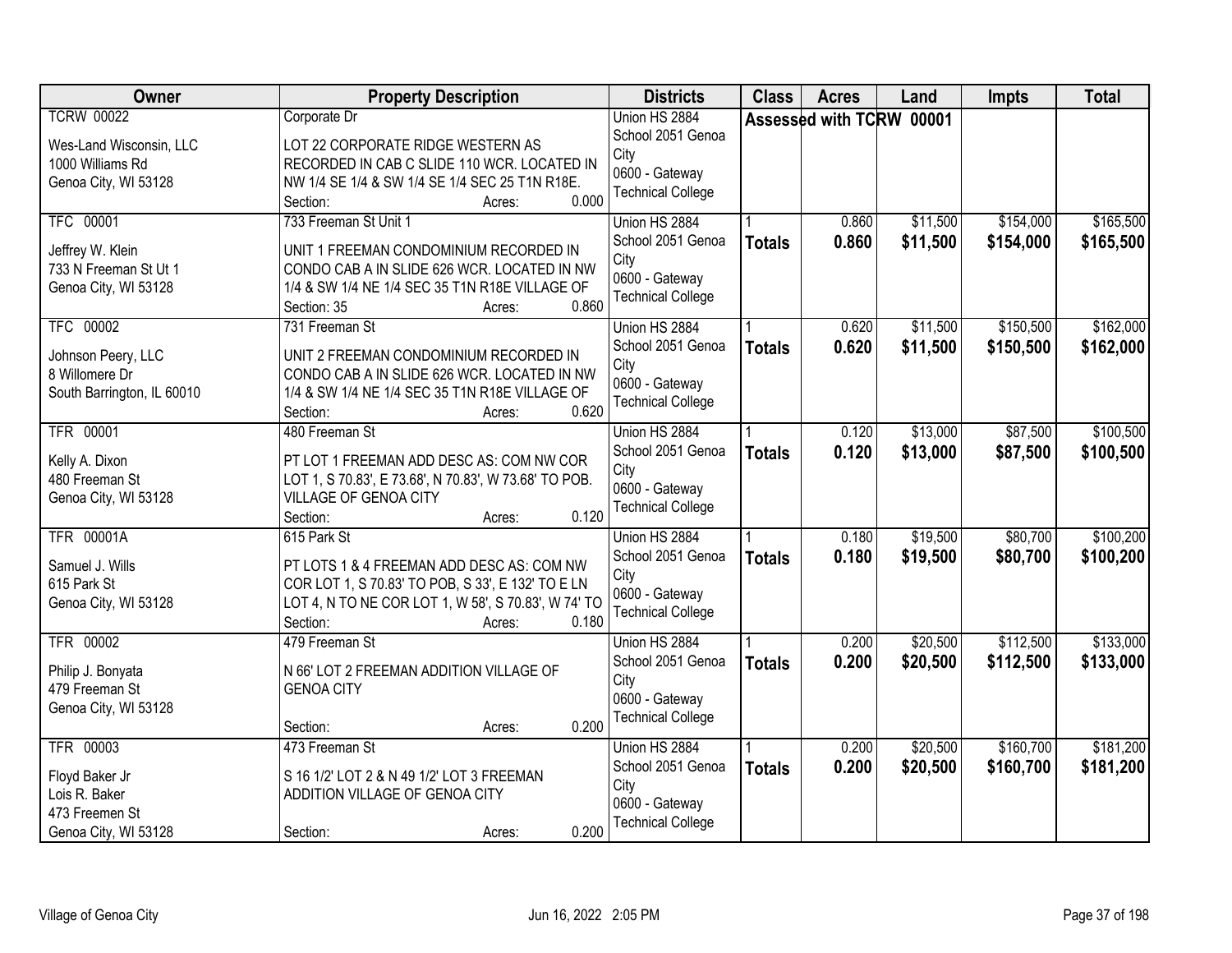| \$124,300<br>\$145,800<br><b>TFR 00004</b><br>470 Freeman St<br>Union HS 2884<br>0.220<br>\$21,500<br>School 2051 Genoa<br>0.220<br>\$21,500<br>\$124,300<br>\$145,800<br><b>Totals</b><br>S 4 RODS LOT 4 & N 1/2 ROD LOT 5 FREEMAN<br>Dennis P. Pierce<br>City<br>Kathleen L. Pierce<br>ADDITION VILLAGE OF GENOA CITY<br>0600 - Gateway<br>470 Freeman St<br><b>Technical College</b><br>0.220<br>Genoa City, WI 53128<br>Section:<br>Acres:<br><b>TFR 00005</b><br>462 Freeman St<br>\$22,000<br>\$84,800<br>0.230<br>Union HS 2884<br>School 2051 Genoa<br>0.230<br>\$22,000<br>\$84,800<br><b>Totals</b><br><b>Bradley Knowlton</b><br>LOT 5 EXC N 1/2 ROD FREEMAN ADDITION VILLAGE<br>City<br>462 Freeman St<br>OF GENOA CITY<br>0600 - Gateway<br>Genoa City, WI 53128<br><b>Technical College</b><br>0.230<br>Section:<br>Acres:<br>\$117,100<br>TFR 00006<br>461 Freeman St<br>Union HS 2884<br>0.350<br>\$28,000<br>School 2051 Genoa<br>\$117,100<br>0.350<br>\$28,000<br><b>Totals</b><br>David A. Kamholtz<br>LOT 6 & S 33' OF LOT 3 FREEMAN ADDITION<br>City<br>VILLAGE OF GENOA CITY<br>461 Freeman St<br>0600 - Gateway<br>Genoa City, WI 53128<br><b>Technical College</b><br>0.350<br>Section:<br>Acres:<br><b>TFR 00007</b><br>455 Freeman St<br>\$23,000<br>\$99,300<br>Union HS 2884<br>0.250<br>School 2051 Genoa<br>0.250<br>\$23,000<br>\$99,300<br><b>Totals</b><br>Phil Mitchell<br>LOT 7 FREEMAN ADDITION VILLAGE OF GENOA<br>City<br>Marie Mitchell<br><b>CITY</b><br>0600 - Gateway<br>PO Box 206<br><b>Technical College</b><br>0.250<br>Genoa City, WI 53128<br>Section:<br>Acres:<br>\$23,000<br>\$92,800<br><b>TFR 00008</b><br>454 Freeman St<br>0.250<br>Union HS 2884<br>0.250<br>\$23,000<br>\$92,800<br>School 2051 Genoa<br><b>Totals</b><br>Daniel F. Katzenberg<br>LOT 8 FREEMAN ADD VILLAGE OF GENOA CITY<br>City<br>Jacqueline Katzenberg<br>0600 - Gateway<br>454 Freeman St<br><b>Technical College</b><br>0.250<br>Genoa City, WI 53128<br>Section:<br>Acres:<br><b>TFR 00009</b><br>\$28,500<br>\$104,300<br>0.380<br>444 Freeman St<br>Union HS 2884<br>School 2051 Genoa<br>0.380<br>\$28,500<br>\$104,300<br><b>Totals</b><br>LOT 9 INCLUDING THE ABANDONED RR. ALSO THE<br><b>Erikson Family Trust</b><br>City<br>PO Box 354<br>N 1/2 OF BOOTH ST AS VACATED BEING 41.25' X 132<br>0600 - Gateway<br>Genoa City, WI 53128<br>FREEMAN ADDITION VILLAGE OF GENOA CITY<br><b>Technical College</b><br>0.380<br>Section:<br>Acres:<br><b>TFR 00010</b><br>\$37,500<br>\$113,200<br>445 Freeman St<br>Union HS 2884<br>0.810<br>School 2051 Genoa<br>0.810<br>\$37,500<br>\$113,200<br><b>Totals</b><br>LOT 10. ALSO COM NW COR LOT 10 S 5 RODS, W TC<br>Kenneth W Anderson Trust<br>City<br>MILL POND, NLY ALG POND TO PT DUE W OF BEG, E<br>Judith M Anderson Trust<br>0600 - Gateway<br>TO POB. FREEMAN ADDITION VILLAGE OF GENOA<br>PO Box 321<br><b>Technical College</b> | Owner                | <b>Property Description</b> | <b>Districts</b> | <b>Class</b> | <b>Acres</b> | Land | <b>Impts</b> | <b>Total</b> |
|------------------------------------------------------------------------------------------------------------------------------------------------------------------------------------------------------------------------------------------------------------------------------------------------------------------------------------------------------------------------------------------------------------------------------------------------------------------------------------------------------------------------------------------------------------------------------------------------------------------------------------------------------------------------------------------------------------------------------------------------------------------------------------------------------------------------------------------------------------------------------------------------------------------------------------------------------------------------------------------------------------------------------------------------------------------------------------------------------------------------------------------------------------------------------------------------------------------------------------------------------------------------------------------------------------------------------------------------------------------------------------------------------------------------------------------------------------------------------------------------------------------------------------------------------------------------------------------------------------------------------------------------------------------------------------------------------------------------------------------------------------------------------------------------------------------------------------------------------------------------------------------------------------------------------------------------------------------------------------------------------------------------------------------------------------------------------------------------------------------------------------------------------------------------------------------------------------------------------------------------------------------------------------------------------------------------------------------------------------------------------------------------------------------------------------------------------------------------------------------------------------------------------------------------------------------------------------------------------------------------------------------------------------------------------------------------------------------------------------------------------------------------------------------------------------------------------------------------------------------------------------------------------------------------------|----------------------|-----------------------------|------------------|--------------|--------------|------|--------------|--------------|
|                                                                                                                                                                                                                                                                                                                                                                                                                                                                                                                                                                                                                                                                                                                                                                                                                                                                                                                                                                                                                                                                                                                                                                                                                                                                                                                                                                                                                                                                                                                                                                                                                                                                                                                                                                                                                                                                                                                                                                                                                                                                                                                                                                                                                                                                                                                                                                                                                                                                                                                                                                                                                                                                                                                                                                                                                                                                                                                              |                      |                             |                  |              |              |      |              |              |
|                                                                                                                                                                                                                                                                                                                                                                                                                                                                                                                                                                                                                                                                                                                                                                                                                                                                                                                                                                                                                                                                                                                                                                                                                                                                                                                                                                                                                                                                                                                                                                                                                                                                                                                                                                                                                                                                                                                                                                                                                                                                                                                                                                                                                                                                                                                                                                                                                                                                                                                                                                                                                                                                                                                                                                                                                                                                                                                              |                      |                             |                  |              |              |      |              |              |
| \$106,800<br>\$106,800<br>\$145,100<br>\$145,100<br>\$122,300<br>\$122,300<br>\$115,800<br>\$115,800<br>\$132,800<br>\$132,800<br>\$150,700<br>\$150,700                                                                                                                                                                                                                                                                                                                                                                                                                                                                                                                                                                                                                                                                                                                                                                                                                                                                                                                                                                                                                                                                                                                                                                                                                                                                                                                                                                                                                                                                                                                                                                                                                                                                                                                                                                                                                                                                                                                                                                                                                                                                                                                                                                                                                                                                                                                                                                                                                                                                                                                                                                                                                                                                                                                                                                     |                      |                             |                  |              |              |      |              |              |
|                                                                                                                                                                                                                                                                                                                                                                                                                                                                                                                                                                                                                                                                                                                                                                                                                                                                                                                                                                                                                                                                                                                                                                                                                                                                                                                                                                                                                                                                                                                                                                                                                                                                                                                                                                                                                                                                                                                                                                                                                                                                                                                                                                                                                                                                                                                                                                                                                                                                                                                                                                                                                                                                                                                                                                                                                                                                                                                              |                      |                             |                  |              |              |      |              |              |
|                                                                                                                                                                                                                                                                                                                                                                                                                                                                                                                                                                                                                                                                                                                                                                                                                                                                                                                                                                                                                                                                                                                                                                                                                                                                                                                                                                                                                                                                                                                                                                                                                                                                                                                                                                                                                                                                                                                                                                                                                                                                                                                                                                                                                                                                                                                                                                                                                                                                                                                                                                                                                                                                                                                                                                                                                                                                                                                              |                      |                             |                  |              |              |      |              |              |
|                                                                                                                                                                                                                                                                                                                                                                                                                                                                                                                                                                                                                                                                                                                                                                                                                                                                                                                                                                                                                                                                                                                                                                                                                                                                                                                                                                                                                                                                                                                                                                                                                                                                                                                                                                                                                                                                                                                                                                                                                                                                                                                                                                                                                                                                                                                                                                                                                                                                                                                                                                                                                                                                                                                                                                                                                                                                                                                              |                      |                             |                  |              |              |      |              |              |
|                                                                                                                                                                                                                                                                                                                                                                                                                                                                                                                                                                                                                                                                                                                                                                                                                                                                                                                                                                                                                                                                                                                                                                                                                                                                                                                                                                                                                                                                                                                                                                                                                                                                                                                                                                                                                                                                                                                                                                                                                                                                                                                                                                                                                                                                                                                                                                                                                                                                                                                                                                                                                                                                                                                                                                                                                                                                                                                              |                      |                             |                  |              |              |      |              |              |
|                                                                                                                                                                                                                                                                                                                                                                                                                                                                                                                                                                                                                                                                                                                                                                                                                                                                                                                                                                                                                                                                                                                                                                                                                                                                                                                                                                                                                                                                                                                                                                                                                                                                                                                                                                                                                                                                                                                                                                                                                                                                                                                                                                                                                                                                                                                                                                                                                                                                                                                                                                                                                                                                                                                                                                                                                                                                                                                              |                      |                             |                  |              |              |      |              |              |
|                                                                                                                                                                                                                                                                                                                                                                                                                                                                                                                                                                                                                                                                                                                                                                                                                                                                                                                                                                                                                                                                                                                                                                                                                                                                                                                                                                                                                                                                                                                                                                                                                                                                                                                                                                                                                                                                                                                                                                                                                                                                                                                                                                                                                                                                                                                                                                                                                                                                                                                                                                                                                                                                                                                                                                                                                                                                                                                              |                      |                             |                  |              |              |      |              |              |
|                                                                                                                                                                                                                                                                                                                                                                                                                                                                                                                                                                                                                                                                                                                                                                                                                                                                                                                                                                                                                                                                                                                                                                                                                                                                                                                                                                                                                                                                                                                                                                                                                                                                                                                                                                                                                                                                                                                                                                                                                                                                                                                                                                                                                                                                                                                                                                                                                                                                                                                                                                                                                                                                                                                                                                                                                                                                                                                              |                      |                             |                  |              |              |      |              |              |
|                                                                                                                                                                                                                                                                                                                                                                                                                                                                                                                                                                                                                                                                                                                                                                                                                                                                                                                                                                                                                                                                                                                                                                                                                                                                                                                                                                                                                                                                                                                                                                                                                                                                                                                                                                                                                                                                                                                                                                                                                                                                                                                                                                                                                                                                                                                                                                                                                                                                                                                                                                                                                                                                                                                                                                                                                                                                                                                              |                      |                             |                  |              |              |      |              |              |
|                                                                                                                                                                                                                                                                                                                                                                                                                                                                                                                                                                                                                                                                                                                                                                                                                                                                                                                                                                                                                                                                                                                                                                                                                                                                                                                                                                                                                                                                                                                                                                                                                                                                                                                                                                                                                                                                                                                                                                                                                                                                                                                                                                                                                                                                                                                                                                                                                                                                                                                                                                                                                                                                                                                                                                                                                                                                                                                              |                      |                             |                  |              |              |      |              |              |
|                                                                                                                                                                                                                                                                                                                                                                                                                                                                                                                                                                                                                                                                                                                                                                                                                                                                                                                                                                                                                                                                                                                                                                                                                                                                                                                                                                                                                                                                                                                                                                                                                                                                                                                                                                                                                                                                                                                                                                                                                                                                                                                                                                                                                                                                                                                                                                                                                                                                                                                                                                                                                                                                                                                                                                                                                                                                                                                              |                      |                             |                  |              |              |      |              |              |
|                                                                                                                                                                                                                                                                                                                                                                                                                                                                                                                                                                                                                                                                                                                                                                                                                                                                                                                                                                                                                                                                                                                                                                                                                                                                                                                                                                                                                                                                                                                                                                                                                                                                                                                                                                                                                                                                                                                                                                                                                                                                                                                                                                                                                                                                                                                                                                                                                                                                                                                                                                                                                                                                                                                                                                                                                                                                                                                              |                      |                             |                  |              |              |      |              |              |
|                                                                                                                                                                                                                                                                                                                                                                                                                                                                                                                                                                                                                                                                                                                                                                                                                                                                                                                                                                                                                                                                                                                                                                                                                                                                                                                                                                                                                                                                                                                                                                                                                                                                                                                                                                                                                                                                                                                                                                                                                                                                                                                                                                                                                                                                                                                                                                                                                                                                                                                                                                                                                                                                                                                                                                                                                                                                                                                              |                      |                             |                  |              |              |      |              |              |
|                                                                                                                                                                                                                                                                                                                                                                                                                                                                                                                                                                                                                                                                                                                                                                                                                                                                                                                                                                                                                                                                                                                                                                                                                                                                                                                                                                                                                                                                                                                                                                                                                                                                                                                                                                                                                                                                                                                                                                                                                                                                                                                                                                                                                                                                                                                                                                                                                                                                                                                                                                                                                                                                                                                                                                                                                                                                                                                              |                      |                             |                  |              |              |      |              |              |
|                                                                                                                                                                                                                                                                                                                                                                                                                                                                                                                                                                                                                                                                                                                                                                                                                                                                                                                                                                                                                                                                                                                                                                                                                                                                                                                                                                                                                                                                                                                                                                                                                                                                                                                                                                                                                                                                                                                                                                                                                                                                                                                                                                                                                                                                                                                                                                                                                                                                                                                                                                                                                                                                                                                                                                                                                                                                                                                              |                      |                             |                  |              |              |      |              |              |
|                                                                                                                                                                                                                                                                                                                                                                                                                                                                                                                                                                                                                                                                                                                                                                                                                                                                                                                                                                                                                                                                                                                                                                                                                                                                                                                                                                                                                                                                                                                                                                                                                                                                                                                                                                                                                                                                                                                                                                                                                                                                                                                                                                                                                                                                                                                                                                                                                                                                                                                                                                                                                                                                                                                                                                                                                                                                                                                              |                      |                             |                  |              |              |      |              |              |
|                                                                                                                                                                                                                                                                                                                                                                                                                                                                                                                                                                                                                                                                                                                                                                                                                                                                                                                                                                                                                                                                                                                                                                                                                                                                                                                                                                                                                                                                                                                                                                                                                                                                                                                                                                                                                                                                                                                                                                                                                                                                                                                                                                                                                                                                                                                                                                                                                                                                                                                                                                                                                                                                                                                                                                                                                                                                                                                              |                      |                             |                  |              |              |      |              |              |
|                                                                                                                                                                                                                                                                                                                                                                                                                                                                                                                                                                                                                                                                                                                                                                                                                                                                                                                                                                                                                                                                                                                                                                                                                                                                                                                                                                                                                                                                                                                                                                                                                                                                                                                                                                                                                                                                                                                                                                                                                                                                                                                                                                                                                                                                                                                                                                                                                                                                                                                                                                                                                                                                                                                                                                                                                                                                                                                              |                      |                             |                  |              |              |      |              |              |
|                                                                                                                                                                                                                                                                                                                                                                                                                                                                                                                                                                                                                                                                                                                                                                                                                                                                                                                                                                                                                                                                                                                                                                                                                                                                                                                                                                                                                                                                                                                                                                                                                                                                                                                                                                                                                                                                                                                                                                                                                                                                                                                                                                                                                                                                                                                                                                                                                                                                                                                                                                                                                                                                                                                                                                                                                                                                                                                              |                      |                             |                  |              |              |      |              |              |
|                                                                                                                                                                                                                                                                                                                                                                                                                                                                                                                                                                                                                                                                                                                                                                                                                                                                                                                                                                                                                                                                                                                                                                                                                                                                                                                                                                                                                                                                                                                                                                                                                                                                                                                                                                                                                                                                                                                                                                                                                                                                                                                                                                                                                                                                                                                                                                                                                                                                                                                                                                                                                                                                                                                                                                                                                                                                                                                              |                      |                             |                  |              |              |      |              |              |
|                                                                                                                                                                                                                                                                                                                                                                                                                                                                                                                                                                                                                                                                                                                                                                                                                                                                                                                                                                                                                                                                                                                                                                                                                                                                                                                                                                                                                                                                                                                                                                                                                                                                                                                                                                                                                                                                                                                                                                                                                                                                                                                                                                                                                                                                                                                                                                                                                                                                                                                                                                                                                                                                                                                                                                                                                                                                                                                              |                      |                             |                  |              |              |      |              |              |
|                                                                                                                                                                                                                                                                                                                                                                                                                                                                                                                                                                                                                                                                                                                                                                                                                                                                                                                                                                                                                                                                                                                                                                                                                                                                                                                                                                                                                                                                                                                                                                                                                                                                                                                                                                                                                                                                                                                                                                                                                                                                                                                                                                                                                                                                                                                                                                                                                                                                                                                                                                                                                                                                                                                                                                                                                                                                                                                              |                      |                             |                  |              |              |      |              |              |
|                                                                                                                                                                                                                                                                                                                                                                                                                                                                                                                                                                                                                                                                                                                                                                                                                                                                                                                                                                                                                                                                                                                                                                                                                                                                                                                                                                                                                                                                                                                                                                                                                                                                                                                                                                                                                                                                                                                                                                                                                                                                                                                                                                                                                                                                                                                                                                                                                                                                                                                                                                                                                                                                                                                                                                                                                                                                                                                              |                      |                             |                  |              |              |      |              |              |
|                                                                                                                                                                                                                                                                                                                                                                                                                                                                                                                                                                                                                                                                                                                                                                                                                                                                                                                                                                                                                                                                                                                                                                                                                                                                                                                                                                                                                                                                                                                                                                                                                                                                                                                                                                                                                                                                                                                                                                                                                                                                                                                                                                                                                                                                                                                                                                                                                                                                                                                                                                                                                                                                                                                                                                                                                                                                                                                              |                      |                             |                  |              |              |      |              |              |
|                                                                                                                                                                                                                                                                                                                                                                                                                                                                                                                                                                                                                                                                                                                                                                                                                                                                                                                                                                                                                                                                                                                                                                                                                                                                                                                                                                                                                                                                                                                                                                                                                                                                                                                                                                                                                                                                                                                                                                                                                                                                                                                                                                                                                                                                                                                                                                                                                                                                                                                                                                                                                                                                                                                                                                                                                                                                                                                              |                      |                             |                  |              |              |      |              |              |
|                                                                                                                                                                                                                                                                                                                                                                                                                                                                                                                                                                                                                                                                                                                                                                                                                                                                                                                                                                                                                                                                                                                                                                                                                                                                                                                                                                                                                                                                                                                                                                                                                                                                                                                                                                                                                                                                                                                                                                                                                                                                                                                                                                                                                                                                                                                                                                                                                                                                                                                                                                                                                                                                                                                                                                                                                                                                                                                              |                      |                             |                  |              |              |      |              |              |
|                                                                                                                                                                                                                                                                                                                                                                                                                                                                                                                                                                                                                                                                                                                                                                                                                                                                                                                                                                                                                                                                                                                                                                                                                                                                                                                                                                                                                                                                                                                                                                                                                                                                                                                                                                                                                                                                                                                                                                                                                                                                                                                                                                                                                                                                                                                                                                                                                                                                                                                                                                                                                                                                                                                                                                                                                                                                                                                              |                      |                             |                  |              |              |      |              |              |
|                                                                                                                                                                                                                                                                                                                                                                                                                                                                                                                                                                                                                                                                                                                                                                                                                                                                                                                                                                                                                                                                                                                                                                                                                                                                                                                                                                                                                                                                                                                                                                                                                                                                                                                                                                                                                                                                                                                                                                                                                                                                                                                                                                                                                                                                                                                                                                                                                                                                                                                                                                                                                                                                                                                                                                                                                                                                                                                              |                      |                             |                  |              |              |      |              |              |
|                                                                                                                                                                                                                                                                                                                                                                                                                                                                                                                                                                                                                                                                                                                                                                                                                                                                                                                                                                                                                                                                                                                                                                                                                                                                                                                                                                                                                                                                                                                                                                                                                                                                                                                                                                                                                                                                                                                                                                                                                                                                                                                                                                                                                                                                                                                                                                                                                                                                                                                                                                                                                                                                                                                                                                                                                                                                                                                              |                      |                             |                  |              |              |      |              |              |
|                                                                                                                                                                                                                                                                                                                                                                                                                                                                                                                                                                                                                                                                                                                                                                                                                                                                                                                                                                                                                                                                                                                                                                                                                                                                                                                                                                                                                                                                                                                                                                                                                                                                                                                                                                                                                                                                                                                                                                                                                                                                                                                                                                                                                                                                                                                                                                                                                                                                                                                                                                                                                                                                                                                                                                                                                                                                                                                              |                      |                             |                  |              |              |      |              |              |
|                                                                                                                                                                                                                                                                                                                                                                                                                                                                                                                                                                                                                                                                                                                                                                                                                                                                                                                                                                                                                                                                                                                                                                                                                                                                                                                                                                                                                                                                                                                                                                                                                                                                                                                                                                                                                                                                                                                                                                                                                                                                                                                                                                                                                                                                                                                                                                                                                                                                                                                                                                                                                                                                                                                                                                                                                                                                                                                              |                      |                             |                  |              |              |      |              |              |
|                                                                                                                                                                                                                                                                                                                                                                                                                                                                                                                                                                                                                                                                                                                                                                                                                                                                                                                                                                                                                                                                                                                                                                                                                                                                                                                                                                                                                                                                                                                                                                                                                                                                                                                                                                                                                                                                                                                                                                                                                                                                                                                                                                                                                                                                                                                                                                                                                                                                                                                                                                                                                                                                                                                                                                                                                                                                                                                              |                      |                             |                  |              |              |      |              |              |
|                                                                                                                                                                                                                                                                                                                                                                                                                                                                                                                                                                                                                                                                                                                                                                                                                                                                                                                                                                                                                                                                                                                                                                                                                                                                                                                                                                                                                                                                                                                                                                                                                                                                                                                                                                                                                                                                                                                                                                                                                                                                                                                                                                                                                                                                                                                                                                                                                                                                                                                                                                                                                                                                                                                                                                                                                                                                                                                              |                      |                             |                  |              |              |      |              |              |
|                                                                                                                                                                                                                                                                                                                                                                                                                                                                                                                                                                                                                                                                                                                                                                                                                                                                                                                                                                                                                                                                                                                                                                                                                                                                                                                                                                                                                                                                                                                                                                                                                                                                                                                                                                                                                                                                                                                                                                                                                                                                                                                                                                                                                                                                                                                                                                                                                                                                                                                                                                                                                                                                                                                                                                                                                                                                                                                              | Genoa City, WI 53128 | 0.810<br>Section:<br>Acres: |                  |              |              |      |              |              |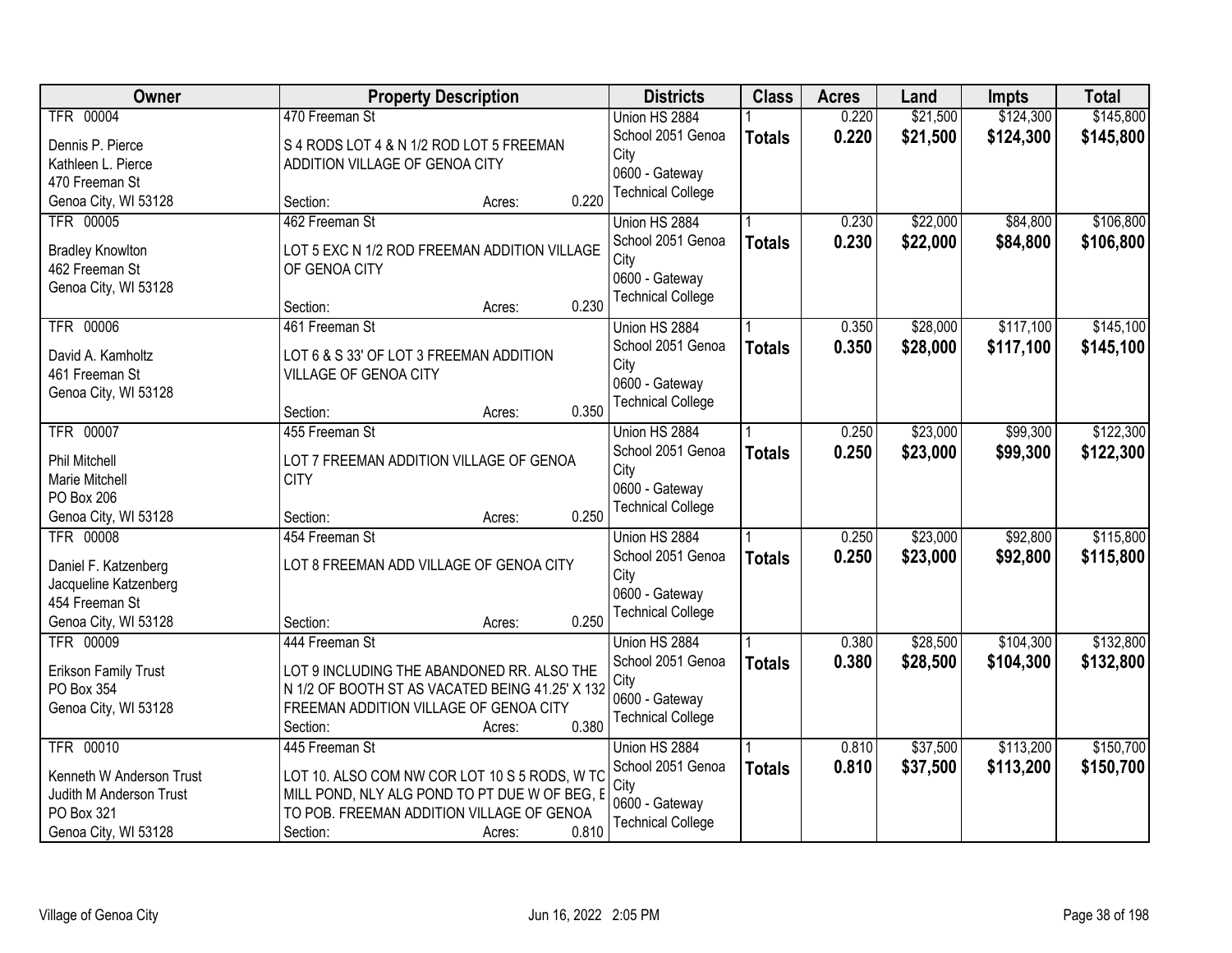| Owner                          | <b>Property Description</b>                   | <b>Districts</b>         | <b>Class</b>  | <b>Acres</b> | Land     | <b>Impts</b>    | <b>Total</b> |
|--------------------------------|-----------------------------------------------|--------------------------|---------------|--------------|----------|-----------------|--------------|
| <b>TFR 00011</b>               | 439 Freeman St                                | Union HS 2884            |               | 0.870        | \$38,500 | \$106,000       | \$144,500    |
| Jason G. Allen                 | LOT 11. ALSO COM NW COR LOT 11 S 5 RODS, W TC | School 2051 Genoa        | <b>Totals</b> | 0.870        | \$38,500 | \$106,000       | \$144,500    |
| Shannon K. Allen               | MILL POND, NLY ALG POND TO PT DUE W OF BEG, E | City                     |               |              |          |                 |              |
| 439 Freeman St                 | TO POB. FREEMAN ADD. VILLAGE OF GENOA CITY    | 0600 - Gateway           |               |              |          |                 |              |
| Genoa City, WI 53128           | 0.870<br>Section:<br>Acres:                   | <b>Technical College</b> |               |              |          |                 |              |
| <b>TFR 00012</b>               | 429 Freeman St                                | Union HS 2884            |               | 0.930        | \$39,500 | \$138,500       | \$178,000    |
|                                |                                               | School 2051 Genoa        | <b>Totals</b> | 0.930        | \$39,500 | \$138,500       | \$178,000    |
| Timothy R. Goodwin             | LOT 12. ALSO COM NW COR LOT 12 S 5 RODS, W TC | City                     |               |              |          |                 |              |
| 429 Freeman St                 | MILL POND, NLY ALG POND TO PT DUE W OF BEG, E | 0600 - Gateway           |               |              |          |                 |              |
| Genoa City, WI 53128           | TO POB. FREEMAN ADD. VILLAGE OF GENOA CITY    | <b>Technical College</b> |               |              |          |                 |              |
|                                | 0.930<br>Section:<br>Acres:                   |                          |               |              |          |                 |              |
| <b>TFR 00013</b>               | 630 Kossuth St                                | Union HS 2884            | X4            | 1.000        | \$0      | \$0             | \$0          |
| Joint School District No 2     | LOTS 13 & 14 EXC RR LOTS 17 & 18 FREEMAN ADD  | School 2051 Genoa        | <b>Totals</b> | 1.000        | \$0      | \$0             | \$0          |
| c/o School                     | VILLAGE OF GENOA CITY                         | City                     |               |              |          |                 |              |
| Joint School Dist No 2         |                                               | 0600 - Gateway           |               |              |          |                 |              |
| Brookwood School, P.O. Box 250 | 1.000<br>Section:<br>Acres:                   | <b>Technical College</b> |               |              |          |                 |              |
| Genoa City, WI 53128-0250      |                                               |                          |               |              |          |                 |              |
| <b>TFR 00014</b>               | Freeman St                                    | Union HS 2884            |               | 0.250        | \$23,000 | $\sqrt[6]{}$    | \$23,000     |
|                                |                                               | School 2051 Genoa        | <b>Totals</b> | 0.250        | \$23,000 | \$0             | \$23,000     |
| Pauline Horak Trust            | LOT 15 FREEMAN ADDITION VILLAGE OF GENOA      | City                     |               |              |          |                 |              |
| C/O Paula Petersen             | <b>CITY</b>                                   | 0600 - Gateway           |               |              |          |                 |              |
| PO Box 197                     |                                               | <b>Technical College</b> |               |              |          |                 |              |
| Warrenville, IL 60555          | 0.250<br>Section:<br>Acres:                   |                          |               |              |          |                 |              |
| <b>TFR 00015</b>               | Freeman St                                    | Union HS 2884            |               | 0.290        | \$25,000 | \$0             | \$25,000     |
| Pauline Horak Trust            | LOT 16 & THAT PT LOT 19 N & W OF RR. FREEMAN  | School 2051 Genoa        | <b>Totals</b> | 0.290        | \$25,000 | \$0             | \$25,000     |
| C/O Paula Petersen             | ADD VILLAGE OF GENOA CITY                     | City                     |               |              |          |                 |              |
| PO Box 197                     |                                               | 0600 - Gateway           |               |              |          |                 |              |
| Warrenville, IL 60555          | 0.290<br>Section:<br>Acres:                   | <b>Technical College</b> |               |              |          |                 |              |
| <b>TFR 00016</b>               | 331 Freeman St                                | Union HS 2884            |               | 0.290        | \$25,000 | $\overline{50}$ | \$25,000     |
|                                |                                               | School 2051 Genoa        | <b>Totals</b> | 0.290        | \$25,000 | \$0             | \$25,000     |
| Pauline Horak Trust            | LOTS 19 & 20 S & E OF RR N 14' OF LOT 21      | City                     |               |              |          |                 |              |
| C/O Paula Petersen             | FREEMAN ADDITION VILLAGE OF GENOA CITY        | 0600 - Gateway           |               |              |          |                 |              |
| PO Box 197                     |                                               | <b>Technical College</b> |               |              |          |                 |              |
| Warrenville, IL 60555          | 0.290<br>Section:<br>Acres:                   |                          |               |              |          |                 |              |
| TFR 00017                      | 327 Freeman St                                | Union HS 2884            |               | 0.210        | \$21,000 | \$73,700        | \$94,700     |
| Mark W. Tobias                 | S 68 1/2' LOT 21 FREEMAN ADDITION VILLAGE OF  | School 2051 Genoa        | <b>Totals</b> | 0.210        | \$21,000 | \$73,700        | \$94,700     |
| Kimberly L. Tobias             | <b>GENOA CITY</b>                             | City                     |               |              |          |                 |              |
| 327 Freeman St                 |                                               | 0600 - Gateway           |               |              |          |                 |              |
| Genoa City, WI 53128           | 0.210<br>Section:<br>Acres:                   | <b>Technical College</b> |               |              |          |                 |              |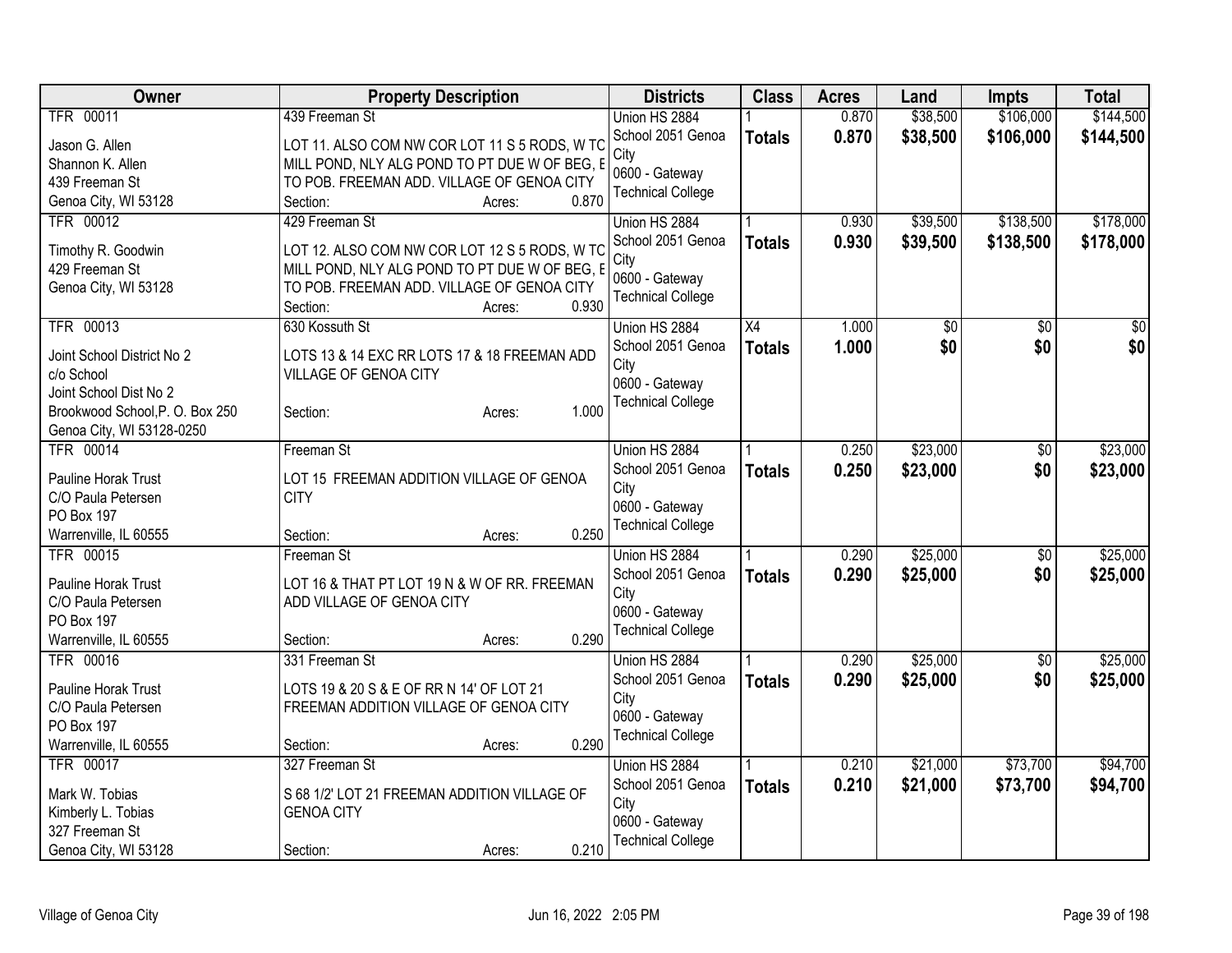| <b>Owner</b>                | <b>Property Description</b>                          | <b>Districts</b>         | <b>Class</b>   | <b>Acres</b> | Land     | Impts           | <b>Total</b> |
|-----------------------------|------------------------------------------------------|--------------------------|----------------|--------------|----------|-----------------|--------------|
| <b>TFR 00018</b>            | Freeman St                                           | Union HS 2884            |                | 0.027        | \$3,000  | $\overline{50}$ | \$3,000      |
| Donald P. Sullivan          | LOT 22 EXC. COM NE COR LOT 22, S 59.69', W           | School 2051 Genoa        | <b>Totals</b>  | 0.027        | \$3,000  | \$0             | \$3,000      |
| W1086 Hawthorne Rd          | 100.63', NLY 59.70', E 102.58' TO POB. EXC. THAT PT  | City                     |                |              |          |                 |              |
| Genoa City, WI 53128        | AS DESC IN VOL 553 OF DEEDS ON PAGE 154.             | 0600 - Gateway           |                |              |          |                 |              |
|                             | 0.027<br>Section:<br>Acres:                          | <b>Technical College</b> |                |              |          |                 |              |
| <b>TFR 00018A</b>           | 328 Freeman St                                       | Union HS 2884            |                | 0.141        | \$21,500 | \$92,500        | \$114,000    |
| Travis M. Sullivan          | PT LOT 22 DESC AS: COM NE COR LOT 22, S 59.69'       | School 2051 Genoa        | <b>Totals</b>  | 0.141        | \$21,500 | \$92,500        | \$114,000    |
| 328 Freeman St              | W 100.63', NLY 59.70', E 102.58' TO POB. SUBJ TO     | City                     |                |              |          |                 |              |
| Genoa City, WI 53128        | EASEMENT OVER E 15' FREEMAN ADD VILLAGE OF           | 0600 - Gateway           |                |              |          |                 |              |
|                             | 0.141<br>Section:<br>Acres:                          | <b>Technical College</b> |                |              |          |                 |              |
| <b>TFR 00018B</b>           | 326 Freeman St                                       | Union HS 2884            |                | 0.160        | \$26,000 | \$28,000        | \$54,000     |
| Donald Sullivan             | PT LOTS 22 & 23 DESC AS: COM NW COR LOT 22, S        | School 2051 Genoa        | <b>Totals</b>  | 0.160        | \$26,000 | \$28,000        | \$54,000     |
| W1086 Hawthorne             | 121.09', E 81.21', N 61.40', W 49.09', NLY 59.70', W | City                     |                |              |          |                 |              |
| Genoa City, WI 53128        | 30.23' TO POB. FREEMAN ADD. VILLAGE OF GENOA         | 0600 - Gateway           |                |              |          |                 |              |
|                             | Section:<br>0.160<br>Acres:                          | <b>Technical College</b> |                |              |          |                 |              |
| <b>TFR 00019</b>            | Freeman St                                           | Union HS 2884            | $\overline{2}$ | 0.180        | \$13,000 | \$0             | \$13,000     |
|                             |                                                      | School 2051 Genoa        | <b>Totals</b>  | 0.180        | \$13,000 | \$0             | \$13,000     |
| Donald P. Sullivan          | LOT 23 EXC THAT PT AS DESC IN VOL 553 DEEDS          | City                     |                |              |          |                 |              |
| W1086 Hawthorne Rd          | ON PAGE 154. FREEMAN ADD. VILLAGE OF GNOA            | 0600 - Gateway           |                |              |          |                 |              |
| Genoa City, WI 53128        | <b>CITY</b>                                          | <b>Technical College</b> |                |              |          |                 |              |
|                             | 0.180<br>Section:<br>Acres:                          |                          |                |              |          |                 |              |
| <b>TFR 00020</b>            | Walworth St                                          | Union HS 2884            | 2              | 0.190        | \$12,500 | $\overline{50}$ | \$12,500     |
| Yash & Priya Corp           | COM SW COR LOT 24, W 103.18' TO RR, NELY ALG         | School 2051 Genoa        | <b>Totals</b>  | 0.190        | \$12,500 | \$0             | \$12,500     |
| 1312 W Mead Ln              | RR TO W LN LOT 21, S TO POB. ALSO COM SW COR         | City<br>0600 - Gateway   |                |              |          |                 |              |
| Arlington Heights, IL 60004 | LOT 28, W 215.25', N34D15'E 199.60' TO POB, N0D06'I  | <b>Technical College</b> |                |              |          |                 |              |
|                             | Section:<br>0.190<br>Acres:                          |                          |                |              |          |                 |              |
| <b>TFR 00020A</b>           | 323 Freeman St                                       | Union HS 2884            |                | 0.180        | \$28,500 | \$82,000        | \$110,500    |
| Nippersink Properties, Inc. | LOT 24 EXC S 22' FREEMAN ADDITION VILLAGE OF         | School 2051 Genoa        | <b>Totals</b>  | 0.180        | \$28,500 | \$82,000        | \$110,500    |
| PO Box 507                  | <b>GENOA CITY</b>                                    | City                     |                |              |          |                 |              |
| Richmond, IL 60071          |                                                      | 0600 - Gateway           |                |              |          |                 |              |
|                             | 0.180<br>Section:<br>Acres:                          | <b>Technical College</b> |                |              |          |                 |              |
| <b>TFR 00021</b>            | 319 Freeman St                                       | Union HS 2884            | 2              | 0.070        | \$13,000 | \$42,000        | \$55,000     |
| Alan J. Tesine              | S 22' LOT 24 FREEMAN ADD VILLAGE OF GENOA            | School 2051 Genoa        | <b>Totals</b>  | 0.070        | \$13,000 | \$42,000        | \$55,000     |
| W182 Tulip Dr               | <b>CITY</b>                                          | City                     |                |              |          |                 |              |
| Genoa City, WI 53128        |                                                      | 0600 - Gateway           |                |              |          |                 |              |
|                             | 0.070<br>Section:<br>Acres:                          | <b>Technical College</b> |                |              |          |                 |              |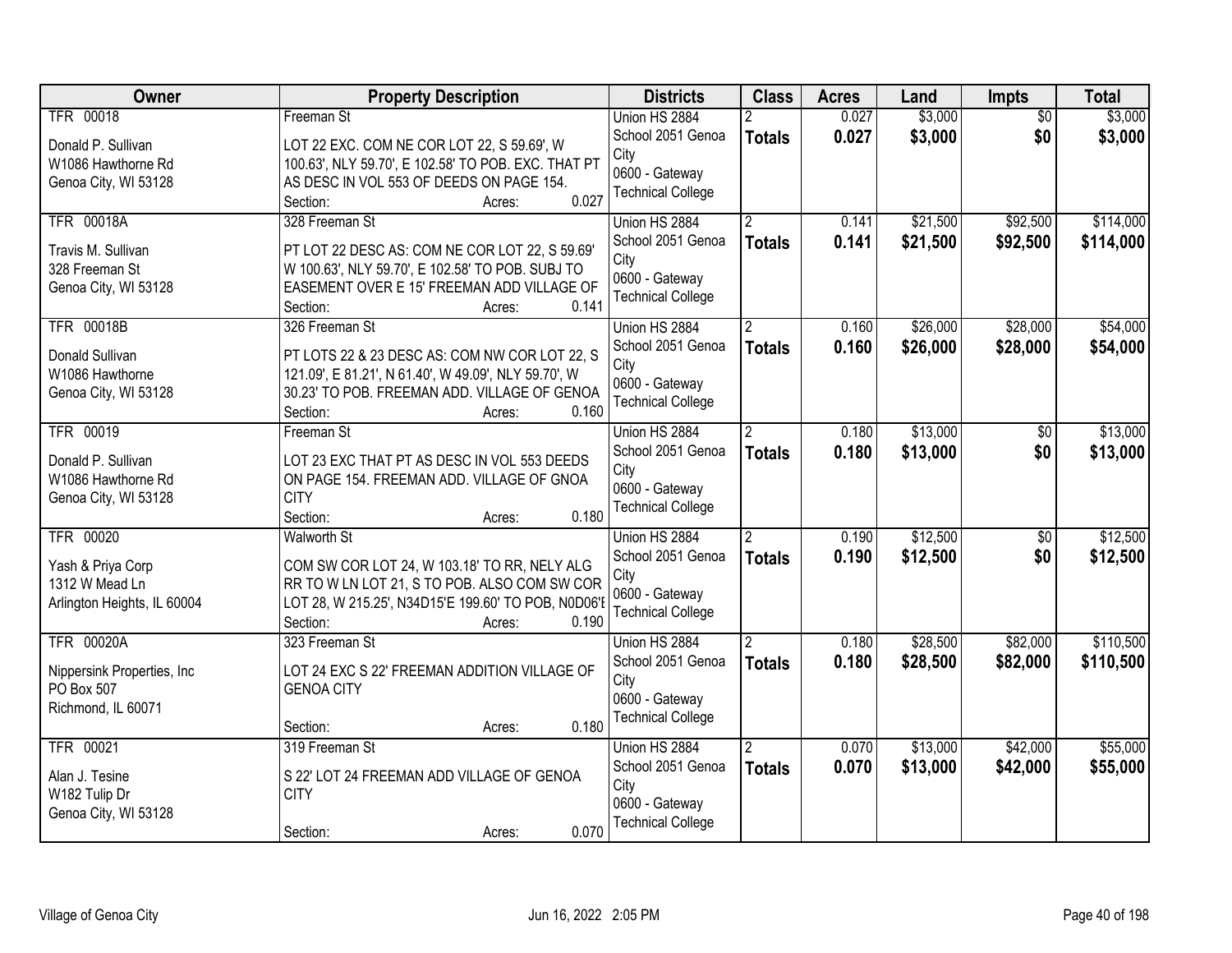| Owner                       |                                                | <b>Property Description</b> |       | <b>Districts</b>         | <b>Class</b>          | <b>Acres</b> | Land     | <b>Impts</b>   | <b>Total</b> |
|-----------------------------|------------------------------------------------|-----------------------------|-------|--------------------------|-----------------------|--------------|----------|----------------|--------------|
| TFR 00022                   | 315 Freeman St                                 |                             |       | Union HS 2884            |                       | 0.070        | \$13,000 | \$44,700       | \$57,700     |
| Taylor N. Schroeder         | N 23' LOT 25 FREEMAN ADD. VILLAGE OF GENOA     |                             |       | School 2051 Genoa        | <b>Totals</b>         | 0.070        | \$13,000 | \$44,700       | \$57,700     |
| 315 Freeman St              | <b>CITY</b>                                    |                             |       | City                     |                       |              |          |                |              |
| Genoa City, WI 53128        |                                                |                             |       | 0600 - Gateway           |                       |              |          |                |              |
|                             | Section:                                       | Acres:                      | 0.070 | <b>Technical College</b> |                       |              |          |                |              |
| TFR 00023                   | 313 Freeman St                                 |                             |       | Union HS 2884            |                       | 0.070        | \$13,000 | \$63,000       | \$76,000     |
| John Zaccagnini             | S 24' OF N 47' LOT 25 FREEMAN ADDITION VILLAGE |                             |       | School 2051 Genoa        | <b>Totals</b>         | 0.070        | \$13,000 | \$63,000       | \$76,000     |
| 1510 Morgan Tr              | OF GENOA CITY                                  |                             |       | City                     |                       |              |          |                |              |
| Mchenry, IL 60051           |                                                |                             |       | 0600 - Gateway           |                       |              |          |                |              |
|                             | Section:                                       | Acres:                      | 0.070 | <b>Technical College</b> |                       |              |          |                |              |
| TFR 00024                   | 311 Freeman St                                 |                             |       | Union HS 2884            | 2                     | 0.080        | \$15,000 | \$20,200       | \$35,200     |
| David X. Liu                | N 28' OF S 35 1/2' LOT 25 FREEMAN ADDITION     |                             |       | School 2051 Genoa        | <b>Totals</b>         | 0.080        | \$15,000 | \$20,200       | \$35,200     |
| 234 Ash St                  | VILLAGE OF GENOA CITY                          |                             |       | City                     |                       |              |          |                |              |
| Park Forest, IL 60466       |                                                |                             |       | 0600 - Gateway           |                       |              |          |                |              |
|                             | Section:                                       | Acres:                      | 0.080 | <b>Technical College</b> |                       |              |          |                |              |
| TFR 00025                   | 316 Freeman St                                 |                             |       | Union HS 2884            | $\mathbf{2}^{\prime}$ | 0.250        | \$36,000 | $\frac{1}{20}$ | \$36,000     |
| Donald P. Sullivan          | LOT 26 FREEMAN ADDITION VILLAGE OF GENOA       |                             |       | School 2051 Genoa        | <b>Totals</b>         | 0.250        | \$36,000 | \$0            | \$36,000     |
| W1086 Hawthorne Rd          | <b>CITY</b>                                    |                             |       | City                     |                       |              |          |                |              |
| Genoa City, WI 53128        |                                                |                             |       | 0600 - Gateway           |                       |              |          |                |              |
|                             | Section:                                       | Acres:                      | 0.250 | <b>Technical College</b> |                       |              |          |                |              |
| <b>TFR 00026</b>            | 630 Walworth St                                |                             |       | Union HS 2884            | $\overline{2}$        | 0.250        | \$36,000 | \$193,400      | \$229,400    |
| Joseph D. Moos              | LOT 27 FREEMAN ADDITION VILLAGE OF GENOA       |                             |       | School 2051 Genoa        | <b>Totals</b>         | 0.250        | \$36,000 | \$193,400      | \$229,400    |
| W585 Hillcrest Dr           | <b>CITY</b>                                    |                             |       | City                     |                       |              |          |                |              |
| Genoa City, WI 53128-0000   |                                                |                             |       | 0600 - Gateway           |                       |              |          |                |              |
|                             | Section:                                       | Acres:                      | 0.250 | <b>Technical College</b> |                       |              |          |                |              |
| TFR 00027                   | <b>Walworth St</b>                             |                             |       | Union HS 2884            | $\overline{2}$        | 0.070        | \$9,500  | \$2,700        | \$12,200     |
| Yash & Priya Corp           | N 17 1/2' LOT 28 & S 7 1/2' LOT 25 FREEMAN ADD |                             |       | School 2051 Genoa        | <b>Totals</b>         | 0.070        | \$9,500  | \$2,700        | \$12,200     |
| 1312 W Mead Ln              | VILLAGE OF GENOA CITY                          |                             |       | City                     |                       |              |          |                |              |
| Arlington Heights, IL 60004 |                                                |                             |       | 0600 - Gateway           |                       |              |          |                |              |
|                             | Section:                                       | Acres:                      | 0.070 | <b>Technical College</b> |                       |              |          |                |              |
| TFR 00028                   | <b>Walworth St</b>                             |                             |       | Union HS 2884            | $\overline{2}$        | 0.090        | \$10,000 | \$4,200        | \$14,200     |
| Yash & Priya Corp           | N 29' OF S 65' LOT 28 FREEMAN ADDITION VILLAGE |                             |       | School 2051 Genoa        | <b>Totals</b>         | 0.090        | \$10,000 | \$4,200        | \$14,200     |
| 1312 W Mead Ln              | OF GENOA CITY                                  |                             |       | City                     |                       |              |          |                |              |
| Arlington Heights, IL 60004 |                                                |                             |       | 0600 - Gateway           |                       |              |          |                |              |
|                             | Section:                                       | Acres:                      | 0.090 | <b>Technical College</b> |                       |              |          |                |              |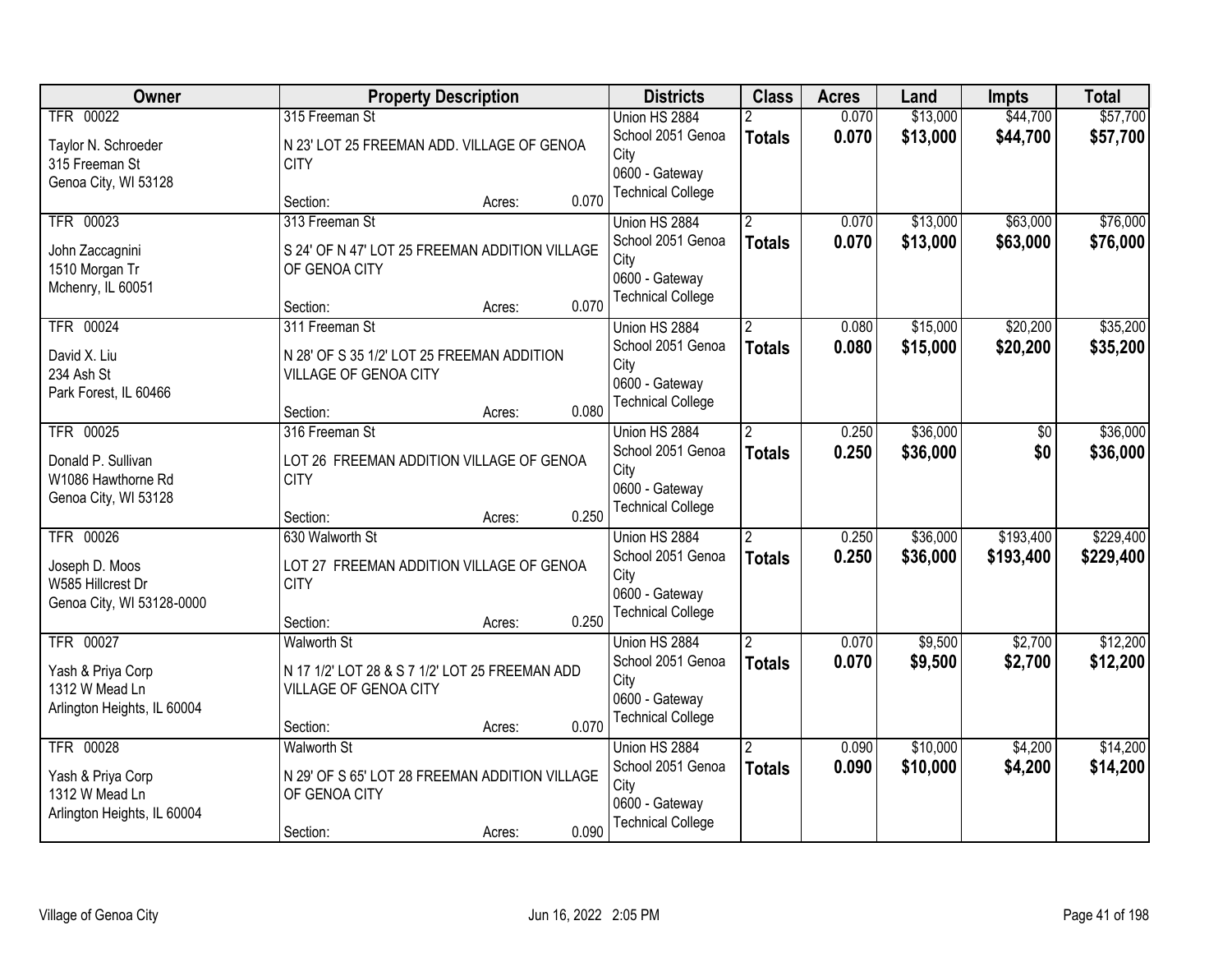| Owner                          | <b>Property Description</b>                                     | <b>Districts</b>         | <b>Class</b>  | <b>Acres</b>             | Land     | <b>Impts</b> | <b>Total</b> |
|--------------------------------|-----------------------------------------------------------------|--------------------------|---------------|--------------------------|----------|--------------|--------------|
| TFR 00029                      | <b>Walworth St</b>                                              | Union HS 2884            |               | 0.110                    | \$20,500 | \$4,700      | \$25,200     |
| Yash & Priya Corp              | S 36' LOT 28 FREEMAN ADD. VILLAGE OF GENOA                      | School 2051 Genoa        | <b>Totals</b> | 0.110                    | \$20,500 | \$4,700      | \$25,200     |
| 1312 W Mead Ln                 | <b>CITY</b>                                                     | City                     |               |                          |          |              |              |
| Arlington Heights, IL 60004    |                                                                 | 0600 - Gateway           |               |                          |          |              |              |
|                                | 0.110<br>Section:<br>Acres:                                     | <b>Technical College</b> |               |                          |          |              |              |
| TFR2 00001                     | 518 Booth St                                                    | Union HS 2884            |               | 0.477                    | \$31,000 | \$144,600    | \$175,600    |
| Tiberius Properties, LLC       | LOTS 1,2,3 & 4 BLK 1 EXC. LAND FOR R/R FREEMAN                  | School 2051 Genoa        | <b>Totals</b> | 0.477                    | \$31,000 | \$144,600    | \$175,600    |
| 2028 E Ben White Blvd Apt 2409 | 2ND ADDITION VILLAGE OF GENOA CITY                              | City                     |               |                          |          |              |              |
| Austin, TX 78741               |                                                                 | 0600 - Gateway           |               |                          |          |              |              |
|                                | 0.477<br>Section:<br>Acres:                                     | <b>Technical College</b> |               |                          |          |              |              |
| TFR2 00002                     | 471 Sumner St                                                   | Union HS 2884            |               | Assessed with TFR2 00003 |          |              |              |
| Troy J. Weis                   | LOT 1 BLK 2 EXC N 50' FREEMAN 2ND ADDITION                      | School 2051 Genoa        |               |                          |          |              |              |
| Amber M. Weis                  | VILLAGE OF GENOA CITY; ASSESSED WITH TFR2-3                     | City                     |               |                          |          |              |              |
| 644 Gerard St                  |                                                                 | 0600 - Gateway           |               |                          |          |              |              |
| Elkhorn, WI 53121              | 0.000<br>Section:<br>Acres:                                     | <b>Technical College</b> |               |                          |          |              |              |
| TFR2 00002A                    | 609 Park St                                                     | Union HS 2884            |               | 0.150                    | \$16,500 | \$147,500    | \$164,000    |
|                                |                                                                 | School 2051 Genoa        | <b>Totals</b> | 0.150                    | \$16,500 | \$147,500    | \$164,000    |
| Jerad E. Smith<br>609 Park St  | N 50' LOT 1 BLK 2 FREEMAN 2ND ADDITION VILLAGE<br>OF GENOA CITY | City                     |               |                          |          |              |              |
| Genoa City, WI 53128           |                                                                 | 0600 - Gateway           |               |                          |          |              |              |
|                                | 0.150<br>Section:<br>Acres:                                     | <b>Technical College</b> |               |                          |          |              |              |
| TFR2 00003                     | 469 Sumner St                                                   | Union HS 2884            |               | 0.700                    | \$35,000 | \$355,200    | \$390,200    |
|                                |                                                                 | School 2051 Genoa        | <b>Totals</b> | 0.700                    | \$35,000 | \$355,200    | \$390,200    |
| Troy J. Weis                   | LOT 2 BLK 2 FREEMAN 2ND ADDITION VILLAGE OF                     | City                     |               |                          |          |              |              |
| Amber M. Weis                  | GENOA CITY; ASSESSMENT INCLUDES TFR2-2,                         | 0600 - Gateway           |               |                          |          |              |              |
| 644 Gerard St                  | TFR2-4, TFR2-5                                                  | <b>Technical College</b> |               |                          |          |              |              |
| Elkhorn, WI 53121              | 0.700<br>Section:<br>Acres:                                     |                          |               |                          |          |              |              |
| TFR2 00004                     | 467 Sumner St                                                   | Union HS 2884            |               | Assessed with TFR2 00003 |          |              |              |
| Troy J. Weis                   | LOT 3 BLK 2 FREEMAN 2ND ADDITION VILLAGE OF                     | School 2051 Genoa        |               |                          |          |              |              |
| Amber M. Weis                  | GENOA CITY; ASSESSED WITH TFR2-3                                | City<br>0600 - Gateway   |               |                          |          |              |              |
| 644 Gerard St                  |                                                                 | <b>Technical College</b> |               |                          |          |              |              |
| Elkhorn, WI 53121              | 0.000<br>Section:<br>Acres:                                     |                          |               |                          |          |              |              |
| TFR2 00005                     | Sumner St                                                       | Union HS 2884            |               | Assessed with TFR2 00003 |          |              |              |
| Troy J. Weis                   | LOT 4 BLK 2 FREEMAN 2ND ADDITION VILLAGE OF                     | School 2051 Genoa        |               |                          |          |              |              |
| Amber M. Weis                  | GENOA CITY; ASSESSED WITH TFR2-3                                | City                     |               |                          |          |              |              |
| 644 Gerard St                  |                                                                 | 0600 - Gateway           |               |                          |          |              |              |
| Elkhorn, WI 53121              | 0.000<br>Section:<br>Acres:                                     | <b>Technical College</b> |               |                          |          |              |              |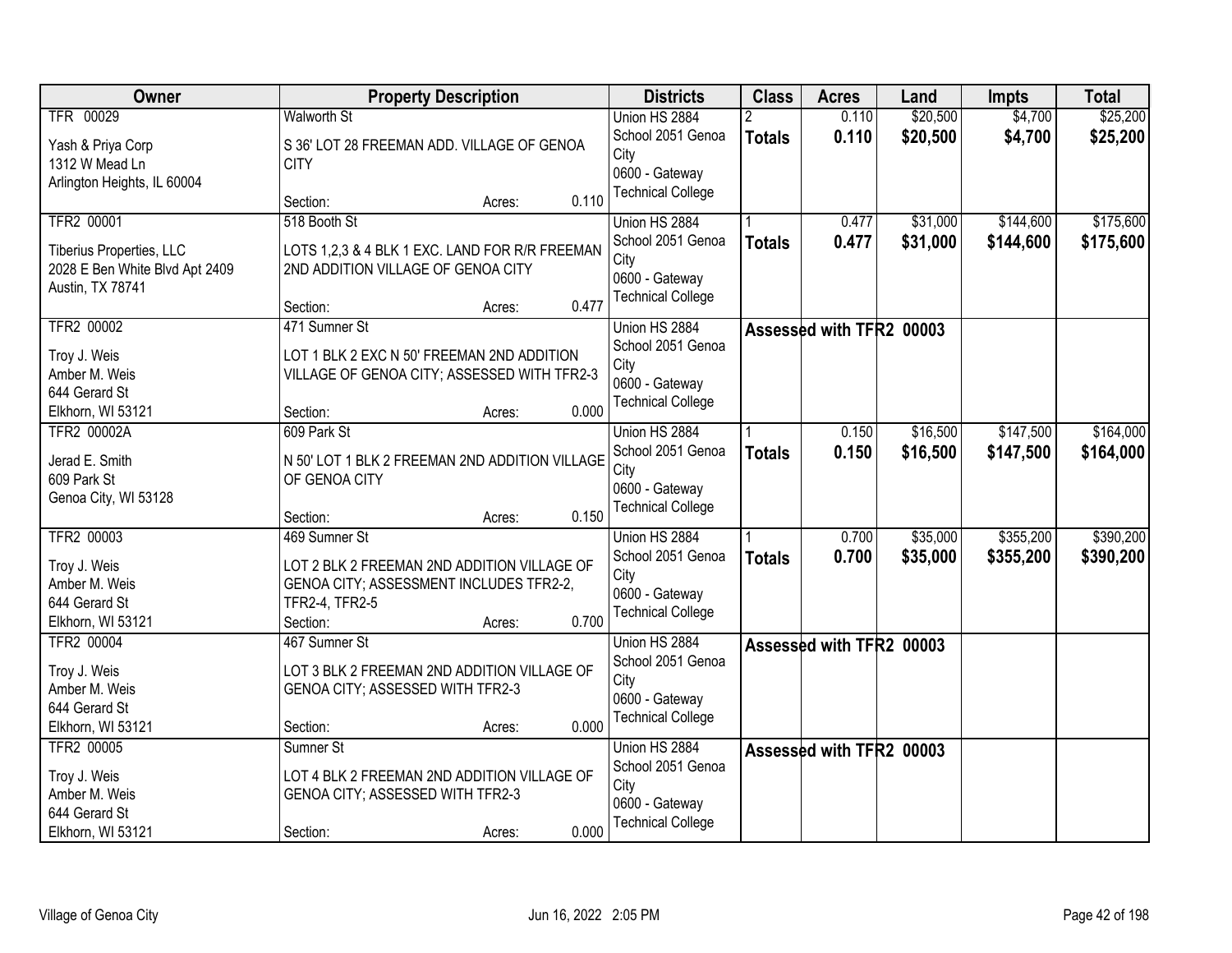| Owner                      | <b>Property Description</b>                        | <b>Districts</b>          | <b>Class</b>    | <b>Acres</b> | Land            | Impts           | <b>Total</b>    |
|----------------------------|----------------------------------------------------|---------------------------|-----------------|--------------|-----------------|-----------------|-----------------|
| <b>TFR2 00006</b>          | 630 Kossuth St                                     | Union HS 2884             | $\overline{X4}$ | 0.400        | $\overline{60}$ | $\overline{50}$ | \$0             |
| Jt School District No 2    | THAT PART OF LOTS 5 & 6 BLK 2 LYING N & W OF       | School 2051 Genoa         | <b>Totals</b>   | 0.400        | \$0             | \$0             | \$0             |
| Po                         | RR FREEMAN 2ND ADDITION VILLAGE OF GENOA           | City                      |                 |              |                 |                 |                 |
| Genoa City, WI 53128       | <b>CITY</b>                                        | 0600 - Gateway            |                 |              |                 |                 |                 |
|                            | 0.400<br>Section:<br>Acres:                        | <b>Technical College</b>  |                 |              |                 |                 |                 |
| TFR2 00007                 | 630 Kossuth St                                     | Union HS 2884             | $\overline{X4}$ | 0.500        | \$0             | \$0             | \$0             |
|                            |                                                    | School 2051 Genoa         | <b>Totals</b>   | 0.500        | \$0             | \$0             | \$0             |
| Jt School District No 2    | LOT 5 BLK 2 LOT 6 BLK 2 ALSO N 1/2 BOOTH ST AS     | City                      |                 |              |                 |                 |                 |
| Po                         | VACATED FEEMAN 2ND ADDITION VILLAGE OF             | 0600 - Gateway            |                 |              |                 |                 |                 |
| Genoa City, WI 53128       | <b>GENOA CITY</b><br>0.500                         | <b>Technical College</b>  |                 |              |                 |                 |                 |
|                            | Section:<br>Acres:                                 |                           |                 |              |                 |                 |                 |
| <b>TFR2 00008</b>          | 630 Kossuth St                                     | Union HS 2884             | $\overline{X4}$ | 1.100        | \$0             | $\overline{50}$ | $\overline{50}$ |
| School                     | LOTS 1 THRU 5 BLK 3. ALSO S 1/2 OF BOOTH ST AS     | School 2051 Genoa<br>City | <b>Totals</b>   | 1.100        | \$0             | \$0             | \$0             |
|                            | VACATED. ALSO LAND FROM RR DESC IN VOL 657         | 0600 - Gateway            |                 |              |                 |                 |                 |
| Genoa City, WI 53128       | DEEDS PG 79. FREEMAN 2ND ADDITION VILLAGE OF       | <b>Technical College</b>  |                 |              |                 |                 |                 |
|                            | 1.100<br>Section:<br>Acres:                        |                           |                 |              |                 |                 |                 |
| <b>TFR2 00009</b>          | 509 Booth St                                       | Union HS 2884             |                 | 0.260        | \$23,500        | \$95,800        | \$119,300       |
| Ralph Keller               | LOTS 1 & 4 FREEMAN'S 2ND ADD, EXC. COM SELY        | School 2051 Genoa         | <b>Totals</b>   | 0.260        | \$23,500        | \$95,800        | \$119,300       |
| Linda Keller               | COR LOT 4, NWLY 21.82', WLY 71.02', SWLY 20. 52' T | City                      |                 |              |                 |                 |                 |
| PO Box 597                 | PT ON SLY LN LOT 4 THAT IS 38' E OF SW COR LOT     | 0600 - Gateway            |                 |              |                 |                 |                 |
| Genoa City, WI 53128       | 0.260<br>Section:<br>Acres:                        | <b>Technical College</b>  |                 |              |                 |                 |                 |
| <b>TFR2 00009A</b>         | 411 Wisconsin St                                   | Union HS 2884             |                 | 0.240        | \$22,500        | \$174,500       | \$197,000       |
|                            |                                                    | School 2051 Genoa         | <b>Totals</b>   | 0.240        | \$22,500        | \$174,500       | \$197,000       |
| Thomas Werner              | LOT 5 BLK 4 & THAT PT LOT 4 BLK 4 DESC AS: COM     | City                      |                 |              |                 |                 |                 |
| 411 Wisconsin St           | SELY COR LOT 4, NWLY 21.82', WLY 71.02' SWLY       | 0600 - Gateway            |                 |              |                 |                 |                 |
| Genoa City, WI 53128       | 20.52' TO PT ON SLY LN LOT 4 38' E OF SW COR, ELY  | <b>Technical College</b>  |                 |              |                 |                 |                 |
|                            | 0.240<br>Section:<br>Acres:                        |                           |                 |              |                 |                 |                 |
| <b>TFR2 00010</b>          | 430 Sumner St                                      | Union HS 2884             |                 | 0.180        | \$19,500        | \$89,500        | \$109,000       |
| Nettleton Development, LLC | LOT 2 BLK 4 FREEMAN 2ND ADDITON VILLAGE OF         | School 2051 Genoa         | <b>Totals</b>   | 0.180        | \$19,500        | \$89,500        | \$109,000       |
| PO Box 307                 | <b>GENOA CITY</b>                                  | City                      |                 |              |                 |                 |                 |
| Genoa City, WI 53128       |                                                    | 0600 - Gateway            |                 |              |                 |                 |                 |
|                            | 0.180<br>Section:<br>Acres:                        | <b>Technical College</b>  |                 |              |                 |                 |                 |
| TFR2 00011                 | 424 Sumner St                                      | Union HS 2884             |                 | 0.220        | \$21,500        | \$87,500        | \$109,000       |
| Patrick L. Sherman         | LOT 3 BLK 4 FREEMAN 2ND ADDITION VILLAGE OF        | School 2051 Genoa         | <b>Totals</b>   | 0.220        | \$21,500        | \$87,500        | \$109,000       |
| Donna L. Sherman           | <b>GENOA CITY</b>                                  | City                      |                 |              |                 |                 |                 |
| 424 Sumner St              |                                                    | 0600 - Gateway            |                 |              |                 |                 |                 |
| <b>PO Box 724</b>          | 0.220<br>Section:<br>Acres:                        | <b>Technical College</b>  |                 |              |                 |                 |                 |
| Genoa City, WI 53128       |                                                    |                           |                 |              |                 |                 |                 |
|                            |                                                    |                           |                 |              |                 |                 |                 |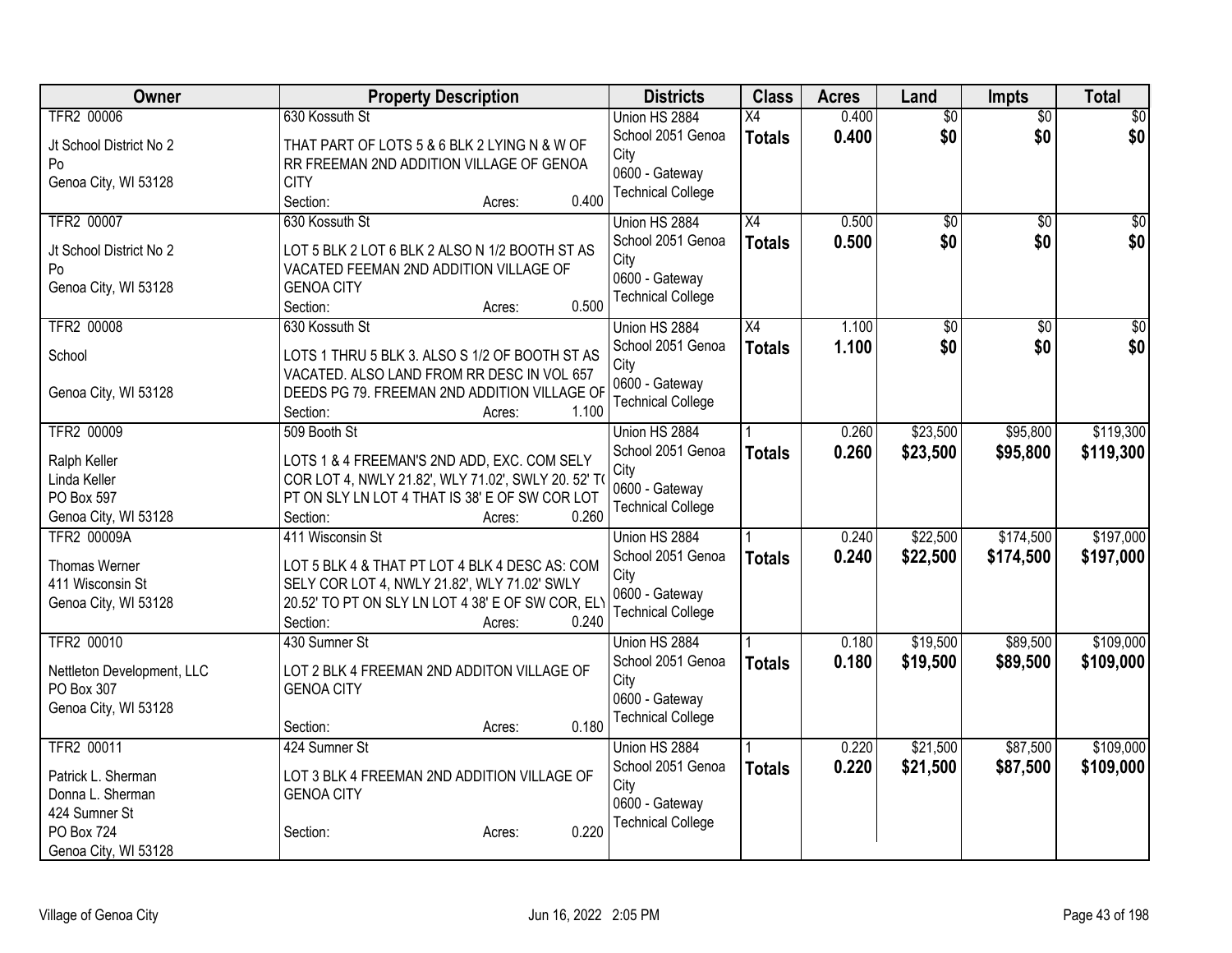| Owner                     | <b>Property Description</b>                     | <b>Districts</b>         | <b>Class</b>   | <b>Acres</b> | Land     | <b>Impts</b> | <b>Total</b> |
|---------------------------|-------------------------------------------------|--------------------------|----------------|--------------|----------|--------------|--------------|
| TFR2 00012                | 418 Sumner St                                   | Union HS 2884            |                | 0.200        | \$20,500 | \$88,400     | \$108,900    |
| Mark Nowicki              | LOT 6 BLK 4 FREEMAN 2ND ADDITION VILLAGE OF     | School 2051 Genoa        | <b>Totals</b>  | 0.200        | \$20,500 | \$88,400     | \$108,900    |
| Carrie Nowicki            | <b>GENOA CITY</b>                               | City                     |                |              |          |              |              |
| 418 Sumner St             |                                                 | 0600 - Gateway           |                |              |          |              |              |
| Genoa City, WI 53128      | 0.200<br>Section:<br>Acres:                     | <b>Technical College</b> |                |              |          |              |              |
| TFR2 00013                | 410 Sumner St                                   | Union HS 2884            |                | 0.200        | \$20,500 | \$105,500    | \$126,000    |
| Corey W. Swafford         | LOT 7 BLK 4 FREEMAN 2ND ADDITION VILLAGE OF     | School 2051 Genoa        | <b>Totals</b>  | 0.200        | \$20,500 | \$105,500    | \$126,000    |
| 410 Sumner St             | <b>GENOA CITY</b>                               | City                     |                |              |          |              |              |
| Genoa City, WI 53128      |                                                 | 0600 - Gateway           |                |              |          |              |              |
|                           | 0.200<br>Section:<br>Acres:                     | <b>Technical College</b> |                |              |          |              |              |
| TFR2 00014                | 409 Wisconsin St                                | Union HS 2884            |                | 0.200        | \$20,500 | \$95,800     | \$116,300    |
| Jeffrey E. Brumm          | LOT 8 BLK 4 FREEMAN 2ND ADDITION VILLAGE OF     | School 2051 Genoa        | <b>Totals</b>  | 0.200        | \$20,500 | \$95,800     | \$116,300    |
| Laura L. Brumm            | <b>GENOA CITY</b>                               | City                     |                |              |          |              |              |
| 2418 Highview St          |                                                 | 0600 - Gateway           |                |              |          |              |              |
| Spring Grove, IL 60081    | 0.200<br>Section:<br>Acres:                     | <b>Technical College</b> |                |              |          |              |              |
| TFR2 00015                | 403 Wisconsin St                                | Union HS 2884            |                | 0.200        | \$20,500 | \$97,500     | \$118,000    |
|                           |                                                 | School 2051 Genoa        | <b>Totals</b>  | 0.200        | \$20,500 | \$97,500     | \$118,000    |
| John J. Schlosser III     | LOT 9 BLK 4 FREEMAN 2ND ADDITION VILLAGE OF     | City                     |                |              |          |              |              |
| c/o John J. Schlosser III | GENOA CITY; .20 A                               | 0600 - Gateway           |                |              |          |              |              |
| 403 Wisconsin St          |                                                 | <b>Technical College</b> |                |              |          |              |              |
| Genoa City, WI 53128      | 0.200<br>Section:<br>Acres:                     |                          |                |              |          |              |              |
| TFR2 00016                | 404 Sumner St                                   | Union HS 2884            |                | 0.200        | \$20,500 | \$126,700    | \$147,200    |
| Marcela Guzman et al      | LOT 10 BLK 4 FREEMAN 2ND ADDITION VILLAGE OF    | School 2051 Genoa        | <b>Totals</b>  | 0.200        | \$20,500 | \$126,700    | \$147,200    |
| c/o Horacio L. Gonzalez   | <b>GENOA CITY</b>                               | City                     |                |              |          |              |              |
| 2444 S 31st St            |                                                 | 0600 - Gateway           |                |              |          |              |              |
| Milwaukee, WI 53215       | 0.200<br>Section:<br>Acres:                     | <b>Technical College</b> |                |              |          |              |              |
| TFR2 00017                | 410 Wisconsin St                                | Union HS 2884            | $\overline{2}$ | 0.330        | \$43,000 | \$115,500    | \$158,500    |
| Joseph D. Moos            | LOT 1 BLK 5. ALSO COM SE COR BLK 5, N27D48'45"V | School 2051 Genoa        | <b>Totals</b>  | 0.330        | \$43,000 | \$115,500    | \$158,500    |
| PO Box 43                 | 74.49' TO POB, N27D48'45"W 110.12', E 112.8',   | City                     |                |              |          |              |              |
| Pell Lake, WI 53157       | S27D48'45"E 110.12', W TO POB. FREEMAN'S 2ND    | 0600 - Gateway           |                |              |          |              |              |
|                           | 0.330<br>Section:<br>Acres:                     | <b>Technical College</b> |                |              |          |              |              |
| <b>TFR2 00017A</b>        | 404 Wisconsin St                                | Union HS 2884            |                | 0.390        | \$29,000 | \$84,200     | \$113,200    |
|                           |                                                 | School 2051 Genoa        | <b>Totals</b>  | 0.390        | \$29,000 | \$84,200     | \$113,200    |
| Naomi R. Anderson         | LOT 2 BLK 5. ALSO N 1/2 OF VACATED KOSSUTH ST   | City                     |                |              |          |              |              |
| PO Box 686                | DESC AS: COM SE COR LOT 2 BLK 5, S27D48'45"E    | 0600 - Gateway           |                |              |          |              |              |
| Genoa City, WI 53128      | 46.74' TO C/L KOSSUTH ST, N89D45'30"W 116', N   | <b>Technical College</b> |                |              |          |              |              |
|                           | 0.390<br>Section:<br>Acres:                     |                          |                |              |          |              |              |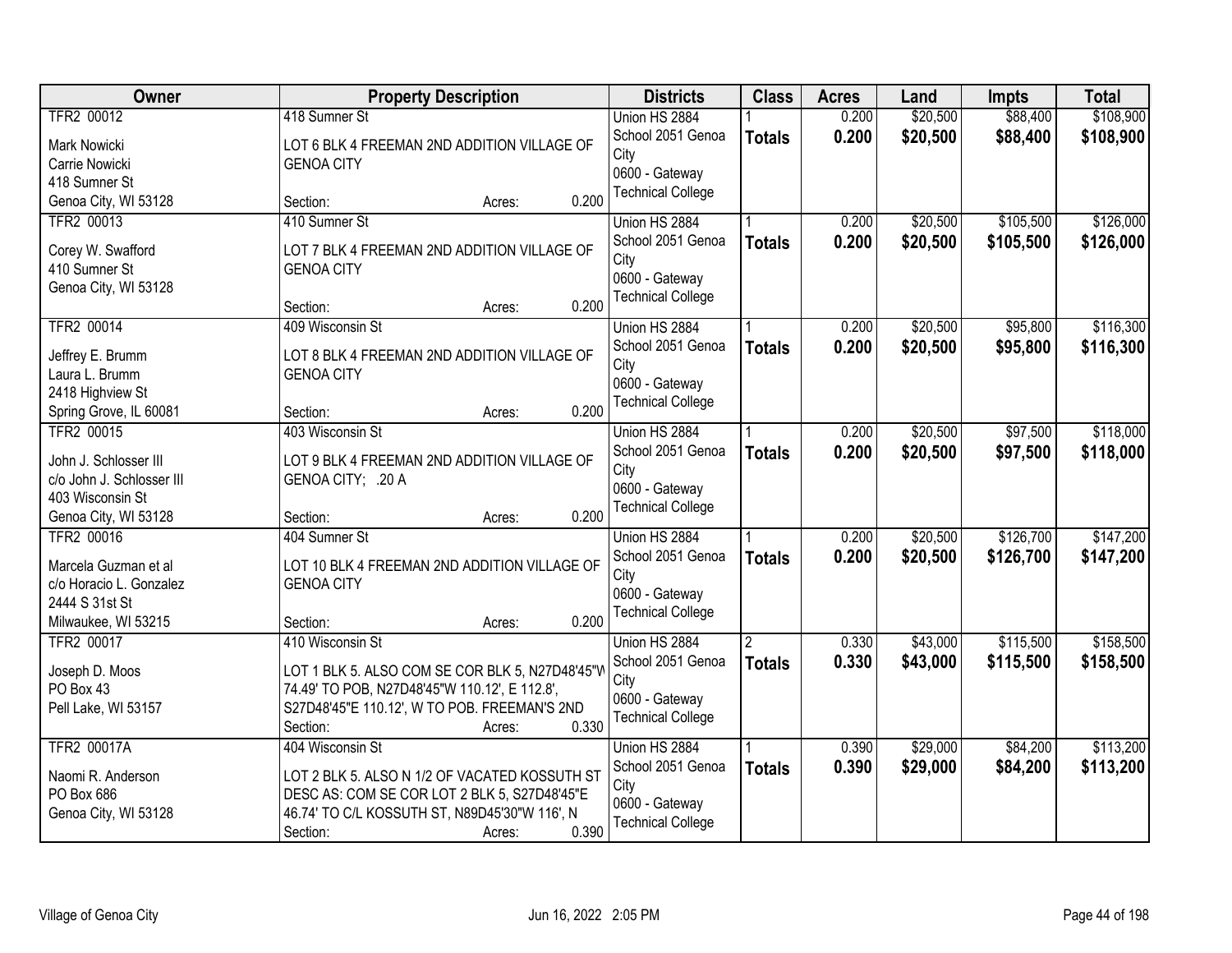| Owner                              | <b>Property Description</b>                   | <b>Districts</b>          | <b>Class</b>    | <b>Acres</b> | Land            | <b>Impts</b>    | <b>Total</b>    |
|------------------------------------|-----------------------------------------------|---------------------------|-----------------|--------------|-----------------|-----------------|-----------------|
| <b>TFR2 00018</b>                  | 328 Wisconsin St                              | Union HS 2884             |                 | 0.390        | \$29,000        | \$125,900       | \$154,900       |
| Luis Santillan-Ramos               | LOT 1 BLK 6. ALSO S 1/2 OF VACATED KOSSUTH ST | School 2051 Genoa         | <b>Totals</b>   | 0.390        | \$29,000        | \$125,900       | \$154,900       |
| Lissette Santillan                 | ADJ TO PROPERTY. FREEMAN 2ND ADDITION         | City                      |                 |              |                 |                 |                 |
| 328 Wisconsin St                   | VILLAGE OF GENOA CITY                         | 0600 - Gateway            |                 |              |                 |                 |                 |
| Genoa City, WI 53128               | 0.390<br>Section:<br>Acres:                   | <b>Technical College</b>  |                 |              |                 |                 |                 |
| TFR2 00019                         | 324 Wisconsin St                              | Union HS 2884             |                 | 0.310        | \$26,000        | \$102,100       | \$128,100       |
|                                    |                                               | School 2051 Genoa         | <b>Totals</b>   | 0.310        | \$26,000        | \$102,100       | \$128,100       |
| Joseph W. Behm                     | LOT 2 BLK 6 FREEMAN 2ND ADDITION VILLAGE OF   | City                      |                 |              |                 |                 |                 |
| Cindy L. Behm                      | <b>GENOA CITY</b>                             | 0600 - Gateway            |                 |              |                 |                 |                 |
| 324 Wisconsin St                   | 0.310                                         | <b>Technical College</b>  |                 |              |                 |                 |                 |
| Genoa City, WI 53128<br>TFR2 00020 | Section:<br>Acres:<br>316 Wisconsin St        |                           |                 | 0.360        | \$28,000        | \$115,800       | \$143,800       |
|                                    |                                               | Union HS 2884             |                 |              |                 |                 |                 |
| Kristin A. Naughton                | LOTS 3 & 4 & N 10' OF LOT 5 BLK 6 FREEMAN 2ND | School 2051 Genoa<br>City | <b>Totals</b>   | 0.360        | \$28,000        | \$115,800       | \$143,800       |
| PO Box 341                         | ADD VILLAGE OF GENOA CITY                     | 0600 - Gateway            |                 |              |                 |                 |                 |
| Genoa City, WI 53128               |                                               | <b>Technical College</b>  |                 |              |                 |                 |                 |
|                                    | 0.360<br>Section:<br>Acres:                   |                           |                 |              |                 |                 |                 |
| TFR2 00021                         | 430 Walworth St                               | Union HS 2884             | X4              | 0.185        | \$0             | \$0             | \$0             |
| Village of Genoa City              | S 122' OF LOT 5 BLK 6 FREEMAN 2ND ADDITION    | School 2051 Genoa         | <b>Totals</b>   | 0.185        | \$0             | \$0             | \$0             |
| PO Box 428                         | VILLAGE OF GENOA CITY                         | City                      |                 |              |                 |                 |                 |
| Genoa City, WI 53128               |                                               | 0600 - Gateway            |                 |              |                 |                 |                 |
|                                    | 0.185<br>Section:<br>Acres:                   | <b>Technical College</b>  |                 |              |                 |                 |                 |
| TFR2 00022                         | <b>Walworth St</b>                            | Union HS 2884             | $\overline{X4}$ | 0.200        | $\overline{50}$ | $\overline{50}$ | $\overline{50}$ |
|                                    |                                               | School 2051 Genoa         | <b>Totals</b>   | 0.200        | \$0             | \$0             | \$0             |
| Village of Genoa City              | LOT 6 BLK 6 FREEMAN 2ND ADDITION VILLAGE OF   | City                      |                 |              |                 |                 |                 |
| PO Box 428                         | <b>GENOA CITY</b>                             | 0600 - Gateway            |                 |              |                 |                 |                 |
| Genoa City, WI 53128               |                                               | <b>Technical College</b>  |                 |              |                 |                 |                 |
|                                    | 0.200<br>Section:<br>Acres:                   |                           |                 |              |                 |                 |                 |
| TFR2 00023                         | <b>Walworth St</b>                            | Union HS 2884             | $\overline{X4}$ | 0.200        | $\overline{60}$ | $\overline{50}$ | \$0             |
| Village of Genoa City              | LOT 7 BLK 6 FREEMAN 2ND ADDITION VILLAGE OF   | School 2051 Genoa         | <b>Totals</b>   | 0.200        | \$0             | \$0             | \$0             |
| PO Box 428                         | <b>GENOA CITY</b>                             | City                      |                 |              |                 |                 |                 |
| Genoa City, WI 53128               |                                               | 0600 - Gateway            |                 |              |                 |                 |                 |
|                                    | 0.200<br>Section:<br>Acres:                   | <b>Technical College</b>  |                 |              |                 |                 |                 |
| TFR2 00024                         | <b>Walworth St</b>                            | Union HS 2884             | $\overline{X4}$ | 0.243        | $\overline{50}$ | $\overline{30}$ | $\overline{50}$ |
|                                    |                                               | School 2051 Genoa         | <b>Totals</b>   | 0.243        | \$0             | \$0             | \$0             |
| Village of Genoa City              | LOTS 8 & 9 BLK 6 FREEMAN 2ND ADDITION VILLAGE | City                      |                 |              |                 |                 |                 |
| PO Box 428                         | OF GENOA CITY                                 | 0600 - Gateway            |                 |              |                 |                 |                 |
| Genoa City, WI 53128               |                                               | <b>Technical College</b>  |                 |              |                 |                 |                 |
|                                    | 0.243<br>Section:<br>Acres:                   |                           |                 |              |                 |                 |                 |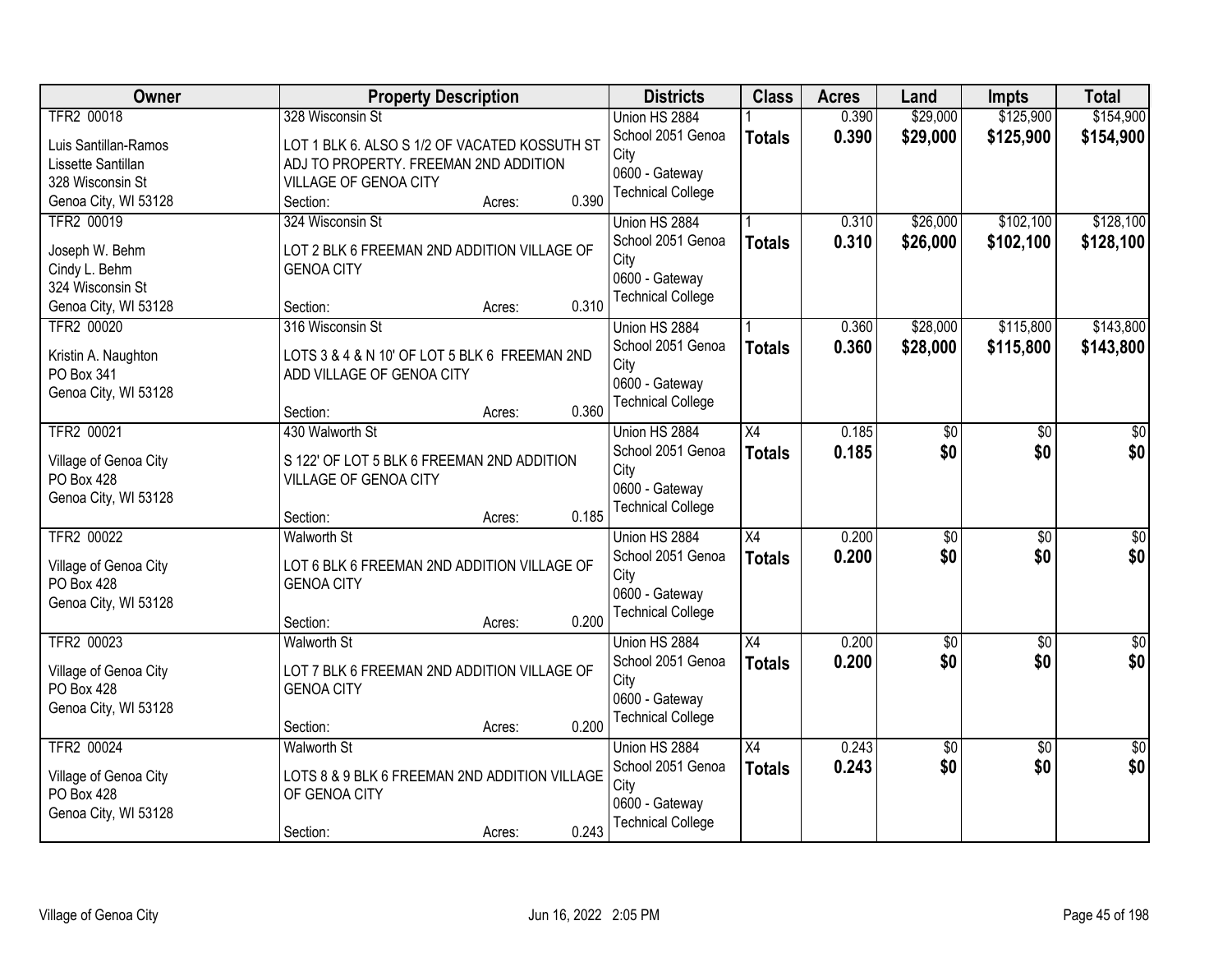| <b>Owner</b>                              |                                                             | <b>Property Description</b> |       | <b>Districts</b>         | <b>Class</b>  | <b>Acres</b> | Land     | <b>Impts</b> | <b>Total</b> |
|-------------------------------------------|-------------------------------------------------------------|-----------------------------|-------|--------------------------|---------------|--------------|----------|--------------|--------------|
| TFR2 00025                                | 327 Wisconsin St                                            |                             |       | Union HS 2884            |               | 0.200        | \$20,500 | \$79,300     | \$99,800     |
| Gwendolyn E. Keller                       | LOT 1 BLK 7 FREEMAN 2ND ADD VILLAGE OF                      |                             |       | School 2051 Genoa        | <b>Totals</b> | 0.200        | \$20,500 | \$79,300     | \$99,800     |
| PO Box 291                                | <b>GENOA CITY</b>                                           |                             |       | City                     |               |              |          |              |              |
| Genoa City, WI 53128                      |                                                             |                             |       | 0600 - Gateway           |               |              |          |              |              |
|                                           | Section:                                                    | Acres:                      | 0.200 | <b>Technical College</b> |               |              |          |              |              |
| TFR2 00026                                | 328 Sumner St                                               |                             |       | Union HS 2884            |               | 0.200        | \$20,500 | \$101,200    | \$121,700    |
| Rocky J. Suratt                           | LOT 2 BLK 7 FREEMAN 2ND ADD VILLAGE OF                      |                             |       | School 2051 Genoa        | <b>Totals</b> | 0.200        | \$20,500 | \$101,200    | \$121,700    |
| 328 Sumner St                             | <b>GENOA CITY</b>                                           |                             |       | City                     |               |              |          |              |              |
| Genoa City, WI 53128                      |                                                             |                             |       | 0600 - Gateway           |               |              |          |              |              |
|                                           | Section:                                                    | Acres:                      | 0.200 | <b>Technical College</b> |               |              |          |              |              |
| TFR2 00027                                | 324 Sumner St                                               |                             |       | Union HS 2884            |               | 0.200        | \$20,500 | \$72,500     | \$93,000     |
| Jared Ottman                              | LOT 3 BLK 7 FREEMAN 2ND ADD VILLAGE OF                      |                             |       | School 2051 Genoa        | <b>Totals</b> | 0.200        | \$20,500 | \$72,500     | \$93,000     |
| Sarah Ottman                              | <b>GENOA CITY</b>                                           |                             |       | City                     |               |              |          |              |              |
| 324 Sumner                                |                                                             |                             |       | 0600 - Gateway           |               |              |          |              |              |
| Genoa City, WI 53128                      | Section:                                                    | Acres:                      | 0.200 | <b>Technical College</b> |               |              |          |              |              |
| TFR2 00028                                | 321 Wisconsin St                                            |                             |       | Union HS 2884            |               | 0.200        | \$20,500 | \$151,300    | \$171,800    |
|                                           |                                                             |                             |       | School 2051 Genoa        | <b>Totals</b> | 0.200        | \$20,500 | \$151,300    | \$171,800    |
| <b>Cameron Milling</b><br>Aleda Mccracken | LOT 4 BLK 7 FREEMAN 2ND ADD VILLAGE OF<br><b>GENOA CITY</b> |                             |       | City                     |               |              |          |              |              |
| 321 Wisconsin St                          |                                                             |                             |       | 0600 - Gateway           |               |              |          |              |              |
| Genoa City, WI 53128                      | Section:                                                    | Acres:                      | 0.200 | <b>Technical College</b> |               |              |          |              |              |
| TFR2 00029                                | 315 Wisconsin St                                            |                             |       | Union HS 2884            |               | 0.200        | \$20,500 | \$143,800    | \$164,300    |
|                                           |                                                             |                             |       | School 2051 Genoa        | <b>Totals</b> | 0.200        | \$20,500 | \$143,800    | \$164,300    |
| <b>Stanley and Shirley Patrick</b>        | LOT 5 BLK 7 FREEMAN 2ND ADD VILLAGE OF                      |                             |       | City                     |               |              |          |              |              |
| Susan Gardner                             | <b>GENOA CITY</b>                                           |                             |       | 0600 - Gateway           |               |              |          |              |              |
| 315 Wisconsin St                          |                                                             |                             |       | <b>Technical College</b> |               |              |          |              |              |
| Genoa City, WI 53128                      | Section:                                                    | Acres:                      | 0.200 |                          |               |              |          |              |              |
| TFR2 00030                                | 316 Sumner St                                               |                             |       | Union HS 2884            |               | 0.200        | \$20,500 | \$101,000    | \$121,500    |
| Dale H. Heckman                           | LOT 6 BLK 7 FREEMAN 2ND ADD VILLAGE OF                      |                             |       | School 2051 Genoa        | <b>Totals</b> | 0.200        | \$20,500 | \$101,000    | \$121,500    |
| Mary K. Heckman                           | <b>GENOA CITY</b>                                           |                             |       | City<br>0600 - Gateway   |               |              |          |              |              |
| 316 Sumner St                             |                                                             |                             |       | <b>Technical College</b> |               |              |          |              |              |
| Genoa City, WI 53128                      | Section:                                                    | Acres:                      | 0.200 |                          |               |              |          |              |              |
| TFR2 00031                                | 520 Walworth St                                             |                             |       | Union HS 2884            |               | 0.200        | \$20,500 | \$213,800    | \$234,300    |
| <b>Thomas Daly</b>                        | S 1/2 LOT 7 BLK 7 & S 1/2 LOT 8 BLK 7 FREEMAN 2ND           |                             |       | School 2051 Genoa        | <b>Totals</b> | 0.200        | \$20,500 | \$213,800    | \$234,300    |
| Lisa Lopez                                | ADDITION VILLAGE OF GENOA CITY                              |                             |       | City                     |               |              |          |              |              |
| 520 Walworth St                           |                                                             |                             |       | 0600 - Gateway           |               |              |          |              |              |
| Genoa City, WI 53128                      | Section:                                                    | Acres:                      | 0.200 | <b>Technical College</b> |               |              |          |              |              |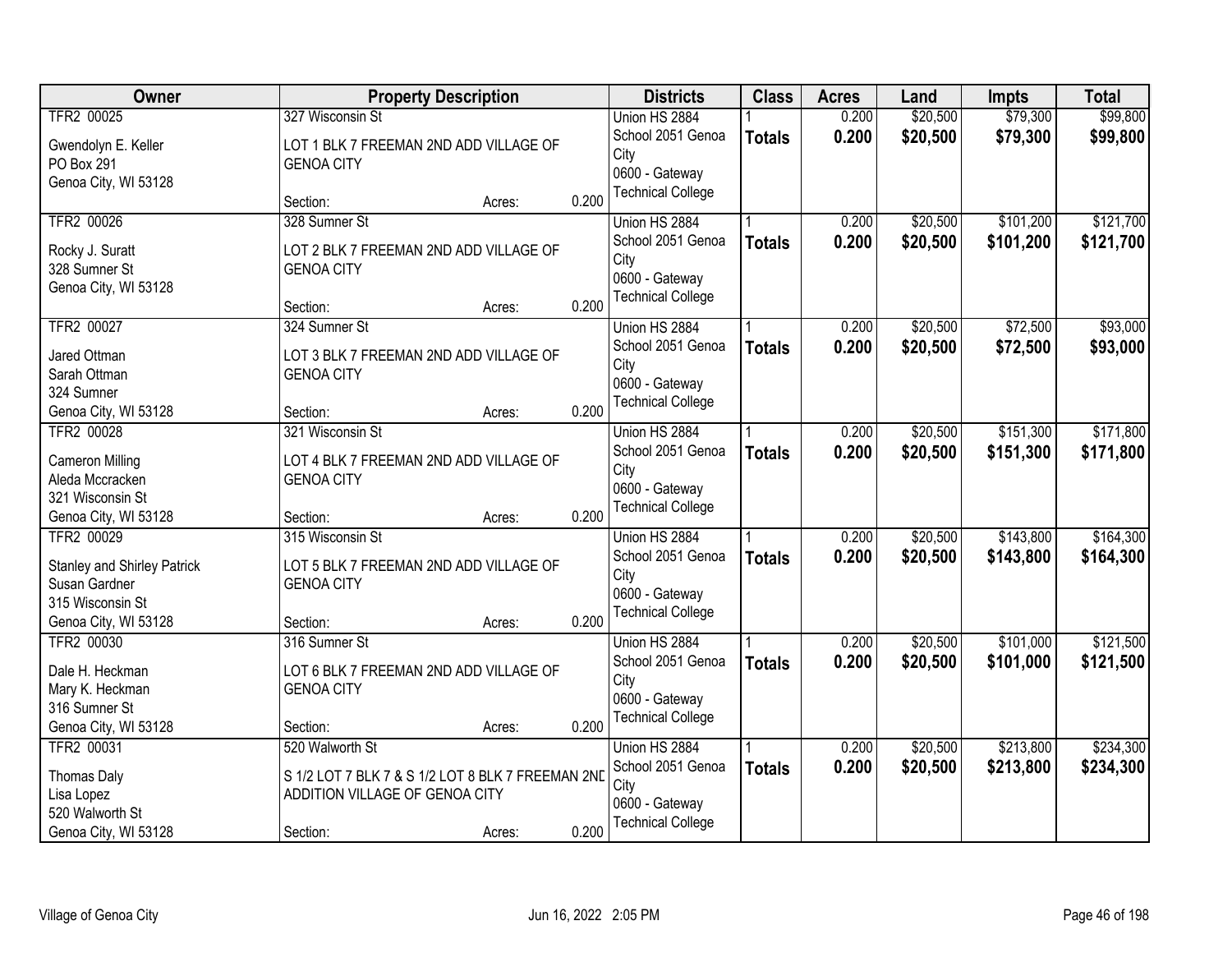| Owner                          | <b>Property Description</b>                   | <b>Districts</b>         | <b>Class</b>   | <b>Acres</b> | Land     | <b>Impts</b> | <b>Total</b> |
|--------------------------------|-----------------------------------------------|--------------------------|----------------|--------------|----------|--------------|--------------|
| TFR2 00032                     | 312 Sumner St                                 | Union HS 2884            |                | 0.200        | \$20,500 | \$128,000    | \$148,500    |
| 312 Sumner Street, LLC         | N 1/2 LOT 7 BLK 7 & N 1/2 LOT 8 BLK 7 FREEMAN | School 2051 Genoa        | <b>Totals</b>  | 0.200        | \$20,500 | \$128,000    | \$148,500    |
| PO Box 370                     | 2ND ADDITION VILLAGE OF GENOA CITY            | City                     |                |              |          |              |              |
| Walworth, WI 53184             |                                               | 0600 - Gateway           |                |              |          |              |              |
|                                | 0.200<br>Section:<br>Acres:                   | <b>Technical College</b> |                |              |          |              |              |
| TFR2 00033                     | 512 Walworth St                               | Union HS 2884            |                | 0.200        | \$20,500 | \$141,500    | \$162,000    |
| Mark R. Katzenberg             | LOT 9 BLK 7 FREEMAN 2ND ADD VILLAGE OF        | School 2051 Genoa        | <b>Totals</b>  | 0.200        | \$20,500 | \$141,500    | \$162,000    |
| Liane K. Katzenberg            | <b>GENOA CITY</b>                             | City                     |                |              |          |              |              |
| 512 Walworth St                |                                               | 0600 - Gateway           |                |              |          |              |              |
| PO Box 117                     | 0.200<br>Section:<br>Acres:                   | <b>Technical College</b> |                |              |          |              |              |
| Genoa City, WI 53128           |                                               |                          |                |              |          |              |              |
| TFR2 00034                     | 502 Walworth St                               | Union HS 2884            |                | 0.200        | \$20,500 | \$97,000     | \$117,500    |
|                                |                                               | School 2051 Genoa        | <b>Totals</b>  | 0.200        | \$20,500 | \$97,000     | \$117,500    |
| Stephen G. Powell              | LOT 10 BLK 7 FREEMAN 2ND ADD VILLAGE OF       | City                     |                |              |          |              |              |
| 502 Walworth St                | <b>GENOA CITY</b>                             | 0600 - Gateway           |                |              |          |              |              |
| PO Box 490                     |                                               | <b>Technical College</b> |                |              |          |              |              |
| Genoa City, WI 53128           | 0.200<br>Section:<br>Acres:                   |                          |                |              |          |              |              |
| TFR2 00035                     | 329 Sumner St                                 | Union HS 2884            |                | 0.200        | \$20,500 | \$69,500     | \$90,000     |
| Carol Peterson                 | LOT 1 BLK 8 FREEMAN 2ND ADD VILLAGE OF        | School 2051 Genoa        | <b>Totals</b>  | 0.200        | \$20,500 | \$69,500     | \$90,000     |
| 329 Sumner St                  | <b>GENOA CITY</b>                             | City                     |                |              |          |              |              |
| Genoa City, WI 53128           |                                               | 0600 - Gateway           |                |              |          |              |              |
|                                | 0.200<br>Section:<br>Acres:                   | <b>Technical College</b> |                |              |          |              |              |
| TFR2 00036                     | 315 Sumner St                                 | Union HS 2884            | $\overline{2}$ | 0.200        | \$20,500 | \$6,700      | \$27,200     |
|                                |                                               | School 2051 Genoa        | <b>Totals</b>  | 0.200        | \$20,500 | \$6,700      | \$27,200     |
| Joseph D. Moos                 | LOT 2 BLK 8 FREEMAN 2ND ADD VILLAGE OF        | City                     |                |              |          |              |              |
| W585 Hillcrest                 | <b>GENOA CITY</b>                             | 0600 - Gateway           |                |              |          |              |              |
| Genoa City, WI 53128-0000      |                                               | <b>Technical College</b> |                |              |          |              |              |
|                                | 0.200<br>Section:<br>Acres:                   |                          |                |              |          |              |              |
| TFR2 00037                     | 315 Sumner St                                 | Union HS 2884            | 2              | 0.190        | \$20,000 | \$77,500     | \$97,500     |
| Joseph D. Moos                 | LOT 3 BLK 8 FREEMAN 2ND ADD. VILLAGE OF       | School 2051 Genoa        | <b>Totals</b>  | 0.190        | \$20,000 | \$77,500     | \$97,500     |
| W585 Hillcrest                 | <b>GENOA CITY</b>                             | City                     |                |              |          |              |              |
| Genoa City, WI 53128-0000      |                                               | 0600 - Gateway           |                |              |          |              |              |
|                                | 0.190<br>Section:<br>Acres:                   | <b>Technical College</b> |                |              |          |              |              |
| TFR2 00038                     | 602 Walworth St                               | Union HS 2884            |                | 0.120        | \$13,000 | \$187,400    | \$200,400    |
|                                | E 42' LOT 4 BLK 8 FREEMAN 2ND ADD. VILLAGE OF | School 2051 Genoa        | <b>Totals</b>  | 0.120        | \$13,000 | \$187,400    | \$200,400    |
| Cary Elwins, LLC<br>PO Box 758 | <b>GENOA CITY</b>                             | City                     |                |              |          |              |              |
|                                |                                               | 0600 - Gateway           |                |              |          |              |              |
| Genoa City, WI 53128           | 0.120                                         | <b>Technical College</b> |                |              |          |              |              |
|                                | Section:<br>Acres:                            |                          |                |              |          |              |              |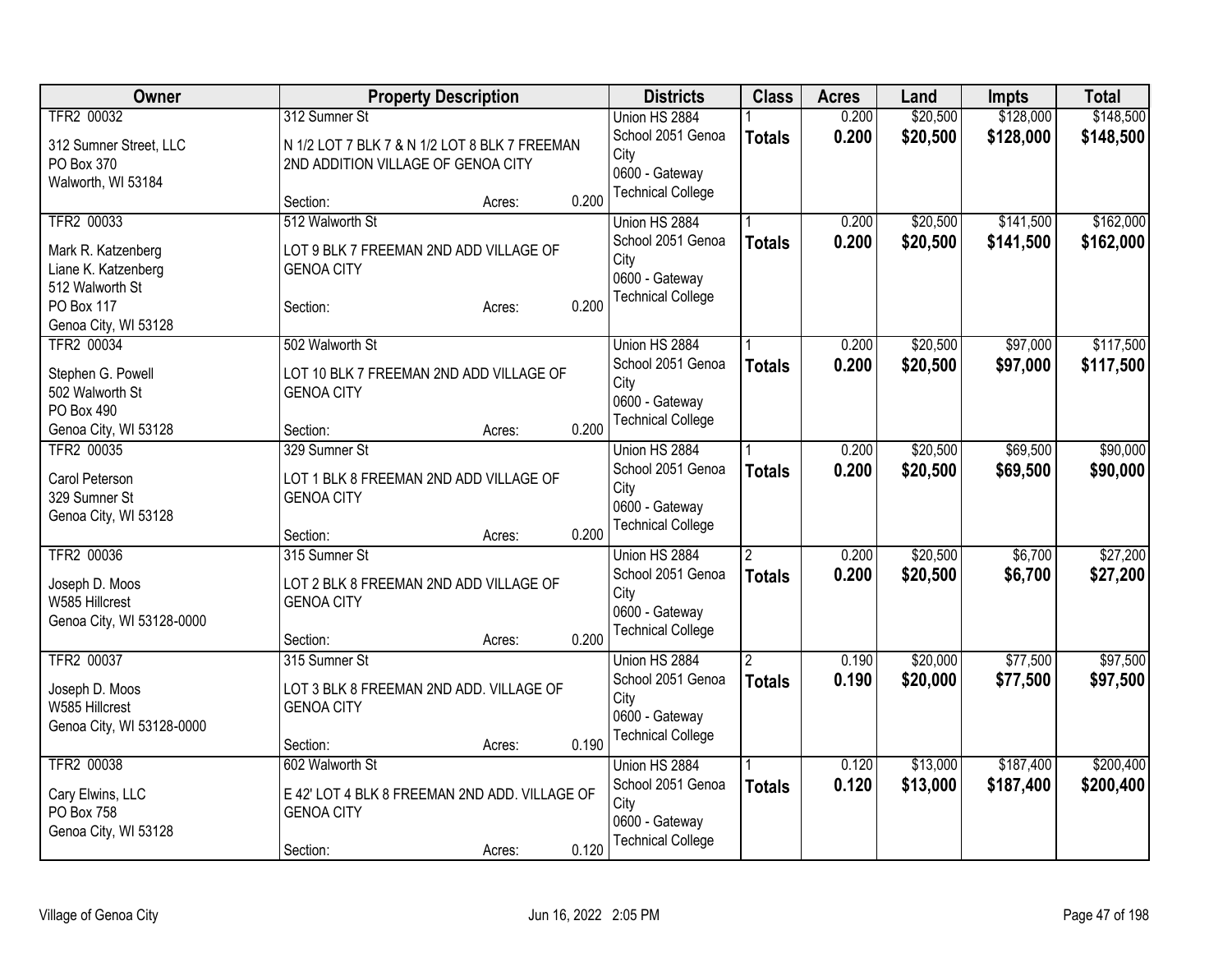| Owner                                             |                                                          | <b>Property Description</b>                |       | <b>Districts</b>         | <b>Class</b>  | <b>Acres</b> | Land     | <b>Impts</b> | <b>Total</b> |
|---------------------------------------------------|----------------------------------------------------------|--------------------------------------------|-------|--------------------------|---------------|--------------|----------|--------------|--------------|
| TFR2 00039                                        | 610 Walworth St                                          |                                            |       | Union HS 2884            |               | 0.282        | \$39,500 | \$58,200     | \$97,700     |
| Joseph Moos                                       | W 24' OF LOT 4 & LOT 5 BLK 8 FREEMAN 2ND ADD             |                                            |       | School 2051 Genoa        | <b>Totals</b> | 0.282        | \$39,500 | \$58,200     | \$97,700     |
| 610 Walworth St                                   | VILLAGE OF GENOA CITY                                    |                                            |       | City                     |               |              |          |              |              |
| Genoa City, WI 53128                              |                                                          |                                            |       | 0600 - Gateway           |               |              |          |              |              |
|                                                   | Section:                                                 | Acres:                                     | 0.282 | <b>Technical College</b> |               |              |          |              |              |
| TG 00001                                          | 622 Franklin St                                          |                                            |       | Union HS 2884            |               | 0.220        | \$21,500 | \$77,000     | \$98,500     |
| Pamela J. Vandyke et al                           | LOT 1 BLK 1 GIFFORD ADD VILLAGE OF GENOA CITY            |                                            |       | School 2051 Genoa        | <b>Totals</b> | 0.220        | \$21,500 | \$77,000     | \$98,500     |
| c/o Kenneth J. Vandyke                            |                                                          |                                            |       | City                     |               |              |          |              |              |
| N5277 Hwy 49                                      |                                                          |                                            |       | 0600 - Gateway           |               |              |          |              |              |
| Scandinavia, WI 54977-0000                        | Section:                                                 | Acres:                                     | 0.220 | <b>Technical College</b> |               |              |          |              |              |
| TG 00002                                          | Freeman St                                               |                                            |       | Union HS 2884            |               | 0.220        | \$21,500 | \$200        | \$21,700     |
| Pamela J. Vandyke et al                           | LOT 2 BLK 1 GIFFORD ADD. VILLAGE OF GENOA                |                                            |       | School 2051 Genoa        | <b>Totals</b> | 0.220        | \$21,500 | \$200        | \$21,700     |
| c/o Kenneth J. Vandyke                            | <b>CITY</b>                                              |                                            |       | City                     |               |              |          |              |              |
| N5277 Hwy 49                                      |                                                          |                                            |       | 0600 - Gateway           |               |              |          |              |              |
| Scandinavia, WI 54977-0000                        | Section:                                                 | Acres:                                     | 0.220 | <b>Technical College</b> |               |              |          |              |              |
| TG 00003                                          | 618 Freeman St                                           |                                            |       | Union HS 2884            |               | 0.220        | \$21,500 | \$105,400    | \$126,900    |
|                                                   |                                                          |                                            |       | School 2051 Genoa        | <b>Totals</b> | 0.220        | \$21,500 | \$105,400    | \$126,900    |
| Annette M. Montes De Oca<br>Armando Montes De Oca | LOT 3 BLK 1 GIFFORD ADD. VILLAGE OF GENOA<br><b>CITY</b> |                                            |       | City                     |               |              |          |              |              |
| PO Box 236                                        |                                                          |                                            |       | 0600 - Gateway           |               |              |          |              |              |
| Genoa City, WI 53128                              | Section:                                                 | Acres:                                     | 0.220 | <b>Technical College</b> |               |              |          |              |              |
| TG 00004                                          | 622 Freeman St                                           |                                            |       | Union HS 2884            |               | 0.222        | \$21,500 | \$114,000    | \$135,500    |
|                                                   |                                                          |                                            |       | School 2051 Genoa        | <b>Totals</b> | 0.222        | \$21,500 | \$114,000    | \$135,500    |
| Cory R. Skinner                                   | LOT 4 BLK 1 GIFFORD ADD. VILLAGE OF GENOA                |                                            |       | City                     |               |              |          |              |              |
| 622 Freeman St                                    | <b>CITY</b>                                              |                                            |       | 0600 - Gateway           |               |              |          |              |              |
| Genoa City, WI 53128                              |                                                          |                                            |       | <b>Technical College</b> |               |              |          |              |              |
| TG 00005                                          | Section:<br>559 Gifford St                               | Acres:                                     | 0.222 | Union HS 2884            |               | 0.221        | \$21,500 | \$130,700    | \$152,200    |
|                                                   |                                                          |                                            |       | School 2051 Genoa        |               | 0.221        | \$21,500 | \$130,700    |              |
| Jeffrey M. Shales                                 | LOT 5 BLK 1 GIFFORD ADD. VILLAGE OF GENOA                |                                            |       | City                     | <b>Totals</b> |              |          |              | \$152,200    |
| 559 Gifford St                                    | <b>CITY</b>                                              |                                            |       | 0600 - Gateway           |               |              |          |              |              |
| Genoa City, WI 53128                              |                                                          |                                            |       | <b>Technical College</b> |               |              |          |              |              |
|                                                   | Section:                                                 | Acres:                                     | 0.221 |                          |               |              |          |              |              |
| TG 00006                                          | 629 Sumner St                                            |                                            |       | Union HS 2884            |               | 0.300        | \$25,500 | \$147,100    | \$172,600    |
| Frank C. Lentz                                    |                                                          | LOT 6 & N 1/2 LOT 7 BLK 1 GIFFORD ADDITION |       | School 2051 Genoa        | <b>Totals</b> | 0.300        | \$25,500 | \$147,100    | \$172,600    |
| Dawn M. Lentz                                     | VILLAGE OF GENOA CITY                                    |                                            |       | City                     |               |              |          |              |              |
| 629 Sumner St                                     |                                                          |                                            |       | 0600 - Gateway           |               |              |          |              |              |
| Genoa City, WI 53128                              | Section:                                                 | Acres:                                     | 0.300 | <b>Technical College</b> |               |              |          |              |              |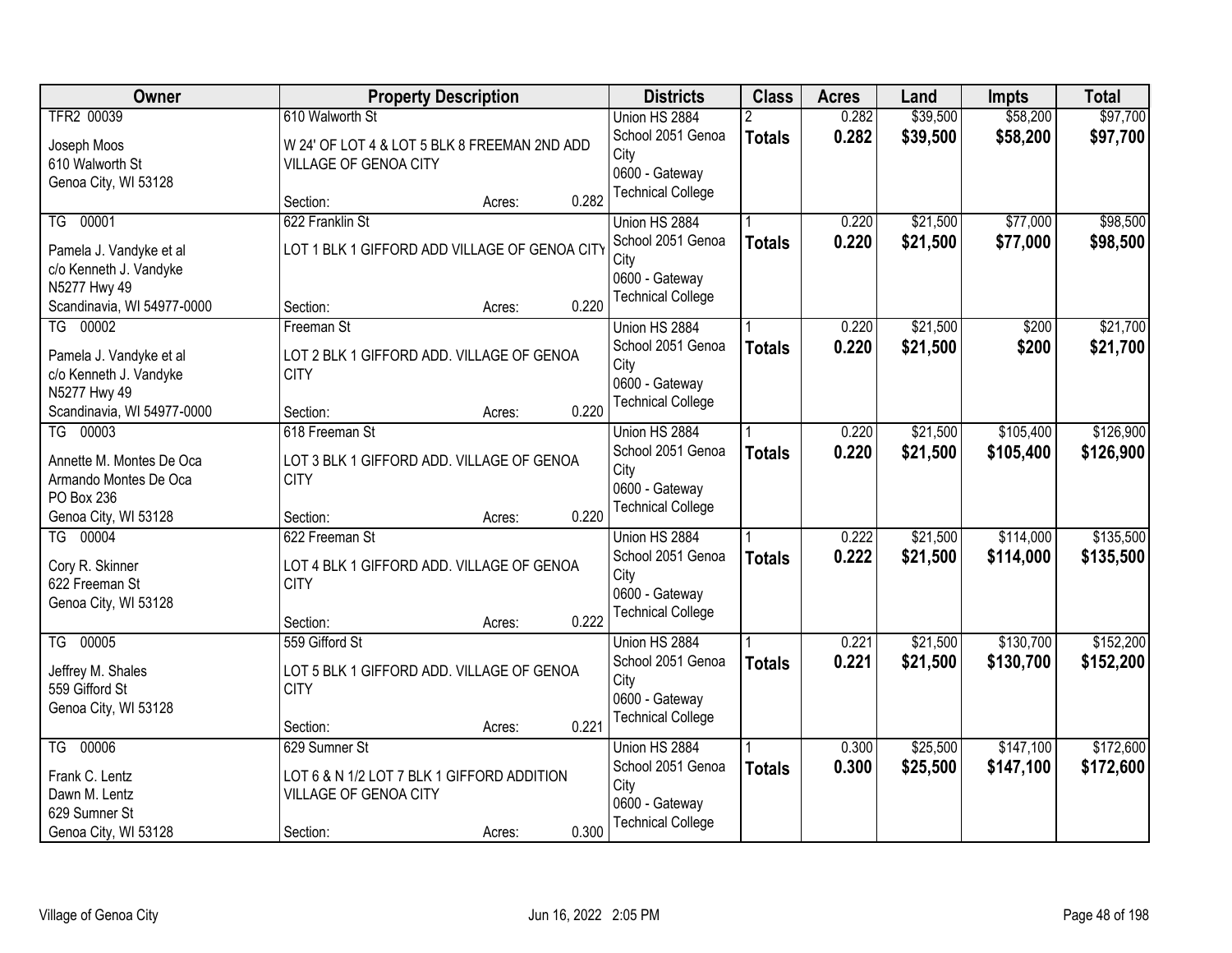| Owner                     | <b>Property Description</b>                   | <b>Districts</b>         | <b>Class</b>  | <b>Acres</b> | Land     | <b>Impts</b> | <b>Total</b> |
|---------------------------|-----------------------------------------------|--------------------------|---------------|--------------|----------|--------------|--------------|
| TG 00008                  | 617 Sumner St                                 | Union HS 2884            |               | 0.300        | \$25,500 | \$141,300    | \$166,800    |
| Christopher J. Lemm       | S 1/2 LOT 7 BLK 1, & LOT 8 BLK 1 GIFFORD ADD  | School 2051 Genoa        | <b>Totals</b> | 0.300        | \$25,500 | \$141,300    | \$166,800    |
| Jeanne M. Lemm            | VILLAGE OF GENOA CITY                         | City                     |               |              |          |              |              |
| 617 Sumner St             |                                               | 0600 - Gateway           |               |              |          |              |              |
| PO Box 90                 | 0.300<br>Section:<br>Acres:                   | <b>Technical College</b> |               |              |          |              |              |
| Genoa City, WI 53128      |                                               |                          |               |              |          |              |              |
| TG 00009                  | 609 Sumner St                                 | Union HS 2884            |               | 0.200        | \$20,500 | \$121,500    | \$142,000    |
|                           |                                               | School 2051 Genoa        | <b>Totals</b> | 0.200        | \$20,500 | \$121,500    | \$142,000    |
| Jeffrey A. Jurewicz       | LOT 9 BLK 1 GIFFORD ADD. VILLAGE OF GENOA     | City                     |               |              |          |              |              |
| Claudia L. Jurewicz       | <b>CITY</b>                                   | 0600 - Gateway           |               |              |          |              |              |
| 609 Sumner St             |                                               | <b>Technical College</b> |               |              |          |              |              |
| Genoa City, WI 53128      | 0.200<br>Section:<br>Acres:                   |                          |               |              |          |              |              |
| TG 00010                  | 604 Franklin St                               | Union HS 2884            |               | 0.200        | \$20,500 | \$126,600    | \$147,100    |
| John C. Kanthack et al    | LOT 10 BLK 1 GIFFORD ADD VILLAGE OF GENOA     | School 2051 Genoa        | <b>Totals</b> | 0.200        | \$20,500 | \$126,600    | \$147,100    |
| c/o John C. Kanthack      | <b>CITY</b>                                   | City                     |               |              |          |              |              |
| 604 Franklin St           |                                               | 0600 - Gateway           |               |              |          |              |              |
| Genoa City, WI 53128-0000 | 0.200<br>Section:<br>Acres:                   | <b>Technical College</b> |               |              |          |              |              |
| TG 00011                  | 524 Franklin St                               | Union HS 2884            |               | 0.200        | \$20,500 | \$116,800    | \$137,300    |
|                           |                                               | School 2051 Genoa        | <b>Totals</b> | 0.200        | \$20,500 | \$116,800    | \$137,300    |
| David Besenhofer          | LOT 1 BLK 2 GIFFORD ADD VILLAGE OF GENOA CITY | City                     |               |              |          |              |              |
| Deborah A. Besenhofer     |                                               | 0600 - Gateway           |               |              |          |              |              |
| 524 Franklin St           |                                               | <b>Technical College</b> |               |              |          |              |              |
| Genoa City, WI 53128      | 0.200<br>Section:<br>Acres:                   |                          |               |              |          |              |              |
| TG 00012                  | 610 Sumner St                                 | Union HS 2884            |               | 0.200        | \$20,500 | \$97,000     | \$117,500    |
| Lawrence W. Anderson      | LOT 2 BLK 2 GIFFORD ADD. VILLAGE OF GENOA     | School 2051 Genoa        | <b>Totals</b> | 0.200        | \$20,500 | \$97,000     | \$117,500    |
| Pauline C. Anderson       | <b>CITY</b>                                   | City                     |               |              |          |              |              |
| 610 Sumner St             |                                               | 0600 - Gateway           |               |              |          |              |              |
| Genoa City, WI 53128-0000 | 0.200<br>Section:<br>Acres:                   | <b>Technical College</b> |               |              |          |              |              |
| TG 00013                  | 618 Sumner St                                 | Union HS 2884            |               | 0.200        | \$20,500 | \$115,400    | \$135,900    |
|                           |                                               | School 2051 Genoa        | <b>Totals</b> | 0.200        | \$20,500 | \$115,400    | \$135,900    |
| Emma E. Arias             | LOT 3 BLK 2 GIFFORD ADD. VILLAGE OF GENOA     | City                     |               |              |          |              |              |
| Juan M. Ramirez           | <b>CITY</b>                                   | 0600 - Gateway           |               |              |          |              |              |
| 618 Sumner St             |                                               | <b>Technical College</b> |               |              |          |              |              |
| Genoa City, WI 53128      | 0.200<br>Section:<br>Acres:                   |                          |               |              |          |              |              |
| TG 00014                  | 624 Sumner St                                 | Union HS 2884            |               | 0.200        | \$20,500 | \$98,700     | \$119,200    |
| Jeffrey R. Wissell        | LOT 4 BLK 2 GIFFORD ADD VILLAGE OF GENOA CITY | School 2051 Genoa        | <b>Totals</b> | 0.200        | \$20,500 | \$98,700     | \$119,200    |
| Leila L. Wissell          |                                               | City                     |               |              |          |              |              |
| 624 Sumner St             |                                               | 0600 - Gateway           |               |              |          |              |              |
| Genoa City, WI 53128      | 0.200<br>Section:<br>Acres:                   | <b>Technical College</b> |               |              |          |              |              |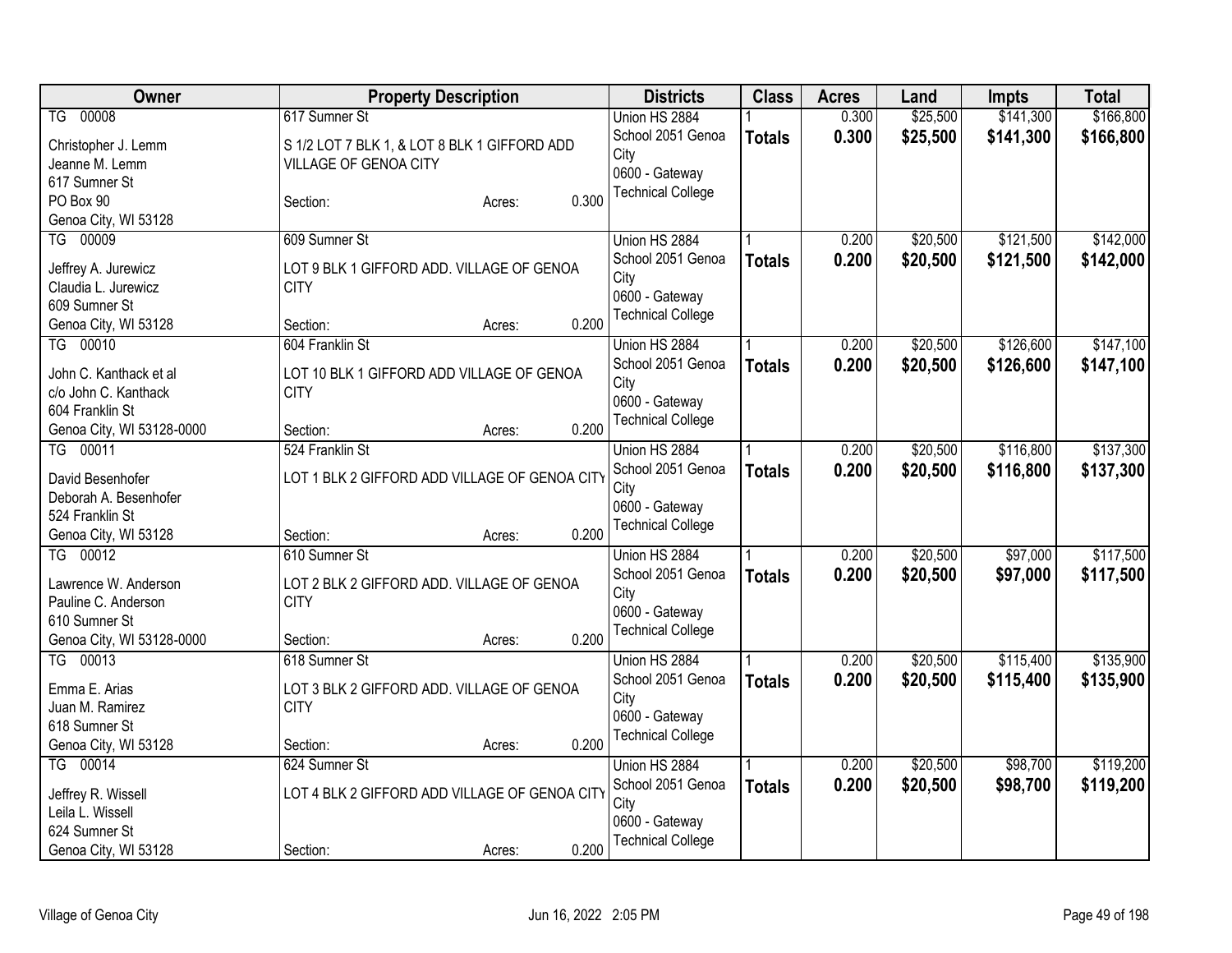| Owner                             | <b>Property Description</b>                                    |       | <b>Districts</b>                           | <b>Class</b>  | <b>Acres</b> | Land     | <b>Impts</b> | <b>Total</b> |
|-----------------------------------|----------------------------------------------------------------|-------|--------------------------------------------|---------------|--------------|----------|--------------|--------------|
| TG 00015                          | 630 Sumner St                                                  |       | Union HS 2884                              |               | 0.200        | \$20,500 | \$66,500     | \$87,000     |
| Allen R. Hallberg                 | LOT 5 BLK 2 GIFFORD ADD. VILLAGE OF GENOA                      |       | School 2051 Genoa                          | <b>Totals</b> | 0.200        | \$20,500 | \$66,500     | \$87,000     |
| C/O Morequity Inc                 | <b>CITY</b>                                                    |       | City                                       |               |              |          |              |              |
| 630 Sumner St Po Box 756          |                                                                |       | 0600 - Gateway                             |               |              |          |              |              |
| Genoa City, WI 53128              | Section:<br>Acres:                                             | 0.200 | <b>Technical College</b>                   |               |              |          |              |              |
| TG 00016                          | 507 Gifford St                                                 |       | Union HS 2884                              |               | 0.300        | \$25,500 | \$94,300     | \$119,800    |
| Ruth M. Wisnauski                 | LOT 6 & N 1/2 LOT 7 BLK 2 GIFFORD ADDITION                     |       | School 2051 Genoa                          | <b>Totals</b> | 0.300        | \$25,500 | \$94,300     | \$119,800    |
| 507 Gifford St                    | VILLAGE OF GENOA CITY                                          |       | City                                       |               |              |          |              |              |
| Genoa City, WI 53128-0000         |                                                                |       | 0600 - Gateway                             |               |              |          |              |              |
|                                   | Section:<br>Acres:                                             | 0.300 | <b>Technical College</b>                   |               |              |          |              |              |
| TG 00018                          | 615 Wisconsin St                                               |       | Union HS 2884                              |               | 0.300        | \$25,500 | \$138,200    | \$163,700    |
| Bethany Mcmahon                   | S 1/2 LOT 7 BLK 2 LOT 8 BLK 2 GIFFORD ADD                      |       | School 2051 Genoa                          | <b>Totals</b> | 0.300        | \$25,500 | \$138,200    | \$163,700    |
| 615 N Wisconsin St                | VILLAGE OF GENOA CITY                                          |       | City                                       |               |              |          |              |              |
| Genoa City, WI 53128              |                                                                |       | 0600 - Gateway                             |               |              |          |              |              |
|                                   | Section:<br>Acres:                                             | 0.300 | <b>Technical College</b>                   |               |              |          |              |              |
| TG 00020                          | 506 Franklin St                                                |       | Union HS 2884                              |               | 0.400        | \$29,000 | \$176,100    | \$205,100    |
|                                   |                                                                |       | School 2051 Genoa                          | <b>Totals</b> | 0.400        | \$29,000 | \$176,100    | \$205,100    |
| Daniel J. Hall                    | LOTS 9 & 10 BLK 2 GIFFORDS ADD VILLAGE OF<br><b>GENOA CITY</b> |       | City                                       |               |              |          |              |              |
| Angela M. Hall<br>506 Franklin St |                                                                |       | 0600 - Gateway                             |               |              |          |              |              |
| Genoa City, WI 53128              | Section:<br>Acres:                                             | 0.400 | <b>Technical College</b>                   |               |              |          |              |              |
| TG 00020A                         | 418 Franklin St                                                |       | Union HS 2884                              |               | 0.210        | \$21,000 | \$130,600    | \$151,600    |
|                                   |                                                                |       | School 2051 Genoa                          | <b>Totals</b> | 0.210        | \$21,000 | \$130,600    | \$151,600    |
| Ernesto Aranda                    | E 1/2 LOTS 1 & 2 BLK 3 GIFFORD'S ADDITION                      |       | City                                       |               |              |          |              |              |
| Susana Aranda                     | VILLAGE OF GENOA CITY OUT OF TG-21 PER                         |       | 0600 - Gateway                             |               |              |          |              |              |
| 418 Franklin St                   | #516279                                                        |       | <b>Technical College</b>                   |               |              |          |              |              |
| Genoa City, WI 53128              | Section:<br>Acres:                                             | 0.210 |                                            |               |              |          |              |              |
| 00021<br>$\overline{IG}$          | 610 Wisconsin St                                               |       | Union HS 2884                              |               | 0.210        | \$21,000 | \$94,800     | \$115,800    |
| Joyce Stagg                       | W 1/2 LOT 1 BLK 3 & W 1/2 LOT 2 BLK 3 GIFFORD                  |       | School 2051 Genoa                          | <b>Totals</b> | 0.210        | \$21,000 | \$94,800     | \$115,800    |
| 610 Wisconsin St                  | ADDITION VILLAGE OF GENOA CITY                                 |       | City                                       |               |              |          |              |              |
| Genoa City, WI 53128              |                                                                |       | 0600 - Gateway<br><b>Technical College</b> |               |              |          |              |              |
|                                   | Section:<br>Acres:                                             | 0.210 |                                            |               |              |          |              |              |
| TG 00021A                         | 618 Wisconsin St                                               |       | Union HS 2884                              |               | 0.430        | \$30,000 | \$150,000    | \$180,000    |
| Mark L. Bobula                    | LOT 3 & 4 BLK 3 GIFFORD ADDITION VILLAGE OF                    |       | School 2051 Genoa                          | <b>Totals</b> | 0.430        | \$30,000 | \$150,000    | \$180,000    |
| Melissa D. Bobula                 | <b>GENOA CITY</b>                                              |       | City                                       |               |              |          |              |              |
| 618 Wisconsin St                  |                                                                |       | 0600 - Gateway                             |               |              |          |              |              |
| Genoa City, WI 53128              | Section:<br>Acres:                                             | 0.430 | <b>Technical College</b>                   |               |              |          |              |              |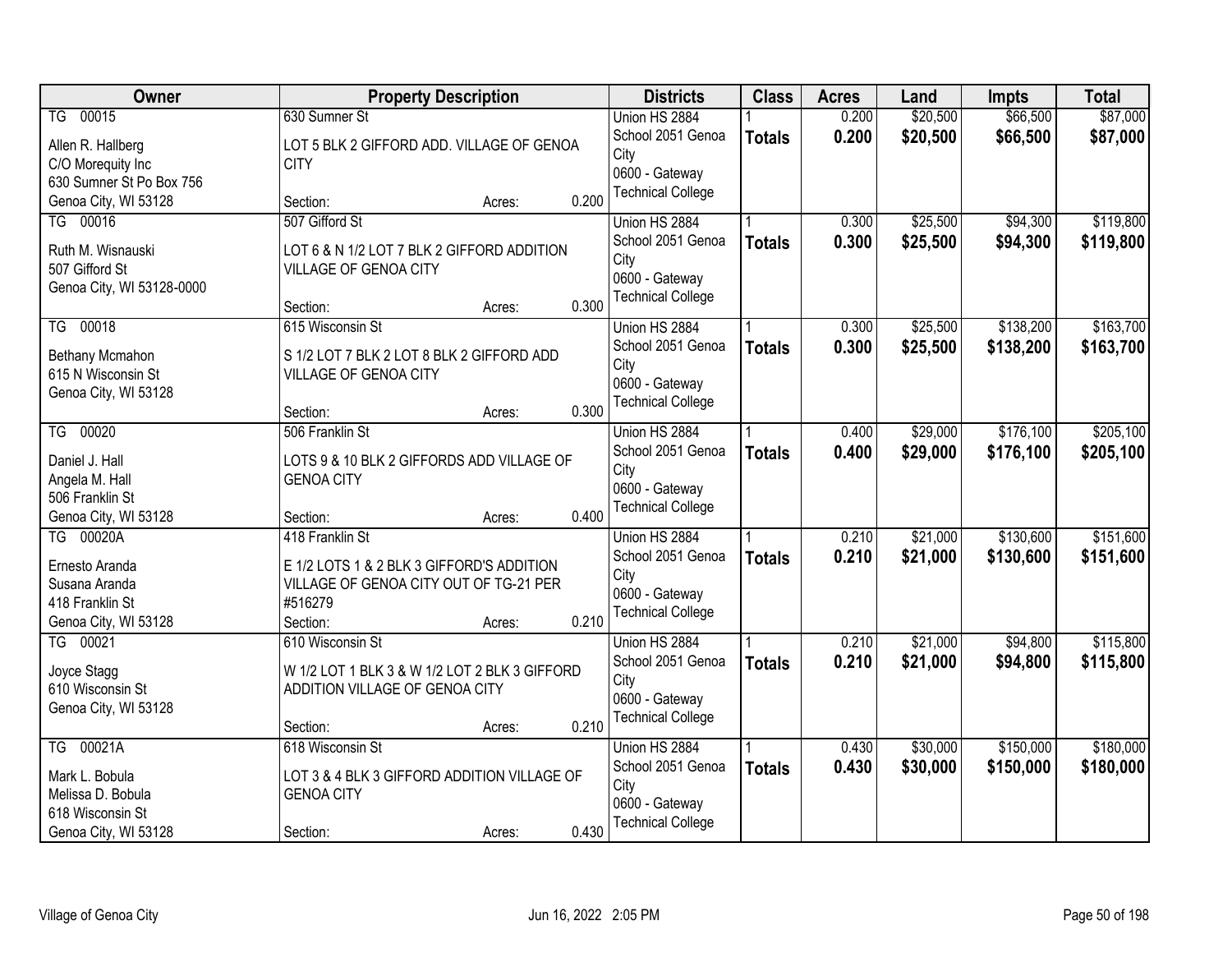| Owner                               | <b>Property Description</b>                              | <b>Districts</b>         | <b>Class</b>  | <b>Acres</b> | Land     | Impts     | <b>Total</b> |
|-------------------------------------|----------------------------------------------------------|--------------------------|---------------|--------------|----------|-----------|--------------|
| TG 00021B                           | 626 Wisconsin St                                         | Union HS 2884            |               | 0.220        | \$21,500 | \$170,500 | \$192,000    |
| Kelly M. Bartodziej                 | LOT 5 BLK 3 GIFFORD'S ADDITION VILLAGE OF                | School 2051 Genoa        | <b>Totals</b> | 0.220        | \$21,500 | \$170,500 | \$192,000    |
| Joshua S. Kronwall                  | GENOA CITY OUT OF TG-21A                                 | City                     |               |              |          |           |              |
| 626 N Wisconsin St                  |                                                          | 0600 - Gateway           |               |              |          |           |              |
| Genoa City, WI 53128                | 0.220<br>Section:<br>Acres:                              | <b>Technical College</b> |               |              |          |           |              |
| TG 00026                            | 560 Gifford St                                           | Union HS 2884            |               | 0.200        | \$20,500 | \$137,700 | \$158,200    |
| Norma J. Harris                     | LOT 1 BLK 4 GIFFORD ADD VILLAGE OF GENOA CITY            | School 2051 Genoa        | <b>Totals</b> | 0.200        | \$20,500 | \$137,700 | \$158,200    |
| 560 Gifford St                      |                                                          | City                     |               |              |          |           |              |
| Genoa City, WI 53128                |                                                          | 0600 - Gateway           |               |              |          |           |              |
|                                     | 0.200<br>Section:<br>Acres:                              | <b>Technical College</b> |               |              |          |           |              |
| TG 00027                            | 550 Gifford St                                           | Union HS 2884            |               | 0.200        | \$20,500 | \$115,700 | \$136,200    |
| <b>Robert Bailey</b>                | LOT 2 BLK 4 GIFFORD ADD. VILLAGE OF GENOA                | School 2051 Genoa        | <b>Totals</b> | 0.200        | \$20,500 | \$115,700 | \$136,200    |
| Casey Bailey                        | <b>CITY</b>                                              | City                     |               |              |          |           |              |
| 550 Gifford St                      |                                                          | 0600 - Gateway           |               |              |          |           |              |
| Genoa City, WI 53128                | 0.200<br>Section:<br>Acres:                              | <b>Technical College</b> |               |              |          |           |              |
| TG 00028                            | 716 Freeman St                                           | Union HS 2884            |               | 0.200        | \$20,500 | \$144,000 | \$164,500    |
|                                     |                                                          | School 2051 Genoa        | <b>Totals</b> | 0.200        | \$20,500 | \$144,000 | \$164,500    |
| Amy Dodd<br>693 Greenbach St        | LOT 3 BLK 4 GIFFORD ADD. VILLAGE OF GENOA<br><b>CITY</b> | City                     |               |              |          |           |              |
| Napa, CA 94559                      |                                                          | 0600 - Gateway           |               |              |          |           |              |
|                                     | 0.200<br>Section:<br>Acres:                              | <b>Technical College</b> |               |              |          |           |              |
| TG 00029                            | 722 Freeman St                                           | Union HS 2884            |               | 0.200        | \$20,500 | \$93,700  | \$114,200    |
|                                     |                                                          | School 2051 Genoa        | <b>Totals</b> | 0.200        | \$20,500 | \$93,700  | \$114,200    |
| Darwin A. Nelson<br>Donna R. Nelson | LOT 4 BLK 4 GIFFORD ADD. VILLAGE OF GENOA<br><b>CITY</b> | City                     |               |              |          |           |              |
| 722 N Freeman St                    |                                                          | 0600 - Gateway           |               |              |          |           |              |
| Genoa City, WI 53128                | 0.200<br>Section:<br>Acres:                              | <b>Technical College</b> |               |              |          |           |              |
| TG 00030                            | 728 Freeman St                                           | Union HS 2884            |               | 0.200        | \$20,500 | \$98,500  | \$119,000    |
|                                     |                                                          | School 2051 Genoa        | <b>Totals</b> | 0.200        | \$20,500 | \$98,500  | \$119,000    |
| <b>Fotos Family Trust</b>           | LOT 5 BLK 4 GIFFORD ADD VILLAGE OF GENOA CITY            | City                     |               |              |          |           |              |
| 2311 N Hidden Trl                   |                                                          | 0600 - Gateway           |               |              |          |           |              |
| Spring Grove, IL 60081              | 0.200<br>Section:<br>Acres:                              | <b>Technical College</b> |               |              |          |           |              |
| 00031<br>$\overline{\text{TS}}$     | 621 Freeman St                                           | Union HS 2884            |               | 0.260        | \$23,500 | \$111,000 | \$134,500    |
|                                     |                                                          | School 2051 Genoa        | <b>Totals</b> | 0.260        | \$23,500 | \$111,000 | \$134,500    |
| Timothy L. Beck                     | LOT 1 BLK 5 GIFFORD ADD VILLAGE OF GENOA CTIY            | City                     |               |              |          |           |              |
| Shannon L. Beck                     |                                                          | 0600 - Gateway           |               |              |          |           |              |
| 621 N Freeman St<br><b>Box 49</b>   | 0.260<br>Section:                                        | <b>Technical College</b> |               |              |          |           |              |
| Genoa City, WI 53128                | Acres:                                                   |                          |               |              |          |           |              |
|                                     |                                                          |                          |               |              |          |           |              |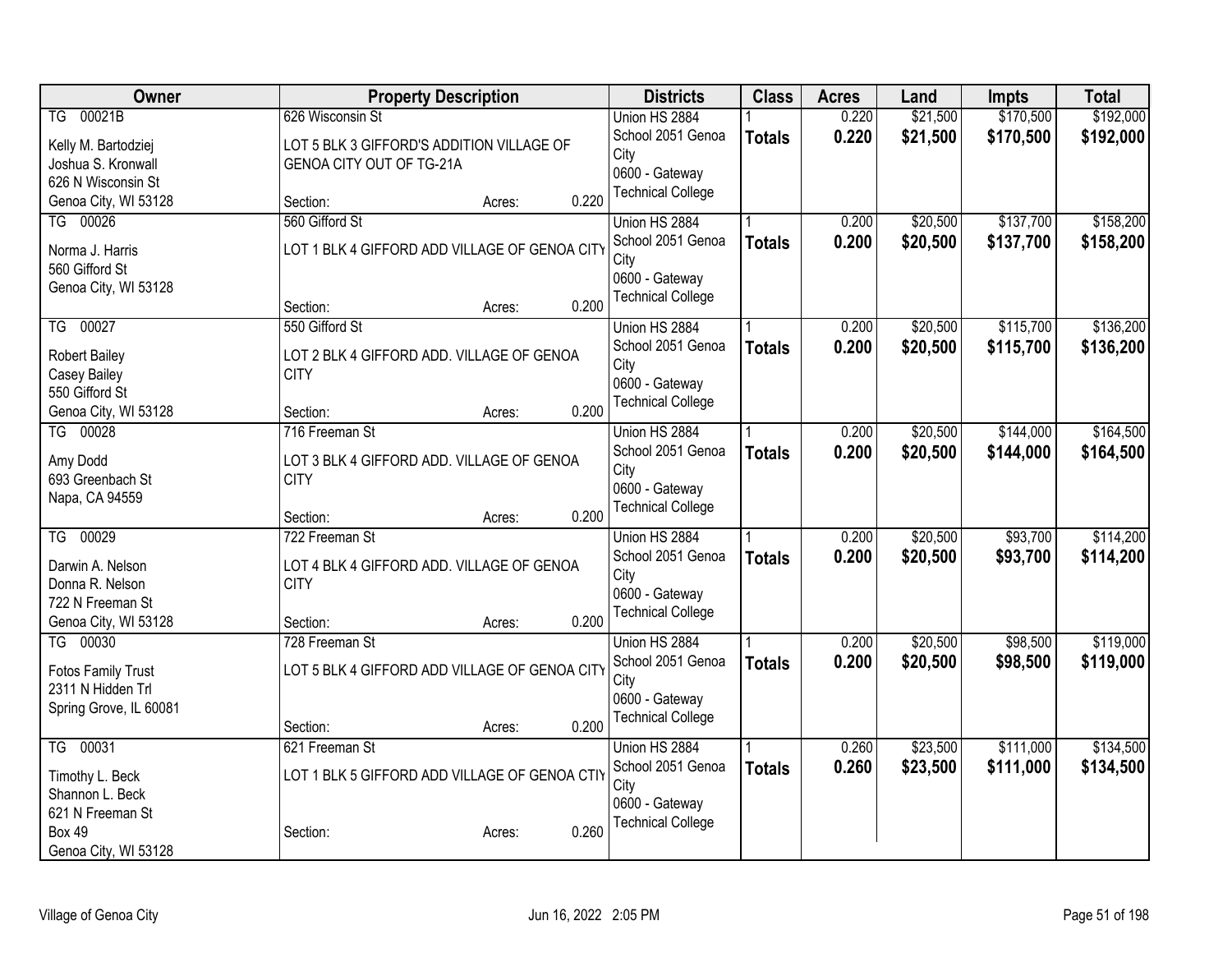| Owner                  | <b>Property Description</b>                           | <b>Districts</b>         | <b>Class</b>  | <b>Acres</b> | Land     | <b>Impts</b> | <b>Total</b> |
|------------------------|-------------------------------------------------------|--------------------------|---------------|--------------|----------|--------------|--------------|
| TG 00032               | 629 Freeman St                                        | Union HS 2884            |               | 0.230        | \$22,000 | \$124,900    | \$146,900    |
| Isidro D. Botello      | LOT 2 BLK 5 & THAT PARCEL LYING BETWEEN LOT 2         | School 2051 Genoa        | <b>Totals</b> | 0.230        | \$22,000 | \$124,900    | \$146,900    |
| Kelleen N. Botello     | & RR & S OF N L LOT 2 EXT. W'LY. GIFFORD ADD.         | City                     |               |              |          |              |              |
| 629 Freeman St         | VILLAGE OF GENOA CITY                                 | 0600 - Gateway           |               |              |          |              |              |
| Genoa City, WI 53128   | 0.230<br>Section:<br>Acres:                           | <b>Technical College</b> |               |              |          |              |              |
| TG 00033               | 635 Freeman St                                        | Union HS 2884            |               | 0.320        | \$26,500 | \$107,000    | \$133,500    |
|                        |                                                       | School 2051 Genoa        | <b>Totals</b> | 0.320        | \$26,500 | \$107,000    | \$133,500    |
| Timothy A. Smith       | LOT 3 BLK 5 & PARCEL LYING BETWEEN LOT 3 & RR         | City                     |               |              |          |              |              |
| 635 N Freeman St       | & BETWEEN N & S L'S OF LOT 3 EXT. W'LY GIFFORD        | 0600 - Gateway           |               |              |          |              |              |
| Genoa City, WI 53128   | ADDITION VILLAGE OF GENOA CITY                        | <b>Technical College</b> |               |              |          |              |              |
|                        | 0.320<br>Section:<br>Acres:                           |                          |               |              |          |              |              |
| 00034<br>TG            | 705 Freeman St                                        | Union HS 2884            |               | 0.550        | \$32,500 | \$99,700     | \$132,200    |
| Jason A. Broadway      | LOT 4 BLK 5 & PARCEL COM SW COR LOT 4; W 106';        | School 2051 Genoa        | <b>Totals</b> | 0.550        | \$32,500 | \$99,700     | \$132,200    |
| Tallulah L. Mckimmy    | NWLY ALG ROW C&NW RR 164'; E 141'; S56'; E 70' TC     | City                     |               |              |          |              |              |
| 705 N Freeman          | NW COR LOT 4; S 66' TO POB. GIFFORD ADDITION          | 0600 - Gateway           |               |              |          |              |              |
| Genoa City, WI 53128   | 0.550<br>Section:<br>Acres:                           | <b>Technical College</b> |               |              |          |              |              |
| TG 00035               | 711 Freeman St                                        | Union HS 2884            |               | 0.460        | \$30,500 | \$101,200    | \$131,700    |
|                        |                                                       | School 2051 Genoa        | <b>Totals</b> | 0.460        | \$30,500 | \$101,200    | \$131,700    |
| Leonard J. Blake Jr    | LOT 5 BLK 5 & PARCEL COM SW COR LOT 5, W 70', N       | City                     |               |              |          |              |              |
| Sandra Blake           | 198', E 49 1/2', S 132', E 20 1/2' TO NW COR LOT 5, S | 0600 - Gateway           |               |              |          |              |              |
| 711 N Freeman St       | 66' TO POB. GIFFORD ADD. VILLAGE OF GENOA             | <b>Technical College</b> |               |              |          |              |              |
| Genoa City, WI 53128   | 0.460<br>Section:<br>Acres:                           |                          |               |              |          |              |              |
| TG 00036               | 723 Freeman St                                        | Union HS 2884            |               | 0.230        | \$22,000 | \$143,800    | \$165,800    |
| Mark J. Santner        | LOT 6 BLK 5 & PARCEL COM SW COR LOT 6, W 20           | School 2051 Genoa        | <b>Totals</b> | 0.230        | \$22,000 | \$143,800    | \$165,800    |
| Lynn A. Santner        | 1/2', N 66', E 20 1/2' TO NW COR LOT 6, S TO POB.     | City                     |               |              |          |              |              |
| 723 Freeman St         | GIFFORD ADDITION VILLAGE OF GENOA CITY                | 0600 - Gateway           |               |              |          |              |              |
| Genoa City, WI 53128   | 0.230<br>Section:<br>Acres:                           | <b>Technical College</b> |               |              |          |              |              |
| TG 00037               | 715 Freeman St                                        | Union HS 2884            |               | 0.200        | \$20,500 | \$83,100     | \$103,600    |
|                        |                                                       | School 2051 Genoa        | <b>Totals</b> | 0.200        | \$20,500 | \$83,100     | \$103,600    |
| Kenneth Acciari        | LOT 7 BLK 5 & PARCEL COM SW COR LOT 7, W 20           | City                     |               |              |          |              |              |
| W1529 County Rd B      | 1/2', N 66', E 20 1/2', S 66' TO POB. GIFFORD         | 0600 - Gateway           |               |              |          |              |              |
| Genoa City, WI 53128   | ADDITION VILLAGE OF GENOA CITY                        | <b>Technical College</b> |               |              |          |              |              |
|                        | 0.200<br>Section:<br>Acres:                           |                          |               |              |          |              |              |
| TG 00038               | 729 Freeman St                                        | Union HS 2884            |               | 0.200        | \$20,500 | \$114,700    | \$135,200    |
| <b>Michael Russell</b> | LOT 8 BLK 5 GIFFORD ADD. VILLAGE OF GENOA             | School 2051 Genoa        | <b>Totals</b> | 0.200        | \$20,500 | \$114,700    | \$135,200    |
| 729 Freeman St         | <b>CITY</b>                                           | City                     |               |              |          |              |              |
| Genoa City, WI 53128   |                                                       | 0600 - Gateway           |               |              |          |              |              |
|                        | 0.200<br>Section:<br>Acres:                           | <b>Technical College</b> |               |              |          |              |              |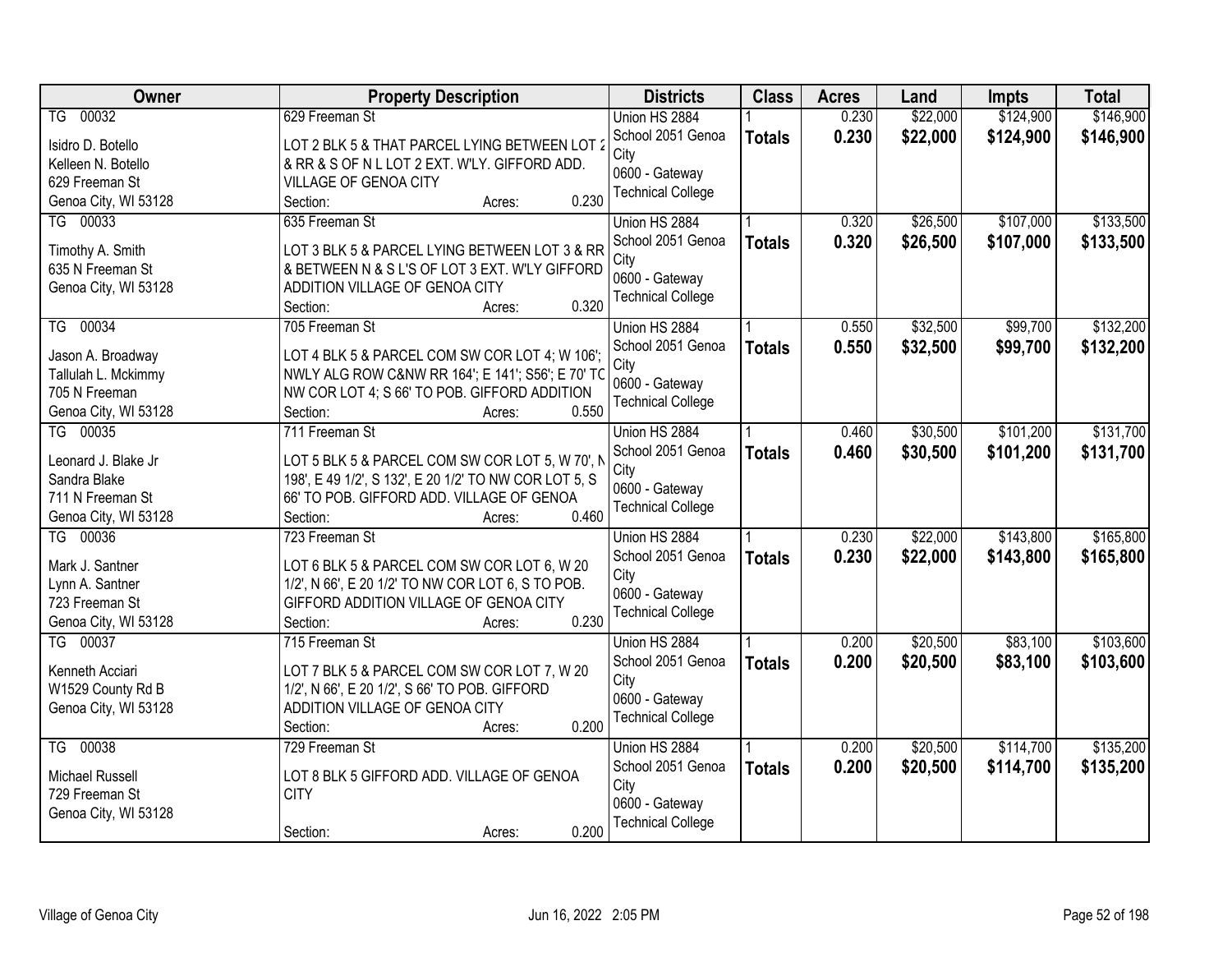| Owner                     |                      | <b>Property Description</b>              |       | <b>Districts</b>                           | <b>Class</b>  | <b>Acres</b> | Land     | <b>Impts</b> | <b>Total</b> |
|---------------------------|----------------------|------------------------------------------|-------|--------------------------------------------|---------------|--------------|----------|--------------|--------------|
| <b>TGH 00001</b>          | 98 Sterling Pkwy     |                                          |       | Union HS 2884                              |               | 0.276        | \$24,500 | \$140,500    | \$165,000    |
| Arlynn J. Shaw            |                      | LOT 1 HABREL SUBD. VILLAGE OF GENOA CITY |       | School 2051 Genoa                          | <b>Totals</b> | 0.276        | \$24,500 | \$140,500    | \$165,000    |
| c/o Arlynn J. Shaw        |                      |                                          |       | City                                       |               |              |          |              |              |
| 98 Sterling Pkwy          |                      |                                          |       | 0600 - Gateway                             |               |              |          |              |              |
| Genoa City, WI 53128      | Section:             | Acres:                                   | 0.276 | <b>Technical College</b>                   |               |              |          |              |              |
| TGH 00002                 | 92 Sterling Pkwy     |                                          |       | Union HS 2884                              |               | 0.276        | \$24,500 | \$120,500    | \$145,000    |
| Kari A. Jarvis            |                      | LOT 2 HABREL SUBD. VILLAGE OF GENOA CITY |       | School 2051 Genoa                          | <b>Totals</b> | 0.276        | \$24,500 | \$120,500    | \$145,000    |
| 92 Sterling Pkwy          |                      |                                          |       | City                                       |               |              |          |              |              |
| Genoa City, WI 53128      |                      |                                          |       | 0600 - Gateway<br><b>Technical College</b> |               |              |          |              |              |
|                           | Section:             | Acres:                                   | 0.276 |                                            |               |              |          |              |              |
| TGH 00003                 | <b>Sterling Pkwy</b> |                                          |       | Union HS 2884                              |               | 0.276        | \$24,500 | \$0          | \$24,500     |
| Blind Faith Holdings, LLC |                      | LOT 3 HABREL SUBD. VILLAGE OF GENOA CITY |       | School 2051 Genoa                          | <b>Totals</b> | 0.276        | \$24,500 | \$0          | \$24,500     |
| 363 Walworth St           |                      |                                          |       | City                                       |               |              |          |              |              |
| Genoa City, WI 53128      |                      |                                          |       | 0600 - Gateway                             |               |              |          |              |              |
|                           | Section:             | Acres:                                   | 0.276 | <b>Technical College</b>                   |               |              |          |              |              |
| <b>TGH 00004</b>          | 76 Sterling Pkwy     |                                          |       | Union HS 2884                              |               | 0.276        | \$24,500 | \$135,000    | \$159,500    |
| Judith K. Johnson         |                      | LOT 4 HABREL SUBD. VILLAGE OF GENOA CITY |       | School 2051 Genoa                          | <b>Totals</b> | 0.276        | \$24,500 | \$135,000    | \$159,500    |
| 76 Sterling Pkwy          |                      |                                          |       | City                                       |               |              |          |              |              |
| Genoa City, WI 53128      |                      |                                          |       | 0600 - Gateway                             |               |              |          |              |              |
|                           | Section:             | Acres:                                   | 0.276 | <b>Technical College</b>                   |               |              |          |              |              |
| <b>TGH 00005</b>          | 68 Sterling Pkwy     |                                          |       | Union HS 2884                              |               | 0.276        | \$24,500 | \$114,500    | \$139,000    |
| Terry Trongeau            |                      | LOT 5 HABREL SUBD. VILLAGE OF GENOA CITY |       | School 2051 Genoa                          | <b>Totals</b> | 0.276        | \$24,500 | \$114,500    | \$139,000    |
| Marilyn Trongeau          |                      |                                          |       | City                                       |               |              |          |              |              |
| 68 Sterling Pkwy          |                      |                                          |       | 0600 - Gateway                             |               |              |          |              |              |
| Genoa City, WI 53128      | Section:             | Acres:                                   | 0.276 | <b>Technical College</b>                   |               |              |          |              |              |
| <b>TGH 00006</b>          | 58 Sterling Pkwy     |                                          |       | Union HS 2884                              |               | 0.276        | \$24,500 | \$133,000    | \$157,500    |
| Thomas W. Valentine       |                      | LOT 6 HABREL SUBD. VILLAGE OF GENOA CITY |       | School 2051 Genoa                          | <b>Totals</b> | 0.276        | \$24,500 | \$133,000    | \$157,500    |
| Rose M. Valentine         |                      |                                          |       | City                                       |               |              |          |              |              |
| 58 Sterling Pkwy          |                      |                                          |       | 0600 - Gateway                             |               |              |          |              |              |
| Genoa City, WI 53128      | Section:             | Acres:                                   | 0.276 | <b>Technical College</b>                   |               |              |          |              |              |
| <b>TGH 00007</b>          | 38 Sterling Pkwy     |                                          |       | Union HS 2884                              |               | 0.276        | \$24,500 | \$125,400    | \$149,900    |
| Jesus Ortega              |                      | LOT 7 HABREL SUBD. VILLAGE OF GENOA CITY |       | School 2051 Genoa                          | <b>Totals</b> | 0.276        | \$24,500 | \$125,400    | \$149,900    |
| Deborah Ortega            |                      |                                          |       | City                                       |               |              |          |              |              |
| 38 Sterling Pkwy          |                      |                                          |       | 0600 - Gateway                             |               |              |          |              |              |
| Genoa City, WI 53128      | Section:             | Acres:                                   | 0.276 | <b>Technical College</b>                   |               |              |          |              |              |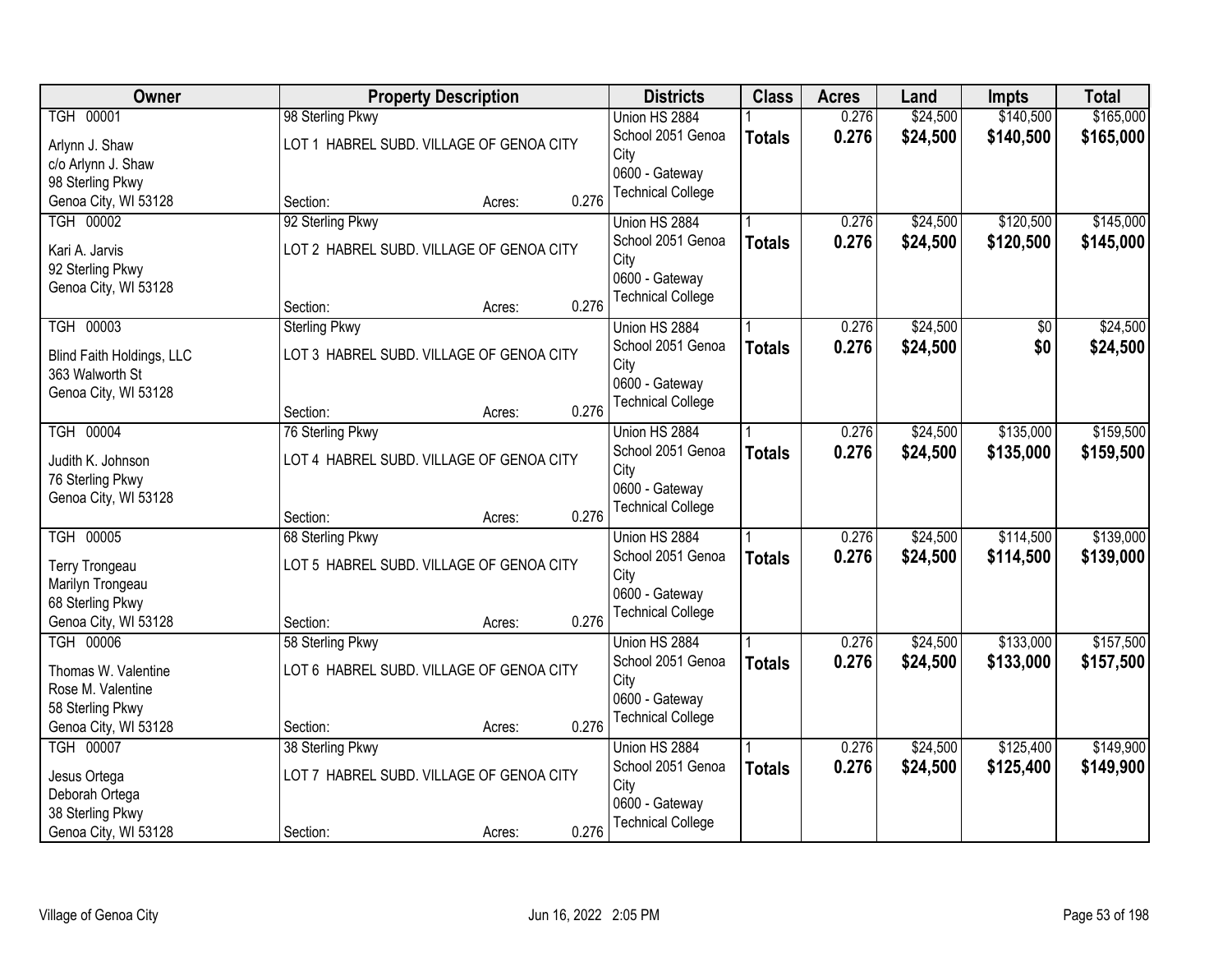| <b>Owner</b>              | <b>Property Description</b>                    | <b>Districts</b>                           | <b>Class</b>  | <b>Acres</b> | Land     | <b>Impts</b>    | <b>Total</b> |
|---------------------------|------------------------------------------------|--------------------------------------------|---------------|--------------|----------|-----------------|--------------|
| <b>TGH 00008</b>          | 26 Sterling Pkwy                               | Union HS 2884                              |               | 0.276        | \$24,500 | \$153,600       | \$178,100    |
| Vicki L. Vieau            | LOT 8 HABREL SUBD. VILLAGE OF GENOA CITY       | School 2051 Genoa                          | <b>Totals</b> | 0.276        | \$24,500 | \$153,600       | \$178,100    |
| 26 Sterling Pkwy          |                                                | City                                       |               |              |          |                 |              |
| Genoa City, WI 53128      |                                                | 0600 - Gateway<br><b>Technical College</b> |               |              |          |                 |              |
|                           | 0.276<br>Section:<br>Acres:                    |                                            |               |              |          |                 |              |
| <b>TGH 00009</b>          | <b>Sterling Pkwy</b>                           | Union HS 2884                              |               | 0.276        | \$100    | $\overline{50}$ | \$100        |
| David J. Laurine          | LOT 9 HABREL SUBD. VILLAGE OF GENOA CITY       | School 2051 Genoa                          | <b>Totals</b> | 0.276        | \$100    | \$0             | \$100        |
| 11514 Burlington Rd       |                                                | City                                       |               |              |          |                 |              |
| Richmond, IL 60071        |                                                | 0600 - Gateway<br><b>Technical College</b> |               |              |          |                 |              |
|                           | 0.276<br>Section:<br>Acres:                    |                                            |               |              |          |                 |              |
| TGH 00010                 | 20 Sterling Pkwy                               | Union HS 2884                              |               | 0.276        | \$24,500 | \$132,000       | \$156,500    |
| Michell M. Dovgin et al   | OUT LOT 1 HABREL SUBD. VILLAGE OF GENOA        | School 2051 Genoa                          | <b>Totals</b> | 0.276        | \$24,500 | \$132,000       | \$156,500    |
| c/o John P. Dovgin II     | <b>CITY</b>                                    | City                                       |               |              |          |                 |              |
| 20 Sterling Pkwy          |                                                | 0600 - Gateway<br><b>Technical College</b> |               |              |          |                 |              |
| Genoa City, WI 53128-0000 | 0.276<br>Section:<br>Acres:                    |                                            |               |              |          |                 |              |
| TGH 00011                 | 14 Sterling Pkwy                               | Union HS 2884                              |               | 0.263        | \$24,000 | \$157,000       | \$181,000    |
| Jerry Shoblom             | OUTLOT 2 HABREL SUB. VILLAGE OF GENOA CITY     | School 2051 Genoa                          | <b>Totals</b> | 0.263        | \$24,000 | \$157,000       | \$181,000    |
| 14 Sterling Pkwy          | PER #601070                                    | City<br>0600 - Gateway                     |               |              |          |                 |              |
| Genoa City, WI 53128      |                                                | <b>Technical College</b>                   |               |              |          |                 |              |
|                           | 0.263<br>Section:<br>Acres:                    |                                            |               |              |          |                 |              |
| <b>TGH 00012</b>          | <b>Sterling Pkwy</b>                           | Union HS 2884                              |               | 0.276        | \$100    | \$0             | \$100        |
| David J. Laurine          | OUTLOT 3 HABREL SUBD. VILLAGE OF GENOA CITY    | School 2051 Genoa                          | <b>Totals</b> | 0.276        | \$100    | \$0             | \$100        |
| 11514 Burlington Rd       |                                                | City<br>0600 - Gateway                     |               |              |          |                 |              |
| Richmond, IL 60071        |                                                | <b>Technical College</b>                   |               |              |          |                 |              |
|                           | 0.276<br>Section:<br>Acres:                    |                                            |               |              |          |                 |              |
| TGT 00001                 | 101 Chancellor Ct                              | Union HS 2884                              |               | 0.090        | \$12,500 | \$97,500        | \$110,000    |
| Gregory T. Manijak        | LOT 1 GENOA TRAILS SUB. AS RECORDED IN CAB B   | School 2051 Genoa                          | <b>Totals</b> | 0.090        | \$12,500 | \$97,500        | \$110,000    |
| 101 Chancellor Ct         | SLIDE 158 WCR. LOCATED IN NW 1/4 SW 1/4 SEC 36 | City<br>0600 - Gateway                     |               |              |          |                 |              |
| Genoa City, WI 53128      | T1N R18E. 4025 SQ FT. VILLAGE OF GENOA CITY    | <b>Technical College</b>                   |               |              |          |                 |              |
|                           | 0.090<br>Section: 36<br>Acres:                 |                                            |               |              |          |                 |              |
| TGT 00002                 | 102 Chancellor Ct                              | Union HS 2884                              |               | 0.090        | \$12,500 | \$119,000       | \$131,500    |
| Mark Zilly                | LOT 2 GENOA TRAILS SUB. AS RECORDED IN CAB B   | School 2051 Genoa                          | <b>Totals</b> | 0.090        | \$12,500 | \$119,000       | \$131,500    |
| N1720 Wildwood Dr         | SLIDE 158 WCR. LOCATED IN NW 1/4 SW 1/4 SEC 36 | City<br>0600 - Gateway                     |               |              |          |                 |              |
| Lake Geneva, WI 53147     | T1N R18E. 4035 SQ FT. VILLAGE OF GENOA CITY    | <b>Technical College</b>                   |               |              |          |                 |              |
|                           | 0.090<br>Section:<br>Acres:                    |                                            |               |              |          |                 |              |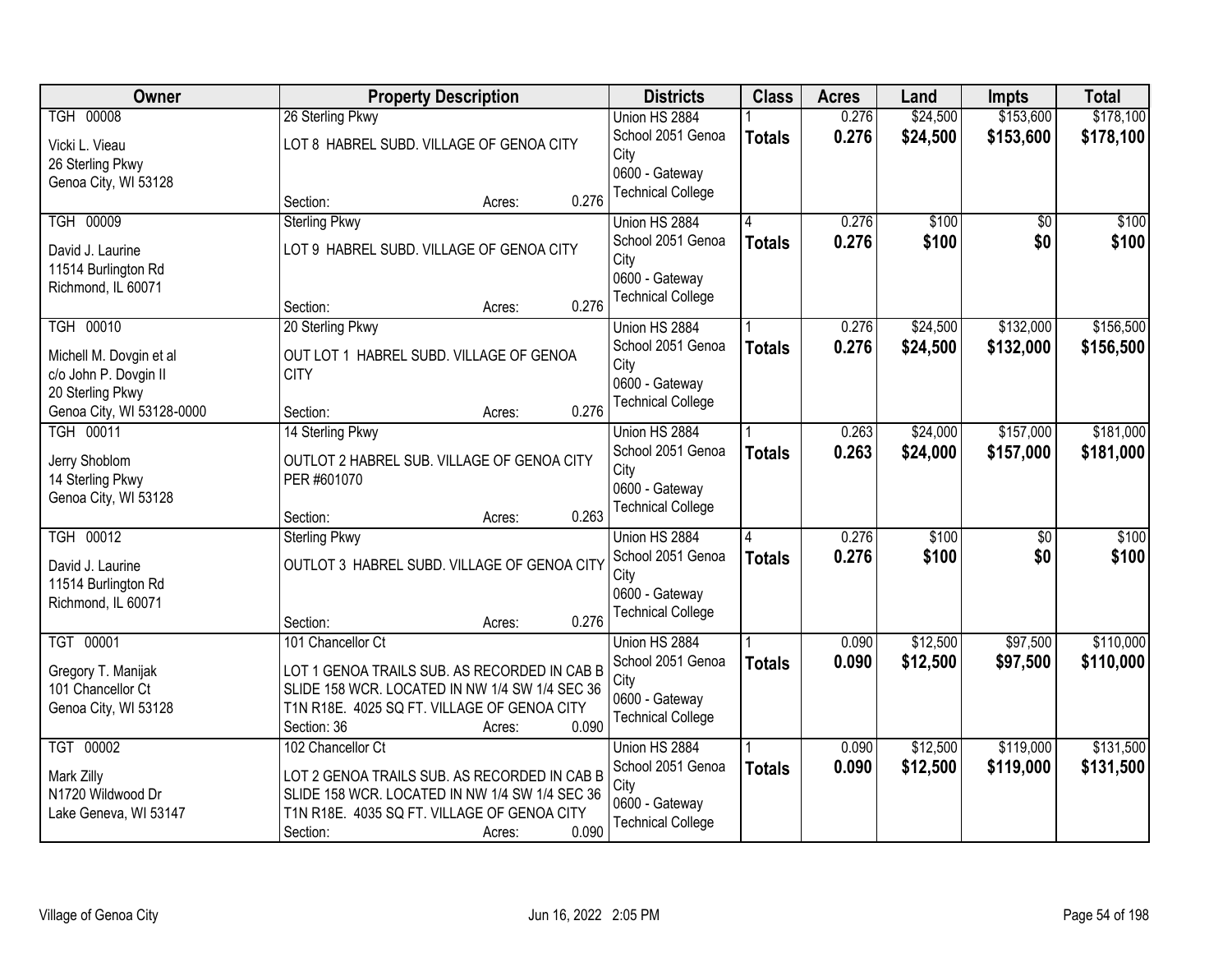| Owner                              | <b>Property Description</b>                                                                    | <b>Districts</b>         | <b>Class</b>  | <b>Acres</b> | Land     | <b>Impts</b> | <b>Total</b> |
|------------------------------------|------------------------------------------------------------------------------------------------|--------------------------|---------------|--------------|----------|--------------|--------------|
| TGT 00003                          | 103 Chancellor Ct                                                                              | Union HS 2884            |               | 0.090        | \$12,500 | \$86,000     | \$98,500     |
| Diane M. Kane                      | LOT 3 GENOA TRAILS SUB. AS RECORDED IN CAB B                                                   | School 2051 Genoa        | <b>Totals</b> | 0.090        | \$12,500 | \$86,000     | \$98,500     |
| 103 Chancellor Ct                  | SLIDE 158 WCR. LOCATED IN NW 1/4 SW 1/4 SEC 36                                                 | City                     |               |              |          |              |              |
| Genoa City, WI 53128               | T1N R18E. 3910 SQ FT. VILLAGE OF GENOA CITY                                                    | 0600 - Gateway           |               |              |          |              |              |
|                                    | 0.090<br>Section: 36<br>Acres:                                                                 | <b>Technical College</b> |               |              |          |              |              |
| TGT 00004                          | 104 Chancellor Ct                                                                              | Union HS 2884            |               | 0.120        | \$15,000 | \$100,500    | \$115,500    |
|                                    |                                                                                                | School 2051 Genoa        | <b>Totals</b> | 0.120        | \$15,000 | \$100,500    | \$115,500    |
| Mark Krueger                       | LOT 4 GENOA TRAILS SUB. AS RECORDED IN CAB B                                                   | City                     |               |              |          |              |              |
| 104 Chancellor Ct                  | SLIDE 158 WCR. LOCATED IN NW 1/4 SW 1/4 SEC 36                                                 | 0600 - Gateway           |               |              |          |              |              |
| Genoa City, WI 53128               | T1N R18E. 5065 SQ FT. VILLAGE OF GENOA CITY<br>0.120<br>Section: 36<br>Acres:                  | <b>Technical College</b> |               |              |          |              |              |
| TGT 00005                          | 105 Chancellor Ct                                                                              | Union HS 2884            |               | 0.110        | \$14,500 | \$100,500    | \$115,000    |
|                                    |                                                                                                | School 2051 Genoa        | <b>Totals</b> | 0.110        | \$14,500 | \$100,500    | \$115,000    |
| Ellen J. Nalen                     | LOT 5 GENOA TRAILS SUB. AS RECORDED IN CAB B                                                   | City                     |               |              |          |              |              |
| 1483 Bayview Dr                    | SLIDE 158 WCR. LOCATED IN NW 1/4 SW 1/4 SEC 36                                                 | 0600 - Gateway           |               |              |          |              |              |
| Lake Zurich, IL 60047              | T1N R18E. 4870 SQ FT. VILLAGE OF GENOA CITY                                                    | <b>Technical College</b> |               |              |          |              |              |
|                                    | 0.110<br>Section:<br>Acres:                                                                    |                          |               |              |          |              |              |
| TGT 00006                          | 106 Chancellor Ct                                                                              | Union HS 2884            |               | 0.090        | \$12,500 | \$118,400    | \$130,900    |
| Andrew Olson                       | LOT 6 GENOA TRAILS SUB. AS RECORDED IN CAB B                                                   | School 2051 Genoa        | <b>Totals</b> | 0.090        | \$12,500 | \$118,400    | \$130,900    |
| 106 Chancellor Ct                  | SLIDE 158 WCR. LOCATED IN NW 1/4 SW 1/4 SEC 36                                                 | City                     |               |              |          |              |              |
| Genoa City, WI 53128               | T1N R18E. 4045 SQ FT. VILLAGE OF GENOA CITY                                                    | 0600 - Gateway           |               |              |          |              |              |
|                                    | 0.090<br>Section:<br>Acres:                                                                    | <b>Technical College</b> |               |              |          |              |              |
| TGT 00007                          | 107 Chancellor Ct                                                                              | Union HS 2884            |               | 0.120        | \$15,000 | \$116,000    | \$131,000    |
| Constance S. Koza                  | LOT 7 GENOA TRAILS SUB. AS RECORDED IN CAB B                                                   | School 2051 Genoa        | <b>Totals</b> | 0.120        | \$15,000 | \$116,000    | \$131,000    |
| 107 Chancellor Ct                  | SLIDE 158 WCR. LOCATED IN NW 1/4 SW 1/4 SEC 36                                                 | City                     |               |              |          |              |              |
| Genoa City, WI 53128               | T1N R18E. 5145 SQ FT. VILLAGE OF GENOA CITY                                                    | 0600 - Gateway           |               |              |          |              |              |
|                                    | 0.120<br>Section:<br>Acres:                                                                    | <b>Technical College</b> |               |              |          |              |              |
| TGT 00008                          | 108 Chancellor Ct                                                                              | Union HS 2884            |               | 0.110        | \$14,500 | \$103,000    | \$117,500    |
|                                    |                                                                                                | School 2051 Genoa        | <b>Totals</b> | 0.110        | \$14,500 | \$103,000    | \$117,500    |
| Jody A. Black<br>108 Chancellor Dr | LOT 8 GENOA TRAILS SUB. AS RECORDED IN CAB B<br>SLIDE 158 WCR. LOCATED IN NW 1/4 SW 1/4 SEC 36 | City                     |               |              |          |              |              |
| Genoa City, WI 53128               | T1N R18E. 5000 SQ FT. VILLAGE OF GENOA CITY                                                    | 0600 - Gateway           |               |              |          |              |              |
|                                    | 0.110<br>Section:<br>Acres:                                                                    | <b>Technical College</b> |               |              |          |              |              |
| TGT 00009                          | 109 Chancellor Ct                                                                              | Union HS 2884            |               | 0.090        | \$12,500 | \$121,000    | \$133,500    |
|                                    |                                                                                                | School 2051 Genoa        | <b>Totals</b> | 0.090        | \$12,500 | \$121,000    | \$133,500    |
| Jose A. Escobedo                   | LOT 9 GENOA TRAILS SUB. AS RECORDED IN CAB B                                                   | City                     |               |              |          |              |              |
| 5715 Broadway                      | SLIDE 158 WCR. LOCATED IN NW 1/4 SW 1/4 SEC 36                                                 | 0600 - Gateway           |               |              |          |              |              |
| Richmond, IL 60071                 | T1N R18E. 4030 SQ FT. VILLAGE OF GENOA CITY                                                    | <b>Technical College</b> |               |              |          |              |              |
|                                    | 0.090<br>Section:<br>Acres:                                                                    |                          |               |              |          |              |              |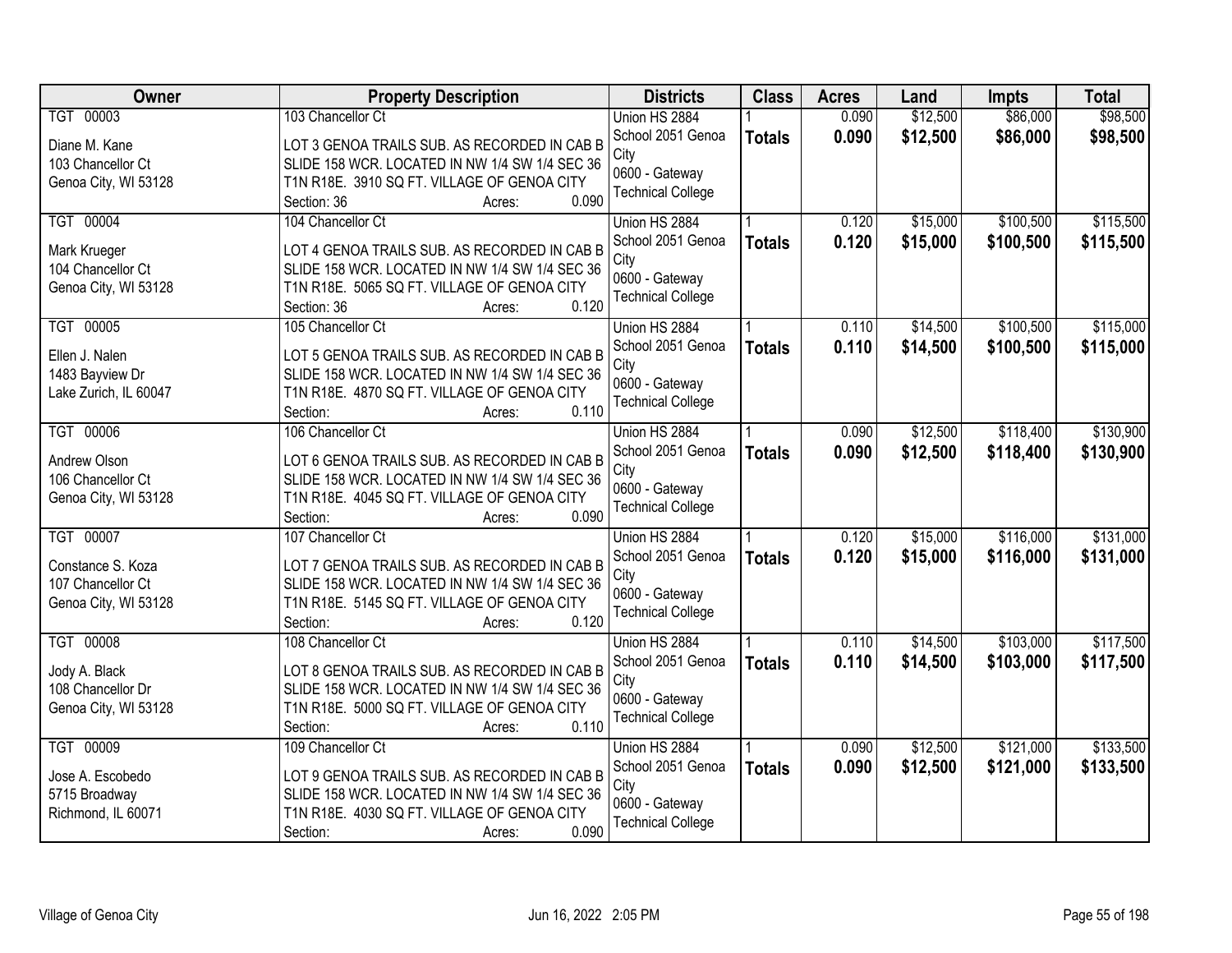| <b>Owner</b>         | <b>Property Description</b>                    | <b>Districts</b>         | <b>Class</b>  | <b>Acres</b> | Land     | <b>Impts</b> | <b>Total</b> |
|----------------------|------------------------------------------------|--------------------------|---------------|--------------|----------|--------------|--------------|
| TGT 00010            | 110 Chancellor Ct                              | Union HS 2884            |               | 0.090        | \$12,500 | \$88,500     | \$101,000    |
| Wendy A. Mueller     | LOT 10 GENOA TRAILS SUB. AS RECORDED IN CAB    | School 2051 Genoa        | <b>Totals</b> | 0.090        | \$12,500 | \$88,500     | \$101,000    |
| 110 Chancellor Ct    | B SLIDE 158 WCR. LOCATED IN NW 1/4 SW 1/4 SEC  | City                     |               |              |          |              |              |
| Genoa City, WI 53128 | 36 T1N R18E. 4030 SQ FT. VILLAGE OF GENOA CITY | 0600 - Gateway           |               |              |          |              |              |
|                      | 0.090<br>Section:<br>Acres:                    | <b>Technical College</b> |               |              |          |              |              |
| TGT 00011            | 111 Chancellor Ct                              | Union HS 2884            |               | 0.130        | \$16,000 | \$99,000     | \$115,000    |
|                      |                                                | School 2051 Genoa        | <b>Totals</b> | 0.130        | \$16,000 | \$99,000     | \$115,000    |
| Kelsey Woodke        | LOT 11 GENOA TRAILS SUB. AS RECORDED IN CAB    | City                     |               |              |          |              |              |
| Joshua M. Tyler      | B SLIDE 158 WCR. LOCATED IN NW 1/4 SW 1/4 SEC  | 0600 - Gateway           |               |              |          |              |              |
| 111 Chancellor       | 36 T1N R18E. 5860 SQ FT. VILLAGE OF GENOA CITY | <b>Technical College</b> |               |              |          |              |              |
| Genoa City, WI 53128 | 0.130<br>Section:<br>Acres:                    |                          |               |              |          |              |              |
| TGT 00012            | 112 Chancellor Ct                              | Union HS 2884            |               | 0.080        | \$11,500 | \$95,000     | \$106,500    |
| Justine R. Zeisse    | LOT 12 GENOA TRAILS SUB. AS RECORDED IN CAB    | School 2051 Genoa        | <b>Totals</b> | 0.080        | \$11,500 | \$95,000     | \$106,500    |
| 112 Chancellor Ct    | B SLIDE 158 WCR. LOCATED IN NW 1/4 SW 1/4 SEC  | City                     |               |              |          |              |              |
| Genoa City, WI 53128 | 36 T1N R18E. 3435 SQ FT. VILLAGE OF GENOA CITY | 0600 - Gateway           |               |              |          |              |              |
|                      | 0.080<br>Section:<br>Acres:                    | <b>Technical College</b> |               |              |          |              |              |
| TGT 00013            | 113 Fenmore Ln                                 | Union HS 2884            |               | 0.100        | \$13,500 | \$107,400    | \$120,900    |
|                      |                                                | School 2051 Genoa        | <b>Totals</b> | 0.100        | \$13,500 | \$107,400    | \$120,900    |
| Michael Schilz       | LOT 13 GENOA TRAILS SUB. AS RECORDED IN CAB    | City                     |               |              |          |              |              |
| 113 Fenmore Ln       | B SLIDE 158 WCR. LOCATED IN NW 1/4 SW 1/4 SEC  | 0600 - Gateway           |               |              |          |              |              |
| Genoa City, WI 53128 | 36 T1N R18E. 4435 SQ FT. VILLAGE OF GENOA CITY | <b>Technical College</b> |               |              |          |              |              |
|                      | Section:<br>0.100<br>Acres:                    |                          |               |              |          |              |              |
| TGT 00014            | 114 Fenmore Ln                                 | Union HS 2884            |               | 0.100        | \$13,500 | \$120,000    | \$133,500    |
| Troy A. Riley        | LOT 14 GENOA TRAILS SUB. AS RECORDED IN CAB    | School 2051 Genoa        | <b>Totals</b> | 0.100        | \$13,500 | \$120,000    | \$133,500    |
| 114 Fenmore Ln       | B SLIDE 158 WCR. LOCATED IN NW 1/4 SW 1/4 SEC  | City                     |               |              |          |              |              |
| Genoa City, WI 53128 | 36 T1N R18E. 4435 SQ FT. VILLAGE OF GENOA CITY | 0600 - Gateway           |               |              |          |              |              |
|                      | 0.100<br>Section:<br>Acres:                    | <b>Technical College</b> |               |              |          |              |              |
| TGT 00015            | Fenmore Ln                                     | Union HS 2884            | Assessed with |              |          |              |              |
|                      |                                                | School 2051 Genoa        |               |              |          |              |              |
| Tracy Group, Inc     | OUTLOT 1 GENOA TRAILS SUB. AS RECORDED IN      | City                     |               |              |          |              |              |
| c/o John C. Tracy    | CAB B SLIDE 158 WCR. LOCATED IN NW 1/4 SW 1/4  | 0600 - Gateway           |               |              |          |              |              |
| 525 Kenosha St #d    | SEC 36 T1N R18E. 6045 SQ FT. VILLAGE OF GENOA  | <b>Technical College</b> |               |              |          |              |              |
| Walworth, WI 53184   | Section:<br>0.000<br>Acres:                    |                          |               |              |          |              |              |
| TGT 00016            | Fenmore Ln                                     | Union HS 2884            | Assessed with |              |          |              |              |
| Tracy Group, Inc     | OUTLOT 2 GENOA TRAILS SUB. AS RECORDED IN      | School 2051 Genoa        |               |              |          |              |              |
| c/o John C. Tracy    | CAB B SLIDE 158 WCR. LOCATED IN NW 1/4 SW 1/4  | City                     |               |              |          |              |              |
| 525 Kenosha St #d    | SEC 36 T1N R18E. 22515 SQ FT. VILLAGE OF GENOA | 0600 - Gateway           |               |              |          |              |              |
| Walworth, WI 53184   | 0.000<br>Section:<br>Acres:                    | <b>Technical College</b> |               |              |          |              |              |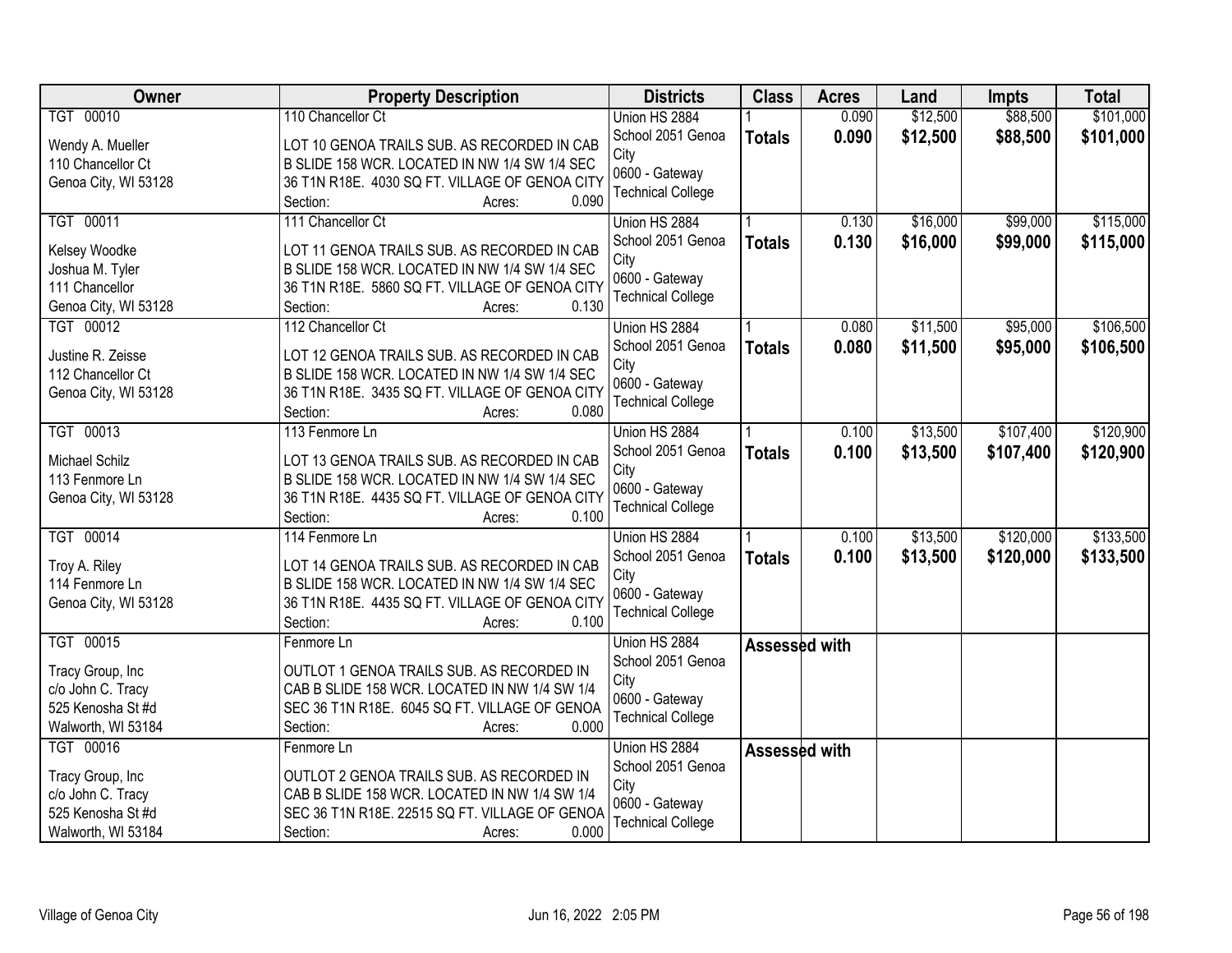| Owner                | <b>Property Description</b>                 | <b>Districts</b>         | <b>Class</b>  | <b>Acres</b> | Land     | Impts     | <b>Total</b> |
|----------------------|---------------------------------------------|--------------------------|---------------|--------------|----------|-----------|--------------|
| TGT1 00001           | 201 Fenmore Ln                              | Union HS 2884            |               | 0.102        | \$13,500 | \$100,500 | \$114,000    |
| Bryan Vos            | LOT 15 GENOA TRAILS SUB. ADD. NO. 1 AS      | School 2051 Genoa        | <b>Totals</b> | 0.102        | \$13,500 | \$100,500 | \$114,000    |
| Samantha Vos         | RECORDED IN CAB B SLIDE 159 WCR. LOCATED IN | City                     |               |              |          |           |              |
| 201 Fenmore Ln       | NW 1/4 SW 1/4 SEC 36 T1N R18E. 4435 SQ FT.  | 0600 - Gateway           |               |              |          |           |              |
| Genoa City, WI 53128 | 0.102<br>Section:<br>Acres:                 | <b>Technical College</b> |               |              |          |           |              |
| TGT1 00002           | 202 Fenmore Ln                              | Union HS 2884            |               | 0.102        | \$13,500 | \$118,000 | \$131,500    |
|                      |                                             | School 2051 Genoa        | <b>Totals</b> | 0.102        | \$13,500 | \$118,000 | \$131,500    |
| Russell W. Schell    | LOT 16 GENOA TRAILS SUB. ADD. NO. 1 AS      | City                     |               |              |          |           |              |
| 202 Fenmore Ln       | RECORDED IN CAB B SLIDE 159 WCR. LOCATED IN | 0600 - Gateway           |               |              |          |           |              |
| Genoa City, WI 53128 | NW 1/4 SW 1/4 SEC 36 T1N R18E. 4435 SQ FT.  | <b>Technical College</b> |               |              |          |           |              |
|                      | 0.102<br>Section:<br>Acres:                 |                          |               |              |          |           |              |
| TGT1 00003           | 203 Sterling Ct                             | Union HS 2884            |               | 0.090        | \$12,500 | \$96,500  | \$109,000    |
| Adam M. Johnson      | LOT 17 GENOA TRAILS SUB. ADD. NO. 1 AS      | School 2051 Genoa        | <b>Totals</b> | 0.090        | \$12,500 | \$96,500  | \$109,000    |
| 203 Sterling Ct      | RECORDED IN CAB B SLIDE 159 WCR. LOCATED IN | City                     |               |              |          |           |              |
| Genoa City, WI 53128 | NW 1/4 SW 1/4 SEC 36 T1N R18E. 3876 SQ FT.  | 0600 - Gateway           |               |              |          |           |              |
|                      | 0.090<br>Section:<br>Acres:                 | <b>Technical College</b> |               |              |          |           |              |
| TGT1 00004           | 204 Sterling Ct                             | Union HS 2884            |               | 0.120        | \$15,000 | \$104,800 | \$119,800    |
|                      |                                             | School 2051 Genoa        | <b>Totals</b> | 0.120        | \$15,000 | \$104,800 | \$119,800    |
| John Armstead        | LOT 18 GENOA TRAILS SUB. ADD. NO. 1 AS      | City                     |               |              |          |           |              |
| Sarah Armstead       | RECORDED IN CAB B SLIDE 159 WCR. LOCATED IN | 0600 - Gateway           |               |              |          |           |              |
| 204 Sterling Ct      | NW 1/4 SW 1/4 SEC 36 T1N R18E. 5419 SQ FT.  | <b>Technical College</b> |               |              |          |           |              |
| Genoa City, WI 53128 | 0.120<br>Section:<br>Acres:                 |                          |               |              |          |           |              |
| TGT1 00005           | 205 Sterling Ct                             | Union HS 2884            |               | 0.090        | \$12,500 | \$119,000 | \$131,500    |
| Janice L. Cochran    | LOT 19 GENOA TRAILS SUB. ADD. NO. 1 AS      | School 2051 Genoa        | <b>Totals</b> | 0.090        | \$12,500 | \$119,000 | \$131,500    |
| Charles W. Cochran   | RECORDED IN CAB B SLIDE 159 WCR. LOCATED IN | City                     |               |              |          |           |              |
| 1031 N Pheasant Way  | NW 1/4 SW 1/4 SEC 36 T1N R18E. 4028 SQ FT.  | 0600 - Gateway           |               |              |          |           |              |
| Elkhorn, WI 53121    | 0.090<br>Section:<br>Acres:                 | <b>Technical College</b> |               |              |          |           |              |
| TGT1 00006           | 206 Sterling Ct                             | Union HS 2884            |               | 0.090        | \$12,500 | \$93,500  | \$106,000    |
|                      |                                             | School 2051 Genoa        | <b>Totals</b> | 0.090        | \$12,500 | \$93,500  | \$106,000    |
| Christopher Norberg  | LOT 20 GENOA TRAILS SUB. ADD. NO. 1 AS      | City                     |               |              |          |           |              |
| 206 Sterling Ct      | RECORDED IN CAB B SLIDE 159 WCR. LOCATED IN | 0600 - Gateway           |               |              |          |           |              |
| Genoa City, WI 53128 | NW 1/4 SW 1/4 SEC 36 T1N R18E. 4028 SQ FT.  | <b>Technical College</b> |               |              |          |           |              |
|                      | 0.090<br>Section:<br>Acres:                 |                          |               |              |          |           |              |
| TGT1 00007           | 207 Sterling Ct                             | Union HS 2884            |               | 0.110        | \$14,500 | \$127,000 | \$141,500    |
| Joseph P. Polito     | LOT 21 GENOA TRAILS SUB. ADD. NO. 1 AS      | School 2051 Genoa        | <b>Totals</b> | 0.110        | \$14,500 | \$127,000 | \$141,500    |
| Rea P. Polito        | RECORDED IN CAB B SLIDE 159 WCR. LOCATED IN | City                     |               |              |          |           |              |
| 207 Sterling Ct      | NW 1/4 SW 1/4 SEC 36 T1N R18E. 5001 SQ FT.  | 0600 - Gateway           |               |              |          |           |              |
| Genoa City, WI 53128 | 0.110<br>Section:<br>Acres:                 | <b>Technical College</b> |               |              |          |           |              |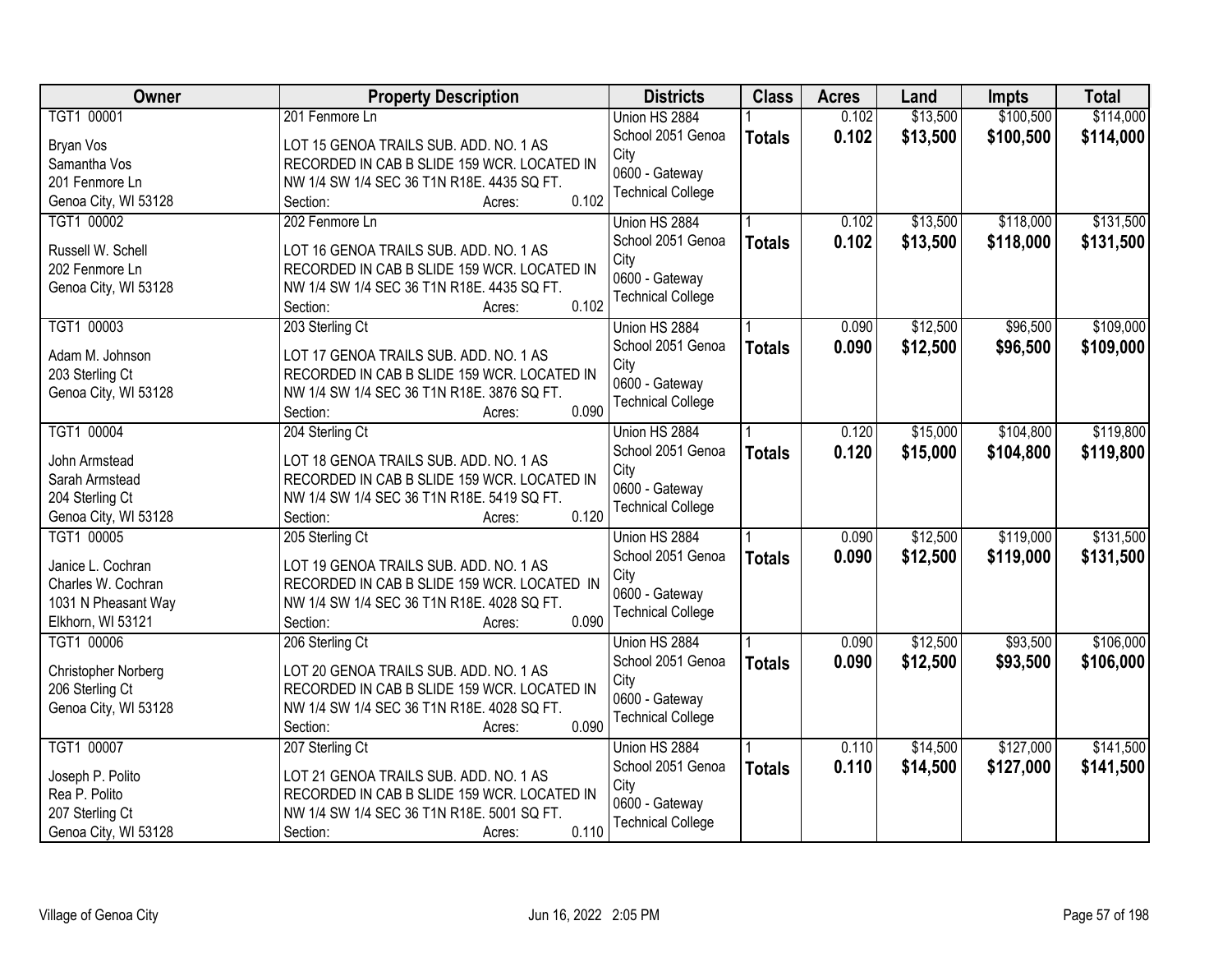| <b>Owner</b>         | <b>Property Description</b>                                                           | <b>Districts</b>         | <b>Class</b>  | <b>Acres</b> | Land     | Impts     | <b>Total</b> |
|----------------------|---------------------------------------------------------------------------------------|--------------------------|---------------|--------------|----------|-----------|--------------|
| TGT1 00008           | 208 Sterling Ct                                                                       | Union HS 2884            |               | 0.120        | \$15,000 | \$100,600 | \$115,600    |
| John W. Jones        | LOT 22 GENOA TRAILS SUB. ADD. NO. 1 AS                                                | School 2051 Genoa        | <b>Totals</b> | 0.120        | \$15,000 | \$100,600 | \$115,600    |
| Sandra M. Jones      | RECORDED IN CAB B SLIDE 159 WCR. LOCATED IN                                           | City                     |               |              |          |           |              |
| 208 Sterling Ct      | NW 1/4 SW 1/4 SEC 36 T1N R18E. 5161 SQ FT.                                            | 0600 - Gateway           |               |              |          |           |              |
| Genoa City, WI 53128 | 0.120<br>Section:<br>Acres:                                                           | <b>Technical College</b> |               |              |          |           |              |
| TGT1 00009           | 209 Sterling Ct                                                                       | Union HS 2884            |               | 0.090        | \$12,500 | \$95,000  | \$107,500    |
|                      |                                                                                       | School 2051 Genoa        | <b>Totals</b> | 0.090        | \$12,500 | \$95,000  | \$107,500    |
| Arielle Nelson       | LOT 23 GENOA TRAILS SUB. ADD. NO. 1 AS                                                | City                     |               |              |          |           |              |
| Alexander Byrnes     | RECORDED IN CAB B SLIDE 159 WCR. LOCATED IN                                           | 0600 - Gateway           |               |              |          |           |              |
| 209 Sterling Ct      | NW 1/4 SW 1/4 SEC 36 T1N R18E. 3870 SQ FT.                                            | <b>Technical College</b> |               |              |          |           |              |
| Genoa City, WI 53128 | 0.090<br>Section:<br>Acres:                                                           |                          |               |              |          |           |              |
| TGT1 00010           | 210 Sterling Ct                                                                       | Union HS 2884            |               | 0.120        | \$15,000 | \$125,500 | \$140,500    |
| Joann Kallianis      | LOT 24 GENOA TRAILS SUB. ADD. NO. 1 AS                                                | School 2051 Genoa        | <b>Totals</b> | 0.120        | \$15,000 | \$125,500 | \$140,500    |
| 210 Sterling Ct      | RECORDED IN CAB B SLIDE 159 WCR. LOCATED IN                                           | City                     |               |              |          |           |              |
| Genoa City, WI 53128 | NW 1/4 SW 1/4 SEC 36 T1N R18E. 5028 SQ FT.                                            | 0600 - Gateway           |               |              |          |           |              |
|                      | 0.120<br>Section:<br>Acres:                                                           | <b>Technical College</b> |               |              |          |           |              |
| TGT1 00011           | 211 Sterling Ct                                                                       | Union HS 2884            |               | 0.110        | \$14,500 | \$121,000 | \$135,500    |
|                      |                                                                                       | School 2051 Genoa        | <b>Totals</b> | 0.110        | \$14,500 | \$121,000 | \$135,500    |
| Joseph Mistretta Jr  | LOT 25 GENOA TRAILS SUB. ADD. NO. 1 AS                                                | City                     |               |              |          |           |              |
| Emily Otwaska        | RECORDED IN CAB B SLIDE 159 WCR. LOCATED IN                                           | 0600 - Gateway           |               |              |          |           |              |
| 211 Sterling Ct      | NW 1/4 SW 1/4 SEC 36 T1N R18E. 4832 SQ FT.                                            | <b>Technical College</b> |               |              |          |           |              |
| Genoa City, WI 53128 | 0.110<br>Section:<br>Acres:                                                           |                          |               |              |          |           |              |
| TGT1 00012           | 212 Sterling Ct                                                                       | Union HS 2884            |               | 0.090        | \$12,500 | \$90,500  | \$103,000    |
| Jill C. Krane        | LOT 26 GENOA TRAILS SUB. ADD. NO. 1 AS                                                | School 2051 Genoa        | <b>Totals</b> | 0.090        | \$12,500 | \$90,500  | \$103,000    |
| 212 Sterling Ct      | RECORDED IN CAB B SLIDE 159 WCR. LOCATED IN                                           | City                     |               |              |          |           |              |
| Genoa City, WI 53128 | NW 1/4 SW 1/4 SEC 36 T1N R18E. 4015 SQ FT.                                            | 0600 - Gateway           |               |              |          |           |              |
|                      | 0.090<br>Section:<br>Acres:                                                           | <b>Technical College</b> |               |              |          |           |              |
| TGT1 00013           | 213 Sterling Ct                                                                       | Union HS 2884            |               | 0.090        | \$12,500 | \$119,700 | \$132,200    |
|                      |                                                                                       | School 2051 Genoa        | <b>Totals</b> | 0.090        | \$12,500 | \$119,700 | \$132,200    |
| Ellen Marsili        | LOT 27 GENOA TRAILS SUB. ADD. NO. 1 AS<br>RECORDED IN CAB B SLIDE 159 WCR. LOCATED IN | City                     |               |              |          |           |              |
| 213 Sterling Ct      |                                                                                       | 0600 - Gateway           |               |              |          |           |              |
| Genoa City, WI 53128 | NW 1/4 SW 1/4 SEC 36 T1N R18E. 3830 SQ FT.<br>0.090                                   | <b>Technical College</b> |               |              |          |           |              |
|                      | Section:<br>Acres:                                                                    |                          |               |              |          |           | \$101,000    |
| TGT1 00014           | 214 Sterling Ct                                                                       | Union HS 2884            |               | 0.090        | \$12,500 | \$88,500  |              |
| <b>Mike Benes</b>    | LOT 28 GENOA TRAILS SUB. ADD. NO. 1 AS                                                | School 2051 Genoa        | <b>Totals</b> | 0.090        | \$12,500 | \$88,500  | \$101,000    |
| 214 Sterling Ct      | RECORDED IN CAB B SLIDE 159 WCR. LOCATED IN                                           | City<br>0600 - Gateway   |               |              |          |           |              |
| Genoa City, WI 53128 | NW 1/4 SW 1/4 SEC 36 T1N R18E. 3830 SQ FT.                                            |                          |               |              |          |           |              |
|                      | 0.090<br>Section:<br>Acres:                                                           | <b>Technical College</b> |               |              |          |           |              |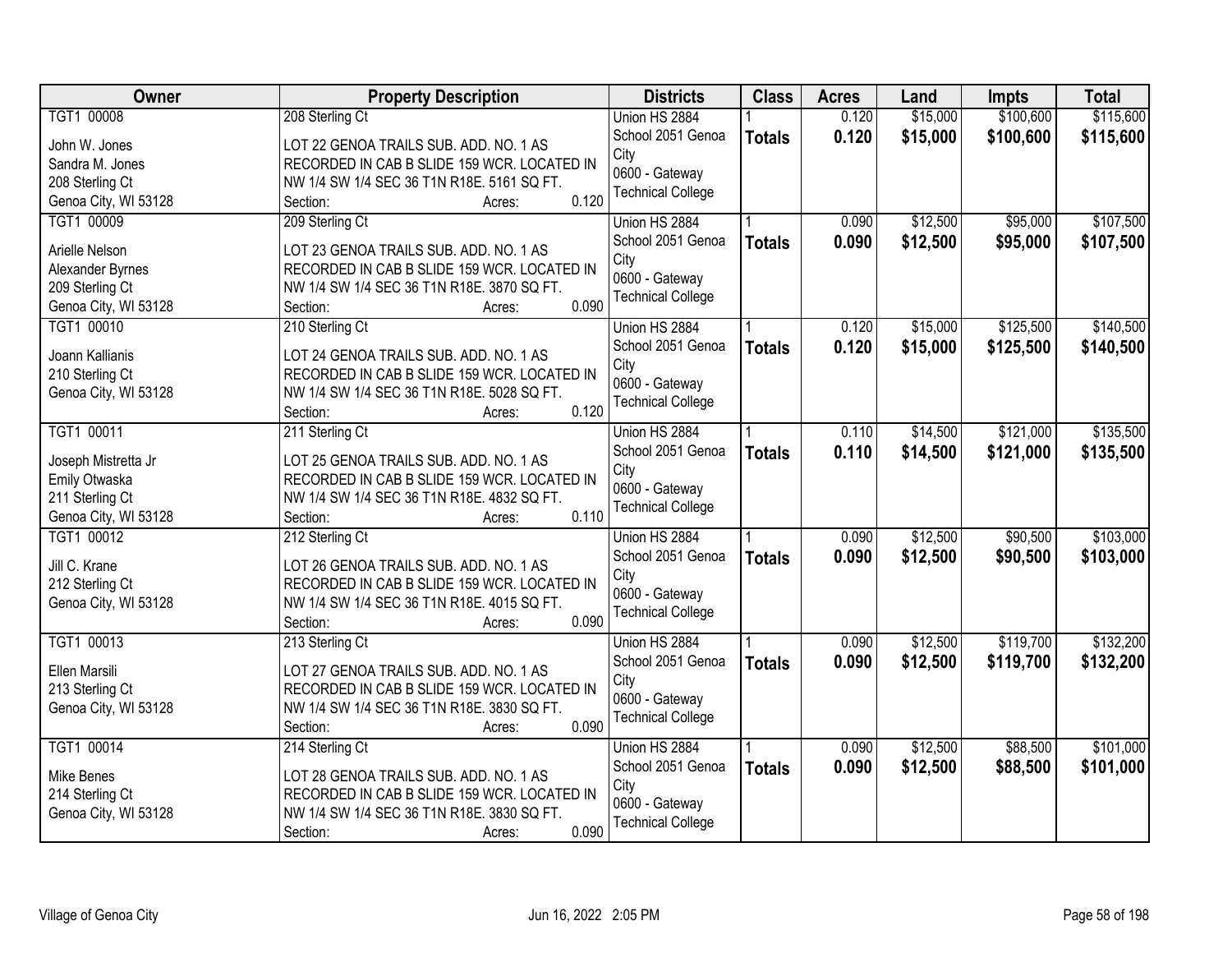| TGT1 00015<br>0.130<br>\$16,000<br>\$98,500<br>215 Fenmore Ln<br>Union HS 2884<br>School 2051 Genoa<br>0.130<br>\$16,000<br>\$98,500<br><b>Totals</b><br><b>Christine Glass</b><br>LOT 29 GENOA TRAILS SUB. ADD. NO. 1 AS<br>City<br>215 Fenmore Ln<br>RECORDED IN CAB B SLIDE 159 WCR. LOCATED IN<br>0600 - Gateway<br>NW 1/4 SW 1/4 SEC 36 T1N R18E. 5460 SQ FT.<br>Genoa City, WI 53128<br><b>Technical College</b><br>0.130<br>Section:<br>Acres:<br>\$128,000<br>TGT1 00016<br>216 Fenmore Ln<br>\$16,500<br>0.140<br>Union HS 2884<br>School 2051 Genoa<br>0.140<br>\$16,500<br>\$128,000<br><b>Totals</b><br>LOT 30 GENOA TRAILS SUB. ADD. NO. 1 AS<br>Steaphan Carr<br>City<br>Jasmine Carr<br>RECORDED IN CAB B SLIDE 159 WCR. LOCATED IN<br>0600 - Gateway<br>216 Fenmore Ln<br>NW 1/4 SW 1/4 SEC 36 T1N R18E. 5999 SQ FT<br><b>Technical College</b><br>0.140<br>Genoa City, WI 53128<br>Section:<br>Acres:<br>\$16,500<br>TGT1 00017<br>\$95,000<br>301 Fenmore Ln<br>Union HS 2884<br>0.140<br>School 2051 Genoa<br>\$16,500<br>\$95,000<br>0.140<br><b>Totals</b><br>LOT 31 GENOA TRAILS SUB. ADD. NO. 1 AS<br>Kassandra Vina<br>City<br>RECORDED IN CAB B SLIDE 159 WCR. LOCATED IN<br>301 Fenmore Ln<br>0600 - Gateway<br>NW 1/4 SW 1/4 SEC 36 T1N R18E. 5999 SQ FT.<br>Genoa City, WI 53128<br><b>Technical College</b><br>0.140<br>Section:<br>Acres:<br>TGT1 00018<br>\$16,000<br>\$121,000<br>302 Fenmore Ln<br>Union HS 2884<br>0.130<br>School 2051 Genoa<br>0.130<br>\$16,000<br>\$121,000<br><b>Totals</b><br>Christopher L. Kravontka<br>LOT 32 GENOA TRAILS SUB. ADD. NO. 1 AS<br>City<br>302 Fenmore Ln<br>RECORDED IN CAB B SLIDE 159 WCR. LOCATED IN<br>0600 - Gateway<br>Genoa City, WI 53128<br>NW 1/4 SW 1/4 SEC 36 T1N R18E. 5459 SQ FT.<br><b>Technical College</b><br>0.130<br>Section:<br>Acres:<br>TGT1 00019<br>\$12,500<br>\$109,000<br>0.090<br>303 Carlton Ct<br>Union HS 2884<br>0.090<br>\$12,500<br>\$109,000<br>School 2051 Genoa<br><b>Totals</b><br>LOT 33 GENOA TRAILS SUB. ADD. NO. 1 AS<br>Brittany A. Day<br>City<br>303 Carlton St<br>RECORDED IN CAB B SLIDE 159 WCR. LOCATED IN<br>0600 - Gateway<br>Genoa City, WI 53128<br>NW 1/4 SW 1/4 SEC 36 T1N R18E. 3831 SQ FT<br><b>Technical College</b><br>0.090<br>Section:<br>Acres:<br>\$12,500<br>\$129,300<br>TGT1 00020<br>0.090<br>304 Carlton Ct<br>Union HS 2884<br>\$12,500<br>School 2051 Genoa<br>0.090<br>\$129,300<br><b>Totals</b><br>Brian J. O'Connor<br>LOT 34 GENOA TRAILS SUB. ADD. NO. 1 AS<br>City<br>Camille J. O'Connor<br>RECORDED IN CAB B SLIDE 159 WCR. LOCATED IN<br>0600 - Gateway<br>304 Carlton Ct<br>NW 1/4 SW 1/4 SEC 36 T1N R18E. 3831 SQ FT.<br><b>Technical College</b><br>0.090<br>Genoa City, WI 53128<br>Section:<br>Acres:<br>\$12,500<br>TGT1 00021<br>\$98,000<br>305 Carlton Ct<br>0.090<br>Union HS 2884<br>0.090<br>\$12,500<br>\$98,000<br>School 2051 Genoa<br><b>Totals</b><br>LOT 35 GENOA TRAILS SUB. ADD. NO. 1 AS<br>Christopher G. Keefe<br>City<br>c/o Christopher G. Keefe<br>RECORDED IN CAB B SLIDE 159 WCR. LOCATED IN<br>0600 - Gateway<br>NW 1/4 SW 1/4 SEC 36 T1N R18E. 4016 SQ FT.<br>1400 Hunters Ridge Dr #7<br><b>Technical College</b> | Owner                | <b>Property Description</b> | <b>Districts</b> | <b>Class</b> | <b>Acres</b> | Land | <b>Impts</b> | <b>Total</b> |
|------------------------------------------------------------------------------------------------------------------------------------------------------------------------------------------------------------------------------------------------------------------------------------------------------------------------------------------------------------------------------------------------------------------------------------------------------------------------------------------------------------------------------------------------------------------------------------------------------------------------------------------------------------------------------------------------------------------------------------------------------------------------------------------------------------------------------------------------------------------------------------------------------------------------------------------------------------------------------------------------------------------------------------------------------------------------------------------------------------------------------------------------------------------------------------------------------------------------------------------------------------------------------------------------------------------------------------------------------------------------------------------------------------------------------------------------------------------------------------------------------------------------------------------------------------------------------------------------------------------------------------------------------------------------------------------------------------------------------------------------------------------------------------------------------------------------------------------------------------------------------------------------------------------------------------------------------------------------------------------------------------------------------------------------------------------------------------------------------------------------------------------------------------------------------------------------------------------------------------------------------------------------------------------------------------------------------------------------------------------------------------------------------------------------------------------------------------------------------------------------------------------------------------------------------------------------------------------------------------------------------------------------------------------------------------------------------------------------------------------------------------------------------------------------------------------------------------------------------------------------------------------------------------------------------------------------------------------------------------------------------------------------------------------------------------------------------------------------------------------------------------------------------------------------------------------------------------|----------------------|-----------------------------|------------------|--------------|--------------|------|--------------|--------------|
|                                                                                                                                                                                                                                                                                                                                                                                                                                                                                                                                                                                                                                                                                                                                                                                                                                                                                                                                                                                                                                                                                                                                                                                                                                                                                                                                                                                                                                                                                                                                                                                                                                                                                                                                                                                                                                                                                                                                                                                                                                                                                                                                                                                                                                                                                                                                                                                                                                                                                                                                                                                                                                                                                                                                                                                                                                                                                                                                                                                                                                                                                                                                                                                                            |                      |                             |                  |              |              |      |              | \$114,500    |
| \$144,500<br>\$144,500                                                                                                                                                                                                                                                                                                                                                                                                                                                                                                                                                                                                                                                                                                                                                                                                                                                                                                                                                                                                                                                                                                                                                                                                                                                                                                                                                                                                                                                                                                                                                                                                                                                                                                                                                                                                                                                                                                                                                                                                                                                                                                                                                                                                                                                                                                                                                                                                                                                                                                                                                                                                                                                                                                                                                                                                                                                                                                                                                                                                                                                                                                                                                                                     |                      |                             |                  |              |              |      |              | \$114,500    |
|                                                                                                                                                                                                                                                                                                                                                                                                                                                                                                                                                                                                                                                                                                                                                                                                                                                                                                                                                                                                                                                                                                                                                                                                                                                                                                                                                                                                                                                                                                                                                                                                                                                                                                                                                                                                                                                                                                                                                                                                                                                                                                                                                                                                                                                                                                                                                                                                                                                                                                                                                                                                                                                                                                                                                                                                                                                                                                                                                                                                                                                                                                                                                                                                            |                      |                             |                  |              |              |      |              |              |
|                                                                                                                                                                                                                                                                                                                                                                                                                                                                                                                                                                                                                                                                                                                                                                                                                                                                                                                                                                                                                                                                                                                                                                                                                                                                                                                                                                                                                                                                                                                                                                                                                                                                                                                                                                                                                                                                                                                                                                                                                                                                                                                                                                                                                                                                                                                                                                                                                                                                                                                                                                                                                                                                                                                                                                                                                                                                                                                                                                                                                                                                                                                                                                                                            |                      |                             |                  |              |              |      |              |              |
|                                                                                                                                                                                                                                                                                                                                                                                                                                                                                                                                                                                                                                                                                                                                                                                                                                                                                                                                                                                                                                                                                                                                                                                                                                                                                                                                                                                                                                                                                                                                                                                                                                                                                                                                                                                                                                                                                                                                                                                                                                                                                                                                                                                                                                                                                                                                                                                                                                                                                                                                                                                                                                                                                                                                                                                                                                                                                                                                                                                                                                                                                                                                                                                                            |                      |                             |                  |              |              |      |              |              |
|                                                                                                                                                                                                                                                                                                                                                                                                                                                                                                                                                                                                                                                                                                                                                                                                                                                                                                                                                                                                                                                                                                                                                                                                                                                                                                                                                                                                                                                                                                                                                                                                                                                                                                                                                                                                                                                                                                                                                                                                                                                                                                                                                                                                                                                                                                                                                                                                                                                                                                                                                                                                                                                                                                                                                                                                                                                                                                                                                                                                                                                                                                                                                                                                            |                      |                             |                  |              |              |      |              |              |
|                                                                                                                                                                                                                                                                                                                                                                                                                                                                                                                                                                                                                                                                                                                                                                                                                                                                                                                                                                                                                                                                                                                                                                                                                                                                                                                                                                                                                                                                                                                                                                                                                                                                                                                                                                                                                                                                                                                                                                                                                                                                                                                                                                                                                                                                                                                                                                                                                                                                                                                                                                                                                                                                                                                                                                                                                                                                                                                                                                                                                                                                                                                                                                                                            |                      |                             |                  |              |              |      |              |              |
|                                                                                                                                                                                                                                                                                                                                                                                                                                                                                                                                                                                                                                                                                                                                                                                                                                                                                                                                                                                                                                                                                                                                                                                                                                                                                                                                                                                                                                                                                                                                                                                                                                                                                                                                                                                                                                                                                                                                                                                                                                                                                                                                                                                                                                                                                                                                                                                                                                                                                                                                                                                                                                                                                                                                                                                                                                                                                                                                                                                                                                                                                                                                                                                                            |                      |                             |                  |              |              |      |              |              |
| \$111,500<br>\$111,500<br>\$137,000<br>\$137,000<br>\$121,500<br>\$121,500<br>\$141,800<br>\$141,800<br>\$110,500<br>\$110,500                                                                                                                                                                                                                                                                                                                                                                                                                                                                                                                                                                                                                                                                                                                                                                                                                                                                                                                                                                                                                                                                                                                                                                                                                                                                                                                                                                                                                                                                                                                                                                                                                                                                                                                                                                                                                                                                                                                                                                                                                                                                                                                                                                                                                                                                                                                                                                                                                                                                                                                                                                                                                                                                                                                                                                                                                                                                                                                                                                                                                                                                             |                      |                             |                  |              |              |      |              |              |
|                                                                                                                                                                                                                                                                                                                                                                                                                                                                                                                                                                                                                                                                                                                                                                                                                                                                                                                                                                                                                                                                                                                                                                                                                                                                                                                                                                                                                                                                                                                                                                                                                                                                                                                                                                                                                                                                                                                                                                                                                                                                                                                                                                                                                                                                                                                                                                                                                                                                                                                                                                                                                                                                                                                                                                                                                                                                                                                                                                                                                                                                                                                                                                                                            |                      |                             |                  |              |              |      |              |              |
|                                                                                                                                                                                                                                                                                                                                                                                                                                                                                                                                                                                                                                                                                                                                                                                                                                                                                                                                                                                                                                                                                                                                                                                                                                                                                                                                                                                                                                                                                                                                                                                                                                                                                                                                                                                                                                                                                                                                                                                                                                                                                                                                                                                                                                                                                                                                                                                                                                                                                                                                                                                                                                                                                                                                                                                                                                                                                                                                                                                                                                                                                                                                                                                                            |                      |                             |                  |              |              |      |              |              |
|                                                                                                                                                                                                                                                                                                                                                                                                                                                                                                                                                                                                                                                                                                                                                                                                                                                                                                                                                                                                                                                                                                                                                                                                                                                                                                                                                                                                                                                                                                                                                                                                                                                                                                                                                                                                                                                                                                                                                                                                                                                                                                                                                                                                                                                                                                                                                                                                                                                                                                                                                                                                                                                                                                                                                                                                                                                                                                                                                                                                                                                                                                                                                                                                            |                      |                             |                  |              |              |      |              |              |
|                                                                                                                                                                                                                                                                                                                                                                                                                                                                                                                                                                                                                                                                                                                                                                                                                                                                                                                                                                                                                                                                                                                                                                                                                                                                                                                                                                                                                                                                                                                                                                                                                                                                                                                                                                                                                                                                                                                                                                                                                                                                                                                                                                                                                                                                                                                                                                                                                                                                                                                                                                                                                                                                                                                                                                                                                                                                                                                                                                                                                                                                                                                                                                                                            |                      |                             |                  |              |              |      |              |              |
|                                                                                                                                                                                                                                                                                                                                                                                                                                                                                                                                                                                                                                                                                                                                                                                                                                                                                                                                                                                                                                                                                                                                                                                                                                                                                                                                                                                                                                                                                                                                                                                                                                                                                                                                                                                                                                                                                                                                                                                                                                                                                                                                                                                                                                                                                                                                                                                                                                                                                                                                                                                                                                                                                                                                                                                                                                                                                                                                                                                                                                                                                                                                                                                                            |                      |                             |                  |              |              |      |              |              |
|                                                                                                                                                                                                                                                                                                                                                                                                                                                                                                                                                                                                                                                                                                                                                                                                                                                                                                                                                                                                                                                                                                                                                                                                                                                                                                                                                                                                                                                                                                                                                                                                                                                                                                                                                                                                                                                                                                                                                                                                                                                                                                                                                                                                                                                                                                                                                                                                                                                                                                                                                                                                                                                                                                                                                                                                                                                                                                                                                                                                                                                                                                                                                                                                            |                      |                             |                  |              |              |      |              |              |
|                                                                                                                                                                                                                                                                                                                                                                                                                                                                                                                                                                                                                                                                                                                                                                                                                                                                                                                                                                                                                                                                                                                                                                                                                                                                                                                                                                                                                                                                                                                                                                                                                                                                                                                                                                                                                                                                                                                                                                                                                                                                                                                                                                                                                                                                                                                                                                                                                                                                                                                                                                                                                                                                                                                                                                                                                                                                                                                                                                                                                                                                                                                                                                                                            |                      |                             |                  |              |              |      |              |              |
|                                                                                                                                                                                                                                                                                                                                                                                                                                                                                                                                                                                                                                                                                                                                                                                                                                                                                                                                                                                                                                                                                                                                                                                                                                                                                                                                                                                                                                                                                                                                                                                                                                                                                                                                                                                                                                                                                                                                                                                                                                                                                                                                                                                                                                                                                                                                                                                                                                                                                                                                                                                                                                                                                                                                                                                                                                                                                                                                                                                                                                                                                                                                                                                                            |                      |                             |                  |              |              |      |              |              |
|                                                                                                                                                                                                                                                                                                                                                                                                                                                                                                                                                                                                                                                                                                                                                                                                                                                                                                                                                                                                                                                                                                                                                                                                                                                                                                                                                                                                                                                                                                                                                                                                                                                                                                                                                                                                                                                                                                                                                                                                                                                                                                                                                                                                                                                                                                                                                                                                                                                                                                                                                                                                                                                                                                                                                                                                                                                                                                                                                                                                                                                                                                                                                                                                            |                      |                             |                  |              |              |      |              |              |
|                                                                                                                                                                                                                                                                                                                                                                                                                                                                                                                                                                                                                                                                                                                                                                                                                                                                                                                                                                                                                                                                                                                                                                                                                                                                                                                                                                                                                                                                                                                                                                                                                                                                                                                                                                                                                                                                                                                                                                                                                                                                                                                                                                                                                                                                                                                                                                                                                                                                                                                                                                                                                                                                                                                                                                                                                                                                                                                                                                                                                                                                                                                                                                                                            |                      |                             |                  |              |              |      |              |              |
|                                                                                                                                                                                                                                                                                                                                                                                                                                                                                                                                                                                                                                                                                                                                                                                                                                                                                                                                                                                                                                                                                                                                                                                                                                                                                                                                                                                                                                                                                                                                                                                                                                                                                                                                                                                                                                                                                                                                                                                                                                                                                                                                                                                                                                                                                                                                                                                                                                                                                                                                                                                                                                                                                                                                                                                                                                                                                                                                                                                                                                                                                                                                                                                                            |                      |                             |                  |              |              |      |              |              |
|                                                                                                                                                                                                                                                                                                                                                                                                                                                                                                                                                                                                                                                                                                                                                                                                                                                                                                                                                                                                                                                                                                                                                                                                                                                                                                                                                                                                                                                                                                                                                                                                                                                                                                                                                                                                                                                                                                                                                                                                                                                                                                                                                                                                                                                                                                                                                                                                                                                                                                                                                                                                                                                                                                                                                                                                                                                                                                                                                                                                                                                                                                                                                                                                            |                      |                             |                  |              |              |      |              |              |
|                                                                                                                                                                                                                                                                                                                                                                                                                                                                                                                                                                                                                                                                                                                                                                                                                                                                                                                                                                                                                                                                                                                                                                                                                                                                                                                                                                                                                                                                                                                                                                                                                                                                                                                                                                                                                                                                                                                                                                                                                                                                                                                                                                                                                                                                                                                                                                                                                                                                                                                                                                                                                                                                                                                                                                                                                                                                                                                                                                                                                                                                                                                                                                                                            |                      |                             |                  |              |              |      |              |              |
|                                                                                                                                                                                                                                                                                                                                                                                                                                                                                                                                                                                                                                                                                                                                                                                                                                                                                                                                                                                                                                                                                                                                                                                                                                                                                                                                                                                                                                                                                                                                                                                                                                                                                                                                                                                                                                                                                                                                                                                                                                                                                                                                                                                                                                                                                                                                                                                                                                                                                                                                                                                                                                                                                                                                                                                                                                                                                                                                                                                                                                                                                                                                                                                                            |                      |                             |                  |              |              |      |              |              |
|                                                                                                                                                                                                                                                                                                                                                                                                                                                                                                                                                                                                                                                                                                                                                                                                                                                                                                                                                                                                                                                                                                                                                                                                                                                                                                                                                                                                                                                                                                                                                                                                                                                                                                                                                                                                                                                                                                                                                                                                                                                                                                                                                                                                                                                                                                                                                                                                                                                                                                                                                                                                                                                                                                                                                                                                                                                                                                                                                                                                                                                                                                                                                                                                            |                      |                             |                  |              |              |      |              |              |
|                                                                                                                                                                                                                                                                                                                                                                                                                                                                                                                                                                                                                                                                                                                                                                                                                                                                                                                                                                                                                                                                                                                                                                                                                                                                                                                                                                                                                                                                                                                                                                                                                                                                                                                                                                                                                                                                                                                                                                                                                                                                                                                                                                                                                                                                                                                                                                                                                                                                                                                                                                                                                                                                                                                                                                                                                                                                                                                                                                                                                                                                                                                                                                                                            |                      |                             |                  |              |              |      |              |              |
|                                                                                                                                                                                                                                                                                                                                                                                                                                                                                                                                                                                                                                                                                                                                                                                                                                                                                                                                                                                                                                                                                                                                                                                                                                                                                                                                                                                                                                                                                                                                                                                                                                                                                                                                                                                                                                                                                                                                                                                                                                                                                                                                                                                                                                                                                                                                                                                                                                                                                                                                                                                                                                                                                                                                                                                                                                                                                                                                                                                                                                                                                                                                                                                                            |                      |                             |                  |              |              |      |              |              |
|                                                                                                                                                                                                                                                                                                                                                                                                                                                                                                                                                                                                                                                                                                                                                                                                                                                                                                                                                                                                                                                                                                                                                                                                                                                                                                                                                                                                                                                                                                                                                                                                                                                                                                                                                                                                                                                                                                                                                                                                                                                                                                                                                                                                                                                                                                                                                                                                                                                                                                                                                                                                                                                                                                                                                                                                                                                                                                                                                                                                                                                                                                                                                                                                            |                      |                             |                  |              |              |      |              |              |
|                                                                                                                                                                                                                                                                                                                                                                                                                                                                                                                                                                                                                                                                                                                                                                                                                                                                                                                                                                                                                                                                                                                                                                                                                                                                                                                                                                                                                                                                                                                                                                                                                                                                                                                                                                                                                                                                                                                                                                                                                                                                                                                                                                                                                                                                                                                                                                                                                                                                                                                                                                                                                                                                                                                                                                                                                                                                                                                                                                                                                                                                                                                                                                                                            |                      |                             |                  |              |              |      |              |              |
|                                                                                                                                                                                                                                                                                                                                                                                                                                                                                                                                                                                                                                                                                                                                                                                                                                                                                                                                                                                                                                                                                                                                                                                                                                                                                                                                                                                                                                                                                                                                                                                                                                                                                                                                                                                                                                                                                                                                                                                                                                                                                                                                                                                                                                                                                                                                                                                                                                                                                                                                                                                                                                                                                                                                                                                                                                                                                                                                                                                                                                                                                                                                                                                                            |                      |                             |                  |              |              |      |              |              |
|                                                                                                                                                                                                                                                                                                                                                                                                                                                                                                                                                                                                                                                                                                                                                                                                                                                                                                                                                                                                                                                                                                                                                                                                                                                                                                                                                                                                                                                                                                                                                                                                                                                                                                                                                                                                                                                                                                                                                                                                                                                                                                                                                                                                                                                                                                                                                                                                                                                                                                                                                                                                                                                                                                                                                                                                                                                                                                                                                                                                                                                                                                                                                                                                            |                      |                             |                  |              |              |      |              |              |
|                                                                                                                                                                                                                                                                                                                                                                                                                                                                                                                                                                                                                                                                                                                                                                                                                                                                                                                                                                                                                                                                                                                                                                                                                                                                                                                                                                                                                                                                                                                                                                                                                                                                                                                                                                                                                                                                                                                                                                                                                                                                                                                                                                                                                                                                                                                                                                                                                                                                                                                                                                                                                                                                                                                                                                                                                                                                                                                                                                                                                                                                                                                                                                                                            |                      |                             |                  |              |              |      |              |              |
|                                                                                                                                                                                                                                                                                                                                                                                                                                                                                                                                                                                                                                                                                                                                                                                                                                                                                                                                                                                                                                                                                                                                                                                                                                                                                                                                                                                                                                                                                                                                                                                                                                                                                                                                                                                                                                                                                                                                                                                                                                                                                                                                                                                                                                                                                                                                                                                                                                                                                                                                                                                                                                                                                                                                                                                                                                                                                                                                                                                                                                                                                                                                                                                                            |                      |                             |                  |              |              |      |              |              |
|                                                                                                                                                                                                                                                                                                                                                                                                                                                                                                                                                                                                                                                                                                                                                                                                                                                                                                                                                                                                                                                                                                                                                                                                                                                                                                                                                                                                                                                                                                                                                                                                                                                                                                                                                                                                                                                                                                                                                                                                                                                                                                                                                                                                                                                                                                                                                                                                                                                                                                                                                                                                                                                                                                                                                                                                                                                                                                                                                                                                                                                                                                                                                                                                            |                      |                             |                  |              |              |      |              |              |
|                                                                                                                                                                                                                                                                                                                                                                                                                                                                                                                                                                                                                                                                                                                                                                                                                                                                                                                                                                                                                                                                                                                                                                                                                                                                                                                                                                                                                                                                                                                                                                                                                                                                                                                                                                                                                                                                                                                                                                                                                                                                                                                                                                                                                                                                                                                                                                                                                                                                                                                                                                                                                                                                                                                                                                                                                                                                                                                                                                                                                                                                                                                                                                                                            |                      |                             |                  |              |              |      |              |              |
|                                                                                                                                                                                                                                                                                                                                                                                                                                                                                                                                                                                                                                                                                                                                                                                                                                                                                                                                                                                                                                                                                                                                                                                                                                                                                                                                                                                                                                                                                                                                                                                                                                                                                                                                                                                                                                                                                                                                                                                                                                                                                                                                                                                                                                                                                                                                                                                                                                                                                                                                                                                                                                                                                                                                                                                                                                                                                                                                                                                                                                                                                                                                                                                                            |                      |                             |                  |              |              |      |              |              |
|                                                                                                                                                                                                                                                                                                                                                                                                                                                                                                                                                                                                                                                                                                                                                                                                                                                                                                                                                                                                                                                                                                                                                                                                                                                                                                                                                                                                                                                                                                                                                                                                                                                                                                                                                                                                                                                                                                                                                                                                                                                                                                                                                                                                                                                                                                                                                                                                                                                                                                                                                                                                                                                                                                                                                                                                                                                                                                                                                                                                                                                                                                                                                                                                            | Genoa City, WI 53128 | 0.090<br>Section:<br>Acres: |                  |              |              |      |              |              |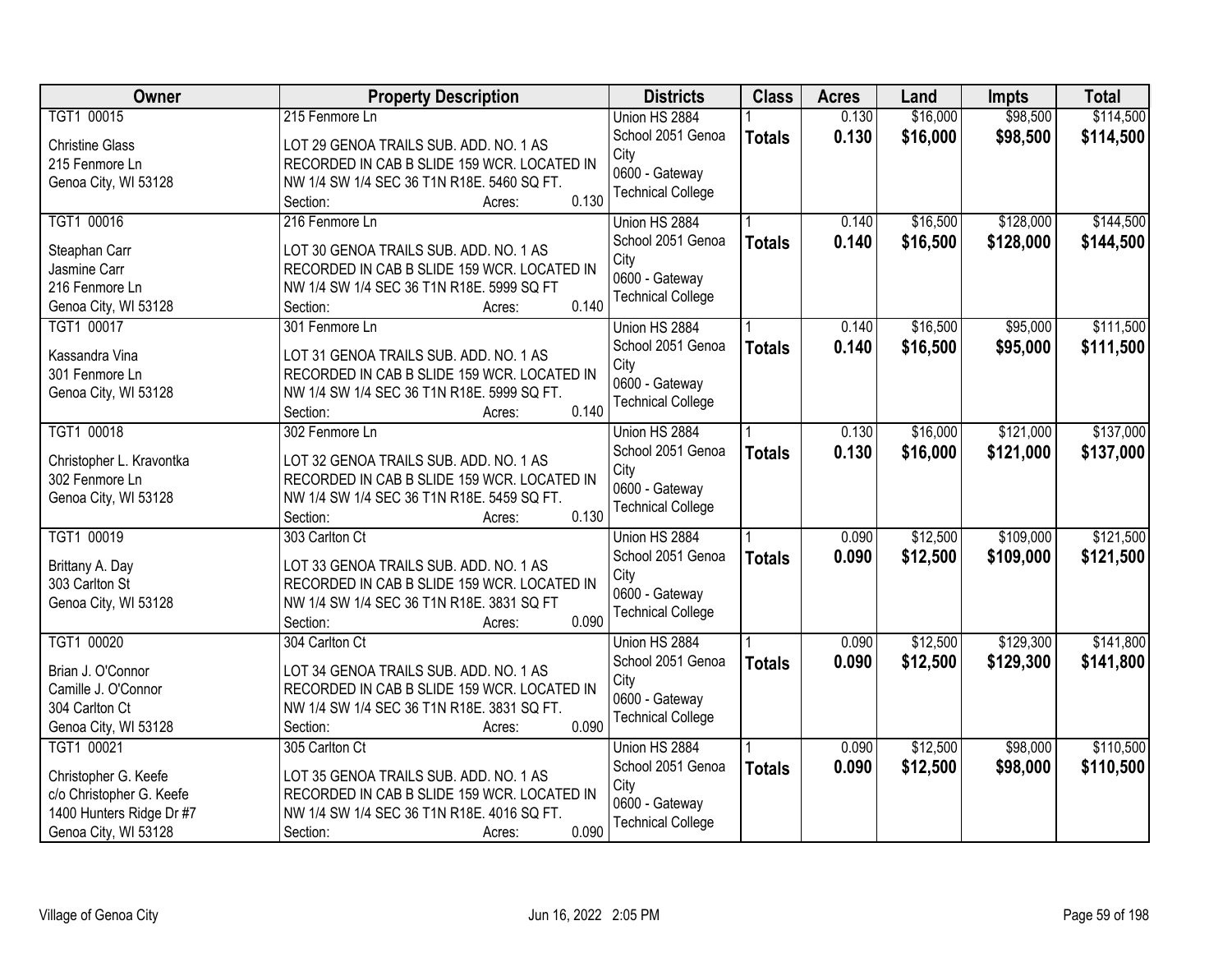| <b>Owner</b>              | <b>Property Description</b>                         | <b>Districts</b>         | <b>Class</b>  | <b>Acres</b> | Land     | <b>Impts</b> | <b>Total</b> |
|---------------------------|-----------------------------------------------------|--------------------------|---------------|--------------|----------|--------------|--------------|
| TGT1 00022                | 306 Carlton Ct                                      | Union HS 2884            |               | 0.110        | \$14,500 | \$116,000    | \$130,500    |
| Robert R. Walczak         | LOT 36 GENOA TRAILS SUB. ADD. NO. 1 AS              | School 2051 Genoa        | <b>Totals</b> | 0.110        | \$14,500 | \$116,000    | \$130,500    |
| 306 Carlton Ct            | RECORDED IN CAB B SLIDE 159 WCR. LOCATED IN         | City                     |               |              |          |              |              |
| Genoa City, WI 53128      | NW 1/4 SW 1/4 SEC 36 T1N R18E. 4832 SQ FT.          | 0600 - Gateway           |               |              |          |              |              |
|                           | 0.110<br>Section:<br>Acres:                         | <b>Technical College</b> |               |              |          |              |              |
| TGT1 00023                | 307 Carlton Ct                                      | Union HS 2884            |               | 0.120        | \$15,000 | \$100,000    | \$115,000    |
| Joseph Petitti            | LOT 37 GENOA TRAILS SUB. ADD. NO. 1 AS              | School 2051 Genoa        | <b>Totals</b> | 0.120        | \$15,000 | \$100,000    | \$115,000    |
| Jamie Chiodo              | RECORDED IN CAB B SLIDE 159 WCR. LOCATED IN         | City                     |               |              |          |              |              |
| 307 Carlton Ct            | NW 1/4 SW 1/4 SEC 36 T1N R18E. 5049 SQ FT.          | 0600 - Gateway           |               |              |          |              |              |
| Genoa City, WI 53128      | 0.120<br>Section:<br>Acres:                         | <b>Technical College</b> |               |              |          |              |              |
| TGT1 00024                | 308 Carlton Ct                                      | Union HS 2884            |               | 0.090        | \$12,500 | \$89,000     | \$101,500    |
|                           |                                                     | School 2051 Genoa        | <b>Totals</b> | 0.090        | \$12,500 | \$89,000     | \$101,500    |
| Robert J. Klabunde        | LOT 38 GENOA TRAILS SUB. ADD. NO. 1 AS              | City                     |               |              |          |              |              |
| Karen M. Klabunde         | RECORDED IN CAB B SLIDE 159 WCR. LOCATED IN         | 0600 - Gateway           |               |              |          |              |              |
| PO Box 395                | NW 1/4 SW 1/4 SEC 36 T1N R18E. 3875 SQ FT.          | <b>Technical College</b> |               |              |          |              |              |
| Genoa City, WI 53128      | 0.090<br>Section:<br>Acres:                         |                          |               |              |          |              |              |
| TGT1 00025                | 309 Carlton Ct                                      | Union HS 2884            |               | 0.120        | \$15,000 | \$117,000    | \$132,000    |
| Hector I. Flores          | LOT 39 GENOA CITY TRAILS ADD. NO. 1 AS              | School 2051 Genoa        | <b>Totals</b> | 0.120        | \$15,000 | \$117,000    | \$132,000    |
| 309 Carlton Ct            | RECORDED IN CAB B SLIDE 159 WCR. LOCATED IN         | City                     |               |              |          |              |              |
| Genoa City, WI 53128-0000 | NW 1/4 SW 1/4 SEC 36 T1N R18E. 5178 SQ FT           | 0600 - Gateway           |               |              |          |              |              |
|                           | 0.120<br>Section:<br>Acres:                         | <b>Technical College</b> |               |              |          |              |              |
| TGT1 00026                | 310 Carlton Ct                                      | Union HS 2884            |               | 0.120        | \$15,000 | \$103,500    | \$118,500    |
| Jean Thomas               | LOT 40 GENOA TRAILS SUB. ADD. NO. 1 AS              | School 2051 Genoa        | <b>Totals</b> | 0.120        | \$15,000 | \$103,500    | \$118,500    |
| 310 Carlton Ct            | RECORDED IN CAB B SLIDE 159 WCR. LOCATED IN         | City                     |               |              |          |              |              |
| Genoa City, WI 53128      | NW 1/4 SW 1/4 SEC 36 T1N R18E. 5038 SQ FT.          | 0600 - Gateway           |               |              |          |              |              |
|                           | 0.120<br>Section:<br>Acres:                         | <b>Technical College</b> |               |              |          |              |              |
| TGT1 00027                | 311 Carlton Ct                                      | Union HS 2884            |               | 0.090        | \$12,500 | \$110,000    | \$122,500    |
|                           |                                                     | School 2051 Genoa        | <b>Totals</b> | 0.090        | \$12,500 | \$110,000    | \$122,500    |
| Javier Salgado            | LOT 41 GENOA TRAILS SUB. ADD. NO. 1 AS              | City                     |               |              |          |              |              |
| N2654 El Dorado Dr        | RECORDED IN CAB B SLIDE 159 WCR. LOCATED IN         | 0600 - Gateway           |               |              |          |              |              |
| Lake Geneva, WI 53147     | NW 1/4 SW 1/4 SEC 36 T1N R18E. 4036 SQ FT.<br>0.090 | <b>Technical College</b> |               |              |          |              |              |
| TGT1 00028                | Section:<br>Acres:                                  |                          |               | 0.090        | \$12,500 | \$98,500     | \$111,000    |
|                           | 312 Carlton Ct                                      | Union HS 2884            |               |              |          |              |              |
| Verlon E. Cook Jr         | LOT 42 GENOA TRAILS SUB. ADD. NO. 1 AS              | School 2051 Genoa        | <b>Totals</b> | 0.090        | \$12,500 | \$98,500     | \$111,000    |
| 312 Carlton Ct            | RECORDED IN CAB B SLIDE 159 WCR. LOCATED IN         | City                     |               |              |          |              |              |
| Genoa City, WI 53128      | NW 1/4 SW 1/4 SEC 36 T1N R18E. 4036 SQ FT           | 0600 - Gateway           |               |              |          |              |              |
|                           | 0.090<br>Section:<br>Acres:                         | <b>Technical College</b> |               |              |          |              |              |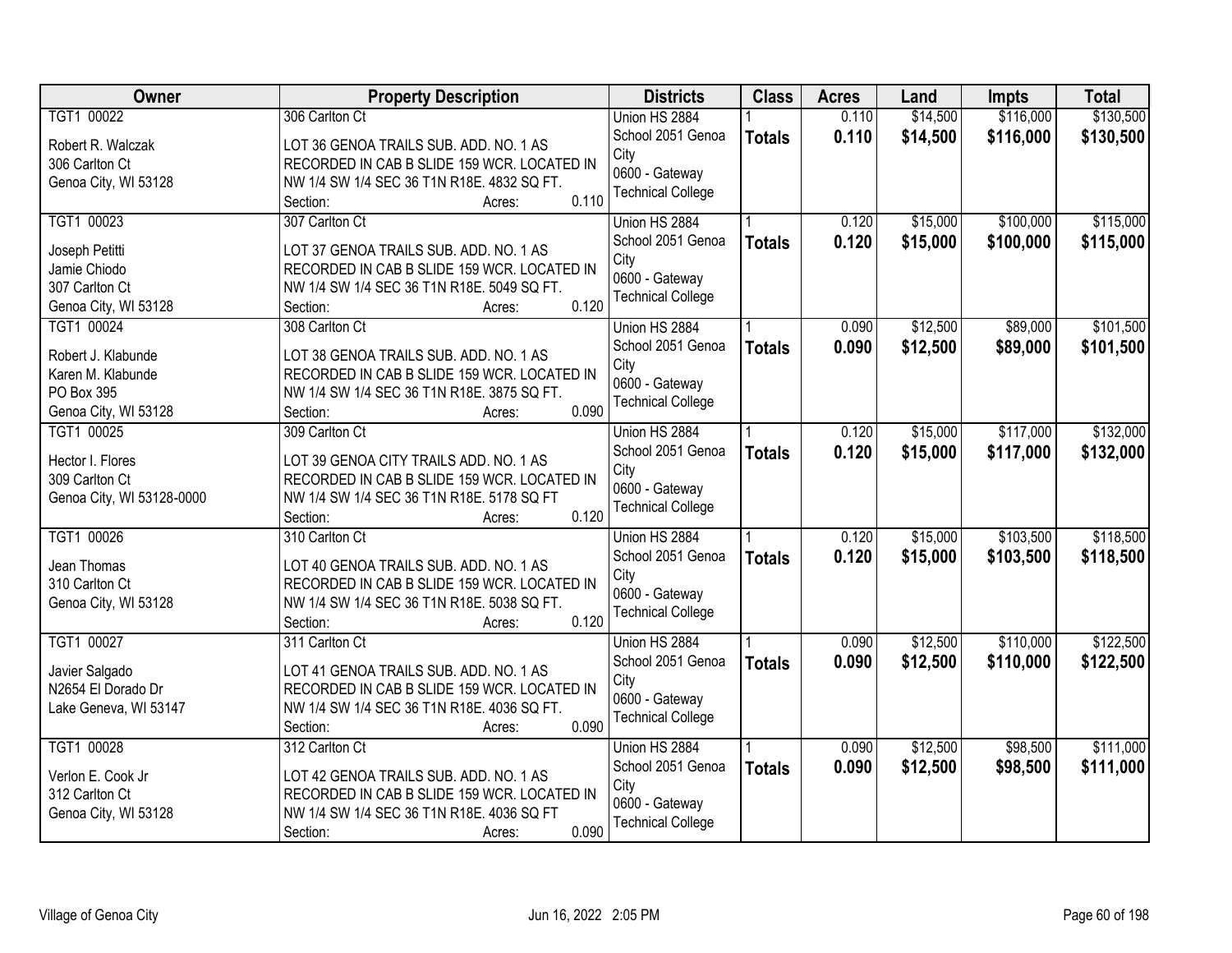| \$16,500<br>\$96,800<br>\$113,300<br>TGT1 00029<br>313 Carlton Ct<br>0.140<br>Union HS 2884<br>School 2051 Genoa<br>0.140<br>\$16,500<br>\$96,800<br>\$113,300<br><b>Totals</b><br>Richard R. Amborn<br>LOT 43 GENOA TRAILS SUB. ADD. NO. 1 AS<br>City<br>Julie K. Amborn<br>RECORDED IN CAB B SLIDE 159 WCR. LOCATED IN<br>0600 - Gateway<br>NW 1/4 SW 1/4 SEC 36 T1N R18E. 5936 SQ FT.<br>313 Carlton Ct<br><b>Technical College</b><br>0.140<br>Genoa City, WI 53128<br>Section:<br>Acres:<br>\$11,500<br>\$98,000<br>TGT1 00030<br>0.080<br>314 Carlton Ct<br>Union HS 2884<br>0.080<br>School 2051 Genoa<br>\$11,500<br>\$98,000<br><b>Totals</b><br>Jeffrey A. Smith<br>LOT 44 GENOA TRAILS SUB. ADD. NO. 1 AS<br>City<br>314 Carlton Ct<br>RECORDED IN CAB B SLIDE 159 WCR. LOCATED IN<br>0600 - Gateway<br>Genoa City, WI 53128<br>NW 1/4 SW 1/4 SEC 36 T1N R18E. 3480 SQ FT.<br><b>Technical College</b><br>0.080<br>Section:<br>Acres:<br>TGT1 00031<br>\$13,500<br>\$111,000<br>0.100<br>315 Fenmore Ln<br>Union HS 2884<br>School 2051 Genoa<br>\$13,500<br>\$111,000<br>0.100<br><b>Totals</b><br>Carl J. Whitaker<br>LOT 45 GENOA TRAILS SUB. ADD. NO. 1 AS<br>City<br>17519 SE 88th Covington Cir<br>RECORDED IN CAB B SLIDE 159 WCR. LOCATED IN<br>0600 - Gateway<br>NW 1/4 SW 1/4 SEC 36 T1N R18E. 4445 SQ FT.<br>The Villages, FL 32162<br><b>Technical College</b><br>0.100<br>Section:<br>Acres:<br>TGT1 00032<br>316 Fenmore Ln<br>\$13,500<br>\$96,000<br>Union HS 2884<br>0.100<br>School 2051 Genoa<br>0.100<br>\$13,500<br>\$96,000<br><b>Totals</b><br>Jason M. Hamholm<br>LOT 46 GENOA TRAILS SUB. ADD. NO. 1 AS<br>City<br>316 Fenmore Ln<br>RECORDED IN CAB B SLIDE 159 WCR. LOCATED IN<br>0600 - Gateway<br>NW 1/4 SW 1/4 SEC 36 T1N R18E. 4453 SQ FT.<br>Genoa City, WI 53128<br><b>Technical College</b><br>0.100<br>Section:<br>Acres:<br>TGT1 00033<br>\$13,500<br>\$117,500<br>401 Fenmore Ln<br>0.100<br>Union HS 2884<br>School 2051 Genoa<br>0.100<br>\$13,500<br>\$117,500<br><b>Totals</b><br>Jon T. Cain<br>LOT 47 GENOA TRAILS SUB. ADD. NO. 1 AS<br>City<br>401 Fenmore Ln<br>RECORDED IN CAB B SLIDE 159 WCR. LOCATED IN<br>0600 - Gateway<br>Genoa City, WI 53128<br>NW 1/4 SW 1/4 SEC 36 T1N R18E. 4461 SQ FT.<br><b>Technical College</b><br>0.100<br>Section:<br>Acres:<br>TGT1 00034<br>\$13,500<br>\$109,500<br>402 Fenmore Ln<br>0.100<br>Union HS 2884<br>\$13,500<br>School 2051 Genoa<br>0.100<br>\$109,500<br><b>Totals</b><br>LOT 48 GENOA TRAILS SUB. ADD. NO. 1 AS<br>William J. Weigel<br>City<br>Karen Weigel<br>RECORDED IN CAB B SLIDE 159 WCR. LOCATED IN<br>0600 - Gateway<br>NW 1/4 SW 1/4 SEC 36 T1N R18E. 4469 SQ FT.<br>2075 Matthew Ave<br><b>Technical College</b><br>0.100<br>Twin Lakes, WI 53181<br>Section:<br>Acres:<br>\$12,500<br>\$108,500<br>TGT1 00035<br>403 Fenmore Ct<br>0.090<br>Union HS 2884<br>0.090<br>\$12,500<br>School 2051 Genoa<br>\$108,500<br><b>Totals</b><br>Nicholas J. Rakowski<br>LOT 49 GENOA TRAILS SUB. ADD. NO. 1 AS<br>City<br>1663 Wilmot Ave Apt 207<br>RECORDED IN CAB B SLIDE 159 WCR. LOCATED IN<br>0600 - Gateway<br>NW 1/4 SW 1/4 SEC 36 T1N R18E. 3885 SQ FT.<br>Twin Lakes, WI 53181<br><b>Technical College</b> | Owner | <b>Property Description</b> | <b>Districts</b> | <b>Class</b> | <b>Acres</b> | Land | Impts | <b>Total</b> |
|------------------------------------------------------------------------------------------------------------------------------------------------------------------------------------------------------------------------------------------------------------------------------------------------------------------------------------------------------------------------------------------------------------------------------------------------------------------------------------------------------------------------------------------------------------------------------------------------------------------------------------------------------------------------------------------------------------------------------------------------------------------------------------------------------------------------------------------------------------------------------------------------------------------------------------------------------------------------------------------------------------------------------------------------------------------------------------------------------------------------------------------------------------------------------------------------------------------------------------------------------------------------------------------------------------------------------------------------------------------------------------------------------------------------------------------------------------------------------------------------------------------------------------------------------------------------------------------------------------------------------------------------------------------------------------------------------------------------------------------------------------------------------------------------------------------------------------------------------------------------------------------------------------------------------------------------------------------------------------------------------------------------------------------------------------------------------------------------------------------------------------------------------------------------------------------------------------------------------------------------------------------------------------------------------------------------------------------------------------------------------------------------------------------------------------------------------------------------------------------------------------------------------------------------------------------------------------------------------------------------------------------------------------------------------------------------------------------------------------------------------------------------------------------------------------------------------------------------------------------------------------------------------------------------------------------------------------------------------------------------------------------------------------------------------------------------------------------------------------------------------------------------------------------------------------------------------------------------------------|-------|-----------------------------|------------------|--------------|--------------|------|-------|--------------|
|                                                                                                                                                                                                                                                                                                                                                                                                                                                                                                                                                                                                                                                                                                                                                                                                                                                                                                                                                                                                                                                                                                                                                                                                                                                                                                                                                                                                                                                                                                                                                                                                                                                                                                                                                                                                                                                                                                                                                                                                                                                                                                                                                                                                                                                                                                                                                                                                                                                                                                                                                                                                                                                                                                                                                                                                                                                                                                                                                                                                                                                                                                                                                                                                                                    |       |                             |                  |              |              |      |       |              |
|                                                                                                                                                                                                                                                                                                                                                                                                                                                                                                                                                                                                                                                                                                                                                                                                                                                                                                                                                                                                                                                                                                                                                                                                                                                                                                                                                                                                                                                                                                                                                                                                                                                                                                                                                                                                                                                                                                                                                                                                                                                                                                                                                                                                                                                                                                                                                                                                                                                                                                                                                                                                                                                                                                                                                                                                                                                                                                                                                                                                                                                                                                                                                                                                                                    |       |                             |                  |              |              |      |       |              |
| \$109,500<br>\$109,500<br>\$124,500<br>\$124,500<br>\$109,500<br>\$109,500<br>\$131,000<br>\$131,000<br>\$123,000<br>\$123,000<br>\$121,000<br>\$121,000                                                                                                                                                                                                                                                                                                                                                                                                                                                                                                                                                                                                                                                                                                                                                                                                                                                                                                                                                                                                                                                                                                                                                                                                                                                                                                                                                                                                                                                                                                                                                                                                                                                                                                                                                                                                                                                                                                                                                                                                                                                                                                                                                                                                                                                                                                                                                                                                                                                                                                                                                                                                                                                                                                                                                                                                                                                                                                                                                                                                                                                                           |       |                             |                  |              |              |      |       |              |
|                                                                                                                                                                                                                                                                                                                                                                                                                                                                                                                                                                                                                                                                                                                                                                                                                                                                                                                                                                                                                                                                                                                                                                                                                                                                                                                                                                                                                                                                                                                                                                                                                                                                                                                                                                                                                                                                                                                                                                                                                                                                                                                                                                                                                                                                                                                                                                                                                                                                                                                                                                                                                                                                                                                                                                                                                                                                                                                                                                                                                                                                                                                                                                                                                                    |       |                             |                  |              |              |      |       |              |
|                                                                                                                                                                                                                                                                                                                                                                                                                                                                                                                                                                                                                                                                                                                                                                                                                                                                                                                                                                                                                                                                                                                                                                                                                                                                                                                                                                                                                                                                                                                                                                                                                                                                                                                                                                                                                                                                                                                                                                                                                                                                                                                                                                                                                                                                                                                                                                                                                                                                                                                                                                                                                                                                                                                                                                                                                                                                                                                                                                                                                                                                                                                                                                                                                                    |       |                             |                  |              |              |      |       |              |
|                                                                                                                                                                                                                                                                                                                                                                                                                                                                                                                                                                                                                                                                                                                                                                                                                                                                                                                                                                                                                                                                                                                                                                                                                                                                                                                                                                                                                                                                                                                                                                                                                                                                                                                                                                                                                                                                                                                                                                                                                                                                                                                                                                                                                                                                                                                                                                                                                                                                                                                                                                                                                                                                                                                                                                                                                                                                                                                                                                                                                                                                                                                                                                                                                                    |       |                             |                  |              |              |      |       |              |
|                                                                                                                                                                                                                                                                                                                                                                                                                                                                                                                                                                                                                                                                                                                                                                                                                                                                                                                                                                                                                                                                                                                                                                                                                                                                                                                                                                                                                                                                                                                                                                                                                                                                                                                                                                                                                                                                                                                                                                                                                                                                                                                                                                                                                                                                                                                                                                                                                                                                                                                                                                                                                                                                                                                                                                                                                                                                                                                                                                                                                                                                                                                                                                                                                                    |       |                             |                  |              |              |      |       |              |
|                                                                                                                                                                                                                                                                                                                                                                                                                                                                                                                                                                                                                                                                                                                                                                                                                                                                                                                                                                                                                                                                                                                                                                                                                                                                                                                                                                                                                                                                                                                                                                                                                                                                                                                                                                                                                                                                                                                                                                                                                                                                                                                                                                                                                                                                                                                                                                                                                                                                                                                                                                                                                                                                                                                                                                                                                                                                                                                                                                                                                                                                                                                                                                                                                                    |       |                             |                  |              |              |      |       |              |
|                                                                                                                                                                                                                                                                                                                                                                                                                                                                                                                                                                                                                                                                                                                                                                                                                                                                                                                                                                                                                                                                                                                                                                                                                                                                                                                                                                                                                                                                                                                                                                                                                                                                                                                                                                                                                                                                                                                                                                                                                                                                                                                                                                                                                                                                                                                                                                                                                                                                                                                                                                                                                                                                                                                                                                                                                                                                                                                                                                                                                                                                                                                                                                                                                                    |       |                             |                  |              |              |      |       |              |
|                                                                                                                                                                                                                                                                                                                                                                                                                                                                                                                                                                                                                                                                                                                                                                                                                                                                                                                                                                                                                                                                                                                                                                                                                                                                                                                                                                                                                                                                                                                                                                                                                                                                                                                                                                                                                                                                                                                                                                                                                                                                                                                                                                                                                                                                                                                                                                                                                                                                                                                                                                                                                                                                                                                                                                                                                                                                                                                                                                                                                                                                                                                                                                                                                                    |       |                             |                  |              |              |      |       |              |
|                                                                                                                                                                                                                                                                                                                                                                                                                                                                                                                                                                                                                                                                                                                                                                                                                                                                                                                                                                                                                                                                                                                                                                                                                                                                                                                                                                                                                                                                                                                                                                                                                                                                                                                                                                                                                                                                                                                                                                                                                                                                                                                                                                                                                                                                                                                                                                                                                                                                                                                                                                                                                                                                                                                                                                                                                                                                                                                                                                                                                                                                                                                                                                                                                                    |       |                             |                  |              |              |      |       |              |
|                                                                                                                                                                                                                                                                                                                                                                                                                                                                                                                                                                                                                                                                                                                                                                                                                                                                                                                                                                                                                                                                                                                                                                                                                                                                                                                                                                                                                                                                                                                                                                                                                                                                                                                                                                                                                                                                                                                                                                                                                                                                                                                                                                                                                                                                                                                                                                                                                                                                                                                                                                                                                                                                                                                                                                                                                                                                                                                                                                                                                                                                                                                                                                                                                                    |       |                             |                  |              |              |      |       |              |
|                                                                                                                                                                                                                                                                                                                                                                                                                                                                                                                                                                                                                                                                                                                                                                                                                                                                                                                                                                                                                                                                                                                                                                                                                                                                                                                                                                                                                                                                                                                                                                                                                                                                                                                                                                                                                                                                                                                                                                                                                                                                                                                                                                                                                                                                                                                                                                                                                                                                                                                                                                                                                                                                                                                                                                                                                                                                                                                                                                                                                                                                                                                                                                                                                                    |       |                             |                  |              |              |      |       |              |
|                                                                                                                                                                                                                                                                                                                                                                                                                                                                                                                                                                                                                                                                                                                                                                                                                                                                                                                                                                                                                                                                                                                                                                                                                                                                                                                                                                                                                                                                                                                                                                                                                                                                                                                                                                                                                                                                                                                                                                                                                                                                                                                                                                                                                                                                                                                                                                                                                                                                                                                                                                                                                                                                                                                                                                                                                                                                                                                                                                                                                                                                                                                                                                                                                                    |       |                             |                  |              |              |      |       |              |
|                                                                                                                                                                                                                                                                                                                                                                                                                                                                                                                                                                                                                                                                                                                                                                                                                                                                                                                                                                                                                                                                                                                                                                                                                                                                                                                                                                                                                                                                                                                                                                                                                                                                                                                                                                                                                                                                                                                                                                                                                                                                                                                                                                                                                                                                                                                                                                                                                                                                                                                                                                                                                                                                                                                                                                                                                                                                                                                                                                                                                                                                                                                                                                                                                                    |       |                             |                  |              |              |      |       |              |
|                                                                                                                                                                                                                                                                                                                                                                                                                                                                                                                                                                                                                                                                                                                                                                                                                                                                                                                                                                                                                                                                                                                                                                                                                                                                                                                                                                                                                                                                                                                                                                                                                                                                                                                                                                                                                                                                                                                                                                                                                                                                                                                                                                                                                                                                                                                                                                                                                                                                                                                                                                                                                                                                                                                                                                                                                                                                                                                                                                                                                                                                                                                                                                                                                                    |       |                             |                  |              |              |      |       |              |
|                                                                                                                                                                                                                                                                                                                                                                                                                                                                                                                                                                                                                                                                                                                                                                                                                                                                                                                                                                                                                                                                                                                                                                                                                                                                                                                                                                                                                                                                                                                                                                                                                                                                                                                                                                                                                                                                                                                                                                                                                                                                                                                                                                                                                                                                                                                                                                                                                                                                                                                                                                                                                                                                                                                                                                                                                                                                                                                                                                                                                                                                                                                                                                                                                                    |       |                             |                  |              |              |      |       |              |
|                                                                                                                                                                                                                                                                                                                                                                                                                                                                                                                                                                                                                                                                                                                                                                                                                                                                                                                                                                                                                                                                                                                                                                                                                                                                                                                                                                                                                                                                                                                                                                                                                                                                                                                                                                                                                                                                                                                                                                                                                                                                                                                                                                                                                                                                                                                                                                                                                                                                                                                                                                                                                                                                                                                                                                                                                                                                                                                                                                                                                                                                                                                                                                                                                                    |       |                             |                  |              |              |      |       |              |
|                                                                                                                                                                                                                                                                                                                                                                                                                                                                                                                                                                                                                                                                                                                                                                                                                                                                                                                                                                                                                                                                                                                                                                                                                                                                                                                                                                                                                                                                                                                                                                                                                                                                                                                                                                                                                                                                                                                                                                                                                                                                                                                                                                                                                                                                                                                                                                                                                                                                                                                                                                                                                                                                                                                                                                                                                                                                                                                                                                                                                                                                                                                                                                                                                                    |       |                             |                  |              |              |      |       |              |
|                                                                                                                                                                                                                                                                                                                                                                                                                                                                                                                                                                                                                                                                                                                                                                                                                                                                                                                                                                                                                                                                                                                                                                                                                                                                                                                                                                                                                                                                                                                                                                                                                                                                                                                                                                                                                                                                                                                                                                                                                                                                                                                                                                                                                                                                                                                                                                                                                                                                                                                                                                                                                                                                                                                                                                                                                                                                                                                                                                                                                                                                                                                                                                                                                                    |       |                             |                  |              |              |      |       |              |
|                                                                                                                                                                                                                                                                                                                                                                                                                                                                                                                                                                                                                                                                                                                                                                                                                                                                                                                                                                                                                                                                                                                                                                                                                                                                                                                                                                                                                                                                                                                                                                                                                                                                                                                                                                                                                                                                                                                                                                                                                                                                                                                                                                                                                                                                                                                                                                                                                                                                                                                                                                                                                                                                                                                                                                                                                                                                                                                                                                                                                                                                                                                                                                                                                                    |       |                             |                  |              |              |      |       |              |
|                                                                                                                                                                                                                                                                                                                                                                                                                                                                                                                                                                                                                                                                                                                                                                                                                                                                                                                                                                                                                                                                                                                                                                                                                                                                                                                                                                                                                                                                                                                                                                                                                                                                                                                                                                                                                                                                                                                                                                                                                                                                                                                                                                                                                                                                                                                                                                                                                                                                                                                                                                                                                                                                                                                                                                                                                                                                                                                                                                                                                                                                                                                                                                                                                                    |       |                             |                  |              |              |      |       |              |
|                                                                                                                                                                                                                                                                                                                                                                                                                                                                                                                                                                                                                                                                                                                                                                                                                                                                                                                                                                                                                                                                                                                                                                                                                                                                                                                                                                                                                                                                                                                                                                                                                                                                                                                                                                                                                                                                                                                                                                                                                                                                                                                                                                                                                                                                                                                                                                                                                                                                                                                                                                                                                                                                                                                                                                                                                                                                                                                                                                                                                                                                                                                                                                                                                                    |       |                             |                  |              |              |      |       |              |
|                                                                                                                                                                                                                                                                                                                                                                                                                                                                                                                                                                                                                                                                                                                                                                                                                                                                                                                                                                                                                                                                                                                                                                                                                                                                                                                                                                                                                                                                                                                                                                                                                                                                                                                                                                                                                                                                                                                                                                                                                                                                                                                                                                                                                                                                                                                                                                                                                                                                                                                                                                                                                                                                                                                                                                                                                                                                                                                                                                                                                                                                                                                                                                                                                                    |       |                             |                  |              |              |      |       |              |
|                                                                                                                                                                                                                                                                                                                                                                                                                                                                                                                                                                                                                                                                                                                                                                                                                                                                                                                                                                                                                                                                                                                                                                                                                                                                                                                                                                                                                                                                                                                                                                                                                                                                                                                                                                                                                                                                                                                                                                                                                                                                                                                                                                                                                                                                                                                                                                                                                                                                                                                                                                                                                                                                                                                                                                                                                                                                                                                                                                                                                                                                                                                                                                                                                                    |       |                             |                  |              |              |      |       |              |
|                                                                                                                                                                                                                                                                                                                                                                                                                                                                                                                                                                                                                                                                                                                                                                                                                                                                                                                                                                                                                                                                                                                                                                                                                                                                                                                                                                                                                                                                                                                                                                                                                                                                                                                                                                                                                                                                                                                                                                                                                                                                                                                                                                                                                                                                                                                                                                                                                                                                                                                                                                                                                                                                                                                                                                                                                                                                                                                                                                                                                                                                                                                                                                                                                                    |       |                             |                  |              |              |      |       |              |
|                                                                                                                                                                                                                                                                                                                                                                                                                                                                                                                                                                                                                                                                                                                                                                                                                                                                                                                                                                                                                                                                                                                                                                                                                                                                                                                                                                                                                                                                                                                                                                                                                                                                                                                                                                                                                                                                                                                                                                                                                                                                                                                                                                                                                                                                                                                                                                                                                                                                                                                                                                                                                                                                                                                                                                                                                                                                                                                                                                                                                                                                                                                                                                                                                                    |       |                             |                  |              |              |      |       |              |
|                                                                                                                                                                                                                                                                                                                                                                                                                                                                                                                                                                                                                                                                                                                                                                                                                                                                                                                                                                                                                                                                                                                                                                                                                                                                                                                                                                                                                                                                                                                                                                                                                                                                                                                                                                                                                                                                                                                                                                                                                                                                                                                                                                                                                                                                                                                                                                                                                                                                                                                                                                                                                                                                                                                                                                                                                                                                                                                                                                                                                                                                                                                                                                                                                                    |       |                             |                  |              |              |      |       |              |
|                                                                                                                                                                                                                                                                                                                                                                                                                                                                                                                                                                                                                                                                                                                                                                                                                                                                                                                                                                                                                                                                                                                                                                                                                                                                                                                                                                                                                                                                                                                                                                                                                                                                                                                                                                                                                                                                                                                                                                                                                                                                                                                                                                                                                                                                                                                                                                                                                                                                                                                                                                                                                                                                                                                                                                                                                                                                                                                                                                                                                                                                                                                                                                                                                                    |       |                             |                  |              |              |      |       |              |
|                                                                                                                                                                                                                                                                                                                                                                                                                                                                                                                                                                                                                                                                                                                                                                                                                                                                                                                                                                                                                                                                                                                                                                                                                                                                                                                                                                                                                                                                                                                                                                                                                                                                                                                                                                                                                                                                                                                                                                                                                                                                                                                                                                                                                                                                                                                                                                                                                                                                                                                                                                                                                                                                                                                                                                                                                                                                                                                                                                                                                                                                                                                                                                                                                                    |       |                             |                  |              |              |      |       |              |
|                                                                                                                                                                                                                                                                                                                                                                                                                                                                                                                                                                                                                                                                                                                                                                                                                                                                                                                                                                                                                                                                                                                                                                                                                                                                                                                                                                                                                                                                                                                                                                                                                                                                                                                                                                                                                                                                                                                                                                                                                                                                                                                                                                                                                                                                                                                                                                                                                                                                                                                                                                                                                                                                                                                                                                                                                                                                                                                                                                                                                                                                                                                                                                                                                                    |       |                             |                  |              |              |      |       |              |
|                                                                                                                                                                                                                                                                                                                                                                                                                                                                                                                                                                                                                                                                                                                                                                                                                                                                                                                                                                                                                                                                                                                                                                                                                                                                                                                                                                                                                                                                                                                                                                                                                                                                                                                                                                                                                                                                                                                                                                                                                                                                                                                                                                                                                                                                                                                                                                                                                                                                                                                                                                                                                                                                                                                                                                                                                                                                                                                                                                                                                                                                                                                                                                                                                                    |       |                             |                  |              |              |      |       |              |
|                                                                                                                                                                                                                                                                                                                                                                                                                                                                                                                                                                                                                                                                                                                                                                                                                                                                                                                                                                                                                                                                                                                                                                                                                                                                                                                                                                                                                                                                                                                                                                                                                                                                                                                                                                                                                                                                                                                                                                                                                                                                                                                                                                                                                                                                                                                                                                                                                                                                                                                                                                                                                                                                                                                                                                                                                                                                                                                                                                                                                                                                                                                                                                                                                                    |       |                             |                  |              |              |      |       |              |
|                                                                                                                                                                                                                                                                                                                                                                                                                                                                                                                                                                                                                                                                                                                                                                                                                                                                                                                                                                                                                                                                                                                                                                                                                                                                                                                                                                                                                                                                                                                                                                                                                                                                                                                                                                                                                                                                                                                                                                                                                                                                                                                                                                                                                                                                                                                                                                                                                                                                                                                                                                                                                                                                                                                                                                                                                                                                                                                                                                                                                                                                                                                                                                                                                                    |       |                             |                  |              |              |      |       |              |
|                                                                                                                                                                                                                                                                                                                                                                                                                                                                                                                                                                                                                                                                                                                                                                                                                                                                                                                                                                                                                                                                                                                                                                                                                                                                                                                                                                                                                                                                                                                                                                                                                                                                                                                                                                                                                                                                                                                                                                                                                                                                                                                                                                                                                                                                                                                                                                                                                                                                                                                                                                                                                                                                                                                                                                                                                                                                                                                                                                                                                                                                                                                                                                                                                                    |       |                             |                  |              |              |      |       |              |
|                                                                                                                                                                                                                                                                                                                                                                                                                                                                                                                                                                                                                                                                                                                                                                                                                                                                                                                                                                                                                                                                                                                                                                                                                                                                                                                                                                                                                                                                                                                                                                                                                                                                                                                                                                                                                                                                                                                                                                                                                                                                                                                                                                                                                                                                                                                                                                                                                                                                                                                                                                                                                                                                                                                                                                                                                                                                                                                                                                                                                                                                                                                                                                                                                                    |       |                             |                  |              |              |      |       |              |
|                                                                                                                                                                                                                                                                                                                                                                                                                                                                                                                                                                                                                                                                                                                                                                                                                                                                                                                                                                                                                                                                                                                                                                                                                                                                                                                                                                                                                                                                                                                                                                                                                                                                                                                                                                                                                                                                                                                                                                                                                                                                                                                                                                                                                                                                                                                                                                                                                                                                                                                                                                                                                                                                                                                                                                                                                                                                                                                                                                                                                                                                                                                                                                                                                                    |       | 0.090<br>Section:<br>Acres: |                  |              |              |      |       |              |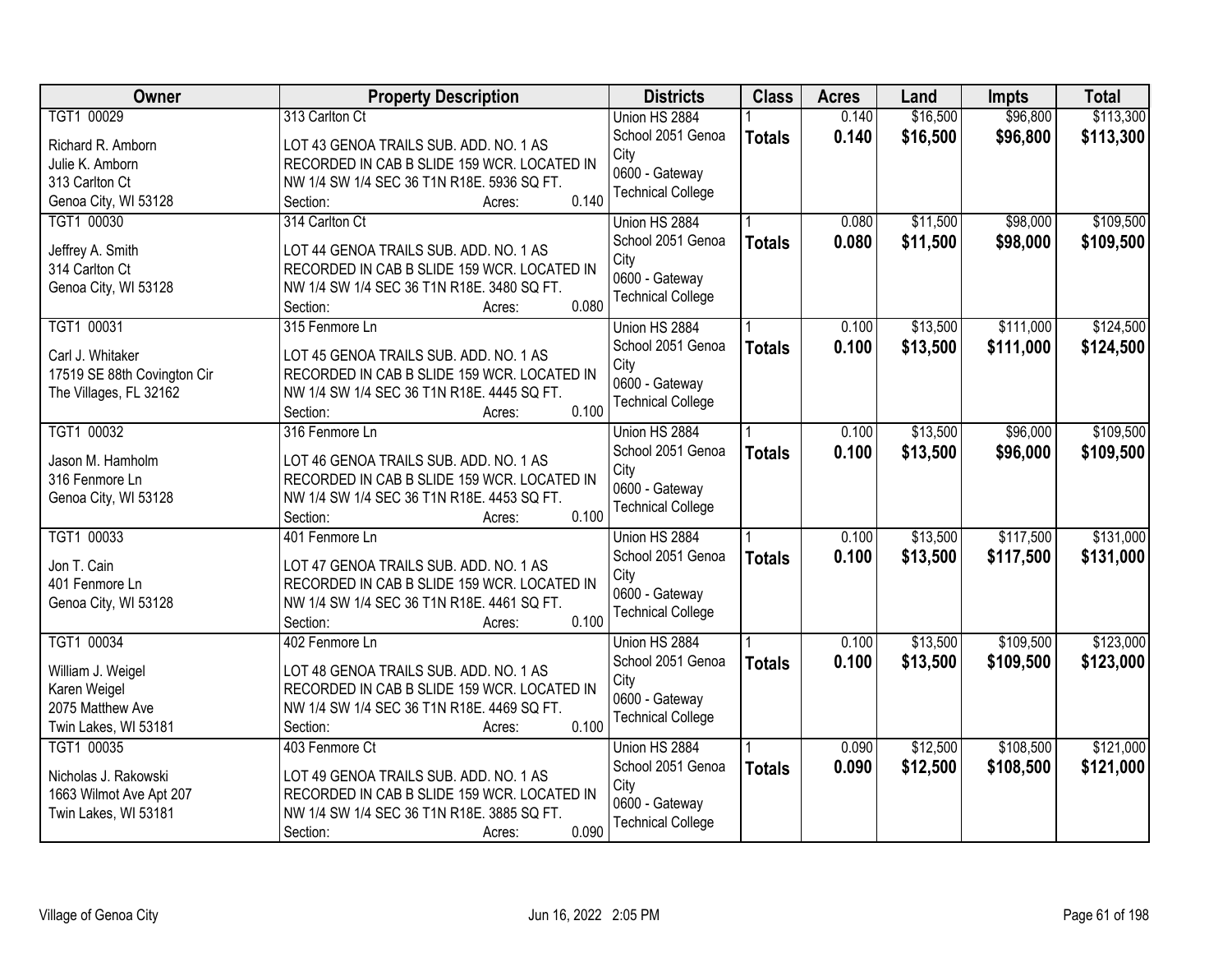| <b>Owner</b>         | <b>Property Description</b>                 | <b>Districts</b>         | <b>Class</b>  | <b>Acres</b> | Land     | <b>Impts</b> | <b>Total</b> |
|----------------------|---------------------------------------------|--------------------------|---------------|--------------|----------|--------------|--------------|
| TGT1 00036           | 404 Fenmore Ct                              | Union HS 2884            |               | 0.130        | \$16,000 | \$96,500     | \$112,500    |
| Mark H. Gleason      | LOT 50 GENOA TRAILS SUB. ADD. NO. 1 AS      | School 2051 Genoa        | <b>Totals</b> | 0.130        | \$16,000 | \$96,500     | \$112,500    |
| Kimberly J. Gleason  | RECORDED IN CAB B SLIDE 159 WCR. LOCATED IN | City                     |               |              |          |              |              |
| 404 Fenmore Ct       | NW 1/4 SW 1/4 SEC 36 T1N R18E. 5487 SQ FT.  | 0600 - Gateway           |               |              |          |              |              |
| Genoa City, WI 53128 | 0.130<br>Section:<br>Acres:                 | <b>Technical College</b> |               |              |          |              |              |
| TGT1 00037           | 405 Fenmore Ct                              | Union HS 2884            |               | 0.090        | \$12,500 | \$91,000     | \$103,500    |
|                      |                                             | School 2051 Genoa        | <b>Totals</b> | 0.090        | \$12,500 | \$91,000     | \$103,500    |
| Lucia Timchak        | LOT 51 GENOA TRAILS SUB. ADD. NO. 1 AS      | City                     |               |              |          |              |              |
| Zenovij Timchak      | RECORDED IN CAB B SLIDE 159 WCR. LOCATED IN | 0600 - Gateway           |               |              |          |              |              |
| 405 Fenmore Ct       | NW 1/4 SW 1/4 SEC 36 T1N R18E. 4036 SQ FT.  | <b>Technical College</b> |               |              |          |              |              |
| Genoa City, WI 53128 | 0.090<br>Section:<br>Acres:                 |                          |               |              |          |              |              |
| TGT1 00038           | 406 Fenmore Ct                              | Union HS 2884            |               | 0.090        | \$12,500 | \$133,000    | \$145,500    |
| Kazimierz Kasprzycki | LOT 52 GENOA TRAILS SUB. ADD. NO. 1 AS      | School 2051 Genoa        | <b>Totals</b> | 0.090        | \$12,500 | \$133,000    | \$145,500    |
| Maria Kasprzycki     | RECORDED IN CAB B SLIDE 159 WCR. LOCATED IN | City                     |               |              |          |              |              |
| 406 Fenmore Ct       | NW 1/4 SW 1/4 SEC 36 T1N R18E. 4037 SQ FT.  | 0600 - Gateway           |               |              |          |              |              |
| Genoa City, WI 53128 | 0.090<br>Section:<br>Acres:                 | <b>Technical College</b> |               |              |          |              |              |
| TGT1 00039           | 407 Fenmore Ct                              | Union HS 2884            |               | 0.120        | \$15,000 | \$103,000    | \$118,000    |
|                      |                                             | School 2051 Genoa        | <b>Totals</b> | 0.120        | \$15,000 | \$103,000    | \$118,000    |
| Julie Kleeman        | LOT 53 GENOA TRAILS SUB. ADD. NO. 1 AS      | City                     |               |              |          |              |              |
| 407 Fenmore Ct       | RECORDED IN CAB B SLIDE 159 WCR. LOCATED IN | 0600 - Gateway           |               |              |          |              |              |
| Genoa City, WI 53128 | NW 1/4 SW 1/4 SEC 36 T1N R18E. 5038 SQ FT.  | <b>Technical College</b> |               |              |          |              |              |
|                      | 0.120<br>Section:<br>Acres:                 |                          |               |              |          |              |              |
| TGT1 00040           | 408 Fenmore Ct                              | Union HS 2884            |               | 0.120        | \$15,000 | \$134,000    | \$149,000    |
| Cody Muehlfelder     | LOT 54 GENOA TRAILS SUB. ADD. NO. 1 AS      | School 2051 Genoa        | <b>Totals</b> | 0.120        | \$15,000 | \$134,000    | \$149,000    |
| Kristi Jeeninga      | RECORDED IN CAB B SLIDE 159 WCR. LOCATED IN | City                     |               |              |          |              |              |
| 408 Fenmore Ct       | NW 1/4 SW 1/4 SEC 36 T1N R18E. 5203 SQ FT.  | 0600 - Gateway           |               |              |          |              |              |
| Genoa City, WI 53128 | 0.120<br>Section:<br>Acres:                 | <b>Technical College</b> |               |              |          |              |              |
| TGT1 00041           | 409 Fenmore Ct                              | Union HS 2884            |               | 0.100        | \$13,500 | \$91,000     | \$104,500    |
|                      |                                             | School 2051 Genoa        | <b>Totals</b> | 0.100        | \$13,500 | \$91,000     | \$104,500    |
| Marvin E. Ebert      | LOT 55 GENOA TRAILS SUB. ADD. NO. 1 AS      | City                     |               |              |          |              |              |
| James M. Ebert Jr    | RECORDED IN CAB B SLIDE 159 WCR. LOCATED IN | 0600 - Gateway           |               |              |          |              |              |
| 8028 Leawood Ln      | NW 1/4 SW 1/4 SEC 36 T1N R18E. 4504 SQ FT.  | <b>Technical College</b> |               |              |          |              |              |
| Woodridge, IL 60517  | 0.100<br>Section:<br>Acres:                 |                          |               |              |          |              |              |
| TGT1 00042           | 410 Fenmore Ct                              | Union HS 2884            |               | 0.100        | \$13,500 | \$109,000    | \$122,500    |
| Tracey L. Fukala     | LOT 56 GENOA TRAILS SUB. ADD. NO. 1 AS      | School 2051 Genoa        | <b>Totals</b> | 0.100        | \$13,500 | \$109,000    | \$122,500    |
| 410 Fenmore Ct       | RECORDED IN CAB B SLIDE 159 WCR. LOCATED IN | City                     |               |              |          |              |              |
| Genoa City, WI 53128 | NW 1/4 SW 1/4 SEC 36 T1N R18E. 4241 SQ FT.  | 0600 - Gateway           |               |              |          |              |              |
|                      | 0.100<br>Section: 36<br>Acres:              | <b>Technical College</b> |               |              |          |              |              |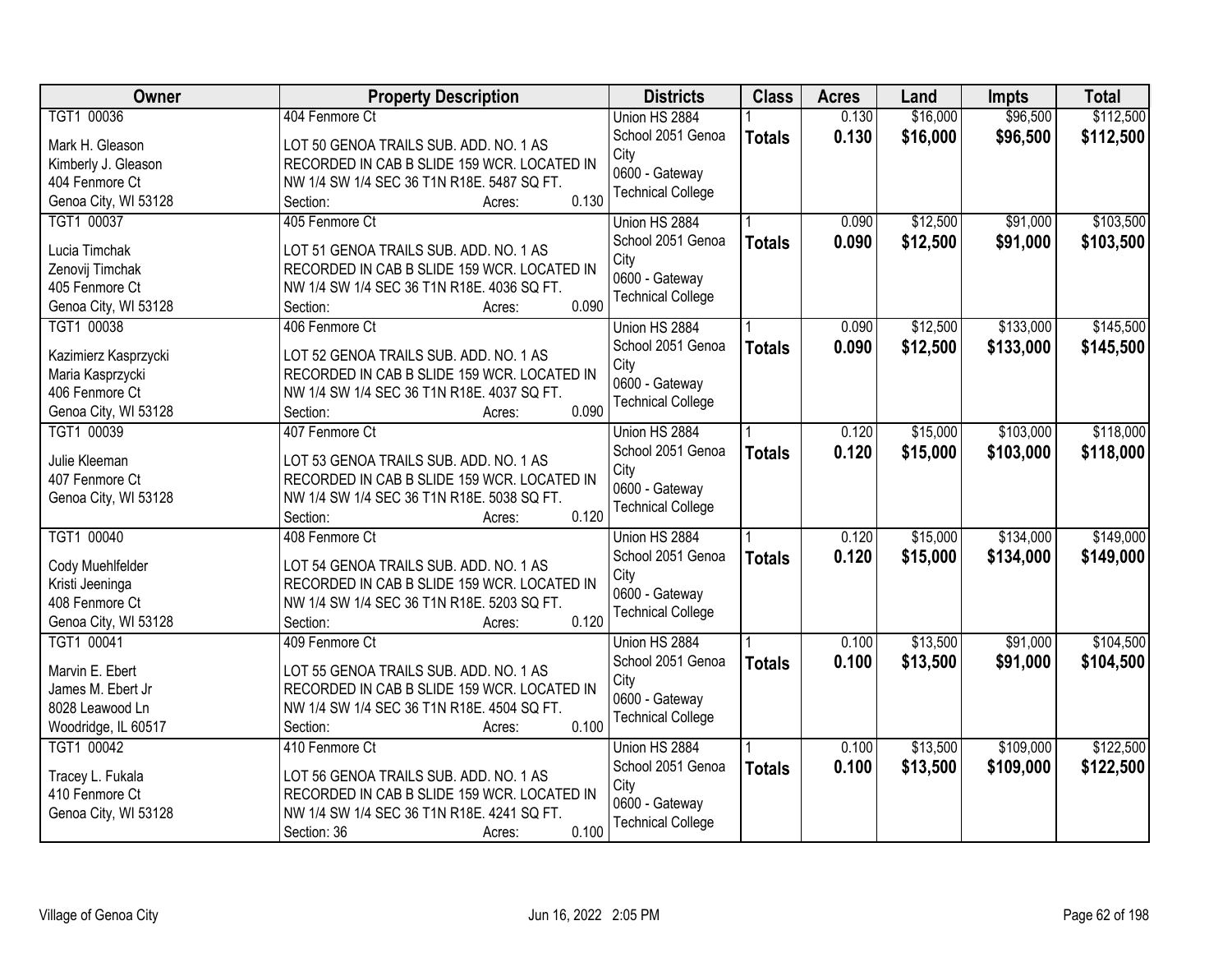| Owner                                 | <b>Property Description</b>                         | <b>Districts</b>                           | <b>Class</b>  | <b>Acres</b> | Land     | <b>Impts</b> | <b>Total</b> |
|---------------------------------------|-----------------------------------------------------|--------------------------------------------|---------------|--------------|----------|--------------|--------------|
| TGT1 00043                            | 411 Fenmore Ct                                      | Union HS 2884                              |               | 0.110        | \$14,500 | \$124,000    | \$138,500    |
| Thomas D. White                       | LOT 57 GENOA TRAILS SUB. ADD. NO. 1 AS              | School 2051 Genoa                          | <b>Totals</b> | 0.110        | \$14,500 | \$124,000    | \$138,500    |
| Susan M. White                        | RECORDED IN CAB B SLIDE 159 WCR. LOCATED IN         | City                                       |               |              |          |              |              |
| 1754 Powers Rd                        | NW 1/4 SW 1/4 SEC 36 T1N R18E. 4911 SQ FT.          | 0600 - Gateway                             |               |              |          |              |              |
| Woodstock, IL 60098                   | 0.110<br>Section:<br>Acres:                         | <b>Technical College</b>                   |               |              |          |              |              |
| TGT1 00044                            | 412 Fenmore Ct                                      | Union HS 2884                              |               | 0.080        | \$11,500 | \$90,000     | \$101,500    |
|                                       |                                                     | School 2051 Genoa                          | <b>Totals</b> | 0.080        | \$11,500 | \$90,000     | \$101,500    |
| Robin F. Walczak                      | LOT 58 GENOA TRAILS SUB. ADD. NO. 1 AS              | City                                       |               |              |          |              |              |
| 412 Fenmore Ct                        | RECORDED IN CAB B SLIDE 159 WCR. LOCATED IN         | 0600 - Gateway                             |               |              |          |              |              |
| Genoa City, WI 53128                  | NW 1/4 SW 1/4 SEC 36 T1N R18E. 3458 SQ FT.<br>0.080 | <b>Technical College</b>                   |               |              |          |              |              |
|                                       | Section:<br>Acres:                                  |                                            |               |              |          |              |              |
| TGT1 00045                            | 413 Fenmore Ct                                      | Union HS 2884                              |               | 0.080        | \$11,500 | \$96,500     | \$108,000    |
| Fermin S. Soto                        | LOT 59 GENOA TRAILS SUB. ADD. NO. 1 AS              | School 2051 Genoa                          | <b>Totals</b> | 0.080        | \$11,500 | \$96,500     | \$108,000    |
| Brandon S. Hernandez                  | RECORDED IN CAB B SLIDE 159 WCR. LOCATED IN         | City                                       |               |              |          |              |              |
| 413 Fenmore Ct                        | NW 1/4 SW 1/4 SEC 36 T1N R18E. 3588 SQ FT.          | 0600 - Gateway<br><b>Technical College</b> |               |              |          |              |              |
| Genoa City, WI 53128                  | 0.080<br>Section:<br>Acres:                         |                                            |               |              |          |              |              |
| TGT1 00046                            | 414 Fenmore Ct                                      | Union HS 2884                              |               | 0.080        | \$11,500 | \$103,000    | \$114,500    |
|                                       | LOT 60 GENOA TRAILS SUB. ADD. NO. 1 AS              | School 2051 Genoa                          | <b>Totals</b> | 0.080        | \$11,500 | \$103,000    | \$114,500    |
| Daniel Murray<br><b>Ashley Murray</b> | RECORDED IN CAB B SLIDE 159 WCR. LOCATED IN         | City                                       |               |              |          |              |              |
| 414 Fenmore Ct                        | NW 1/4 SW 1/4 SEC 36 T1N R18E. 3596 SQ FT.          | 0600 - Gateway                             |               |              |          |              |              |
| Genoa City, WI 53128                  | 0.080<br>Section: 36<br>Acres:                      | <b>Technical College</b>                   |               |              |          |              |              |
| TGT1 00047                            | 415 Fenmore Ct                                      | Union HS 2884                              |               | 0.110        | \$14,500 | \$106,500    | \$121,000    |
|                                       |                                                     | School 2051 Genoa                          |               | 0.110        |          |              |              |
| Amber Mccarthy                        | LOT 61 GENOA TRAILS SUB. ADD. NO. 1 AS              | City                                       | <b>Totals</b> |              | \$14,500 | \$106,500    | \$121,000    |
| 415 Fenmore Ct                        | RECORDED IN CAB B SLIDE 159 WCR. LOCATED IN         | 0600 - Gateway                             |               |              |          |              |              |
| Genoa City, WI 53128                  | NW 1/4 SW 1/4 SEC 36 T1N R18E. 4965 SQ FT.          | <b>Technical College</b>                   |               |              |          |              |              |
|                                       | 0.110<br>Section:<br>Acres:                         |                                            |               |              |          |              |              |
| TGT1 00048                            | 416 Fenmore Ct                                      | Union HS 2884                              |               | 0.140        | \$16,500 | \$137,500    | \$154,000    |
| Christopher P. Kruk                   | LOT 62 GENOA TRAILS SUB. ADD. NO. 1 AS              | School 2051 Genoa                          | <b>Totals</b> | 0.140        | \$16,500 | \$137,500    | \$154,000    |
| Katherine M. Kruk                     | RECORDED IN CAB B SLIDE 159 WCR. LOCATED IN         | City                                       |               |              |          |              |              |
| 416 Fenmore Ct                        | NW 1/4 SW 1/4 SEC 36 T1N R18E. 6059 SQ FT.          | 0600 - Gateway                             |               |              |          |              |              |
| Genoa City, WI 53128                  | 0.140<br>Section:<br>Acres:                         | <b>Technical College</b>                   |               |              |          |              |              |
| TH 00002                              | 226 Petticoat Dr                                    | Union HS 2884                              |               | 0.230        | \$23,000 | \$151,500    | \$174,500    |
|                                       |                                                     | School 2051 Genoa                          | <b>Totals</b> | 0.230        | \$23,000 | \$151,500    | \$174,500    |
| Frank E. Strasser Jr                  | LOT 2 GENOA CITY HIGHLANDS VILLAGE OF GENOA         | City                                       |               |              |          |              |              |
| 226 Walworth St                       | <b>CITY</b>                                         | 0600 - Gateway                             |               |              |          |              |              |
| Genoa City, WI 53128                  |                                                     | <b>Technical College</b>                   |               |              |          |              |              |
|                                       | 0.230<br>Section:<br>Acres:                         |                                            |               |              |          |              |              |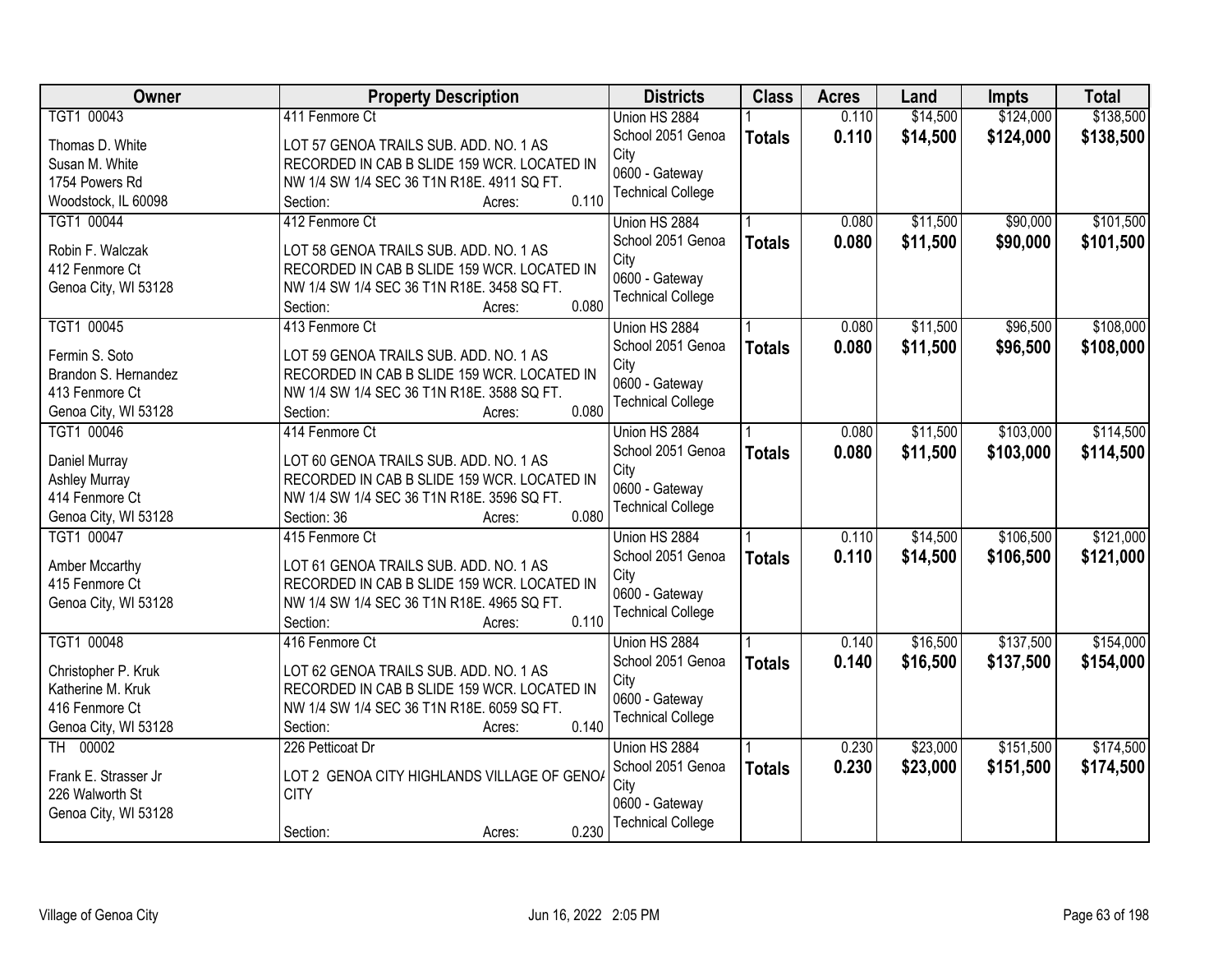| <b>Owner</b>                                               | <b>Property Description</b>                                            | <b>Districts</b>         | <b>Class</b>   | <b>Acres</b> | Land     | Impts           | <b>Total</b> |
|------------------------------------------------------------|------------------------------------------------------------------------|--------------------------|----------------|--------------|----------|-----------------|--------------|
| <b>THBP 00002</b>                                          | 139 Elizabeth Ln                                                       | Union HS 2884            |                | 1.010        | \$37,500 | \$512,500       | \$550,000    |
| William A. White                                           | LOT 2 HORNSBY BUSINESS PARK AS RECORDED IN                             | School 2051 Genoa        | <b>Totals</b>  | 1.010        | \$37,500 | \$512,500       | \$550,000    |
| 139 Elizabeth Ln                                           | CABINET B SLIDE 94 DOCUMENT NO. 194058.                                | City                     |                |              |          |                 |              |
| Genoa City, WI 53128                                       | LOCATED IN NE 1/4 NW 1/4 & SE 1/4 NW 1/4 & NW 1/4                      | 0600 - Gateway           |                |              |          |                 |              |
|                                                            | 1.010<br>Section:<br>Acres:                                            | <b>Technical College</b> |                |              |          |                 |              |
| <b>THBP 00003</b>                                          | 129 Elizabeth Ln                                                       | Union HS 2884            | $\overline{2}$ | 1.010        | \$37,500 | \$512,600       | \$550,100    |
|                                                            | LOT 3 HORNSBY BUSINESS PARK AS RECORDED IN                             | School 2051 Genoa        | <b>Totals</b>  | 1.010        | \$37,500 | \$512,600       | \$550,100    |
| Richfield 1 Corp<br>129 Elizabeth Ln Ut #1                 | CABINET B SLIDE 94 DOCUMENT NO. 194058.                                | City                     |                |              |          |                 |              |
| Genoa City, WI 53128                                       | LOCATED IN NE 1/4 NW 1/4 & SE 1/4 NW 1/4 & NW 1/4                      | 0600 - Gateway           |                |              |          |                 |              |
|                                                            | 1.010<br>Section:<br>Acres:                                            | <b>Technical College</b> |                |              |          |                 |              |
| <b>THBP 00004</b>                                          | 119 Elizabeth Ln                                                       | Union HS 2884            |                | 1.010        | \$37,500 | \$1,491,000     | \$1,528,500  |
|                                                            | LOT 4 HORNSBY BUSINESS PARK AS RECORDED IN                             | School 2051 Genoa        | <b>Totals</b>  | 1.010        | \$37,500 | \$1,491,000     | \$1,528,500  |
| Genoa City Real Estate Holding, LLC<br>555 Biesterfield Rd | CABINET B SLIDE 94 DOCUMENT NO. 194058.                                | City                     |                |              |          |                 |              |
| Elk Grove Village, IL 60007                                | LOCATED IN NE 1/4 NW 1/4 & SE 1/4 NW 1/4 & NW 1/4                      | 0600 - Gateway           |                |              |          |                 |              |
|                                                            | 1.010<br>Section:<br>Acres:                                            | <b>Technical College</b> |                |              |          |                 |              |
| <b>THBP 00005</b>                                          | Elizabeth Ln                                                           | Union HS 2884            | $\overline{2}$ | 1.420        | \$52,500 | \$0             | \$52,500     |
|                                                            |                                                                        | School 2051 Genoa        | <b>Totals</b>  | 1.420        | \$52,500 | \$0             | \$52,500     |
| Genoa City Real Estate Holding, LLC                        | LOT 5 HORNSBY BUSINESS PARK AS RECORDED IN                             | City                     |                |              |          |                 |              |
| 555 Biesterfield Rd                                        | CABINET B SLIDE 94 DOCUMENT NO. 194058.                                | 0600 - Gateway           |                |              |          |                 |              |
| Elk Grove Village, IL 60007                                | LOCATED IN NE 1/4 NW 1/4 & SE 1/4 NW 1/4 & NW 1/4                      | <b>Technical College</b> |                |              |          |                 |              |
|                                                            | 1.420<br>Section:<br>Acres:                                            |                          |                |              |          |                 |              |
| <b>THBP 00008</b>                                          | Elizabeth Ln                                                           | Union HS 2884            | $\overline{2}$ | 1.093        | \$40,500 | $\overline{50}$ | \$40,500     |
| Robinson Properties                                        | LOT 8 HORNSBY BUSINESS PARK RECORDED IN                                | School 2051 Genoa        | <b>Totals</b>  | 1.093        | \$40,500 | \$0             | \$40,500     |
| 130 Elizabeth Ln                                           | CABINET B SLIDE 94 DOCUMENT NO. 194058.                                | City                     |                |              |          |                 |              |
| Genoa City, WI 53128                                       | LOCATED IN NE 1/4 NW 1/4 & SE 1/4 NW 1/4 & NW 1/4                      | 0600 - Gateway           |                |              |          |                 |              |
|                                                            | 1.093<br>Section:<br>Acres:                                            | <b>Technical College</b> |                |              |          |                 |              |
| <b>THBP 00009</b>                                          | Elizabeth Ln                                                           | Union HS 2884            | $\overline{2}$ | 0.953        | \$36,500 | $\overline{50}$ | \$36,500     |
| Robinson Properties                                        | LOT 9 HORNSBY BUSINESS PARK RECORDED IN                                | School 2051 Genoa        | <b>Totals</b>  | 0.953        | \$36,500 | \$0             | \$36,500     |
| 130 Elizabeth Ln                                           | CABINET B SLIDE 94 DOCUMENT NO. 194058                                 | City                     |                |              |          |                 |              |
| Genoa City, WI 53128                                       | LOCATED IN NE 1/4 NW 1/4 & SE 1/4 NW 1/4 & NW 1/4                      | 0600 - Gateway           |                |              |          |                 |              |
|                                                            | 0.953<br>Section:<br>Acres:                                            | <b>Technical College</b> |                |              |          |                 |              |
| <b>THBP 00010</b>                                          | Elizabeth Ln                                                           | Union HS 2884            | $\overline{2}$ | 1.010        | \$37,500 | $\overline{30}$ | \$37,500     |
|                                                            |                                                                        | School 2051 Genoa        | <b>Totals</b>  | 1.010        | \$37,500 | \$0             | \$37,500     |
| Robinson Properties, Inc                                   | LOT 10 HORNSBY BUSINESS PARK RECORDED IN                               | City                     |                |              |          |                 |              |
| 130 Elizabeth Ln<br>PO Box 338                             | CABINET B SLIDE 94 DOCUMENT NO. 194058.                                | 0600 - Gateway           |                |              |          |                 |              |
| Genoa City, WI 53128-0000                                  | LOCATED IN NE 1/4 NW 1/4 & SE 1/4 NW 1/4 & NW 1/4<br>1.010<br>Section: | <b>Technical College</b> |                |              |          |                 |              |
|                                                            | Acres:                                                                 |                          |                |              |          |                 |              |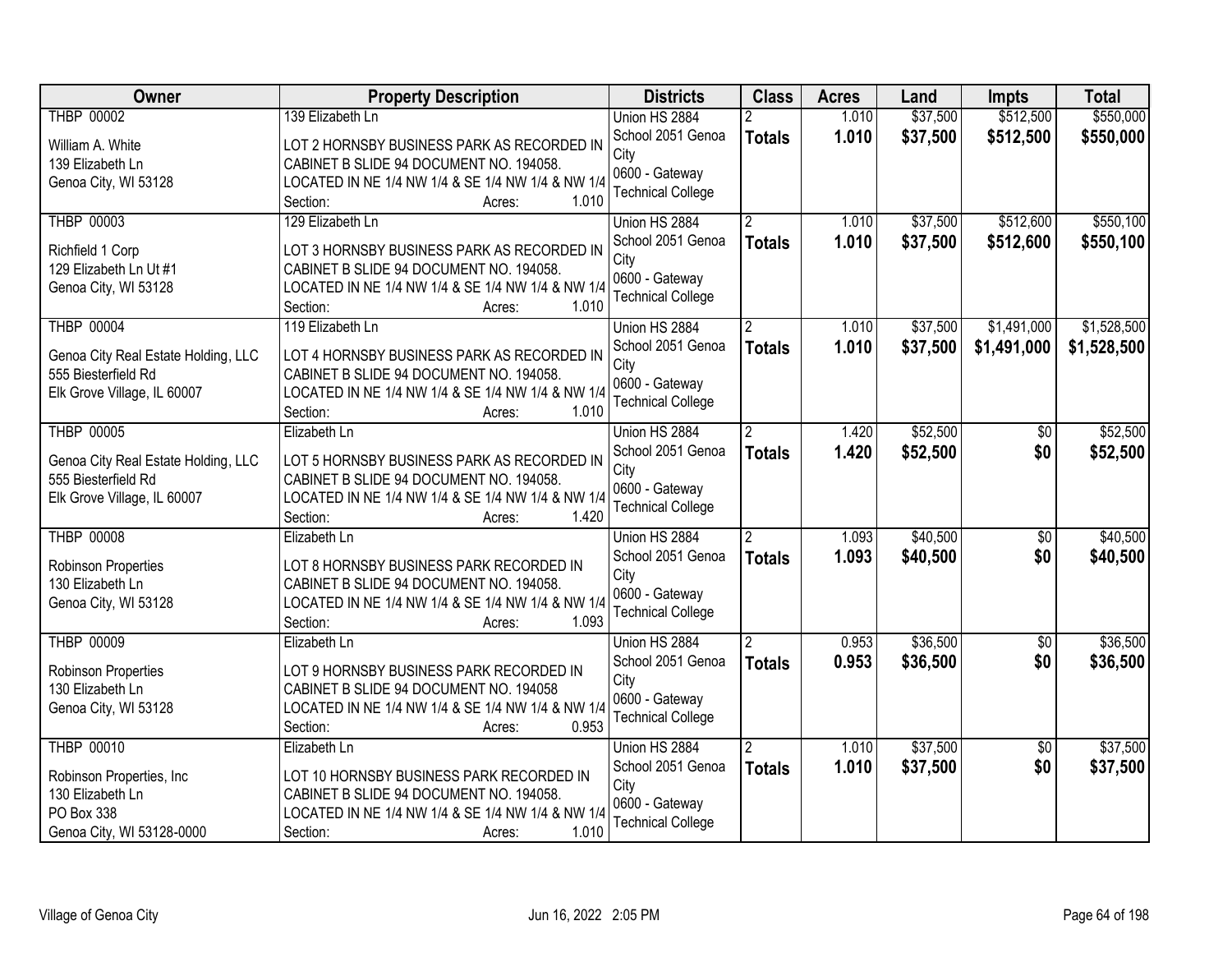| Owner                     | <b>Property Description</b>                       | <b>Districts</b>         | <b>Class</b>   | <b>Acres</b> | Land     | Impts           | <b>Total</b> |
|---------------------------|---------------------------------------------------|--------------------------|----------------|--------------|----------|-----------------|--------------|
| <b>THBP 00011</b>         | Elizabeth Ln                                      | Union HS 2884            |                | 1.020        | \$37,500 | $\overline{50}$ | \$37,500     |
| Robinson Properties, Inc. | LOT 11 HORNSBY BUSINESS PARK RECORDED IN          | School 2051 Genoa        | <b>Totals</b>  | 1.020        | \$37,500 | \$0             | \$37,500     |
| 130 Elizabeth Ln          | CABINET B SLIDE 94 DOCUMENT NO. 194058.           | City                     |                |              |          |                 |              |
| PO Box 338                | LOCATED IN NE 1/4 NW 1/4 & SE 1/4 NW 1/4 & NW 1/4 | 0600 - Gateway           |                |              |          |                 |              |
| Genoa City, WI 53128-0000 | 1.020<br>Section:<br>Acres:                       | <b>Technical College</b> |                |              |          |                 |              |
| <b>THBP 00012</b>         | 130 Elizabeth Ln                                  | Union HS 2884            |                | 1.030        | \$38,000 | \$825,200       | \$863,200    |
|                           |                                                   | School 2051 Genoa        | <b>Totals</b>  | 1.030        | \$38,000 | \$825,200       | \$863,200    |
| Robinson Properties, Inc. | LOT 12 HORNSBY BUSINESS PARK RECORDED IN          | City                     |                |              |          |                 |              |
| 130 Elizabeth Ln          | CABINET B SLIDE 94 DOCUMENT NO. 194058.           | 0600 - Gateway           |                |              |          |                 |              |
| PO Box 338                | LOCATED IN NE 1/4 NW 1/4 & SE 1/4 NW 1/4 & NW 1/4 | <b>Technical College</b> |                |              |          |                 |              |
| Genoa City, WI 53128-0000 | 1.030<br>Section:<br>Acres:                       |                          |                |              |          |                 |              |
| <b>THBP 00013</b>         | Elizabeth Ln                                      | Union HS 2884            |                | 1.028        | \$38,000 | $\overline{50}$ | \$38,000     |
| Mmwaller, LLC             | LOT 13 HORNSBY BUSINESS PARK RECORDED IN          | School 2051 Genoa        | <b>Totals</b>  | 1.028        | \$38,000 | \$0             | \$38,000     |
| PO Box 159                | CABINET B SLIDE 94 DOCUMENT NO. 194058            | City                     |                |              |          |                 |              |
| Genoa City, WI 53128      | LOCATED IN NE 1/4 NW 1/4 & SE 1/4 NW 1/4 & NW 1/4 | 0600 - Gateway           |                |              |          |                 |              |
|                           | Section:<br>1.028<br>Acres:                       | <b>Technical College</b> |                |              |          |                 |              |
| <b>THBP 00014</b>         | 140 Elizabeth Ln                                  | Union HS 2884            | $\overline{2}$ | 1.040        | \$38,500 | \$154,800       | \$193,300    |
|                           |                                                   | School 2051 Genoa        | <b>Totals</b>  | 1.040        | \$38,500 | \$154,800       | \$193,300    |
| Krzysztof Lenart Trust    | LOT 14 HORNSBY BUSINESS PARK RECORDED IN          | City                     |                |              |          |                 |              |
| Kamila Lenart Trust       | CABINET B SLIDE 94 DOCUMENT NO. 194058            | 0600 - Gateway           |                |              |          |                 |              |
| 1524 River Terrace Dr     | LOCATED IN NE 1/4 NW 1/4 & SE 1/4 NW 1/4 & NW 1/4 | <b>Technical College</b> |                |              |          |                 |              |
| Johnsburg, IL 60051       | 1.040<br>Section:<br>Acres:                       |                          |                |              |          |                 |              |
| <b>THBP 00015</b>         | 150 Elizabeth Ln                                  | Union HS 2884            |                | 1.040        | \$38,500 | \$435,000       | \$473,500    |
| Deborah J. Snow           | LOT 15 HORNSBY BUSINESS PARK RECORDED IN          | School 2051 Genoa        | <b>Totals</b>  | 1.040        | \$38,500 | \$435,000       | \$473,500    |
| Charles R. Duha           | CABINET B SLIDE 94 DOCUMENT NO. 194058            | City                     |                |              |          |                 |              |
| 6704 Chillems Dr          | LOCATED IN NE 1/4 NW 1/4 & SE 1/4 NW 1/4 & NW 1/4 | 0600 - Gateway           |                |              |          |                 |              |
| Spring Grove, IL 60002    | 1.040<br>Section:<br>Acres:                       | <b>Technical College</b> |                |              |          |                 |              |
| <b>THBP 00016</b>         | Elizabeth Ln                                      | Union HS 2884            | $\overline{2}$ | 1.050        | \$39,000 | $\overline{50}$ | \$39,000     |
|                           |                                                   | School 2051 Genoa        | <b>Totals</b>  | 1.050        | \$39,000 | \$0             | \$39,000     |
| Ernest L. Maestranzi      | LOT 16 HORNSBY BUSINESS PARK RECORDED IN          | City                     |                |              |          |                 |              |
| 190 Elizabeth Ln          | CABINET B SLIDE 94 DOCUMENT NO. 194058            | 0600 - Gateway           |                |              |          |                 |              |
| Genoa City, WI 53128      | LOCATED IN NE 1/4 NW 1/4 & SE 1/4 NW 1/4 & NW 1/4 | <b>Technical College</b> |                |              |          |                 |              |
|                           | 1.050<br>Section:<br>Acres:                       |                          |                |              |          |                 |              |
| <b>THBP 00017</b>         | 160B Elizabeth Ln                                 | Union HS 2884            | 2              | 1.050        | \$39,000 | \$237,900       | \$276,900    |
| Ernest L. Maestranzi      | LOT 17 HORNSBY BUSINESS PARK RECORDED IN          | School 2051 Genoa        | <b>Totals</b>  | 1.050        | \$39,000 | \$237,900       | \$276,900    |
| 190 Elizabeth Ln          | CABINET B SLIDE 94 DOCUMENT NO. 194058            | City                     |                |              |          |                 |              |
| Genoa City, WI 53128      | LOCATED IN NE 1/4 NW 1/4 & SE 1/4 NW 1/4 & NW 1/4 | 0600 - Gateway           |                |              |          |                 |              |
|                           | 1.050<br>Section:<br>Acres:                       | <b>Technical College</b> |                |              |          |                 |              |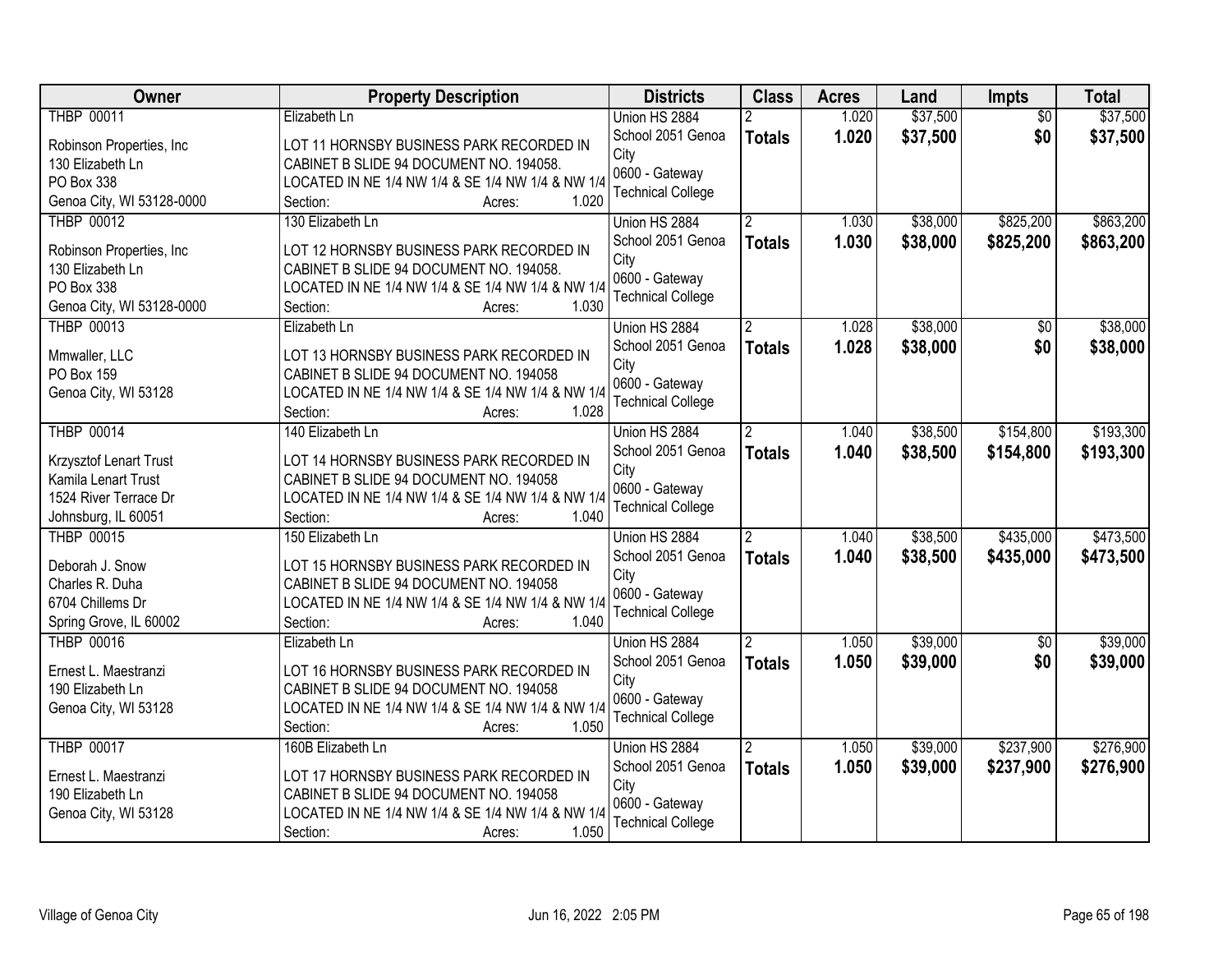| <b>Owner</b>                          | <b>Property Description</b>                                                         | <b>Districts</b>                   | <b>Class</b>   | <b>Acres</b>   | Land            | <b>Impts</b>    | <b>Total</b> |
|---------------------------------------|-------------------------------------------------------------------------------------|------------------------------------|----------------|----------------|-----------------|-----------------|--------------|
| <b>THBP 00018</b>                     | 166 Elizabeth Ln                                                                    | Union HS 2884                      |                | 2.120          | $\overline{50}$ | $\overline{50}$ | \$0          |
| Ersw Properties, LLC                  | LOTS 18 & 19 HORNSBY BUSINESS PARK                                                  | School 2051 Genoa                  | <b>Totals</b>  | 2.120          | \$0             | \$0             | \$0          |
| 166 Elizabeth Ln                      | RECORDED IN CAB B SLIDE 94 DOCUMENT NO.                                             | City                               |                |                |                 |                 |              |
| Genoa City, WI 53128                  | 194058 LOCATED IN NE 1/4 NW 1/4 & SE 1/4 NW 1/4 8                                   | 0600 - Gateway                     |                |                |                 |                 |              |
|                                       | 2.120<br>Section:<br>Acres:                                                         | <b>Technical College</b>           |                |                |                 |                 |              |
| <b>THBP 00020</b>                     | 180 Elizabeth Ln                                                                    | Union HS 2884                      |                | 1.070          | \$39,500        | \$375,400       | \$414,900    |
| Red Dot Storage 10, LLC               | LOT 20 HORNSBY BUSINESS PARK RECORDED IN                                            | School 2051 Genoa                  | <b>Totals</b>  | 1.070          | \$39,500        | \$375,400       | \$414,900    |
| PO Box 600                            | CABINET B SLIDE 94 DOCUMENT NO. 194058                                              | City                               |                |                |                 |                 |              |
| Boulder, CO 80306                     | LOCATED IN NE 1/4 NW 1/4 & SE 1/4 NW 1/4 & NW 1/4                                   | 0600 - Gateway                     |                |                |                 |                 |              |
|                                       | 1.070<br>Section:<br>Acres:                                                         | <b>Technical College</b>           |                |                |                 |                 |              |
| <b>THBP 00021</b>                     | 180 Elizabeth Ln                                                                    | Union HS 2884                      |                | 1.070          | \$39,500        | \$375,500       | \$415,000    |
| Red Dot Storage 10, LLC               | LOT 21 HORNSBY BUSINESS PARK RECORDED IN                                            | School 2051 Genoa                  | <b>Totals</b>  | 1.070          | \$39,500        | \$375,500       | \$415,000    |
| PO Box 600                            | CABINET B SLIDE 94 DOCUMENT NO. 194058                                              | City                               |                |                |                 |                 |              |
| Boulder, CO 80306                     | LOCATED IN NE 1/4 NW 1/4 & SE 1/4 NW 1/4 & NW 1/4                                   | 0600 - Gateway                     |                |                |                 |                 |              |
|                                       | 1.070<br>Section:<br>Acres:                                                         | <b>Technical College</b>           |                |                |                 |                 |              |
| <b>THBP 00022</b>                     | 180 Elizabeth Ln                                                                    | Union HS 2884                      | $\overline{2}$ | 1.070          | \$39,500        | \$712,000       | \$751,500    |
|                                       |                                                                                     | School 2051 Genoa                  | <b>Totals</b>  | 1.070          | \$39,500        | \$712,000       | \$751,500    |
| Red Dot Storage 10, LLC<br>PO Box 600 | LOT 22 HORNSBY BUSINESS PARK RECORDED IN<br>CABINET B SLIDE 94 DOCUMENT NO. 194058. | City                               |                |                |                 |                 |              |
| Boulder, CO 80306                     | LOCATED IN NE 1/4 NW 1/4 & SE 1/4 NW 1/4 & NW 1/4                                   | 0600 - Gateway                     |                |                |                 |                 |              |
|                                       | 1.070<br>Section:<br>Acres:                                                         | <b>Technical College</b>           |                |                |                 |                 |              |
| <b>THBP 00023</b>                     | 180 Elizabeth Ln                                                                    | Union HS 2884                      | $\mathcal{P}$  | 1.070          | \$39,500        | \$11,700        | \$51,200     |
|                                       |                                                                                     | School 2051 Genoa                  | <b>Totals</b>  | 1.070          | \$39,500        | \$11,700        | \$51,200     |
| Red Dot Storage 10, LLC               | LOT 23 HORNSBY BUSINESS PARK RECORDED IN                                            | City                               |                |                |                 |                 |              |
| PO Box 600                            | CABINET B SLIDE 94 DOCUMENT NO. 194058                                              | 0600 - Gateway                     |                |                |                 |                 |              |
| Boulder, CO 80306                     | LOCATED IN NE 1/4 NW 1/4 & SE 1/4 NW 1/4 & NW 1/4                                   | <b>Technical College</b>           |                |                |                 |                 |              |
| <b>THBP 00024</b>                     | Section:<br>1.070<br>Acres:                                                         |                                    |                |                |                 |                 | \$467,600    |
|                                       | 188 Elizabeth Ln                                                                    | Union HS 2884<br>School 2051 Genoa | $\overline{2}$ | 1.020<br>1.020 | \$37,500        | \$430,100       |              |
| Ernest L. Maestranzi                  | LOT 24 HORNSBY BUSINESS PARK RECORDED IN                                            | City                               | <b>Totals</b>  |                | \$37,500        | \$430,100       | \$467,600    |
| PO Box 824                            | CABINET B SLIDE 94 DOCUMENT NO. 194058                                              | 0600 - Gateway                     |                |                |                 |                 |              |
| Genoa City, WI 53128                  | LOCATED IN NE 1/4 NW 1/4 & SE 1/4 NW 1/4 & NW 1/4                                   | <b>Technical College</b>           |                |                |                 |                 |              |
|                                       | 1.020<br>Section:<br>Acres:                                                         |                                    |                |                |                 |                 |              |
| <b>THBP 00025</b>                     | 190 Elizabeth Ln                                                                    | Union HS 2884                      | $\mathcal{P}$  | 0.920          | \$36,000        | \$412,500       | \$448,500    |
| Ernest L. Maestranzi                  | LOT 25 HORNSBY BUSINESS PARK RECORDED IN                                            | School 2051 Genoa                  | <b>Totals</b>  | 0.920          | \$36,000        | \$412,500       | \$448,500    |
| PO Box 824                            | CABINET B SLIDE 94 DOCUMENT NO. 194058.                                             | City                               |                |                |                 |                 |              |
| Genoa City, WI 53128                  | LOCATED IN NE 1/4 NW 1/4 & SE 1/4 NW 1/4 & NW 1/4                                   | 0600 - Gateway                     |                |                |                 |                 |              |
|                                       | 0.920<br>Section:<br>Acres:                                                         | <b>Technical College</b>           |                |                |                 |                 |              |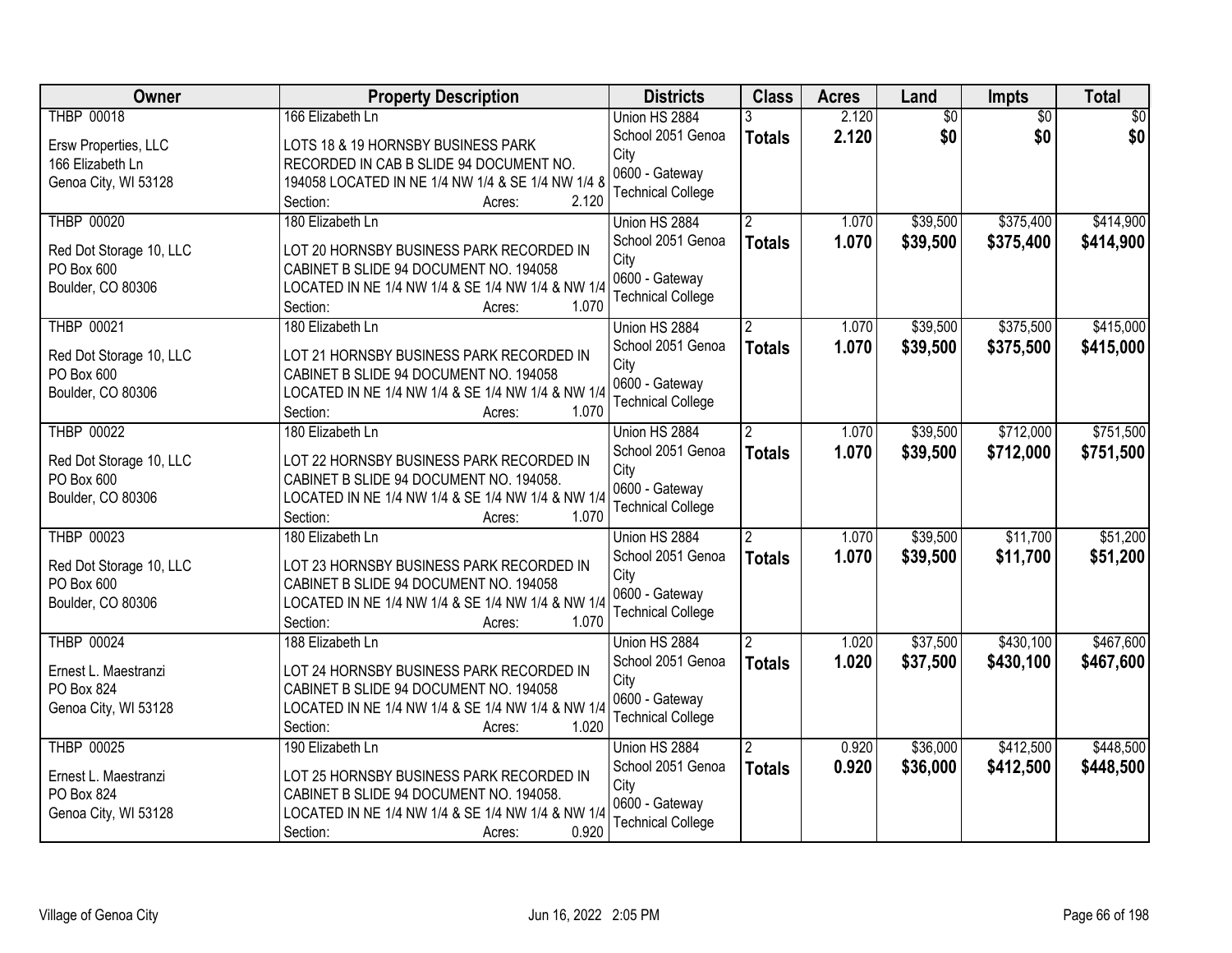| Owner                                   | <b>Property Description</b>                                                                    | <b>Districts</b>         | <b>Class</b>   | <b>Acres</b> | Land     | Impts           | <b>Total</b> |
|-----------------------------------------|------------------------------------------------------------------------------------------------|--------------------------|----------------|--------------|----------|-----------------|--------------|
| <b>THBP 00028</b>                       | Elizabeth Ln                                                                                   | Union HS 2884            |                | 0.110        | \$1,000  | $\overline{50}$ | \$1,000      |
| <b>Trent Rische</b>                     | OUTLOT 1 HORNSBY BUSINESS PARK RECORDED                                                        | School 2051 Genoa        | <b>Totals</b>  | 0.110        | \$1,000  | \$0             | \$1,000      |
| <b>Travis Rische</b>                    | IN CABINET B SLIDE 94 DOCUMENT NO. 194058                                                      | City                     |                |              |          |                 |              |
| 136 Walworth St                         | LOCATED IN NE 1/4 NW 1/4 & SE 1/4 NW 1/4 & NW 1/4                                              | 0600 - Gateway           |                |              |          |                 |              |
| Genoa City, WI 53128                    | 0.110<br>Section:<br>Acres:                                                                    | <b>Technical College</b> |                |              |          |                 |              |
| <b>THBP1 00001</b>                      | 100 Industrial Dr                                                                              | Union HS 2884            |                | 1.000        | \$37,000 | \$50,100        | \$87,100     |
|                                         |                                                                                                | School 2051 Genoa        | <b>Totals</b>  | 1.000        | \$37,000 | \$50,100        | \$87,100     |
| Emil J. Bravo                           | LOT 28 HORNSBY BUSINESS PARK FIRST ADDITION                                                    | City                     |                |              |          |                 |              |
| Geraldine Bravo                         | AS RECORDED IN CAB C SLIDE 155 WCR. LOCATED                                                    | 0600 - Gateway           |                |              |          |                 |              |
| 209 E Kerry Brook Ln                    | IN NW 1/4 & SW 1/4 SEC 36 T1N R18E. 43564 SQ FT                                                | <b>Technical College</b> |                |              |          |                 |              |
| Arlington Heights, IL 60004             | 1.000<br>Section:<br>Acres:                                                                    |                          |                |              |          |                 |              |
| THBP1 00002                             | Elizabeth Ln                                                                                   | Union HS 2884            | $\overline{2}$ | 0.050        | \$3,000  | \$0             | \$3,000      |
| Christopher G. Keefe                    | LOT 29 HORNSBY BUSINESS PARK FIRST ADDITION                                                    | School 2051 Genoa        |                | 0.950        | \$200    | \$0             | \$200        |
| 1400 Hunters Ridge Dr #7                | AS RECORDED IN CAB C SLIDE 155 WCR. LOCATED                                                    | City                     | <b>Totals</b>  | 1.000        | \$3,200  | \$0             | \$3,200      |
| Genoa City, WI 53128                    | IN NW 1/4 & SW 1/4 SEC 36 T1N R18E. 43561 SQ FT                                                | 0600 - Gateway           |                |              |          |                 |              |
|                                         | Section:<br>1.000<br>Acres:                                                                    | <b>Technical College</b> |                |              |          |                 |              |
| THBP1 00003                             | Elizabeth Ln                                                                                   | Union HS 2884            | $\overline{2}$ | 0.139        | \$8,000  | \$0             | \$8,000      |
|                                         |                                                                                                | School 2051 Genoa        |                | 1.120        | \$200    | \$0             | \$200        |
| Robert C. Schultheis                    | LOT 30 HORNSBY BUSINESS PARK FIRST ADDITION                                                    | City                     | <b>Totals</b>  | 1.259        | \$8,200  | \$0             | \$8,200      |
| Vicki R. Schultheis<br>20202 31st St    | AS RECORDED IN CAB C SLIDE 155 WCR. LOCATED<br>IN NW 1/4 & SW 1/4 SEC 36 T1N R18E. 54851 SQ FT | 0600 - Gateway           |                |              |          |                 |              |
|                                         | 1.259<br>Section:                                                                              | <b>Technical College</b> |                |              |          |                 |              |
| Bristol, WI 53104<br><b>THBP1 00004</b> | Acres:<br><b>Industrial Dr</b>                                                                 |                          | 4              | 1.397        | \$300    | $\overline{50}$ | \$300        |
|                                         |                                                                                                | Union HS 2884            |                |              |          |                 |              |
| State Line Development, LLC             | LOT 31 HORNSBY BUSINESS PARK FIRST ADDITION                                                    | School 2051 Genoa        | <b>Totals</b>  | 1.397        | \$300    | \$0             | \$300        |
| N3536 Woodland Dr N                     | AS RECORDED IN CAB C SLIDE 155 WCR. LOCATED                                                    | City<br>0600 - Gateway   |                |              |          |                 |              |
| Lake Geneva, WI 53147                   | IN NW 1/4 & SW 1/4 SEC 36 T1N R18E. 60850 SQ FT                                                | <b>Technical College</b> |                |              |          |                 |              |
|                                         | 1.397<br>Section:<br>Acres:                                                                    |                          |                |              |          |                 |              |
| THBP1 00005                             | Industrial Dr                                                                                  | Union HS 2884            | 4              | 1.097        | \$200    | $\overline{60}$ | \$200        |
| State Line Development, LLC             | LOT 32 HORNSBY BUSINESS PARK FIRST ADDITION                                                    | School 2051 Genoa        |                | 0.100        | \$100    | \$0             | \$100        |
| N3536 Woodland Dr N                     | AS RECORDED IN CAB C SLIDE 155 WCR. LOCATED                                                    | City                     | <b>Totals</b>  | 1.197        | \$300    | \$0             | \$300        |
| Lake Geneva, WI 53147                   | IN NW 1/4 & SW 1/4 SEC 36 T1N R18E. 52123 SQ FT                                                | 0600 - Gateway           |                |              |          |                 |              |
|                                         | 1.197<br>Section:<br>Acres:                                                                    | <b>Technical College</b> |                |              |          |                 |              |
| <b>THBP1 00006</b>                      | <b>Industrial Dr</b>                                                                           | Union HS 2884            | 14             | 1.017        | \$200    | $\overline{50}$ | \$200        |
|                                         |                                                                                                | School 2051 Genoa        |                | 0.100        | \$100    | \$0             | \$100        |
| State Line Development, LLC             | LOT 33 HORNSBY BUSINESS PARK FIRST ADDITION                                                    | City                     | <b>Totals</b>  | 1.117        | \$300    | \$0             | \$300        |
| N3536 Woodland Dr N                     | AS RECORDED IN CAB C SLIDE 155 WCR. LOCATED                                                    | 0600 - Gateway           |                |              |          |                 |              |
| Lake Geneva, WI 53147                   | IN NW 1/4 & SW 1/4 SEC 36 T1N R18E. 48656 SQ FT                                                | <b>Technical College</b> |                |              |          |                 |              |
|                                         | 1.117<br>Section:<br>Acres:                                                                    |                          |                |              |          |                 |              |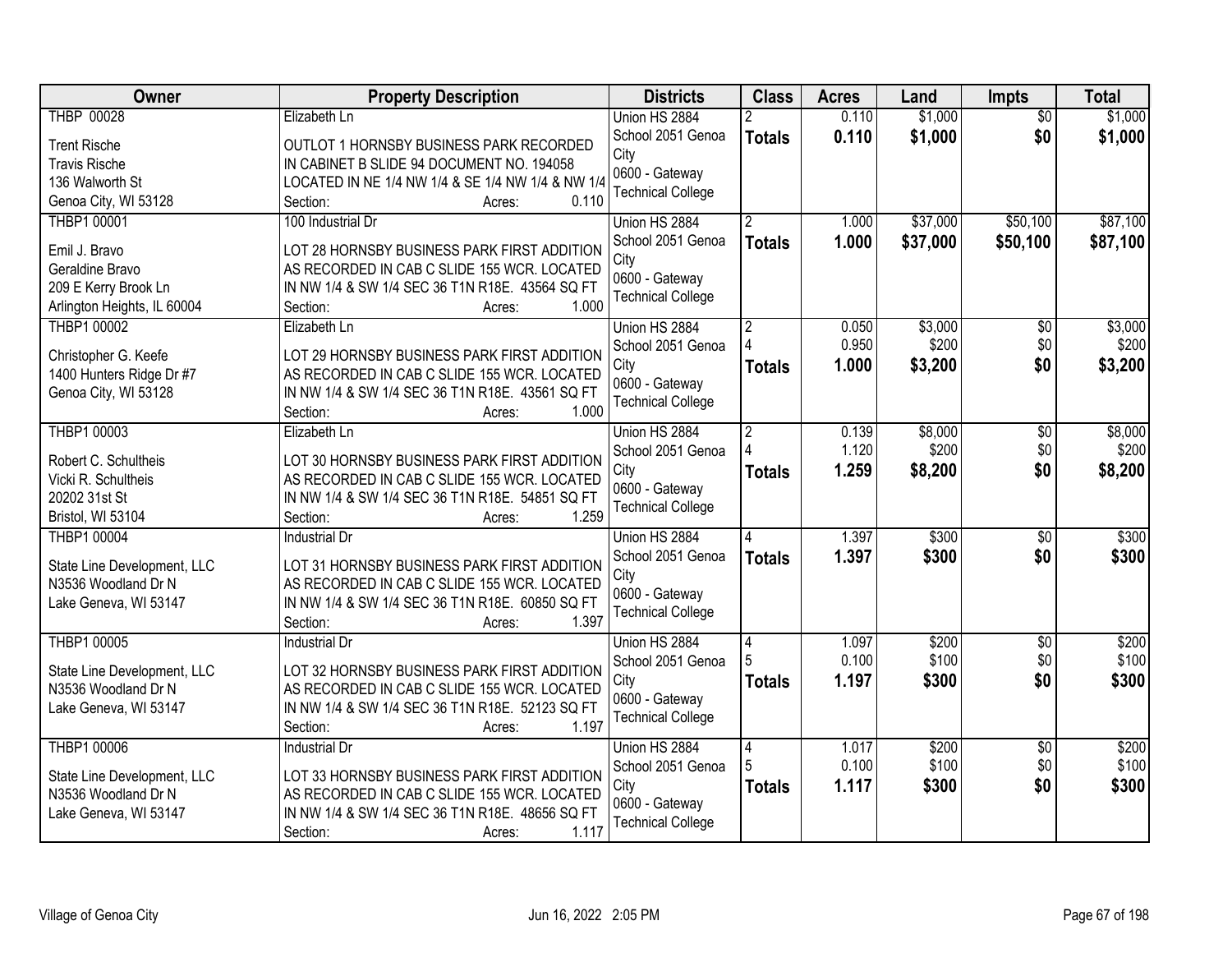| Owner                       | <b>Property Description</b>                                                    | <b>Districts</b>         | <b>Class</b>   | <b>Acres</b> | Land     | Impts           | <b>Total</b> |
|-----------------------------|--------------------------------------------------------------------------------|--------------------------|----------------|--------------|----------|-----------------|--------------|
| <b>THBP1 00007</b>          | <b>Industrial Dr</b>                                                           | Union HS 2884            |                | 1.090        | \$200    | $\overline{50}$ | \$200        |
| State Line Development, LLC | LOT 34 HORNSBY BUSINESS PARK FIRST ADDITION                                    | School 2051 Genoa        | <b>Totals</b>  | 1.090        | \$200    | \$0             | \$200        |
| N3536 Woodland Dr N         | AS RECORDED IN CAB C SLIDE 155 WCR. LOCATED                                    | City                     |                |              |          |                 |              |
| Lake Geneva, WI 53147       | IN NW 1/4 & SW 1/4 SEC 36 T1N R18E. 47481 SQ FT                                | 0600 - Gateway           |                |              |          |                 |              |
|                             | 1.090<br>Section:<br>Acres:                                                    | <b>Technical College</b> |                |              |          |                 |              |
| <b>THBP1 00008</b>          | <b>Industrial Dr</b>                                                           | Union HS 2884            | $\overline{2}$ | 0.960        | \$36,500 | $\overline{30}$ | \$36,500     |
|                             |                                                                                | School 2051 Genoa        |                | 0.960        | \$200    | \$0             | \$200        |
| David S. Price              | LOT 35 HORNSBY BUSINESS PARK FIRST ADDITION                                    | City                     | <b>Totals</b>  | 1.920        | \$36,700 | \$0             | \$36,700     |
| 29300 Wilmot Rd             | AS RECORDED IN CAB C SLIDE 155 WCR. LOCATED                                    | 0600 - Gateway           |                |              |          |                 |              |
| Trevor, WI 53179            | IN NW 1/4 & SW 1/4 SEC 36 T1N R18E. 83623 SQ FT<br>1.920<br>Section:<br>Acres: | <b>Technical College</b> |                |              |          |                 |              |
| <b>THBP1 00009</b>          | <b>Industrial Dr</b>                                                           | Union HS 2884            | $\overline{2}$ | 1.132        | \$3,500  | \$0             | \$3,500      |
|                             |                                                                                | School 2051 Genoa        |                | 0.981        | \$200    | \$0             | \$200        |
| State Line Development, LLC | LOT 36 HORNSBY BUSINESS PARK FIRST ADDITION                                    | City                     | <b>Totals</b>  | 2.113        | \$3,700  | \$0             | \$3,700      |
| N3536 Woodland Dr N         | AS RECORDED IN CAB C SLIDE 155 WCR. LOCATED                                    | 0600 - Gateway           |                |              |          |                 |              |
| Lake Geneva, WI 53147       | IN NW 1/4 & SW 1/4 SEC 36 T1N R18E. 92029 SQ FT                                | <b>Technical College</b> |                |              |          |                 |              |
|                             | 2.113<br>Section:<br>Acres:                                                    |                          |                |              |          |                 |              |
| <b>THBP1 00010</b>          | <b>Industrial Dr</b>                                                           | Union HS 2884            | $\overline{2}$ | 0.300        | \$17,000 | $\overline{50}$ | \$17,000     |
| State Line Development, LLC | LOT 37 HORNSBY BUSINESS PARK FIRST ADDITION                                    | School 2051 Genoa        |                | 1.259        | \$300    | \$0             | \$300        |
| N3536 Woodland Dr N         | AS RECORDED IN CAB C SLIDE 155 WCR. LOCATED                                    | City                     | <b>Totals</b>  | 1.559        | \$17,300 | \$0             | \$17,300     |
| Lake Geneva, WI 53147       | IN NW 1/4 & SW 1/4 SEC 36 T1N R18E. 67903 SQ FT                                | 0600 - Gateway           |                |              |          |                 |              |
|                             | 1.559<br>Section:<br>Acres:                                                    | <b>Technical College</b> |                |              |          |                 |              |
| THBP1 00011                 | <b>Industrial Dr</b>                                                           | Union HS 2884            | $\overline{2}$ | 0.200        | \$11,500 | $\overline{50}$ | \$11,500     |
|                             |                                                                                | School 2051 Genoa        |                | 1.604        | \$300    | \$0             | \$300        |
| State Line Development, LLC | LOT 38 HORNSBY BUSINESS PARK FIRST ADDITION                                    | City                     | <b>Totals</b>  | 1.804        | \$11,800 | \$0             | \$11,800     |
| N3536 Woodland Dr N         | AS RECORDED IN CAB C SLIDE 155 WCR. LOCATED                                    | 0600 - Gateway           |                |              |          |                 |              |
| Lake Geneva, WI 53147       | IN NW 1/4 & SW 1/4 SEC 36 T1N R18E. 78605 SQ FT                                | <b>Technical College</b> |                |              |          |                 |              |
|                             | 1.804<br>Section:<br>Acres:                                                    |                          |                |              |          |                 |              |
| THR 00001                   | 297 Meadow Dr                                                                  | Union HS 2884            |                | 0.300        | \$27,500 | \$126,500       | \$154,000    |
| <b>Enrique Contreras</b>    | LOT 1 HUNTERS RIDGE SUB AS RECORDED IN CAB                                     | School 2051 Genoa        | <b>Totals</b>  | 0.300        | \$27,500 | \$126,500       | \$154,000    |
| Rosa Contreras              | B SLIDE 181 WCR. LOCATED IN SW 1/4 SEC 25 T1N                                  | City                     |                |              |          |                 |              |
| 928 N Carter St             | R18E. 13169 SQ FT. VILLAGE OF GENOA CITY                                       | 0600 - Gateway           |                |              |          |                 |              |
| Genoa City, WI 53128-0000   | 0.300<br>Section:<br>Acres:                                                    | <b>Technical College</b> |                |              |          |                 |              |
| THR 00002                   | 293 Meadow Dr                                                                  | Union HS 2884            |                | 0.240        | \$25,500 | \$115,600       | \$141,100    |
| Bernardo Reyes              | LOT 2 HUNTERS RIDGE SUB AS RECORDED IN CAB                                     | School 2051 Genoa        | <b>Totals</b>  | 0.240        | \$25,500 | \$115,600       | \$141,100    |
| Jazmin H. Carrasco          | B SLIDE 181 WCR. LOCATED IN SW 1/4 SEC 25 T1N                                  | City                     |                |              |          |                 |              |
| 293 Meadow Dr               | R18E. 10548 SQ FT. VILLAGE OF GENOA CITY                                       | 0600 - Gateway           |                |              |          |                 |              |
| Genoa City, WI 53128        | 0.240<br>Section:<br>Acres:                                                    | <b>Technical College</b> |                |              |          |                 |              |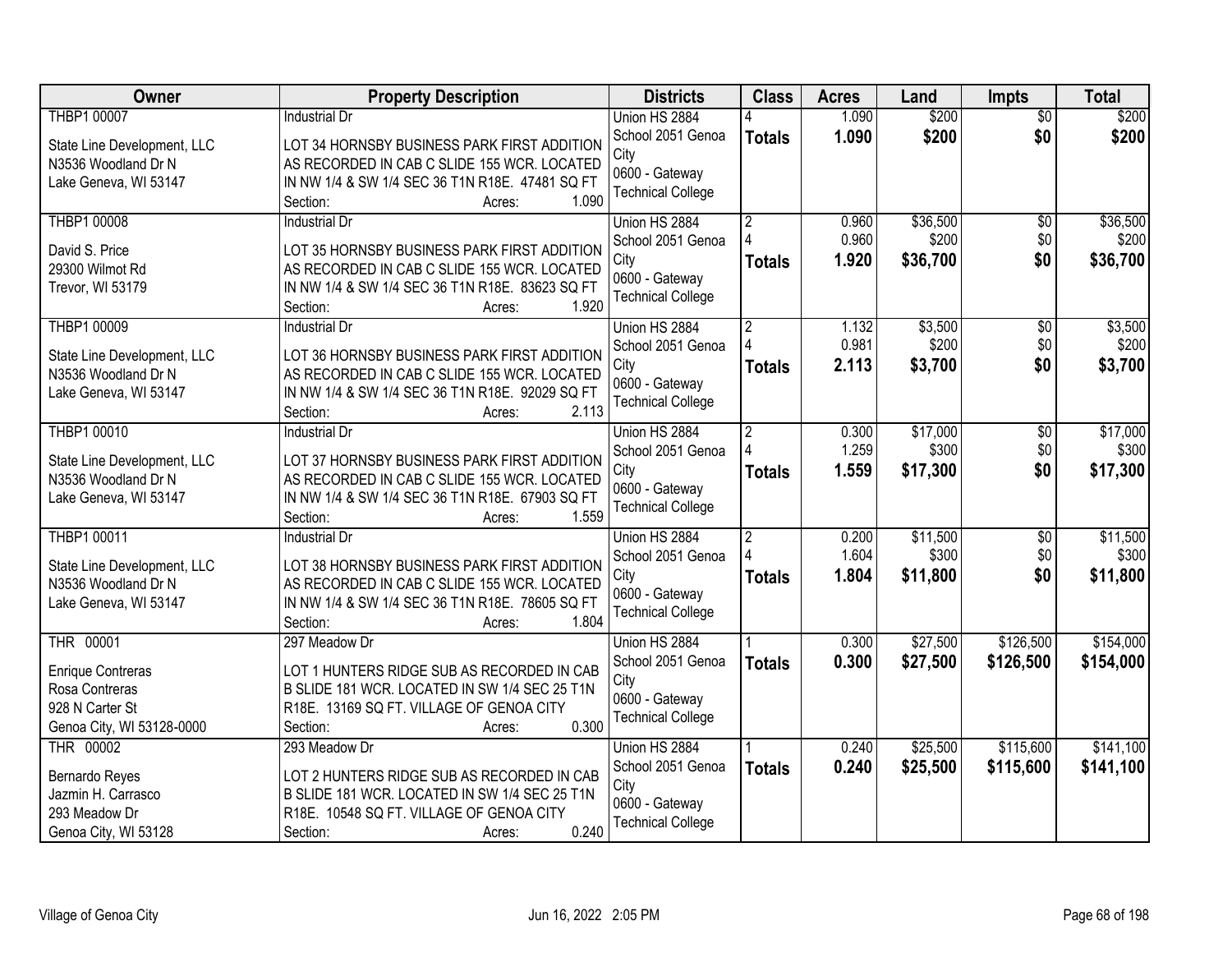| Owner                                    | <b>Property Description</b>                       | <b>Districts</b>         | <b>Class</b>  | <b>Acres</b> | Land     | Impts     | <b>Total</b> |
|------------------------------------------|---------------------------------------------------|--------------------------|---------------|--------------|----------|-----------|--------------|
| THR 00003                                | 289 Meadow Dr                                     | Union HS 2884            |               | 0.250        | \$26,000 | \$167,000 | \$193,000    |
| <b>Billie Wilberschied</b>               | LOT 3 HUNTERS RIDGE SUB AS RECORDED IN CAB        | School 2051 Genoa        | <b>Totals</b> | 0.250        | \$26,000 | \$167,000 | \$193,000    |
| Kelly Wilberschied                       | B SLIDE 181 WCR. LOCATED IN SW 1/4 SEC 25 T1N     | City                     |               |              |          |           |              |
| 289 Meadow Dr                            | R18E. 10765 SQ FT. VILLAGE OF GENOA CITY          | 0600 - Gateway           |               |              |          |           |              |
| Genoa City, WI 53128                     | 0.250<br>Section:<br>Acres:                       | <b>Technical College</b> |               |              |          |           |              |
| <b>THR 00004</b>                         | 285 Meadow Dr                                     | Union HS 2884            |               | 0.250        | \$26,000 | \$122,400 | \$148,400    |
|                                          |                                                   | School 2051 Genoa        | <b>Totals</b> | 0.250        | \$26,000 | \$122,400 | \$148,400    |
| Denise E. Erickson                       | LOT 4 HUNTERS RIDGE SUB AS RECORDED IN CAB        | City                     |               |              |          |           |              |
| 285 Meadow Dr                            | B SLIDE 181 WCR. LOCATED IN SW 1/4 SEC 25 T1N     | 0600 - Gateway           |               |              |          |           |              |
| Genoa City, WI 53128                     | R18E. 10982 SQ FT. VILLAGE OF GENOA CITY          | <b>Technical College</b> |               |              |          |           |              |
|                                          | 0.250<br>Section: 25<br>Acres:                    |                          |               |              |          |           |              |
| THR 00005                                | 281 Meadow Dr                                     | Union HS 2884            |               | 0.260        | \$26,500 | \$173,500 | \$200,000    |
| <b>Gregory Kremser</b>                   | LOT 5 HUNTERS RIDGE SUB AS RECORDED IN CAB        | School 2051 Genoa        | <b>Totals</b> | 0.260        | \$26,500 | \$173,500 | \$200,000    |
| 281 Meadow Dr                            | B SLIDE 181 WCR. LOCATED IN SW 1/4 SEC 25 T1N     | City                     |               |              |          |           |              |
| Genoa City, WI 53128                     | R18E. 11198 SQ FT. VILLAGE OF GENOA CITY          | 0600 - Gateway           |               |              |          |           |              |
|                                          | 0.260<br>Section:<br>Acres:                       | <b>Technical College</b> |               |              |          |           |              |
| <b>THR 00006</b>                         | 277 Meadow Dr                                     | Union HS 2884            |               | 0.260        | \$26,500 | \$116,500 | \$143,000    |
|                                          |                                                   | School 2051 Genoa        | <b>Totals</b> | 0.260        | \$26,500 | \$116,500 | \$143,000    |
| Amy M. Buchert                           | LOT 6 HUNTERS RIDGE SUB AS RECORDED IN CAB        | City                     |               |              |          |           |              |
| 277 Meadow Dr                            | B SLIDE 181 WCR. LOCATED IN SW 1/4 SEC 25 T1N     | 0600 - Gateway           |               |              |          |           |              |
| Genoa City, WI 53128                     | R18E. 11413 SQ FT. VILLAGE OF GENOA CITY          | <b>Technical College</b> |               |              |          |           |              |
|                                          | 0.260<br>Section:<br>Acres:                       |                          |               |              |          |           |              |
| THR 00007                                | 273 Meadow Dr                                     | Union HS 2884            |               | 0.270        | \$27,000 | \$148,600 | \$175,600    |
| Joseph A. Balog                          | LOT 7 HUNTERS RIDGE SUB AS RECORDED IN CAB        | School 2051 Genoa        | <b>Totals</b> | 0.270        | \$27,000 | \$148,600 | \$175,600    |
| Rosa C. Balog                            | B SLIDE 181 WCR. LOCATED IN SW 1/4 SEC 25 T1N     | City                     |               |              |          |           |              |
| 273 Meadow Dr                            | R18E. 11686 SQ FT. VILLAGE OF GENOA CITY          | 0600 - Gateway           |               |              |          |           |              |
| Genoa City, WI 53128                     | 0.270<br>Section:<br>Acres:                       | <b>Technical College</b> |               |              |          |           |              |
| THR 00008                                | 269 Meadow Dr                                     | Union HS 2884            |               | 0.270        | \$27,000 | \$137,800 | \$164,800    |
|                                          |                                                   | School 2051 Genoa        | <b>Totals</b> | 0.270        | \$27,000 | \$137,800 | \$164,800    |
| <b>Edward Kretsch</b>                    | LOT 8 HUNTERS RIDGE SUB AS RECORDED IN CAB        | City                     |               |              |          |           |              |
| Donna Kretsch                            | B SLIDE 181 WCR. LOCATED IN SW 1/4 SEC 25 T1N     | 0600 - Gateway           |               |              |          |           |              |
| 269 Meadow Dr                            | R18E. 11606 SQ FT. VILLAGE OF GENOA CITY<br>0.270 | <b>Technical College</b> |               |              |          |           |              |
| Genoa City, WI 53128<br><b>THR 00009</b> | Section:<br>Acres:                                |                          |               |              |          |           |              |
|                                          | 265 Meadow Dr                                     | Union HS 2884            |               | 0.260        | \$26,500 | \$151,000 | \$177,500    |
| Sean Schultz                             | LOT 9 HUNTERS RIDGE SUB AS RECORDED IN CAB        | School 2051 Genoa        | <b>Totals</b> | 0.260        | \$26,500 | \$151,000 | \$177,500    |
| <b>Christine Schultz</b>                 | B SLIDE 181 WCR. LOCATED IN SW 1/4 SEC 25 T1N     | City                     |               |              |          |           |              |
| 265 Meadow Dr                            | R18E. 11506 SQ FT. VILLAGE OF GENOA CITY          | 0600 - Gateway           |               |              |          |           |              |
| Genoa City, WI 53128                     | 0.260<br>Section:<br>Acres:                       | <b>Technical College</b> |               |              |          |           |              |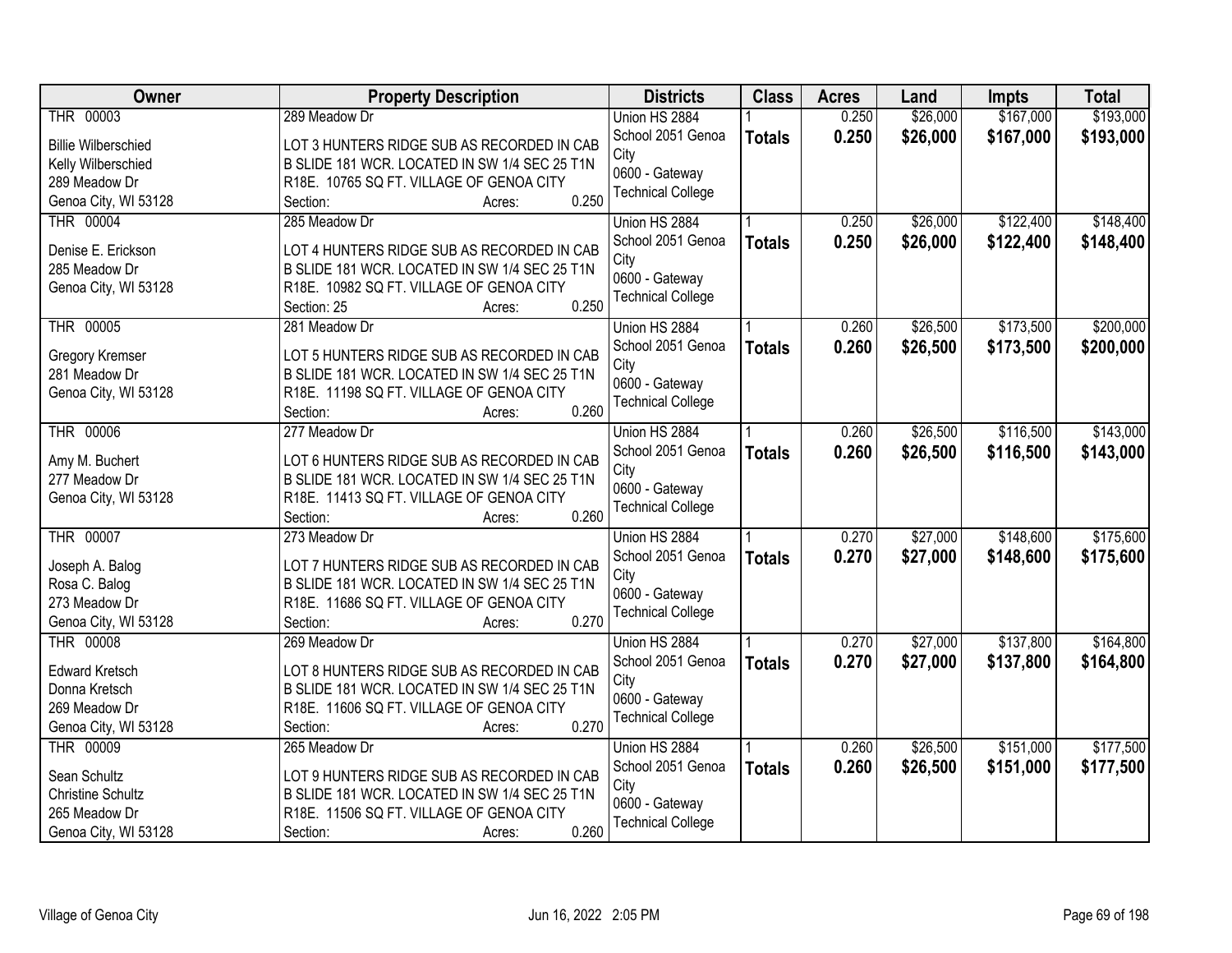| Owner                 | <b>Property Description</b>                           | <b>Districts</b>         | <b>Class</b>  | <b>Acres</b> | Land     | <b>Impts</b> | <b>Total</b> |
|-----------------------|-------------------------------------------------------|--------------------------|---------------|--------------|----------|--------------|--------------|
| <b>THR 00010</b>      | 261 Meadow Dr                                         | Union HS 2884            |               | 0.260        | \$26,500 | \$171,500    | \$198,000    |
| David Riedl           | LOT 10 HUNTERS RIDGE SUB AS RECORDED IN               | School 2051 Genoa        | <b>Totals</b> | 0.260        | \$26,500 | \$171,500    | \$198,000    |
| Kelly Riedl           | CAB B SLIDE 181 WCR. LOCATED IN SW 1/4 SEC 25         | City                     |               |              |          |              |              |
| 261 Meadow Dr         | T1N R18E. 11350 SQ FT. VILLAGE OF GENOA CITY          | 0600 - Gateway           |               |              |          |              |              |
| Genoa City, WI 53128  | 0.260<br>Section:<br>Acres:                           | <b>Technical College</b> |               |              |          |              |              |
| THR 00011             | 257 Meadow Dr                                         | Union HS 2884            |               | 0.260        | \$26,500 | \$163,900    | \$190,400    |
|                       |                                                       | School 2051 Genoa        | <b>Totals</b> | 0.260        | \$26,500 | \$163,900    | \$190,400    |
| Rika M. Brown         | LOT 11 HUNTERS RIDGE SUB AS RECORDED IN               | City                     |               |              |          |              |              |
| 257 Meadow Dr         | CAB B SLIDE 181 WCR. LOCATED IN SW 1/4 SEC 25         | 0600 - Gateway           |               |              |          |              |              |
| Genoa City, WI 53128  | T1N R18E. 11194 SQ FT. VILLAGE OF GENOA CITY<br>0.260 | <b>Technical College</b> |               |              |          |              |              |
| <b>THR 00012</b>      | Section:<br>Acres:<br>253 Meadow Dr                   | Union HS 2884            |               | 0.250        | \$26,000 | \$172,300    | \$198,300    |
|                       |                                                       | School 2051 Genoa        |               |              |          |              |              |
| Daniel Ustanko Jr     | LOT 12 HUNTERS RIDGE SUB AS RECORDED IN               | City                     | <b>Totals</b> | 0.250        | \$26,000 | \$172,300    | \$198,300    |
| Shannon Ustanko       | CAB B SLIDE 181 WCR. LOCATED IN SW 1/4 SEC 25         | 0600 - Gateway           |               |              |          |              |              |
| 253 Meadow Dr         | T1N R18E. 11038 SQ FT. VILLAGE OF GENOA CITY          | <b>Technical College</b> |               |              |          |              |              |
| Genoa City, WI 53128  | 0.250<br>Section:<br>Acres:                           |                          |               |              |          |              |              |
| THR 00013             | 249 Meadow Dr                                         | Union HS 2884            |               | 0.250        | \$26,000 | \$142,000    | \$168,000    |
| Bryan B. Gile         | LOT 13 HUNTERS RIDGE SUB AS RECORDED IN               | School 2051 Genoa        | <b>Totals</b> | 0.250        | \$26,000 | \$142,000    | \$168,000    |
| 249 Meadow Dr         | CAB B SLIDE 181 WCR. LOCATED IN SW 1/4 SEC 25         | City                     |               |              |          |              |              |
| Genoa City, WI 53128  | T1N R18E. 10882 SQ FT. VILLAGE OF GENOA CITY          | 0600 - Gateway           |               |              |          |              |              |
|                       | 0.250<br>Section:<br>Acres:                           | <b>Technical College</b> |               |              |          |              |              |
| <b>THR 00014</b>      | 245 Meadow Dr                                         | Union HS 2884            |               | 0.250        | \$26,000 | \$170,500    | \$196,500    |
|                       |                                                       | School 2051 Genoa        | <b>Totals</b> | 0.250        | \$26,000 | \$170,500    | \$196,500    |
| Socorro Azada et al   | LOT 14 HUNTERS RIDGE SUB AS RECORDED IN               | City                     |               |              |          |              |              |
| c/o Thomas F. Stevens | CAB B SLIDE 181 WCR. LOCATED IN SW 1/4 SEC 25         | 0600 - Gateway           |               |              |          |              |              |
| 245 Meadow Dr         | T1N R18E. 10726 SQ FT. VILLAGE OF GENOA CITY          | <b>Technical College</b> |               |              |          |              |              |
| Genoa City, WI 53128  | 0.250<br>Section:<br>Acres:                           |                          |               |              |          |              |              |
| THR 00015             | 241 Meadow Dr                                         | Union HS 2884            |               | 0.300        | \$27,500 | \$158,900    | \$186,400    |
| Dana Sorensen         | LOT 15 HUNTERS RIDGE SUB AS RECORDED IN               | School 2051 Genoa        | <b>Totals</b> | 0.300        | \$27,500 | \$158,900    | \$186,400    |
| 241 Meadow Dr         | CAB B SLIDE 181 WCR. LOCATED IN SW 1/4 SEC 25         | City                     |               |              |          |              |              |
| Genoa City, WI 53128  | T1N R18E. 12904 SQ FT. VILLAGE OF GENOA CITY          | 0600 - Gateway           |               |              |          |              |              |
|                       | 0.300<br>Section:<br>Acres:                           | <b>Technical College</b> |               |              |          |              |              |
| THR 00016             | 1003 Pheasant Dr                                      | Union HS 2884            |               | 0.260        | \$26,500 | \$121,500    | \$148,000    |
|                       |                                                       | School 2051 Genoa        | <b>Totals</b> | 0.260        | \$26,500 | \$121,500    | \$148,000    |
| Steven L. Yanke       | LOT 16 HUNTERS RIDGE SUB AS RECORDED IN               | City                     |               |              |          |              |              |
| 1003 Pheasant St      | CAB B SLIDE 181 WCR. LOCATED IN SW 1/4 SEC 25         | 0600 - Gateway           |               |              |          |              |              |
| Genoa City, WI 53128  | T1N R18E. 11447 SQ FT. VILLAGE OF GENOA CITY          | <b>Technical College</b> |               |              |          |              |              |
|                       | 0.260<br>Section:<br>Acres:                           |                          |               |              |          |              |              |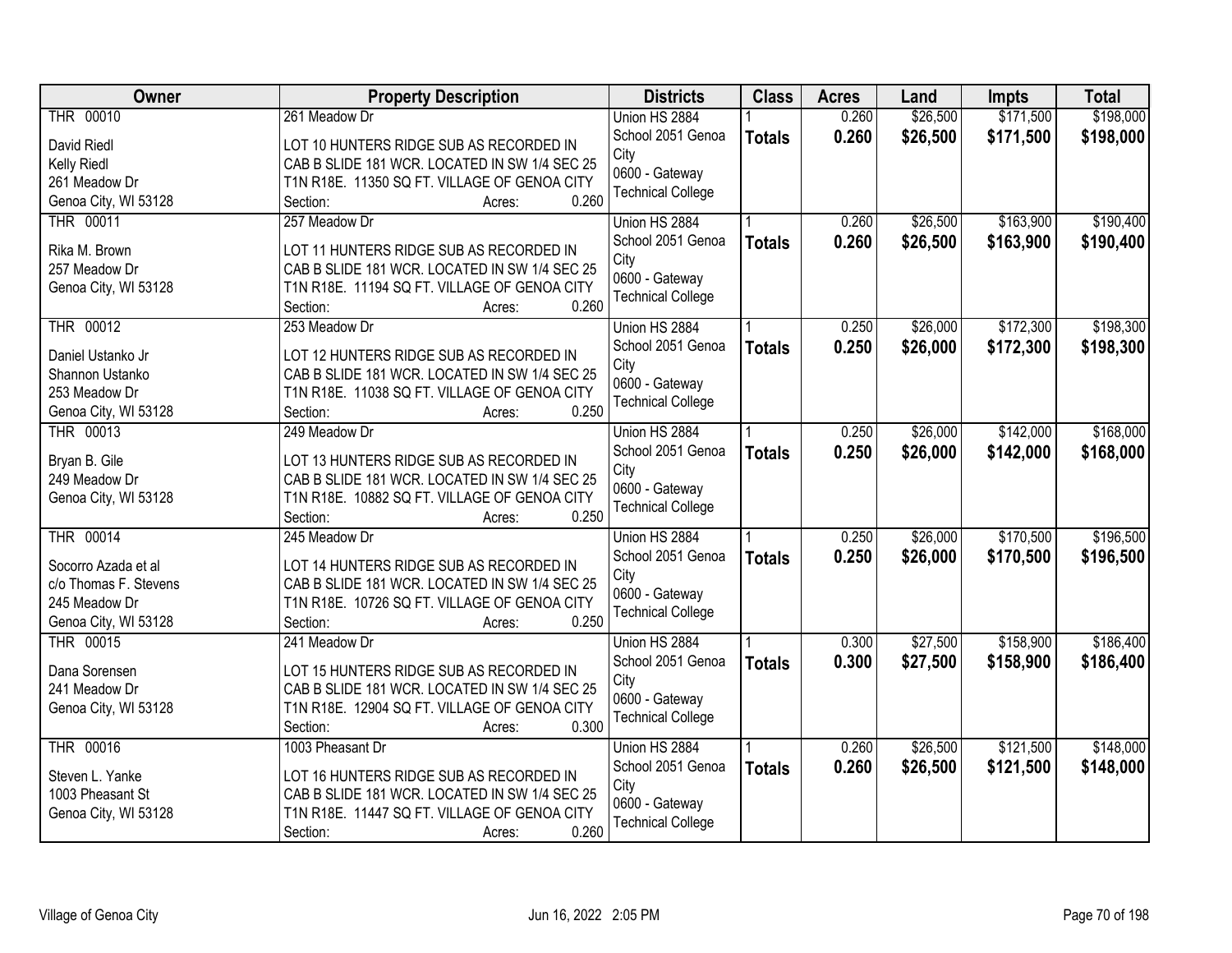| <b>Owner</b>                        | <b>Property Description</b>                                                              | <b>Districts</b>          | <b>Class</b>  | <b>Acres</b> | Land     | <b>Impts</b> | <b>Total</b> |
|-------------------------------------|------------------------------------------------------------------------------------------|---------------------------|---------------|--------------|----------|--------------|--------------|
| THR 00017                           | 1007 Pheasant Dr                                                                         | Union HS 2884             |               | 0.250        | \$26,000 | \$154,700    | \$180,700    |
| Michael A. Kolnik                   | LOT 17 HUNTERS RIDGE SUB AS RECORDED IN                                                  | School 2051 Genoa         | <b>Totals</b> | 0.250        | \$26,000 | \$154,700    | \$180,700    |
| Leanette Kolnik                     | CAB B SLIDE 181 WCR. LOCATED IN SW 1/4 SEC 25                                            | City                      |               |              |          |              |              |
| 1007 Pheasant Dr                    | T1N R18E. 11093 SQ FT. VILLAGE OF GENOA CITY                                             | 0600 - Gateway            |               |              |          |              |              |
| Genoa City, WI 53128                | 0.250<br>Section:<br>Acres:                                                              | <b>Technical College</b>  |               |              |          |              |              |
| <b>THR 00018</b>                    | 1011 Pheasant Dr                                                                         | Union HS 2884             |               | 0.260        | \$26,500 | \$126,800    | \$153,300    |
|                                     |                                                                                          | School 2051 Genoa         | <b>Totals</b> | 0.260        | \$26,500 | \$126,800    | \$153,300    |
| Zachary M. Wisser                   | LOT 18 HUNTERS RIDGE SUB AS RECORDED IN                                                  | City                      |               |              |          |              |              |
| 1011 Pheasant Dr                    | CAB B SLIDE 181 WCR. LOCATED IN SW 1/4 SEC 25                                            | 0600 - Gateway            |               |              |          |              |              |
| Genoa City, WI 53128                | T1N R18E. 11288 SQ FT. VILLAGE OF GENOA CITY                                             | <b>Technical College</b>  |               |              |          |              |              |
|                                     | 0.260<br>Section:<br>Acres:                                                              |                           |               |              |          |              |              |
| THR 00019                           | 1015 Pheasant Dr                                                                         | Union HS 2884             |               | 0.264        | \$26,500 | \$140,000    | \$166,500    |
| Robert L. Morelli Jr                | LOT 19 HUNTERS RIDGE SUB AS RECORDED IN                                                  | School 2051 Genoa         | <b>Totals</b> | 0.264        | \$26,500 | \$140,000    | \$166,500    |
| Bethany R. Morelli                  | CAB B SLIDE 181 WCR. LOCATED IN SW 1/4 SEC 25                                            | City                      |               |              |          |              |              |
| 1015 Pheasant Dr                    | T1N R18E. 11490 SQ FT. VILLAGE OF GENOA CITY                                             | 0600 - Gateway            |               |              |          |              |              |
| Genoa City, WI 53128                | 0.264<br>Section:<br>Acres:                                                              | <b>Technical College</b>  |               |              |          |              |              |
| THR 00020                           | 1019 Pheasant Dr                                                                         | Union HS 2884             |               | 0.270        | \$27,000 | \$131,300    | \$158,300    |
|                                     |                                                                                          | School 2051 Genoa         | <b>Totals</b> | 0.270        | \$27,000 | \$131,300    | \$158,300    |
| Annamarie Schulze                   | LOT 20 HUNTERS RIDGE SUB AS RECORDED IN                                                  | City                      |               |              |          |              |              |
| 1019 Pheasant                       | CAB B SLIDE 181 WCR. LOCATED IN SW 1/4 SEC 25                                            | 0600 - Gateway            |               |              |          |              |              |
| Genoa City, WI 53128                | T1N R18E. 11623 SQ FT. VILLAGE OF GENOA CITY                                             | <b>Technical College</b>  |               |              |          |              |              |
|                                     | 0.270<br>Section:<br>Acres:                                                              |                           |               |              |          |              |              |
| <b>THR 00021</b>                    | 1023 Pheasant Dr                                                                         | Union HS 2884             |               | 0.270        | \$27,000 | \$135,600    | \$162,600    |
| <b>Brian Palmer</b>                 | LOT 21 HUNTERS RIDGE SUB AS RECORDED IN                                                  | School 2051 Genoa         | <b>Totals</b> | 0.270        | \$27,000 | \$135,600    | \$162,600    |
| 1023 Pheasant Dr                    | CAB B SLIDE 181 WCR. LOCATED IN SW 1/4 SEC 25                                            | City                      |               |              |          |              |              |
| Genoa City, WI 53128                | T1N R18E. 11686 SQ FT. VILLAGE OF GENOA CITY                                             | 0600 - Gateway            |               |              |          |              |              |
|                                     | 0.270<br>Section:<br>Acres:                                                              | <b>Technical College</b>  |               |              |          |              |              |
| THR 00022                           | 1027 Pheasant Dr                                                                         | Union HS 2884             |               | 0.270        | \$27,000 | \$114,000    | \$141,000    |
|                                     |                                                                                          | School 2051 Genoa         | <b>Totals</b> | 0.270        | \$27,000 | \$114,000    | \$141,000    |
| Mark P. Meyer                       | LOT 22 HUNTERS RIDGE SUB AS RECORDED IN<br>CAB B SLIDE 181 WCR. LOCATED IN SW 1/4 SEC 25 | City                      |               |              |          |              |              |
| Dionna L. Meyer<br>1027 Pheasant Dr | T1N R18E. 11680 SQ FT. VILLAGE OF GENOA CITY                                             | 0600 - Gateway            |               |              |          |              |              |
|                                     | 0.270<br>Section:                                                                        | <b>Technical College</b>  |               |              |          |              |              |
| Genoa City, WI 53128<br>THR 00023   | Acres:<br>1031 Pheasant Dr                                                               | Union HS 2884             |               | 0.270        | \$27,000 | \$163,500    | \$190,500    |
|                                     |                                                                                          |                           |               |              |          |              |              |
| Scott Berhorst                      | LOT 23 HUNTERS RIDGE SUB AS RECORDED IN                                                  | School 2051 Genoa<br>City | <b>Totals</b> | 0.270        | \$27,000 | \$163,500    | \$190,500    |
| Amber Berhorst                      | CAB B SLIDE 181 WCR. LOCATED IN SW 1/4 SEC 25                                            | 0600 - Gateway            |               |              |          |              |              |
| 1031 Pheasant                       | T1N R18E. 11604 SQ FT. VILLAGE OF GENOA CITY                                             | <b>Technical College</b>  |               |              |          |              |              |
| Genoa City, WI 53128                | 0.270<br>Section:<br>Acres:                                                              |                           |               |              |          |              |              |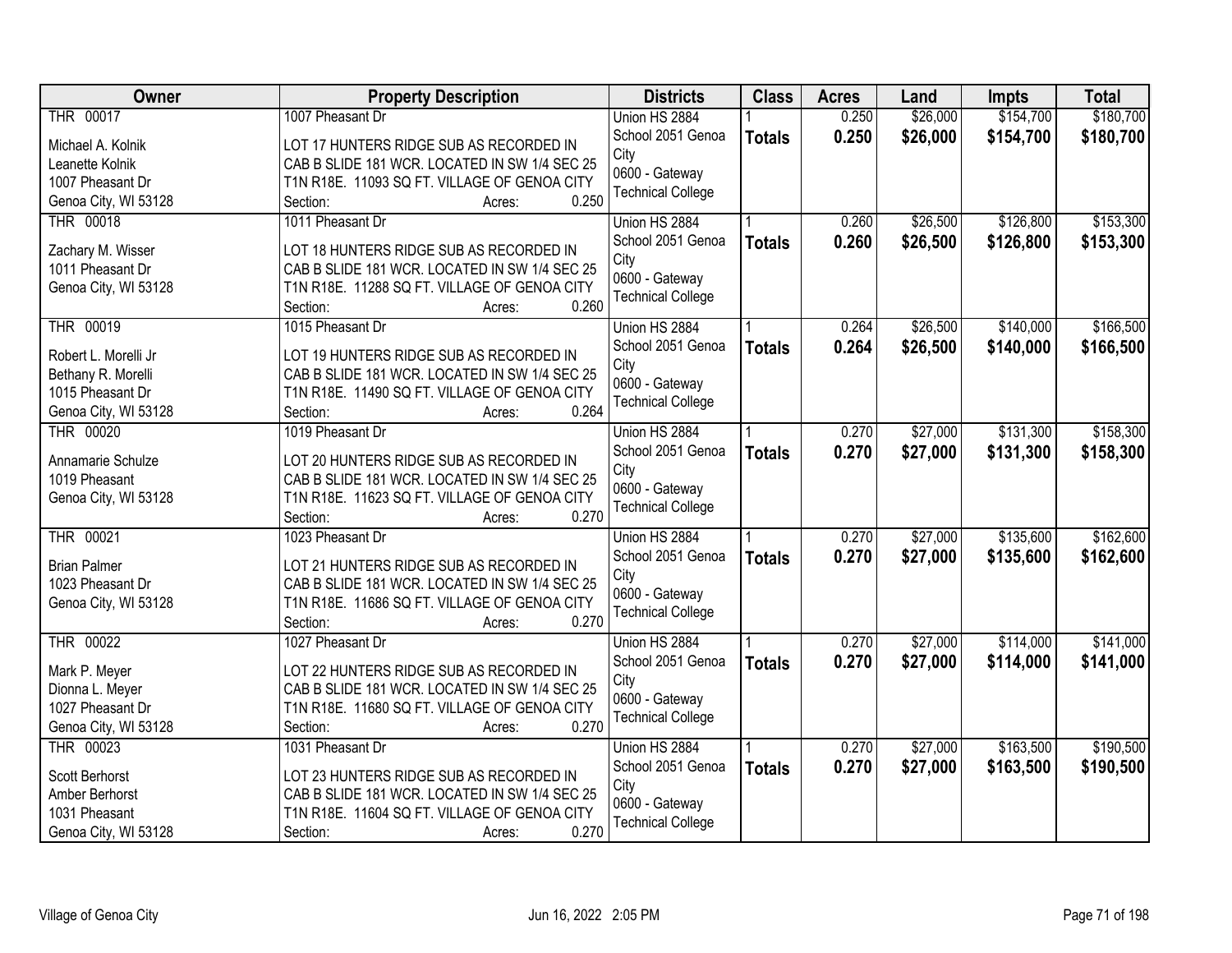| \$145,500<br>\$172,000<br>THR 00024<br>1035 Pheasant Dr<br>0.260<br>\$26,500<br>Union HS 2884<br>School 2051 Genoa<br>0.260<br>\$26,500<br>\$145,500<br><b>Totals</b><br>LOT 24 HUNTERS RIDGE SUB AS RECORDED IN<br><b>Edward Soderberg</b><br>City<br>CAB B SLIDE 181 WCR. LOCATED IN SW 1/4 SEC 25<br>Tamara K. Soderberg<br>0600 - Gateway<br>1035 Pheasant Dr<br>T1N R18E. 11459 SQ FT. VILLAGE OF GENOA CITY<br><b>Technical College</b><br>0.260<br>Genoa City, WI 53128<br>Section:<br>Acres:<br>THR 00025<br>\$26,500<br>\$120,500<br>1039 Pheasant Dr<br>0.260<br>Union HS 2884<br>School 2051 Genoa<br>0.260<br>\$26,500<br>\$120,500<br><b>Totals</b><br>Adam D. Compton<br>LOT 25 HUNTERS RIDGE SUB AS RECORDED IN<br>City<br>Emily R. Compton<br>CAB B SLIDE 181 WCR. LOCATED IN SW 1/4 SEC 25<br>0600 - Gateway<br>1039 Pheasant Dr<br>T1N R18E. 11244 SQ FT. VILLAGE OF GENOA CITY<br><b>Technical College</b><br>0.260<br>Genoa City, WI 53128<br>Section:<br>Acres:<br>\$112,000<br>THR 00026<br>1043 Pheasant Dr<br>0.250<br>\$26,000<br>Union HS 2884<br>\$26,000<br>School 2051 Genoa<br>0.250<br>\$112,000<br><b>Totals</b><br>LOT 26 HUNTERS RIDGE SUB AS RECORDED IN<br>Helene Wutz<br>City<br>CAB B SLIDE 181 WCR. LOCATED IN SW 1/4 SEC 25<br>Norbert Wutz<br>0600 - Gateway<br>1043 Pheasant Dr<br>T1N R18E. 10959 SQ FT. VILLAGE OF GENOA CITY<br><b>Technical College</b><br>0.250<br>Genoa City, WI 53128<br>Section:<br>Acres:<br>\$147,500<br>THR 00027<br>1047 Pheasant Dr<br>0.240<br>\$25,500<br>Union HS 2884<br>School 2051 Genoa<br>0.240<br>\$25,500<br>\$147,500<br><b>Totals</b><br>Daniel A. Bockelmann<br>LOT 27 HUNTERS RIDGE SUB AS RECORDED IN<br>City<br>1047 Pheasant Dr<br>CAB B SLIDE 181 WCR. LOCATED IN SW 1/4 SEC 25<br>0600 - Gateway<br>Genoa City, WI 53128<br>T1N R18E. 10607 SQ FT. VILLAGE OF GENOA CITY<br><b>Technical College</b><br>0.240<br>Section:<br>Acres:<br><b>THR 00028</b><br>\$25,500<br>\$150,000<br>1051 Pheasant Dr<br>0.240<br>Union HS 2884<br>0.240<br>School 2051 Genoa<br>\$25,500<br>\$150,000<br><b>Totals</b><br><b>Daniel Porteous</b><br>LOT 28 HUNTERS RIDGE SUB AS RECORDED IN<br>City<br>1051 Pheasant Dr<br>CAB B SLIDE 181 WCR. LOCATED IN SW 1/4 SEC 25<br>0600 - Gateway<br>Genoa City, WI 53128<br>T1N R18E. 10367 SQ FT. VILLAGE OF GENOA CITY<br><b>Technical College</b><br>0.240<br>Section: 25<br>Acres:<br>\$218,500<br>THR 00029<br>\$25,500<br>1055 Pheasant Dr<br>0.240<br>Union HS 2884<br>School 2051 Genoa<br>0.240<br>\$25,500<br>\$218,500<br><b>Totals</b><br><b>Brian Ochoa</b><br>LOT 29 HUNTERS RIDGE SUB AS RECORDED IN<br>City<br>CAB B SLIDE 181 WCR. LOCATED IN SW 1/4 SEC 25<br>Constance M. Ochoa<br>0600 - Gateway<br>1055 Pheasant Dr<br>T1N R18E. 10580 SQ FT. VILLAGE OF GENOA CITY<br><b>Technical College</b><br>Genoa City, WI 53128<br>0.240<br>Section:<br>Acres:<br>THR 00030<br>0.260<br>\$26,500<br>\$222,200<br>1059 Pheasant Dr<br>Union HS 2884<br>0.260<br>School 2051 Genoa<br>\$26,500<br>\$222,200<br><b>Totals</b><br>LOT 30 HUNTERS RIDGE SUB AS RECORDED IN<br>Piotr Mitan<br>City<br>1059 Pheasant Dr<br>CAB B SLIDE 181 WCR. LOCATED IN SW 1/4 SEC 25<br>0600 - Gateway<br>T1N R18E. 11283 SQ FT. VILLAGE OF GENOA CITY<br>Genoa City, WI 53128<br><b>Technical College</b> | <b>Owner</b> | <b>Property Description</b> | <b>Districts</b> | <b>Class</b> | <b>Acres</b> | Land | <b>Impts</b> | <b>Total</b> |
|--------------------------------------------------------------------------------------------------------------------------------------------------------------------------------------------------------------------------------------------------------------------------------------------------------------------------------------------------------------------------------------------------------------------------------------------------------------------------------------------------------------------------------------------------------------------------------------------------------------------------------------------------------------------------------------------------------------------------------------------------------------------------------------------------------------------------------------------------------------------------------------------------------------------------------------------------------------------------------------------------------------------------------------------------------------------------------------------------------------------------------------------------------------------------------------------------------------------------------------------------------------------------------------------------------------------------------------------------------------------------------------------------------------------------------------------------------------------------------------------------------------------------------------------------------------------------------------------------------------------------------------------------------------------------------------------------------------------------------------------------------------------------------------------------------------------------------------------------------------------------------------------------------------------------------------------------------------------------------------------------------------------------------------------------------------------------------------------------------------------------------------------------------------------------------------------------------------------------------------------------------------------------------------------------------------------------------------------------------------------------------------------------------------------------------------------------------------------------------------------------------------------------------------------------------------------------------------------------------------------------------------------------------------------------------------------------------------------------------------------------------------------------------------------------------------------------------------------------------------------------------------------------------------------------------------------------------------------------------------------------------------------------------------------------------------------------------------------------------------------------------------------------------------------------------------------------------------------------------------------------------------------------------------------------------------------------|--------------|-----------------------------|------------------|--------------|--------------|------|--------------|--------------|
|                                                                                                                                                                                                                                                                                                                                                                                                                                                                                                                                                                                                                                                                                                                                                                                                                                                                                                                                                                                                                                                                                                                                                                                                                                                                                                                                                                                                                                                                                                                                                                                                                                                                                                                                                                                                                                                                                                                                                                                                                                                                                                                                                                                                                                                                                                                                                                                                                                                                                                                                                                                                                                                                                                                                                                                                                                                                                                                                                                                                                                                                                                                                                                                                                                                                                                                          |              |                             |                  |              |              |      |              |              |
|                                                                                                                                                                                                                                                                                                                                                                                                                                                                                                                                                                                                                                                                                                                                                                                                                                                                                                                                                                                                                                                                                                                                                                                                                                                                                                                                                                                                                                                                                                                                                                                                                                                                                                                                                                                                                                                                                                                                                                                                                                                                                                                                                                                                                                                                                                                                                                                                                                                                                                                                                                                                                                                                                                                                                                                                                                                                                                                                                                                                                                                                                                                                                                                                                                                                                                                          |              |                             |                  |              |              |      |              | \$172,000    |
|                                                                                                                                                                                                                                                                                                                                                                                                                                                                                                                                                                                                                                                                                                                                                                                                                                                                                                                                                                                                                                                                                                                                                                                                                                                                                                                                                                                                                                                                                                                                                                                                                                                                                                                                                                                                                                                                                                                                                                                                                                                                                                                                                                                                                                                                                                                                                                                                                                                                                                                                                                                                                                                                                                                                                                                                                                                                                                                                                                                                                                                                                                                                                                                                                                                                                                                          |              |                             |                  |              |              |      |              |              |
| \$147,000<br>\$147,000                                                                                                                                                                                                                                                                                                                                                                                                                                                                                                                                                                                                                                                                                                                                                                                                                                                                                                                                                                                                                                                                                                                                                                                                                                                                                                                                                                                                                                                                                                                                                                                                                                                                                                                                                                                                                                                                                                                                                                                                                                                                                                                                                                                                                                                                                                                                                                                                                                                                                                                                                                                                                                                                                                                                                                                                                                                                                                                                                                                                                                                                                                                                                                                                                                                                                                   |              |                             |                  |              |              |      |              |              |
|                                                                                                                                                                                                                                                                                                                                                                                                                                                                                                                                                                                                                                                                                                                                                                                                                                                                                                                                                                                                                                                                                                                                                                                                                                                                                                                                                                                                                                                                                                                                                                                                                                                                                                                                                                                                                                                                                                                                                                                                                                                                                                                                                                                                                                                                                                                                                                                                                                                                                                                                                                                                                                                                                                                                                                                                                                                                                                                                                                                                                                                                                                                                                                                                                                                                                                                          |              |                             |                  |              |              |      |              |              |
|                                                                                                                                                                                                                                                                                                                                                                                                                                                                                                                                                                                                                                                                                                                                                                                                                                                                                                                                                                                                                                                                                                                                                                                                                                                                                                                                                                                                                                                                                                                                                                                                                                                                                                                                                                                                                                                                                                                                                                                                                                                                                                                                                                                                                                                                                                                                                                                                                                                                                                                                                                                                                                                                                                                                                                                                                                                                                                                                                                                                                                                                                                                                                                                                                                                                                                                          |              |                             |                  |              |              |      |              |              |
|                                                                                                                                                                                                                                                                                                                                                                                                                                                                                                                                                                                                                                                                                                                                                                                                                                                                                                                                                                                                                                                                                                                                                                                                                                                                                                                                                                                                                                                                                                                                                                                                                                                                                                                                                                                                                                                                                                                                                                                                                                                                                                                                                                                                                                                                                                                                                                                                                                                                                                                                                                                                                                                                                                                                                                                                                                                                                                                                                                                                                                                                                                                                                                                                                                                                                                                          |              |                             |                  |              |              |      |              |              |
| \$138,000<br>\$138,000<br>\$173,000<br>\$173,000<br>\$175,500<br>\$175,500<br>\$244,000<br>\$244,000<br>\$248,700<br>\$248,700                                                                                                                                                                                                                                                                                                                                                                                                                                                                                                                                                                                                                                                                                                                                                                                                                                                                                                                                                                                                                                                                                                                                                                                                                                                                                                                                                                                                                                                                                                                                                                                                                                                                                                                                                                                                                                                                                                                                                                                                                                                                                                                                                                                                                                                                                                                                                                                                                                                                                                                                                                                                                                                                                                                                                                                                                                                                                                                                                                                                                                                                                                                                                                                           |              |                             |                  |              |              |      |              |              |
|                                                                                                                                                                                                                                                                                                                                                                                                                                                                                                                                                                                                                                                                                                                                                                                                                                                                                                                                                                                                                                                                                                                                                                                                                                                                                                                                                                                                                                                                                                                                                                                                                                                                                                                                                                                                                                                                                                                                                                                                                                                                                                                                                                                                                                                                                                                                                                                                                                                                                                                                                                                                                                                                                                                                                                                                                                                                                                                                                                                                                                                                                                                                                                                                                                                                                                                          |              |                             |                  |              |              |      |              |              |
|                                                                                                                                                                                                                                                                                                                                                                                                                                                                                                                                                                                                                                                                                                                                                                                                                                                                                                                                                                                                                                                                                                                                                                                                                                                                                                                                                                                                                                                                                                                                                                                                                                                                                                                                                                                                                                                                                                                                                                                                                                                                                                                                                                                                                                                                                                                                                                                                                                                                                                                                                                                                                                                                                                                                                                                                                                                                                                                                                                                                                                                                                                                                                                                                                                                                                                                          |              |                             |                  |              |              |      |              |              |
|                                                                                                                                                                                                                                                                                                                                                                                                                                                                                                                                                                                                                                                                                                                                                                                                                                                                                                                                                                                                                                                                                                                                                                                                                                                                                                                                                                                                                                                                                                                                                                                                                                                                                                                                                                                                                                                                                                                                                                                                                                                                                                                                                                                                                                                                                                                                                                                                                                                                                                                                                                                                                                                                                                                                                                                                                                                                                                                                                                                                                                                                                                                                                                                                                                                                                                                          |              |                             |                  |              |              |      |              |              |
|                                                                                                                                                                                                                                                                                                                                                                                                                                                                                                                                                                                                                                                                                                                                                                                                                                                                                                                                                                                                                                                                                                                                                                                                                                                                                                                                                                                                                                                                                                                                                                                                                                                                                                                                                                                                                                                                                                                                                                                                                                                                                                                                                                                                                                                                                                                                                                                                                                                                                                                                                                                                                                                                                                                                                                                                                                                                                                                                                                                                                                                                                                                                                                                                                                                                                                                          |              |                             |                  |              |              |      |              |              |
|                                                                                                                                                                                                                                                                                                                                                                                                                                                                                                                                                                                                                                                                                                                                                                                                                                                                                                                                                                                                                                                                                                                                                                                                                                                                                                                                                                                                                                                                                                                                                                                                                                                                                                                                                                                                                                                                                                                                                                                                                                                                                                                                                                                                                                                                                                                                                                                                                                                                                                                                                                                                                                                                                                                                                                                                                                                                                                                                                                                                                                                                                                                                                                                                                                                                                                                          |              |                             |                  |              |              |      |              |              |
|                                                                                                                                                                                                                                                                                                                                                                                                                                                                                                                                                                                                                                                                                                                                                                                                                                                                                                                                                                                                                                                                                                                                                                                                                                                                                                                                                                                                                                                                                                                                                                                                                                                                                                                                                                                                                                                                                                                                                                                                                                                                                                                                                                                                                                                                                                                                                                                                                                                                                                                                                                                                                                                                                                                                                                                                                                                                                                                                                                                                                                                                                                                                                                                                                                                                                                                          |              |                             |                  |              |              |      |              |              |
|                                                                                                                                                                                                                                                                                                                                                                                                                                                                                                                                                                                                                                                                                                                                                                                                                                                                                                                                                                                                                                                                                                                                                                                                                                                                                                                                                                                                                                                                                                                                                                                                                                                                                                                                                                                                                                                                                                                                                                                                                                                                                                                                                                                                                                                                                                                                                                                                                                                                                                                                                                                                                                                                                                                                                                                                                                                                                                                                                                                                                                                                                                                                                                                                                                                                                                                          |              |                             |                  |              |              |      |              |              |
|                                                                                                                                                                                                                                                                                                                                                                                                                                                                                                                                                                                                                                                                                                                                                                                                                                                                                                                                                                                                                                                                                                                                                                                                                                                                                                                                                                                                                                                                                                                                                                                                                                                                                                                                                                                                                                                                                                                                                                                                                                                                                                                                                                                                                                                                                                                                                                                                                                                                                                                                                                                                                                                                                                                                                                                                                                                                                                                                                                                                                                                                                                                                                                                                                                                                                                                          |              |                             |                  |              |              |      |              |              |
|                                                                                                                                                                                                                                                                                                                                                                                                                                                                                                                                                                                                                                                                                                                                                                                                                                                                                                                                                                                                                                                                                                                                                                                                                                                                                                                                                                                                                                                                                                                                                                                                                                                                                                                                                                                                                                                                                                                                                                                                                                                                                                                                                                                                                                                                                                                                                                                                                                                                                                                                                                                                                                                                                                                                                                                                                                                                                                                                                                                                                                                                                                                                                                                                                                                                                                                          |              |                             |                  |              |              |      |              |              |
|                                                                                                                                                                                                                                                                                                                                                                                                                                                                                                                                                                                                                                                                                                                                                                                                                                                                                                                                                                                                                                                                                                                                                                                                                                                                                                                                                                                                                                                                                                                                                                                                                                                                                                                                                                                                                                                                                                                                                                                                                                                                                                                                                                                                                                                                                                                                                                                                                                                                                                                                                                                                                                                                                                                                                                                                                                                                                                                                                                                                                                                                                                                                                                                                                                                                                                                          |              |                             |                  |              |              |      |              |              |
|                                                                                                                                                                                                                                                                                                                                                                                                                                                                                                                                                                                                                                                                                                                                                                                                                                                                                                                                                                                                                                                                                                                                                                                                                                                                                                                                                                                                                                                                                                                                                                                                                                                                                                                                                                                                                                                                                                                                                                                                                                                                                                                                                                                                                                                                                                                                                                                                                                                                                                                                                                                                                                                                                                                                                                                                                                                                                                                                                                                                                                                                                                                                                                                                                                                                                                                          |              |                             |                  |              |              |      |              |              |
|                                                                                                                                                                                                                                                                                                                                                                                                                                                                                                                                                                                                                                                                                                                                                                                                                                                                                                                                                                                                                                                                                                                                                                                                                                                                                                                                                                                                                                                                                                                                                                                                                                                                                                                                                                                                                                                                                                                                                                                                                                                                                                                                                                                                                                                                                                                                                                                                                                                                                                                                                                                                                                                                                                                                                                                                                                                                                                                                                                                                                                                                                                                                                                                                                                                                                                                          |              |                             |                  |              |              |      |              |              |
|                                                                                                                                                                                                                                                                                                                                                                                                                                                                                                                                                                                                                                                                                                                                                                                                                                                                                                                                                                                                                                                                                                                                                                                                                                                                                                                                                                                                                                                                                                                                                                                                                                                                                                                                                                                                                                                                                                                                                                                                                                                                                                                                                                                                                                                                                                                                                                                                                                                                                                                                                                                                                                                                                                                                                                                                                                                                                                                                                                                                                                                                                                                                                                                                                                                                                                                          |              |                             |                  |              |              |      |              |              |
|                                                                                                                                                                                                                                                                                                                                                                                                                                                                                                                                                                                                                                                                                                                                                                                                                                                                                                                                                                                                                                                                                                                                                                                                                                                                                                                                                                                                                                                                                                                                                                                                                                                                                                                                                                                                                                                                                                                                                                                                                                                                                                                                                                                                                                                                                                                                                                                                                                                                                                                                                                                                                                                                                                                                                                                                                                                                                                                                                                                                                                                                                                                                                                                                                                                                                                                          |              |                             |                  |              |              |      |              |              |
|                                                                                                                                                                                                                                                                                                                                                                                                                                                                                                                                                                                                                                                                                                                                                                                                                                                                                                                                                                                                                                                                                                                                                                                                                                                                                                                                                                                                                                                                                                                                                                                                                                                                                                                                                                                                                                                                                                                                                                                                                                                                                                                                                                                                                                                                                                                                                                                                                                                                                                                                                                                                                                                                                                                                                                                                                                                                                                                                                                                                                                                                                                                                                                                                                                                                                                                          |              |                             |                  |              |              |      |              |              |
|                                                                                                                                                                                                                                                                                                                                                                                                                                                                                                                                                                                                                                                                                                                                                                                                                                                                                                                                                                                                                                                                                                                                                                                                                                                                                                                                                                                                                                                                                                                                                                                                                                                                                                                                                                                                                                                                                                                                                                                                                                                                                                                                                                                                                                                                                                                                                                                                                                                                                                                                                                                                                                                                                                                                                                                                                                                                                                                                                                                                                                                                                                                                                                                                                                                                                                                          |              |                             |                  |              |              |      |              |              |
|                                                                                                                                                                                                                                                                                                                                                                                                                                                                                                                                                                                                                                                                                                                                                                                                                                                                                                                                                                                                                                                                                                                                                                                                                                                                                                                                                                                                                                                                                                                                                                                                                                                                                                                                                                                                                                                                                                                                                                                                                                                                                                                                                                                                                                                                                                                                                                                                                                                                                                                                                                                                                                                                                                                                                                                                                                                                                                                                                                                                                                                                                                                                                                                                                                                                                                                          |              |                             |                  |              |              |      |              |              |
|                                                                                                                                                                                                                                                                                                                                                                                                                                                                                                                                                                                                                                                                                                                                                                                                                                                                                                                                                                                                                                                                                                                                                                                                                                                                                                                                                                                                                                                                                                                                                                                                                                                                                                                                                                                                                                                                                                                                                                                                                                                                                                                                                                                                                                                                                                                                                                                                                                                                                                                                                                                                                                                                                                                                                                                                                                                                                                                                                                                                                                                                                                                                                                                                                                                                                                                          |              |                             |                  |              |              |      |              |              |
|                                                                                                                                                                                                                                                                                                                                                                                                                                                                                                                                                                                                                                                                                                                                                                                                                                                                                                                                                                                                                                                                                                                                                                                                                                                                                                                                                                                                                                                                                                                                                                                                                                                                                                                                                                                                                                                                                                                                                                                                                                                                                                                                                                                                                                                                                                                                                                                                                                                                                                                                                                                                                                                                                                                                                                                                                                                                                                                                                                                                                                                                                                                                                                                                                                                                                                                          |              |                             |                  |              |              |      |              |              |
|                                                                                                                                                                                                                                                                                                                                                                                                                                                                                                                                                                                                                                                                                                                                                                                                                                                                                                                                                                                                                                                                                                                                                                                                                                                                                                                                                                                                                                                                                                                                                                                                                                                                                                                                                                                                                                                                                                                                                                                                                                                                                                                                                                                                                                                                                                                                                                                                                                                                                                                                                                                                                                                                                                                                                                                                                                                                                                                                                                                                                                                                                                                                                                                                                                                                                                                          |              |                             |                  |              |              |      |              |              |
|                                                                                                                                                                                                                                                                                                                                                                                                                                                                                                                                                                                                                                                                                                                                                                                                                                                                                                                                                                                                                                                                                                                                                                                                                                                                                                                                                                                                                                                                                                                                                                                                                                                                                                                                                                                                                                                                                                                                                                                                                                                                                                                                                                                                                                                                                                                                                                                                                                                                                                                                                                                                                                                                                                                                                                                                                                                                                                                                                                                                                                                                                                                                                                                                                                                                                                                          |              |                             |                  |              |              |      |              |              |
|                                                                                                                                                                                                                                                                                                                                                                                                                                                                                                                                                                                                                                                                                                                                                                                                                                                                                                                                                                                                                                                                                                                                                                                                                                                                                                                                                                                                                                                                                                                                                                                                                                                                                                                                                                                                                                                                                                                                                                                                                                                                                                                                                                                                                                                                                                                                                                                                                                                                                                                                                                                                                                                                                                                                                                                                                                                                                                                                                                                                                                                                                                                                                                                                                                                                                                                          |              |                             |                  |              |              |      |              |              |
|                                                                                                                                                                                                                                                                                                                                                                                                                                                                                                                                                                                                                                                                                                                                                                                                                                                                                                                                                                                                                                                                                                                                                                                                                                                                                                                                                                                                                                                                                                                                                                                                                                                                                                                                                                                                                                                                                                                                                                                                                                                                                                                                                                                                                                                                                                                                                                                                                                                                                                                                                                                                                                                                                                                                                                                                                                                                                                                                                                                                                                                                                                                                                                                                                                                                                                                          |              |                             |                  |              |              |      |              |              |
|                                                                                                                                                                                                                                                                                                                                                                                                                                                                                                                                                                                                                                                                                                                                                                                                                                                                                                                                                                                                                                                                                                                                                                                                                                                                                                                                                                                                                                                                                                                                                                                                                                                                                                                                                                                                                                                                                                                                                                                                                                                                                                                                                                                                                                                                                                                                                                                                                                                                                                                                                                                                                                                                                                                                                                                                                                                                                                                                                                                                                                                                                                                                                                                                                                                                                                                          |              |                             |                  |              |              |      |              |              |
|                                                                                                                                                                                                                                                                                                                                                                                                                                                                                                                                                                                                                                                                                                                                                                                                                                                                                                                                                                                                                                                                                                                                                                                                                                                                                                                                                                                                                                                                                                                                                                                                                                                                                                                                                                                                                                                                                                                                                                                                                                                                                                                                                                                                                                                                                                                                                                                                                                                                                                                                                                                                                                                                                                                                                                                                                                                                                                                                                                                                                                                                                                                                                                                                                                                                                                                          |              |                             |                  |              |              |      |              |              |
|                                                                                                                                                                                                                                                                                                                                                                                                                                                                                                                                                                                                                                                                                                                                                                                                                                                                                                                                                                                                                                                                                                                                                                                                                                                                                                                                                                                                                                                                                                                                                                                                                                                                                                                                                                                                                                                                                                                                                                                                                                                                                                                                                                                                                                                                                                                                                                                                                                                                                                                                                                                                                                                                                                                                                                                                                                                                                                                                                                                                                                                                                                                                                                                                                                                                                                                          |              |                             |                  |              |              |      |              |              |
|                                                                                                                                                                                                                                                                                                                                                                                                                                                                                                                                                                                                                                                                                                                                                                                                                                                                                                                                                                                                                                                                                                                                                                                                                                                                                                                                                                                                                                                                                                                                                                                                                                                                                                                                                                                                                                                                                                                                                                                                                                                                                                                                                                                                                                                                                                                                                                                                                                                                                                                                                                                                                                                                                                                                                                                                                                                                                                                                                                                                                                                                                                                                                                                                                                                                                                                          |              |                             |                  |              |              |      |              |              |
|                                                                                                                                                                                                                                                                                                                                                                                                                                                                                                                                                                                                                                                                                                                                                                                                                                                                                                                                                                                                                                                                                                                                                                                                                                                                                                                                                                                                                                                                                                                                                                                                                                                                                                                                                                                                                                                                                                                                                                                                                                                                                                                                                                                                                                                                                                                                                                                                                                                                                                                                                                                                                                                                                                                                                                                                                                                                                                                                                                                                                                                                                                                                                                                                                                                                                                                          |              |                             |                  |              |              |      |              |              |
|                                                                                                                                                                                                                                                                                                                                                                                                                                                                                                                                                                                                                                                                                                                                                                                                                                                                                                                                                                                                                                                                                                                                                                                                                                                                                                                                                                                                                                                                                                                                                                                                                                                                                                                                                                                                                                                                                                                                                                                                                                                                                                                                                                                                                                                                                                                                                                                                                                                                                                                                                                                                                                                                                                                                                                                                                                                                                                                                                                                                                                                                                                                                                                                                                                                                                                                          |              | 0.260<br>Section:<br>Acres: |                  |              |              |      |              |              |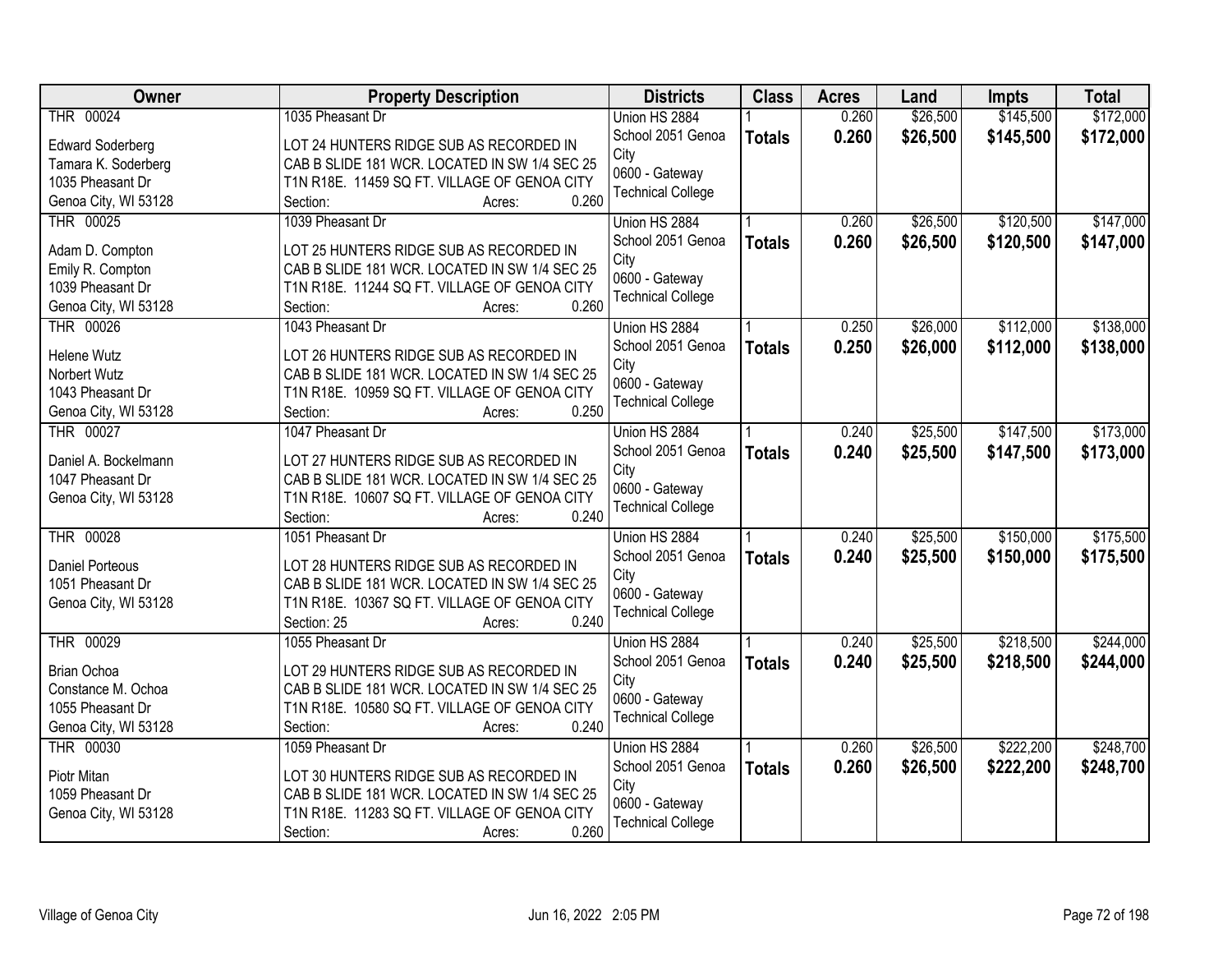| <b>Owner</b>              | <b>Property Description</b>                   | <b>Districts</b>         | <b>Class</b>  | <b>Acres</b> | Land     | <b>Impts</b> | <b>Total</b> |
|---------------------------|-----------------------------------------------|--------------------------|---------------|--------------|----------|--------------|--------------|
| THR 00031                 | 1063 Pheasant Dr                              | Union HS 2884            |               | 0.320        | \$28,000 | \$121,500    | \$149,500    |
| <b>Trinchetilla Trust</b> | LOT 31 HUNTERS RIDGE SUB AS RECORDED IN       | School 2051 Genoa        | <b>Totals</b> | 0.320        | \$28,000 | \$121,500    | \$149,500    |
| PO Box 178                | CAB B SLIDE 181 WCR. LOCATED IN SW 1/4 SEC 25 | City                     |               |              |          |              |              |
| Genoa City, WI 53128      | T1N R18E. 13993 SQ FT. VILLAGE OF GENOA CITY  | 0600 - Gateway           |               |              |          |              |              |
|                           | 0.320<br>Section:<br>Acres:                   | <b>Technical College</b> |               |              |          |              |              |
| THR 00032                 | 1058 Pheasant Dr                              | Union HS 2884            |               | 0.450        | \$29,500 | \$160,300    | \$189,800    |
| Wayne R. Miller           | LOT 32 HUNTERS RIDGE SUB AS RECORDED IN       | School 2051 Genoa        | <b>Totals</b> | 0.450        | \$29,500 | \$160,300    | \$189,800    |
| Tammy J. Miller           | CAB B SLIDE 181 WCR. LOCATED IN SW 1/4 SEC 25 | City                     |               |              |          |              |              |
| 1058 Pheasant Dr          | T1N R18E. 19664 SQ FT. VILLAGE OF GENOA CITY  | 0600 - Gateway           |               |              |          |              |              |
| Genoa City, WI 53128      | 0.450<br>Section:<br>Acres:                   | <b>Technical College</b> |               |              |          |              |              |
| THR 00033                 | 1054 Pheasant Dr                              | Union HS 2884            |               | 0.230        | \$25,000 | \$147,000    | \$172,000    |
|                           |                                               | School 2051 Genoa        | <b>Totals</b> | 0.230        | \$25,000 | \$147,000    | \$172,000    |
| Matthew A. Freund         | LOT 33 HUNTERS RIDGE SUB AS RECORDED IN       | City                     |               |              |          |              |              |
| 1054 Pheasant Dr          | CAB B SLIDE 181 WCR. LOCATED IN SW 1/4 SEC 25 | 0600 - Gateway           |               |              |          |              |              |
| Genoa City, WI 53128      | T1N R18E. 10177 SQ FT. VILLAGE OF GENOA CITY  | <b>Technical College</b> |               |              |          |              |              |
|                           | 0.230<br>Section:<br>Acres:                   |                          |               |              |          |              |              |
| <b>THR 00034</b>          | 1050 Pheasant Dr                              | Union HS 2884            |               | 0.250        | \$26,000 | \$126,800    | \$152,800    |
| Rebecca L. Lang           | LOT 34 HUNTERS RIDGE SUB AS RECORDED IN       | School 2051 Genoa        | <b>Totals</b> | 0.250        | \$26,000 | \$126,800    | \$152,800    |
| 1050 Pheasant Dr          | CAB B SLIDE 181 WCR. LOCATED IN SW 1/4 SEC 25 | City<br>0600 - Gateway   |               |              |          |              |              |
| Genoa City, WI 53128      | T1N R18E. 10901 SQ FT. VILLAGE OF GENOA CITY  |                          |               |              |          |              |              |
|                           | 0.250<br>Section:<br>Acres:                   | <b>Technical College</b> |               |              |          |              |              |
| <b>THR 00035</b>          | 1046 Pheasant Dr                              | Union HS 2884            |               | 0.260        | \$26,500 | \$144,100    | \$170,600    |
| Eric J. Schneider         | LOT 35 HUNTERS RIDGE SUB AS RECORDED IN       | School 2051 Genoa        | <b>Totals</b> | 0.260        | \$26,500 | \$144,100    | \$170,600    |
| Kimberly C. Schneider     | CAB B SLIDE 181 WCR. LOCATED IN SW 1/4 SEC 25 | City                     |               |              |          |              |              |
| 1046 Pheasant Dr          | T1N R18E. 11129 SQ FT. VILLAGE OF GENOA CITY  | 0600 - Gateway           |               |              |          |              |              |
| Genoa City, WI 53128      | 0.260<br>Section:<br>Acres:                   | <b>Technical College</b> |               |              |          |              |              |
| THR 00036                 | 1042 Pheasant Dr                              | Union HS 2884            |               | 0.250        | \$26,000 | \$136,500    | \$162,500    |
|                           |                                               | School 2051 Genoa        |               | 0.250        | \$26,000 | \$136,500    | \$162,500    |
| Larry P. Abraham          | LOT 36 HUNTERS RIDGE SUB AS RECORDED IN       | City                     | <b>Totals</b> |              |          |              |              |
| 1042 Pheasant Dr          | CAB B SLIDE 181 WCR. LOCATED IN SW 1/4 SEC 25 | 0600 - Gateway           |               |              |          |              |              |
| Genoa City, WI 53128      | T1N R18E. 11107 SQ FT. VILLAGE OF GENOA CITY  | <b>Technical College</b> |               |              |          |              |              |
|                           | 0.250<br>Section:<br>Acres:                   |                          |               |              |          |              |              |
| <b>THR 00037</b>          | 1038 Pheasant Dr                              | Union HS 2884            |               | 0.250        | \$26,000 | \$112,500    | \$138,500    |
| Lindsay A. Houghton       | LOT 37 HUNTERS RIDGE SUB AS RECORDED IN       | School 2051 Genoa        | <b>Totals</b> | 0.250        | \$26,000 | \$112,500    | \$138,500    |
| 1038 Pheasant Dr          | CAB B SLIDE 181 WCR. LOCATED IN SW 1/4 SEC 25 | City                     |               |              |          |              |              |
| Genoa City, WI 53128      | T1N R18E. 10968 SQ FT. VILLAGE OF GENOA CITY  | 0600 - Gateway           |               |              |          |              |              |
|                           | 0.250<br>Section:<br>Acres:                   | <b>Technical College</b> |               |              |          |              |              |
|                           |                                               |                          |               |              |          |              |              |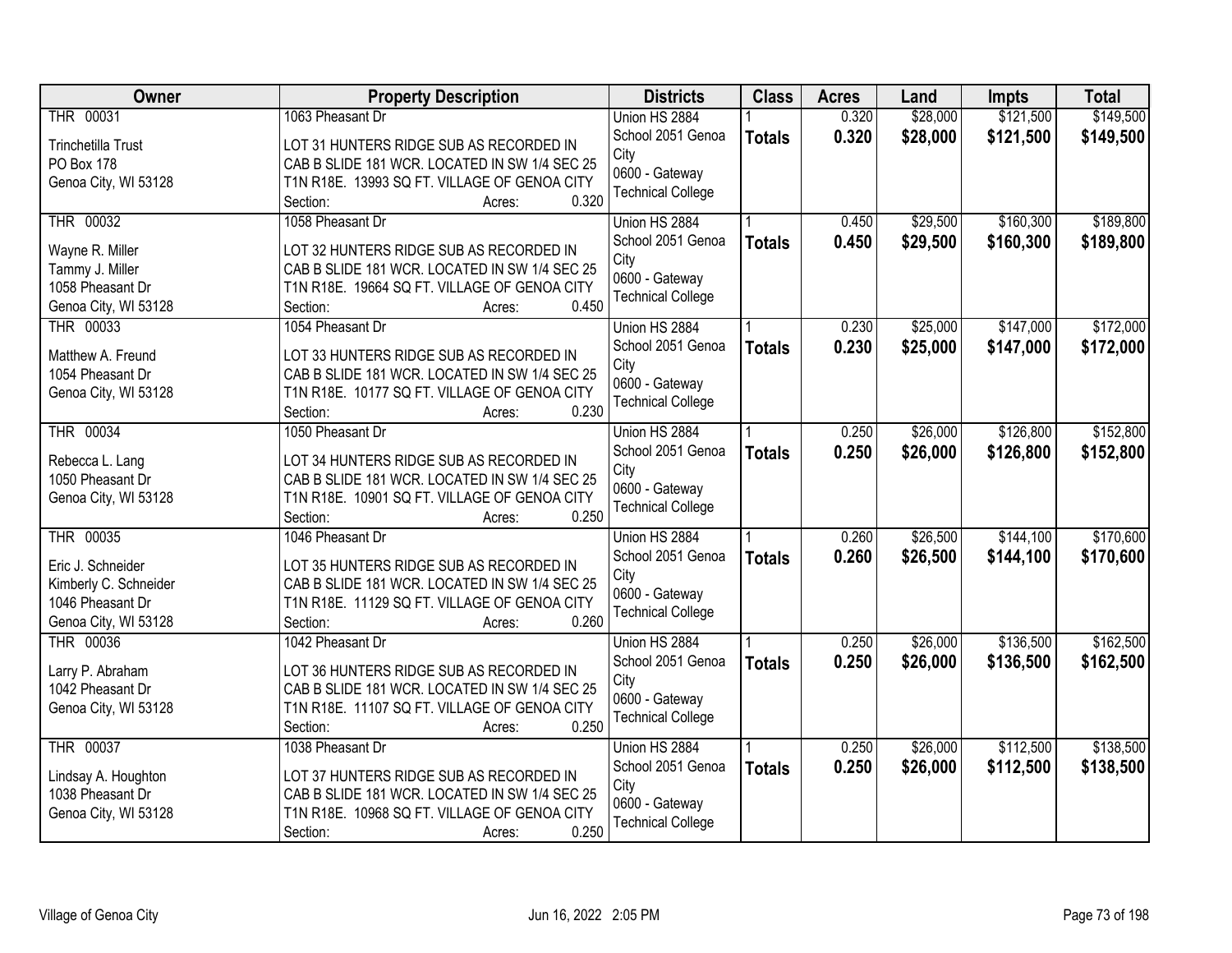| Owner                 | <b>Property Description</b>                   | <b>Districts</b>         | <b>Class</b>  | <b>Acres</b> | Land     | Impts     | <b>Total</b> |
|-----------------------|-----------------------------------------------|--------------------------|---------------|--------------|----------|-----------|--------------|
| THR 00038             | 1034 Pheasant Dr                              | Union HS 2884            |               | 0.250        | \$26,000 | \$146,700 | \$172,700    |
| Michael Schumacher    | LOT 38 HUNTERS RIDGE SUB AS RECORDED IN       | School 2051 Genoa        | <b>Totals</b> | 0.250        | \$26,000 | \$146,700 | \$172,700    |
| Renee Schumacher      | CAB B SLIDE 181 WCR. LOCATED IN SW 1/4 SEC 25 | City                     |               |              |          |           |              |
| 1034 Pheasant Dr      | T1N R18E. 10894 SQ FT. VILLAGE OF GENOA CITY  | 0600 - Gateway           |               |              |          |           |              |
| Genoa City, WI 53128  | 0.250<br>Section:<br>Acres:                   | <b>Technical College</b> |               |              |          |           |              |
| THR 00039             | 1030 Pheasant Dr                              | Union HS 2884            |               | 0.250        | \$26,000 | \$140,700 | \$166,700    |
|                       |                                               | School 2051 Genoa        | <b>Totals</b> | 0.250        | \$26,000 | \$140,700 | \$166,700    |
| Michele A. Dublin     | LOT 39 HUNTERS RIDGE SUB AS RECORDED IN       | City                     |               |              |          |           |              |
| c/o Michele A. Dublin | CAB B SLIDE 181 WCR. LOCATED IN SW 1/4 SEC 25 | 0600 - Gateway           |               |              |          |           |              |
| 1030 Pheasant Dr      | T1N R18E. 10884 SQ FT. VILLAGE OF GENOA CITY  | <b>Technical College</b> |               |              |          |           |              |
| Genoa City, WI 53128  | 0.250<br>Section:<br>Acres:                   |                          |               |              |          |           |              |
| THR 00040             | 1026 Pheasant Dr                              | Union HS 2884            |               | 0.250        | \$26,000 | \$116,500 | \$142,500    |
| Cynthia Gronke        | LOT 40 HUNTERS RIDGE SUB AS RECORDED IN       | School 2051 Genoa        | <b>Totals</b> | 0.250        | \$26,000 | \$116,500 | \$142,500    |
| Keith Gronke          | CAB B SLIDE 181 WCR. LOCATED IN SW 1/4 SEC 25 | City                     |               |              |          |           |              |
| 1026 Pheasant Dr      | T1N R18E. 10936 SQ FT. VILLAGE OF GENOA CITY  | 0600 - Gateway           |               |              |          |           |              |
| Genoa City, WI 53128  | 0.250<br>Section:<br>Acres:                   | <b>Technical College</b> |               |              |          |           |              |
| THR 00041             | 1022 Pheasant Dr                              | Union HS 2884            |               | 0.270        | \$27,000 | \$113,000 | \$140,000    |
|                       |                                               | School 2051 Genoa        | <b>Totals</b> | 0.270        | \$27,000 | \$113,000 | \$140,000    |
| Michael S. Mack       | LOT 41 HUNTERS RIDGE SUB AS RECORDED IN       | City                     |               |              |          |           |              |
| Kimberly A. Mack      | CAB B SLIDE 181 WCR. LOCATED IN SW 1/4 SEC 25 | 0600 - Gateway           |               |              |          |           |              |
| 1022 Pheasant Dr      | T1N R18E. 11709 SQ FT. VILLAGE OF GENOA CITY  | <b>Technical College</b> |               |              |          |           |              |
| Genoa City, WI 53128  | 0.270<br>Section:<br>Acres:                   |                          |               |              |          |           |              |
| THR 00042             | 1018 Pheasant Dr                              | Union HS 2884            |               | 0.270        | \$27,000 | \$152,000 | \$179,000    |
| Robert Paciga         | LOT 42 HUNTERS RIDGE SUB AS RECORDED IN       | School 2051 Genoa        | <b>Totals</b> | 0.270        | \$27,000 | \$152,000 | \$179,000    |
| Erin Paciga           | CAB B SLIDE 181 WCR. LOCATED IN SW 1/4 SEC 25 | City                     |               |              |          |           |              |
| 1018 Pheasant Dr      | T1N R18E. 11930 SQ FT. VILLAGE OF GENOA CITY  | 0600 - Gateway           |               |              |          |           |              |
| Genoa City, WI 53128  | 0.270<br>Section:<br>Acres:                   | <b>Technical College</b> |               |              |          |           |              |
| THR 00043             | 1014 Pheasant Dr                              | Union HS 2884            |               | 0.250        | \$26,000 | \$128,200 | \$154,200    |
|                       |                                               | School 2051 Genoa        | <b>Totals</b> | 0.250        | \$26,000 | \$128,200 | \$154,200    |
| <b>Steve Feller</b>   | LOT 43 HUNTERS RIDGE SUB AS RECORDED IN       | City                     |               |              |          |           |              |
| 1014 Pheasant Dr      | CAB B SLIDE 181 WCR. LOCATED IN SW 1/4 SEC 25 | 0600 - Gateway           |               |              |          |           |              |
| Genoa City, WI 53128  | T1N R18E. 10729 SQ FT. VILLAGE OF GENOA CITY  | <b>Technical College</b> |               |              |          |           |              |
|                       | 0.250<br>Section:<br>Acres:                   |                          |               |              |          |           |              |
| <b>THR 00044</b>      | 1010 Pheasant Dr                              | Union HS 2884            |               | 0.240        | \$25,500 | \$145,200 | \$170,700    |
| Robert Leach          | LOT 44 HUNTERS RIDGE SUB AS RECORDED IN       | School 2051 Genoa        | <b>Totals</b> | 0.240        | \$25,500 | \$145,200 | \$170,700    |
| Christine Leach       | CAB B SLIDE 181 WCR. LOCATED IN SW 1/4 SEC 25 | City                     |               |              |          |           |              |
| 1010 Pheasant Dr      | T1N R18E. 10588 SQ FT. VILLAGE OF GENOA CITY  | 0600 - Gateway           |               |              |          |           |              |
| Genoa City, WI 53128  | 0.240<br>Section:<br>Acres:                   | <b>Technical College</b> |               |              |          |           |              |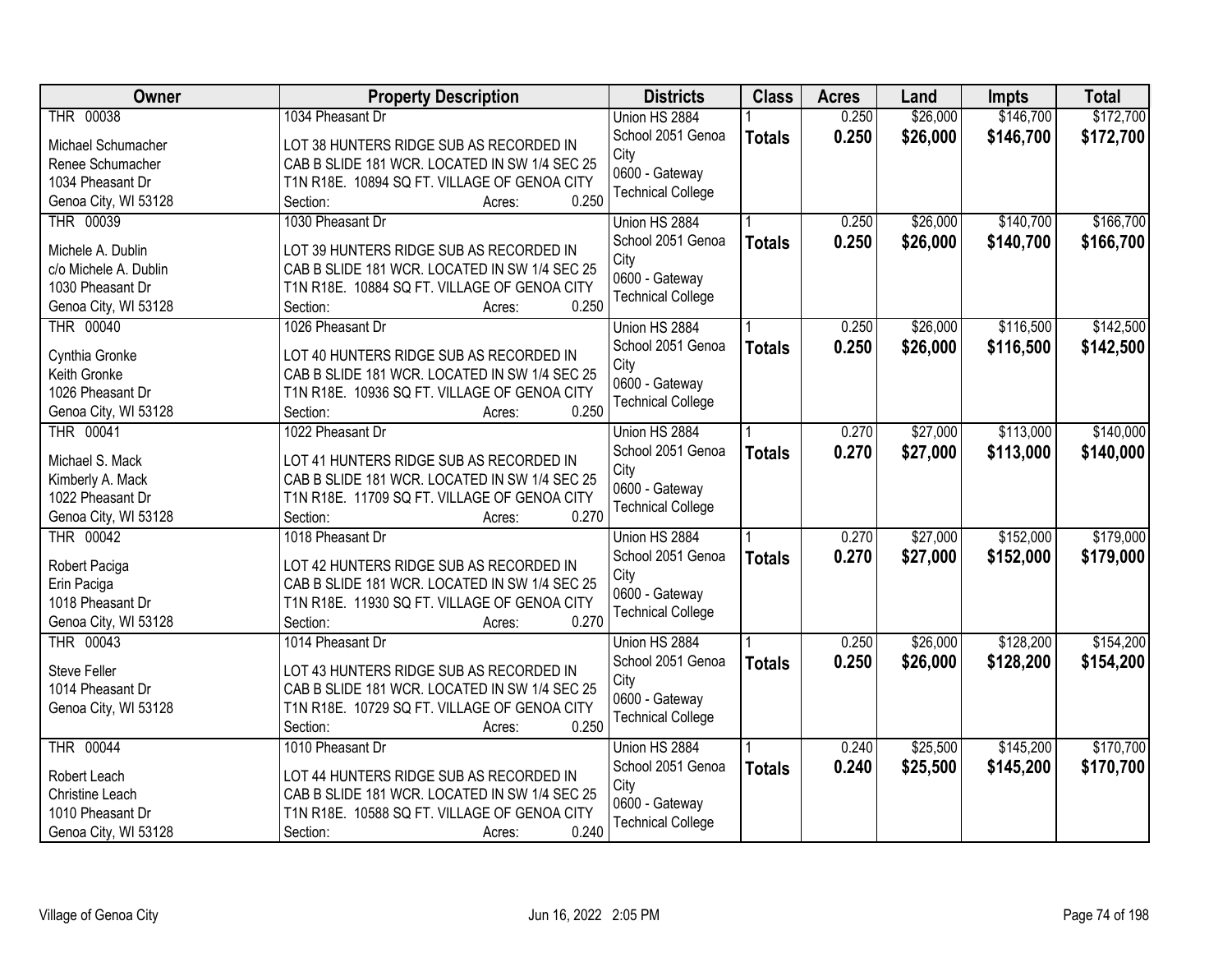| <b>Owner</b>         | <b>Property Description</b>                   | <b>Districts</b>         | <b>Class</b>  | <b>Acres</b> | Land     | Impts     | <b>Total</b> |
|----------------------|-----------------------------------------------|--------------------------|---------------|--------------|----------|-----------|--------------|
| THR 00045            | 1006 Pheasant Dr                              | Union HS 2884            |               | 0.240        | \$25,500 | \$117,200 | \$142,700    |
| Neil L. Lento        | LOT 45 HUNTERS RIDGE SUB AS RECORDED IN       | School 2051 Genoa        | <b>Totals</b> | 0.240        | \$25,500 | \$117,200 | \$142,700    |
| Lornell N. Lento     | CAB B SLIDE 181 WCR. LOCATED IN SW 1/4 SEC 25 | City                     |               |              |          |           |              |
| 1006 Pheasant Dr     | T1N R18E. 10507 SQ FT. VILLAGE OF GENOA CITY  | 0600 - Gateway           |               |              |          |           |              |
| Genoa City, WI 53128 | 0.240<br>Section:<br>Acres:                   | <b>Technical College</b> |               |              |          |           |              |
| <b>THR 00046</b>     | 1002 Pheasant Dr                              | Union HS 2884            |               | 0.270        | \$27,000 | \$118,500 | \$145,500    |
|                      |                                               | School 2051 Genoa        | <b>Totals</b> | 0.270        | \$27,000 | \$118,500 | \$145,500    |
| William W. Connors   | LOT 46 HUNTERS RIDGE SUB AS RECORDED IN       | City                     |               |              |          |           |              |
| Kathryn L. Connors   | CAB B SLIDE 181 WCR. LOCATED IN SW 1/4 SEC 25 | 0600 - Gateway           |               |              |          |           |              |
| 1002 Pheasant Dr     | T1N R18E. 11893 SQ FT. VILLAGE OF GENOA CITY  | <b>Technical College</b> |               |              |          |           |              |
| Genoa City, WI 53128 | 0.270<br>Section:<br>Acres:                   |                          |               |              |          |           |              |
| THR 00047            | 1003 Mallard Ln                               | Union HS 2884            |               | 0.280        | \$27,000 | \$137,000 | \$164,000    |
| John W. Bullock      | LOT 47 HUNTERS RIDGE SUB AS RECORDED IN       | School 2051 Genoa        | <b>Totals</b> | 0.280        | \$27,000 | \$137,000 | \$164,000    |
| Karen M. Bullock     | CAB B SLIDE 181 WCR. LOCATED IN SW 1/4 SEC 25 | City                     |               |              |          |           |              |
| 1003 Mallard Ln      | T1N R18E. 12202 SQ FT. VILLAGE OF GENOA CITY  | 0600 - Gateway           |               |              |          |           |              |
| Genoa City, WI 53128 | 0.280<br>Section:<br>Acres:                   | <b>Technical College</b> |               |              |          |           |              |
| <b>THR 00048</b>     | 1007 Mallard Ln                               | Union HS 2884            |               | 0.250        | \$26,000 | \$146,200 | \$172,200    |
|                      |                                               | School 2051 Genoa        | <b>Totals</b> | 0.250        | \$26,000 | \$146,200 | \$172,200    |
| Jaclyn Webster       | LOT 48 HUNTERS RIDGE SUB AS RECORDED IN       | City                     |               |              |          |           |              |
| Jonathan Webster     | CAB B SLIDE 181 WCR. LOCATED IN SW 1/4 SEC 25 | 0600 - Gateway           |               |              |          |           |              |
| 1007 Mallard Ln      | T1N R18E. 11018 SQ FT. VILLAGE OF GENOA CITY  | <b>Technical College</b> |               |              |          |           |              |
| Genoa City, WI 53128 | 0.250<br>Section:<br>Acres:                   |                          |               |              |          |           |              |
| THR 00049            | 1011 Mallard Ln                               | Union HS 2884            |               | 0.250        | \$26,000 | \$137,400 | \$163,400    |
| Mark A. Long         | LOT 49 HUNTERS RIDGE SUB AS RECORDED IN       | School 2051 Genoa        | <b>Totals</b> | 0.250        | \$26,000 | \$137,400 | \$163,400    |
| 1011 Mallard Ln      | CAB B SLIDE 181 WCR. LOCATED IN SW 1/4 SEC 25 | City                     |               |              |          |           |              |
| Genoa City, WI 53128 | T1N R18E. 10825 SQ FT. VILLAGE OF GENOA CITY  | 0600 - Gateway           |               |              |          |           |              |
|                      | 0.250<br>Section:<br>Acres:                   | <b>Technical College</b> |               |              |          |           |              |
| THR 00050            | 1015 Mallard Ln                               | Union HS 2884            |               | 0.240        | \$25,500 | \$132,100 | \$157,600    |
|                      |                                               | School 2051 Genoa        | <b>Totals</b> | 0.240        | \$25,500 | \$132,100 | \$157,600    |
| Scott T. Behenna     | LOT 50 HUNTERS RIDGE SUB AS RECORDED IN       | City                     |               |              |          |           |              |
| Carole L. Behenna    | CAB B SLIDE 181 WCR. LOCATED IN SW 1/4 SEC 25 | 0600 - Gateway           |               |              |          |           |              |
| 1015 Mallard Ln      | T1N R18E. 10633 SQ FT. VILLAGE OF GENOA CITY  | <b>Technical College</b> |               |              |          |           |              |
| Genoa City, WI 53128 | 0.240<br>Section:<br>Acres:                   |                          |               |              |          |           |              |
| THR 00051            | 1019 Mallard Ln                               | Union HS 2884            |               | 0.240        | \$25,500 | \$145,100 | \$170,600    |
| Heriberto Sanchez    | LOT 51 HUNTERS RIDGE SUB AS RECORDED IN       | School 2051 Genoa        | <b>Totals</b> | 0.240        | \$25,500 | \$145,100 | \$170,600    |
| Manuela Sanchez      | CAB B SLIDE 181 WCR. LOCATED IN SW 1/4 SEC 25 | City                     |               |              |          |           |              |
| 1019 Mallard Ln      | T1N R18E. 10440 SQ FT. VILLAGE OF GENOA CITY  | 0600 - Gateway           |               |              |          |           |              |
| Genoa City, WI 53128 | 0.240<br>Section:<br>Acres:                   | <b>Technical College</b> |               |              |          |           |              |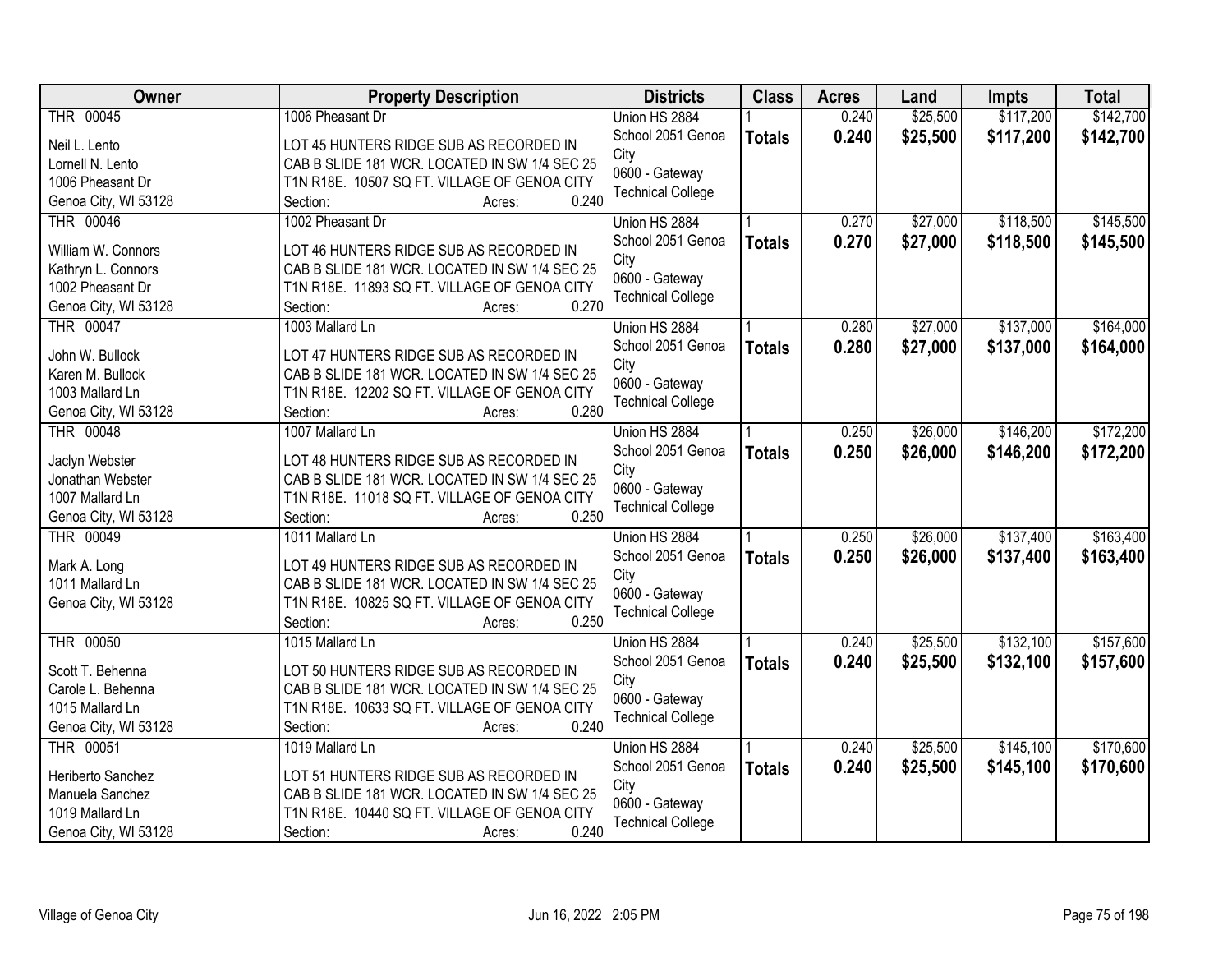| Owner                   | <b>Property Description</b>                   | <b>Districts</b>         | <b>Class</b>  | <b>Acres</b> | Land     | <b>Impts</b> | <b>Total</b> |
|-------------------------|-----------------------------------------------|--------------------------|---------------|--------------|----------|--------------|--------------|
| THR 00052               | 1023 Mallard Ln                               | Union HS 2884            |               | 0.270        | \$27,000 | \$119,500    | \$146,500    |
| Robert and Kelly Koziol | LOT 52 HUNTERS RIDGE SUB AS RECORDED IN       | School 2051 Genoa        | <b>Totals</b> | 0.270        | \$27,000 | \$119,500    | \$146,500    |
| 1023 Mallard Ln         | CAB B SLIDE 181 WCR. LOCATED IN SW 1/4 SEC 25 | City                     |               |              |          |              |              |
| Genoa City, WI 53128    | T1N R18E. 11574 SQ FT. VILLAGE OF GENOA CITY  | 0600 - Gateway           |               |              |          |              |              |
|                         | 0.270<br>Section:<br>Acres:                   | <b>Technical College</b> |               |              |          |              |              |
| THR 00053               | 1027 Mallard Ln                               | Union HS 2884            |               | 0.250        | \$26,000 | \$143,500    | \$169,500    |
|                         |                                               | School 2051 Genoa        | <b>Totals</b> | 0.250        | \$26,000 | \$143,500    | \$169,500    |
| <b>Larry Willet</b>     | LOT 53 HUNTERS RIDGE SUB AS RECORDED IN       | City                     |               |              |          |              |              |
| Linda K. Willet         | CAB B SLIDE 181 WCR. LOCATED IN SW 1/4 SEC 25 | 0600 - Gateway           |               |              |          |              |              |
| 1353 Johnstone Dr       | T1N R18E. 11022 SQ FT. VILLAGE OF GENOA CITY  | <b>Technical College</b> |               |              |          |              |              |
| Batavia, IL 60510       | 0.250<br>Section:<br>Acres:                   |                          |               |              |          |              |              |
| THR 00054               | 1031 Mallard Ln                               | Union HS 2884            |               | 0.260        | \$26,500 | \$132,400    | \$158,900    |
| Jeffrey G. Burgmeier    | LOT 54 HUNTERS RIDGE SUB AS RECORDED IN       | School 2051 Genoa        | <b>Totals</b> | 0.260        | \$26,500 | \$132,400    | \$158,900    |
| 1031 Mallard Ln         | CAB B SLIDE 181 WCR. LOCATED IN SW 1/4 SEC 25 | City                     |               |              |          |              |              |
| Genoa City, WI 53128    | T1N R18E. 11292 SQ FT. VILLAGE OF GENOA CITY  | 0600 - Gateway           |               |              |          |              |              |
|                         | 0.260<br>Section:<br>Acres:                   | <b>Technical College</b> |               |              |          |              |              |
| THR 00055               | 1035 Mallard Ln                               | Union HS 2884            |               | 0.270        | \$27,000 | \$143,100    | \$170,100    |
|                         |                                               | School 2051 Genoa        | <b>Totals</b> | 0.270        | \$27,000 | \$143,100    | \$170,100    |
| Krystal D. Reed         | LOT 55 HUNTERS RIDGE SUB AS RECORDED IN       | City                     |               |              |          |              |              |
| Mark S. Reed Jr         | CAB B SLIDE 181 WCR. LOCATED IN SW 1/4 SEC 25 | 0600 - Gateway           |               |              |          |              |              |
| 1035 Mallard Ln         | T1N R18E. 11565 SQ FT. VILLAGE OF GENOA CITY  | <b>Technical College</b> |               |              |          |              |              |
| Genoa City, WI 53128    | 0.270<br>Section:<br>Acres:                   |                          |               |              |          |              |              |
| <b>THR 00056</b>        | 1039 Mallard Ln                               | Union HS 2884            |               | 0.270        | \$27,000 | \$160,500    | \$187,500    |
| Jeffrey Wolf            | LOT 56 HUNTERS RIDGE SUB AS RECORDED IN       | School 2051 Genoa        | <b>Totals</b> | 0.270        | \$27,000 | \$160,500    | \$187,500    |
| Wendy Wolf              | CAB B SLIDE 181 WCR. LOCATED IN SW 1/4 SEC 25 | City                     |               |              |          |              |              |
| 1039 Mallard Ln         | T1N R18E. 11843 SQ FT. VILLAGE OF GENOA CITY  | 0600 - Gateway           |               |              |          |              |              |
| Genoa City, WI 53128    | 0.270<br>Section:<br>Acres:                   | <b>Technical College</b> |               |              |          |              |              |
| THR 00057               | 1043 Mallard Ln                               | Union HS 2884            |               | 0.290        | \$27,500 | \$140,600    | \$168,100    |
| Tyler J. Heischberg     | LOT 57 HUNTERS RIDGE SUB AS RECORDED IN       | School 2051 Genoa        | <b>Totals</b> | 0.290        | \$27,500 | \$140,600    | \$168,100    |
| Sarah N. Salomon        | CAB B SLIDE 181 WCR. LOCATED IN SW 1/4 SEC 25 | City                     |               |              |          |              |              |
| 1043 Mallard Ln         | T1N R18E. 12553 SQ FT. VILLAGE OF GENOA CITY  | 0600 - Gateway           |               |              |          |              |              |
| Genoa City, WI 53128    | 0.290<br>Section: 25<br>Acres:                | <b>Technical College</b> |               |              |          |              |              |
| THR 00058               | 269 Highland Ave                              | Union HS 2884            |               | 0.440        | \$29,500 | \$158,400    | \$187,900    |
|                         |                                               | School 2051 Genoa        |               | 0.440        |          |              |              |
| Christopher Spencer     | LOT 58 HUNTERS RIDGE SUB AS RECORDED IN       | City                     | <b>Totals</b> |              | \$29,500 | \$158,400    | \$187,900    |
| <b>Bente Spencer</b>    | CAB B SLIDE 181 WCR. LOCATED IN SW 1/4 SEC 25 | 0600 - Gateway           |               |              |          |              |              |
| 269 Highland Ave        | T1N R18E. 19175 SQ FT. VILLAGE OF GENOA CITY  | <b>Technical College</b> |               |              |          |              |              |
| Genoa City, WI 53128    | 0.440<br>Section:<br>Acres:                   |                          |               |              |          |              |              |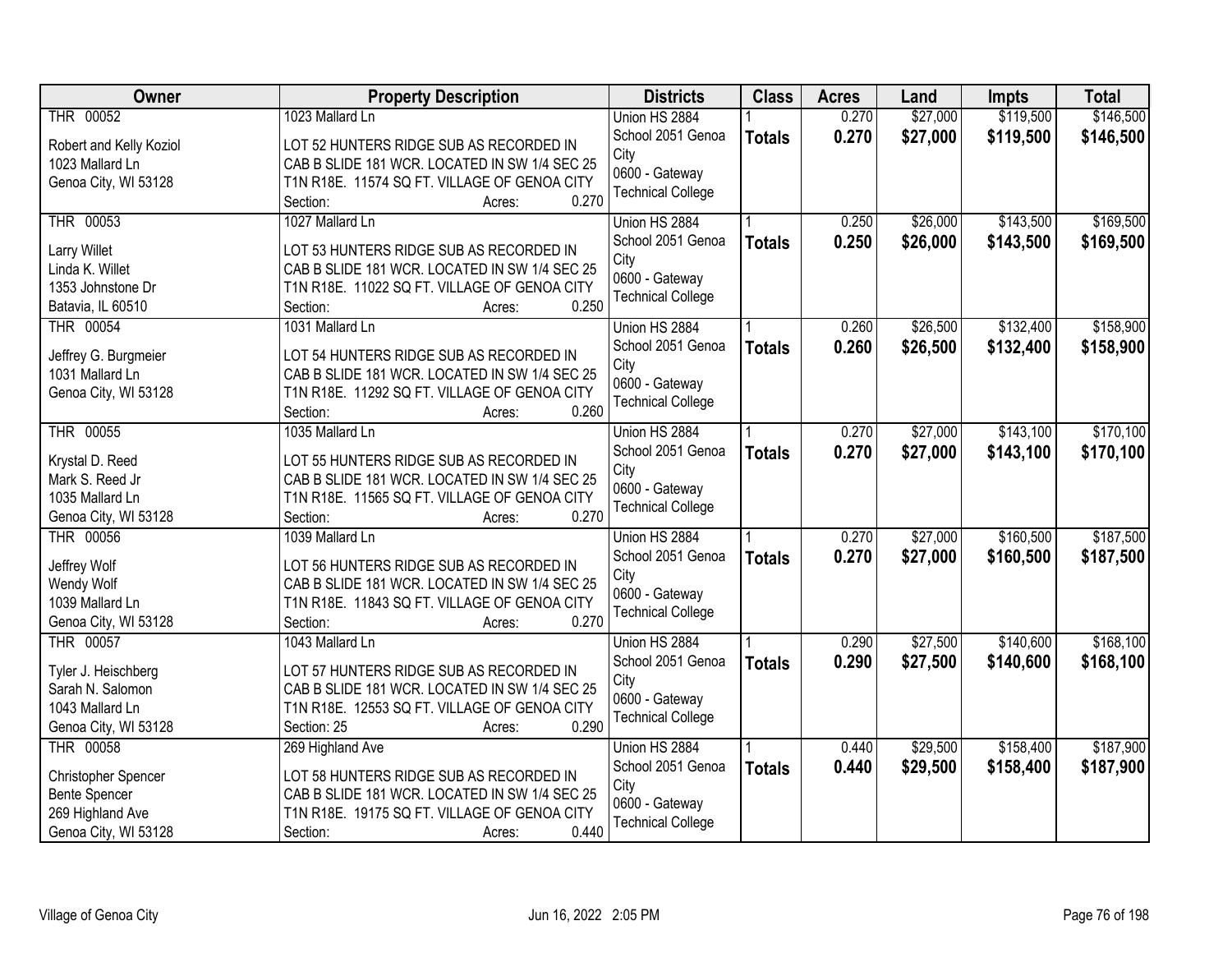| <b>Owner</b>              | <b>Property Description</b>                           | <b>Districts</b>          | <b>Class</b>  | <b>Acres</b> | Land     | Impts     | <b>Total</b> |
|---------------------------|-------------------------------------------------------|---------------------------|---------------|--------------|----------|-----------|--------------|
| THR 00059                 | 277 Highland Ave                                      | Union HS 2884             |               | 0.370        | \$29,000 | \$176,200 | \$205,200    |
| Kyle M. Zembal            | LOT 59 HUNTERS RIDGE SUB AS RECORDED IN               | School 2051 Genoa         | <b>Totals</b> | 0.370        | \$29,000 | \$176,200 | \$205,200    |
| Allison L. Zembal         | CAB B SLIDE 181 WCR. LOCATED IN SW 1/4 SEC 25         | City                      |               |              |          |           |              |
| 40124 97th St             | T1N R18E. 15957 SQ FT. VILLAGE OF GENOA CITY          | 0600 - Gateway            |               |              |          |           |              |
| Genoa City, WI 53128      | 0.370<br>Section:<br>Acres:                           | <b>Technical College</b>  |               |              |          |           |              |
| <b>THR 00060</b>          | 1042 Mallard Ln                                       | Union HS 2884             |               | 0.320        | \$28,000 | \$208,000 | \$236,000    |
|                           |                                                       | School 2051 Genoa         | <b>Totals</b> | 0.320        | \$28,000 | \$208,000 | \$236,000    |
| Brian M. Vogt             | LOT 60 HUNTERS RIDGE SUB AS RECORDED IN               | City                      |               |              |          |           |              |
| 1042 Mallard Ln           | CAB B SLIDE 181 WCR. LOCATED IN SW 1/4 SEC 25         | 0600 - Gateway            |               |              |          |           |              |
| Genoa City, WI 53128      | T1N R18E. 13949 SQ FT. VILLAGE OF GENOA CITY<br>0.320 | <b>Technical College</b>  |               |              |          |           |              |
|                           | Section:<br>Acres:<br>1038 Mallard Ln                 |                           |               | 0.230        |          | \$130,900 | \$155,900    |
| THR 00061                 |                                                       | Union HS 2884             |               |              | \$25,000 |           |              |
| <b>Christian Balderas</b> | LOT 61 HUNTERS RIDGE SUB AS RECORDED IN               | School 2051 Genoa<br>City | <b>Totals</b> | 0.230        | \$25,000 | \$130,900 | \$155,900    |
| Bridget E. Touhy          | CAB B SLIDE 181 WCR. LOCATED IN SW 1/4 SEC 25         | 0600 - Gateway            |               |              |          |           |              |
| 1038 Mallard Ln           | T1N R18E. 10160 SQ FT. VILLAGE OF GENOA CITY          | <b>Technical College</b>  |               |              |          |           |              |
| Genoa City, WI 53128      | 0.230<br>Section:<br>Acres:                           |                           |               |              |          |           |              |
| THR 00062                 | 1034 Mallard Ln                                       | Union HS 2884             |               | 0.230        | \$25,000 | \$140,500 | \$165,500    |
| Lauren N. Zielsdorf       | LOT 62 HUNTERS RIDGE SUB AS RECORDED IN               | School 2051 Genoa         | <b>Totals</b> | 0.230        | \$25,000 | \$140,500 | \$165,500    |
| 1034 Mallard Ln           | CAB B SLIDE 181 WCR. LOCATED IN SW 1/4 SEC 25         | City                      |               |              |          |           |              |
| Genoa City, WI 53128      | T1N R18E. 10160 SQ FT. VILLAGE OF GENOA CITY          | 0600 - Gateway            |               |              |          |           |              |
|                           | 0.230<br>Section: 25<br>Acres:                        | <b>Technical College</b>  |               |              |          |           |              |
| THR 00063                 | 1030 Mallard Ln                                       | Union HS 2884             |               | 0.230        | \$25,000 | \$134,800 | \$159,800    |
|                           |                                                       | School 2051 Genoa         | <b>Totals</b> | 0.230        | \$25,000 | \$134,800 | \$159,800    |
| Jonathan M. Mcdaniel      | LOT 63 HUNTERS RIDGE SUB AS RECORDED IN               | City                      |               |              |          |           |              |
| Jessica S. Mcdaniel       | CAB B SLIDE 181 WCR. LOCATED IN SW 1/4 SEC 25         | 0600 - Gateway            |               |              |          |           |              |
| 1030 Mallard Ln           | T1N R18E. 10160 SQ FT. VILLAGE OF GENOA CITY          | <b>Technical College</b>  |               |              |          |           |              |
| Genoa City, WI 53128      | 0.230<br>Section:<br>Acres:                           |                           |               |              |          |           |              |
| THR 00064                 | 1026 Mallard Ln                                       | Union HS 2884             |               | 0.230        | \$25,000 | \$134,500 | \$159,500    |
| Juan Gonzales Jr          | LOT 64 HUNTERS RIDGE SUB AS RECORDED IN               | School 2051 Genoa         | <b>Totals</b> | 0.230        | \$25,000 | \$134,500 | \$159,500    |
| 1026 Mallard Ln           | CAB B SLIDE 181 WCR. LOCATED IN SW 1/4 SEC 25         | City                      |               |              |          |           |              |
| Genoa City, WI 53128      | T1N R18E. 10160 SQ FT. VILLAGE OF GENOA CITY          | 0600 - Gateway            |               |              |          |           |              |
|                           | 0.230<br>Section:<br>Acres:                           | <b>Technical College</b>  |               |              |          |           |              |
| <b>THR 00065</b>          | 1022 Mallard Ln                                       | Union HS 2884             |               | 0.230        | \$25,000 | \$195,800 | \$220,800    |
|                           |                                                       | School 2051 Genoa         | <b>Totals</b> | 0.230        | \$25,000 | \$195,800 | \$220,800    |
| Steven R. Zank            | LOT 65 HUNTERS RIDGE SUB AS RECORDED IN               | City                      |               |              |          |           |              |
| 1022 Mallard Ln           | CAB B SLIDE 181 WCR. LOCATED IN SW 1/4 SEC 25         | 0600 - Gateway            |               |              |          |           |              |
| Genoa City, WI 53128      | T1N R18E. 10164 SQ FT. VILLAGE OF GENOA CITY          | <b>Technical College</b>  |               |              |          |           |              |
|                           | 0.230<br>Section:<br>Acres:                           |                           |               |              |          |           |              |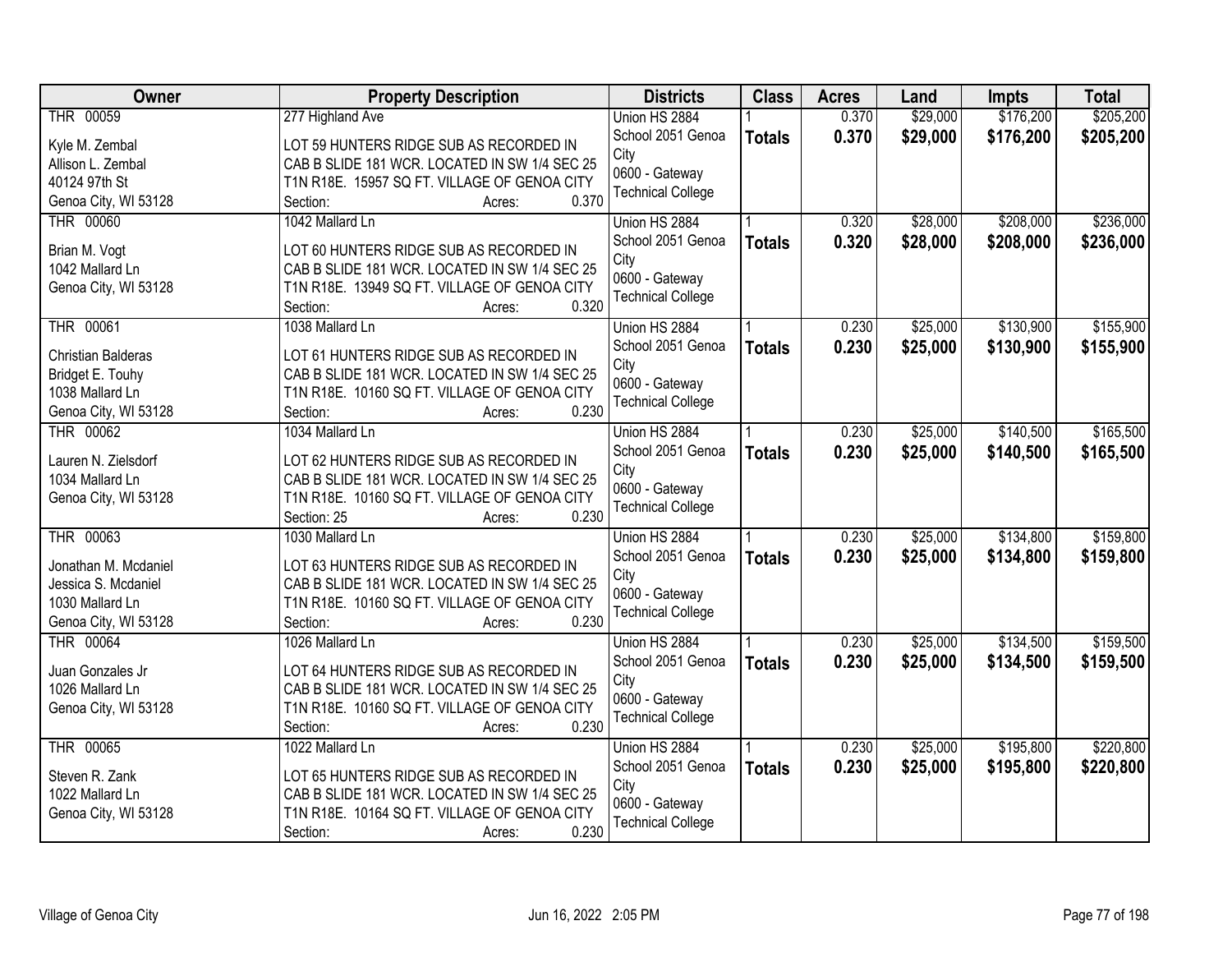| <b>Owner</b>             | <b>Property Description</b>                   | <b>Districts</b>         | <b>Class</b>  | <b>Acres</b> | Land     | <b>Impts</b> | <b>Total</b> |
|--------------------------|-----------------------------------------------|--------------------------|---------------|--------------|----------|--------------|--------------|
| THR 00066                | 1018 Mallard Ln                               | Union HS 2884            |               | 0.230        | \$25,000 | \$155,300    | \$180,300    |
| Richard M. French        | LOT 66 HUNTERS RIDGE SUB AS RECORDED IN       | School 2051 Genoa        | <b>Totals</b> | 0.230        | \$25,000 | \$155,300    | \$180,300    |
| Dawn French              | CAB B SLIDE 181 WCR. LOCATED IN SW 1/4 SEC 25 | City                     |               |              |          |              |              |
| 1018 Mallard Ln          | T1N R18E. 10158 SQ FT. VILLAGE OF GENOA CITY  | 0600 - Gateway           |               |              |          |              |              |
| Genoa City, WI 53128     | 0.230<br>Section:<br>Acres:                   | <b>Technical College</b> |               |              |          |              |              |
| <b>THR 00067</b>         | 1014 Mallard Ln                               | Union HS 2884            |               | 0.230        | \$25,000 | \$119,000    | \$144,000    |
|                          |                                               | School 2051 Genoa        | <b>Totals</b> | 0.230        | \$25,000 | \$119,000    | \$144,000    |
| Ronald L. Wong           | LOT 67 HUNTERS RIDGE SUB AS RECORDED IN       | City                     |               |              |          |              |              |
| Kathleen A. Wong         | CAB B SLIDE 181 WCR. LOCATED IN SW 1/4 SEC 25 | 0600 - Gateway           |               |              |          |              |              |
| 1014 Mallard Ln          | T1N R18E. 10162 SQ FT. VILLAGE OF GENOA CITY  | <b>Technical College</b> |               |              |          |              |              |
| Genoa City, WI 53128     | 0.230<br>Section:<br>Acres:                   |                          |               |              |          |              |              |
| THR 00068                | 1010 Mallard Ln                               | Union HS 2884            |               | 0.230        | \$25,000 | \$148,300    | \$173,300    |
| Hermelinda Villa         | LOT 68 HUNTERS RIDGE SUB AS RECORDED IN       | School 2051 Genoa        | <b>Totals</b> | 0.230        | \$25,000 | \$148,300    | \$173,300    |
| 1010 Mallard Ln          | CAB B SLIDE 181 WCR. LOCATED IN SW 1/4 SEC 25 | City                     |               |              |          |              |              |
| Genoa Cuty, WI 53128     | T1N R18E. 10158 SQ FT. VILLAGE OF GENOA CITY  | 0600 - Gateway           |               |              |          |              |              |
|                          | 0.230<br>Section:<br>Acres:                   | <b>Technical College</b> |               |              |          |              |              |
| <b>THR 00069</b>         | 1006 Mallard Ln                               | Union HS 2884            |               | 0.230        | \$25,000 | \$141,200    | \$166,200    |
|                          |                                               | School 2051 Genoa        | <b>Totals</b> | 0.230        | \$25,000 | \$141,200    | \$166,200    |
| Richard E. Topf          | LOT 69 HUNTERS RIDGE SUB AS RECORDED IN       | City                     |               |              |          |              |              |
| Jessica M. Topf          | CAB B SLIDE 181 WCR. LOCATED IN SW 1/4 SEC 25 | 0600 - Gateway           |               |              |          |              |              |
| 1006 Mallard Ln          | T1N R18E. 10160 SQ FT. VILLAGE OF GENOA CITY  | <b>Technical College</b> |               |              |          |              |              |
| Genoa City, WI 53128     | 0.230<br>Section:<br>Acres:                   |                          |               |              |          |              |              |
| THR 00070                | 1002 Mallard Ln                               | Union HS 2884            |               | 0.250        | \$26,000 | \$141,000    | \$167,000    |
| Kevin T. Vavroch         | LOT 70 HUNTERS RIDGE SUB AS RECORDED IN       | School 2051 Genoa        | <b>Totals</b> | 0.250        | \$26,000 | \$141,000    | \$167,000    |
| Jennifer L. Vavroch      | CAB B SLIDE 181 WCR. LOCATED IN SW 1/4 SEC 25 | City                     |               |              |          |              |              |
| 1002 Mallard Ln          | T1N R18E. 10854 SQ FT. VILLAGE OF GENOA CITY  | 0600 - Gateway           |               |              |          |              |              |
| Genoa City, WI 53128     | 0.250<br>Section:<br>Acres:                   | <b>Technical College</b> |               |              |          |              |              |
| THR 00071                | 1003 Teal Tr                                  | Union HS 2884            |               | 0.240        | \$25,500 | \$138,300    | \$163,800    |
|                          |                                               | School 2051 Genoa        | <b>Totals</b> | 0.240        | \$25,500 | \$138,300    | \$163,800    |
| Elizabeth Sedlacek Trust | LOT 71 HUNTERS RIDGE SUB AS RECORDED IN       | City                     |               |              |          |              |              |
| C/O Harding & Carbone    | CAB B SLIDE 181 WCR. LOCATED IN SW 1/4 SEC 25 | 0600 - Gateway           |               |              |          |              |              |
| 1235 N Loop West Ste 205 | T1N R18E. 10665 SQ FT. VILLAGE OF GENOA CITY  | <b>Technical College</b> |               |              |          |              |              |
| Houston, TX 77008        | 0.240<br>Section: 25<br>Acres:                |                          |               |              |          |              |              |
| THR 00072                | 1007 Teal Tr                                  | Union HS 2884            |               | 0.230        | \$25,000 | \$136,200    | \$161,200    |
| James R. Jackson         | LOT 72 HUNTERS RIDGE SUB AS RECORDED IN       | School 2051 Genoa        | <b>Totals</b> | 0.230        | \$25,000 | \$136,200    | \$161,200    |
| c/o James R. Jackson     | CAB B SLIDE 181 WCR. LOCATED IN SW 1/4 SEC 25 | City                     |               |              |          |              |              |
| 1007 Teal Trl            | T1N R18E. 10160 SQ FT. VILLAGE OF GENOA CITY  | 0600 - Gateway           |               |              |          |              |              |
| Genoa City, WI 53128     | 0.230<br>Section:<br>Acres:                   | <b>Technical College</b> |               |              |          |              |              |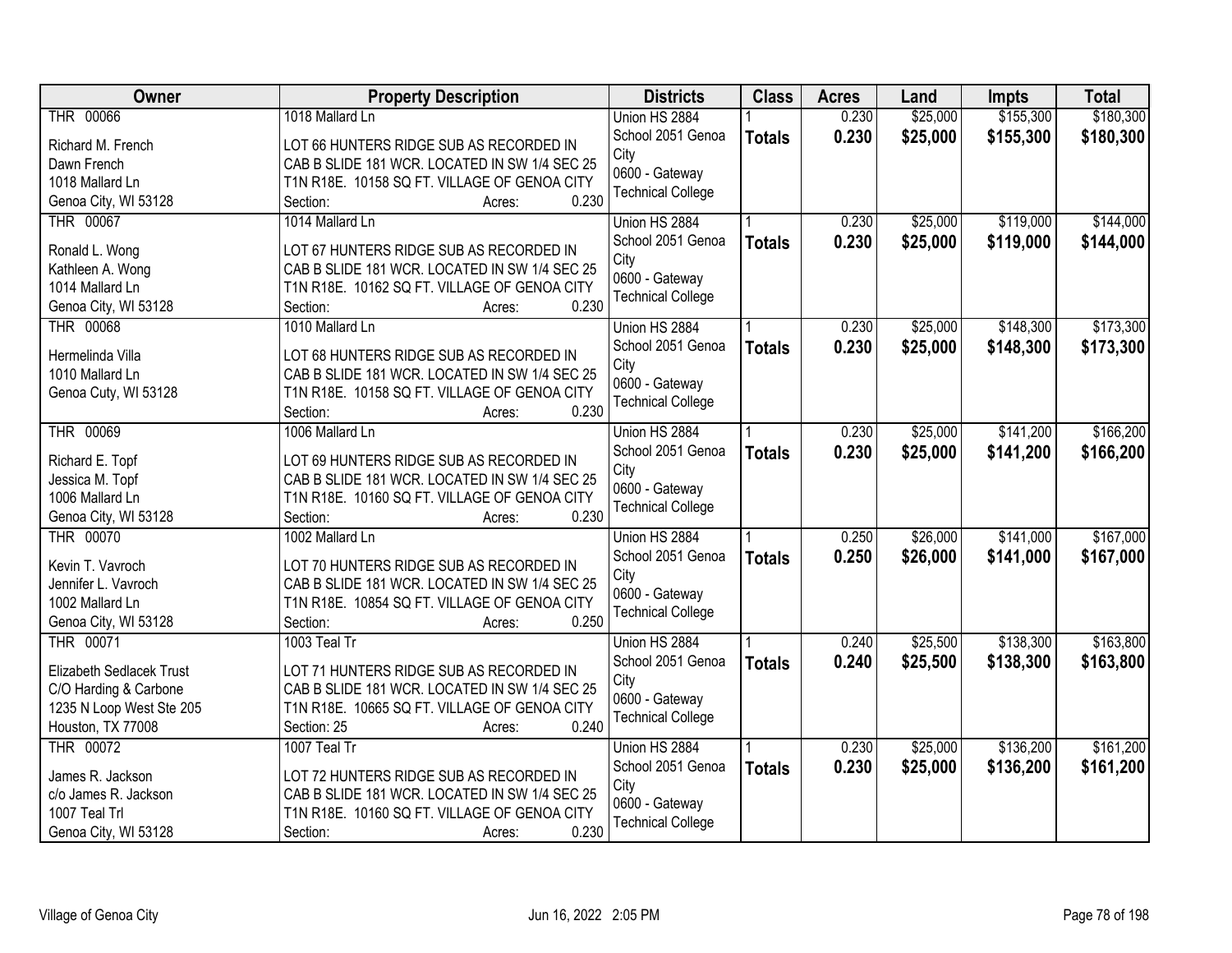| THR 00073<br>0.230<br>\$25,000<br>1011 Teal Tr<br>Union HS 2884<br>School 2051 Genoa<br>0.230<br>\$25,000<br>\$132,500<br><b>Totals</b><br>Jayson A. Etchison<br>LOT 73 HUNTERS RIDGE SUB AS RECORDED IN<br>City<br>CAB B SLIDE 181 WCR. LOCATED IN SW 1/4 SEC 25<br>Ashton M. Etchison<br>0600 - Gateway<br>1011 Teal Trl<br>T1N R18E. 10158 SQ FT. VILLAGE OF GENOA CITY<br><b>Technical College</b><br>0.230<br>Genoa City, WI 53128<br>Section:<br>Acres:<br><b>THR 00074</b><br>\$25,000<br>\$118,400<br>1015 Teal Tr<br>0.230<br>Union HS 2884<br>0.230<br>School 2051 Genoa<br>\$25,000<br>\$118,400<br><b>Totals</b><br>Michael K. Caskey<br>LOT 74 HUNTERS RIDGE SUB AS RECORDED IN<br>City<br>c/o Michael K. Caskey II<br>CAB B SLIDE 181 WCR. LOCATED IN SW 1/4 SEC 25<br>0600 - Gateway<br>1015 Teal Trl<br>T1N R18E. 10162 SQ FT. VILLAGE OF GENOA CITY<br><b>Technical College</b><br>0.230<br>Genoa City, WI 53128<br>Section:<br>Acres:<br>\$150,000<br>THR 00075<br>1019 Teal Tr<br>Union HS 2884<br>0.230<br>\$25,000<br>School 2051 Genoa<br>\$25,000<br>0.230<br>\$150,000<br><b>Totals</b><br>LOT 75 HUNTERS RIDGE SUB AS RECORDED IN<br>James R. Welch<br>City<br>1019 Teal Trl<br>CAB B SLIDE 181 WCR. LOCATED IN SW 1/4 SEC 25<br>0600 - Gateway<br>Genoa City, WI 53128<br>T1N R18E. 10158 SQ FT. VILLAGE OF GENOA CITY<br><b>Technical College</b><br>0.230<br>Section:<br>Acres:<br>THR 00076<br>\$25,000<br>\$135,900<br>1023 Teal Tr<br>Union HS 2884<br>0.230<br>0.230<br>School 2051 Genoa<br>\$25,000<br>\$135,900<br><b>Totals</b><br>Patrick W. Lester<br>LOT 76 HUNTERS RIDGE SUB AS RECORDED IN<br>City<br>CAB B SLIDE 181 WCR. LOCATED IN SW 1/4 SEC 25<br>Jasmin N. Lester<br>0600 - Gateway<br>1023 Teal Trl<br>T1N R18E. 10163 SQ FT. VILLAGE OF GENOA CITY<br><b>Technical College</b><br>0.230<br>Genoa City, WI 53128<br>Section:<br>Acres:<br>\$25,000<br>\$155,500<br>THR 00077<br>1027 Teal Tr<br>0.230<br>Union HS 2884<br>0.230<br>\$25,000<br>\$155,500<br>School 2051 Genoa<br><b>Totals</b><br>Donald J. Berhorst<br>LOT 77 HUNTERS RIDGE SUB AS RECORDED IN<br>City<br>Christine M. Berhorst<br>CAB B SLIDE 181 WCR. LOCATED IN SW 1/4 SEC 25<br>0600 - Gateway<br>1027 Teal Tr<br>T1N R18E. 10160 SQ FT. VILLAGE OF GENOA CITY<br><b>Technical College</b><br>0.230<br>Genoa City, WI 53128<br>Section:<br>Acres:<br><b>THR 00078</b><br>\$25,000<br>\$166,500<br>0.230<br>1031 Teal Tr<br>Union HS 2884<br>School 2051 Genoa<br>0.230<br>\$25,000<br>\$166,500<br><b>Totals</b><br><b>Bradley Norgard</b><br>LOT 78 HUNTERS RIDGE SUB AS RECORDED IN<br>City<br>1031 Teal Trl<br>CAB B SLIDE 181 WCR. LOCATED IN SW 1/4 SEC 25<br>0600 - Gateway<br>T1N R18E. 10160 SQ FT. VILLAGE OF GENOA CITY<br>Genoa City, WI 53128<br><b>Technical College</b><br>0.230<br>Section:<br>Acres:<br><b>THR 00079</b><br>\$25,000<br>\$137,500<br>1035 Teal Tr<br>0.230<br>Union HS 2884 | Owner           | <b>Property Description</b>             | <b>Districts</b>  | <b>Class</b>  | <b>Acres</b> | Land     | <b>Impts</b> | <b>Total</b> |
|----------------------------------------------------------------------------------------------------------------------------------------------------------------------------------------------------------------------------------------------------------------------------------------------------------------------------------------------------------------------------------------------------------------------------------------------------------------------------------------------------------------------------------------------------------------------------------------------------------------------------------------------------------------------------------------------------------------------------------------------------------------------------------------------------------------------------------------------------------------------------------------------------------------------------------------------------------------------------------------------------------------------------------------------------------------------------------------------------------------------------------------------------------------------------------------------------------------------------------------------------------------------------------------------------------------------------------------------------------------------------------------------------------------------------------------------------------------------------------------------------------------------------------------------------------------------------------------------------------------------------------------------------------------------------------------------------------------------------------------------------------------------------------------------------------------------------------------------------------------------------------------------------------------------------------------------------------------------------------------------------------------------------------------------------------------------------------------------------------------------------------------------------------------------------------------------------------------------------------------------------------------------------------------------------------------------------------------------------------------------------------------------------------------------------------------------------------------------------------------------------------------------------------------------------------------------------------------------------------------------------------------------------------------------------------------------------------------------------------------------------------------------------------------------------------------------------------------------------------------------------------------------------------------------------------|-----------------|-----------------------------------------|-------------------|---------------|--------------|----------|--------------|--------------|
| \$157,500                                                                                                                                                                                                                                                                                                                                                                                                                                                                                                                                                                                                                                                                                                                                                                                                                                                                                                                                                                                                                                                                                                                                                                                                                                                                                                                                                                                                                                                                                                                                                                                                                                                                                                                                                                                                                                                                                                                                                                                                                                                                                                                                                                                                                                                                                                                                                                                                                                                                                                                                                                                                                                                                                                                                                                                                                                                                                                                        |                 |                                         |                   |               |              |          | \$132,500    | \$157,500    |
| \$143,400<br>\$143,400<br>\$175,000<br>\$175,000<br>\$160,900<br>\$160,900                                                                                                                                                                                                                                                                                                                                                                                                                                                                                                                                                                                                                                                                                                                                                                                                                                                                                                                                                                                                                                                                                                                                                                                                                                                                                                                                                                                                                                                                                                                                                                                                                                                                                                                                                                                                                                                                                                                                                                                                                                                                                                                                                                                                                                                                                                                                                                                                                                                                                                                                                                                                                                                                                                                                                                                                                                                       |                 |                                         |                   |               |              |          |              |              |
|                                                                                                                                                                                                                                                                                                                                                                                                                                                                                                                                                                                                                                                                                                                                                                                                                                                                                                                                                                                                                                                                                                                                                                                                                                                                                                                                                                                                                                                                                                                                                                                                                                                                                                                                                                                                                                                                                                                                                                                                                                                                                                                                                                                                                                                                                                                                                                                                                                                                                                                                                                                                                                                                                                                                                                                                                                                                                                                                  |                 |                                         |                   |               |              |          |              |              |
|                                                                                                                                                                                                                                                                                                                                                                                                                                                                                                                                                                                                                                                                                                                                                                                                                                                                                                                                                                                                                                                                                                                                                                                                                                                                                                                                                                                                                                                                                                                                                                                                                                                                                                                                                                                                                                                                                                                                                                                                                                                                                                                                                                                                                                                                                                                                                                                                                                                                                                                                                                                                                                                                                                                                                                                                                                                                                                                                  |                 |                                         |                   |               |              |          |              |              |
|                                                                                                                                                                                                                                                                                                                                                                                                                                                                                                                                                                                                                                                                                                                                                                                                                                                                                                                                                                                                                                                                                                                                                                                                                                                                                                                                                                                                                                                                                                                                                                                                                                                                                                                                                                                                                                                                                                                                                                                                                                                                                                                                                                                                                                                                                                                                                                                                                                                                                                                                                                                                                                                                                                                                                                                                                                                                                                                                  |                 |                                         |                   |               |              |          |              |              |
|                                                                                                                                                                                                                                                                                                                                                                                                                                                                                                                                                                                                                                                                                                                                                                                                                                                                                                                                                                                                                                                                                                                                                                                                                                                                                                                                                                                                                                                                                                                                                                                                                                                                                                                                                                                                                                                                                                                                                                                                                                                                                                                                                                                                                                                                                                                                                                                                                                                                                                                                                                                                                                                                                                                                                                                                                                                                                                                                  |                 |                                         |                   |               |              |          |              |              |
|                                                                                                                                                                                                                                                                                                                                                                                                                                                                                                                                                                                                                                                                                                                                                                                                                                                                                                                                                                                                                                                                                                                                                                                                                                                                                                                                                                                                                                                                                                                                                                                                                                                                                                                                                                                                                                                                                                                                                                                                                                                                                                                                                                                                                                                                                                                                                                                                                                                                                                                                                                                                                                                                                                                                                                                                                                                                                                                                  |                 |                                         |                   |               |              |          |              |              |
|                                                                                                                                                                                                                                                                                                                                                                                                                                                                                                                                                                                                                                                                                                                                                                                                                                                                                                                                                                                                                                                                                                                                                                                                                                                                                                                                                                                                                                                                                                                                                                                                                                                                                                                                                                                                                                                                                                                                                                                                                                                                                                                                                                                                                                                                                                                                                                                                                                                                                                                                                                                                                                                                                                                                                                                                                                                                                                                                  |                 |                                         |                   |               |              |          |              |              |
|                                                                                                                                                                                                                                                                                                                                                                                                                                                                                                                                                                                                                                                                                                                                                                                                                                                                                                                                                                                                                                                                                                                                                                                                                                                                                                                                                                                                                                                                                                                                                                                                                                                                                                                                                                                                                                                                                                                                                                                                                                                                                                                                                                                                                                                                                                                                                                                                                                                                                                                                                                                                                                                                                                                                                                                                                                                                                                                                  |                 |                                         |                   |               |              |          |              |              |
|                                                                                                                                                                                                                                                                                                                                                                                                                                                                                                                                                                                                                                                                                                                                                                                                                                                                                                                                                                                                                                                                                                                                                                                                                                                                                                                                                                                                                                                                                                                                                                                                                                                                                                                                                                                                                                                                                                                                                                                                                                                                                                                                                                                                                                                                                                                                                                                                                                                                                                                                                                                                                                                                                                                                                                                                                                                                                                                                  |                 |                                         |                   |               |              |          |              |              |
|                                                                                                                                                                                                                                                                                                                                                                                                                                                                                                                                                                                                                                                                                                                                                                                                                                                                                                                                                                                                                                                                                                                                                                                                                                                                                                                                                                                                                                                                                                                                                                                                                                                                                                                                                                                                                                                                                                                                                                                                                                                                                                                                                                                                                                                                                                                                                                                                                                                                                                                                                                                                                                                                                                                                                                                                                                                                                                                                  |                 |                                         |                   |               |              |          |              |              |
|                                                                                                                                                                                                                                                                                                                                                                                                                                                                                                                                                                                                                                                                                                                                                                                                                                                                                                                                                                                                                                                                                                                                                                                                                                                                                                                                                                                                                                                                                                                                                                                                                                                                                                                                                                                                                                                                                                                                                                                                                                                                                                                                                                                                                                                                                                                                                                                                                                                                                                                                                                                                                                                                                                                                                                                                                                                                                                                                  |                 |                                         |                   |               |              |          |              |              |
|                                                                                                                                                                                                                                                                                                                                                                                                                                                                                                                                                                                                                                                                                                                                                                                                                                                                                                                                                                                                                                                                                                                                                                                                                                                                                                                                                                                                                                                                                                                                                                                                                                                                                                                                                                                                                                                                                                                                                                                                                                                                                                                                                                                                                                                                                                                                                                                                                                                                                                                                                                                                                                                                                                                                                                                                                                                                                                                                  |                 |                                         |                   |               |              |          |              |              |
|                                                                                                                                                                                                                                                                                                                                                                                                                                                                                                                                                                                                                                                                                                                                                                                                                                                                                                                                                                                                                                                                                                                                                                                                                                                                                                                                                                                                                                                                                                                                                                                                                                                                                                                                                                                                                                                                                                                                                                                                                                                                                                                                                                                                                                                                                                                                                                                                                                                                                                                                                                                                                                                                                                                                                                                                                                                                                                                                  |                 |                                         |                   |               |              |          |              |              |
|                                                                                                                                                                                                                                                                                                                                                                                                                                                                                                                                                                                                                                                                                                                                                                                                                                                                                                                                                                                                                                                                                                                                                                                                                                                                                                                                                                                                                                                                                                                                                                                                                                                                                                                                                                                                                                                                                                                                                                                                                                                                                                                                                                                                                                                                                                                                                                                                                                                                                                                                                                                                                                                                                                                                                                                                                                                                                                                                  |                 |                                         |                   |               |              |          |              |              |
|                                                                                                                                                                                                                                                                                                                                                                                                                                                                                                                                                                                                                                                                                                                                                                                                                                                                                                                                                                                                                                                                                                                                                                                                                                                                                                                                                                                                                                                                                                                                                                                                                                                                                                                                                                                                                                                                                                                                                                                                                                                                                                                                                                                                                                                                                                                                                                                                                                                                                                                                                                                                                                                                                                                                                                                                                                                                                                                                  |                 |                                         |                   |               |              |          |              |              |
|                                                                                                                                                                                                                                                                                                                                                                                                                                                                                                                                                                                                                                                                                                                                                                                                                                                                                                                                                                                                                                                                                                                                                                                                                                                                                                                                                                                                                                                                                                                                                                                                                                                                                                                                                                                                                                                                                                                                                                                                                                                                                                                                                                                                                                                                                                                                                                                                                                                                                                                                                                                                                                                                                                                                                                                                                                                                                                                                  |                 |                                         |                   |               |              |          |              |              |
|                                                                                                                                                                                                                                                                                                                                                                                                                                                                                                                                                                                                                                                                                                                                                                                                                                                                                                                                                                                                                                                                                                                                                                                                                                                                                                                                                                                                                                                                                                                                                                                                                                                                                                                                                                                                                                                                                                                                                                                                                                                                                                                                                                                                                                                                                                                                                                                                                                                                                                                                                                                                                                                                                                                                                                                                                                                                                                                                  |                 |                                         |                   |               |              |          |              |              |
|                                                                                                                                                                                                                                                                                                                                                                                                                                                                                                                                                                                                                                                                                                                                                                                                                                                                                                                                                                                                                                                                                                                                                                                                                                                                                                                                                                                                                                                                                                                                                                                                                                                                                                                                                                                                                                                                                                                                                                                                                                                                                                                                                                                                                                                                                                                                                                                                                                                                                                                                                                                                                                                                                                                                                                                                                                                                                                                                  |                 |                                         |                   |               |              |          |              |              |
|                                                                                                                                                                                                                                                                                                                                                                                                                                                                                                                                                                                                                                                                                                                                                                                                                                                                                                                                                                                                                                                                                                                                                                                                                                                                                                                                                                                                                                                                                                                                                                                                                                                                                                                                                                                                                                                                                                                                                                                                                                                                                                                                                                                                                                                                                                                                                                                                                                                                                                                                                                                                                                                                                                                                                                                                                                                                                                                                  |                 |                                         |                   |               |              |          |              |              |
| \$180,500<br>\$180,500<br>\$191,500<br>\$191,500<br>\$162,500                                                                                                                                                                                                                                                                                                                                                                                                                                                                                                                                                                                                                                                                                                                                                                                                                                                                                                                                                                                                                                                                                                                                                                                                                                                                                                                                                                                                                                                                                                                                                                                                                                                                                                                                                                                                                                                                                                                                                                                                                                                                                                                                                                                                                                                                                                                                                                                                                                                                                                                                                                                                                                                                                                                                                                                                                                                                    |                 |                                         |                   |               |              |          |              |              |
|                                                                                                                                                                                                                                                                                                                                                                                                                                                                                                                                                                                                                                                                                                                                                                                                                                                                                                                                                                                                                                                                                                                                                                                                                                                                                                                                                                                                                                                                                                                                                                                                                                                                                                                                                                                                                                                                                                                                                                                                                                                                                                                                                                                                                                                                                                                                                                                                                                                                                                                                                                                                                                                                                                                                                                                                                                                                                                                                  |                 |                                         |                   |               |              |          |              |              |
|                                                                                                                                                                                                                                                                                                                                                                                                                                                                                                                                                                                                                                                                                                                                                                                                                                                                                                                                                                                                                                                                                                                                                                                                                                                                                                                                                                                                                                                                                                                                                                                                                                                                                                                                                                                                                                                                                                                                                                                                                                                                                                                                                                                                                                                                                                                                                                                                                                                                                                                                                                                                                                                                                                                                                                                                                                                                                                                                  |                 |                                         |                   |               |              |          |              |              |
|                                                                                                                                                                                                                                                                                                                                                                                                                                                                                                                                                                                                                                                                                                                                                                                                                                                                                                                                                                                                                                                                                                                                                                                                                                                                                                                                                                                                                                                                                                                                                                                                                                                                                                                                                                                                                                                                                                                                                                                                                                                                                                                                                                                                                                                                                                                                                                                                                                                                                                                                                                                                                                                                                                                                                                                                                                                                                                                                  |                 |                                         |                   |               |              |          |              |              |
|                                                                                                                                                                                                                                                                                                                                                                                                                                                                                                                                                                                                                                                                                                                                                                                                                                                                                                                                                                                                                                                                                                                                                                                                                                                                                                                                                                                                                                                                                                                                                                                                                                                                                                                                                                                                                                                                                                                                                                                                                                                                                                                                                                                                                                                                                                                                                                                                                                                                                                                                                                                                                                                                                                                                                                                                                                                                                                                                  |                 |                                         |                   |               |              |          |              |              |
|                                                                                                                                                                                                                                                                                                                                                                                                                                                                                                                                                                                                                                                                                                                                                                                                                                                                                                                                                                                                                                                                                                                                                                                                                                                                                                                                                                                                                                                                                                                                                                                                                                                                                                                                                                                                                                                                                                                                                                                                                                                                                                                                                                                                                                                                                                                                                                                                                                                                                                                                                                                                                                                                                                                                                                                                                                                                                                                                  |                 |                                         |                   |               |              |          |              |              |
|                                                                                                                                                                                                                                                                                                                                                                                                                                                                                                                                                                                                                                                                                                                                                                                                                                                                                                                                                                                                                                                                                                                                                                                                                                                                                                                                                                                                                                                                                                                                                                                                                                                                                                                                                                                                                                                                                                                                                                                                                                                                                                                                                                                                                                                                                                                                                                                                                                                                                                                                                                                                                                                                                                                                                                                                                                                                                                                                  |                 |                                         |                   |               |              |          |              |              |
|                                                                                                                                                                                                                                                                                                                                                                                                                                                                                                                                                                                                                                                                                                                                                                                                                                                                                                                                                                                                                                                                                                                                                                                                                                                                                                                                                                                                                                                                                                                                                                                                                                                                                                                                                                                                                                                                                                                                                                                                                                                                                                                                                                                                                                                                                                                                                                                                                                                                                                                                                                                                                                                                                                                                                                                                                                                                                                                                  |                 |                                         |                   |               |              |          |              |              |
|                                                                                                                                                                                                                                                                                                                                                                                                                                                                                                                                                                                                                                                                                                                                                                                                                                                                                                                                                                                                                                                                                                                                                                                                                                                                                                                                                                                                                                                                                                                                                                                                                                                                                                                                                                                                                                                                                                                                                                                                                                                                                                                                                                                                                                                                                                                                                                                                                                                                                                                                                                                                                                                                                                                                                                                                                                                                                                                                  |                 |                                         |                   |               |              |          |              |              |
|                                                                                                                                                                                                                                                                                                                                                                                                                                                                                                                                                                                                                                                                                                                                                                                                                                                                                                                                                                                                                                                                                                                                                                                                                                                                                                                                                                                                                                                                                                                                                                                                                                                                                                                                                                                                                                                                                                                                                                                                                                                                                                                                                                                                                                                                                                                                                                                                                                                                                                                                                                                                                                                                                                                                                                                                                                                                                                                                  |                 |                                         |                   |               |              |          |              |              |
|                                                                                                                                                                                                                                                                                                                                                                                                                                                                                                                                                                                                                                                                                                                                                                                                                                                                                                                                                                                                                                                                                                                                                                                                                                                                                                                                                                                                                                                                                                                                                                                                                                                                                                                                                                                                                                                                                                                                                                                                                                                                                                                                                                                                                                                                                                                                                                                                                                                                                                                                                                                                                                                                                                                                                                                                                                                                                                                                  |                 |                                         |                   |               |              |          |              |              |
|                                                                                                                                                                                                                                                                                                                                                                                                                                                                                                                                                                                                                                                                                                                                                                                                                                                                                                                                                                                                                                                                                                                                                                                                                                                                                                                                                                                                                                                                                                                                                                                                                                                                                                                                                                                                                                                                                                                                                                                                                                                                                                                                                                                                                                                                                                                                                                                                                                                                                                                                                                                                                                                                                                                                                                                                                                                                                                                                  |                 |                                         |                   |               |              |          |              |              |
|                                                                                                                                                                                                                                                                                                                                                                                                                                                                                                                                                                                                                                                                                                                                                                                                                                                                                                                                                                                                                                                                                                                                                                                                                                                                                                                                                                                                                                                                                                                                                                                                                                                                                                                                                                                                                                                                                                                                                                                                                                                                                                                                                                                                                                                                                                                                                                                                                                                                                                                                                                                                                                                                                                                                                                                                                                                                                                                                  |                 |                                         |                   |               |              |          |              |              |
|                                                                                                                                                                                                                                                                                                                                                                                                                                                                                                                                                                                                                                                                                                                                                                                                                                                                                                                                                                                                                                                                                                                                                                                                                                                                                                                                                                                                                                                                                                                                                                                                                                                                                                                                                                                                                                                                                                                                                                                                                                                                                                                                                                                                                                                                                                                                                                                                                                                                                                                                                                                                                                                                                                                                                                                                                                                                                                                                  |                 |                                         |                   |               |              |          |              |              |
|                                                                                                                                                                                                                                                                                                                                                                                                                                                                                                                                                                                                                                                                                                                                                                                                                                                                                                                                                                                                                                                                                                                                                                                                                                                                                                                                                                                                                                                                                                                                                                                                                                                                                                                                                                                                                                                                                                                                                                                                                                                                                                                                                                                                                                                                                                                                                                                                                                                                                                                                                                                                                                                                                                                                                                                                                                                                                                                                  | Jesus E. Flores | LOT 79 HUNTERS RIDGE SUB AS RECORDED IN | School 2051 Genoa | <b>Totals</b> | 0.230        | \$25,000 | \$137,500    | \$162,500    |
| City<br>1035 Teal Trl<br>CAB B SLIDE 181 WCR. LOCATED IN SW 1/4 SEC 25                                                                                                                                                                                                                                                                                                                                                                                                                                                                                                                                                                                                                                                                                                                                                                                                                                                                                                                                                                                                                                                                                                                                                                                                                                                                                                                                                                                                                                                                                                                                                                                                                                                                                                                                                                                                                                                                                                                                                                                                                                                                                                                                                                                                                                                                                                                                                                                                                                                                                                                                                                                                                                                                                                                                                                                                                                                           |                 |                                         |                   |               |              |          |              |              |
| 0600 - Gateway<br>Genoa City, WI 53128<br>T1N R18E. 10160 SQ FT. VILLAGE OF GENOA CITY                                                                                                                                                                                                                                                                                                                                                                                                                                                                                                                                                                                                                                                                                                                                                                                                                                                                                                                                                                                                                                                                                                                                                                                                                                                                                                                                                                                                                                                                                                                                                                                                                                                                                                                                                                                                                                                                                                                                                                                                                                                                                                                                                                                                                                                                                                                                                                                                                                                                                                                                                                                                                                                                                                                                                                                                                                           |                 |                                         |                   |               |              |          |              |              |
| <b>Technical College</b><br>0.230<br>Section:<br>Acres:                                                                                                                                                                                                                                                                                                                                                                                                                                                                                                                                                                                                                                                                                                                                                                                                                                                                                                                                                                                                                                                                                                                                                                                                                                                                                                                                                                                                                                                                                                                                                                                                                                                                                                                                                                                                                                                                                                                                                                                                                                                                                                                                                                                                                                                                                                                                                                                                                                                                                                                                                                                                                                                                                                                                                                                                                                                                          |                 |                                         |                   |               |              |          |              |              |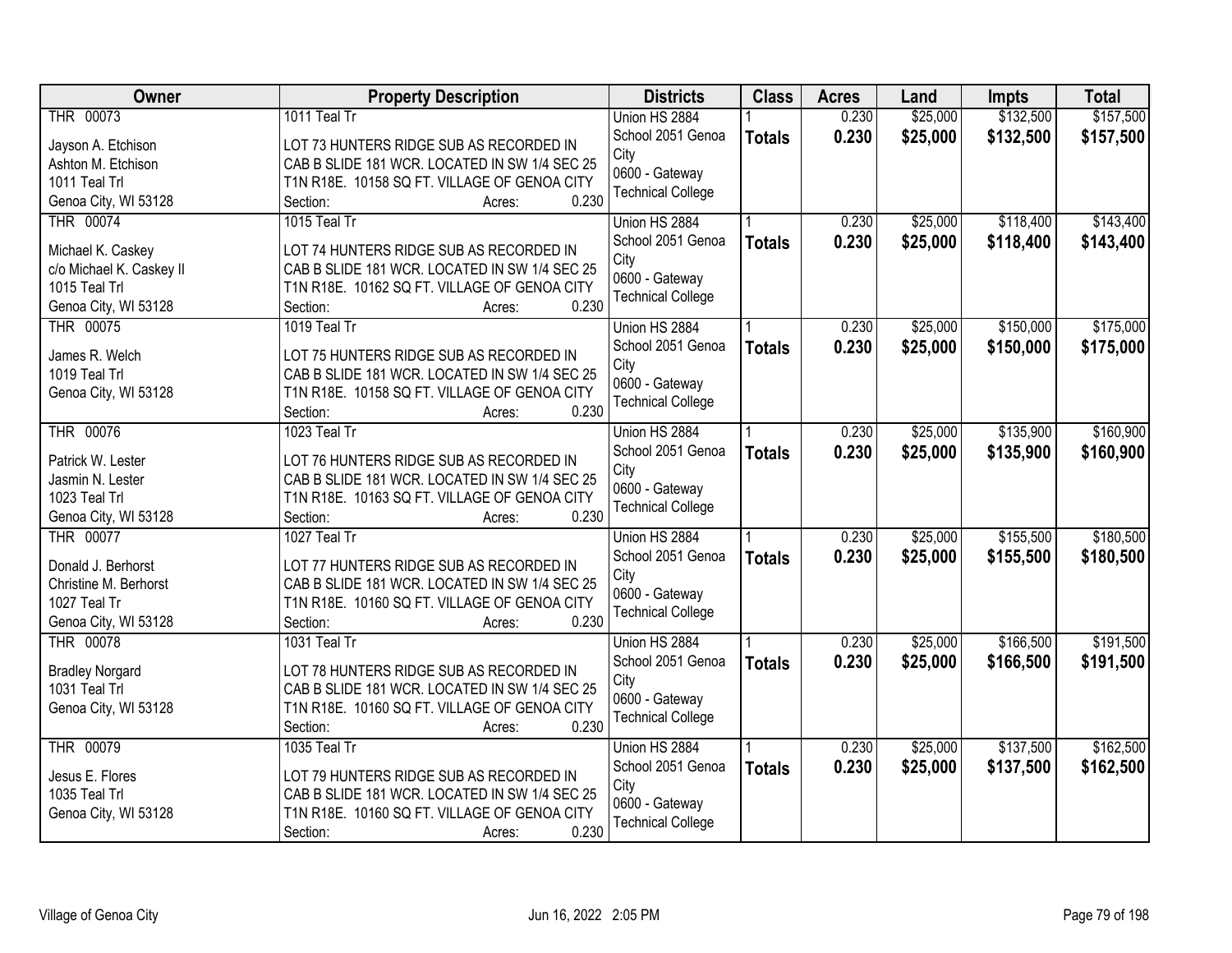| \$143,000<br>THR 00080<br>1039 Teal Tr<br>0.230<br>\$25,000<br>\$118,000<br>Union HS 2884<br>0.230<br>School 2051 Genoa<br>\$25,000<br>\$118,000<br>\$143,000<br><b>Totals</b><br>Steven M. Jende<br>LOT 80 HUNTERS RIDGE SUB AS RECORDED IN<br>City<br>CAB B SLIDE 181 WCR. LOCATED IN SW 1/4 SEC 25<br>Elizabeth A. Jende<br>0600 - Gateway<br>1039 Teal Tr<br>T1N R18E. 10160 SQ FT. VILLAGE OF GENOA CITY<br><b>Technical College</b><br>0.230<br>Genoa City, WI 53128<br>Section:<br>Acres:<br>THR 00081<br>1043 Teal Tr<br>0.260<br>\$26,500<br>\$155,100<br>Union HS 2884<br>0.260<br>School 2051 Genoa<br>\$26,500<br>\$155,100<br>\$181,600<br><b>Totals</b><br><b>Robert Streske</b><br>LOT 81 HUNTERS RIDGE SUB AS RECORDED IN<br>City<br>Cindy M. Streske<br>CAB B SLIDE 181 WCR. LOCATED IN SW 1/4 SEC 25<br>0600 - Gateway<br>1043 Teal Tr<br>T1N R18E. 11236 SQ FT. VILLAGE OF GENOA CITY<br><b>Technical College</b><br>0.260<br>Genoa City, WI 53128<br>Section:<br>Acres:<br><b>THR 00082</b><br>1042 Teal Tr<br>0.250<br>\$26,000<br>\$144,700<br>Union HS 2884<br>School 2051 Genoa<br>0.250<br>\$26,000<br>\$144,700<br>\$170,700<br><b>Totals</b><br>LOT 82 HUNTERS RIDGE SUB AS RECORDED IN<br>Jason E. Schweig<br>City<br>1042 Teal Trl<br>CAB B SLIDE 181 WCR. LOCATED IN SW 1/4 SEC 25<br>0600 - Gateway<br>Genoa City, WI 53128<br>T1N R18E. 10874 SQ FT. VILLAGE OF GENOA CITY<br><b>Technical College</b><br>0.250<br>Section:<br>Acres:<br>THR 00083<br>\$25,000<br>\$162,000<br>1038 Teal Tr<br>Union HS 2884<br>0.230<br>School 2051 Genoa<br>0.230<br>\$25,000<br>\$162,000<br>\$187,000<br><b>Totals</b><br>Virginia A. Hunt<br>LOT 83 HUNTERS RIDGE SUB AS RECORDED IN<br>City<br>c/o Virginia A. Hunt<br>CAB B SLIDE 181 WCR. LOCATED IN SW 1/4 SEC 25<br>0600 - Gateway<br>1038 Teal Trl<br>T1N R18E. 10000 SQ FT. VILLAGE OF GENOA CITY<br><b>Technical College</b><br>0.230<br>Genoa City, WI 53128<br>Section:<br>Acres: | <b>Owner</b>     | <b>Property Description</b> | <b>Districts</b> | <b>Class</b> | <b>Acres</b> | Land     | <b>Impts</b> | <b>Total</b> |
|------------------------------------------------------------------------------------------------------------------------------------------------------------------------------------------------------------------------------------------------------------------------------------------------------------------------------------------------------------------------------------------------------------------------------------------------------------------------------------------------------------------------------------------------------------------------------------------------------------------------------------------------------------------------------------------------------------------------------------------------------------------------------------------------------------------------------------------------------------------------------------------------------------------------------------------------------------------------------------------------------------------------------------------------------------------------------------------------------------------------------------------------------------------------------------------------------------------------------------------------------------------------------------------------------------------------------------------------------------------------------------------------------------------------------------------------------------------------------------------------------------------------------------------------------------------------------------------------------------------------------------------------------------------------------------------------------------------------------------------------------------------------------------------------------------------------------------------------------------------------------------------------------------------------------------------------------------------|------------------|-----------------------------|------------------|--------------|--------------|----------|--------------|--------------|
|                                                                                                                                                                                                                                                                                                                                                                                                                                                                                                                                                                                                                                                                                                                                                                                                                                                                                                                                                                                                                                                                                                                                                                                                                                                                                                                                                                                                                                                                                                                                                                                                                                                                                                                                                                                                                                                                                                                                                                  |                  |                             |                  |              |              |          |              |              |
| \$181,600<br>\$170,700<br>\$187,000                                                                                                                                                                                                                                                                                                                                                                                                                                                                                                                                                                                                                                                                                                                                                                                                                                                                                                                                                                                                                                                                                                                                                                                                                                                                                                                                                                                                                                                                                                                                                                                                                                                                                                                                                                                                                                                                                                                              |                  |                             |                  |              |              |          |              |              |
|                                                                                                                                                                                                                                                                                                                                                                                                                                                                                                                                                                                                                                                                                                                                                                                                                                                                                                                                                                                                                                                                                                                                                                                                                                                                                                                                                                                                                                                                                                                                                                                                                                                                                                                                                                                                                                                                                                                                                                  |                  |                             |                  |              |              |          |              |              |
|                                                                                                                                                                                                                                                                                                                                                                                                                                                                                                                                                                                                                                                                                                                                                                                                                                                                                                                                                                                                                                                                                                                                                                                                                                                                                                                                                                                                                                                                                                                                                                                                                                                                                                                                                                                                                                                                                                                                                                  |                  |                             |                  |              |              |          |              |              |
|                                                                                                                                                                                                                                                                                                                                                                                                                                                                                                                                                                                                                                                                                                                                                                                                                                                                                                                                                                                                                                                                                                                                                                                                                                                                                                                                                                                                                                                                                                                                                                                                                                                                                                                                                                                                                                                                                                                                                                  |                  |                             |                  |              |              |          |              |              |
|                                                                                                                                                                                                                                                                                                                                                                                                                                                                                                                                                                                                                                                                                                                                                                                                                                                                                                                                                                                                                                                                                                                                                                                                                                                                                                                                                                                                                                                                                                                                                                                                                                                                                                                                                                                                                                                                                                                                                                  |                  |                             |                  |              |              |          |              |              |
|                                                                                                                                                                                                                                                                                                                                                                                                                                                                                                                                                                                                                                                                                                                                                                                                                                                                                                                                                                                                                                                                                                                                                                                                                                                                                                                                                                                                                                                                                                                                                                                                                                                                                                                                                                                                                                                                                                                                                                  |                  |                             |                  |              |              |          |              |              |
|                                                                                                                                                                                                                                                                                                                                                                                                                                                                                                                                                                                                                                                                                                                                                                                                                                                                                                                                                                                                                                                                                                                                                                                                                                                                                                                                                                                                                                                                                                                                                                                                                                                                                                                                                                                                                                                                                                                                                                  |                  |                             |                  |              |              |          |              |              |
|                                                                                                                                                                                                                                                                                                                                                                                                                                                                                                                                                                                                                                                                                                                                                                                                                                                                                                                                                                                                                                                                                                                                                                                                                                                                                                                                                                                                                                                                                                                                                                                                                                                                                                                                                                                                                                                                                                                                                                  |                  |                             |                  |              |              |          |              |              |
|                                                                                                                                                                                                                                                                                                                                                                                                                                                                                                                                                                                                                                                                                                                                                                                                                                                                                                                                                                                                                                                                                                                                                                                                                                                                                                                                                                                                                                                                                                                                                                                                                                                                                                                                                                                                                                                                                                                                                                  |                  |                             |                  |              |              |          |              |              |
|                                                                                                                                                                                                                                                                                                                                                                                                                                                                                                                                                                                                                                                                                                                                                                                                                                                                                                                                                                                                                                                                                                                                                                                                                                                                                                                                                                                                                                                                                                                                                                                                                                                                                                                                                                                                                                                                                                                                                                  |                  |                             |                  |              |              |          |              |              |
|                                                                                                                                                                                                                                                                                                                                                                                                                                                                                                                                                                                                                                                                                                                                                                                                                                                                                                                                                                                                                                                                                                                                                                                                                                                                                                                                                                                                                                                                                                                                                                                                                                                                                                                                                                                                                                                                                                                                                                  |                  |                             |                  |              |              |          |              |              |
|                                                                                                                                                                                                                                                                                                                                                                                                                                                                                                                                                                                                                                                                                                                                                                                                                                                                                                                                                                                                                                                                                                                                                                                                                                                                                                                                                                                                                                                                                                                                                                                                                                                                                                                                                                                                                                                                                                                                                                  |                  |                             |                  |              |              |          |              |              |
|                                                                                                                                                                                                                                                                                                                                                                                                                                                                                                                                                                                                                                                                                                                                                                                                                                                                                                                                                                                                                                                                                                                                                                                                                                                                                                                                                                                                                                                                                                                                                                                                                                                                                                                                                                                                                                                                                                                                                                  |                  |                             |                  |              |              |          |              |              |
|                                                                                                                                                                                                                                                                                                                                                                                                                                                                                                                                                                                                                                                                                                                                                                                                                                                                                                                                                                                                                                                                                                                                                                                                                                                                                                                                                                                                                                                                                                                                                                                                                                                                                                                                                                                                                                                                                                                                                                  |                  |                             |                  |              |              |          |              |              |
|                                                                                                                                                                                                                                                                                                                                                                                                                                                                                                                                                                                                                                                                                                                                                                                                                                                                                                                                                                                                                                                                                                                                                                                                                                                                                                                                                                                                                                                                                                                                                                                                                                                                                                                                                                                                                                                                                                                                                                  |                  |                             |                  |              |              |          |              |              |
|                                                                                                                                                                                                                                                                                                                                                                                                                                                                                                                                                                                                                                                                                                                                                                                                                                                                                                                                                                                                                                                                                                                                                                                                                                                                                                                                                                                                                                                                                                                                                                                                                                                                                                                                                                                                                                                                                                                                                                  |                  |                             |                  |              |              |          |              |              |
|                                                                                                                                                                                                                                                                                                                                                                                                                                                                                                                                                                                                                                                                                                                                                                                                                                                                                                                                                                                                                                                                                                                                                                                                                                                                                                                                                                                                                                                                                                                                                                                                                                                                                                                                                                                                                                                                                                                                                                  |                  |                             |                  |              |              |          |              |              |
|                                                                                                                                                                                                                                                                                                                                                                                                                                                                                                                                                                                                                                                                                                                                                                                                                                                                                                                                                                                                                                                                                                                                                                                                                                                                                                                                                                                                                                                                                                                                                                                                                                                                                                                                                                                                                                                                                                                                                                  |                  |                             |                  |              |              |          |              |              |
|                                                                                                                                                                                                                                                                                                                                                                                                                                                                                                                                                                                                                                                                                                                                                                                                                                                                                                                                                                                                                                                                                                                                                                                                                                                                                                                                                                                                                                                                                                                                                                                                                                                                                                                                                                                                                                                                                                                                                                  |                  |                             |                  |              |              |          |              |              |
|                                                                                                                                                                                                                                                                                                                                                                                                                                                                                                                                                                                                                                                                                                                                                                                                                                                                                                                                                                                                                                                                                                                                                                                                                                                                                                                                                                                                                                                                                                                                                                                                                                                                                                                                                                                                                                                                                                                                                                  |                  |                             |                  |              |              |          |              |              |
|                                                                                                                                                                                                                                                                                                                                                                                                                                                                                                                                                                                                                                                                                                                                                                                                                                                                                                                                                                                                                                                                                                                                                                                                                                                                                                                                                                                                                                                                                                                                                                                                                                                                                                                                                                                                                                                                                                                                                                  |                  |                             |                  |              |              |          |              |              |
|                                                                                                                                                                                                                                                                                                                                                                                                                                                                                                                                                                                                                                                                                                                                                                                                                                                                                                                                                                                                                                                                                                                                                                                                                                                                                                                                                                                                                                                                                                                                                                                                                                                                                                                                                                                                                                                                                                                                                                  | <b>THR 00084</b> | 1034 Teal Tr                | Union HS 2884    |              | 0.230        | \$25,000 | \$126,000    | \$151,000    |
| 0.230<br>\$25,000<br>\$126,000<br>\$151,000<br>School 2051 Genoa<br><b>Totals</b><br>Phillip J. Huff<br>LOT 84 HUNTERS RIDGE SUB AS RECORDED IN                                                                                                                                                                                                                                                                                                                                                                                                                                                                                                                                                                                                                                                                                                                                                                                                                                                                                                                                                                                                                                                                                                                                                                                                                                                                                                                                                                                                                                                                                                                                                                                                                                                                                                                                                                                                                  |                  |                             |                  |              |              |          |              |              |
| City<br>Marissa L. Huff<br>CAB B SLIDE 181 WCR. LOCATED IN SW 1/4 SEC 25                                                                                                                                                                                                                                                                                                                                                                                                                                                                                                                                                                                                                                                                                                                                                                                                                                                                                                                                                                                                                                                                                                                                                                                                                                                                                                                                                                                                                                                                                                                                                                                                                                                                                                                                                                                                                                                                                         |                  |                             |                  |              |              |          |              |              |
| 0600 - Gateway<br>1034 Teal Tr<br>T1N R18E. 10000 SQ FT. VILLAGE OF GENOA CITY                                                                                                                                                                                                                                                                                                                                                                                                                                                                                                                                                                                                                                                                                                                                                                                                                                                                                                                                                                                                                                                                                                                                                                                                                                                                                                                                                                                                                                                                                                                                                                                                                                                                                                                                                                                                                                                                                   |                  |                             |                  |              |              |          |              |              |
| <b>Technical College</b><br>0.230<br>Genoa City, WI 53128<br>Section:<br>Acres:                                                                                                                                                                                                                                                                                                                                                                                                                                                                                                                                                                                                                                                                                                                                                                                                                                                                                                                                                                                                                                                                                                                                                                                                                                                                                                                                                                                                                                                                                                                                                                                                                                                                                                                                                                                                                                                                                  |                  |                             |                  |              |              |          |              |              |
| \$25,000<br>\$151,200<br>\$176,200<br><b>THR 00085</b><br>0.230<br>1030 Teal Tr<br>Union HS 2884                                                                                                                                                                                                                                                                                                                                                                                                                                                                                                                                                                                                                                                                                                                                                                                                                                                                                                                                                                                                                                                                                                                                                                                                                                                                                                                                                                                                                                                                                                                                                                                                                                                                                                                                                                                                                                                                 |                  |                             |                  |              |              |          |              |              |
| 0.230<br>\$25,000<br>School 2051 Genoa<br>\$151,200<br>\$176,200<br><b>Totals</b>                                                                                                                                                                                                                                                                                                                                                                                                                                                                                                                                                                                                                                                                                                                                                                                                                                                                                                                                                                                                                                                                                                                                                                                                                                                                                                                                                                                                                                                                                                                                                                                                                                                                                                                                                                                                                                                                                |                  |                             |                  |              |              |          |              |              |
| LOT 85 HUNTERS RIDGE SUB AS RECORDED IN<br>Devoe Realty, LLC<br>City                                                                                                                                                                                                                                                                                                                                                                                                                                                                                                                                                                                                                                                                                                                                                                                                                                                                                                                                                                                                                                                                                                                                                                                                                                                                                                                                                                                                                                                                                                                                                                                                                                                                                                                                                                                                                                                                                             |                  |                             |                  |              |              |          |              |              |
| CAB B SLIDE 181 WCR. LOCATED IN SW 1/4 SEC 25<br>1125 Marion Ave<br>0600 - Gateway                                                                                                                                                                                                                                                                                                                                                                                                                                                                                                                                                                                                                                                                                                                                                                                                                                                                                                                                                                                                                                                                                                                                                                                                                                                                                                                                                                                                                                                                                                                                                                                                                                                                                                                                                                                                                                                                               |                  |                             |                  |              |              |          |              |              |
| South Milwaukee, WI 53172<br>T1N R18E. 10000 SQ FT. VILLAGE OF GENOA CITY<br><b>Technical College</b>                                                                                                                                                                                                                                                                                                                                                                                                                                                                                                                                                                                                                                                                                                                                                                                                                                                                                                                                                                                                                                                                                                                                                                                                                                                                                                                                                                                                                                                                                                                                                                                                                                                                                                                                                                                                                                                            |                  |                             |                  |              |              |          |              |              |
| 0.230<br>Section:<br>Acres:                                                                                                                                                                                                                                                                                                                                                                                                                                                                                                                                                                                                                                                                                                                                                                                                                                                                                                                                                                                                                                                                                                                                                                                                                                                                                                                                                                                                                                                                                                                                                                                                                                                                                                                                                                                                                                                                                                                                      |                  |                             |                  |              |              |          |              |              |
| <b>THR 00086</b><br>\$139,500<br>1026 Teal Tr<br>\$25,000<br>\$164,500<br>Union HS 2884<br>0.230                                                                                                                                                                                                                                                                                                                                                                                                                                                                                                                                                                                                                                                                                                                                                                                                                                                                                                                                                                                                                                                                                                                                                                                                                                                                                                                                                                                                                                                                                                                                                                                                                                                                                                                                                                                                                                                                 |                  |                             |                  |              |              |          |              |              |
| 0.230<br>\$25,000<br>School 2051 Genoa<br>\$139,500<br>\$164,500<br><b>Totals</b><br>Aron M. Spinler<br>LOT 86 HUNTERS RIDGE SUB AS RECORDED IN                                                                                                                                                                                                                                                                                                                                                                                                                                                                                                                                                                                                                                                                                                                                                                                                                                                                                                                                                                                                                                                                                                                                                                                                                                                                                                                                                                                                                                                                                                                                                                                                                                                                                                                                                                                                                  |                  |                             |                  |              |              |          |              |              |
| City<br>Victoria L. Spinler<br>CAB B SLIDE 181 WCR. LOCATED IN SW 1/4 SEC 25                                                                                                                                                                                                                                                                                                                                                                                                                                                                                                                                                                                                                                                                                                                                                                                                                                                                                                                                                                                                                                                                                                                                                                                                                                                                                                                                                                                                                                                                                                                                                                                                                                                                                                                                                                                                                                                                                     |                  |                             |                  |              |              |          |              |              |
| 0600 - Gateway<br>1026 Teal Trl<br>T1N R18E. 10000 SQ FT. VILLAGE OF GENOA CITY                                                                                                                                                                                                                                                                                                                                                                                                                                                                                                                                                                                                                                                                                                                                                                                                                                                                                                                                                                                                                                                                                                                                                                                                                                                                                                                                                                                                                                                                                                                                                                                                                                                                                                                                                                                                                                                                                  |                  |                             |                  |              |              |          |              |              |
| <b>Technical College</b><br>0.230<br>Genoa City, WI 53128<br>Section: 25<br>Acres:                                                                                                                                                                                                                                                                                                                                                                                                                                                                                                                                                                                                                                                                                                                                                                                                                                                                                                                                                                                                                                                                                                                                                                                                                                                                                                                                                                                                                                                                                                                                                                                                                                                                                                                                                                                                                                                                               |                  |                             |                  |              |              |          |              |              |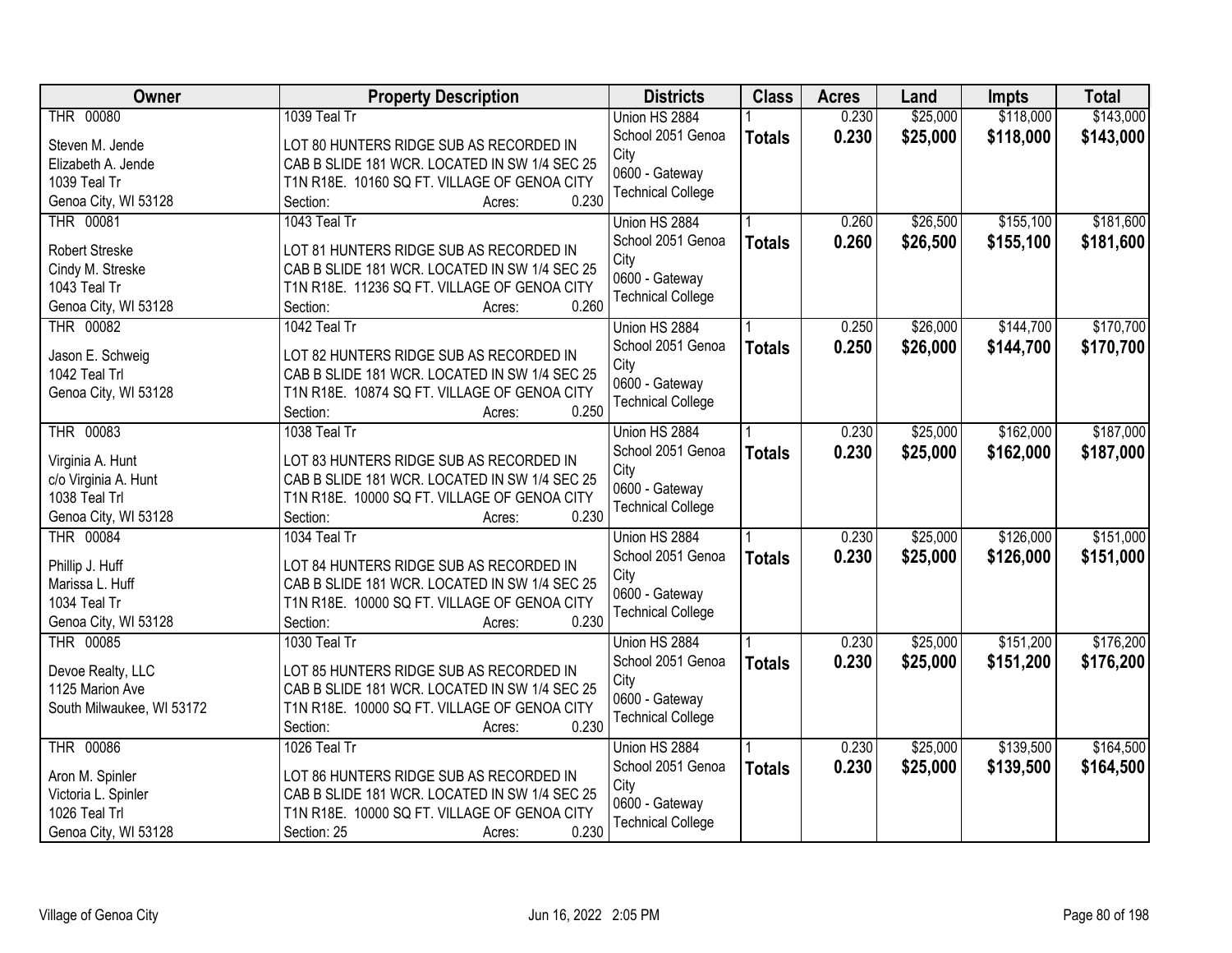| <b>Owner</b>                     | <b>Property Description</b>                                                              | <b>Districts</b>         | <b>Class</b>  | <b>Acres</b> | Land     | Impts     | <b>Total</b> |
|----------------------------------|------------------------------------------------------------------------------------------|--------------------------|---------------|--------------|----------|-----------|--------------|
| THR 00087                        | 1022 Teal Tr                                                                             | Union HS 2884            |               | 0.230        | \$25,000 | \$210,400 | \$235,400    |
| <b>Voss Family Trust</b>         | LOT 87 HUNTERS RIDGE SUB AS RECORDED IN                                                  | School 2051 Genoa        | <b>Totals</b> | 0.230        | \$25,000 | \$210,400 | \$235,400    |
| 25364 W Bonner Rd                | CAB B SLIDE 181 WCR. LOCATED IN SW 1/4 SEC 25                                            | City                     |               |              |          |           |              |
| Wauconda, IL 60084               | T1N R18E. 10000 SQ FT. VILLAGE OF GENOA CITY                                             | 0600 - Gateway           |               |              |          |           |              |
|                                  | 0.230<br>Section: 25<br>Acres:                                                           | <b>Technical College</b> |               |              |          |           |              |
| <b>THR 00088</b>                 | 1018 Teal Tr                                                                             | Union HS 2884            |               | 0.230        | \$25,000 | \$126,800 | \$151,800    |
|                                  |                                                                                          | School 2051 Genoa        | <b>Totals</b> | 0.230        | \$25,000 | \$126,800 | \$151,800    |
| Branden C. Ward                  | LOT 88 HUNTERS RIDGE SUB AS RECORDED IN                                                  | City                     |               |              |          |           |              |
| Olga Ward                        | CAB B SLIDE 181 WCR. LOCATED IN SW 1/4 SEC 25                                            | 0600 - Gateway           |               |              |          |           |              |
| 1018 Teal Trl                    | T1N R18E. 10000 SQ FT. VILLAGE OF GENOA CITY<br>0.230                                    | <b>Technical College</b> |               |              |          |           |              |
| Genoa City, WI 53128             | Section: 25<br>Acres:                                                                    |                          |               |              |          |           |              |
| THR 00089                        | 1014 Teal Tr                                                                             | Union HS 2884            |               | 0.230        | \$25,000 | \$147,200 | \$172,200    |
| Phillip F. Traskaski Sr          | LOT 89 HUNTERS RIDGE SUB AS RECORDED IN                                                  | School 2051 Genoa        | <b>Totals</b> | 0.230        | \$25,000 | \$147,200 | \$172,200    |
| Evelyn M. Traskaski              | CAB B SLIDE 181 WCR. LOCATED IN SW 1/4 SEC 25                                            | City                     |               |              |          |           |              |
| 405 Brookwood                    | T1N R18E. 10000 SQ FT. VILLAGE OF GENOA CITY                                             | 0600 - Gateway           |               |              |          |           |              |
| Mchenry, IL 60050                | 0.230<br>Section: 25<br>Acres:                                                           | <b>Technical College</b> |               |              |          |           |              |
| <b>THR 00090</b>                 | 1010 Teal Tr                                                                             | Union HS 2884            |               | 0.230        | \$25,000 | \$158,600 | \$183,600    |
|                                  |                                                                                          | School 2051 Genoa        | <b>Totals</b> | 0.230        | \$25,000 | \$158,600 | \$183,600    |
| <b>Brad Nottestad</b>            | LOT 90 HUNTERS RIDGE SUB AS RECORDED IN                                                  | City                     |               |              |          |           |              |
| Allison Nottestad                | CAB B SLIDE 181 WCR. LOCATED IN SW 1/4 SEC 25                                            | 0600 - Gateway           |               |              |          |           |              |
| 1010 Teal Trl                    | T1N R18E. 10000 SQ FT. VILLAGE OF GENOA CITY                                             | <b>Technical College</b> |               |              |          |           |              |
| Genoa, WI 53128                  | 0.230<br>Section:<br>Acres:                                                              |                          |               |              |          |           |              |
| THR 00091                        | 1006 Teal Tr                                                                             | Union HS 2884            |               | 0.230        | \$25,000 | \$119,800 | \$144,800    |
| Ubaldo Diaz                      | LOT 91 HUNTERS RIDGE SUB AS RECORDED IN                                                  | School 2051 Genoa        | <b>Totals</b> | 0.230        | \$25,000 | \$119,800 | \$144,800    |
| 1006 Teal Trl                    | CAB B SLIDE 181 WCR. LOCATED IN SW 1/4 SEC 25                                            | City                     |               |              |          |           |              |
| Genoa City, WI 53128             | T1N R18E. 10000 SQ FT. VILLAGE OF GENOA CITY                                             | 0600 - Gateway           |               |              |          |           |              |
|                                  | 0.230<br>Section:<br>Acres:                                                              | <b>Technical College</b> |               |              |          |           |              |
| THR 00092                        | 1002 Teal Tr                                                                             | Union HS 2884            |               | 0.250        | \$26,000 | \$124,100 | \$150,100    |
|                                  |                                                                                          | School 2051 Genoa        | <b>Totals</b> | 0.250        | \$26,000 | \$124,100 | \$150,100    |
| Martha R. Romero<br>1002 Teal Tr | LOT 92 HUNTERS RIDGE SUB AS RECORDED IN<br>CAB B SLIDE 181 WCR. LOCATED IN SW 1/4 SEC 25 | City                     |               |              |          |           |              |
|                                  |                                                                                          | 0600 - Gateway           |               |              |          |           |              |
| Genoa City, WI 53128-0000        | T1N R18E. 10755 SQ FT. VILLAGE OF GENOA CITY<br>0.250                                    | <b>Technical College</b> |               |              |          |           |              |
| <b>THR 00093</b>                 | Section:<br>Acres:                                                                       |                          |               | 0.250        | \$26,000 |           | \$191,600    |
|                                  | 254 Meadow Dr                                                                            | Union HS 2884            |               |              |          | \$165,600 |              |
| Keith J. Toflinski               | LOT 93 HUNTERS RIDGE SUB AS RECORDED IN                                                  | School 2051 Genoa        | <b>Totals</b> | 0.250        | \$26,000 | \$165,600 | \$191,600    |
| Megan L. Toflinski               | CAB B SLIDE 181 WCR. LOCATED IN SW 1/4 SEC 25                                            | City                     |               |              |          |           |              |
| 254 Meadow Dr                    | T1N R18E. 10676 SQ FT. VILLAGE OF GENOA CITY                                             | 0600 - Gateway           |               |              |          |           |              |
| Genoa City, WI 53128             | 0.250<br>Section:<br>Acres:                                                              | <b>Technical College</b> |               |              |          |           |              |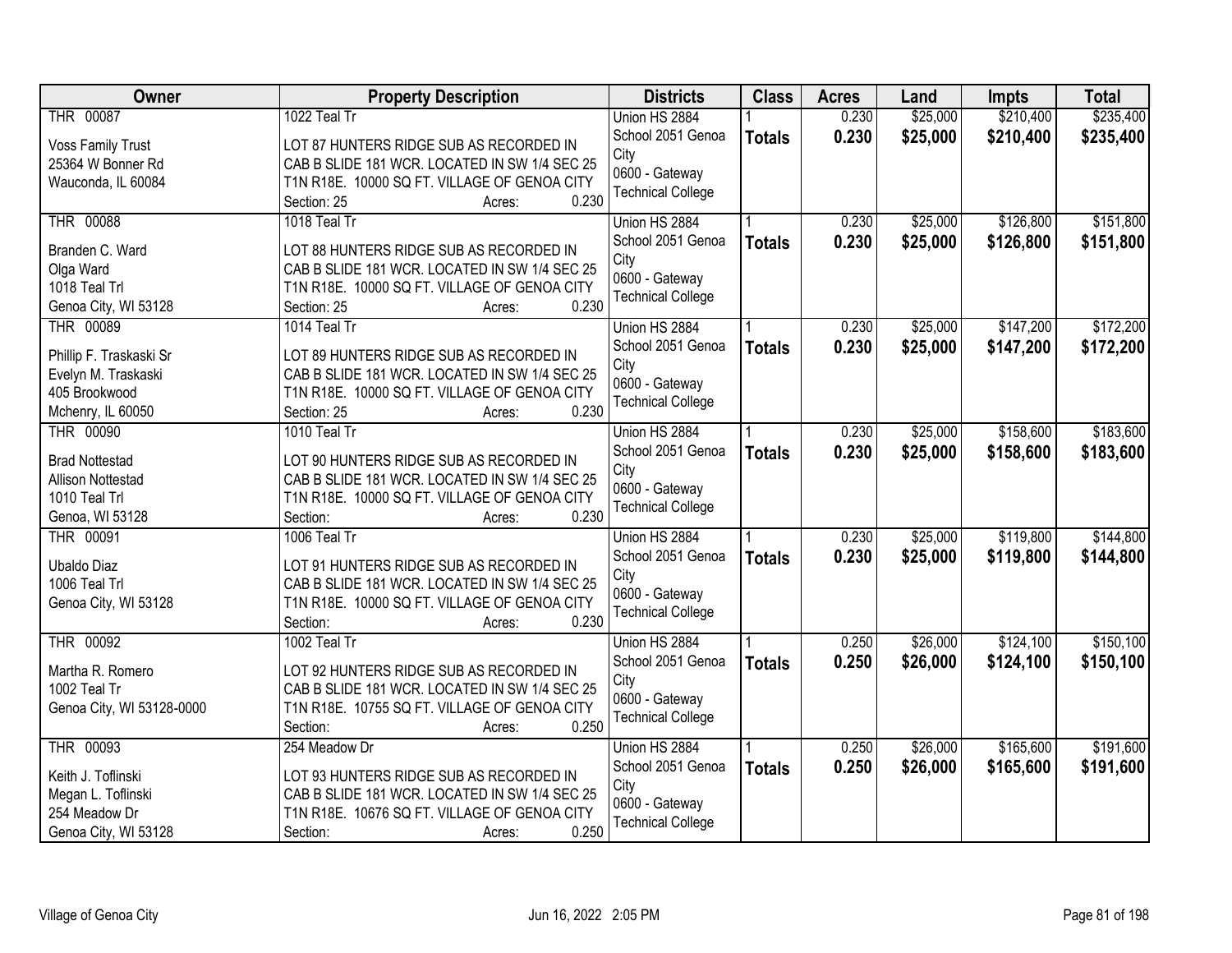| Owner                 | <b>Property Description</b>                   | <b>Districts</b>                           | <b>Class</b>  | <b>Acres</b> | Land     | <b>Impts</b> | <b>Total</b> |
|-----------------------|-----------------------------------------------|--------------------------------------------|---------------|--------------|----------|--------------|--------------|
| THR 00094             | 250 Meadow Dr                                 | Union HS 2884                              |               | 0.240        | \$25,500 | \$126,500    | \$152,000    |
| Kurt R. Schulz        | LOT 94 HUNTERS RIDGE SUB AS RECORDED IN       | School 2051 Genoa                          | <b>Totals</b> | 0.240        | \$25,500 | \$126,500    | \$152,000    |
| 250 Meadow Dr         | CAB B SLIDE 181 WCR. LOCATED IN SW 1/4 SEC 25 | City                                       |               |              |          |              |              |
| Genoa City, WI 53128  | T1N R18E. 10476 SQ FT. VILLAGE OF GENOA CITY  | 0600 - Gateway                             |               |              |          |              |              |
|                       | 0.240<br>Section:<br>Acres:                   | <b>Technical College</b>                   |               |              |          |              |              |
| THR 00095             | 1003 Hunters Ridge Dr                         | Union HS 2884                              |               | 0.290        | \$27,500 | \$134,600    | \$162,100    |
| Jeremy M. Lamz        | LOT 95 HUNTERS RIDGE SUB AS RECORDED IN       | School 2051 Genoa                          | <b>Totals</b> | 0.290        | \$27,500 | \$134,600    | \$162,100    |
| Karen C. Lamz         | CAB B SLIDE 181 WCR. LOCATED IN SW 1/4 SEC 25 | City                                       |               |              |          |              |              |
| 1003 Hunters Ridge Dr | T1N R18E. 12723 SQ FT. VILLAGE OF GENOA CITY  | 0600 - Gateway                             |               |              |          |              |              |
| Genoa City, WI 53128  | 0.290<br>Section: 25<br>Acres:                | <b>Technical College</b>                   |               |              |          |              |              |
| THR 00096             | 1007 Hunters Ridge Dr                         | Union HS 2884                              |               | 0.260        | \$26,500 | \$146,700    | \$173,200    |
|                       |                                               | School 2051 Genoa                          | <b>Totals</b> | 0.260        | \$26,500 | \$146,700    | \$173,200    |
| Lance A. Jacoby       | LOT 96 HUNTERS RIDGE SUB AS RECORDED IN       | City                                       |               |              |          |              |              |
| 1007 Hunters Ridge Dr | CAB B SLIDE 181 WCR. LOCATED IN SW 1/4 SEC 25 | 0600 - Gateway                             |               |              |          |              |              |
| Genoa City, WI 53128  | T1N R18E. 11135 SQ FT. VILLAGE OF GENOA CITY  | <b>Technical College</b>                   |               |              |          |              |              |
|                       | 0.260<br>Section:<br>Acres:                   |                                            |               |              |          |              |              |
| THR 00097             | 1011 Hunters Ridge Dr                         | Union HS 2884                              |               | 0.240        | \$25,500 | \$148,000    | \$173,500    |
| Kyle Chernouski       | LOT 97 HUNTERS RIDGE SUB AS RECORDED IN       | School 2051 Genoa                          | <b>Totals</b> | 0.240        | \$25,500 | \$148,000    | \$173,500    |
| Melissa Chernouski    | CAB B SLIDE 181 WCR. LOCATED IN SW 1/4 SEC 25 | City                                       |               |              |          |              |              |
| 1011 Hunters Ridge Dr | T1N R18E. 10565 SQ FT. VILLAGE OF GENOA CITY  | 0600 - Gateway<br><b>Technical College</b> |               |              |          |              |              |
| Genoa City, WI 53128  | 0.240<br>Section:<br>Acres:                   |                                            |               |              |          |              |              |
| <b>THR 00098</b>      | 1015 Hunters Ridge Dr                         | Union HS 2884                              |               | 0.240        | \$25,500 | \$154,900    | \$180,400    |
| Todd M. Buchert       | LOT 98 HUNTERS RIDGE SUB AS RECORDED IN       | School 2051 Genoa                          | <b>Totals</b> | 0.240        | \$25,500 | \$154,900    | \$180,400    |
| 1015 Hunters Ridge Dr | CAB B SLIDE 181 WCR. LOCATED IN SW 1/4 SEC 25 | City                                       |               |              |          |              |              |
| Genoa City, WI 53128  | T1N R18E. 10393 SQ FT. VILLAGE OF GENOA CITY  | 0600 - Gateway                             |               |              |          |              |              |
|                       | 0.240<br>Section:<br>Acres:                   | <b>Technical College</b>                   |               |              |          |              |              |
| THR 00099             | 1019 Hunters Ridge Dr                         | Union HS 2884                              |               | 0.230        | \$25,000 | \$119,800    | \$144,800    |
| Erik Engel            | LOT 99 HUNTERS RIDGE SUB AS RECORDED IN       | School 2051 Genoa                          | <b>Totals</b> | 0.230        | \$25,000 | \$119,800    | \$144,800    |
| 1019 Hunters Ridge Dr | CAB B SLIDE 181 WCR. LOCATED IN SW 1/4 SEC 25 | City                                       |               |              |          |              |              |
| Genoa City, WI 53128  | T1N R18E. 10221 SQ FT. VILLAGE OF GENOA CITY  | 0600 - Gateway                             |               |              |          |              |              |
|                       | 0.230<br>Section:<br>Acres:                   | <b>Technical College</b>                   |               |              |          |              |              |
| <b>THR 00100</b>      | 1023 Hunters Ridge Dr                         | Union HS 2884                              |               | 0.230        | \$25,000 | \$151,000    | \$176,000    |
|                       |                                               | School 2051 Genoa                          | <b>Totals</b> | 0.230        | \$25,000 | \$151,000    | \$176,000    |
| Adam J. Bakken        | LOT 100 HUNTERS RIDGE SUB AS RECORDED IN      | City                                       |               |              |          |              |              |
| 1023 Hunters Ridge Dr | CAB B SLIDE 181 WCR. LOCATED IN SW 1/4 SEC 25 | 0600 - Gateway                             |               |              |          |              |              |
| Genoa City, WI 53128  | T1N R18E. 10034 SQ FT. VILLAGE OF GENOA CITY  | <b>Technical College</b>                   |               |              |          |              |              |
|                       | 0.230<br>Section:<br>Acres:                   |                                            |               |              |          |              |              |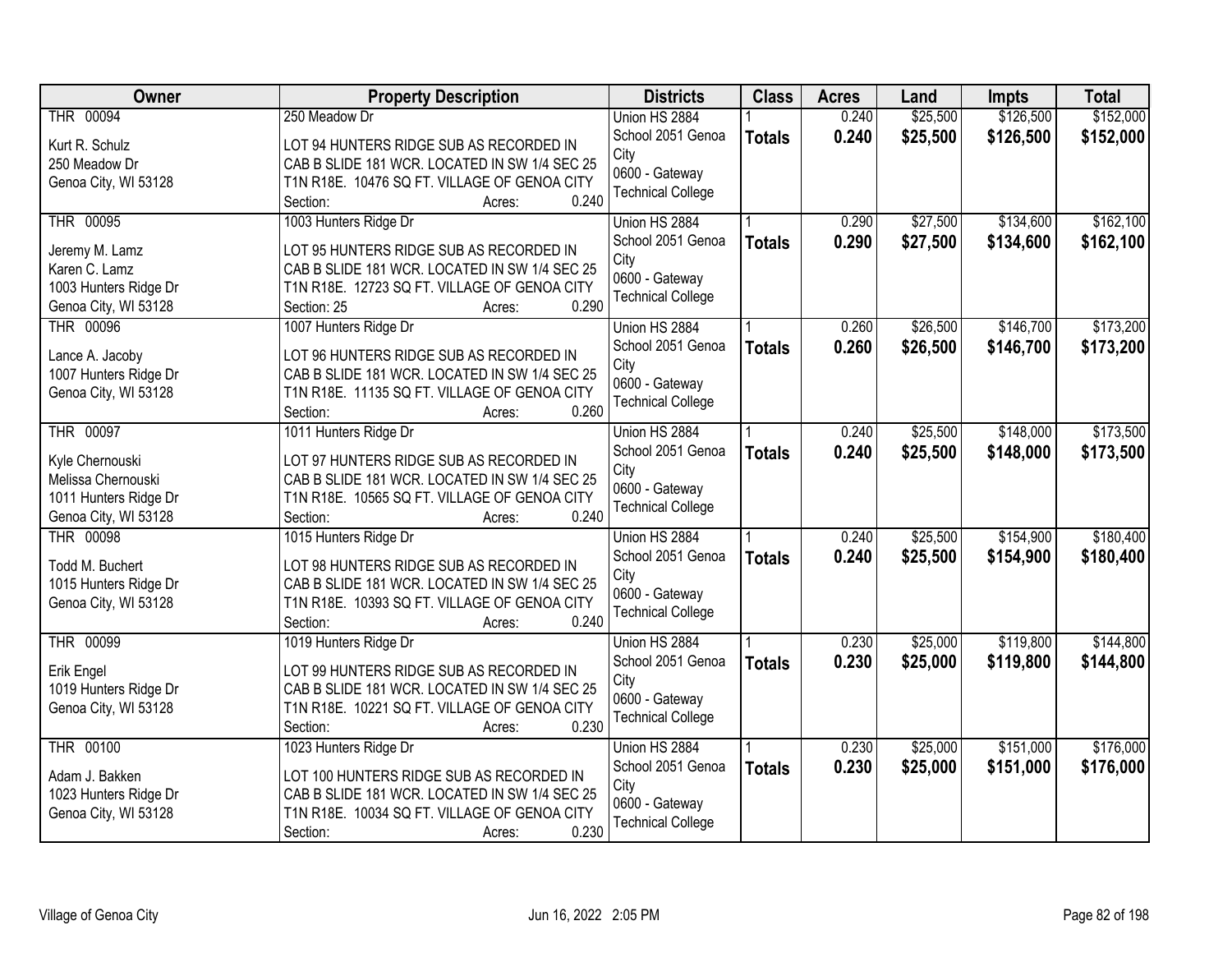| <b>Owner</b>           | <b>Property Description</b>                   | <b>Districts</b>         | <b>Class</b>  | <b>Acres</b> | Land     | <b>Impts</b> | <b>Total</b> |
|------------------------|-----------------------------------------------|--------------------------|---------------|--------------|----------|--------------|--------------|
| THR 00101              | 1027 Hunters Ridge Dr                         | Union HS 2884            |               | 0.230        | \$25,000 | \$147,000    | \$172,000    |
| Jason M. Lamz          | LOT 101 HUNTERS RIDGE SUB AS RECORDED IN      | School 2051 Genoa        | <b>Totals</b> | 0.230        | \$25,000 | \$147,000    | \$172,000    |
| 1027 Hunters Ridge Dr  | CAB B SLIDE 181 WCR. LOCATED IN SW 1/4 SEC 25 | City                     |               |              |          |              |              |
| Genoa City, WI 53128   | T1N R18E. 10026 SQ FT. VILLAGE OF GENOA CITY  | 0600 - Gateway           |               |              |          |              |              |
|                        | 0.230<br>Section: 25<br>Acres:                | <b>Technical College</b> |               |              |          |              |              |
| THR 00102              | 1031 Hunters Ridge Dr                         | Union HS 2884            |               | 0.230        | \$25,000 | \$133,000    | \$158,000    |
| Victoria A. Sheppard   | LOT 102 HUNTERS RIDGE SUB AS RECORDED IN      | School 2051 Genoa        | <b>Totals</b> | 0.230        | \$25,000 | \$133,000    | \$158,000    |
| 1031 Hunters Ridge Dr  | CAB B SLIDE 181 WCR. LOCATED IN SW 1/4 SEC 25 | City                     |               |              |          |              |              |
| Genoa City, WI 53128   | T1N R18E. 10025 SQ FT. VILLAGE OF GENOA CITY  | 0600 - Gateway           |               |              |          |              |              |
|                        | 0.230<br>Section:<br>Acres:                   | <b>Technical College</b> |               |              |          |              |              |
| THR 00103              | 1035 Hunters Ridge Dr                         | Union HS 2884            |               | 0.230        | \$25,000 | \$140,500    | \$165,500    |
| John Sommerfeld        | LOT 103 HUNTERS RIDGE SUB AS RECORDED IN      | School 2051 Genoa        | <b>Totals</b> | 0.230        | \$25,000 | \$140,500    | \$165,500    |
| Melissa Sommerfeld     | CAB B SLIDE 181 WCR. LOCATED IN SW 1/4 SEC 25 | City                     |               |              |          |              |              |
| 1035 Hunters Ridge Dr  | T1N R18E. 10024 SQ FT. VILLAGE OF GENOA CITY  | 0600 - Gateway           |               |              |          |              |              |
| Genoa City, WI 53128   | 0.230<br>Section:<br>Acres:                   | <b>Technical College</b> |               |              |          |              |              |
| <b>THR 00104</b>       | 1039 Hunters Ridge Dr                         | Union HS 2884            |               | 0.230        | \$25,000 | \$165,300    | \$190,300    |
|                        |                                               | School 2051 Genoa        |               | 0.230        |          |              |              |
| Stefanie Jarrett       | LOT 104 HUNTERS RIDGE SUB AS RECORDED IN      | City                     | <b>Totals</b> |              | \$25,000 | \$165,300    | \$190,300    |
| Jason L. Shales        | CAB B SLIDE 181 WCR. LOCATED IN SW 1/4 SEC 25 | 0600 - Gateway           |               |              |          |              |              |
| 1039 Hunters Ridge Dr  | T1N R18E. 10210 SQ FT. VILLAGE OF GENOA CITY  | <b>Technical College</b> |               |              |          |              |              |
| Genoa City, WI 53128   | 0.230<br>Section:<br>Acres:                   |                          |               |              |          |              |              |
| <b>THR 00105</b>       | 1043 Hunters Ridge Dr                         | Union HS 2884            |               | 0.240        | \$25,500 | \$142,000    | \$167,500    |
| Joseph P. Carey II     | LOT 105 HUNTERS RIDGE SUB AS RECORDED IN      | School 2051 Genoa        | <b>Totals</b> | 0.240        | \$25,500 | \$142,000    | \$167,500    |
| c/o Joseph P. Carey II | CAB B SLIDE 181 WCR. LOCATED IN SW 1/4 SEC 25 | City                     |               |              |          |              |              |
| 1043 Hunters Ridge     | T1N R18E. 10630 SQ FT. VILLAGE OF GENOA CITY  | 0600 - Gateway           |               |              |          |              |              |
| Genoa City, WI 53128   | 0.240<br>Section:<br>Acres:                   | <b>Technical College</b> |               |              |          |              |              |
| THR 00106              | 243 Highland Ave                              | Union HS 2884            |               | 0.230        | \$25,000 | \$137,600    | \$162,600    |
|                        |                                               | School 2051 Genoa        | <b>Totals</b> | 0.230        | \$25,000 | \$137,600    | \$162,600    |
| Jami J. Alderton       | LOT 106 HUNTERS RIDGE SUB AS RECORDED IN      | City                     |               |              |          |              |              |
| Bryan E. Alderton      | CAB B SLIDE 181 WCR. LOCATED IN SW 1/4 SEC 25 | 0600 - Gateway           |               |              |          |              |              |
| 243 Highland Ave       | T1N R18E. 10169 SQ FT. VILLAGE OF GENOA CITY  | <b>Technical College</b> |               |              |          |              |              |
| Genoa City, WI 53128   | 0.230<br>Section:<br>Acres:                   |                          |               |              |          |              |              |
| <b>THR 00107</b>       | 247 Highland Ave                              | Union HS 2884            |               | 0.240        | \$25,500 | \$179,100    | \$204,600    |
| Timothy R. Marcado     | LOT 107 HUNTERS RIDGE SUB AS RECORDED IN      | School 2051 Genoa        | <b>Totals</b> | 0.240        | \$25,500 | \$179,100    | \$204,600    |
| 247 Highland Ave       | CAB B SLIDE 181 WCR. LOCATED IN SW 1/4 SEC 25 | City                     |               |              |          |              |              |
| Genoa City, WI 53128   | T1N R18E. 10273 SQ FT. VILLAGE OF GENOA CITY  | 0600 - Gateway           |               |              |          |              |              |
|                        | 0.240<br>Section:<br>Acres:                   | <b>Technical College</b> |               |              |          |              |              |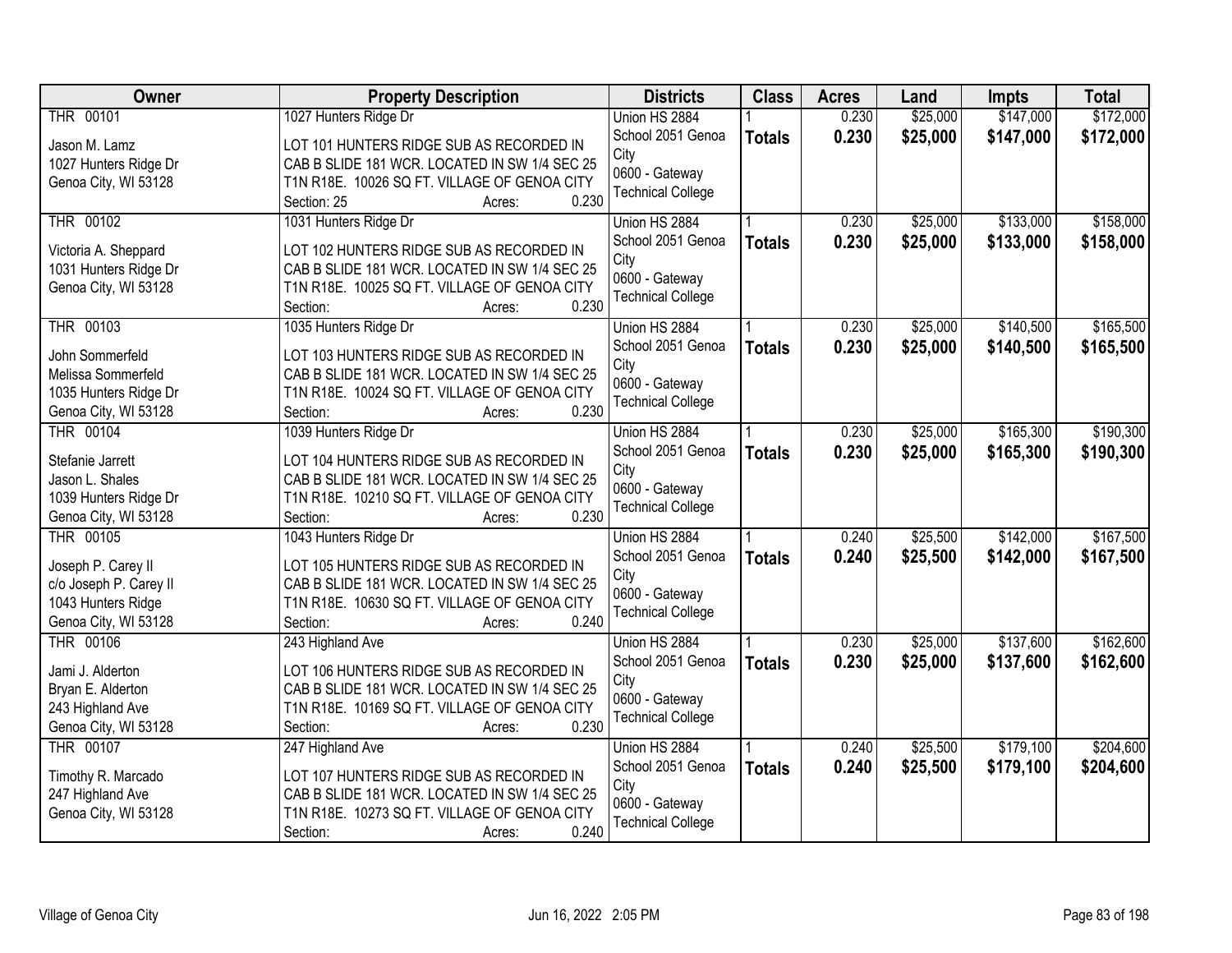| <b>Owner</b>              | <b>Property Description</b>                           | <b>Districts</b>         | <b>Class</b>  | <b>Acres</b> | Land     | Impts     | <b>Total</b> |
|---------------------------|-------------------------------------------------------|--------------------------|---------------|--------------|----------|-----------|--------------|
| THR 00108                 | 238 Highland Ave                                      | Union HS 2884            |               | 0.260        | \$26,500 | \$164,700 | \$191,200    |
| Seth L and Emily D Gagnon | LOT 108 HUNTERS RIDGE SUB AS RECORDED IN              | School 2051 Genoa        | <b>Totals</b> | 0.260        | \$26,500 | \$164,700 | \$191,200    |
| 238 Highland Ave          | CAB B SLIDE 181 WCR. LOCATED IN SW 1/4 SEC 25         | City                     |               |              |          |           |              |
| Genoa City, WI 53128      | T1N R18E. 11344 SQ FT. VILLAGE OF GENOA CITY          | 0600 - Gateway           |               |              |          |           |              |
|                           | 0.260<br>Section:<br>Acres:                           | <b>Technical College</b> |               |              |          |           |              |
| <b>THR 00109</b>          | 242 Highland Ave                                      | Union HS 2884            |               | 0.230        | \$25,000 | \$126,000 | \$151,000    |
|                           |                                                       | School 2051 Genoa        | <b>Totals</b> | 0.230        | \$25,000 | \$126,000 | \$151,000    |
| Irene Serrano et al       | LOT 109 HUNTERS RIDGE SUB AS RECORDED IN              | City                     |               |              |          |           |              |
| c/o Jose D. Jesus Serrano | CAB B SLIDE 181 WCR. LOCATED IN SW 1/4 SEC 25         | 0600 - Gateway           |               |              |          |           |              |
| 242 Highland Ave          | T1N R18E. 10070 SQ FT. VILLAGE OF GENOA CITY<br>0.230 | <b>Technical College</b> |               |              |          |           |              |
| Genoa City, WI 53128-0000 | Section:<br>Acres:                                    |                          |               |              |          |           |              |
| THR 00110                 | 246 Highland Ave                                      | Union HS 2884            |               | 0.230        | \$25,000 | \$114,500 | \$139,500    |
| Rodney D. Lester          | LOT 110 HUNTERS RIDGE SUB AS RECORDED IN              | School 2051 Genoa        | <b>Totals</b> | 0.230        | \$25,000 | \$114,500 | \$139,500    |
| Teresa A. Lester          | CAB B SLIDE 181 WCR. LOCATED IN SW 1/4 SEC 25         | City                     |               |              |          |           |              |
| 246 Highland Ave          | T1N R18E. 10018 SQ FT. VILLAGE OF GENOA CITY          | 0600 - Gateway           |               |              |          |           |              |
| Genoa City, WI 53128      | 0.230<br>Section:<br>Acres:                           | <b>Technical College</b> |               |              |          |           |              |
| <b>THR 00111</b>          | 250 Highland Ave                                      | Union HS 2884            |               | 0.230        | \$25,000 | \$121,500 | \$146,500    |
|                           |                                                       | School 2051 Genoa        | <b>Totals</b> | 0.230        | \$25,000 | \$121,500 | \$146,500    |
| John E. Smith             | LOT 111 HUNTERS RIDGE SUB AS RECORDED IN              | City                     |               |              |          |           |              |
| Amy L. Hansen             | CAB B SLIDE 181 WCR. LOCATED IN SW 1/4 SEC 25         | 0600 - Gateway           |               |              |          |           |              |
| 250 Highland Ave          | T1N R18E. 10084 SQ FT. VILLAGE OF GENOA CITY          | <b>Technical College</b> |               |              |          |           |              |
| Genoa City, WI 53128      | 0.230<br>Section:<br>Acres:                           |                          |               |              |          |           |              |
| <b>THR 00112</b>          | 254 Highland Ave                                      | Union HS 2884            |               | 0.240        | \$25,500 | \$124,000 | \$149,500    |
| Jeffrey Kamin             | LOT 112 HUNTERS RIDGE SUB AS RECORDED IN              | School 2051 Genoa        | <b>Totals</b> | 0.240        | \$25,500 | \$124,000 | \$149,500    |
| 254 Highland Ave          | CAB B SLIDE 181 WCR. LOCATED IN SW 1/4 SEC 25         | City                     |               |              |          |           |              |
| Genoa City, WI 53128      | T1N R18E. 10268 SQ FT. VILLAGE OF GENOA CITY          | 0600 - Gateway           |               |              |          |           |              |
|                           | 0.240<br>Section:<br>Acres:                           | <b>Technical College</b> |               |              |          |           |              |
| THR 00113                 | 258 Highland Ave                                      | Union HS 2884            |               | 0.230        | \$25,000 | \$135,800 | \$160,800    |
| Matthew Murphy            | LOT 113 HUNTERS RIDGE SUB AS RECORDED IN              | School 2051 Genoa        | <b>Totals</b> | 0.230        | \$25,000 | \$135,800 | \$160,800    |
| Lisa Murphy               | CAB B SLIDE 181 WCR. LOCATED IN SW 1/4 SEC 25         | City                     |               |              |          |           |              |
| 258 Highland Ave          | T1N R18E. 10196 SQ FT. VILLAGE OF GENOA CITY          | 0600 - Gateway           |               |              |          |           |              |
| Genoa City, WI 53128      | 0.230<br>Section:<br>Acres:                           | <b>Technical College</b> |               |              |          |           |              |
| THR 00114                 | 262 Highland Ave                                      | Union HS 2884            |               | 0.270        | \$27,000 | \$118,100 | \$145,100    |
|                           |                                                       | School 2051 Genoa        |               | 0.270        | \$27,000 | \$118,100 | \$145,100    |
| Joseph M. Wisniewski      | LOT 114 HUNTERS RIDGE SUB AS RECORDED IN              | City                     | <b>Totals</b> |              |          |           |              |
| Angela R. Wisniewski      | CAB B SLIDE 181 WCR. LOCATED IN SW 1/4 SEC 25         | 0600 - Gateway           |               |              |          |           |              |
| 262 Highland Ave          | T1N R18E. 11845 SQ FT. VILLAGE OF GENOA CITY          | <b>Technical College</b> |               |              |          |           |              |
| Genoa City, WI 53128      | 0.270<br>Section:<br>Acres:                           |                          |               |              |          |           |              |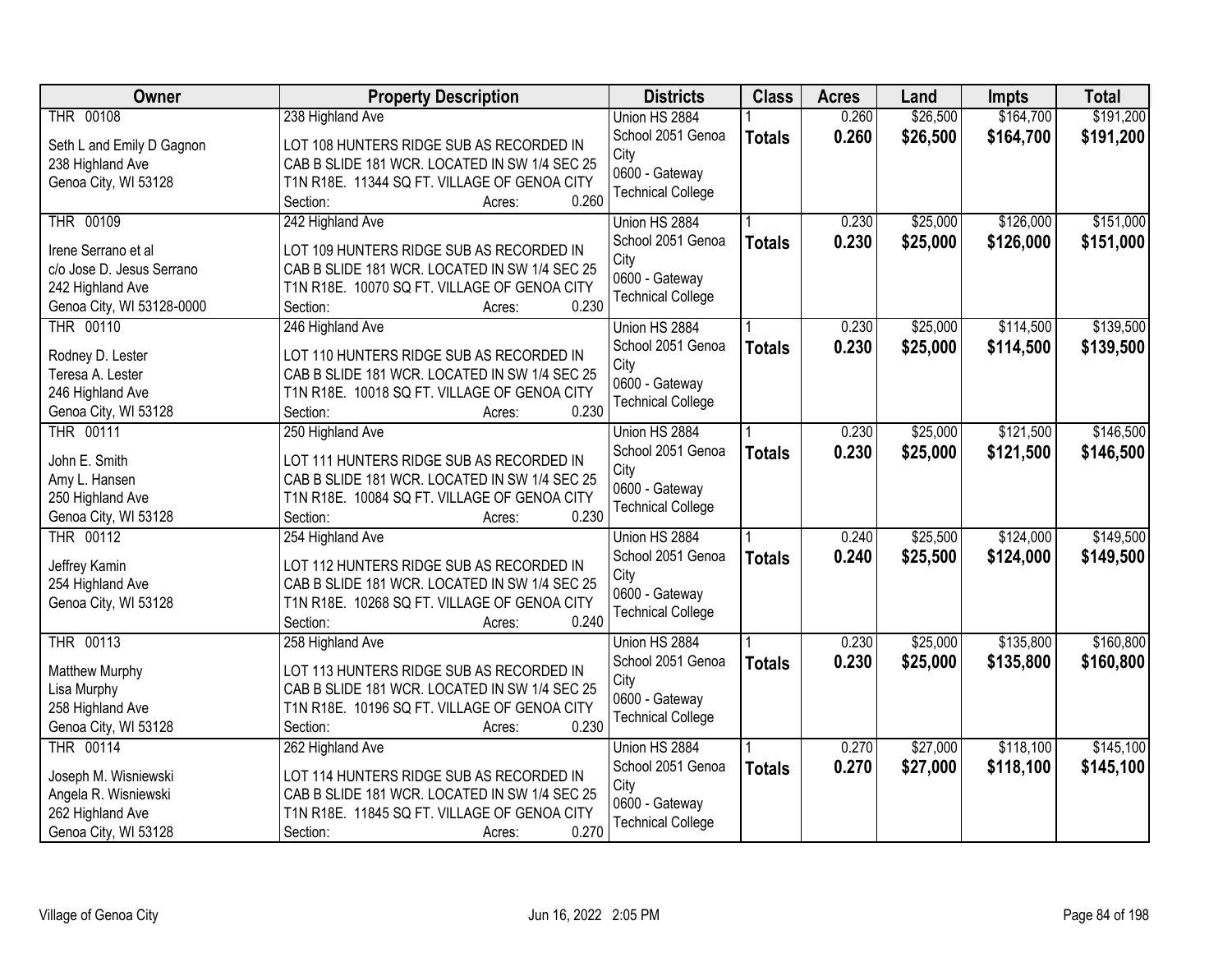| \$27,500<br>\$146,700<br>\$174,200<br>THR 00115<br>0.290<br>266 Highland Ave<br>Union HS 2884<br>School 2051 Genoa<br>0.290<br>\$27,500<br>\$146,700<br>\$174,200<br><b>Totals</b><br>LOT 115 HUNTERS RIDGE SUB AS RECORDED IN<br>Nicholas A. Grawe<br>City<br>CAB B SLIDE 181 WCR. LOCATED IN SW 1/4 SEC 25<br>Laura E. Grawe<br>0600 - Gateway<br>266 Highland Ave<br>T1N R18E. 12594 SQ FT. VILLAGE OF GENOA CITY<br><b>Technical College</b><br>0.290<br>Genoa City, WI 53128<br>Section:<br>Acres:<br><b>THR 00116</b><br>\$27,000<br>\$173,100<br>270 Highland Ave<br>0.280<br>Union HS 2884<br>0.280<br>School 2051 Genoa<br>\$27,000<br>\$173,100<br><b>Totals</b><br>John A. Stinson<br>LOT 116 HUNTERS RIDGE SUB AS RECORDED IN<br>City<br>CAB B SLIDE 181 WCR. LOCATED IN SW 1/4 SEC 25<br>Leticia C. Stinson<br>0600 - Gateway<br>270 Highland Ave<br>T1N R18E. 12266 SQ FT. VILLAGE OF GENOA CITY<br><b>Technical College</b><br>0.280<br>Section:<br>Genoa City, WI 53128<br>Acres:<br>\$26,000<br>\$128,500<br>THR 00117<br>274 Highland Ave<br>Union HS 2884<br>0.250<br>School 2051 Genoa<br>0.250<br>\$26,000<br>\$128,500<br><b>Totals</b><br>LOT 117 HUNTERS RIDGE SUB AS RECORDED IN<br>Dakota Alwardt<br>City<br>274 Highland Ave<br>CAB B SLIDE 181 WCR. LOCATED IN SW 1/4 SEC 25<br>0600 - Gateway<br>T1N R18E. 10710 SQ FT. VILLAGE OF GENOA CITY<br>Genoa City, WI 53128 |
|----------------------------------------------------------------------------------------------------------------------------------------------------------------------------------------------------------------------------------------------------------------------------------------------------------------------------------------------------------------------------------------------------------------------------------------------------------------------------------------------------------------------------------------------------------------------------------------------------------------------------------------------------------------------------------------------------------------------------------------------------------------------------------------------------------------------------------------------------------------------------------------------------------------------------------------------------------------------------------------------------------------------------------------------------------------------------------------------------------------------------------------------------------------------------------------------------------------------------------------------------------------------------------------------------------------------------------------------------------------------------------------------------|
|                                                                                                                                                                                                                                                                                                                                                                                                                                                                                                                                                                                                                                                                                                                                                                                                                                                                                                                                                                                                                                                                                                                                                                                                                                                                                                                                                                                                    |
|                                                                                                                                                                                                                                                                                                                                                                                                                                                                                                                                                                                                                                                                                                                                                                                                                                                                                                                                                                                                                                                                                                                                                                                                                                                                                                                                                                                                    |
|                                                                                                                                                                                                                                                                                                                                                                                                                                                                                                                                                                                                                                                                                                                                                                                                                                                                                                                                                                                                                                                                                                                                                                                                                                                                                                                                                                                                    |
|                                                                                                                                                                                                                                                                                                                                                                                                                                                                                                                                                                                                                                                                                                                                                                                                                                                                                                                                                                                                                                                                                                                                                                                                                                                                                                                                                                                                    |
| \$200,100<br>\$200,100<br>\$154,500<br>\$154,500                                                                                                                                                                                                                                                                                                                                                                                                                                                                                                                                                                                                                                                                                                                                                                                                                                                                                                                                                                                                                                                                                                                                                                                                                                                                                                                                                   |
|                                                                                                                                                                                                                                                                                                                                                                                                                                                                                                                                                                                                                                                                                                                                                                                                                                                                                                                                                                                                                                                                                                                                                                                                                                                                                                                                                                                                    |
|                                                                                                                                                                                                                                                                                                                                                                                                                                                                                                                                                                                                                                                                                                                                                                                                                                                                                                                                                                                                                                                                                                                                                                                                                                                                                                                                                                                                    |
|                                                                                                                                                                                                                                                                                                                                                                                                                                                                                                                                                                                                                                                                                                                                                                                                                                                                                                                                                                                                                                                                                                                                                                                                                                                                                                                                                                                                    |
|                                                                                                                                                                                                                                                                                                                                                                                                                                                                                                                                                                                                                                                                                                                                                                                                                                                                                                                                                                                                                                                                                                                                                                                                                                                                                                                                                                                                    |
|                                                                                                                                                                                                                                                                                                                                                                                                                                                                                                                                                                                                                                                                                                                                                                                                                                                                                                                                                                                                                                                                                                                                                                                                                                                                                                                                                                                                    |
|                                                                                                                                                                                                                                                                                                                                                                                                                                                                                                                                                                                                                                                                                                                                                                                                                                                                                                                                                                                                                                                                                                                                                                                                                                                                                                                                                                                                    |
|                                                                                                                                                                                                                                                                                                                                                                                                                                                                                                                                                                                                                                                                                                                                                                                                                                                                                                                                                                                                                                                                                                                                                                                                                                                                                                                                                                                                    |
|                                                                                                                                                                                                                                                                                                                                                                                                                                                                                                                                                                                                                                                                                                                                                                                                                                                                                                                                                                                                                                                                                                                                                                                                                                                                                                                                                                                                    |
|                                                                                                                                                                                                                                                                                                                                                                                                                                                                                                                                                                                                                                                                                                                                                                                                                                                                                                                                                                                                                                                                                                                                                                                                                                                                                                                                                                                                    |
| <b>Technical College</b>                                                                                                                                                                                                                                                                                                                                                                                                                                                                                                                                                                                                                                                                                                                                                                                                                                                                                                                                                                                                                                                                                                                                                                                                                                                                                                                                                                           |
| 0.250<br>Section:<br>Acres:                                                                                                                                                                                                                                                                                                                                                                                                                                                                                                                                                                                                                                                                                                                                                                                                                                                                                                                                                                                                                                                                                                                                                                                                                                                                                                                                                                        |
| \$177,800<br><b>THR 00118</b><br>0.260<br>\$26,500<br>\$151,300<br>278 Highland Ave<br>Union HS 2884                                                                                                                                                                                                                                                                                                                                                                                                                                                                                                                                                                                                                                                                                                                                                                                                                                                                                                                                                                                                                                                                                                                                                                                                                                                                                               |
| School 2051 Genoa<br>0.260<br>\$26,500<br>\$177,800<br>\$151,300<br><b>Totals</b><br>LOT 118 HUNTERS RIDGE SUB AS RECORDED IN<br>Philip J. Machac                                                                                                                                                                                                                                                                                                                                                                                                                                                                                                                                                                                                                                                                                                                                                                                                                                                                                                                                                                                                                                                                                                                                                                                                                                                  |
| City<br>CAB B SLIDE 181 WCR. LOCATED IN SW 1/4 SEC 25<br>Crystal Machac                                                                                                                                                                                                                                                                                                                                                                                                                                                                                                                                                                                                                                                                                                                                                                                                                                                                                                                                                                                                                                                                                                                                                                                                                                                                                                                            |
| 0600 - Gateway<br>278 Highland Ave<br>T1N R18E. 11286 SQ FT. VILLAGE OF GENOA CITY                                                                                                                                                                                                                                                                                                                                                                                                                                                                                                                                                                                                                                                                                                                                                                                                                                                                                                                                                                                                                                                                                                                                                                                                                                                                                                                 |
| <b>Technical College</b><br>0.260<br>Genoa City, WI 53128<br>Section:<br>Acres:                                                                                                                                                                                                                                                                                                                                                                                                                                                                                                                                                                                                                                                                                                                                                                                                                                                                                                                                                                                                                                                                                                                                                                                                                                                                                                                    |
| \$162,700<br>0.240<br>\$25,500<br>\$137,200<br>THR 00119<br>282 Highland Ave<br>Union HS 2884                                                                                                                                                                                                                                                                                                                                                                                                                                                                                                                                                                                                                                                                                                                                                                                                                                                                                                                                                                                                                                                                                                                                                                                                                                                                                                      |
| 0.240<br>\$137,200<br>School 2051 Genoa<br>\$25,500<br>\$162,700<br><b>Totals</b>                                                                                                                                                                                                                                                                                                                                                                                                                                                                                                                                                                                                                                                                                                                                                                                                                                                                                                                                                                                                                                                                                                                                                                                                                                                                                                                  |
| Linda G. Andersen<br>LOT 119 HUNTERS RIDGE SUB AS RECORDED IN<br>City                                                                                                                                                                                                                                                                                                                                                                                                                                                                                                                                                                                                                                                                                                                                                                                                                                                                                                                                                                                                                                                                                                                                                                                                                                                                                                                              |
| 282 Highland Ave<br>CAB B SLIDE 181 WCR. LOCATED IN SW 1/4 SEC 25<br>0600 - Gateway                                                                                                                                                                                                                                                                                                                                                                                                                                                                                                                                                                                                                                                                                                                                                                                                                                                                                                                                                                                                                                                                                                                                                                                                                                                                                                                |
| Genoa City, WI 53128-0000<br>T1N R18E. 10427 SQ FT. VILLAGE OF GENOA CITY<br><b>Technical College</b>                                                                                                                                                                                                                                                                                                                                                                                                                                                                                                                                                                                                                                                                                                                                                                                                                                                                                                                                                                                                                                                                                                                                                                                                                                                                                              |
| 0.240<br>Section:<br>Acres:                                                                                                                                                                                                                                                                                                                                                                                                                                                                                                                                                                                                                                                                                                                                                                                                                                                                                                                                                                                                                                                                                                                                                                                                                                                                                                                                                                        |
| THR 00120<br>\$25,000<br>\$122,500<br>\$147,500<br>286 Highland Ave<br>0.230<br>Union HS 2884                                                                                                                                                                                                                                                                                                                                                                                                                                                                                                                                                                                                                                                                                                                                                                                                                                                                                                                                                                                                                                                                                                                                                                                                                                                                                                      |
| 0.230<br>\$25,000<br>\$122,500<br>School 2051 Genoa<br>\$147,500<br><b>Totals</b><br>Tiffany L. Saunders<br>LOT 120 HUNTERS RIDGE SUB AS RECORDED IN                                                                                                                                                                                                                                                                                                                                                                                                                                                                                                                                                                                                                                                                                                                                                                                                                                                                                                                                                                                                                                                                                                                                                                                                                                               |
| City<br>286 Highland Ave<br>CAB B SLIDE 181 WCR. LOCATED IN SW 1/4 SEC 25                                                                                                                                                                                                                                                                                                                                                                                                                                                                                                                                                                                                                                                                                                                                                                                                                                                                                                                                                                                                                                                                                                                                                                                                                                                                                                                          |
| 0600 - Gateway<br>Genoa City, WI 53128<br>T1N R18E. 10148 SQ FT. VILLAGE OF GENOA CITY<br><b>Technical College</b>                                                                                                                                                                                                                                                                                                                                                                                                                                                                                                                                                                                                                                                                                                                                                                                                                                                                                                                                                                                                                                                                                                                                                                                                                                                                                 |
| Section:<br>0.230<br>Acres:                                                                                                                                                                                                                                                                                                                                                                                                                                                                                                                                                                                                                                                                                                                                                                                                                                                                                                                                                                                                                                                                                                                                                                                                                                                                                                                                                                        |
| <b>THR 00121</b><br>\$131,500<br>\$160,000<br>0.340<br>\$28,500<br>1102 Pheasant Dr<br>Union HS 2884                                                                                                                                                                                                                                                                                                                                                                                                                                                                                                                                                                                                                                                                                                                                                                                                                                                                                                                                                                                                                                                                                                                                                                                                                                                                                               |
| 0.340<br>\$28,500<br>\$160,000<br>School 2051 Genoa<br>\$131,500<br><b>Totals</b><br><b>Timothy Miller</b><br>LOT 121 HUNTERS RIDGE SUB AS RECORDED IN                                                                                                                                                                                                                                                                                                                                                                                                                                                                                                                                                                                                                                                                                                                                                                                                                                                                                                                                                                                                                                                                                                                                                                                                                                             |
| City<br>Sara B. Miller<br>CAB B SLIDE 181 WCR. LOCATED IN SW 1/4 SEC 25                                                                                                                                                                                                                                                                                                                                                                                                                                                                                                                                                                                                                                                                                                                                                                                                                                                                                                                                                                                                                                                                                                                                                                                                                                                                                                                            |
| 0600 - Gateway<br>1102 Pheasant Dr<br>T1N R18E. 14934 SQ FT. VILLAGE OF GENOA CITY                                                                                                                                                                                                                                                                                                                                                                                                                                                                                                                                                                                                                                                                                                                                                                                                                                                                                                                                                                                                                                                                                                                                                                                                                                                                                                                 |
| <b>Technical College</b><br>0.340<br>Genoa City, WI 53128<br>Section:<br>Acres:                                                                                                                                                                                                                                                                                                                                                                                                                                                                                                                                                                                                                                                                                                                                                                                                                                                                                                                                                                                                                                                                                                                                                                                                                                                                                                                    |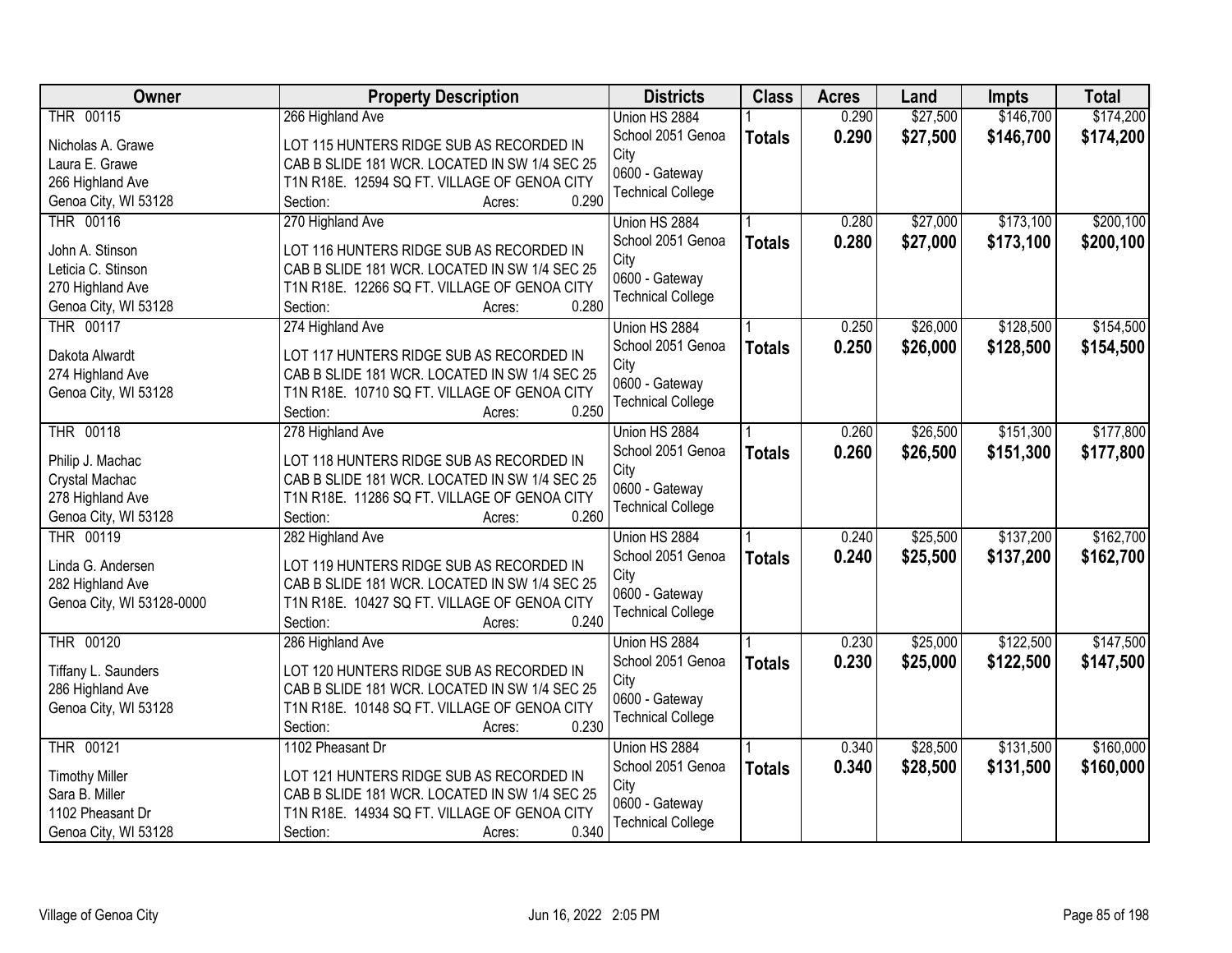| <b>Owner</b>                               | <b>Property Description</b>                                                                   | <b>Districts</b>          | <b>Class</b>  | <b>Acres</b> | Land     | Impts     | <b>Total</b> |
|--------------------------------------------|-----------------------------------------------------------------------------------------------|---------------------------|---------------|--------------|----------|-----------|--------------|
| THR 00122                                  | 1106 Pheasant Dr                                                                              | Union HS 2884             |               | 0.340        | \$28,500 | \$155,000 | \$183,500    |
| Sheila L. Osborn                           | LOT 122 HUNTERS RIDGE SUB AS RECORDED IN                                                      | School 2051 Genoa         | <b>Totals</b> | 0.340        | \$28,500 | \$155,000 | \$183,500    |
| 1106 Pheasant Dr                           | CAB B SLIDE 181 WCR. LOCATED IN SW 1/4 SEC 25                                                 | City                      |               |              |          |           |              |
| Genoa City, WI 53128                       | T1N R18E. 14753 SQ FT. VILLAGE OF GENOA CITY                                                  | 0600 - Gateway            |               |              |          |           |              |
|                                            | 0.340<br>Section:<br>Acres:                                                                   | <b>Technical College</b>  |               |              |          |           |              |
| THR 00123                                  | 283 Deer Path Dr                                                                              | Union HS 2884             |               | 0.280        | \$27,000 | \$139,000 | \$166,000    |
|                                            | LOT 123 HUNTERS RIDGE SUB AS RECORDED IN                                                      | School 2051 Genoa         | <b>Totals</b> | 0.280        | \$27,000 | \$139,000 | \$166,000    |
| David A. Reinke<br>Julia E. Reinke         |                                                                                               | City                      |               |              |          |           |              |
| 283 Deer Path Dr                           | CAB B SLIDE 181 WCR. LOCATED IN SW 1/4 SEC 25<br>T1N R18E. 12383 SQ FT. VILLAGE OF GENOA CITY | 0600 - Gateway            |               |              |          |           |              |
|                                            | 0.280                                                                                         | <b>Technical College</b>  |               |              |          |           |              |
| Genoa City, WI 53128<br>THR 00124          | Section:<br>Acres:<br>277 Deer Path Dr                                                        | Union HS 2884             |               | 0.310        | \$28,000 | \$136,000 | \$164,000    |
|                                            |                                                                                               | School 2051 Genoa         |               |              |          |           |              |
| Yessica Fonseca                            | LOT 124 HUNTERS RIDGE SUB AS RECORDED IN                                                      | City                      | <b>Totals</b> | 0.310        | \$28,000 | \$136,000 | \$164,000    |
| Nancy L. Fonseca                           | CAB B SLIDE 181 WCR. LOCATED IN SW 1/4 SEC 25                                                 | 0600 - Gateway            |               |              |          |           |              |
| 277 Deer Path Dr                           | T1N R18E. 13651 SQ FT. VILLAGE OF GENOA CITY                                                  | <b>Technical College</b>  |               |              |          |           |              |
| Genoa City, WI 53128                       | 0.310<br>Section:<br>Acres:                                                                   |                           |               |              |          |           |              |
| THR 00125                                  | 275 Deer Path Dr                                                                              | Union HS 2884             |               | 0.280        | \$27,000 | \$142,200 | \$169,200    |
|                                            | LOT 125 HUNTERS RIDGE SUB AS RECORDED IN                                                      | School 2051 Genoa         | <b>Totals</b> | 0.280        | \$27,000 | \$142,200 | \$169,200    |
| Christopher Jergensen<br>Carolyn Jergensen | CAB B SLIDE 181 WCR. LOCATED IN SW 1/4 SEC 25                                                 | City                      |               |              |          |           |              |
| 275 Deer Path Dr                           | T1N R18E. 12043 SQ FT. VILLAGE OF GENOA CITY                                                  | 0600 - Gateway            |               |              |          |           |              |
| Genoa City, WI 53128                       | 0.280<br>Section:<br>Acres:                                                                   | <b>Technical College</b>  |               |              |          |           |              |
| THR 00126                                  | 271 Deer Path Dr                                                                              | Union HS 2884             |               | 0.250        | \$26,000 | \$158,900 | \$184,900    |
|                                            |                                                                                               |                           |               |              |          |           |              |
| John Schneider                             | LOT 126 HUNTERS RIDGE SUB AS RECORDED IN                                                      | School 2051 Genoa<br>City | <b>Totals</b> | 0.250        | \$26,000 | \$158,900 | \$184,900    |
| Jennifer Schneider                         | CAB B SLIDE 181 WCR. LOCATED IN SW 1/4 SEC 25                                                 | 0600 - Gateway            |               |              |          |           |              |
| 271 Deer Path Dr                           | T1N R18E. 10906 SQ FT. VILLAGE OF GENOA CITY                                                  | <b>Technical College</b>  |               |              |          |           |              |
| Genoa City, WI 53128                       | 0.250<br>Section:<br>Acres:                                                                   |                           |               |              |          |           |              |
| THR 00127                                  | 267 Deer Path Dr                                                                              | Union HS 2884             |               | 0.320        | \$28,000 | \$165,500 | \$193,500    |
| Daniel Ortego                              | LOT 127 HUNTERS RIDGE SUB AS RECORDED IN                                                      | School 2051 Genoa         | <b>Totals</b> | 0.320        | \$28,000 | \$165,500 | \$193,500    |
| Julie Ortego                               | CAB B SLIDE 181 WCR. LOCATED IN SW 1/4 SEC 25                                                 | City                      |               |              |          |           |              |
| 267 Deer Path Dr                           | T1N R18E. 13890 SQ FT. VILLAGE OF GENOA CITY                                                  | 0600 - Gateway            |               |              |          |           |              |
| Genoa City, WI 53128                       | 0.320<br>Section:<br>Acres:                                                                   | <b>Technical College</b>  |               |              |          |           |              |
| THR 00128                                  | 263 Deer Path Dr                                                                              | Union HS 2884             |               | 0.270        | \$27,000 | \$115,000 | \$142,000    |
|                                            |                                                                                               | School 2051 Genoa         | <b>Totals</b> | 0.270        | \$27,000 | \$115,000 | \$142,000    |
| Gary Kasten                                | LOT 128 HUNTERS RIDGE SUB AS RECORDED IN                                                      | City                      |               |              |          |           |              |
| 263 Deer Path Dr                           | CAB B SLIDE 181 WCR. LOCATED IN SW 1/4 SEC 25                                                 | 0600 - Gateway            |               |              |          |           |              |
| Genoa City, WI 53128                       | T1N R18E. 11726 SQ FT. VILLAGE OF GENOA CITY                                                  | <b>Technical College</b>  |               |              |          |           |              |
|                                            | 0.270<br>Section:<br>Acres:                                                                   |                           |               |              |          |           |              |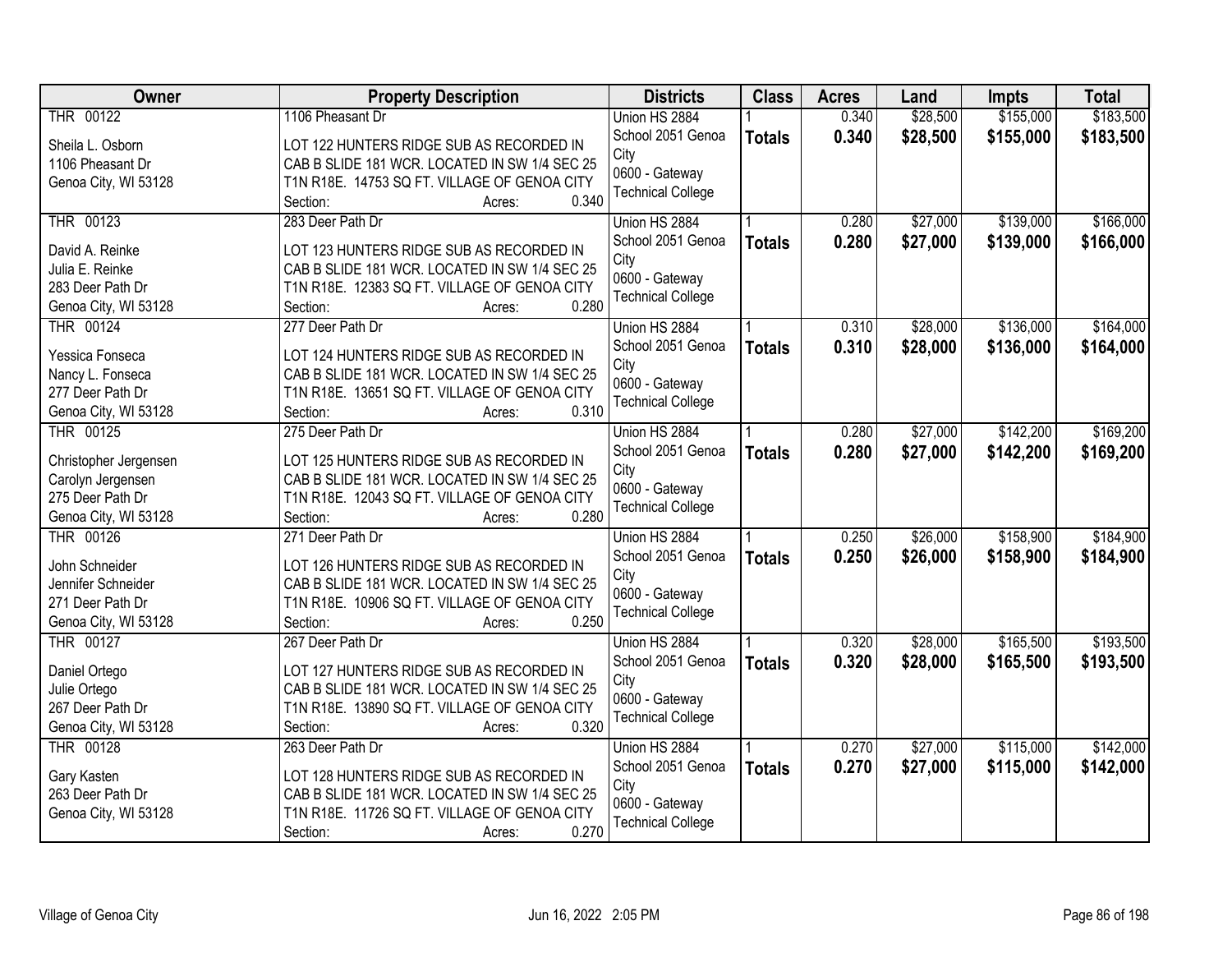| Owner                | <b>Property Description</b>                                       | <b>Districts</b>          | <b>Class</b>  | <b>Acres</b> | Land     | <b>Impts</b> | <b>Total</b> |
|----------------------|-------------------------------------------------------------------|---------------------------|---------------|--------------|----------|--------------|--------------|
| THR 00129            | 259 Deer Path Dr                                                  | Union HS 2884             |               | 0.300        | \$27,500 | \$137,500    | \$165,000    |
| Jeremy A. Houtakker  | LOT 129 HUNTERS RIDGE SUB AS RECORDED IN                          | School 2051 Genoa         | <b>Totals</b> | 0.300        | \$27,500 | \$137,500    | \$165,000    |
| Melissa A. Mantei    | CAB B SLIDE 181 WCR. LOCATED IN SW 1/4 SEC 25                     | City                      |               |              |          |              |              |
| 259 Deer Path Dr     | T1N R18E. 13105 SQ FT. VILLAGE OF GENOA CITY                      | 0600 - Gateway            |               |              |          |              |              |
| Genoa City, WI 53128 | 0.300<br>Section:<br>Acres:                                       | <b>Technical College</b>  |               |              |          |              |              |
| THR 00130            | 255 Deer Path Dr                                                  | Union HS 2884             |               | 0.240        | \$25,500 | \$113,600    | \$139,100    |
|                      |                                                                   | School 2051 Genoa         | <b>Totals</b> | 0.240        | \$25,500 | \$113,600    | \$139,100    |
| Gary E. Smith        | LOT 130 HUNTERS RIDGE SUB AS RECORDED IN                          | City                      |               |              |          |              |              |
| 255 Deer Path Dr     | CAB B SLIDE 181 WCR. LOCATED IN SW 1/4 SEC 25                     | 0600 - Gateway            |               |              |          |              |              |
| Genoa City, WI 53128 | T1N R18E. 10351 SQ FT. VILLAGE OF GENOA CITY                      | <b>Technical College</b>  |               |              |          |              |              |
|                      | 0.240<br>Section:<br>Acres:                                       |                           |               |              |          |              |              |
| <b>THR 00131</b>     | 251 Deer Path Dr                                                  | Union HS 2884             |               | 0.240        | \$25,500 | \$119,000    | \$144,500    |
| Alec R. Blazina      | LOT 131 HUNTERS RIDGE SUB AS RECORDED IN                          | School 2051 Genoa         | <b>Totals</b> | 0.240        | \$25,500 | \$119,000    | \$144,500    |
| Mandy L. Tipton      | CAB B SLIDE 181 WCR. LOCATED IN SW 1/4 SEC 25                     | City                      |               |              |          |              |              |
| 251 Deer Path Dr     | T1N R18E. 10375 SQ FT. VILLAGE OF GENOA CITY                      | 0600 - Gateway            |               |              |          |              |              |
| Genoa City, WI 53128 | 0.240<br>Section:<br>Acres:                                       | <b>Technical College</b>  |               |              |          |              |              |
| <b>THR 00132</b>     | 247 Deer Path Dr                                                  | Union HS 2884             |               | 0.240        | \$25,500 | \$134,500    | \$160,000    |
|                      |                                                                   | School 2051 Genoa         | <b>Totals</b> | 0.240        | \$25,500 | \$134,500    | \$160,000    |
| Larry C. Conder      | LOT 132 HUNTERS RIDGE SUB AS RECORDED IN                          | City                      |               |              |          |              |              |
| 247 Deerpath Dr      | CAB B SLIDE 181 WCR. LOCATED IN SW 1/4 SEC 25                     | 0600 - Gateway            |               |              |          |              |              |
| Genoa City, WI 53128 | T1N R18E. 10438 SQ FT. VILLAGE OF GENOA CITY<br>0.240<br>Section: | <b>Technical College</b>  |               |              |          |              |              |
| <b>THR 00133</b>     | Acres:<br>243 Deer Path Dr                                        | Union HS 2884             |               | 0.240        | \$25,500 | \$113,500    | \$139,000    |
|                      |                                                                   |                           |               |              |          |              |              |
| Connor P. Murgatroyd | LOT 133 HUNTERS RIDGE SUB AS RECORDED IN                          | School 2051 Genoa<br>City | <b>Totals</b> | 0.240        | \$25,500 | \$113,500    | \$139,000    |
| Katlyn R. Amore      | CAB B SLIDE 181 WCR. LOCATED IN SW 1/4 SEC 25                     | 0600 - Gateway            |               |              |          |              |              |
| 243 Deerpath Dr      | T1N R18E. 10500 SQ FT. VILLAGE OF GENOA CITY                      | <b>Technical College</b>  |               |              |          |              |              |
| Genoa City, WI 53128 | 0.240<br>Section:<br>Acres:                                       |                           |               |              |          |              |              |
| THR 00134            | 239 Deer Path Dr                                                  | Union HS 2884             |               | 0.290        | \$27,500 | \$166,500    | \$194,000    |
| John Gavette         | LOT 134 HUNTERS RIDGE SUB AS RECORDED IN                          | School 2051 Genoa         | <b>Totals</b> | 0.290        | \$27,500 | \$166,500    | \$194,000    |
| 239 Deerpath Dr      | CAB B SLIDE 181 WCR. LOCATED IN SW 1/4 SEC 25                     | City                      |               |              |          |              |              |
| Genoa City, WI 53128 | T1N R18E. 12437 SQ FT. VILLAGE OF GENOA CITY                      | 0600 - Gateway            |               |              |          |              |              |
|                      | 0.290<br>Section:<br>Acres:                                       | <b>Technical College</b>  |               |              |          |              |              |
| <b>THR 00135</b>     | 238 Deer Path Dr                                                  | Union HS 2884             |               | 0.260        | \$26,500 | \$118,300    | \$144,800    |
|                      |                                                                   | School 2051 Genoa         | <b>Totals</b> | 0.260        | \$26,500 | \$118,300    | \$144,800    |
| Daniel C. Mathews    | LOT 135 HUNTERS RIDGE SUB AS RECORDED IN                          | City                      |               |              |          |              |              |
| 238 Deerpath Dr      | CAB B SLIDE 181 WCR. LOCATED IN SW 1/4 SEC 25                     | 0600 - Gateway            |               |              |          |              |              |
| Genoa City, WI 53128 | T1N R18E. 11533 SQ FT. VILLAGE OF GENOA CITY                      | <b>Technical College</b>  |               |              |          |              |              |
|                      | 0.260<br>Section:<br>Acres:                                       |                           |               |              |          |              |              |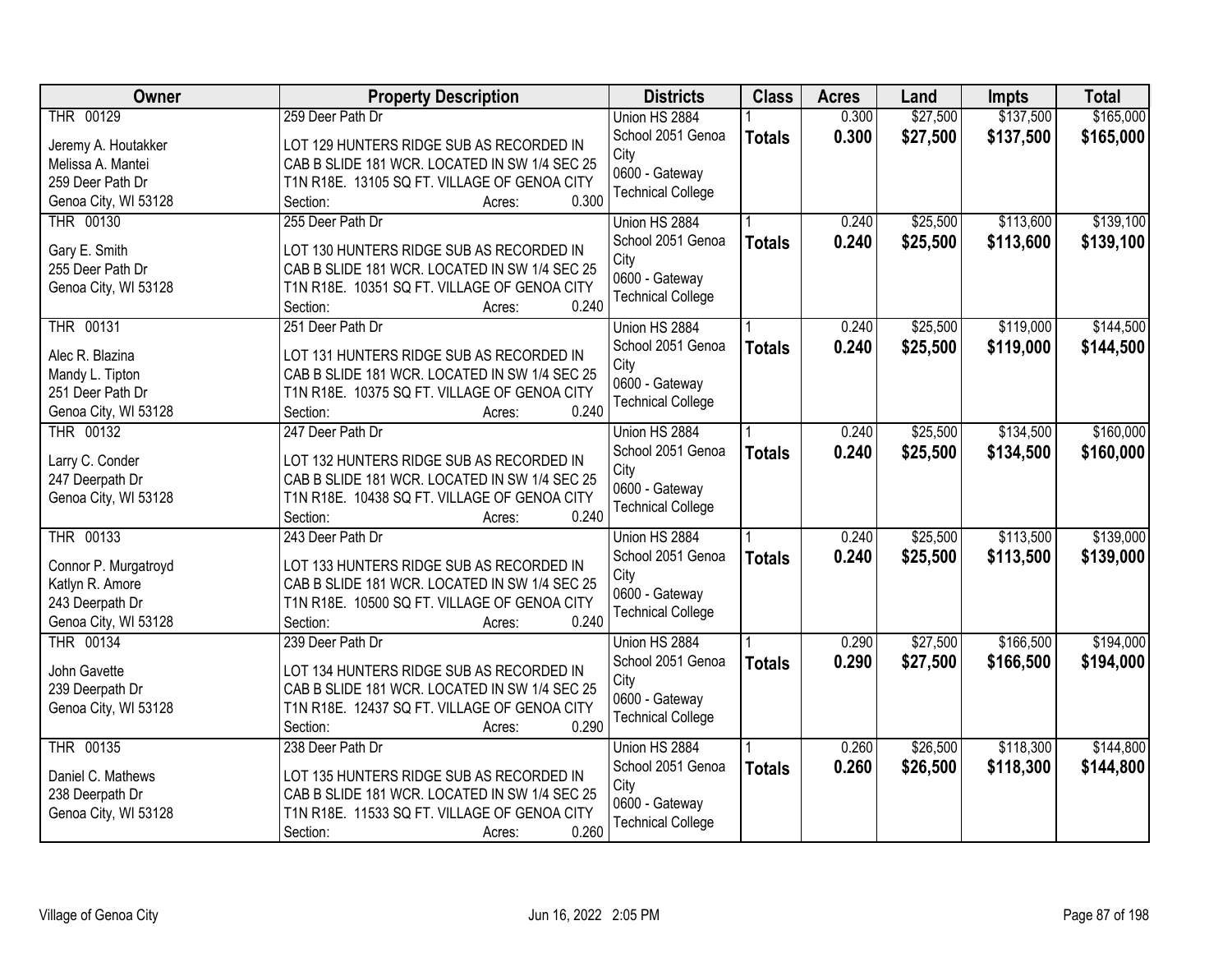| Owner                | <b>Property Description</b>                   | <b>Districts</b>         | <b>Class</b>  | <b>Acres</b> | Land     | <b>Impts</b> | <b>Total</b> |
|----------------------|-----------------------------------------------|--------------------------|---------------|--------------|----------|--------------|--------------|
| THR 00136            | 242 Deer Path Dr                              | Union HS 2884            |               | 0.250        | \$26,000 | \$136,200    | \$162,200    |
| Linda L. Francoeur   | LOT 136 HUNTERS RIDGE SUB AS RECORDED IN      | School 2051 Genoa        | <b>Totals</b> | 0.250        | \$26,000 | \$136,200    | \$162,200    |
| 242 Deer Path Dr     | CAB B SLIDE 181 WCR. LOCATED IN SW 1/4 SEC 25 | City                     |               |              |          |              |              |
| Genoa City, WI 53128 | T1N R18E. 10736 SQ FT. VILLAGE OF GENOA CITY  | 0600 - Gateway           |               |              |          |              |              |
|                      | 0.250<br>Section:<br>Acres:                   | <b>Technical College</b> |               |              |          |              |              |
| <b>THR 00137</b>     | 246 Deer Path Dr                              | Union HS 2884            |               | 0.290        | \$27,500 | \$152,900    | \$180,400    |
|                      |                                               | School 2051 Genoa        | <b>Totals</b> | 0.290        | \$27,500 | \$152,900    | \$180,400    |
| Joshua M. Lary       | LOT 137 HUNTERS RIDGE SUB AS RECORDED IN      | City                     |               |              |          |              |              |
| 246 Deer Path        | CAB B SLIDE 181 WCR. LOCATED IN SW 1/4 SEC 25 | 0600 - Gateway           |               |              |          |              |              |
| Genoa City, WI 53128 | T1N R18E. 12687 SQ FT. VILLAGE OF GENOA CITY  | <b>Technical College</b> |               |              |          |              |              |
|                      | 0.290<br>Section:<br>Acres:                   |                          |               |              |          |              |              |
| THR 00138            | 250 Deer Path Dr                              | Union HS 2884            |               | 0.280        | \$27,000 | \$145,700    | \$172,700    |
| Erik Sandberg        | LOT 138 HUNTERS RIDGE SUB AS RECORDED IN      | School 2051 Genoa        | <b>Totals</b> | 0.280        | \$27,000 | \$145,700    | \$172,700    |
| Jennifer Sandberg    | CAB B SLIDE 181 WCR. LOCATED IN SW 1/4 SEC 25 | City                     |               |              |          |              |              |
| 250 Deer Path Dr     | T1N R18E. 12296 SQ FT. VILLAGE OF GENOA CITY  | 0600 - Gateway           |               |              |          |              |              |
| Genoa City, WI 53128 | 0.280<br>Section:<br>Acres:                   | <b>Technical College</b> |               |              |          |              |              |
| THR 00139            | 254 Deer Path Dr                              | Union HS 2884            |               | 0.330        | \$28,500 | \$152,200    | \$180,700    |
|                      |                                               | School 2051 Genoa        | <b>Totals</b> | 0.330        | \$28,500 | \$152,200    | \$180,700    |
| Bradley C. Ehrhardt  | LOT 139 HUNTERS RIDGE SUB AS RECORDED IN      | City                     |               |              |          |              |              |
| 254 Deerpath         | CAB B SLIDE 181 WCR. LOCATED IN SW 1/4 SEC 25 | 0600 - Gateway           |               |              |          |              |              |
| Genoa City, WI 53128 | T1N R18E. 14327 SQ FT. VILLAGE OF GENOA CITY  | <b>Technical College</b> |               |              |          |              |              |
|                      | 0.330<br>Section: 25<br>Acres:                |                          |               |              |          |              |              |
| <b>THR 00140</b>     | 258 Deer Path Dr                              | Union HS 2884            |               | 0.310        | \$28,000 | \$122,600    | \$150,600    |
| Cheryl L. Rinda      | LOT 140 HUNTERS RIDGE SUB AS RECORDED IN      | School 2051 Genoa        | <b>Totals</b> | 0.310        | \$28,000 | \$122,600    | \$150,600    |
| PO Box 175           | CAB B SLIDE 181 WCR. LOCATED IN SW 1/4 SEC 25 | City                     |               |              |          |              |              |
| Genoa City, WI 53128 | T1N R18E. 13322 SQ FT. VILLAGE OF GENOA CITY  | 0600 - Gateway           |               |              |          |              |              |
|                      | 0.310<br>Section:<br>Acres:                   | <b>Technical College</b> |               |              |          |              |              |
| THR 00141            | 264 Deer Path Dr                              | Union HS 2884            |               | 0.320        | \$28,000 | \$144,500    | \$172,500    |
|                      |                                               | School 2051 Genoa        | <b>Totals</b> | 0.320        | \$28,000 | \$144,500    | \$172,500    |
| Marc A. Harren       | LOT 141 HUNTERS RIDGE SUB AS RECORDED IN      | City                     |               |              |          |              |              |
| 264 Deer Path Dr     | CAB B SLIDE 181 WCR. LOCATED IN SW 1/4 SEC 25 | 0600 - Gateway           |               |              |          |              |              |
| Genoa City, WI 53128 | T1N R18E. 13749 SQ FT. VILLAGE OF GENOA CITY  | <b>Technical College</b> |               |              |          |              |              |
|                      | 0.320<br>Section:<br>Acres:                   |                          |               |              |          |              |              |
| <b>THR 00142</b>     | 268 Deer Path Dr                              | Union HS 2884            |               | 0.230        | \$25,000 | \$115,500    | \$140,500    |
| Kenneth M. Redding   | LOT 142 HUNTERS RIDGE SUB AS RECORDED IN      | School 2051 Genoa        | <b>Totals</b> | 0.230        | \$25,000 | \$115,500    | \$140,500    |
| Bridget A. Redding   | CAB B SLIDE 181 WCR. LOCATED IN SW 1/4 SEC 25 | City                     |               |              |          |              |              |
| 268 Deer Path Dr     | T1N R18E. 10124 SQ FT. VILLAGE OF GENOA CITY  | 0600 - Gateway           |               |              |          |              |              |
| Genoa City, WI 53128 | 0.230<br>Section:<br>Acres:                   | <b>Technical College</b> |               |              |          |              |              |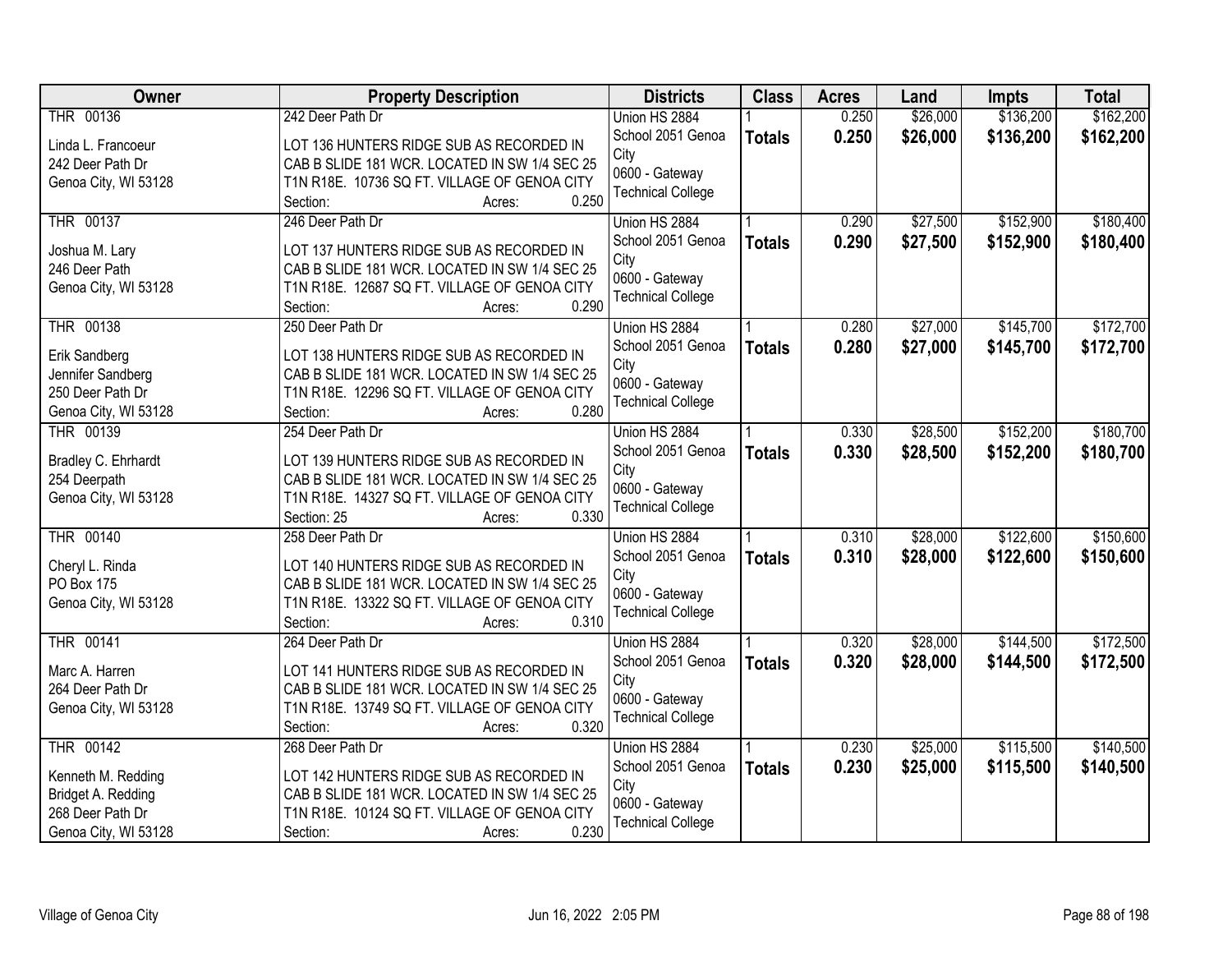| <b>Owner</b>         | <b>Property Description</b>                           | <b>Districts</b>         | <b>Class</b>  | <b>Acres</b> | Land     | <b>Impts</b> | <b>Total</b> |
|----------------------|-------------------------------------------------------|--------------------------|---------------|--------------|----------|--------------|--------------|
| THR 00143            | 272 Deer Path Dr                                      | Union HS 2884            |               | 0.240        | \$25,500 | \$139,000    | \$164,500    |
| Brian R. Beyer       | LOT 143 HUNTERS RIDGE SUB AS RECORDED IN              | School 2051 Genoa        | <b>Totals</b> | 0.240        | \$25,500 | \$139,000    | \$164,500    |
| Gail M. Beyer        | CAB B SLIDE 181 WCR. LOCATED IN SW 1/4 SEC 25         | City                     |               |              |          |              |              |
| 272 Deer Path Dr     | T1N R18E. 10456 SQ FT. VILLAGE OF GENOA CITY          | 0600 - Gateway           |               |              |          |              |              |
| Genoa City, WI 53128 | 0.240<br>Section:<br>Acres:                           | <b>Technical College</b> |               |              |          |              |              |
| <b>THR 00144</b>     | 276 Deer Path Dr                                      | Union HS 2884            |               | 0.250        | \$26,000 | \$125,400    | \$151,400    |
|                      |                                                       | School 2051 Genoa        |               | 0.250        | \$26,000 | \$125,400    | \$151,400    |
| Shawn R. Zerr        | LOT 144 HUNTERS RIDGE SUB AS RECORDED IN              | City                     | <b>Totals</b> |              |          |              |              |
| Melanie Zerr         | CAB B SLIDE 181 WCR. LOCATED IN SW 1/4 SEC 25         | 0600 - Gateway           |               |              |          |              |              |
| 276 Deer Path Dr     | T1N R18E. 10941 SQ FT. VILLAGE OF GENOA CITY          | <b>Technical College</b> |               |              |          |              |              |
| Genoa City, WI 53128 | 0.250<br>Section:<br>Acres:                           |                          |               |              |          |              |              |
| THR 00145            | 280 Deer Path Dr                                      | Union HS 2884            |               | 0.250        | \$26,000 | \$137,000    | \$163,000    |
| Michael T. Babel     | LOT 145 HUNTERS RIDGE SUB AS RECORDED IN              | School 2051 Genoa        | <b>Totals</b> | 0.250        | \$26,000 | \$137,000    | \$163,000    |
| 280 Deerpath Dr      | CAB B SLIDE 181 WCR. LOCATED IN SW 1/4 SEC 25         | City                     |               |              |          |              |              |
| Genoa City, WI 53128 | T1N R18E. 10713 SQ FT. VILLAGE OF GENOA CITY          | 0600 - Gateway           |               |              |          |              |              |
|                      | 0.250<br>Section:<br>Acres:                           | <b>Technical College</b> |               |              |          |              |              |
| THR 00146            | 284 Deer Path Dr                                      | Union HS 2884            |               | 0.340        | \$28,500 | \$148,500    | \$177,000    |
|                      |                                                       | School 2051 Genoa        |               |              |          |              |              |
| Timothy J. Guasta    | LOT 146 HUNTERS RIDGE SUB AS RECORDED IN              |                          | <b>Totals</b> | 0.340        | \$28,500 | \$148,500    | \$177,000    |
| Nicole M. Taylor     | CAB B SLIDE 181 WCR. LOCATED IN SW 1/4 SEC 25         | City<br>0600 - Gateway   |               |              |          |              |              |
| 284 Deer Path Dr     | T1N R18E. 14603 SQ FT. VILLAGE OF GENOA CITY          | <b>Technical College</b> |               |              |          |              |              |
| Genoa City, WI 53128 | 0.340<br>Section:<br>Acres:                           |                          |               |              |          |              |              |
| <b>THR 00147</b>     | 1110 Pheasant Dr                                      | Union HS 2884            |               | 0.340        | \$28,500 | \$132,100    | \$160,600    |
|                      |                                                       | School 2051 Genoa        | <b>Totals</b> | 0.340        | \$28,500 | \$132,100    | \$160,600    |
| Gregory J. Olsen     | LOT 147 HUNTERS RIDGE SUB AS RECORDED IN              | City                     |               |              |          |              |              |
| Amber E. Olsen       | CAB B SLIDE 181 WCR. LOCATED IN SW 1/4 SEC 25         | 0600 - Gateway           |               |              |          |              |              |
| 1110 Pheasant Dr     | T1N R18E. 14963 SQ FT. VILLAGE OF GENOA CITY<br>0.340 | <b>Technical College</b> |               |              |          |              |              |
| Genoa City, WI 53128 | Section:<br>Acres:                                    |                          |               |              |          |              |              |
| THR 00148            | 1120 Pheasant Dr                                      | Union HS 2884            |               | 0.340        | \$28,500 | \$146,500    | \$175,000    |
| Corey S. Johansen    | LOT 148 HUNTERS RIDGE SUB AS RECORDED IN              | School 2051 Genoa        | <b>Totals</b> | 0.340        | \$28,500 | \$146,500    | \$175,000    |
| Ariel A. Johansen    | CAB B SLIDE 181 WCR. LOCATED IN SW 1/4 SEC 25         | City                     |               |              |          |              |              |
| 1120 Pheasant Dr     | T1N R18E. 14884 SQ FT. VILLAGE OF GENOA CITY          | 0600 - Gateway           |               |              |          |              |              |
| Genoa City, WI 53128 | 0.340<br>Section: 25<br>Acres:                        | <b>Technical College</b> |               |              |          |              |              |
| THR 00149            | 287 Quail Dr                                          | Union HS 2884            |               | 0.390        | \$29,000 | \$127,500    | \$156,500    |
|                      |                                                       | School 2051 Genoa        | <b>Totals</b> | 0.390        | \$29,000 | \$127,500    | \$156,500    |
| Richard B. Green     | LOT 149 HUNTERS RIDGE SUB AS RECORDED IN              | City                     |               |              |          |              |              |
| Leticia Green        | CAB B SLIDE 181 WCR. LOCATED IN SW 1/4 SEC 25         | 0600 - Gateway           |               |              |          |              |              |
| 287 Quail Dr         | T1N R18E. 17079 SQ FT. VILLAGE OF GENOA CITY          | <b>Technical College</b> |               |              |          |              |              |
| Genoa City, WI 53128 | 0.390<br>Section:<br>Acres:                           |                          |               |              |          |              |              |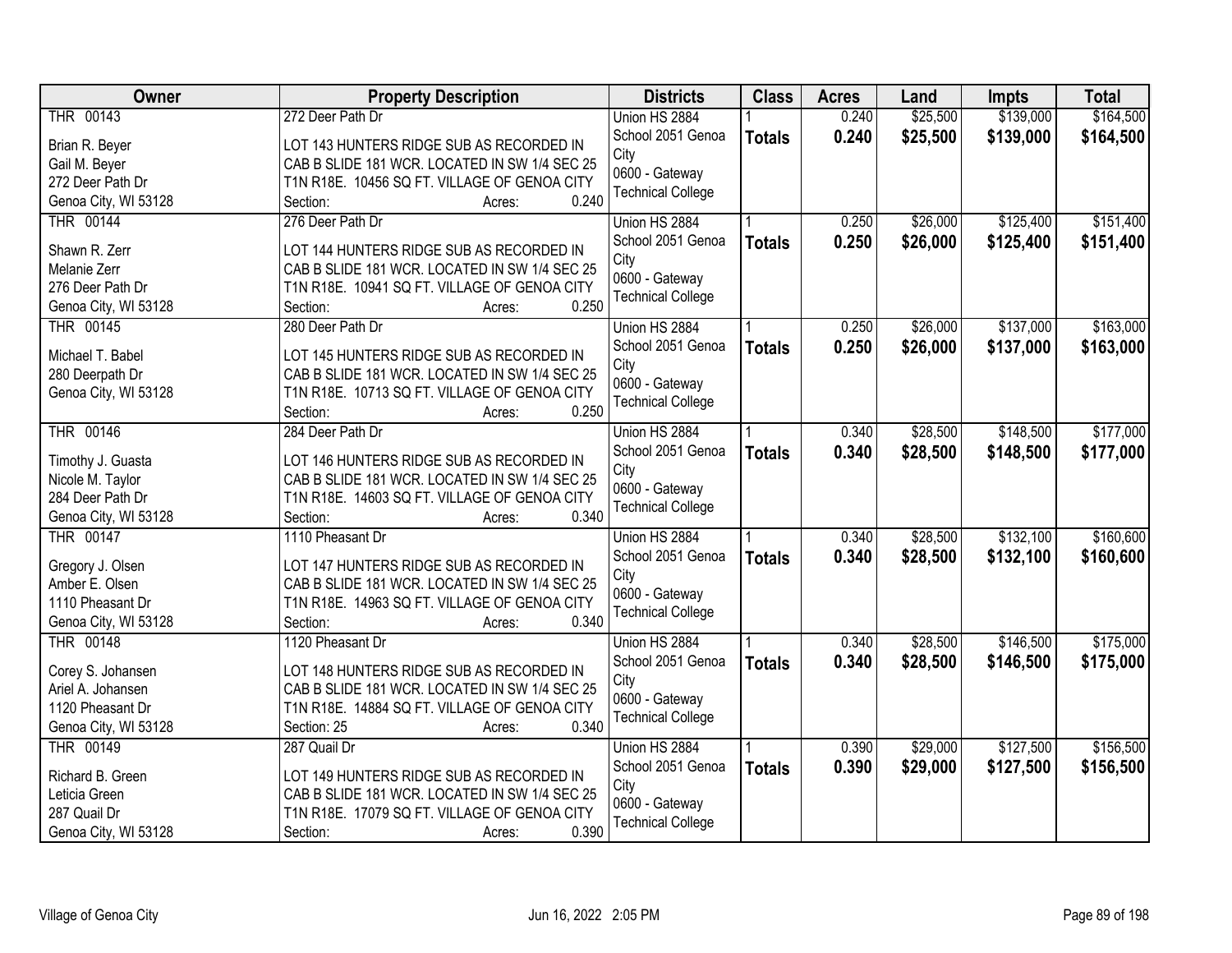| <b>Owner</b>                   | <b>Property Description</b>                                                                   | <b>Districts</b>         | <b>Class</b>  | <b>Acres</b> | Land     | Impts     | <b>Total</b> |
|--------------------------------|-----------------------------------------------------------------------------------------------|--------------------------|---------------|--------------|----------|-----------|--------------|
| THR 00150                      | 283 Quail Dr                                                                                  | Union HS 2884            |               | 0.340        | \$28,500 | \$143,300 | \$171,800    |
| Brandon L. Sanko               | LOT 150 HUNTERS RIDGE SUB AS RECORDED IN                                                      | School 2051 Genoa        | <b>Totals</b> | 0.340        | \$28,500 | \$143,300 | \$171,800    |
| 283 Quail Dr                   | CAB B SLIDE 181 WCR. LOCATED IN SW 1/4 SEC 25                                                 | City                     |               |              |          |           |              |
| Genoa City, WI 53128           | T1N R18E. 14818 SQ FT. VILLAGE OF GENOA CITY                                                  | 0600 - Gateway           |               |              |          |           |              |
|                                | 0.340<br>Section:<br>Acres:                                                                   | <b>Technical College</b> |               |              |          |           |              |
| <b>THR 00151</b>               | 279 Quail Dr                                                                                  | Union HS 2884            |               | 0.320        | \$28,000 | \$148,500 | \$176,500    |
|                                | LOT 151 HUNTERS RIDGE SUB AS RECORDED IN                                                      | School 2051 Genoa        | <b>Totals</b> | 0.320        | \$28,000 | \$148,500 | \$176,500    |
| Ramsin Vardeh<br>279 Quail Dr  | CAB B SLIDE 181 WCR. LOCATED IN SW 1/4 SEC 25                                                 | City                     |               |              |          |           |              |
| Genoa City, WI 53128           | T1N R18E. 13766 SQ FT. VILLAGE OF GENOA CITY                                                  | 0600 - Gateway           |               |              |          |           |              |
|                                | 0.320<br>Section: 25<br>Acres:                                                                | <b>Technical College</b> |               |              |          |           |              |
| <b>THR 00152</b>               | 275 Quail Dr                                                                                  | Union HS 2884            |               | 0.280        | \$27,000 | \$141,700 | \$168,700    |
|                                |                                                                                               | School 2051 Genoa        | <b>Totals</b> | 0.280        | \$27,000 | \$141,700 | \$168,700    |
| Joseph J. Maikranz             | LOT 152 HUNTERS RIDGE SUB AS RECORDED IN                                                      | City                     |               |              |          |           |              |
| 275 Quail Dr                   | CAB B SLIDE 181 WCR. LOCATED IN SW 1/4 SEC 25                                                 | 0600 - Gateway           |               |              |          |           |              |
| Genoa City, WI 53128           | T1N R18E. 12288 SQ FT. VILLAGE OF GENOA CITY<br>0.280<br>Section: 25                          | <b>Technical College</b> |               |              |          |           |              |
| THR 00153                      | Acres:<br>271 Quail Dr                                                                        | Union HS 2884            |               | 0.230        | \$25,000 | \$118,500 | \$143,500    |
|                                |                                                                                               | School 2051 Genoa        |               |              |          |           |              |
| Steven P. Holzer               | LOT 153 HUNTERS RIDGE SUB AS RECORDED IN                                                      | City                     | <b>Totals</b> | 0.230        | \$25,000 | \$118,500 | \$143,500    |
| Susan E. Holzer                | CAB B SLIDE 181 WCR. LOCATED IN SW 1/4 SEC 25                                                 | 0600 - Gateway           |               |              |          |           |              |
| 271 Quail Dr                   | T1N R18E. 10082 SQ FT. VILLAGE OF GENOA CITY                                                  | <b>Technical College</b> |               |              |          |           |              |
| Genoa City, WI 53128           | 0.230<br>Section:<br>Acres:                                                                   |                          |               |              |          |           |              |
| <b>THR 00154</b>               | 267 Quail Dr                                                                                  | Union HS 2884            |               | 0.300        | \$27,500 | \$135,600 | \$163,100    |
| Tony J. Dutze                  | LOT 154 HUNTERS RIDGE SUB AS RECORDED IN                                                      | School 2051 Genoa        | <b>Totals</b> | 0.300        | \$27,500 | \$135,600 | \$163,100    |
| 267 Quail Dr                   | CAB B SLIDE 181 WCR. LOCATED IN SW 1/4 SEC 25                                                 | City                     |               |              |          |           |              |
| Genoa City, WI 53128           | T1N R18E. 13218 SQ FT. VILLAGE OF GENOA CITY                                                  | 0600 - Gateway           |               |              |          |           |              |
|                                | 0.300<br>Section:<br>Acres:                                                                   | <b>Technical College</b> |               |              |          |           |              |
| THR 00155                      | 263 Quail Dr                                                                                  | Union HS 2884            |               | 0.300        | \$27,500 | \$133,500 | \$161,000    |
| Miroslawa Solecki              | LOT 155 HUNTERS RIDGE SUB AS RECORDED IN                                                      | School 2051 Genoa        | <b>Totals</b> | 0.300        | \$27,500 | \$133,500 | \$161,000    |
| Mark P. Solecki                | CAB B SLIDE 181 WCR. LOCATED IN SW 1/4 SEC 25                                                 | City                     |               |              |          |           |              |
| 263 Quail Dr                   | T1N R18E. 13061 SQ FT. VILLAGE OF GENOA CITY                                                  | 0600 - Gateway           |               |              |          |           |              |
| Genoa City, WI 53128           | 0.300<br>Section:<br>Acres:                                                                   | <b>Technical College</b> |               |              |          |           |              |
| <b>THR 00156</b>               | 259 Quail Dr                                                                                  | Union HS 2884            |               | 0.300        | \$27,500 | \$150,500 | \$178,000    |
|                                |                                                                                               | School 2051 Genoa        | <b>Totals</b> | 0.300        | \$27,500 | \$150,500 | \$178,000    |
| Bradley C. Kaput               | LOT 156 HUNTERS RIDGE SUB AS RECORDED IN                                                      | City                     |               |              |          |           |              |
| Taylor A. Dory<br>259 Quail Dr | CAB B SLIDE 181 WCR. LOCATED IN SW 1/4 SEC 25<br>T1N R18E. 13106 SQ FT. VILLAGE OF GENOA CITY | 0600 - Gateway           |               |              |          |           |              |
| Genoa City, WI 53128           | 0.300<br>Section:                                                                             | <b>Technical College</b> |               |              |          |           |              |
|                                | Acres:                                                                                        |                          |               |              |          |           |              |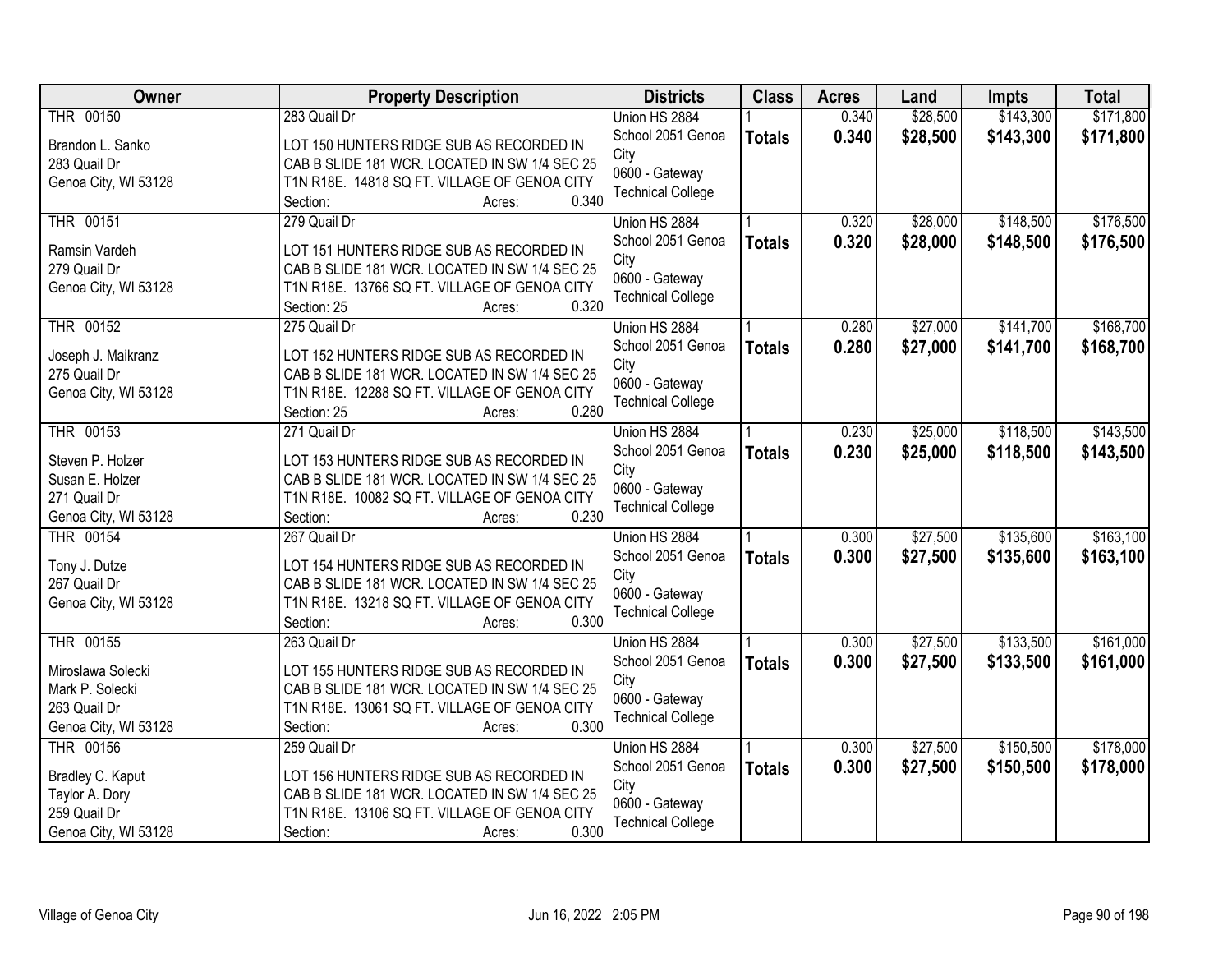| <b>Owner</b>         | <b>Property Description</b>                   | <b>Districts</b>         | <b>Class</b>  | <b>Acres</b> | Land     | <b>Impts</b> | <b>Total</b> |
|----------------------|-----------------------------------------------|--------------------------|---------------|--------------|----------|--------------|--------------|
| THR 00157            | 255 Quail Dr                                  | Union HS 2884            |               | 0.310        | \$28,000 | \$120,100    | \$148,100    |
| Richard M. Dressel   | LOT 157 HUNTERS RIDGE SUB AS RECORDED IN      | School 2051 Genoa        | <b>Totals</b> | 0.310        | \$28,000 | \$120,100    | \$148,100    |
| Patricia Dressel     | CAB B SLIDE 181 WCR. LOCATED IN SW 1/4 SEC 25 | City                     |               |              |          |              |              |
| 255 Quail Dr         | T1N R18E. 13634 SQ FT. VILLAGE OF GENOA CITY  | 0600 - Gateway           |               |              |          |              |              |
| Genoa City, WI 53128 | 0.310<br>Section:<br>Acres:                   | <b>Technical College</b> |               |              |          |              |              |
| THR 00158            | 251 Quail Dr                                  | Union HS 2884            |               | 0.280        | \$27,000 | \$156,700    | \$183,700    |
|                      |                                               | School 2051 Genoa        | <b>Totals</b> | 0.280        | \$27,000 | \$156,700    | \$183,700    |
| Michael G. Meier     | LOT 158 HUNTERS RIDGE SUB AS RECORDED IN      | City                     |               |              |          |              |              |
| 251 Quail Dr         | CAB B SLIDE 181 WCR. LOCATED IN SW 1/4 SEC 25 | 0600 - Gateway           |               |              |          |              |              |
| Genoa City, WI 53128 | T1N R18E. 12295 SQ FT. VILLAGE OF GENOA CITY  | <b>Technical College</b> |               |              |          |              |              |
|                      | 0.280<br>Section: 25<br>Acres:                |                          |               |              |          |              |              |
| THR 00159            | 247 Quail Dr                                  | Union HS 2884            |               | 0.270        | \$27,000 | \$117,000    | \$144,000    |
| Norman E. Fischer Jr | LOT 159 HUNTERS RIDGE SUB AS RECORDED IN      | School 2051 Genoa        | <b>Totals</b> | 0.270        | \$27,000 | \$117,000    | \$144,000    |
| Angela M. Fischer    | CAB B SLIDE 181 WCR. LOCATED IN SW 1/4 SEC 25 | City                     |               |              |          |              |              |
| 247 Quail Dr         | T1N R18E. 11830 SQ FT. VILLAGE OF GENOA CITY  | 0600 - Gateway           |               |              |          |              |              |
| Genoa City, WI 53128 | 0.270<br>Section:<br>Acres:                   | <b>Technical College</b> |               |              |          |              |              |
| THR 00160            | 243 Quail Dr                                  | Union HS 2884            |               | 0.240        | \$25,500 | \$119,400    | \$144,900    |
|                      |                                               | School 2051 Genoa        | <b>Totals</b> | 0.240        | \$25,500 | \$119,400    | \$144,900    |
| Edward T. Sala       | LOT 160 HUNTERS RIDGE SUB AS RECORDED IN      | City                     |               |              |          |              |              |
| Carolann Sala        | CAB B SLIDE 181 WCR. LOCATED IN SW 1/4 SEC 25 | 0600 - Gateway           |               |              |          |              |              |
| 243 Quail Dr         | T1N R18E. 10616 SQ FT. VILLAGE OF GENOA CITY  | <b>Technical College</b> |               |              |          |              |              |
| Genoa City, WI 53128 | 0.240<br>Section:<br>Acres:                   |                          |               |              |          |              |              |
| <b>THR 00161</b>     | 239 Quail Dr                                  | Union HS 2884            |               | 0.270        | \$27,000 | \$162,100    | \$189,100    |
| Marek W. Kalinowski  | LOT 161 HUNTERS RIDGE SUB AS RECORDED IN      | School 2051 Genoa        | <b>Totals</b> | 0.270        | \$27,000 | \$162,100    | \$189,100    |
| Barbara Kalinowska   | CAB B SLIDE 181 WCR. LOCATED IN SW 1/4 SEC 25 | City                     |               |              |          |              |              |
| 239 Quail            | T1N R18E. 11690 SQ FT. VILLAGE OF GENOA CITY  | 0600 - Gateway           |               |              |          |              |              |
| Genoa City, WI 53128 | 0.270<br>Section:<br>Acres:                   | <b>Technical College</b> |               |              |          |              |              |
| THR 00162            | 238 Quail Dr                                  | Union HS 2884            |               | 0.370        | \$29,000 | \$134,600    | \$163,600    |
|                      |                                               | School 2051 Genoa        | <b>Totals</b> | 0.370        | \$29,000 | \$134,600    | \$163,600    |
| Shawn L. Meadows     | LOT 162 HUNTERS RIDGE SUB AS RECORDED IN      | City                     |               |              |          |              |              |
| Joanna M. Meadows    | CAB B SLIDE 181 WCR. LOCATED IN SW 1/4 SEC 25 | 0600 - Gateway           |               |              |          |              |              |
| 238 Quail Dr         | T1N R18E. 16132 SQ FT. VILLAGE OF GENOA CITY  | <b>Technical College</b> |               |              |          |              |              |
| Genoa City, WI 53128 | 0.370<br>Section:<br>Acres:                   |                          |               |              |          |              |              |
| THR 00163            | 242 Quail Dr                                  | Union HS 2884            |               | 0.330        | \$28,500 | \$148,700    | \$177,200    |
| Timothy C. Nycz      | LOT 163 HUNTERS RIDGE SUB AS RECORDED IN      | School 2051 Genoa        | <b>Totals</b> | 0.330        | \$28,500 | \$148,700    | \$177,200    |
| 242 Quail Dr         | CAB B SLIDE 181 WCR. LOCATED IN SW 1/4 SEC 25 | City                     |               |              |          |              |              |
| Genoa City, WI 53128 | T1N R18E. 14318 SQ FT. VILLAGE OF GENOA CITY  | 0600 - Gateway           |               |              |          |              |              |
|                      | 0.330<br>Section: 25<br>Acres:                | <b>Technical College</b> |               |              |          |              |              |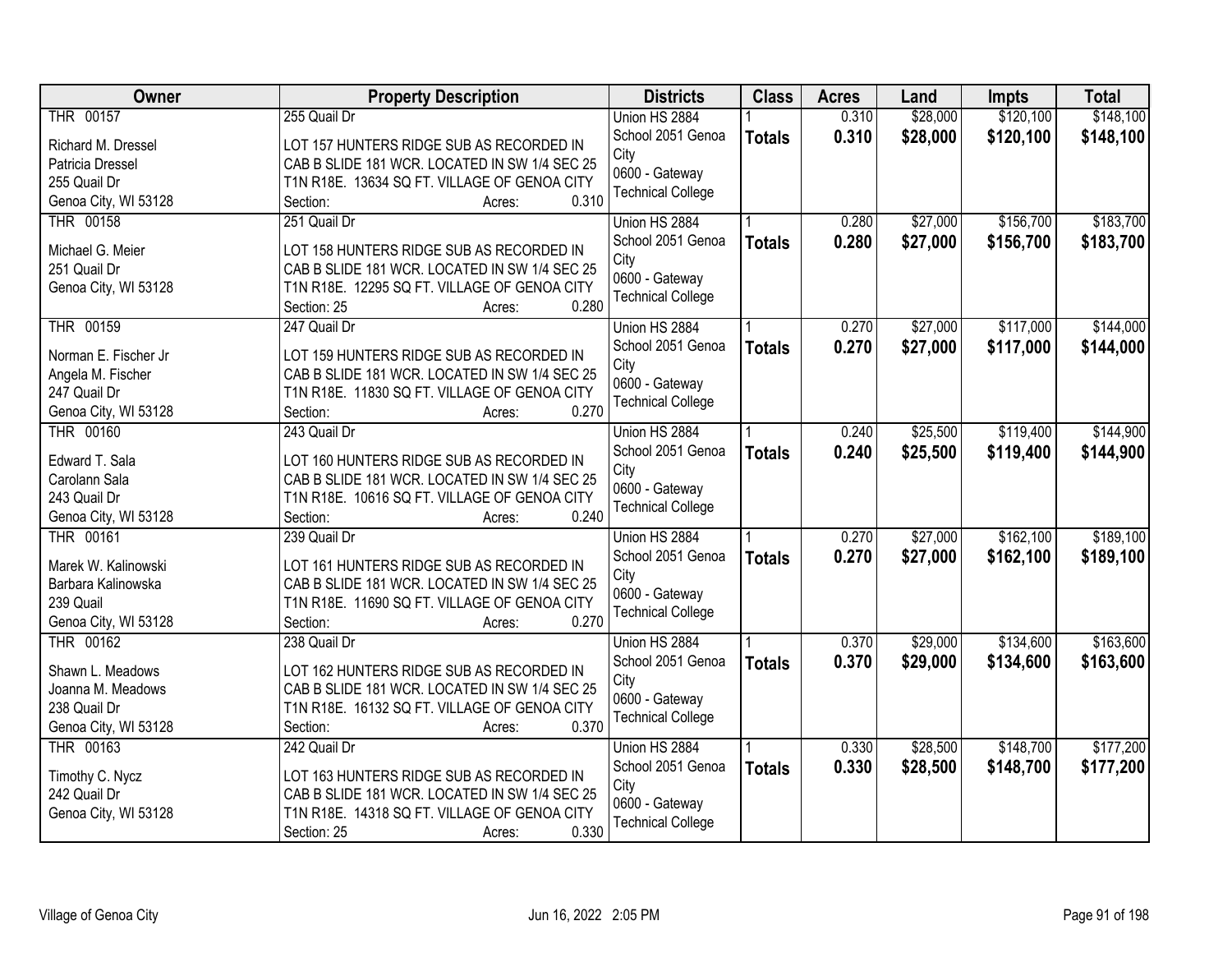| Owner                          | <b>Property Description</b>                   | <b>Districts</b>         | <b>Class</b>  | <b>Acres</b> | Land     | <b>Impts</b> | <b>Total</b> |
|--------------------------------|-----------------------------------------------|--------------------------|---------------|--------------|----------|--------------|--------------|
| THR 00164                      | 246 Quail Dr                                  | Union HS 2884            |               | 0.320        | \$28,000 | \$119,500    | \$147,500    |
| Jerry J. Jarvis                | LOT 164 HUNTERS RIDGE SUB AS RECORDED IN      | School 2051 Genoa        | <b>Totals</b> | 0.320        | \$28,000 | \$119,500    | \$147,500    |
| Cynthia J. Jarvis              | CAB B SLIDE 181 WCR. LOCATED IN SW 1/4 SEC 25 | City                     |               |              |          |              |              |
| 246 Quail Dr                   | T1N R18E. 14142 SQ FT. VILLAGE OF GENOA CITY  | 0600 - Gateway           |               |              |          |              |              |
| Genoa City, WI 53128           | 0.320<br>Section:<br>Acres:                   | <b>Technical College</b> |               |              |          |              |              |
| THR 00165                      | 256 Quail Dr                                  | Union HS 2884            |               | 0.340        | \$28,500 | \$158,000    | \$186,500    |
|                                |                                               | School 2051 Genoa        | <b>Totals</b> | 0.340        | \$28,500 | \$158,000    | \$186,500    |
| Son N. Truong                  | LOT 165 HUNTERS RIDGE SUB AS RECORDED IN      | City                     |               |              |          |              |              |
| Brenda T. Do                   | CAB B SLIDE 181 WCR. LOCATED IN SW 1/4 SEC 25 | 0600 - Gateway           |               |              |          |              |              |
| 256 Quail Dr                   | T1N R18E. 14668 SQ FT. VILLAGE OF GENOA CITY  | <b>Technical College</b> |               |              |          |              |              |
| Genoa City, WI 53128           | 0.340<br>Section:<br>Acres:                   |                          |               |              |          |              |              |
| THR 00166                      | 260 Quail Dr                                  | Union HS 2884            |               | 0.330        | \$28,500 | \$166,400    | \$194,900    |
| Curtis F. Kruger               | LOT 166 HUNTERS RIDGE SUB AS RECORDED IN      | School 2051 Genoa        | <b>Totals</b> | 0.330        | \$28,500 | \$166,400    | \$194,900    |
| Lisa A. Kruger                 | CAB B SLIDE 181 WCR. LOCATED IN SW 1/4 SEC 25 | City                     |               |              |          |              |              |
| 260 Quail Dr                   | T1N R18E. 14320 SQ FT. VILLAGE OF GENOA CITY  | 0600 - Gateway           |               |              |          |              |              |
| Genoa City, WI 53128           | 0.330<br>Section:<br>Acres:                   | <b>Technical College</b> |               |              |          |              |              |
| <b>THR 00167</b>               | 266 Quail Dr                                  | Union HS 2884            |               | 0.270        | \$27,000 | \$149,000    | \$176,000    |
|                                |                                               | School 2051 Genoa        | <b>Totals</b> | 0.270        | \$27,000 | \$149,000    | \$176,000    |
| John J. Scheibe                | LOT 167 HUNTERS RIDGE SUB AS RECORDED IN      | City                     |               |              |          |              |              |
| 266 Quail Dr                   | CAB B SLIDE 181 WCR. LOCATED IN SW 1/4 SEC 25 | 0600 - Gateway           |               |              |          |              |              |
| Genoa City, WI 53128           | T1N R18E. 11937 SQ FT. VILLAGE OF GENOA CITY  | <b>Technical College</b> |               |              |          |              |              |
|                                | 0.270<br>Section:<br>Acres:                   |                          |               |              |          |              |              |
| <b>THR 00168</b>               | 270 Quail Dr                                  | Union HS 2884            |               | 0.253        | \$26,000 | \$173,900    | \$199,900    |
| Michael Roberts Trust          | LOT 168 HUNTERS RIDGE SUB AS RECORDED IN      | School 2051 Genoa        | <b>Totals</b> | 0.253        | \$26,000 | \$173,900    | \$199,900    |
| <b>Catherine Roberts Trust</b> | CAB B SLIDE 181 WCR. LOCATED IN SW 1/4 SEC 25 | City                     |               |              |          |              |              |
| 270 Quail Dr                   | T1N R18E. 10687 SQ FT. VILLAGE OF GENOA CITY  | 0600 - Gateway           |               |              |          |              |              |
| Genoa City, WI 53128           | 0.253<br>Section:<br>Acres:                   | <b>Technical College</b> |               |              |          |              |              |
| THR 00169                      | 274 Quail Dr                                  | Union HS 2884            |               | 0.274        | \$27,000 | \$154,300    | \$181,300    |
|                                |                                               | School 2051 Genoa        | <b>Totals</b> | 0.274        | \$27,000 | \$154,300    | \$181,300    |
| Randy S. Vance                 | LOT 169 HUNTERS RIDGE SUB AS RECORDED IN      | City                     |               |              |          |              |              |
| Candace Vance                  | CAB B SLIDE 181 WCR. LOCATED IN SW 1/4 SEC 25 | 0600 - Gateway           |               |              |          |              |              |
| 274 Quail Dr                   | T1N R18E. 11940 SQ FT. VILLAGE OF GENOA CITY  | <b>Technical College</b> |               |              |          |              |              |
| Genoa City, WI 53128           | 0.274<br>Section:<br>Acres:                   |                          |               |              |          |              |              |
| <b>THR 00170</b>               | 278 Quail Dr                                  | Union HS 2884            |               | 0.300        | \$27,500 | \$163,100    | \$190,600    |
| Joseph Taticek                 | LOT 170 HUNTERS RIDGE SUB AS RECORDED IN      | School 2051 Genoa        | <b>Totals</b> | 0.300        | \$27,500 | \$163,100    | \$190,600    |
| <b>Ashley Taticek</b>          | CAB B SLIDE 181 WCR. LOCATED IN SW 1/4 SEC 25 | City                     |               |              |          |              |              |
| 278 Quail Dr                   | T1N R18E. 12922 SQ FT. VILLAGE OF GENOA CITY  | 0600 - Gateway           |               |              |          |              |              |
| Genoa City, WI 53128           | 0.300<br>Section:<br>Acres:                   | <b>Technical College</b> |               |              |          |              |              |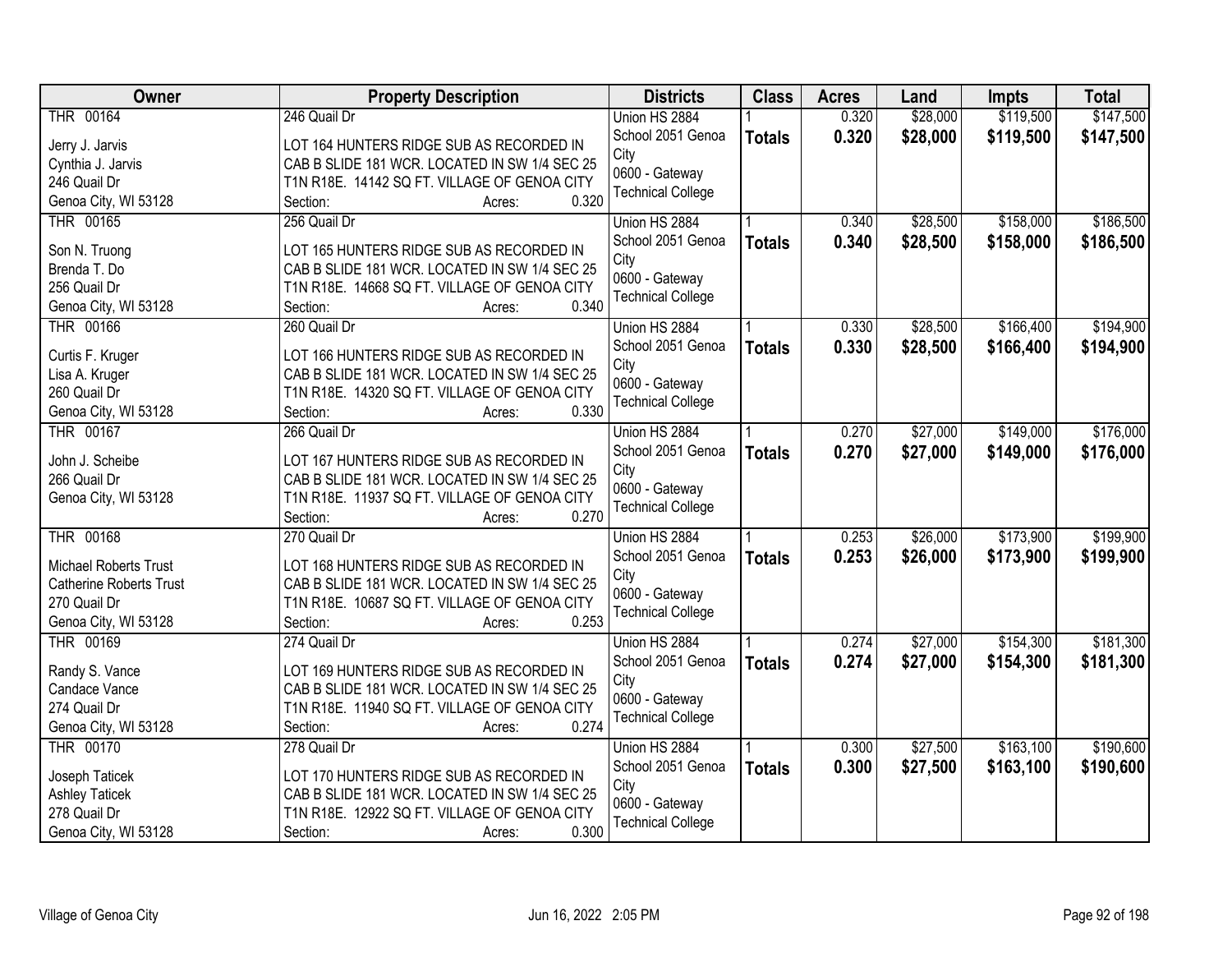| Owner                    | <b>Property Description</b>                   | <b>Districts</b>         | <b>Class</b>  | <b>Acres</b> | Land     | <b>Impts</b> | <b>Total</b> |
|--------------------------|-----------------------------------------------|--------------------------|---------------|--------------|----------|--------------|--------------|
| THR 00171                | 282 Quail Dr                                  | Union HS 2884            |               | 0.380        | \$29,000 | \$132,500    | \$161,500    |
| Michael P. Nellessen     | LOT 171 HUNTERS RIDGE SUB AS RECORDED IN      | School 2051 Genoa        | <b>Totals</b> | 0.380        | \$29,000 | \$132,500    | \$161,500    |
| 282 Quail Dr             | CAB B SLIDE 181 WCR. LOCATED IN SW 1/4 SEC 25 | City                     |               |              |          |              |              |
| Genoa City, WI 53128     | T1N R18E. 16535 SQ FT. VILLAGE OF GENOA CITY  | 0600 - Gateway           |               |              |          |              |              |
|                          | 0.380<br>Section:<br>Acres:                   | <b>Technical College</b> |               |              |          |              |              |
| THR 00172                | 273 Pheasant Dr                               | Union HS 2884            |               | 0.300        | \$27,000 | \$135,500    | \$162,500    |
|                          |                                               | School 2051 Genoa        | <b>Totals</b> | 0.300        | \$27,000 | \$135,500    | \$162,500    |
| Christopher M. Pugesek   | LOT 172 HUNTERS RIDGE SUB AS RECORDED IN      | City                     |               |              |          |              |              |
| Corinne E. Pugesek       | CAB B SLIDE 181 WCR. LOCATED IN SW 1/4 SEC 25 | 0600 - Gateway           |               |              |          |              |              |
| 273 Pheasant Dr          | T1N R18E. 12955 SQ FT. VILLAGE OF GENOA CITY  | <b>Technical College</b> |               |              |          |              |              |
| Genoa City, WI 53128     | 0.300<br>Section:<br>Acres:                   |                          |               |              |          |              |              |
| THR 00173                | 263 Pheasant Dr                               | Union HS 2884            |               | 0.320        | \$28,000 | \$151,800    | \$179,800    |
| John M. Spaay            | LOT 173 HUNTERS RIDGE SUB AS RECORDED IN      | School 2051 Genoa        | <b>Totals</b> | 0.320        | \$28,000 | \$151,800    | \$179,800    |
| 8326 Corporate Dr        | CAB B SLIDE 181 WCR. LOCATED IN SW 1/4 SEC 25 | City                     |               |              |          |              |              |
| Racine, WI 53406         | T1N R18E. 14147 SQ FT. VILLAGE OF GENOA CITY  | 0600 - Gateway           |               |              |          |              |              |
|                          | 0.320<br>Section:<br>Acres:                   | <b>Technical College</b> |               |              |          |              |              |
| THR 00174                | 259 Pheasant Dr                               | Union HS 2884            |               | 0.290        | \$27,500 | \$169,600    | \$197,100    |
|                          |                                               | School 2051 Genoa        | <b>Totals</b> | 0.290        | \$27,500 | \$169,600    | \$197,100    |
| Lisa Herner              | LOT 174 HUNTERS RIDGE SUB AS RECORDED IN      | City                     |               |              |          |              |              |
| 259 Pheasant Dr          | CAB B SLIDE 181 WCR. LOCATED IN SW 1/4 SEC 25 | 0600 - Gateway           |               |              |          |              |              |
| Genoa City, WI 53128     | T1N R18E. 12536 SQ FT. VILLAGE OF GENOA CITY  | <b>Technical College</b> |               |              |          |              |              |
|                          | 0.290<br>Section:<br>Acres:                   |                          |               |              |          |              |              |
| THR 00175                | 255 Pheasant Dr                               | Union HS 2884            |               | 0.280        | \$27,000 | \$169,700    | \$196,700    |
| Rebecca M. Zazula        | LOT 175 HUNTERS RIDGE SUB AS RECORDED IN      | School 2051 Genoa        | <b>Totals</b> | 0.280        | \$27,000 | \$169,700    | \$196,700    |
| 255 Pheasant Dr          | CAB B SLIDE 181 WCR. LOCATED IN SW 1/4 SEC 25 | City                     |               |              |          |              |              |
| Genoa City, WI 53128     | T1N R18E. 12383 SQ FT. VILLAGE OF GENOA CITY  | 0600 - Gateway           |               |              |          |              |              |
|                          | 0.280<br>Section:<br>Acres:                   | <b>Technical College</b> |               |              |          |              |              |
| THR 00176                | 251 Pheasant Dr                               | Union HS 2884            |               | 0.290        | \$27,500 | \$134,000    | \$161,500    |
| <b>Herbert Macdonald</b> | LOT 176 HUNTERS RIDGE SUB AS RECORDED IN      | School 2051 Genoa        | <b>Totals</b> | 0.290        | \$27,500 | \$134,000    | \$161,500    |
| 251 Pheasant Dr          | CAB B SLIDE 181 WCR. LOCATED IN SW 1/4 SEC 25 | City                     |               |              |          |              |              |
| Genoa City, WI 53128     | T1N R18E. 12837 SQ FT. VILLAGE OF GENOA CITY  | 0600 - Gateway           |               |              |          |              |              |
|                          | 0.290<br>Section:<br>Acres:                   | <b>Technical College</b> |               |              |          |              |              |
| THR 00177                | 247 Pheasant Dr                               | Union HS 2884            |               | 0.350        | \$28,500 | \$147,500    | \$176,000    |
|                          |                                               | School 2051 Genoa        |               | 0.350        | \$28,500 | \$147,500    | \$176,000    |
| Cory Fischer             | LOT 177 HUNTERS RIDGE SUB AS RECORDED IN      | City                     | <b>Totals</b> |              |          |              |              |
| 247 Pheasant Dr          | CAB B SLIDE 181 WCR. LOCATED IN SW 1/4 SEC 25 | 0600 - Gateway           |               |              |          |              |              |
| Genoa City, WI 53128     | T1N R18E. 15209 SQ FT. VILLAGE OF GENOA CITY  | <b>Technical College</b> |               |              |          |              |              |
|                          | 0.350<br>Section:<br>Acres:                   |                          |               |              |          |              |              |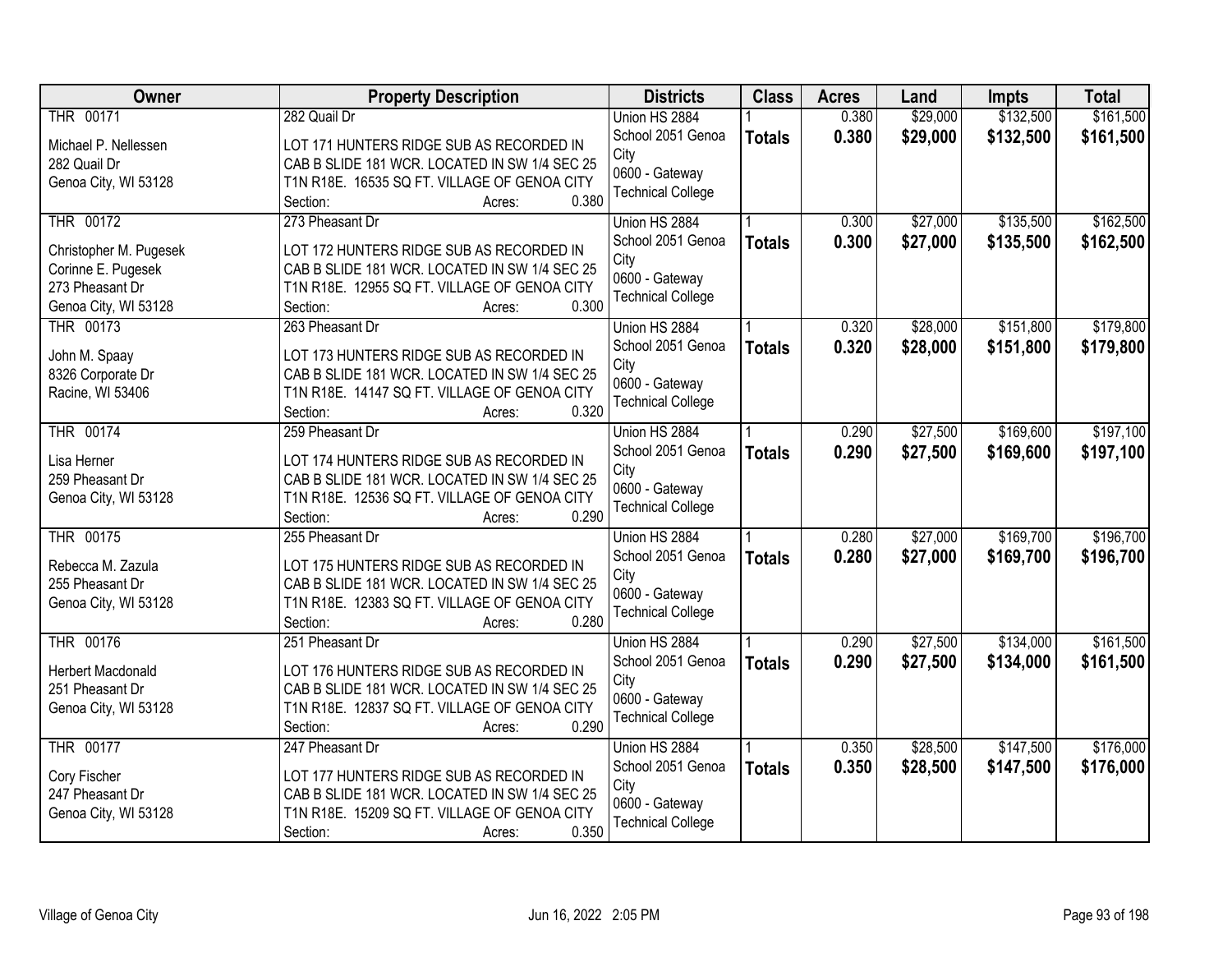| <b>Owner</b>           | <b>Property Description</b>                   | <b>Districts</b>         | <b>Class</b>  | <b>Acres</b> | Land     | <b>Impts</b> | <b>Total</b> |
|------------------------|-----------------------------------------------|--------------------------|---------------|--------------|----------|--------------|--------------|
| THR 00178              | 243 Pheasant Dr                               | Union HS 2884            |               | 0.280        | \$27,000 | \$137,500    | \$164,500    |
| Judy A. Kopfman        | LOT 178 HUNTERS RIDGE SUB AS RECORDED IN      | School 2051 Genoa        | <b>Totals</b> | 0.280        | \$27,000 | \$137,500    | \$164,500    |
| Kenneth M. Kopfman     | CAB B SLIDE 181 WCR. LOCATED IN SW 1/4 SEC 25 | City                     |               |              |          |              |              |
| 243 Pheasant Dr        | T1N R18E. 12270 SQ FT. VILLAGE OF GENOA CITY  | 0600 - Gateway           |               |              |          |              |              |
| Genoa City, WI 53128   | 0.280<br>Section: 25<br>Acres:                | <b>Technical College</b> |               |              |          |              |              |
| <b>THR 00179</b>       | 239 Pheasant Dr                               | Union HS 2884            |               | 0.360        | \$28,500 | \$184,000    | \$212,500    |
|                        |                                               | School 2051 Genoa        | <b>Totals</b> | 0.360        | \$28,500 | \$184,000    | \$212,500    |
| Walter R. Maze         | LOT 179 HUNTERS RIDGE SUB AS RECORDED IN      | City                     |               |              |          |              |              |
| 239 Pheasant Dr        | CAB B SLIDE 181 WCR. LOCATED IN SW 1/4 SEC 25 | 0600 - Gateway           |               |              |          |              |              |
| Genoa City, WI 53128   | T1N R18E. 15844 SQ FT. VILLAGE OF GENOA CITY  | <b>Technical College</b> |               |              |          |              |              |
|                        | 0.360<br>Section:<br>Acres:                   |                          |               |              |          |              |              |
| <b>THR 00180</b>       | 238 Pheasant Dr                               | Union HS 2884            |               | 0.330        | \$28,500 | \$128,000    | \$156,500    |
| Frank U. Napolitano    | LOT 180 HUNTERS RIDGE SUB AS RECORDED IN      | School 2051 Genoa        | <b>Totals</b> | 0.330        | \$28,500 | \$128,000    | \$156,500    |
| Danielle N. Napolitano | CAB B SLIDE 181 WCR. LOCATED IN SW 1/4 SEC 25 | City                     |               |              |          |              |              |
| 238 Pheasant Dr        | T1N R18E. 14474 SQ FT. VILLAGE OF GENOA CITY  | 0600 - Gateway           |               |              |          |              |              |
| Genoa City, WI 53128   | 0.330<br>Section: 25<br>Acres:                | <b>Technical College</b> |               |              |          |              |              |
| <b>THR 00181</b>       | 242 Pheasant Dr                               | Union HS 2884            |               | 0.330        | \$28,500 | \$171,900    | \$200,400    |
|                        |                                               | School 2051 Genoa        | <b>Totals</b> | 0.330        | \$28,500 | \$171,900    | \$200,400    |
| Alfonso J. Johnson     | LOT 181 HUNTERS RIDGE SUB AS RECORDED IN      | City                     |               |              |          |              |              |
| Michele M. Johnson     | CAB B SLIDE 181 WCR. LOCATED IN SW 1/4 SEC 25 | 0600 - Gateway           |               |              |          |              |              |
| 242 Pheasant Dr        | T1N R18E. 14363 SQ FT. VILLAGE OF GENOA CITY  | <b>Technical College</b> |               |              |          |              |              |
| Genoa City, WI 53128   | 0.330<br>Section:<br>Acres:                   |                          |               |              |          |              |              |
| <b>THR 00182</b>       | 252 Pheasant Dr                               | Union HS 2884            |               | 0.340        | \$28,500 | \$126,400    | \$154,900    |
| Timothy A. Novak       | LOT 182 HUNTERS RIDGE SUB AS RECORDED IN      | School 2051 Genoa        | <b>Totals</b> | 0.340        | \$28,500 | \$126,400    | \$154,900    |
| 252 Pheasant Dr        | CAB B SLIDE 181 WCR. LOCATED IN SW 1/4 SEC 25 | City                     |               |              |          |              |              |
| Genoa City, WI 53128   | T1N R18E. 14935 SQ FT. VILLAGE OF GENOA CITY  | 0600 - Gateway           |               |              |          |              |              |
|                        | 0.340<br>Section:<br>Acres:                   | <b>Technical College</b> |               |              |          |              |              |
| THR 00183              | 260 Pheasant Dr                               | Union HS 2884            |               | 0.340        | \$28,500 | \$148,000    | \$176,500    |
|                        |                                               | School 2051 Genoa        | <b>Totals</b> | 0.340        | \$28,500 | \$148,000    | \$176,500    |
| Theodore L. Springer   | LOT 183 HUNTERS RIDGE SUB AS RECORDED IN      | City                     |               |              |          |              |              |
| 260 Pheasant Dr        | CAB B SLIDE 181 WCR. LOCATED IN SW 1/4 SEC 25 | 0600 - Gateway           |               |              |          |              |              |
| Genoa City, WI 53128   | T1N R18E. 14603 SQ FT. VILLAGE OF GENOA CITY  | <b>Technical College</b> |               |              |          |              |              |
|                        | 0.340<br>Section: 25<br>Acres:                |                          |               |              |          |              |              |
| <b>THR 00184</b>       | 264 Pheasant Dr                               | Union HS 2884            |               | 0.300        | \$27,500 | \$152,300    | \$179,800    |
| <b>Hollie Streit</b>   | LOT 184 HUNTERS RIDGE SUB AS RECORDED IN      | School 2051 Genoa        | <b>Totals</b> | 0.300        | \$27,500 | \$152,300    | \$179,800    |
| 264 Pheasant Dr        | CAB B SLIDE 181 WCR. LOCATED IN SW 1/4 SEC 25 | City                     |               |              |          |              |              |
| Genoa City, WI 53128   | T1N R18E. 13230 SQ FT. VILLAGE OF GENOA CITY  | 0600 - Gateway           |               |              |          |              |              |
|                        | 0.300<br>Section: 25<br>Acres:                | <b>Technical College</b> |               |              |          |              |              |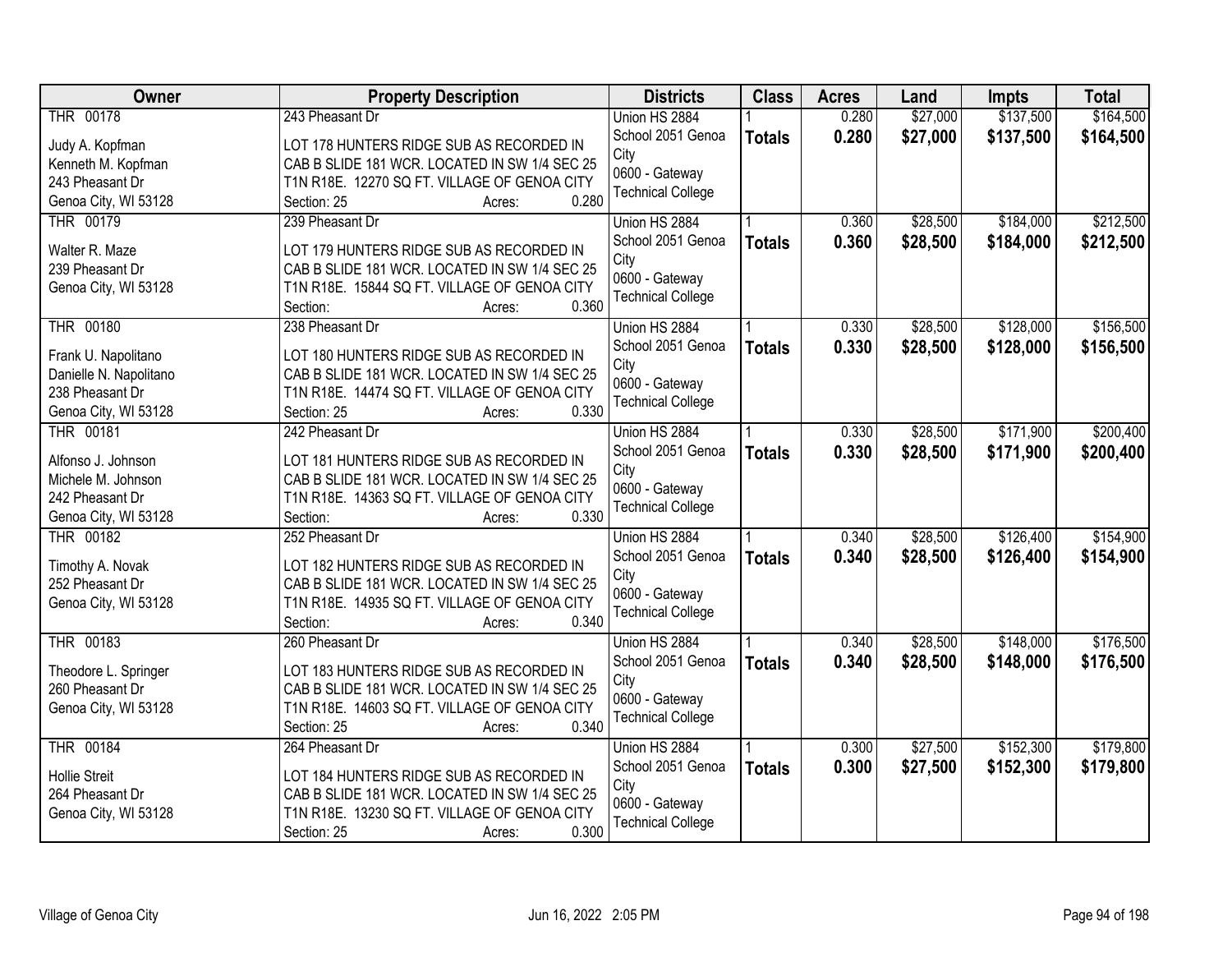| Owner                               | <b>Property Description</b>                   | <b>Districts</b>         | <b>Class</b>  | <b>Acres</b> | Land     | <b>Impts</b> | <b>Total</b> |
|-------------------------------------|-----------------------------------------------|--------------------------|---------------|--------------|----------|--------------|--------------|
| THR 00185                           | 268 Pheasant Dr                               | Union HS 2884            |               | 0.350        | \$28,500 | \$168,800    | \$197,300    |
| Lynn E. Abbott                      | LOT 185 HUNTERS RIDGE SUB AS RECORDED IN      | School 2051 Genoa        | <b>Totals</b> | 0.350        | \$28,500 | \$168,800    | \$197,300    |
| Diane R. Abbott                     | CAB B SLIDE 181 WCR. LOCATED IN SW 1/4 SEC 25 | City                     |               |              |          |              |              |
| 268 Pheasant Dr                     | T1N R18E. 15387 SQ FT. VILLAGE OF GENOA CITY  | 0600 - Gateway           |               |              |          |              |              |
| Genoa City, WI 53128                | 0.350<br>Section:<br>Acres:                   | <b>Technical College</b> |               |              |          |              |              |
| <b>THR 00186</b>                    | 274 Pheasant Dr                               | Union HS 2884            |               | 0.320        | \$28,000 | \$119,200    | \$147,200    |
|                                     | LOT 186 HUNTERS RIDGE SUB AS RECORDED IN      | School 2051 Genoa        | <b>Totals</b> | 0.320        | \$28,000 | \$119,200    | \$147,200    |
| Daniel S. Lonigro<br>Nga T. Lonigro | CAB B SLIDE 181 WCR. LOCATED IN SW 1/4 SEC 25 | City                     |               |              |          |              |              |
| 274 Pheasant Dr                     | T1N R18E. 14115 SQ FT. VILLAGE OF GENOA CITY  | 0600 - Gateway           |               |              |          |              |              |
| Genoa City, WI 53128                | 0.320<br>Section:<br>Acres:                   | <b>Technical College</b> |               |              |          |              |              |
| <b>THR 00187</b>                    | 278 Pheasant Dr                               | Union HS 2884            |               | 0.300        | \$27,500 | \$126,800    | \$154,300    |
|                                     |                                               | School 2051 Genoa        | <b>Totals</b> | 0.300        | \$27,500 | \$126,800    | \$154,300    |
| James F. Kvidera                    | LOT 187 HUNTERS RIDGE SUB AS RECORDED IN      | City                     |               |              |          |              |              |
| 278 Pheasant Dr                     | CAB B SLIDE 181 WCR. LOCATED IN SW 1/4 SEC 25 | 0600 - Gateway           |               |              |          |              |              |
| Genoa City, WI 53128                | T1N R18E. 13083 SQ FT. VILLAGE OF GENOA CITY  | <b>Technical College</b> |               |              |          |              |              |
|                                     | 0.300<br>Section:<br>Acres:                   |                          |               |              |          |              |              |
| <b>THR 00188</b>                    | 282 Pheasant Dr                               | Union HS 2884            |               | 0.310        | \$28,000 | \$185,500    | \$213,500    |
| Nicholas L. Buchanan et al          | LOT 188 HUNTERS RIDGE SUB AS RECORDED IN      | School 2051 Genoa        | <b>Totals</b> | 0.310        | \$28,000 | \$185,500    | \$213,500    |
| c/o Nicholas L. Buchanan            | CAB B SLIDE 181 WCR. LOCATED IN SW 1/4 SEC 25 | City<br>0600 - Gateway   |               |              |          |              |              |
| 282 Pheasant Dr                     | T1N R18E. 13514 SQ FT. VILLAGE OF GENOA CITY  | <b>Technical College</b> |               |              |          |              |              |
| Genoa City, WI 53128                | 0.310<br>Section:<br>Acres:                   |                          |               |              |          |              |              |
| <b>THR 00189</b>                    | 290 Pheasant Dr                               | Union HS 2884            |               | 0.290        | \$27,500 | \$134,500    | \$162,000    |
| Patricia Pride                      | LOT 189 HUNTERS RIDGE SUB AS RECORDED IN      | School 2051 Genoa        | <b>Totals</b> | 0.290        | \$27,500 | \$134,500    | \$162,000    |
| Michael Busa                        | CAB B SLIDE 181 WCR. LOCATED IN SW 1/4 SEC 25 | City                     |               |              |          |              |              |
| 290 Pheasant Dr                     | T1N R18E. 12465 SQ FT. VILLAGE OF GENOA CITY  | 0600 - Gateway           |               |              |          |              |              |
| Genoa City, WI 53128                | 0.290<br>Section:<br>Acres:                   | <b>Technical College</b> |               |              |          |              |              |
| THR 00190                           | 294 Pheasant Dr                               | Union HS 2884            |               | 0.260        | \$26,500 | \$137,000    | \$163,500    |
| Nick J. Svoboda                     | LOT 190 HUNTERS RIDGE SUB AS RECORDED IN      | School 2051 Genoa        | <b>Totals</b> | 0.260        | \$26,500 | \$137,000    | \$163,500    |
| Laurie M. Lowenheim                 | CAB B SLIDE 181 WCR. LOCATED IN SW 1/4 SEC 25 | City                     |               |              |          |              |              |
| 294 Pheasant Dr                     | T1N R18E. 11174 SQ FT. VILLAGE OF GENOA CITY  | 0600 - Gateway           |               |              |          |              |              |
| Genoa City, WI 53128                | 0.260<br>Section:<br>Acres:                   | <b>Technical College</b> |               |              |          |              |              |
| <b>THR 00191</b>                    | 1135 Pheasant Dr                              | Union HS 2884            |               | 0.290        | \$27,500 | \$172,000    | \$199,500    |
|                                     |                                               | School 2051 Genoa        | <b>Totals</b> | 0.290        | \$27,500 | \$172,000    | \$199,500    |
| Argent Securities, Inc.             | LOT 191 HUNTERS RIDGE SUB AS RECORDED IN      | City                     |               |              |          |              |              |
| c/o Deutsche Bank National Trust Co | CAB B SLIDE 181 WCR. LOCATED IN SW 1/4 SEC 25 | 0600 - Gateway           |               |              |          |              |              |
| Trustee                             | T1N R18E. 12531 SQ FT. VILLAGE OF GENOA CITY  | <b>Technical College</b> |               |              |          |              |              |
| One Mortgage Way Mailstop Sv03      | 0.290<br>Section:<br>Acres:                   |                          |               |              |          |              |              |
| Mt Laurel, WI 08054                 |                                               |                          |               |              |          |              |              |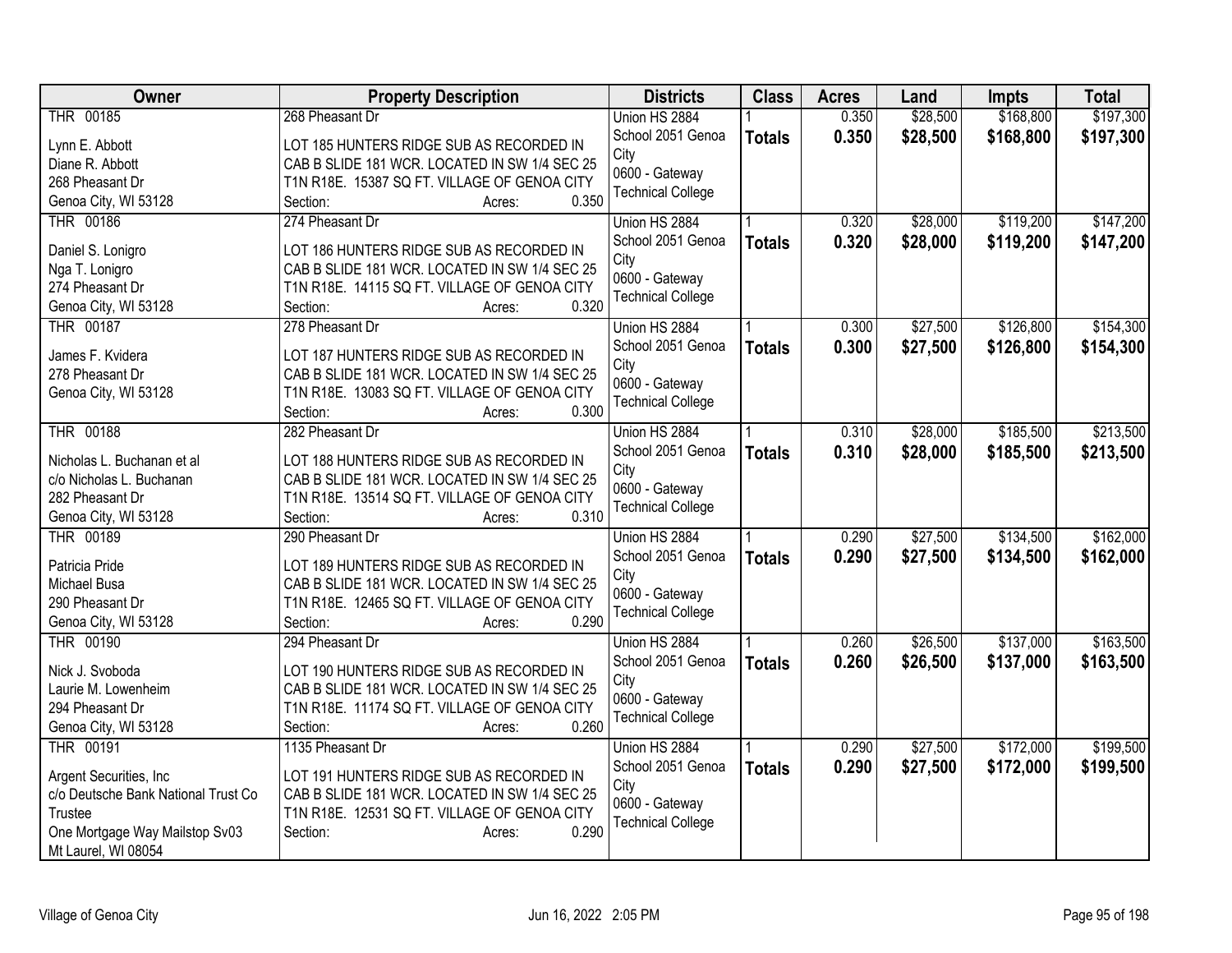| Owner                                | <b>Property Description</b>                                                               | <b>Districts</b>                           | <b>Class</b>  | <b>Acres</b> | Land     | <b>Impts</b> | <b>Total</b> |
|--------------------------------------|-------------------------------------------------------------------------------------------|--------------------------------------------|---------------|--------------|----------|--------------|--------------|
| THR 00192                            | 1131 Pheasant Dr                                                                          | Union HS 2884                              |               | 0.270        | \$27,000 | \$122,500    | \$149,500    |
| Mario R. Palencia-Sanchez            | LOT 192 HUNTERS RIDGE SUB AS RECORDED IN                                                  | School 2051 Genoa                          | <b>Totals</b> | 0.270        | \$27,000 | \$122,500    | \$149,500    |
| Linda A. Palencia Vazquez            | CAB B SLIDE 181 WCR. LOCATED IN SW 1/4 SEC 25                                             | City                                       |               |              |          |              |              |
| 1131 Pheasant Dr                     | T1N R18E. 11700 SQ FT. VILLAGE OF GENOA CITY                                              | 0600 - Gateway<br><b>Technical College</b> |               |              |          |              |              |
| Genoa City, WI 53128                 | 0.270<br>Section:<br>Acres:                                                               |                                            |               |              |          |              |              |
| THR 00193                            | 1127 Pheasant Dr                                                                          | Union HS 2884                              |               | 0.280        | \$27,000 | \$149,500    | \$176,500    |
| Andrew Becker                        | LOT 193 HUNTERS RIDGE SUB AS RECORDED IN                                                  | School 2051 Genoa                          | <b>Totals</b> | 0.280        | \$27,000 | \$149,500    | \$176,500    |
| Samantha Becker                      | CAB B SLIDE 181 WCR. LOCATED IN SW 1/4 SEC 25                                             | City                                       |               |              |          |              |              |
| 1127 Pheasant Dr                     | T1N R18E. 12206 SQ FT. VILLAGE OF GENOA CITY                                              | 0600 - Gateway                             |               |              |          |              |              |
| Genoa City, WI 53128                 | 0.280<br>Section:<br>Acres:                                                               | <b>Technical College</b>                   |               |              |          |              |              |
| <b>THR 00194</b>                     | 1123 Pheasant Dr                                                                          | Union HS 2884                              |               | 0.410        | \$29,000 | \$144,800    | \$173,800    |
|                                      |                                                                                           | School 2051 Genoa                          | <b>Totals</b> | 0.410        | \$29,000 | \$144,800    | \$173,800    |
| Michael Guyer                        | LOT 194 HUNTERS RIDGE SUB AS RECORDED IN                                                  | City                                       |               |              |          |              |              |
| Mary Guyer                           | CAB B SLIDE 181 WCR. LOCATED IN SW 1/4 SEC 25                                             | 0600 - Gateway                             |               |              |          |              |              |
| 1123 Pheasant Dr                     | T1N R18E. 17832 SQ FT. VILLAGE OF GENOA CITY                                              | <b>Technical College</b>                   |               |              |          |              |              |
| Genoa City, WI 53128                 | 0.410<br>Section: 25<br>Acres:                                                            |                                            |               |              |          |              |              |
| THR 00195                            | 1119 Pheasant Dr                                                                          | Union HS 2884                              |               | 0.360        | \$28,500 | \$122,500    | \$151,000    |
| David J. Rolseth                     | LOT 195 HUNTERS RIDGE SUB AS RECORDED IN                                                  | School 2051 Genoa                          | <b>Totals</b> | 0.360        | \$28,500 | \$122,500    | \$151,000    |
| Angelita T. Rolseth                  | CAB B SLIDE 181 WCR. LOCATED IN SW 1/4 SEC 25                                             | City                                       |               |              |          |              |              |
| 1119 Pheasant Dr                     | T1N R18E. 15573 SQ FT. VILLAGE OF GENOA CITY                                              | 0600 - Gateway<br><b>Technical College</b> |               |              |          |              |              |
| Genoa City, WI 53128                 | 0.360<br>Section:<br>Acres:                                                               |                                            |               |              |          |              |              |
| <b>THR 00196</b>                     | 1115 Pheasant Dr                                                                          | Union HS 2884                              |               | 0.370        | \$29,000 | \$153,500    | \$182,500    |
| Aaron D. West                        | LOT 196 HUNTERS RIDGE SUB AS RECORDED IN                                                  | School 2051 Genoa                          | <b>Totals</b> | 0.370        | \$29,000 | \$153,500    | \$182,500    |
| 1115 Pheasant Dr                     | CAB B SLIDE 181 WCR. LOCATED IN SW 1/4 SEC 25                                             | City                                       |               |              |          |              |              |
| Genoa City, WI 53128                 | T1N R18E. 15928 SQ FT. VILLAGE OF GENOA CITY                                              | 0600 - Gateway                             |               |              |          |              |              |
|                                      | 0.370<br>Section:<br>Acres:                                                               | <b>Technical College</b>                   |               |              |          |              |              |
| THR 00197                            | 1111 Pheasant Dr                                                                          | Union HS 2884                              |               | 0.410        | \$29,000 | \$152,300    | \$181,300    |
|                                      |                                                                                           | School 2051 Genoa                          | <b>Totals</b> | 0.410        | \$29,000 | \$152,300    | \$181,300    |
| Allyson M. Meigs<br>1111 Pheasant Dr | LOT 197 HUNTERS RIDGE SUB AS RECORDED IN<br>CAB B SLIDE 181 WCR. LOCATED IN SW 1/4 SEC 25 | City                                       |               |              |          |              |              |
| Genoa City, WI 53128                 | T1N R18E. 17764 SQ FT. VILLAGE OF GENOA CITY                                              | 0600 - Gateway                             |               |              |          |              |              |
|                                      | 0.410<br>Section:<br>Acres:                                                               | <b>Technical College</b>                   |               |              |          |              |              |
| <b>THR 00198</b>                     | 1107 Pheasant Dr                                                                          | Union HS 2884                              |               | 0.425        | \$29,500 | \$216,000    | \$245,500    |
|                                      |                                                                                           | School 2051 Genoa                          |               | 0.425        | \$29,500 | \$216,000    | \$245,500    |
| Samantha L. Corey et al              | LOT 198 HUNTERS RIDGE SUB AS RECORDED IN                                                  | City                                       | <b>Totals</b> |              |          |              |              |
| c/o William S. Corey II              | CAB B SLIDE 181 WCR. LOCATED IN SW 1/4 SEC 25                                             | 0600 - Gateway                             |               |              |          |              |              |
| 1107 Pheasant Dr                     | T1N R18E. 18510 SQ FT. VILLAGE OF GENOA CITY                                              | <b>Technical College</b>                   |               |              |          |              |              |
| Genoa City, WI 53128                 | 0.425<br>Section:<br>Acres:                                                               |                                            |               |              |          |              |              |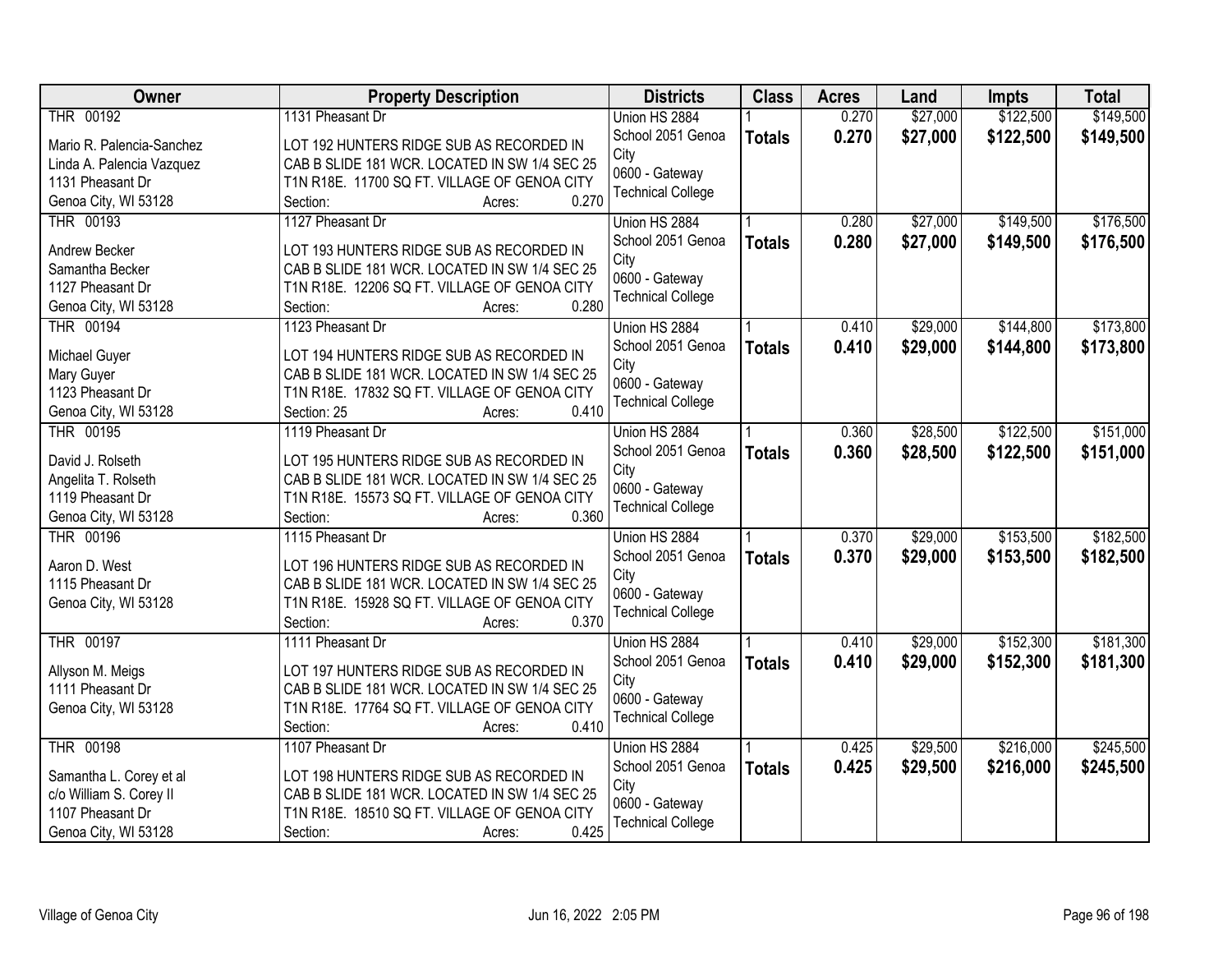| <b>Owner</b>                        | <b>Property Description</b>                                                 | <b>Districts</b>         | <b>Class</b>    | <b>Acres</b> | Land            | <b>Impts</b>    | <b>Total</b>    |
|-------------------------------------|-----------------------------------------------------------------------------|--------------------------|-----------------|--------------|-----------------|-----------------|-----------------|
| THR 00199                           | 1103 Pheasant Dr                                                            | Union HS 2884            |                 | 0.475        | \$29,500        | \$152,100       | \$181,600       |
| David A. Rife                       | LOT 199 HUNTERS RIDGE SUB AS RECORDED IN                                    | School 2051 Genoa        | <b>Totals</b>   | 0.475        | \$29,500        | \$152,100       | \$181,600       |
| Denise M. Gentile                   | CAB B SLIDE 181 WCR. LOCATED IN SW 1/4 SEC 25                               | City<br>0600 - Gateway   |                 |              |                 |                 |                 |
| 1103 Pheasant Dr                    | T1N R18E. 20696 SQ FT. VILLAGE OF GENOA CITY                                | <b>Technical College</b> |                 |              |                 |                 |                 |
| Genoa City, WI 53128                | 0.475<br>Section: 25<br>Acres:                                              |                          |                 |              |                 |                 |                 |
| THR 00200                           | 1020 Hunters Ridge Dr                                                       | Union HS 2884            | $\overline{X4}$ | 15.940       | $\overline{50}$ | $\overline{30}$ | $\sqrt{50}$     |
| Genoa City Joint #2 School District | OUTLOT 1 HUNTERS RIDGE SUB AS RECORDED IN                                   | School 2051 Genoa        | <b>Totals</b>   | 15.940       | \$0             | \$0             | \$0             |
| 630 Kossuth St                      | CAB B SLIDE 181 WCR. LOCATED IN SW 1/4 SEC 25                               | City                     |                 |              |                 |                 |                 |
| Genoa City, WI 53128                | T1N R18E. 695538 SQ FT. VILLAGE OF GENOA CITY                               | 0600 - Gateway           |                 |              |                 |                 |                 |
|                                     | 15.940<br>Section:<br>Acres:                                                | <b>Technical College</b> |                 |              |                 |                 |                 |
| THR 00202                           | 200 Elizabeth Ln                                                            | Union HS 2884            | $\overline{X4}$ | 2.242        | \$0             | $\overline{50}$ | $\overline{50}$ |
| Village of Genoa City               | OUTLOT 3 HUNTERS RIDGE SUB AS RECORDED IN                                   | School 2051 Genoa        | <b>Totals</b>   | 2.242        | \$0             | \$0             | \$0             |
| PO Box 428                          | CAB B SLIDE 181 WCR. LOCATED IN SW 1/4 SEC 25                               | City                     |                 |              |                 |                 |                 |
| Genoa City, WI 53128                | T1N R18E. 97645 SQ FT. VILLAGE OF GENOA CITY                                | 0600 - Gateway           |                 |              |                 |                 |                 |
|                                     | 2.242<br>Section:<br>Acres:                                                 | <b>Technical College</b> |                 |              |                 |                 |                 |
| THR 00203                           | 200 Elizabeth Ln                                                            | Union HS 2884            | $\overline{X4}$ | 2.160        | \$0             | \$0             | \$0             |
| Village of Genoa City               | OUTLOT 4 HUNTERS RIDGE SUB AS RECORDED IN                                   | School 2051 Genoa        | <b>Totals</b>   | 2.160        | \$0             | \$0             | \$0             |
| PO Box 428                          | CAB B SLIDE 181 WCR. LOCATED IN SW 1/4 SEC 25                               | City                     |                 |              |                 |                 |                 |
| Genoa City, WI 53128                | T1N R18E. 94007 SQ FT. VILLAGE OF GENOA CITY                                | 0600 - Gateway           |                 |              |                 |                 |                 |
|                                     | 2.160<br>Section:<br>Acres:                                                 | <b>Technical College</b> |                 |              |                 |                 |                 |
| <b>THR 00204</b>                    | County Rd B                                                                 | Union HS 2884            | $\overline{X4}$ | 1.160        | $\overline{50}$ | $\overline{50}$ | \$0             |
|                                     |                                                                             | School 2051 Genoa        | <b>Totals</b>   | 1.160        | \$0             | \$0             | \$0             |
| Village of Genoa City               | OUTLOT 5 HUNTERS RIDGE SUB AS RECORDED IN                                   | City                     |                 |              |                 |                 |                 |
| PO Box 428                          | CAB B SLIDE 181 WCR. LOCATED IN SW 1/4 SEC 25                               | 0600 - Gateway           |                 |              |                 |                 |                 |
| Genoa City, WI 53128                | T1N R18E. 50739 SQ FT. VILLAGE OF GENOA CITY<br>1.160<br>Section:<br>Acres: | <b>Technical College</b> |                 |              |                 |                 |                 |
| THR 00205                           | 200 Elizabeth Ln                                                            | Union HS 2884            | X4              | 0.520        | $\sqrt{50}$     | $\sqrt{6}$      | $\sqrt{60}$     |
|                                     |                                                                             | School 2051 Genoa        | <b>Totals</b>   | 0.520        | \$0             | \$0             | \$0             |
| Village of Genoa City               | OUTLOT 6 HUNTERS RIDGE SUB AS RECORDED IN                                   | City                     |                 |              |                 |                 |                 |
| PO Box 428                          | CAB B SLIDE 181 WCR. LOCATED IN SW 1/4 SEC 25                               | 0600 - Gateway           |                 |              |                 |                 |                 |
| Genoa City, WI 53128                | T1N R18E. 22744 SQ FT. VILLAGE OF GENOA CITY                                | <b>Technical College</b> |                 |              |                 |                 |                 |
|                                     | 0.520<br>Section:<br>Acres:                                                 |                          |                 |              |                 |                 |                 |
| THR1 00001                          | 800 Hunters Ridge Dr                                                        | Union HS 2884            |                 | 0.310        | \$28,000        | \$137,000       | \$165,000       |
| Christopher J. Wilson               | LOT 200 HUNTERS RIDGE SUB ADD NO. 1 AS                                      | School 2051 Genoa        | <b>Totals</b>   | 0.310        | \$28,000        | \$137,000       | \$165,000       |
| Cassandra Szot                      | RECORDED IN CAB C SLIDE 114 WCR. LOCATED IN                                 | City<br>0600 - Gateway   |                 |              |                 |                 |                 |
| 800 Hunters Ridge Dr                | NW 1/4 & SW 1/4 NW 1/4 SEC 36 T1N R18E. 13645 SO                            | <b>Technical College</b> |                 |              |                 |                 |                 |
| Genoa City, WI 53128                | 0.310<br>Section:<br>Acres:                                                 |                          |                 |              |                 |                 |                 |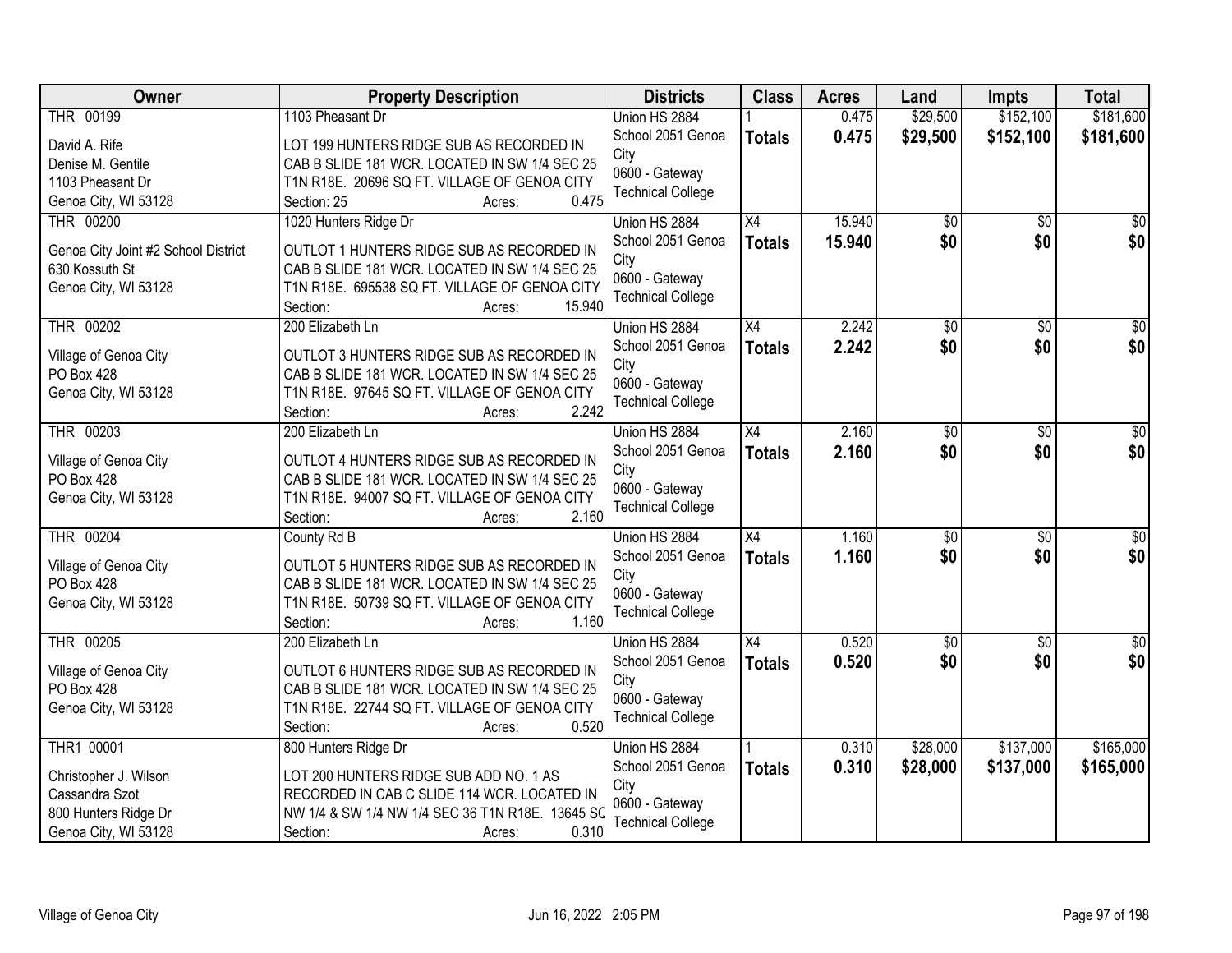| Owner                      | <b>Property Description</b>                      | <b>Districts</b>         | <b>Class</b>  | <b>Acres</b> | Land     | Impts     | <b>Total</b> |
|----------------------------|--------------------------------------------------|--------------------------|---------------|--------------|----------|-----------|--------------|
| THR1 00002                 | 876 Hunters Ridge Dr                             | Union HS 2884            |               | 0.230        | \$25,000 | \$125,000 | \$150,000    |
| Thomas P. Mueller          | LOT 201 HUNTERS RIDGE SUB ADD NO. 1 AS           | School 2051 Genoa        | <b>Totals</b> | 0.230        | \$25,000 | \$125,000 | \$150,000    |
| James Mueller              | RECORDED IN CAB C SLIDE 114 WCR. LOCATED IN      | City                     |               |              |          |           |              |
| 876 Hunters Ridge Dr       | NW 1/4 & SW 1/4 NW 1/4 SEC 36 T1N R18E. 10125 SC | 0600 - Gateway           |               |              |          |           |              |
| Genoa City, WI 53128       | 0.230<br>Section:<br>Acres:                      | <b>Technical College</b> |               |              |          |           |              |
| THR1 00003                 | 872 Hunters Ridge Dr                             | Union HS 2884            |               | 0.230        | \$25,000 | \$154,700 | \$179,700    |
|                            |                                                  | School 2051 Genoa        | <b>Totals</b> | 0.230        | \$25,000 | \$154,700 | \$179,700    |
| Samantha R. Pletcher et al | LOT 202 HUNTERS RIDGE SUB ADD NO. 1 AS           | City                     |               |              |          |           |              |
| c/o Adam Q. Pletcher       | RECORDED IN CAB C SLIDE 114 WCR. LOCATED IN      | 0600 - Gateway           |               |              |          |           |              |
| 872 Hunters Ridge Dr       | NW 1/4 & SW 1/4 NW 1/4 SEC 36 T1N R18E. 10125 SC | <b>Technical College</b> |               |              |          |           |              |
| Genoa City, WI 53128-0000  | 0.230<br>Section:<br>Acres:                      |                          |               |              |          |           |              |
| THR1 00004                 | 868 Hunters Ridge Dr                             | Union HS 2884            |               | 0.230        | \$25,000 | \$145,500 | \$170,500    |
| Paul M. Schulze            | LOT 203 HUNTERS RIDGE SUB ADD NO. 1 AS           | School 2051 Genoa        | <b>Totals</b> | 0.230        | \$25,000 | \$145,500 | \$170,500    |
| Anna M. Schulze            | RECORDED IN CAB C SLIDE 114 WCR. LOCATED IN      | City                     |               |              |          |           |              |
| 868 Hunters Ridge Dr       | NW 1/4 & SW 1/4 NW 1/4 SEC 36 T1N R18E. 10125 SC | 0600 - Gateway           |               |              |          |           |              |
| Genoa City, WI 53128       | 0.230<br>Section: 36<br>Acres:                   | <b>Technical College</b> |               |              |          |           |              |
| THR1 00005                 | 864 Hunters Ridge Dr                             | Union HS 2884            |               | 0.230        | \$25,000 | \$155,600 | \$180,600    |
|                            |                                                  | School 2051 Genoa        | <b>Totals</b> | 0.230        | \$25,000 | \$155,600 | \$180,600    |
| Keith R. Burns             | LOT 204 HUNTERS RIDGE SUB ADD NO. 1 AS           | City                     |               |              |          |           |              |
| Lynn M. Burns              | RECORDED IN CAB C SLIDE 114 WCR. LOCATED IN      | 0600 - Gateway           |               |              |          |           |              |
| 864 Hunters Ridge Dr       | NW 1/4 & SW 1/4 NW 1/4 SEC 36 T1N R18E. 10125 SC | <b>Technical College</b> |               |              |          |           |              |
| Genoa City, WI 53128       | 0.230<br>Section:<br>Acres:                      |                          |               |              |          |           |              |
| THR1 00006                 | 860 Hunters Ridge Dr                             | Union HS 2884            |               | 0.230        | \$25,000 | \$152,600 | \$177,600    |
| Jason M. Burk              | LOT 205 HUNTERS RIDGE SUB ADD NO. 1 AS           | School 2051 Genoa        | <b>Totals</b> | 0.230        | \$25,000 | \$152,600 | \$177,600    |
| Michelle A. Burk           | RECORDED IN CAB C SLIDE 114 WCR. LOCATED IN      | City                     |               |              |          |           |              |
| 860 Hunters Ridge Dr       | NW 1/4 & SW 1/4 NW 1/4 SEC 36 T1N R18E. 10125 SC | 0600 - Gateway           |               |              |          |           |              |
| Genoa City, WI 53128       | 0.230<br>Section:<br>Acres:                      | <b>Technical College</b> |               |              |          |           |              |
| THR1 00007                 | 856 Hunters Ridge Dr                             | Union HS 2884            |               | 0.230        | \$25,000 | \$154,000 | \$179,000    |
|                            |                                                  | School 2051 Genoa        | <b>Totals</b> | 0.230        | \$25,000 | \$154,000 | \$179,000    |
| Randy Norgard              | LOT 206 HUNTERS RIDGE SUB ADD NO. 1 AS           | City                     |               |              |          |           |              |
| Cynthia Norgard            | RECORDED IN CAB C SLIDE 114 WCR. LOCATED IN      | 0600 - Gateway           |               |              |          |           |              |
| 856 Hunters Ridge Dr       | NW 1/4 & SW 1/4 NW 1/4 SEC 36 T1N R18E. 10125 SC | <b>Technical College</b> |               |              |          |           |              |
| Genoa City, WI 53128       | 0.230<br>Section:<br>Acres:                      |                          |               |              |          |           |              |
| THR1 00008                 | 852 Hunters Ridge Dr                             | Union HS 2884            |               | 0.230        | \$25,000 | \$158,300 | \$183,300    |
| Robert G Berry Trust       | LOT 207 HUNTERS RIDGE SUB ADD NO. 1 AS           | School 2051 Genoa        | <b>Totals</b> | 0.230        | \$25,000 | \$158,300 | \$183,300    |
| 852 Hunters Ridge Dr       | RECORDED IN CAB C SLIDE 114 WCR. LOCATED IN      | City                     |               |              |          |           |              |
| Genoa City, WI 53128       | NW 1/4 & SW 1/4 NW 1/4 SEC 36 T1N R18E. 10125 SC | 0600 - Gateway           |               |              |          |           |              |
|                            | 0.230<br>Section:<br>Acres:                      | <b>Technical College</b> |               |              |          |           |              |
|                            |                                                  |                          |               |              |          |           |              |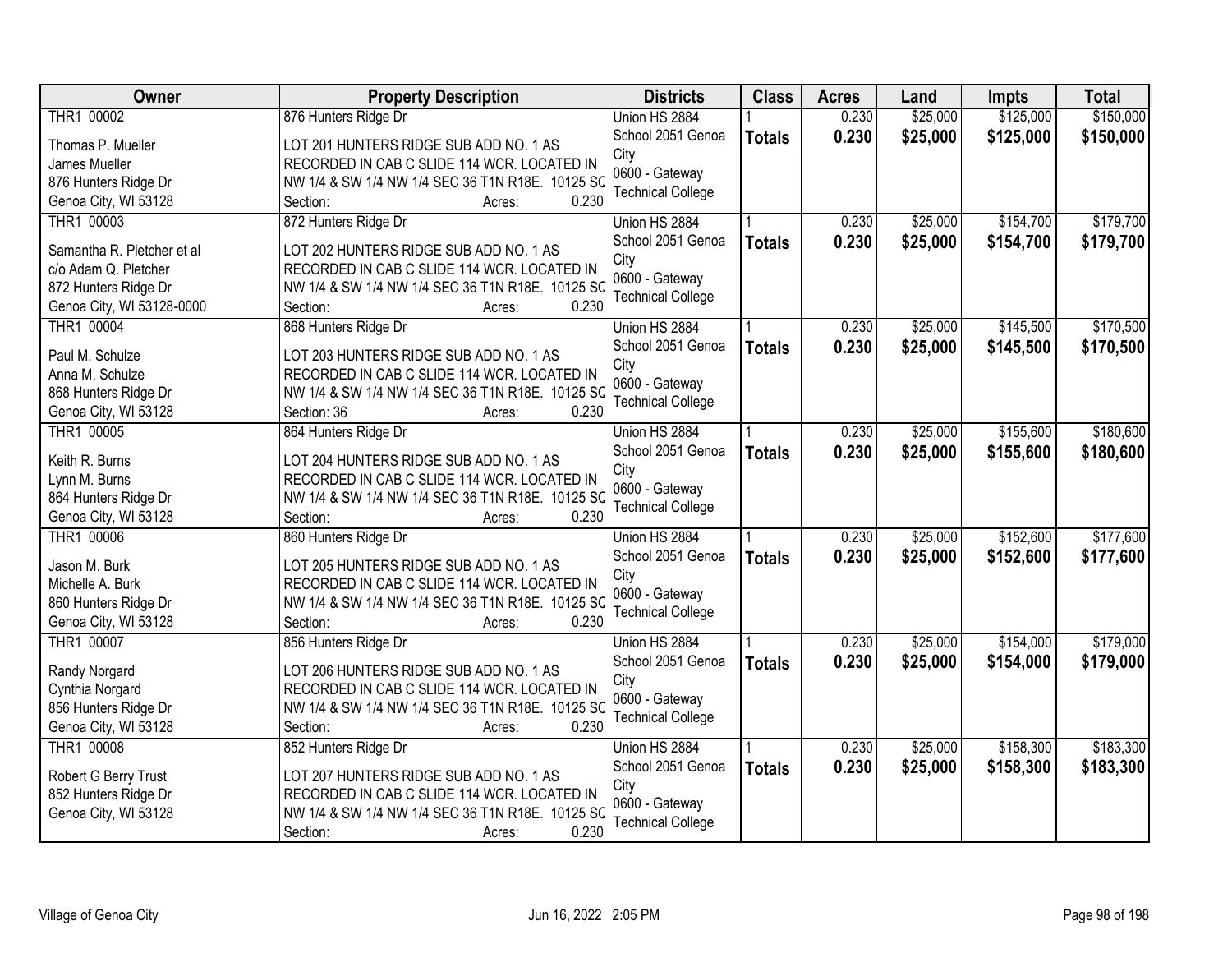| Owner                | <b>Property Description</b>                               | <b>Districts</b>         | <b>Class</b>  | <b>Acres</b> | Land     | <b>Impts</b> | <b>Total</b> |
|----------------------|-----------------------------------------------------------|--------------------------|---------------|--------------|----------|--------------|--------------|
| THR1 00009           | 848 Hunters Ridge Dr                                      | Union HS 2884            |               | 0.250        | \$26,000 | \$129,000    | \$155,000    |
| Gustavo C. Gayosso   | LOT 208 HUNTERS RIDGE SUB ADD NO. 1 AS                    | School 2051 Genoa        | <b>Totals</b> | 0.250        | \$26,000 | \$129,000    | \$155,000    |
| 848 Hunters Ridge Dr | RECORDED IN CAB C SLIDE 114 WCR. LOCATED IN               | City                     |               |              |          |              |              |
| Genoa City, WI 53128 | NW 1/4 & SW 1/4 NW 1/4 SEC 36 T1N R18E. 10800 SC          | 0600 - Gateway           |               |              |          |              |              |
|                      | 0.250<br>Section:<br>Acres:                               | <b>Technical College</b> |               |              |          |              |              |
| THR1 00010           | 844 Hunters Ridge Dr                                      | Union HS 2884            |               | 0.370        | \$29,000 | \$172,100    | \$201,100    |
|                      |                                                           | School 2051 Genoa        | <b>Totals</b> | 0.370        | \$29,000 | \$172,100    | \$201,100    |
| Dewayne E. Buchert   | LOT 209 HUNTERS RIDGE SUB ADD NO. 1 AS                    | City                     |               |              |          |              |              |
| Mary L. Buchert      | RECORDED IN CAB C SLIDE 114 WCR. LOCATED IN               | 0600 - Gateway           |               |              |          |              |              |
| 844 Hunters Ridge Dr | NW 1/4 & SW 1/4 NW 1/4 SEC 36 T1N R18E. 16207 SC<br>0.370 | <b>Technical College</b> |               |              |          |              |              |
| Genoa City, WI 53128 | Section:<br>Acres:                                        |                          |               |              |          |              |              |
| THR1 00011           | 840 Hunters Ridge Dr                                      | Union HS 2884            |               | 0.422        | \$29,500 | \$177,000    | \$206,500    |
| Ryan W. Fain         | LOT 210 HUNTERS RIDGE SUB ADD NO. 1 AS                    | School 2051 Genoa        | <b>Totals</b> | 0.422        | \$29,500 | \$177,000    | \$206,500    |
| Marcella Fain        | RECORDED IN CAB C SLIDE 114 WCR. LOCATED IN               | City                     |               |              |          |              |              |
| 840 Hunters Ridge Dr | NW 1/4 & SW 1/4 NW 1/4 SEC 36 T1N R18E. 18370 SC          | 0600 - Gateway           |               |              |          |              |              |
| Genoa City, WI 53128 | 0.422<br>Section:<br>Acres:                               | <b>Technical College</b> |               |              |          |              |              |
| THR1 00012           | 836 Hunters Ridge Dr                                      | Union HS 2884            |               | 0.420        | \$29,000 | \$179,500    | \$208,500    |
|                      |                                                           | School 2051 Genoa        | <b>Totals</b> | 0.420        | \$29,000 | \$179,500    | \$208,500    |
| Ismael S. Avila      | LOT 211 HUNTERS RIDGE SUB ADD NO. 1 AS                    | City                     |               |              |          |              |              |
| Oralia G. Perez      | RECORDED IN CAB C SLIDE 114 WCR. LOCATED IN               | 0600 - Gateway           |               |              |          |              |              |
| 836 Hunters Ridge Dr | NW 1/4 & SW 1/4 NW 1/4 SEC 36 T1N R18E. 18245 SC          | <b>Technical College</b> |               |              |          |              |              |
| Genoa City, WI 53128 | 0.420<br>Section:<br>Acres:                               |                          |               |              |          |              |              |
| THR1 00013           | 832 Hunters Ridge Dr                                      | Union HS 2884            |               | 0.380        | \$29,000 | \$120,500    | \$149,500    |
| Patricia C. Alba     | LOT 212 HUNTERS RIDGE SUB ADD NO. 1 AS                    | School 2051 Genoa        | <b>Totals</b> | 0.380        | \$29,000 | \$120,500    | \$149,500    |
| Eduardo L. Ramirez   | RECORDED IN CAB C SLIDE 114 WCR. LOCATED IN               | City                     |               |              |          |              |              |
| 832 Hunters Ridge Dr | NW 1/4 & SW 1/4 NW 1/4 SEC 36 T1N R18E. 16362 SC          | 0600 - Gateway           |               |              |          |              |              |
| Genoa City, WI 53128 | Section: 36<br>0.380<br>Acres:                            | <b>Technical College</b> |               |              |          |              |              |
| THR1 00014           | 831 Hunters Ridge Dr                                      | Union HS 2884            |               | 0.490        | \$30,000 | \$162,700    | \$192,700    |
| Michael J. Lamz      | LOT 213 HUNTERS RIDGE SUB ADD NO. 1 AS                    | School 2051 Genoa        | <b>Totals</b> | 0.490        | \$30,000 | \$162,700    | \$192,700    |
| Debra S. Lamz        | RECORDED IN CAB C SLIDE 114 WCR. LOCATED IN               | City                     |               |              |          |              |              |
| 831 Hunters Ridge Dr | NW 1/4 & SW 1/4 NW 1/4 SEC 36 T1N R18E. 21223 SC          | 0600 - Gateway           |               |              |          |              |              |
| Genoa City, WI 53128 | 0.490<br>Section:<br>Acres:                               | <b>Technical College</b> |               |              |          |              |              |
| THR1 00015           | 835 Hunters Ridge Dr                                      | Union HS 2884            |               | 0.490        | \$30,000 | \$145,600    | \$175,600    |
|                      |                                                           | School 2051 Genoa        | <b>Totals</b> | 0.490        | \$30,000 | \$145,600    | \$175,600    |
| Adam J. Brown        | LOT 214 HUNTERS RIDGE SUB ADD NO. 1 AS                    | City                     |               |              |          |              |              |
| Heather A. Brown     | RECORDED IN CAB C SLIDE 114 WCR. LOCATED IN               | 0600 - Gateway           |               |              |          |              |              |
| 835 Hunters Ridge Dr | NW 1/4 & SW 1/4 NW 1/4 SEC 36 T1N R18E. 21426 SC          | <b>Technical College</b> |               |              |          |              |              |
| Genoa City, WI 53128 | 0.490<br>Section:<br>Acres:                               |                          |               |              |          |              |              |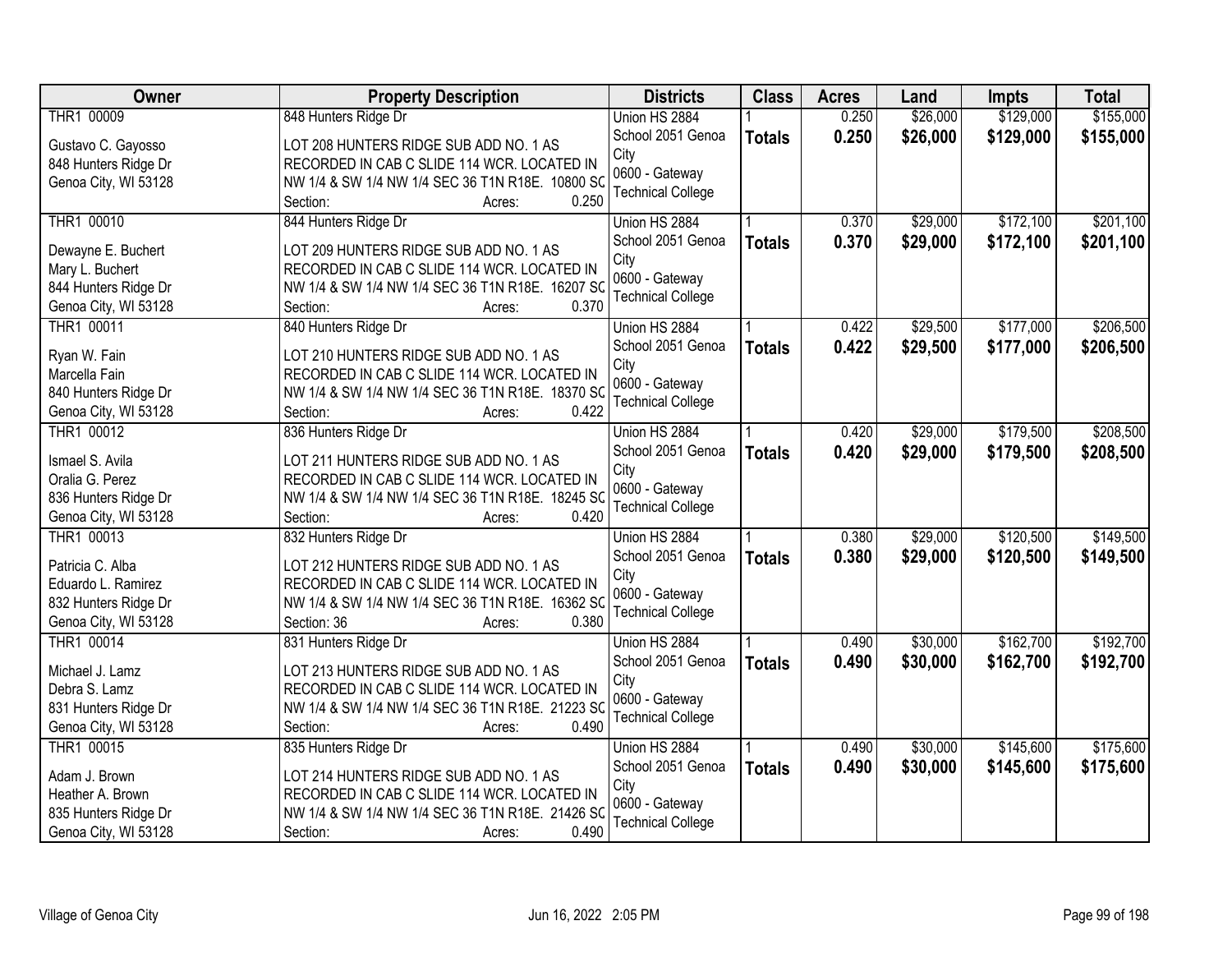| Owner                                 | <b>Property Description</b>                      | <b>Districts</b>         | <b>Class</b>  | <b>Acres</b> | Land     | <b>Impts</b> | <b>Total</b> |
|---------------------------------------|--------------------------------------------------|--------------------------|---------------|--------------|----------|--------------|--------------|
| THR1 00016                            | 701 Bluebill Ln                                  | Union HS 2884            |               | 0.470        | \$29,500 | \$177,000    | \$206,500    |
| Kathryn Dennis                        | LOT 215 HUNTERS RIDGE SUB ADD NO. 1 AS           | School 2051 Genoa        | <b>Totals</b> | 0.470        | \$29,500 | \$177,000    | \$206,500    |
| Michael Dennis                        | RECORDED IN CAB C SLIDE 114 WCR. LOCATED IN      | City                     |               |              |          |              |              |
| 701 Bluebill Ln                       | NW 1/4 & SW 1/4 NW 1/4 SEC 36 T1N R18E. 20473 SC | 0600 - Gateway           |               |              |          |              |              |
| Genoa City, WI 53128                  | 0.470<br>Section:<br>Acres:                      | <b>Technical College</b> |               |              |          |              |              |
| THR1 00017                            | 697 Bluebill Ln                                  | Union HS 2884            |               | 0.310        | \$28,000 | \$167,000    | \$195,000    |
|                                       |                                                  | School 2051 Genoa        | <b>Totals</b> | 0.310        | \$28,000 | \$167,000    | \$195,000    |
| Jodi L. Klabunde                      | LOT 216 HUNTERS RIDGE SUB ADD NO. 1 AS           | City                     |               |              |          |              |              |
| c/o Jodi L. Klabunde                  | RECORDED IN CAB C SLIDE 114 WCR. LOCATED IN      | 0600 - Gateway           |               |              |          |              |              |
| 697 Bluebill Ln                       | NW 1/4 & SW 1/4 NW 1/4 SEC 36 T1N R18E. 13325 SC | <b>Technical College</b> |               |              |          |              |              |
| Genoa City, WI 53128                  | 0.310<br>Section:<br>Acres:                      |                          |               |              |          |              |              |
| THR1 00018                            | 693 Bluebill Ln                                  | Union HS 2884            |               | 0.310        | \$28,000 | \$145,000    | \$173,000    |
| Kimberly F. Curtis                    | LOT 217 HUNTERS RIDGE SUB ADD NO. 1 AS           | School 2051 Genoa        | <b>Totals</b> | 0.310        | \$28,000 | \$145,000    | \$173,000    |
| 693 Bluebill Ln                       | RECORDED IN CAB C SLIDE 114 WCR. LOCATED IN      | City                     |               |              |          |              |              |
| Genoa City, WI 53128                  | NW 1/4 & SW 1/4 NW 1/4 SEC 36 T1N R18E. 13521 SC | 0600 - Gateway           |               |              |          |              |              |
|                                       | 0.310<br>Section:<br>Acres:                      | <b>Technical College</b> |               |              |          |              |              |
| THR1 00019                            | 681 Bluebill Ln                                  | Union HS 2884            |               | 0.340        | \$28,500 | \$124,500    | \$153,000    |
|                                       |                                                  | School 2051 Genoa        | <b>Totals</b> | 0.340        | \$28,500 | \$124,500    | \$153,000    |
| Michael D. Feistamel                  | LOT 218 HUNTERS RIDGE SUB ADD NO. 1 AS           | City                     |               |              |          |              |              |
| Wendy A. Feistamel                    | RECORDED IN CAB C SLIDE 114 WCR. LOCATED IN      | 0600 - Gateway           |               |              |          |              |              |
| 681 Bluebill Ln                       | NW 1/4 & SW 1/4 NW 1/4 SEC 36 T1N R18E. 14802 SC | <b>Technical College</b> |               |              |          |              |              |
| Genoa City, WI 53128                  | 0.340<br>Section:<br>Acres:                      |                          |               |              |          |              |              |
| THR1 00020                            | 677 Bluebill Ln                                  | Union HS 2884            |               | 0.380        | \$29,000 | \$159,000    | \$188,000    |
| Francisco J. Gonzalez Ayala           | LOT 219 HUNTERS RIDGE SUB ADD NO. 1 AS           | School 2051 Genoa        | <b>Totals</b> | 0.380        | \$29,000 | \$159,000    | \$188,000    |
| 677 Blue Bill                         | RECORDED IN CAB C SLIDE 114 WCR. LOCATED IN      | City                     |               |              |          |              |              |
| Genoa City, WI 53128                  | NW 1/4 & SW 1/4 NW 1/4 SEC 36 T1N R18E. 16510 SC | 0600 - Gateway           |               |              |          |              |              |
|                                       | 0.380<br>Section:<br>Acres:                      | <b>Technical College</b> |               |              |          |              |              |
| THR1 00021                            | 673 Bluebill Ln                                  | Union HS 2884            |               | 0.380        | \$29,000 | \$119,500    | \$148,500    |
|                                       |                                                  | School 2051 Genoa        |               |              |          |              |              |
| Jeremy P. Cancino                     | LOT 220 HUNTERS RIDGE SUB ADD NO. 1 AS           | City                     | <b>Totals</b> | 0.380        | \$29,000 | \$119,500    | \$148,500    |
| Laura L. Lopresto                     | RECORDED IN CAB C SLIDE 114 WCR. LOCATED IN      | 0600 - Gateway           |               |              |          |              |              |
| 673 Bluebill Ln                       | NW 1/4 & SW 1/4 NW 1/4 SEC 36 T1N R18E. 16395 SC | <b>Technical College</b> |               |              |          |              |              |
| Genoa City, WI 53128                  | 0.380<br>Section:<br>Acres:                      |                          |               |              |          |              |              |
| THR1 00022                            | 669 Bluebill Ln                                  | Union HS 2884            |               | 0.360        | \$28,500 | \$168,500    | \$197,000    |
|                                       | LOT 221 HUNTERS RIDGE SUB ADD NO. 1 AS           | School 2051 Genoa        | <b>Totals</b> | 0.360        | \$28,500 | \$168,500    | \$197,000    |
| Robert J. Foley                       | RECORDED IN CAB C SLIDE 114 WCR. LOCATED IN      | City                     |               |              |          |              |              |
| Christine D. Foley<br>669 Bluebill Ln | NW 1/4 & SW 1/4 NW 1/4 SEC 36 T1N R18E. 15773 SC | 0600 - Gateway           |               |              |          |              |              |
|                                       | 0.360                                            | <b>Technical College</b> |               |              |          |              |              |
| Genoa City, WI 53128                  | Section: 36<br>Acres:                            |                          |               |              |          |              |              |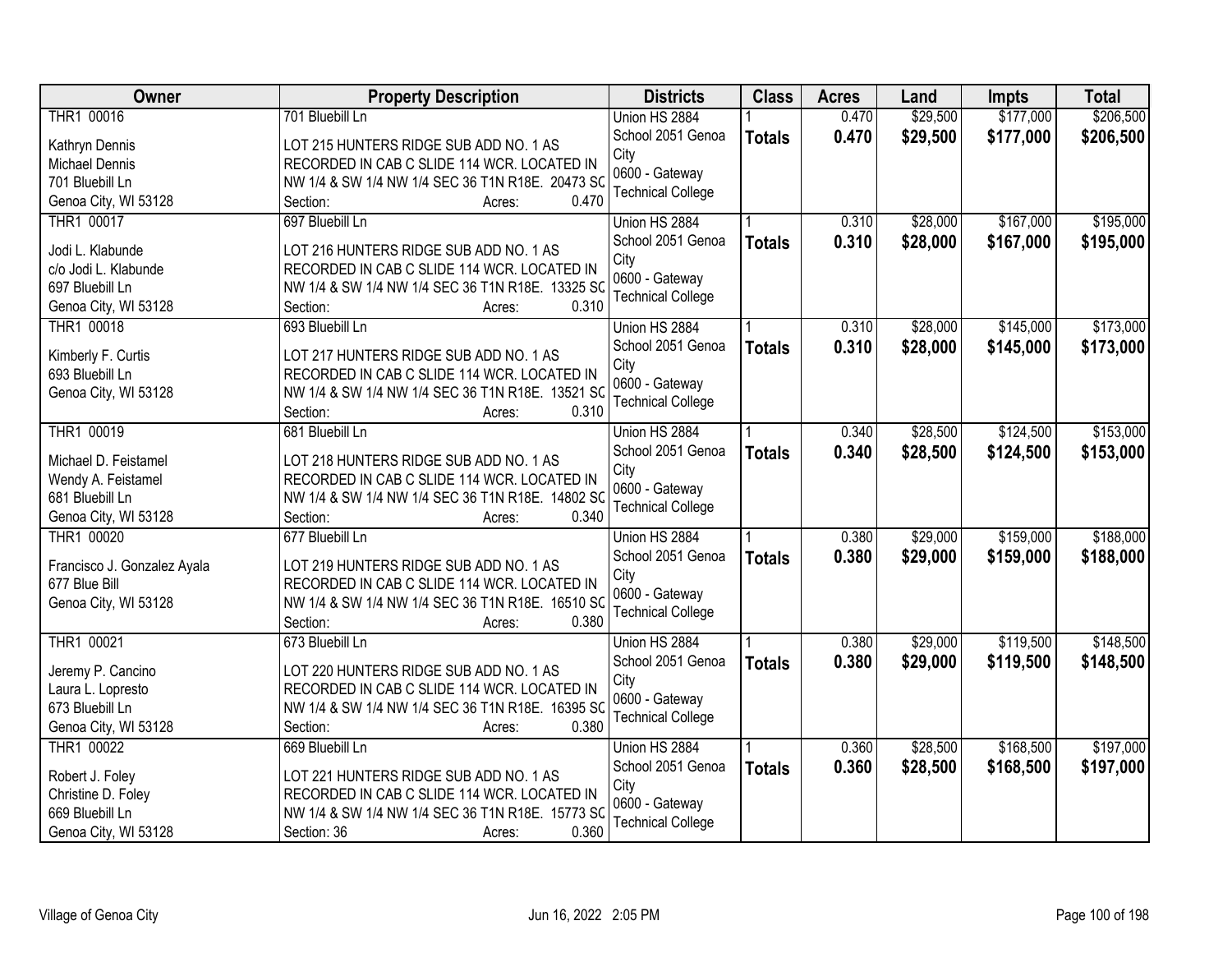| Owner                                   | <b>Property Description</b>                                                           | <b>Districts</b>          | <b>Class</b>  | <b>Acres</b> | Land     | Impts     | <b>Total</b> |
|-----------------------------------------|---------------------------------------------------------------------------------------|---------------------------|---------------|--------------|----------|-----------|--------------|
| THR1 00023                              | 665 Bluebill Ln                                                                       | Union HS 2884             |               | 0.352        | \$28,500 | \$137,500 | \$166,000    |
| Bruce A. Carroll                        | LOT 222 HUNTERS RIDGE SUB ADD NO. 1 AS                                                | School 2051 Genoa         | <b>Totals</b> | 0.352        | \$28,500 | \$137,500 | \$166,000    |
| 665 Bluebill Ln                         | RECORDED IN CAB C SLIDE 114 WCR. LOCATED IN                                           | City                      |               |              |          |           |              |
| Genoa City, WI 53128                    | NW 1/4 & SW 1/4 NW 1/4 SEC 36 T1N R18E. 15329 SO                                      | 0600 - Gateway            |               |              |          |           |              |
|                                         | 0.352<br>Section:<br>Acres:                                                           | <b>Technical College</b>  |               |              |          |           |              |
| THR1 00024                              | 659 Bluebill Ln                                                                       | Union HS 2884             |               | 0.331        | \$28,500 | \$166,500 | \$195,000    |
| Brittany Dean A/K/A Brittany Nicole Dea | LOT 223 HUNTERS RIDGE SUB ADD NO. 1 AS                                                | School 2051 Genoa         | <b>Totals</b> | 0.331        | \$28,500 | \$166,500 | \$195,000    |
| 659 Bluebill Ln                         | RECORDED IN CAB C SLIDE 114 WCR. LOCATED IN                                           | City                      |               |              |          |           |              |
| Genoa City, WI 53128                    | NW 1/4 & SW 1/4 NW 1/4 SEC 36 T1N R18E. 14428 SC                                      | 0600 - Gateway            |               |              |          |           |              |
|                                         | 0.331<br>Section:<br>Acres:                                                           | <b>Technical College</b>  |               |              |          |           |              |
| THR1 00025                              | 655 Bluebill Ln                                                                       | Union HS 2884             |               | 0.334        | \$28,500 | \$121,400 | \$149,900    |
|                                         |                                                                                       | School 2051 Genoa         | <b>Totals</b> | 0.334        | \$28,500 | \$121,400 | \$149,900    |
| Stephen Gawlinski                       | LOT 224 HUNTERS RIDGE SUB ADD NO. 1 AS                                                | City                      |               |              |          |           |              |
| 655 Bluebill Ln                         | RECORDED IN CAB C SLIDE 114 WCR. LOCATED IN                                           | 0600 - Gateway            |               |              |          |           |              |
| Genoa City, WI 53128                    | NW 1/4 & SW 1/4 NW 1/4 SEC 36 T1N R18E. 14557 SC                                      | <b>Technical College</b>  |               |              |          |           |              |
|                                         | 0.334<br>Section:<br>Acres:                                                           |                           |               |              |          |           |              |
| THR1 00026                              | 647 Bluebill Ln                                                                       | Union HS 2884             |               | 0.330        | \$28,500 | \$130,000 | \$158,500    |
| Robert W. Leslie                        | LOT 225 HUNTERS RIDGE SUB ADD NO. 1 AS                                                | School 2051 Genoa         | <b>Totals</b> | 0.330        | \$28,500 | \$130,000 | \$158,500    |
| Robin L. Janssen                        | RECORDED IN CAB C SLIDE 114 WCR. LOCATED IN                                           | City<br>0600 - Gateway    |               |              |          |           |              |
| 647 Bluebill Ln                         | NW 1/4 & SW 1/4 NW 1/4 SEC 36 T1N R18E. 14373 SO                                      | <b>Technical College</b>  |               |              |          |           |              |
| Genoa City, WI 53128                    | 0.330<br>Section:<br>Acres:                                                           |                           |               |              |          |           |              |
| THR1 00027                              | 632 Partridge Pkwy                                                                    | Union HS 2884             |               | 0.250        | \$26,000 | \$123,000 | \$149,000    |
| Walter Onushko                          | LOT 226 HUNTERS RIDGE SUB ADD NO. 1 AS                                                | School 2051 Genoa         | <b>Totals</b> | 0.250        | \$26,000 | \$123,000 | \$149,000    |
| 5211 Millshire Rd                       | RECORDED IN CAB C SLIDE 114 WCR. LOCATED IN                                           | City                      |               |              |          |           |              |
| Greendale, WI 53129                     | NW 1/4 & SW 1/4 NW 1/4 SEC 36 T1N R18E. 11110 SC                                      | 0600 - Gateway            |               |              |          |           |              |
|                                         | 0.250<br>Section:<br>Acres:                                                           | <b>Technical College</b>  |               |              |          |           |              |
| THR1 00028                              | 636 Partridge Pkwy                                                                    | Union HS 2884             |               | 0.230        | \$25,000 | \$155,500 | \$180,500    |
|                                         |                                                                                       | School 2051 Genoa         | <b>Totals</b> | 0.230        | \$25,000 | \$155,500 | \$180,500    |
| Mery L. Martinez Palacios               | LOT 227 HUNTERS RIDGE SUB ADD NO. 1 AS<br>RECORDED IN CAB C SLIDE 114 WCR. LOCATED IN | City                      |               |              |          |           |              |
| 636 Partridge Pkwy                      |                                                                                       | 0600 - Gateway            |               |              |          |           |              |
| Genoa City, WI 53128                    | NW 1/4 & SW 1/4 NW 1/4 SEC 36 T1N R18E. 10080 SC<br>0.230<br>Section:                 | <b>Technical College</b>  |               |              |          |           |              |
| THR1 00029                              | Acres:<br>640 Partridge Pkwy                                                          | Union HS 2884             |               | 0.230        | \$25,000 | \$158,000 | \$183,000    |
|                                         |                                                                                       |                           |               |              |          |           |              |
| Michael A. Sedey                        | LOT 228 HUNTERS RIDGE SUB ADD NO. 1 AS                                                | School 2051 Genoa<br>City | <b>Totals</b> | 0.230        | \$25,000 | \$158,000 | \$183,000    |
| Gail Sedey                              | RECORDED IN CAB C SLIDE 114 WCR. LOCATED IN                                           | 0600 - Gateway            |               |              |          |           |              |
| 640 Partridge Pkwy                      | NW 1/4 & SW 1/4 NW 1/4 SEC 36 T1N R18E. 10080 SC                                      | <b>Technical College</b>  |               |              |          |           |              |
| Genoa City, WI 53128                    | 0.230<br>Section:<br>Acres:                                                           |                           |               |              |          |           |              |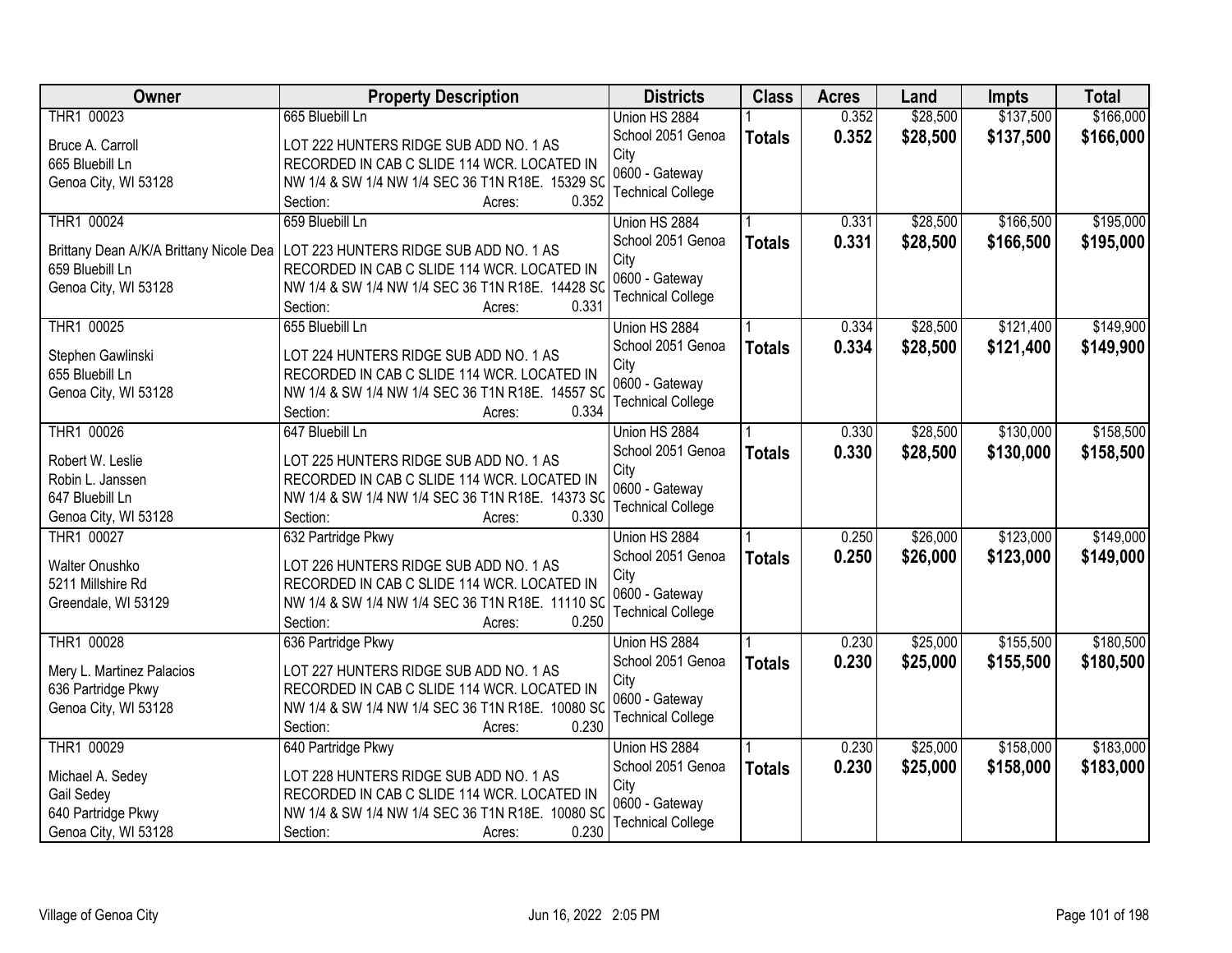| <b>Owner</b>         | <b>Property Description</b>                      | <b>Districts</b>         | <b>Class</b>  | <b>Acres</b> | Land     | <b>Impts</b> | <b>Total</b> |
|----------------------|--------------------------------------------------|--------------------------|---------------|--------------|----------|--------------|--------------|
| THR1 00030           | 644 Partridge Pkwy                               | Union HS 2884            |               | 0.232        | \$25,000 | \$125,900    | \$150,900    |
| Kenneth S. Brewer    | LOT 229 HUNTERS RIDGE SUB ADD NO. 1 AS           | School 2051 Genoa        | <b>Totals</b> | 0.232        | \$25,000 | \$125,900    | \$150,900    |
| Janice M. Brewer     | RECORDED IN CAB C SLIDE 114 WCR. LOCATED IN      | City                     |               |              |          |              |              |
| 644 Partridge Pkwy   | NW 1/4 & SW 1/4 NW 1/4 SEC 36 T1N R18E. 10107 SC | 0600 - Gateway           |               |              |          |              |              |
| Genoa City, WI 53128 | 0.232<br>Section:<br>Acres:                      | <b>Technical College</b> |               |              |          |              |              |
| THR1 00031           | 648 Partridge Pkwy                               | Union HS 2884            |               | 0.260        | \$26,500 | \$162,500    | \$189,000    |
|                      |                                                  | School 2051 Genoa        | <b>Totals</b> | 0.260        | \$26,500 | \$162,500    | \$189,000    |
| Christopher N. Perez | LOT 230 HUNTERS RIDGE SUB ADD NO. 1 AS           | City                     |               |              |          |              |              |
| Kristine A. Perez    | RECORDED IN CAB C SLIDE 114 WCR. LOCATED IN      | 0600 - Gateway           |               |              |          |              |              |
| 648 Partridge Pkwy   | NW 1/4 & SW 1/4 NW 1/4 SEC 36 T1N R18E. 11433 SC | <b>Technical College</b> |               |              |          |              |              |
| Genoa City, WI 53128 | 0.260<br>Section:<br>Acres:                      |                          |               |              |          |              |              |
| THR1 00032           | 652 Partridge Pkwy                               | Union HS 2884            |               | 0.360        | \$28,500 | \$146,200    | \$174,700    |
| David P. Smith       | LOT 231 HUNTERS RIDGE SUB ADD NO. 1 AS           | School 2051 Genoa        | <b>Totals</b> | 0.360        | \$28,500 | \$146,200    | \$174,700    |
| 652 Partridge Pkwy   | RECORDED IN CAB C SLIDE 114 WCR. LOCATED IN      | City                     |               |              |          |              |              |
| Genoa City, WI 53128 | NW 1/4 & SW 1/4 NW 1/4 SEC 36 T1N R18E. 15772 SC | 0600 - Gateway           |               |              |          |              |              |
|                      | 0.360<br>Section:<br>Acres:                      | <b>Technical College</b> |               |              |          |              |              |
| THR1 00033           | 656 Partridge Pkwy                               | Union HS 2884            |               | 0.410        | \$29,000 | \$298,500    | \$327,500    |
|                      |                                                  | School 2051 Genoa        | <b>Totals</b> | 0.410        | \$29,000 | \$298,500    | \$327,500    |
| Kelly L. Metcalf     | LOT 232 HUNTERS RIDGE SUB ADD NO. 1 AS           | City                     |               |              |          |              |              |
| 656 Partridge Pkwy   | RECORDED IN CAB C SLIDE 114 WCR. LOCATED IN      | 0600 - Gateway           |               |              |          |              |              |
| Genoa City, WI 53128 | NW 1/4 & SW 1/4 NW 1/4 SEC 36 T1N R18E. 17701 SC | <b>Technical College</b> |               |              |          |              |              |
|                      | 0.410<br>Section:<br>Acres:                      |                          |               |              |          |              |              |
| THR1 00034           | 660 Partridge Pkwy                               | Union HS 2884            |               | 0.330        | \$28,500 | \$164,500    | \$193,000    |
| Andrew S. Szajner    | LOT 233 HUNTERS RIDGE SUB ADD NO. 1 AS           | School 2051 Genoa        | <b>Totals</b> | 0.330        | \$28,500 | \$164,500    | \$193,000    |
| Eva M. Szajner       | RECORDED IN CAB C SLIDE 114 WCR. LOCATED IN      | City                     |               |              |          |              |              |
| 660 Partridge Pkwy   | NW 1/4 & SW 1/4 NW 1/4 SEC 36 T1N R18E. 14190 SC | 0600 - Gateway           |               |              |          |              |              |
| Genoa City, WI 53128 | 0.330<br>Section: 36<br>Acres:                   | <b>Technical College</b> |               |              |          |              |              |
| THR1 00035           | 664 Partridge Pkwy                               | Union HS 2884            |               | 0.280        | \$27,000 | \$125,000    | \$152,000    |
|                      |                                                  | School 2051 Genoa        | <b>Totals</b> | 0.280        | \$27,000 | \$125,000    | \$152,000    |
| Joseph D. Winner     | LOT 234 HUNTERS RIDGE SUB ADD NO. 1 AS           | City                     |               |              |          |              |              |
| 664 Partridge Pkwy   | RECORDED IN CAB C SLIDE 114 WCR. LOCATED IN      | 0600 - Gateway           |               |              |          |              |              |
| Genoa City, WI 53128 | NW 1/4 & SW 1/4 NW 1/4 SEC 36 T1N R18E. 12210 SC | <b>Technical College</b> |               |              |          |              |              |
|                      | 0.280<br>Section:<br>Acres:                      |                          |               |              |          |              |              |
| THR1 00036           | 668 Partridge Pkwy                               | Union HS 2884            |               | 0.270        | \$27,000 | \$159,500    | \$186,500    |
| Eric N. Lindholm     | LOT 235 HUNTERS RIDGE SUB ADD NO. 1 AS           | School 2051 Genoa        | <b>Totals</b> | 0.270        | \$27,000 | \$159,500    | \$186,500    |
| Mindy Lindholm       | RECORDED IN CAB C SLIDE 114 WCR. LOCATED IN      | City                     |               |              |          |              |              |
| 668 Partridge Pkwy   | NW 1/4 & SW 1/4 NW 1/4 SEC 36 T1N R18E. 11760 SC | 0600 - Gateway           |               |              |          |              |              |
| Genoa City, WI 53128 | 0.270<br>Section:<br>Acres:                      | <b>Technical College</b> |               |              |          |              |              |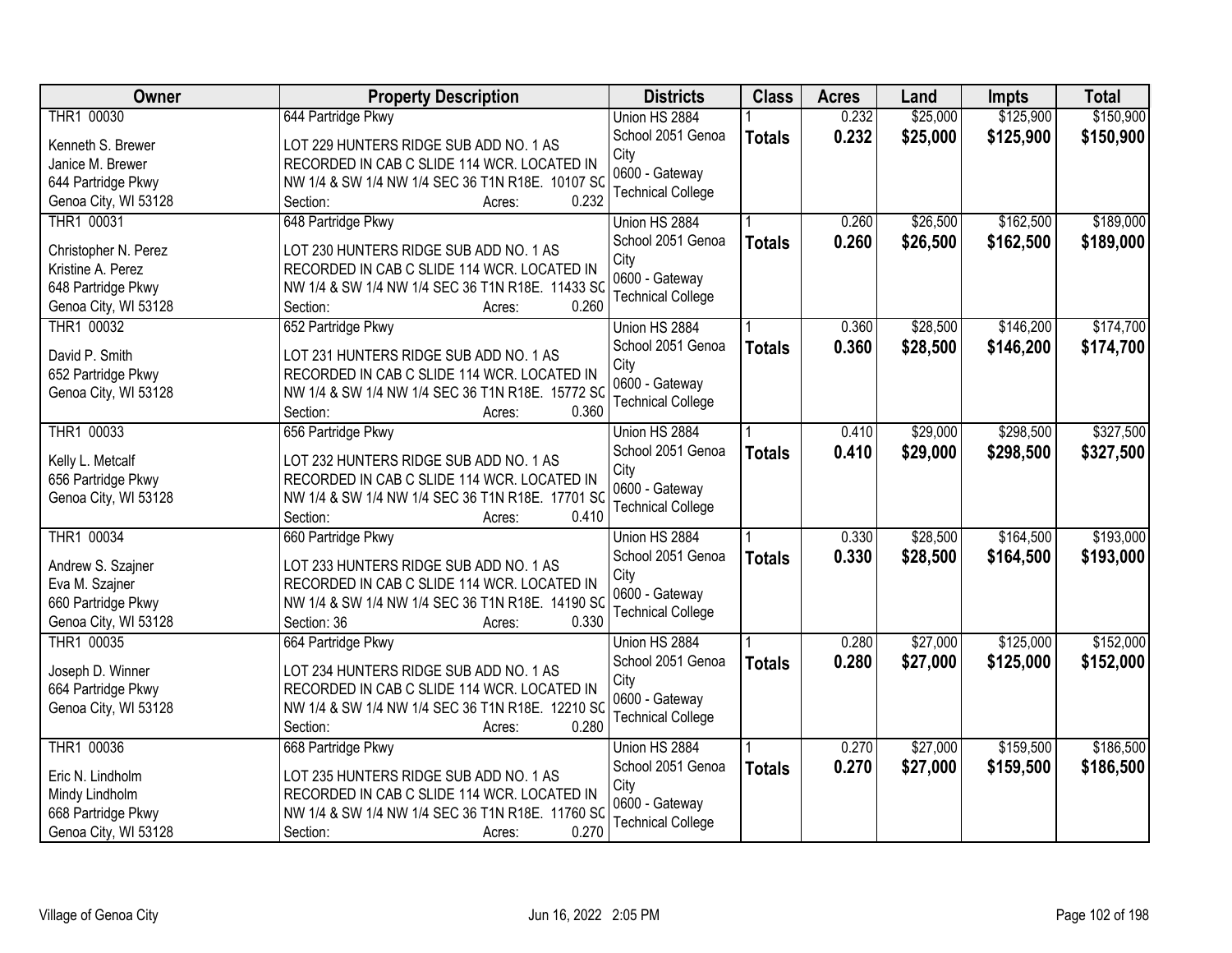| <b>Owner</b>         | <b>Property Description</b>                      | <b>Districts</b>                           | <b>Class</b>  | <b>Acres</b> | Land     | Impts     | <b>Total</b> |
|----------------------|--------------------------------------------------|--------------------------------------------|---------------|--------------|----------|-----------|--------------|
| THR1 00037           | 672 Partridge Pkwy                               | Union HS 2884                              |               | 0.270        | \$27,000 | \$139,000 | \$166,000    |
| Steven D. Smith      | LOT 236 HUNTERS RIDGE SUB ADD NO. 1 AS           | School 2051 Genoa                          | <b>Totals</b> | 0.270        | \$27,000 | \$139,000 | \$166,000    |
| 672 Partridge Pkwy   | RECORDED IN CAB C SLIDE 114 WCR. LOCATED IN      | City                                       |               |              |          |           |              |
| Genoa City, WI 53128 | NW 1/4 & SW 1/4 NW 1/4 SEC 36 T1N R18E. 11760 SC | 0600 - Gateway                             |               |              |          |           |              |
|                      | 0.270<br>Section:<br>Acres:                      | <b>Technical College</b>                   |               |              |          |           |              |
| THR1 00038           | 676 Partridge Pkwy                               | Union HS 2884                              |               | 0.270        | \$27,000 | \$149,200 | \$176,200    |
| Chester Juszczyk     | LOT 237 HUNTERS RIDGE SUB ADD NO. 1 AS           | School 2051 Genoa                          | <b>Totals</b> | 0.270        | \$27,000 | \$149,200 | \$176,200    |
| Julie Juszczyk       | RECORDED IN CAB C SLIDE 114 WCR. LOCATED IN      | City                                       |               |              |          |           |              |
| 676 Partridge Pkwy   | NW 1/4 & SW 1/4 NW 1/4 SEC 36 T1N R18E. 11760 SC | 0600 - Gateway                             |               |              |          |           |              |
| Genoa City, WI 53128 | 0.270<br>Section:<br>Acres:                      | <b>Technical College</b>                   |               |              |          |           |              |
| THR1 00039           | 680 Partridge Pkwy                               | Union HS 2884                              |               | 0.270        | \$27,000 | \$171,900 | \$198,900    |
|                      |                                                  | School 2051 Genoa                          | <b>Totals</b> | 0.270        | \$27,000 | \$171,900 | \$198,900    |
| Jordan J. Logsdon    | LOT 238 HUNTERS RIDGE SUB ADD NO. 1 AS           | City                                       |               |              |          |           |              |
| 680 Partridge Pkwy   | RECORDED IN CAB C SLIDE 114 WCR. LOCATED IN      | 0600 - Gateway                             |               |              |          |           |              |
| Genoa City, WI 53128 | NW 1/4 & SW 1/4 NW 1/4 SEC 36 T1N R18E. 11760 SC | <b>Technical College</b>                   |               |              |          |           |              |
|                      | 0.270<br>Section:<br>Acres:                      |                                            |               |              |          |           |              |
| THR1 00040           | 684 Partridge Pkwy                               | Union HS 2884                              |               | 0.270        | \$27,000 | \$140,300 | \$167,300    |
| Brian V. Lally       | LOT 239 HUNTERS RIDGE SUB ADD NO. 1 AS           | School 2051 Genoa                          | <b>Totals</b> | 0.270        | \$27,000 | \$140,300 | \$167,300    |
| 684 Partridge Pkwy   | RECORDED IN CAB C SLIDE 114 WCR. LOCATED IN      | City                                       |               |              |          |           |              |
| Genoa City, WI 53128 | NW 1/4 & SW 1/4 NW 1/4 SEC 36 T1N R18E. 11760 SC | 0600 - Gateway<br><b>Technical College</b> |               |              |          |           |              |
|                      | 0.270<br>Section:<br>Acres:                      |                                            |               |              |          |           |              |
| THR1 00041           | 688 Partridge Pkwy                               | Union HS 2884                              |               | 0.270        | \$27,000 | \$164,700 | \$191,700    |
| Philip D. Parker     | LOT 240 HUNTERS RIDGE SUB ADD NO. 1 AS           | School 2051 Genoa                          | <b>Totals</b> | 0.270        | \$27,000 | \$164,700 | \$191,700    |
| Tracy M. Parker      | RECORDED IN CAB C SLIDE 114 WCR. LOCATED IN      | City                                       |               |              |          |           |              |
| 688 Partridge Pkwy   | NW 1/4 & SW 1/4 NW 1/4 SEC 36 T1N R18E. 11760 SC | 0600 - Gateway                             |               |              |          |           |              |
| Genoa City, WI 53128 | 0.270<br>Section:<br>Acres:                      | <b>Technical College</b>                   |               |              |          |           |              |
| THR1 00042           | 692 Partridge Pkwy                               | Union HS 2884                              |               | 0.270        | \$27,000 | \$164,000 | \$191,000    |
|                      |                                                  | School 2051 Genoa                          | <b>Totals</b> | 0.270        | \$27,000 | \$164,000 | \$191,000    |
| Barry Lindgren       | LOT 241 HUNTERS RIDGE SUB ADD NO. 1 AS           | City                                       |               |              |          |           |              |
| Shannon Lindgren     | RECORDED IN CAB C SLIDE 114 WCR. LOCATED IN      | 0600 - Gateway                             |               |              |          |           |              |
| 692 Partridge Pkwy   | NW 1/4 & SW 1/4 NW 1/4 SEC 36 T1N R18E. 11760 SC | <b>Technical College</b>                   |               |              |          |           |              |
| Genoa City, WI 53128 | 0.270<br>Section:<br>Acres:                      |                                            |               |              |          |           |              |
| THR1 00043           | 696 Partridge Pkwy                               | Union HS 2884                              |               | 0.270        | \$27,000 | \$136,200 | \$163,200    |
| Sarah J. Jargstorf   | LOT 242 HUNTERS RIDGE SUB ADD NO. 1 AS           | School 2051 Genoa                          | <b>Totals</b> | 0.270        | \$27,000 | \$136,200 | \$163,200    |
| 696 Partridge Pkwy   | RECORDED IN CAB C SLIDE 114 WCR. LOCATED IN      | City                                       |               |              |          |           |              |
| Genoa City, WI 53128 | NW 1/4 & SW 1/4 NW 1/4 SEC 36 T1N R18E. 11760 SC | 0600 - Gateway                             |               |              |          |           |              |
|                      | 0.270<br>Section:<br>Acres:                      | <b>Technical College</b>                   |               |              |          |           |              |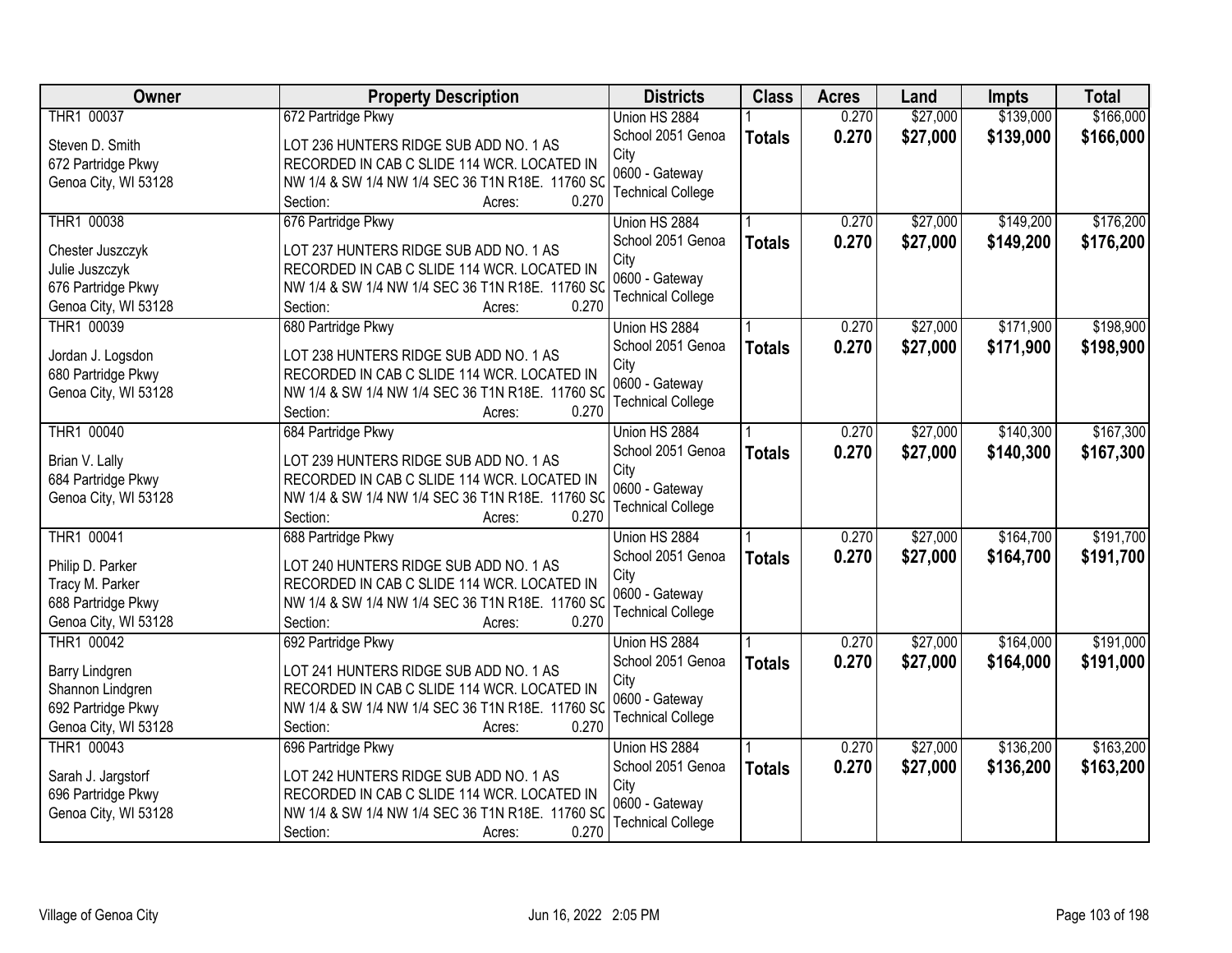| Owner                              | <b>Property Description</b>                                                           | <b>Districts</b>         | <b>Class</b>  | <b>Acres</b> | Land     | <b>Impts</b> | <b>Total</b> |
|------------------------------------|---------------------------------------------------------------------------------------|--------------------------|---------------|--------------|----------|--------------|--------------|
| THR1 00044                         | 700 Partridge Pkwy                                                                    | Union HS 2884            |               | 0.340        | \$28,500 | \$132,600    | \$161,100    |
| Lorraine M Loser Trust             | LOT 243 HUNTERS RIDGE SUB ADD NO. 1 AS                                                | School 2051 Genoa        | <b>Totals</b> | 0.340        | \$28,500 | \$132,600    | \$161,100    |
| 700 Partridge Pwy                  | RECORDED IN CAB C SLIDE 114 WCR. LOCATED IN                                           | City                     |               |              |          |              |              |
| Genoa City, WI 53128               | NW 1/4 & SW 1/4 NW 1/4 SEC 36 T1N R18E. 14670 SC                                      | 0600 - Gateway           |               |              |          |              |              |
|                                    | 0.340<br>Section:<br>Acres:                                                           | <b>Technical College</b> |               |              |          |              |              |
| THR1 00045                         | 697 Partridge Pkwy                                                                    | Union HS 2884            |               | 0.260        | \$26,500 | \$135,500    | \$162,000    |
|                                    |                                                                                       | School 2051 Genoa        | <b>Totals</b> | 0.260        | \$26,500 | \$135,500    | \$162,000    |
| Kevin D. Dick                      | LOT 244 HUNTERS RIDGE SUB ADD NO. 1 AS<br>RECORDED IN CAB C SLIDE 114 WCR. LOCATED IN | City                     |               |              |          |              |              |
| Mary K. Dick                       | NW 1/4 & SW 1/4 NW 1/4 SEC 36 T1N R18E. 11175 SC                                      | 0600 - Gateway           |               |              |          |              |              |
| 697 Partridge Pkwy                 | 0.260<br>Section:                                                                     | <b>Technical College</b> |               |              |          |              |              |
| Genoa City, WI 53128<br>THR1 00046 | Acres:<br>867 Hunters Ridge Dr                                                        | Union HS 2884            |               | 0.230        | \$25,000 | \$153,000    | \$178,000    |
|                                    |                                                                                       | School 2051 Genoa        |               |              |          |              |              |
| Charles P. Bernardo                | LOT 245 HUNTERS RIDGE SUB ADD NO. 1 AS                                                | City                     | <b>Totals</b> | 0.230        | \$25,000 | \$153,000    | \$178,000    |
| Tracy Bernardo                     | RECORDED IN CAB C SLIDE 114 WCR. LOCATED IN                                           | 0600 - Gateway           |               |              |          |              |              |
| 867 Hunters Ridge                  | NW 1/4 & SW 1/4 NW 1/4 SEC 36 T1N R18E. 10126 SC                                      | <b>Technical College</b> |               |              |          |              |              |
| Genoa City, WI 53128               | 0.230<br>Section:<br>Acres:                                                           |                          |               |              |          |              |              |
| THR1 00047                         | 863 Hunters Ridge Dr                                                                  | Union HS 2884            |               | 0.230        | \$25,000 | \$144,200    | \$169,200    |
| Andrew M. Meyers                   | LOT 246 HUNTERS RIDGE SUB ADD NO. 1 AS                                                | School 2051 Genoa        | <b>Totals</b> | 0.230        | \$25,000 | \$144,200    | \$169,200    |
| Elizabeth Meyers                   | RECORDED IN CAB C SLIDE 114 WCR. LOCATED IN                                           | City                     |               |              |          |              |              |
| 863 Hunters Ridge Dr               | NW 1/4 & SW 1/4 NW 1/4 SEC 36 T1N R18E. 10135 SC                                      | 0600 - Gateway           |               |              |          |              |              |
| Genoa City, WI 53128               | 0.230<br>Section:<br>Acres:                                                           | <b>Technical College</b> |               |              |          |              |              |
| THR1 00048                         | 859 Hunters Ridge Dr                                                                  | Union HS 2884            |               | 0.240        | \$25,500 | \$119,000    | \$144,500    |
|                                    |                                                                                       | School 2051 Genoa        |               | 0.240        | \$25,500 | \$119,000    | \$144,500    |
| Cameron Duhr                       | LOT 247 HUNTERS RIDGE SUB ADD NO. 1 AS                                                | City                     | <b>Totals</b> |              |          |              |              |
| 859 Hunters Ridge Dr               | RECORDED IN CAB C SLIDE 114 WCR. LOCATED IN                                           | 0600 - Gateway           |               |              |          |              |              |
| Genoa City, WI 53128               | NW 1/4 & SW 1/4 NW 1/4 SEC 36 T1N R18E. 10266 SC                                      | <b>Technical College</b> |               |              |          |              |              |
|                                    | 0.240<br>Section:<br>Acres:                                                           |                          |               |              |          |              |              |
| THR1 00049                         | 855 Hunters Ridge Dr                                                                  | Union HS 2884            |               | 0.240        | \$25,500 | \$171,600    | \$197,100    |
| Juan C. Espinoza                   | LOT 248 HUNTERS RIDGE SUB ADD NO. 1 AS                                                | School 2051 Genoa        | <b>Totals</b> | 0.240        | \$25,500 | \$171,600    | \$197,100    |
| Melissa J. Espinoza                | RECORDED IN CAB C SLIDE 114 WCR. LOCATED IN                                           | City                     |               |              |          |              |              |
| 855 Hunters Ridge Dr               | NW 1/4 & SW 1/4 NW 1/4 SEC 36 T1N R18E. 10504 SC                                      | 0600 - Gateway           |               |              |          |              |              |
| Genoa City, WI 53128               | 0.240<br>Section:<br>Acres:                                                           | <b>Technical College</b> |               |              |          |              |              |
| THR1 00050                         | 851 Hunters Ridge Dr                                                                  | Union HS 2884            |               | 0.260        | \$26,500 | \$124,000    | \$150,500    |
|                                    |                                                                                       | School 2051 Genoa        | <b>Totals</b> | 0.260        | \$26,500 | \$124,000    | \$150,500    |
| Craig G. Gerling                   | LOT 249 HUNTERS RIDGE SUB ADD NO. 1 AS                                                | City                     |               |              |          |              |              |
| Christine M. Gerling               | RECORDED IN CAB C SLIDE 114 WCR. LOCATED IN                                           | 0600 - Gateway           |               |              |          |              |              |
| 851 Hunters Ridge Dr               | NW 1/4 & SW 1/4 NW 1/4 SEC 36 T1N R18E. 11437 SC                                      | <b>Technical College</b> |               |              |          |              |              |
| Genoa City, WI 53128               | 0.260<br>Section:<br>Acres:                                                           |                          |               |              |          |              |              |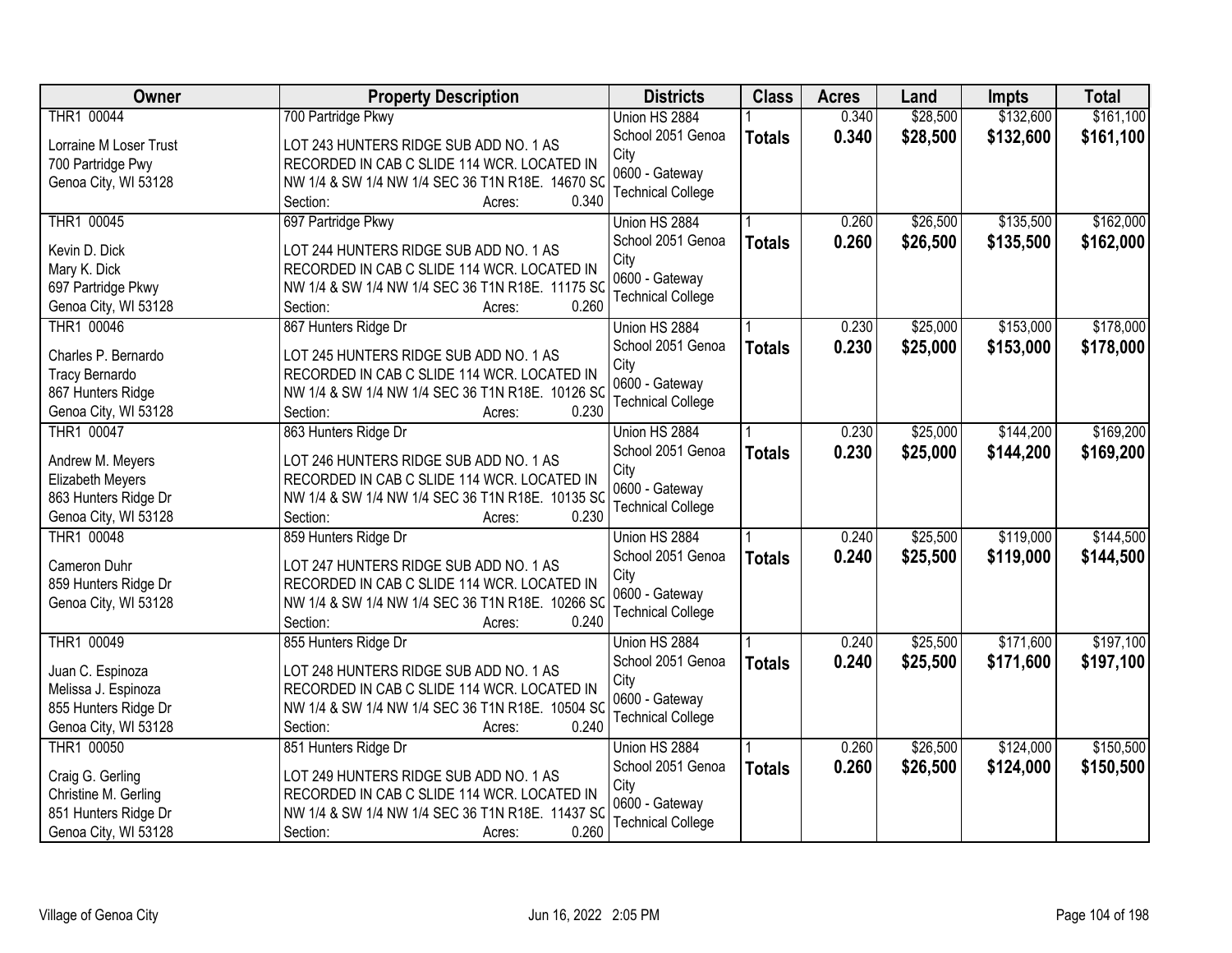| Owner                   | <b>Property Description</b>                      | <b>Districts</b>         | <b>Class</b>  | <b>Acres</b> | Land     | Impts     | <b>Total</b> |
|-------------------------|--------------------------------------------------|--------------------------|---------------|--------------|----------|-----------|--------------|
| THR1 00051              | 847 Hunters Ridge Dr                             | Union HS 2884            |               | 0.320        | \$28,000 | \$163,300 | \$191,300    |
| Daniel J. Hill          | LOT 250 HUNTERS RIDGE SUB ADD NO. 1 AS           | School 2051 Genoa        | <b>Totals</b> | 0.320        | \$28,000 | \$163,300 | \$191,300    |
| Shannon C. Hill         | RECORDED IN CAB C SLIDE 114 WCR. LOCATED IN      | City                     |               |              |          |           |              |
| 847 Hunters Ridge Dr    | NW 1/4 & SW 1/4 NW 1/4 SEC 36 T1N R18E. 14162 SC | 0600 - Gateway           |               |              |          |           |              |
| Genoa City, WI 53128    | 0.320<br>Section:<br>Acres:                      | <b>Technical College</b> |               |              |          |           |              |
| THR1 00052              | 696 Bluebill Ln                                  | Union HS 2884            |               | 0.290        | \$27,500 | \$124,500 | \$152,000    |
|                         |                                                  | School 2051 Genoa        | <b>Totals</b> | 0.290        | \$27,500 | \$124,500 | \$152,000    |
| Jakeb A. Meyer          | LOT 251 HUNTERS RIDGE SUB ADD NO. 1 AS           | City                     |               |              |          |           |              |
| 696 Bluebill Ln         | RECORDED IN CAB C SLIDE 114 WCR. LOCATED IN      | 0600 - Gateway           |               |              |          |           |              |
| Genoa City, WI 53128    | NW 1/4 & SW 1/4 NW 1/4 SEC 36 T1N R18E. 12447 SC | <b>Technical College</b> |               |              |          |           |              |
|                         | 0.290<br>Section:<br>Acres:                      |                          |               |              |          |           |              |
| THR1 00053              | 700 Pintail Ln                                   | Union HS 2884            |               | 0.270        | \$27,000 | \$135,000 | \$162,000    |
| Tomas Justo             | LOT 252 HUNTERS RIDGE SUB ADD NO. 1 AS           | School 2051 Genoa        | <b>Totals</b> | 0.270        | \$27,000 | \$135,000 | \$162,000    |
| Dena M. Justo           | RECORDED IN CAB C SLIDE 114 WCR. LOCATED IN      | City                     |               |              |          |           |              |
| 700 Pintail Pl          | NW 1/4 & SW 1/4 NW 1/4 SEC 36 T1N R18E. 11736 SC | 0600 - Gateway           |               |              |          |           |              |
| Genoa City, WI 53128    | 0.270<br>Section:<br>Acres:                      | <b>Technical College</b> |               |              |          |           |              |
| THR1 00054              | 704 Pintail Ln                                   | Union HS 2884            |               | 0.230        | \$25,000 | \$157,000 | \$182,000    |
|                         |                                                  | School 2051 Genoa        | <b>Totals</b> | 0.230        | \$25,000 | \$157,000 | \$182,000    |
| Ethan Alexander         | LOT 253 HUNTERS RIDGE SUB ADD NO. 1 AS           | City                     |               |              |          |           |              |
| 704 Pintail Pl          | RECORDED IN CAB C SLIDE 114 WCR. LOCATED IN      | 0600 - Gateway           |               |              |          |           |              |
| Genoa City, WI 53128    | NW 1/4 & SW 1/4 NW 1/4 SEC 36 T1N R18E. 10181 SC | <b>Technical College</b> |               |              |          |           |              |
|                         | 0.230<br>Section:<br>Acres:                      |                          |               |              |          |           |              |
| THR1 00055              | 708 Pintail Ln                                   | Union HS 2884            |               | 0.230        | \$25,000 | \$126,200 | \$151,200    |
| <b>William Fusinato</b> | LOT 254 HUNTERS RIDGE SUB ADD NO. 1 AS           | School 2051 Genoa        | <b>Totals</b> | 0.230        | \$25,000 | \$126,200 | \$151,200    |
| 708 Pintail Pl          | RECORDED IN CAB C SLIDE 114 WCR. LOCATED IN      | City                     |               |              |          |           |              |
| Genoa City, WI 53128    | NW 1/4 & SW 1/4 NW 1/4 SEC 36 T1N R18E. 10135 SC | 0600 - Gateway           |               |              |          |           |              |
|                         | 0.230<br>Section:<br>Acres:                      | <b>Technical College</b> |               |              |          |           |              |
| THR1 00056              | 712 Pintail Ln                                   | Union HS 2884            |               | 0.230        | \$25,000 | \$155,500 | \$180,500    |
|                         |                                                  | School 2051 Genoa        | <b>Totals</b> | 0.230        | \$25,000 | \$155,500 | \$180,500    |
| Daniel S. Durham        | LOT 255 HUNTERS RIDGE SUB ADD NO. 1 AS           | City                     |               |              |          |           |              |
| 712 Pintail Pl          | RECORDED IN CAB C SLIDE 114 WCR. LOCATED IN      | 0600 - Gateway           |               |              |          |           |              |
| Genoa City, WI 53128    | NW 1/4 & SW 1/4 NW 1/4 SEC 36 T1N R18E. 10126 SC | <b>Technical College</b> |               |              |          |           |              |
|                         | 0.230<br>Section:<br>Acres:                      |                          |               |              |          |           |              |
| THR1 00057              | 693 Partridge Pkwy                               | Union HS 2884            |               | 0.260        | \$26,500 | \$124,500 | \$151,000    |
| Daniel A. Jones         | LOT 256 HUNTERS RIDGE SUB ADD NO. 1 AS           | School 2051 Genoa        | <b>Totals</b> | 0.260        | \$26,500 | \$124,500 | \$151,000    |
| Dayna M. Corey          | RECORDED IN CAB C SLIDE 114 WCR. LOCATED IN      | City                     |               |              |          |           |              |
| 693 Partridge Pkwy      | NW 1/4 & SW 1/4 NW 1/4 SEC 36 T1N R18E. 11174 SC | 0600 - Gateway           |               |              |          |           |              |
| Genoa City, WI 53128    | 0.260<br>Section:<br>Acres:                      | <b>Technical College</b> |               |              |          |           |              |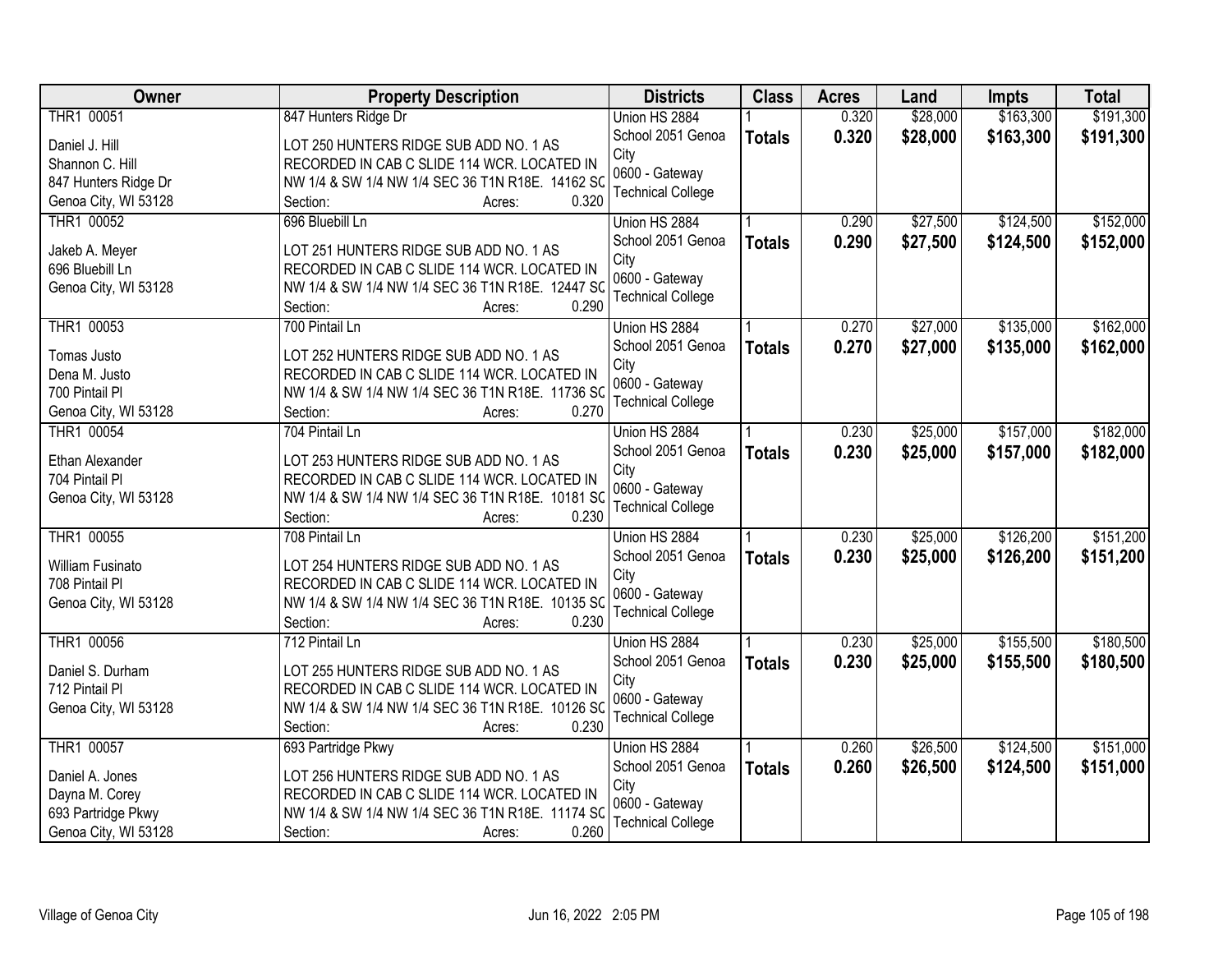| <b>Owner</b>          | <b>Property Description</b>                      | <b>Districts</b>         | <b>Class</b>  | <b>Acres</b> | Land     | <b>Impts</b> | <b>Total</b> |
|-----------------------|--------------------------------------------------|--------------------------|---------------|--------------|----------|--------------|--------------|
| THR1 00058            | 685 Partridge Pkwy                               | Union HS 2884            |               | 0.430        | \$29,500 | \$174,500    | \$204,000    |
| Lisa A. Merfeld et al | LOT 257 HUNTERS RIDGE SUB ADD NO. 1 AS           | School 2051 Genoa        | <b>Totals</b> | 0.430        | \$29,500 | \$174,500    | \$204,000    |
| c/o Daniel W. Merfeld | RECORDED IN CAB C SLIDE 114 WCR. LOCATED IN      | City                     |               |              |          |              |              |
| 685 Partridge Pkwy    | NW 1/4 & SW 1/4 NW 1/4 SEC 36 T1N R18E. 18588 SC | 0600 - Gateway           |               |              |          |              |              |
| Genoa City, WI 53128  | 0.430<br>Section:<br>Acres:                      | <b>Technical College</b> |               |              |          |              |              |
| THR1 00059            | 681 Partridge Pkwy                               | Union HS 2884            |               | 0.332        | \$28,500 | \$135,000    | \$163,500    |
|                       |                                                  | School 2051 Genoa        | <b>Totals</b> | 0.332        | \$28,500 | \$135,000    | \$163,500    |
| Sue Jacobs            | LOT 258 HUNTERS RIDGE SUB ADD NO. 1 AS           | City                     |               |              |          |              |              |
| Mike Pody             | RECORDED IN CAB C SLIDE 114 WCR. LOCATED IN      | 0600 - Gateway           |               |              |          |              |              |
| PO Box 685            | NW 1/4 & SW 1/4 NW 1/4 SEC 36 T1N R18E. 14469 SC | <b>Technical College</b> |               |              |          |              |              |
| Lake Geneva, WI 53147 | 0.332<br>Section:<br>Acres:                      |                          |               |              |          |              |              |
| THR1 00060            | 677 Partridge Pkwy                               | Union HS 2884            |               | 0.290        | \$27,500 | \$154,500    | \$182,000    |
| Brittany E. Sedey     | LOT 259 HUNTERS RIDGE SUB ADD NO. 1 AS           | School 2051 Genoa        | <b>Totals</b> | 0.290        | \$27,500 | \$154,500    | \$182,000    |
| 677 Partridge Pkwy    | RECORDED IN CAB C SLIDE 114 WCR. LOCATED IN      | City                     |               |              |          |              |              |
| Genoa City, WI 53128  | NW 1/4 & SW 1/4 NW 1/4 SEC 36 T1N R18E. 12749 SC | 0600 - Gateway           |               |              |          |              |              |
|                       | 0.290<br>Section: 36<br>Acres:                   | <b>Technical College</b> |               |              |          |              |              |
| THR1 00061            | 673 Partridge Pkwy                               | Union HS 2884            |               | 0.280        | \$27,000 | \$123,000    | \$150,000    |
|                       |                                                  | School 2051 Genoa        | <b>Totals</b> | 0.280        | \$27,000 | \$123,000    | \$150,000    |
| Michael W. Guyer Jr   | LOT 260 HUNTERS RIDGE SUB ADD NO. 1 AS           | City                     |               |              |          |              |              |
| 673 Partridge Pkwy    | RECORDED IN CAB C SLIDE 114 WCR. LOCATED IN      | 0600 - Gateway           |               |              |          |              |              |
| Genoa City, WI 53128  | NW 1/4 & SW 1/4 NW 1/4 SEC 36 T1N R18E. 12288 SG | <b>Technical College</b> |               |              |          |              |              |
|                       | 0.280<br>Section:<br>Acres:                      |                          |               |              |          |              |              |
| THR1 00062            | 669 Partridge Pkwy                               | Union HS 2884            |               | 0.290        | \$27,500 | \$149,000    | \$176,500    |
| Michelle L. Carpenter | LOT 261 HUNTERS RIDGE SUB ADD NO. 1 AS           | School 2051 Genoa        | <b>Totals</b> | 0.290        | \$27,500 | \$149,000    | \$176,500    |
| 669 Partridge Pkwy    | RECORDED IN CAB C SLIDE 114 WCR. LOCATED IN      | City                     |               |              |          |              |              |
| Genoa City, WI 53128  | NW 1/4 & SW 1/4 NW 1/4 SEC 36 T1N R18E. 12814 SC | 0600 - Gateway           |               |              |          |              |              |
|                       | 0.290<br>Section:<br>Acres:                      | <b>Technical College</b> |               |              |          |              |              |
| THR1 00063            | 665 Partridge Pkwy                               | Union HS 2884            |               | 0.300        | \$27,500 | \$144,300    | \$171,800    |
|                       |                                                  | School 2051 Genoa        | <b>Totals</b> | 0.300        | \$27,500 | \$144,300    | \$171,800    |
| Paul Denecke          | LOT 262 HUNTERS RIDGE SUB ADD NO. 1 AS           | City                     |               |              |          |              |              |
| Carey Denecke         | RECORDED IN CAB C SLIDE 114 WCR. LOCATED IN      | 0600 - Gateway           |               |              |          |              |              |
| 665 Partridge Pkwy    | NW 1/4 & SW 1/4 NW 1/4 SEC 36 T1N R18E. 13083 SQ | <b>Technical College</b> |               |              |          |              |              |
| Genoa City, WI 53128  | 0.300<br>Section:<br>Acres:                      |                          |               |              |          |              |              |
| THR1 00064            | 659 Partridge Pkwy                               | Union HS 2884            |               | 0.370        | \$29,000 | \$150,000    | \$179,000    |
| Marc Visocnik         | LOT 263 HUNTERS RIDGE SUB ADD NO. 1 AS           | School 2051 Genoa        | <b>Totals</b> | 0.370        | \$29,000 | \$150,000    | \$179,000    |
| Jennifer J. Visocnik  | RECORDED IN CAB C SLIDE 114 WCR. LOCATED IN      | City                     |               |              |          |              |              |
| 659 Partridge Pkwy    | NW 1/4 & SW 1/4 NW 1/4 SEC 36 T1N R18E. 16027 SQ | 0600 - Gateway           |               |              |          |              |              |
| Genoa City, WI 53128  | 0.370<br>Section:<br>Acres:                      | <b>Technical College</b> |               |              |          |              |              |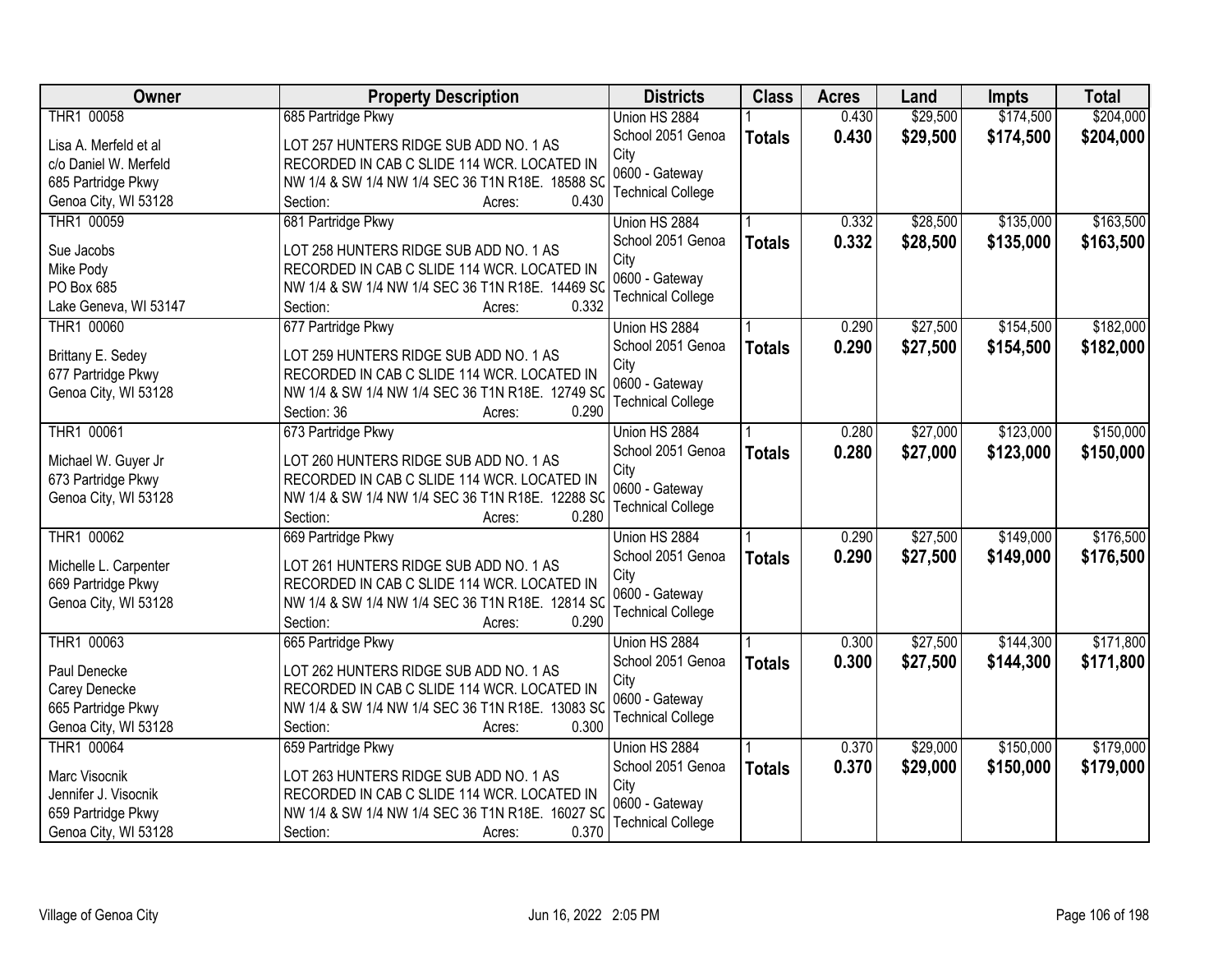| \$169,000<br>\$198,000<br>THR1 00065<br>0.380<br>\$29,000<br>655 Partridge Pkwy<br>Union HS 2884<br>School 2051 Genoa<br>0.380<br>\$29,000<br>\$169,000<br><b>Totals</b><br>LOT 264 HUNTERS RIDGE SUB ADD NO. 1 AS<br>Adija Alijoski<br>City<br>655 Partridge Pkwy<br>RECORDED IN CAB C SLIDE 114 WCR. LOCATED IN<br>0600 - Gateway<br>NW 1/4 & SW 1/4 NW 1/4 SEC 36 T1N R18E. 16339 SC<br>Genoa City, WI 53128<br><b>Technical College</b><br>0.380<br>Section:<br>Acres:<br>\$27,000<br>\$145,400<br>THR1 00066<br>647 Partridge Pkwy<br>0.271<br>Union HS 2884<br>School 2051 Genoa<br>0.271<br>\$27,000<br>\$145,400<br><b>Totals</b><br>Michelle A. Boreman<br>LOT 265 HUNTERS RIDGE SUB ADD NO. 1 AS<br>City<br>RECORDED IN CAB C SLIDE 114 WCR. LOCATED IN<br>647 Partridge Pkwy<br>0600 - Gateway<br>Genoa City, WI 53128<br>NW 1/4 & SW 1/4 NW 1/4 SEC 36 T1N R18E. 11809 SC<br><b>Technical College</b><br>0.271<br>Section:<br>Acres:<br>THR1 00067<br>639 Partridge Pkwy<br>\$28,500<br>\$178,000<br>Union HS 2884<br>0.360<br>School 2051 Genoa<br>0.360<br>\$28,500<br>\$178,000<br><b>Totals</b><br>LOT 266 HUNTERS RIDGE SUB ADD NO. 1 AS<br>Scott Whipple<br>City<br>Amy Whipple<br>RECORDED IN CAB C SLIDE 114 WCR. LOCATED IN<br>0600 - Gateway<br>639 Partridge Pkwy<br>NW 1/4 & SW 1/4 NW 1/4 SEC 36 T1N R18E. 15513 SC<br><b>Technical College</b><br>Genoa City, WI 53128<br>Section:<br>0.360<br>Acres:<br>THR1 00068<br>656 Bluebill Ln<br>0.230<br>\$25,000<br>\$127,500<br>Union HS 2884<br>School 2051 Genoa<br>0.230<br>\$25,000<br>\$127,500<br><b>Totals</b><br>LOT 267 HUNTERS RIDGE SUB ADD NO. 1 AS<br>Edward J. Dolatowski<br>City<br>Jamie A. Nagy<br>RECORDED IN CAB C SLIDE 114 WCR. LOCATED IN<br>0600 - Gateway<br>656 Bluebill Ln<br>NW 1/4 & SW 1/4 NW 1/4 SEC 36 T1N R18E. 10032 SQ<br><b>Technical College</b><br>0.230<br>Genoa City, WI 53128<br>Section:<br>Acres:<br>THR1 00069<br>\$27,000<br>\$129,000<br>0.280<br>660 Bluebill Ln<br>Union HS 2884<br>0.280<br>School 2051 Genoa<br>\$27,000<br>\$129,000<br><b>Totals</b><br>Caleb Frey<br>LOT 268 HUNTERS RIDGE SUB ADD NO. 1 AS<br>City<br>RECORDED IN CAB C SLIDE 114 WCR. LOCATED IN<br>660 Bluebill Ln<br>0600 - Gateway<br>Genoa City, WI 53128<br>NW 1/4 & SW 1/4 NW 1/4 SEC 36 T1N R18E. 12137 SC<br><b>Technical College</b><br>0.280<br>Section:<br>Acres:<br>\$27,500<br>\$134,800<br>THR1 00070<br>0.290<br>664 Bluebill Ln<br>Union HS 2884<br>0.290<br>\$27,500<br>School 2051 Genoa<br>\$134,800<br><b>Totals</b><br>LOT 269 HUNTERS RIDGE SUB ADD NO. 1 AS<br>Ernest P. Luczkowski<br>City<br>RECORDED IN CAB C SLIDE 114 WCR. LOCATED IN<br>Renee M. Luczkowski<br>0600 - Gateway<br>664 Bluebill Ln<br>NW 1/4 & SW 1/4 NW 1/4 SEC 36 T1N R18E. 12824 SC<br><b>Technical College</b><br>Genoa City, WI 53128<br>0.290<br>Section:<br>Acres:<br>\$162,500<br>THR1 00071<br>\$28,000<br>668 Bluebill Ln<br>Union HS 2884<br>0.310<br>0.310<br>\$28,000<br>\$162,500<br>School 2051 Genoa<br><b>Totals</b><br>LOT 270 HUNTERS RIDGE SUB ADD NO. 1 AS<br>Larry B. Carmichael<br>City<br>Kelsey N. Cole<br>RECORDED IN CAB C SLIDE 114 WCR. LOCATED IN<br>0600 - Gateway<br>668 Bluebill Ln<br>NW 1/4 & SW 1/4 NW 1/4 SEC 36 T1N R18E. 13292 SC | <b>Owner</b>         | <b>Property Description</b> | <b>Districts</b>         | <b>Class</b> | <b>Acres</b> | Land | <b>Impts</b> | <b>Total</b> |
|-----------------------------------------------------------------------------------------------------------------------------------------------------------------------------------------------------------------------------------------------------------------------------------------------------------------------------------------------------------------------------------------------------------------------------------------------------------------------------------------------------------------------------------------------------------------------------------------------------------------------------------------------------------------------------------------------------------------------------------------------------------------------------------------------------------------------------------------------------------------------------------------------------------------------------------------------------------------------------------------------------------------------------------------------------------------------------------------------------------------------------------------------------------------------------------------------------------------------------------------------------------------------------------------------------------------------------------------------------------------------------------------------------------------------------------------------------------------------------------------------------------------------------------------------------------------------------------------------------------------------------------------------------------------------------------------------------------------------------------------------------------------------------------------------------------------------------------------------------------------------------------------------------------------------------------------------------------------------------------------------------------------------------------------------------------------------------------------------------------------------------------------------------------------------------------------------------------------------------------------------------------------------------------------------------------------------------------------------------------------------------------------------------------------------------------------------------------------------------------------------------------------------------------------------------------------------------------------------------------------------------------------------------------------------------------------------------------------------------------------------------------------------------------------------------------------------------------------------------------------------------------------------------------------------------------------------------------------------------------------------------------------------------------------------------------------------------------------------------------------------------------------------------------------------------------------------------------------------------------------------------------------|----------------------|-----------------------------|--------------------------|--------------|--------------|------|--------------|--------------|
|                                                                                                                                                                                                                                                                                                                                                                                                                                                                                                                                                                                                                                                                                                                                                                                                                                                                                                                                                                                                                                                                                                                                                                                                                                                                                                                                                                                                                                                                                                                                                                                                                                                                                                                                                                                                                                                                                                                                                                                                                                                                                                                                                                                                                                                                                                                                                                                                                                                                                                                                                                                                                                                                                                                                                                                                                                                                                                                                                                                                                                                                                                                                                                                                                                                                 |                      |                             |                          |              |              |      |              |              |
| \$172,400<br>\$172,400<br>\$206,500<br>\$206,500                                                                                                                                                                                                                                                                                                                                                                                                                                                                                                                                                                                                                                                                                                                                                                                                                                                                                                                                                                                                                                                                                                                                                                                                                                                                                                                                                                                                                                                                                                                                                                                                                                                                                                                                                                                                                                                                                                                                                                                                                                                                                                                                                                                                                                                                                                                                                                                                                                                                                                                                                                                                                                                                                                                                                                                                                                                                                                                                                                                                                                                                                                                                                                                                                |                      |                             |                          |              |              |      |              | \$198,000    |
|                                                                                                                                                                                                                                                                                                                                                                                                                                                                                                                                                                                                                                                                                                                                                                                                                                                                                                                                                                                                                                                                                                                                                                                                                                                                                                                                                                                                                                                                                                                                                                                                                                                                                                                                                                                                                                                                                                                                                                                                                                                                                                                                                                                                                                                                                                                                                                                                                                                                                                                                                                                                                                                                                                                                                                                                                                                                                                                                                                                                                                                                                                                                                                                                                                                                 |                      |                             |                          |              |              |      |              |              |
|                                                                                                                                                                                                                                                                                                                                                                                                                                                                                                                                                                                                                                                                                                                                                                                                                                                                                                                                                                                                                                                                                                                                                                                                                                                                                                                                                                                                                                                                                                                                                                                                                                                                                                                                                                                                                                                                                                                                                                                                                                                                                                                                                                                                                                                                                                                                                                                                                                                                                                                                                                                                                                                                                                                                                                                                                                                                                                                                                                                                                                                                                                                                                                                                                                                                 |                      |                             |                          |              |              |      |              |              |
|                                                                                                                                                                                                                                                                                                                                                                                                                                                                                                                                                                                                                                                                                                                                                                                                                                                                                                                                                                                                                                                                                                                                                                                                                                                                                                                                                                                                                                                                                                                                                                                                                                                                                                                                                                                                                                                                                                                                                                                                                                                                                                                                                                                                                                                                                                                                                                                                                                                                                                                                                                                                                                                                                                                                                                                                                                                                                                                                                                                                                                                                                                                                                                                                                                                                 |                      |                             |                          |              |              |      |              |              |
|                                                                                                                                                                                                                                                                                                                                                                                                                                                                                                                                                                                                                                                                                                                                                                                                                                                                                                                                                                                                                                                                                                                                                                                                                                                                                                                                                                                                                                                                                                                                                                                                                                                                                                                                                                                                                                                                                                                                                                                                                                                                                                                                                                                                                                                                                                                                                                                                                                                                                                                                                                                                                                                                                                                                                                                                                                                                                                                                                                                                                                                                                                                                                                                                                                                                 |                      |                             |                          |              |              |      |              |              |
|                                                                                                                                                                                                                                                                                                                                                                                                                                                                                                                                                                                                                                                                                                                                                                                                                                                                                                                                                                                                                                                                                                                                                                                                                                                                                                                                                                                                                                                                                                                                                                                                                                                                                                                                                                                                                                                                                                                                                                                                                                                                                                                                                                                                                                                                                                                                                                                                                                                                                                                                                                                                                                                                                                                                                                                                                                                                                                                                                                                                                                                                                                                                                                                                                                                                 |                      |                             |                          |              |              |      |              |              |
|                                                                                                                                                                                                                                                                                                                                                                                                                                                                                                                                                                                                                                                                                                                                                                                                                                                                                                                                                                                                                                                                                                                                                                                                                                                                                                                                                                                                                                                                                                                                                                                                                                                                                                                                                                                                                                                                                                                                                                                                                                                                                                                                                                                                                                                                                                                                                                                                                                                                                                                                                                                                                                                                                                                                                                                                                                                                                                                                                                                                                                                                                                                                                                                                                                                                 |                      |                             |                          |              |              |      |              |              |
|                                                                                                                                                                                                                                                                                                                                                                                                                                                                                                                                                                                                                                                                                                                                                                                                                                                                                                                                                                                                                                                                                                                                                                                                                                                                                                                                                                                                                                                                                                                                                                                                                                                                                                                                                                                                                                                                                                                                                                                                                                                                                                                                                                                                                                                                                                                                                                                                                                                                                                                                                                                                                                                                                                                                                                                                                                                                                                                                                                                                                                                                                                                                                                                                                                                                 |                      |                             |                          |              |              |      |              |              |
|                                                                                                                                                                                                                                                                                                                                                                                                                                                                                                                                                                                                                                                                                                                                                                                                                                                                                                                                                                                                                                                                                                                                                                                                                                                                                                                                                                                                                                                                                                                                                                                                                                                                                                                                                                                                                                                                                                                                                                                                                                                                                                                                                                                                                                                                                                                                                                                                                                                                                                                                                                                                                                                                                                                                                                                                                                                                                                                                                                                                                                                                                                                                                                                                                                                                 |                      |                             |                          |              |              |      |              |              |
|                                                                                                                                                                                                                                                                                                                                                                                                                                                                                                                                                                                                                                                                                                                                                                                                                                                                                                                                                                                                                                                                                                                                                                                                                                                                                                                                                                                                                                                                                                                                                                                                                                                                                                                                                                                                                                                                                                                                                                                                                                                                                                                                                                                                                                                                                                                                                                                                                                                                                                                                                                                                                                                                                                                                                                                                                                                                                                                                                                                                                                                                                                                                                                                                                                                                 |                      |                             |                          |              |              |      |              |              |
|                                                                                                                                                                                                                                                                                                                                                                                                                                                                                                                                                                                                                                                                                                                                                                                                                                                                                                                                                                                                                                                                                                                                                                                                                                                                                                                                                                                                                                                                                                                                                                                                                                                                                                                                                                                                                                                                                                                                                                                                                                                                                                                                                                                                                                                                                                                                                                                                                                                                                                                                                                                                                                                                                                                                                                                                                                                                                                                                                                                                                                                                                                                                                                                                                                                                 |                      |                             |                          |              |              |      |              |              |
| \$152,500<br>\$152,500<br>\$156,000<br>\$156,000<br>\$162,300<br>\$162,300<br>\$190,500<br>\$190,500                                                                                                                                                                                                                                                                                                                                                                                                                                                                                                                                                                                                                                                                                                                                                                                                                                                                                                                                                                                                                                                                                                                                                                                                                                                                                                                                                                                                                                                                                                                                                                                                                                                                                                                                                                                                                                                                                                                                                                                                                                                                                                                                                                                                                                                                                                                                                                                                                                                                                                                                                                                                                                                                                                                                                                                                                                                                                                                                                                                                                                                                                                                                                            |                      |                             |                          |              |              |      |              |              |
|                                                                                                                                                                                                                                                                                                                                                                                                                                                                                                                                                                                                                                                                                                                                                                                                                                                                                                                                                                                                                                                                                                                                                                                                                                                                                                                                                                                                                                                                                                                                                                                                                                                                                                                                                                                                                                                                                                                                                                                                                                                                                                                                                                                                                                                                                                                                                                                                                                                                                                                                                                                                                                                                                                                                                                                                                                                                                                                                                                                                                                                                                                                                                                                                                                                                 |                      |                             |                          |              |              |      |              |              |
|                                                                                                                                                                                                                                                                                                                                                                                                                                                                                                                                                                                                                                                                                                                                                                                                                                                                                                                                                                                                                                                                                                                                                                                                                                                                                                                                                                                                                                                                                                                                                                                                                                                                                                                                                                                                                                                                                                                                                                                                                                                                                                                                                                                                                                                                                                                                                                                                                                                                                                                                                                                                                                                                                                                                                                                                                                                                                                                                                                                                                                                                                                                                                                                                                                                                 |                      |                             |                          |              |              |      |              |              |
|                                                                                                                                                                                                                                                                                                                                                                                                                                                                                                                                                                                                                                                                                                                                                                                                                                                                                                                                                                                                                                                                                                                                                                                                                                                                                                                                                                                                                                                                                                                                                                                                                                                                                                                                                                                                                                                                                                                                                                                                                                                                                                                                                                                                                                                                                                                                                                                                                                                                                                                                                                                                                                                                                                                                                                                                                                                                                                                                                                                                                                                                                                                                                                                                                                                                 |                      |                             |                          |              |              |      |              |              |
|                                                                                                                                                                                                                                                                                                                                                                                                                                                                                                                                                                                                                                                                                                                                                                                                                                                                                                                                                                                                                                                                                                                                                                                                                                                                                                                                                                                                                                                                                                                                                                                                                                                                                                                                                                                                                                                                                                                                                                                                                                                                                                                                                                                                                                                                                                                                                                                                                                                                                                                                                                                                                                                                                                                                                                                                                                                                                                                                                                                                                                                                                                                                                                                                                                                                 |                      |                             |                          |              |              |      |              |              |
|                                                                                                                                                                                                                                                                                                                                                                                                                                                                                                                                                                                                                                                                                                                                                                                                                                                                                                                                                                                                                                                                                                                                                                                                                                                                                                                                                                                                                                                                                                                                                                                                                                                                                                                                                                                                                                                                                                                                                                                                                                                                                                                                                                                                                                                                                                                                                                                                                                                                                                                                                                                                                                                                                                                                                                                                                                                                                                                                                                                                                                                                                                                                                                                                                                                                 |                      |                             |                          |              |              |      |              |              |
|                                                                                                                                                                                                                                                                                                                                                                                                                                                                                                                                                                                                                                                                                                                                                                                                                                                                                                                                                                                                                                                                                                                                                                                                                                                                                                                                                                                                                                                                                                                                                                                                                                                                                                                                                                                                                                                                                                                                                                                                                                                                                                                                                                                                                                                                                                                                                                                                                                                                                                                                                                                                                                                                                                                                                                                                                                                                                                                                                                                                                                                                                                                                                                                                                                                                 |                      |                             |                          |              |              |      |              |              |
|                                                                                                                                                                                                                                                                                                                                                                                                                                                                                                                                                                                                                                                                                                                                                                                                                                                                                                                                                                                                                                                                                                                                                                                                                                                                                                                                                                                                                                                                                                                                                                                                                                                                                                                                                                                                                                                                                                                                                                                                                                                                                                                                                                                                                                                                                                                                                                                                                                                                                                                                                                                                                                                                                                                                                                                                                                                                                                                                                                                                                                                                                                                                                                                                                                                                 |                      |                             |                          |              |              |      |              |              |
|                                                                                                                                                                                                                                                                                                                                                                                                                                                                                                                                                                                                                                                                                                                                                                                                                                                                                                                                                                                                                                                                                                                                                                                                                                                                                                                                                                                                                                                                                                                                                                                                                                                                                                                                                                                                                                                                                                                                                                                                                                                                                                                                                                                                                                                                                                                                                                                                                                                                                                                                                                                                                                                                                                                                                                                                                                                                                                                                                                                                                                                                                                                                                                                                                                                                 |                      |                             |                          |              |              |      |              |              |
|                                                                                                                                                                                                                                                                                                                                                                                                                                                                                                                                                                                                                                                                                                                                                                                                                                                                                                                                                                                                                                                                                                                                                                                                                                                                                                                                                                                                                                                                                                                                                                                                                                                                                                                                                                                                                                                                                                                                                                                                                                                                                                                                                                                                                                                                                                                                                                                                                                                                                                                                                                                                                                                                                                                                                                                                                                                                                                                                                                                                                                                                                                                                                                                                                                                                 |                      |                             |                          |              |              |      |              |              |
|                                                                                                                                                                                                                                                                                                                                                                                                                                                                                                                                                                                                                                                                                                                                                                                                                                                                                                                                                                                                                                                                                                                                                                                                                                                                                                                                                                                                                                                                                                                                                                                                                                                                                                                                                                                                                                                                                                                                                                                                                                                                                                                                                                                                                                                                                                                                                                                                                                                                                                                                                                                                                                                                                                                                                                                                                                                                                                                                                                                                                                                                                                                                                                                                                                                                 |                      |                             |                          |              |              |      |              |              |
|                                                                                                                                                                                                                                                                                                                                                                                                                                                                                                                                                                                                                                                                                                                                                                                                                                                                                                                                                                                                                                                                                                                                                                                                                                                                                                                                                                                                                                                                                                                                                                                                                                                                                                                                                                                                                                                                                                                                                                                                                                                                                                                                                                                                                                                                                                                                                                                                                                                                                                                                                                                                                                                                                                                                                                                                                                                                                                                                                                                                                                                                                                                                                                                                                                                                 |                      |                             |                          |              |              |      |              |              |
|                                                                                                                                                                                                                                                                                                                                                                                                                                                                                                                                                                                                                                                                                                                                                                                                                                                                                                                                                                                                                                                                                                                                                                                                                                                                                                                                                                                                                                                                                                                                                                                                                                                                                                                                                                                                                                                                                                                                                                                                                                                                                                                                                                                                                                                                                                                                                                                                                                                                                                                                                                                                                                                                                                                                                                                                                                                                                                                                                                                                                                                                                                                                                                                                                                                                 |                      |                             |                          |              |              |      |              |              |
|                                                                                                                                                                                                                                                                                                                                                                                                                                                                                                                                                                                                                                                                                                                                                                                                                                                                                                                                                                                                                                                                                                                                                                                                                                                                                                                                                                                                                                                                                                                                                                                                                                                                                                                                                                                                                                                                                                                                                                                                                                                                                                                                                                                                                                                                                                                                                                                                                                                                                                                                                                                                                                                                                                                                                                                                                                                                                                                                                                                                                                                                                                                                                                                                                                                                 |                      |                             |                          |              |              |      |              |              |
|                                                                                                                                                                                                                                                                                                                                                                                                                                                                                                                                                                                                                                                                                                                                                                                                                                                                                                                                                                                                                                                                                                                                                                                                                                                                                                                                                                                                                                                                                                                                                                                                                                                                                                                                                                                                                                                                                                                                                                                                                                                                                                                                                                                                                                                                                                                                                                                                                                                                                                                                                                                                                                                                                                                                                                                                                                                                                                                                                                                                                                                                                                                                                                                                                                                                 |                      |                             |                          |              |              |      |              |              |
|                                                                                                                                                                                                                                                                                                                                                                                                                                                                                                                                                                                                                                                                                                                                                                                                                                                                                                                                                                                                                                                                                                                                                                                                                                                                                                                                                                                                                                                                                                                                                                                                                                                                                                                                                                                                                                                                                                                                                                                                                                                                                                                                                                                                                                                                                                                                                                                                                                                                                                                                                                                                                                                                                                                                                                                                                                                                                                                                                                                                                                                                                                                                                                                                                                                                 |                      |                             |                          |              |              |      |              |              |
|                                                                                                                                                                                                                                                                                                                                                                                                                                                                                                                                                                                                                                                                                                                                                                                                                                                                                                                                                                                                                                                                                                                                                                                                                                                                                                                                                                                                                                                                                                                                                                                                                                                                                                                                                                                                                                                                                                                                                                                                                                                                                                                                                                                                                                                                                                                                                                                                                                                                                                                                                                                                                                                                                                                                                                                                                                                                                                                                                                                                                                                                                                                                                                                                                                                                 |                      |                             |                          |              |              |      |              |              |
|                                                                                                                                                                                                                                                                                                                                                                                                                                                                                                                                                                                                                                                                                                                                                                                                                                                                                                                                                                                                                                                                                                                                                                                                                                                                                                                                                                                                                                                                                                                                                                                                                                                                                                                                                                                                                                                                                                                                                                                                                                                                                                                                                                                                                                                                                                                                                                                                                                                                                                                                                                                                                                                                                                                                                                                                                                                                                                                                                                                                                                                                                                                                                                                                                                                                 |                      |                             |                          |              |              |      |              |              |
|                                                                                                                                                                                                                                                                                                                                                                                                                                                                                                                                                                                                                                                                                                                                                                                                                                                                                                                                                                                                                                                                                                                                                                                                                                                                                                                                                                                                                                                                                                                                                                                                                                                                                                                                                                                                                                                                                                                                                                                                                                                                                                                                                                                                                                                                                                                                                                                                                                                                                                                                                                                                                                                                                                                                                                                                                                                                                                                                                                                                                                                                                                                                                                                                                                                                 |                      |                             |                          |              |              |      |              |              |
|                                                                                                                                                                                                                                                                                                                                                                                                                                                                                                                                                                                                                                                                                                                                                                                                                                                                                                                                                                                                                                                                                                                                                                                                                                                                                                                                                                                                                                                                                                                                                                                                                                                                                                                                                                                                                                                                                                                                                                                                                                                                                                                                                                                                                                                                                                                                                                                                                                                                                                                                                                                                                                                                                                                                                                                                                                                                                                                                                                                                                                                                                                                                                                                                                                                                 |                      |                             |                          |              |              |      |              |              |
|                                                                                                                                                                                                                                                                                                                                                                                                                                                                                                                                                                                                                                                                                                                                                                                                                                                                                                                                                                                                                                                                                                                                                                                                                                                                                                                                                                                                                                                                                                                                                                                                                                                                                                                                                                                                                                                                                                                                                                                                                                                                                                                                                                                                                                                                                                                                                                                                                                                                                                                                                                                                                                                                                                                                                                                                                                                                                                                                                                                                                                                                                                                                                                                                                                                                 |                      |                             |                          |              |              |      |              |              |
|                                                                                                                                                                                                                                                                                                                                                                                                                                                                                                                                                                                                                                                                                                                                                                                                                                                                                                                                                                                                                                                                                                                                                                                                                                                                                                                                                                                                                                                                                                                                                                                                                                                                                                                                                                                                                                                                                                                                                                                                                                                                                                                                                                                                                                                                                                                                                                                                                                                                                                                                                                                                                                                                                                                                                                                                                                                                                                                                                                                                                                                                                                                                                                                                                                                                 |                      |                             |                          |              |              |      |              |              |
|                                                                                                                                                                                                                                                                                                                                                                                                                                                                                                                                                                                                                                                                                                                                                                                                                                                                                                                                                                                                                                                                                                                                                                                                                                                                                                                                                                                                                                                                                                                                                                                                                                                                                                                                                                                                                                                                                                                                                                                                                                                                                                                                                                                                                                                                                                                                                                                                                                                                                                                                                                                                                                                                                                                                                                                                                                                                                                                                                                                                                                                                                                                                                                                                                                                                 |                      |                             |                          |              |              |      |              |              |
| Acres:                                                                                                                                                                                                                                                                                                                                                                                                                                                                                                                                                                                                                                                                                                                                                                                                                                                                                                                                                                                                                                                                                                                                                                                                                                                                                                                                                                                                                                                                                                                                                                                                                                                                                                                                                                                                                                                                                                                                                                                                                                                                                                                                                                                                                                                                                                                                                                                                                                                                                                                                                                                                                                                                                                                                                                                                                                                                                                                                                                                                                                                                                                                                                                                                                                                          | Genoa City, WI 53128 | 0.310<br>Section:           | <b>Technical College</b> |              |              |      |              |              |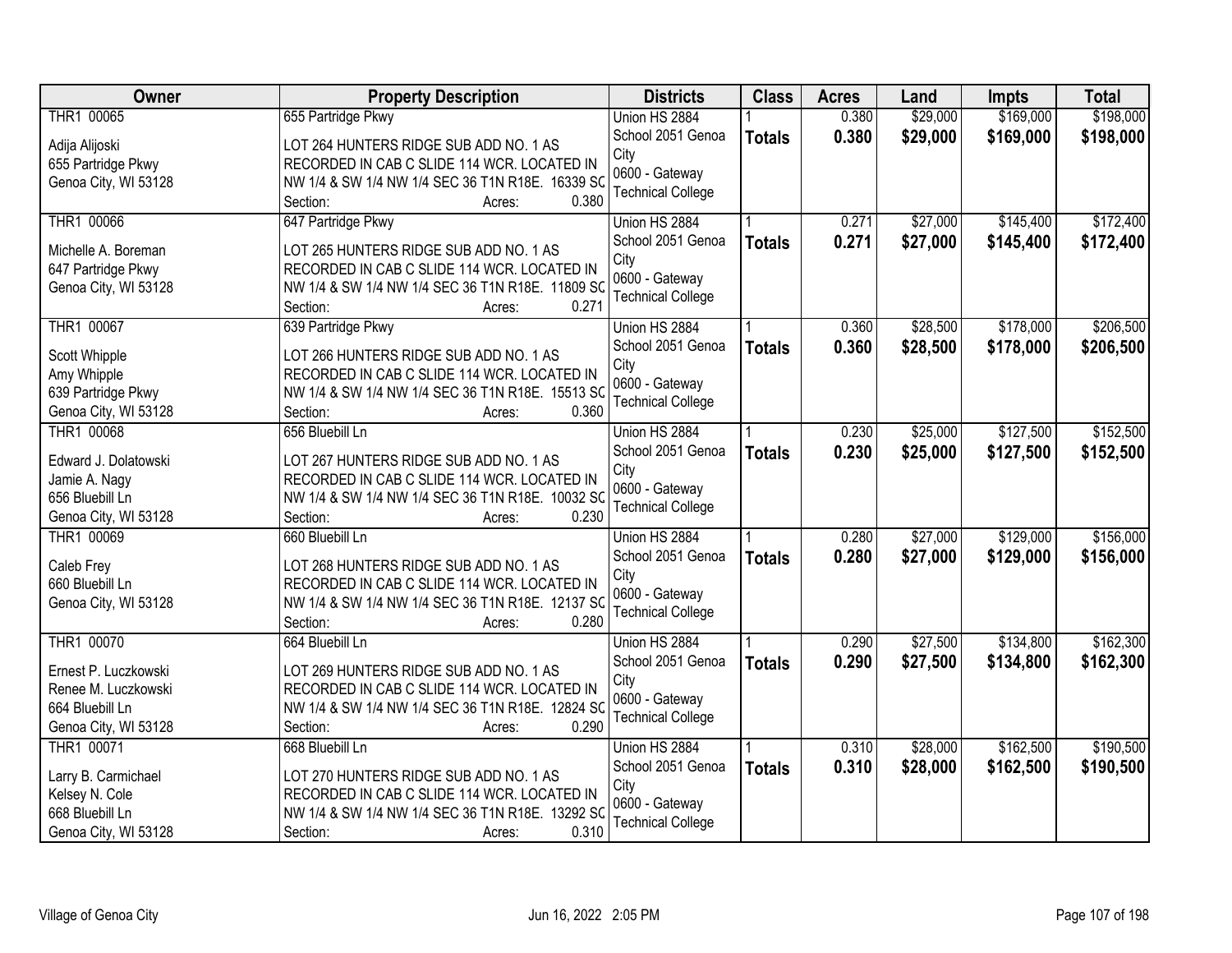| THR1 00072<br>672 Bluebill Ln<br>\$27,500<br>\$147,000<br>Union HS 2884<br>0.300<br>School 2051 Genoa<br>0.300<br>\$27,500<br>\$147,000<br><b>Totals</b><br>LOT 271 HUNTERS RIDGE SUB ADD NO. 1 AS<br>Matthew A. Boesch<br>City<br>RECORDED IN CAB C SLIDE 114 WCR. LOCATED IN<br>672 Bluebill Ln<br>0600 - Gateway<br>NW 1/4 & SW 1/4 NW 1/4 SEC 36 T1N R18E. 13070 SC<br>Genoa City, WI 53128<br><b>Technical College</b><br>0.300 | Owner | <b>Property Description</b> | <b>Districts</b> | <b>Class</b> | <b>Acres</b> | Land | <b>Impts</b> | <b>Total</b> |
|--------------------------------------------------------------------------------------------------------------------------------------------------------------------------------------------------------------------------------------------------------------------------------------------------------------------------------------------------------------------------------------------------------------------------------------|-------|-----------------------------|------------------|--------------|--------------|------|--------------|--------------|
|                                                                                                                                                                                                                                                                                                                                                                                                                                      |       |                             |                  |              |              |      |              | \$174,500    |
|                                                                                                                                                                                                                                                                                                                                                                                                                                      |       |                             |                  |              |              |      |              | \$174,500    |
|                                                                                                                                                                                                                                                                                                                                                                                                                                      |       |                             |                  |              |              |      |              |              |
|                                                                                                                                                                                                                                                                                                                                                                                                                                      |       |                             |                  |              |              |      |              |              |
|                                                                                                                                                                                                                                                                                                                                                                                                                                      |       | Section:<br>Acres:          |                  |              |              |      |              |              |
| THR1 00073<br>\$27,500<br>\$147,300<br>676 Bluebill Ln<br>0.300<br>Union HS 2884                                                                                                                                                                                                                                                                                                                                                     |       |                             |                  |              |              |      |              | \$174,800    |
| School 2051 Genoa<br>0.300<br>\$27,500<br>\$147,300<br><b>Totals</b><br>Cody R. Behrens<br>LOT 272 HUNTERS RIDGE SUB ADD NO. 1 AS                                                                                                                                                                                                                                                                                                    |       |                             |                  |              |              |      |              | \$174,800    |
| City<br>676 Bluebill Ln<br>RECORDED IN CAB C SLIDE 114 WCR. LOCATED IN                                                                                                                                                                                                                                                                                                                                                               |       |                             |                  |              |              |      |              |              |
| 0600 - Gateway<br>Genoa City, WI 53128<br>NW 1/4 & SW 1/4 NW 1/4 SEC 36 T1N R18E. 13270 SC                                                                                                                                                                                                                                                                                                                                           |       |                             |                  |              |              |      |              |              |
| <b>Technical College</b><br>0.300<br>Section:<br>Acres:                                                                                                                                                                                                                                                                                                                                                                              |       |                             |                  |              |              |      |              |              |
| THR1 00074<br>\$143,000<br>0.300<br>\$27,500<br>680 Bluebill Ln<br>Union HS 2884                                                                                                                                                                                                                                                                                                                                                     |       |                             |                  |              |              |      |              | \$170,500    |
| School 2051 Genoa<br>\$27,500<br>0.300<br>\$143,000<br><b>Totals</b><br>LOT 273 HUNTERS RIDGE SUB ADD NO. 1 AS                                                                                                                                                                                                                                                                                                                       |       |                             |                  |              |              |      |              | \$170,500    |
| Kelly Hackney<br>City<br>680 Bluebill Ln<br>RECORDED IN CAB C SLIDE 114 WCR. LOCATED IN                                                                                                                                                                                                                                                                                                                                              |       |                             |                  |              |              |      |              |              |
| 0600 - Gateway<br>NW 1/4 & SW 1/4 NW 1/4 SEC 36 T1N R18E. 12915 SC                                                                                                                                                                                                                                                                                                                                                                   |       |                             |                  |              |              |      |              |              |
| Genoa City, WI 53128<br><b>Technical College</b><br>0.300<br>Section:                                                                                                                                                                                                                                                                                                                                                                |       |                             |                  |              |              |      |              |              |
| Acres:<br>THR1 00075<br>\$29,500<br>\$172,500<br>688 Bluebill Ln<br>Union HS 2884<br>0.430                                                                                                                                                                                                                                                                                                                                           |       |                             |                  |              |              |      |              | \$202,000    |
| School 2051 Genoa                                                                                                                                                                                                                                                                                                                                                                                                                    |       |                             |                  |              |              |      |              |              |
| 0.430<br>\$29,500<br>\$172,500<br><b>Totals</b><br>LOT 274 HUNTERS RIDGE SUB ADD NO. 1 AS<br>Jeffrey K. Weidner<br>City                                                                                                                                                                                                                                                                                                              |       |                             |                  |              |              |      |              | \$202,000    |
| 688 Bluebill Ln<br>RECORDED IN CAB C SLIDE 114 WCR. LOCATED IN<br>0600 - Gateway                                                                                                                                                                                                                                                                                                                                                     |       |                             |                  |              |              |      |              |              |
| NW 1/4 & SW 1/4 NW 1/4 SEC 36 T1N R18E. 18826 SO<br>Genoa City, WI 53128<br><b>Technical College</b>                                                                                                                                                                                                                                                                                                                                 |       |                             |                  |              |              |      |              |              |
| 0.430<br>Section:<br>Acres:                                                                                                                                                                                                                                                                                                                                                                                                          |       |                             |                  |              |              |      |              |              |
| THR1 00076<br>\$1,500<br><b>Bluebill Ln</b><br>2.030<br>Union HS 2884<br>\$0                                                                                                                                                                                                                                                                                                                                                         |       |                             |                  |              |              |      |              | \$1,500      |
| 2.030<br>School 2051 Genoa<br>\$1,500<br>\$0<br><b>Totals</b><br>Robert W. Leslie<br>OUTLOT 7 HUNTERS RIDGE SUB ADD NO. 1 AS                                                                                                                                                                                                                                                                                                         |       |                             |                  |              |              |      |              | \$1,500      |
| City<br>Robin L. Janssen<br>RECORDED IN CAB C SLIDE 114 WCR. LOCATED IN                                                                                                                                                                                                                                                                                                                                                              |       |                             |                  |              |              |      |              |              |
| 0600 - Gateway<br>647 Bluebill Ln<br>NW 1/4 & SW 1/4 NW 1/4 SEC 36 T1N R18E. 88364 SC                                                                                                                                                                                                                                                                                                                                                |       |                             |                  |              |              |      |              |              |
| <b>Technical College</b><br>Genoa City, WI 53128<br>2.030<br>Section:<br>Acres:                                                                                                                                                                                                                                                                                                                                                      |       |                             |                  |              |              |      |              |              |
| <b>THS 00002</b><br>\$34,000<br>\$181,600<br>932 Bonnie Ln<br>0.880<br>Union HS 2884                                                                                                                                                                                                                                                                                                                                                 |       |                             |                  |              |              |      |              | \$215,600    |
| School 2051 Genoa<br>0.880<br>\$34,000<br>\$181,600                                                                                                                                                                                                                                                                                                                                                                                  |       |                             |                  |              |              |      |              | \$215,600    |
| <b>Totals</b><br>LOT 2 HOFF SUBD. VILLAGE OF GENOA CITY<br><b>Timothy Glasder</b><br>City                                                                                                                                                                                                                                                                                                                                            |       |                             |                  |              |              |      |              |              |
| 932 Bonnie Ln<br>0600 - Gateway                                                                                                                                                                                                                                                                                                                                                                                                      |       |                             |                  |              |              |      |              |              |
| Genoa City, WI 53128<br><b>Technical College</b>                                                                                                                                                                                                                                                                                                                                                                                     |       |                             |                  |              |              |      |              |              |
| 0.880<br>Section:<br>Acres:                                                                                                                                                                                                                                                                                                                                                                                                          |       |                             |                  |              |              |      |              |              |
| THS 00003<br>\$60,000<br>\$204,200<br>929 Bonnie Ln<br>1.930<br>Union HS 2884                                                                                                                                                                                                                                                                                                                                                        |       |                             |                  |              |              |      |              | \$264,200    |
| School 2051 Genoa<br>1.930<br>\$60,000<br>\$204,200<br><b>Totals</b><br>LOT 3 HOFF SUBD. VILLAGE OF GENOA CITY<br>Peter O. Klein                                                                                                                                                                                                                                                                                                     |       |                             |                  |              |              |      |              | \$264,200    |
| City<br>Amy L. Klein                                                                                                                                                                                                                                                                                                                                                                                                                 |       |                             |                  |              |              |      |              |              |
| 0600 - Gateway<br>929 Bonnie Ln                                                                                                                                                                                                                                                                                                                                                                                                      |       |                             |                  |              |              |      |              |              |
| <b>Technical College</b><br>1.930<br>Genoa City, WI 53128<br>Section:<br>Acres:                                                                                                                                                                                                                                                                                                                                                      |       |                             |                  |              |              |      |              |              |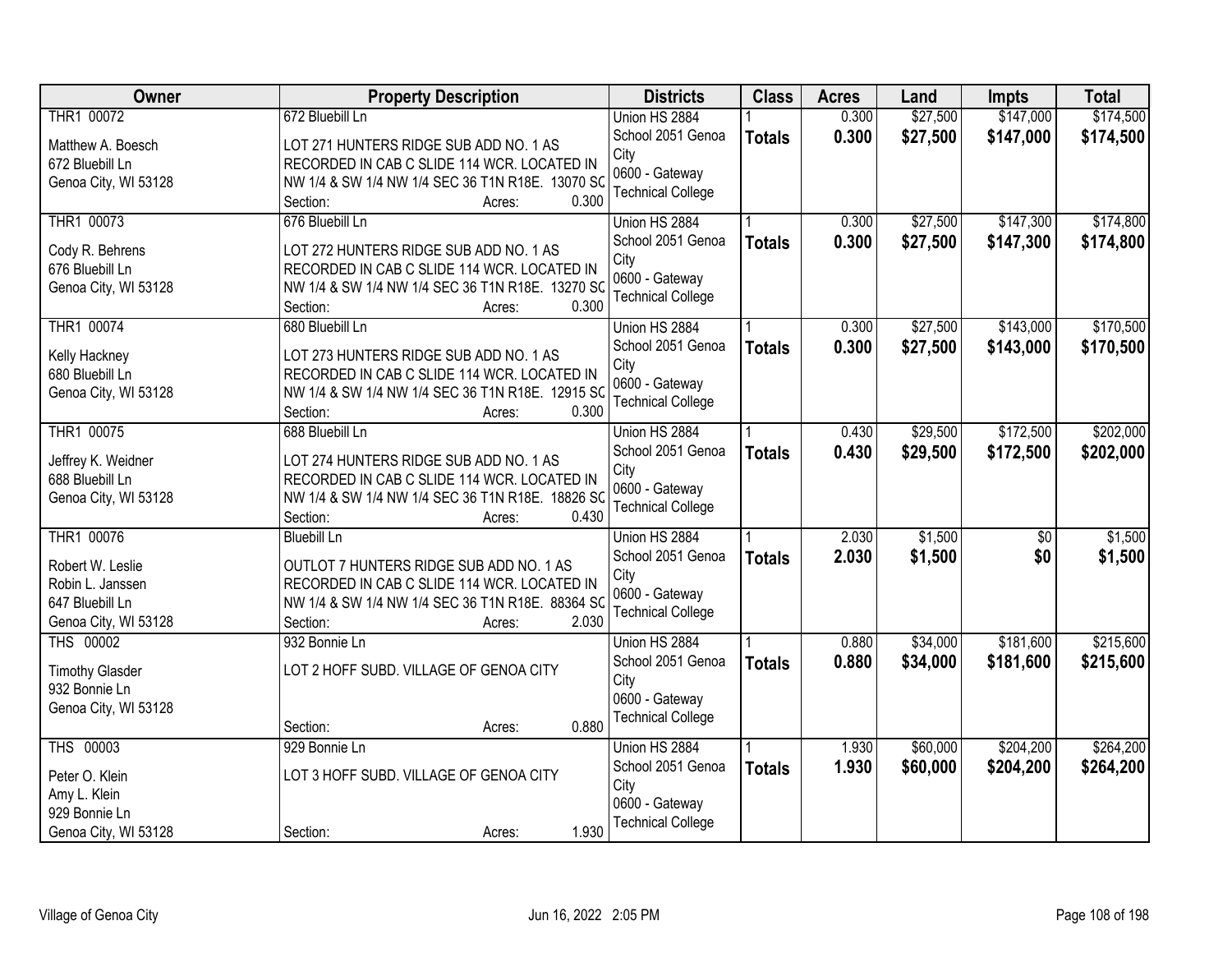| <b>Owner</b>               | <b>Property Description</b>                       | <b>Districts</b>         | <b>Class</b>    | <b>Acres</b> | Land     | <b>Impts</b>    | <b>Total</b> |
|----------------------------|---------------------------------------------------|--------------------------|-----------------|--------------|----------|-----------------|--------------|
| 00001<br>TM                | 142 Grove Ave                                     | Union HS 2884            |                 | 0.170        | \$18,500 | \$63,200        | \$81,700     |
| Nippersink Properties, Inc | LOT 1. ALSO THAT PT OF VACATED MAIN ST DESC       | School 2051 Genoa        | <b>Totals</b>   | 0.170        | \$18,500 | \$63,200        | \$81,700     |
| PO Box 507                 | IN DOC. #214843, VOL 527 PG 276. MANORS           | City                     |                 |              |          |                 |              |
| Richmond, IL 60071         | ADDITION VILLAGE OF GENOA CITY                    | 0600 - Gateway           |                 |              |          |                 |              |
|                            | 0.170<br>Section:<br>Acres:                       | <b>Technical College</b> |                 |              |          |                 |              |
| 00002<br>TM                | 136 Grove Ave                                     | Union HS 2884            |                 | 0.183        | \$19,500 | \$117,300       | \$136,800    |
|                            |                                                   | School 2051 Genoa        | <b>Totals</b>   | 0.183        | \$19,500 | \$117,300       | \$136,800    |
| John P. Delong             | LOT 2 MANORS ADDITION VILLAGE OF GENOA CITY       | City                     |                 |              |          |                 |              |
| Joyce J. Delong            |                                                   | 0600 - Gateway           |                 |              |          |                 |              |
| 136 Grove Ave              |                                                   | <b>Technical College</b> |                 |              |          |                 |              |
| PO Box 790                 | 0.183<br>Section:<br>Acres:                       |                          |                 |              |          |                 |              |
| Genoa City, WI 53128       |                                                   |                          |                 |              |          |                 |              |
| 00003<br>TM                | 128 Grove Ave                                     | Union HS 2884            |                 | 0.240        | \$22,500 | \$69,500        | \$92,000     |
| Lawrence Bielski           | LOT 3 & N 66' LOT 11 MANORS ADDITION VILLAGE      | School 2051 Genoa        | <b>Totals</b>   | 0.240        | \$22,500 | \$69,500        | \$92,000     |
| PO Box 573                 | OF GENOA CITY                                     | City                     |                 |              |          |                 |              |
| Genoa City, WI 53128       |                                                   | 0600 - Gateway           |                 |              |          |                 |              |
|                            | 0.240<br>Section:<br>Acres:                       | <b>Technical College</b> |                 |              |          |                 |              |
| 00004<br>TM                | 122 Grove Ave                                     | Union HS 2884            |                 | 0.300        | \$25,500 | \$92,400        | \$117,900    |
|                            |                                                   | School 2051 Genoa        | <b>Totals</b>   | 0.300        | \$25,500 | \$92,400        | \$117,900    |
| Richard E. Anderson        | LOT 4 N 66' OF S 132' LOT 11 MANORS ADDITION      | City                     |                 |              |          |                 |              |
| Christine C. Anderson      | VILLAGE OF GENOA CITY                             | 0600 - Gateway           |                 |              |          |                 |              |
| 122 Grove Ave              |                                                   | <b>Technical College</b> |                 |              |          |                 |              |
| Genoa City, WI 53128       | 0.300<br>Section:<br>Acres:                       |                          |                 |              |          |                 |              |
| TM 00005                   | 114 Grove Ave                                     | Union HS 2884            |                 | 0.200        | \$20,500 | \$91,300        | \$111,800    |
| Michael Siegler            | LOT 5 MANOR ADDITION VILLAGE OF GENOA CITY        | School 2051 Genoa        | <b>Totals</b>   | 0.200        | \$20,500 | \$91,300        | \$111,800    |
| Julie Siegler              |                                                   | City                     |                 |              |          |                 |              |
| 114 Grove Ave              |                                                   | 0600 - Gateway           |                 |              |          |                 |              |
| Genoa City, WI 53128       | 0.200<br>Section:<br>Acres:                       | <b>Technical College</b> |                 |              |          |                 |              |
| 00006<br>TM                | 108 Grove Ave                                     | Union HS 2884            |                 | 0.400        | \$29,000 | \$130,900       | \$159,900    |
| Cathleen D. Miller         | LOT 6 & 7 MANOR ADDITION VILLAGE OF GENOA         | School 2051 Genoa        | <b>Totals</b>   | 0.400        | \$29,000 | \$130,900       | \$159,900    |
| c/o Cathleen D. Miller     | <b>CITY</b>                                       | City                     |                 |              |          |                 |              |
| PO Box 414                 |                                                   | 0600 - Gateway           |                 |              |          |                 |              |
| Genoa City, WI 53128       | 0.400<br>Section:<br>Acres:                       | <b>Technical College</b> |                 |              |          |                 |              |
| 00008<br><b>TM</b>         | Grove Ave                                         | Union HS 2884            | $\overline{X4}$ | 0.635        | \$0      | $\overline{30}$ | \$0          |
|                            |                                                   | School 2051 Genoa        |                 | 0.635        | \$0      | \$0             | \$0          |
| Village of Genoa City      | LOTS 8, 9 & 10 & S 132' OF LOT 11 EXCEPT THE N 66 |                          | <b>Totals</b>   |              |          |                 |              |
| <b>PO Box 428</b>          | OF SD S 132' OF LOT 11 MANOR ADDITION VILLAGE     | City<br>0600 - Gateway   |                 |              |          |                 |              |
| Genoa City, WI 53128       | OF GENOA CITY                                     | <b>Technical College</b> |                 |              |          |                 |              |
|                            | 0.635<br>Section:<br>Acres:                       |                          |                 |              |          |                 |              |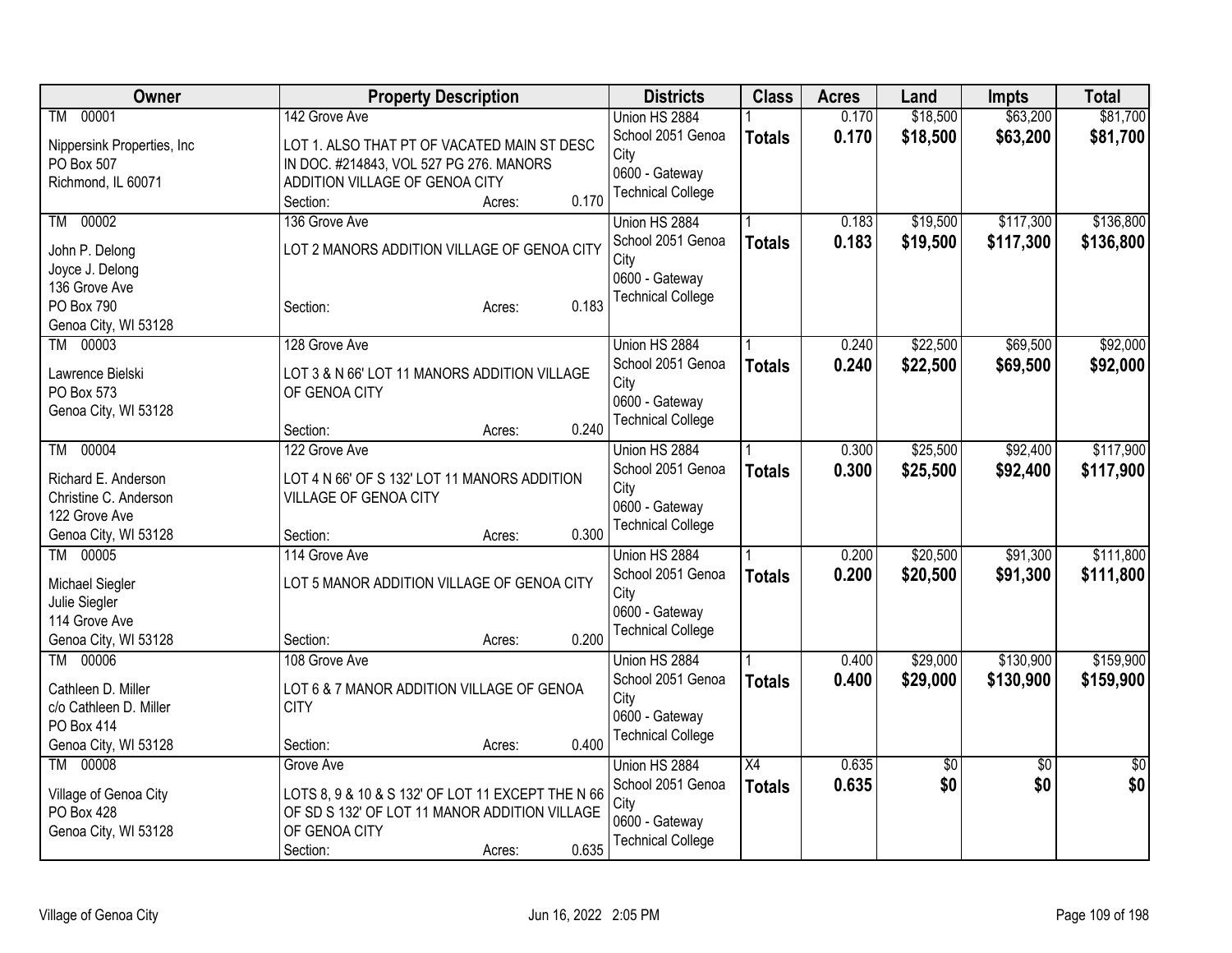| Owner                                                           | <b>Property Description</b>                    | <b>Districts</b>         | <b>Class</b>  | <b>Acres</b> | Land     | <b>Impts</b> | <b>Total</b> |
|-----------------------------------------------------------------|------------------------------------------------|--------------------------|---------------|--------------|----------|--------------|--------------|
| TMA 00001                                                       | 941 Freeman St                                 | Union HS 2884            |               | 0.220        | \$21,500 | \$118,700    | \$140,200    |
| Gregory J. Jeskey                                               | LOT 1 MILLER ADDITION VILLAGE OF GENOA CITY    | School 2051 Genoa        | <b>Totals</b> | 0.220        | \$21,500 | \$118,700    | \$140,200    |
| Lorraine M. Jeskey                                              |                                                | City                     |               |              |          |              |              |
| 941 N Freeman St                                                |                                                | 0600 - Gateway           |               |              |          |              |              |
| Genoa City, WI 53128                                            | 0.220<br>Section:<br>Acres:                    | <b>Technical College</b> |               |              |          |              |              |
| TMA 00002                                                       | 933 Freeman St                                 | Union HS 2884            |               | 0.200        | \$20,500 | \$155,700    | \$176,200    |
| Ralph H. Bauman                                                 | LOT 2 MILLER ADDITION VILLAGE OF GENOA CITY    | School 2051 Genoa        | <b>Totals</b> | 0.200        | \$20,500 | \$155,700    | \$176,200    |
| Elizabeth L. Bauman                                             |                                                | City                     |               |              |          |              |              |
| PO Box 609                                                      |                                                | 0600 - Gateway           |               |              |          |              |              |
| Genoa City, WI 53128                                            | 0.200<br>Section:<br>Acres:                    | <b>Technical College</b> |               |              |          |              |              |
| TMA 00003                                                       | 929 Freeman St                                 | Union HS 2884            |               | 0.200        | \$20,500 | \$102,500    | \$123,000    |
| Ronald T. Waddell                                               | LOT 3 MILLER ADDITION VILLAGE OF GENOA CITY    | School 2051 Genoa        | <b>Totals</b> | 0.200        | \$20,500 | \$102,500    | \$123,000    |
| 929 Freeman St                                                  |                                                | City                     |               |              |          |              |              |
| Genoa City, WI 53128                                            |                                                | 0600 - Gateway           |               |              |          |              |              |
|                                                                 | 0.200<br>Section:<br>Acres:                    | <b>Technical College</b> |               |              |          |              |              |
| TMA 00004                                                       | 923 Freeman St                                 | Union HS 2884            |               | 0.200        | \$20,500 | \$74,800     | \$95,300     |
|                                                                 |                                                | School 2051 Genoa        | <b>Totals</b> | 0.200        | \$20,500 | \$74,800     | \$95,300     |
| <b>Cormac Solutions Retirement Trust</b><br>410 S Stonefield Rd | LOT 4 MILLER ADDITION VILLAGE OF GENOA CITY    | City                     |               |              |          |              |              |
| Elkhorn, WI 53121                                               |                                                | 0600 - Gateway           |               |              |          |              |              |
|                                                                 | 0.200<br>Section:<br>Acres:                    | <b>Technical College</b> |               |              |          |              |              |
| TMA 00005                                                       | 915 Freeman St                                 | Union HS 2884            |               | 0.300        | \$21,500 | \$145,600    | \$167,100    |
|                                                                 |                                                | School 2051 Genoa        | <b>Totals</b> | 0.300        | \$21,500 | \$145,600    | \$167,100    |
| Clifford H. Hammarstrom                                         | LOT 5 & N 1/2 LOT 6 MILLER ADDITION VILLAGE OF | City                     |               |              |          |              |              |
| 915 Freeman St                                                  | <b>GENOA CITY</b>                              | 0600 - Gateway           |               |              |          |              |              |
| Genoa City, WI 53128                                            | 0.300<br>Section:<br>Acres:                    | <b>Technical College</b> |               |              |          |              |              |
| TMA 00007                                                       | 903 Freeman St                                 | Union HS 2884            |               | 0.300        | \$16,500 | \$92,100     | \$108,600    |
|                                                                 |                                                | School 2051 Genoa        | <b>Totals</b> | 0.300        | \$16,500 | \$92,100     | \$108,600    |
| <b>William Kautz</b>                                            | S 1/2 LOT 6 LOT 7 MILLER ADDITION VILLAGE OF   | City                     |               |              |          |              |              |
| Dorothy Kautz                                                   | <b>GENOA CITY</b>                              | 0600 - Gateway           |               |              |          |              |              |
| PO Box 412                                                      |                                                | <b>Technical College</b> |               |              |          |              |              |
| Genoa City, WI 53128                                            | 0.300<br>Section:<br>Acres:                    |                          |               |              |          |              |              |
| TMA 00008                                                       | 845 Freeman St                                 | Union HS 2884            |               | 0.200        | \$14,500 | \$60,500     | \$75,000     |
| Katherine Yule                                                  | LOT 8 MILLER ADDITION VILLAGE OF GENOA CITY    | School 2051 Genoa        | <b>Totals</b> | 0.200        | \$14,500 | \$60,500     | \$75,000     |
| 845 Freeman St                                                  |                                                | City<br>0600 - Gateway   |               |              |          |              |              |
| Genoa City, WI 53128                                            |                                                | <b>Technical College</b> |               |              |          |              |              |
|                                                                 | 0.200<br>Section:<br>Acres:                    |                          |               |              |          |              |              |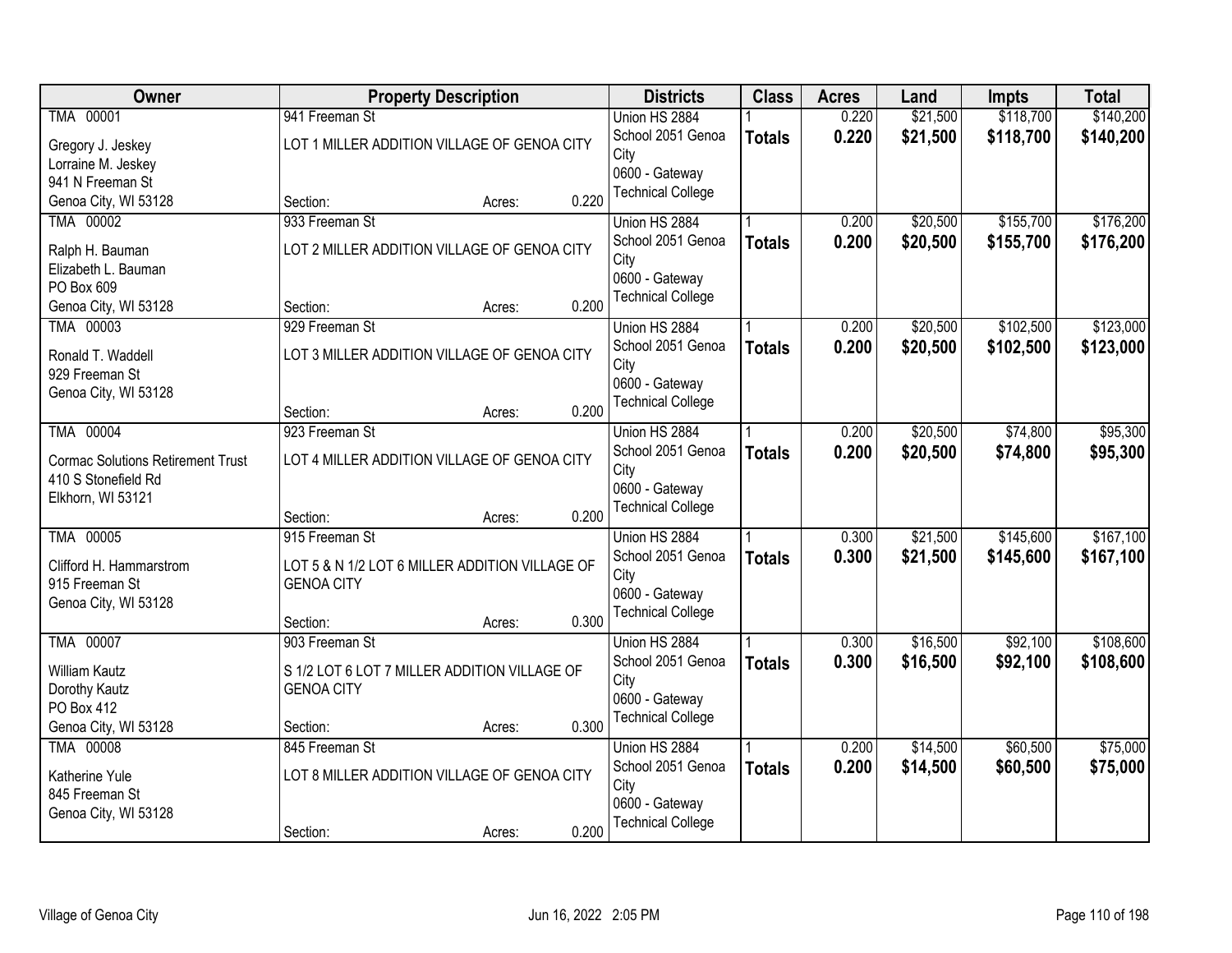| Owner                    |                | <b>Property Description</b>                  |       | <b>Districts</b>                           | <b>Class</b>  | <b>Acres</b> | Land     | Impts           | <b>Total</b> |
|--------------------------|----------------|----------------------------------------------|-------|--------------------------------------------|---------------|--------------|----------|-----------------|--------------|
| TMA 00009                | Freeman St     |                                              |       | Union HS 2884                              |               | 0.200        | \$4,000  | $\overline{50}$ | \$4,000      |
| Katherine Yule           |                | LOT 9 MILLER ADDITION VILLAGE OF GENOA CITY  |       | School 2051 Genoa                          | <b>Totals</b> | 0.200        | \$4,000  | \$0             | \$4,000      |
| 845 Freeman St           |                |                                              |       | City                                       |               |              |          |                 |              |
| Genoa City, WI 53128     |                |                                              |       | 0600 - Gateway<br><b>Technical College</b> |               |              |          |                 |              |
|                          | Section:       | Acres:                                       | 0.200 |                                            |               |              |          |                 |              |
| TMA 00010                | 838 Freeman St |                                              |       | Union HS 2884                              |               | 0.200        | \$20,500 | \$124,500       | \$145,000    |
| Derek Gleason            |                | LOT 10 MILLER ADDITION VILLAGE OF GENOA CITY |       | School 2051 Genoa                          | <b>Totals</b> | 0.200        | \$20,500 | \$124,500       | \$145,000    |
| Virginia Strom           |                |                                              |       | City                                       |               |              |          |                 |              |
| 838 Freeman St           |                |                                              |       | 0600 - Gateway<br><b>Technical College</b> |               |              |          |                 |              |
| Genoa City, WI 53128     | Section:       | Acres:                                       | 0.200 |                                            |               |              |          |                 |              |
| TMA 00011                | 846 Freeman St |                                              |       | Union HS 2884                              |               | 0.200        | \$20,500 | \$113,500       | \$134,000    |
| Matthew J. Stahl         |                | LOT 11 MILLER ADDITION VILLAGE OF GENOA CITY |       | School 2051 Genoa                          | <b>Totals</b> | 0.200        | \$20,500 | \$113,500       | \$134,000    |
| Patricia M. Stahl        |                |                                              |       | City<br>0600 - Gateway                     |               |              |          |                 |              |
| 817 Blakely              |                |                                              |       | <b>Technical College</b>                   |               |              |          |                 |              |
| Woodstock, IL 60098-0000 | Section:       | Acres:                                       | 0.200 |                                            |               |              |          |                 |              |
| TMA 00012                | 904 Freeman St |                                              |       | Union HS 2884                              |               | 0.200        | \$20,500 | \$67,700        | \$88,200     |
| Jeff Brumm               |                | LOT 12 MILLER ADDITION VILLAGE OF GENOA CITY |       | School 2051 Genoa                          | <b>Totals</b> | 0.200        | \$20,500 | \$67,700        | \$88,200     |
| Laura Brumm              |                |                                              |       | City<br>0600 - Gateway                     |               |              |          |                 |              |
| 2418 Highview St Ste a   |                |                                              |       | <b>Technical College</b>                   |               |              |          |                 |              |
| Spring Grove, IL 60081   | Section:       | Acres:                                       | 0.200 |                                            |               |              |          |                 |              |
| TMA 00013                | 910 Freeman St |                                              |       | Union HS 2884                              |               | 0.200        | \$20,500 | \$72,200        | \$92,700     |
| Susan M. Sander          |                | LOT 13 MILLER ADDITION VILLAGE OF GENOA CTIY |       | School 2051 Genoa                          | <b>Totals</b> | 0.200        | \$20,500 | \$72,200        | \$92,700     |
| 910 N Freeman St         |                |                                              |       | City<br>0600 - Gateway                     |               |              |          |                 |              |
| Genoa City, WI 53128     |                |                                              |       | <b>Technical College</b>                   |               |              |          |                 |              |
|                          | Section:       | Acres:                                       | 0.200 |                                            |               |              |          |                 |              |
| TMA 00014                | 916 Freeman St |                                              |       | Union HS 2884                              |               | 0.150        | \$16,500 | \$176,500       | \$193,000    |
| Raymond F Gudowicz Trust |                | LOT 14 MILLER ADDITION VILLAGE OF GENOA CITY |       | School 2051 Genoa                          | <b>Totals</b> | 0.150        | \$16,500 | \$176,500       | \$193,000    |
| Barbara J Gudowicz Trust |                |                                              |       | City<br>0600 - Gateway                     |               |              |          |                 |              |
| 916 N Freeman St         |                |                                              |       | <b>Technical College</b>                   |               |              |          |                 |              |
| Genoa City, WI 53128     | Section:       | Acres:                                       | 0.150 |                                            |               |              |          |                 |              |
| TMA 00015                | 922 Freeman St |                                              |       | Union HS 2884                              |               | 0.200        | \$20,500 | \$92,700        | \$113,200    |
| Michael A. Dean          |                | LOT 15 MILLER ADDITION VILLAGE OF GENOA CITY |       | School 2051 Genoa<br>City                  | <b>Totals</b> | 0.200        | \$20,500 | \$92,700        | \$113,200    |
| 922 Freeman St           |                |                                              |       | 0600 - Gateway                             |               |              |          |                 |              |
| Genoa City, WI 53128     |                |                                              |       | <b>Technical College</b>                   |               |              |          |                 |              |
|                          | Section:       | Acres:                                       | 0.200 |                                            |               |              |          |                 |              |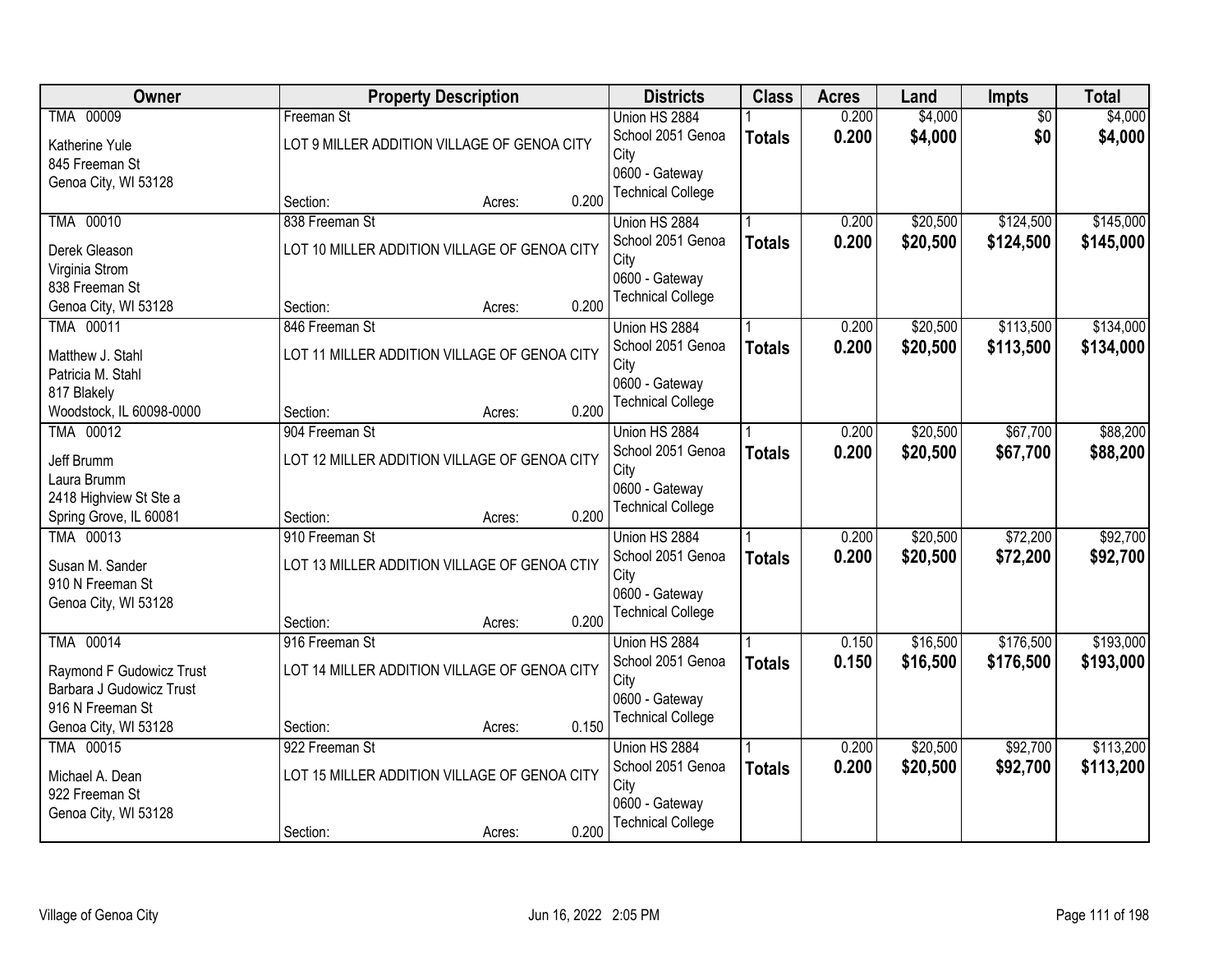| Owner                            | <b>Property Description</b>                         |        |       | <b>Districts</b>                           | <b>Class</b>         | <b>Acres</b> | Land     | <b>Impts</b> | <b>Total</b>  |
|----------------------------------|-----------------------------------------------------|--------|-------|--------------------------------------------|----------------------|--------------|----------|--------------|---------------|
| TMA 00016                        | 928 Freeman St                                      |        |       | Union HS 2884                              |                      | 0.200        | \$20,500 | \$118,800    | \$139,300     |
| Donald L. Haubold                | LOT 16 MILLER ADDITION VILLAGE OF GENOA CITY        |        |       | School 2051 Genoa                          | <b>Totals</b>        | 0.200        | \$20,500 | \$118,800    | \$139,300     |
| Nancy J. Haubold                 |                                                     |        |       | City                                       |                      |              |          |              |               |
| 928 Freeman St                   |                                                     |        |       | 0600 - Gateway                             |                      |              |          |              |               |
| Genoa City, WI 53128             | Section:                                            | Acres: | 0.200 | <b>Technical College</b>                   |                      |              |          |              |               |
| TMA 00017                        | 940 Freeman St                                      |        |       | Union HS 2884                              |                      | 0.400        | \$29,000 | \$500        | \$29,500      |
| Nancy Skrzypchak et al           | LOT 17 MILLER ADD. VILLAGE OF GENOA CITY            |        |       | School 2051 Genoa                          | <b>Totals</b>        | 0.400        | \$29,000 | \$500        | \$29,500      |
| 940 Freeman St                   |                                                     |        |       | City                                       |                      |              |          |              |               |
| Genoa City, WI 53128             |                                                     |        |       | 0600 - Gateway<br><b>Technical College</b> |                      |              |          |              |               |
|                                  | Section:                                            | Acres: | 0.400 |                                            |                      |              |          |              |               |
| TOP 00001                        | 625 Walworth St                                     |        |       | Union HS 2884                              | $\overline{2}$       | 0.170        | \$27,500 | \$105,700    | \$133,200     |
| Airtech Mechanical Services, Inc | N 57' OF LOT 1 ORIGINAL PLAT VILLAGE OF GENOA       |        |       | School 2051 Genoa                          | <b>Totals</b>        | 0.170        | \$27,500 | \$105,700    | \$133,200     |
| 1028 Center St                   | <b>CITY</b>                                         |        |       | City                                       |                      |              |          |              |               |
| Lake Geneva, WI 53147            |                                                     |        |       | 0600 - Gateway<br><b>Technical College</b> |                      |              |          |              |               |
|                                  | Section:                                            | Acres: | 0.170 |                                            |                      |              |          |              |               |
| TOP 00003                        | 218 Freeman St                                      |        |       | Union HS 2884                              | $\mathbf{2}^{\circ}$ | 0.106        | \$19,500 | \$68,700     | \$88,200      |
| Gino V. Santi                    | S 25 1/2' OF LOT 1 & N 10' OF LOT 10 ORIGINAL PLAT  |        |       | School 2051 Genoa                          | <b>Totals</b>        | 0.106        | \$19,500 | \$68,700     | \$88,200      |
| Melissa Santi                    | VILLAGE OF GENOA CITY                               |        |       | City                                       |                      |              |          |              |               |
| W534 Highland                    |                                                     |        |       | 0600 - Gateway<br><b>Technical College</b> |                      |              |          |              |               |
| Genoa City, WI 53128-0000        | Section:                                            | Acres: | 0.106 |                                            |                      |              |          |              |               |
| <b>TOP 00004</b>                 | 235 Freeman St                                      |        |       | Union HS 2884                              | $\overline{2}$       | 0.150        | \$25,000 | \$274,900    | \$299,900     |
| <b>Town Bank</b>                 | N 50' LOT 2 ORIGINAL PLAT VILLAGE OF GENOA          |        |       | School 2051 Genoa                          | <b>Totals</b>        | 0.150        | \$25,000 | \$274,900    | \$299,900     |
| C/O Wintrust Financial Corp      | <b>CITY</b>                                         |        |       | City                                       |                      |              |          |              |               |
| 9700 W Higgins Rd Ste 800        |                                                     |        |       | 0600 - Gateway<br><b>Technical College</b> |                      |              |          |              |               |
| Rosemont, IL 60018               | Section:                                            | Acres: | 0.150 |                                            |                      |              |          |              |               |
| <b>TOP 00006</b>                 | 225 Freeman St                                      |        |       | Union HS 2884                              | $\overline{X4}$      | 0.055        | \$0      | $\sqrt{6}$   | $\frac{6}{3}$ |
| Village of Genoa City            | N 18' OF S 32 1/2' OF LOT 2 ORIGINAL PLAT VILLAGE   |        |       | School 2051 Genoa                          | <b>Totals</b>        | 0.055        | \$0      | \$0          | \$0           |
| PO Box 428                       | OF GENOA CITY                                       |        |       | City<br>0600 - Gateway                     |                      |              |          |              |               |
| Genoa City, WI 53128             |                                                     |        |       | <b>Technical College</b>                   |                      |              |          |              |               |
|                                  | Section:                                            | Acres: | 0.055 |                                            |                      |              |          |              |               |
| TOP 00007                        | 223 Freeman St                                      |        |       | Union HS 2884                              | $\mathfrak{p}$       | 0.090        | \$16,500 | \$125,600    | \$142,100     |
| Cow Spot Investments II, LLC     | S 14 1/2' OF LOT 2, & N 14 1/2' LOT 9 ORIGINAL PLAT |        |       | School 2051 Genoa                          | <b>Totals</b>        | 0.090        | \$16,500 | \$125,600    | \$142,100     |
| 39845 90th PI                    | VILLAGE OF GENOA CITY                               |        |       | City<br>0600 - Gateway                     |                      |              |          |              |               |
| Genoa City, WI 53128-0000        |                                                     |        |       | <b>Technical College</b>                   |                      |              |          |              |               |
|                                  | Section:                                            | Acres: | 0.090 |                                            |                      |              |          |              |               |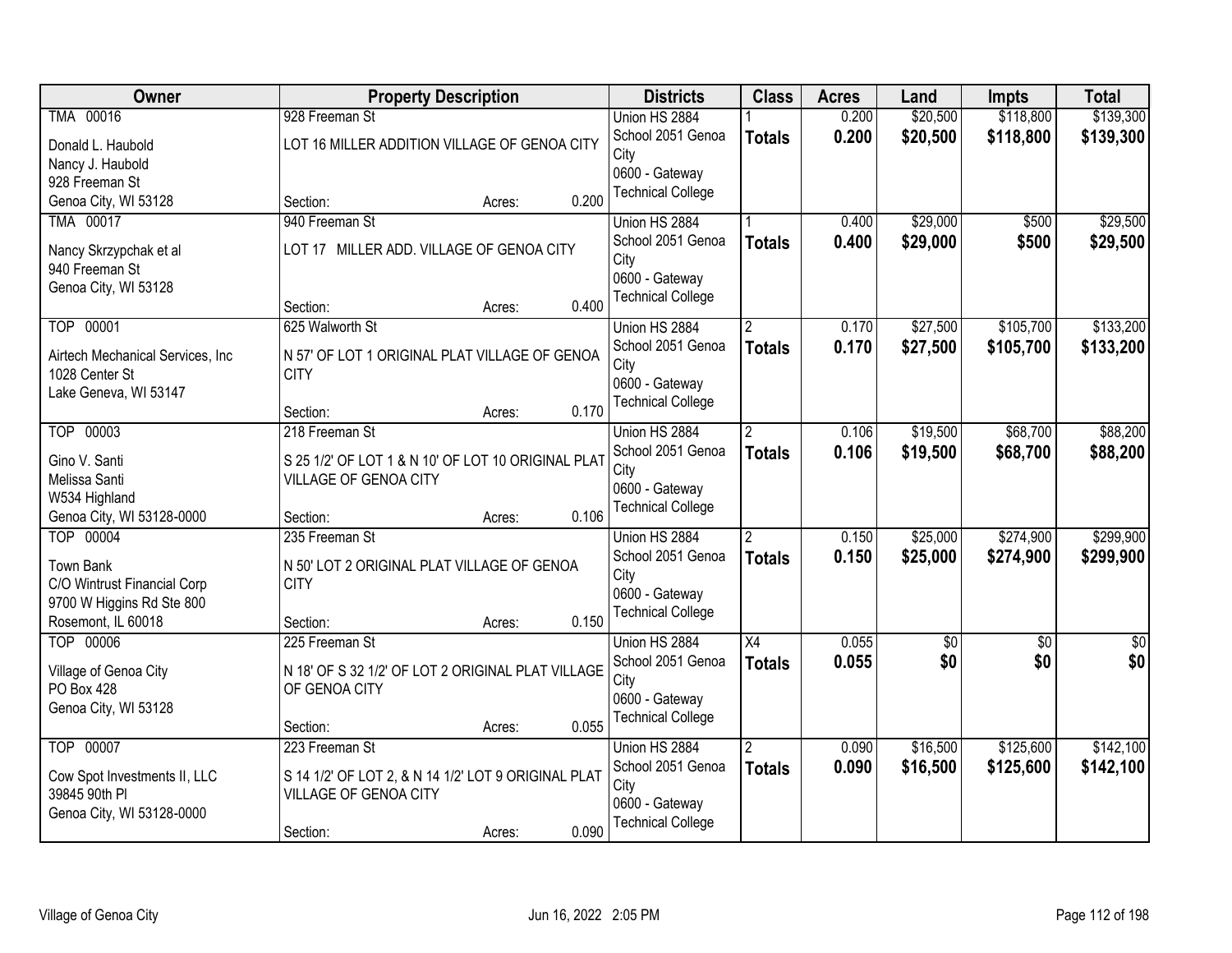| Owner                      | <b>Property Description</b>                          | <b>Districts</b>         | <b>Class</b>  | <b>Acres</b> | Land     | <b>Impts</b>    | <b>Total</b> |
|----------------------------|------------------------------------------------------|--------------------------|---------------|--------------|----------|-----------------|--------------|
| <b>TOP 00008</b>           | 715 Walworth St                                      | Union HS 2884            |               | 0.117        | \$8,500  | \$110,000       | \$118,500    |
| Tcb Maintenance Group, LLC | E 46' OF LOT 3, & E 46' OF N 1/2 LOT 8. EXC. PARCEL  | School 2051 Genoa        | <b>Totals</b> | 0.117        | \$8,500  | \$110,000       | \$118,500    |
| 40520 102nd Pl             | IN SE COR 27' E & W BY 25' N & S. ORIGINAL PLAT      | City                     |               |              |          |                 |              |
| Genoa City, WI 53128       | VILLAGE OF GENOA CITY                                | 0600 - Gateway           |               |              |          |                 |              |
|                            | 0.117<br>Section:<br>Acres:                          | <b>Technical College</b> |               |              |          |                 |              |
| TOP 00009                  | 715 Walworth St                                      | Union HS 2884            |               | 0.272        | \$38,500 | \$37,000        | \$75,500     |
|                            |                                                      | School 2051 Genoa        | <b>Totals</b> | 0.272        | \$38,500 | \$37,000        | \$75,500     |
| Tcb Maintenance Group, LLC | W 86' OF LOT 3, & W 86' OF N 1/2 LOT 8 ORIGINAL      | City                     |               |              |          |                 |              |
| 40520 102nd PI             | PLAT VILLAGE OF GENOA CITY                           | 0600 - Gateway           |               |              |          |                 |              |
| Genoa City, WI 53128       |                                                      | <b>Technical College</b> |               |              |          |                 |              |
|                            | 0.272<br>Section:<br>Acres:                          |                          |               |              |          |                 |              |
| TOP 00010                  | 733 Walworth St                                      | Union HS 2884            |               | 0.188        | \$29,000 | $\overline{50}$ | \$29,000     |
| Tcb Maintenance Group, LLC | LOT 4 ORIGINAL PLAT VILLAGE OF GENOA CITY            | School 2051 Genoa        | <b>Totals</b> | 0.188        | \$29,000 | \$0             | \$29,000     |
| 40520 102nd PI             |                                                      | City                     |               |              |          |                 |              |
| Genoa City, WI 53128       |                                                      | 0600 - Gateway           |               |              |          |                 |              |
|                            | 0.188<br>Section:<br>Acres:                          | <b>Technical College</b> |               |              |          |                 |              |
| TOP 00011                  | 739 Walworth St                                      | Union HS 2884            |               | 0.200        | \$20,500 | \$98,200        | \$118,700    |
|                            |                                                      | School 2051 Genoa        | <b>Totals</b> | 0.200        | \$20,500 | \$98,200        | \$118,700    |
| Howard L. Hunt             | PT LOT 5 ORIGINAL PLAT VILLAGE OF GENOA CITY         | City                     |               |              |          |                 |              |
| 140 Fellows St             | DESC AS COM SW COR LOT 5, W 20.22' TO POB, W         | 0600 - Gateway           |               |              |          |                 |              |
| Genoa City, WI 53128-0000  | 41.21', N34D26'E 152', E 41.21', S34D26'W 152.50' TO | <b>Technical College</b> |               |              |          |                 |              |
|                            | 0.200<br>Section:<br>Acres:                          |                          |               |              |          |                 |              |
| TOP 00012                  | 750 Main St                                          | Union HS 2884            |               | 0.330        | \$27,500 | \$45,600        | \$73,100     |
| Haven C. Hachmeister       | W 16 1/2' LOT 6 ALSO PARCEL 48' BY 130' ADJ. ON W    | School 2051 Genoa        | <b>Totals</b> | 0.330        | \$27,500 | \$45,600        | \$73,100     |
| 759 Main St                | LOT 6. ALSO PARCEL BETWEEN PARCEL NO TOP 12          | City                     |               |              |          |                 |              |
| Genoa City, WI 53128       | & RR R/W. ALSO COM AT SW COR LOT 6 ORIG PLAT         | 0600 - Gateway           |               |              |          |                 |              |
|                            | 0.330<br>Section:<br>Acres:                          | <b>Technical College</b> |               |              |          |                 |              |
| TOP 00013                  | 740 Main St                                          | Union HS 2884            |               | 0.250        | \$24,000 | \$5,600         | \$29,600     |
|                            |                                                      | School 2051 Genoa        | <b>Totals</b> | 0.250        | \$24,000 | \$5,600         | \$29,600     |
| Kevin Fitzgerald           | E 49 1/2' OF LOT 6 & W 33' LOT 7 ORIGINAL PLAT       | City                     |               |              |          |                 |              |
| <b>Tina Fitzgerald</b>     | VILLAGE OF GENOA CTIY                                | 0600 - Gateway           |               |              |          |                 |              |
| 142 Schoors Ln             |                                                      | <b>Technical College</b> |               |              |          |                 |              |
| Twin Lakes, WI 53181       | 0.250<br>Section:<br>Acres:                          |                          |               |              |          |                 |              |
| TOP 00014                  | 736 Main St                                          | Union HS 2884            |               | 0.120        | \$4,000  | \$48,900        | \$52,900     |
| Kevin Fitzgerald           | E 33' LOT 7 & W 10' LOT 13. ALSO W 10' OF S 1/2 LOT  | School 2051 Genoa        | <b>Totals</b> | 0.120        | \$4,000  | \$48,900        | \$52,900     |
| Tina Fitzgerald            | 8 ORIGINAL PLAT VILLAGE OF GENOA CITY                | City                     |               |              |          |                 |              |
| 142 Schoors Ln             |                                                      | 0600 - Gateway           |               |              |          |                 |              |
| Twin Lakes, WI 53181       | 0.120<br>Section:<br>Acres:                          | <b>Technical College</b> |               |              |          |                 |              |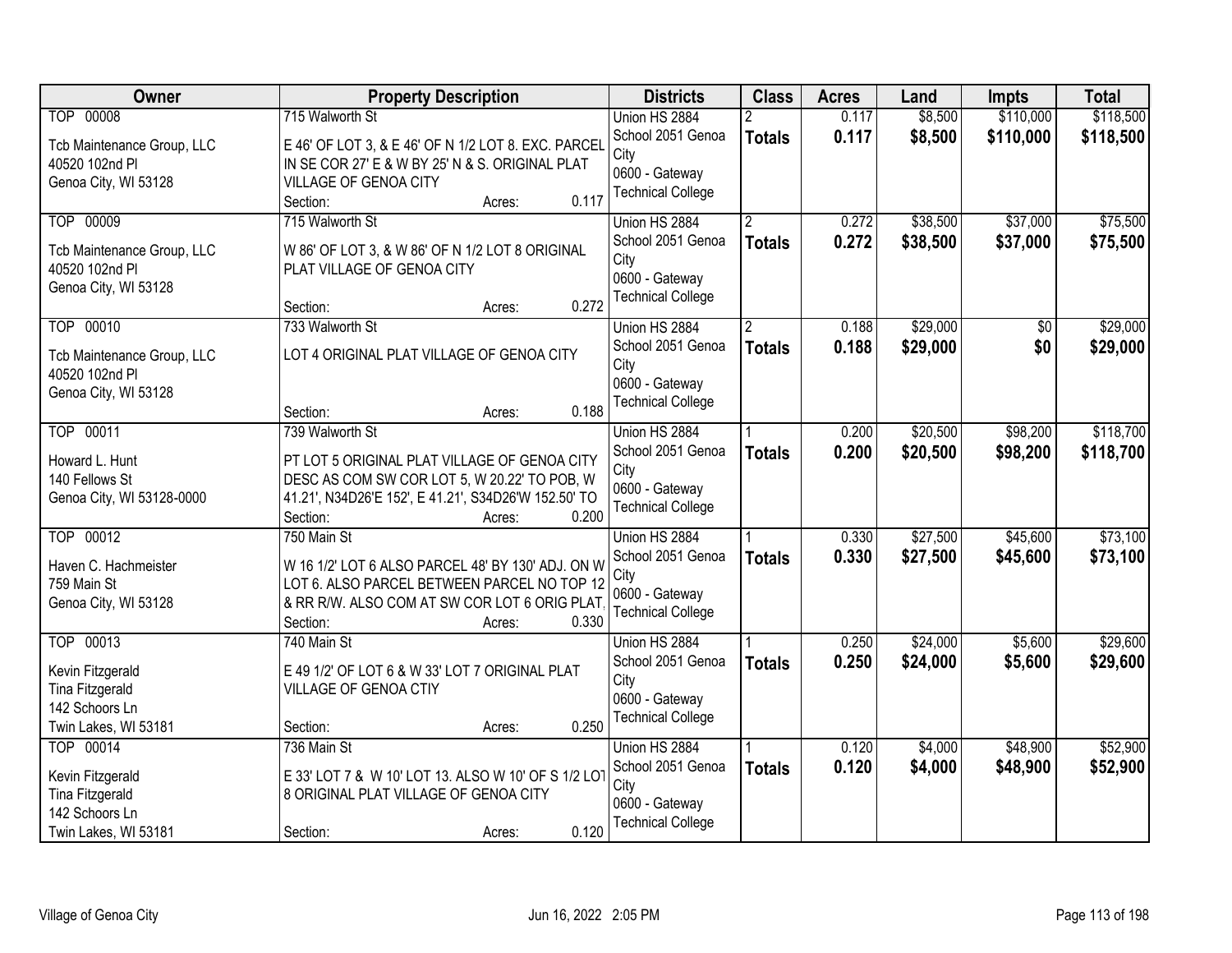| Owner                               | <b>Property Description</b>                                                    | <b>Districts</b>         | <b>Class</b>         | <b>Acres</b>      | Land     | <b>Impts</b> | <b>Total</b> |
|-------------------------------------|--------------------------------------------------------------------------------|--------------------------|----------------------|-------------------|----------|--------------|--------------|
| TOP 00016                           | 215 Freeman St                                                                 | Union HS 2884            |                      | 0.070             | \$13,000 | \$92,000     | \$105,000    |
| David J Ehlen Trust                 | S 24 1/2' OF N 38 3/4' LOT 9 ORIGINAL PLAT VILLAGE                             | School 2051 Genoa        | <b>Totals</b>        | 0.070             | \$13,000 | \$92,000     | \$105,000    |
| Susan R Ehlen Trust                 | OF GENOA CITY                                                                  | City                     |                      |                   |          |              |              |
| 1325 Hawthorne Ridge Dr             |                                                                                | 0600 - Gateway           |                      |                   |          |              |              |
| Brookfield, WI 53045                | 0.070<br>Section:<br>Acres:                                                    | <b>Technical College</b> |                      |                   |          |              |              |
| TOP 00017                           | 209 Freeman St                                                                 | Union HS 2884            |                      | 0.170             | \$27,500 | \$171,400    | \$198,900    |
|                                     |                                                                                | School 2051 Genoa        | <b>Totals</b>        | 0.170             | \$27,500 | \$171,400    | \$198,900    |
| Joseph D. Moos<br>W585 Hillcrest Dr | S 43 3/4' OF LOT 9, & N 11 1/4' LOT 12. ORIGINAL<br>PLAT VILLAGE OF GENOA CITY | City                     |                      |                   |          |              |              |
| Genoa City, WI 53128-0000           |                                                                                | 0600 - Gateway           |                      |                   |          |              |              |
|                                     | 0.170<br>Section:<br>Acres:                                                    | <b>Technical College</b> |                      |                   |          |              |              |
| TOP 00018                           | 214 Freeman St                                                                 | Union HS 2884            | $\overline{2}$       | 0.130             | \$23,000 | \$146,900    | \$169,900    |
| Melissa Santi et al                 | S 42 1/2' OF N 52 1/2' LOT 10 ORIGINAL PLAT                                    | School 2051 Genoa        | <b>Totals</b>        | 0.130             | \$23,000 | \$146,900    | \$169,900    |
| c/o Gino V. Santi                   | VILLAGE OF GENOA CITY                                                          | City                     |                      |                   |          |              |              |
| W534 Highland                       |                                                                                | 0600 - Gateway           |                      |                   |          |              |              |
| Genoa City, WI 53128-0000           | 0.130<br>Section:<br>Acres:                                                    | <b>Technical College</b> |                      |                   |          |              |              |
| TOP 00019                           | 210 Freeman St                                                                 | Union HS 2884            | $\mathbf{2}^{\circ}$ | 0.090             | \$16,500 | \$60,400     | \$76,900     |
|                                     |                                                                                | School 2051 Genoa        | <b>Totals</b>        | 0.090             | \$16,500 | \$60,400     | \$76,900     |
| Joseph D. Moos                      | S 30' LOT 10 ORIGINAL PLAT VILLAGE OF GENOA                                    | City                     |                      |                   |          |              |              |
| W585 Hillrest Dr                    | <b>CITY</b>                                                                    | 0600 - Gateway           |                      |                   |          |              |              |
| Genoa City, WI 53128                |                                                                                | <b>Technical College</b> |                      |                   |          |              |              |
|                                     | 0.090<br>Section:<br>Acres:                                                    |                          |                      |                   |          |              |              |
| TOP 00020                           | 617 Main St                                                                    | Union HS 2884            |                      | 0.250             | \$24,000 | \$108,900    | \$132,900    |
| Derrick W. Behrens                  | LOT 11 ORIGINAL PLAT VILLAGE OF GENOA CITY                                     | School 2051 Genoa        | <b>Totals</b>        | 0.250             | \$24,000 | \$108,900    | \$132,900    |
| Stacie A. Behrens                   |                                                                                | City<br>0600 - Gateway   |                      |                   |          |              |              |
| 617 Main St                         |                                                                                | <b>Technical College</b> |                      |                   |          |              |              |
| Genoa City, WI 53128                | 0.250<br>Section:<br>Acres:                                                    |                          |                      |                   |          |              |              |
| TOP 00021                           | 201 Freeman St                                                                 | Union HS 2884            | $\overline{2}$       | 0.216             | \$32,500 | \$108,900    | \$141,400    |
| Brett M. Krause                     | S 41 1/4' OF LOT 12 ORIGINAL PLAT VILLAGE OF                                   | School 2051 Genoa        | <b>Totals</b>        | 0.216             | \$32,500 | \$108,900    | \$141,400    |
| Susan P. Krause                     | GENOA CITY; ASSESSMENT INCLUDES TOP-22                                         | City                     |                      |                   |          |              |              |
| 64 Fellows St                       |                                                                                | 0600 - Gateway           |                      |                   |          |              |              |
| Genoa City, WI 53128-0000           | 0.216<br>Section:<br>Acres:                                                    | <b>Technical College</b> |                      |                   |          |              |              |
| TOP 00022                           | 203 Freeman St                                                                 | Union HS 2884            |                      | Assessed with TOP | 00021    |              |              |
| Brett M. Krause                     | S 30' OF N 41 1/4' LOT 12 ORIGINAL PLAT VILLAGE                                | School 2051 Genoa        |                      |                   |          |              |              |
| Susan P. Krause                     | OF GENOA CITY; ASSESSED WITH TOP-21                                            | City                     |                      |                   |          |              |              |
| 64 Fellows St                       |                                                                                | 0600 - Gateway           |                      |                   |          |              |              |
| Genoa City, WI 53128-0000           | 0.000<br>Section:<br>Acres:                                                    | <b>Technical College</b> |                      |                   |          |              |              |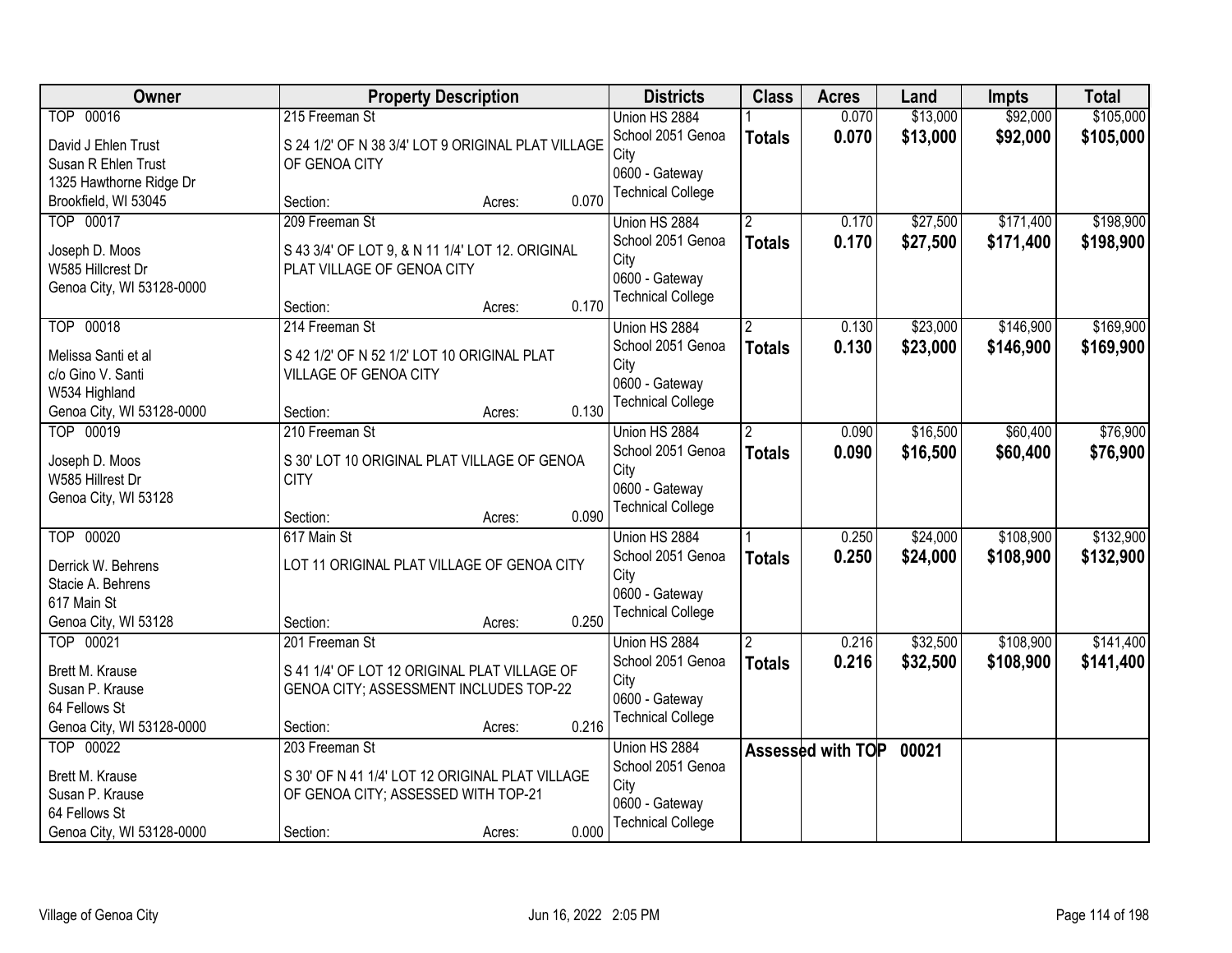| \$79,400<br>\$95,900<br>TOP 00023<br>720 Main St<br>Union HS 2884<br>\$16,500<br>0.140<br>School 2051 Genoa<br>0.140<br>\$16,500<br>\$79,400<br>\$95,900<br><b>Totals</b><br>William R. Hoerth<br>LOT 13 EXC. A STRIP 10' WIDE ALG W LN LOTS 8 &<br>City<br>13. EXC. E 50' OF W 60' LOT 13 ORIGINAL PLAT<br>Heather Lindemann-Hoerth<br>0600 - Gateway<br>720 Main St<br>VILLAGE OF GENOA CITY<br><b>Technical College</b><br>0.140<br>Genoa City, WI 53128<br>Section:<br>Acres:<br>TOP 00023A<br>732 Main St<br>\$13,000<br>\$82,000<br>Union HS 2884<br>0.090<br>0.090<br>School 2051 Genoa<br>\$13,000<br>\$82,000<br><b>Totals</b><br>E 50' OF W 60' LOT 13 ORIGINAL PLAT VILLAGE OF<br>J M. Moos<br>City<br>980 Ann St<br><b>GENOA CITY</b><br>0600 - Gateway<br>Genoa City, WI 53128-0000<br><b>Technical College</b><br>0.090<br>Section:<br>Acres:<br>TOP 00023B<br>\$8,000<br>0.129<br>\$0<br>715 Walworth St<br>Union HS 2884<br>$\overline{2}$<br>School 2051 Genoa<br>0.129<br>\$8,000<br>\$0<br><b>Totals</b><br>S 1/2 LOT 8 & PT N 1/2 LOT 8 DESC AS: COM SE COR<br>Tcb Maintenance Group, LLC<br>City<br>40520 102nd PI<br>N 1/2 LOT 8, W 27', N 25', E 27' TO E LN LOT 8, S 25'<br>0600 - Gateway<br>TO POB. ORIGINAL PLAT VILLAGE OF GENOA CITY<br>Genoa City, WI 53128<br><b>Technical College</b><br>0.129<br>Section:<br>Acres:<br>TOP 00024<br>\$14,000<br>727 Main St<br>Union HS 2884<br>0.700<br>\$0<br>$\mathbf{2}^{\circ}$<br>School 2051 Genoa<br>0.700<br>\$0<br>\$14,000<br><b>Totals</b><br>LOT 14 OF OP. ALSO COM NW COR LOT 14 OP, TH<br>Sue Fitzgerald Trust<br>City<br>526 Sunset Vale<br>ALG THE SWLY SIDE OF LOT 14 TO THE S END<br>0600 - Gateway<br>THEREOF, TH CONT PAR WITH & 16' FROM THE E<br>Twin Lakes, WI 53181<br><b>Technical College</b><br>0.700<br>Section:<br>Acres:<br>\$144,800<br>TOP 00025<br>727 Main St<br>0.640<br>\$34,500<br>Union HS 2884<br>$\overline{2}$<br>0.640<br>School 2051 Genoa<br>\$34,500<br>\$144,800<br><b>Totals</b><br>Sue Fitzgerald Trust<br>LOT 15. ALSO COM SE COR LOT 15 S TO N LN LOT<br>City<br>526 Sunset Vale<br>23, W ON N LN SD LOT TO PT 16' E OF MILL RACE,<br>0600 - Gateway<br>NLY & 16' FROM MILL RACE TO S LN LOT 14, E ON S<br>Twin Lakes, WI 53181<br><b>Technical College</b><br>Section:<br>0.640<br>Acres:<br>TOP 00026<br>\$162,500<br>711 Main St<br>0.160<br>\$18,000<br>Union HS 2884<br>School 2051 Genoa<br>0.160<br>\$18,000<br>\$162,500<br><b>Totals</b><br>Kyle B. Graham<br>W 72' OF LOT 16 & N 13 1/2' OF W 69' LOT 19<br>City<br>711 Main St<br>ORIGINAL PLAT VILLAGE OF GENOA CITY<br>0600 - Gateway<br>Genoa City, WI 53128<br><b>Technical College</b><br>0.160<br>Section:<br>Acres:<br>TOP 00027<br>\$16,000<br>\$107,900<br>701 Main St<br>Union HS 2884<br>0.130<br>0.130<br>School 2051 Genoa<br>\$16,000<br>\$107,900<br><b>Totals</b><br>E 60' OF LOT 16, & N 13 1/2' OF E 60' LOT 19<br>Curtis A. Otero<br>City<br>701 Main St<br>ORIGINAL PLAT VILLAGE OF GENOA CITY<br>0600 - Gateway<br>Genoa City, WI 53128<br><b>Technical College</b> | Owner | <b>Property Description</b> | <b>Districts</b> | <b>Class</b> | <b>Acres</b> | Land | <b>Impts</b> | <b>Total</b> |
|-------------------------------------------------------------------------------------------------------------------------------------------------------------------------------------------------------------------------------------------------------------------------------------------------------------------------------------------------------------------------------------------------------------------------------------------------------------------------------------------------------------------------------------------------------------------------------------------------------------------------------------------------------------------------------------------------------------------------------------------------------------------------------------------------------------------------------------------------------------------------------------------------------------------------------------------------------------------------------------------------------------------------------------------------------------------------------------------------------------------------------------------------------------------------------------------------------------------------------------------------------------------------------------------------------------------------------------------------------------------------------------------------------------------------------------------------------------------------------------------------------------------------------------------------------------------------------------------------------------------------------------------------------------------------------------------------------------------------------------------------------------------------------------------------------------------------------------------------------------------------------------------------------------------------------------------------------------------------------------------------------------------------------------------------------------------------------------------------------------------------------------------------------------------------------------------------------------------------------------------------------------------------------------------------------------------------------------------------------------------------------------------------------------------------------------------------------------------------------------------------------------------------------------------------------------------------------------------------------------------------------------------------------------------------------------------------------------------------------------------------------------------------------------------------------------------------------------------------------------------------------------------------------------------------------------------------------------------------------------------------------------------------------------------------------------------------|-------|-----------------------------|------------------|--------------|--------------|------|--------------|--------------|
|                                                                                                                                                                                                                                                                                                                                                                                                                                                                                                                                                                                                                                                                                                                                                                                                                                                                                                                                                                                                                                                                                                                                                                                                                                                                                                                                                                                                                                                                                                                                                                                                                                                                                                                                                                                                                                                                                                                                                                                                                                                                                                                                                                                                                                                                                                                                                                                                                                                                                                                                                                                                                                                                                                                                                                                                                                                                                                                                                                                                                                                                         |       |                             |                  |              |              |      |              |              |
|                                                                                                                                                                                                                                                                                                                                                                                                                                                                                                                                                                                                                                                                                                                                                                                                                                                                                                                                                                                                                                                                                                                                                                                                                                                                                                                                                                                                                                                                                                                                                                                                                                                                                                                                                                                                                                                                                                                                                                                                                                                                                                                                                                                                                                                                                                                                                                                                                                                                                                                                                                                                                                                                                                                                                                                                                                                                                                                                                                                                                                                                         |       |                             |                  |              |              |      |              |              |
|                                                                                                                                                                                                                                                                                                                                                                                                                                                                                                                                                                                                                                                                                                                                                                                                                                                                                                                                                                                                                                                                                                                                                                                                                                                                                                                                                                                                                                                                                                                                                                                                                                                                                                                                                                                                                                                                                                                                                                                                                                                                                                                                                                                                                                                                                                                                                                                                                                                                                                                                                                                                                                                                                                                                                                                                                                                                                                                                                                                                                                                                         |       |                             |                  |              |              |      |              |              |
|                                                                                                                                                                                                                                                                                                                                                                                                                                                                                                                                                                                                                                                                                                                                                                                                                                                                                                                                                                                                                                                                                                                                                                                                                                                                                                                                                                                                                                                                                                                                                                                                                                                                                                                                                                                                                                                                                                                                                                                                                                                                                                                                                                                                                                                                                                                                                                                                                                                                                                                                                                                                                                                                                                                                                                                                                                                                                                                                                                                                                                                                         |       |                             |                  |              |              |      |              |              |
| \$95,000<br>\$95,000<br>\$8,000<br>\$8,000<br>\$14,000<br>\$14,000                                                                                                                                                                                                                                                                                                                                                                                                                                                                                                                                                                                                                                                                                                                                                                                                                                                                                                                                                                                                                                                                                                                                                                                                                                                                                                                                                                                                                                                                                                                                                                                                                                                                                                                                                                                                                                                                                                                                                                                                                                                                                                                                                                                                                                                                                                                                                                                                                                                                                                                                                                                                                                                                                                                                                                                                                                                                                                                                                                                                      |       |                             |                  |              |              |      |              |              |
|                                                                                                                                                                                                                                                                                                                                                                                                                                                                                                                                                                                                                                                                                                                                                                                                                                                                                                                                                                                                                                                                                                                                                                                                                                                                                                                                                                                                                                                                                                                                                                                                                                                                                                                                                                                                                                                                                                                                                                                                                                                                                                                                                                                                                                                                                                                                                                                                                                                                                                                                                                                                                                                                                                                                                                                                                                                                                                                                                                                                                                                                         |       |                             |                  |              |              |      |              |              |
|                                                                                                                                                                                                                                                                                                                                                                                                                                                                                                                                                                                                                                                                                                                                                                                                                                                                                                                                                                                                                                                                                                                                                                                                                                                                                                                                                                                                                                                                                                                                                                                                                                                                                                                                                                                                                                                                                                                                                                                                                                                                                                                                                                                                                                                                                                                                                                                                                                                                                                                                                                                                                                                                                                                                                                                                                                                                                                                                                                                                                                                                         |       |                             |                  |              |              |      |              |              |
|                                                                                                                                                                                                                                                                                                                                                                                                                                                                                                                                                                                                                                                                                                                                                                                                                                                                                                                                                                                                                                                                                                                                                                                                                                                                                                                                                                                                                                                                                                                                                                                                                                                                                                                                                                                                                                                                                                                                                                                                                                                                                                                                                                                                                                                                                                                                                                                                                                                                                                                                                                                                                                                                                                                                                                                                                                                                                                                                                                                                                                                                         |       |                             |                  |              |              |      |              |              |
|                                                                                                                                                                                                                                                                                                                                                                                                                                                                                                                                                                                                                                                                                                                                                                                                                                                                                                                                                                                                                                                                                                                                                                                                                                                                                                                                                                                                                                                                                                                                                                                                                                                                                                                                                                                                                                                                                                                                                                                                                                                                                                                                                                                                                                                                                                                                                                                                                                                                                                                                                                                                                                                                                                                                                                                                                                                                                                                                                                                                                                                                         |       |                             |                  |              |              |      |              |              |
|                                                                                                                                                                                                                                                                                                                                                                                                                                                                                                                                                                                                                                                                                                                                                                                                                                                                                                                                                                                                                                                                                                                                                                                                                                                                                                                                                                                                                                                                                                                                                                                                                                                                                                                                                                                                                                                                                                                                                                                                                                                                                                                                                                                                                                                                                                                                                                                                                                                                                                                                                                                                                                                                                                                                                                                                                                                                                                                                                                                                                                                                         |       |                             |                  |              |              |      |              |              |
|                                                                                                                                                                                                                                                                                                                                                                                                                                                                                                                                                                                                                                                                                                                                                                                                                                                                                                                                                                                                                                                                                                                                                                                                                                                                                                                                                                                                                                                                                                                                                                                                                                                                                                                                                                                                                                                                                                                                                                                                                                                                                                                                                                                                                                                                                                                                                                                                                                                                                                                                                                                                                                                                                                                                                                                                                                                                                                                                                                                                                                                                         |       |                             |                  |              |              |      |              |              |
|                                                                                                                                                                                                                                                                                                                                                                                                                                                                                                                                                                                                                                                                                                                                                                                                                                                                                                                                                                                                                                                                                                                                                                                                                                                                                                                                                                                                                                                                                                                                                                                                                                                                                                                                                                                                                                                                                                                                                                                                                                                                                                                                                                                                                                                                                                                                                                                                                                                                                                                                                                                                                                                                                                                                                                                                                                                                                                                                                                                                                                                                         |       |                             |                  |              |              |      |              |              |
|                                                                                                                                                                                                                                                                                                                                                                                                                                                                                                                                                                                                                                                                                                                                                                                                                                                                                                                                                                                                                                                                                                                                                                                                                                                                                                                                                                                                                                                                                                                                                                                                                                                                                                                                                                                                                                                                                                                                                                                                                                                                                                                                                                                                                                                                                                                                                                                                                                                                                                                                                                                                                                                                                                                                                                                                                                                                                                                                                                                                                                                                         |       |                             |                  |              |              |      |              |              |
|                                                                                                                                                                                                                                                                                                                                                                                                                                                                                                                                                                                                                                                                                                                                                                                                                                                                                                                                                                                                                                                                                                                                                                                                                                                                                                                                                                                                                                                                                                                                                                                                                                                                                                                                                                                                                                                                                                                                                                                                                                                                                                                                                                                                                                                                                                                                                                                                                                                                                                                                                                                                                                                                                                                                                                                                                                                                                                                                                                                                                                                                         |       |                             |                  |              |              |      |              |              |
|                                                                                                                                                                                                                                                                                                                                                                                                                                                                                                                                                                                                                                                                                                                                                                                                                                                                                                                                                                                                                                                                                                                                                                                                                                                                                                                                                                                                                                                                                                                                                                                                                                                                                                                                                                                                                                                                                                                                                                                                                                                                                                                                                                                                                                                                                                                                                                                                                                                                                                                                                                                                                                                                                                                                                                                                                                                                                                                                                                                                                                                                         |       |                             |                  |              |              |      |              |              |
|                                                                                                                                                                                                                                                                                                                                                                                                                                                                                                                                                                                                                                                                                                                                                                                                                                                                                                                                                                                                                                                                                                                                                                                                                                                                                                                                                                                                                                                                                                                                                                                                                                                                                                                                                                                                                                                                                                                                                                                                                                                                                                                                                                                                                                                                                                                                                                                                                                                                                                                                                                                                                                                                                                                                                                                                                                                                                                                                                                                                                                                                         |       |                             |                  |              |              |      |              |              |
|                                                                                                                                                                                                                                                                                                                                                                                                                                                                                                                                                                                                                                                                                                                                                                                                                                                                                                                                                                                                                                                                                                                                                                                                                                                                                                                                                                                                                                                                                                                                                                                                                                                                                                                                                                                                                                                                                                                                                                                                                                                                                                                                                                                                                                                                                                                                                                                                                                                                                                                                                                                                                                                                                                                                                                                                                                                                                                                                                                                                                                                                         |       |                             |                  |              |              |      |              |              |
|                                                                                                                                                                                                                                                                                                                                                                                                                                                                                                                                                                                                                                                                                                                                                                                                                                                                                                                                                                                                                                                                                                                                                                                                                                                                                                                                                                                                                                                                                                                                                                                                                                                                                                                                                                                                                                                                                                                                                                                                                                                                                                                                                                                                                                                                                                                                                                                                                                                                                                                                                                                                                                                                                                                                                                                                                                                                                                                                                                                                                                                                         |       |                             |                  |              |              |      |              |              |
| \$179,300<br>\$179,300<br>\$180,500<br>\$180,500<br>\$123,900<br>\$123,900                                                                                                                                                                                                                                                                                                                                                                                                                                                                                                                                                                                                                                                                                                                                                                                                                                                                                                                                                                                                                                                                                                                                                                                                                                                                                                                                                                                                                                                                                                                                                                                                                                                                                                                                                                                                                                                                                                                                                                                                                                                                                                                                                                                                                                                                                                                                                                                                                                                                                                                                                                                                                                                                                                                                                                                                                                                                                                                                                                                              |       |                             |                  |              |              |      |              |              |
|                                                                                                                                                                                                                                                                                                                                                                                                                                                                                                                                                                                                                                                                                                                                                                                                                                                                                                                                                                                                                                                                                                                                                                                                                                                                                                                                                                                                                                                                                                                                                                                                                                                                                                                                                                                                                                                                                                                                                                                                                                                                                                                                                                                                                                                                                                                                                                                                                                                                                                                                                                                                                                                                                                                                                                                                                                                                                                                                                                                                                                                                         |       |                             |                  |              |              |      |              |              |
|                                                                                                                                                                                                                                                                                                                                                                                                                                                                                                                                                                                                                                                                                                                                                                                                                                                                                                                                                                                                                                                                                                                                                                                                                                                                                                                                                                                                                                                                                                                                                                                                                                                                                                                                                                                                                                                                                                                                                                                                                                                                                                                                                                                                                                                                                                                                                                                                                                                                                                                                                                                                                                                                                                                                                                                                                                                                                                                                                                                                                                                                         |       |                             |                  |              |              |      |              |              |
|                                                                                                                                                                                                                                                                                                                                                                                                                                                                                                                                                                                                                                                                                                                                                                                                                                                                                                                                                                                                                                                                                                                                                                                                                                                                                                                                                                                                                                                                                                                                                                                                                                                                                                                                                                                                                                                                                                                                                                                                                                                                                                                                                                                                                                                                                                                                                                                                                                                                                                                                                                                                                                                                                                                                                                                                                                                                                                                                                                                                                                                                         |       |                             |                  |              |              |      |              |              |
|                                                                                                                                                                                                                                                                                                                                                                                                                                                                                                                                                                                                                                                                                                                                                                                                                                                                                                                                                                                                                                                                                                                                                                                                                                                                                                                                                                                                                                                                                                                                                                                                                                                                                                                                                                                                                                                                                                                                                                                                                                                                                                                                                                                                                                                                                                                                                                                                                                                                                                                                                                                                                                                                                                                                                                                                                                                                                                                                                                                                                                                                         |       |                             |                  |              |              |      |              |              |
|                                                                                                                                                                                                                                                                                                                                                                                                                                                                                                                                                                                                                                                                                                                                                                                                                                                                                                                                                                                                                                                                                                                                                                                                                                                                                                                                                                                                                                                                                                                                                                                                                                                                                                                                                                                                                                                                                                                                                                                                                                                                                                                                                                                                                                                                                                                                                                                                                                                                                                                                                                                                                                                                                                                                                                                                                                                                                                                                                                                                                                                                         |       |                             |                  |              |              |      |              |              |
|                                                                                                                                                                                                                                                                                                                                                                                                                                                                                                                                                                                                                                                                                                                                                                                                                                                                                                                                                                                                                                                                                                                                                                                                                                                                                                                                                                                                                                                                                                                                                                                                                                                                                                                                                                                                                                                                                                                                                                                                                                                                                                                                                                                                                                                                                                                                                                                                                                                                                                                                                                                                                                                                                                                                                                                                                                                                                                                                                                                                                                                                         |       |                             |                  |              |              |      |              |              |
|                                                                                                                                                                                                                                                                                                                                                                                                                                                                                                                                                                                                                                                                                                                                                                                                                                                                                                                                                                                                                                                                                                                                                                                                                                                                                                                                                                                                                                                                                                                                                                                                                                                                                                                                                                                                                                                                                                                                                                                                                                                                                                                                                                                                                                                                                                                                                                                                                                                                                                                                                                                                                                                                                                                                                                                                                                                                                                                                                                                                                                                                         |       |                             |                  |              |              |      |              |              |
|                                                                                                                                                                                                                                                                                                                                                                                                                                                                                                                                                                                                                                                                                                                                                                                                                                                                                                                                                                                                                                                                                                                                                                                                                                                                                                                                                                                                                                                                                                                                                                                                                                                                                                                                                                                                                                                                                                                                                                                                                                                                                                                                                                                                                                                                                                                                                                                                                                                                                                                                                                                                                                                                                                                                                                                                                                                                                                                                                                                                                                                                         |       |                             |                  |              |              |      |              |              |
|                                                                                                                                                                                                                                                                                                                                                                                                                                                                                                                                                                                                                                                                                                                                                                                                                                                                                                                                                                                                                                                                                                                                                                                                                                                                                                                                                                                                                                                                                                                                                                                                                                                                                                                                                                                                                                                                                                                                                                                                                                                                                                                                                                                                                                                                                                                                                                                                                                                                                                                                                                                                                                                                                                                                                                                                                                                                                                                                                                                                                                                                         |       |                             |                  |              |              |      |              |              |
|                                                                                                                                                                                                                                                                                                                                                                                                                                                                                                                                                                                                                                                                                                                                                                                                                                                                                                                                                                                                                                                                                                                                                                                                                                                                                                                                                                                                                                                                                                                                                                                                                                                                                                                                                                                                                                                                                                                                                                                                                                                                                                                                                                                                                                                                                                                                                                                                                                                                                                                                                                                                                                                                                                                                                                                                                                                                                                                                                                                                                                                                         |       |                             |                  |              |              |      |              |              |
|                                                                                                                                                                                                                                                                                                                                                                                                                                                                                                                                                                                                                                                                                                                                                                                                                                                                                                                                                                                                                                                                                                                                                                                                                                                                                                                                                                                                                                                                                                                                                                                                                                                                                                                                                                                                                                                                                                                                                                                                                                                                                                                                                                                                                                                                                                                                                                                                                                                                                                                                                                                                                                                                                                                                                                                                                                                                                                                                                                                                                                                                         |       |                             |                  |              |              |      |              |              |
|                                                                                                                                                                                                                                                                                                                                                                                                                                                                                                                                                                                                                                                                                                                                                                                                                                                                                                                                                                                                                                                                                                                                                                                                                                                                                                                                                                                                                                                                                                                                                                                                                                                                                                                                                                                                                                                                                                                                                                                                                                                                                                                                                                                                                                                                                                                                                                                                                                                                                                                                                                                                                                                                                                                                                                                                                                                                                                                                                                                                                                                                         |       |                             |                  |              |              |      |              |              |
|                                                                                                                                                                                                                                                                                                                                                                                                                                                                                                                                                                                                                                                                                                                                                                                                                                                                                                                                                                                                                                                                                                                                                                                                                                                                                                                                                                                                                                                                                                                                                                                                                                                                                                                                                                                                                                                                                                                                                                                                                                                                                                                                                                                                                                                                                                                                                                                                                                                                                                                                                                                                                                                                                                                                                                                                                                                                                                                                                                                                                                                                         |       |                             |                  |              |              |      |              |              |
|                                                                                                                                                                                                                                                                                                                                                                                                                                                                                                                                                                                                                                                                                                                                                                                                                                                                                                                                                                                                                                                                                                                                                                                                                                                                                                                                                                                                                                                                                                                                                                                                                                                                                                                                                                                                                                                                                                                                                                                                                                                                                                                                                                                                                                                                                                                                                                                                                                                                                                                                                                                                                                                                                                                                                                                                                                                                                                                                                                                                                                                                         |       |                             |                  |              |              |      |              |              |
|                                                                                                                                                                                                                                                                                                                                                                                                                                                                                                                                                                                                                                                                                                                                                                                                                                                                                                                                                                                                                                                                                                                                                                                                                                                                                                                                                                                                                                                                                                                                                                                                                                                                                                                                                                                                                                                                                                                                                                                                                                                                                                                                                                                                                                                                                                                                                                                                                                                                                                                                                                                                                                                                                                                                                                                                                                                                                                                                                                                                                                                                         |       |                             |                  |              |              |      |              |              |
|                                                                                                                                                                                                                                                                                                                                                                                                                                                                                                                                                                                                                                                                                                                                                                                                                                                                                                                                                                                                                                                                                                                                                                                                                                                                                                                                                                                                                                                                                                                                                                                                                                                                                                                                                                                                                                                                                                                                                                                                                                                                                                                                                                                                                                                                                                                                                                                                                                                                                                                                                                                                                                                                                                                                                                                                                                                                                                                                                                                                                                                                         |       |                             |                  |              |              |      |              |              |
|                                                                                                                                                                                                                                                                                                                                                                                                                                                                                                                                                                                                                                                                                                                                                                                                                                                                                                                                                                                                                                                                                                                                                                                                                                                                                                                                                                                                                                                                                                                                                                                                                                                                                                                                                                                                                                                                                                                                                                                                                                                                                                                                                                                                                                                                                                                                                                                                                                                                                                                                                                                                                                                                                                                                                                                                                                                                                                                                                                                                                                                                         |       |                             |                  |              |              |      |              |              |
|                                                                                                                                                                                                                                                                                                                                                                                                                                                                                                                                                                                                                                                                                                                                                                                                                                                                                                                                                                                                                                                                                                                                                                                                                                                                                                                                                                                                                                                                                                                                                                                                                                                                                                                                                                                                                                                                                                                                                                                                                                                                                                                                                                                                                                                                                                                                                                                                                                                                                                                                                                                                                                                                                                                                                                                                                                                                                                                                                                                                                                                                         |       | 0.130<br>Section:<br>Acres: |                  |              |              |      |              |              |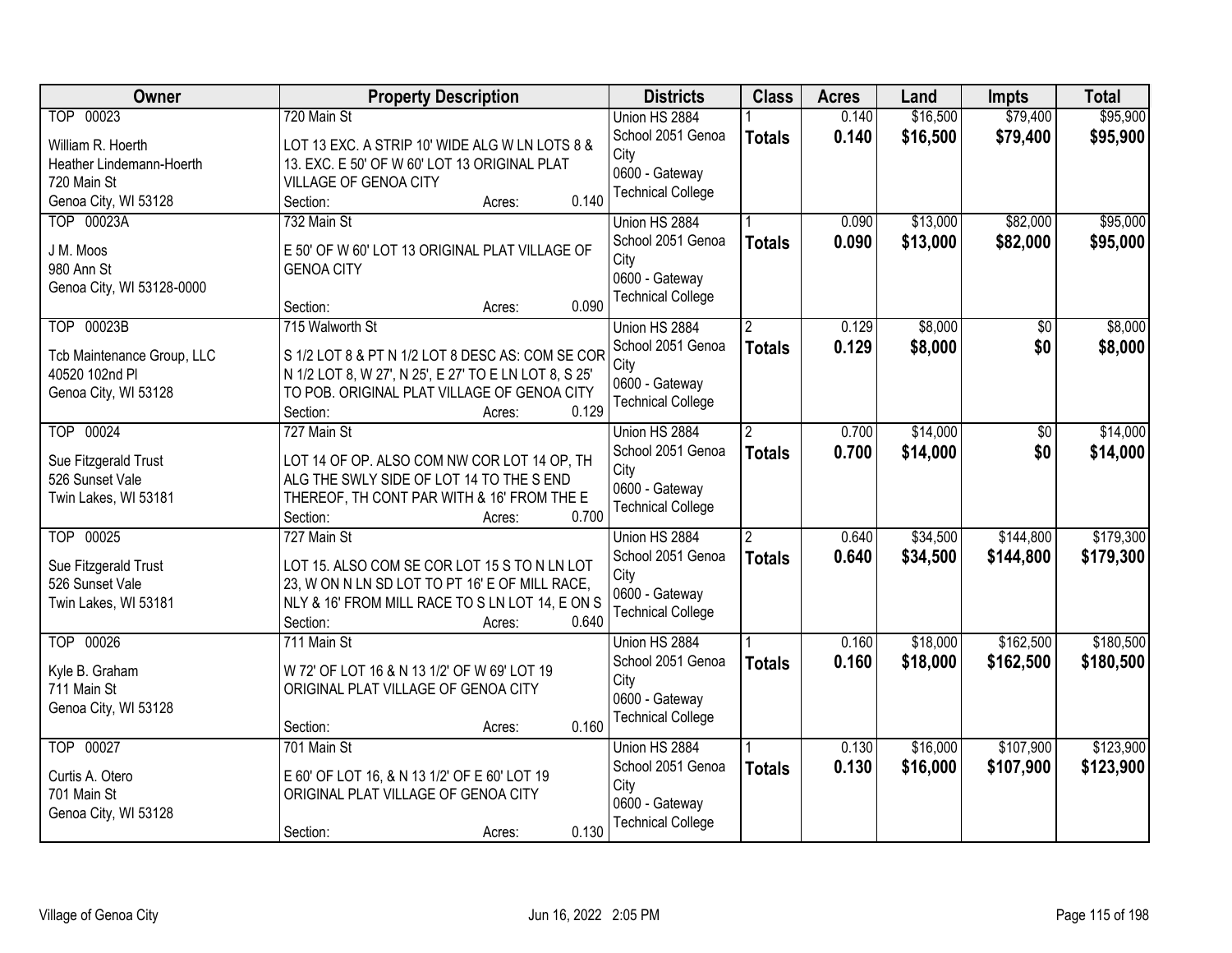| Owner                              | <b>Property Description</b>                    | <b>Districts</b>         | <b>Class</b>    | <b>Acres</b> | Land            | Impts           | <b>Total</b> |
|------------------------------------|------------------------------------------------|--------------------------|-----------------|--------------|-----------------|-----------------|--------------|
| TOP 00028                          | 142 Freeman St                                 | Union HS 2884            | $\overline{X4}$ | 0.250        | $\overline{60}$ | $\overline{50}$ | \$0          |
| Wisconsin Bell, Inc et al          | LOT 17 ORIGINAL PLAT VILLAGE OF GENOA CITY     | School 2051 Genoa        | <b>Totals</b>   | 0.250        | \$0             | \$0             | \$0          |
| d.b.a. Sbc Wisconsin               |                                                | City                     |                 |              |                 |                 |              |
| Room 36 - M - 1                    |                                                | 0600 - Gateway           |                 |              |                 |                 |              |
| One At&T Center                    | 0.250<br>Section:<br>Acres:                    | <b>Technical College</b> |                 |              |                 |                 |              |
| St Louis, MO 63101                 |                                                |                          |                 |              |                 |                 |              |
| TOP 00029                          | 134 Freeman St                                 | Union HS 2884            | X4              | 0.000        | $\sqrt{50}$     | $\overline{50}$ | \$0          |
| Wisconsin Telephone Company        | LOT 18 ORIGINAL PLAT VILLAGE OF GENOA CITY     | School 2051 Genoa        | <b>Totals</b>   | 0.000        | \$0             | \$0             | \$0          |
| C/O Asst Secretary                 |                                                | City                     |                 |              |                 |                 |              |
| 722 N Broadway                     |                                                | 0600 - Gateway           |                 |              |                 |                 |              |
| Milwaukee, WI 53202                | 0.000<br>Section:<br>Acres:                    | <b>Technical College</b> |                 |              |                 |                 |              |
| TOP 00030                          | 131 Freeman St                                 | Union HS 2884            |                 | 0.210        | \$21,500        | \$134,500       | \$156,000    |
|                                    |                                                | School 2051 Genoa        | <b>Totals</b>   | 0.210        | \$21,500        | \$134,500       | \$156,000    |
| Justin L. Hammond                  | S 69' LOT 19 ORIGINAL PLAT VILLAGE OF GENOA    | City                     |                 |              |                 |                 |              |
| PO Box 642                         | <b>CITY</b>                                    | 0600 - Gateway           |                 |              |                 |                 |              |
| Genoa City, WI 53128               | 0.210<br>Section:<br>Acres:                    | <b>Technical College</b> |                 |              |                 |                 |              |
| TOP 00031                          | 123 Freeman St                                 | Union HS 2884            |                 | 0.250        | \$24,000        | \$97,400        | \$121,400    |
|                                    |                                                | School 2051 Genoa        |                 | 0.250        |                 |                 |              |
| Virginia L. Franchi                | LOT 20 ORIGINAL PLAT VILLAGE OF GENOA CITY     | City                     | <b>Totals</b>   |              | \$24,000        | \$97,400        | \$121,400    |
| 123 Freeman St                     |                                                | 0600 - Gateway           |                 |              |                 |                 |              |
| Genoa City, WI 53128               |                                                | <b>Technical College</b> |                 |              |                 |                 |              |
|                                    | 0.250<br>Section:<br>Acres:                    |                          |                 |              |                 |                 |              |
| TOP 00032                          | 126 Freeman St                                 | Union HS 2884            | $\overline{X4}$ | 0.250        | \$0             | \$0             | \$0          |
| Village of Genoa City Village Hall | LOT 21 ORIGINAL PLAT VILLAGE OF GENOA CITY     | School 2051 Genoa        | <b>Totals</b>   | 0.250        | \$0             | \$0             | \$0          |
| c/o Village of Genoa City          |                                                | City                     |                 |              |                 |                 |              |
| PO Box 428                         |                                                | 0600 - Gateway           |                 |              |                 |                 |              |
| Genoa City, WI 53128               | 0.250<br>Section:<br>Acres:                    | <b>Technical College</b> |                 |              |                 |                 |              |
| TOP 00033                          | 114 Freeman St                                 | Union HS 2884            | $\overline{X4}$ | 0.300        | $\overline{60}$ | $\overline{50}$ | \$0          |
|                                    | LOT 22 ORIGINAL PLAT VILLAGE OF GENOA CITY     | School 2051 Genoa        | <b>Totals</b>   | 0.300        | \$0             | \$0             | \$0          |
| Sponholtz Diegnan Post 183 of the  |                                                | City                     |                 |              |                 |                 |              |
| American Legion<br>PO Box 553      |                                                | 0600 - Gateway           |                 |              |                 |                 |              |
| Genoa City, WI 53128               | 0.300<br>Section:<br>Acres:                    | <b>Technical College</b> |                 |              |                 |                 |              |
| TOP 00034                          | 113 Freeman St                                 | Union HS 2884            | $\overline{2}$  | 0.780        | \$37,500        | \$255,600       | \$293,100    |
|                                    |                                                | School 2051 Genoa        |                 | 0.780        | \$37,500        | \$255,600       | \$293,100    |
| Shirley G Haase Life Estate        | LOT 23. ALSO COM AT PT 16'S OF SE COR LOT 23,  | City                     | <b>Totals</b>   |              |                 |                 |              |
| Haase Lockwood Properties, LLC     | W TO PT 25' W OF W LN MILL RACE, NW TO N LN LO | 0600 - Gateway           |                 |              |                 |                 |              |
| 730 N Wisconsin St                 | 23 EXT W, E TO NW COR LOT 23, SE TO SW COR, E  | <b>Technical College</b> |                 |              |                 |                 |              |
| Elkhorn, WI 53121                  | 0.780<br>Section:<br>Acres:                    |                          |                 |              |                 |                 |              |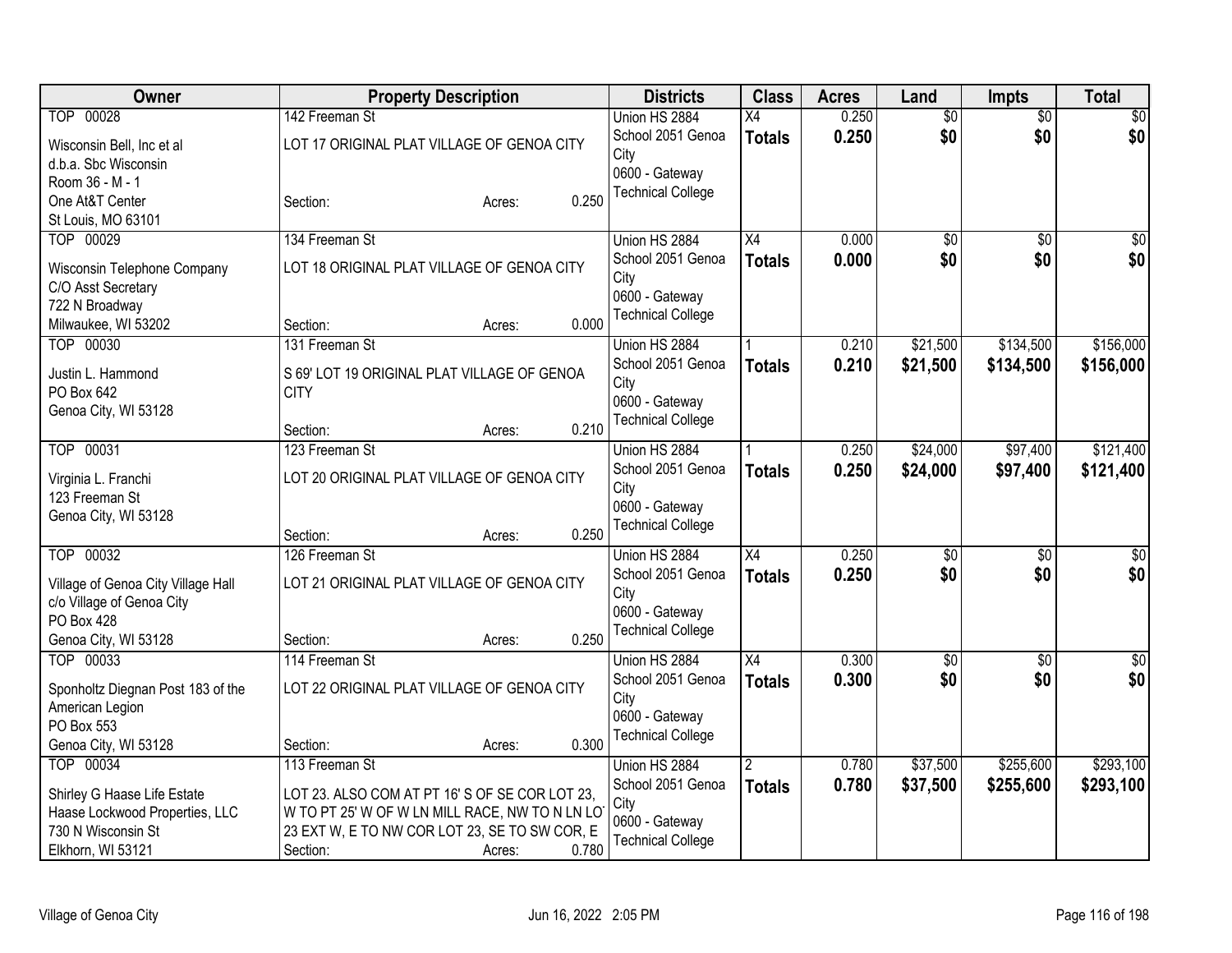| Owner                                | <b>Property Description</b>                                                                | <b>Districts</b>          | <b>Class</b>  | <b>Acres</b> | Land     | Impts     | <b>Total</b> |
|--------------------------------------|--------------------------------------------------------------------------------------------|---------------------------|---------------|--------------|----------|-----------|--------------|
| TOP 00036                            | 101 Freeman St                                                                             | Union HS 2884             |               | 0.400        | \$29,000 | \$151,000 | \$180,000    |
| Matthew J. Stahl                     | PT SE 1/4 SEC 35 T1N R18 DESC AS BEG AT PT 30'S                                            | School 2051 Genoa<br>City | <b>Totals</b> | 0.400        | \$29,000 | \$151,000 | \$180,000    |
| Patricia M. Stahl                    | OF SE COR LOT 23, W TO PT 25' W OF W LN MILL                                               | 0600 - Gateway            |               |              |          |           |              |
| 817 Blakely                          | RACE, SELY & PAR TO SD MILL RACE TO PT WHERE                                               | <b>Technical College</b>  |               |              |          |           |              |
| Woodstock, IL 60098-0000             | 0.400<br>Section:<br>Acres:                                                                |                           |               |              |          |           |              |
| <b>TPON 00001</b>                    | 302 Parkview Blvd Unit A                                                                   | Union HS 2884             |               | 0.000        | \$11,000 | \$146,500 | \$157,500    |
| Michael L. Enders                    | UNIT 101 BUILDING 1 PONDS OF GENOA CITY                                                    | School 2051 Genoa         | <b>Totals</b> | 0.000        | \$11,000 | \$146,500 | \$157,500    |
| Sharon M. Enders                     | CONDOMINIUM AS RECORDED IN CONDO CAB A                                                     | City                      |               |              |          |           |              |
| PO Box 194                           | SLIDE 571 WCR. LOCATED IN NW 1/4 SE 1/4 & SW 1/4                                           | 0600 - Gateway            |               |              |          |           |              |
| Genoa City, WI 53128                 | 0.000<br>Section: 36<br>Acres:                                                             | <b>Technical College</b>  |               |              |          |           |              |
| <b>TPON 00002</b>                    | 302 Parkview Blvd Unit B                                                                   | Union HS 2884             |               | 0.000        | \$11,000 | \$133,000 | \$144,000    |
|                                      |                                                                                            | School 2051 Genoa         |               | 0.000        | \$11,000 | \$133,000 | \$144,000    |
| Lisa A. Rudolph                      | UNIT 102 BUILDING 1 PONDS OF GENOA CITY                                                    | City                      | <b>Totals</b> |              |          |           |              |
| 302 Parkview Blvd B                  | CONDOMINIUM AS RECORDED IN CONDO CAB A                                                     | 0600 - Gateway            |               |              |          |           |              |
| Genoa City, WI 53128                 | SLIDE 571 WCR. LOCATED IN NW 1/4 SE 1/4 & SW 1/4                                           | <b>Technical College</b>  |               |              |          |           |              |
|                                      | Section: 36<br>0.000<br>Acres:                                                             |                           |               |              |          |           |              |
| <b>TPON 00003</b>                    | 302 Parkview Blvd Unit C                                                                   | Union HS 2884             |               | 0.000        | \$11,000 | \$129,500 | \$140,500    |
| <b>Richard Green</b>                 | UNIT 103 BUILDING 1 PONDS OF GENOA CITY                                                    | School 2051 Genoa         | <b>Totals</b> | 0.000        | \$11,000 | \$129,500 | \$140,500    |
| Leticia Quirino                      | CONDOMINIUM AS RECORDED IN CONDO CAB A                                                     | City                      |               |              |          |           |              |
| 302 Park View Blvd Ut C              | SLIDE 571 WCR. LOCATED IN NW 1/4 SE 1/4 & SW 1/4                                           | 0600 - Gateway            |               |              |          |           |              |
| Genoa City, WI 53128                 | 0.000<br>Section: 36<br>Acres:                                                             | <b>Technical College</b>  |               |              |          |           |              |
| <b>TPON 00004</b>                    | 302 Parkview Blvd Unit D                                                                   | Union HS 2884             |               | 0.000        | \$11,000 | \$133,500 | \$144,500    |
|                                      |                                                                                            | School 2051 Genoa         | <b>Totals</b> | 0.000        | \$11,000 | \$133,500 | \$144,500    |
| Michael A. Pelzek                    | UNIT 104 BUILDING 1 PONDS OF GENOA CITY                                                    | City                      |               |              |          |           |              |
| Janice R. Pelzek                     | CONDOMINIUM AS RECORDED IN CONDO CAB A                                                     | 0600 - Gateway            |               |              |          |           |              |
| 302 Parkview Blvd D                  | SLIDE 571 WCR. LOCATED IN NW 1/4 SE 1/4 & SW 1/4                                           | <b>Technical College</b>  |               |              |          |           |              |
| Genoa City, WI 53128                 | Section: 36<br>0.000<br>Acres:                                                             |                           |               |              |          |           |              |
| <b>TPON 00005</b>                    | 375 Parker Dr Unit A                                                                       | Union HS 2884             |               | 0.000        | \$11,000 | \$149,000 | \$160,000    |
| Nannette A. Dorfler                  | UNIT 201 BUILDING 2 PONDS OF GENOA CITY                                                    | School 2051 Genoa         | <b>Totals</b> | 0.000        | \$11,000 | \$149,000 | \$160,000    |
| 375 Parker Dr Ut A                   | CONDOMINIUM AS RECORDED IN CONDO CAB A                                                     | City                      |               |              |          |           |              |
| Genoa City, WI 53128                 | SLIDE 571 WCR. LOCATED IN NW 1/4 SE 1/4 & SW 1/4                                           | 0600 - Gateway            |               |              |          |           |              |
|                                      | 0.000<br>Section: 36<br>Acres:                                                             | <b>Technical College</b>  |               |              |          |           |              |
| <b>TPON 00006</b>                    | 375 Parker Dr Unit B                                                                       | Union HS 2884             |               | 0.000        | \$11,000 | \$129,000 | \$140,000    |
|                                      |                                                                                            | School 2051 Genoa         | <b>Totals</b> | 0.000        | \$11,000 | \$129,000 | \$140,000    |
| Pamela S. Robles                     | UNIT 202 BUILDING 2 PONDS OF GENOA CITY                                                    | City                      |               |              |          |           |              |
| Jose M. Robles<br>375 Parker Dr Ut B | CONDOMINIUM AS RECORDED IN CONDO CAB A<br>SLIDE 571 WCR. LOCATED IN NW 1/4 SE 1/4 & SW 1/4 | 0600 - Gateway            |               |              |          |           |              |
|                                      | 0.000                                                                                      | <b>Technical College</b>  |               |              |          |           |              |
| Genoa City, WI 53128                 | Section: 36<br>Acres:                                                                      |                           |               |              |          |           |              |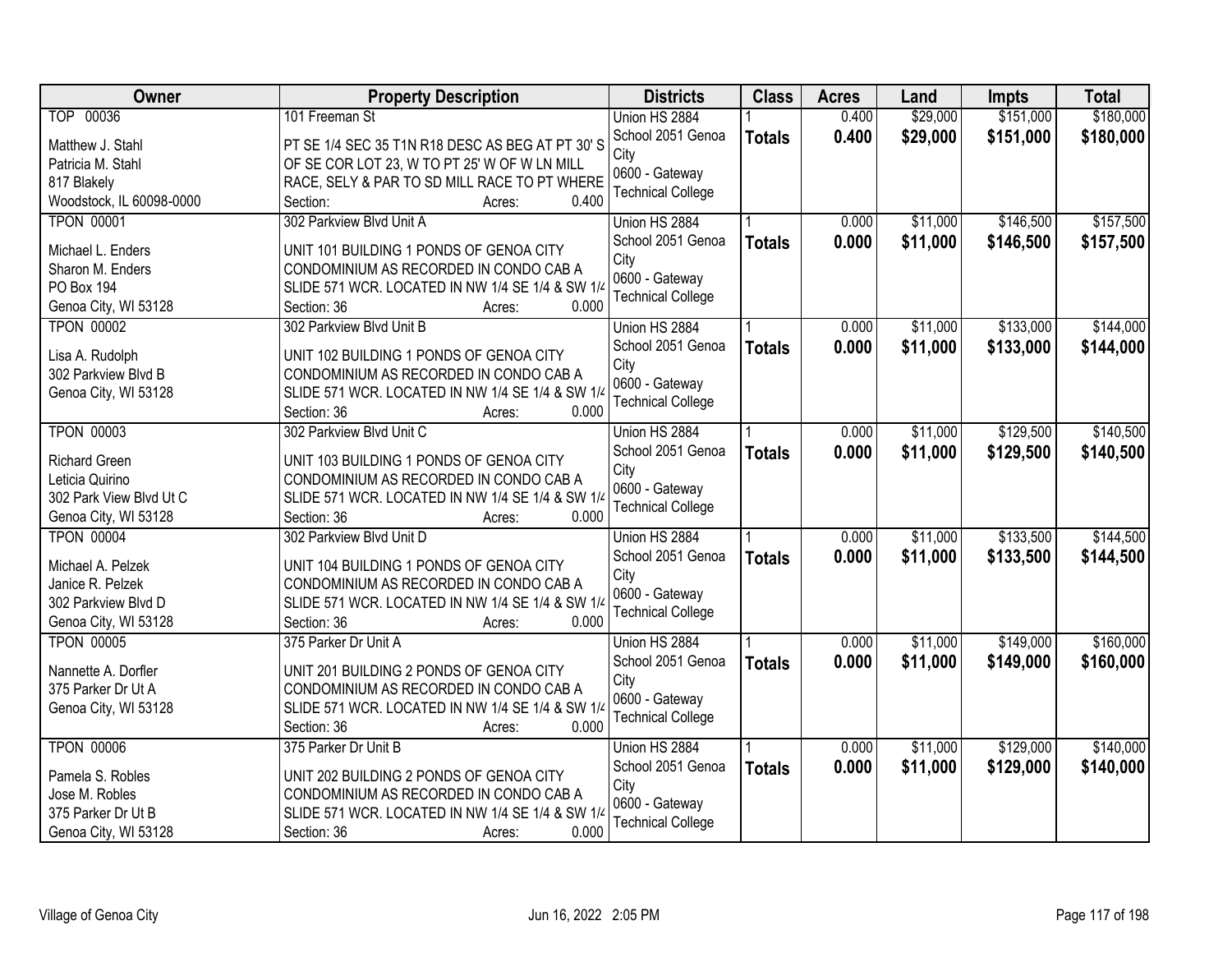| Owner                  | <b>Property Description</b>                                              | <b>Districts</b>         | <b>Class</b>  | <b>Acres</b> | Land     | <b>Impts</b> | <b>Total</b> |
|------------------------|--------------------------------------------------------------------------|--------------------------|---------------|--------------|----------|--------------|--------------|
| <b>TPON 00007</b>      | 375 Parker Dr Unit C                                                     | Union HS 2884            |               | 0.000        | \$11,000 | \$127,500    | \$138,500    |
| Michael Jentsch        | UNIT 203 BUILDING 2 PONDS OF GENOA CITY                                  | School 2051 Genoa        | <b>Totals</b> | 0.000        | \$11,000 | \$127,500    | \$138,500    |
| Samantha A. Thomas     | CONDOMINIUM AS RECORDED IN CONDO CAB A                                   | City                     |               |              |          |              |              |
| 375 Parker Dr Ut C     | SLIDE 571 WCR. LOCATED IN NW 1/4 SE 1/4 & SW 1/4                         | 0600 - Gateway           |               |              |          |              |              |
| Genoa City, WI 53128   | 0.000<br>Section: 36<br>Acres:                                           | <b>Technical College</b> |               |              |          |              |              |
| <b>TPON 00008</b>      | 375 Parker Dr Unit D                                                     | Union HS 2884            |               | 0.000        | \$11,000 | \$135,000    | \$146,000    |
|                        |                                                                          | School 2051 Genoa        | <b>Totals</b> | 0.000        | \$11,000 | \$135,000    | \$146,000    |
| <b>Stanley Roelker</b> | UNIT 204 BUILDING 2 PONDS OF GENOA CITY                                  | City                     |               |              |          |              |              |
| 375 Parker Dr Ut D     | CONDOMINIUM AS RECORDED IN CONDO CAB A                                   | 0600 - Gateway           |               |              |          |              |              |
| Genoa City, WI 53128   | SLIDE 571 WCR. LOCATED IN NW 1/4 SE 1/4 & SW 1/4<br>0.000<br>Section:    | <b>Technical College</b> |               |              |          |              |              |
| <b>TPON 00009</b>      | Acres:<br>301 Parkview Blvd Unit A                                       | Union HS 2884            |               | 0.000        | \$11,000 | \$131,000    | \$142,000    |
|                        |                                                                          | School 2051 Genoa        |               | 0.000        | \$11,000 | \$131,000    | \$142,000    |
| Foote Family Trust     | UNIT 301 BUILDING 3 PONDS OF GENOA CITY                                  | City                     | <b>Totals</b> |              |          |              |              |
| 25967 Kornblum Dr      | CONDOMINIUM AS RECORDED IN CONDO CAB A                                   | 0600 - Gateway           |               |              |          |              |              |
| Escondido, CA 92026    | SLIDE 571 WCR. LOCATED IN NW 1/4 SE 1/4 & SW 1/4                         | <b>Technical College</b> |               |              |          |              |              |
|                        | Section: 36<br>0.000<br>Acres:                                           |                          |               |              |          |              |              |
| <b>TPON 00010</b>      | 301 Parkview Blvd Unit B                                                 | Union HS 2884            |               | 0.000        | \$11,000 | \$128,500    | \$139,500    |
| Richard Durante II     | UNIT 302 BUILDING 3 PONDS OF GENOA CITY                                  | School 2051 Genoa        | <b>Totals</b> | 0.000        | \$11,000 | \$128,500    | \$139,500    |
| c/o Richard Durante    | CONDOMINIUM AS RECORDED IN CONDO CAB A                                   | City                     |               |              |          |              |              |
| 3824 N Johnsburg Rd    | SLIDE 571 WCR. LOCATED IN NW 1/4 SE 1/4 & SW 1/4                         | 0600 - Gateway           |               |              |          |              |              |
| Johnsburg, IL 60051    | 0.000<br>Section:<br>Acres:                                              | <b>Technical College</b> |               |              |          |              |              |
| <b>TPON 00011</b>      | 301 Parkview Blvd Unit C                                                 | Union HS 2884            |               | 0.000        | \$11,000 | \$130,000    | \$141,000    |
|                        |                                                                          | School 2051 Genoa        | <b>Totals</b> | 0.000        | \$11,000 | \$130,000    | \$141,000    |
| Daniel M. Ayala        | UNIT 303 BUILDING 3 PONDS OF GENOA CITY                                  | City                     |               |              |          |              |              |
| 301 Parkview Blvd      | CONDOMINIUM AS RECORDED IN CONDO CAB A                                   | 0600 - Gateway           |               |              |          |              |              |
| Genoa City, WI 53128   | SLIDE 571 WCR. LOCATED IN NW 1/4 SE 1/4 & SW 1/4<br>Section: 36<br>0.000 | <b>Technical College</b> |               |              |          |              |              |
| <b>TPON 00012</b>      | Acres:<br>301 Parkview Blvd Unit D                                       | Union HS 2884            |               | 0.000        | \$11,000 | \$133,500    | \$144,500    |
|                        |                                                                          | School 2051 Genoa        |               | 0.000        | \$11,000 | \$133,500    | \$144,500    |
| Piotr J. Chudowski     | UNIT 304 BUILDING 3 PONDS OF GENOA CITY                                  | City                     | <b>Totals</b> |              |          |              |              |
| Aneta Chudowski        | CONDOMINIUM AS RECORDED IN CONDO CAB A                                   | 0600 - Gateway           |               |              |          |              |              |
| 301 Parkview Blvd #d   | SLIDE 571 WCR. LOCATED IN NW 1/4 SE 1/4 & SW 1/4                         | <b>Technical College</b> |               |              |          |              |              |
| Genoa City, WI 53128   | 0.000<br>Section: 36<br>Acres:                                           |                          |               |              |          |              |              |
| <b>TPON 00013</b>      | 355 Parker Dr Unit B                                                     | Union HS 2884            |               | 0.000        | \$11,000 | \$132,000    | \$143,000    |
| Kari L. Radzik         | UNIT 402 BUILDING 4 PONDS OF GENOA CITY                                  | School 2051 Genoa        | <b>Totals</b> | 0.000        | \$11,000 | \$132,000    | \$143,000    |
| 355 Parker Dr Ut B     | CONDOMINIUM AS RECORDED IN CONDO CAB A                                   | City                     |               |              |          |              |              |
| Genoa City, WI 53128   | SLIDE 571 WCR. LOCATED IN NW 1/4 SE 1/4 & SW 1/4                         | 0600 - Gateway           |               |              |          |              |              |
|                        | 0.000<br>Section: 36<br>Acres:                                           | <b>Technical College</b> |               |              |          |              |              |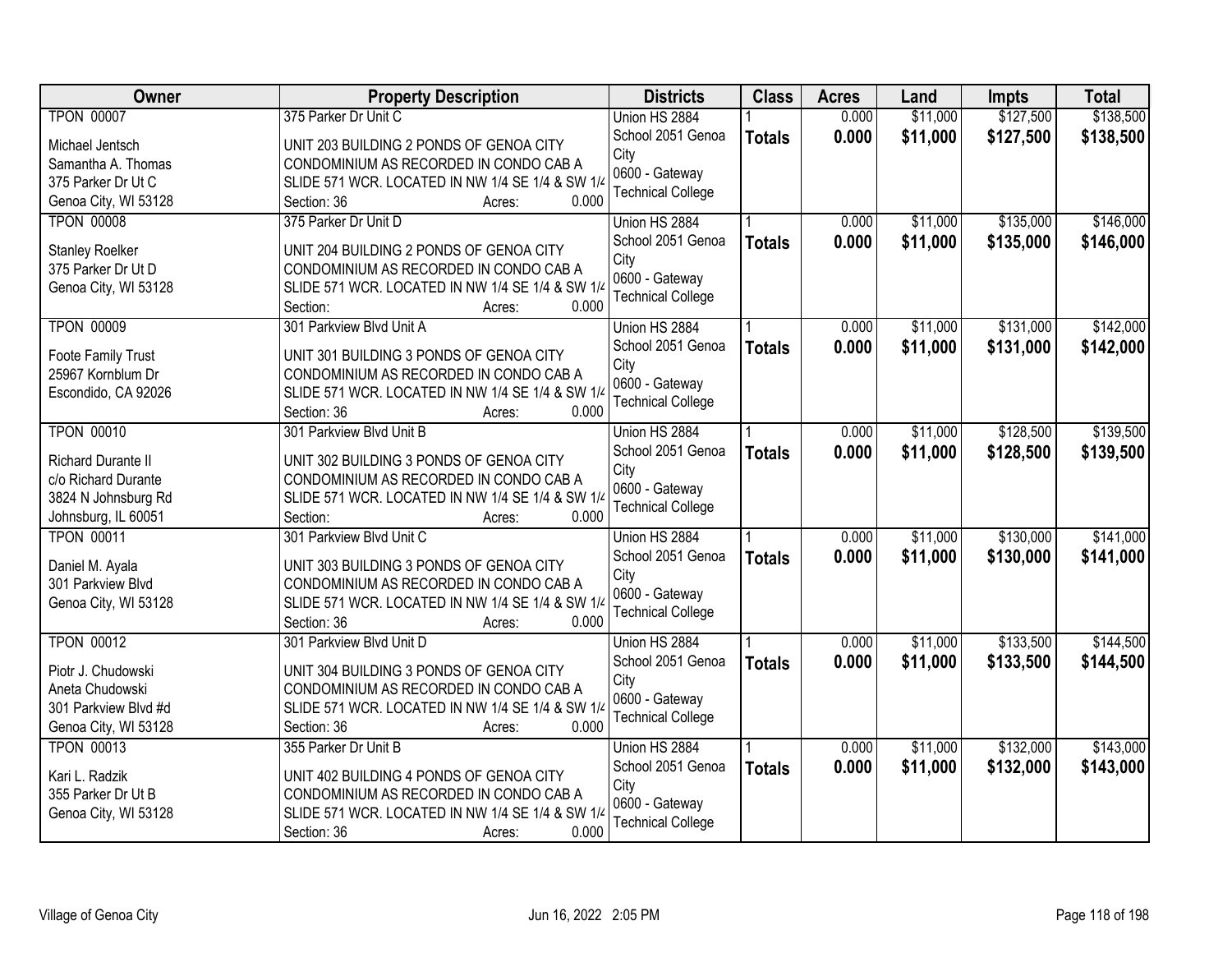| Owner                     | <b>Property Description</b>                      | <b>Districts</b>         | <b>Class</b>  | <b>Acres</b> | Land     | <b>Impts</b> | <b>Total</b> |
|---------------------------|--------------------------------------------------|--------------------------|---------------|--------------|----------|--------------|--------------|
| <b>TPON 00014</b>         | 355 Parker Dr Unit C                             | Union HS 2884            |               | 0.000        | \$11,000 | \$127,500    | \$138,500    |
| <b>Fotos Family Trust</b> | UNIT 403 BUILDING 4 PONDS OF GENOA CITY          | School 2051 Genoa        | <b>Totals</b> | 0.000        | \$11,000 | \$127,500    | \$138,500    |
| 2311 N Hidden Trl         | CONDOMINIUM AS RECORDED IN CONDO CAB A           | City                     |               |              |          |              |              |
| Spring Grove, IL 60081    | SLIDE 571 WCR. LOCATED IN NW 1/4 SE 1/4 & SW 1/4 | 0600 - Gateway           |               |              |          |              |              |
|                           | 0.000<br>Section: 36<br>Acres:                   | <b>Technical College</b> |               |              |          |              |              |
| <b>TPON 00015</b>         | 355 Parker Dr Unit D                             | Union HS 2884            |               | 0.000        | \$11,000 | \$135,000    | \$146,000    |
|                           |                                                  | School 2051 Genoa        | <b>Totals</b> | 0.000        | \$11,000 | \$135,000    | \$146,000    |
| Joseph W. Kalisek         | UNIT 404 BUILDING 4 PONDS OF GENOA CITY          | City                     |               |              |          |              |              |
| 355 Parker Dr #d          | CONDOMINIUM AS RECORDED IN CONDO CAB A           | 0600 - Gateway           |               |              |          |              |              |
| Genoa City, WI 53128      | SLIDE 571 WCR. LOCATED IN NW 1/4 SE 1/4 & SW 1/4 | <b>Technical College</b> |               |              |          |              |              |
|                           | 0.000<br>Section: 36<br>Acres:                   |                          |               |              |          |              |              |
| <b>TPON 00016</b>         | 423 Parker Dr Unit A                             | Union HS 2884            |               | 0.000        | \$11,000 | \$141,500    | \$152,500    |
| Kenneth Miller Trust      | UNIT 5501 BUILDING 55 PONDS OF GENOA CITY        | School 2051 Genoa        | <b>Totals</b> | 0.000        | \$11,000 | \$141,500    | \$152,500    |
| 423 Parker Dr Ut A        | CONDOMINIUM AS RECORDED IN CONDO CAB A           | City                     |               |              |          |              |              |
| Genoa City, WI 53128      | SLIDE 571 WCR. LOCATED IN NW 1/4 SE 1/4 & SW 1/4 | 0600 - Gateway           |               |              |          |              |              |
|                           | Section: 36<br>0.000<br>Acres:                   | <b>Technical College</b> |               |              |          |              |              |
| <b>TPON 00017</b>         | 423 Parker Dr Unit B                             | Union HS 2884            |               | 0.000        | \$11,000 | \$144,000    | \$155,000    |
|                           |                                                  | School 2051 Genoa        | <b>Totals</b> | 0.000        | \$11,000 | \$144,000    | \$155,000    |
| Donald W. Olinger         | UNIT 5502 BUILDING 55 PONDS OF GENOA CITY        | City                     |               |              |          |              |              |
| 423 Parker Dr #b          | CONDOMINIUM AS RECORDED IN CONDO CAB A           | 0600 - Gateway           |               |              |          |              |              |
| Genoa City, WI 53128      | SLIDE 571 WCR. LOCATED IN NW 1/4 SE 1/4 & SW 1/4 | <b>Technical College</b> |               |              |          |              |              |
|                           | 0.000<br>Section: 36<br>Acres:                   |                          |               |              |          |              |              |
| <b>TPON 00020</b>         | 417 Parker Dr                                    | Union HS 2884            |               | 0.000        | \$11,000 | \$107,500    | \$118,500    |
| Candee H. Osborne         | UNIT 5701 BUILDING 57 PONDS OF GENOA CITY        | School 2051 Genoa        | <b>Totals</b> | 0.000        | \$11,000 | \$107,500    | \$118,500    |
| 417 Parker Dr Ut A        | CONDOMINIUM AS RECORDED IN CONDO CAB A           | City                     |               |              |          |              |              |
| Genoa City, WI 53128      | SLIDE 571 WCR. LOCATED IN NW 1/4 SE 1/4 & SW 1/4 | 0600 - Gateway           |               |              |          |              |              |
|                           | Section: 36<br>0.000<br>Acres:                   | <b>Technical College</b> |               |              |          |              |              |
| <b>TPON 00021</b>         | 417 Parker Dr Unit B                             | Union HS 2884            |               | 0.000        | \$11,000 | \$120,500    | \$131,500    |
| Tammy L. Brady            | UNIT 5702 BUILDING 57 PONDS OF GENOA CITY        | School 2051 Genoa        | <b>Totals</b> | 0.000        | \$11,000 | \$120,500    | \$131,500    |
| Michael R. Brady          | CONDOMINIUM AS RECORDED IN CONDO CAB A           | City                     |               |              |          |              |              |
| 417 Parker Dr Ut B        | SLIDE 571 WCR. LOCATED IN NW 1/4 SE 1/4 & SW 1/4 | 0600 - Gateway           |               |              |          |              |              |
| Genoa City, WI 53128      | 0.000<br>Section: 36<br>Acres:                   | <b>Technical College</b> |               |              |          |              |              |
| <b>TPON 00022</b>         | 417 Parker Dr Unit C                             | Union HS 2884            |               | 0.000        | \$11,000 | \$107,500    | \$118,500    |
|                           |                                                  | School 2051 Genoa        | <b>Totals</b> | 0.000        | \$11,000 | \$107,500    | \$118,500    |
| <b>Bret Miller</b>        | UNIT 5703 BUILDING 57 PONDS OF GENOA CITY        | City                     |               |              |          |              |              |
| Kathryn L. Miller         | CONDOMINIUM AS RECORDED IN CONDO CAB A           | 0600 - Gateway           |               |              |          |              |              |
| 417 Parker Dr Ut C        | SLIDE 571 WCR. LOCATED IN NW 1/4 SE 1/4 & SW 1/4 | <b>Technical College</b> |               |              |          |              |              |
| Genoa City, WI 53128      | 0.000<br>Section: 36<br>Acres:                   |                          |               |              |          |              |              |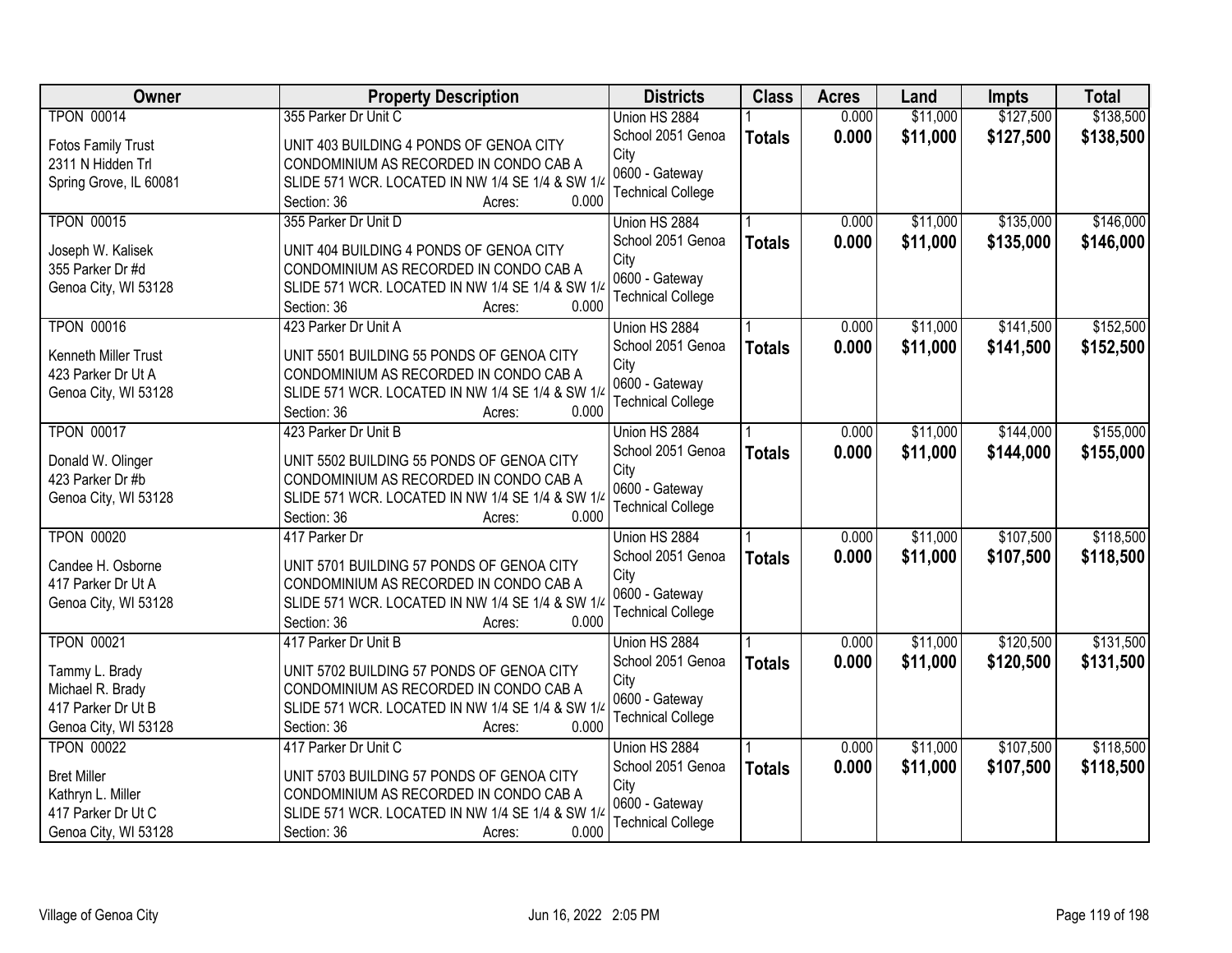| Owner                   | <b>Property Description</b>                      | <b>Districts</b>         | <b>Class</b>  | <b>Acres</b> | Land     | <b>Impts</b> | <b>Total</b> |
|-------------------------|--------------------------------------------------|--------------------------|---------------|--------------|----------|--------------|--------------|
| <b>TPON 00023</b>       | 417 Parker Dr                                    | Union HS 2884            |               | 0.000        | \$11,000 | \$113,000    | \$124,000    |
| Bruce D. Chaput         | UNIT 5704 BUILDING 57 PONDS OF GENOA CITY        | School 2051 Genoa        | <b>Totals</b> | 0.000        | \$11,000 | \$113,000    | \$124,000    |
| Frances M. Chaput       | CONDOMINIUM AS RECORDED IN CONDO CAB A           | City                     |               |              |          |              |              |
| 417 Parker Dr # d       | SLIDE 571 WCR. LOCATED IN NW 1/4 SE 1/4 & SW 1/4 | 0600 - Gateway           |               |              |          |              |              |
| Genoa City, WI 53128    | 0.000<br>Section: 36<br>Acres:                   | <b>Technical College</b> |               |              |          |              |              |
| <b>TPON 00024</b>       | 407 Parker Dr                                    | Union HS 2884            |               | 0.000        | \$11,000 | \$101,000    | \$112,000    |
|                         |                                                  | School 2051 Genoa        | <b>Totals</b> | 0.000        | \$11,000 | \$101,000    | \$112,000    |
| Steven Maiworm          | UNIT 5901 BUILDING 59 PONDS OF GENOA CITY        | City                     |               |              |          |              |              |
| 407 Parker Dr           | CONDOMINIUM AS RECORDED IN CONDO CAB A           | 0600 - Gateway           |               |              |          |              |              |
| Genoa City, WI 53128    | SLIDE 571 WCR. LOCATED IN NW 1/4 SE 1/4 & SW 1/4 | <b>Technical College</b> |               |              |          |              |              |
|                         | 0.000<br>Section: 36<br>Acres:                   |                          |               |              |          |              |              |
| <b>TPON 00025</b>       | 407 Parker Dr                                    | Union HS 2884            |               | 0.000        | \$11,000 | \$120,500    | \$131,500    |
| Donald E. Koenig        | UNIT 5902 BUILDING 59 PONDS OF GENOA CITY        | School 2051 Genoa        | <b>Totals</b> | 0.000        | \$11,000 | \$120,500    | \$131,500    |
| 407 Parker Dr Ut 5902   | CONDOMINIUM AS RECORDED IN CONDO CAB A           | City                     |               |              |          |              |              |
| Genoa City, WI 53128    | SLIDE 571 WCR. LOCATED IN NW 1/4 SE 1/4 & SW 1/4 | 0600 - Gateway           |               |              |          |              |              |
|                         | 0.000<br>Section: 36<br>Acres:                   | <b>Technical College</b> |               |              |          |              |              |
| <b>TPON 00026</b>       | 407 Parker Dr                                    | Union HS 2884            |               | 0.000        | \$11,000 | \$126,500    | \$137,500    |
|                         |                                                  | School 2051 Genoa        | <b>Totals</b> | 0.000        | \$11,000 | \$126,500    | \$137,500    |
| Colette G Buckles Trust | UNIT 5903 BUILDING 59 PONDS OF GENOA CITY        | City                     |               |              |          |              |              |
| 407 Parker Dr Ut C      | CONDOMINIUM AS RECORDED IN CONDO CAB A           | 0600 - Gateway           |               |              |          |              |              |
| Genoa City, WI 53128    | SLIDE 571 WCR. LOCATED IN NW 1/4 SE 1/4 & SW 1/4 | <b>Technical College</b> |               |              |          |              |              |
|                         | 0.000<br>Section: 36<br>Acres:                   |                          |               |              |          |              |              |
| <b>TPON 00027</b>       | 407 Parker Dr                                    | Union HS 2884            |               | 0.000        | \$11,000 | \$106,500    | \$117,500    |
| Michael Wachholder      | UNIT 5904 BUILDING 59 PONDS OF GENOA CITY        | School 2051 Genoa        | <b>Totals</b> | 0.000        | \$11,000 | \$106,500    | \$117,500    |
| Theresa Wachholder      | CONDOMINIUM AS RECORDED IN CONDO CAB A           | City                     |               |              |          |              |              |
| 407 Parker Dr #d        | SLIDE 571 WCR. LOCATED IN NW 1/4 SE 1/4 & SW 1/4 | 0600 - Gateway           |               |              |          |              |              |
| Genoa City, WI 53128    | Section: 36<br>0.000<br>Acres:                   | <b>Technical College</b> |               |              |          |              |              |
| <b>TPON 00028</b>       | 411 Parker Dr                                    | Union HS 2884            |               | 0.000        | \$11,000 | \$107,000    | \$118,000    |
|                         |                                                  | School 2051 Genoa        | <b>Totals</b> | 0.000        | \$11,000 | \$107,000    | \$118,000    |
| <b>Richard Durante</b>  | UNIT 6001 BUILDING 60 PONDS OF GENOA CITY        | City                     |               |              |          |              |              |
| 3824 N Johnsburg Rd     | CONDOMINIUM AS RECORDED IN CONDO CAB A           | 0600 - Gateway           |               |              |          |              |              |
| Johnsburg, IL 60051     | SLIDE 571 WCR. LOCATED IN NW 1/4 SE 1/4 & SW 1/4 | <b>Technical College</b> |               |              |          |              |              |
|                         | 0.000<br>Section: 36<br>Acres:                   |                          |               |              |          |              |              |
| <b>TPON 00029</b>       | 411 Parker Dr                                    | Union HS 2884            |               | 0.000        | \$11,000 | \$134,000    | \$145,000    |
| Nadezhda Yanny          | UNIT 6002 BUILDING 60 PONDS OF GENOA CITY        | School 2051 Genoa        | <b>Totals</b> | 0.000        | \$11,000 | \$134,000    | \$145,000    |
| 411 Parker Dr Ut B      | CONDOMINIUM AS RECORDED IN CONDO CAB A           | City                     |               |              |          |              |              |
| Genoa City, WI 53128    | SLIDE 571 WCR. LOCATED IN NW 1/4 SE 1/4 & SW 1/4 | 0600 - Gateway           |               |              |          |              |              |
|                         | 0.000<br>Section: 36<br>Acres:                   | <b>Technical College</b> |               |              |          |              |              |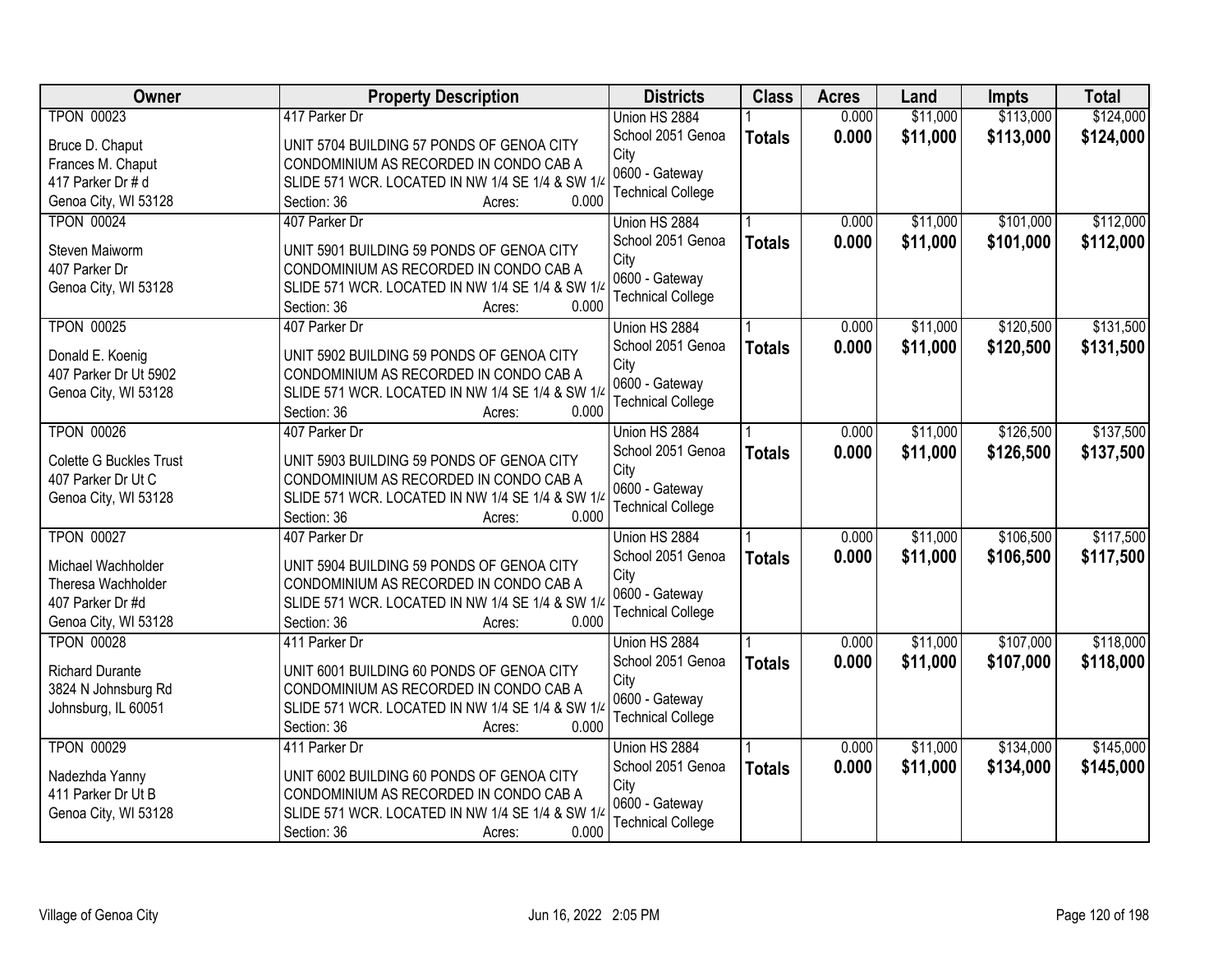| Owner                  | <b>Property Description</b>                      | <b>Districts</b>         | <b>Class</b>  | <b>Acres</b> | Land     | <b>Impts</b> | <b>Total</b> |
|------------------------|--------------------------------------------------|--------------------------|---------------|--------------|----------|--------------|--------------|
| <b>TPON 00030</b>      | 411 Parker Dr                                    | Union HS 2884            |               | 0.000        | \$11,000 | \$114,500    | \$125,500    |
| Greenstone North, LLC  | UNIT 6003 BUILDING 60 PONDS OF GENOA CITY        | School 2051 Genoa        | <b>Totals</b> | 0.000        | \$11,000 | \$114,500    | \$125,500    |
| 9437 400th Ave         | CONDOMINIUM AS RECORDED IN CONDO CAB A           | City                     |               |              |          |              |              |
| Genoa City, WI 53128   | SLIDE 571 WCR. LOCATED IN NW 1/4 SE 1/4 & SW 1/4 | 0600 - Gateway           |               |              |          |              |              |
|                        | 0.000<br>Section: 36<br>Acres:                   | <b>Technical College</b> |               |              |          |              |              |
| <b>TPON 00031</b>      | 411 Parker Dr                                    | Union HS 2884            |               | 0.000        | \$11,000 | \$112,000    | \$123,000    |
|                        |                                                  | School 2051 Genoa        | <b>Totals</b> | 0.000        | \$11,000 | \$112,000    | \$123,000    |
| Thomas J. Vogt         | UNIT 6004 BUILDING 60 PONDS OF GENOA CITY        | City                     |               |              |          |              |              |
| Mary F. Vogt           | CONDOMINIUM AS RECORDED IN CONDO CAB A           | 0600 - Gateway           |               |              |          |              |              |
| 411 Parker Dr Unit d   | SLIDE 571 WCR. LOCATED IN NW 1/4 SE 1/4 & SW 1/4 | <b>Technical College</b> |               |              |          |              |              |
| Genoa City, WI 53128   | 0.000<br>Section: 36<br>Acres:                   |                          |               |              |          |              |              |
| <b>TPON 00032</b>      | 425 Parker Dr Unit A                             | Union HS 2884            |               | 0.000        | \$11,000 | \$0          | \$11,000     |
| Ponds Development Corp | UNIT 5601 BUILDING 56 PONDS OF GENOA CITY        | School 2051 Genoa        | <b>Totals</b> | 0.000        | \$11,000 | \$0          | \$11,000     |
| 28955 W IL Rte 173     | CONDOMINIUM AS RECORDED IN CONDO CAB A           | City                     |               |              |          |              |              |
| Antioch, IL 60002      | SLIDE 571 WCR. LOCATED IN NW 1/4 SE 1/4 & SW 1/4 | 0600 - Gateway           |               |              |          |              |              |
|                        | 0.000<br>Section: 36<br>Acres:                   | <b>Technical College</b> |               |              |          |              |              |
| <b>TPON 00033</b>      | 425 Parker Dr Unit B                             | Union HS 2884            |               | 0.000        | \$11,000 | $\sqrt[6]{}$ | \$11,000     |
|                        |                                                  | School 2051 Genoa        | <b>Totals</b> | 0.000        | \$11,000 | \$0          | \$11,000     |
| Ponds Development Corp | UNIT 5602 BUILDING 56 PONDS OF GENOA CITY        | City                     |               |              |          |              |              |
| 28955 W IL Rte 173     | CONDOMINIUM AS RECORDED IN CONDO CAB A           | 0600 - Gateway           |               |              |          |              |              |
| Antioch, IL 60002      | SLIDE 571 WCR. LOCATED IN NW 1/4 SE 1/4 & SW 1/4 | <b>Technical College</b> |               |              |          |              |              |
|                        | 0.000<br>Section: 36<br>Acres:                   |                          |               |              |          |              |              |
| <b>TPON 00036</b>      | 415 Parker Dr Unit A                             | Union HS 2884            |               | 0.000        | \$11,000 | \$113,000    | \$124,000    |
| Petronella Bennett     | UNIT 5801 BUILDING 58 PONDS OF GENOA CITY        | School 2051 Genoa        | <b>Totals</b> | 0.000        | \$11,000 | \$113,000    | \$124,000    |
| 4452 Harrison Rd       | CONDOMINIUM AS RECORDED IN CONDO CAB A           | City                     |               |              |          |              |              |
| Kenosha, WI 53142      | SLIDE 571 WCR. LOCATED IN NW 1/4 SE 1/4 & SW 1/4 | 0600 - Gateway           |               |              |          |              |              |
|                        | Section: 36<br>0.000<br>Acres:                   | <b>Technical College</b> |               |              |          |              |              |
| <b>TPON 00037</b>      | 415 Parker Dr Unit B                             |                          |               | 0.000        | \$11,000 | \$120,500    | \$131,500    |
|                        |                                                  | Union HS 2884            |               |              |          |              |              |
| Christopher Castillo   | UNIT 5802 BUILDING 58 PONDS OF GENOA CITY        | School 2051 Genoa        | <b>Totals</b> | 0.000        | \$11,000 | \$120,500    | \$131,500    |
| 415 Parker Dr Ut B     | CONDOMINIUM AS RECORDED IN CONDO CAB A           | City                     |               |              |          |              |              |
| Genoa City, WI 53128   | SLIDE 571 WCR. LOCATED IN NW 1/4 SE 1/4 & SW 1/4 | 0600 - Gateway           |               |              |          |              |              |
|                        | 0.000<br>Section: 36<br>Acres:                   | <b>Technical College</b> |               |              |          |              |              |
| <b>TPON 00038</b>      | 415 Parker Dr Unit C                             | Union HS 2884            |               | 0.000        | \$11,000 | \$127,500    | \$138,500    |
|                        |                                                  | School 2051 Genoa        | <b>Totals</b> | 0.000        | \$11,000 | \$127,500    | \$138,500    |
| Kathy L. Altergott     | UNIT 5803 BUILDING 58 PONDS OF GENOA CITY        | City                     |               |              |          |              |              |
| 415 Parker Dr          | CONDOMINIUM AS RECORDED IN CONDO CAB A           | 0600 - Gateway           |               |              |          |              |              |
| Ut C                   | SLIDE 571 WCR. LOCATED IN NW 1/4 SE 1/4 & SW 1/4 | <b>Technical College</b> |               |              |          |              |              |
| Genoa City, WI 53128   | 0.000<br>Section: 36<br>Acres:                   |                          |               |              |          |              |              |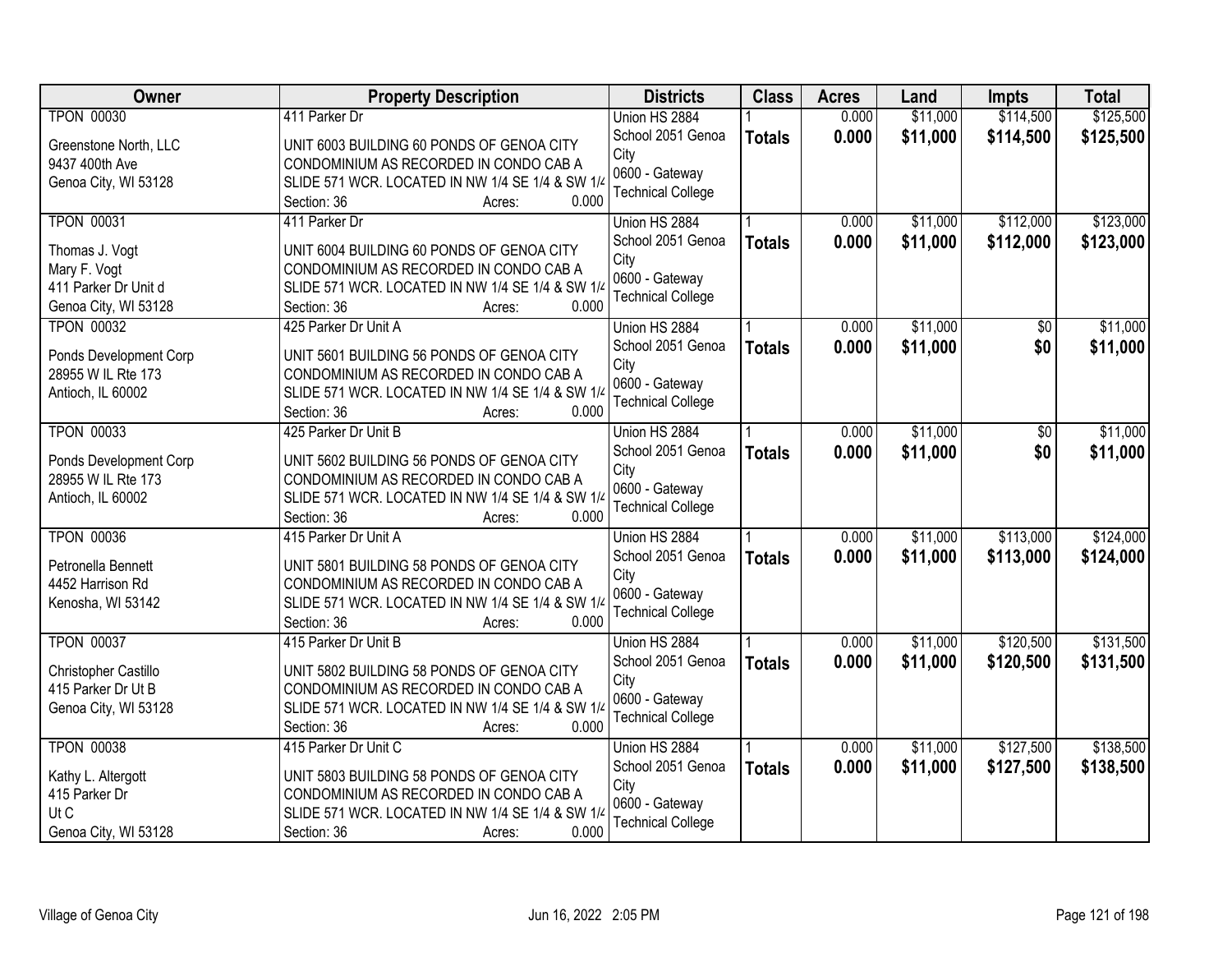| <b>Owner</b>          | <b>Property Description</b>                               | <b>Districts</b>         | <b>Class</b>  | <b>Acres</b> | Land     | <b>Impts</b> | <b>Total</b> |
|-----------------------|-----------------------------------------------------------|--------------------------|---------------|--------------|----------|--------------|--------------|
| <b>TPON 00039</b>     | 415 Parker Dr Unit D                                      | Union HS 2884            |               | 0.000        | \$11,000 | \$101,500    | \$112,500    |
| Sam Benia             | UNIT 5804 BUILDING 58 PONDS OF GENOA CITY                 | School 2051 Genoa        | <b>Totals</b> | 0.000        | \$11,000 | \$101,500    | \$112,500    |
| Eliane V. Merino      | CONDOMINIUM AS RECORDED IN CONDO CAB A                    | City                     |               |              |          |              |              |
| 415 Parker Dr Ut D    | SLIDE 571 WCR. LOCATED IN NW 1/4 SE 1/4 & SW 1/4          | 0600 - Gateway           |               |              |          |              |              |
| Genoa, WI 53128       | 0.000<br>Section: 36<br>Acres:                            | <b>Technical College</b> |               |              |          |              |              |
| <b>TPON 00040</b>     | 405 Parker Dr                                             | Union HS 2884            |               | 0.000        | \$11,000 | \$106,500    | \$117,500    |
|                       |                                                           | School 2051 Genoa        |               | 0.000        | \$11,000 | \$106,500    | \$117,500    |
| Samantha M. Kozlowski | UNIT 6101 BUILDING 61 PONDS OF GENOA CITY                 | City                     | <b>Totals</b> |              |          |              |              |
| 405 Parker Dr Unit A  | CONDOMINIUM AS RECORDED IN CONDO CAB A                    | 0600 - Gateway           |               |              |          |              |              |
| Genoa City, WI 53128  | SLIDE 571 WCR. LOCATED IN NW 1/4 SE 1/4 & SW 1/4          | <b>Technical College</b> |               |              |          |              |              |
|                       | 0.000<br>Section: 36<br>Acres:                            |                          |               |              |          |              |              |
| <b>TPON 00041</b>     | 405 Parker Dr                                             | Union HS 2884            |               | 0.000        | \$11,000 | \$120,500    | \$131,500    |
|                       | UNIT 6102 BUILDING 61 PONDS OF GENOA CITY                 | School 2051 Genoa        | <b>Totals</b> | 0.000        | \$11,000 | \$120,500    | \$131,500    |
| Brenda Augustyn       |                                                           | City                     |               |              |          |              |              |
| 405 Parker Dr Ut B    | CONDOMINIUM AS RECORDED IN CONDO CAB A                    | 0600 - Gateway           |               |              |          |              |              |
| Genoa City, WI 53128  | SLIDE 571 WCR. LOCATED IN NW 1/4 SE 1/4 & SW 1/4<br>0.000 | <b>Technical College</b> |               |              |          |              |              |
|                       | Section: 36<br>Acres:                                     |                          |               |              |          |              |              |
| <b>TPON 00042</b>     | 405 Parker Dr                                             | Union HS 2884            |               | 0.000        | \$11,000 | \$114,500    | \$125,500    |
| Kimberly L. Conwell   | UNIT 6103 BUILDING 61 PONDS OF GENOA CITY                 | School 2051 Genoa        | <b>Totals</b> | 0.000        | \$11,000 | \$114,500    | \$125,500    |
| 405 Parker Drive Ut C | CONDOMINIUM AS RECORDED IN CONDO CAB A                    | City                     |               |              |          |              |              |
| Genoa City, WI 53128  | SLIDE 571 WCR. LOCATED IN NW 1/4 SE 1/4 & SW 1/4          | 0600 - Gateway           |               |              |          |              |              |
|                       | 0.000<br>Section: 36<br>Acres:                            | <b>Technical College</b> |               |              |          |              |              |
| <b>TPON 00043</b>     | 405 Parker Dr                                             | Union HS 2884            |               | 0.000        | \$11,000 | \$108,500    | \$119,500    |
|                       |                                                           | School 2051 Genoa        | <b>Totals</b> | 0.000        | \$11,000 | \$108,500    | \$119,500    |
| James R. Kunzer       | UNIT 6104 BUILDING 61 PONDS OF GENOA CITY                 | City                     |               |              |          |              |              |
| Cynthia M. Kunzer     | CONDOMINIUM AS RECORDED IN CONDO CAB A                    | 0600 - Gateway           |               |              |          |              |              |
| 405 Parker Dr Ut D    | SLIDE 571 WCR. LOCATED IN NW 1/4 SE 1/4 & SW 1/4          | <b>Technical College</b> |               |              |          |              |              |
| Genoa City, WI 53128  | 0.000<br>Section: 36<br>Acres:                            |                          |               |              |          |              |              |
| <b>TPON 00044</b>     | 409 Parker Dr                                             | Union HS 2884            |               | 0.000        | \$11,000 | \$133,500    | \$144,500    |
| Nancy Waspi           | UNIT 6201 BUILDING 62 PONDS OF GENOA CITY                 | School 2051 Genoa        | <b>Totals</b> | 0.000        | \$11,000 | \$133,500    | \$144,500    |
| 409A Parker Dr        | CONDOMINIUM AS RECORDED IN CONDO CAB A                    | City                     |               |              |          |              |              |
| Genoa City, WI 53128  | SLIDE 571 WCR. LOCATED IN NW 1/4 SE 1/4 & SW 1/4          | 0600 - Gateway           |               |              |          |              |              |
|                       | 0.000<br>Section: 36<br>Acres:                            | <b>Technical College</b> |               |              |          |              |              |
| <b>TPON 00045</b>     | 409 Parker Dr Unit B                                      | Union HS 2884            |               | 0.000        | \$11,000 | \$132,000    | \$143,000    |
|                       |                                                           | School 2051 Genoa        | <b>Totals</b> | 0.000        | \$11,000 | \$132,000    | \$143,000    |
| Ronald D. Dusenberry  | UNIT 6202 BUILDING 62 PONDS OF GENOA CITY                 | City                     |               |              |          |              |              |
| 409 Parker Dr Ut B    | CONDOMINIUM AS RECORDED IN CONDO CAB A                    | 0600 - Gateway           |               |              |          |              |              |
| Genoa City, WI 53128  | SLIDE 571 WCR. LOCATED IN NW 1/4 SE 1/4 & SW 1/4          | <b>Technical College</b> |               |              |          |              |              |
|                       | 0.000<br>Section: 36<br>Acres:                            |                          |               |              |          |              |              |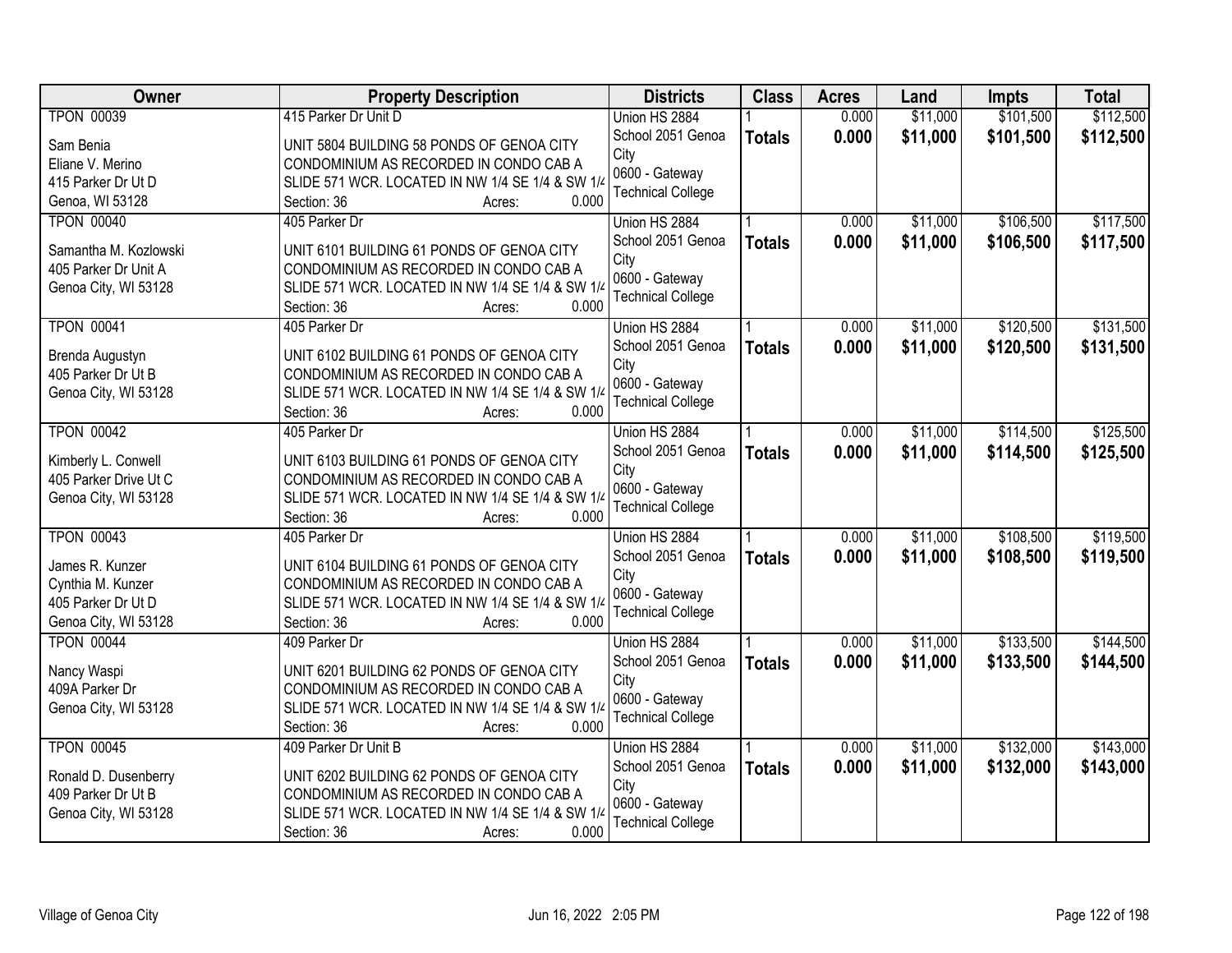| Owner                                        | <b>Property Description</b>                                                                | <b>Districts</b>         | <b>Class</b>  | <b>Acres</b> | Land      | <b>Impts</b>    | <b>Total</b> |
|----------------------------------------------|--------------------------------------------------------------------------------------------|--------------------------|---------------|--------------|-----------|-----------------|--------------|
| <b>TPON 00046</b>                            | 409 Parker Dr Unit C                                                                       | Union HS 2884            |               | 0.000        | \$11,000  | \$139,500       | \$150,500    |
| Jim Ross                                     | UNIT 6203 BUILDING 62 PONDS OF GENOA CITY                                                  | School 2051 Genoa        | <b>Totals</b> | 0.000        | \$11,000  | \$139,500       | \$150,500    |
| 409 Parker Dr Ut C                           | CONDOMINIUM AS RECORDED IN CONDO CAB A                                                     | City                     |               |              |           |                 |              |
| Genoa City, WI 53128                         | SLIDE 571 WCR. LOCATED IN NW 1/4 SE 1/4 & SW 1/4                                           | 0600 - Gateway           |               |              |           |                 |              |
|                                              | 0.000<br>Section: 36<br>Acres:                                                             | <b>Technical College</b> |               |              |           |                 |              |
| <b>TPON 00047</b>                            | 409 Parker Dr                                                                              | Union HS 2884            |               | 0.000        | \$11,000  | \$137,000       | \$148,000    |
| Nicole C. Madero                             | UNIT 6204 BUILDING 62 PONDS OF GENOA CITY                                                  | School 2051 Genoa        | <b>Totals</b> | 0.000        | \$11,000  | \$137,000       | \$148,000    |
| 409 Parker Dr Ut D                           | CONDOMINIUM AS RECORDED IN CONDO CAB A                                                     | City                     |               |              |           |                 |              |
| Genoa City, WI 53128                         | SLIDE 571 WCR. LOCATED IN NW 1/4 SE 1/4 & SW 1/4                                           | 0600 - Gateway           |               |              |           |                 |              |
|                                              | 0.000<br>Section: 36<br>Acres:                                                             | <b>Technical College</b> |               |              |           |                 |              |
| <b>TPON 00048</b>                            | 216 Parker Dr                                                                              | Union HS 2884            |               | 0.000        | \$264,000 | \$0             | \$264,000    |
| Ponds Development Corp                       | EXPANSION AREA A PONDS OF GENOA CITY                                                       | School 2051 Genoa        | <b>Totals</b> | 0.000        | \$264,000 | \$0             | \$264,000    |
| 28955 W IL Rte 173                           | CONDOMINIUM AS RECORDED IN CONDO CAB A                                                     | City                     |               |              |           |                 |              |
| Antioch, IL 60002                            | SLIDE 571 WCR. LOCATED IN NW 1/4 SE 1/4 & SW 1/4                                           | 0600 - Gateway           |               |              |           |                 |              |
|                                              | 0.000<br>Section: 36<br>Acres:                                                             | <b>Technical College</b> |               |              |           |                 |              |
| <b>TPON 00049</b>                            | 217 Parker Dr                                                                              | Union HS 2884            |               | 0.000        | \$440,000 | $\sqrt[6]{}$    | \$440,000    |
|                                              |                                                                                            | School 2051 Genoa        | <b>Totals</b> | 0.000        | \$440,000 | \$0             | \$440,000    |
| Ponds Development Corp<br>28955 W IL Rte 173 | EXPANSION AREA B PONDS OF GENOA CITY                                                       | City                     |               |              |           |                 |              |
| Antioch, IL 60002                            | CONDOMINIUM AS RECORDED IN CONDO CAB A<br>SLIDE 571 WCR. LOCATED IN NW 1/4 SE 1/4 & SW 1/4 | 0600 - Gateway           |               |              |           |                 |              |
|                                              | 0.000<br>Section: 36<br>Acres:                                                             | <b>Technical College</b> |               |              |           |                 |              |
| <b>TPON 00050</b>                            | 304 Melissa Ct                                                                             | Union HS 2884            |               | 0.000        | \$280,500 | $\overline{50}$ | \$280,500    |
|                                              |                                                                                            | School 2051 Genoa        | <b>Totals</b> | 0.000        | \$280,500 | \$0             | \$280,500    |
| Ponds Development Corp                       | EXPANSION AREA C PONDS OF GENOA CITY                                                       | City                     |               |              |           |                 |              |
| 28955 W IL Rte 173                           | CONDOMINIUM AS RECORDED IN CONDO CAB A                                                     | 0600 - Gateway           |               |              |           |                 |              |
| Antioch, IL 60002                            | SLIDE 571 WCR. LOCATED IN NW 1/4 SE 1/4 & SW 1/4                                           | <b>Technical College</b> |               |              |           |                 |              |
|                                              | Section: 36<br>0.000<br>Acres:                                                             |                          |               |              |           |                 |              |
| TR 00001                                     | 313 Franklin St                                                                            | Union HS 2884            |               | 0.170        | \$18,500  | \$113,500       | \$132,000    |
| Robert J. Klabunde                           | LOT 1 BLK 1 J H ROWES ADD VILLAGE OF GENOA                                                 | School 2051 Genoa        | <b>Totals</b> | 0.170        | \$18,500  | \$113,500       | \$132,000    |
| PO Box 395                                   | <b>CITY</b>                                                                                | City                     |               |              |           |                 |              |
| Genoa City, WI 53128                         |                                                                                            | 0600 - Gateway           |               |              |           |                 |              |
|                                              | 0.170<br>Section:<br>Acres:                                                                | <b>Technical College</b> |               |              |           |                 |              |
| TR 00002                                     | 319 Franklin St                                                                            | Union HS 2884            |               | 0.170        | \$18,500  | \$85,300        | \$103,800    |
| Robert J. Klabunde                           | LOT 2 BLK 1 J H ROWES ADD VILLAGE OF GENOA                                                 | School 2051 Genoa        | <b>Totals</b> | 0.170        | \$18,500  | \$85,300        | \$103,800    |
| PO Box 395                                   | <b>CITY</b>                                                                                | City                     |               |              |           |                 |              |
| Genoa City, WI 53128                         |                                                                                            | 0600 - Gateway           |               |              |           |                 |              |
|                                              | 0.170<br>Section:<br>Acres:                                                                | <b>Technical College</b> |               |              |           |                 |              |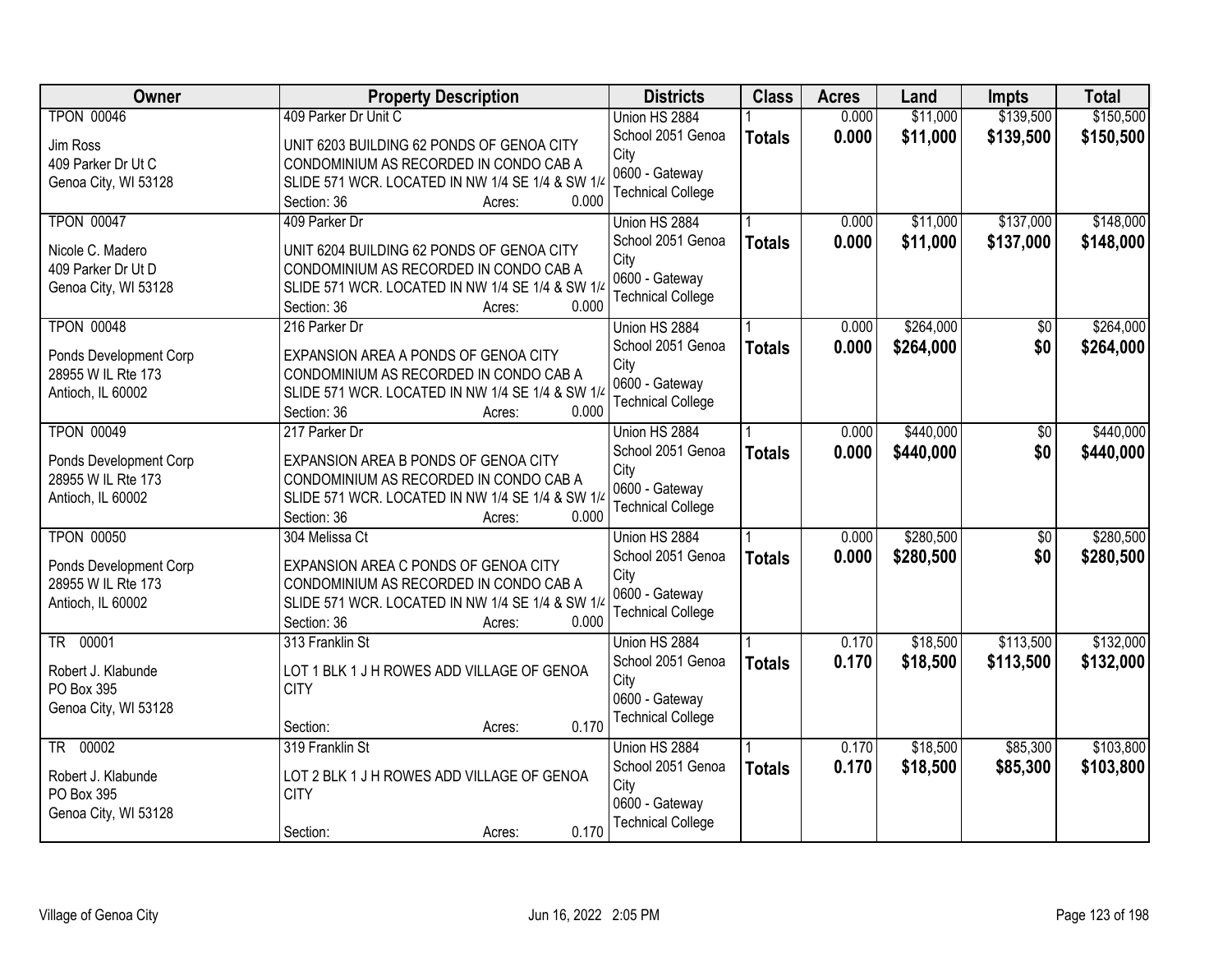| Owner                            | <b>Property Description</b>                  |        |       | <b>Districts</b>         | <b>Class</b>  | <b>Acres</b> | Land     | <b>Impts</b>    | <b>Total</b> |
|----------------------------------|----------------------------------------------|--------|-------|--------------------------|---------------|--------------|----------|-----------------|--------------|
| TR 00003                         | 329 Franklin St                              |        |       | Union HS 2884            |               | 0.230        | \$22,000 | \$72,500        | \$94,500     |
| David Muhlenfeld                 | LOT 3 BLK 1 J H ROWES ADD VILLAGE OF GENOA   |        |       | School 2051 Genoa        | <b>Totals</b> | 0.230        | \$22,000 | \$72,500        | \$94,500     |
| 329 Franklin St                  | <b>CITY</b>                                  |        |       | City                     |               |              |          |                 |              |
| Genoa City, WI 53128             |                                              |        |       | 0600 - Gateway           |               |              |          |                 |              |
|                                  | Section:                                     | Acres: | 0.230 | <b>Technical College</b> |               |              |          |                 |              |
| 00004<br><b>TR</b>               | 339 Franklin St                              |        |       | Union HS 2884            |               | 0.360        | \$28,000 | \$143,700       | \$171,700    |
| Frank R. Busch Jr                | W 1/2 LOTS 4, 5 & 6 BLK 1 J H ROWES ADDITION |        |       | School 2051 Genoa        | <b>Totals</b> | 0.360        | \$28,000 | \$143,700       | \$171,700    |
| Beth L. Busch                    | VILLAGE OF GENOA CITY                        |        |       | City                     |               |              |          |                 |              |
| 339 Franklin St                  |                                              |        |       | 0600 - Gateway           |               |              |          |                 |              |
| Genoa City, WI 53128             | Section:                                     | Acres: | 0.360 | <b>Technical College</b> |               |              |          |                 |              |
| TR 00005                         | 333 Franklin St                              |        |       | Union HS 2884            |               | 0.300        | \$25,500 | \$76,400        | \$101,900    |
| Lawrence Quake                   | E 1/2 LOTS 4, 5 & 6 BLK 1 J H ROWES ADDITION |        |       | School 2051 Genoa        | <b>Totals</b> | 0.300        | \$25,500 | \$76,400        | \$101,900    |
| Peggy Quake                      | VILLAGE OF GENOA CITY                        |        |       | City                     |               |              |          |                 |              |
| 333 Franklin St                  |                                              |        |       | 0600 - Gateway           |               |              |          |                 |              |
| Genoa City, WI 53128             | Section:                                     | Acres: | 0.300 | <b>Technical College</b> |               |              |          |                 |              |
| TR 00007                         | 407 Franklin St                              |        |       | Union HS 2884            |               | 0.200        | \$20,500 | \$165,200       | \$185,700    |
|                                  |                                              |        |       | School 2051 Genoa        | <b>Totals</b> | 0.200        | \$20,500 | \$165,200       | \$185,700    |
| Sergio Rios                      | LOT 1 BLK 2 J H ROWES ADD VILLAGE OF GENOA   |        |       | City                     |               |              |          |                 |              |
| Danielle Haynes                  | <b>CITY</b>                                  |        |       | 0600 - Gateway           |               |              |          |                 |              |
| 407 Franklin St                  |                                              |        | 0.200 | <b>Technical College</b> |               |              |          |                 |              |
| Genoa City, WI 53128<br>TR 00008 | Section:<br>560 Wisconsin St                 | Acres: |       | Union HS 2884            |               | 0.200        | \$20,500 | \$110,200       | \$130,700    |
|                                  |                                              |        |       | School 2051 Genoa        |               | 0.200        | \$20,500 | \$110,200       |              |
| Benjamin J. Garvens              | LOT 2 BLK 2 J H ROWES ADD VILLAGE OF GENOA   |        |       | City                     | <b>Totals</b> |              |          |                 | \$130,700    |
| Mary A. Garvens                  | <b>CITY</b>                                  |        |       | 0600 - Gateway           |               |              |          |                 |              |
| 560 N Wisconsin St               |                                              |        |       | <b>Technical College</b> |               |              |          |                 |              |
| Genoa City, WI 53128-0000        | Section:                                     | Acres: | 0.200 |                          |               |              |          |                 |              |
| TR 00009                         | 554 Wisconsin St                             |        |       | Union HS 2884            |               | 0.200        | \$20,500 | \$115,900       | \$136,400    |
| <b>Eddy Family Trust</b>         | LOT 3 BLK 2 J H ROWES ADD VILLAGE OF GENOA   |        |       | School 2051 Genoa        | <b>Totals</b> | 0.200        | \$20,500 | \$115,900       | \$136,400    |
| PO Box 192                       | <b>CITY</b>                                  |        |       | City                     |               |              |          |                 |              |
| Genoa City, WI 53128             |                                              |        |       | 0600 - Gateway           |               |              |          |                 |              |
|                                  | Section:                                     | Acres: | 0.200 | <b>Technical College</b> |               |              |          |                 |              |
| TR 00010                         | <b>Franklin St</b>                           |        |       | Union HS 2884            |               | 0.200        | \$8,500  | $\overline{50}$ | \$8,500      |
| Sergio Rios                      | LOT 4 BLK 2 J H ROWES ADD VILLAGE OF GENOA   |        |       | School 2051 Genoa        | <b>Totals</b> | 0.200        | \$8,500  | \$0             | \$8,500      |
| Danielle Haynes                  | <b>CITY</b>                                  |        |       | City                     |               |              |          |                 |              |
| 407 Franklin St                  |                                              |        |       | 0600 - Gateway           |               |              |          |                 |              |
| Genoa City, WI 53128             | Section:                                     | Acres: | 0.200 | <b>Technical College</b> |               |              |          |                 |              |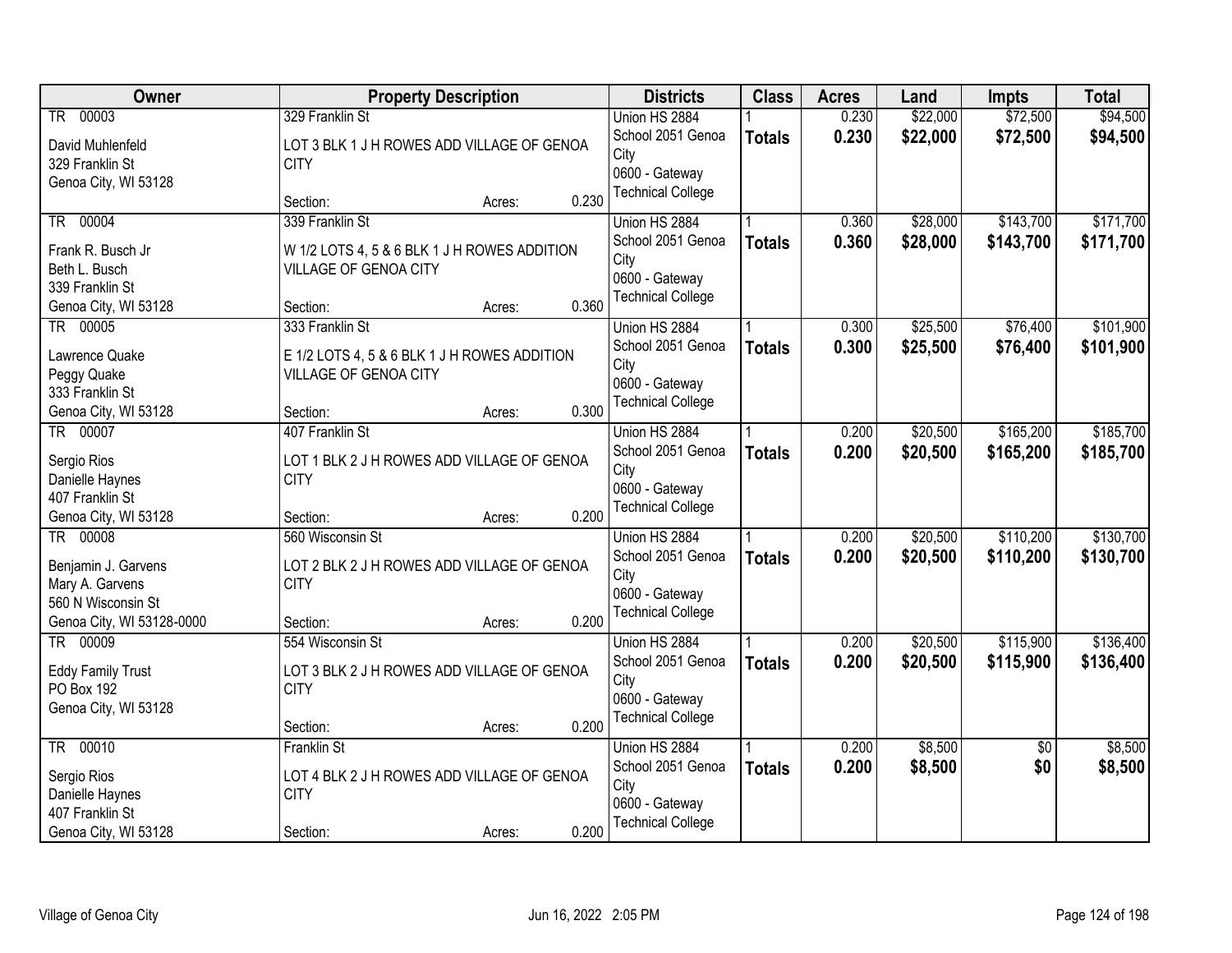| Owner                           | <b>Property Description</b>                 | <b>Districts</b>                           | <b>Class</b>  | <b>Acres</b>   | Land     | <b>Impts</b> | <b>Total</b> |
|---------------------------------|---------------------------------------------|--------------------------------------------|---------------|----------------|----------|--------------|--------------|
| TR 00012                        | 544 Wisconsin St                            | Union HS 2884                              |               | 0.200          | \$20,500 | \$126,000    | \$146,500    |
| Katrina E. Matt                 | LOT 6 BLK 2 J H ROWES ADD VILLAGE OF GENOA  | School 2051 Genoa                          | <b>Totals</b> | 0.200          | \$20,500 | \$126,000    | \$146,500    |
| PO Box 423                      | <b>CITY</b>                                 | City                                       |               |                |          |              |              |
| Genoa City, WI 53128            |                                             | 0600 - Gateway<br><b>Technical College</b> |               |                |          |              |              |
|                                 | 0.200<br>Section:<br>Acres:                 |                                            |               |                |          |              |              |
| TR 00013                        | 538 Wisconsin St                            | Union HS 2884                              |               | 0.200          | \$20,500 | \$82,500     | \$103,000    |
| Patrecia Devon                  | LOT 7 BLK 2 J H ROWES ADD VILLAGE OF GENOA  | School 2051 Genoa                          | <b>Totals</b> | 0.200          | \$20,500 | \$82,500     | \$103,000    |
| 538 Wisconsin St                | <b>CITY</b>                                 | City                                       |               |                |          |              |              |
| Genoa City, WI 53128            |                                             | 0600 - Gateway<br><b>Technical College</b> |               |                |          |              |              |
|                                 | 0.200<br>Section:<br>Acres:                 |                                            |               |                |          |              |              |
| TR 00016                        | 532 Wisconsin St                            | Union HS 2884                              |               | 0.200          | \$20,500 | \$142,900    | \$163,400    |
| Lloyd R. Rush                   | LOT 10 BLK 2 J H ROWES ADD VILLAGE OF GENOA | School 2051 Genoa                          | <b>Totals</b> | 0.200          | \$20,500 | \$142,900    | \$163,400    |
| Valerie M. Rush                 | <b>CITY</b>                                 | City                                       |               |                |          |              |              |
| PO Box 132                      |                                             | 0600 - Gateway<br><b>Technical College</b> |               |                |          |              |              |
| Genoa City, WI 53128            | 0.200<br>Section:<br>Acres:                 |                                            |               |                |          |              |              |
| TR 00017                        | 522 Wisconsin St                            | Union HS 2884                              |               | 0.340          | \$27,500 | \$66,500     | \$94,000     |
| Amy M. Lipinski                 | LOT 11 BLK 2 J H ROWES ADD VILLAGE OF GENOA | School 2051 Genoa                          | <b>Totals</b> | 0.340          | \$27,500 | \$66,500     | \$94,000     |
| 3 E Maple St                    | <b>CITY</b>                                 | City<br>0600 - Gateway                     |               |                |          |              |              |
| Sparta, TN 38583                |                                             | <b>Technical College</b>                   |               |                |          |              |              |
|                                 | 0.340<br>Section:<br>Acres:                 |                                            |               |                |          |              |              |
| TR 00018                        | 561 Wisconsin St                            | Union HS 2884                              |               | 0.200          | \$20,500 | \$108,100    | \$128,600    |
| 561 North Wisconsin Street, LLC | LOT 1 BLK 3 J H ROWES ADD VILLAGE OF GEONA  | School 2051 Genoa                          | <b>Totals</b> | 0.200          | \$20,500 | \$108,100    | \$128,600    |
| PO Box 370                      | <b>CITY</b>                                 | City<br>0600 - Gateway                     |               |                |          |              |              |
| Walworth, WI 53184              |                                             | <b>Technical College</b>                   |               |                |          |              |              |
|                                 | 0.200<br>Section:<br>Acres:                 |                                            |               |                |          |              |              |
| TR 00019                        | 521 Franklin St                             | Union HS 2884                              |               | 0.200          | \$20,500 | \$91,200     | \$111,700    |
| Larry D. Summers                | LOT 2 BLK 3 J H ROWES ADD VILLAGE OF GENOA  | School 2051 Genoa                          | <b>Totals</b> | 0.200          | \$20,500 | \$91,200     | \$111,700    |
| Nancy L. Summers                | <b>CITY</b>                                 | City<br>0600 - Gateway                     |               |                |          |              |              |
| 521 Franklin St                 |                                             | <b>Technical College</b>                   |               |                |          |              |              |
| <b>Box 246</b>                  | 0.200<br>Section:<br>Acres:                 |                                            |               |                |          |              |              |
| Genoa City, WI 53128            |                                             |                                            |               |                |          |              |              |
| TR 00020                        | 554 Sumner St                               | Union HS 2884<br>School 2051 Genoa         |               | 0.200<br>0.200 | \$20,500 | \$153,800    | \$174,300    |
| Victoria Williams               | LOT 3 BLK 3 J H ROWES ADD VILLAGE OF GENOA  | City                                       | <b>Totals</b> |                | \$20,500 | \$153,800    | \$174,300    |
| 554 Sumner St                   | <b>CITY</b>                                 | 0600 - Gateway                             |               |                |          |              |              |
| Genoa City, WI 53128            |                                             | <b>Technical College</b>                   |               |                |          |              |              |
|                                 | 0.200<br>Section:<br>Acres:                 |                                            |               |                |          |              |              |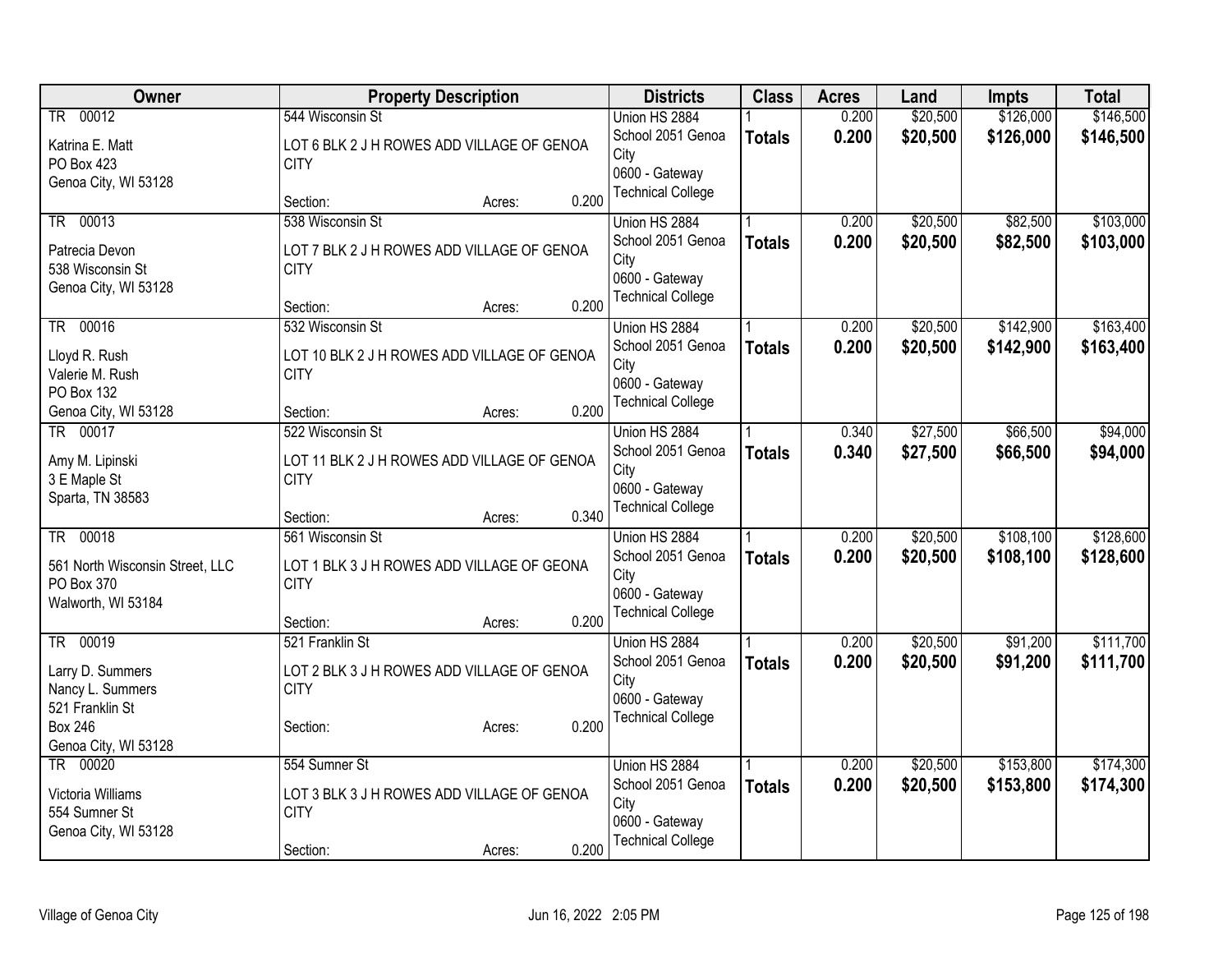| Owner                           | <b>Property Description</b>                 | <b>Districts</b>         | <b>Class</b>  | <b>Acres</b> | Land     | <b>Impts</b>    | <b>Total</b> |
|---------------------------------|---------------------------------------------|--------------------------|---------------|--------------|----------|-----------------|--------------|
| TR 00021                        | 553 Wisconsin St                            | Union HS 2884            |               | 0.200        | \$20,500 | \$123,700       | \$144,200    |
| Donald W. Fort                  | LOT 4 BLK 3 J H ROWES ADD VILLAGE OF GENOA  | School 2051 Genoa        | <b>Totals</b> | 0.200        | \$20,500 | \$123,700       | \$144,200    |
| Vicki L. Fort                   | <b>CITY</b>                                 | City                     |               |              |          |                 |              |
| 553 Wisconsin St                |                                             | 0600 - Gateway           |               |              |          |                 |              |
| Genoa City, WI 53128            | 0.200<br>Section:<br>Acres:                 | <b>Technical College</b> |               |              |          |                 |              |
| TR 00022                        | 545 Wisconsin St                            | Union HS 2884            |               | 0.200        | \$20,500 | \$106,000       | \$126,500    |
| Eugene P Madaj Trust            | LOT 5 BLK 3 J H ROWES ADD VILLAGE OF GENOA  | School 2051 Genoa        | <b>Totals</b> | 0.200        | \$20,500 | \$106,000       | \$126,500    |
| Teresa L Madaj Trust            | CITY TOGETHER WITH RIGHTS & OBLIGATIONS     | City                     |               |              |          |                 |              |
| W4285 Sporleder Rd              | CONTAINED IN EASEMENT AGREEMENT UNDER       | 0600 - Gateway           |               |              |          |                 |              |
| Elkhorn, WI 53121               | 0.200<br>Section:<br>Acres:                 | <b>Technical College</b> |               |              |          |                 |              |
| TR 00023                        | 546 Sumner St                               | Union HS 2884            |               | 0.200        | \$20,500 | \$83,600        | \$104,100    |
|                                 |                                             | School 2051 Genoa        | <b>Totals</b> | 0.200        | \$20,500 | \$83,600        | \$104,100    |
| Emile P. Bataille               | LOT 6 BLK 3 J H ROWES ADD VILLAGE OF GENOA  | City                     |               |              |          |                 |              |
| Carol Bataille                  | <b>CITY</b>                                 | 0600 - Gateway           |               |              |          |                 |              |
| 1980 County Rd 23               | 0.200<br>Section:                           | <b>Technical College</b> |               |              |          |                 |              |
| Florence, AL 35633<br>TR 00024  | Acres:<br>540 Sumner St                     | Union HS 2884            |               | 0.200        | \$20,500 | \$114,800       | \$135,300    |
|                                 |                                             | School 2051 Genoa        |               |              |          |                 |              |
| Ernest W. Covell                | LOT 7 BLK 3 J H ROWES ADD VILLAGE OF GENOA  | City                     | <b>Totals</b> | 0.200        | \$20,500 | \$114,800       | \$135,300    |
| 5804 Broadway St                | <b>CITY</b>                                 | 0600 - Gateway           |               |              |          |                 |              |
| Richmond, IL 60071-0000         |                                             | <b>Technical College</b> |               |              |          |                 |              |
|                                 | 0.200<br>Section:<br>Acres:                 |                          |               |              |          |                 |              |
| 00025<br>$\overline{\text{TR}}$ | <b>Wisconsin St</b>                         | Union HS 2884            |               | 0.200        | \$20,500 | $\overline{50}$ | \$20,500     |
| Frank G. Volm                   | LOT 8 BLK 3 J H ROWES ADD VILLAGE OF GENOA  | School 2051 Genoa        | <b>Totals</b> | 0.200        | \$20,500 | \$0             | \$20,500     |
| Angela L. Volm                  | <b>CITY</b>                                 | City                     |               |              |          |                 |              |
| 531 N Wisconsin St              |                                             | 0600 - Gateway           |               |              |          |                 |              |
| Genoa City, WI 53128            | 0.200<br>Section:<br>Acres:                 | <b>Technical College</b> |               |              |          |                 |              |
| TR 00026                        | 531 Wisconsin St                            | Union HS 2884            |               | 0.200        | \$20,500 | \$156,500       | \$177,000    |
| Frank G. Volm                   | LOT 9 BLK 3 J H ROWES ADD VILLAGE OF GENOA  | School 2051 Genoa        | <b>Totals</b> | 0.200        | \$20,500 | \$156,500       | \$177,000    |
| Angela L. Volm                  | <b>CITY</b>                                 | City                     |               |              |          |                 |              |
| 531 N Wisconsin St              |                                             | 0600 - Gateway           |               |              |          |                 |              |
| Genoa City, WI 53128            | 0.200<br>Section:<br>Acres:                 | <b>Technical College</b> |               |              |          |                 |              |
| TR 00027                        | 534 Sumner St                               | Union HS 2884            |               | 0.200        | \$20,500 | \$111,200       | \$131,700    |
|                                 |                                             | School 2051 Genoa        | <b>Totals</b> | 0.200        | \$20,500 | \$111,200       | \$131,700    |
| <b>Schuette Trust</b>           | LOT 10 BLK 3 J H ROWES ADD VILLAGE OF GENOA | City                     |               |              |          |                 |              |
| 534 Sumner St                   | <b>CITY</b>                                 | 0600 - Gateway           |               |              |          |                 |              |
| Genoa City, WI 53128            | 0.200                                       | <b>Technical College</b> |               |              |          |                 |              |
|                                 | Section:<br>Acres:                          |                          |               |              |          |                 |              |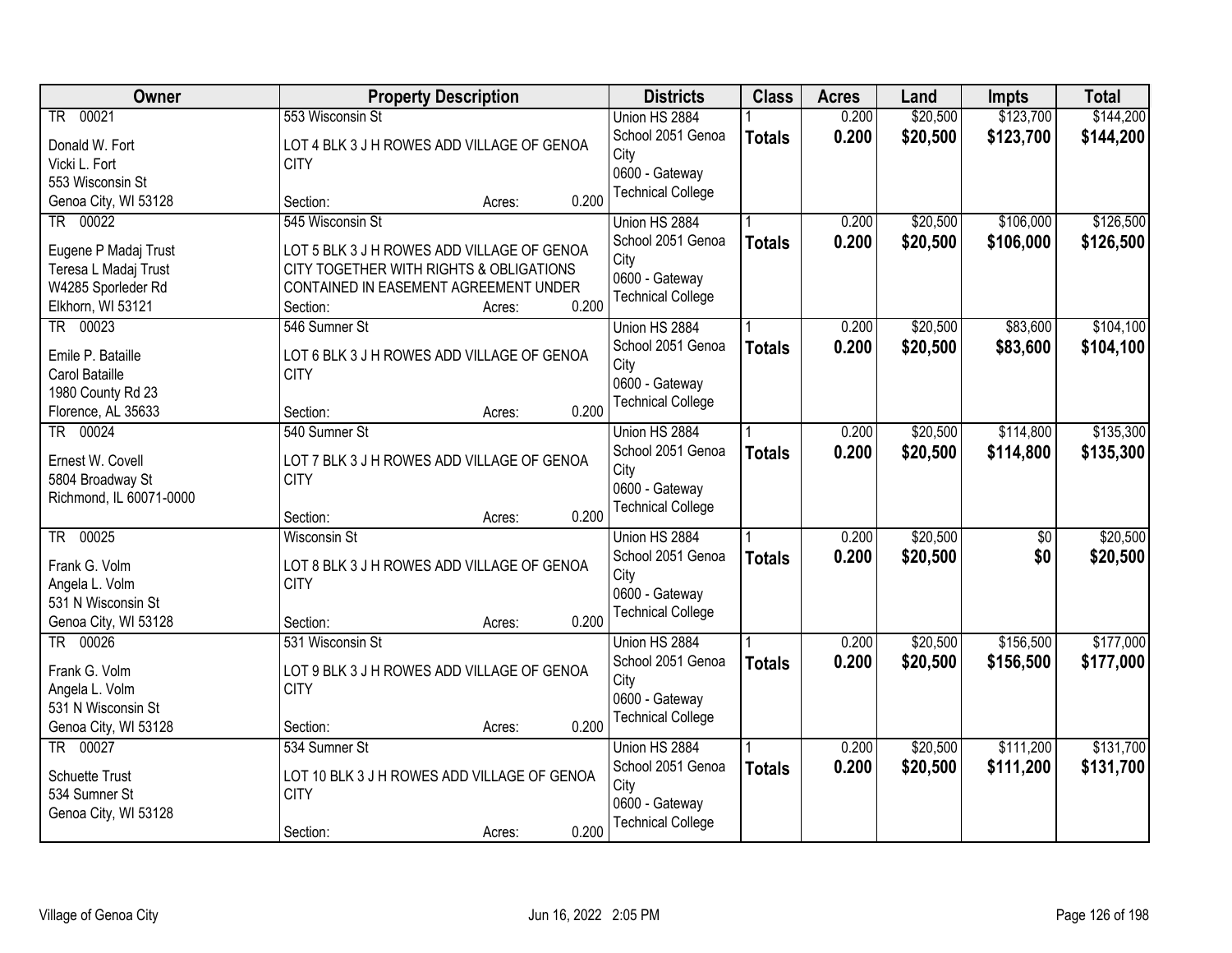| Owner                     |                       | <b>Property Description</b>                        |       | <b>Districts</b>         | <b>Class</b>  | <b>Acres</b> | Land     | <b>Impts</b> | <b>Total</b> |
|---------------------------|-----------------------|----------------------------------------------------|-------|--------------------------|---------------|--------------|----------|--------------|--------------|
| TR 00028                  | 518 Bond St           |                                                    |       | Union HS 2884            |               | 0.270        | \$24,000 | \$110,800    | \$134,800    |
| Ryan W. Mcreynolds        |                       | LOT 11 BLK 3, & W 23' LOT 12 BLK 3 J H ROWES ADD   |       | School 2051 Genoa        | <b>Totals</b> | 0.270        | \$24,000 | \$110,800    | \$134,800    |
| 518 Bond St               | VILLAGE OF GENOA CITY |                                                    |       | City                     |               |              |          |              |              |
| Genoa City, WI 53128      |                       |                                                    |       | 0600 - Gateway           |               |              |          |              |              |
|                           | Section:              | Acres:                                             | 0.270 | <b>Technical College</b> |               |              |          |              |              |
| TR 00029                  | 512 Bond St           |                                                    |       | Union HS 2884            |               | 0.130        | \$6,500  | \$6,800      | \$13,300     |
| Brian M. Stohr            |                       | E'LY 43' OF LOT 12 BLK 3 J H ROWES ADDITION        |       | School 2051 Genoa        | <b>Totals</b> | 0.130        | \$6,500  | \$6,800      | \$13,300     |
| c/o Brian M. Stohr        | VILLAGE OF GENOA CITY |                                                    |       | City                     |               |              |          |              |              |
| PO Box 661                |                       |                                                    |       | 0600 - Gateway           |               |              |          |              |              |
| Pell Lake, WI 53157       | Section:              | Acres:                                             | 0.130 | <b>Technical College</b> |               |              |          |              |              |
| TR 00030                  | 512 Bond St           |                                                    |       | Union HS 2884            |               | 0.130        | \$14,000 | \$61,300     | \$75,300     |
| Brian M. Stohr            |                       | LOT 13 BLK 3 J H ROWES ADD VILLAGE OF GENOA        |       | School 2051 Genoa        | <b>Totals</b> | 0.130        | \$14,000 | \$61,300     | \$75,300     |
| c/o Brian M. Stohr        | <b>CITY</b>           |                                                    |       | City                     |               |              |          |              |              |
| PO Box 661                |                       |                                                    |       | 0600 - Gateway           |               |              |          |              |              |
| Pell Lake, WI 53157       | Section:              | Acres:                                             | 0.130 | <b>Technical College</b> |               |              |          |              |              |
| TR 00031                  | 521 Wisconsin St      |                                                    |       | Union HS 2884            |               | 0.200        | \$20,500 | \$117,100    | \$137,600    |
| Robert J. Martin          |                       | LOT 14 BLK 3 J H ROWES ADD VILLAGE OF GENOA        |       | School 2051 Genoa        | <b>Totals</b> | 0.200        | \$20,500 | \$117,100    | \$137,600    |
| 521 Wisconsin St          | <b>CITY</b>           |                                                    |       | City                     |               |              |          |              |              |
| Genoa City, WI 53128      |                       |                                                    |       | 0600 - Gateway           |               |              |          |              |              |
|                           | Section:              | Acres:                                             | 0.200 | <b>Technical College</b> |               |              |          |              |              |
| TR 00032                  | 561 Sumner St         |                                                    |       | Union HS 2884            |               | 0.200        | \$20,500 | \$81,700     | \$102,200    |
| John C. Kanthack          |                       | LOT 1 BLK 4 J H ROWES ADD VILLAGE OF GENOA         |       | School 2051 Genoa        | <b>Totals</b> | 0.200        | \$20,500 | \$81,700     | \$102,200    |
| Mary E. Kanthack          | <b>CITY</b>           |                                                    |       | City                     |               |              |          |              |              |
| 604 Franklin St           |                       |                                                    |       | 0600 - Gateway           |               |              |          |              |              |
| Genoa City, WI 53128-0000 | Section:              | Acres:                                             | 0.200 | <b>Technical College</b> |               |              |          |              |              |
| TR 00033                  | 613 Franklin St       |                                                    |       | Union HS 2884            |               | 0.170        | \$18,500 | \$152,500    | \$171,000    |
| April L. Tudor            |                       | LOT 2 BLK 4. EXC. COM SE COR LOT 2, N 52', W 5', S |       | School 2051 Genoa        | <b>Totals</b> | 0.170        | \$18,500 | \$152,500    | \$171,000    |
| 613 Franklin St           |                       | 52', E 5' TO POB. J H ROWES ADD VILLAGE OF         |       | City                     |               |              |          |              |              |
| Genoa City, WI 53128      | <b>GENOA CITY</b>     |                                                    |       | 0600 - Gateway           |               |              |          |              |              |
|                           | Section:              | Acres:                                             | 0.170 | <b>Technical College</b> |               |              |          |              |              |
| TR 00034                  | 555 Sumner St         |                                                    |       | Union HS 2884            |               | 0.210        | \$21,000 | \$141,600    | \$162,600    |
| Sandra K Williams Trust   |                       | LOT 3 BLK 4 & THAT PT LOT 2 BLK 4 DESC AS: COM     |       | School 2051 Genoa        | <b>Totals</b> | 0.210        | \$21,000 | \$141,600    | \$162,600    |
| 555 Sumner St             |                       | SE COR LOT 2, N 52', W 5', S 52', E 5' TO POB. J H |       | City                     |               |              |          |              |              |
| Genoa City, WI 53128      |                       | ROWES ADDITION VILLAGE OF GENOA CITY               |       | 0600 - Gateway           |               |              |          |              |              |
|                           | Section:              | Acres:                                             | 0.210 | <b>Technical College</b> |               |              |          |              |              |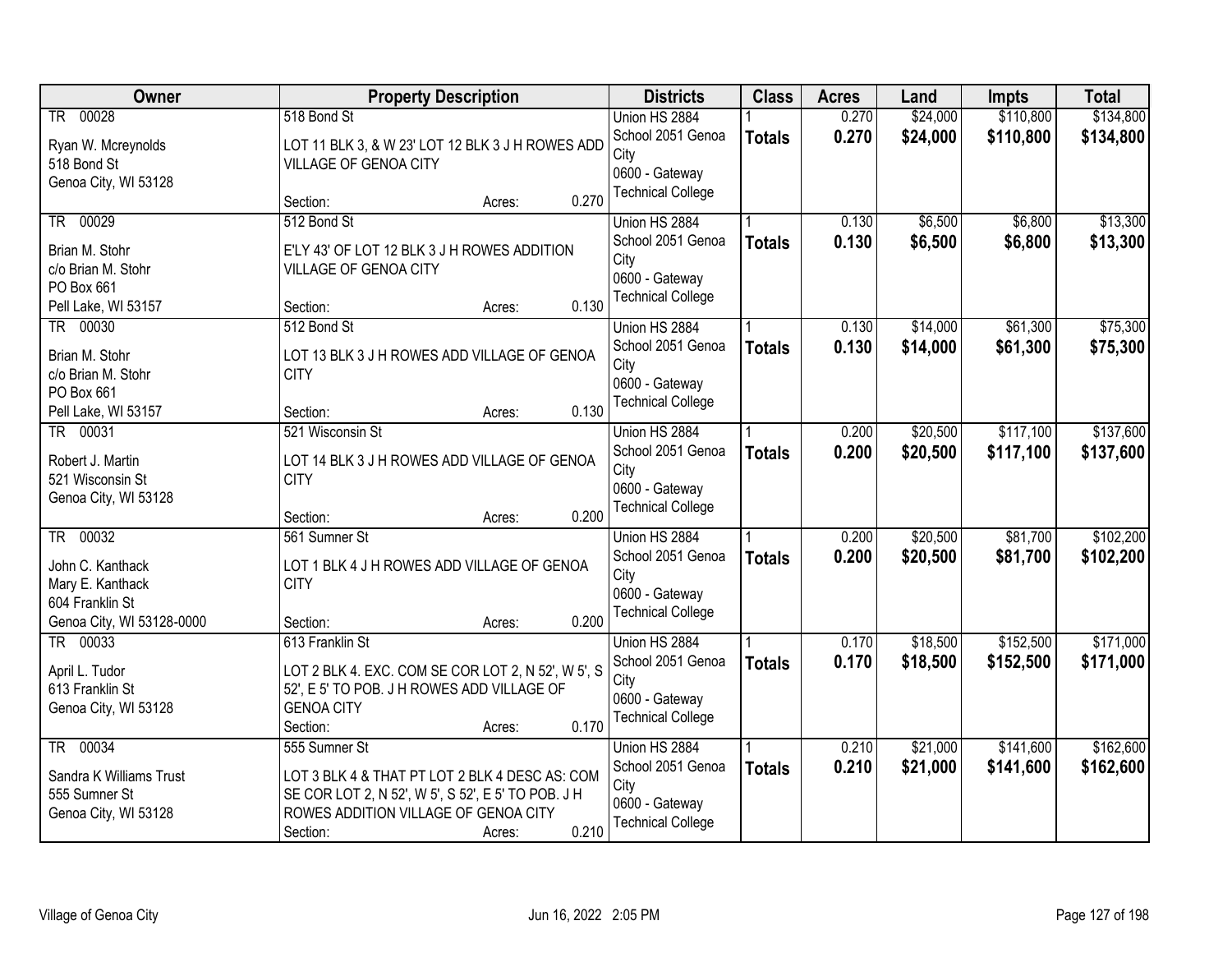| Owner                              | <b>Property Description</b>                        | <b>Districts</b>         | <b>Class</b>         | <b>Acres</b> | Land     | <b>Impts</b> | <b>Total</b> |
|------------------------------------|----------------------------------------------------|--------------------------|----------------------|--------------|----------|--------------|--------------|
| TR 00035                           | 547 Sumner St                                      | Union HS 2884            |                      | 0.200        | \$20,500 | \$123,900    | \$144,400    |
| J M. Moos                          | LOT 4 BLK 4 J H ROWES ADD VILLAGE OF GENOA         | School 2051 Genoa        | <b>Totals</b>        | 0.200        | \$20,500 | \$123,900    | \$144,400    |
| 980 Ann St                         | <b>CITY</b>                                        | City                     |                      |              |          |              |              |
| Genoa City, WI 53128-0000          |                                                    | 0600 - Gateway           |                      |              |          |              |              |
|                                    | 0.200<br>Section:<br>Acres:                        | <b>Technical College</b> |                      |              |          |              |              |
| 00036<br>$\overline{\text{TR}}$    | Sumner St                                          | Union HS 2884            |                      | 0.149        | \$16,500 | \$0          | \$16,500     |
| Leland R. Swenson                  | LOT 5 BLK 4 J H ROWES ADD VILLAGE OF GENOA         | School 2051 Genoa        | <b>Totals</b>        | 0.149        | \$16,500 | \$0          | \$16,500     |
| Linda L. Swenson                   | <b>CITY</b>                                        | City                     |                      |              |          |              |              |
| PO Box 362                         |                                                    | 0600 - Gateway           |                      |              |          |              |              |
| Genoa City, WI 53128-2026          | 0.149<br>Section:<br>Acres:                        | <b>Technical College</b> |                      |              |          |              |              |
| TR 00037                           | 533 Sumner St                                      | Union HS 2884            |                      | 0.140        | \$15,500 | \$76,100     | \$91,600     |
| Scott Toledo                       | LOT 6 BLK 4 J H ROWES ADD VILLAGE OF GENOA         | School 2051 Genoa        | <b>Totals</b>        | 0.140        | \$15,500 | \$76,100     | \$91,600     |
| 533 Sumner St                      | <b>CITY</b>                                        | City                     |                      |              |          |              |              |
| Genoa City, WI 53128               |                                                    | 0600 - Gateway           |                      |              |          |              |              |
|                                    | 0.140<br>Section:<br>Acres:                        | <b>Technical College</b> |                      |              |          |              |              |
| TR 00038                           | 530 Freeman St                                     | Union HS 2884            | $\mathbf{2}^{\circ}$ | 1.540        | \$91,500 | \$99,900     | \$191,400    |
| Nettleton Development, LLC         | LOTS 1 & 2 & N 66' LOT 3 BLK 5 & PT LOT 4 DESC AS: | School 2051 Genoa        | <b>Totals</b>        | 1.540        | \$91,500 | \$99,900     | \$191,400    |
| PO Box 307                         | COM ON E LN LOT 3 66' S OF S LN LOT 2, E 89.22' TO | City                     |                      |              |          |              |              |
| Genoa City, WI 53128               | PT 45' FROM W LN RR, SELY PAR & 45' FROM SD LN     | 0600 - Gateway           |                      |              |          |              |              |
|                                    | 1.540<br>Section:<br>Acres:                        | <b>Technical College</b> |                      |              |          |              |              |
| $-00039$<br>$\overline{\text{TR}}$ | 520 Freeman St                                     | Union HS 2884            |                      | 0.160        | \$17,500 | \$117,000    | \$134,500    |
| Daniel A. Stark                    | LOTS 3 & 4 BLK 5. EXC COM NW COR LOT 3, S ON W     | School 2051 Genoa        | <b>Totals</b>        | 0.160        | \$17,500 | \$117,000    | \$134,500    |
| 520 Freeman St                     | LN SD LOT 66', E 89.22' TO PT 45' FROM W LN OF RR  | City                     |                      |              |          |              |              |
| Genoa City, WI 53128               | PROPERTY, SELY ON LN PAR TO & 45' FROM W LN        | 0600 - Gateway           |                      |              |          |              |              |
|                                    | 0.160<br>Section:<br>Acres:                        | <b>Technical College</b> |                      |              |          |              |              |
| <b>TRID 00001</b>                  | 409 Ridgeview Dr                                   | Union HS 2884            |                      | 0.510        | \$32,500 | \$150,800    | \$183,300    |
| Eric M. Jensen                     | LOT 1 RIDGEVIEW SUBDIVISION AS RECORDED IN         | School 2051 Genoa        | <b>Totals</b>        | 0.510        | \$32,500 | \$150,800    | \$183,300    |
| Julie A. Jensen                    | CAB B SLIDE 176 WCR. LOCATED IN NW 1/4, NE 1/4 &   | City                     |                      |              |          |              |              |
| 409 Ridgeview Dr                   | SE 1/4 SW 1/4 SEC 35 T1N R18E. 22134 SQ FT.        | 0600 - Gateway           |                      |              |          |              |              |
| Genoa City, WI 53128               | 0.510<br>Section:<br>Acres:                        | <b>Technical College</b> |                      |              |          |              |              |
| <b>TRID 00002</b>                  | 419 Ridgeview Dr                                   | Union HS 2884            |                      | 0.240        | \$25,500 | \$158,100    | \$183,600    |
| John A. Wells                      | LOT 2 RIDGEVIEW SUBDIVISION AS RECORDED IN         | School 2051 Genoa        | <b>Totals</b>        | 0.240        | \$25,500 | \$158,100    | \$183,600    |
| Theresa J. Wells                   | CAB B SLIDE 176 WCR. LOCATED IN NW 1/4, NE 1/4 &   | City                     |                      |              |          |              |              |
| 419 Ridgeview Dr                   | SE 1/4 SW 1/4 SEC 35 T1N R18E. 10515 SQ FT.        | 0600 - Gateway           |                      |              |          |              |              |
| Genoa City, WI 53128               | 0.240<br>Section:<br>Acres:                        | <b>Technical College</b> |                      |              |          |              |              |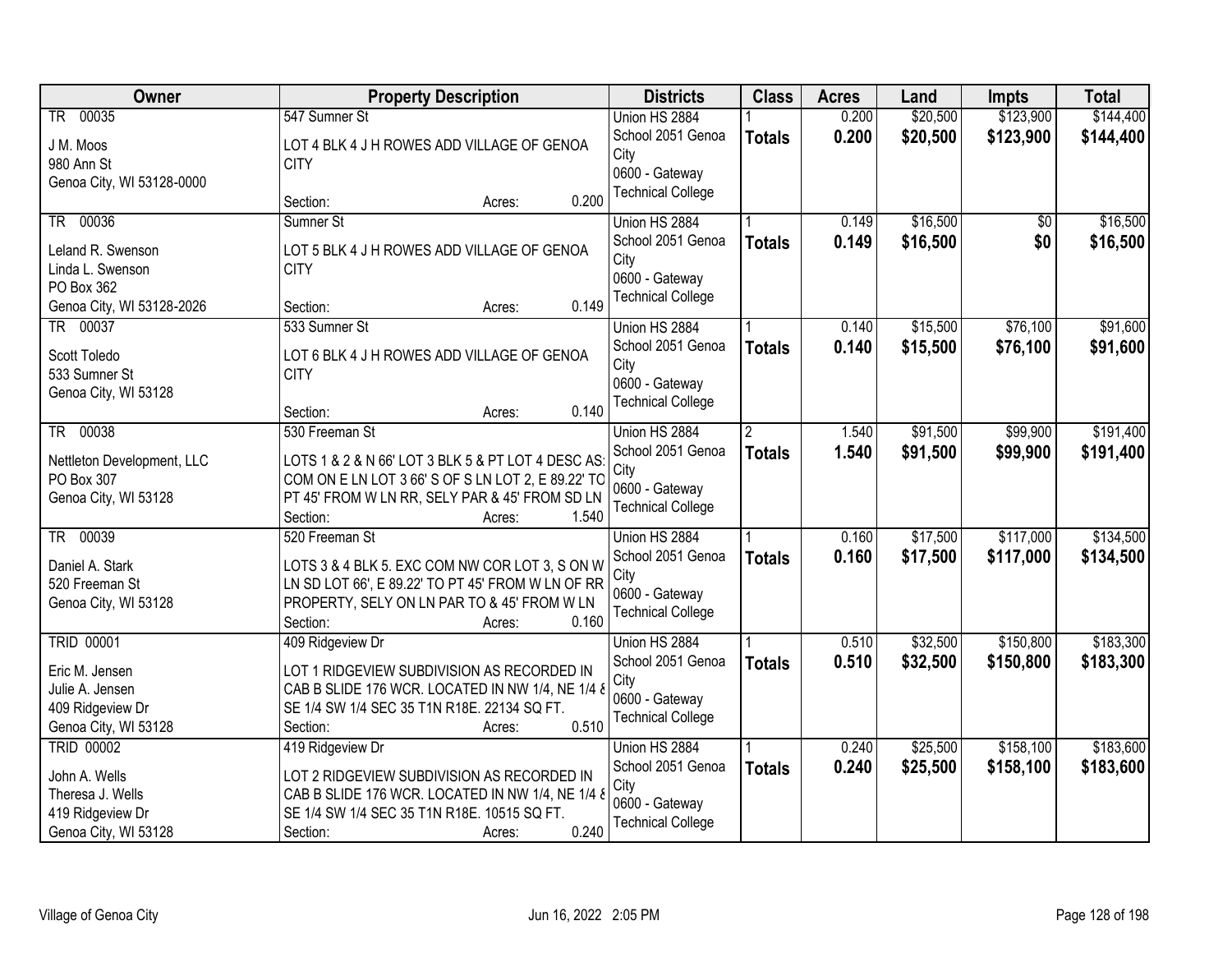| Owner                 | <b>Property Description</b>                      | <b>Districts</b>         | <b>Class</b>  | <b>Acres</b> | Land     | Impts     | <b>Total</b> |
|-----------------------|--------------------------------------------------|--------------------------|---------------|--------------|----------|-----------|--------------|
| <b>TRID 00003</b>     | 431 Ridgeview Dr                                 | Union HS 2884            |               | 0.240        | \$25,500 | \$161,300 | \$186,800    |
| Ryan R. Zoiss         | LOT 3 RIDGEVIEW SUBDIVISION AS RECORDED IN       | School 2051 Genoa        | <b>Totals</b> | 0.240        | \$25,500 | \$161,300 | \$186,800    |
| 431 Ridgeview Dr      | CAB B SLIDE 176 WCR. LOCATED IN NW 1/4, NE 1/4 & | City                     |               |              |          |           |              |
| Genoa City, WI 53128  | SE 1/4 SW 1/4 SEC 35 T1N R18E. 10539 SQ FT.      | 0600 - Gateway           |               |              |          |           |              |
|                       | 0.240<br>Section:<br>Acres:                      | <b>Technical College</b> |               |              |          |           |              |
| <b>TRID 00004</b>     | 441 Ridgeview Dr                                 | Union HS 2884            |               | 0.240        | \$25,500 | \$174,500 | \$200,000    |
|                       |                                                  | School 2051 Genoa        | <b>Totals</b> | 0.240        | \$25,500 | \$174,500 | \$200,000    |
| Timothy M. Hess       | LOT 4 RIDGEVIEW SUBDIVISION AS RECORDED IN       | City                     |               |              |          |           |              |
| Melanie L. Hess       | CAB B SLIDE 176 WCR. LOCATED IN NW 1/4, NE 1/4 & | 0600 - Gateway           |               |              |          |           |              |
| 441 Ridgeview Dr      | SE 1/4 SW 1/4 SEC 35 T1N R18E. 10539 SQ FT.      | <b>Technical College</b> |               |              |          |           |              |
| Genoa City, WI 53128  | 0.240<br>Section:<br>Acres:                      |                          |               |              |          |           |              |
| <b>TRID 00005</b>     | 451 Ridgeview Dr                                 | Union HS 2884            |               | 0.240        | \$25,500 | \$132,500 | \$158,000    |
| Stacy Hove et al      | LOT 5 RIDGEVIEW SUBDIVISION AS RECORDED IN       | School 2051 Genoa        | <b>Totals</b> | 0.240        | \$25,500 | \$132,500 | \$158,000    |
| c/o Nathaniel J. Hove | CAB B SLIDE 176 WCR. LOCATED IN NW 1/4, NE 1/4 & | City                     |               |              |          |           |              |
| 451 Ridgeview Dr      | SE 1/4 SW 1/4 SEC 35 T1N R18E. 10539 SQ FT.      | 0600 - Gateway           |               |              |          |           |              |
| Genoa City, WI 53128  | 0.240<br>Section: 35<br>Acres:                   | <b>Technical College</b> |               |              |          |           |              |
| <b>TRID 00006</b>     | 461 Ridgeview Dr                                 | Union HS 2884            |               | 0.240        | \$25,500 | \$157,200 | \$182,700    |
|                       |                                                  | School 2051 Genoa        | <b>Totals</b> | 0.240        | \$25,500 | \$157,200 | \$182,700    |
| Richard R. Ruch       | LOT 6 RIDGEVIEW SUBDIVISION AS RECORDED IN       | City                     |               |              |          |           |              |
| Mary E. Ruch          | CAB B SLIDE 176 WCR. LOCATED IN NW 1/4, NE 1/4 & | 0600 - Gateway           |               |              |          |           |              |
| 461 Ridgeview Dr      | SE 1/4 SW 1/4 SEC 35 T1N R18E. 10539 SQ FT.      | <b>Technical College</b> |               |              |          |           |              |
| Genoa City, WI 53128  | 0.240<br>Section:<br>Acres:                      |                          |               |              |          |           |              |
| <b>TRID 00007</b>     | 471 Ridgeview Dr                                 | Union HS 2884            |               | 0.240        | \$25,500 | \$120,600 | \$146,100    |
| Daniel M. Lafauce     | LOT 7 RIDGEVIEW SUBDIVISION AS RECORDED IN       | School 2051 Genoa        | <b>Totals</b> | 0.240        | \$25,500 | \$120,600 | \$146,100    |
| Deborah A. Lafauce    | CAB B SLIDE 176 WCR. LOCATED IN NW 1/4, NE 1/4 8 | City                     |               |              |          |           |              |
| 471 Ridgeview Dr      | SE 1/4 SW 1/4 SEC 35 T1N R18E. 10539 SQ FT.      | 0600 - Gateway           |               |              |          |           |              |
| Genoa City, WI 53128  | 0.240<br>Section:<br>Acres:                      | <b>Technical College</b> |               |              |          |           |              |
| <b>TRID 00008</b>     |                                                  |                          |               | 0.320        | \$28,000 | \$181,300 | \$209,300    |
|                       | 483 Ridgeview Dr                                 | Union HS 2884            |               |              |          |           |              |
| Edward M. Engel III   | LOT 8 RIDGEVIEW SUBDIVISION AS RECORDED IN       | School 2051 Genoa        | <b>Totals</b> | 0.320        | \$28,000 | \$181,300 | \$209,300    |
| 483 Ridgeview Dr      | CAB B SLIDE 176 WCR. LOCATED IN NW 1/4, NE 1/4 8 | City                     |               |              |          |           |              |
| Genoa City, WI 53128  | SE 1/4 SW 1/4 SEC 35 T1N R18E. 14052 SQ FT.      | 0600 - Gateway           |               |              |          |           |              |
|                       | 0.320<br>Section:<br>Acres:                      | <b>Technical College</b> |               |              |          |           |              |
| <b>TRID 00009</b>     | 491 Ridgeview Dr                                 | Union HS 2884            |               | 0.240        | \$25,500 | \$191,700 | \$217,200    |
|                       |                                                  | School 2051 Genoa        | <b>Totals</b> | 0.240        | \$25,500 | \$191,700 | \$217,200    |
| Tonya M. Nurnberg     | LOT 9 RIDGEVIEW SUBDIVISION AS RECORDED IN       | City                     |               |              |          |           |              |
| 491 Ridgeview Dr      | CAB B SLIDE 176 WCR. LOCATED IN NW 1/4, NE 1/4 & | 0600 - Gateway           |               |              |          |           |              |
| Genoa City, WI 53128  | SE 1/4 SW 1/4 SEC 35 T1N R18E. 10540 SQ FT.      | <b>Technical College</b> |               |              |          |           |              |
|                       | 0.240<br>Section:<br>Acres:                      |                          |               |              |          |           |              |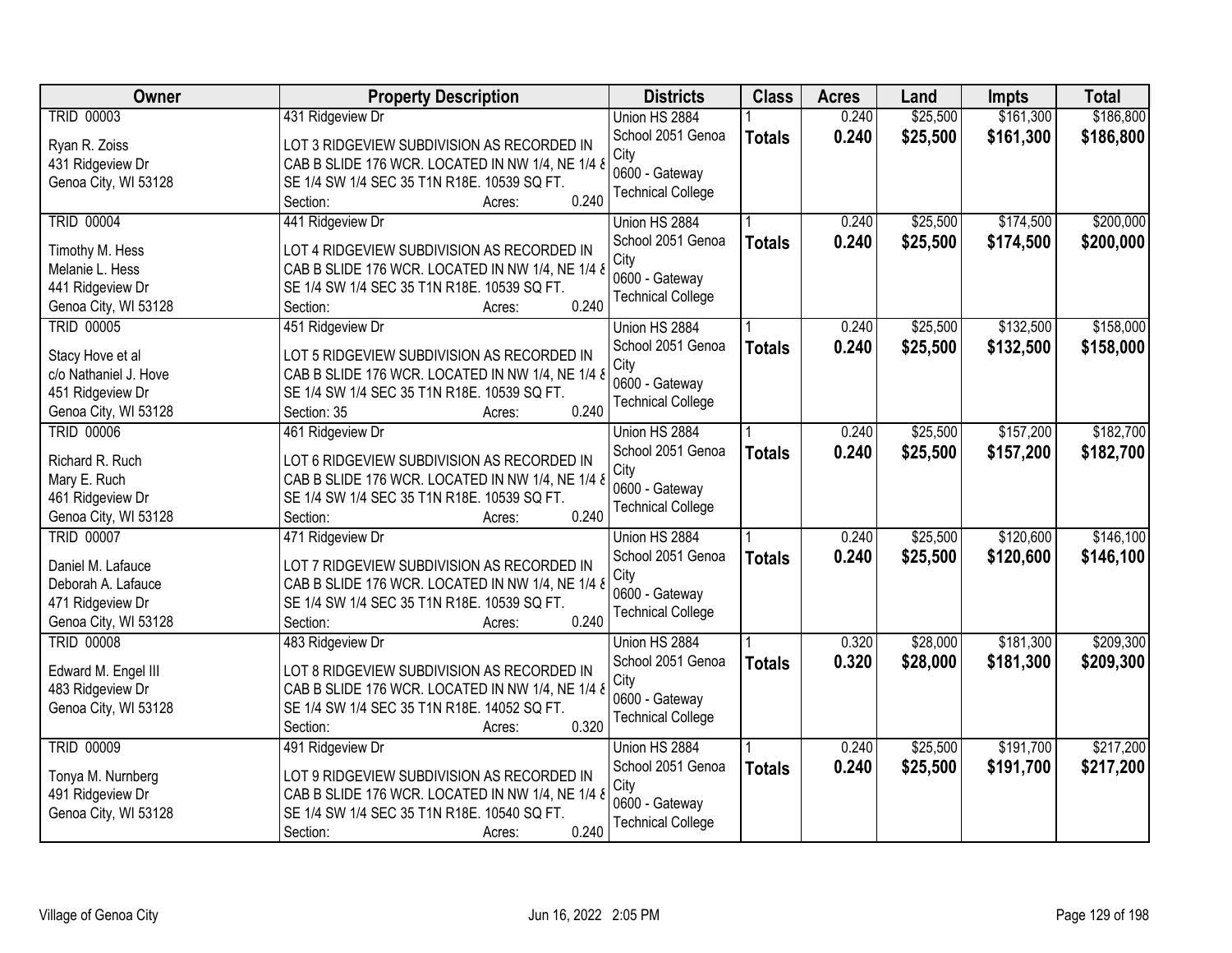| <b>Owner</b>          | <b>Property Description</b>                          | <b>Districts</b>         | <b>Class</b>  | <b>Acres</b> | Land     | <b>Impts</b> | <b>Total</b> |
|-----------------------|------------------------------------------------------|--------------------------|---------------|--------------|----------|--------------|--------------|
| <b>TRID 00010</b>     | 499 Ridgeview Dr                                     | Union HS 2884            |               | 0.240        | \$25,500 | \$169,800    | \$195,300    |
| Terry A. Olson        | LOT 10 RIDGEVIEW SUBDIVISION AS RECORDED IN          | School 2051 Genoa        | <b>Totals</b> | 0.240        | \$25,500 | \$169,800    | \$195,300    |
| Angela M. Olson       | CAB B SLIDE 176 WCR. LOCATED IN NW 1/4, NE 1/4 &     | City                     |               |              |          |              |              |
| 499 Ridgeview Dr      | SE 1/4 SW 1/4 SEC 35 T1N R18E. 10539 SQ FT.          | 0600 - Gateway           |               |              |          |              |              |
| Genoa City, WI 53128  | 0.240<br>Section:<br>Acres:                          | <b>Technical College</b> |               |              |          |              |              |
| <b>TRID 00011</b>     | 503 Ridgeview Dr                                     | Union HS 2884            |               | 0.240        | \$25,500 | \$144,500    | \$170,000    |
|                       |                                                      | School 2051 Genoa        | <b>Totals</b> | 0.240        | \$25,500 | \$144,500    | \$170,000    |
| Jessica C. Thimmesch  | LOT 11 RIDGEVIEW SUBDIVISION AS RECORDED IN          | City                     |               |              |          |              |              |
| Eli G. Thimmesch      | CAB B SLIDE 176 WCR. LOCATED IN NW 1/4, NE 1/4 &     | 0600 - Gateway           |               |              |          |              |              |
| 503 Ridgeview Dr      | SE 1/4 SW 1/4 SEC 35 T1N R18E. 10539 SQ FT.<br>0.240 | <b>Technical College</b> |               |              |          |              |              |
| Genoa City, WI 53128  | Section:<br>Acres:                                   |                          |               |              |          |              |              |
| <b>TRID 00012</b>     | 515 Ridgeview Dr                                     | Union HS 2884            |               | 0.240        | \$25,500 | \$155,500    | \$181,000    |
| Ronald Mamajek        | LOT 12 RIDGEVIEW SUBDIVISION AS RECORDED IN          | School 2051 Genoa        | <b>Totals</b> | 0.240        | \$25,500 | \$155,500    | \$181,000    |
| Sandra Mamajek        | CAB B SLIDE 176 WCR. LOCATED IN NW 1/4, NE 1/4 &     | City                     |               |              |          |              |              |
| 515 Ridgeview Dr      | SE 1/4 SW 1/4 SEC 35 T1N R18E. 10540 SQ FT.          | 0600 - Gateway           |               |              |          |              |              |
| Genoa City, WI 53128  | 0.240<br>Section:<br>Acres:                          | <b>Technical College</b> |               |              |          |              |              |
| <b>TRID 00013</b>     | 944 Oak Ridge Ln                                     | Union HS 2884            |               | 0.290        | \$27,500 | \$135,300    | \$162,800    |
|                       |                                                      | School 2051 Genoa        | <b>Totals</b> | 0.290        | \$27,500 | \$135,300    | \$162,800    |
| Pio Rodriguez et al   | LOT 13 RIDGEVIEW SUBDIVISION AS RECORDED IN          | City                     |               |              |          |              |              |
| 944 Oak Ridge Ln      | CAB B SLIDE 176 WCR. LOCATED IN NW 1/4, NE 1/4 &     | 0600 - Gateway           |               |              |          |              |              |
| Genoa City, WI 53128  | SE 1/4 SW 1/4 SEC 35 T1N R18E. 12634 SQ FT.<br>0.290 | <b>Technical College</b> |               |              |          |              |              |
|                       | Section: 35<br>Acres:                                |                          |               |              |          |              |              |
| <b>TRID 00014</b>     | 930 Oak Ridge Ln                                     | Union HS 2884            |               | 0.230        | \$25,000 | \$220,200    | \$245,200    |
| Christopher J. Larson | LOT 14 RIDGEVIEW SUBDIVISION AS RECORDED IN          | School 2051 Genoa        | <b>Totals</b> | 0.230        | \$25,000 | \$220,200    | \$245,200    |
| Victoria A. Larson    | CAB B SLIDE 176 WCR. LOCATED IN NW 1/4, NE 1/4 &     | City                     |               |              |          |              |              |
| 930 Oak Ridge Ln      | SE 1/4 SW 1/4 SEC 35 T1N R18E. 10128 SQ FT.          | 0600 - Gateway           |               |              |          |              |              |
| Genoa City, WI 53128  | 0.230<br>Section:<br>Acres:                          | <b>Technical College</b> |               |              |          |              |              |
| <b>TRID 00015</b>     | 916 Oak Ridge Ln                                     | Union HS 2884            |               | 0.230        | \$25,000 | \$163,500    | \$188,500    |
| Seth Schroeder        | LOT 15 RIDGEVIEW SUBDIVISION AS RECORDED IN          | School 2051 Genoa        | <b>Totals</b> | 0.230        | \$25,000 | \$163,500    | \$188,500    |
| Carrie Schroeder      | CAB B SLIDE 176 WCR. LOCATED IN NW 1/4, NE 1/4 &     | City                     |               |              |          |              |              |
| 916 Oak Ridge Ln      | SE 1/4 SW 1/4 SEC 35 T1N R18E. 10122 SQ FT.          | 0600 - Gateway           |               |              |          |              |              |
| Genoa City, WI 53128  | 0.230<br>Section:<br>Acres:                          | <b>Technical College</b> |               |              |          |              |              |
| <b>TRID 00016</b>     | 902 Oak Ridge Ln                                     | Union HS 2884            |               | 0.230        | \$25,000 | \$140,800    | \$165,800    |
|                       |                                                      | School 2051 Genoa        | <b>Totals</b> | 0.230        | \$25,000 | \$140,800    | \$165,800    |
| Thomas C. Karnatz     | LOT 16 RIDGEVIEW SUBDIVISION AS RECORDED IN          | City                     |               |              |          |              |              |
| Jamie T. Karnatz      | CAB B SLIDE 176 WCR. LOCATED IN NW 1/4, NE 1/4 &     | 0600 - Gateway           |               |              |          |              |              |
| 902 Oak Ridge Ln      | SE 1/4 SW 1/4 SEC 35 T1N R18E. 10117 SQ FT.          | <b>Technical College</b> |               |              |          |              |              |
| Genoa City, WI 53128  | 0.230<br>Section:<br>Acres:                          |                          |               |              |          |              |              |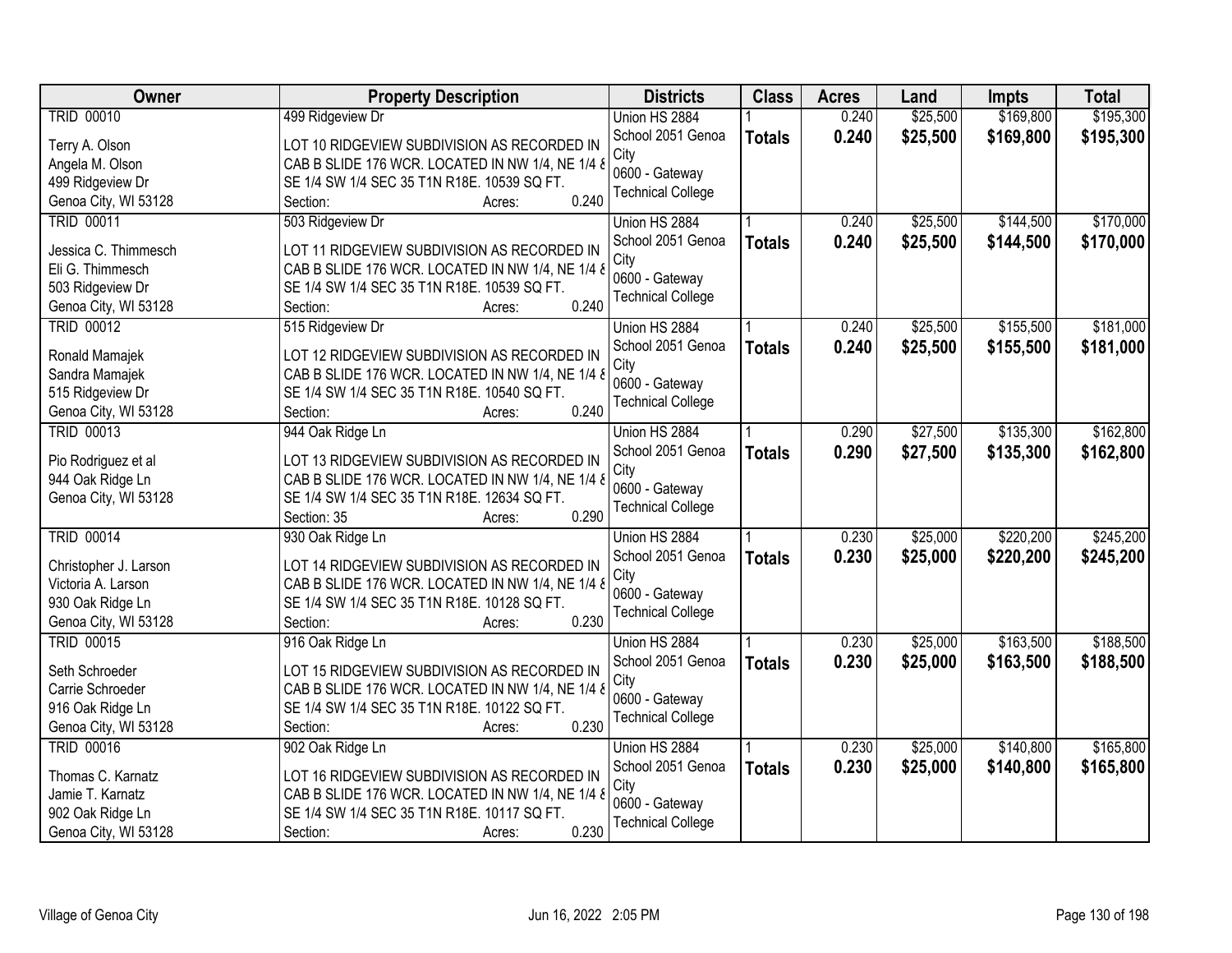| Owner                 | <b>Property Description</b>                          | <b>Districts</b>         | <b>Class</b>  | <b>Acres</b> | Land     | Impts     | <b>Total</b> |
|-----------------------|------------------------------------------------------|--------------------------|---------------|--------------|----------|-----------|--------------|
| <b>TRID 00017</b>     | 886 Oak Ridge Ln                                     | Union HS 2884            |               | 0.270        | \$27,000 | \$151,000 | \$178,000    |
| Christopher C. Police | LOT 17 RIDGEVIEW SUBDIVISION AS RECORDED IN          | School 2051 Genoa        | <b>Totals</b> | 0.270        | \$27,000 | \$151,000 | \$178,000    |
| Chelsea A. Police     | CAB B SLIDE 176 WCR. LOCATED IN NW 1/4, NE 1/4 &     | City                     |               |              |          |           |              |
| 886 Oak Ridge Ln      | SE 1/4 SW 1/4 SEC 35 T1N R18E. 11759 SQ FT.          | 0600 - Gateway           |               |              |          |           |              |
| Genoa City, WI 53128  | 0.270<br>Section:<br>Acres:                          | <b>Technical College</b> |               |              |          |           |              |
| <b>TRID 00018</b>     | 872 Oak Ridge Ln                                     | Union HS 2884            |               | 0.300        | \$27,500 | \$169,200 | \$196,700    |
|                       |                                                      | School 2051 Genoa        |               | 0.300        | \$27,500 | \$169,200 | \$196,700    |
| Steven Redlin         | LOT 18 RIDGEVIEW SUBDIVISION AS RECORDED IN          | City                     | <b>Totals</b> |              |          |           |              |
| Jennifer M. Redlin    | CAB B SLIDE 176 WCR. LOCATED IN NW 1/4, NE 1/4 &     | 0600 - Gateway           |               |              |          |           |              |
| 872 Oak Ridge Ln      | SE 1/4 SW 1/4 SEC 35 T1N R18E. 13212 SQ FT.          | <b>Technical College</b> |               |              |          |           |              |
| Genoa City, WI 53128  | 0.300<br>Section:<br>Acres:                          |                          |               |              |          |           |              |
| <b>TRID 00019</b>     | Oak Ridge Ln                                         | Union HS 2884            |               | 0.640        | \$35,500 | \$0       | \$35,500     |
|                       |                                                      | School 2051 Genoa        | <b>Totals</b> | 0.640        | \$35,500 | \$0       | \$35,500     |
| Steven Redlin         | LOT 19 RIDGEVIEW SUBDIVISION AS RECORDED IN          | City                     |               |              |          |           |              |
| Jennifer M. Redlin    | CAB B SLIDE 176 WCR. LOCATED IN NW 1/4, NE 1/4 &     | 0600 - Gateway           |               |              |          |           |              |
| 872 Oak Ridge Ln      | SE 1/4 SW 1/4 SEC 35 T1N R18E. 27684 SQ FT.<br>0.640 | <b>Technical College</b> |               |              |          |           |              |
| Genoa City, WI 53128  | Section:<br>Acres:                                   |                          |               |              |          |           |              |
| <b>TRID 00020</b>     | 838 Oak Ridge Ln                                     | Union HS 2884            |               | 1.043        | \$37,000 | \$136,500 | \$173,500    |
| Bryan S. Talbot       | LOT 20 RIDGEVIEW SUBDIVISION AS RECORDED IN          | School 2051 Genoa        | <b>Totals</b> | 1.043        | \$37,000 | \$136,500 | \$173,500    |
| 838 Oak Ridge Ln      | CAB B SLIDE 176 WCR. LOCATED IN NW 1/4, NE 1/4 &     | City                     |               |              |          |           |              |
| Genoa City, WI 53128  | SE 1/4 SW 1/4 SEC 35 T1N R18E. 45432 SQ FT.          | 0600 - Gateway           |               |              |          |           |              |
|                       | 1.043<br>Section:<br>Acres:                          | <b>Technical College</b> |               |              |          |           |              |
| <b>TRID 00021</b>     | 824 Oak Ridge Ln                                     | Union HS 2884            |               | 0.480        | \$32,000 | \$134,500 | \$166,500    |
|                       |                                                      | School 2051 Genoa        | <b>Totals</b> | 0.480        | \$32,000 | \$134,500 | \$166,500    |
| Rikki Wright          | LOT 21 RIDGEVIEW SUBDIVISION AS RECORDED IN          | City                     |               |              |          |           |              |
| Kyle Wright           | CAB B SLIDE 176 WCR. LOCATED IN NW 1/4, NE 1/4 8     | 0600 - Gateway           |               |              |          |           |              |
| 824 Oak Ridge Ln      | SE 1/4 SW 1/4 SEC 35 T1N R18E. 20948 SQ FT.          | <b>Technical College</b> |               |              |          |           |              |
| Genoa City, WI 53128  | 0.480<br>Section:<br>Acres:                          |                          |               |              |          |           |              |
| <b>TRID 00022</b>     | 810 Oak Ridge Ln                                     | Union HS 2884            |               | 0.380        | \$29,500 | \$168,800 | \$198,300    |
| Jordan Malsack et al  | LOT 22 RIDGEVIEW SUBDIVISION AS RECORDED IN          | School 2051 Genoa        | <b>Totals</b> | 0.380        | \$29,500 | \$168,800 | \$198,300    |
| c/o Martin Frer       | CAB B SLIDE 176 WCR. LOCATED IN NW 1/4, NE 1/4 &     | City                     |               |              |          |           |              |
| 810 Oak Ridge Ln      | SE 1/4 SW 1/4 SEC 35 T1N R18E. 16370 SQ FT.          | 0600 - Gateway           |               |              |          |           |              |
| Genoa City, WI 53128  | 0.380<br>Section:<br>Acres:                          | <b>Technical College</b> |               |              |          |           |              |
| <b>TRID 00023</b>     | 798 Oak Ridge Ln                                     | Union HS 2884            |               | 0.310        | \$28,000 | \$165,000 | \$193,000    |
|                       |                                                      | School 2051 Genoa        | <b>Totals</b> | 0.310        | \$28,000 | \$165,000 | \$193,000    |
| Laureen B. Easton     | LOT 23 RIDGEVIEW SUBDIVISION AS RECORDED IN          | City                     |               |              |          |           |              |
| Scott A. Easton       | CAB B SLIDE 176 WCR. LOCATED IN NW 1/4, NE 1/4 &     | 0600 - Gateway           |               |              |          |           |              |
| 796 Oak Ridge Ln      | SE 1/4 SW 1/4 SEC 35 T1N R18E. 13609 SQ FT.          | <b>Technical College</b> |               |              |          |           |              |
| Genoa City, WI 53128  | 0.310<br>Section:<br>Acres:                          |                          |               |              |          |           |              |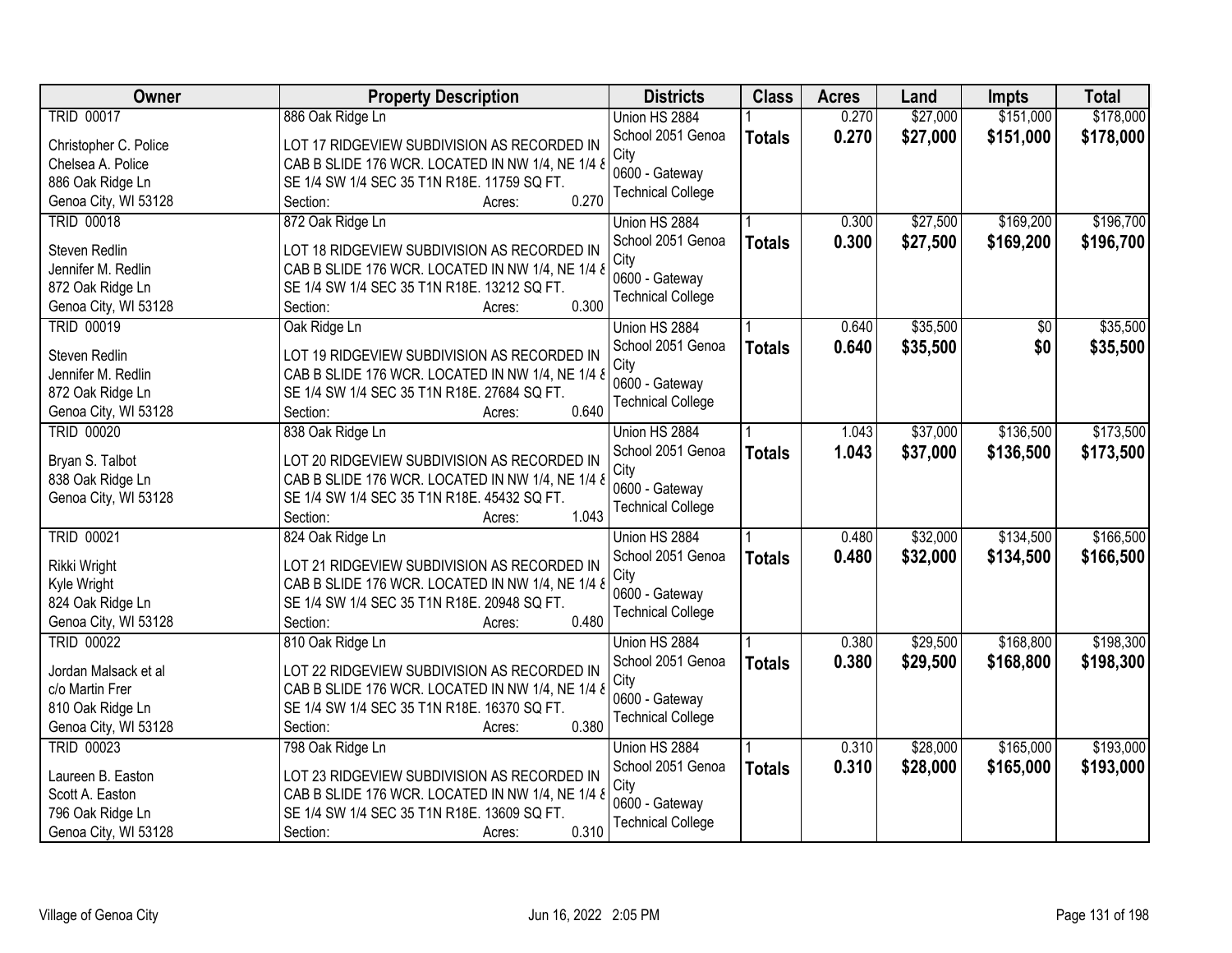| Owner                     | <b>Property Description</b>                      | <b>Districts</b>                           | <b>Class</b>  | <b>Acres</b> | Land     | Impts     | <b>Total</b> |
|---------------------------|--------------------------------------------------|--------------------------------------------|---------------|--------------|----------|-----------|--------------|
| <b>TRID 00024</b>         | 782 Oak Ridge Ln                                 | Union HS 2884                              |               | 0.300        | \$27,500 | \$161,000 | \$188,500    |
| George W. Frisch          | LOT 24 RIDGEVIEW SUBDIVISION AS RECORDED IN      | School 2051 Genoa                          | <b>Totals</b> | 0.300        | \$27,500 | \$161,000 | \$188,500    |
| 782 Oak Ridge Ln          | CAB B SLIDE 176 WCR. LOCATED IN NW 1/4, NE 1/4 & | City                                       |               |              |          |           |              |
| Genoa City, WI 53128      | SE 1/4 SW 1/4 SEC 35 T1N R18E. 12944 SQ FT.      | 0600 - Gateway                             |               |              |          |           |              |
|                           | 0.300<br>Section:<br>Acres:                      | <b>Technical College</b>                   |               |              |          |           |              |
| <b>TRID 00025</b>         | 768 Oak Ridge Ln                                 | Union HS 2884                              |               | 0.280        | \$27,000 | \$151,500 | \$178,500    |
|                           |                                                  | School 2051 Genoa                          | <b>Totals</b> | 0.280        | \$27,000 | \$151,500 | \$178,500    |
| William R. Strey          | LOT 25 RIDGEVIEW SUBDIVISION AS RECORDED IN      | City                                       |               |              |          |           |              |
| 768 Oak Ridge Ln          | CAB B SLIDE 176 WCR. LOCATED IN NW 1/4, NE 1/4 & | 0600 - Gateway                             |               |              |          |           |              |
| Genoa City, WI 53128      | SE 1/4 SW 1/4 SEC 35 T1N R18E. 11990 SQ FT.      | <b>Technical College</b>                   |               |              |          |           |              |
|                           | 0.280<br>Section: 35<br>Acres:                   |                                            |               |              |          |           |              |
| <b>TRID 00026</b>         | 760 Oak Ridge Ln                                 | Union HS 2884                              |               | 0.360        | \$29,000 | \$162,000 | \$191,000    |
| Robin L. Gremo            | LOT 26 RIDGEVIEW SUBDIVISION AS RECORDED IN      | School 2051 Genoa                          | <b>Totals</b> | 0.360        | \$29,000 | \$162,000 | \$191,000    |
| 760 Oak Ridge Ln          | CAB B SLIDE 176 WCR. LOCATED IN NW 1/4, NE 1/4 & | City                                       |               |              |          |           |              |
| Genoa City, WI 53128      | SE 1/4 SW 1/4 SEC 35 T1N R18E. 15871 SQ FT.      | 0600 - Gateway                             |               |              |          |           |              |
|                           | 0.360<br>Section:<br>Acres:                      | <b>Technical College</b>                   |               |              |          |           |              |
| <b>TRID 00027</b>         | 746 Oak Ridge Ln                                 | Union HS 2884                              |               | 0.573        | \$34,000 | \$247,000 | \$281,000    |
|                           |                                                  | School 2051 Genoa                          | <b>Totals</b> | 0.573        | \$34,000 | \$247,000 | \$281,000    |
| James D. Krause           | LOT 27 RIDGEVIEW SUBDIVISION AS RECORDED IN      | City                                       |               |              |          |           |              |
| Lorraine M. Krause        | CAB B SLIDE 176 WCR. LOCATED IN NW 1/4, NE 1/4 & | 0600 - Gateway                             |               |              |          |           |              |
| 746 Oak Ridge Ln          | SE 1/4 SW 1/4 SEC 35 T1N R18E. 24961 SQ FT.      | <b>Technical College</b>                   |               |              |          |           |              |
| Genoa City, WI 53128      | 0.573<br>Section:<br>Acres:                      |                                            |               |              |          |           |              |
| <b>TRID 00028</b>         | Oak Ridge Ln                                     | Union HS 2884                              |               | 0.430        | \$31,000 | \$0       | \$31,000     |
| Krystal S. May            | LOT 28 RIDGEVIEW SUBDIVISION AS RECORDED IN      | School 2051 Genoa                          | <b>Totals</b> | 0.430        | \$31,000 | \$0       | \$31,000     |
| c/o Krystal S. May        | CAB B SLIDE 176 WCR. LOCATED IN NW 1/4, NE 1/4 8 | City                                       |               |              |          |           |              |
| 1400 Hunters Ridge Dr #48 | SE 1/4 SW 1/4 SEC 35 T1N R18E. 18683 SQ FT.      | 0600 - Gateway                             |               |              |          |           |              |
| Genoa City, WI 53128      | 0.430<br>Section:<br>Acres:                      | <b>Technical College</b>                   |               |              |          |           |              |
| <b>TRID 00029</b>         | 769 Oak Ridge Ln                                 | Union HS 2884                              |               | 0.420        | \$30,500 | \$222,500 | \$253,000    |
|                           |                                                  | School 2051 Genoa                          | <b>Totals</b> | 0.420        | \$30,500 | \$222,500 | \$253,000    |
| Robert J. Popenhagen      | LOT 29 RIDGEVIEW SUBDIVISION AS RECORDED IN      | City                                       |               |              |          |           |              |
| Jaime L. Popenhagen       | CAB B SLIDE 176 WCR. LOCATED IN NW 1/4, NE 1/4 & | 0600 - Gateway                             |               |              |          |           |              |
| PO Box 576                | SE 1/4 SW 1/4 SEC 35 T1N R18E. 18507 SQ FT.      | <b>Technical College</b>                   |               |              |          |           |              |
| Genoa City, WI 53128      | 0.420<br>Section:<br>Acres:                      |                                            |               |              |          |           |              |
| <b>TRID 00030</b>         | 773 Oak Ridge Ln                                 | Union HS 2884                              |               | 0.310        | \$28,000 | \$137,500 | \$165,500    |
| Kenneth S. Mcgregor       | LOT 30 RIDGEVIEW SUBDIVISION AS RECORDED IN      | School 2051 Genoa                          | <b>Totals</b> | 0.310        | \$28,000 | \$137,500 | \$165,500    |
| Heather E. Mcgregor       | CAB B SLIDE 176 WCR. LOCATED IN NW 1/4, NE 1/4 & | City                                       |               |              |          |           |              |
| 773 Oak Ridge Ln          | SE 1/4 SW 1/4 SEC 35 T1N R18E. 13336 SQ FT.      | 0600 - Gateway<br><b>Technical College</b> |               |              |          |           |              |
| Genoa City, WI 53128      | 0.310<br>Section:<br>Acres:                      |                                            |               |              |          |           |              |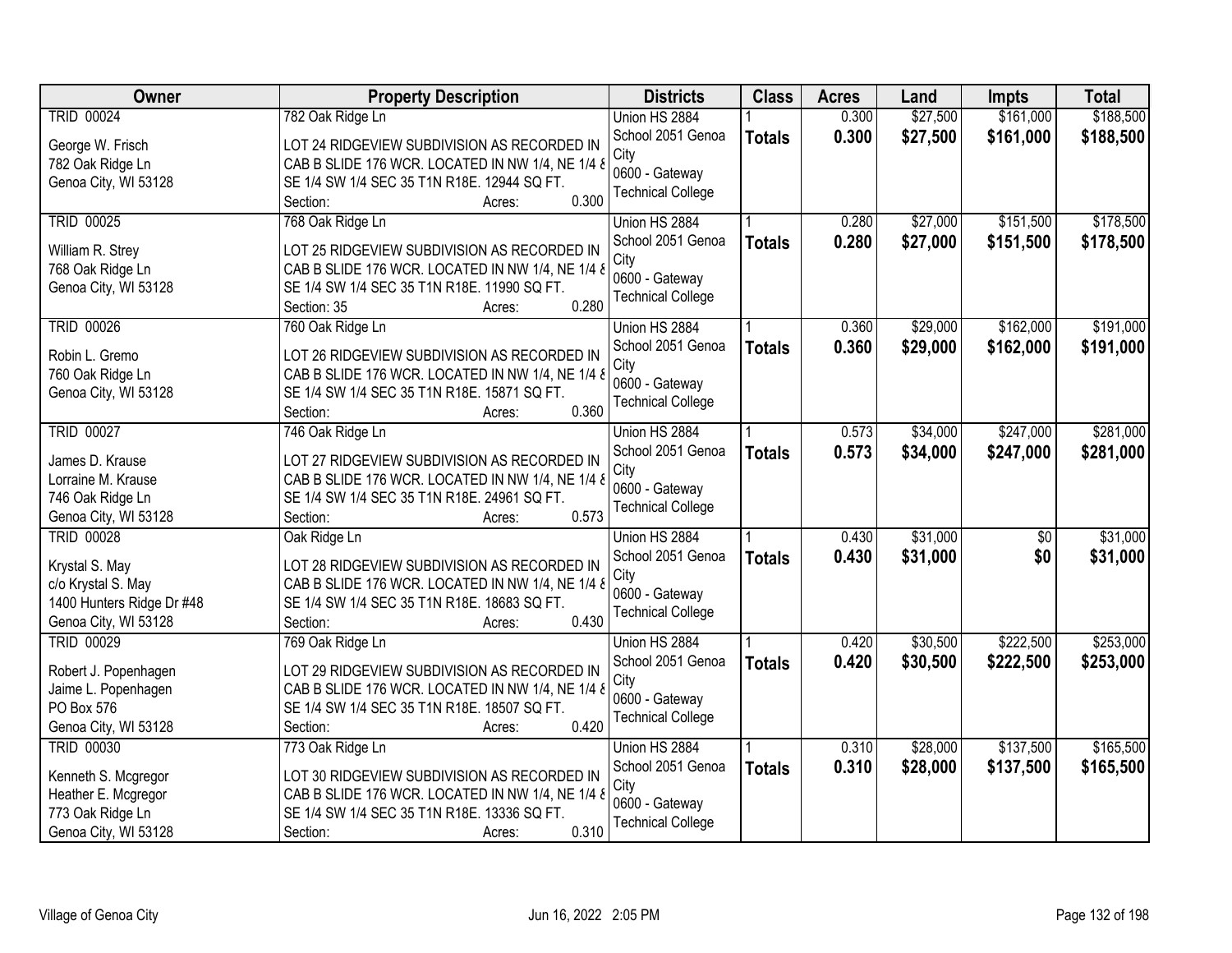| Owner                  | <b>Property Description</b>                      | <b>Districts</b>         | <b>Class</b>  | <b>Acres</b> | Land     | Impts     | <b>Total</b> |
|------------------------|--------------------------------------------------|--------------------------|---------------|--------------|----------|-----------|--------------|
| <b>TRID 00031</b>      | 789 Oak Ridge Ln                                 | Union HS 2884            |               | 0.280        | \$27,000 | \$113,900 | \$140,900    |
| James E. Kanter        | LOT 31 RIDGEVIEW SUBDIVISION AS RECORDED IN      | School 2051 Genoa        | <b>Totals</b> | 0.280        | \$27,000 | \$113,900 | \$140,900    |
| Mary A. Metzger        | CAB B SLIDE 176 WCR. LOCATED IN NW 1/4, NE 1/4 & | City                     |               |              |          |           |              |
| 789 Oak Ridge Ln       | SE 1/4 SW 1/4 SEC 35 T1N R18E. 12234 SQ FT.      | 0600 - Gateway           |               |              |          |           |              |
| Genoa City, WI 53128   | 0.280<br>Section:<br>Acres:                      | <b>Technical College</b> |               |              |          |           |              |
| <b>TRID 00032</b>      | 811 Oak Ridge Ln                                 | Union HS 2884            |               | 0.310        | \$28,000 | \$120,200 | \$148,200    |
|                        |                                                  | School 2051 Genoa        | <b>Totals</b> | 0.310        | \$28,000 | \$120,200 | \$148,200    |
| Carolyn F. Sturgill    | LOT 32 RIDGEVIEW SUBDIVISION AS RECORDED IN      | City                     |               |              |          |           |              |
| 811 Oak Ridge Ln       | CAB B SLIDE 176 WCR. LOCATED IN NW 1/4, NE 1/4 & | 0600 - Gateway           |               |              |          |           |              |
| Genoa City, WI 53128   | SE 1/4 SW 1/4 SEC 35 T1N R18E. 13478 SQ FT.      | <b>Technical College</b> |               |              |          |           |              |
|                        | 0.310<br>Section:<br>Acres:                      |                          |               |              |          |           |              |
| <b>TRID 00033</b>      | 833 Oak Ridge Ln                                 | Union HS 2884            |               | 0.260        | \$26,500 | \$130,000 | \$156,500    |
| Duane A. Gallo         | LOT 33 RIDGEVIEW SUBDIVISION AS RECORDED IN      | School 2051 Genoa        | <b>Totals</b> | 0.260        | \$26,500 | \$130,000 | \$156,500    |
| Colleen M. Meade-Gallo | CAB B SLIDE 176 WCR. LOCATED IN NW 1/4, NE 1/4 & | City                     |               |              |          |           |              |
| 833 Oak Ridge          | SE 1/4 SW 1/4 SEC 35 T1N R18E. 11403 SQ FT.      | 0600 - Gateway           |               |              |          |           |              |
| Genoa City, WI 53128   | 0.260<br>Section:<br>Acres:                      | <b>Technical College</b> |               |              |          |           |              |
| <b>TRID 00034</b>      | 851 Oak Ridge Ln                                 | Union HS 2884            |               | 0.240        | \$25,500 | \$137,500 | \$163,000    |
|                        |                                                  | School 2051 Genoa        | <b>Totals</b> | 0.240        | \$25,500 | \$137,500 | \$163,000    |
| Arielle Penza          | LOT 34 RIDGEVIEW SUBDIVISION AS RECORDED IN      | City                     |               |              |          |           |              |
| Tom Krzciuk            | CAB B SLIDE 176 WCR. LOCATED IN NW 1/4, NE 1/4 & | 0600 - Gateway           |               |              |          |           |              |
| 851 Oak Ridge Ln       | SE 1/4 SW 1/4 SEC 35 T1N R18E. 10372 SQ FT.      | <b>Technical College</b> |               |              |          |           |              |
| Genoa City, WI 53126   | Section:<br>0.240<br>Acres:                      |                          |               |              |          |           |              |
| <b>TRID 00035</b>      | 873 Oak Ridge Ln                                 | Union HS 2884            |               | 0.240        | \$25,500 | \$157,800 | \$183,300    |
| Michael D. Hookstead   | LOT 35 RIDGEVIEW SUBDIVISION AS RECORDED IN      | School 2051 Genoa        | <b>Totals</b> | 0.240        | \$25,500 | \$157,800 | \$183,300    |
| Amy L. Hookstead       | CAB B SLIDE 176 WCR. LOCATED IN NW 1/4, NE 1/4 & | City                     |               |              |          |           |              |
| 873 Oak Ridge Ln       | SE 1/4 SW 1/4 SEC 35 T1N R18E. 10554 SQ FT.      | 0600 - Gateway           |               |              |          |           |              |
| Genoa City, WI 53128   | 0.240<br>Section:<br>Acres:                      | <b>Technical College</b> |               |              |          |           |              |
| <b>TRID 00036</b>      | 498 Valley Vw Dr                                 | Union HS 2884            |               | 0.300        | \$27,500 | \$127,200 | \$154,700    |
|                        |                                                  | School 2051 Genoa        | <b>Totals</b> | 0.300        | \$27,500 | \$127,200 | \$154,700    |
| Albert P. Masco III    | LOT 36 RIDGEVIEW SUBDIVISION AS RECORDED IN      | City                     |               |              |          |           |              |
| Tiffany K. Masco       | CAB B SLIDE 176 WCR. LOCATED IN NW 1/4, NE 1/4 & | 0600 - Gateway           |               |              |          |           |              |
| 498 Valley View Dr     | SE 1/4 SW 1/4 SEC 35 T1N R18E. 12883 SQ FT.      | <b>Technical College</b> |               |              |          |           |              |
| Genoa City, WI 53128   | 0.300<br>Section:<br>Acres:                      |                          |               |              |          |           |              |
| <b>TRID 00037</b>      | 490 Valley Vw Dr                                 | Union HS 2884            |               | 0.240        | \$25,500 | \$148,000 | \$173,500    |
| Isha Kinard            | LOT 37 RIDGEVIEW SUBDIVISION AS RECORDED IN      | School 2051 Genoa        | <b>Totals</b> | 0.240        | \$25,500 | \$148,000 | \$173,500    |
| 490 Valley View Dr     | CAB B SLIDE 176 WCR. LOCATED IN NW 1/4, NE 1/4 & | City                     |               |              |          |           |              |
| Genoa City, WI 53128   | SE 1/4 SW 1/4 SEC 35 T1N R18E. 10426 SQ FT.      | 0600 - Gateway           |               |              |          |           |              |
|                        | 0.240<br>Section:<br>Acres:                      | <b>Technical College</b> |               |              |          |           |              |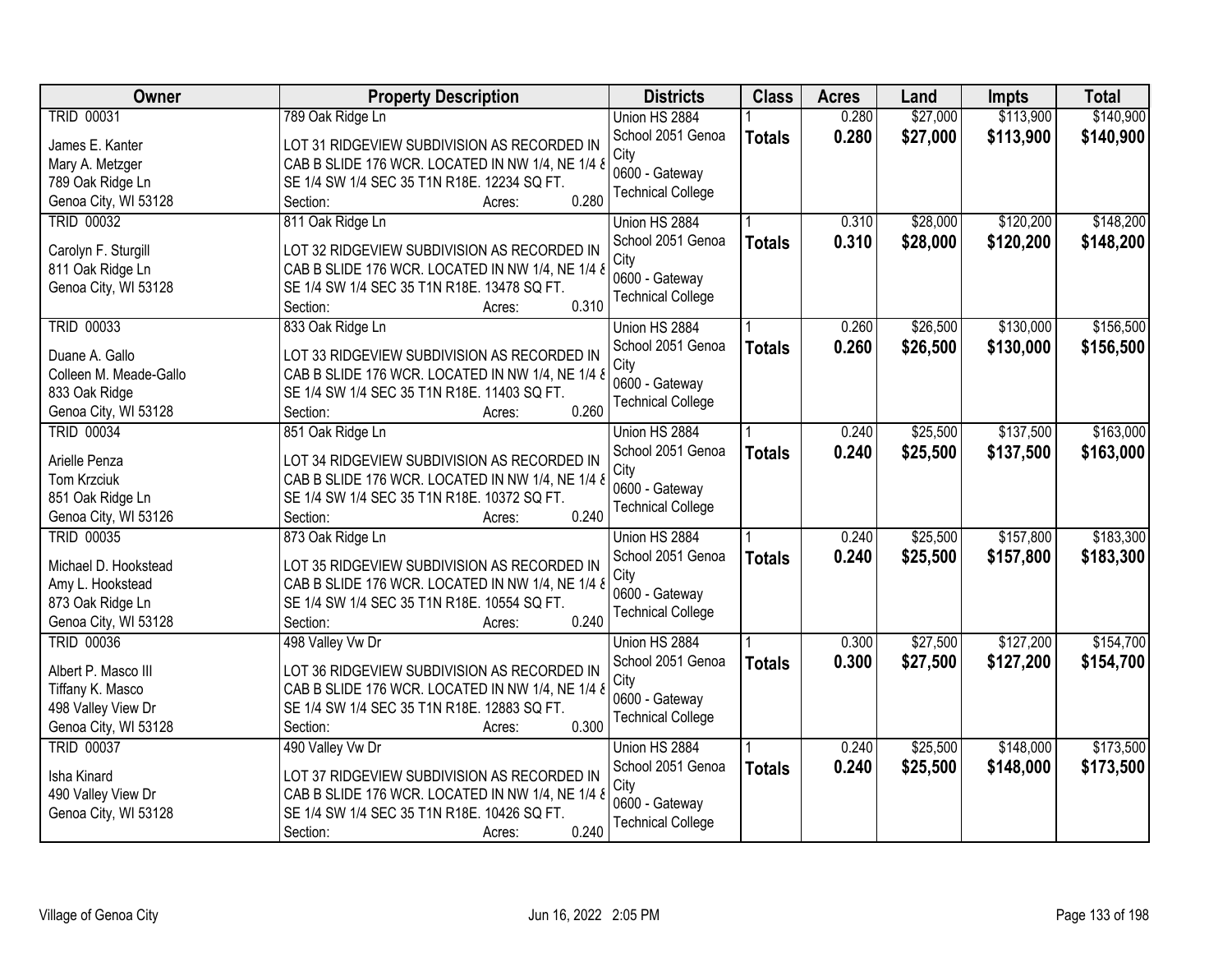| Owner                | <b>Property Description</b>                      | <b>Districts</b>         | <b>Class</b>  | <b>Acres</b> | Land     | Impts     | <b>Total</b> |
|----------------------|--------------------------------------------------|--------------------------|---------------|--------------|----------|-----------|--------------|
| <b>TRID 00038</b>    | 478 Valley Vw Dr                                 | Union HS 2884            |               | 0.250        | \$26,000 | \$126,900 | \$152,900    |
| Richard V. Volck     | LOT 38 RIDGEVIEW SUBDIVISION AS RECORDED IN      | School 2051 Genoa        | <b>Totals</b> | 0.250        | \$26,000 | \$126,900 | \$152,900    |
| Melissa A. Volck     | CAB B SLIDE 176 WCR. LOCATED IN NW 1/4, NE 1/4 & | City                     |               |              |          |           |              |
| 478 Valley View Dr   | SE 1/4 SW 1/4 SEC 35 T1N R18E. 11040 SQ FT.      | 0600 - Gateway           |               |              |          |           |              |
| Genoa City, WI 53128 | 0.250<br>Section:<br>Acres:                      | <b>Technical College</b> |               |              |          |           |              |
| <b>TRID 00039</b>    | 466 Valley Vw Dr                                 | Union HS 2884            |               | 0.250        | \$26,000 | \$163,500 | \$189,500    |
| Wendy L. Stacey      | LOT 39 RIDGEVIEW SUBDIVISION AS RECORDED IN      | School 2051 Genoa        | <b>Totals</b> | 0.250        | \$26,000 | \$163,500 | \$189,500    |
| 466 Valley View Dr   | CAB B SLIDE 176 WCR. LOCATED IN NW 1/4, NE 1/4 & | City                     |               |              |          |           |              |
| Genoa City, WI 53128 | SE 1/4 SW 1/4 SEC 35 T1N R18E. 11040 SQ FT.      | 0600 - Gateway           |               |              |          |           |              |
|                      | 0.250<br>Section:<br>Acres:                      | <b>Technical College</b> |               |              |          |           |              |
| <b>TRID 00040</b>    | 454 Valley Vw Dr                                 | Union HS 2884            |               | 0.250        | \$26,000 | \$162,900 | \$188,900    |
|                      |                                                  | School 2051 Genoa        | <b>Totals</b> | 0.250        | \$26,000 | \$162,900 | \$188,900    |
| John M. Mcandrews    | LOT 40 RIDGEVIEW SUBDIVISION AS RECORDED IN      | City                     |               |              |          |           |              |
| Janice R. Mcandrews  | CAB B SLIDE 176 WCR. LOCATED IN NW 1/4, NE 1/4 & | 0600 - Gateway           |               |              |          |           |              |
| 454 Valley View Dr   | SE 1/4 SW 1/4 SEC 35 T1N R18E. 11040 SQ FT.      | <b>Technical College</b> |               |              |          |           |              |
| Genoa City, WI 53128 | 0.250<br>Section:<br>Acres:                      |                          |               |              |          |           |              |
| <b>TRID 00041</b>    | 442 Valley Vw Dr                                 | Union HS 2884            |               | 0.250        | \$26,000 | \$158,000 | \$184,000    |
| Jeff Laramy          | LOT 41 RIDGEVIEW SUBDIVISION AS RECORDED IN      | School 2051 Genoa        | <b>Totals</b> | 0.250        | \$26,000 | \$158,000 | \$184,000    |
| Angela Laramy        | CAB B SLIDE 176 WCR. LOCATED IN NW 1/4, NE 1/4 & | City                     |               |              |          |           |              |
| 442 Valley View Dr   | SE 1/4 SW 1/4 SEC 35 T1N R18E. 11040 SQ FT.      | 0600 - Gateway           |               |              |          |           |              |
| Genoa City, WI 53128 | 0.250<br>Section:<br>Acres:                      | <b>Technical College</b> |               |              |          |           |              |
| <b>TRID 00042</b>    | 430 Valley Vw Dr                                 | Union HS 2884            |               | 0.250        | \$26,000 | \$160,800 | \$186,800    |
| David Malecki        | LOT 42 RIDGEVIEW SUBDIVISION AS RECORDED IN      | School 2051 Genoa        | <b>Totals</b> | 0.250        | \$26,000 | \$160,800 | \$186,800    |
| Corrine Pezzulo      | CAB B SLIDE 176 WCR. LOCATED IN NW 1/4, NE 1/4 & | City                     |               |              |          |           |              |
| 430 Valley View Dr   | SE 1/4 SW 1/4 SEC 35 T1N R18E. 11040 SQ FT.      | 0600 - Gateway           |               |              |          |           |              |
| Genoa City, WI 53128 | 0.250<br>Section:<br>Acres:                      | <b>Technical College</b> |               |              |          |           |              |
| <b>TRID 00043</b>    | 418 Valley Vw Dr                                 | Union HS 2884            |               | 0.260        | \$26,500 | \$139,500 | \$166,000    |
|                      |                                                  | School 2051 Genoa        | <b>Totals</b> | 0.260        | \$26,500 | \$139,500 | \$166,000    |
| Pamela T. Larson     | LOT 43 RIDGEVIEW SUBDIVISION AS RECORDED IN      | City                     |               |              |          |           |              |
| c/o Pamela B. Larson | CAB B SLIDE 176 WCR. LOCATED IN NW 1/4, NE 1/4 & | 0600 - Gateway           |               |              |          |           |              |
| 418 Valley View Dr   | SE 1/4 SW 1/4 SEC 35 T1N R18E. 11485 SQ FT.      | <b>Technical College</b> |               |              |          |           |              |
| Genoa City, WI 53128 | 0.260<br>Section:<br>Acres:                      |                          |               |              |          |           |              |
| <b>TRID 00044</b>    | 410 Valley Vw Dr                                 | Union HS 2884            |               | 0.290        | \$27,500 | \$153,400 | \$180,900    |
| Joseph Rudny         | LOT 44 RIDGEVIEW SUBDIVISION AS RECORDED IN      | School 2051 Genoa        | <b>Totals</b> | 0.290        | \$27,500 | \$153,400 | \$180,900    |
| 410 Valley View Dr   | CAB B SLIDE 176 WCR. LOCATED IN NW 1/4, NE 1/4 & | City                     |               |              |          |           |              |
| Genoa City, WI 53128 | SE 1/4 SW 1/4 SEC 35 T1N R18E. 12828 SQ FT.      | 0600 - Gateway           |               |              |          |           |              |
|                      | 0.290<br>Section:<br>Acres:                      | <b>Technical College</b> |               |              |          |           |              |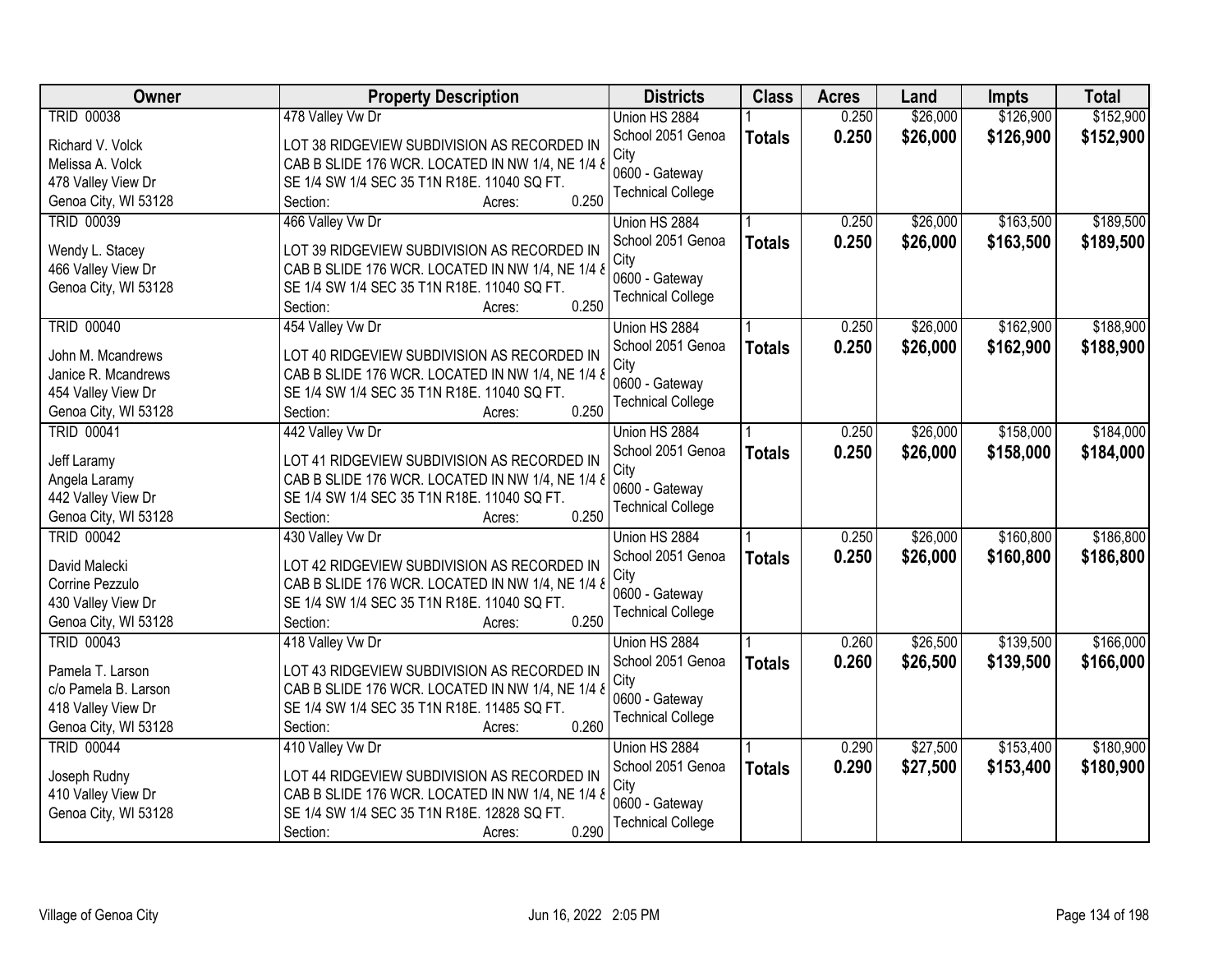| Owner                    | <b>Property Description</b>                                                                     | <b>Districts</b>         | <b>Class</b>  | <b>Acres</b> | Land     | Impts     | <b>Total</b> |
|--------------------------|-------------------------------------------------------------------------------------------------|--------------------------|---------------|--------------|----------|-----------|--------------|
| <b>TRID 00045</b>        | 402 Valley Vw Dr                                                                                | Union HS 2884            |               | 0.260        | \$26,500 | \$132,200 | \$158,700    |
| Matthew A. Young         | LOT 45 RIDGEVIEW SUBDIVISION AS RECORDED IN                                                     | School 2051 Genoa        | <b>Totals</b> | 0.260        | \$26,500 | \$132,200 | \$158,700    |
| Jessica L. Brown         | CAB B SLIDE 176 WCR. LOCATED IN NW 1/4, NE 1/4 &                                                | City                     |               |              |          |           |              |
| 402 Valley View Dr       | SE 1/4 SW 1/4 SEC 35 T1N R18E. 11472 SQ FT.                                                     | 0600 - Gateway           |               |              |          |           |              |
| Genoa City, WI 53128     | 0.260<br>Section:<br>Acres:                                                                     | <b>Technical College</b> |               |              |          |           |              |
| <b>TRID 00046</b>        | 870 Hilltop Ln                                                                                  | Union HS 2884            |               | 0.300        | \$27,500 | \$134,700 | \$162,200    |
|                          |                                                                                                 | School 2051 Genoa        | <b>Totals</b> | 0.300        | \$27,500 | \$134,700 | \$162,200    |
| Raymond W Sommer Trust   | LOT 46 RIDGEVIEW SUBDIVISION AS RECORDED IN                                                     | City                     |               |              |          |           |              |
| Kimberly M Sommer Trust  | CAB B SLIDE 176 WCR. LOCATED IN NW 1/4, NE 1/4 &                                                | 0600 - Gateway           |               |              |          |           |              |
| 870 Hilltop Ln           | SE 1/4 SW 1/4 SEC 35 T1N R18E. 13282 SQ FT.                                                     | <b>Technical College</b> |               |              |          |           |              |
| Genoa City, WI 53128     | 0.300<br>Section:<br>Acres:                                                                     |                          |               |              |          |           |              |
| <b>TRID 00047</b>        | 852 Hilltop Ln                                                                                  | Union HS 2884            |               | 0.560        | \$34,000 | \$164,500 | \$198,500    |
| Adam J. Schmidt          | LOT 47 RIDGEVIEW SUBDIVISION AS RECORDED IN                                                     | School 2051 Genoa        | <b>Totals</b> | 0.560        | \$34,000 | \$164,500 | \$198,500    |
| 852 Hilltop Ln           | CAB B SLIDE 176 WCR. LOCATED IN NW 1/4, NE 1/4 &                                                | City                     |               |              |          |           |              |
| Genoa City, WI 53128     | SE 1/4 SW 1/4 SEC 35 T1N R18E. 24245 SQ FT.                                                     | 0600 - Gateway           |               |              |          |           |              |
|                          | 0.560<br>Section: 35<br>Acres:                                                                  | <b>Technical College</b> |               |              |          |           |              |
| <b>TRID 00048</b>        | 840 Hilltop Ln                                                                                  | Union HS 2884            |               | 0.870        | \$40,000 | \$162,000 | \$202,000    |
|                          |                                                                                                 | School 2051 Genoa        | <b>Totals</b> | 0.870        | \$40,000 | \$162,000 | \$202,000    |
| Julia E. Gibbons         | LOT 48 RIDGEVIEW SUBDIVISION AS RECORDED IN                                                     | City                     |               |              |          |           |              |
| Robert C. Lightbody      | CAB B SLIDE 176 WCR. LOCATED IN NW 1/4, NE 1/4 &                                                | 0600 - Gateway           |               |              |          |           |              |
| 840 Hilltop Ln           | SE 1/4 SW 1/4 SEC 35 T1N R18E. 37961 SQ FT.                                                     | <b>Technical College</b> |               |              |          |           |              |
| Genoa City, WI 53128     | 0.870<br>Section:<br>Acres:                                                                     |                          |               |              |          |           |              |
| <b>TRID 00049</b>        | 827 Hilltop Ln                                                                                  | Union HS 2884            |               | 0.400        | \$30,000 | \$175,000 | \$205,000    |
| Christopher S. Wolfgramm | LOT 49 RIDGEVIEW SUBDIVISION AS RECORDED IN                                                     | School 2051 Genoa        | <b>Totals</b> | 0.400        | \$30,000 | \$175,000 | \$205,000    |
| 827 Hilltop Ln           | CAB B SLIDE 176 WCR. LOCATED IN NW 1/4, NE 1/4 8                                                | City                     |               |              |          |           |              |
| Genoa City, WI 53128     | SE 1/4 SW 1/4 SEC 35 T1N R18E. 17580 SQ FT.                                                     | 0600 - Gateway           |               |              |          |           |              |
|                          | 0.400<br>Section:<br>Acres:                                                                     | <b>Technical College</b> |               |              |          |           |              |
| <b>TRID 00050</b>        | 841 Hilltop Ln                                                                                  | Union HS 2884            |               | 0.510        | \$32,500 | \$156,300 | \$188,800    |
|                          |                                                                                                 | School 2051 Genoa        | <b>Totals</b> | 0.510        | \$32,500 | \$156,300 | \$188,800    |
| Tamara L. Wendt          | LOT 50 RIDGEVIEW SUBDIVISION AS RECORDED IN                                                     | City                     |               |              |          |           |              |
| PO Box 352               | CAB B SLIDE 176 WCR. LOCATED IN NW 1/4, NE 1/4 &<br>SE 1/4 SW 1/4 SEC 35 T1N R18E. 22929 AQ FT. | 0600 - Gateway           |               |              |          |           |              |
| Genoa City, WI 53128     | 0.510                                                                                           | <b>Technical College</b> |               |              |          |           |              |
|                          | Section:<br>Acres:                                                                              |                          |               | 0.330        | \$28,500 | \$153,500 | \$182,000    |
| <b>TRID 00051</b>        | 855 Hilltop Ln                                                                                  | Union HS 2884            |               |              |          |           |              |
| Julie M. Fiduccia        | LOT 51 RIDGEVIEW SUBDIVISION AS RECORDED IN                                                     | School 2051 Genoa        | <b>Totals</b> | 0.330        | \$28,500 | \$153,500 | \$182,000    |
| 855 Hilltop Ln           | CAB B SLIDE 176 WCR. LOCATED IN NW 1/4, NE 1/4 &                                                | City<br>0600 - Gateway   |               |              |          |           |              |
| Genoa City, WI 53128     | SE 1/4 SW 1/4 SEC 35 T1N R18E. 14565 SQ FT.                                                     |                          |               |              |          |           |              |
|                          | 0.330<br>Section:<br>Acres:                                                                     | <b>Technical College</b> |               |              |          |           |              |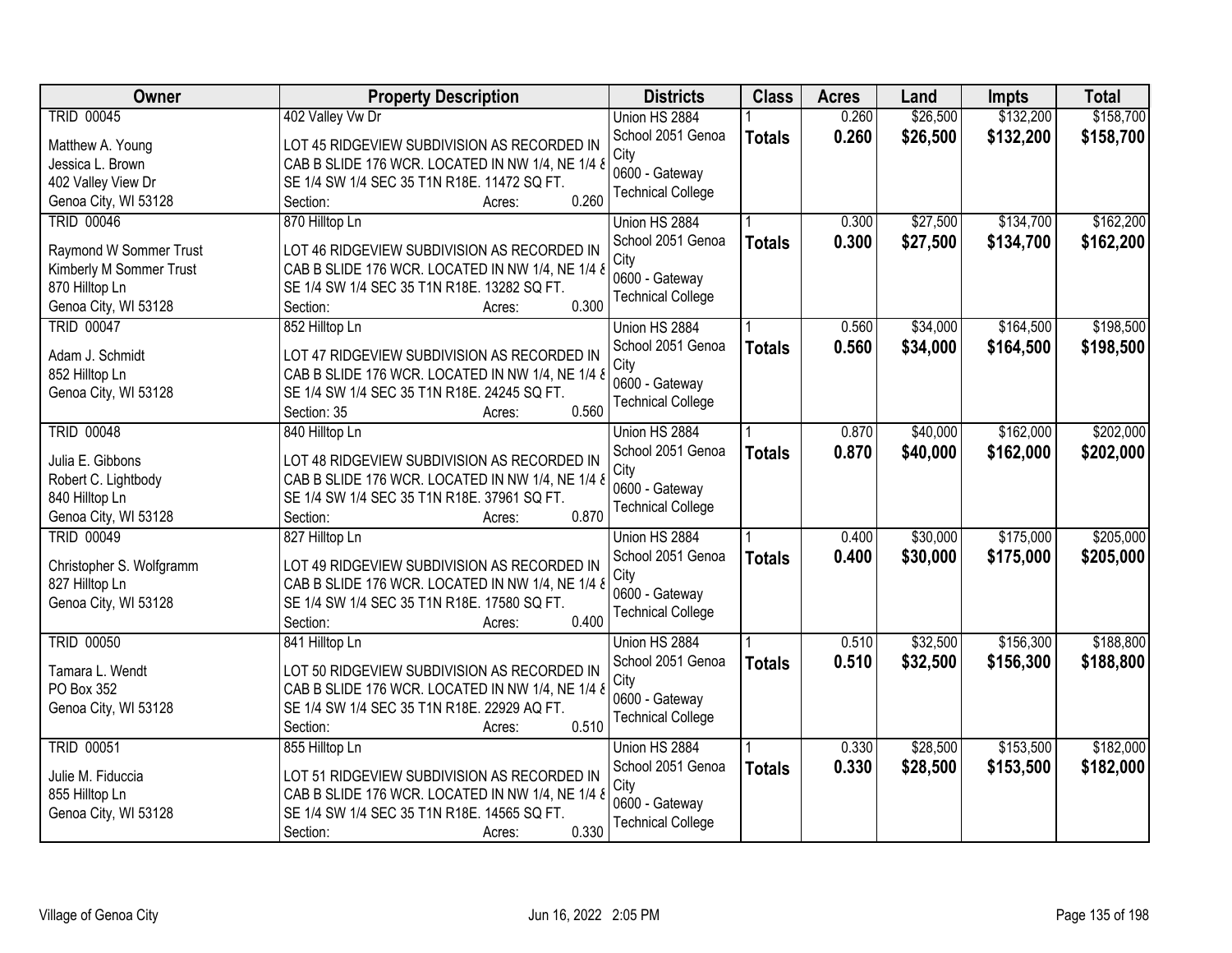| Owner                      | <b>Property Description</b>                                                                     | <b>Districts</b>         | <b>Class</b>  | <b>Acres</b> | Land     | <b>Impts</b> | <b>Total</b> |
|----------------------------|-------------------------------------------------------------------------------------------------|--------------------------|---------------|--------------|----------|--------------|--------------|
| <b>TRID 00052</b>          | 869 Hilltop Ln                                                                                  | Union HS 2884            |               | 0.288        | \$27,500 | \$140,500    | \$168,000    |
| Brittany L. Brustman et al | LOT 52 RIDGEVIEW SUBDIVISION AS RECORDED IN                                                     | School 2051 Genoa        | <b>Totals</b> | 0.288        | \$27,500 | \$140,500    | \$168,000    |
| c/o Brittany L. Brustman   | CAB B SLIDE 176 WCR. LOCATED IN NW 1/4, NE 1/4 &                                                | City                     |               |              |          |              |              |
| 869 Hilltop Ln             | SE 1/4 SW 1/4 SEC 35 T1N R18E. 12549 SQ FT.                                                     | 0600 - Gateway           |               |              |          |              |              |
| Genoa City, WI 53128-0000  | 0.288<br>Section:<br>Acres:                                                                     | <b>Technical College</b> |               |              |          |              |              |
| <b>TRID 00053</b>          | 873 Hilltop Ln                                                                                  | Union HS 2884            |               | 0.260        | \$26,500 | \$159,000    | \$185,500    |
|                            |                                                                                                 | School 2051 Genoa        | <b>Totals</b> | 0.260        | \$26,500 | \$159,000    | \$185,500    |
| Donnie R. Kelley           | LOT 53 RIDGEVIEW SUBDIVISION AS RECORDED IN                                                     | City                     |               |              |          |              |              |
| Pamela A. Kelley           | CAB B SLIDE 176 WCR. LOCATED IN NW 1/4, NE 1/4 &                                                | 0600 - Gateway           |               |              |          |              |              |
| 873 Hilltop Ln             | SE 1/4 SW 1/4 SEC 35 T1N R18E. 11443 SQ FT.                                                     | <b>Technical College</b> |               |              |          |              |              |
| Genoa City, WI 53128       | 0.260<br>Section:<br>Acres:                                                                     |                          |               |              |          |              |              |
| <b>TRID 00054</b>          | Hilltop Ln                                                                                      | Union HS 2884            |               | 0.240        | \$25,500 | \$0          | \$25,500     |
| Pamela A. Kelley           | LOT 54 RIDGEVIEW SUBDIVISION AS RECORDED IN                                                     | School 2051 Genoa        | <b>Totals</b> | 0.240        | \$25,500 | \$0          | \$25,500     |
| Donnie R. Kelley           | CAB B SLIDE 176 WCR. LOCATED IN NW 1/4, NE 1/4 &                                                | City                     |               |              |          |              |              |
| 873 Hilltop Ln             | SE 1/4 SW 1/4 SEC 35 T1N R18E. 10531 SQ FT.                                                     | 0600 - Gateway           |               |              |          |              |              |
| Genoa City, WI 53128       | 0.240<br>Section:<br>Acres:                                                                     | <b>Technical College</b> |               |              |          |              |              |
| <b>TRID 00055</b>          | 901 Hilltop Ln                                                                                  | Union HS 2884            |               | 0.250        | \$26,000 | \$246,300    | \$272,300    |
|                            |                                                                                                 | School 2051 Genoa        | <b>Totals</b> | 0.250        | \$26,000 | \$246,300    | \$272,300    |
| Kevin J. Walker            | LOT 55 RIDGEVIEW SUBDIVISION AS RECORDED IN                                                     | City                     |               |              |          |              |              |
| Sarah Walker               | CAB B SLIDE 176 WCR. LOCATED IN NW 1/4, NE 1/4 &                                                | 0600 - Gateway           |               |              |          |              |              |
| 901 Hilltop Ln             | SE 1/4 SW 1/4 SEC 35 T1N R18E. 11093 SQ FT.                                                     | <b>Technical College</b> |               |              |          |              |              |
| Genoa City, WI 53128       | 0.250<br>Section: 35<br>Acres:                                                                  |                          |               |              |          |              |              |
| <b>TRID 00056</b>          | 917 Hilltop Ln                                                                                  | Union HS 2884            |               | 0.290        | \$27,500 | \$123,300    | \$150,800    |
| Keith E. Gray              | LOT 56 RIDGEVIEW SUBDIVISION AS RECORDED IN                                                     | School 2051 Genoa        | <b>Totals</b> | 0.290        | \$27,500 | \$123,300    | \$150,800    |
| Nancy A. Gray              | CAB B SLIDE 176 WCR. LOCATED IN NW 1/4, NE 1/4 &                                                | City                     |               |              |          |              |              |
| 917 Hilltop Ln             | SE 1/4 SW 1/4 SEC 35 T1N R18E. 12848 SQ FT.                                                     | 0600 - Gateway           |               |              |          |              |              |
| Genoa City, WI 53128       | 0.290<br>Section:<br>Acres:                                                                     | <b>Technical College</b> |               |              |          |              |              |
| <b>TRID 00057</b>          | 931 Hilltop Ln                                                                                  | Union HS 2884            |               | 0.240        | \$25,500 | \$146,500    | \$172,000    |
|                            |                                                                                                 | School 2051 Genoa        | <b>Totals</b> | 0.240        | \$25,500 | \$146,500    | \$172,000    |
| <b>Brett Schenning</b>     | LOT 57 RIDGEVIEW SUBDIVISION AS RECORDED IN                                                     | City                     |               |              |          |              |              |
| 931 Hilltop Ln             | CAB B SLIDE 176 WCR. LOCATED IN NW 1/4, NE 1/4 &<br>SE 1/4 SW 1/4 SEC 35 T1N R18E. 10322 SQ FT. | 0600 - Gateway           |               |              |          |              |              |
| Genoa City, WI 53128       | 0.240                                                                                           | <b>Technical College</b> |               |              |          |              |              |
|                            | Section:<br>Acres:                                                                              |                          |               |              |          |              |              |
| <b>TRID 00058</b>          | 947 Hilltop Ln                                                                                  | Union HS 2884            |               | 0.240        | \$25,500 | \$171,000    | \$196,500    |
| Mark E. Evans              | LOT 58 RIDGEVIEW SUBDIVISION AS RECORDED IN                                                     | School 2051 Genoa        | <b>Totals</b> | 0.240        | \$25,500 | \$171,000    | \$196,500    |
| Maribeth C. Evans          | CAB B SLIDE 176 WCR. LOCATED IN NW 1/4, NE 1/4 &                                                | City<br>0600 - Gateway   |               |              |          |              |              |
| 947 Hilltop Ln             | SE 1/4 SW 1/4 SEC 35 T1N R18E. 10578 SQ FT.                                                     |                          |               |              |          |              |              |
| Genoa City, WI 53128       | 0.240<br>Section:<br>Acres:                                                                     | <b>Technical College</b> |               |              |          |              |              |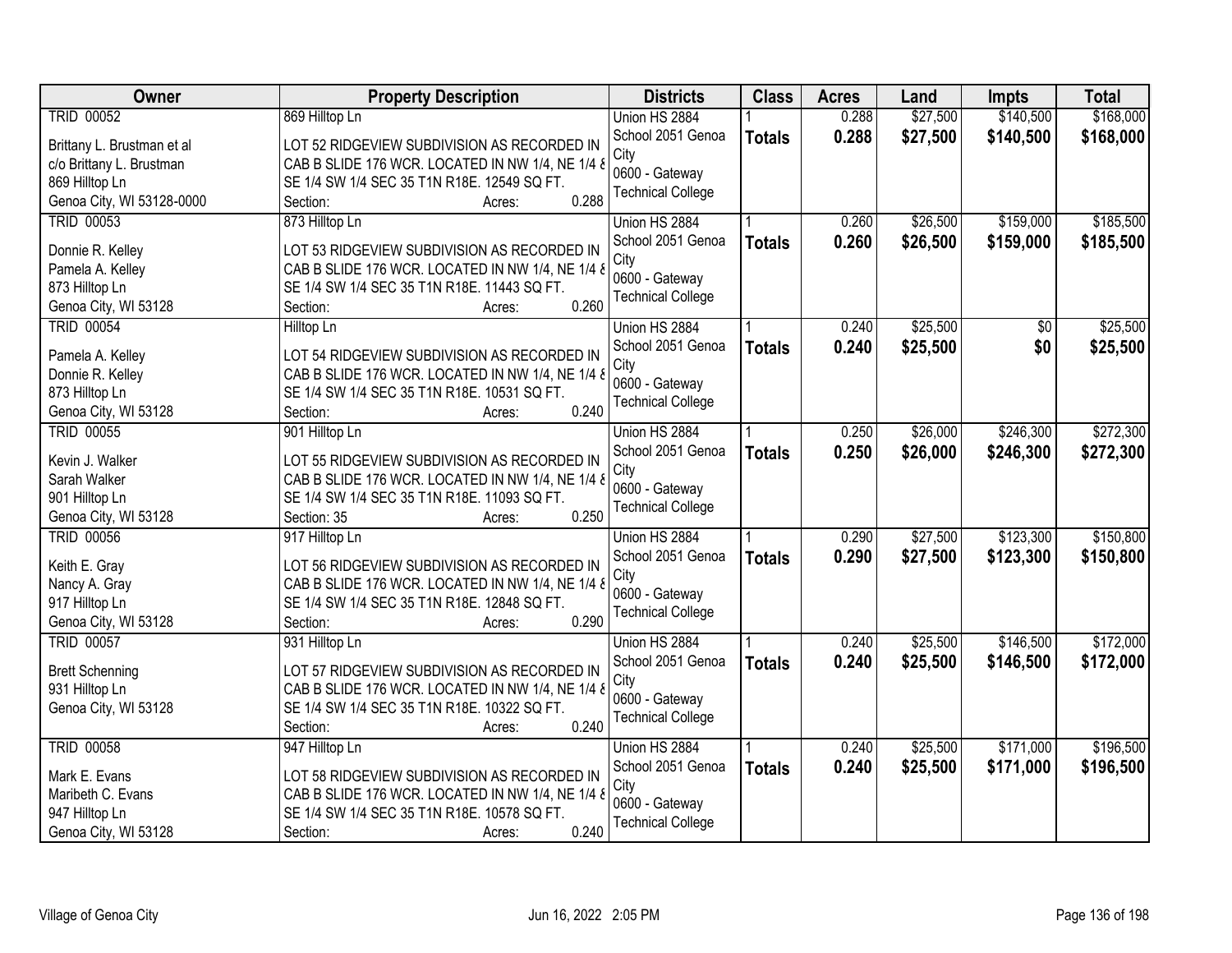| Owner                                    | <b>Property Description</b>                                                                     | <b>Districts</b>         | <b>Class</b>  | <b>Acres</b> | Land     | Impts     | <b>Total</b> |
|------------------------------------------|-------------------------------------------------------------------------------------------------|--------------------------|---------------|--------------|----------|-----------|--------------|
| <b>TRID 00059</b>                        | 392 Ridgeview Dr                                                                                | Union HS 2884            |               | 0.300        | \$27,500 | \$141,500 | \$169,000    |
| Michael A. Garza                         | LOT 59 RIDGEVIEW SUBDIVISION AS RECORDED IN                                                     | School 2051 Genoa        | <b>Totals</b> | 0.300        | \$27,500 | \$141,500 | \$169,000    |
| c/o Michael Garza                        | CAB B SLIDE 176 WCR. LOCATED IN NW 1/4, NE 1/4 &                                                | City                     |               |              |          |           |              |
| 392 Ridgeview Dr                         | SE 1/4 SW 1/4 SEC 35 T1N R18E. 13237 SQ FT.                                                     | 0600 - Gateway           |               |              |          |           |              |
| Genoa City, WI 53128                     | 0.300<br>Section:<br>Acres:                                                                     | <b>Technical College</b> |               |              |          |           |              |
| <b>TRID 00060</b>                        | 932 Hilltop Ln                                                                                  | Union HS 2884            |               | 0.250        | \$26,000 | \$187,700 | \$213,700    |
|                                          |                                                                                                 | School 2051 Genoa        | <b>Totals</b> | 0.250        | \$26,000 | \$187,700 | \$213,700    |
| Mark A. Dertz                            | LOT 60 RIDGEVIEW SUBDIVISION AS RECORDED IN                                                     | City                     |               |              |          |           |              |
| Valerie L. Dertz                         | CAB B SLIDE 176 WCR. LOCATED IN NW 1/4, NE 1/4 &                                                | 0600 - Gateway           |               |              |          |           |              |
| 932 Hilltop Ln                           | SE 1/4 SW 1/4 SEC 35 T1N R18E. 10780 SQ FT.                                                     | <b>Technical College</b> |               |              |          |           |              |
| Genoa City, WI 53128                     | 0.250<br>Section:<br>Acres:                                                                     |                          |               |              |          |           |              |
| <b>TRID 00061</b>                        | 948 Hilltop Ln                                                                                  | Union HS 2884            |               | 0.260        | \$26,500 | \$149,800 | \$176,300    |
| Francisco Sanchez                        | LOT 61 RIDGEVIEW SUBDIVISION AS RECORDED IN                                                     | School 2051 Genoa        | <b>Totals</b> | 0.260        | \$26,500 | \$149,800 | \$176,300    |
| Kathleen A. Sanchez                      | CAB B SLIDE 176 WCR. LOCATED IN NW 1/4, NE 1/4 &                                                | City                     |               |              |          |           |              |
| 948 Hilltop Ln                           | SE 1/4 SW 1/4 SEC 35 T1N R18E. 11496 SQ FT.                                                     | 0600 - Gateway           |               |              |          |           |              |
| Genoa City, WI 53128                     | 0.260<br>Section:<br>Acres:                                                                     | <b>Technical College</b> |               |              |          |           |              |
| <b>TRID 00062</b>                        | 424 Ridgeview Dr                                                                                | Union HS 2884            |               | 0.260        | \$26,500 | \$129,500 | \$156,000    |
|                                          |                                                                                                 | School 2051 Genoa        | <b>Totals</b> | 0.260        | \$26,500 | \$129,500 | \$156,000    |
| Roxanne Laplant                          | LOT 62 RIDGEVIEW SUBDIVISION AS RECORDED IN<br>CAB B SLIDE 176 WCR. LOCATED IN NW 1/4, NE 1/4 & | City                     |               |              |          |           |              |
| 424 Ridgeview Dr<br>Genoa City, WI 53128 | SE 1/4 SW 1/4 SEC 35 T1N R18E. 11425 SQ FT.                                                     | 0600 - Gateway           |               |              |          |           |              |
|                                          | 0.260<br>Section:<br>Acres:                                                                     | <b>Technical College</b> |               |              |          |           |              |
| <b>TRID 00063</b>                        | 434 Ridgeview Dr                                                                                | Union HS 2884            |               | 0.250        | \$26,000 | \$118,500 | \$144,500    |
|                                          |                                                                                                 | School 2051 Genoa        |               | 0.250        | \$26,000 | \$118,500 | \$144,500    |
| Patrick L. Olsen                         | LOT 63 RIDGEVIEW SUBDIVISION AS RECORDED IN                                                     | City                     | <b>Totals</b> |              |          |           |              |
| 434 Ridgeview Dr                         | CAB B SLIDE 176 WCR. LOCATED IN NW 1/4, NE 1/4 8                                                | 0600 - Gateway           |               |              |          |           |              |
| Genoa City, WI 53128                     | SE 1/4 SW 1/4 SEC 35 T1N R18E. 10821 SQ FT.                                                     | <b>Technical College</b> |               |              |          |           |              |
|                                          | 0.250<br>Section:<br>Acres:                                                                     |                          |               |              |          |           |              |
| <b>TRID 00064</b>                        | 444 Ridgeview Dr                                                                                | Union HS 2884            |               | 0.250        | \$26,000 | \$154,600 | \$180,600    |
| Gary T. Haraburda                        | LOT 64 RIDGEVIEW SUBDIVISION AS RECORDED IN                                                     | School 2051 Genoa        | <b>Totals</b> | 0.250        | \$26,000 | \$154,600 | \$180,600    |
| 444 Ridgeview Dr                         | CAB B SLIDE 176 WCR. LOCATED IN NW 1/4, NE 1/4 &                                                | City                     |               |              |          |           |              |
| Genoa City, WI 53128                     | SE 1/4 SW 1/4 SEC 35 T1N R18E. 10732 SQ FT.                                                     | 0600 - Gateway           |               |              |          |           |              |
|                                          | 0.250<br>Section:<br>Acres:                                                                     | <b>Technical College</b> |               |              |          |           |              |
| <b>TRID 00065</b>                        | 454 Ridgeview Dr                                                                                | Union HS 2884            |               | 0.240        | \$25,500 | \$155,100 | \$180,600    |
|                                          |                                                                                                 | School 2051 Genoa        | <b>Totals</b> | 0.240        | \$25,500 | \$155,100 | \$180,600    |
| Bradley J. Kurth                         | LOT 65 RIDGEVIEW SUBDIVISION AS RECORDED IN                                                     | City                     |               |              |          |           |              |
| 454 Ridgeview Dr                         | CAB B SLIDE 176 WCR. LOCATED IN NW 1/4, NE 1/4 &                                                | 0600 - Gateway           |               |              |          |           |              |
| Genoa City, WI 53128                     | SE 1/4 SW 1/4 SEC 35 T1N R18E. 10641 SQ FT.                                                     | <b>Technical College</b> |               |              |          |           |              |
|                                          | 0.240<br>Section:<br>Acres:                                                                     |                          |               |              |          |           |              |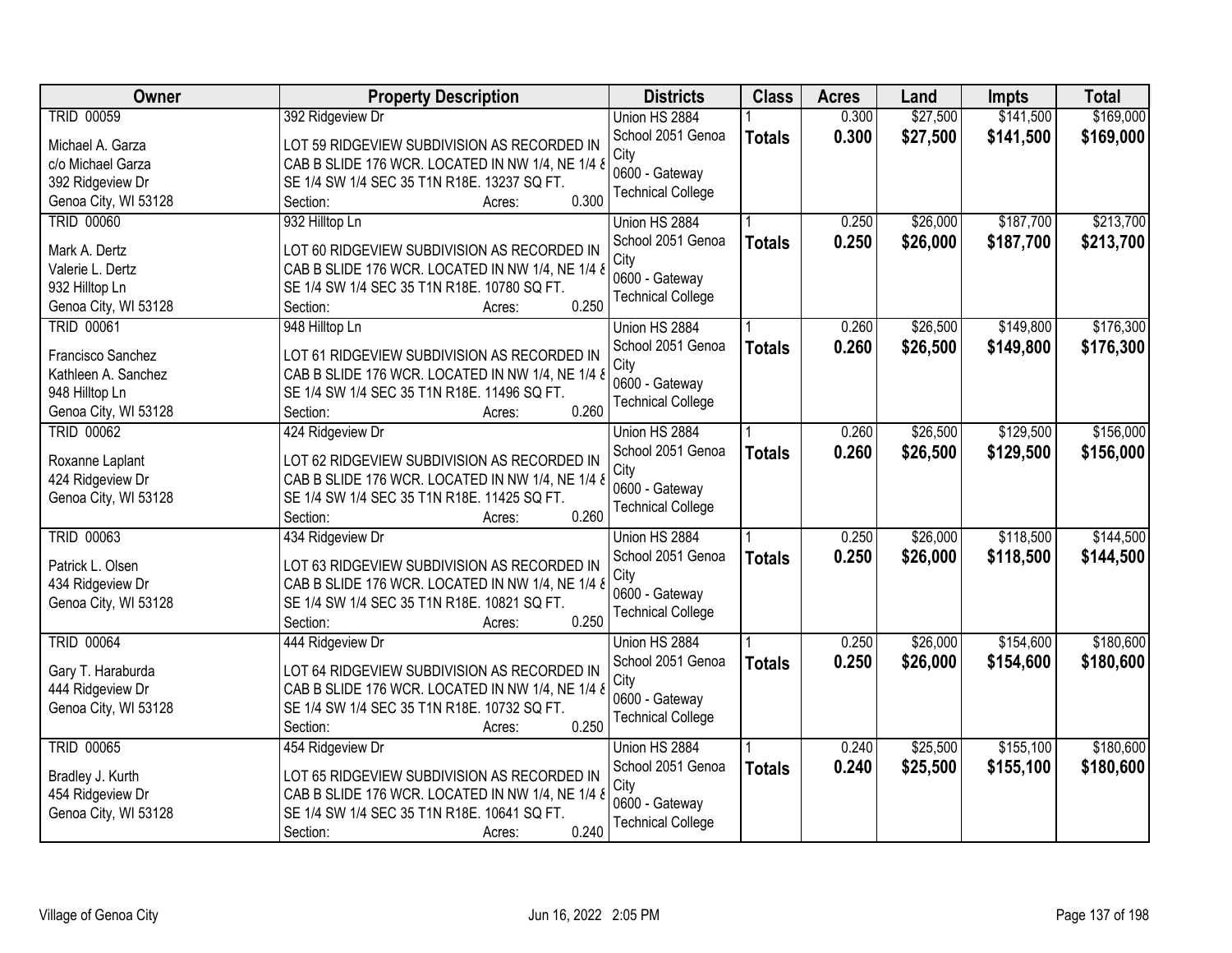| Owner                                     | <b>Property Description</b>                                      | <b>Districts</b>         | <b>Class</b>  | <b>Acres</b> | Land     | <b>Impts</b> | <b>Total</b> |
|-------------------------------------------|------------------------------------------------------------------|--------------------------|---------------|--------------|----------|--------------|--------------|
| <b>TRID 00066</b>                         | 462 Ridgeview Dr                                                 | Union HS 2884            |               | 0.240        | \$25,500 | \$176,400    | \$201,900    |
| Andrea C. Smith et al                     | LOT 66 RIDGEVIEW SUBDIVISION AS RECORDED IN                      | School 2051 Genoa        | <b>Totals</b> | 0.240        | \$25,500 | \$176,400    | \$201,900    |
| c/o Richard L. Smith Jr                   | CAB B SLIDE 176 WCR. LOCATED IN NW 1/4, NE 1/4 &                 | City                     |               |              |          |              |              |
| 462 Ridgeview Dr                          | SE 1/4 SW 1/4 SEC 35 T1N R18E. 10551 SQ FT.                      | 0600 - Gateway           |               |              |          |              |              |
| Genoa City, WI 53128                      | 0.240<br>Section:<br>Acres:                                      | <b>Technical College</b> |               |              |          |              |              |
| <b>TRID 00067</b>                         | 472 Ridgeview Dr                                                 | Union HS 2884            |               | 0.240        | \$25,500 | \$152,000    | \$177,500    |
|                                           |                                                                  | School 2051 Genoa        | <b>Totals</b> | 0.240        | \$25,500 | \$152,000    | \$177,500    |
| Paul T. Kirk                              | LOT 67 RIDGEVIEW SUBDIVISION AS RECORDED IN                      | City                     |               |              |          |              |              |
| Debra K. Kirk                             | CAB B SLIDE 176 WCR. LOCATED IN NW 1/4, NE 1/4 &                 | 0600 - Gateway           |               |              |          |              |              |
| 472 Ridgeview Dr                          | SE 1/4 SW 1/4 SEC 35 T1N R18E. 10461 SQ FT.<br>0.240             | <b>Technical College</b> |               |              |          |              |              |
| Genoa City, WI 53128                      | Section:<br>Acres:                                               |                          |               |              |          |              |              |
| <b>TRID 00068</b>                         | 482 Ridgeview Dr                                                 | Union HS 2884            |               | 0.240        | \$25,500 | \$154,000    | \$179,500    |
| Robert L. Hogan                           | LOT 68 RIDGEVIEW SUBDIVISION AS RECORDED IN                      | School 2051 Genoa        | <b>Totals</b> | 0.240        | \$25,500 | \$154,000    | \$179,500    |
| Lori A. Hogan                             | CAB B SLIDE 176 WCR. LOCATED IN NW 1/4, NE 1/4 &                 | City                     |               |              |          |              |              |
| 482 Ridgeview Dr                          | SE 1/4 SW 1/4 SEC 35 T1N R18E. 10371 SQ FT.                      | 0600 - Gateway           |               |              |          |              |              |
| Genoa City, WI 53128                      | 0.240<br>Section:<br>Acres:                                      | <b>Technical College</b> |               |              |          |              |              |
| <b>TRID 00069</b>                         | 492 Ridgeview Dr                                                 | Union HS 2884            |               | 0.280        | \$27,000 | \$149,000    | \$176,000    |
|                                           |                                                                  | School 2051 Genoa        | <b>Totals</b> | 0.280        | \$27,000 | \$149,000    | \$176,000    |
| Edward L. Adams                           | LOT 69 RIDGEVIEW SUBDIVISION AS RECORDED IN                      | City                     |               |              |          |              |              |
| Kathleen J. Adams                         | CAB B SLIDE 176 WCR. LOCATED IN NW 1/4, NE 1/4 &                 | 0600 - Gateway           |               |              |          |              |              |
| 492 Ridgeview Dr                          | SE 1/4 SW 1/4 SEC 35 T1N R18E. 12184 SQ FT.<br>0.280<br>Section: | <b>Technical College</b> |               |              |          |              |              |
| Genoa City, WI 53128<br><b>TRID 00070</b> | Acres:                                                           |                          |               | 0.270        | \$27,000 | \$189,000    | \$216,000    |
|                                           | 917 Oak Ridge Ln                                                 | Union HS 2884            |               |              |          |              |              |
| Leviticus E. Rausch                       | LOT 70 RIDGEVIEW SUBDIVISION AS RECORDED IN                      | School 2051 Genoa        | <b>Totals</b> | 0.270        | \$27,000 | \$189,000    | \$216,000    |
| Kristan Q. Rausch                         | CAB B SLIDE 176 WCR. LOCATED IN NW 1/4, NE 1/4 &                 | City<br>0600 - Gateway   |               |              |          |              |              |
| 917 Oak Ridge Ln                          | SE 1/4 SW 1/4 SEC 35 T1N R18E. 11927 SQ FT.                      | <b>Technical College</b> |               |              |          |              |              |
| Genoa City, WI 53128                      | 0.270<br>Section:<br>Acres:                                      |                          |               |              |          |              |              |
| <b>TRID 00071</b>                         | 487 Valley Vw Dr                                                 | Union HS 2884            |               | 0.240        | \$25,500 | \$134,700    | \$160,200    |
| Joseph L. Toth et al                      | LOT 71 RIDGEVIEW SUBDIVISION AS RECORDED IN                      | School 2051 Genoa        | <b>Totals</b> | 0.240        | \$25,500 | \$134,700    | \$160,200    |
| c/o Joseph L. Toth                        | CAB B SLIDE 176 WCR. LOCATED IN NW 1/4, NE 1/4 &                 | City                     |               |              |          |              |              |
| 487 Valley View Dr                        | SE 1/4 SW 1/4 SEC 35 T1N R18E. 10253 SQ FT.                      | 0600 - Gateway           |               |              |          |              |              |
| Genoa City, WI 53128-0000                 | 0.240<br>Section:<br>Acres:                                      | <b>Technical College</b> |               |              |          |              |              |
| <b>TRID 00072</b>                         | 477 Valley Vw Dr                                                 | Union HS 2884            |               | 0.240        | \$25,500 | \$114,100    | \$139,600    |
|                                           |                                                                  | School 2051 Genoa        | <b>Totals</b> | 0.240        | \$25,500 | \$114,100    | \$139,600    |
| Robert F. Meinshausen Jr                  | LOT 72 RIDGEVIEW SUBDIVISION AS RECORDED IN                      | City                     |               |              |          |              |              |
| Catherine M. Meinshausen                  | CAB B SLIDE 176 WCR. LOCATED IN NW 1/4, NE 1/4 &                 | 0600 - Gateway           |               |              |          |              |              |
| 477 Valley View Dr                        | SE 1/4 SW 1/4 SEC 35 T1N R18E. 10359 SQ FT.                      | <b>Technical College</b> |               |              |          |              |              |
| Genoa City, WI 53128                      | 0.240<br>Section:<br>Acres:                                      |                          |               |              |          |              |              |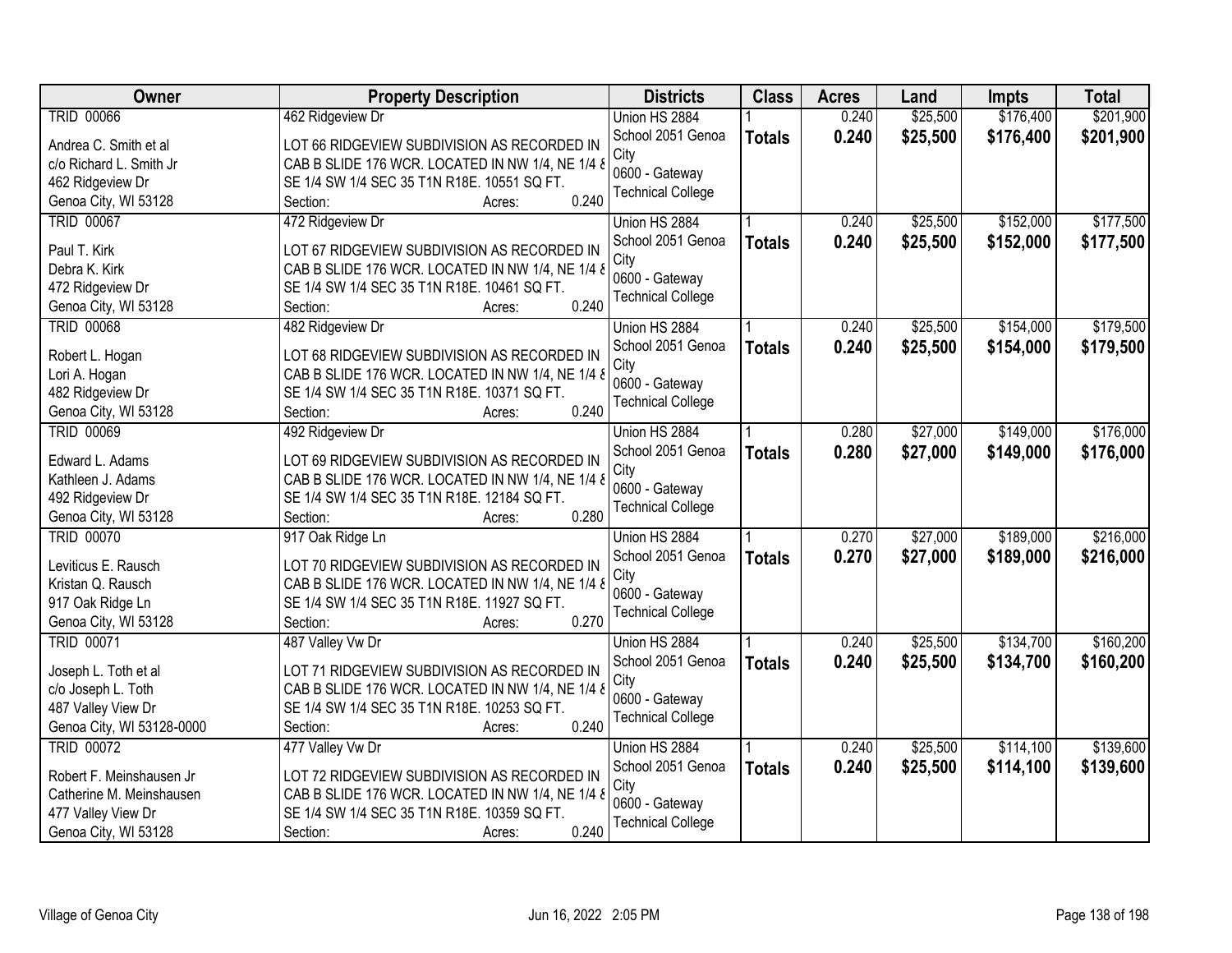| Owner                | <b>Property Description</b>                          | <b>Districts</b>                           | <b>Class</b>  | <b>Acres</b> | Land     | Impts     | <b>Total</b> |
|----------------------|------------------------------------------------------|--------------------------------------------|---------------|--------------|----------|-----------|--------------|
| <b>TRID 00073</b>    | 467 Valley Vw Dr                                     | Union HS 2884                              |               | 0.240        | \$25,500 | \$179,000 | \$204,500    |
| Richard L. Funari    | LOT 73 RIDGEVIEW SUBDIVISION AS RECORDED IN          | School 2051 Genoa                          | <b>Totals</b> | 0.240        | \$25,500 | \$179,000 | \$204,500    |
| Wendy J. Funari      | CAB B SLIDE 176 WCR. LOCATED IN NW 1/4, NE 1/4 &     | City                                       |               |              |          |           |              |
| 467 Valley View Dr   | SE 1/4 SW 1/4 SEC 35 T1N R18E. 10465 SQ FT.          | 0600 - Gateway                             |               |              |          |           |              |
| Genoa City, WI 53128 | 0.240<br>Section:<br>Acres:                          | <b>Technical College</b>                   |               |              |          |           |              |
| <b>TRID 00074</b>    | 457 Valley Vw Dr                                     | Union HS 2884                              |               | 0.240        | \$25,500 | \$149,000 | \$174,500    |
|                      |                                                      | School 2051 Genoa                          | <b>Totals</b> | 0.240        | \$25,500 | \$149,000 | \$174,500    |
| Stephen Anton        | LOT 74 RIDGEVIEW SUBDIVISION AS RECORDED IN          | City                                       |               |              |          |           |              |
| 457 Valley View Dr   | CAB B SLIDE 176 WCR. LOCATED IN NW 1/4, NE 1/4 &     | 0600 - Gateway                             |               |              |          |           |              |
| Genoa City, WI 53128 | SE 1/4 SW 1/4 SEC 35 T1N R18E. 10571 SQ FT.<br>0.240 | <b>Technical College</b>                   |               |              |          |           |              |
|                      | Section:<br>Acres:                                   |                                            |               |              |          |           |              |
| <b>TRID 00075</b>    | 447 Valley Vw Dr                                     | Union HS 2884                              |               | 0.250        | \$26,000 | \$160,900 | \$186,900    |
| Grant S. White       | LOT 75 RIDGEVIEW SUBDIVISION AS RECORDED IN          | School 2051 Genoa                          | <b>Totals</b> | 0.250        | \$26,000 | \$160,900 | \$186,900    |
| Rebecca L. White     | CAB B SLIDE 176 WCR. LOCATED IN NW 1/4, NE 1/4 &     | City                                       |               |              |          |           |              |
| 447 Valley View Dr   | SE 1/4 SW 1/4 SEC 35 T1N R18E. 10676 SQ FT.          | 0600 - Gateway                             |               |              |          |           |              |
| Genoa City, WI 53128 | 0.250<br>Section:<br>Acres:                          | <b>Technical College</b>                   |               |              |          |           |              |
| <b>TRID 00076</b>    | 437 Valley Vw Dr                                     | Union HS 2884                              |               | 0.250        | \$26,000 | \$165,000 | \$191,000    |
|                      |                                                      | School 2051 Genoa                          | <b>Totals</b> | 0.250        | \$26,000 | \$165,000 | \$191,000    |
| James Tonkinson      | LOT 76 RIDGEVIEW SUBDIVISION AS RECORDED IN          | City                                       |               |              |          |           |              |
| 2636 W Gregory St #2 | CAB B SLIDE 176 WCR. LOCATED IN NW 1/4, NE 1/4 &     | 0600 - Gateway                             |               |              |          |           |              |
| Chicago, IL 60625    | SE 1/4 SW 1/4 SEC 35 T1N R18E. 10782 SQ FT.<br>0.250 | <b>Technical College</b>                   |               |              |          |           |              |
|                      | Section:<br>Acres:                                   |                                            |               |              |          |           |              |
| <b>TRID 00077</b>    | 427 Valley Vw Dr                                     | Union HS 2884                              |               | 0.250        | \$26,000 | \$134,000 | \$160,000    |
| Janine Roberts       | LOT 77 RIDGEVIEW SUBDIVISION AS RECORDED IN          | School 2051 Genoa                          | <b>Totals</b> | 0.250        | \$26,000 | \$134,000 | \$160,000    |
| 427 Valley View Dr   | CAB B SLIDE 176 WCR. LOCATED IN NW 1/4, NE 1/4 8     | City                                       |               |              |          |           |              |
| Genoa City, WI 53128 | SE 1/4 SW 1/4 SEC 35 T1N R18E. 11053 SQ FT.          | 0600 - Gateway<br><b>Technical College</b> |               |              |          |           |              |
|                      | 0.250<br>Section:<br>Acres:                          |                                            |               |              |          |           |              |
| <b>TRID 00078</b>    | 417 Valley Vw Dr                                     | Union HS 2884                              |               | 0.240        | \$25,500 | \$147,600 | \$173,100    |
| Sean Samonig         | LOT 78 RIDGEVIEW SUBDIVISION AS RECORDED IN          | School 2051 Genoa                          | <b>Totals</b> | 0.240        | \$25,500 | \$147,600 | \$173,100    |
| Jamie L. Samonig     | CAB B SLIDE 176 WCR. LOCATED IN NW 1/4, NE 1/4 &     | City                                       |               |              |          |           |              |
| 417 Valley View Dr   | SE 1/4 SW 1/4 SEC 35 T1N R18E. 10285 SQ FT.          | 0600 - Gateway                             |               |              |          |           |              |
| Genoa City, WI 53128 | 0.240<br>Section:<br>Acres:                          | <b>Technical College</b>                   |               |              |          |           |              |
| <b>TRID 00079</b>    | 409 Valley Vw Dr                                     | Union HS 2884                              |               | 0.290        | \$27,500 | \$140,400 | \$167,900    |
|                      |                                                      | School 2051 Genoa                          | <b>Totals</b> | 0.290        | \$27,500 | \$140,400 | \$167,900    |
| Janice M. Benedict   | LOT 79 RIDGEVIEW SUBDIVISION AS RECORDED IN          | City                                       |               |              |          |           |              |
| PO Box 512           | CAB B SLIDE 176 WCR. LOCATED IN NW 1/4, NE 1/4 &     | 0600 - Gateway                             |               |              |          |           |              |
| Genoa City, WI 53128 | SE 1/4 SW 1/4 SEC 35 T1N R18E. 12840 SQ FT.          | <b>Technical College</b>                   |               |              |          |           |              |
|                      | 0.290<br>Section:<br>Acres:                          |                                            |               |              |          |           |              |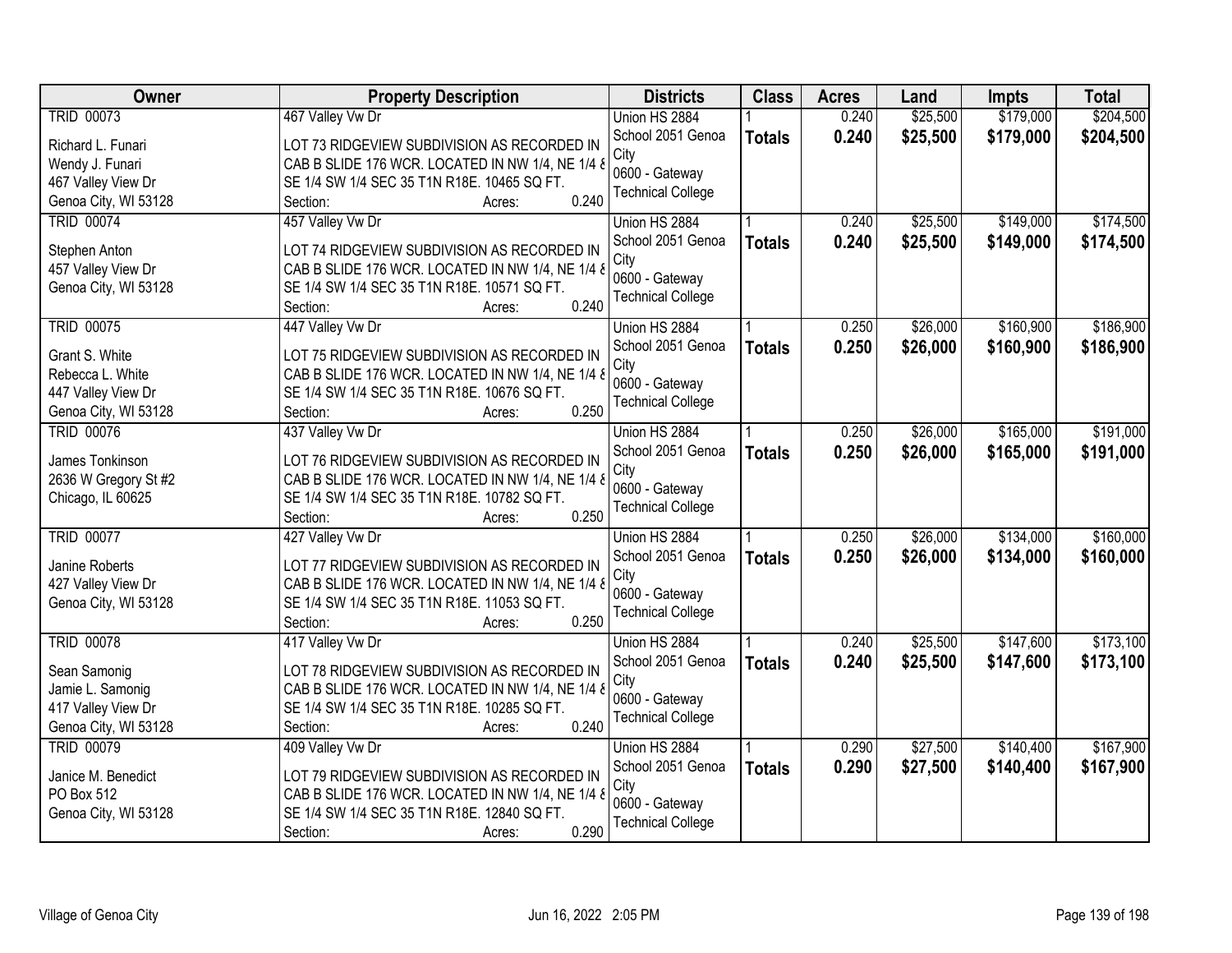| Owner                                                                                                  | <b>Property Description</b>                                                                                                                                                                     | <b>Districts</b>                                                                         | <b>Class</b>             | <b>Acres</b>             | Land                    | <b>Impts</b>                  | <b>Total</b>            |
|--------------------------------------------------------------------------------------------------------|-------------------------------------------------------------------------------------------------------------------------------------------------------------------------------------------------|------------------------------------------------------------------------------------------|--------------------------|--------------------------|-------------------------|-------------------------------|-------------------------|
| <b>TRID 00080</b><br>Tracy Group, Inc<br>c/o John C. Tracy                                             | Main St<br>OUTLOT 1 RIDGEVIEW SUBDIVISION AS RECORDED<br>IN CAB B SLIDE 176 WCR. LOCATED IN NW 1/4, NE                                                                                          | Union HS 2884<br>School 2051 Genoa<br>City                                               |                          | Assessed with TRID 00079 |                         |                               |                         |
| 525 Kenosha St #d<br>Walworth, WI 53184                                                                | 1/4 & SE 1/4 SW 1/4 SEC 35 T1N R18E. 16930 SQ FT.<br>0.000<br>Section:<br>Acres:                                                                                                                | 0600 - Gateway<br><b>Technical College</b>                                               |                          |                          |                         |                               |                         |
| <b>TRIDN 00001</b><br>Tracy Group, Inc<br>c/o John C. Tracy<br>525 Kenosha St #d<br>Walworth, WI 53184 | <b>Ridgeview Dr</b><br>LOT 1 RIDGEVIEW NORTH SUBDIVISION AS<br>RECORDED IN CAB D SLIDE 42 WCR. LOCATED IN S<br>1/2 SE 1/4 NW 1/4 SEC 35 T1N R18E. 15267 SQ FT<br>0.350<br>Section: 35<br>Acres: | Union HS 2884<br>School 2051 Genoa<br>City<br>0600 - Gateway<br><b>Technical College</b> | 4<br>5M<br><b>Totals</b> | 0.170<br>0.180<br>0.350  | \$100<br>\$500<br>\$600 | $\overline{50}$<br>\$0<br>\$0 | \$100<br>\$500<br>\$600 |
| <b>TRIDN 00002</b><br>Tracy Group, Inc<br>c/o John C. Tracy<br>525 Kenosha St #d<br>Walworth, WI 53184 | <b>Ridgeview Dr</b><br>LOT 2 RIDGEVIEW NORTH SUBDIVISION AS<br>RECORDED IN CAB D SLIDE 42 WCR. LOCATED IN S<br>1/2 SE 1/4 NW 1/4 SEC 35 T1N R18E. 14972 SQ FT<br>0.340<br>Section: 35<br>Acres: | Union HS 2884<br>School 2051 Genoa<br>City<br>0600 - Gateway<br><b>Technical College</b> | <b>Totals</b>            | 0.340<br>0.340           | \$100<br>\$100          | \$0<br>\$0                    | \$100<br>\$100          |
| <b>TRIDN 00003</b><br>Tracy Group, Inc<br>c/o John C. Tracy<br>525 Kenosha St #d<br>Walworth, WI 53184 | <b>Ridgeview Dr</b><br>LOT 3 RIDGEVIEW NORTH SUBDIVISION AS<br>RECORDED IN CAB D SLIDE 42 WCR. LOCATED IN S<br>1/2 SE 1/4 NW 1/4 SEC 35 T1N R18E. 15074 SQ FT<br>0.350<br>Section: 35<br>Acres: | Union HS 2884<br>School 2051 Genoa<br>City<br>0600 - Gateway<br><b>Technical College</b> | <b>Totals</b>            | 0.350<br>0.350           | \$100<br>\$100          | \$0<br>\$0                    | \$100<br>\$100          |
| <b>TRIDN 00004</b><br>Tracy Group, Inc<br>c/o John C. Tracy<br>525 Kenosha St #d<br>Walworth, WI 53184 | <b>Ridgeview Dr</b><br>LOT 4 RIDGEVIEW NORTH SUBDIVISION AS<br>RECORDED IN CAB D SLIDE 42 WCR. LOCATED IN S<br>1/2 SE 1/4 NW 1/4 SEC 35 T1N R18E. 14870 SQ FT<br>0.340<br>Section: 35<br>Acres: | Union HS 2884<br>School 2051 Genoa<br>City<br>0600 - Gateway<br><b>Technical College</b> | <b>Totals</b>            | 0.340<br>0.340           | \$100<br>\$100          | \$0<br>\$0                    | \$100<br>\$100          |
| <b>TRIDN 00005</b><br>Tracy Group, Inc<br>c/o John C. Tracy<br>525 Kenosha St #d<br>Walworth, WI 53184 | Wooded Way<br>LOT 5 RIDGEVIEW NORTH SUBDIVISION AS<br>RECORDED IN CAB D SLIDE 42 WCR. LOCATED IN S<br>1/2 SE 1/4 NW 1/4 SEC 35 T1N R18E. 13020 SQ FT<br>0.300<br>Section: 35<br>Acres:          | Union HS 2884<br>School 2051 Genoa<br>City<br>0600 - Gateway<br><b>Technical College</b> | <b>Totals</b>            | 0.300<br>0.300           | \$100<br>\$100          | $\overline{50}$<br>\$0        | \$100<br>\$100          |
| <b>TRIDN 00006</b><br>Tracy Group, Inc<br>c/o John C. Tracy<br>525 Kenosha St #d<br>Walworth, WI 53184 | <b>Wooded Way</b><br>LOT 6 RIDGEVIEW NORTH SUBDIVISION AS<br>RECORDED IN CAB D SLIDE 42 WCR. LOCATED IN S<br>1/2 SE 1/4 NW 1/4 SEC 35 T1N R18E. 13000 SQ FT<br>0.300<br>Section: 35<br>Acres:   | Union HS 2884<br>School 2051 Genoa<br>City<br>0600 - Gateway<br><b>Technical College</b> | <b>Totals</b>            | 0.300<br>0.300           | \$100<br>\$100          | $\overline{50}$<br>\$0        | \$100<br>\$100          |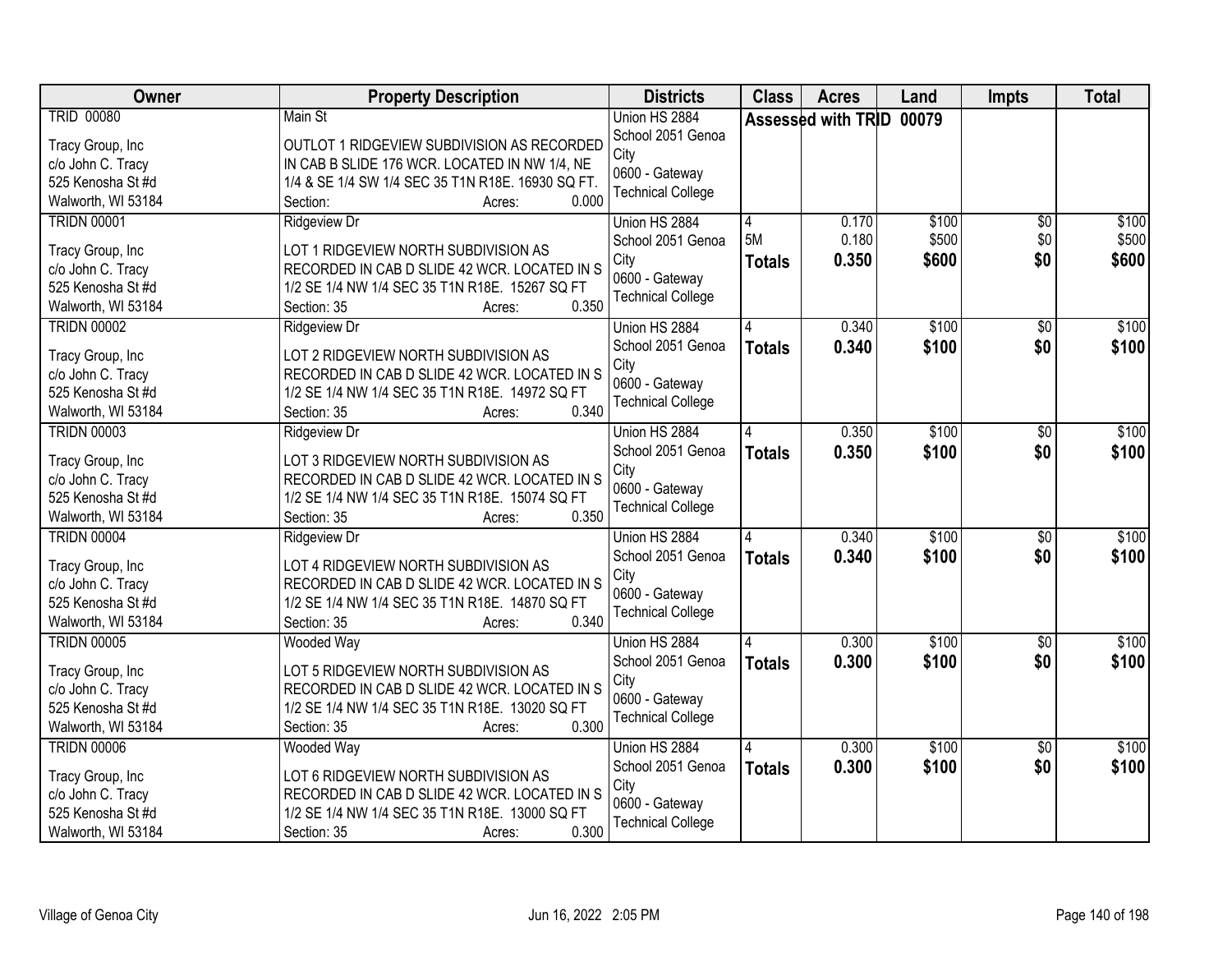| Owner              | <b>Property Description</b>                    | <b>Districts</b>         | <b>Class</b>  | <b>Acres</b> | Land    | <b>Impts</b>    | <b>Total</b> |
|--------------------|------------------------------------------------|--------------------------|---------------|--------------|---------|-----------------|--------------|
| <b>TRIDN 00007</b> | <b>Wooded Way</b>                              | Union HS 2884            |               | 0.300        | \$100   | $\overline{30}$ | \$100        |
| Tracy Group, Inc   | LOT 7 RIDGEVIEW NORTH SUBDIVISION AS           | School 2051 Genoa        | <b>Totals</b> | 0.300        | \$100   | \$0             | \$100        |
| c/o John C. Tracy  | RECORDED IN CAB D SLIDE 42 WCR. LOCATED IN S   | City                     |               |              |         |                 |              |
| 525 Kenosha St #d  | 1/2 SE 1/4 NW 1/4 SEC 35 T1N R18E. 13000 SQ FT | 0600 - Gateway           |               |              |         |                 |              |
| Walworth, WI 53184 | 0.300<br>Section: 35<br>Acres:                 | <b>Technical College</b> |               |              |         |                 |              |
| <b>TRIDN 00008</b> | <b>Wooded Way</b>                              | Union HS 2884            | 4             | 0.200        | \$100   | $\overline{50}$ | \$100        |
|                    |                                                | School 2051 Genoa        | 5M            | 0.100        | \$300   | \$0             | \$300        |
| Tracy Group, Inc   | LOT 8 RIDGEVIEW NORTH SUBDIVISION AS           | City                     | <b>Totals</b> | 0.300        | \$400   | \$0             | \$400        |
| c/o John C. Tracy  | RECORDED IN CAB D SLIDE 42 WCR. LOCATED IN S   | 0600 - Gateway           |               |              |         |                 |              |
| 525 Kenosha St #d  | 1/2 SE 1/4 NW 1/4 SEC 35 T1N R18E. 13000 SQ FT | <b>Technical College</b> |               |              |         |                 |              |
| Walworth, WI 53184 | 0.300<br>Section: 35<br>Acres:                 |                          |               |              |         |                 |              |
| <b>TRIDN 00009</b> | <b>Wooded Way</b>                              | Union HS 2884            | 6             | 0.300        | \$2,000 | \$0             | \$2,000      |
| Tracy Group, Inc   | LOT 9 RIDGEVIEW NORTH SUBDIVISION AS           | School 2051 Genoa        | <b>Totals</b> | 0.300        | \$2,000 | \$0             | \$2,000      |
| c/o John C. Tracy  | RECORDED IN CAB D SLIDE 42 WCR. LOCATED IN S   | City                     |               |              |         |                 |              |
| 525 Kenosha St #d  | 1/2 SE 1/4 NW 1/4 SEC 35 T1N R18E. 13000 SQ FT | 0600 - Gateway           |               |              |         |                 |              |
| Walworth, WI 53184 | 0.300<br>Section: 35<br>Acres:                 | <b>Technical College</b> |               |              |         |                 |              |
| <b>TRIDN 00010</b> | <b>Wooded Way</b>                              | Union HS 2884            | 6             | 0.300        | \$2,000 | \$0             | \$2,000      |
|                    |                                                | School 2051 Genoa        |               | 0.300        | \$2,000 | \$0             |              |
| Tracy Group, Inc   | LOT 10 RIDGEVIEW NORTH SUBDIVISION AS          | City                     | <b>Totals</b> |              |         |                 | \$2,000      |
| c/o John C. Tracy  | RECORDED IN CAB D SLIDE 42 WCR. LOCATED IN S   | 0600 - Gateway           |               |              |         |                 |              |
| 525 Kenosha St #d  | 1/2 SE 1/4 NW 1/4 SEC 35 T1N R18E. 13012 SQ FT | <b>Technical College</b> |               |              |         |                 |              |
| Walworth, WI 53184 | 0.300<br>Section: 35<br>Acres:                 |                          |               |              |         |                 |              |
| <b>TRIDN 00011</b> | <b>Wooded Way</b>                              | Union HS 2884            | 6             | 0.430        | \$2,500 | $\overline{50}$ | \$2,500      |
|                    |                                                | School 2051 Genoa        | <b>Totals</b> | 0.430        | \$2,500 | \$0             | \$2,500      |
| Tracy Group, Inc   | LOT 11 RIDGEVIEW NORTH SUBDIVISION AS          | City                     |               |              |         |                 |              |
| c/o John C. Tracy  | RECORDED IN CAB D SLIDE 42 WCR. LOCATED IN S   | 0600 - Gateway           |               |              |         |                 |              |
| 525 Kenosha St #d  | 1/2 SE 1/4 NW 1/4 SEC 35 T1N R18E. 18719 SQ FT | <b>Technical College</b> |               |              |         |                 |              |
| Walworth, WI 53184 | 0.430<br>Section: 35<br>Acres:                 |                          |               |              |         |                 |              |
| <b>TRIDN 00012</b> | Wooded Way                                     | Union HS 2884            | 6             | 0.410        | \$2,500 | \$0             | \$2,500      |
| Tracy Group, Inc   | LOT 12 RIDGEVIEW NORTH SUBDIVISION AS          | School 2051 Genoa        | <b>Totals</b> | 0.410        | \$2,500 | \$0             | \$2,500      |
| c/o John C. Tracy  | RECORDED IN CAB D SLIDE 42 WCR. LOCATED IN S   | City                     |               |              |         |                 |              |
| 525 Kenosha St #d  | 1/2 SE 1/4 NW 1/4 SEC 35 T1N R18E. 17682 SQ FT | 0600 - Gateway           |               |              |         |                 |              |
| Walworth, WI 53184 | 0.410<br>Section: 35<br>Acres:                 | <b>Technical College</b> |               |              |         |                 |              |
| <b>TRIDN 00013</b> | <b>Wooded Way</b>                              | Union HS 2884            | 6             | 0.300        | \$2,000 | $\overline{30}$ | \$2,000      |
|                    |                                                | School 2051 Genoa        | <b>Totals</b> | 0.300        | \$2,000 | \$0             | \$2,000      |
| Tracy Group, Inc   | LOT 13 RIDGEVIEW NORTH SUBDIVISION AS          | City                     |               |              |         |                 |              |
| c/o John C. Tracy  | RECORDED IN CAB D SLIDE 42 WCR. LOCATED IN S   | 0600 - Gateway           |               |              |         |                 |              |
| 525 Kenosha St #d  | 1/2 SE 1/4 NW 1/4 SEC 35 T1N R18E. 13089 SQ FT | <b>Technical College</b> |               |              |         |                 |              |
| Walworth, WI 53184 | 0.300<br>Section: 35<br>Acres:                 |                          |               |              |         |                 |              |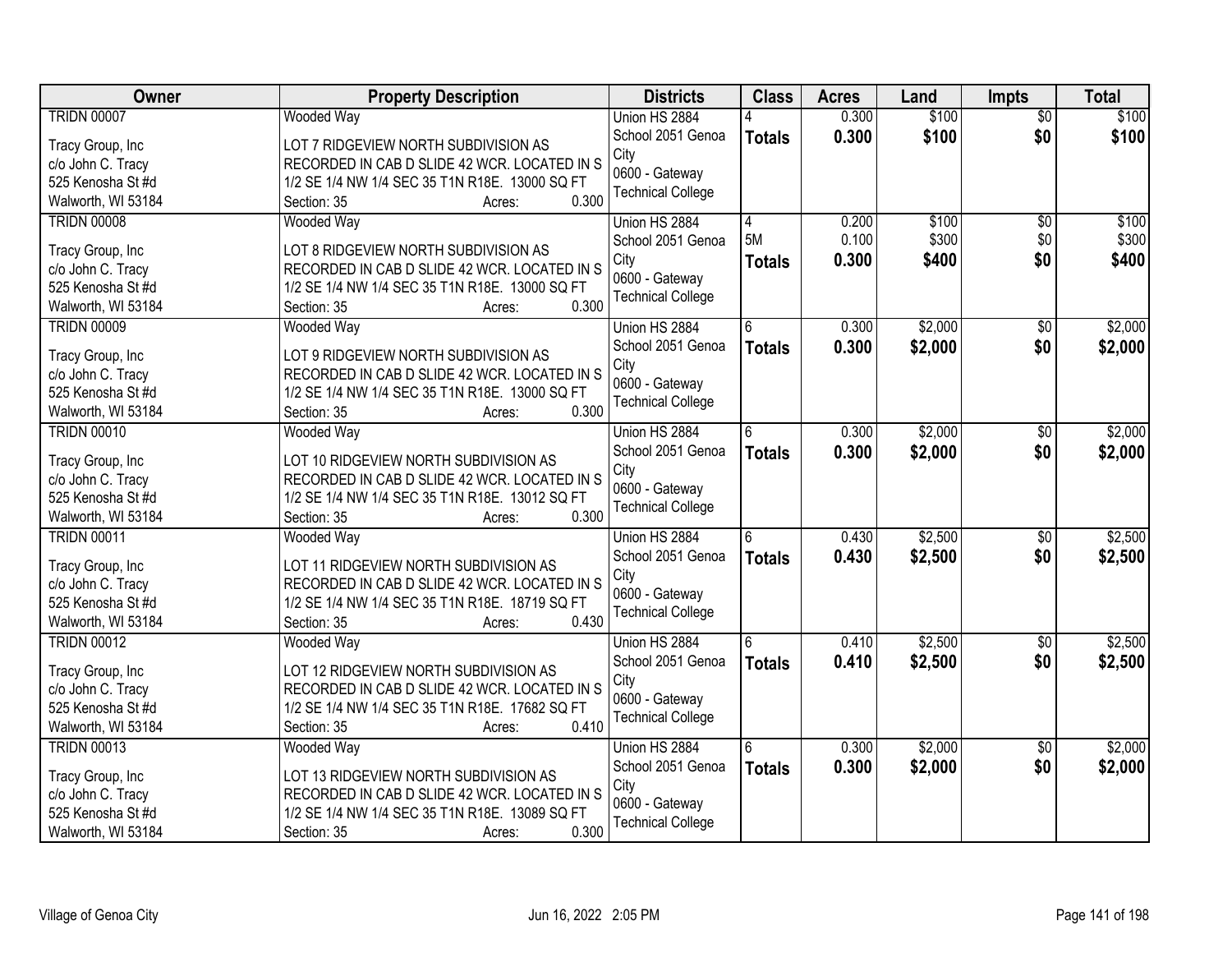| <b>Owner</b>       | <b>Property Description</b>                             | <b>Districts</b>         | <b>Class</b>  | <b>Acres</b>   | Land    | <b>Impts</b>    | <b>Total</b> |
|--------------------|---------------------------------------------------------|--------------------------|---------------|----------------|---------|-----------------|--------------|
| <b>TRIDN 00014</b> | <b>Parkview PI</b>                                      | Union HS 2884            | 6             | 0.470          | \$3,000 | $\overline{50}$ | \$3,000      |
| Tracy Group, Inc   | LOT 14 RIDGEVIEW NORTH SUBDIVISION AS                   | School 2051 Genoa        | <b>Totals</b> | 0.470          | \$3,000 | \$0             | \$3,000      |
| c/o John C. Tracy  | RECORDED IN CAB D SLIDE 42 WCR. LOCATED IN S            | City                     |               |                |         |                 |              |
| 525 Kenosha St #d  | 1/2 SE 1/4 NW 1/4 SEC 35 T1N R18E. 20616 SQ FT          | 0600 - Gateway           |               |                |         |                 |              |
| Walworth, WI 53184 | 0.470<br>Section: 35<br>Acres:                          | <b>Technical College</b> |               |                |         |                 |              |
| <b>TRIDN 00015</b> | Parkview PI                                             | Union HS 2884            |               | 0.090          | \$100   | $\sqrt{6}$      | \$100        |
| Tracy Group, Inc   | LOT 15 RIDGEVIEW NORTH SUBDIVISION AS                   | School 2051 Genoa        |               | 0.250          | \$1,500 | \$0             | \$1,500      |
| c/o John C. Tracy  | RECORDED IN CAB D SLIDE 42 WCR. LOCATED IN S            | City                     | <b>Totals</b> | 0.340          | \$1,600 | \$0             | \$1,600      |
| 525 Kenosha St #d  | 1/2 SE 1/4 NW 1/4 SEC 35 T1N R18E. 14710 SQ FT          | 0600 - Gateway           |               |                |         |                 |              |
| Walworth, WI 53184 | 0.340<br>Section: 35<br>Acres:                          | <b>Technical College</b> |               |                |         |                 |              |
| <b>TRIDN 00016</b> | Parkview PI                                             | Union HS 2884            |               | 0.200          | \$100   | \$0             | \$100        |
|                    |                                                         | School 2051 Genoa        |               | 0.100          | \$500   | \$0             | \$500        |
| Tracy Group, Inc   | LOT 16 RIDGEVIEW NORTH SUBDIVISION AS                   | City                     | <b>Totals</b> | 0.300          | \$600   | \$0             | \$600        |
| c/o John C. Tracy  | RECORDED IN CAB D SLIDE 42 WCR. LOCATED IN S            | 0600 - Gateway           |               |                |         |                 |              |
| 525 Kenosha St #d  | 1/2 SE 1/4 NW 1/4 SEC 35 T1N R18E. 13002 SQ FT<br>0.300 | <b>Technical College</b> |               |                |         |                 |              |
| Walworth, WI 53184 | Section: 35<br>Acres:                                   |                          |               |                |         |                 |              |
| <b>TRIDN 00017</b> | Parkview PI                                             | Union HS 2884            | 4<br>5M       | 0.200<br>0.100 | \$100   | $\sqrt[6]{3}$   | \$100        |
| Tracy Group, Inc   | LOT 17 RIDGEVIEW NORTH SUBDIVISION AS                   | School 2051 Genoa        |               |                | \$300   | \$0             | \$300        |
| c/o John C. Tracy  | RECORDED IN CAB D SLIDE 42 WCR. LOCATED IN S            | City<br>0600 - Gateway   | <b>Totals</b> | 0.300          | \$400   | \$0             | \$400        |
| 525 Kenosha St #d  | 1/2 SE 1/4 NW 1/4 SEC 35 T1N R18E. 13077 SQ FT          | <b>Technical College</b> |               |                |         |                 |              |
| Walworth, WI 53184 | 0.300<br>Section: 35<br>Acres:                          |                          |               |                |         |                 |              |
| <b>TRIDN 00018</b> | <b>Parkview PI</b>                                      | Union HS 2884            |               | 0.190          | \$100   | $\overline{50}$ | \$100        |
| Tracy Group, Inc   | LOT 18 RIDGEVIEW NORTH SUBDIVISION AS                   | School 2051 Genoa        | 5M            | 0.200          | \$500   | \$0             | \$500        |
| c/o John C. Tracy  | RECORDED IN CAB D SLIDE 42 WCR. LOCATED IN S            | City                     | <b>Totals</b> | 0.390          | \$600   | \$0             | \$600        |
| 525 Kenosha St #d  | 1/2 SE 1/4 NW 1/4 SEC 35 T1N R18E. 17085 SQ FT          | 0600 - Gateway           |               |                |         |                 |              |
| Walworth, WI 53184 | 0.390<br>Section: 35<br>Acres:                          | <b>Technical College</b> |               |                |         |                 |              |
| <b>TRIDN 00019</b> | <b>Fellows St</b>                                       | Union HS 2884            |               | 0.380          | \$100   | $\sqrt{6}$      | \$100        |
|                    |                                                         | School 2051 Genoa        |               | 0.380          | \$100   | \$0             | \$100        |
| Tracy Group, Inc   | LOT 19 RIDGEVIEW NORTH SUBDIVISION AS                   | City                     | <b>Totals</b> |                |         |                 |              |
| c/o John C. Tracy  | RECORDED IN CAB D SLIDE 42 WCR. LOCATED IN S            | 0600 - Gateway           |               |                |         |                 |              |
| 525 Kenosha St#d   | 1/2 SE 1/4 NW 1/4 SEC 35 T1N R18E. 16671 SQ FT          | <b>Technical College</b> |               |                |         |                 |              |
| Walworth, WI 53184 | 0.380<br>Section: 35<br>Acres:                          |                          |               |                |         |                 |              |
| <b>TRIDN 00020</b> | <b>Fellows St</b>                                       | Union HS 2884            |               | 0.310          | \$100   | $\overline{60}$ | \$100        |
| Tracy Group, Inc   | LOT 20 RIDGEVIEW NORTH SUBDIVISION AS                   | School 2051 Genoa        | <b>Totals</b> | 0.310          | \$100   | \$0             | \$100        |
| c/o John C. Tracy  | RECORDED IN CAB D SLIDE 42 WCR. LOCATED IN S            | City                     |               |                |         |                 |              |
| 525 Kenosha St #d  | 1/2 SE 1/4 NW 1/4 SEC 35 T1N R18E. 13376 SQ FT          | 0600 - Gateway           |               |                |         |                 |              |
| Walworth, WI 53184 | 0.310<br>Section: 35<br>Acres:                          | <b>Technical College</b> |               |                |         |                 |              |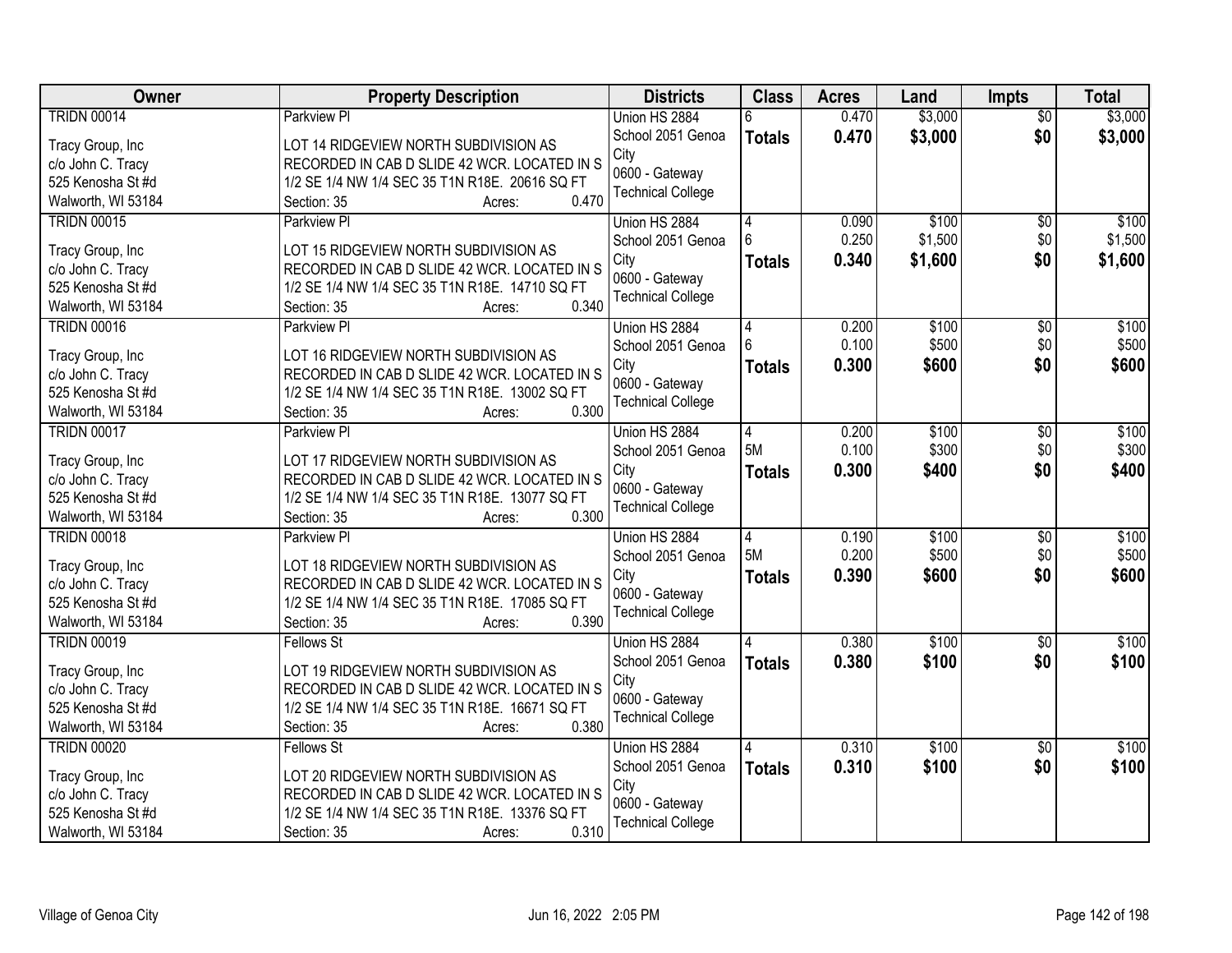| Owner              | <b>Property Description</b>                    | <b>Districts</b>         | <b>Class</b>  | <b>Acres</b> | Land    | <b>Impts</b>    | <b>Total</b> |
|--------------------|------------------------------------------------|--------------------------|---------------|--------------|---------|-----------------|--------------|
| <b>TRIDN 00021</b> | <b>Parkview PI</b>                             | Union HS 2884            |               | 0.210        | \$100   | $\overline{50}$ | \$100        |
| Tracy Group, Inc   | LOT 21 RIDGEVIEW NORTH SUBDIVISION AS          | School 2051 Genoa        | 6             | 0.100        | \$500   | \$0             | \$500        |
| c/o John C. Tracy  | RECORDED IN CAB D SLIDE 42 WCR. LOCATED IN S   | City                     | <b>Totals</b> | 0.310        | \$600   | \$0             | \$600        |
| 525 Kenosha St #d  | 1/2 SE 1/4 NW 1/4 SEC 35 T1N R18E. 13447 SQ FT | 0600 - Gateway           |               |              |         |                 |              |
| Walworth, WI 53184 | 0.310<br>Section: 35<br>Acres:                 | <b>Technical College</b> |               |              |         |                 |              |
| <b>TRIDN 00022</b> | <b>Parkview PI</b>                             | Union HS 2884            | 4             | 0.100        | \$100   | $\overline{50}$ | \$100        |
|                    |                                                | School 2051 Genoa        |               | 0.200        | \$1,000 | \$0             | \$1,000      |
| Tracy Group, Inc   | LOT 22 RIDGEVIEW NORTH SUBDIVISION AS          | City                     | <b>Totals</b> | 0.300        | \$1,100 | \$0             | \$1,100      |
| c/o John C. Tracy  | RECORDED IN CAB D SLIDE 42 WCR. LOCATED IN S   | 0600 - Gateway           |               |              |         |                 |              |
| 525 Kenosha St #d  | 1/2 SE 1/4 NW 1/4 SEC 35 T1N R18E. 13019 SQ FT | <b>Technical College</b> |               |              |         |                 |              |
| Walworth, WI 53184 | 0.300<br>Section: 35<br>Acres:                 |                          |               |              |         |                 |              |
| <b>TRIDN 00023</b> | Parkview Pl                                    | Union HS 2884            | 4             | 0.100        | \$100   | \$0             | \$100        |
| Tracy Group, Inc   | LOT 23 RIDGEVIEW NORTH SUBDIVISION AS          | School 2051 Genoa        |               | 0.210        | \$1,500 | \$0             | \$1,500      |
| c/o John C. Tracy  | RECORDED IN CAB D SLIDE 42 WCR. LOCATED IN S   | City                     | <b>Totals</b> | 0.310        | \$1,600 | \$0             | \$1,600      |
| 525 Kenosha St #d  | 1/2 SE 1/4 NW 1/4 SEC 35 T1N R18E. 13298 SQ FT | 0600 - Gateway           |               |              |         |                 |              |
| Walworth, WI 53184 | 0.310<br>Section: 35<br>Acres:                 | <b>Technical College</b> |               |              |         |                 |              |
| <b>TRIDN 00024</b> | Parkview PI                                    | Union HS 2884            | 6             | 0.320        | \$2,000 | \$0             | \$2,000      |
|                    |                                                | School 2051 Genoa        | <b>Totals</b> | 0.320        | \$2,000 | \$0             | \$2,000      |
| Tracy Group, Inc   | LOT 24 RIDGEVIEW NORTH SUBDIVISION AS          | City                     |               |              |         |                 |              |
| c/o John C. Tracy  | RECORDED IN CAB D SLIDE 42 WCR. LOCATED IN S   | 0600 - Gateway           |               |              |         |                 |              |
| 525 Kenosha St #d  | 1/2 SE 1/4 NW 1/4 SEC 35 T1N R18E. 13757 SQ FT | <b>Technical College</b> |               |              |         |                 |              |
| Walworth, WI 53184 | 0.320<br>Section: 35<br>Acres:                 |                          |               |              |         |                 |              |
| <b>TRIDN 00025</b> | 541 Fellows St                                 | Union HS 2884            | ĥ             | 0.320        | \$2,000 | $\overline{30}$ | \$2,000      |
| Tracy Group, Inc   | LOT 25 RIDGEVIEW NORTH SUBDIVISION AS          | School 2051 Genoa        | <b>Totals</b> | 0.320        | \$2,000 | \$0             | \$2,000      |
| c/o John C. Tracy  | RECORDED IN CAB D SLIDE 42 WCR. LOCATED IN S   | City                     |               |              |         |                 |              |
| 525 Kenosha St #d  | 1/2 SE 1/4 NW 1/4 SEC 35 T1N R18E. 14067 SQ FT | 0600 - Gateway           |               |              |         |                 |              |
| Walworth, WI 53184 | 0.320<br>Section: 35<br>Acres:                 | <b>Technical College</b> |               |              |         |                 |              |
| <b>TRIDN 00026</b> | <b>Fellows St</b>                              | Union HS 2884            |               | 0.130        | \$1,500 | $\overline{60}$ | \$1,500      |
|                    |                                                | School 2051 Genoa        |               | 0.200        | \$100   | \$0             | \$100        |
| Tracy Group, Inc   | LOT 26 RIDGEVIEW NORTH SUBDIVISION AS          | City                     | <b>Totals</b> | 0.330        | \$1,600 | \$0             | \$1,600      |
| c/o John C. Tracy  | RECORDED IN CAB D SLIDE 42 WCR. LOCATED IN S   | 0600 - Gateway           |               |              |         |                 |              |
| 525 Kenosha St #d  | 1/2 SE 1/4 NW 1/4 SEC 35 T1N R18E. 14578 SQ FT | <b>Technical College</b> |               |              |         |                 |              |
| Walworth, WI 53184 | 0.330<br>Section: 35<br>Acres:                 |                          |               |              |         |                 |              |
| <b>TRIDN 00027</b> | Wooded Way                                     | Union HS 2884            | 14            | 0.150        | \$100   | $\overline{30}$ | \$100        |
| Tracy Group, Inc   | LOT 27 RIDGEVIEW NORTH SUBDIVISION AS          | School 2051 Genoa        |               | 0.150        | \$1,000 | \$0             | \$1,000      |
| c/o John C. Tracy  | RECORDED IN CAB D SLIDE 42 WCR. LOCATED IN S   | City                     | Totals        | 0.300        | \$1,100 | \$0             | \$1,100      |
| 525 Kenosha St #d  | 1/2 SE 1/4 NW 1/4 SEC 35 T1N R18E. 13043 SQ FT | 0600 - Gateway           |               |              |         |                 |              |
| Walworth, WI 53184 | 0.300<br>Section: 35<br>Acres:                 | <b>Technical College</b> |               |              |         |                 |              |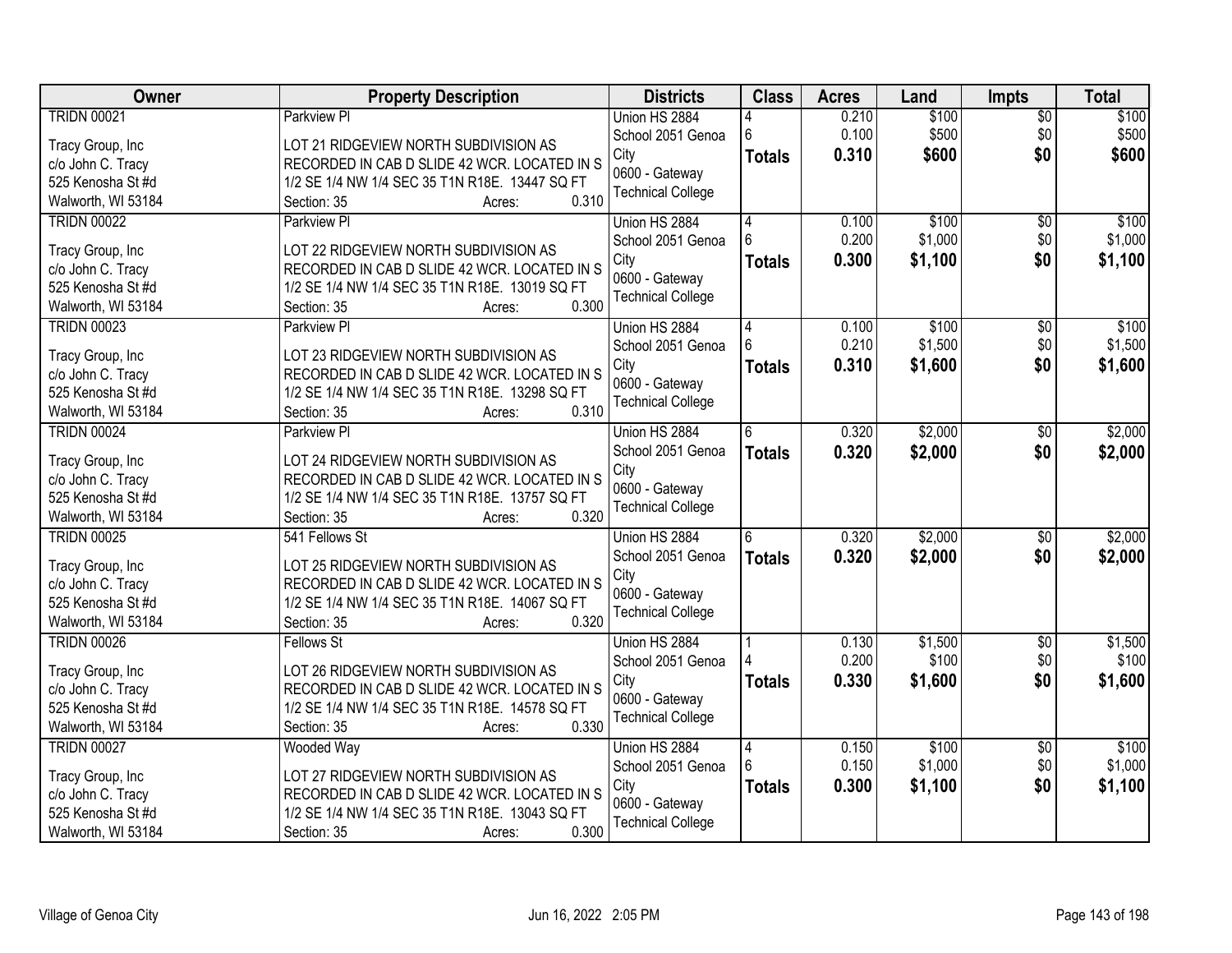| Owner              | <b>Property Description</b>                    | <b>Districts</b>         | <b>Class</b>  | <b>Acres</b> | Land    | Impts           | <b>Total</b> |
|--------------------|------------------------------------------------|--------------------------|---------------|--------------|---------|-----------------|--------------|
| <b>TRIDN 00028</b> | <b>Wooded Way</b>                              | Union HS 2884            | 6             | 0.300        | \$2,000 | $\overline{50}$ | \$2,000      |
| Tracy Group, Inc   | LOT 28 RIDGEVIEW NORTH SUBDIVISION AS          | School 2051 Genoa        | <b>Totals</b> | 0.300        | \$2,000 | \$0             | \$2,000      |
| c/o John C. Tracy  | RECORDED IN CAB D SLIDE 42 WCR. LOCATED IN S   | City                     |               |              |         |                 |              |
| 525 Kenosha St #d  | 1/2 SE 1/4 NW 1/4 SEC 35 T1N R18E. 13034 SQ FT | 0600 - Gateway           |               |              |         |                 |              |
| Walworth, WI 53184 | 0.300<br>Section: 35<br>Acres:                 | <b>Technical College</b> |               |              |         |                 |              |
| <b>TRIDN 00029</b> | <b>Wooded Way</b>                              | Union HS 2884            | 6             | 0.300        | \$2,000 | \$0             | \$2,000      |
|                    |                                                | School 2051 Genoa        |               |              |         |                 |              |
| Tracy Group, Inc   | LOT 29 RIDGEVIEW NORTH SUBDIVISION AS          | City                     | <b>Totals</b> | 0.300        | \$2,000 | \$0             | \$2,000      |
| c/o John C. Tracy  | RECORDED IN CAB D SLIDE 42 WCR. LOCATED IN S   |                          |               |              |         |                 |              |
| 525 Kenosha St #d  | 1/2 SE 1/4 NW 1/4 SEC 35 T1N R18E. 13026 SQ FT | 0600 - Gateway           |               |              |         |                 |              |
| Walworth, WI 53184 | 0.300<br>Section: 35<br>Acres:                 | <b>Technical College</b> |               |              |         |                 |              |
| <b>TRIDN 00030</b> | Wooded Way                                     | Union HS 2884            |               | 0.300        | \$2,000 | $\sqrt[6]{30}$  | \$2,000      |
|                    |                                                | School 2051 Genoa        | <b>Totals</b> | 0.300        | \$2,000 | \$0             | \$2,000      |
| Tracy Group, Inc   | LOT 30 RIDGEVIEW NORTH SUBDIVISION AS          | City                     |               |              |         |                 |              |
| c/o John C. Tracy  | RECORDED IN CAB D SLIDE 42 WCR. LOCATED IN S   | 0600 - Gateway           |               |              |         |                 |              |
| 525 Kenosha St #d  | 1/2 SE 1/4 NW 1/4 SEC 35 T1N R18E. 13017 SQ FT | <b>Technical College</b> |               |              |         |                 |              |
| Walworth, WI 53184 | 0.300<br>Section: 35<br>Acres:                 |                          |               |              |         |                 |              |
| <b>TRIDN 00031</b> | <b>Wooded Way</b>                              | Union HS 2884            | 6             | 0.300        | \$2,000 | $\frac{1}{20}$  | \$2,000      |
| Tracy Group, Inc   | LOT 31 RIDGEVIEW NORTH SUBDIVISION AS          | School 2051 Genoa        | <b>Totals</b> | 0.300        | \$2,000 | \$0             | \$2,000      |
| c/o John C. Tracy  | RECORDED IN CAB D SLIDE 42 WCR. LOCATED IN S   | City                     |               |              |         |                 |              |
| 525 Kenosha St #d  | 1/2 SE 1/4 NW 1/4 SEC 35 T1N R18E. 13153 SQ FT | 0600 - Gateway           |               |              |         |                 |              |
| Walworth, WI 53184 | 0.300<br>Section: 35<br>Acres:                 | <b>Technical College</b> |               |              |         |                 |              |
| <b>TRIDN 00032</b> | <b>Wooded Way</b>                              | Union HS 2884            | 6             | 0.350        | \$2,000 | $\overline{50}$ | \$2,000      |
|                    |                                                | School 2051 Genoa        | <b>Totals</b> | 0.350        | \$2,000 | \$0             | \$2,000      |
| Tracy Group, Inc   | LOT 32 RIDGEVIEW NORTH SUBDIVISION AS          | City                     |               |              |         |                 |              |
| c/o John C. Tracy  | RECORDED IN CAB D SLIDE 42 WCR. LOCATED IN S   | 0600 - Gateway           |               |              |         |                 |              |
| 525 Kenosha St #d  | 1/2 SE 1/4 NW 1/4 SEC 35 T1N R18E. 15398 SQ FT | <b>Technical College</b> |               |              |         |                 |              |
| Walworth, WI 53184 | 0.350<br>Section: 35<br>Acres:                 |                          |               |              |         |                 |              |
| <b>TRIDN 00033</b> | Wooded Way                                     | Union HS 2884            | 6             | 0.340        | \$2,000 | $\overline{60}$ | \$2,000      |
| Tracy Group, Inc   | LOT 33 RIDGEVIEW NORTH SUBDIVISION AS          | School 2051 Genoa        | <b>Totals</b> | 0.340        | \$2,000 | \$0             | \$2,000      |
| c/o John C. Tracy  | RECORDED IN CAB D SLIDE 42 WCR. LOCATED IN S   | City                     |               |              |         |                 |              |
| 525 Kenosha St #d  | 1/2 SE 1/4 NW 1/4 SEC 35 T1N R18E. 14699 SQ FT | 0600 - Gateway           |               |              |         |                 |              |
| Walworth, WI 53184 | 0.340<br>Section: 35<br>Acres:                 | <b>Technical College</b> |               |              |         |                 |              |
| <b>TRIDN 00034</b> | McPeak Ct                                      | Union HS 2884            | 6             | 0.380        | \$2,500 | $\overline{30}$ | \$2,500      |
|                    |                                                | School 2051 Genoa        |               | 0.380        | \$2,500 | \$0             | \$2,500      |
| Tracy Group, Inc   | LOT 34 RIDGEVIEW NORTH SUBDIVISION AS          | City                     | <b>Totals</b> |              |         |                 |              |
| c/o John C. Tracy  | RECORDED IN CAB D SLIDE 42 WCR. LOCATED IN S   | 0600 - Gateway           |               |              |         |                 |              |
| 525 Kenosha St #d  | 1/2 SE 1/4 NW 1/4 SEC 35 T1N R18E. 16679 SQ FT | <b>Technical College</b> |               |              |         |                 |              |
| Walworth, WI 53184 | 0.380<br>Section: 35<br>Acres:                 |                          |               |              |         |                 |              |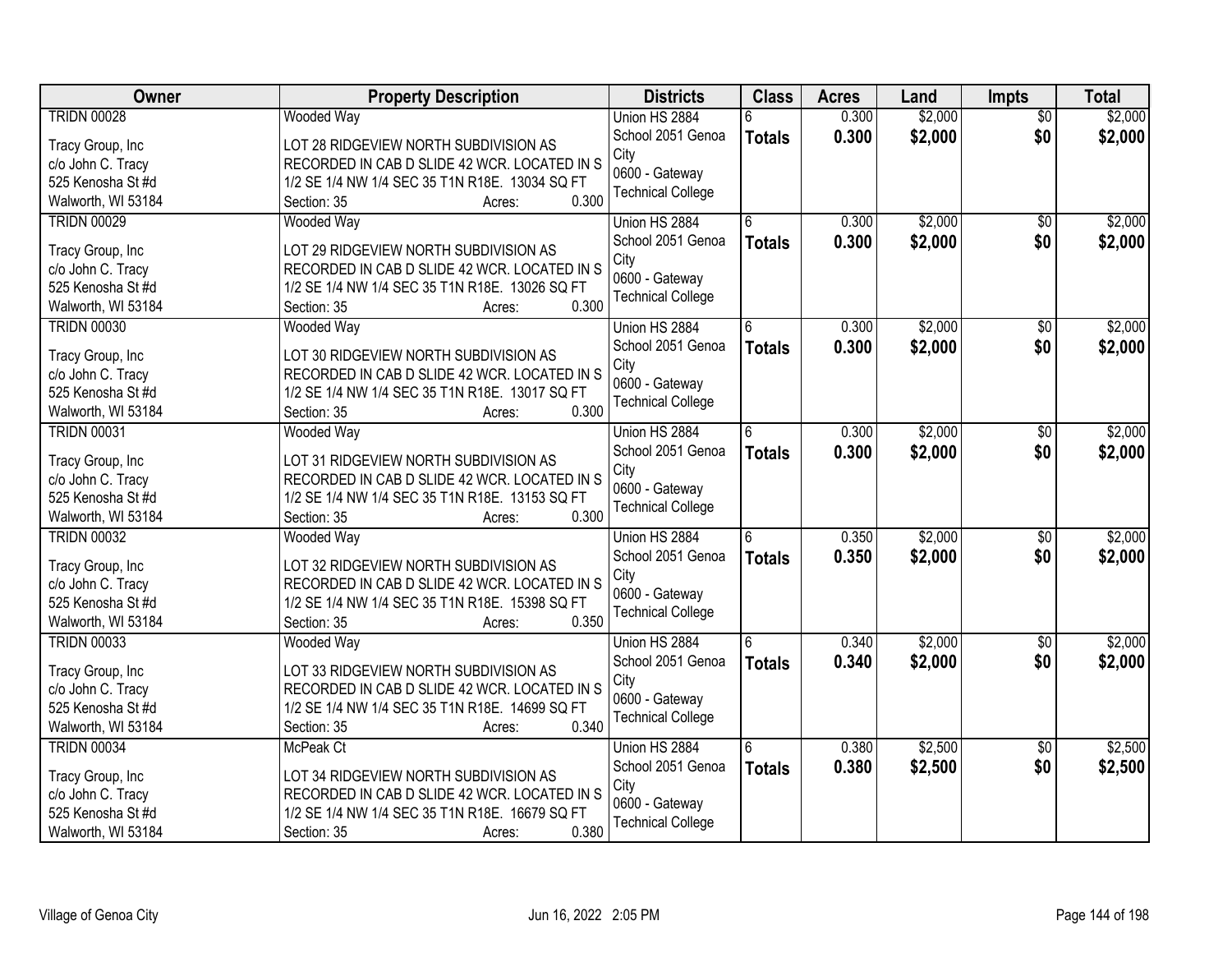| Owner              | <b>Property Description</b>                             | <b>Districts</b>         | <b>Class</b>  | <b>Acres</b> | Land    | Impts           | <b>Total</b> |
|--------------------|---------------------------------------------------------|--------------------------|---------------|--------------|---------|-----------------|--------------|
| <b>TRIDN 00035</b> | McPeak Ct                                               | Union HS 2884            |               | 0.310        | \$2,000 | $\overline{50}$ | \$2,000      |
| Tracy Group, Inc   | LOT 35 RIDGEVIEW NORTH SUBDIVISION AS                   | School 2051 Genoa        | <b>Totals</b> | 0.310        | \$2,000 | \$0             | \$2,000      |
| c/o John C. Tracy  | RECORDED IN CAB D SLIDE 42 WCR. LOCATED IN S            | City                     |               |              |         |                 |              |
| 525 Kenosha St #d  | 1/2 SE 1/4 NW 1/4 SEC 35 T1N R18E. 13629 SQ FT          | 0600 - Gateway           |               |              |         |                 |              |
| Walworth, WI 53184 | 0.310<br>Section: 35<br>Acres:                          | <b>Technical College</b> |               |              |         |                 |              |
| <b>TRIDN 00036</b> | McPeak Ct                                               | Union HS 2884            | 6             | 0.510        | \$3,000 | $\overline{50}$ | \$3,000      |
|                    |                                                         | School 2051 Genoa        |               |              |         |                 |              |
| Tracy Group, Inc   | LOT 36 RIDGEVIEW NORTH SUBDIVISION AS                   | City                     | <b>Totals</b> | 0.510        | \$3,000 | \$0             | \$3,000      |
| c/o John C. Tracy  | RECORDED IN CAB D SLIDE 42 WCR. LOCATED IN S            | 0600 - Gateway           |               |              |         |                 |              |
| 525 Kenosha St #d  | 1/2 SE 1/4 NW 1/4 SEC 35 T1N R18E. 22181 SQ FT          |                          |               |              |         |                 |              |
| Walworth, WI 53184 | 0.510<br>Section: 35<br>Acres:                          | <b>Technical College</b> |               |              |         |                 |              |
| <b>TRIDN 00037</b> | McPeak Ct                                               | Union HS 2884            |               | 0.350        | \$2,000 | \$0             | \$2,000      |
|                    |                                                         | School 2051 Genoa        | <b>Totals</b> | 0.350        | \$2,000 | \$0             | \$2,000      |
| Tracy Group, Inc   | LOT 37 RIDGEVIEW NORTH SUBDIVISION AS                   | City                     |               |              |         |                 |              |
| c/o John C. Tracy  | RECORDED IN CAB D SLIDE 42 WCR. LOCATED IN S            | 0600 - Gateway           |               |              |         |                 |              |
| 525 Kenosha St #d  | 1/2 SE 1/4 NW 1/4 SEC 35 T1N R18E. 15451 SQ FT<br>0.350 | <b>Technical College</b> |               |              |         |                 |              |
| Walworth, WI 53184 | Section: 35<br>Acres:                                   |                          |               |              |         |                 |              |
| <b>TRIDN 00038</b> | <b>Wooded Way</b>                                       | Union HS 2884            | 6             | 0.310        | \$2,000 | \$0             | \$2,000      |
| Tracy Group, Inc   | LOT 38 RIDGEVIEW NORTH SUBDIVISION AS                   | School 2051 Genoa        | <b>Totals</b> | 0.310        | \$2,000 | \$0             | \$2,000      |
| c/o John C. Tracy  | RECORDED IN CAB D SLIDE 42 WCR. LOCATED IN S            | City                     |               |              |         |                 |              |
| 525 Kenosha St #d  | 1/2 SE 1/4 NW 1/4 SEC 35 T1N R18E. 13286 SQ FT          | 0600 - Gateway           |               |              |         |                 |              |
| Walworth, WI 53184 | 0.310<br>Section: 35<br>Acres:                          | <b>Technical College</b> |               |              |         |                 |              |
| <b>TRIDN 00039</b> | Wooded Way                                              | Union HS 2884            | 6             | 0.300        | \$2,000 | \$0             | \$2,000      |
|                    |                                                         | School 2051 Genoa        | <b>Totals</b> | 0.300        | \$2,000 | \$0             | \$2,000      |
| Tracy Group, Inc   | LOT 39 RIDGEVIEW NORTH SUBDIVISION AS                   | City                     |               |              |         |                 |              |
| c/o John C. Tracy  | RECORDED IN CAB D SLIDE 42 WCR. LOCATED IN S            | 0600 - Gateway           |               |              |         |                 |              |
| 525 Kenosha St #d  | 1/2 SE 1/4 NW 1/4 SEC 35 T1N R18E. 13125 SQ FT          | <b>Technical College</b> |               |              |         |                 |              |
| Walworth, WI 53184 | 0.300<br>Section: 35<br>Acres:                          |                          |               |              |         |                 |              |
| <b>TRIDN 00040</b> | Wooded Way                                              | Union HS 2884            | 16            | 0.300        | \$2,000 | $\overline{50}$ | \$2,000      |
| Tracy Group, Inc   | LOT 40 RIDGEVIEW NORTH SUBDIVISION AS                   | School 2051 Genoa        | <b>Totals</b> | 0.300        | \$2,000 | \$0             | \$2,000      |
| c/o John C. Tracy  | RECORDED IN CAB D SLIDE 42 WCR. LOCATED IN S            | City                     |               |              |         |                 |              |
| 525 Kenosha St #d  | 1/2 SE 1/4 NW 1/4 SEC 35 T1N R18E. 13002 SQ FT          | 0600 - Gateway           |               |              |         |                 |              |
| Walworth, WI 53184 | 0.300<br>Section: 35<br>Acres:                          | <b>Technical College</b> |               |              |         |                 |              |
| <b>TRIDN 00041</b> | <b>Ridgeview Dr</b>                                     | Union HS 2884            | 4             | 0.200        | \$100   | $\overline{50}$ | \$100        |
|                    |                                                         | School 2051 Genoa        | 5M            | 0.130        | \$500   | \$0             | \$500        |
| Tracy Group, Inc   | LOT 41 RIDGEVIEW NORTH SUBDIVISION AS                   | City                     | <b>Totals</b> | 0.330        | \$600   | \$0             | \$600        |
| c/o John C. Tracy  | RECORDED IN CAB D SLIDE 42 WCR. LOCATED IN S            | 0600 - Gateway           |               |              |         |                 |              |
| 525 Kenosha St #d  | 1/2 SE 1/4 NW 1/4 SEC 35 T1N R18E. 14290 SQ FT          | <b>Technical College</b> |               |              |         |                 |              |
| Walworth, WI 53184 | 0.330<br>Section: 35<br>Acres:                          |                          |               |              |         |                 |              |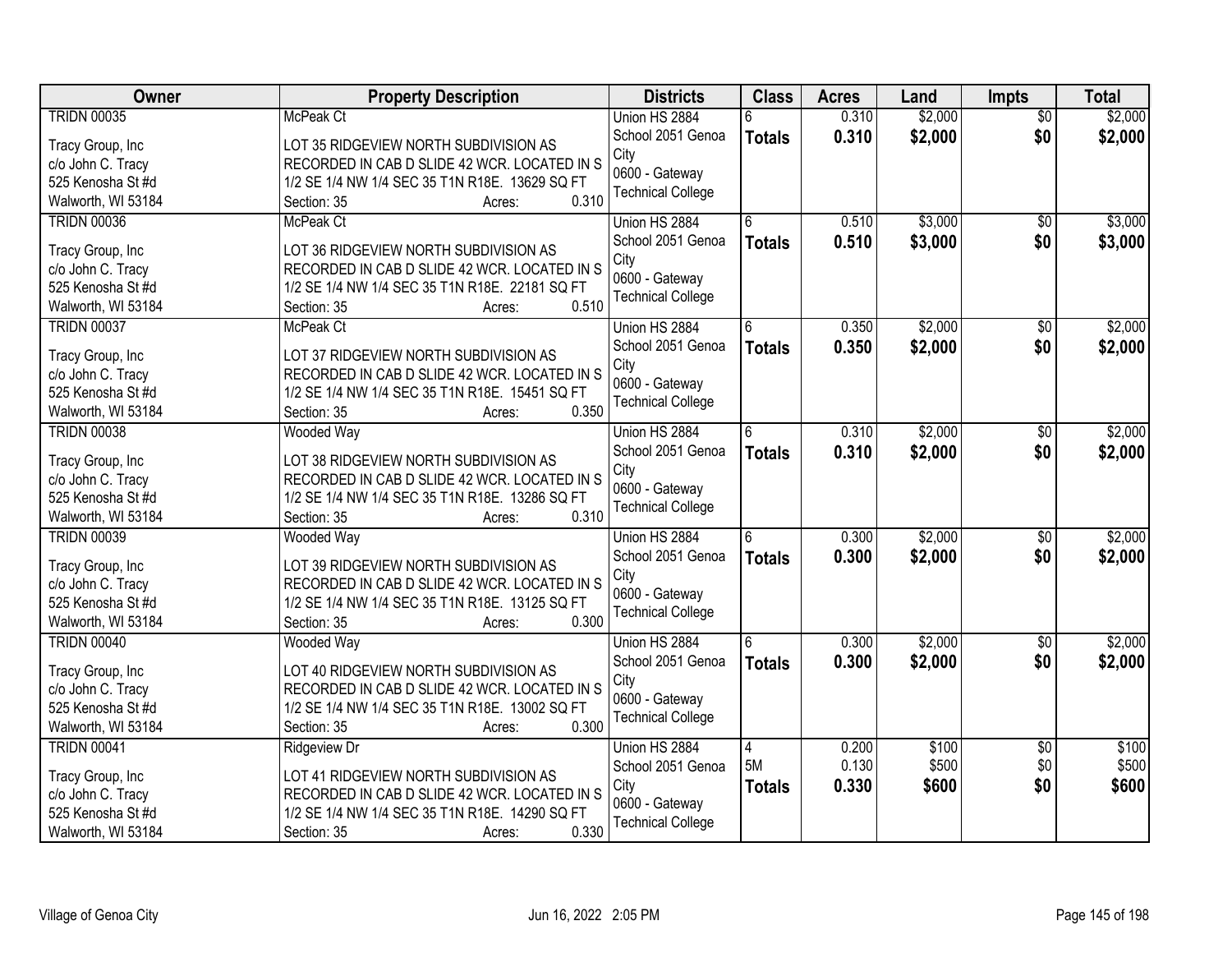| Owner<br><b>Class</b><br><b>Property Description</b><br><b>Districts</b><br><b>Acres</b><br>Land<br><b>Impts</b>                      | <b>Total</b>                 |
|---------------------------------------------------------------------------------------------------------------------------------------|------------------------------|
| <b>TRIDN 00042</b><br>Union HS 2884<br>0.200<br>\$100<br><b>Ridgeview Dr</b>                                                          | \$100<br>$\overline{50}$     |
| 0.100<br>\$300<br>5M<br>School 2051 Genoa<br>LOT 42 RIDGEVIEW NORTH SUBDIVISION AS<br>Tracy Group, Inc                                | \$300<br>\$0                 |
| 0.300<br>City<br>\$400<br><b>Totals</b><br>RECORDED IN CAB D SLIDE 42 WCR. LOCATED IN S<br>c/o John C. Tracy                          | \$0<br>\$400                 |
| 0600 - Gateway<br>525 Kenosha St #d<br>1/2 SE 1/4 NW 1/4 SEC 35 T1N R18E. 13007 SQ FT                                                 |                              |
| <b>Technical College</b><br>0.300<br>Walworth, WI 53184<br>Section: 35<br>Acres:                                                      |                              |
| \$100<br><b>TRIDN 00043</b><br>0.200<br><b>Ridgeview Dr</b><br>Union HS 2884<br>4                                                     | \$100<br>$\overline{50}$     |
| 5M<br>0.100<br>\$300<br>School 2051 Genoa                                                                                             | \$300<br>\$0                 |
| LOT 43 RIDGEVIEW NORTH SUBDIVISION AS<br>Tracy Group, Inc<br>0.300<br>City<br>\$400<br><b>Totals</b>                                  | \$0<br>\$400                 |
| RECORDED IN CAB D SLIDE 42 WCR. LOCATED IN S<br>c/o John C. Tracy<br>0600 - Gateway                                                   |                              |
| 525 Kenosha St #d<br>1/2 SE 1/4 NW 1/4 SEC 35 T1N R18E. 13007 SQ FT<br><b>Technical College</b><br>0.300                              |                              |
| Walworth, WI 53184<br>Section: 35<br>Acres:                                                                                           |                              |
| <b>TRIDN 00044</b><br>Union HS 2884<br>0.200<br>\$100<br><b>Ridgeview Dr</b><br>5M<br>0.100<br>\$300                                  | \$100<br>\$0<br>\$0<br>\$300 |
| School 2051 Genoa<br>LOT 44 RIDGEVIEW NORTH SUBDIVISION AS<br>Tracy Group, Inc<br>City                                                | \$0                          |
| Totals<br>0.300<br>\$400<br>c/o John C. Tracy<br>RECORDED IN CAB D SLIDE 42 WCR. LOCATED IN S<br>0600 - Gateway                       | \$400                        |
| 525 Kenosha St #d<br>1/2 SE 1/4 NW 1/4 SEC 35 T1N R18E. 13007 SQ FT<br><b>Technical College</b>                                       |                              |
| 0.300<br>Section: 35<br>Walworth, WI 53184<br>Acres:                                                                                  |                              |
| <b>TRIDN 00045</b><br>\$100<br><b>Wooded Way</b><br>Union HS 2884<br>0.100<br>4                                                       | \$100<br>\$0                 |
| 5M<br>0.200<br>\$500<br>School 2051 Genoa<br>LOT 45 RIDGEVIEW NORTH SUBDIVISION AS<br>Tracy Group, Inc                                | \$500<br>\$0                 |
| 0.300<br>\$600<br>City<br><b>Totals</b><br>c/o John C. Tracy<br>RECORDED IN CAB D SLIDE 42 WCR. LOCATED IN S                          | \$0<br>\$600                 |
| 0600 - Gateway<br>525 Kenosha St #d<br>1/2 SE 1/4 NW 1/4 SEC 35 T1N R18E. 13015 SQ FT                                                 |                              |
| <b>Technical College</b><br>Walworth, WI 53184<br>0.300<br>Section: 35<br>Acres:                                                      |                              |
| $\overline{X4}$<br>0.941<br>$\overline{50}$<br><b>TRIDN 00046</b><br>Union HS 2884<br>Wooded Way                                      | $\sqrt{50}$<br>\$0           |
| 0.941<br>\$0<br>School 2051 Genoa<br><b>Totals</b>                                                                                    | \$0<br>\$0                   |
| Village of Genoa City in Trust<br>OUTLOT 1 RIDGEVIEW NORTH SUBDIVISION AS<br>City                                                     |                              |
| c/o Village of Genoa City<br>RECORDED IN CAB D SLIDE 42 WCR. LOCATED IN S<br>0600 - Gateway                                           |                              |
| PO Box 428<br>1/2 SE 1/4 NW 1/4 SEC 35 T1N R18E. 40974 SQ FT<br><b>Technical College</b>                                              |                              |
| Genoa City, WI 53128<br>0.941<br>Section: 35<br>Acres:                                                                                |                              |
| TS 00001<br>\$20,500<br>505 Walworth St<br>Union HS 2884<br>0.200                                                                     | \$133,800<br>\$113,300       |
| 0.200<br>\$20,500<br>School 2051 Genoa<br><b>Totals</b><br>LOT 1 BLK 1 STRAINS ADDITION VILLAGE OF GENOA<br>Teresa Singer-Davis Trust | \$113,300<br>\$133,800       |
| City<br>505 Walworth St<br><b>CITY</b>                                                                                                |                              |
| 0600 - Gateway<br>Genoa City, WI 53128<br><b>Technical College</b>                                                                    |                              |
| 0.200<br>Section:<br>Acres:                                                                                                           |                              |
| TS 00002<br>\$20,500<br>209 Wisconsin St<br>Union HS 2884<br>0.200                                                                    | \$69,700<br>\$90,200         |
| 0.200<br>School 2051 Genoa<br>\$20,500<br><b>Totals</b><br>LOT 2 BLK 1 STRAINS ADDITION VILLAGE OF GENOA<br>Jeffrey J. Bugella        | \$69,700<br>\$90,200         |
| City<br>209 Wisconsin St<br><b>CITY</b>                                                                                               |                              |
| 0600 - Gateway<br>Genoa City, WI 53128                                                                                                |                              |
| <b>Technical College</b><br>0.200<br>Section:<br>Acres:                                                                               |                              |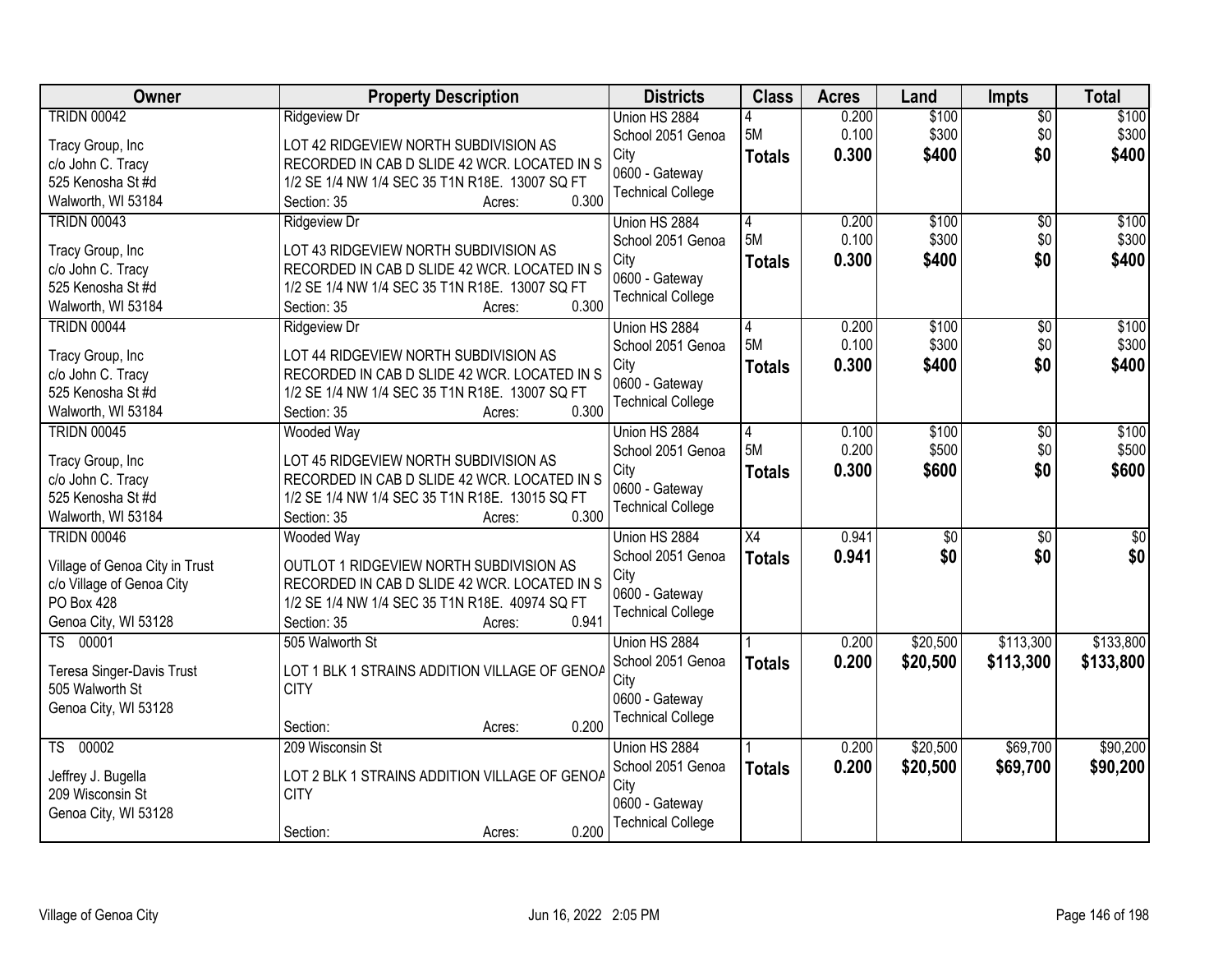| Owner                     |                 | <b>Property Description</b>                   |       | <b>Districts</b>         | <b>Class</b>  | <b>Acres</b> | Land     | <b>Impts</b> | <b>Total</b> |
|---------------------------|-----------------|-----------------------------------------------|-------|--------------------------|---------------|--------------|----------|--------------|--------------|
| TS 00003                  | 509 Main St     |                                               |       | Union HS 2884            |               | 0.150        | \$16,500 | \$71,600     | \$88,100     |
| Richard A. Bowman         |                 | LOT 3 BLK 1 STRAINS ADDITION VILLAGE OF GENOA |       | School 2051 Genoa        | <b>Totals</b> | 0.150        | \$16,500 | \$71,600     | \$88,100     |
| Lorraine M. Bowman        | <b>CITY</b>     |                                               |       | City                     |               |              |          |              |              |
| 240 Walworth St           |                 |                                               |       | 0600 - Gateway           |               |              |          |              |              |
| Genoa City, WI 53128      | Section:        | Acres:                                        | 0.150 | <b>Technical College</b> |               |              |          |              |              |
| TS 00004                  | 517 Main St     |                                               |       | Union HS 2884            |               | 0.150        | \$16,500 | \$117,500    | \$134,000    |
| Florian Bruzan            |                 | LOT 4 BLK 1 STRAINS ADDITION VILLAGE OF GENOA |       | School 2051 Genoa        | <b>Totals</b> | 0.150        | \$16,500 | \$117,500    | \$134,000    |
| Lurae V. Bruzan           | <b>CITY</b>     |                                               |       | City                     |               |              |          |              |              |
| 517 Main St               |                 |                                               |       | 0600 - Gateway           |               |              |          |              |              |
| Genoa City, WI 53128      | Section:        | Acres:                                        | 0.150 | <b>Technical College</b> |               |              |          |              |              |
| TS 00005                  | Main St         |                                               |       | Union HS 2884            |               | 0.150        | \$9,000  | \$0          | \$9,000      |
| Florian Bruzan            |                 | LOT 5 BLK 1 STRAINS ADDITION VILLAGE OF GENOA |       | School 2051 Genoa        | <b>Totals</b> | 0.150        | \$9,000  | \$0          | \$9,000      |
| Lurae V. Bruzan           | <b>CITY</b>     |                                               |       | City                     |               |              |          |              |              |
| 517 Main St               |                 |                                               |       | 0600 - Gateway           |               |              |          |              |              |
| Genoa City, WI 53128      | Section:        | Acres:                                        | 0.150 | <b>Technical College</b> |               |              |          |              |              |
| TS 00006                  | 527 Main St     |                                               |       | Union HS 2884            |               | 0.150        | \$16,500 | \$57,300     | \$73,800     |
| Florian Bruzan            |                 | LOT 6 BLK 1 STRAINS ADDITION VILLAGE OF GENOA |       | School 2051 Genoa        | <b>Totals</b> | 0.150        | \$16,500 | \$57,300     | \$73,800     |
| 517 Main St               | <b>CITY</b>     |                                               |       | City                     |               |              |          |              |              |
| Genoa City, WI 53128      |                 |                                               |       | 0600 - Gateway           |               |              |          |              |              |
|                           | Section:        | Acres:                                        | 0.150 | <b>Technical College</b> |               |              |          |              |              |
| TS 00007                  | 607 Main St     |                                               |       | Union HS 2884            |               | 0.150        | \$16,500 | \$115,500    | \$132,000    |
| Keith D. Beyer            |                 | LOT 7 BLK 1 STRAINS ADDITION VILLAGE OF GENOA |       | School 2051 Genoa        | <b>Totals</b> | 0.150        | \$16,500 | \$115,500    | \$132,000    |
| Kerry L. Beyer            | <b>CITY</b>     |                                               |       | City                     |               |              |          |              |              |
| 607 Main St               |                 |                                               |       | 0600 - Gateway           |               |              |          |              |              |
| Genoa City, WI 53128      | Section:        | Acres:                                        | 0.150 | <b>Technical College</b> |               |              |          |              |              |
| TS 00008                  | 607 Main St     |                                               |       | Union HS 2884            |               | 0.150        | \$9,000  | \$14,200     | \$23,200     |
| Keith D. Beyer            |                 | LOT 8 BLK 1 STRAINS ADDITION VILLAGE OF GENOA |       | School 2051 Genoa        | <b>Totals</b> | 0.150        | \$9,000  | \$14,200     | \$23,200     |
| Kerry L. Beyer            | <b>CITY</b>     |                                               |       | City                     |               |              |          |              |              |
| 607 Main St               |                 |                                               |       | 0600 - Gateway           |               |              |          |              |              |
| Genoa City, WI 53128      | Section:        | Acres:                                        | 0.150 | <b>Technical College</b> |               |              |          |              |              |
| TS 00009                  | 427 Walworth St |                                               |       | Union HS 2884            |               | 0.220        | \$21,500 | \$106,000    | \$127,500    |
| Joseph D. Moos            |                 | LOT 1 BLK 2 STRAINS ADDITION VILLAGE OF GENOA |       | School 2051 Genoa        | <b>Totals</b> | 0.220        | \$21,500 | \$106,000    | \$127,500    |
| W585 Hillcrest Dr         | <b>CITY</b>     |                                               |       | City                     |               |              |          |              |              |
| Genoa City, WI 53128-0000 |                 |                                               |       | 0600 - Gateway           |               |              |          |              |              |
|                           | Section:        | Acres:                                        | 0.220 | <b>Technical College</b> |               |              |          |              |              |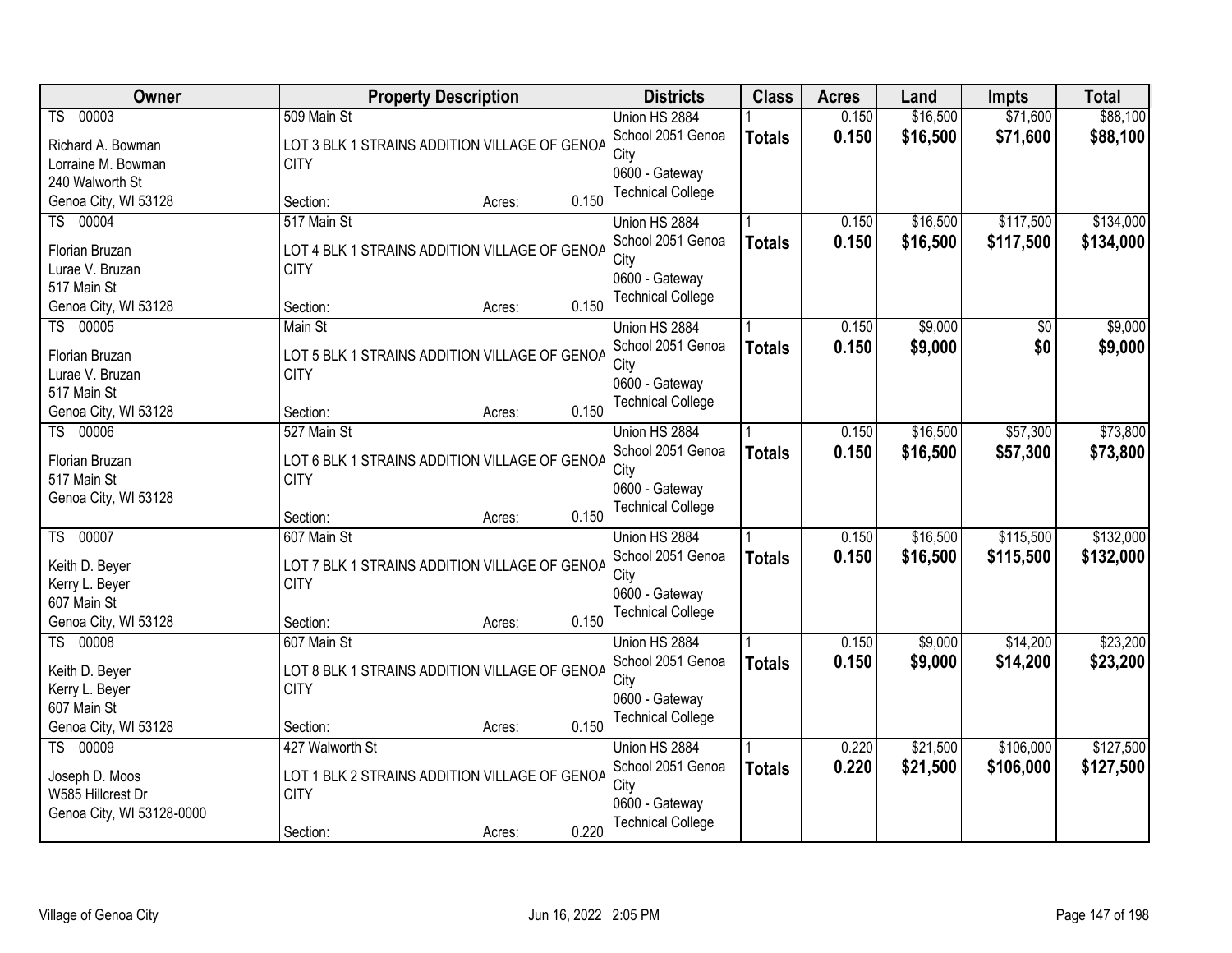| Owner                             | <b>Property Description</b>                                  | <b>Districts</b>         | <b>Class</b>  | <b>Acres</b> | Land     | Impts           | <b>Total</b> |
|-----------------------------------|--------------------------------------------------------------|--------------------------|---------------|--------------|----------|-----------------|--------------|
| TS 00010                          | <b>Walworth St</b>                                           | Union HS 2884            |               | 0.180        | \$7,500  | $\overline{50}$ | \$7,500      |
| Joseph D. Moos                    | LOT 2 BLK 2 EXC. E 11.59' STRAINS ADDITION                   | School 2051 Genoa        | <b>Totals</b> | 0.180        | \$7,500  | \$0             | \$7,500      |
| W585 Hillcrest Dr                 | VILLAGE OF GENOA CITY                                        | City                     |               |              |          |                 |              |
| Genoa City, WI 53128-0000         |                                                              | 0600 - Gateway           |               |              |          |                 |              |
|                                   | 0.180<br>Section:<br>Acres:                                  | <b>Technical College</b> |               |              |          |                 |              |
| TS 00011                          | 413 Walworth St                                              | Union HS 2884            |               | 0.261        | \$37,000 | \$92,100        | \$129,100    |
| Joseph D. Moos                    | LOT 3 BLK 2. & W 3' LOT 4 BLK 2. & W 17.7' OF N 33'          | School 2051 Genoa        | <b>Totals</b> | 0.261        | \$37,000 | \$92,100        | \$129,100    |
| W585 Hillcrest Dr                 | LOT 8 BLK 2. E 11.59' LOT 2 BLK 2 STRAINS                    | City                     |               |              |          |                 |              |
| Genoa City, WI 53128-0000         | ADDITION VILLAGE OF GENOA CITY                               | 0600 - Gateway           |               |              |          |                 |              |
|                                   | 0.261<br>Section:<br>Acres:                                  | <b>Technical College</b> |               |              |          |                 |              |
| TS 00012                          | 402 Main St                                                  | Union HS 2884            |               | 0.180        | \$19,500 | \$92,000        | \$111,500    |
| Eric J. Ewald                     | LOT 6 BLK 2 STRAINS ADDITION VILLAGE OF GENOA                | School 2051 Genoa        | <b>Totals</b> | 0.180        | \$19,500 | \$92,000        | \$111,500    |
| 402 Main St                       | <b>CITY</b>                                                  | City                     |               |              |          |                 |              |
| Genoa City, WI 53128              |                                                              | 0600 - Gateway           |               |              |          |                 |              |
|                                   | 0.180<br>Section:<br>Acres:                                  | <b>Technical College</b> |               |              |          |                 |              |
| TS 00013                          | 410 Main St                                                  | Union HS 2884            |               | 0.150        | \$16,500 | \$104,400       | \$120,900    |
|                                   |                                                              | School 2051 Genoa        | <b>Totals</b> | 0.150        | \$16,500 | \$104,400       | \$120,900    |
| Charles R. Fulton II              | LOT 7 BLK 2 STRAINS ADDITION VILLAGE OF GENOA<br><b>CITY</b> | City                     |               |              |          |                 |              |
| Lorraine L. Fulton<br>410 Main St |                                                              | 0600 - Gateway           |               |              |          |                 |              |
| Genoa City, WI 53128              | 0.150<br>Section:<br>Acres:                                  | <b>Technical College</b> |               |              |          |                 |              |
| TS 00014                          | 418 Main St                                                  | Union HS 2884            |               | 0.150        | \$16,500 | \$122,500       | \$139,000    |
|                                   |                                                              | School 2051 Genoa        | <b>Totals</b> | 0.150        | \$16,500 | \$122,500       | \$139,000    |
| Rebecca L. Faller et al           | LOT 8 BLK 2 EXC. W 17.7' OF N 33' STRAINS                    | City                     |               |              |          |                 |              |
| 418 Main St                       | ADDITION VILLAGE OF GENOA CITY                               | 0600 - Gateway           |               |              |          |                 |              |
| Genoa City, WI 53128              |                                                              | <b>Technical College</b> |               |              |          |                 |              |
|                                   | 0.150<br>Section:<br>Acres:                                  |                          |               |              |          |                 |              |
| TS 00015                          | 426 Main St                                                  | Union HS 2884            |               | 0.300        | \$25,500 | \$7,000         | \$32,500     |
| Joseph D. Moos                    | LOT 9 & E 1/2 LOT 10 BLK 2 STRAINS ADDITION                  | School 2051 Genoa        | <b>Totals</b> | 0.300        | \$25,500 | \$7,000         | \$32,500     |
| W585 Hillcrest Dr                 | VILLAGE OF GENOA CITY                                        | City<br>0600 - Gateway   |               |              |          |                 |              |
| Genoa City, WI 53128-0000         |                                                              | <b>Technical College</b> |               |              |          |                 |              |
|                                   | 0.300<br>Section:<br>Acres:                                  |                          |               |              |          |                 |              |
| TS 00016                          | 210 Wisconsin St                                             | Union HS 2884            |               | 0.140        | \$15,500 | \$82,000        | \$97,500     |
| James Durkin                      | N 60' LOT 11 & N 60' OF W 1/2 LOT 10 BLK 2 STRAINS           | School 2051 Genoa        | <b>Totals</b> | 0.140        | \$15,500 | \$82,000        | \$97,500     |
| Dawn E. Durkin                    | ADDITION VILLAGE OF GENOA CITY                               | City                     |               |              |          |                 |              |
| 210 Wisconsin St                  |                                                              | 0600 - Gateway           |               |              |          |                 |              |
| Genoa City, WI 53128              | 0.140<br>Section:<br>Acres:                                  | <b>Technical College</b> |               |              |          |                 |              |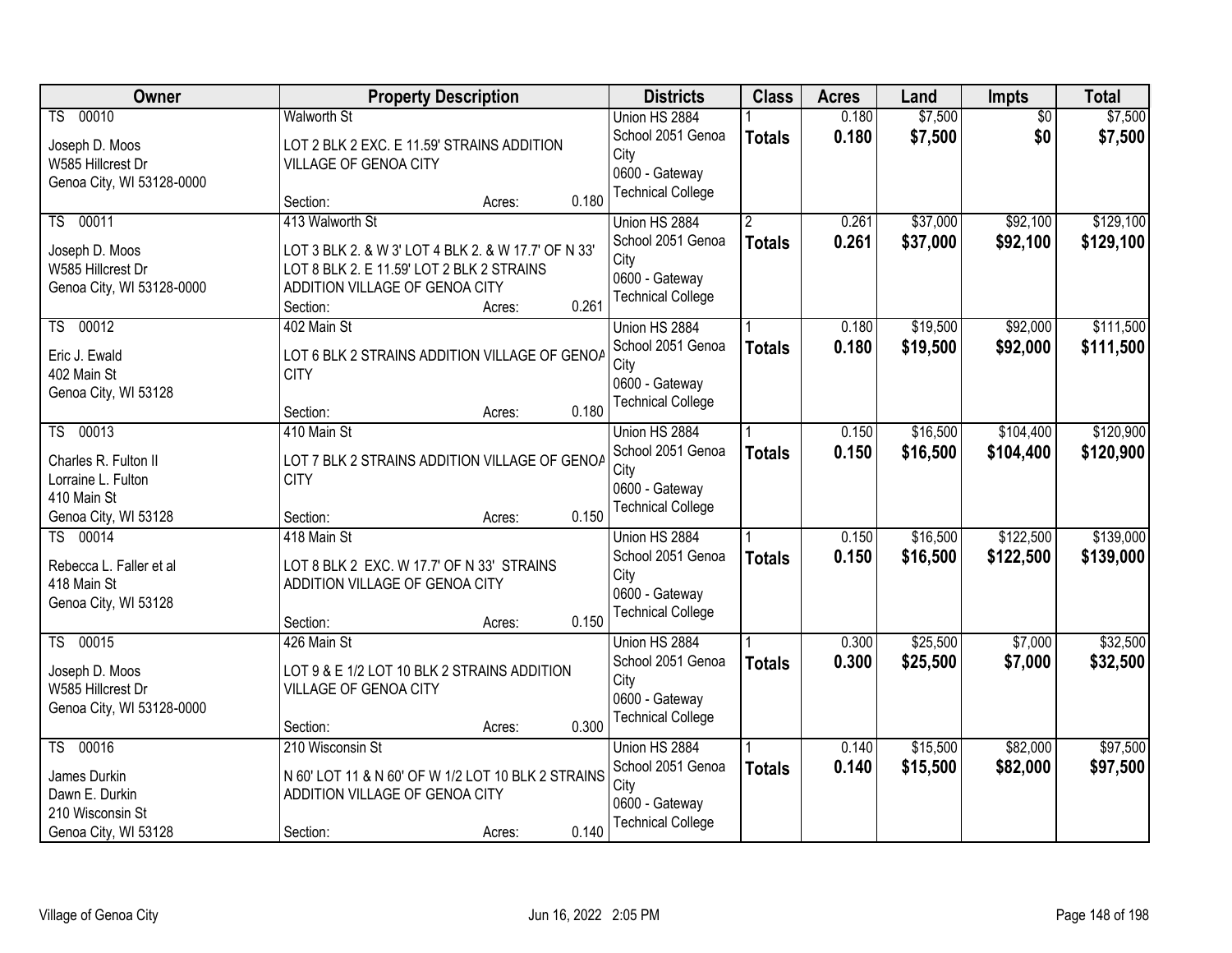| Owner                           | <b>Property Description</b>                                                                | <b>Districts</b>         | <b>Class</b>  | <b>Acres</b> | Land     | <b>Impts</b> | <b>Total</b> |
|---------------------------------|--------------------------------------------------------------------------------------------|--------------------------|---------------|--------------|----------|--------------|--------------|
| TS 00017                        | 438 Main St                                                                                | Union HS 2884            |               | 0.220        | \$21,500 | \$71,800     | \$93,300     |
| Patrick J. Hart                 | S 72' LOT 11 BLK 2 & S 72' OF W 1/2 LOT 10 BLK 2                                           | School 2051 Genoa        | <b>Totals</b> | 0.220        | \$21,500 | \$71,800     | \$93,300     |
| Pamela A. Hart                  | STRAINS ADD VILLAGE OF GENOA CITY                                                          | City                     |               |              |          |              |              |
| 438 Main St                     |                                                                                            | 0600 - Gateway           |               |              |          |              |              |
| Genoa City, WI 53128            | 0.220<br>Section:<br>Acres:                                                                | <b>Technical College</b> |               |              |          |              |              |
| <b>TSU 00001</b>                | 452 Sumner St                                                                              | Union HS 2884            |               | 0.000        | \$15,000 | \$141,500    | \$156,500    |
|                                 |                                                                                            | School 2051 Genoa        | <b>Totals</b> | 0.000        | \$15,000 | \$141,500    | \$156,500    |
| Ronnie Hibbing<br>452 Sumner St | UNIT 452 OF 452-454 SUMNER STREET<br>CONDOMINIUM AS RECORDED IN CONDO CAB A                | City                     |               |              |          |              |              |
| Genoa City, WI 53128            | SLIDE 523 WCR. LOCATED IN NE 1/4 SE 1/4 & SE 1/4                                           | 0600 - Gateway           |               |              |          |              |              |
|                                 | 0.000<br>Section: 35<br>Acres:                                                             | <b>Technical College</b> |               |              |          |              |              |
| <b>TSU 00002</b>                | 454 Sumner St                                                                              | Union HS 2884            |               | 0.000        | \$15,000 | \$139,500    | \$154,500    |
|                                 |                                                                                            | School 2051 Genoa        | <b>Totals</b> | 0.000        | \$15,000 | \$139,500    | \$154,500    |
| Mathew L. Landers               | UNIT 454 OF 452-454 SUMNER STREET                                                          | City                     |               |              |          |              |              |
| 454 Sumner St                   | CONDOMINIUM AS RECORDED IN CONDO CAB A                                                     | 0600 - Gateway           |               |              |          |              |              |
| Genoa City, WI 53128            | SLIDE 523 WCR. LOCATED IN NE 1/4 SE 1/4 & SE 1/4                                           | <b>Technical College</b> |               |              |          |              |              |
|                                 | 0.000<br>Section: 35<br>Acres:                                                             |                          |               |              |          |              |              |
| <b>TSUM 00001</b>               | 464 Sumner St                                                                              | Union HS 2884            |               | 0.000        | \$15,000 | \$142,000    | \$157,000    |
| Jonathan H. Baker               | UNIT 464 OF 464-466 SUMNER STREET                                                          | School 2051 Genoa        | <b>Totals</b> | 0.000        | \$15,000 | \$142,000    | \$157,000    |
| Claudia G. Baker                | CONDOMINIUM AS RECORDED IN CONDO CAB A                                                     | City                     |               |              |          |              |              |
| 464 Sumner St                   | SLIDE 520 WCR. LOCATED IN NE 1/4 SE 1/4 & SE 1/4                                           | 0600 - Gateway           |               |              |          |              |              |
| Genoa City, WI 53128            | 0.000<br>Section: 35<br>Acres:                                                             | <b>Technical College</b> |               |              |          |              |              |
| <b>TSUM 00002</b>               | 466 Sumner St                                                                              | Union HS 2884            |               | 0.000        | \$15,000 | \$141,500    | \$156,500    |
|                                 |                                                                                            | School 2051 Genoa        | <b>Totals</b> | 0.000        | \$15,000 | \$141,500    | \$156,500    |
| Eric Thornburgh                 | UNIT 466 OF 464-466 SUMNER STREET                                                          | City                     |               |              |          |              |              |
| Casey Thornburgh<br>PO Box 275  | CONDOMINIUM AS RECORDED IN CONDO CAB A<br>SLIDE 520 WCR. LOCATED IN NE 1/4 SE 1/4 & SE 1/4 | 0600 - Gateway           |               |              |          |              |              |
| Twin Lake, WI 53181             | 0.000<br>Section: 35<br>Acres:                                                             | <b>Technical College</b> |               |              |          |              |              |
| <b>TSUMN 00001</b>              | 474 Sumner St                                                                              | Union HS 2884            |               | 0.000        | \$15,000 | \$139,500    | \$154,500    |
|                                 |                                                                                            | School 2051 Genoa        |               | 0.000        | \$15,000 | \$139,500    | \$154,500    |
| Debra E. Schneider              | UNIT 474 OF 474-476 SUMNER STREET                                                          | City                     | <b>Totals</b> |              |          |              |              |
| PO Box 655                      | CONDOMINIUM AS RECORDED IN CONDO CAB A                                                     | 0600 - Gateway           |               |              |          |              |              |
| Genoa City, WI 53128            | SLIDE 552 WCR. LOCATED IN NE 1/4 SE 1/4 & SE 1/4                                           | <b>Technical College</b> |               |              |          |              |              |
|                                 | 0.000<br>Section: 35<br>Acres:                                                             |                          |               |              |          |              |              |
| <b>TSUMN 00002</b>              | 476 Sumner St                                                                              | Union HS 2884            |               | 0.000        | \$15,000 | \$139,000    | \$154,000    |
| Kari A. Schmitt                 | UNIT 476 OF 474-476 SUMNER STREET                                                          | School 2051 Genoa        | <b>Totals</b> | 0.000        | \$15,000 | \$139,000    | \$154,000    |
| 476 Sumner St                   | CONDOMINIUM AS RECORDED IN CONDO CAB A                                                     | City                     |               |              |          |              |              |
| Genoa City, WI 53128            | SLIDE 552 WCR. LOCATED IN NE 1/4 SE 1/4 & SE 1/4                                           | 0600 - Gateway           |               |              |          |              |              |
|                                 | 0.000<br>Section: 35<br>Acres:                                                             | <b>Technical College</b> |               |              |          |              |              |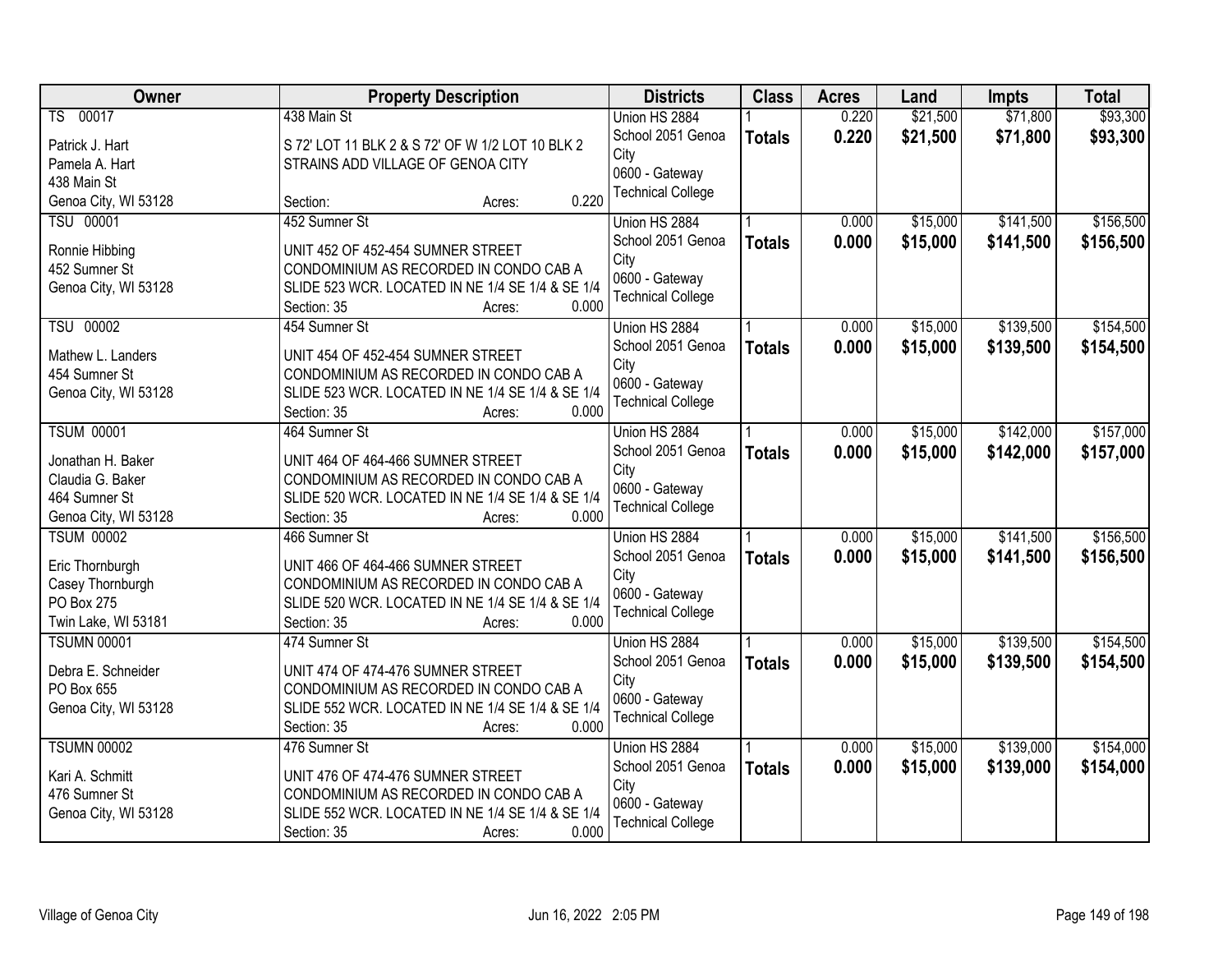| Owner                     |                                            | <b>Property Description</b> |       | <b>Districts</b>         | <b>Class</b>  | <b>Acres</b> | Land     | <b>Impts</b> | <b>Total</b> |
|---------------------------|--------------------------------------------|-----------------------------|-------|--------------------------|---------------|--------------|----------|--------------|--------------|
| TSZ 00001                 | 433 Main St                                |                             |       | Union HS 2884            |               | 0.450        | \$30,500 | \$199,800    | \$230,300    |
| Louise a Habrel Trust     | LOT 1 ZARNSTORFF ADDITION VILLAGE OF GENOA |                             |       | School 2051 Genoa        | <b>Totals</b> | 0.450        | \$30,500 | \$199,800    | \$230,300    |
| PO Box 706                | <b>CITY</b>                                |                             |       | City                     |               |              |          |              |              |
| Genoa City, WI 53128      |                                            |                             |       | 0600 - Gateway           |               |              |          |              |              |
|                           | Section:                                   | Acres:                      | 0.450 | <b>Technical College</b> |               |              |          |              |              |
| TSZ 00002                 | 425 Main St                                |                             |       | Union HS 2884            |               | 0.230        | \$22,000 | \$75,700     | \$97,700     |
| Wendy Hull et al          | LOT 2 ZARNSTORFF ADDITION VILLAGE OF GENOA |                             |       | School 2051 Genoa        | <b>Totals</b> | 0.230        | \$22,000 | \$75,700     | \$97,700     |
| c/o Andrew J. Hull        | <b>CITY</b>                                |                             |       | City                     |               |              |          |              |              |
| 401 E 8th St Ste 214-1302 |                                            |                             |       | 0600 - Gateway           |               |              |          |              |              |
| Sioux Falls, SD 57103     | Section:                                   | Acres:                      | 0.230 | <b>Technical College</b> |               |              |          |              |              |
| TSZ 00003                 | 417 Main St                                |                             |       | Union HS 2884            |               | 0.230        | \$22,000 | \$66,200     | \$88,200     |
| Richard B. Dusing         | LOT 3 ZARNSTORFF ADDITION VILLAGE OF GENOA |                             |       | School 2051 Genoa        | <b>Totals</b> | 0.230        | \$22,000 | \$66,200     | \$88,200     |
| Kathryn M. Dusing         | <b>CITY</b>                                |                             |       | City                     |               |              |          |              |              |
| 417 Main St               |                                            |                             |       | 0600 - Gateway           |               |              |          |              |              |
| Genoa City, WI 53128      | Section:                                   | Acres:                      | 0.230 | <b>Technical College</b> |               |              |          |              |              |
| TSZ 00004                 | 409 Main St                                |                             |       | Union HS 2884            |               | 0.230        | \$22,000 | \$113,700    | \$135,700    |
| Kevin Polheber            | LOT 4 ZARNSTORFF ADDITION VILLAGE OF GENOA |                             |       | School 2051 Genoa        | <b>Totals</b> | 0.230        | \$22,000 | \$113,700    | \$135,700    |
| Paula M. Robinson         | <b>CITY</b>                                |                             |       | City                     |               |              |          |              |              |
| PO Box 475                |                                            |                             |       | 0600 - Gateway           |               |              |          |              |              |
| Genoa City, WI 53128      | Section:                                   | Acres:                      | 0.230 | <b>Technical College</b> |               |              |          |              |              |
| TSZ 00005                 | 403 Main St                                |                             |       | Union HS 2884            |               | 0.210        | \$21,000 | \$98,400     | \$119,400    |
| <b>Russell Miller</b>     | LOT 5 ZARNSTORFF ADDITION VILLAGE OF GENOA |                             |       | School 2051 Genoa        | <b>Totals</b> | 0.210        | \$21,000 | \$98,400     | \$119,400    |
| 403 Main St               | <b>CITY</b>                                |                             |       | City                     |               |              |          |              |              |
| Genoa City, WI 53128      |                                            |                             |       | 0600 - Gateway           |               |              |          |              |              |
|                           | Section:                                   | Acres:                      | 0.210 | <b>Technical College</b> |               |              |          |              |              |
| TSZ 00006                 | 119 Grove Ave                              |                             |       | Union HS 2884            |               | 0.200        | \$20,500 | \$112,900    | \$133,400    |
| Cedric C. Vann            | LOT 6 ZARNSTORFF ADDTION VILLAGE OF GENOA  |                             |       | School 2051 Genoa        | <b>Totals</b> | 0.200        | \$20,500 | \$112,900    | \$133,400    |
| 119 Grove Ave             | <b>CITY</b>                                |                             |       | City                     |               |              |          |              |              |
| Genoa City, WI 53128      |                                            |                             |       | 0600 - Gateway           |               |              |          |              |              |
|                           | Section:                                   | Acres:                      | 0.200 | <b>Technical College</b> |               |              |          |              |              |
| TSZ 00008                 | 418 Tower St                               |                             |       | Union HS 2884            |               | 0.420        | \$29,500 | \$116,000    | \$145,500    |
| <b>William Pratt</b>      | LOTS 7 & 8 ZARNSTORFF ADDITION VILLAGE OF  |                             |       | School 2051 Genoa        | <b>Totals</b> | 0.420        | \$29,500 | \$116,000    | \$145,500    |
| Pamela Ortinau            | <b>GENOA CITY</b>                          |                             |       | City                     |               |              |          |              |              |
| 418 Tower St              |                                            |                             |       | 0600 - Gateway           |               |              |          |              |              |
| Genoa City, WI 53128      | Section:                                   | Acres:                      | 0.420 | <b>Technical College</b> |               |              |          |              |              |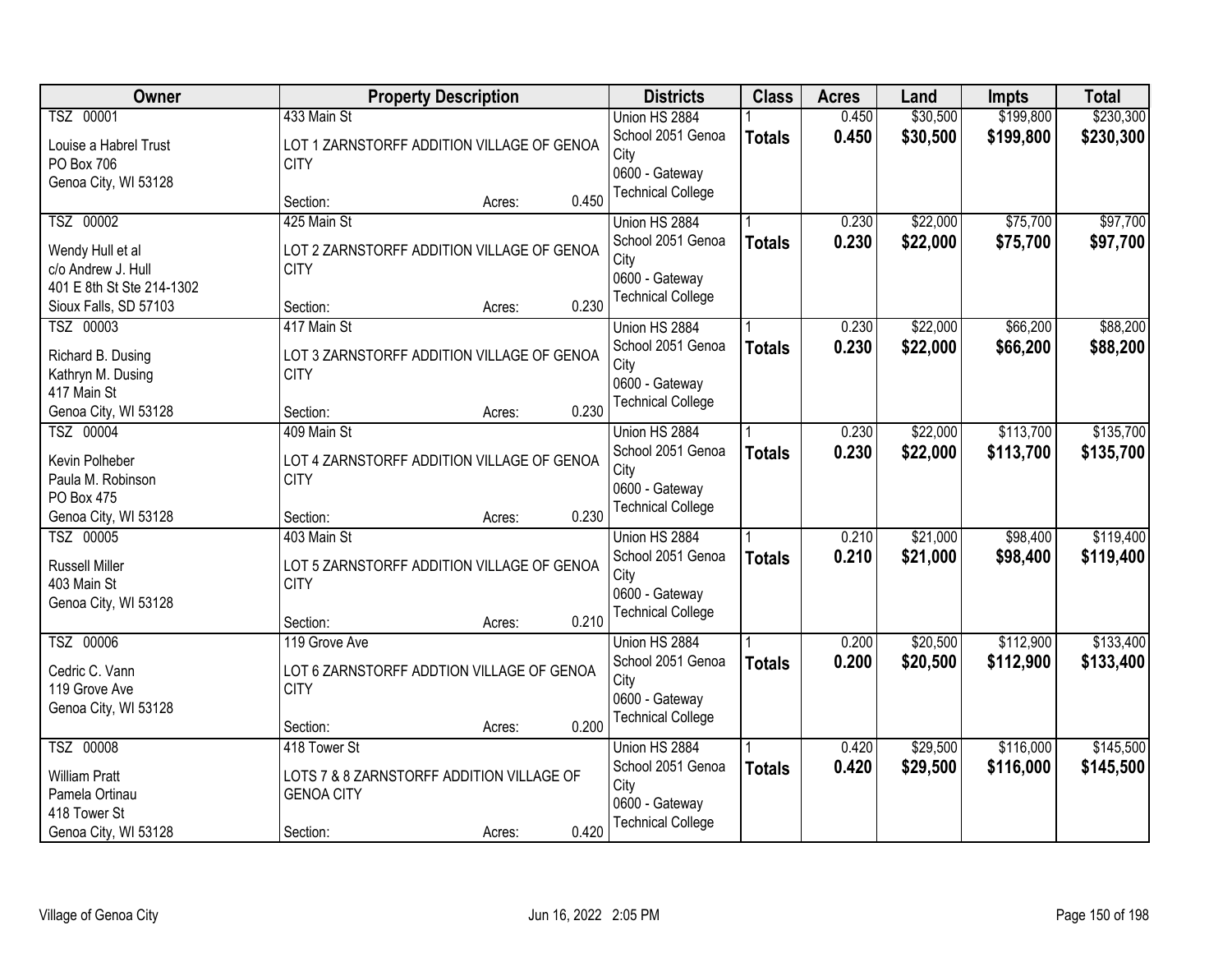| Owner                        | <b>Property Description</b>                     | <b>Districts</b>          | <b>Class</b>  | <b>Acres</b> | Land     | Impts     | <b>Total</b> |
|------------------------------|-------------------------------------------------|---------------------------|---------------|--------------|----------|-----------|--------------|
| TSZ 00009                    | 424 Tower St                                    | Union HS 2884             |               | 0.210        | \$21,000 | \$115,200 | \$136,200    |
| Leroy J. Berndt              | LOT 9 ZARNSTORFF ADDITION VILLAGE OF GENOA      | School 2051 Genoa         | <b>Totals</b> | 0.210        | \$21,000 | \$115,200 | \$136,200    |
| Karen A. Berndt              | <b>CITY</b>                                     | City                      |               |              |          |           |              |
| 424 Tower St                 |                                                 | 0600 - Gateway            |               |              |          |           |              |
| Genoa City, WI 53128         | 0.210<br>Section:<br>Acres:                     | <b>Technical College</b>  |               |              |          |           |              |
| TSZ 00010                    | 120 Wisconsin St                                | Union HS 2884             |               | 0.420        | \$29,500 | \$126,300 | \$155,800    |
|                              |                                                 | School 2051 Genoa         | <b>Totals</b> | 0.420        | \$29,500 | \$126,300 | \$155,800    |
| Jeff L. Volbrecht            | LOT 10 ZARNSTORFF ADDITION VILLAGE OF GENOA     | City                      |               |              |          |           |              |
| Marlo J. Steffens            | <b>CITY</b>                                     | 0600 - Gateway            |               |              |          |           |              |
| 120 Wisconsin St             |                                                 | <b>Technical College</b>  |               |              |          |           |              |
| Genoa City, WI 53128         | 0.420<br>Section:<br>Acres:                     |                           |               |              |          |           |              |
| <b>TTHR 00001</b>            | 111 Hunters Ridge Dr                            | Union HS 2884             |               | 0.000        | \$11,000 | \$98,500  | \$109,500    |
| Jaime Quezada                | UNIT 111 BUILDING 1 TOWNHOMES OF HUNTERS        | School 2051 Genoa         | <b>Totals</b> | 0.000        | \$11,000 | \$98,500  | \$109,500    |
| Abigail Quentrall-Quezada    | RIDGE, A CONDOMINIUM AS RECORDED IN CONDO       | City                      |               |              |          |           |              |
| 11229 Thrush Creek Dr        | CAB A SLIDE 426 WCR. LOCATED IN NE 1/4 & SE 1/4 | 0600 - Gateway            |               |              |          |           |              |
| Richmond, IL 60071           | Section:<br>0.000<br>Acres:                     | <b>Technical College</b>  |               |              |          |           |              |
| <b>TTHR 00002</b>            | 112 Hunters Ridge Dr                            | Union HS 2884             |               | 0.000        | \$11,000 | \$104,000 | \$115,000    |
|                              |                                                 | School 2051 Genoa         | <b>Totals</b> | 0.000        | \$11,000 | \$104,000 | \$115,000    |
| Lance R. May                 | UNIT 112 BUILDING 1 TOWNHOMES OF HUNTERS        | City                      |               |              |          |           |              |
| 1400 Hunters Ridge Dr        | RIDGE, A CONDOMINIUM AS RECORDED IN CONDO       | 0600 - Gateway            |               |              |          |           |              |
| <b>Unit 112</b>              | CAB A SLIDE 426 WCR. LOCATED IN NE 1/4 & SE 1/4 | <b>Technical College</b>  |               |              |          |           |              |
| Genoa City, WI 53128         | 0.000<br>Section:<br>Acres:                     |                           |               |              |          |           |              |
| <b>TTHR 00003</b>            | 113 Hunters Ridge Dr                            | Union HS 2884             |               | 0.000        | \$11,000 | \$105,000 | \$116,000    |
| Renee Weber                  | UNIT 113 BUILDING 1 TOWNHOMES OF HUNTERS        | School 2051 Genoa         | <b>Totals</b> | 0.000        | \$11,000 | \$105,000 | \$116,000    |
| 1400 Hunters Ridge Dr #113   | RIDGE, A CONDOMINIUM AS RECORDED IN CONDO       | City                      |               |              |          |           |              |
| Genoa City, WI 53128         | CAB A SLIDE 426 WCR. LOCATED IN NE 1/4 & SE 1/4 | 0600 - Gateway            |               |              |          |           |              |
|                              | Section:<br>0.000<br>Acres:                     | <b>Technical College</b>  |               |              |          |           |              |
| <b>TTHR 00004</b>            | 114 Hunters Ridge Dr                            | Union HS 2884             |               | 0.000        | \$11,000 | \$84,500  | \$95,500     |
|                              |                                                 |                           |               |              |          |           |              |
| Lisa Kleinschmidt            | UNIT 114 BUILDING 2 TOWNHOMES OF HUNTERS        | School 2051 Genoa<br>City | <b>Totals</b> | 0.000        | \$11,000 | \$84,500  | \$95,500     |
| 1400 Hunters Ridge Dr Ut 114 | RIDGE, A CONDOMINIUM AS RECORDED IN CONDO       | 0600 - Gateway            |               |              |          |           |              |
| Genoa City, WI 53125         | CAB A SLIDE 426 WCR. LOCATED IN NE 1/4 & SE 1/4 |                           |               |              |          |           |              |
|                              | 0.000<br>Section:<br>Acres:                     | <b>Technical College</b>  |               |              |          |           |              |
| <b>TTHR 00005</b>            | 115 Hunters Ridge Dr                            | Union HS 2884             |               | 0.000        | \$11,000 | \$116,500 | \$127,500    |
|                              |                                                 | School 2051 Genoa         | <b>Totals</b> | 0.000        | \$11,000 | \$116,500 | \$127,500    |
| John T. Wagner               | UNIT 115 BUILDING 2 TOWNHOMES OF HUNTERS        | City                      |               |              |          |           |              |
| Ashley K. Wagner             | RIDGE, A CONDOMINIUM AS RECORDED IN CONDO       | 0600 - Gateway            |               |              |          |           |              |
| 1400 Hunters Ridge #115      | CAB A SLIDE 426 WCR. LOCATED IN NE 1/4 & SE 1/4 | <b>Technical College</b>  |               |              |          |           |              |
| Genoa City, WI 53128         | 0.000<br>Section:<br>Acres:                     |                           |               |              |          |           |              |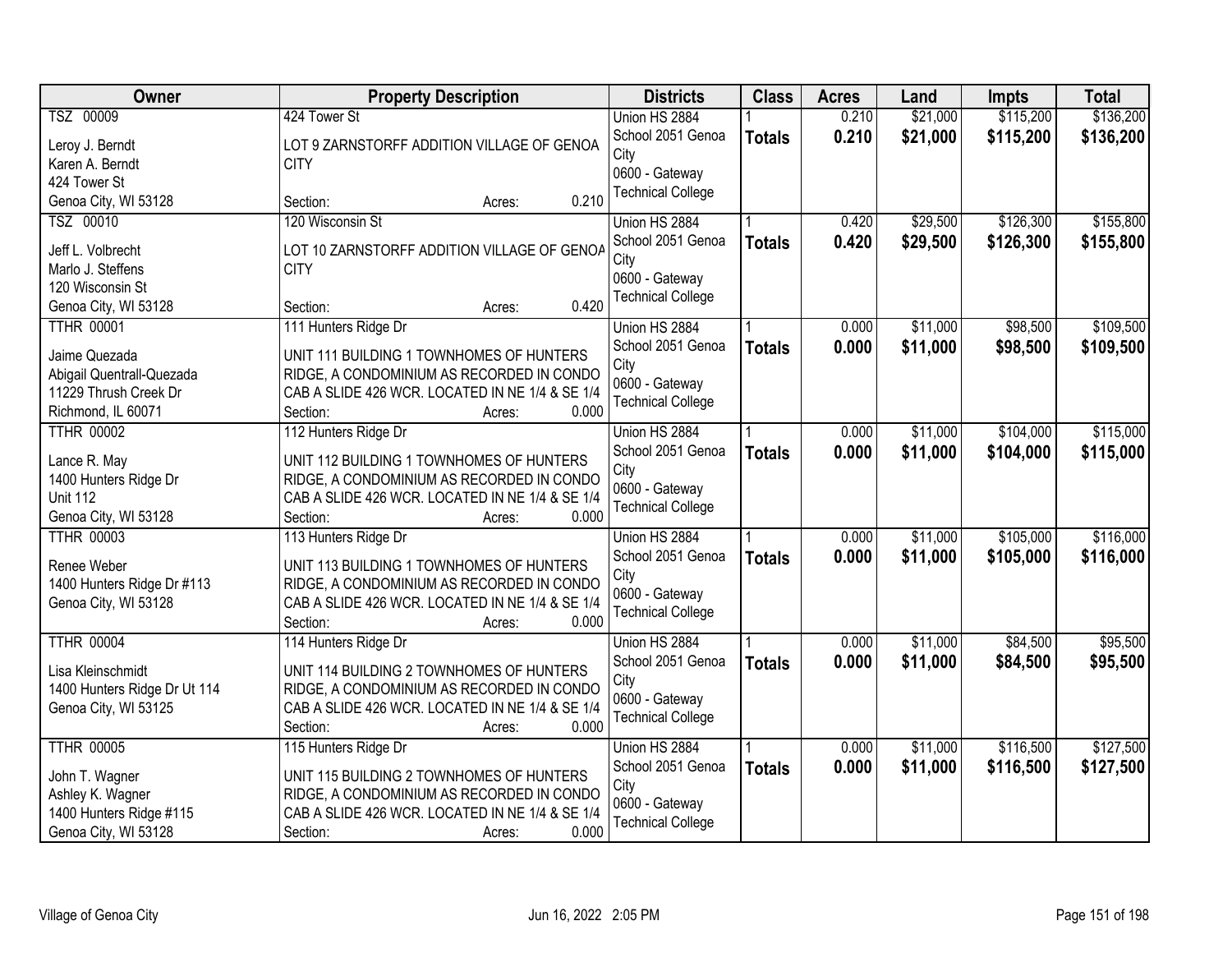| Owner                                        | <b>Property Description</b>                                                           | <b>Districts</b>         | <b>Class</b>  | <b>Acres</b> | Land     | <b>Impts</b> | <b>Total</b> |
|----------------------------------------------|---------------------------------------------------------------------------------------|--------------------------|---------------|--------------|----------|--------------|--------------|
| <b>TTHR 00006</b>                            | 116 Hunters Ridge Dr                                                                  | Union HS 2884            |               | 0.000        | \$11,000 | \$101,000    | \$112,000    |
| Tyler D. Gates                               | UNIT 116 BUILDING 2 TOWNHOMES OF HUNTERS                                              | School 2051 Genoa        | <b>Totals</b> | 0.000        | \$11,000 | \$101,000    | \$112,000    |
| 1400 Hunters Ridge Dr Ut 116                 | RIDGE, A CONDOMINIUM AS RECORDED IN CONDO                                             | City                     |               |              |          |              |              |
| Genoa City, WI 53128                         | CAB A SLIDE 426 WCR. LOCATED IN NE 1/4 & SE 1/4                                       | 0600 - Gateway           |               |              |          |              |              |
|                                              | Section:<br>0.000<br>Acres:                                                           | <b>Technical College</b> |               |              |          |              |              |
| <b>TTHR 00007</b>                            | 117 Hunters Ridge Dr                                                                  | Union HS 2884            |               | 0.000        | \$11,000 | \$81,500     | \$92,500     |
| Theresa J. Tarkowski                         | UNIT 117 BUILDING 2 TOWNHOMES OF HUNTERS                                              | School 2051 Genoa        | <b>Totals</b> | 0.000        | \$11,000 | \$81,500     | \$92,500     |
| 1400 Hunters Ridge Dr                        | RIDGE, A CONDOMINIUM AS RECORDED IN CONDO                                             | City                     |               |              |          |              |              |
| <b>Bldg 2, Unit 117</b>                      | CAB A SLIDE 426 WCR. LOCATED IN NE 1/4 & SE 1/4                                       | 0600 - Gateway           |               |              |          |              |              |
| Genoa City, WI 53128                         | 0.000<br>Section:<br>Acres:                                                           | <b>Technical College</b> |               |              |          |              |              |
| <b>TTHR 00008</b>                            | 118 Hunters Ridge Dr                                                                  | Union HS 2884            |               | 0.000        | \$11,000 | \$84,500     | \$95,500     |
|                                              |                                                                                       | School 2051 Genoa        | <b>Totals</b> | 0.000        | \$11,000 | \$84,500     | \$95,500     |
| Andrea Meyer<br>1400 Hunters Ridge Dr Ut 118 | UNIT 118 BUILDING 3 TOWNHOMES OF HUNTERS<br>RIDGE, A CONDOMINIUM AS RECORDED IN CONDO | City                     |               |              |          |              |              |
| Genoa City, WI 53128                         | CAB A SLIDE 426 WCR. LOCATED IN NE 1/4 & SE 1/4                                       | 0600 - Gateway           |               |              |          |              |              |
|                                              | Section:<br>0.000<br>Acres:                                                           | <b>Technical College</b> |               |              |          |              |              |
| <b>TTHR 00009</b>                            | 119 Hunters Ridge Dr                                                                  | Union HS 2884            |               | 0.000        | \$11,000 | \$107,500    | \$118,500    |
|                                              |                                                                                       | School 2051 Genoa        | <b>Totals</b> | 0.000        | \$11,000 | \$107,500    | \$118,500    |
| James M. Ratner                              | UNIT 119 BUILDING 3 TOWNHOMES OF HUNTERS                                              | City                     |               |              |          |              |              |
| 1400 Hunters Ridge Dr                        | RIDGE, A CONDOMINIUM AS RECORDED IN CONDO                                             | 0600 - Gateway           |               |              |          |              |              |
| <b>Unit 119</b><br>Genoa City, WI 53128      | CAB A SLIDE 426 WCR. LOCATED IN NE 1/4 & SE 1/4<br>0.000                              | <b>Technical College</b> |               |              |          |              |              |
| <b>TTHR 00010</b>                            | Section:<br>Acres:<br>120 Hunters Ridge Dr                                            | Union HS 2884            |               | 0.000        | \$11,000 | \$103,500    | \$114,500    |
|                                              |                                                                                       | School 2051 Genoa        | <b>Totals</b> | 0.000        | \$11,000 | \$103,500    | \$114,500    |
| Robert J. Uchacz                             | UNIT 120 BUILDING 3 TOWNHOMES OF HUNTERS                                              | City                     |               |              |          |              |              |
| Monika Uchacz                                | RIDGE, A CONDOMINIUM AS RECORDED IN CONDO                                             | 0600 - Gateway           |               |              |          |              |              |
| 1400 Hunters Ridge Dr                        | CAB A SLIDE 426 WCR. LOCATED IN NE 1/4 & SE 1/4                                       | <b>Technical College</b> |               |              |          |              |              |
| <b>Unit 120</b>                              | 0.000<br>Section:<br>Acres:                                                           |                          |               |              |          |              |              |
| Genoa City, WI 53128                         |                                                                                       |                          |               |              |          |              |              |
| <b>TTHR 00011</b>                            | 121 Hunters Ridge Dr                                                                  | Union HS 2884            |               | 0.000        | \$11,000 | \$83,000     | \$94,000     |
| Robert A. Simpson                            | UNIT 121 BUILDING 3 TOWNHOMES OF HUNTERS                                              | School 2051 Genoa        | <b>Totals</b> | 0.000        | \$11,000 | \$83,000     | \$94,000     |
| Rebecca J. Simpson                           | RIDGE, A CONDOMINIUM AS RECORDED IN CONDO                                             | City<br>0600 - Gateway   |               |              |          |              |              |
| 1400 Hunters Ridge Rd                        | CAB A SLIDE 426 WCR. LOCATED IN NE 1/4 & SE 1/4                                       | <b>Technical College</b> |               |              |          |              |              |
| <b>Unit 121</b>                              | Section:<br>0.000<br>Acres:                                                           |                          |               |              |          |              |              |
| Genoa City, WI 53128                         |                                                                                       |                          |               |              |          |              |              |
| <b>TTHR 00012</b>                            | 122 Hunters Ridge Dr                                                                  | Union HS 2884            |               | 0.000        | \$11,000 | \$82,500     | \$93,500     |
| Karen A. James                               | UNIT 122 BUILDING 4 TOWNHOMES OF HUNTERS                                              | School 2051 Genoa        | <b>Totals</b> | 0.000        | \$11,000 | \$82,500     | \$93,500     |
| 1400 Hunters Ridge Ut 122                    | RIDGE, A CONDOMINIUM AS RECORDED IN CONDO                                             | City                     |               |              |          |              |              |
| Genoa City, WI 53128                         | CAB A SLIDE 426 WCR. LOCATED IN NE 1/4 & SE 1/4                                       | 0600 - Gateway           |               |              |          |              |              |
|                                              | 0.000<br>Section:<br>Acres:                                                           | <b>Technical College</b> |               |              |          |              |              |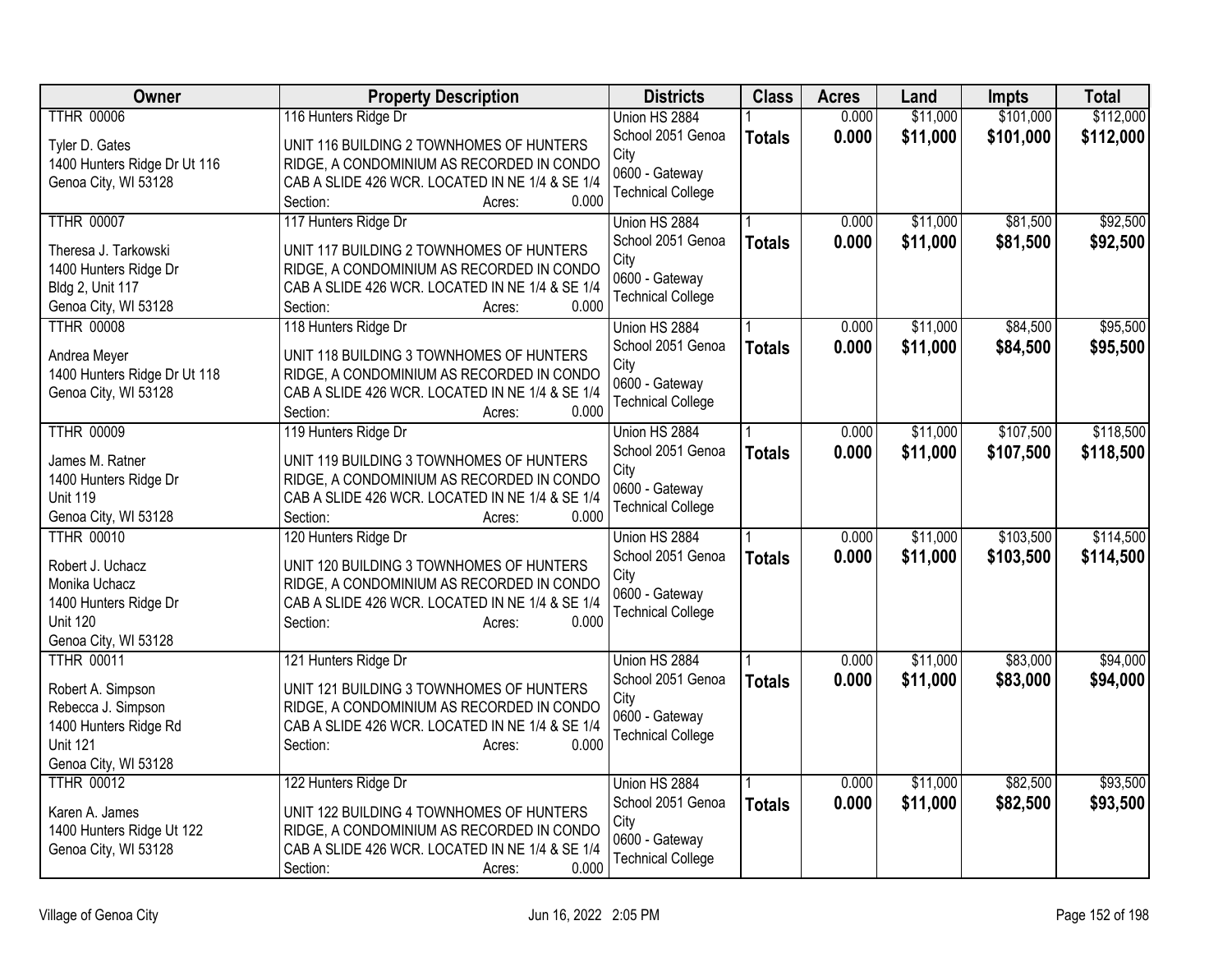| Owner                                  | <b>Property Description</b>                              | <b>Districts</b>         | <b>Class</b>  | <b>Acres</b> | Land     | <b>Impts</b> | <b>Total</b> |
|----------------------------------------|----------------------------------------------------------|--------------------------|---------------|--------------|----------|--------------|--------------|
| <b>TTHR 00013</b>                      | 123 Hunters Ridge Dr                                     | Union HS 2884            |               | 0.000        | \$11,000 | \$99,500     | \$110,500    |
| Michael A. Ptasienski                  | UNIT 123 BUILDING 4 TOWNHOMES OF HUNTERS                 | School 2051 Genoa        | <b>Totals</b> | 0.000        | \$11,000 | \$99,500     | \$110,500    |
| 1400 Hunters Ridge Dr                  | RIDGE, A CONDOMINIUM AS RECORDED IN CONDO                | City                     |               |              |          |              |              |
| <b>Unit 123</b>                        | CAB A SLIDE 426 WCR. LOCATED IN NE 1/4 & SE 1/4          | 0600 - Gateway           |               |              |          |              |              |
| Genoa City, WI 53128                   | 0.000<br>Section:<br>Acres:                              | <b>Technical College</b> |               |              |          |              |              |
| <b>TTHR 00014</b>                      | 124 Hunters Ridge Dr                                     | Union HS 2884            |               | 0.000        | \$11,000 | \$106,000    | \$117,000    |
|                                        |                                                          | School 2051 Genoa        | <b>Totals</b> | 0.000        | \$11,000 | \$106,000    | \$117,000    |
| Craig Ultsch                           | UNIT 124 BUILDING 4 TOWNHOMES OF HUNTERS                 | City                     |               |              |          |              |              |
| <b>Bernice Ultsch</b>                  | RIDGE, A CONDOMINIUM AS RECORDED IN CONDO                | 0600 - Gateway           |               |              |          |              |              |
| 1400 Hunters Ridge Dr #124             | CAB A SLIDE 426 WCR. LOCATED IN NE 1/4 & SE 1/4          | <b>Technical College</b> |               |              |          |              |              |
| Genoa City, WI 53128                   | Section:<br>0.000<br>Acres:                              |                          |               |              |          |              |              |
| <b>TTHR 00015</b>                      | 125 Hunters Ridge Dr                                     | Union HS 2884            |               | 0.000        | \$11,000 | \$86,000     | \$97,000     |
| Shane G. Raiman                        | UNIT 125 BUILDING 4 TOWNHOMES OF HUNTERS                 | School 2051 Genoa        | <b>Totals</b> | 0.000        | \$11,000 | \$86,000     | \$97,000     |
| 1400 Hunter Ridge Ut 125               | RIDGE, A CONDOMINIUM AS RECORDED IN CONDO                | City                     |               |              |          |              |              |
| Genoa City, WI 53128                   | CAB A SLIDE 426 WCR. LOCATED IN NE 1/4 & SE 1/4          | 0600 - Gateway           |               |              |          |              |              |
|                                        | 0.000<br>Section:<br>Acres:                              | <b>Technical College</b> |               |              |          |              |              |
| <b>TTHR 00016</b>                      | 126 Hunters Ridge Dr                                     | Union HS 2884            |               | 0.000        | \$11,000 | \$84,500     | \$95,500     |
|                                        |                                                          | School 2051 Genoa        | <b>Totals</b> | 0.000        | \$11,000 | \$84,500     | \$95,500     |
| Kathleen E. Shilgalis                  | UNIT 126 BUILDING 5 TOWNHOMES OF HUNTERS                 | City                     |               |              |          |              |              |
| c/o Kathleen E. Shilgalis              | RIDGE, A CONDOMINIUM AS RECORDED IN CONDO                | 0600 - Gateway           |               |              |          |              |              |
| 1400 Hunters Ridge #126                | CAB A SLIDE 426 WCR. LOCATED IN NE 1/4 & SE 1/4          | <b>Technical College</b> |               |              |          |              |              |
| Genoa City, WI 53128                   | Section:<br>0.000<br>Acres:                              |                          |               |              |          |              |              |
| <b>TTHR 00017</b>                      | 127 Hunters Ridge Dr                                     | Union HS 2884            |               | 0.000        | \$11,000 | \$106,000    | \$117,000    |
| Deborah Nanty                          | UNIT 127 BUILDING 5 TOWNHOMES OF HUNTERS                 | School 2051 Genoa        | <b>Totals</b> | 0.000        | \$11,000 | \$106,000    | \$117,000    |
| 1400 Hunters Ridge Dr #127             | RIDGE, A CONDOMINIUM AS RECORDED IN CONDO                | City                     |               |              |          |              |              |
| Genoa City, WI 53128                   | CAB A SLIDE 426 WCR. LOCATED IN NE 1/4 & SE 1/4          | 0600 - Gateway           |               |              |          |              |              |
|                                        | 0.000<br>Section:<br>Acres:                              | <b>Technical College</b> |               |              |          |              |              |
| <b>TTHR 00018</b>                      | 1400 Hunters Ridge Dr Unit 128                           | Union HS 2884            |               | 0.000        | \$11,000 | \$100,500    | \$111,500    |
|                                        |                                                          | School 2051 Genoa        | <b>Totals</b> | 0.000        | \$11,000 | \$100,500    | \$111,500    |
| <b>Brian Naughton</b>                  | UNIT 128 BUILDING 5 TOWNHOMES OF HUNTERS                 | City                     |               |              |          |              |              |
| Lisa Naughton                          | RIDGE, A CONDOMINIUM AS RECORDED IN CONDO                | 0600 - Gateway           |               |              |          |              |              |
| 105 Navajo Ct                          | CAB A SLIDE 426 WCR. LOCATED IN NE 1/4 & SE 1/4<br>0.000 | <b>Technical College</b> |               |              |          |              |              |
| Mchenry, IL 60051<br><b>TTHR 00019</b> | Section:<br>Acres:                                       |                          |               |              | \$11,000 | \$82,000     | \$93,000     |
|                                        | 129 Hunters Ridge Dr                                     | Union HS 2884            |               | 0.000        |          |              |              |
| Ewa Slater                             | UNIT 129 BUILDING 5 TOWNHOMES OF HUNTERS                 | School 2051 Genoa        | <b>Totals</b> | 0.000        | \$11,000 | \$82,000     | \$93,000     |
| 1400 Hunters Ridge Dr                  | RIDGE, A CONDOMINIUM AS RECORDED IN CONDO                | City                     |               |              |          |              |              |
| <b>Unit 129</b>                        | CAB A SLIDE 426 WCR. LOCATED IN NE 1/4 & SE 1/4          | 0600 - Gateway           |               |              |          |              |              |
| Genoa City, WI 53128                   | 0.000<br>Section:<br>Acres:                              | <b>Technical College</b> |               |              |          |              |              |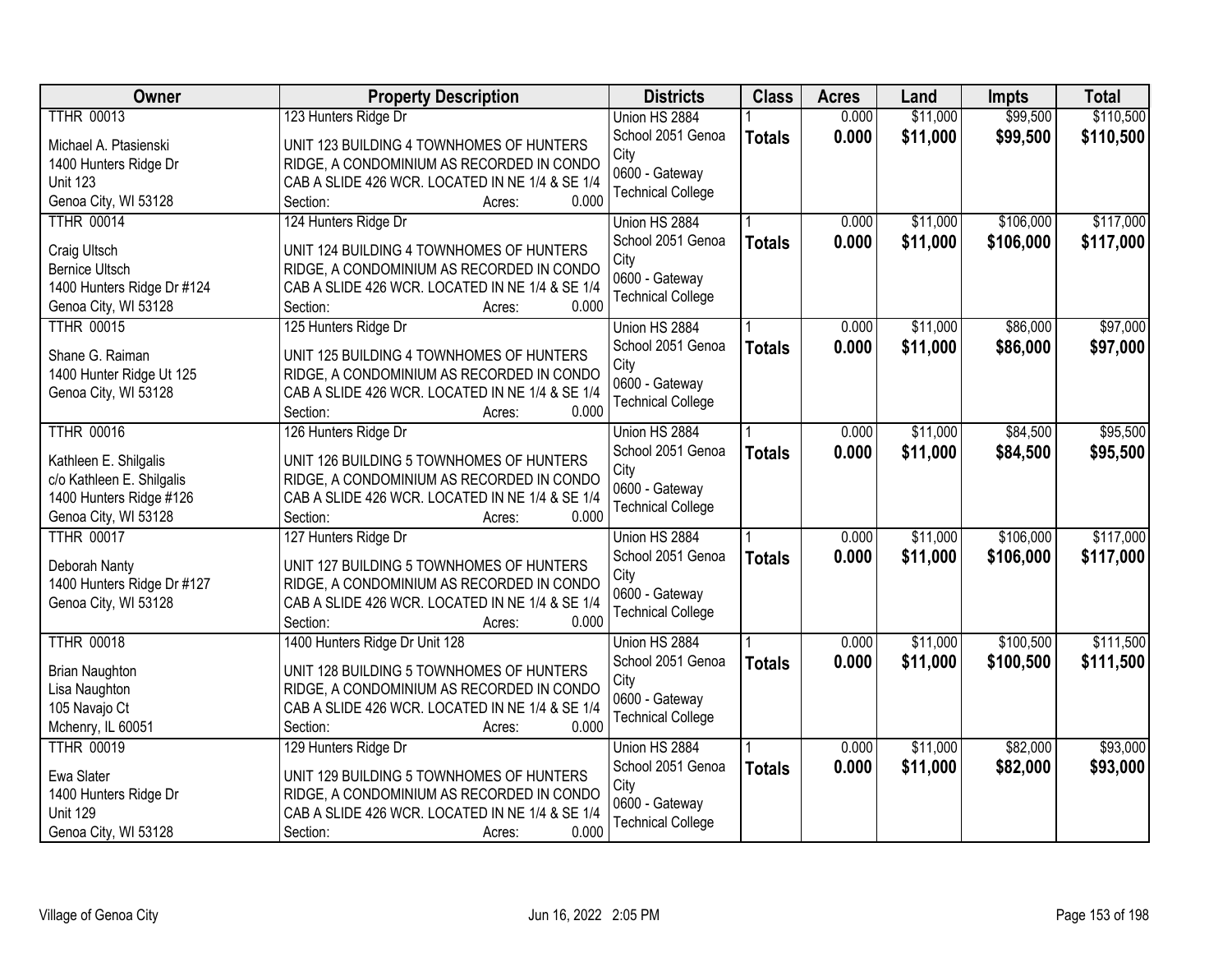| Owner                                         | <b>Property Description</b>                                                                  | <b>Districts</b>         | <b>Class</b>  | <b>Acres</b> | Land     | Impts     | <b>Total</b> |
|-----------------------------------------------|----------------------------------------------------------------------------------------------|--------------------------|---------------|--------------|----------|-----------|--------------|
| <b>TTHR 00020</b>                             | 58 Hunters Ridge Dr                                                                          | Union HS 2884            |               | 0.000        | \$11,000 | \$101,000 | \$112,000    |
| Dean Stone                                    | UNIT 58 BUILDING 6 TOWNHOMES OF HUNTERS                                                      | School 2051 Genoa        | <b>Totals</b> | 0.000        | \$11,000 | \$101,000 | \$112,000    |
| 1400 Hunters Ridge Dr Ut 58                   | RIDGE, A CONDOMINIUM AS RECORDED IN CONDO                                                    | City                     |               |              |          |           |              |
| Genoa City, WI 53128                          | CAB A SLIDE 426 WCR. LOCATED IN NE 1/4 & SE 1/4                                              | 0600 - Gateway           |               |              |          |           |              |
|                                               | Section:<br>0.000<br>Acres:                                                                  | <b>Technical College</b> |               |              |          |           |              |
| <b>TTHR 00021</b>                             | 59 Hunters Ridge Dr                                                                          | Union HS 2884            |               | 0.000        | \$11,000 | \$110,000 | \$121,000    |
|                                               | UNIT 59 BUILDING 6 TOWNHOMES OF HUNTERS                                                      | School 2051 Genoa        | <b>Totals</b> | 0.000        | \$11,000 | \$110,000 | \$121,000    |
| Kimberly E. Fleming<br>1400 Hunters Ridge #59 | RIDGE, A CONDOMINIUM AS RECORDED IN CONDO                                                    | City                     |               |              |          |           |              |
| Genoa City, WI 53128                          | CAB A SLIDE 426 WCR. LOCATED IN NE 1/4 & SE 1/4                                              | 0600 - Gateway           |               |              |          |           |              |
|                                               | Section:<br>0.000<br>Acres:                                                                  | <b>Technical College</b> |               |              |          |           |              |
| <b>TTHR 00022</b>                             | 60 Hunters Ridge Dr                                                                          | Union HS 2884            |               | 0.000        | \$11,000 | \$99,500  | \$110,500    |
|                                               |                                                                                              | School 2051 Genoa        | <b>Totals</b> | 0.000        | \$11,000 | \$99,500  | \$110,500    |
| Elizabeth A. Aguirre                          | UNIT 60 BUILDING 6 TOWNHOMES OF HUNTERS                                                      | City                     |               |              |          |           |              |
| 1400 Hunters Ridge Dr<br>Unit 60              | RIDGE, A CONDOMINIUM AS RECORDED IN CONDO<br>CAB A SLIDE 426 WCR. LOCATED IN NE 1/4 & SE 1/4 | 0600 - Gateway           |               |              |          |           |              |
| Genoa City, WI 53128                          | 0.000<br>Section:<br>Acres:                                                                  | <b>Technical College</b> |               |              |          |           |              |
| <b>TTHR 00023</b>                             | 61 Hunters Ridge Dr                                                                          | Union HS 2884            |               | 0.000        | \$11,000 | \$83,000  | \$94,000     |
|                                               |                                                                                              | School 2051 Genoa        | <b>Totals</b> | 0.000        | \$11,000 | \$83,000  | \$94,000     |
| Lucas Solare                                  | UNIT 61 BUILDING 6 TOWNHOMES OF HUNTERS                                                      | City                     |               |              |          |           |              |
| 1400 Hunters Ridge Dr Ut 61                   | RIDGE, A CONDOMINIUM AS RECORDED IN CONDO                                                    | 0600 - Gateway           |               |              |          |           |              |
| Genoa City, WI 53128                          | CAB A SLIDE 426 WCR. LOCATED IN NE 1/4 & SE 1/4                                              | <b>Technical College</b> |               |              |          |           |              |
|                                               | 0.000<br>Section:<br>Acres:                                                                  |                          |               |              |          |           |              |
| <b>TTHR 00024</b>                             | 62 Hunters Ridge Dr                                                                          | Union HS 2884            |               | 0.000        | \$11,000 | \$86,000  | \$97,000     |
| Nancy Arellano                                | UNIT 62 BUILDING 7 TOWNHOMES OF HUNTERS                                                      | School 2051 Genoa        | <b>Totals</b> | 0.000        | \$11,000 | \$86,000  | \$97,000     |
| Jose A. Diaz                                  | RIDGE, A CONDOMINIUM AS RECORDED IN CONDO                                                    | City<br>0600 - Gateway   |               |              |          |           |              |
| 1400 Hunters Ridge Dr                         | CAB A SLIDE 426 WCR. LOCATED IN NE 1/4 & SE 1/4                                              | <b>Technical College</b> |               |              |          |           |              |
| Unit 62                                       | Section:<br>0.000<br>Acres:                                                                  |                          |               |              |          |           |              |
| Genoa City, WI 53128                          |                                                                                              |                          |               |              |          |           |              |
| <b>TTHR 00025</b>                             | 63 Hunters Ridge Dr                                                                          | Union HS 2884            |               | 0.000        | \$11,000 | \$115,500 | \$126,500    |
| Antonio Congelosi                             | UNIT 63 BUILDING 7 TOWNHOMES OF HUNTERS                                                      | School 2051 Genoa        | <b>Totals</b> | 0.000        | \$11,000 | \$115,500 | \$126,500    |
| Heather Congelosi                             | RIDGE, A CONDOMINIUM AS RECORDED IN CONDO                                                    | City                     |               |              |          |           |              |
| 1400 Hunters Ridge Dr #63                     | CAB A SLIDE 426 WCR. LOCATED IN NE 1/4 & SE 1/4                                              | 0600 - Gateway           |               |              |          |           |              |
| Genoa City, WI 53128                          | 0.000<br>Section: 25<br>Acres:                                                               | <b>Technical College</b> |               |              |          |           |              |
| <b>TTHR 00026</b>                             | 64 Hunters Ridge Dr                                                                          | Union HS 2884            |               | 0.000        | \$11,000 | \$101,000 | \$112,000    |
| Zoe Gray                                      | UNIT 64 BUILDING 7 TOWNHOMES OF HUNTERS                                                      | School 2051 Genoa        | <b>Totals</b> | 0.000        | \$11,000 | \$101,000 | \$112,000    |
| 1400 Hunters Ridge Dr Ut 64                   | RIDGE, A CONDOMINIUM AS RECORDED IN CONDO                                                    | City                     |               |              |          |           |              |
| Genoa City, WI 53128                          | CAB A SLIDE 426 WCR. LOCATED IN NE 1/4 & SE 1/4                                              | 0600 - Gateway           |               |              |          |           |              |
|                                               | 0.000<br>Section:<br>Acres:                                                                  | <b>Technical College</b> |               |              |          |           |              |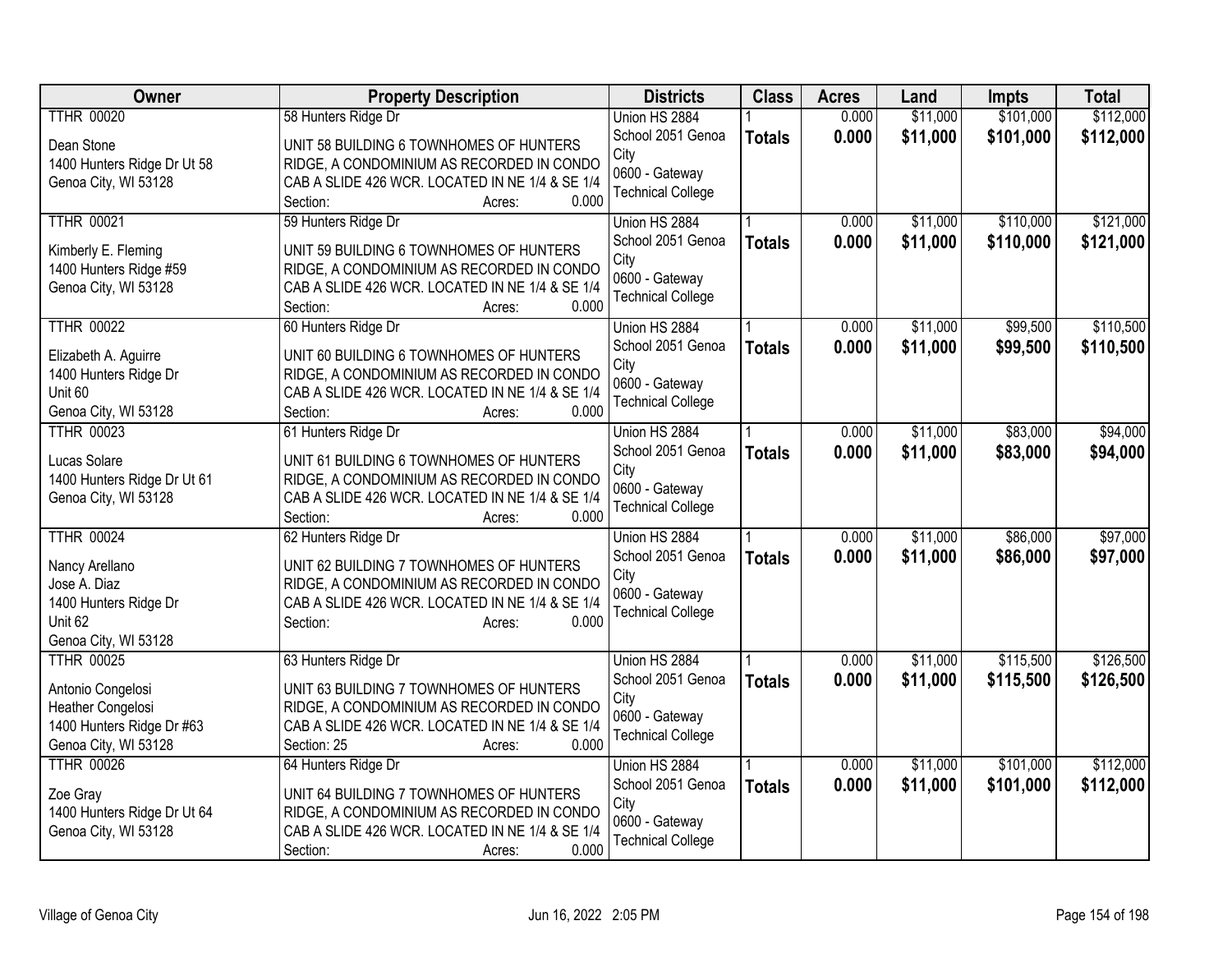| Owner                                     | <b>Property Description</b>                              | <b>Districts</b>                   | <b>Class</b>  | <b>Acres</b> | Land     | Impts     | <b>Total</b> |
|-------------------------------------------|----------------------------------------------------------|------------------------------------|---------------|--------------|----------|-----------|--------------|
| <b>TTHR 00027</b>                         | 65 Hunters Ridge Dr                                      | Union HS 2884                      |               | 0.000        | \$11,000 | \$87,500  | \$98,500     |
| Dylan E. Clemons                          | UNIT 65 BUILDING 7 TOWNHOMES OF HUNTERS                  | School 2051 Genoa                  | <b>Totals</b> | 0.000        | \$11,000 | \$87,500  | \$98,500     |
| <b>Ashley Benavides</b>                   | RIDGE, A CONDOMINIUM AS RECORDED IN CONDO                | City                               |               |              |          |           |              |
| 1400 Hunters Ridge Dr #65                 | CAB A SLIDE 426 WCR. LOCATED IN NE 1/4 & SE 1/4          | 0600 - Gateway                     |               |              |          |           |              |
| Genoa City, WI 53128                      | 0.000<br>Section:<br>Acres:                              | <b>Technical College</b>           |               |              |          |           |              |
| <b>TTHR 00028</b>                         | 66 Hunters Ridge Dr                                      | Union HS 2884                      |               | 0.000        | \$11,000 | \$92,500  | \$103,500    |
|                                           |                                                          | School 2051 Genoa                  | <b>Totals</b> | 0.000        | \$11,000 | \$92,500  | \$103,500    |
| Joseph A. Raven                           | UNIT 66 BUILDING 8 TOWNHOMES OF HUNTERS                  | City                               |               |              |          |           |              |
| 66 Hunters Ridge Dr                       | RIDGE, A CONDOMINIUM AS RECORDED IN CONDO                | 0600 - Gateway                     |               |              |          |           |              |
| Genoa City, WI 53128                      | CAB A SLIDE 426 WCR. LOCATED IN NE 1/4 & SE 1/4<br>0.000 | <b>Technical College</b>           |               |              |          |           |              |
| <b>TTHR 00029</b>                         | Section:<br>Acres:                                       |                                    |               | 0.000        | \$11,000 | \$104,500 | \$115,500    |
|                                           | 67 Hunters Ridge Dr                                      | Union HS 2884<br>School 2051 Genoa |               |              |          |           |              |
| Hrd 1400 67, LLC                          | UNIT 67 BUILDING 8 TOWNHOMES OF HUNTERS                  | City                               | <b>Totals</b> | 0.000        | \$11,000 | \$104,500 | \$115,500    |
| <b>PO Box 174</b>                         | RIDGE, A CONDOMINIUM AS RECORDED IN CONDO                | 0600 - Gateway                     |               |              |          |           |              |
| Burlington, WI 53105                      | CAB A SLIDE 426 WCR. LOCATED IN NE 1/4 & SE 1/4          | <b>Technical College</b>           |               |              |          |           |              |
|                                           | 0.000<br>Section:<br>Acres:                              |                                    |               |              |          |           |              |
| <b>TTHR 00030</b>                         | 68 Hunters Ridge Dr                                      | Union HS 2884                      |               | 0.000        | \$11,000 | \$103,500 | \$114,500    |
| Jennifer L. Reid                          | UNIT 68 BUILDING 8 TOWNHOMES OF HUNTERS                  | School 2051 Genoa                  | <b>Totals</b> | 0.000        | \$11,000 | \$103,500 | \$114,500    |
| 1400 Hunters Ridge #68                    | RIDGE, A CONDOMINIUM AS RECORDED IN CONDO                | City                               |               |              |          |           |              |
| Genoa City, WI 53128                      | CAB A SLIDE 426 WCR. LOCATED IN NE 1/4 & SE 1/4          | 0600 - Gateway                     |               |              |          |           |              |
|                                           | 0.000<br>Section:<br>Acres:                              | <b>Technical College</b>           |               |              |          |           |              |
| <b>TTHR 00031</b>                         | 69 Hunters Ridge Dr                                      | Union HS 2884                      |               | 0.000        | \$11,000 | \$83,000  | \$94,000     |
|                                           |                                                          | School 2051 Genoa                  | <b>Totals</b> | 0.000        | \$11,000 | \$83,000  | \$94,000     |
| Michele L. Noah-Smith et al               | UNIT 69 BUILDING 8 TOWNHOMES OF HUNTERS                  | City                               |               |              |          |           |              |
| c/o Larry G. Smith                        | RIDGE, A CONDOMINIUM AS RECORDED IN CONDO                | 0600 - Gateway                     |               |              |          |           |              |
| 1400 Hunters Ridge Dr                     | CAB A SLIDE 426 WCR. LOCATED IN NE 1/4 & SE 1/4<br>0.000 | <b>Technical College</b>           |               |              |          |           |              |
| Genoa City, WI 53128<br><b>TTHR 00032</b> | Section:<br>Acres:                                       |                                    |               | 0.000        | \$11,000 | \$106,000 | \$117,000    |
|                                           | 70 Hunters Ridge Dr                                      | Union HS 2884<br>School 2051 Genoa |               |              |          |           |              |
| Timothy Weidman                           | UNIT 70 BUILDING 9 TOWNHOMES OF HUNTERS                  | City                               | <b>Totals</b> | 0.000        | \$11,000 | \$106,000 | \$117,000    |
| 1400 Hunters Ridge Dr Ut 70               | RIDGE, A CONDOMINIUM AS RECORDED IN CONDO                | 0600 - Gateway                     |               |              |          |           |              |
| Genoa City, WI 53128                      | CAB A SLIDE 426 WCR. LOCATED IN NE 1/4 & SE 1/4          | <b>Technical College</b>           |               |              |          |           |              |
|                                           | 0.000<br>Section:<br>Acres:                              |                                    |               |              |          |           |              |
| <b>TTHR 00033</b>                         | 71 Hunters Ridge Dr                                      | Union HS 2884                      |               | 0.000        | \$11,000 | \$102,000 | \$113,000    |
| Ambry Diedrich                            | UNIT 71 BUILDING 9 TOWNHOMES OF HUNTERS                  | School 2051 Genoa                  | <b>Totals</b> | 0.000        | \$11,000 | \$102,000 | \$113,000    |
| 71 Hunters Ridge Dr Ut 71                 | RIDGE, A CONDOMINIUM AS RECORDED IN CONDO                | City                               |               |              |          |           |              |
| Genoa City, WI 53128                      | CAB A SLIDE 426 WCR. LOCATED IN NE 1/4 & SE 1/4          | 0600 - Gateway                     |               |              |          |           |              |
|                                           | 0.000<br>Section: 25<br>Acres:                           | <b>Technical College</b>           |               |              |          |           |              |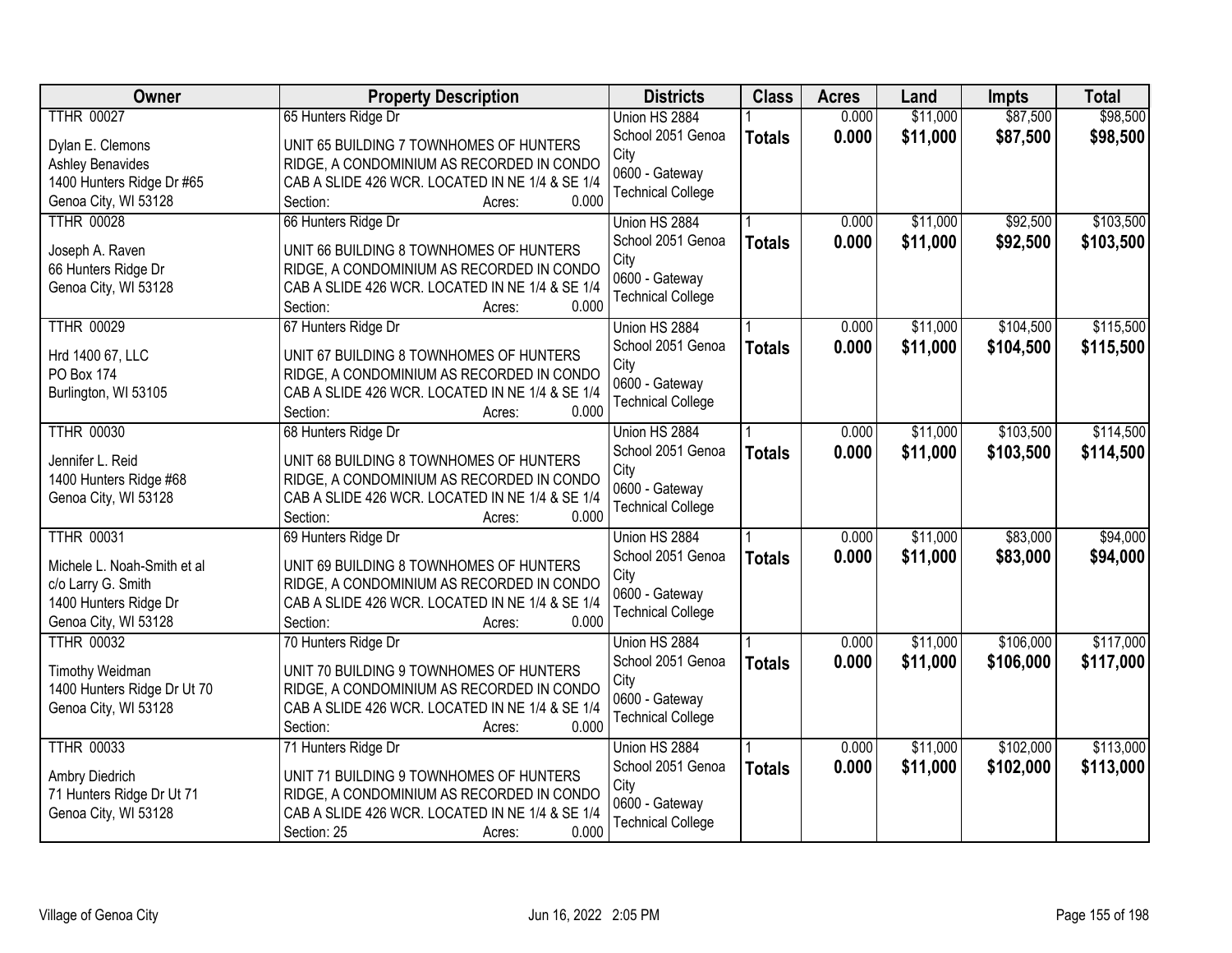| Owner                       | <b>Property Description</b>                                          | <b>Districts</b>                   | <b>Class</b>  | <b>Acres</b> | Land     | <b>Impts</b> | <b>Total</b> |
|-----------------------------|----------------------------------------------------------------------|------------------------------------|---------------|--------------|----------|--------------|--------------|
| <b>TTHR 00034</b>           | 72 Hunters Ridge Dr                                                  | Union HS 2884                      |               | 0.000        | \$11,000 | \$81,500     | \$92,500     |
| Joy M. Wulf                 | UNIT 72 BUILDING 9 TOWNHOMES OF HUNTERS                              | School 2051 Genoa                  | <b>Totals</b> | 0.000        | \$11,000 | \$81,500     | \$92,500     |
| c/o Joy Wulf                | RIDGE, A CONDOMINIUM AS RECORDED IN CONDO                            | City                               |               |              |          |              |              |
| 1400 Hunters Ridge Dr Ut 72 | CAB A SLIDE 426 WCR. LOCATED IN NE 1/4 & SE 1/4                      | 0600 - Gateway                     |               |              |          |              |              |
| Genoa City, WI 53128        | 0.000<br>Section:<br>Acres:                                          | <b>Technical College</b>           |               |              |          |              |              |
| <b>TTHR 00035</b>           | 73 Hunters Ridge Dr                                                  | Union HS 2884                      |               | 0.000        | \$11,000 | \$88,000     | \$99,000     |
|                             |                                                                      | School 2051 Genoa                  | <b>Totals</b> | 0.000        | \$11,000 | \$88,000     | \$99,000     |
| Cynthia Watson Trust        | UNIT 73 BUILDING 10 TOWNHOMES OF HUNTERS                             | City                               |               |              |          |              |              |
| 1400 Hunters Ridge Dr Ut 73 | RIDGE, A CONDOMINIUM AS RECORDED IN CONDO                            | 0600 - Gateway                     |               |              |          |              |              |
| Genoa City, WI 53128        | CAB A SLIDE 426 WCR. LOCATED IN NE 1/4 & SE 1/4<br>0.000<br>Section: | <b>Technical College</b>           |               |              |          |              |              |
| <b>TTHR 00036</b>           | Acres:<br>74 Hunters Ridge Dr                                        | Union HS 2884                      |               | 0.000        | \$11,000 | \$118,500    | \$129,500    |
|                             |                                                                      | School 2051 Genoa                  |               | 0.000        | \$11,000 | \$118,500    | \$129,500    |
| Shepherd Enterprises, LLC   | UNIT 74 BUILDING 10 TOWNHOMES OF HUNTERS                             | City                               | <b>Totals</b> |              |          |              |              |
| 6105 Tryon Grove Rd         | RIDGE, A CONDOMINIUM AS RECORDED IN CONDO                            | 0600 - Gateway                     |               |              |          |              |              |
| Richmond, IL 60071-0000     | CAB A SLIDE 426 WCR. LOCATED IN NE 1/4 & SE 1/4                      | <b>Technical College</b>           |               |              |          |              |              |
|                             | 0.000<br>Section:<br>Acres:                                          |                                    |               |              |          |              |              |
| <b>TTHR 00037</b>           | 75 Hunters Ridge Dr                                                  | Union HS 2884                      |               | 0.000        | \$11,000 | \$102,000    | \$113,000    |
| Leslie S. Ambrus            | UNIT 75 BUILDING 10 TOWNHOMES OF HUNTERS                             | School 2051 Genoa                  | <b>Totals</b> | 0.000        | \$11,000 | \$102,000    | \$113,000    |
| 1400 Hunters Ridge Dr       | RIDGE, A CONDOMINIUM AS RECORDED IN CONDO                            | City                               |               |              |          |              |              |
| Unit 75                     | CAB A SLIDE 426 WCR. LOCATED IN NE 1/4 & SE 1/4                      | 0600 - Gateway                     |               |              |          |              |              |
| Genoa City, WI 53128        | 0.000<br>Section:<br>Acres:                                          | <b>Technical College</b>           |               |              |          |              |              |
| <b>TTHR 00038</b>           | 76 Hunters Ridge Dr                                                  | Union HS 2884                      |               | 0.000        | \$11,000 | \$82,500     | \$93,500     |
|                             |                                                                      | School 2051 Genoa                  | <b>Totals</b> | 0.000        | \$11,000 | \$82,500     | \$93,500     |
| Caitlin Jackson             | UNIT 76 BUILDING 10 TOWNHOMES OF HUNTERS                             | City                               |               |              |          |              |              |
| 1400 Hunters Ridge #76      | RIDGE, A CONDOMINIUM AS RECORDED IN CONDO                            | 0600 - Gateway                     |               |              |          |              |              |
| Genoa City, WI 53128        | CAB A SLIDE 426 WCR. LOCATED IN NE 1/4 & SE 1/4                      | <b>Technical College</b>           |               |              |          |              |              |
| <b>TTHR 00039</b>           | 0.000<br>Section:<br>Acres:                                          |                                    |               | 0.000        | \$11,000 | \$83,500     |              |
|                             | 77 Hunters Ridge Dr                                                  | Union HS 2884<br>School 2051 Genoa |               | 0.000        |          |              | \$94,500     |
| Bret W. Hanson              | UNIT 77 BUILDING 11 TOWNHOMES OF HUNTERS                             | City                               | <b>Totals</b> |              | \$11,000 | \$83,500     | \$94,500     |
| 1400 Hunters Ridge Dr Ut 77 | RIDGE, A CONDOMINIUM AS RECORDED IN CONDO                            | 0600 - Gateway                     |               |              |          |              |              |
| Genoa City, WI 53128        | CAB A SLIDE 426 WCR. LOCATED IN NE 1/4 & SE 1/4                      | <b>Technical College</b>           |               |              |          |              |              |
|                             | 0.000<br>Section:<br>Acres:                                          |                                    |               |              |          |              |              |
| <b>TTHR 00040</b>           | 78 Hunters Ridge Dr                                                  | Union HS 2884                      |               | 0.000        | \$11,000 | \$99,500     | \$110,500    |
| Thomas A. Las               | UNIT 78 BUILDING 11 TOWNHOMES OF HUNTERS                             | School 2051 Genoa                  | <b>Totals</b> | 0.000        | \$11,000 | \$99,500     | \$110,500    |
| 1400 Hunters Ridge Dr Ut 78 | RIDGE, A CONDOMINIUM AS RECORDED IN CONDO                            | City                               |               |              |          |              |              |
| Genoa City, WI 56128        | CAB A SLIDE 426 WCR. LOCATED IN NE 1/4 & SE 1/4                      | 0600 - Gateway                     |               |              |          |              |              |
|                             | 0.000<br>Section:<br>Acres:                                          | <b>Technical College</b>           |               |              |          |              |              |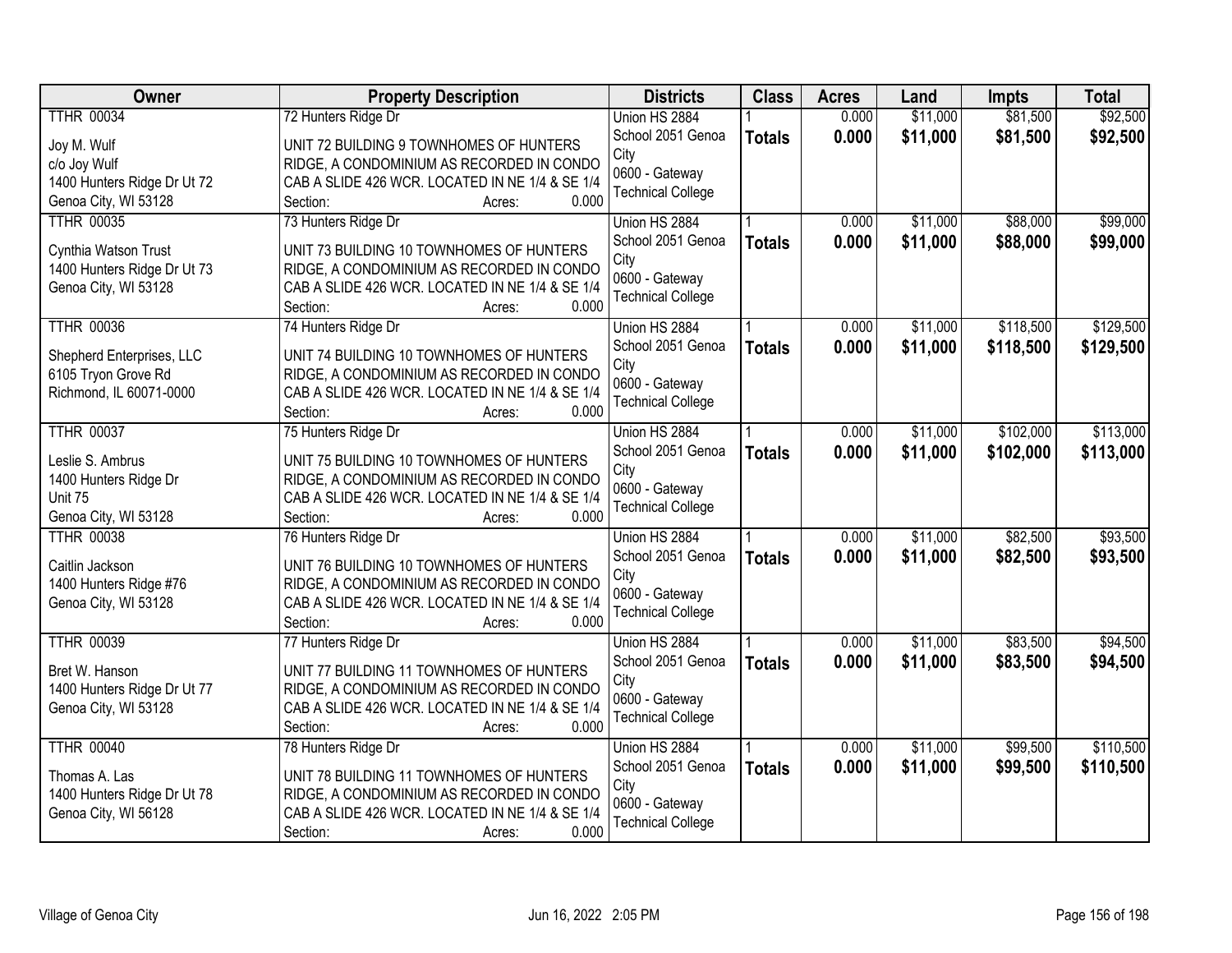| Owner                                 | <b>Property Description</b>                                          | <b>Districts</b>         | <b>Class</b>  | <b>Acres</b> | Land     | Impts     | <b>Total</b> |
|---------------------------------------|----------------------------------------------------------------------|--------------------------|---------------|--------------|----------|-----------|--------------|
| <b>TTHR 00041</b>                     | 79 Hunters Ridge Dr                                                  | Union HS 2884            |               | 0.000        | \$11,000 | \$103,500 | \$114,500    |
| Mark Zilly                            | UNIT 79 BUILDING 11 TOWNHOMES OF HUNTERS                             | School 2051 Genoa        | <b>Totals</b> | 0.000        | \$11,000 | \$103,500 | \$114,500    |
| N1720 Wildwood Dr                     | RIDGE, A CONDOMINIUM AS RECORDED IN CONDO                            | City                     |               |              |          |           |              |
| Lake Geneva, WI 53147                 | CAB A SLIDE 426 WCR. LOCATED IN NE 1/4 & SE 1/4                      | 0600 - Gateway           |               |              |          |           |              |
|                                       | 0.000<br>Section:<br>Acres:                                          | <b>Technical College</b> |               |              |          |           |              |
| <b>TTHR 00042</b>                     | 80 Hunters Ridge Dr                                                  | Union HS 2884            |               | 0.000        | \$11,000 | \$84,000  | \$95,000     |
| Katherine G. Ioannidis                | UNIT 80 BUILDING 11 TOWNHOMES OF HUNTERS                             | School 2051 Genoa        | <b>Totals</b> | 0.000        | \$11,000 | \$84,000  | \$95,000     |
| Constantine Ioannidis                 | RIDGE, A CONDOMINIUM AS RECORDED IN CONDO                            | City                     |               |              |          |           |              |
| 1400 Hunters Ridge Dr Ut 80           | CAB A SLIDE 426 WCR. LOCATED IN NE 1/4 & SE 1/4                      | 0600 - Gateway           |               |              |          |           |              |
| Genoa City, WI 53128                  | 0.000<br>Section: 25<br>Acres:                                       | <b>Technical College</b> |               |              |          |           |              |
| <b>TTHR 00043</b>                     | 81 Hunters Ridge Dr                                                  | Union HS 2884            |               | 0.000        | \$11,000 | \$103,500 | \$114,500    |
| Christopher G. Keefe                  | UNIT 81 BUILDING 12 TOWNHOMES OF HUNTERS                             | School 2051 Genoa        | <b>Totals</b> | 0.000        | \$11,000 | \$103,500 | \$114,500    |
| 1400 Hunters Ridge Dr #7              | RIDGE, A CONDOMINIUM AS RECORDED IN CONDO                            | City                     |               |              |          |           |              |
| Genoa City, WI 53128                  | CAB A SLIDE 426 WCR. LOCATED IN NE 1/4 & SE 1/4                      | 0600 - Gateway           |               |              |          |           |              |
|                                       | 0.000<br>Section:<br>Acres:                                          | <b>Technical College</b> |               |              |          |           |              |
| <b>TTHR 00044</b>                     | 82 Hunters Ridge Dr                                                  | Union HS 2884            |               | 0.000        | \$11,000 | \$119,000 | \$130,000    |
|                                       |                                                                      | School 2051 Genoa        | <b>Totals</b> | 0.000        | \$11,000 | \$119,000 | \$130,000    |
| Michelle A. Mays                      | UNIT 82 BUILDING 12 TOWNHOMES OF HUNTERS                             | City                     |               |              |          |           |              |
| 1400 Hunters Ridge Ut 82              | RIDGE, A CONDOMINIUM AS RECORDED IN CONDO                            | 0600 - Gateway           |               |              |          |           |              |
| Genoa City, WI 53128                  | CAB A SLIDE 426 WCR. LOCATED IN NE 1/4 & SE 1/4<br>0.000<br>Section: | <b>Technical College</b> |               |              |          |           |              |
| <b>TTHR 00045</b>                     | Acres:<br>83 Hunters Ridge Dr                                        | Union HS 2884            |               | 0.000        | \$11,000 | \$86,000  | \$97,000     |
|                                       |                                                                      | School 2051 Genoa        |               | 0.000        | \$11,000 | \$86,000  | \$97,000     |
| Spring River, LLC                     | UNIT 83 BUILDING 13 TOWNHOMES OF HUNTERS                             | City                     | <b>Totals</b> |              |          |           |              |
| 4414 Hill Rd                          | RIDGE, A CONDOMINIUM AS RECORDED IN CONDO                            | 0600 - Gateway           |               |              |          |           |              |
| Richmond, IL 60071                    | CAB A SLIDE 426 WCR. LOCATED IN NE 1/4 & SE 1/4                      | <b>Technical College</b> |               |              |          |           |              |
|                                       | 0.000<br>Section:<br>Acres:                                          |                          |               |              |          |           |              |
| <b>TTHR 00046</b>                     | 84 Hunters Ridge Dr                                                  | Union HS 2884            |               | 0.000        | \$11,000 | \$106,500 | \$117,500    |
| Shepherd Enterprises LLC 1400 Hunters | UNIT 84 BUILDING 13 TOWNHOMES OF HUNTERS                             | School 2051 Genoa        | <b>Totals</b> | 0.000        | \$11,000 | \$106,500 | \$117,500    |
| Ridge #84                             | RIDGE, A CONDOMINIUM AS RECORDED IN CONDO                            | City                     |               |              |          |           |              |
| 6105 Tryon Grove Rd                   | CAB A SLIDE 426 WCR. LOCATED IN NE 1/4 & SE 1/4                      | 0600 - Gateway           |               |              |          |           |              |
| Richmond, IL 60071                    | 0.000<br>Section:<br>Acres:                                          | <b>Technical College</b> |               |              |          |           |              |
| <b>TTHR 00047</b>                     | 85 Hunters Ridge Dr                                                  | Union HS 2884            |               | 0.000        | \$11,000 | \$119,500 | \$130,500    |
| Michelle Sherman                      | UNIT 85 BUILDING 13 TOWNHOMES OF HUNTERS                             | School 2051 Genoa        | <b>Totals</b> | 0.000        | \$11,000 | \$119,500 | \$130,500    |
| 310 Kenosha St                        | RIDGE, A CONDOMINIUM AS RECORDED IN CONDO                            | City                     |               |              |          |           |              |
| Walworth, WI 53184                    | CAB A SLIDE 426 WCR. LOCATED IN NE 1/4 & SE 1/4                      | 0600 - Gateway           |               |              |          |           |              |
|                                       | 0.000<br>Section:<br>Acres:                                          | <b>Technical College</b> |               |              |          |           |              |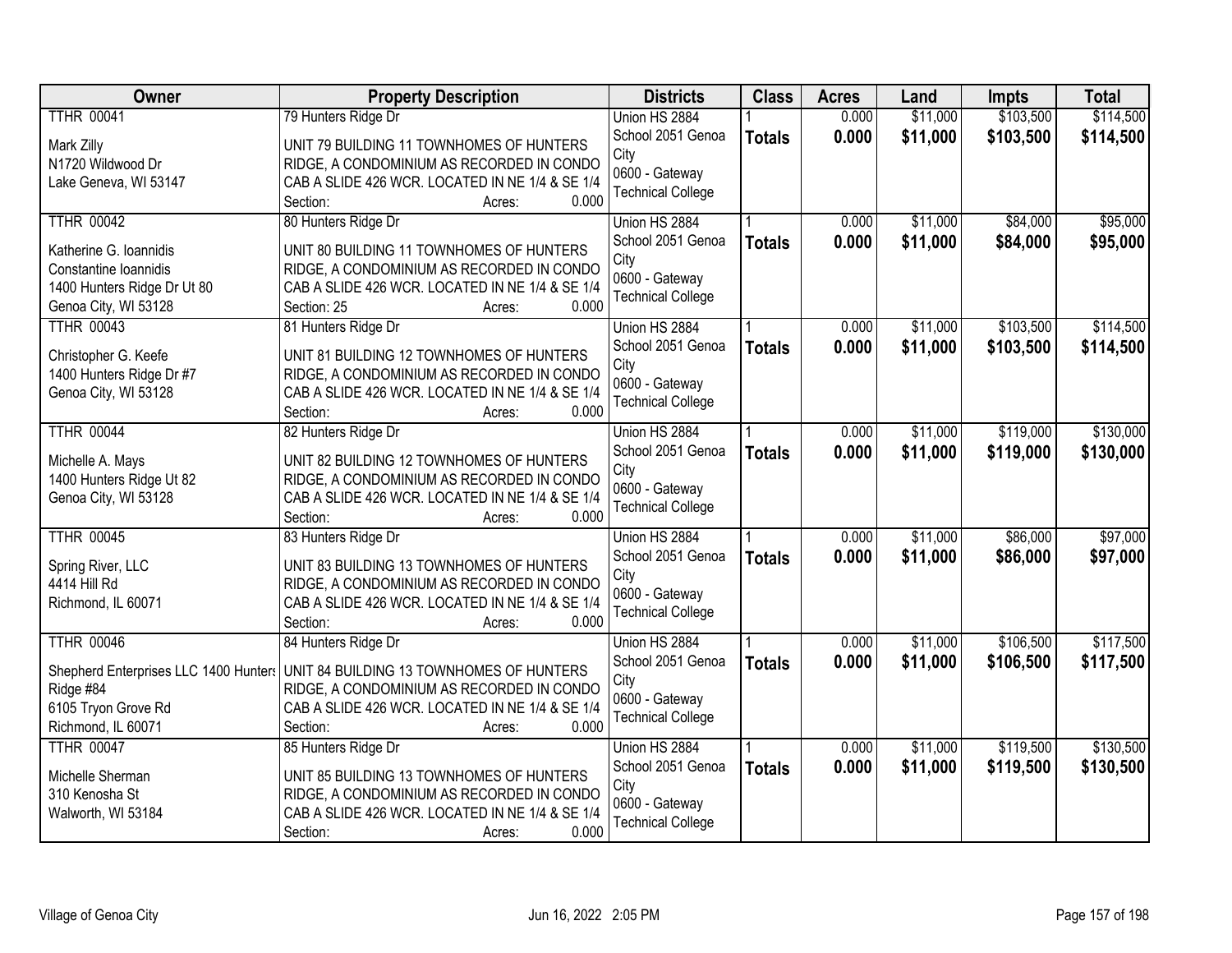| Owner                             | <b>Property Description</b>                              | <b>Districts</b>         | <b>Class</b>  | <b>Acres</b> | Land     | <b>Impts</b> | <b>Total</b> |
|-----------------------------------|----------------------------------------------------------|--------------------------|---------------|--------------|----------|--------------|--------------|
| <b>TTHR 00048</b>                 | 86 Hunters Ridge Dr                                      | Union HS 2884            |               | 0.000        | \$11,000 | \$83,000     | \$94,000     |
| Daniel S. Lonigro                 | UNIT 86 BUILDING 13 TOWNHOMES OF HUNTERS                 | School 2051 Genoa        | <b>Totals</b> | 0.000        | \$11,000 | \$83,000     | \$94,000     |
| 274 Pheasant Dr                   | RIDGE, A CONDOMINIUM AS RECORDED IN CONDO                | City                     |               |              |          |              |              |
| Genoa City, WI 53128              | CAB A SLIDE 426 WCR. LOCATED IN NE 1/4 & SE 1/4          | 0600 - Gateway           |               |              |          |              |              |
|                                   | 0.000<br>Section:<br>Acres:                              | <b>Technical College</b> |               |              |          |              |              |
| <b>TTHR 00049</b>                 | 99 Hunters Ridge Dr                                      | Union HS 2884            |               | 0.000        | \$11,000 | \$86,000     | \$97,000     |
|                                   |                                                          | School 2051 Genoa        | <b>Totals</b> | 0.000        | \$11,000 | \$86,000     | \$97,000     |
| Jennelle L. Olson                 | UNIT 99 BUILDING 14 TOWNHOMES OF HUNTERS                 | City                     |               |              |          |              |              |
| <b>Robert Parker</b>              | RIDGE, A CONDOMINIUM AS RECORDED IN CONDO                | 0600 - Gateway           |               |              |          |              |              |
| 1400 Hunters Ridge Dr Unit 99     | CAB A SLIDE 426 WCR. LOCATED IN NE 1/4 & SE 1/4          | <b>Technical College</b> |               |              |          |              |              |
| Genoa City, WI 53218              | Section:<br>0.000<br>Acres:                              |                          |               |              |          |              |              |
| <b>TTHR 00050</b>                 | 100 Hunters Ridge Dr                                     | Union HS 2884            |               | 0.000        | \$11,000 | \$107,000    | \$118,000    |
| Shepherd Enterprises, LLC         | UNIT 100 BUILDING 14 TOWNHOMES OF HUNTERS                | School 2051 Genoa        | <b>Totals</b> | 0.000        | \$11,000 | \$107,000    | \$118,000    |
| 6105 Tryon Grove Rd               | RIDGE, A CONDOMINIUM AS RECORDED IN CONDO                | City<br>0600 - Gateway   |               |              |          |              |              |
| Richmond, IL 60071-0000           | CAB A SLIDE 426 WCR. LOCATED IN NE 1/4 & SE 1/4          | <b>Technical College</b> |               |              |          |              |              |
|                                   | 0.000<br>Section:<br>Acres:                              |                          |               |              |          |              |              |
| <b>TTHR 00051</b>                 | 101 Hunters Ridge Dr                                     | Union HS 2884            |               | 0.000        | \$11,000 | \$99,500     | \$110,500    |
|                                   | UNIT 101 BUILDING 14 TOWNHOMES OF HUNTERS                | School 2051 Genoa        | <b>Totals</b> | 0.000        | \$11,000 | \$99,500     | \$110,500    |
| Shawn L. Hinton<br>Lisa A. Hinton | RIDGE, A CONDOMINIUM AS RECORDED IN CONDO                | City                     |               |              |          |              |              |
| 3203 Oxfordshire Ln               | CAB A SLIDE 426 WCR. LOCATED IN NE 1/4 & SE 1/4          | 0600 - Gateway           |               |              |          |              |              |
| Spring Grove, IL 60081            | 0.000<br>Section:<br>Acres:                              | <b>Technical College</b> |               |              |          |              |              |
| <b>TTHR 00052</b>                 | 102 Hunters Ridge Dr                                     | Union HS 2884            |               | 0.000        | \$11,000 | \$83,000     | \$94,000     |
|                                   |                                                          | School 2051 Genoa        |               | 0.000        | \$11,000 | \$83,000     | \$94,000     |
| Brian J. White                    | UNIT 102 BUILDING 14 TOWNHOMES OF HUNTERS                | City                     | <b>Totals</b> |              |          |              |              |
| Nicole A. Krull                   | RIDGE, A CONDOMINIUM AS RECORDED IN CONDO                | 0600 - Gateway           |               |              |          |              |              |
| 1400 Hunters Ridge Dr             | CAB A SLIDE 426 WCR. LOCATED IN NE 1/4 & SE 1/4          | <b>Technical College</b> |               |              |          |              |              |
| <b>Unit 102</b>                   | 0.000<br>Section:<br>Acres:                              |                          |               |              |          |              |              |
| Genoa City, WI 53128              |                                                          |                          |               |              |          |              |              |
| <b>TTHR 00053</b>                 | 103 Hunters Ridge Dr                                     | Union HS 2884            |               | 0.000        | \$11,000 | \$97,000     | \$108,000    |
| Natalie Furzland                  | UNIT 103 BUILDING 15 TOWNHOMES OF HUNTERS                | School 2051 Genoa        | <b>Totals</b> | 0.000        | \$11,000 | \$97,000     | \$108,000    |
| 640 Lancaster Dr                  | RIDGE, A CONDOMINIUM AS RECORDED IN CONDO                | City                     |               |              |          |              |              |
| Pingree Grove, IL 60140           | CAB A SLIDE 426 WCR. LOCATED IN NE 1/4 & SE 1/4          | 0600 - Gateway           |               |              |          |              |              |
|                                   | 0.000<br>Section:<br>Acres:                              | <b>Technical College</b> |               |              |          |              |              |
| <b>TTHR 00054</b>                 | 104 Hunters Ridge Dr                                     | Union HS 2884            |               | 0.000        | \$11,000 | \$114,000    | \$125,000    |
|                                   |                                                          | School 2051 Genoa        | <b>Totals</b> | 0.000        | \$11,000 | \$114,000    | \$125,000    |
| Monica C. Gordillo et al          | UNIT 104 BUILDING 15 TOWNHOMES OF HUNTERS                | City                     |               |              |          |              |              |
| c/o Israel G. Cortes              | RIDGE, A CONDOMINIUM AS RECORDED IN CONDO                | 0600 - Gateway           |               |              |          |              |              |
| 1400 Hunters Ridge Dr Ut 104      | CAB A SLIDE 426 WCR. LOCATED IN NE 1/4 & SE 1/4<br>0.000 | <b>Technical College</b> |               |              |          |              |              |
| Genoa City, WI 53128              | Section:<br>Acres:                                       |                          |               |              |          |              |              |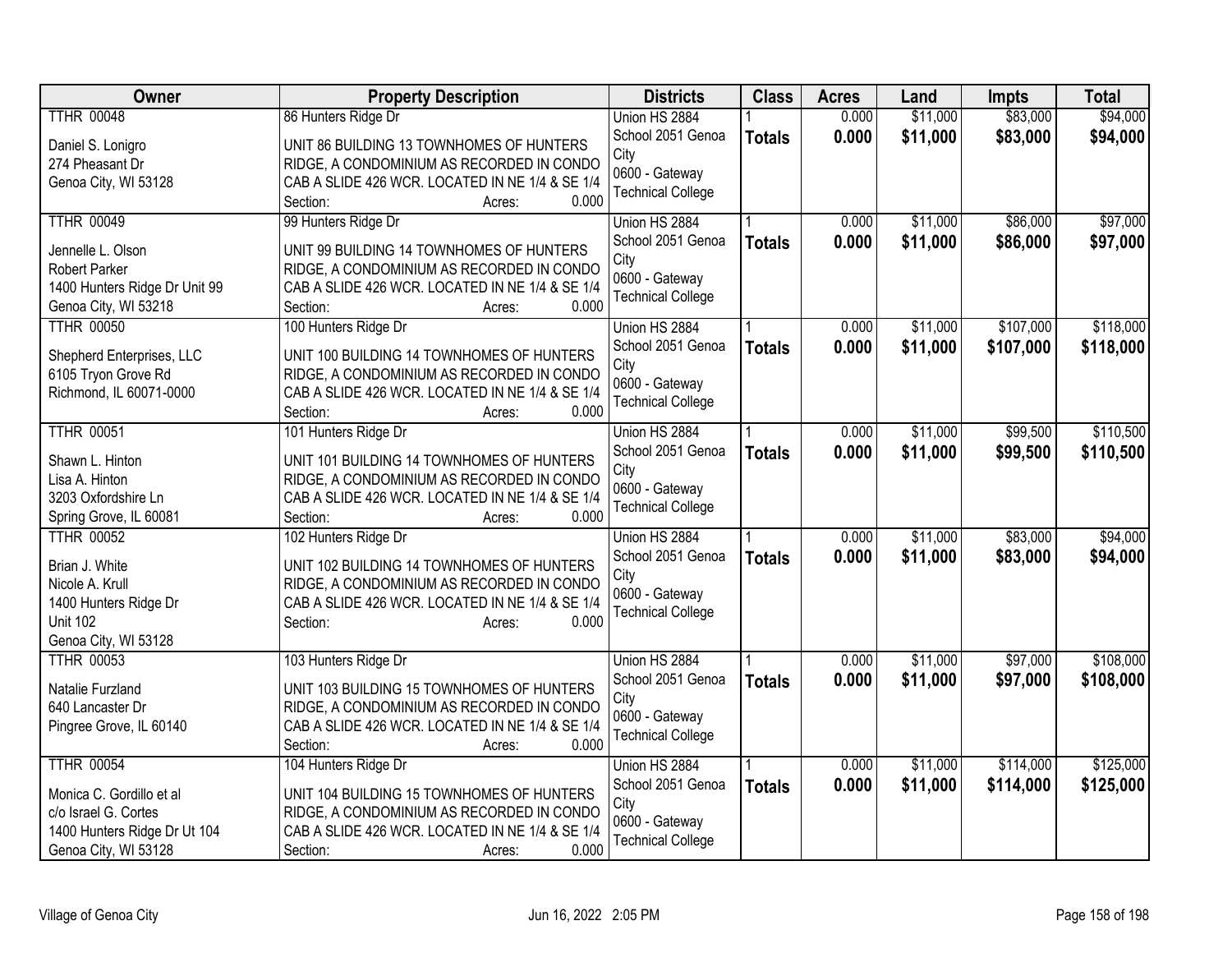| Owner                        | <b>Property Description</b>                     | <b>Districts</b>         | <b>Class</b>  | <b>Acres</b> | Land     | Impts     | <b>Total</b> |
|------------------------------|-------------------------------------------------|--------------------------|---------------|--------------|----------|-----------|--------------|
| <b>TTHR 00055</b>            | 105 Hunters Ridge Dr                            | Union HS 2884            |               | 0.000        | \$11,000 | \$114,500 | \$125,500    |
| Christine A. White           | UNIT 105 BUILDING 15 TOWNHOMES OF HUNTERS       | School 2051 Genoa        | <b>Totals</b> | 0.000        | \$11,000 | \$114,500 | \$125,500    |
| 1400 Hunters Ridge Dr Ut 105 | RIDGE, A CONDOMINIUM AS RECORDED IN CONDO       | City                     |               |              |          |           |              |
| Genoa City, WI 53128         | CAB A SLIDE 426 WCR. LOCATED IN NE 1/4 & SE 1/4 | 0600 - Gateway           |               |              |          |           |              |
|                              | Section:<br>0.000<br>Acres:                     | <b>Technical College</b> |               |              |          |           |              |
| <b>TTHR 00056</b>            | 106 Hunters Ridge Dr                            | Union HS 2884            |               | 0.000        | \$11,000 | \$84,500  | \$95,500     |
|                              |                                                 | School 2051 Genoa        | <b>Totals</b> | 0.000        | \$11,000 | \$84,500  | \$95,500     |
| Constantine Ioannidis        | UNIT 106 BUILDING 15 TOWNHOMES OF HUNTERS       | City                     |               |              |          |           |              |
| Katherine G. Ioannidis       | RIDGE, A CONDOMINIUM AS RECORDED IN CONDO       | 0600 - Gateway           |               |              |          |           |              |
| 1400 Hunters Ridge Dr Ut 106 | CAB A SLIDE 426 WCR. LOCATED IN NE 1/4 & SE 1/4 | <b>Technical College</b> |               |              |          |           |              |
| Genoa City, WI 53128         | 0.000<br>Section:<br>Acres:                     |                          |               |              |          |           |              |
| <b>TTHR 00057</b>            | 107 Hunters Ridge Dr                            | Union HS 2884            |               | 0.000        | \$11,000 | \$90,500  | \$101,500    |
| Craig S. Strauel             | UNIT 107 BUILDING 16 TOWNHOMES OF HUNTERS       | School 2051 Genoa        | <b>Totals</b> | 0.000        | \$11,000 | \$90,500  | \$101,500    |
| 1400 Hunters Ridge Dr        | RIDGE, A CONDOMINIUM AS RECORDED IN CONDO       | City                     |               |              |          |           |              |
| <b>Unit 107</b>              | CAB A SLIDE 426 WCR. LOCATED IN NE 1/4 & SE 1/4 | 0600 - Gateway           |               |              |          |           |              |
| Genoa City, WI 53128         | 0.000<br>Section:<br>Acres:                     | <b>Technical College</b> |               |              |          |           |              |
| <b>TTHR 00058</b>            | 108 Hunters Ridge Dr                            | Union HS 2884            |               | 0.000        | \$11,000 | \$105,500 | \$116,500    |
|                              |                                                 | School 2051 Genoa        | <b>Totals</b> | 0.000        | \$11,000 | \$105,500 | \$116,500    |
| Lawrence Hernandez           | UNIT 108 BUILDING 16 TOWNHOMES OF HUNTERS       | City                     |               |              |          |           |              |
| 103 Sumner St                | RIDGE, A CONDOMINIUM AS RECORDED IN CONDO       | 0600 - Gateway           |               |              |          |           |              |
| Genoa City, WI 53128         | CAB A SLIDE 426 WCR. LOCATED IN NE 1/4 & SE 1/4 | <b>Technical College</b> |               |              |          |           |              |
|                              | 0.000<br>Section:<br>Acres:                     |                          |               |              |          |           |              |
| <b>TTHR 00059</b>            | 109 Hunters Ridge Dr                            | Union HS 2884            |               | 0.000        | \$11,000 | \$114,500 | \$125,500    |
| Pedro I. Chavez              | UNIT 109 BUILDING 16 TOWNHOMES OF HUNTERS       | School 2051 Genoa        | <b>Totals</b> | 0.000        | \$11,000 | \$114,500 | \$125,500    |
| Gabriela Chavez              | RIDGE, A CONDOMINIUM AS RECORDED IN CONDO       | City                     |               |              |          |           |              |
| 1400 Hunters Ridge Dr Ut 109 | CAB A SLIDE 426 WCR. LOCATED IN NE 1/4 & SE 1/4 | 0600 - Gateway           |               |              |          |           |              |
| Genoa City, WI 53128         | Section: 25<br>0.000<br>Acres:                  | <b>Technical College</b> |               |              |          |           |              |
| <b>TTHR 00060</b>            | 110 Hunters Ridge Dr                            | Union HS 2884            |               | 0.000        | \$11,000 | \$81,500  | \$92,500     |
|                              |                                                 | School 2051 Genoa        | <b>Totals</b> | 0.000        | \$11,000 | \$81,500  | \$92,500     |
| Ferol A. Wold                | UNIT 110 BUILDING 16 TOWNHOMES OF HUNTERS       | City                     |               |              |          |           |              |
| 1400 Hunters Ridge Dr        | RIDGE, A CONDOMINIUM AS RECORDED IN CONDO       | 0600 - Gateway           |               |              |          |           |              |
| <b>Unit 110</b>              | CAB A SLIDE 426 WCR. LOCATED IN NE 1/4 & SE 1/4 | <b>Technical College</b> |               |              |          |           |              |
| Genoa City, WI 53128-0000    | 0.000<br>Section:<br>Acres:                     |                          |               |              |          |           |              |
| <b>TTHR 00061</b>            | 54 Hunters Ridge Dr                             | Union HS 2884            |               | 0.000        | \$11,000 | \$95,500  | \$106,500    |
| Sergio R. Navas              | UNIT 54 BUILDING 17 TOWNHOMES OF HUNTERS        | School 2051 Genoa        | <b>Totals</b> | 0.000        | \$11,000 | \$95,500  | \$106,500    |
| 1400 Hunters Ridge Dr        | RIDGE, A CONDOMINIUM AS RECORDED IN CONDO       | City                     |               |              |          |           |              |
| Uniy 54                      | CAB A SLIDE 426 WCR. LOCATED IN NE 1/4 & SE 1/4 | 0600 - Gateway           |               |              |          |           |              |
| Genoa City, WI 53128         | 0.000<br>Section:<br>Acres:                     | <b>Technical College</b> |               |              |          |           |              |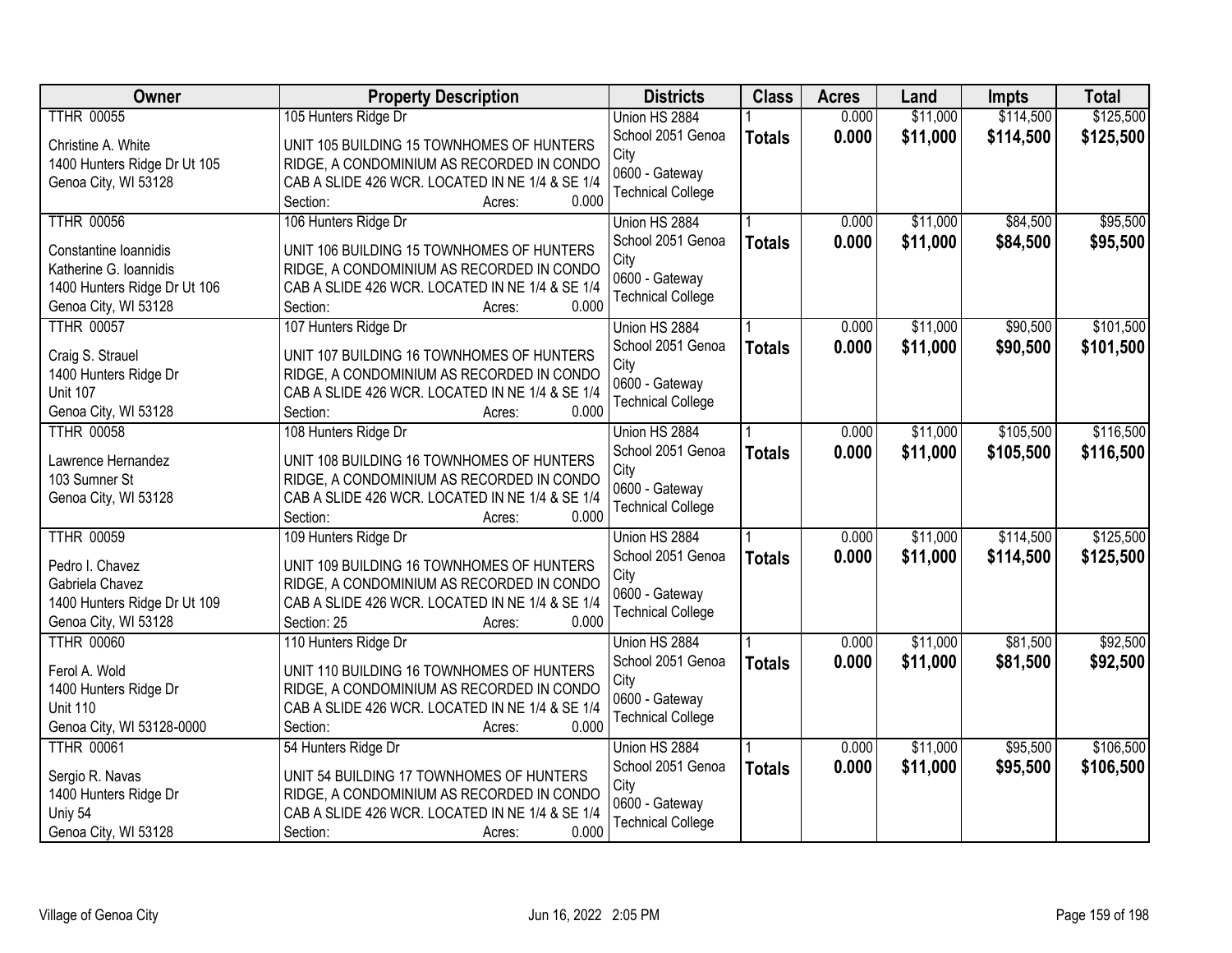| Owner                                           | <b>Property Description</b>                                                           | <b>Districts</b>         | <b>Class</b>  | <b>Acres</b> | Land     | <b>Impts</b> | <b>Total</b> |
|-------------------------------------------------|---------------------------------------------------------------------------------------|--------------------------|---------------|--------------|----------|--------------|--------------|
| <b>TTHR 00062</b>                               | 55 Hunters Ridge Dr                                                                   | Union HS 2884            |               | 0.000        | \$11,000 | \$108,500    | \$119,500    |
| Thomas Tolwinski                                | UNIT 55 BUILDING 17 TOWNHOMES OF HUNTERS                                              | School 2051 Genoa        | <b>Totals</b> | 0.000        | \$11,000 | \$108,500    | \$119,500    |
| Gabriela H. Tolwinski                           | RIDGE, A CONDOMINIUM AS RECORDED IN CONDO                                             | City                     |               |              |          |              |              |
| 1400 Hunters Ridge Dr                           | CAB A SLIDE 426 WCR. LOCATED IN NE 1/4 & SE 1/4                                       | 0600 - Gateway           |               |              |          |              |              |
| Unit 55                                         | 0.000<br>Section:<br>Acres:                                                           | <b>Technical College</b> |               |              |          |              |              |
| Genoa City, WI 53128                            |                                                                                       |                          |               |              |          |              |              |
| <b>TTHR 00063</b>                               | 56 Hunters Ridge Dr                                                                   | Union HS 2884            |               | 0.000        | \$11,000 | \$100,500    | \$111,500    |
|                                                 |                                                                                       | School 2051 Genoa        | <b>Totals</b> | 0.000        | \$11,000 | \$100,500    | \$111,500    |
| Pamela Babb                                     | UNIT 56 BUILDING 17 TOWNHOMES OF HUNTERS                                              | City                     |               |              |          |              |              |
| 1400 Hunters Ridge Dr Ut 56                     | RIDGE, A CONDOMINIUM AS RECORDED IN CONDO                                             | 0600 - Gateway           |               |              |          |              |              |
| Genoa City, WI 53128                            | CAB A SLIDE 426 WCR. LOCATED IN NE 1/4 & SE 1/4<br>0.000<br>Section:                  | <b>Technical College</b> |               |              |          |              |              |
|                                                 | Acres:                                                                                |                          |               |              |          |              |              |
| <b>TTHR 00064</b>                               | 57 Hunters Ridge Dr                                                                   | Union HS 2884            |               | 0.000        | \$11,000 | \$81,500     | \$92,500     |
| <b>Steven Porteous</b>                          | UNIT 57 BUILDING 17 TOWNHOMES OF HUNTERS                                              | School 2051 Genoa        | <b>Totals</b> | 0.000        | \$11,000 | \$81,500     | \$92,500     |
| Anne Patton                                     | RIDGE, A CONDOMINIUM AS RECORDED IN CONDO                                             | City<br>0600 - Gateway   |               |              |          |              |              |
| 57 Hunters Ridge Dr                             | CAB A SLIDE 426 WCR. LOCATED IN NE 1/4 & SE 1/4                                       | <b>Technical College</b> |               |              |          |              |              |
| Genoa City, WI 53128                            | 0.000<br>Section:<br>Acres:                                                           |                          |               |              |          |              |              |
| <b>TTHR 00065</b>                               | 50 Hunters Ridge Dr                                                                   | Union HS 2884            |               | 0.000        | \$11,000 | \$86,000     | \$97,000     |
| Sheila Quentrall-Thomas                         | UNIT 50 BUILDING 18 TOWNHOMES OF HUNTERS                                              | School 2051 Genoa        | <b>Totals</b> | 0.000        | \$11,000 | \$86,000     | \$97,000     |
| 1400 Hunters Ridge Dr #50                       | RIDGE, A CONDOMINIUM AS RECORDED IN CONDO                                             | City                     |               |              |          |              |              |
| Genoa City, WI 53128                            | CAB A SLIDE 426 WCR. LOCATED IN NE 1/4 & SE 1/4                                       | 0600 - Gateway           |               |              |          |              |              |
|                                                 | Section:<br>0.000<br>Acres:                                                           | <b>Technical College</b> |               |              |          |              |              |
| <b>TTHR 00066</b>                               | 51 Hunters Ridge Dr                                                                   | Union HS 2884            |               | 0.000        | \$11,000 | \$105,000    | \$116,000    |
|                                                 |                                                                                       | School 2051 Genoa        | <b>Totals</b> | 0.000        | \$11,000 | \$105,000    | \$116,000    |
| Douglas M. Syreini                              | UNIT 51 BUILDING 18 TOWNHOMES OF HUNTERS                                              | City                     |               |              |          |              |              |
| Carolyn L. Syreini                              | RIDGE, A CONDOMINIUM AS RECORDED IN CONDO                                             | 0600 - Gateway           |               |              |          |              |              |
| 1400 Hunters Ridge #51                          | CAB A SLIDE 426 WCR. LOCATED IN NE 1/4 & SE 1/4                                       | <b>Technical College</b> |               |              |          |              |              |
| Genoa City, WI 53128                            | Section:<br>0.000<br>Acres:                                                           |                          |               |              |          |              |              |
| <b>TTHR 00067</b>                               | 52 Hunters Ridge Dr                                                                   | Union HS 2884            |               | 0.000        | \$11,000 | \$100,500    | \$111,500    |
| Juan C. Gonzalez-Castro                         | UNIT 52 BUILDING 18 TOWNHOMES OF HUNTERS                                              | School 2051 Genoa        | <b>Totals</b> | 0.000        | \$11,000 | \$100,500    | \$111,500    |
| Maria L. Gonzalez                               | RIDGE, A CONDOMINIUM AS RECORDED IN CONDO                                             | City                     |               |              |          |              |              |
| 1400 Hunters Ridge Dr                           | CAB A SLIDE 426 WCR. LOCATED IN NE 1/4 & SE 1/4                                       | 0600 - Gateway           |               |              |          |              |              |
| Unit 52                                         | Section:<br>0.000<br>Acres:                                                           | <b>Technical College</b> |               |              |          |              |              |
| Genoa City, WI 53128                            |                                                                                       |                          |               |              |          |              |              |
| <b>TTHR 00068</b>                               | 53 Hunters Ridge Dr                                                                   | Union HS 2884            |               | 0.000        | \$11,000 | \$83,500     | \$94,500     |
|                                                 |                                                                                       | School 2051 Genoa        | <b>Totals</b> | 0.000        | \$11,000 | \$83,500     | \$94,500     |
| Jill Ohalleran<br>1400 Hunters Ridge Dr Unit 53 | UNIT 53 BUILDING 18 TOWNHOMES OF HUNTERS<br>RIDGE, A CONDOMINIUM AS RECORDED IN CONDO | City                     |               |              |          |              |              |
|                                                 |                                                                                       | 0600 - Gateway           |               |              |          |              |              |
| Genoa City, WI 53128                            | CAB A SLIDE 426 WCR. LOCATED IN NE 1/4 & SE 1/4<br>0.000                              | <b>Technical College</b> |               |              |          |              |              |
|                                                 | Section:<br>Acres:                                                                    |                          |               |              |          |              |              |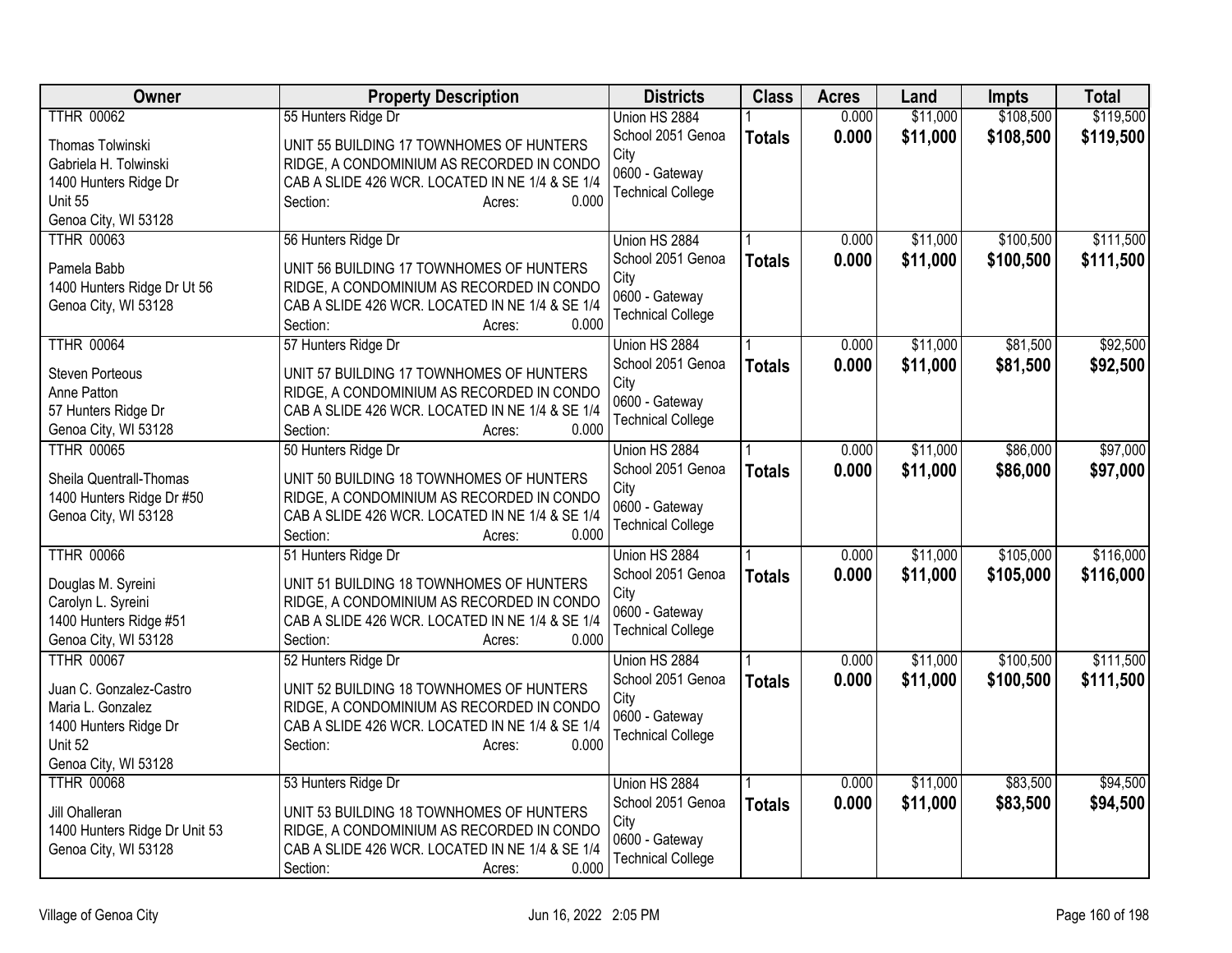| <b>Owner</b>                       | <b>Property Description</b>                                                           | <b>Districts</b>         | <b>Class</b>  | <b>Acres</b> | Land     | <b>Impts</b> | <b>Total</b> |
|------------------------------------|---------------------------------------------------------------------------------------|--------------------------|---------------|--------------|----------|--------------|--------------|
| <b>TTHR 00069</b>                  | 46 Hunters Ridge Dr                                                                   | Union HS 2884            |               | 0.000        | \$11,000 | \$81,500     | \$92,500     |
| Brandi L. Bobrick                  | UNIT 46 BUILDING 19 TOWNHOMES OF HUNTERS                                              | School 2051 Genoa        | <b>Totals</b> | 0.000        | \$11,000 | \$81,500     | \$92,500     |
| 1400 Hunters Ridge Dr              | RIDGE, A CONDOMINIUM AS RECORDED IN CONDO                                             | City                     |               |              |          |              |              |
| Unit 46                            | CAB A SLIDE 426 WCR. LOCATED IN NE 1/4 & SE 1/4                                       | 0600 - Gateway           |               |              |          |              |              |
| Genoa City, WI 53128               | 0.000<br>Section:<br>Acres:                                                           | <b>Technical College</b> |               |              |          |              |              |
| <b>TTHR 00070</b>                  | 47 Hunters Ridge Dr                                                                   | Union HS 2884            |               | 0.000        | \$11,000 | \$107,500    | \$118,500    |
|                                    |                                                                                       | School 2051 Genoa        | <b>Totals</b> | 0.000        | \$11,000 | \$107,500    | \$118,500    |
| Allen M. Feldman                   | UNIT 47 BUILDING 19 TOWNHOMES OF HUNTERS                                              | City                     |               |              |          |              |              |
| Judy W. Feldman                    | RIDGE, A CONDOMINIUM AS RECORDED IN CONDO                                             | 0600 - Gateway           |               |              |          |              |              |
| 1400 Hunters Ridge Unit 47         | CAB A SLIDE 426 WCR. LOCATED IN NE 1/4 & SE 1/4                                       | <b>Technical College</b> |               |              |          |              |              |
| Genoa City, WI 53128               | 0.000<br>Section:<br>Acres:                                                           |                          |               |              |          |              |              |
| <b>TTHR 00071</b>                  | 48 Hunters Ridge Dr                                                                   | Union HS 2884            |               | 0.000        | \$11,000 | \$117,500    | \$128,500    |
| Donald J. Larie et al              | UNIT 48 BUILDING 19 TOWNHOMES OF HUNTERS                                              | School 2051 Genoa        | <b>Totals</b> | 0.000        | \$11,000 | \$117,500    | \$128,500    |
| c/o Krystal S. May                 | RIDGE, A CONDOMINIUM AS RECORDED IN CONDO                                             | City                     |               |              |          |              |              |
| 1400 Hunters Ridge Dr Ut 48        | CAB A SLIDE 426 WCR. LOCATED IN NE 1/4 & SE 1/4                                       | 0600 - Gateway           |               |              |          |              |              |
| Genoa City, WI 53128               | 0.000<br>Section: 25<br>Acres:                                                        | <b>Technical College</b> |               |              |          |              |              |
| <b>TTHR 00072</b>                  | 49 Hunters Ridge Dr                                                                   | Union HS 2884            |               | 0.000        | \$11,000 | \$92,000     | \$103,000    |
|                                    |                                                                                       | School 2051 Genoa        | <b>Totals</b> | 0.000        | \$11,000 | \$92,000     | \$103,000    |
| Peter J. Lovely<br>Peter G. Lovely | UNIT 49 BUILDING 19 TOWNHOMES OF HUNTERS<br>RIDGE, A CONDOMINIUM AS RECORDED IN CONDO | City                     |               |              |          |              |              |
| 1107 Elbowoods Dr                  | CAB A SLIDE 426 WCR. LOCATED IN NE 1/4 & SE 1/4                                       | 0600 - Gateway           |               |              |          |              |              |
| Hazen, ND 58545                    | 0.000<br>Section:<br>Acres:                                                           | <b>Technical College</b> |               |              |          |              |              |
| <b>TTHR 00073</b>                  | 42 Hunters Ridge Dr                                                                   | Union HS 2884            |               | 0.000        | \$11,000 | \$81,500     | \$92,500     |
|                                    |                                                                                       | School 2051 Genoa        | <b>Totals</b> | 0.000        | \$11,000 | \$81,500     | \$92,500     |
| Shepherd Enterprises, LLC          | UNIT 42 BUILDING 20 TOWNHOMES OF HUNTERS                                              | City                     |               |              |          |              |              |
| 6105 Tryon Grove Rd                | RIDGE, A CONDOMINIUM AS RECORDED IN CONDO                                             | 0600 - Gateway           |               |              |          |              |              |
| Richmond, IL 60071-0000            | CAB A SLIDE 426 WCR. LOCATED IN NE 1/4 & SE 1/4                                       | <b>Technical College</b> |               |              |          |              |              |
|                                    | 0.000<br>Section:<br>Acres:                                                           |                          |               |              |          |              |              |
| <b>TTHR 00074</b>                  | 43 Hunters Ridge Dr                                                                   | Union HS 2884            |               | 0.000        | \$11,000 | \$100,500    | \$111,500    |
| Michael J. Mortensen               | UNIT 43 BUILDING 20 TOWNHOMES OF HUNTERS                                              | School 2051 Genoa        | <b>Totals</b> | 0.000        | \$11,000 | \$100,500    | \$111,500    |
| 1400 Hunters Ridge Dr              | RIDGE, A CONDOMINIUM AS RECORDED IN CONDO                                             | City                     |               |              |          |              |              |
| Unit 43                            | CAB A SLIDE 426 WCR. LOCATED IN NE 1/4 & SE 1/4                                       | 0600 - Gateway           |               |              |          |              |              |
| Genoa City, WI 53128               | 0.000<br>Section:<br>Acres:                                                           | <b>Technical College</b> |               |              |          |              |              |
| <b>TTHR 00075</b>                  | 44 Hunters Ridge Dr                                                                   | Union HS 2884            |               | 0.000        | \$11,000 | \$103,500    | \$114,500    |
|                                    |                                                                                       | School 2051 Genoa        | <b>Totals</b> | 0.000        | \$11,000 | \$103,500    | \$114,500    |
| Scott J. Vanderheiden              | UNIT 44 BUILDING 20 TOWNHOMES OF HUNTERS                                              | City                     |               |              |          |              |              |
| 1400 Hunters Ridge Dr              | RIDGE, A CONDOMINIUM AS RECORDED IN CONDO                                             | 0600 - Gateway           |               |              |          |              |              |
| Unit 44                            | CAB A SLIDE 426 WCR. LOCATED IN NE 1/4 & SE 1/4                                       | <b>Technical College</b> |               |              |          |              |              |
| Genoa City, WI 53128               | 0.000<br>Section:<br>Acres:                                                           |                          |               |              |          |              |              |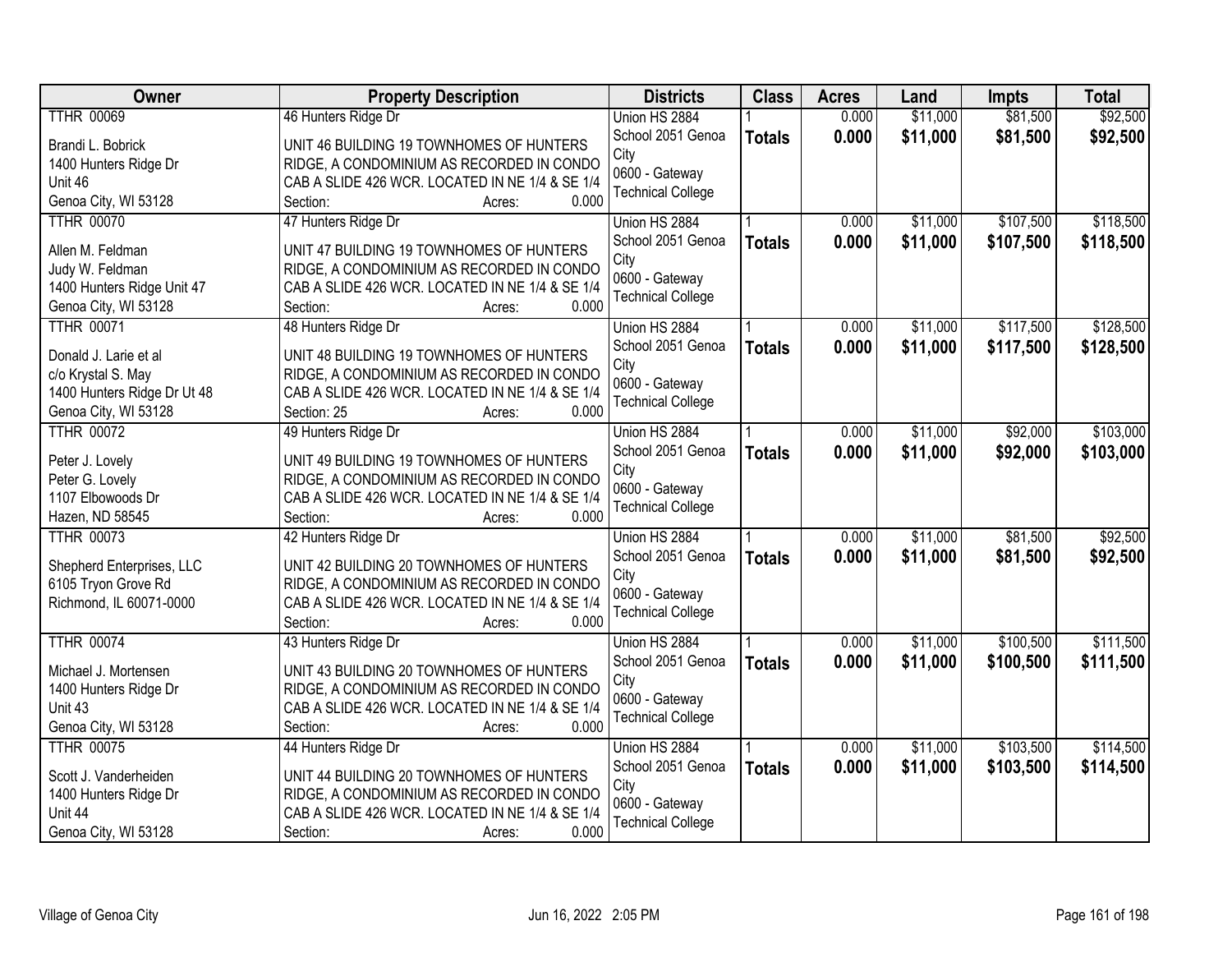| <b>Owner</b>                | <b>Property Description</b>                     | <b>Districts</b>         | <b>Class</b>  | <b>Acres</b> | Land     | Impts     | <b>Total</b> |
|-----------------------------|-------------------------------------------------|--------------------------|---------------|--------------|----------|-----------|--------------|
| <b>TTHR 00076</b>           | 45 Hunters Ridge Dr                             | Union HS 2884            |               | 0.000        | \$11,000 | \$97,000  | \$108,000    |
| <b>Tracy Delvalle</b>       | UNIT 45 BUILDING 20 TOWNHOMES OF HUNTERS        | School 2051 Genoa        | <b>Totals</b> | 0.000        | \$11,000 | \$97,000  | \$108,000    |
| 1400 Hunters Ridge Dr Ut 45 | RIDGE, A CONDOMINIUM AS RECORDED IN CONDO       | City                     |               |              |          |           |              |
| Genoa City, WI 53128        | CAB A SLIDE 426 WCR. LOCATED IN NE 1/4 & SE 1/4 | 0600 - Gateway           |               |              |          |           |              |
|                             | Section:<br>0.000<br>Acres:                     | <b>Technical College</b> |               |              |          |           |              |
| <b>TTHR 00077</b>           | 38 Hunters Ridge Dr                             | Union HS 2884            |               | 0.000        | \$11,000 | \$88,000  | \$99,000     |
| Young S. Dailey             | UNIT 38 BUILDING 21 TOWNHOMES OF HUNTERS        | School 2051 Genoa        | <b>Totals</b> | 0.000        | \$11,000 | \$88,000  | \$99,000     |
| 1400 Hunters Ridge Dr Ut 38 | RIDGE, A CONDOMINIUM AS RECORDED IN CONDO       | City                     |               |              |          |           |              |
| Genoa City, WI 53128        | CAB A SLIDE 426 WCR. LOCATED IN NE 1/4 & SE 1/4 | 0600 - Gateway           |               |              |          |           |              |
|                             | 0.000<br>Section:<br>Acres:                     | <b>Technical College</b> |               |              |          |           |              |
| <b>TTHR 00078</b>           | 39 Hunters Ridge Dr                             | Union HS 2884            |               | 0.000        | \$11,000 | \$104,500 | \$115,500    |
| Brian J. Ritter             | UNIT 39 BUILDING 21 TOWNHOMES OF HUNTERS        | School 2051 Genoa        | <b>Totals</b> | 0.000        | \$11,000 | \$104,500 | \$115,500    |
| 1400 Hunters Ridge Dr #39   | RIDGE, A CONDOMINIUM AS RECORDED IN CONDO       | City                     |               |              |          |           |              |
| Genoa City, WI 53128        | CAB A SLIDE 426 WCR. LOCATED IN NE 1/4 & SE 1/4 | 0600 - Gateway           |               |              |          |           |              |
|                             | Section:<br>0.000<br>Acres:                     | <b>Technical College</b> |               |              |          |           |              |
| <b>TTHR 00079</b>           | 40 Hunters Ridge Dr                             | Union HS 2884            |               | 0.000        | \$11,000 | \$115,500 | \$126,500    |
| Pamela A. Rozhon            | UNIT 40 BUILDING 21 TOWNHOMES OF HUNTERS        | School 2051 Genoa        | <b>Totals</b> | 0.000        | \$11,000 | \$115,500 | \$126,500    |
| 1400 Hunters Ridge Dr       | RIDGE, A CONDOMINIUM AS RECORDED IN CONDO       | City                     |               |              |          |           |              |
| Unit 40                     | CAB A SLIDE 426 WCR. LOCATED IN NE 1/4 & SE 1/4 | 0600 - Gateway           |               |              |          |           |              |
| Genoa City, WI 53128        | 0.000<br>Section:<br>Acres:                     | <b>Technical College</b> |               |              |          |           |              |
| <b>TTHR 00080</b>           | 41 Hunters Ridge Dr                             | Union HS 2884            |               | 0.000        | \$11,000 | \$83,000  | \$94,000     |
| Kenneth M. Bratz            | UNIT 41 BUILDING 21 TOWNHOMES OF HUNTERS        | School 2051 Genoa        | <b>Totals</b> | 0.000        | \$11,000 | \$83,000  | \$94,000     |
| 1400 Hunters Ridge Dr       | RIDGE, A CONDOMINIUM AS RECORDED IN CONDO       | City                     |               |              |          |           |              |
| #41                         | CAB A SLIDE 426 WCR. LOCATED IN NE 1/4 & SE 1/4 | 0600 - Gateway           |               |              |          |           |              |
| Genoa City, WI 53128        | 0.000<br>Section:<br>Acres:                     | <b>Technical College</b> |               |              |          |           |              |
| <b>TTHR 00081</b>           | 1400 Hunters Ridge Dr Unit 36                   | Union HS 2884            |               | 0.000        | \$11,000 | \$105,500 | \$116,500    |
| Jonathan M. Spyrnal         | UNIT 36 BUILDING 22 TOWNHOMES OF HUNTERS        | School 2051 Genoa        | <b>Totals</b> | 0.000        | \$11,000 | \$105,500 | \$116,500    |
| 1400 Hunters Ridge Dr       | RIDGE, A CONDOMINIUM AS RECORDED IN CONDO       | City                     |               |              |          |           |              |
| Unit 36                     | CAB A SLIDE 426 WCR. LOCATED IN NE 1/4 & SE 1/4 | 0600 - Gateway           |               |              |          |           |              |
| Genoa City, WI 53128        | 0.000<br>Section:<br>Acres:                     | <b>Technical College</b> |               |              |          |           |              |
| <b>TTHR 00082</b>           | 1400 Hunters Ridge Dr Unit 37                   | Union HS 2884            |               | 0.000        | \$11,000 | \$100,500 | \$111,500    |
| Joshua D. Gallion           | UNIT 37 BUILDING 22 TOWNHOMES OF HUNTERS        | School 2051 Genoa        | <b>Totals</b> | 0.000        | \$11,000 | \$100,500 | \$111,500    |
| 1400 Hunters Ridge Dr Ut 37 | RIDGE, A CONDOMINIUM AS RECORDED IN CONDO       | City                     |               |              |          |           |              |
| Genoa City, WI 53128        | CAB A SLIDE 426 WCR. LOCATED IN NE 1/4 & SE 1/4 | 0600 - Gateway           |               |              |          |           |              |
|                             | 0.000<br>Section:<br>Acres:                     | <b>Technical College</b> |               |              |          |           |              |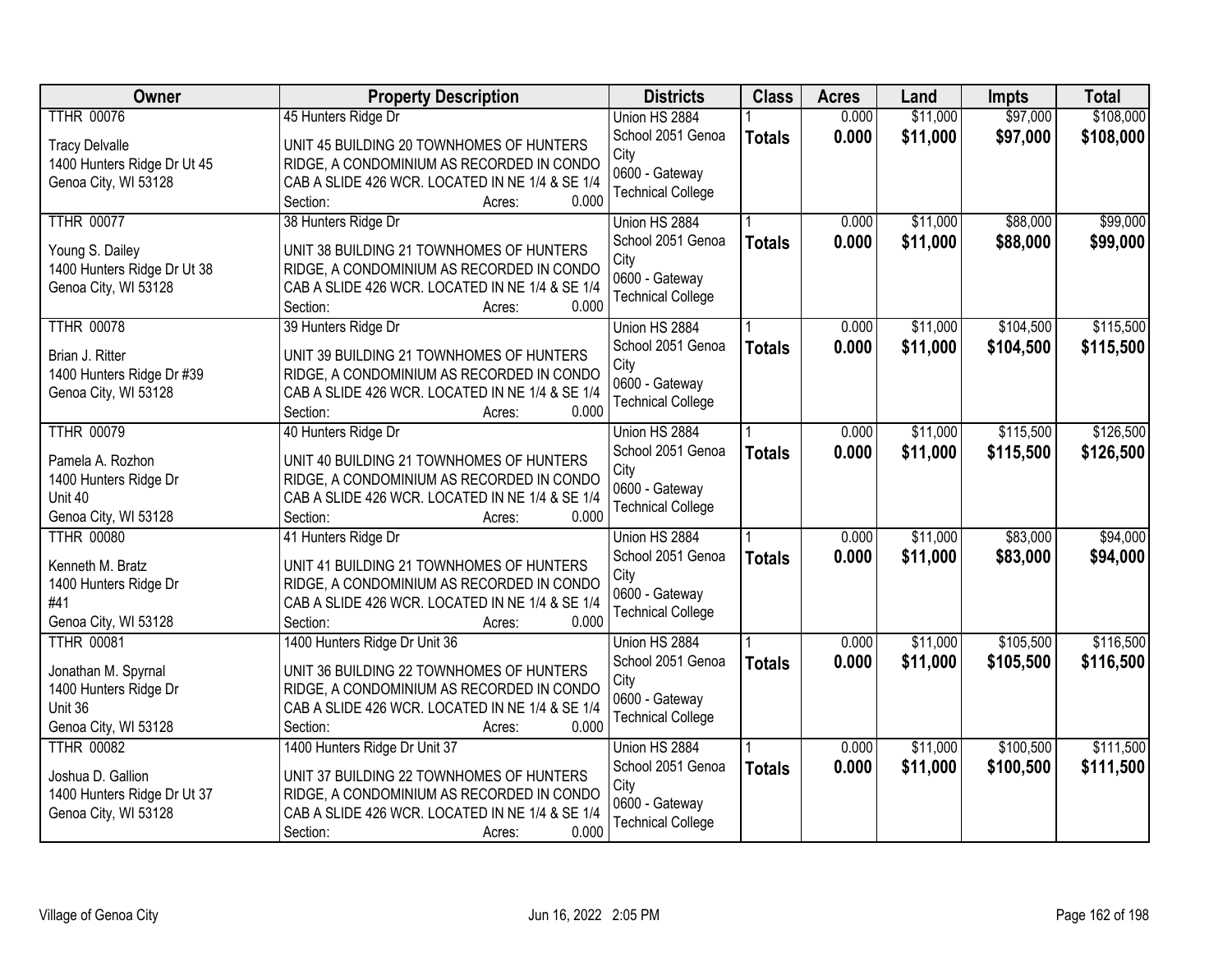| Owner                            | <b>Property Description</b>                                                                  | <b>Districts</b>         | <b>Class</b>  | <b>Acres</b> | Land     | <b>Impts</b> | <b>Total</b> |
|----------------------------------|----------------------------------------------------------------------------------------------|--------------------------|---------------|--------------|----------|--------------|--------------|
| <b>TTHR 00083</b>                | 32 Hunters Ridge Dr                                                                          | Union HS 2884            |               | 0.000        | \$11,000 | \$86,000     | \$97,000     |
| Christopher R. Bullens           | UNIT 32 BUILDING 23 TOWNHOMES OF HUNTERS                                                     | School 2051 Genoa        | <b>Totals</b> | 0.000        | \$11,000 | \$86,000     | \$97,000     |
| 1400 Hunters Ridge Dr            | RIDGE, A CONDOMINIUM AS RECORDED IN CONDO                                                    | City                     |               |              |          |              |              |
| Unit 32                          | CAB A SLIDE 426 WCR. LOCATED IN NE 1/4 & SE 1/4                                              | 0600 - Gateway           |               |              |          |              |              |
| Genoa City, WI 53128             | 0.000<br>Section:<br>Acres:                                                                  | <b>Technical College</b> |               |              |          |              |              |
| <b>TTHR 00084</b>                | 33 Hunters Ridge Dr                                                                          | Union HS 2884            |               | 0.000        | \$11,000 | \$103,500    | \$114,500    |
|                                  |                                                                                              | School 2051 Genoa        | <b>Totals</b> | 0.000        | \$11,000 | \$103,500    | \$114,500    |
| Daniel E. Walker                 | UNIT 33 BUILDING 23 TOWNHOMES OF HUNTERS<br>RIDGE, A CONDOMINIUM AS RECORDED IN CONDO        | City                     |               |              |          |              |              |
| 1400 Hunters Ridge Dr<br>Unit 33 | CAB A SLIDE 426 WCR. LOCATED IN NE 1/4 & SE 1/4                                              | 0600 - Gateway           |               |              |          |              |              |
| Genoa City, WI 53128             | Section:<br>0.000<br>Acres:                                                                  | <b>Technical College</b> |               |              |          |              |              |
| <b>TTHR 00085</b>                | 34 Hunters Ridge Dr                                                                          | Union HS 2884            |               | 0.000        | \$11,000 | \$104,000    | \$115,000    |
|                                  |                                                                                              | School 2051 Genoa        | <b>Totals</b> | 0.000        | \$11,000 | \$104,000    | \$115,000    |
| <b>Brian Naughton</b>            | UNIT 34 BUILDING 23 TOWNHOMES OF HUNTERS                                                     | City                     |               |              |          |              |              |
| Lisa Naughton                    | RIDGE, A CONDOMINIUM AS RECORDED IN CONDO                                                    | 0600 - Gateway           |               |              |          |              |              |
| 105 Navajo Ct                    | CAB A SLIDE 426 WCR. LOCATED IN NE 1/4 & SE 1/4                                              | <b>Technical College</b> |               |              |          |              |              |
| Mchenry, IL 60051                | 0.000<br>Section:<br>Acres:                                                                  |                          |               |              |          |              |              |
| <b>TTHR 00086</b>                | 35 Hunters Ridge Dr                                                                          | Union HS 2884            |               | 0.000        | \$11,000 | \$83,000     | \$94,000     |
| Shepherd Enterprises, LLC        | UNIT 35 BUILDING 23 TOWNHOMES OF HUNTERS                                                     | School 2051 Genoa        | <b>Totals</b> | 0.000        | \$11,000 | \$83,000     | \$94,000     |
| 6105 Tyron Grove Rd              | RIDGE, A CONDOMINIUM AS RECORDED IN CONDO                                                    | City<br>0600 - Gateway   |               |              |          |              |              |
| Richmond, IL 60071               | CAB A SLIDE 426 WCR. LOCATED IN NE 1/4 & SE 1/4                                              | <b>Technical College</b> |               |              |          |              |              |
|                                  | 0.000<br>Section:<br>Acres:                                                                  |                          |               |              |          |              |              |
| <b>TTHR 00087</b>                | 87 Hunters Ridge Dr                                                                          | Union HS 2884            |               | 0.000        | \$11,000 | \$87,500     | \$98,500     |
| Brenda J. Heiss                  | UNIT 87 BUILDING 24 TOWNHOMES OF HUNTERS                                                     | School 2051 Genoa        | <b>Totals</b> | 0.000        | \$11,000 | \$87,500     | \$98,500     |
| James R. Heiss                   | RIDGE, A CONDOMINIUM AS RECORDED IN CONDO                                                    | City                     |               |              |          |              |              |
| 1400 Hunters Ridge Dr Ut 87      | CAB A SLIDE 426 WCR. LOCATED IN NE 1/4 & SE 1/4                                              | 0600 - Gateway           |               |              |          |              |              |
| Genoa City, WI 53128             | 0.000<br>Section: 25<br>Acres:                                                               | <b>Technical College</b> |               |              |          |              |              |
| <b>TTHR 00088</b>                | 88 Hunters Ridge Dr                                                                          | Union HS 2884            |               | 0.000        | \$11,000 | \$99,500     | \$110,500    |
| James T. Seith                   | UNIT 88 BUILDING 24 TOWNHOMES OF HUNTERS                                                     | School 2051 Genoa        | <b>Totals</b> | 0.000        | \$11,000 | \$99,500     | \$110,500    |
| 1400 Hunters Ridge Dr #88        | RIDGE, A CONDOMINIUM AS RECORDED IN CONDO                                                    | City                     |               |              |          |              |              |
| Genoa City, WI 53128             | CAB A SLIDE 426 WCR. LOCATED IN NE 1/4 & SE 1/4                                              | 0600 - Gateway           |               |              |          |              |              |
|                                  | Section:<br>0.000<br>Acres:                                                                  | <b>Technical College</b> |               |              |          |              |              |
| <b>TTHR 00089</b>                | 89 Hunters Ridge Dr                                                                          | Union HS 2884            |               | 0.000        | \$11,000 | \$103,500    | \$114,500    |
|                                  |                                                                                              | School 2051 Genoa        | <b>Totals</b> | 0.000        | \$11,000 | \$103,500    | \$114,500    |
| Charles M. Pavlicek              | UNIT 89 BUILDING 24 TOWNHOMES OF HUNTERS                                                     | City                     |               |              |          |              |              |
| Dana S. Pavlicek                 | RIDGE, A CONDOMINIUM AS RECORDED IN CONDO<br>CAB A SLIDE 426 WCR. LOCATED IN NE 1/4 & SE 1/4 | 0600 - Gateway           |               |              |          |              |              |
| 1400 Hunters Ridge Dr<br>Unit 89 | 0.000<br>Section:<br>Acres:                                                                  | <b>Technical College</b> |               |              |          |              |              |
| Genoa City, WI 53128             |                                                                                              |                          |               |              |          |              |              |
|                                  |                                                                                              |                          |               |              |          |              |              |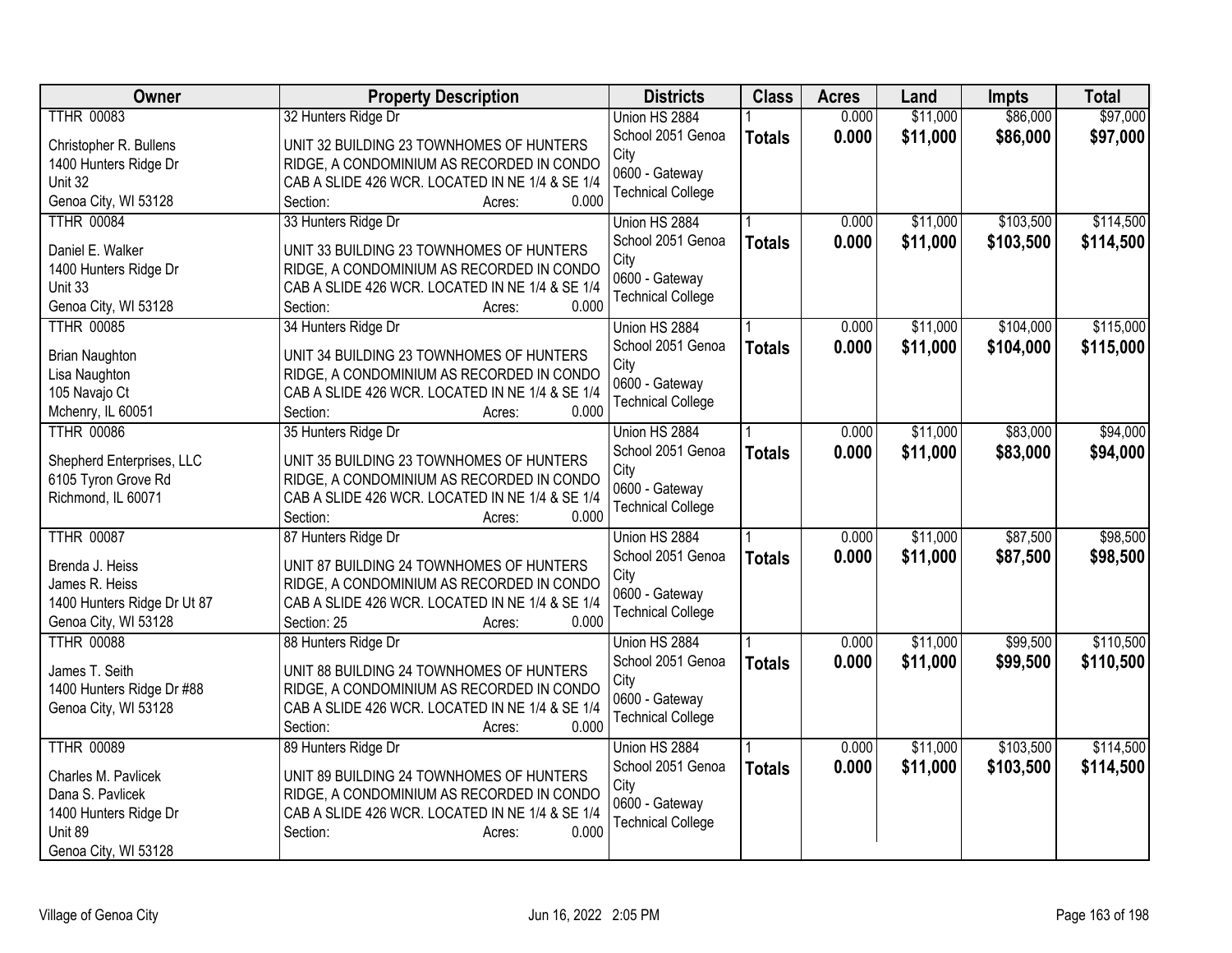| Owner                                     | <b>Property Description</b>                              | <b>Districts</b>          | <b>Class</b>  | <b>Acres</b> | Land     | Impts     | <b>Total</b> |
|-------------------------------------------|----------------------------------------------------------|---------------------------|---------------|--------------|----------|-----------|--------------|
| <b>TTHR 00090</b>                         | 90 Hunters Ridge Dr                                      | Union HS 2884             |               | 0.000        | \$11,000 | \$86,000  | \$97,000     |
| Derek K. Hardin                           | UNIT 90 BUILDING 24 TOWNHOMES OF HUNTERS                 | School 2051 Genoa         | <b>Totals</b> | 0.000        | \$11,000 | \$86,000  | \$97,000     |
| Sara J. Hardin                            | RIDGE, A CONDOMINIUM AS RECORDED IN CONDO                | City                      |               |              |          |           |              |
| 1400 Hunters Dr                           | CAB A SLIDE 426 WCR. LOCATED IN NE 1/4 & SE 1/4          | 0600 - Gateway            |               |              |          |           |              |
| Unit 90                                   | 0.000<br>Section:<br>Acres:                              | <b>Technical College</b>  |               |              |          |           |              |
| Genoa City, WI 53128                      |                                                          |                           |               |              |          |           |              |
| <b>TTHR 00091</b>                         | 95 Hunters Ridge Dr                                      | Union HS 2884             |               | 0.000        | \$11,000 | \$83,000  | \$94,000     |
| Michael A. Amidei                         | UNIT 95 BUILDING 25 TOWNHOMES OF HUNTERS                 | School 2051 Genoa         | <b>Totals</b> | 0.000        | \$11,000 | \$83,000  | \$94,000     |
|                                           | RIDGE, A CONDOMINIUM AS RECORDED IN CONDO                | City                      |               |              |          |           |              |
| 271 Partridge Ct<br>Algonquin, IL 60102   | CAB A SLIDE 426 WCR. LOCATED IN NE 1/4 & SE 1/4          | 0600 - Gateway            |               |              |          |           |              |
|                                           | 0.000<br>Section:<br>Acres:                              | <b>Technical College</b>  |               |              |          |           |              |
| <b>TTHR 00092</b>                         | 96 Hunters Ridge Dr                                      | Union HS 2884             |               | 0.000        | \$11,000 | \$110,000 | \$121,000    |
|                                           |                                                          | School 2051 Genoa         |               |              |          |           |              |
| Shepherd Enterprises, LLC                 | UNIT 96 BUILDING 25 TOWNHOMES OF HUNTERS                 | City                      | <b>Totals</b> | 0.000        | \$11,000 | \$110,000 | \$121,000    |
| 1400 Hunters Ridge Dr #96                 | RIDGE, A CONDOMINIUM AS RECORDED IN CONDO                | 0600 - Gateway            |               |              |          |           |              |
| 6105 Tyron Grove Rd                       | CAB A SLIDE 426 WCR. LOCATED IN NE 1/4 & SE 1/4          | <b>Technical College</b>  |               |              |          |           |              |
| Richmond, IL 60071                        | 0.000<br>Section:<br>Acres:                              |                           |               |              |          |           |              |
| <b>TTHR 00093</b>                         | 97 Hunters Ridge Dr                                      | Union HS 2884             |               | 0.000        | \$11,000 | \$115,000 | \$126,000    |
| Ashley M. Luttrell                        | UNIT 97 BUILDING 25 TOWNHOMES OF HUNTERS                 | School 2051 Genoa         | <b>Totals</b> | 0.000        | \$11,000 | \$115,000 | \$126,000    |
| 1400 Hunters Ridge Dr Ut 97               | RIDGE, A CONDOMINIUM AS RECORDED IN CONDO                | City                      |               |              |          |           |              |
| Genoa City, WI 53128                      | CAB A SLIDE 426 WCR. LOCATED IN NE 1/4 & SE 1/4          | 0600 - Gateway            |               |              |          |           |              |
|                                           | 0.000<br>Section:<br>Acres:                              | <b>Technical College</b>  |               |              |          |           |              |
| <b>TTHR 00094</b>                         | 98 Hunters Ridge Dr                                      | Union HS 2884             |               | 0.000        | \$11,000 | \$86,500  | \$97,500     |
|                                           |                                                          | School 2051 Genoa         | <b>Totals</b> | 0.000        | \$11,000 | \$86,500  | \$97,500     |
| Cindy Schmidt                             | UNIT 98 BUILDING 25 TOWNHOMES OF HUNTERS                 | City                      |               |              |          |           |              |
| Scott Schmidt                             | RIDGE, A CONDOMINIUM AS RECORDED IN CONDO                | 0600 - Gateway            |               |              |          |           |              |
| 1400 Hunters Ridge Dr Ut 98               | CAB A SLIDE 426 WCR. LOCATED IN NE 1/4 & SE 1/4<br>0.000 | <b>Technical College</b>  |               |              |          |           |              |
| Genoa City, WI 53128<br><b>TTHR 00095</b> | Section:<br>Acres:                                       |                           |               | 0.000        | \$11,000 | \$90,500  | \$101,500    |
|                                           | 91 Hunters Ridge Dr                                      | Union HS 2884             |               |              |          |           |              |
| Oscar Sanchez-Hernandez                   | UNIT 91 BUILDING 26 TOWNHOMES OF HUNTERS                 | School 2051 Genoa<br>City | <b>Totals</b> | 0.000        | \$11,000 | \$90,500  | \$101,500    |
| Monique Odom                              | RIDGE, A CONDOMINIUM AS RECORDED IN CONDO                | 0600 - Gateway            |               |              |          |           |              |
| 1400 Hunters Ridge Dr #91                 | CAB A SLIDE 426 WCR. LOCATED IN NE 1/4 & SE 1/4          | <b>Technical College</b>  |               |              |          |           |              |
| Genoa City, WI 53128                      | 0.000<br>Section:<br>Acres:                              |                           |               |              |          |           |              |
| <b>TTHR 00096</b>                         | 92 Hunters Ridge Dr                                      | Union HS 2884             |               | 0.000        | \$11,000 | \$104,500 | \$115,500    |
| Luke J. Braden                            | UNIT 92 BUILDING 26 TOWNHOMES OF HUNTERS                 | School 2051 Genoa         | <b>Totals</b> | 0.000        | \$11,000 | \$104,500 | \$115,500    |
| Pamela K. Welch                           | RIDGE, A CONDOMINIUM AS RECORDED IN CONDO                | City                      |               |              |          |           |              |
| W943 Twin Lakes Rd                        | CAB A SLIDE 426 WCR. LOCATED IN NE 1/4 & SE 1/4          | 0600 - Gateway            |               |              |          |           |              |
| Genoa City, WI 53128                      | 0.000<br>Section:<br>Acres:                              | <b>Technical College</b>  |               |              |          |           |              |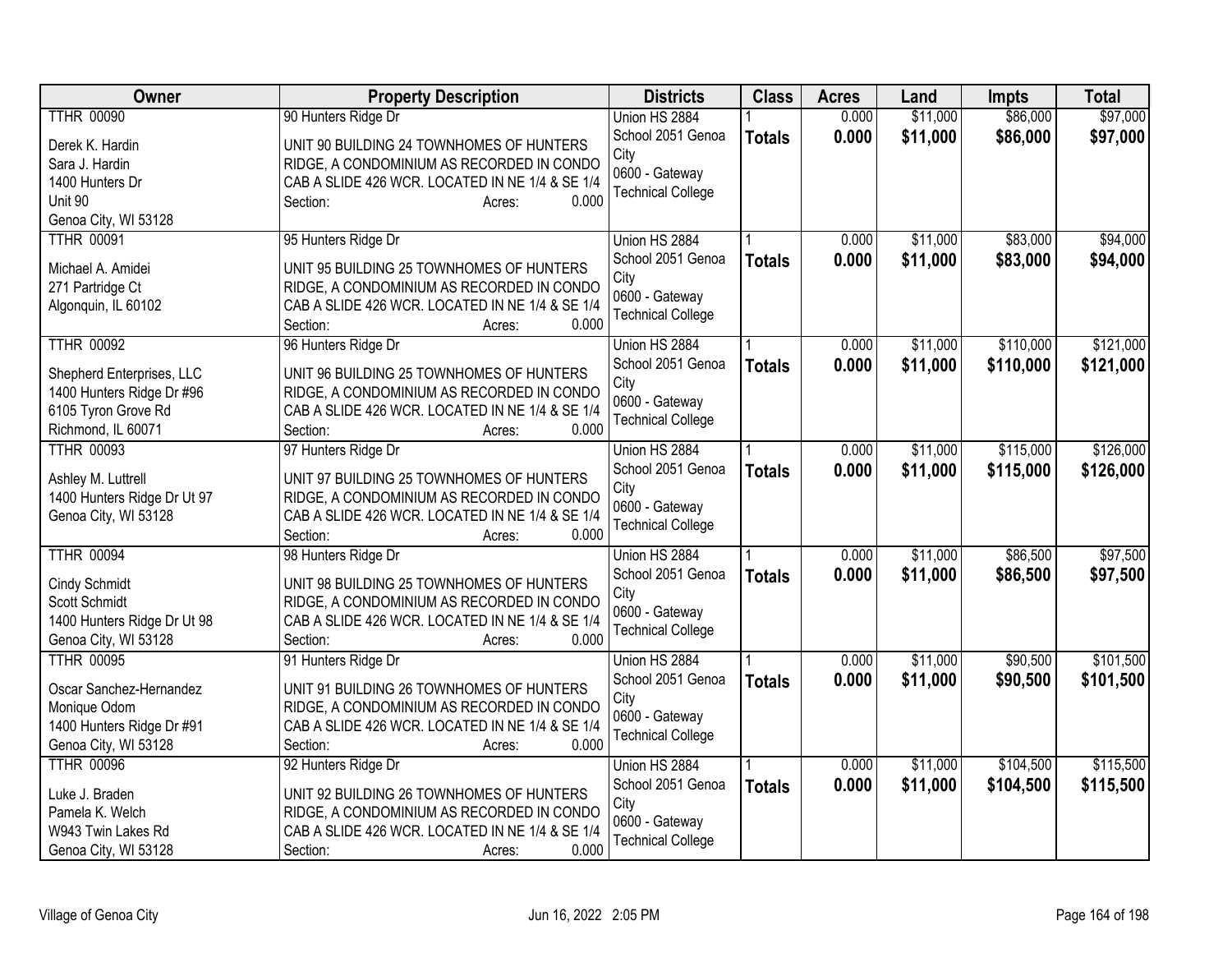| Owner                       | <b>Property Description</b>                     | <b>Districts</b>         | <b>Class</b>  | <b>Acres</b> | Land     | Impts     | <b>Total</b> |
|-----------------------------|-------------------------------------------------|--------------------------|---------------|--------------|----------|-----------|--------------|
| <b>TTHR 00097</b>           | 93 Hunters Ridge Dr                             | Union HS 2884            |               | 0.000        | \$11,000 | \$100,500 | \$111,500    |
| Aaron Wimmer                | UNIT 93 BUILDING 26 TOWNHOMES OF HUNTERS        | School 2051 Genoa        | <b>Totals</b> | 0.000        | \$11,000 | \$100,500 | \$111,500    |
| <b>Heather Wimmer</b>       | RIDGE, A CONDOMINIUM AS RECORDED IN CONDO       | City                     |               |              |          |           |              |
| 3931 State Rd 78            | CAB A SLIDE 426 WCR. LOCATED IN NE 1/4 & SE 1/4 | 0600 - Gateway           |               |              |          |           |              |
| Mount Horeb, WI 53572       | 0.000<br>Section:<br>Acres:                     | <b>Technical College</b> |               |              |          |           |              |
| <b>TTHR 00098</b>           | 94 Hunters Ridge Dr                             | Union HS 2884            |               | 0.000        | \$11,000 | \$83,000  | \$94,000     |
|                             |                                                 | School 2051 Genoa        | <b>Totals</b> | 0.000        | \$11,000 | \$83,000  | \$94,000     |
| William R. Nellessen        | UNIT 94 BUILDING 26 TOWNHOMES OF HUNTERS        | City                     |               |              |          |           |              |
| 1400 Hunters Ridge Dr Ut 94 | RIDGE, A CONDOMINIUM AS RECORDED IN CONDO       | 0600 - Gateway           |               |              |          |           |              |
| Genoa City, WI 53128        | CAB A SLIDE 426 WCR. LOCATED IN NE 1/4 & SE 1/4 | <b>Technical College</b> |               |              |          |           |              |
|                             | 0.000<br>Section:<br>Acres:                     |                          |               |              |          |           |              |
| <b>TTHR 00099</b>           | 1 Hunters Ridge Dr                              | Union HS 2884            |               | 0.000        | \$11,000 | \$83,500  | \$94,500     |
| Wesley Landmeier            | UNIT 1 BUILDING 27 TOWNHOMES OF HUNTERS         | School 2051 Genoa        | <b>Totals</b> | 0.000        | \$11,000 | \$83,500  | \$94,500     |
| 6513 243rd Ct               | RIDGE, A CONDOMINIUM AS RECORDED IN CONDO       | City                     |               |              |          |           |              |
| Salem, WI 53168             | CAB A SLIDE 426 WCR. LOCATED IN NE 1/4 & SE 1/4 | 0600 - Gateway           |               |              |          |           |              |
|                             | Section:<br>0.000<br>Acres:                     | <b>Technical College</b> |               |              |          |           |              |
| <b>TTHR 00100</b>           | 2 Hunters Ridge Dr                              | Union HS 2884            |               | 0.000        | \$11,000 | \$100,000 | \$111,000    |
|                             |                                                 | School 2051 Genoa        | <b>Totals</b> | 0.000        | \$11,000 | \$100,000 | \$111,000    |
| Lucia Mendez                | UNIT 2 BUILDING 27 TOWNHOMES OF HUNTERS         | City                     |               |              |          |           |              |
| 1400 Hunters Ridge Dr Ut 2  | RIDGE, A CONDOMINIUM AS RECORDED IN CONDO       | 0600 - Gateway           |               |              |          |           |              |
| Genoa City, WI 53128        | CAB A SLIDE 426 WCR. LOCATED IN NE 1/4 & SE 1/4 | <b>Technical College</b> |               |              |          |           |              |
|                             | Section:<br>0.000<br>Acres:                     |                          |               |              |          |           |              |
| <b>TTHR 00101</b>           | 3 Hunters Ridge Dr                              | Union HS 2884            |               | 0.000        | \$11,000 | \$106,000 | \$117,000    |
| Jose J. Delgado             | UNIT 3 BUILDING 27 TOWNHOMES OF HUNTERS         | School 2051 Genoa        | <b>Totals</b> | 0.000        | \$11,000 | \$106,000 | \$117,000    |
| 1400 Hunters Ridge Dr       | RIDGE, A CONDOMINIUM AS RECORDED IN CONDO       | City                     |               |              |          |           |              |
| Unit 3                      | CAB A SLIDE 426 WCR. LOCATED IN NE 1/4 & SE 1/4 | 0600 - Gateway           |               |              |          |           |              |
| Genoa City, WI 53128        | 0.000<br>Section:<br>Acres:                     | <b>Technical College</b> |               |              |          |           |              |
| <b>TTHR 00102</b>           | 4 Hunters Ridge Dr                              | Union HS 2884            |               | 0.000        | \$11,000 | \$85,000  | \$96,000     |
|                             |                                                 | School 2051 Genoa        | <b>Totals</b> | 0.000        | \$11,000 | \$85,000  | \$96,000     |
| Joy A. Wright               | UNIT 4 BUILDING 27 TOWNHOMES OF HUNTERS         | City                     |               |              |          |           |              |
| 1400 Hunters Ridge Dr       | RIDGE, A CONDOMINIUM AS RECORDED IN CONDO       | 0600 - Gateway           |               |              |          |           |              |
| Unit 4                      | CAB A SLIDE 426 WCR. LOCATED IN NE 1/4 & SE 1/4 | <b>Technical College</b> |               |              |          |           |              |
| Genoa City, WI 53128        | 0.000<br>Section:<br>Acres:                     |                          |               |              |          |           |              |
| <b>TTHR 00103</b>           | 5 Hunters Ridge Dr                              | Union HS 2884            |               | 0.000        | \$11,000 | \$85,500  | \$96,500     |
| Baysyd Properties, LLC      | UNIT 5 BUILDING 28 TOWNHOMES OF HUNTERS         | School 2051 Genoa        | <b>Totals</b> | 0.000        | \$11,000 | \$85,500  | \$96,500     |
| 710 Bennett Dr              | RIDGE, A CONDOMINIUM AS RECORDED IN CONDO       | City                     |               |              |          |           |              |
| Walworth, WI 53184          | CAB A SLIDE 426 WCR. LOCATED IN NE 1/4 & SE 1/4 | 0600 - Gateway           |               |              |          |           |              |
|                             | 0.000<br>Section:<br>Acres:                     | <b>Technical College</b> |               |              |          |           |              |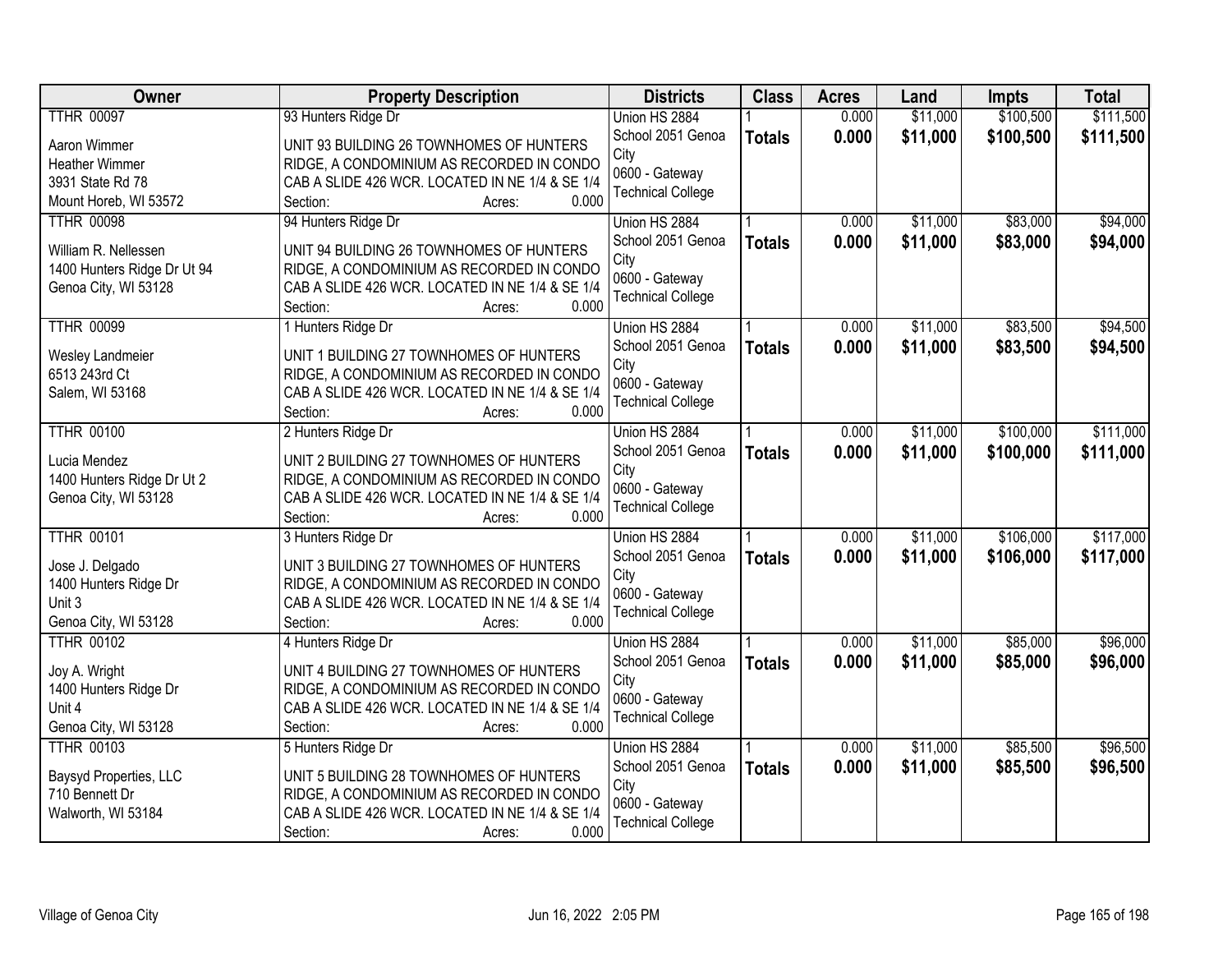| <b>Owner</b>                | <b>Property Description</b>                     | <b>Districts</b>         | <b>Class</b>  | <b>Acres</b> | Land     | Impts     | <b>Total</b> |
|-----------------------------|-------------------------------------------------|--------------------------|---------------|--------------|----------|-----------|--------------|
| <b>TTHR 00104</b>           | 6 Hunters Ridge Dr                              | Union HS 2884            |               | 0.000        | \$11,000 | \$121,000 | \$132,000    |
| Sheryl M. Belanus           | UNIT 6 BUILDING 28 TOWNHOMES OF HUNTERS         | School 2051 Genoa        | <b>Totals</b> | 0.000        | \$11,000 | \$121,000 | \$132,000    |
| 1400 Hunters Ridge Dr       | RIDGE, A CONDOMINIUM AS RECORDED IN CONDO       | City                     |               |              |          |           |              |
| Genoa City, WI 53128        | CAB A SLIDE 426 WCR. LOCATED IN NE 1/4 & SE 1/4 | 0600 - Gateway           |               |              |          |           |              |
|                             | Section: 25<br>0.000<br>Acres:                  | <b>Technical College</b> |               |              |          |           |              |
| <b>TTHR 00105</b>           | 7 Hunters Ridge Dr                              | Union HS 2884            |               | 0.000        | \$11,000 | \$103,500 | \$114,500    |
| Christopher G. Keefe        | UNIT 7 BUILDING 28 TOWNHOMES OF HUNTERS         | School 2051 Genoa        | <b>Totals</b> | 0.000        | \$11,000 | \$103,500 | \$114,500    |
| 1400 Hunters Ridge Dr #7    | RIDGE, A CONDOMINIUM AS RECORDED IN CONDO       | City                     |               |              |          |           |              |
| Genoa City, WI 53128        | CAB A SLIDE 426 WCR. LOCATED IN NE 1/4 & SE 1/4 | 0600 - Gateway           |               |              |          |           |              |
|                             | 0.000<br>Section:<br>Acres:                     | <b>Technical College</b> |               |              |          |           |              |
| <b>TTHR 00106</b>           | 8 Hunters Ridge Dr                              | Union HS 2884            |               | 0.000        | \$11,000 | \$85,500  | \$96,500     |
| Gail A. Karnatz             | UNIT 8 BUILDING 29 TOWNHOMES OF HUNTERS         | School 2051 Genoa        | <b>Totals</b> | 0.000        | \$11,000 | \$85,500  | \$96,500     |
| 1400 Hunters Ridge Dr Ut 8  | RIDGE, A CONDOMINIUM AS RECORDED IN CONDO       | City                     |               |              |          |           |              |
| Genoa City, WI 53128        | CAB A SLIDE 426 WCR. LOCATED IN NE 1/4 & SE 1/4 | 0600 - Gateway           |               |              |          |           |              |
|                             | 0.000<br>Section:<br>Acres:                     | <b>Technical College</b> |               |              |          |           |              |
| <b>TTHR 00107</b>           | 9 Hunters Ridge Dr                              | Union HS 2884            |               | 0.000        | \$11,000 | \$99,500  | \$110,500    |
| <b>Bryce England</b>        | UNIT 9 BUILDING 29 TOWNHOMES OF HUNTERS         | School 2051 Genoa        | <b>Totals</b> | 0.000        | \$11,000 | \$99,500  | \$110,500    |
| Samantha Kidd               | RIDGE, A CONDOMINIUM AS RECORDED IN CONDO       | City                     |               |              |          |           |              |
| 1400 Hunters Ridge Dr       | CAB A SLIDE 426 WCR. LOCATED IN NE 1/4 & SE 1/4 | 0600 - Gateway           |               |              |          |           |              |
| Unit 9                      | 0.000<br>Section:<br>Acres:                     | <b>Technical College</b> |               |              |          |           |              |
| Genoa City, WI 53128        |                                                 |                          |               |              |          |           |              |
| <b>TTHR 00108</b>           | 10 Hunters Ridge Dr                             | Union HS 2884            |               | 0.000        | \$11,000 | \$97,000  | \$108,000    |
| Christopher G. Keefe        | UNIT 10 BUILDING 29 TOWNHOMES OF HUNTERS        | School 2051 Genoa        | <b>Totals</b> | 0.000        | \$11,000 | \$97,000  | \$108,000    |
| 1400 Hunters Ridge Dr #7    | RIDGE, A CONDOMINIUM AS RECORDED IN CONDO       | City                     |               |              |          |           |              |
| Genoa City, WI 53128        | CAB A SLIDE 426 WCR. LOCATED IN NE 1/4 & SE 1/4 | 0600 - Gateway           |               |              |          |           |              |
|                             | 0.000<br>Section:<br>Acres:                     | <b>Technical College</b> |               |              |          |           |              |
| <b>TTHR 00109</b>           | 11 Hunters Ridge Dr                             | Union HS 2884            |               | 0.000        | \$11,000 | \$87,000  | \$98,000     |
| Dean R. Baumbach            | UNIT 11 BUILDING 29 TOWNHOMES OF HUNTERS        | School 2051 Genoa        | <b>Totals</b> | 0.000        | \$11,000 | \$87,000  | \$98,000     |
| Katherine M. Baumbach       | RIDGE, A CONDOMINIUM AS RECORDED IN CONDO       | City                     |               |              |          |           |              |
| 281 W Geneva St             | CAB A SLIDE 426 WCR. LOCATED IN NE 1/4 & SE 1/4 | 0600 - Gateway           |               |              |          |           |              |
| Williams Bay, WI 53191      | 0.000<br>Section: 25<br>Acres:                  | <b>Technical College</b> |               |              |          |           |              |
| <b>TTHR 00110</b>           | 12 Hunters Ridge Dr                             | Union HS 2884            |               | 0.000        | \$11,000 | \$85,000  | \$96,000     |
| Douglas Slauson             | UNIT 12 BUILDING 30 TOWNHOMES OF HUNTERS        | School 2051 Genoa        | <b>Totals</b> | 0.000        | \$11,000 | \$85,000  | \$96,000     |
| 1400 Hunters Ridge Dr Ut 12 | RIDGE, A CONDOMINIUM AS RECORDED IN CONDO       | City                     |               |              |          |           |              |
| Genoa City, WI 53128        | CAB A SLIDE 426 WCR. LOCATED IN NE 1/4 & SE 1/4 | 0600 - Gateway           |               |              |          |           |              |
|                             | 0.000<br>Section:<br>Acres:                     | <b>Technical College</b> |               |              |          |           |              |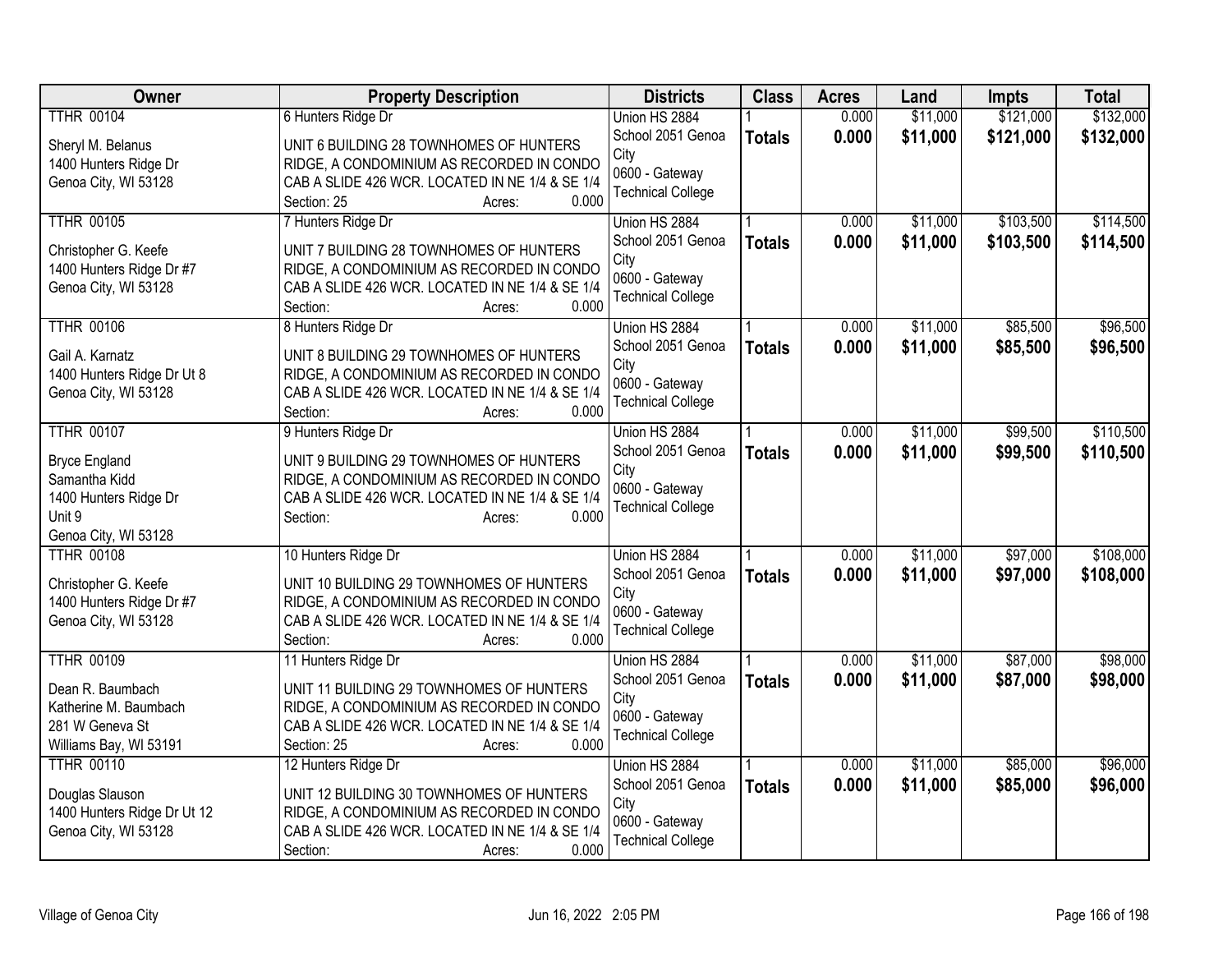| Owner                                     | <b>Property Description</b>                              | <b>Districts</b>         | <b>Class</b>  | <b>Acres</b> | Land     | Impts     | <b>Total</b> |
|-------------------------------------------|----------------------------------------------------------|--------------------------|---------------|--------------|----------|-----------|--------------|
| <b>TTHR 00111</b>                         | 13 Hunters Ridge Dr                                      | Union HS 2884            |               | 0.000        | \$11,000 | \$104,000 | \$115,000    |
| Doug Ehlert                               | UNIT 13 BUILDING 30 TOWNHOMES OF HUNTERS                 | School 2051 Genoa        | <b>Totals</b> | 0.000        | \$11,000 | \$104,000 | \$115,000    |
| Elizabeth Ehlert                          | RIDGE, A CONDOMINIUM AS RECORDED IN CONDO                | City                     |               |              |          |           |              |
| 1400 Hunters Ridge Dr #13                 | CAB A SLIDE 426 WCR. LOCATED IN NE 1/4 & SE 1/4          | 0600 - Gateway           |               |              |          |           |              |
| Genoa City, WI 53128                      | Section:<br>0.000<br>Acres:                              | <b>Technical College</b> |               |              |          |           |              |
| <b>TTHR 00112</b>                         | 14 Hunters Ridge Dr                                      | Union HS 2884            |               | 0.000        | \$11,000 | \$100,000 | \$111,000    |
|                                           |                                                          | School 2051 Genoa        | <b>Totals</b> | 0.000        | \$11,000 | \$100,000 | \$111,000    |
| Spencer P. Gerhardt                       | UNIT 14 BUILDING 30 TOWNHOMES OF HUNTERS                 | City                     |               |              |          |           |              |
| Christal L. Gerhardt                      | RIDGE, A CONDOMINIUM AS RECORDED IN CONDO                | 0600 - Gateway           |               |              |          |           |              |
| 1400 Hunters Ridge Dr #14                 | CAB A SLIDE 426 WCR. LOCATED IN NE 1/4 & SE 1/4          | <b>Technical College</b> |               |              |          |           |              |
| Genoa City, WI 53128                      | 0.000<br>Section:<br>Acres:                              |                          |               |              |          |           |              |
| <b>TTHR 00113</b>                         | 15 Hunters Ridge Dr                                      | Union HS 2884            |               | 0.000        | \$11,000 | \$83,500  | \$94,500     |
| Nicholas M. Schmidt                       | UNIT 15 BUILDING 30 TOWNHOMES OF HUNTERS                 | School 2051 Genoa        | <b>Totals</b> | 0.000        | \$11,000 | \$83,500  | \$94,500     |
| Ryan L. Hare                              | RIDGE, A CONDOMINIUM AS RECORDED IN CONDO                | City                     |               |              |          |           |              |
| 1400 Hunters Ridge Dr                     | CAB A SLIDE 426 WCR. LOCATED IN NE 1/4 & SE 1/4          | 0600 - Gateway           |               |              |          |           |              |
| Unit 15                                   | Section:<br>0.000<br>Acres:                              | <b>Technical College</b> |               |              |          |           |              |
| Genoa City, WI 53128                      |                                                          |                          |               |              |          |           |              |
| <b>TTHR 00114</b>                         | 16 Hunters Ridge Dr                                      | Union HS 2884            |               | 0.000        | \$11,000 | \$84,500  | \$95,500     |
|                                           |                                                          | School 2051 Genoa        | <b>Totals</b> | 0.000        | \$11,000 | \$84,500  | \$95,500     |
| Amanda M. Nehlsen                         | UNIT 16 BUILDING 31 TOWNHOMES OF HUNTERS                 | City                     |               |              |          |           |              |
| 1400 Hunters Ridge Dr                     | RIDGE, A CONDOMINIUM AS RECORDED IN CONDO                | 0600 - Gateway           |               |              |          |           |              |
| #16                                       | CAB A SLIDE 426 WCR. LOCATED IN NE 1/4 & SE 1/4<br>0.000 | <b>Technical College</b> |               |              |          |           |              |
| Genoa City, WI 53128<br><b>TTHR 00115</b> | Section:<br>Acres:                                       |                          |               | 0.000        | \$11,000 | \$100,000 | \$111,000    |
|                                           | 17 Hunters Ridge Dr                                      | Union HS 2884            |               |              |          |           |              |
| Christopher G. Wold                       | UNIT 17 BUILDING 31 TOWNHOMES OF HUNTERS                 | School 2051 Genoa        | <b>Totals</b> | 0.000        | \$11,000 | \$100,000 | \$111,000    |
| c/o Christopher G. Wold                   | RIDGE, A CONDOMINIUM AS RECORDED IN CONDO                | City<br>0600 - Gateway   |               |              |          |           |              |
| 1400 Hunters Ridge Dr #17                 | CAB A SLIDE 426 WCR. LOCATED IN NE 1/4 & SE 1/4          | <b>Technical College</b> |               |              |          |           |              |
| Genoa City, WI 53128                      | 0.000<br>Section:<br>Acres:                              |                          |               |              |          |           |              |
| <b>TTHR 00116</b>                         | 18 Hunters Ridge Dr                                      | Union HS 2884            |               | 0.000        | \$11,000 | \$106,000 | \$117,000    |
| Selina M. Busch                           | UNIT 18 BUILDING 31 TOWNHOMES OF HUNTERS                 | School 2051 Genoa        | <b>Totals</b> | 0.000        | \$11,000 | \$106,000 | \$117,000    |
| 1400 Hunters Ridge Dr                     | RIDGE, A CONDOMINIUM AS RECORDED IN CONDO                | City                     |               |              |          |           |              |
| #18                                       | CAB A SLIDE 426 WCR. LOCATED IN NE 1/4 & SE 1/4          | 0600 - Gateway           |               |              |          |           |              |
| Genoa City, WI 53128                      | 0.000<br>Section:<br>Acres:                              | <b>Technical College</b> |               |              |          |           |              |
| <b>TTHR 00117</b>                         | 19 Hunters Ridge Dr                                      | Union HS 2884            |               | 0.000        | \$11,000 | \$86,500  | \$97,500     |
|                                           |                                                          | School 2051 Genoa        | <b>Totals</b> | 0.000        | \$11,000 | \$86,500  | \$97,500     |
| Dan S. Yakes                              | UNIT 19 BUILDING 31 TOWNHOMES OF HUNTERS                 | City                     |               |              |          |           |              |
| c/o Dan Yakes                             | RIDGE, A CONDOMINIUM AS RECORDED IN CONDO                | 0600 - Gateway           |               |              |          |           |              |
| 1400 Hunters Ridge Dr Ut 19               | CAB A SLIDE 426 WCR. LOCATED IN NE 1/4 & SE 1/4          | <b>Technical College</b> |               |              |          |           |              |
| Genoa City, WI 53128                      | 0.000<br>Section:<br>Acres:                              |                          |               |              |          |           |              |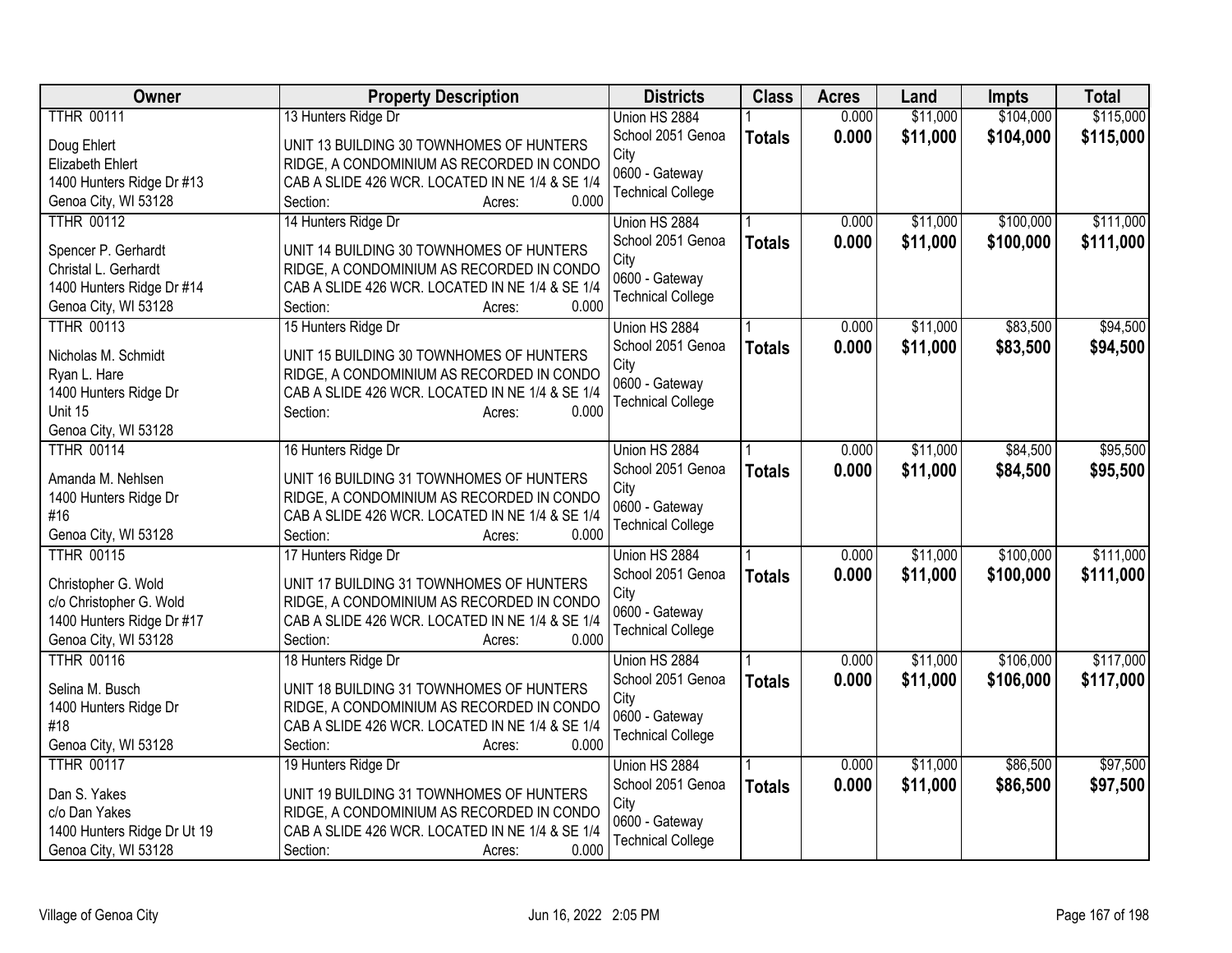| <b>Owner</b>                | <b>Property Description</b>                                          | <b>Districts</b>         | <b>Class</b>  | <b>Acres</b> | Land     | Impts     | <b>Total</b> |
|-----------------------------|----------------------------------------------------------------------|--------------------------|---------------|--------------|----------|-----------|--------------|
| <b>TTHR 00118</b>           | 20 Hunters Ridge Dr                                                  | Union HS 2884            |               | 0.000        | \$11,000 | \$86,500  | \$97,500     |
| <b>Eric Crown Trust</b>     | UNIT 20 BUILDING 32 TOWNHOMES OF HUNTERS                             | School 2051 Genoa        | <b>Totals</b> | 0.000        | \$11,000 | \$86,500  | \$97,500     |
| 1400 Hunters Ridge Rd Ut 20 | RIDGE, A CONDOMINIUM AS RECORDED IN CONDO                            | City                     |               |              |          |           |              |
| Genoa City, WI 53128        | CAB A SLIDE 426 WCR. LOCATED IN NE 1/4 & SE 1/4                      | 0600 - Gateway           |               |              |          |           |              |
|                             | 0.000<br>Section:<br>Acres:                                          | <b>Technical College</b> |               |              |          |           |              |
| <b>TTHR 00119</b>           | 21 Hunters Ridge Dr                                                  | Union HS 2884            |               | 0.000        | \$11,000 | \$107,000 | \$118,000    |
| <b>Rich Durante</b>         | UNIT 21 BUILDING 32 TOWNHOMES OF HUNTERS                             | School 2051 Genoa        | <b>Totals</b> | 0.000        | \$11,000 | \$107,000 | \$118,000    |
| 3824 N Johnsburg            | RIDGE, A CONDOMINIUM AS RECORDED IN CONDO                            | City                     |               |              |          |           |              |
| Johnsburg, IL 60051         | CAB A SLIDE 426 WCR. LOCATED IN NE 1/4 & SE 1/4                      | 0600 - Gateway           |               |              |          |           |              |
|                             | 0.000<br>Section: 25<br>Acres:                                       | <b>Technical College</b> |               |              |          |           |              |
| <b>TTHR 00120</b>           | 22 Hunters Ridge Dr                                                  | Union HS 2884            |               | 0.000        | \$11,000 | \$100,000 | \$111,000    |
| <b>Brian Naughton</b>       | UNIT 22 BUILDING 32 TOWNHOMES OF HUNTERS                             | School 2051 Genoa        | <b>Totals</b> | 0.000        | \$11,000 | \$100,000 | \$111,000    |
| Lisa Naughton               | RIDGE, A CONDOMINIUM AS RECORDED IN CONDO                            | City                     |               |              |          |           |              |
| 105 Navajo Ct               | CAB A SLIDE 426 WCR. LOCATED IN NE 1/4 & SE 1/4                      | 0600 - Gateway           |               |              |          |           |              |
| Mchenry, IL 60051           | 0.000<br>Section:<br>Acres:                                          | <b>Technical College</b> |               |              |          |           |              |
| <b>TTHR 00121</b>           | 23 Hunters Ridge Dr                                                  | Union HS 2884            |               | 0.000        | \$11,000 | \$83,500  | \$94,500     |
|                             |                                                                      | School 2051 Genoa        | <b>Totals</b> | 0.000        | \$11,000 | \$83,500  | \$94,500     |
| <b>Haley Ostrander</b>      | UNIT 23 BUILDING 32 TOWNHOMES OF HUNTERS                             | City                     |               |              |          |           |              |
| 1400 Hunters Ridge Dr Ut 23 | RIDGE, A CONDOMINIUM AS RECORDED IN CONDO                            | 0600 - Gateway           |               |              |          |           |              |
| Genoa City, WI 53128        | CAB A SLIDE 426 WCR. LOCATED IN NE 1/4 & SE 1/4<br>0.000<br>Section: | <b>Technical College</b> |               |              |          |           |              |
| <b>TTHR 00122</b>           | Acres:<br>24 Hunters Ridge Dr                                        | Union HS 2884            |               | 0.000        | \$11,000 | \$82,000  | \$93,000     |
|                             |                                                                      | School 2051 Genoa        |               | 0.000        | \$11,000 | \$82,000  | \$93,000     |
| Pamela K. Brandt            | UNIT 24 BUILDING 33 TOWNHOMES OF HUNTERS                             | City                     | <b>Totals</b> |              |          |           |              |
| 36952 Deer Tr               | RIDGE, A CONDOMINIUM AS RECORDED IN CONDO                            | 0600 - Gateway           |               |              |          |           |              |
| Lindenhurst, IL 60046       | CAB A SLIDE 426 WCR. LOCATED IN NE 1/4 & SE 1/4                      | <b>Technical College</b> |               |              |          |           |              |
|                             | 0.000<br>Section:<br>Acres:                                          |                          |               |              |          |           |              |
| <b>TTHR 00123</b>           | 25 Hunters Ridge Dr                                                  | Union HS 2884            |               | 0.000        | \$11,000 | \$101,000 | \$112,000    |
| Rosa M. Cruz                | UNIT 25 BUILDING 33 TOWNHOMES OF HUNTERS                             | School 2051 Genoa        | <b>Totals</b> | 0.000        | \$11,000 | \$101,000 | \$112,000    |
| Efren Guzman Jr             | RIDGE, A CONDOMINIUM AS RECORDED IN CONDO                            | City                     |               |              |          |           |              |
| 1400 Hunters Ridge Dr Ut 25 | CAB A SLIDE 426 WCR. LOCATED IN NE 1/4 & SE 1/4                      | 0600 - Gateway           |               |              |          |           |              |
| Genoa City, WI 53128        | 0.000<br>Section:<br>Acres:                                          | <b>Technical College</b> |               |              |          |           |              |
| <b>TTHR 00124</b>           | 26 Hunters Ridge Dr                                                  | Union HS 2884            |               | 0.000        | \$11,000 | \$104,000 | \$115,000    |
| Shepherd Enterprises, LLC   | UNIT 26 BUILDING 33 TOWNHOMES OF HUNTERS                             | School 2051 Genoa        | <b>Totals</b> | 0.000        | \$11,000 | \$104,000 | \$115,000    |
| 6105 E Tryon Grove Rd       | RIDGE, A CONDOMINIUM AS RECORDED IN CONDO                            | City                     |               |              |          |           |              |
| Richmond, IL 60071          | CAB A SLIDE 426 WCR. LOCATED IN NE 1/4 & SE 1/4                      | 0600 - Gateway           |               |              |          |           |              |
|                             | 0.000<br>Section:<br>Acres:                                          | <b>Technical College</b> |               |              |          |           |              |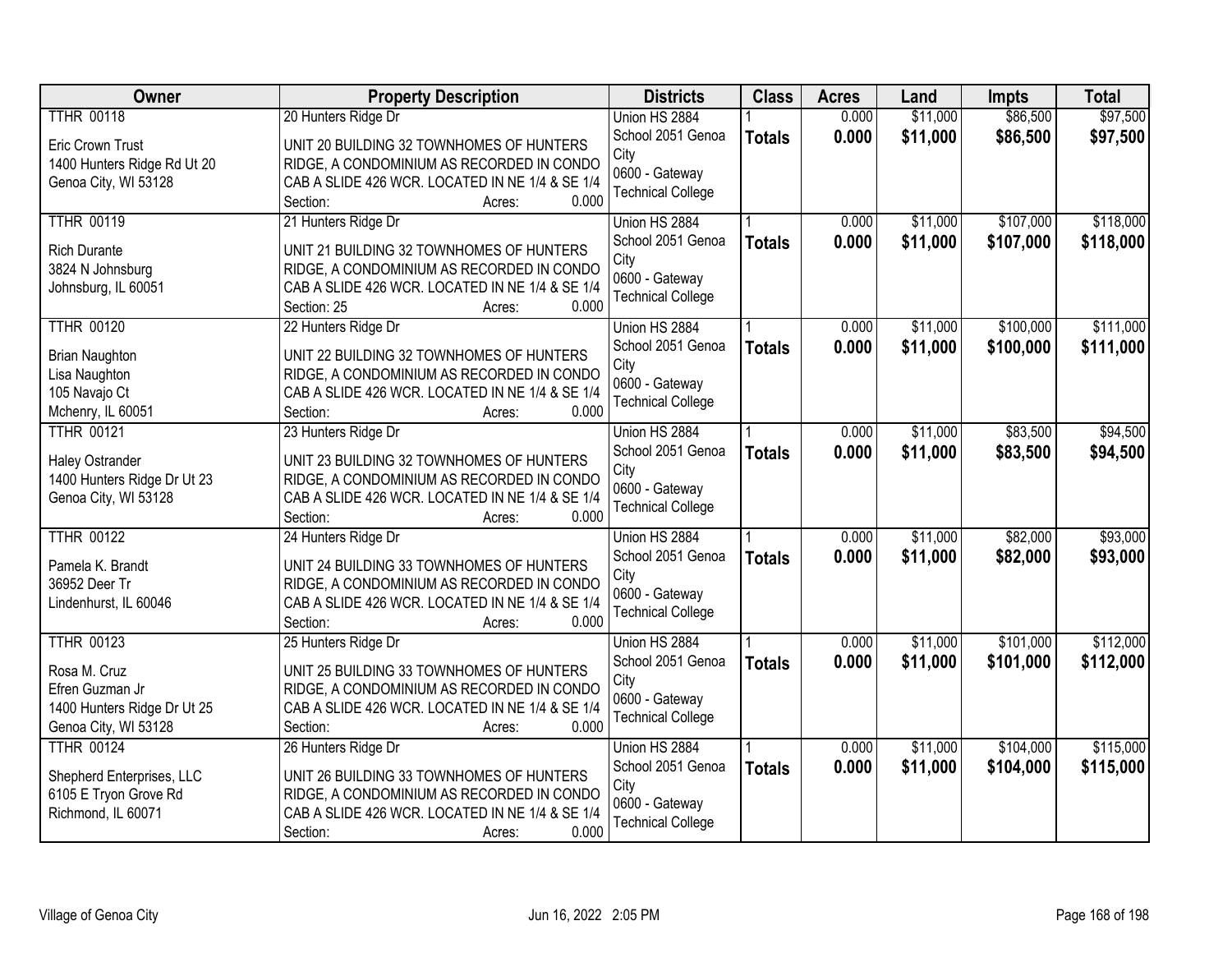| Owner                        | <b>Property Description</b>                         | <b>Districts</b>         | <b>Class</b>  | <b>Acres</b> | Land     | <b>Impts</b> | <b>Total</b> |
|------------------------------|-----------------------------------------------------|--------------------------|---------------|--------------|----------|--------------|--------------|
| <b>TTHR 00125</b>            | 27 Hunters Ridge Dr                                 | Union HS 2884            |               | 0.000        | \$11,000 | \$85,000     | \$96,000     |
| Kimberley Kellison           | UNIT 27 BUILDING 33 TOWNHOMES OF HUNTERS            | School 2051 Genoa        | <b>Totals</b> | 0.000        | \$11,000 | \$85,000     | \$96,000     |
| Phyllis M. Stevenson         | RIDGE, A CONDOMINIUM AS RECORDED IN CONDO           | City                     |               |              |          |              |              |
| 1400 Hunters Rdige Dr #27    | CAB A SLIDE 426 WCR. LOCATED IN NE 1/4 & SE 1/4     | 0600 - Gateway           |               |              |          |              |              |
| Genoa City, WI 53128         | 0.000<br>Section:<br>Acres:                         | <b>Technical College</b> |               |              |          |              |              |
| <b>TTHR 00126</b>            | 28 Hunters Ridge Dr                                 | Union HS 2884            |               | 0.000        | \$11,000 | \$83,500     | \$94,500     |
|                              |                                                     | School 2051 Genoa        | <b>Totals</b> | 0.000        | \$11,000 | \$83,500     | \$94,500     |
| Shepherd Enterprises, LLC    | UNIT 28 BUILDING 34 TOWNHOMES OF HUNTERS            | City                     |               |              |          |              |              |
| 6105 Tryron Grove Rd         | RIDGE, A CONDOMINIUM AS RECORDED IN CONDO           | 0600 - Gateway           |               |              |          |              |              |
| Richmond, IL 60071           | CAB A SLIDE 426 WCR. LOCATED IN NE 1/4 & SE 1/4     | <b>Technical College</b> |               |              |          |              |              |
|                              | 0.000<br>Section:<br>Acres:                         |                          |               |              |          |              |              |
| <b>TTHR 00127</b>            | 29 Hunters Ridge Dr                                 | Union HS 2884            |               | 0.000        | \$11,000 | \$100,000    | \$111,000    |
| Robert Thaddeus Hansen Trust | UNIT 29 BUILDING 34 TOWNHOMES OF HUNTERS            | School 2051 Genoa        | <b>Totals</b> | 0.000        | \$11,000 | \$100,000    | \$111,000    |
| Patricia Ann Hansen Trust    | RIDGE, A CONDOMINIUM AS RECORDED IN CONDO           | City                     |               |              |          |              |              |
| 403 Brittany Ln              | CAB A SLIDE 426 WCR. LOCATED IN NE 1/4 & SE 1/4     | 0600 - Gateway           |               |              |          |              |              |
| Lake Villa, IL 60046         | Section:<br>0.000<br>Acres:                         | <b>Technical College</b> |               |              |          |              |              |
| <b>TTHR 00128</b>            | 30 Hunters Ridge Dr                                 | Union HS 2884            |               | 0.000        | \$11,000 | \$107,000    | \$118,000    |
|                              |                                                     | School 2051 Genoa        | <b>Totals</b> | 0.000        | \$11,000 | \$107,000    | \$118,000    |
| Ryan J. Rasch                | UNIT 30 BUILDING 34 TOWNHOMES OF HUNTERS            | City                     |               |              |          |              |              |
| 1400 Hunters Ridge Dr        | RIDGE, A CONDOMINIUM AS RECORDED IN CONDO           | 0600 - Gateway           |               |              |          |              |              |
| Unit 30                      | CAB A SLIDE 426 WCR. LOCATED IN NE 1/4 & SE 1/4     | <b>Technical College</b> |               |              |          |              |              |
| Genoa City, WI 53128         | 0.000<br>Section:<br>Acres:                         |                          |               |              |          |              |              |
| <b>TTHR 00129</b>            | 31 Hunters Ridge Dr                                 | Union HS 2884            |               | 0.000        | \$11,000 | \$85,000     | \$96,000     |
| Spring River, LLC            | UNIT 31 BUILDING 34 TOWNHOMES OF HUNTERS            | School 2051 Genoa        | <b>Totals</b> | 0.000        | \$11,000 | \$85,000     | \$96,000     |
| % James Holian               | RIDGE, A CONDOMINIUM AS RECORDED IN CONDO           | City                     |               |              |          |              |              |
| 4414 Hill Rd                 | CAB A SLIDE 426 WCR. LOCATED IN NE 1/4 & SE 1/4     | 0600 - Gateway           |               |              |          |              |              |
| Richmond, IL 60071           | 0.000<br>Section:<br>Acres:                         | <b>Technical College</b> |               |              |          |              |              |
| <b>TVGC 00001</b>            | 944 Freeman St                                      | Union HS 2884            |               | 1.500        | \$54,000 | \$10,700     | \$64,700     |
|                              |                                                     | School 2051 Genoa        | 4             | 10.180       | \$1,800  | \$0          | \$1,800      |
| Raymond F Gudowicz Trust     | PT NE 1/4 SEC 35 T1N R18E DESC AS: COM NE COR       | City                     | 5M            | 4.800        | \$14,500 | \$0          | \$14,500     |
| Barbara J Gudowicz Trust     | SEC 35, S 660', W TO SE COR MILLER ADD, N TO PT     | 0600 - Gateway           | <b>Totals</b> | 16.480       | \$70,300 | \$10,700     | \$81,000     |
| 916 N Freeman St             | 66' N OF NE COR SD ADD, W 132', N TO N SEC LN, E    | <b>Technical College</b> |               |              |          |              |              |
| Genoa City, WI 53128         | 16.480<br>Section:<br>Acres:                        |                          |               |              |          |              |              |
| <b>TVGC 00001A</b>           | 837 Carter St                                       | Union HS 2884            |               | 0.900        | \$40,000 | \$99,000     | \$139,000    |
| 837 North Carter, LLC        | PT NE 1/4 SEC 35 T1N R18E DESC AS: COM SE COR       | School 2051 Genoa        | <b>Totals</b> | 0.900        | \$40,000 | \$99,000     | \$139,000    |
| 924 Forest Ave               | N 1/2 NE 1/4 NE 1/4 SEC 35 T1N R18E, N 132', W 297' | City                     |               |              |          |              |              |
| Deerfield, IL 60015          | S 132', E 297' TO POB. VILLAGE OF GENOA CITY        | 0600 - Gateway           |               |              |          |              |              |
|                              | 0.900<br>Section:<br>Acres:                         | <b>Technical College</b> |               |              |          |              |              |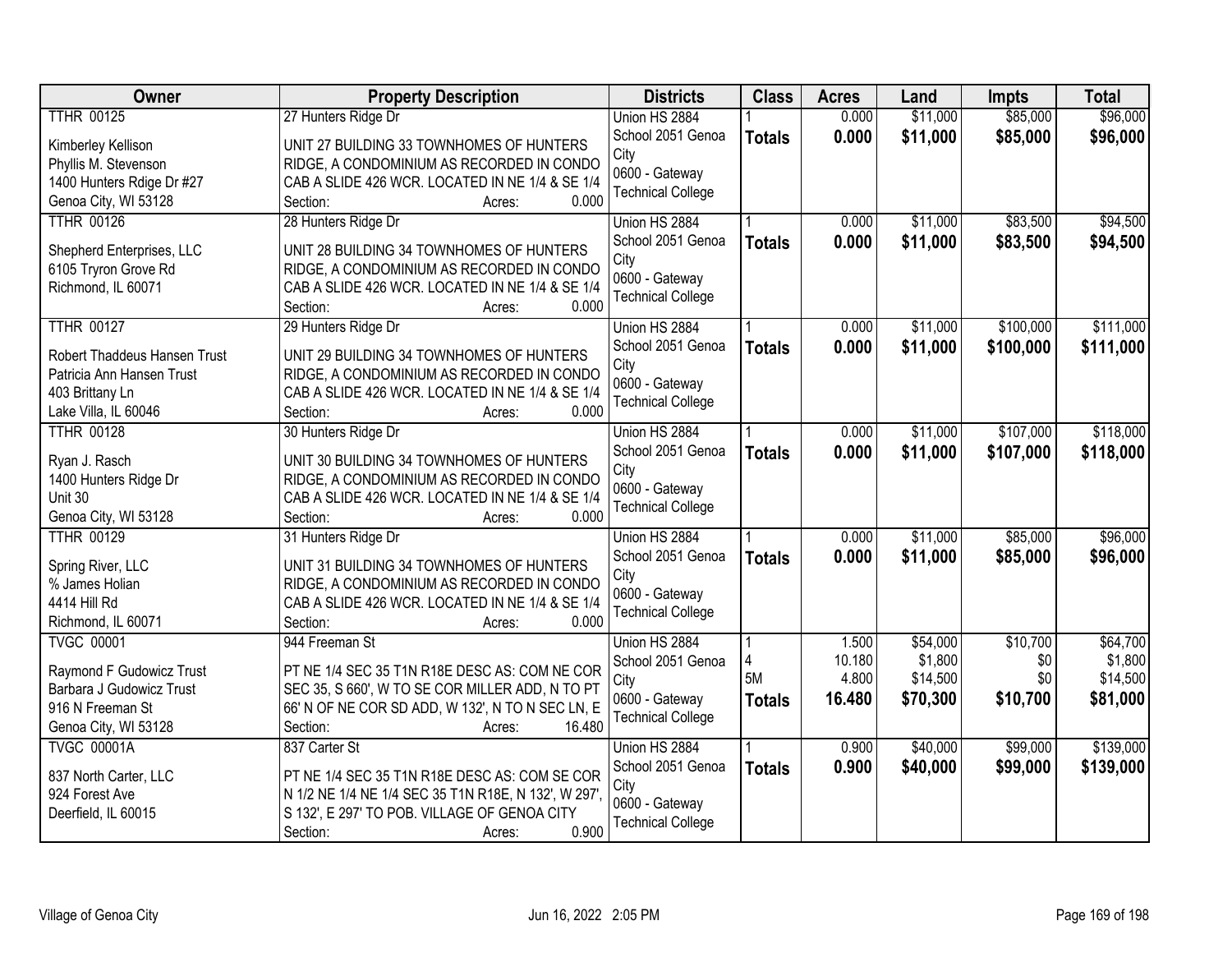| <b>Class</b><br>Owner<br><b>Property Description</b><br><b>Districts</b><br><b>Acres</b><br>Land<br><b>Impts</b>                                                   | <b>Total</b> |
|--------------------------------------------------------------------------------------------------------------------------------------------------------------------|--------------|
| \$181,300<br><b>TVGC 00001B</b><br>905 Carter St<br>Union HS 2884<br>1.900<br>\$64,000                                                                             | \$245,300    |
| 1.900<br>\$64,000<br>School 2051 Genoa<br>\$181,300<br><b>Totals</b><br>Samuel E. Adkins<br>PT NE 1/4 SEC 35 T1N R18E DESC AS: COM AT PT                           | \$245,300    |
| City<br>132' N OF SE COR N 1/2 NE 1/4 NE 1/4 SEC 35, N 132'<br>905 N Carter St                                                                                     |              |
| 0600 - Gateway<br>W 297', S 132', E 297' TO POB. ALSO COM AT PT 660'<br>Genoa City, WI 53128                                                                       |              |
| <b>Technical College</b><br>1.900<br>Section:<br>Acres:                                                                                                            |              |
| <b>TVGC 00001C</b><br>\$108,900<br>940 Freeman St<br>\$20,500<br>Union HS 2884<br>0.200                                                                            | \$129,400    |
| 0.200<br>School 2051 Genoa<br>\$20,500<br>\$108,900<br><b>Totals</b>                                                                                               | \$129,400    |
| PT NE 1/4 SEC 35 T1N R18E DESC AS: COM NW COR<br>Nancy Skrzypchak et al<br>City                                                                                    |              |
| LOT 17 MILLER ADD, N 66', E 132', S 66', W 132' TO<br>940 Freeman St<br>0600 - Gateway<br>Genoa City, WI 53128<br>POB. VILLAGE OF GENOA CITY OUT OF TMA-17         |              |
| <b>Technical College</b><br>0.200<br>Section:<br>Acres:                                                                                                            |              |
| <b>TVGC 00001D</b><br>\$30,500<br>\$91,300<br>943 Carter St<br>Union HS 2884<br>0.470                                                                              | \$121,800    |
| 0.470<br>School 2051 Genoa<br>\$30,500<br>\$91,300<br><b>Totals</b>                                                                                                | \$121,800    |
| PT NE 1/4 SEC 35 T1N R18E DESC AS: COM NE COR<br>Peter J. Dreksler<br>City                                                                                         |              |
| 943 N Carter St<br>SEC 35, S 66' TO POB, S 70', W 165', N 4', W 132', N<br>0600 - Gateway                                                                          |              |
| 66', E 297' TO POB. VILLAGE OF GENOA CITY<br>Genoa City, WI 53128<br><b>Technical College</b><br>0.470                                                             |              |
| Section:<br>Acres:                                                                                                                                                 |              |
| <b>TVGC 00001E</b><br>\$100<br>Freeman St<br>Union HS 2884<br>0.020                                                                                                | \$100<br>\$0 |
| 0.020<br>\$100<br>School 2051 Genoa<br>\$0<br><b>Totals</b><br>Dorothy M. Sheehan<br>TRIANGULAR PARCEL N OF MILLERS ADD. VILLAGE<br>City                           | \$100        |
| PO Box 306<br>OF GENOA CITY<br>0600 - Gateway                                                                                                                      |              |
| Genoa City, WI 53128<br><b>Technical College</b>                                                                                                                   |              |
| 0.020<br>Section:<br>Acres:                                                                                                                                        |              |
| <b>TVGC 00002</b><br>\$217,400<br>7.280<br>\$39,000<br>981 Freeman St<br>Union HS 2884                                                                             | \$256,400    |
| 7.280<br>\$39,000<br>School 2051 Genoa<br>\$217,400<br><b>Totals</b><br>Mark Gray<br>PT NW 1/4 NE 1/4 SEC 35 T1N R18E: COM NW COR                                  | \$256,400    |
| City<br>MILLER ADD, W TO CREEK, SELY TO PT 660' S OF N<br>Denise Gray                                                                                              |              |
| 0600 - Gateway<br>SEC LN, E TO W LN SD ADD, N TO POB. VILLAGE OF<br>981 Freeman St                                                                                 |              |
| <b>Technical College</b><br>7.280<br>Genoa City, WI 53128<br>Section:<br>Acres:                                                                                    |              |
| \$68,000<br>\$24,500<br><b>TVGC 00003B</b><br>941 Darling Rd<br>Union HS 2884<br>2.300                                                                             | \$92,500     |
| School 2051 Genoa<br>2.300<br>\$68,000<br>\$24,500<br><b>Totals</b><br>Robert O. Clausen<br>ALL THAT PT. NE 1/4 NW 1/4 SEC 35 T1N R18E LYING                       | \$92,500     |
| City<br>Virginia D. Clausen<br>NE OF NELY LN RR R/W. VILLAGE OF GENOA CITY                                                                                         |              |
| 0600 - Gateway<br>941 Darling Rd                                                                                                                                   |              |
| <b>Technical College</b><br>2.300<br>PO Box 817<br>Section:<br>Acres:                                                                                              |              |
| Genoa City, WI 53128                                                                                                                                               |              |
| 1201 County Rd H Unit A-01<br>\$240,500<br>\$99,300<br><b>TVGC 00004</b><br>Union HS 2884<br>19.040<br>2                                                           | \$339,800    |
| School 2051 Genoa<br>19.040<br>\$99,300<br>\$240,500<br><b>Totals</b>                                                                                              | \$339,800    |
| Woodlands Recreation Society, Inc.<br>PT NW 1/4 SEC 35 T1N R18E DESC AS COM CTR<br>City<br>1201 County Rd H Wrs-1<br>SEC 35 T1N R18E, N 1712.458' TO POB, S89D59'W |              |
| 0600 - Gateway<br>Genoa City, WI 53128<br>437.34', N 161.87', N82D39'W 313.17', S67D53'W                                                                           |              |
| <b>Technical College</b><br>19.040<br>Section: 35<br>Acres:                                                                                                        |              |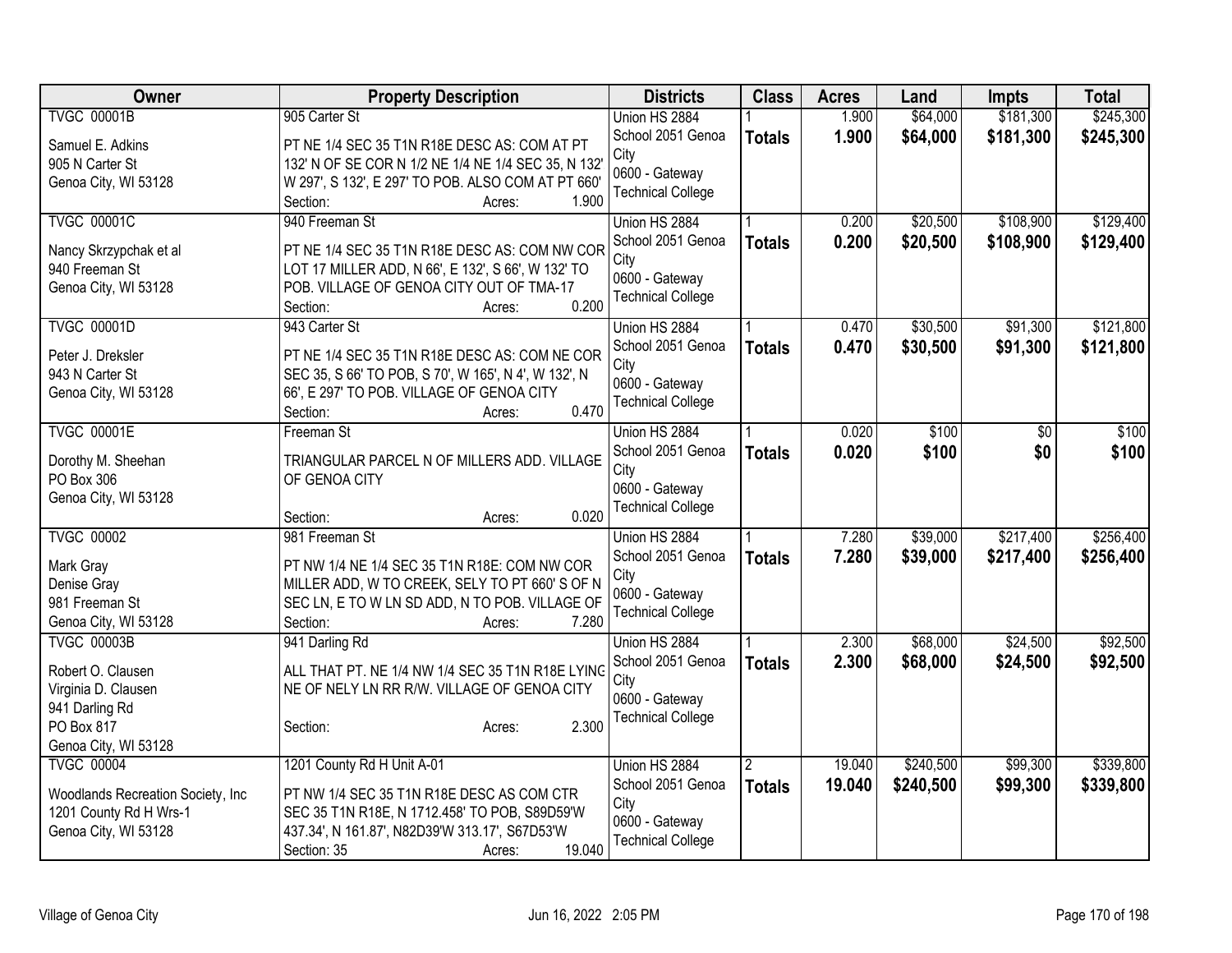| Owner                                  | <b>Property Description</b>                                                                | <b>Districts</b>         | <b>Class</b>   | <b>Acres</b>             | Land      | <b>Impts</b>    | <b>Total</b> |
|----------------------------------------|--------------------------------------------------------------------------------------------|--------------------------|----------------|--------------------------|-----------|-----------------|--------------|
| <b>TVGC 00004B</b>                     | County Rd H                                                                                | Union HS 2884            |                | 1.300                    | \$54,000  | $\overline{50}$ | \$54,000     |
| Moonlight Properties, LLC              | PT NW 1/4 SEC 35 T1N R18E DESC AS: COM N 1/4                                               | School 2051 Genoa        |                | 5.330                    | \$1,100   | \$0             | \$1,100      |
| 1213 Longneedle Ln                     | COR SEC 35, S 698.71' TO POB, S 230.73', S89D59'W                                          | City                     | <b>Totals</b>  | 6.630                    | \$55,100  | \$0             | \$55,100     |
| Elkhorn, WI 53121                      | 437.34', N 161.87', N82D41'30"W 199.57', N63D21'05" E                                      | 0600 - Gateway           |                |                          |           |                 |              |
|                                        | 6.630<br>Section:<br>Acres:                                                                | <b>Technical College</b> |                |                          |           |                 |              |
| <b>TVGC 00004C</b>                     | County Rd H                                                                                | Union HS 2884            |                | Assessed with TVGC 00004 |           |                 |              |
| Workmen's Benefit Re Society           | PT. NW 1/4 SEC 35 T1N R18E DESC AS: COM NE                                                 | School 2051 Genoa        |                |                          |           |                 |              |
| c/o Workmen's Benefit Recreation Socie | COR NW 1/4, S 698.71', S72D43'15"W 147.14',                                                | City                     |                |                          |           |                 |              |
| C/O Kim Kikorski                       | S33D19'25"E 206.15', S6D34'W 117.48', N89D52'14"W                                          | 0600 - Gateway           |                |                          |           |                 |              |
| 1201 County Rd H Wbf-1                 | Section:<br>0.000<br>Acres:                                                                | <b>Technical College</b> |                |                          |           |                 |              |
| Genoa City, WI 53128-0000              |                                                                                            |                          |                |                          |           |                 |              |
| <b>TVGC 00004D</b>                     | County Rd H                                                                                | Union HS 2884            |                | Assessed with TVGC 00004 |           |                 |              |
| Workmen's Benefit Re Society           | PT. NW 1/4 SEC 35 T1N R18E DESC AS: COM NE                                                 | School 2051 Genoa        |                |                          |           |                 |              |
|                                        | c/o Workmen's Benefit Recreation Socie COR NW 1/4, S 696.71' TO C/L/ HWY H, N40D 14'25"W   | City                     |                |                          |           |                 |              |
| C/O Kim Kikorski                       | 761.25', S72D43'15"W 147.14', S72D43'15"W 176.03',                                         | 0600 - Gateway           |                |                          |           |                 |              |
| 1201 County Rd H Wbf-1                 | Section:<br>0.000<br>Acres:                                                                | <b>Technical College</b> |                |                          |           |                 |              |
| Genoa City, WI 53128-0000              |                                                                                            |                          |                |                          |           |                 |              |
| <b>TVGC 00004E</b>                     | County Rd H                                                                                | Union HS 2884            |                | Assessed with TVGC 00004 |           |                 |              |
| Workmen's Benefit Re Society           | PT NW 1/4 SEC 35 T1N R18E DESC AS: COM NE COR                                              | School 2051 Genoa        |                |                          |           |                 |              |
|                                        | c/o Workmen's Benefit Recreation Socie NW 1/4, S 698.71', N40D14'25"W 761.25', S72D43'15"W | City                     |                |                          |           |                 |              |
| C/O Kim Kikorski                       | 147.14', S33D19'25"E 206.15', S06D34'W 53.22',                                             | 0600 - Gateway           |                |                          |           |                 |              |
| 1201 County Rd H Wbf-1                 | 0.000<br>Section:<br>Acres:                                                                | <b>Technical College</b> |                |                          |           |                 |              |
| Genoa City, WI 53128-0000              |                                                                                            |                          |                |                          |           |                 |              |
| <b>TVGC 00005</b>                      | County Rd H                                                                                | Union HS 2884            | $\overline{2}$ | 16.490                   | \$109,800 | \$67,300        | \$177,100    |
| Woodlands Recreation Society, Inc.     | S 1/2 NW 1/4 NW 1/4 SEC 35 T1N R18E. 20 A. VILLAGE                                         | School 2051 Genoa        |                | 2.000                    | \$400     | \$0             | \$400        |
| 1201 County Rd H Wrs-1                 | OF GENOA CITY; EXC CSM #4733 & 4883 & 4994.                                                | City                     | <b>Totals</b>  | 18.490                   | \$110,200 | \$67,300        | \$177,500    |
| Genoa City, WI 53128                   |                                                                                            | 0600 - Gateway           |                |                          |           |                 |              |
|                                        | 18.490<br>Section: 35<br>Acres:                                                            | <b>Technical College</b> |                |                          |           |                 |              |
| <b>TVGC 00005A</b>                     | Gregory Dr                                                                                 | Union HS 2884            | $\overline{2}$ | 19.640                   | \$98,000  | \$0             | \$98,000     |
|                                        |                                                                                            | School 2051 Genoa        | <b>Totals</b>  | 19.640                   | \$98,000  | \$0             | \$98,000     |
| Woodlands Recreation Society, Inc.     | PT NE 1/4 SEC 34 T1N R18E DESC AS COM 1318.41'                                             | City                     |                |                          |           |                 |              |
| 1201 County Rd H - Wrs-1               | S OF NE COR SEC 34 T1N R18E, N89D45'30"W 275', N                                           | 0600 - Gateway           |                |                          |           |                 |              |
| Genoa City, WI 53128                   | 35', N89D45'30"W 544.32', N1D11'E 473.63', N89D16'W                                        | <b>Technical College</b> |                |                          |           |                 |              |
|                                        | 19.640<br>Section:<br>Acres:                                                               |                          |                |                          |           |                 |              |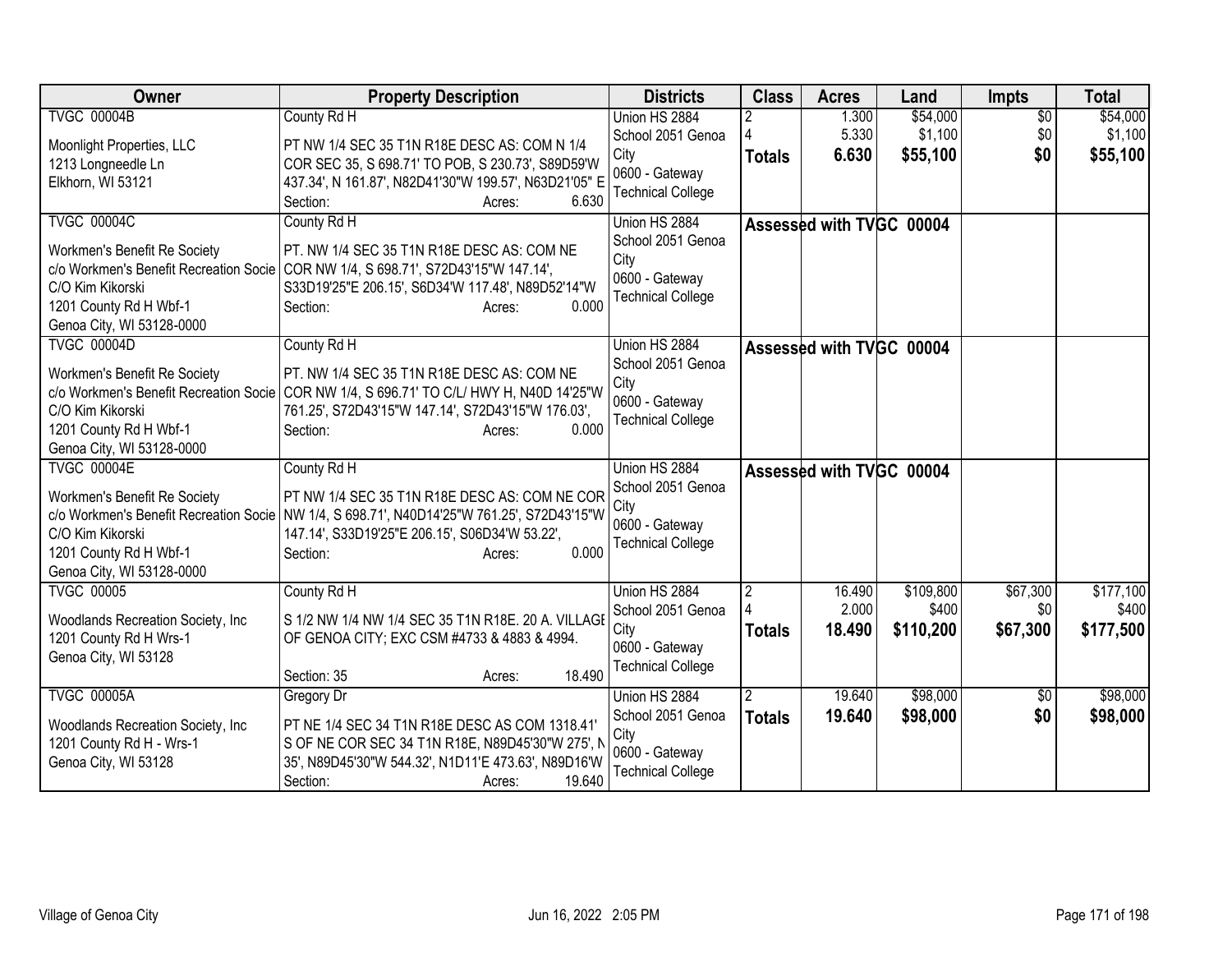| Owner                               | <b>Property Description</b>                                                                 | <b>Districts</b>         | <b>Class</b>    | <b>Acres</b> | Land            | Impts           | <b>Total</b>    |
|-------------------------------------|---------------------------------------------------------------------------------------------|--------------------------|-----------------|--------------|-----------------|-----------------|-----------------|
| <b>TVGC 00005A1</b>                 | Gregory Dr                                                                                  | Union HS 2884            |                 | 0.020        | \$400           | $\overline{50}$ | \$400           |
| Robert J Jirout Trust               | PT NE 1/4 SEC 34 T1N R18E DESC AS: COM NE COR                                               | School 2051 Genoa        | <b>Totals</b>   | 0.020        | \$400           | \$0             | \$400           |
| Marianna N Jirout Trust             | SEC 34, N89D24'40"W 1321.96', S01D12'50"W 841.55',                                          | City                     |                 |              |                 |                 |                 |
| PO Box 591                          | N74D58'50"E 103.23', S89D03'50"E 413.99', S01D31'                                           | 0600 - Gateway           |                 |              |                 |                 |                 |
| Genoa City, WI 53128                | 0.020<br>Section:<br>Acres:                                                                 | <b>Technical College</b> |                 |              |                 |                 |                 |
| <b>TVGC 00005B</b>                  | <b>Fellows St</b>                                                                           | Union HS 2884            | X4              | 9.000        | $\overline{50}$ | $\overline{30}$ | $\overline{50}$ |
|                                     |                                                                                             | School 2051 Genoa        | <b>Totals</b>   | 9.000        | \$0             | \$0             | \$0             |
| Village of Genoa City<br>PO Box 428 | SO MUCH LAND AS LIES S & W OF HWY 12 IN NE 1/4                                              | City                     |                 |              |                 |                 |                 |
| Genoa City, WI 53128                | SW 1/4 NE 1/4 EXC LANDS IN VOL 244 PAGE 435 SE(<br>35 T1N R18E ALSO THAT PART OF MEANDER LN | 0600 - Gateway           |                 |              |                 |                 |                 |
|                                     | 9.000<br>Section:<br>Acres:                                                                 | <b>Technical College</b> |                 |              |                 |                 |                 |
| <b>TVGC 00005C</b>                  | 635 Fellows St                                                                              | Union HS 2884            |                 | 4.610        | \$79,500        | \$323,800       | \$403,300       |
|                                     |                                                                                             | School 2051 Genoa        | 4               | 7.000        | \$1,500         | \$0             | \$1,500         |
| Joseph Kostein Trust                | N 1/2 S 1/2 SE 1/4 NW 1/4 SEC 35 T1N R18E. EXC.                                             | City                     | 5               | 0.200        | \$100           | \$0             | \$100           |
| 605 Fellows Rd                      | TVGC-5D AS DESC IN VOL 442 PG 53 W.C.R. & C.S.                                              | 0600 - Gateway           | 5M              | 2.800        | \$8,500         | \$0             | \$8,500         |
| Genoa City, WI 53128                | 720 & TVGC-5C1 DESC IN VOL 222 RECORDS PG 221                                               | <b>Technical College</b> | <b>Totals</b>   | 14.610       | \$89,600        | \$323,800       | \$413,400       |
|                                     | 14.610<br>Section:<br>Acres:                                                                |                          |                 |              |                 |                 |                 |
| <b>TVGC 00005D</b>                  | 605 Fellows St                                                                              | Union HS 2884            |                 | 1.029        | \$42,000        | \$155,700       | \$197,700       |
| Joseph C Kostein Trust              | PT NW 1/4 SEC 35 T1N R18E DESC AS: COM CTR                                                  | School 2051 Genoa        | <b>Totals</b>   | 1.029        | \$42,000        | \$155,700       | \$197,700       |
| 605 Fellows Rd                      | SEC 35, N 1098.93' N89D51'W 512.12', S6D28'W                                                | City<br>0600 - Gateway   |                 |              |                 |                 |                 |
| Genoa City, WI 53128                | 221.26' TO POB, N89D51'W 112.13', S 222.79',                                                | <b>Technical College</b> |                 |              |                 |                 |                 |
|                                     | 1.029<br>Section:<br>Acres:                                                                 |                          |                 |              |                 |                 |                 |
| <b>TVGC 00006</b>                   | 732 Fellows St                                                                              | Union HS 2884            | $\overline{X4}$ | 2.589        | $\overline{50}$ | $\overline{50}$ | $\overline{50}$ |
| Village of Genoa City               | PT NE 1/4 SEC 35 T1N R18E DESC AS: COM ON N&S                                               | School 2051 Genoa        | <b>Totals</b>   | 2.589        | \$0             | \$0             | \$0             |
| <b>PO Box 428</b>                   | 1/4 LN 1316.33' N OF CTR SEC 35, N 299.32', E                                               | City                     |                 |              |                 |                 |                 |
| Genoa City, WI 53128                | 279.49', S40D21'E 388.82', S49D39'W 33', S87D39'W                                           | 0600 - Gateway           |                 |              |                 |                 |                 |
|                                     | 2.589<br>Section:<br>Acres:                                                                 | <b>Technical College</b> |                 |              |                 |                 |                 |
| <b>TVGC 00006A</b>                  | 831 Fellows St                                                                              | Union HS 2884            | $\overline{2}$  | 0.230        | \$34,000        | \$25,700        | \$59,700        |
| Steven S. Vrzan                     | PT NE 1/4 SEC 35 T1N R18E DESC AS: COM ON N&S                                               | School 2051 Genoa        | <b>Totals</b>   | 0.230        | \$34,000        | \$25,700        | \$59,700        |
| Susan K. Vrzan                      | 1/4 LN 1615.65' N OF CTR SEC 35, N 328.98' TO CTR                                           | City                     |                 |              |                 |                 |                 |
| 32510 Yahnkee Rd                    | HWY H, S40D21'E 431.67', W 279.49' TO POB. EXC                                              | 0600 - Gateway           |                 |              |                 |                 |                 |
| Burlington, WI 53105                | 0.230<br>Section:<br>Acres:                                                                 | <b>Technical College</b> |                 |              |                 |                 |                 |
| <b>TVGC 00006A1</b>                 | 809 County Rd H                                                                             | Union HS 2884            | $\overline{2}$  | 0.330        | \$24,000        | \$111,900       | \$135,900       |
|                                     |                                                                                             | School 2051 Genoa        | <b>Totals</b>   | 0.330        | \$24,000        | \$111,900       | \$135,900       |
| C Smith Corp                        | PT NE 1/4 SEC 35 T1N R18E DESC AS: COM CTR                                                  | City                     |                 |              |                 |                 |                 |
| 809 Hwy H                           | SEC 35, N 1615.65' ELY 33' TO ELY R/W OF FELLOWS                                            | 0600 - Gateway           |                 |              |                 |                 |                 |
| Genoa City, WI 53128                | ST & POB, N 54', N74D10'45"E 131.78' TO SLY R/W LN                                          | <b>Technical College</b> |                 |              |                 |                 |                 |
|                                     | 0.330<br>Section:<br>Acres:                                                                 |                          |                 |              |                 |                 |                 |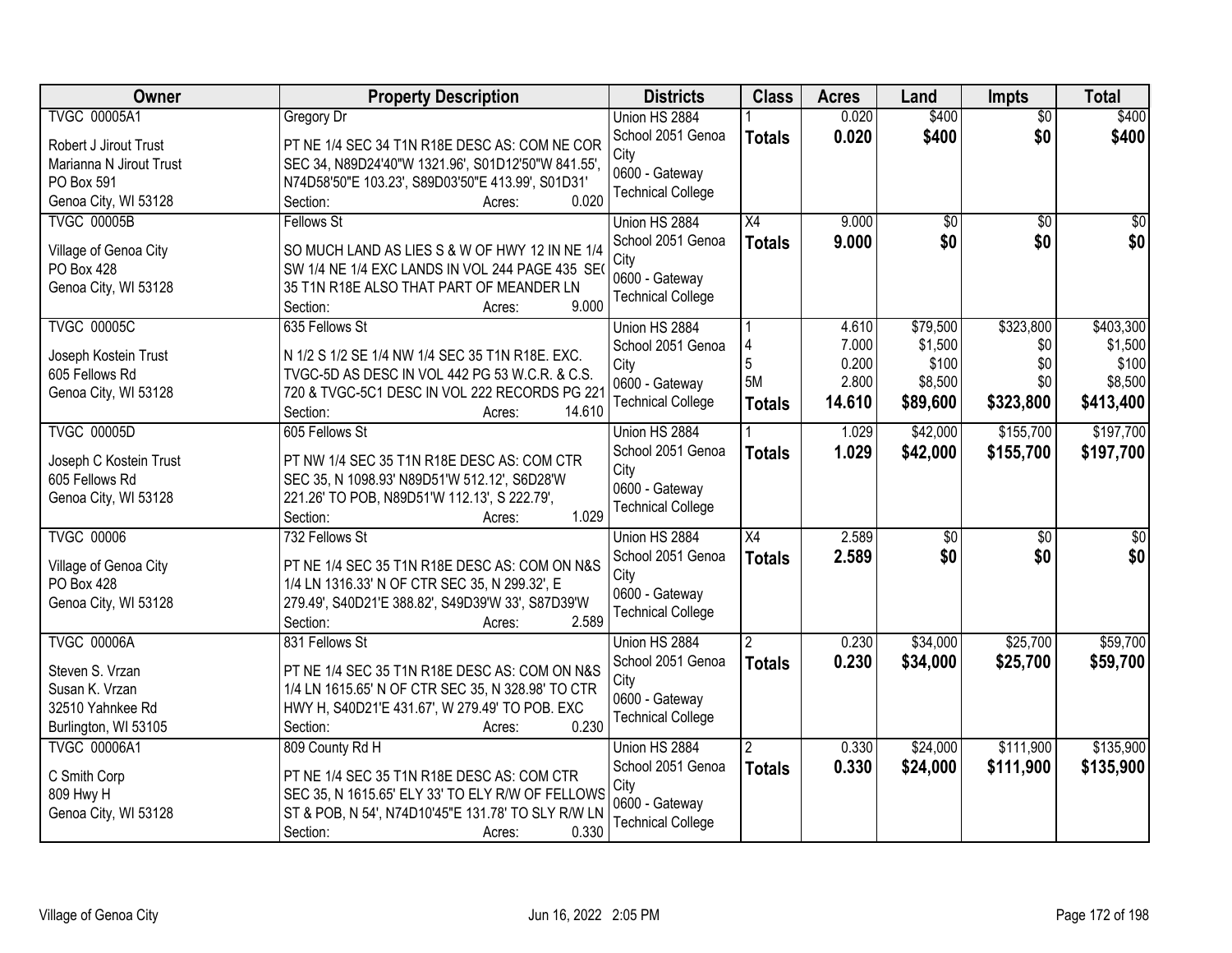| <b>Owner</b>                              | <b>Property Description</b>                              | <b>Districts</b>                   | <b>Class</b>  | <b>Acres</b> | Land     | <b>Impts</b>    | <b>Total</b> |
|-------------------------------------------|----------------------------------------------------------|------------------------------------|---------------|--------------|----------|-----------------|--------------|
| <b>TVGC 00007</b>                         | 831 Freeman St                                           | Union HS 2884                      |               | 0.660        | \$16,000 | \$61,100        | \$77,100     |
| Carl Christiansen                         | PT NE 1/4 SEC 35 T1N R18E DESC AS: COM SE COR            | School 2051 Genoa                  | <b>Totals</b> | 0.660        | \$16,000 | \$61,100        | \$77,100     |
| Jean Christiansen                         | LOT 9 MILLERS ADD, S 132', S89D41'W 223.75' TO           | City                               |               |              |          |                 |              |
| 831 N Freeman St                          | ELY EDGE OF NIPPERSINK CREEK, N TO PT                    | 0600 - Gateway                     |               |              |          |                 |              |
| Genoa City, WI 53128                      | 0.660<br>Section:<br>Acres:                              | <b>Technical College</b>           |               |              |          |                 |              |
| <b>TVGC 00009</b>                         | 740 Freeman St                                           | Union HS 2884                      |               | 0.190        | \$20,000 | \$95,300        | \$115,300    |
|                                           |                                                          | School 2051 Genoa                  | <b>Totals</b> | 0.190        | \$20,000 | \$95,300        | \$115,300    |
| James R. Harding                          | PT NW 1/4 NE 1/4 SEC 35 T1N R18E: COM 66' N OF           | City                               |               |              |          |                 |              |
| Sharlyn A. Harding                        | NW COR LOT 5 BLK 4 GIFFORD ADD, E 132', N 66', W         | 0600 - Gateway                     |               |              |          |                 |              |
| 740 N Freeman St                          | 132', S 66' TO POB. VILLAGE OF GENOA CITY<br>0.190       | <b>Technical College</b>           |               |              |          |                 |              |
| Genoa City, WI 53128<br><b>TVGC 00010</b> | Section:<br>Acres:<br>944 Freeman St                     |                                    |               | 3.370        | \$700    | $\overline{50}$ | \$700        |
|                                           |                                                          | Union HS 2884<br>School 2051 Genoa | 4<br>5        | 0.100        | \$100    | \$0             | \$100        |
| Raymond F Gudowicz Trust                  | PT NE 1/4 SEC 35 T1N R18E DESC AS: COM NE COR            | City                               | 5M            | 1.300        | \$4,000  | \$0             | \$4,000      |
| Barbara J Gudowicz Trust                  | SEC 35, S 747. 8' TO POB, S 184', N89D39'W 206.25', N    | 0600 - Gateway                     | <b>Totals</b> | 4.770        | \$4,800  | \$0             | \$4,800      |
| 916 N Freeman St                          | 99', N89D39'W 1296.34' N0D04'W 165', S89D39'E            | <b>Technical College</b>           |               |              |          |                 |              |
| Genoa City, WI 53128                      | 4.770<br>Section:<br>Acres:                              |                                    |               |              |          |                 |              |
| <b>TVGC 00010A</b>                        | <b>Fellows St</b>                                        | Union HS 2884                      |               | 0.140        | \$3,500  | \$0             | \$3,500      |
| John M. Carbonara                         | PT NE 1/4 SEC 35 T1N R18E DESC AS: COM NE COR            | School 2051 Genoa                  | <b>Totals</b> | 0.140        | \$3,500  | \$0             | \$3,500      |
| Michele M. Carbonara                      | SEC 35, S 667.8' TO POB, S 80', N89D39'W 283', N 80',    | City                               |               |              |          |                 |              |
| 825 N Carter St                           | S89D39'E 283' TO POB. EXC CSM 1932 VILLAGE OF            | 0600 - Gateway                     |               |              |          |                 |              |
| Genoa City, WI 53128                      | 0.140<br>Section:<br>Acres:                              | <b>Technical College</b>           |               |              |          |                 |              |
| <b>TVGC 00010B</b>                        | 817 Carter St                                            | Union HS 2884                      |               | 0.870        | \$39,000 | \$99,600        | \$138,600    |
|                                           |                                                          | School 2051 Genoa                  | <b>Totals</b> | 0.870        | \$39,000 | \$99,600        | \$138,600    |
| Luciano Flores                            | PT NE 1/4 SEC 35 T1N R18E DESC AS: COM NE COR            | City                               |               |              |          |                 |              |
| 817 Carter                                | SEC 35, S 747.8' TO POB, S 184', N89D39'W 206.25', N     | 0600 - Gateway                     |               |              |          |                 |              |
| Genoa City, WI 53128                      | 184', S89D39'E 206.25' TO POB. VILLAGE OF GENOA          | <b>Technical College</b>           |               |              |          |                 |              |
|                                           | 0.870<br>Section:<br>Acres:                              |                                    |               |              |          |                 |              |
| <b>TVGC 00010C</b>                        | Carter St                                                | Union HS 2884                      |               | 0.060        | \$100    | $\overline{50}$ | \$100        |
| John M. Carbonara                         | RECT. PARCEL N OF TVGC 10A VILLAGE OF GENOA              | School 2051 Genoa                  | <b>Totals</b> | 0.060        | \$100    | \$0             | \$100        |
| Michele M. Carbonara                      | <b>CITY</b>                                              | City                               |               |              |          |                 |              |
| 825 N Carter St                           |                                                          | 0600 - Gateway                     |               |              |          |                 |              |
| Genoa City, WI 53128                      | 0.060<br>Section:<br>Acres:                              | <b>Technical College</b>           |               |              |          |                 |              |
| <b>TVGC 00011</b>                         | Freeman St                                               | Union HS 2884                      | 4             | 11.240       | \$2,400  | $\overline{50}$ | \$2,400      |
| Andresen Trust                            | PT E 1/2 NE 1/4 SEC 35 T1N R18E: COM 214.5' S OF         | School 2051 Genoa                  |               | 0.200        | \$100    | \$0             | \$100        |
| <b>Trust Andresen</b>                     | NW COR SE 1/4 NE 1/4, E 198', N 132', E 66', S 132', E   | City                               | <b>Totals</b> | 11.440       | \$2,500  | \$0             | \$2,500      |
| PO Box 147                                | 429', N 709. 5', W TO E LN MILL ST, S 247. 5', E 132', S | 0600 - Gateway                     |               |              |          |                 |              |
| Genoa City, WI 53128                      | 11.440<br>Section:<br>Acres:                             | <b>Technical College</b>           |               |              |          |                 |              |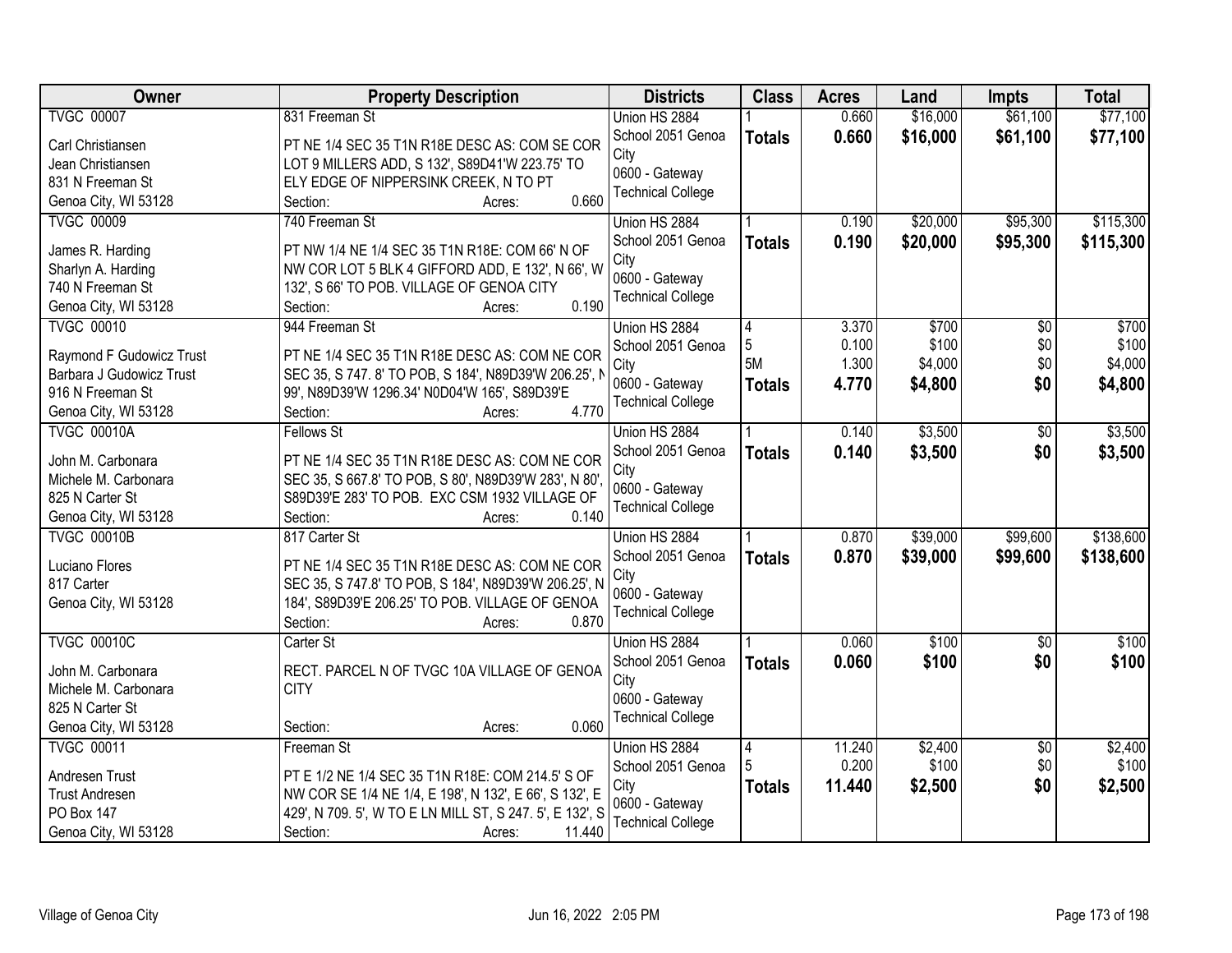| Owner                     | <b>Property Description</b>                        | <b>Districts</b>         | <b>Class</b>  | <b>Acres</b> | Land     | <b>Impts</b> | <b>Total</b> |
|---------------------------|----------------------------------------------------|--------------------------|---------------|--------------|----------|--------------|--------------|
| <b>TVGC 00011A</b>        | 544 Gifford St                                     | Union HS 2884            |               | 0.230        | \$22,000 | \$122,500    | \$144,500    |
| Jonathon A. Baker         | PT NE 1/4 SEC 35 T1N R18E DESC AS: COM NW COR      | School 2051 Genoa        | <b>Totals</b> | 0.230        | \$22,000 | \$122,500    | \$144,500    |
| 544 Gifford St            | BLK 2 GIFFORD ADD, N ALG EXT OF E LN SUMNER        | City                     |               |              |          |              |              |
| Genoa City, WI 53128      | ST 50', N89D16'30"W 137' TO POB, CONT W 75', N     | 0600 - Gateway           |               |              |          |              |              |
|                           | 0.230<br>Section:<br>Acres:                        | <b>Technical College</b> |               |              |          |              |              |
| <b>TVGC 00012</b>         | 743 Carter St                                      | Union HS 2884            |               | 1.550        | \$55,500 | \$46,300     | \$101,800    |
|                           |                                                    | School 2051 Genoa        | <b>Totals</b> | 1.550        | \$55,500 | \$46,300     | \$101,800    |
| Rebekah A. Young          | PT NE 1/4 SEC 35 T1N R18E DESC AS: COM NE COR      | City                     |               |              |          |              |              |
| Trevor A. Blackstone      | SEC 35, S 931.17' TO POB, S 344.80', S89D31'25"W   | 0600 - Gateway           |               |              |          |              |              |
| 743 N Carter St           | 206.25', N 344.80', N89D31'25"E 206.25' TO POB.    | <b>Technical College</b> |               |              |          |              |              |
| Genoa City, WI 53128      | 1.550<br>Section:<br>Acres:                        |                          |               |              |          |              |              |
| <b>TVGC 00013</b>         | 721 Carter St                                      | Union HS 2884            |               | 0.703        | \$35,500 | \$152,000    | \$187,500    |
| Mark Iwicki Trust         | PT E 1/2 NE 1/4 SEC 35 T1N R18E: COM E SEC LN      | School 2051 Genoa        | <b>Totals</b> | 0.703        | \$35,500 | \$152,000    | \$187,500    |
| Karen Iwicki Trust        | 1270.5' S OF NE COR SEC 35, W 12.5 RODS, S 9       | City                     |               |              |          |              |              |
| 721 N Carter St           | RODS, E 12.5 RODS, N TO POB. VILLAGE OF GENOA      | 0600 - Gateway           |               |              |          |              |              |
| Genoa City, WI 53128      | 0.703<br>Section: 35<br>Acres:                     | <b>Technical College</b> |               |              |          |              |              |
| <b>TVGC 00014A</b>        | 713 Carter St                                      | Union HS 2884            | 1.            | 0.426        | \$26,000 | \$95,000     | \$121,000    |
|                           |                                                    | School 2051 Genoa        | <b>Totals</b> | 0.426        | \$26,000 | \$95,000     | \$121,000    |
| <b>Hardy Family</b>       | PT NE 1/4 SEC 35 T1N R18E DESC AS: N 90' OF: COM   | City                     |               |              |          |              |              |
| c/o John R. Hardy         | ON E SEC LN SEC 35 16 RODS 12' N OF C/L            | 0600 - Gateway           |               |              |          |              |              |
| 713 Carter St             | FRANKLIN ST, N 17.6 RDS, W 12.5 RODS, S 17.6       | <b>Technical College</b> |               |              |          |              |              |
| Genoa City, WI 53128-0000 | 0.426<br>Section:<br>Acres:                        |                          |               |              |          |              |              |
| <b>TVGC 00015</b>         | 621 Carter St                                      | Union HS 2884            |               | 0.610        | \$33,500 | \$110,500    | \$144,000    |
| Lauretta Montgomery       | PT SE 1/4 NE 1/4 SEC 35 T1N R18E: COM ON E SEC     | School 2051 Genoa        | <b>Totals</b> | 0.610        | \$33,500 | \$110,500    | \$144,000    |
| 621 N Carter St           | LN 12 RODS 12' N OF C/L FRANKLIN ST, N 66', W 12.5 | City                     |               |              |          |              |              |
| Genoa City, WI 53128      | RODS, S 108', E 5. 5 RODS, N 2 RODS 9', E 7 RDS TO | 0600 - Gateway           |               |              |          |              |              |
|                           | 0.610<br>Section:<br>Acres:                        | <b>Technical College</b> |               |              |          |              |              |
| <b>TVGC 00016</b>         | 306 Franklin St                                    | Union HS 2884            |               | 0.340        | \$27,500 | \$151,000    | \$178,500    |
|                           |                                                    | School 2051 Genoa        | <b>Totals</b> | 0.340        | \$27,500 | \$151,000    | \$178,500    |
| Michael T. Johnson        | PT SE 1/4 NE 1/4 SEC 35 T1N R18E: COM AT INTER     | City                     |               |              |          |              |              |
| Amy S. Johnson            | C/L HWY & C/L FRANKLIN ST, N 12 RODS 12', W 7      | 0600 - Gateway           |               |              |          |              |              |
| 306 Franklin St           | RODS, S 12 RODS 12', E 7 RODS TO POB. EXC N 80'    | <b>Technical College</b> |               |              |          |              |              |
| Genoa City, WI 53128      | 0.340<br>Section: 35<br>Acres:                     |                          |               |              |          |              |              |
| <b>TVGC 00017</b>         | 318 Franklin St                                    | Union HS 2884            |               | 0.350        | \$28,000 | \$96,200     | \$124,200    |
| Betty L. Peterson         | PT E 1/2 NE 1/4 SEC 35 T1N R18E: COM 7 RODS W      | School 2051 Genoa        | <b>Totals</b> | 0.350        | \$28,000 | \$96,200     | \$124,200    |
| 318 Franklin St           | OF INTER OF N & S SEC LN WITH C/L FRANKLIN ST,     | City                     |               |              |          |              |              |
| Genoa City, WI 53128      | N 10 RODS 3', W 5.5 RODS, S 10 RODS 3', E 5.5 RODS | 0600 - Gateway           |               |              |          |              |              |
|                           | 0.350<br>Section: 35<br>Acres:                     | <b>Technical College</b> |               |              |          |              |              |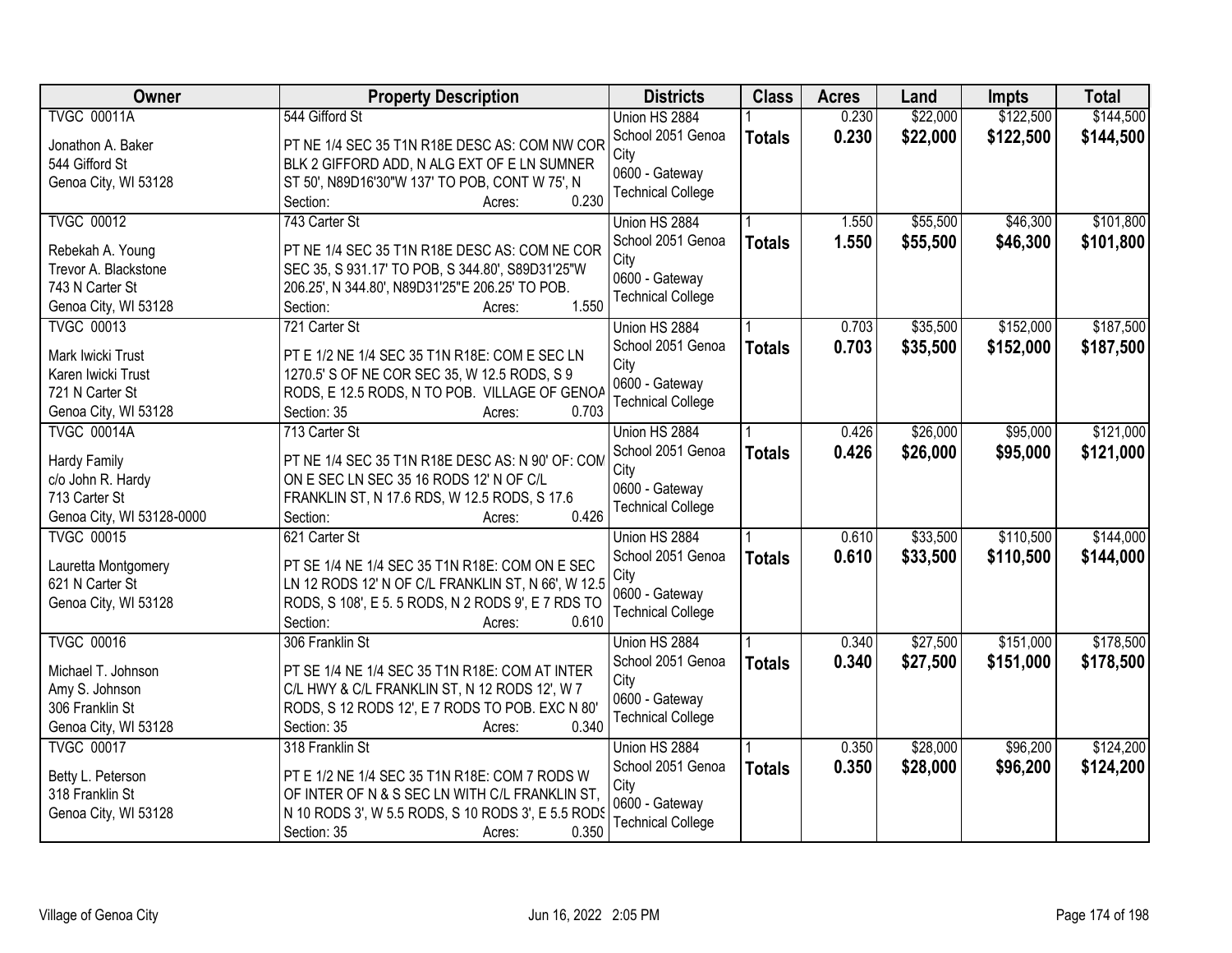| <b>TVGC 00018</b><br>\$78,500<br>\$69,900<br>\$148,400<br>324 Franklin St<br>Union HS 2884<br>4.400<br>School 2051 Genoa<br>4.400<br>\$78,500<br>\$69,900<br>\$148,400<br><b>Totals</b><br>Michael P. Wein<br>PT SE 1/4 NE 1/4 SEC 35 T1N R18E: COM ON N LN<br>City<br>FRANKLIN ST. 12.5 RODS W OF E SEC LN, N 1089', W<br>Elizabeth N. Wein<br>0600 - Gateway<br>183.5', S 924', E 117.5', S 165', E 66' TO POB. VILLAGE<br>324 Franklin St<br><b>Technical College</b><br>4.400<br>Genoa City, WI 53128<br>Section: 35<br>Acres:<br>\$100<br><b>TVGC 00018A</b><br>\$100<br>Carter St<br>Union HS 2884<br>0.110<br>\$0<br>0.110<br>\$100<br>\$0<br>\$100<br>School 2051 Genoa<br><b>Totals</b><br>Michael P. Wein<br>RECT. PARCEL N OF TVGC 18 VILLAGE OF GENOA<br>City<br><b>CITY</b><br>Elizabeth N. Wein<br>0600 - Gateway<br>324 Franklin St<br><b>Technical College</b><br>0.110<br>Genoa City, WI 53128<br>Section:<br>Acres:<br>\$30,000<br>\$108,400<br>\$138,400<br><b>TVGC 00019</b><br>332 Franklin St<br>Union HS 2884<br>0.445<br>School 2051 Genoa<br>\$30,000<br>\$108,400<br>0.445<br>\$138,400<br><b>Totals</b><br>Brandi Mcmahon<br>PT NE 1/4 SEC 35 T1N R18E DESC AS: COM AT PT<br>City<br>660' N OF SE COR NE 1/4 SEC 35, W 206.25' TO POB,<br>Dale J. Witheril<br>0600 - Gateway<br>332 Franklin St<br>N 66', W 66', N 165', W 117.5', S 231', E 183.5' TO POB.<br><b>Technical College</b><br>0.445<br>Genoa City, WI 53128<br>Section:<br>Acres:<br>\$800<br>\$800<br><b>TVGC 00020</b><br><b>Franklin St</b><br>4.590<br>Union HS 2884<br>$\sqrt[6]{}$<br> 4<br>\$2,500<br>5M<br>0.800<br>\$2,500<br>\$0<br>School 2051 Genoa<br>PT E 1/2 NE 1/4 SEC 35 T1N R18E: COM 50 RODS S &<br>Andresen Trust<br>5.390<br>\$3,300<br>\$0<br>\$3,300<br>City |
|-----------------------------------------------------------------------------------------------------------------------------------------------------------------------------------------------------------------------------------------------------------------------------------------------------------------------------------------------------------------------------------------------------------------------------------------------------------------------------------------------------------------------------------------------------------------------------------------------------------------------------------------------------------------------------------------------------------------------------------------------------------------------------------------------------------------------------------------------------------------------------------------------------------------------------------------------------------------------------------------------------------------------------------------------------------------------------------------------------------------------------------------------------------------------------------------------------------------------------------------------------------------------------------------------------------------------------------------------------------------------------------------------------------------------------------------------------------------------------------------------------------------------------------------------------------------------------------------------------------------------------------------------------------------------------------------------------------------------------------------------------------------------------|
|                                                                                                                                                                                                                                                                                                                                                                                                                                                                                                                                                                                                                                                                                                                                                                                                                                                                                                                                                                                                                                                                                                                                                                                                                                                                                                                                                                                                                                                                                                                                                                                                                                                                                                                                                                             |
|                                                                                                                                                                                                                                                                                                                                                                                                                                                                                                                                                                                                                                                                                                                                                                                                                                                                                                                                                                                                                                                                                                                                                                                                                                                                                                                                                                                                                                                                                                                                                                                                                                                                                                                                                                             |
|                                                                                                                                                                                                                                                                                                                                                                                                                                                                                                                                                                                                                                                                                                                                                                                                                                                                                                                                                                                                                                                                                                                                                                                                                                                                                                                                                                                                                                                                                                                                                                                                                                                                                                                                                                             |
|                                                                                                                                                                                                                                                                                                                                                                                                                                                                                                                                                                                                                                                                                                                                                                                                                                                                                                                                                                                                                                                                                                                                                                                                                                                                                                                                                                                                                                                                                                                                                                                                                                                                                                                                                                             |
|                                                                                                                                                                                                                                                                                                                                                                                                                                                                                                                                                                                                                                                                                                                                                                                                                                                                                                                                                                                                                                                                                                                                                                                                                                                                                                                                                                                                                                                                                                                                                                                                                                                                                                                                                                             |
|                                                                                                                                                                                                                                                                                                                                                                                                                                                                                                                                                                                                                                                                                                                                                                                                                                                                                                                                                                                                                                                                                                                                                                                                                                                                                                                                                                                                                                                                                                                                                                                                                                                                                                                                                                             |
|                                                                                                                                                                                                                                                                                                                                                                                                                                                                                                                                                                                                                                                                                                                                                                                                                                                                                                                                                                                                                                                                                                                                                                                                                                                                                                                                                                                                                                                                                                                                                                                                                                                                                                                                                                             |
|                                                                                                                                                                                                                                                                                                                                                                                                                                                                                                                                                                                                                                                                                                                                                                                                                                                                                                                                                                                                                                                                                                                                                                                                                                                                                                                                                                                                                                                                                                                                                                                                                                                                                                                                                                             |
|                                                                                                                                                                                                                                                                                                                                                                                                                                                                                                                                                                                                                                                                                                                                                                                                                                                                                                                                                                                                                                                                                                                                                                                                                                                                                                                                                                                                                                                                                                                                                                                                                                                                                                                                                                             |
|                                                                                                                                                                                                                                                                                                                                                                                                                                                                                                                                                                                                                                                                                                                                                                                                                                                                                                                                                                                                                                                                                                                                                                                                                                                                                                                                                                                                                                                                                                                                                                                                                                                                                                                                                                             |
|                                                                                                                                                                                                                                                                                                                                                                                                                                                                                                                                                                                                                                                                                                                                                                                                                                                                                                                                                                                                                                                                                                                                                                                                                                                                                                                                                                                                                                                                                                                                                                                                                                                                                                                                                                             |
|                                                                                                                                                                                                                                                                                                                                                                                                                                                                                                                                                                                                                                                                                                                                                                                                                                                                                                                                                                                                                                                                                                                                                                                                                                                                                                                                                                                                                                                                                                                                                                                                                                                                                                                                                                             |
|                                                                                                                                                                                                                                                                                                                                                                                                                                                                                                                                                                                                                                                                                                                                                                                                                                                                                                                                                                                                                                                                                                                                                                                                                                                                                                                                                                                                                                                                                                                                                                                                                                                                                                                                                                             |
|                                                                                                                                                                                                                                                                                                                                                                                                                                                                                                                                                                                                                                                                                                                                                                                                                                                                                                                                                                                                                                                                                                                                                                                                                                                                                                                                                                                                                                                                                                                                                                                                                                                                                                                                                                             |
|                                                                                                                                                                                                                                                                                                                                                                                                                                                                                                                                                                                                                                                                                                                                                                                                                                                                                                                                                                                                                                                                                                                                                                                                                                                                                                                                                                                                                                                                                                                                                                                                                                                                                                                                                                             |
|                                                                                                                                                                                                                                                                                                                                                                                                                                                                                                                                                                                                                                                                                                                                                                                                                                                                                                                                                                                                                                                                                                                                                                                                                                                                                                                                                                                                                                                                                                                                                                                                                                                                                                                                                                             |
|                                                                                                                                                                                                                                                                                                                                                                                                                                                                                                                                                                                                                                                                                                                                                                                                                                                                                                                                                                                                                                                                                                                                                                                                                                                                                                                                                                                                                                                                                                                                                                                                                                                                                                                                                                             |
|                                                                                                                                                                                                                                                                                                                                                                                                                                                                                                                                                                                                                                                                                                                                                                                                                                                                                                                                                                                                                                                                                                                                                                                                                                                                                                                                                                                                                                                                                                                                                                                                                                                                                                                                                                             |
| <b>Totals</b><br>23 RODS 10.25' W OF NE SEC COR, W 14. 63 RODS, \$<br><b>Trust Andresen</b>                                                                                                                                                                                                                                                                                                                                                                                                                                                                                                                                                                                                                                                                                                                                                                                                                                                                                                                                                                                                                                                                                                                                                                                                                                                                                                                                                                                                                                                                                                                                                                                                                                                                                 |
| 0600 - Gateway<br>TO C/L FRANKLIN ST, E IN ST. 1.63 RODS, N TO N LN<br>PO Box 147                                                                                                                                                                                                                                                                                                                                                                                                                                                                                                                                                                                                                                                                                                                                                                                                                                                                                                                                                                                                                                                                                                                                                                                                                                                                                                                                                                                                                                                                                                                                                                                                                                                                                           |
| <b>Technical College</b><br>5.390<br>Section:<br>Genoa City, WI 53128<br>Acres:                                                                                                                                                                                                                                                                                                                                                                                                                                                                                                                                                                                                                                                                                                                                                                                                                                                                                                                                                                                                                                                                                                                                                                                                                                                                                                                                                                                                                                                                                                                                                                                                                                                                                             |
| \$29,000<br>\$108,900<br>\$137,900<br><b>TVGC 00021</b><br>344 Franklin St<br>0.400<br>Union HS 2884                                                                                                                                                                                                                                                                                                                                                                                                                                                                                                                                                                                                                                                                                                                                                                                                                                                                                                                                                                                                                                                                                                                                                                                                                                                                                                                                                                                                                                                                                                                                                                                                                                                                        |
| 0.400<br>\$29,000<br>\$108,900<br>School 2051 Genoa<br>\$137,900<br><b>Totals</b>                                                                                                                                                                                                                                                                                                                                                                                                                                                                                                                                                                                                                                                                                                                                                                                                                                                                                                                                                                                                                                                                                                                                                                                                                                                                                                                                                                                                                                                                                                                                                                                                                                                                                           |
| Aaron R. Montes De Oca<br>PT NE 1/4 SEC 35 T1N R18E DESC AS: COM AT PT IN<br>City                                                                                                                                                                                                                                                                                                                                                                                                                                                                                                                                                                                                                                                                                                                                                                                                                                                                                                                                                                                                                                                                                                                                                                                                                                                                                                                                                                                                                                                                                                                                                                                                                                                                                           |
| 344 Franklin St<br>N LN HWY RUNNING E&W THROUGH SEC 35 AT SW<br>0600 - Gateway                                                                                                                                                                                                                                                                                                                                                                                                                                                                                                                                                                                                                                                                                                                                                                                                                                                                                                                                                                                                                                                                                                                                                                                                                                                                                                                                                                                                                                                                                                                                                                                                                                                                                              |
| Genoa City, WI 53128<br>COR JOHN KAMHOLTZ LAND, W 132', N 132', E 132', S<br><b>Technical College</b>                                                                                                                                                                                                                                                                                                                                                                                                                                                                                                                                                                                                                                                                                                                                                                                                                                                                                                                                                                                                                                                                                                                                                                                                                                                                                                                                                                                                                                                                                                                                                                                                                                                                       |
| 0.400<br>Section:<br>Acres:                                                                                                                                                                                                                                                                                                                                                                                                                                                                                                                                                                                                                                                                                                                                                                                                                                                                                                                                                                                                                                                                                                                                                                                                                                                                                                                                                                                                                                                                                                                                                                                                                                                                                                                                                 |
| \$23,000<br><b>TVGC 00022</b><br>0.250<br>\$94,100<br>\$117,100<br>404 Franklin St<br>Union HS 2884                                                                                                                                                                                                                                                                                                                                                                                                                                                                                                                                                                                                                                                                                                                                                                                                                                                                                                                                                                                                                                                                                                                                                                                                                                                                                                                                                                                                                                                                                                                                                                                                                                                                         |
| School 2051 Genoa<br>0.250<br>\$23,000<br>\$94,100<br>\$117,100<br><b>Totals</b><br>Michelle R. Olson<br>PT SE 1/4 NE 1/4 SEC 35 T1N R18E: COM ON N LN                                                                                                                                                                                                                                                                                                                                                                                                                                                                                                                                                                                                                                                                                                                                                                                                                                                                                                                                                                                                                                                                                                                                                                                                                                                                                                                                                                                                                                                                                                                                                                                                                      |
| City<br>404 Franklin St<br>FRANKLIN ST. 1.63 RODS E OF SE COR GIFFORD                                                                                                                                                                                                                                                                                                                                                                                                                                                                                                                                                                                                                                                                                                                                                                                                                                                                                                                                                                                                                                                                                                                                                                                                                                                                                                                                                                                                                                                                                                                                                                                                                                                                                                       |
| 0600 - Gateway<br>Genoa City, WI 53128<br>ADD, N 132', E 82.5', S 132', W 82.5' TO POB. VILLAGE                                                                                                                                                                                                                                                                                                                                                                                                                                                                                                                                                                                                                                                                                                                                                                                                                                                                                                                                                                                                                                                                                                                                                                                                                                                                                                                                                                                                                                                                                                                                                                                                                                                                             |
| <b>Technical College</b><br>0.250<br>Section: 35<br>Acres:                                                                                                                                                                                                                                                                                                                                                                                                                                                                                                                                                                                                                                                                                                                                                                                                                                                                                                                                                                                                                                                                                                                                                                                                                                                                                                                                                                                                                                                                                                                                                                                                                                                                                                                  |
| <b>TVGC 00023</b><br>\$1,000<br>\$1,000<br><b>Wisconsin St</b><br>0.060<br>$\overline{50}$<br>Union HS 2884                                                                                                                                                                                                                                                                                                                                                                                                                                                                                                                                                                                                                                                                                                                                                                                                                                                                                                                                                                                                                                                                                                                                                                                                                                                                                                                                                                                                                                                                                                                                                                                                                                                                 |
| 0.100<br>\$100<br>\$100<br>\$0<br>School 2051 Genoa<br>Andresen Trust<br>PT. E 1/2 NE 1/4 SEC 35 T1N R18E: COM ON N LN                                                                                                                                                                                                                                                                                                                                                                                                                                                                                                                                                                                                                                                                                                                                                                                                                                                                                                                                                                                                                                                                                                                                                                                                                                                                                                                                                                                                                                                                                                                                                                                                                                                      |
| \$0<br>0.160<br>\$1,100<br>\$1,100<br>City<br><b>Totals</b><br><b>Trust Andresen</b><br>GIFFORD ST EXT. E 42 RODS E OF E 1/8 LN, S 50', W                                                                                                                                                                                                                                                                                                                                                                                                                                                                                                                                                                                                                                                                                                                                                                                                                                                                                                                                                                                                                                                                                                                                                                                                                                                                                                                                                                                                                                                                                                                                                                                                                                   |
| 0600 - Gateway<br><b>PO Box 147</b><br>143.25', N 50' TO POB VILLAGE OF GENOA CITY                                                                                                                                                                                                                                                                                                                                                                                                                                                                                                                                                                                                                                                                                                                                                                                                                                                                                                                                                                                                                                                                                                                                                                                                                                                                                                                                                                                                                                                                                                                                                                                                                                                                                          |
| <b>Technical College</b><br>0.160<br>Genoa City, WI 53128<br>Section:<br>Acres:                                                                                                                                                                                                                                                                                                                                                                                                                                                                                                                                                                                                                                                                                                                                                                                                                                                                                                                                                                                                                                                                                                                                                                                                                                                                                                                                                                                                                                                                                                                                                                                                                                                                                             |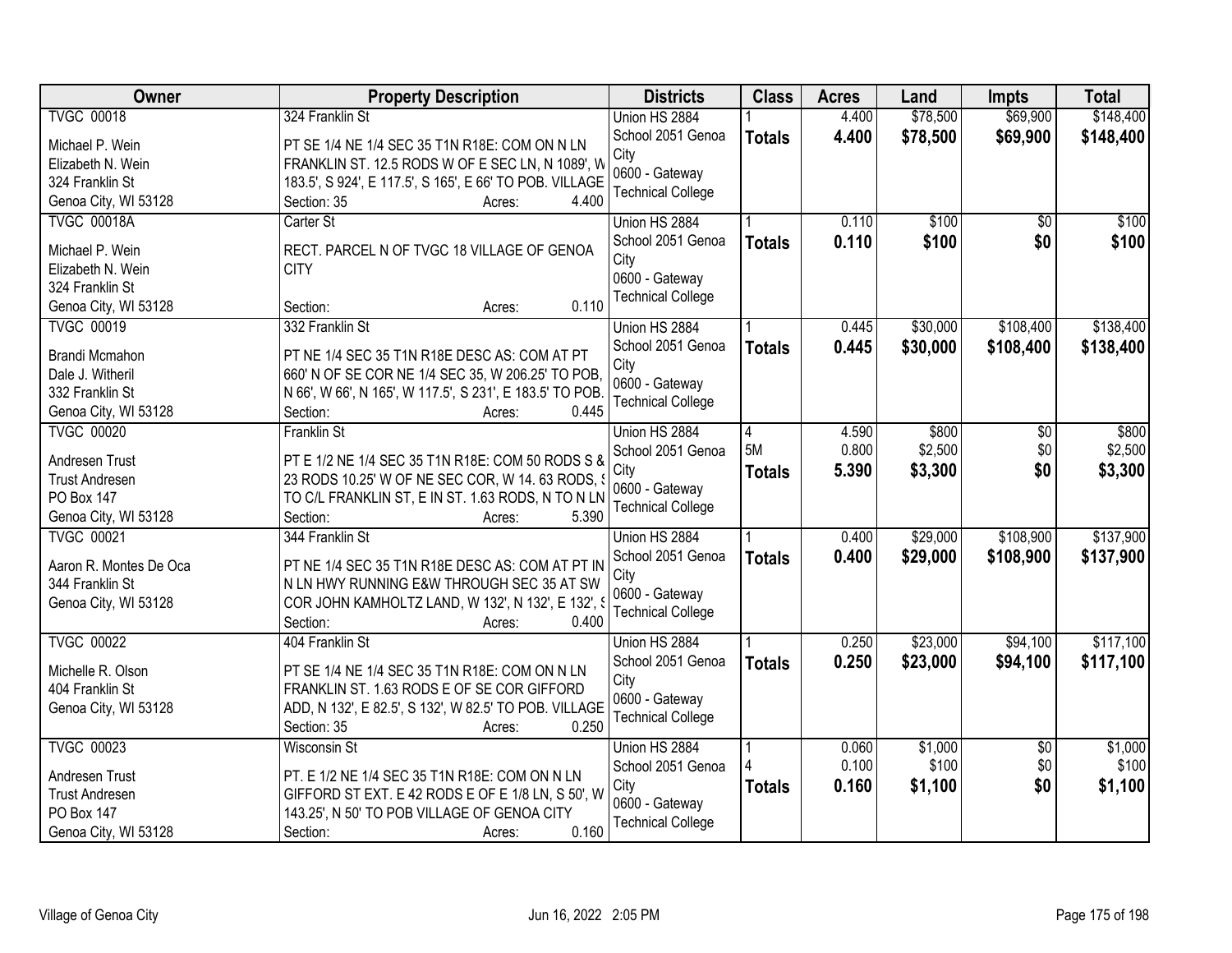| Owner                     | <b>Property Description</b>                           | <b>Districts</b>         | <b>Class</b>  | <b>Acres</b> | Land     | Impts     | <b>Total</b> |
|---------------------------|-------------------------------------------------------|--------------------------|---------------|--------------|----------|-----------|--------------|
| <b>TVGC 00024</b>         | 524 Gifford St                                        | Union HS 2884            |               | 0.200        | \$20,500 | \$99,900  | \$120,400    |
| Berniece Wisnauski        | PT SE 1/4 NE 1/4 SEC 35 T1N R18E: COM 50' N OF        | School 2051 Genoa        | <b>Totals</b> | 0.200        | \$20,500 | \$99,900  | \$120,400    |
| <b>Box 441</b>            | NW COR LOT 5 BLK 2 GIFFORD ADD, N 132', E 66', S      | City                     |               |              |          |           |              |
| Genoa City, WI 53128      | 132', W 66' TO POB. VILLAGE OF GENOA CITY             | 0600 - Gateway           |               |              |          |           |              |
|                           | 0.200<br>Section:<br>Acres:                           | <b>Technical College</b> |               |              |          |           |              |
| <b>TVGC 00025</b>         | 603 Freeman St                                        | Union HS 2884            |               | 2.520        | \$76,500 | \$199,900 | \$276,400    |
|                           |                                                       | School 2051 Genoa        | <b>Totals</b> | 2.520        | \$76,500 | \$199,900 | \$276,400    |
| Robinson Properties, Inc. | PT NE 1/4 SEC 35 T1N R18E DESC AS COM INTER           | City                     |               |              |          |           |              |
| PO Box 338                | OF W LN FREEMAN ST. & E W 1/4 LN SEC 35 T1N           | 0600 - Gateway           |               |              |          |           |              |
| 130 Elizabeth Ln          | R18E, N 672', W 49.6', N39D04'30" W 329.07' TO POB,   | <b>Technical College</b> |               |              |          |           |              |
| Genoa City, WI 53128      | 2.520<br>Section:<br>Acres:                           |                          |               |              |          |           |              |
| <b>TVGC 00025A</b>        | 607 Freeman St                                        | Union HS 2884            |               | 0.590        | \$33,500 | \$35,800  | \$69,300     |
| Freeman Station, LLC      | PT NE 1/4 SEC 35 T1N R18E DESC AS: COM INTER          | School 2051 Genoa        | <b>Totals</b> | 0.590        | \$33,500 | \$35,800  | \$69,300     |
| 130 Elziabeth Ln          | OF W LN FREEMAN ST. & E-W 1/4 LN SEC 35, N 672',      | City                     |               |              |          |           |              |
| Genoa City, WI 53128      | W 49.6' TO POB, N89D02'W 174.19', N29D37'35"W         | 0600 - Gateway           |               |              |          |           |              |
|                           | 0.590<br>Section:<br>Acres:                           | <b>Technical College</b> |               |              |          |           |              |
| <b>TVGC 00026A</b>        | 536 Fellows St                                        | Union HS 2884            |               | 1.800        | \$28,000 | \$160,000 | \$188,000    |
|                           |                                                       | School 2051 Genoa        | <b>Totals</b> | 1.800        | \$28,000 | \$160,000 | \$188,000    |
| James J. Gruszka          | PT NE 1/4 SEC 35 T1N R18E DESC AS: COM CTR            | City                     |               |              |          |           |              |
| Therese P. Gruszka        | SEC 35, N 330' TO POB, N 98.17', N89D58'E 180', N     | 0600 - Gateway           |               |              |          |           |              |
| 536 Fellows St            | 80', N89D58'E 350.15' M/L TO CREEK, S ALG CREEK       | <b>Technical College</b> |               |              |          |           |              |
| Genoa City, WI 53128      | 1.800<br>Section:<br>Acres:                           |                          |               |              |          |           |              |
| <b>TVGC 00026B</b>        | 546 Fellows St                                        | Union HS 2884            |               | 0.330        | \$27,500 | \$113,400 | \$140,900    |
| Donna L. Ecklund          | PT NE 1/4 SEC 35 T1N R18E DESC AS: COM CTR            | School 2051 Genoa        | <b>Totals</b> | 0.330        | \$27,500 | \$113,400 | \$140,900    |
| 486 Fellows St            | SEC 35, N 428.17' TO POB, N 80', N89D58'E 180', S 80' | City                     |               |              |          |           |              |
| Genoa City, WI 53128      | S89D58'W 180' TO POB. VILLAGE OF GENOA CITY           | 0600 - Gateway           |               |              |          |           |              |
|                           | 0.330<br>Section:<br>Acres:                           | <b>Technical College</b> |               |              |          |           |              |
| <b>TVGC 00026D</b>        | 568 Fellows St                                        | Union HS 2884            |               | 1.680        | \$28,000 | \$44,700  | \$72,700     |
|                           |                                                       | School 2051 Genoa        | <b>Totals</b> | 1.680        | \$28,000 | \$44,700  | \$72,700     |
| Lawrence Bielski          | PT NE 1/4 SEC 35 T1N R18E DESC AS: COM CTR            | City                     |               |              |          |           |              |
| PO Box 573                | SEC 35, N 508.17', N89D58'E 521.15' TO POB,           | 0600 - Gateway           |               |              |          |           |              |
| Genoa City, WI 53128      | S89D58'W 521.15', N 150', N89D58'E 433.30' TO         | <b>Technical College</b> |               |              |          |           |              |
|                           | 1.680<br>Section:<br>Acres:                           |                          |               |              |          |           |              |
| <b>TVGC 00027</b>         | 557 Freeman St                                        | Union HS 2884            |               | 0.640        | \$34,500 | \$132,200 | \$166,700    |
| Robinson Properties, Inc. | PT SW 1/4 NE 1/4 SEC 35 T1N R18E: COM ON W LN         | School 2051 Genoa        | <b>Totals</b> | 0.640        | \$34,500 | \$132,200 | \$166,700    |
| 130 Elizabeth Ln          | FREEMAN ST 528' N OF E & W 1/4 LN, W TO CREEK,        | City                     |               |              |          |           |              |
| PO Box 338                | NLY ALG CREEK TO S LN N 1/2 SW 1/4 NE 1/4, E TO       | 0600 - Gateway           |               |              |          |           |              |
| Genoa City, WI 53128-0000 | 0.640<br>Section:<br>Acres:                           | <b>Technical College</b> |               |              |          |           |              |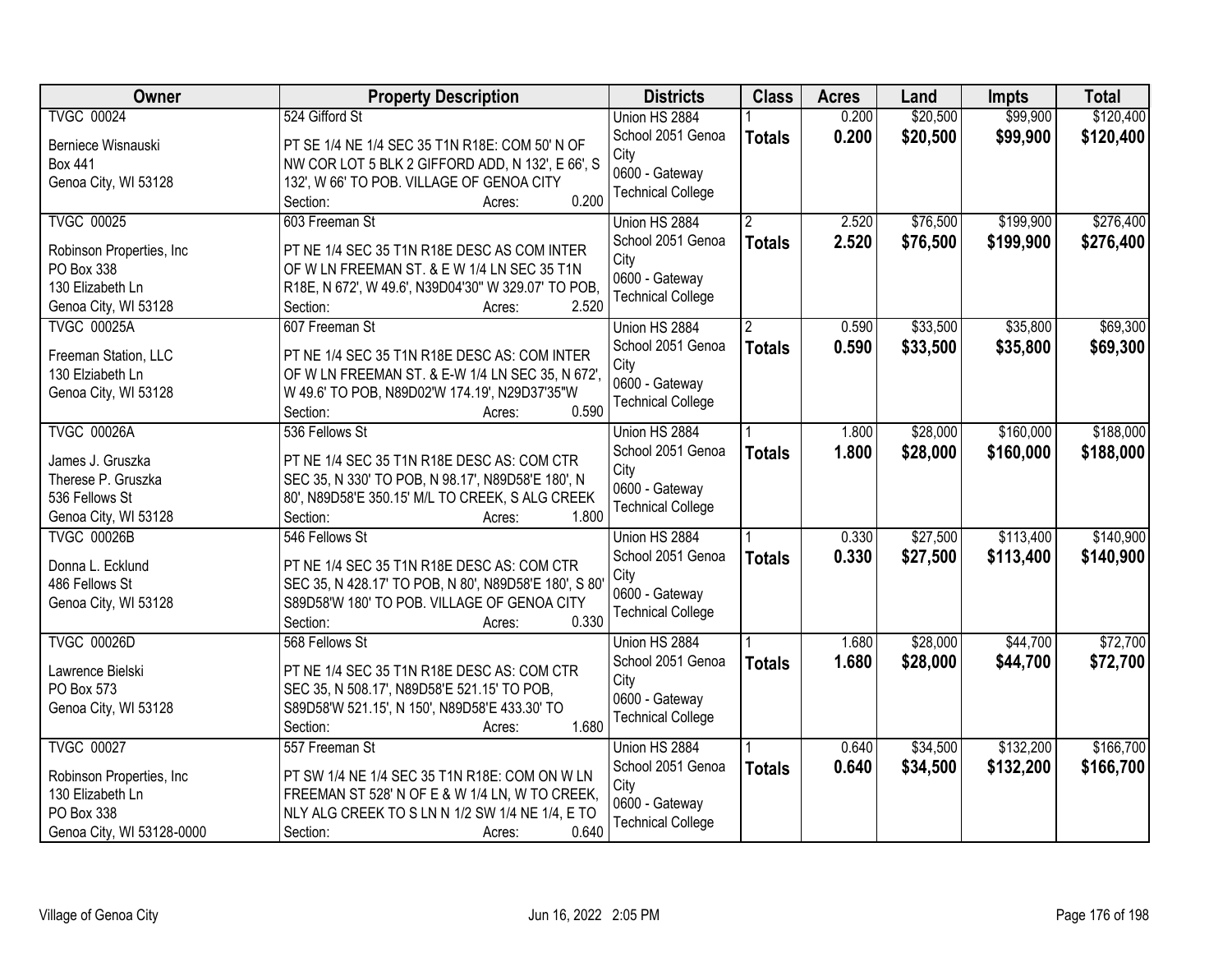| Owner                     | <b>Property Description</b>                         | <b>Districts</b>         | <b>Class</b>  | <b>Acres</b>             | Land     | <b>Impts</b> | <b>Total</b> |
|---------------------------|-----------------------------------------------------|--------------------------|---------------|--------------------------|----------|--------------|--------------|
| <b>TVGC 00027A</b>        | 603 Freeman St                                      | Union HS 2884            |               | 1.310                    | \$31,000 | \$112,700    | \$143,700    |
| Robinson Properties, Inc. | PT NE 1/4 SEC 35 T1N R18E DESC AS: COM 528' N       | School 2051 Genoa        | <b>Totals</b> | 1.310                    | \$31,000 | \$112,700    | \$143,700    |
| PO Box 338                | OF S LN NE 1/4 SEC 35, N89D25'W 200' TO POB, N      | City                     |               |                          |          |              |              |
| 130 Elizabeth Ln          | 144', N89D02'W 443.84' TO ELY BANK OF CREEK,        | 0600 - Gateway           |               |                          |          |              |              |
| Genoa City, WI 53128      | 1.310<br>Section:<br>Acres:                         | <b>Technical College</b> |               |                          |          |              |              |
| <b>TVGC 00028</b>         | 541 Freeman St                                      | Union HS 2884            |               | 2.092                    | \$48,000 | \$82,100     | \$130,100    |
|                           |                                                     | School 2051 Genoa        | <b>Totals</b> | 2.092                    | \$48,000 | \$82,100     | \$130,100    |
| Vincent Ecklund           | PT SW 1/4 NE 1/4 SEC 35 T1N R18E: COM 396' N OF E   | City                     |               |                          |          |              |              |
| 541 Freeman St            | & W 1/4 LN & ON W LN FREEMAN ST, N 132', W TO       | 0600 - Gateway           |               |                          |          |              |              |
| PO Box 723                | CREEK, SLY TO PT W OF BEG, E TO POB. VILLAGE        | <b>Technical College</b> |               |                          |          |              |              |
| Genoa City, WI 53128      | 2.092<br>Section:<br>Acres:                         |                          |               |                          |          |              |              |
| <b>TVGC 00029</b>         | 533 Freeman St                                      | Union HS 2884            |               | 0.470                    | \$30,500 | \$103,800    | \$134,300    |
| Harry L. Buchert Jr       | PT SW 1/4 NE 1/4 SEC 35 T1N R18E: COM 330' N OF I   | School 2051 Genoa        | <b>Totals</b> | 0.470                    | \$30,500 | \$103,800    | \$134,300    |
| Patricia A. Buchert       | & W 1/4 LN ON W LN FREEMAN ST, N 66', W 308', S     | City                     |               |                          |          |              |              |
| 533 Freeman St            | 66', E 308' TO POB. VILLAGE OF GENOA CITY           | 0600 - Gateway           |               |                          |          |              |              |
|                           | 0.470<br>Section:                                   | <b>Technical College</b> |               |                          |          |              |              |
| Genoa City, WI 53128      | Acres:                                              |                          |               |                          |          |              |              |
| <b>TVGC 00030</b>         | Freeman St                                          | Union HS 2884            |               | Assessed with TVGC 00028 |          |              |              |
| Vincent Ecklund           | PT. SW 1/4 NE 1/4 SEC 35 T1N R18E: COM 308' W OF    | School 2051 Genoa        |               |                          |          |              |              |
| PO Box 723                | W LN FREEMAN ST & 330' N OF E & W 1/4 LN, N 66', V  | City                     |               |                          |          |              |              |
| Genoa City, WI 53128      | TO MILL POND, S TO PT W OF BEG, E TO POB.           | 0600 - Gateway           |               |                          |          |              |              |
|                           | 0.000<br>Section:<br>Acres:                         | <b>Technical College</b> |               |                          |          |              |              |
| <b>TVGC 00031</b>         | 525 Freeman St                                      | Union HS 2884            |               | 1.590                    | \$34,000 | \$143,900    | \$177,900    |
|                           |                                                     | School 2051 Genoa        | <b>Totals</b> | 1.590                    | \$34,000 | \$143,900    | \$177,900    |
| Peter Schoen              | PT NE 1/4 SEC 35 T1N R18E DESC AS: COM AT PT        | City                     |               |                          |          |              |              |
| Jennifer Bonyata          | WHERE W LN FREEMAN ST INTER 1/4 SEC LN SEC          | 0600 - Gateway           |               |                          |          |              |              |
| 525 Freeman St            | 35, N 264' TO POB, W 132', S 66', W TO CREEK, N 132 | <b>Technical College</b> |               |                          |          |              |              |
| Genoa City, WI 53128      | Section: 35<br>1.590<br>Acres:                      |                          |               |                          |          |              |              |
| <b>TVGC 00031A</b>        | Freeman St                                          | Union HS 2884            |               | Assessed with TVGC 00033 |          |              |              |
| Steven M. Fonk            | PT NE 1/4 SEC 35 T1N R18E DESC AS: COM AT PT        | School 2051 Genoa        |               |                          |          |              |              |
| 517 Freeman St            | WHERE W LN FREEMAN ST INTER 1/4 SEC LN SEC          | City                     |               |                          |          |              |              |
| Genoa City, WI 53128      | 35, N 132', W 132' TO POB, N 66', W TO WATERS       | 0600 - Gateway           |               |                          |          |              |              |
|                           | 0.000<br>Section:<br>Acres:                         | <b>Technical College</b> |               |                          |          |              |              |
| <b>TVGC 00032</b>         | 521 Freeman St                                      | Union HS 2884            |               | 0.200                    | \$20,500 | \$76,700     | \$97,200     |
|                           |                                                     | School 2051 Genoa        | <b>Totals</b> | 0.200                    | \$20,500 | \$76,700     | \$97,200     |
| Joseph Martinez           | PT W 1/2 NE 1/4 SEC 35 T1N R18E: COM ON W LN        | City                     |               |                          |          |              |              |
| <b>Chelsey Martinez</b>   | FREEMAN ST 198' N OF E & W 1/4 LN, N 66' W 132', S  | 0600 - Gateway           |               |                          |          |              |              |
| 521 Freeman St            | 66', E 132' TO POB. VILLAGE OF GENOA CITY           | <b>Technical College</b> |               |                          |          |              |              |
| Genoa City, WI 53128      | 0.200<br>Section:<br>Acres:                         |                          |               |                          |          |              |              |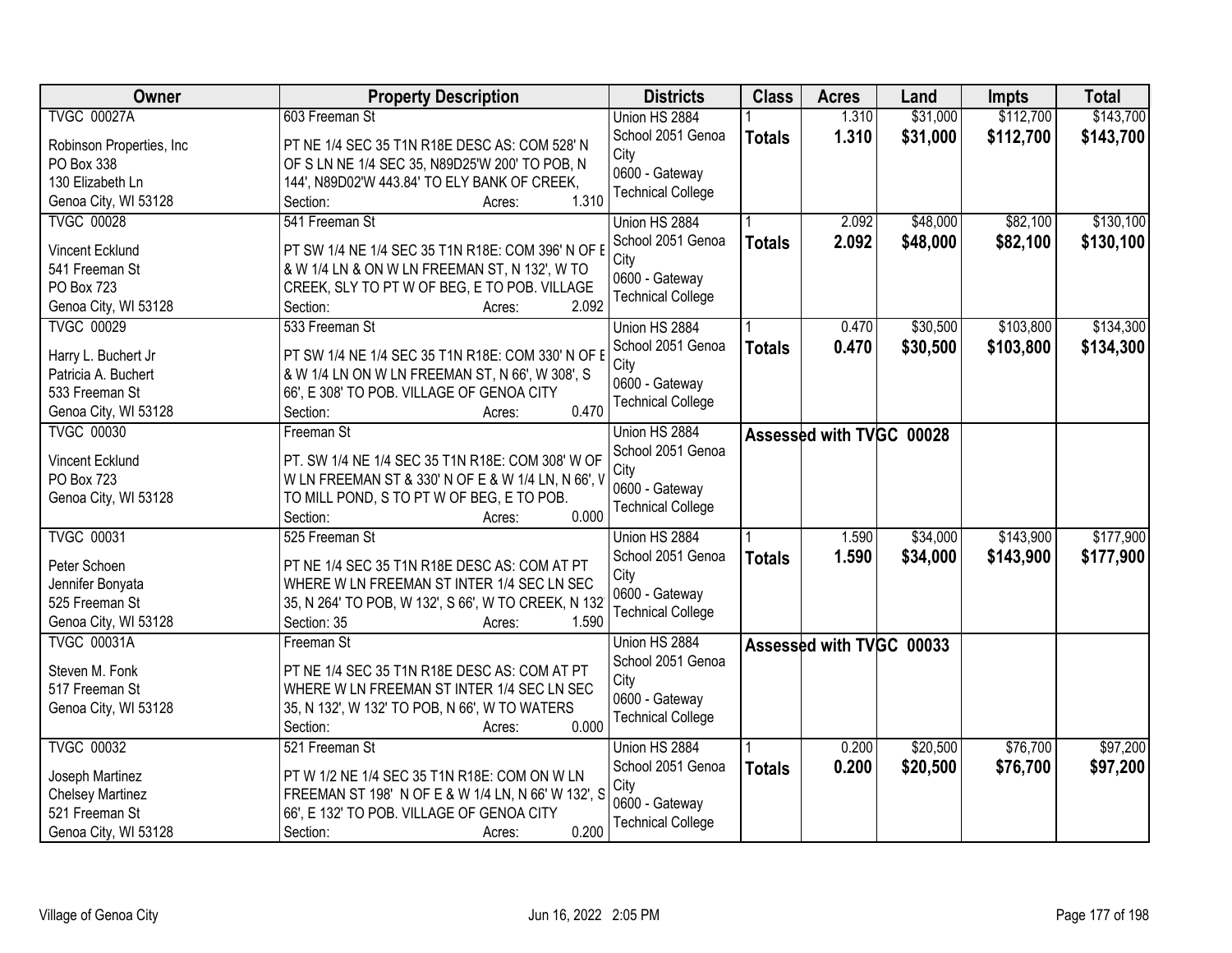| <b>Owner</b>              | <b>Property Description</b>                         | <b>Districts</b>         | <b>Class</b>  | <b>Acres</b> | Land     | Impts     | <b>Total</b> |
|---------------------------|-----------------------------------------------------|--------------------------|---------------|--------------|----------|-----------|--------------|
| <b>TVGC 00033</b>         | 517 Freeman St                                      | Union HS 2884            |               | 0.880        | \$27,500 | \$92,200  | \$119,700    |
| Steven M. Fonk            | PT SW 1/4 NE 1/4 SEC 35 T1N R18E: COM 132' N OF I   | School 2051 Genoa        | <b>Totals</b> | 0.880        | \$27,500 | \$92,200  | \$119,700    |
| 517 Freeman St            | & W 1/4 LN ON W LN FREEMAN ST, N 66', W 132', S     | City                     |               |              |          |           |              |
| Genoa City, WI 53128      | 66', E 132' TO POB. VILLAGE OF GENOA CITY;          | 0600 - Gateway           |               |              |          |           |              |
|                           | 0.880<br>Section:<br>Acres:                         | <b>Technical College</b> |               |              |          |           |              |
| <b>TVGC 00034</b>         | 509 Freeman St                                      | Union HS 2884            |               | 0.870        | \$27,000 | \$93,000  | \$120,000    |
|                           |                                                     | School 2051 Genoa        | <b>Totals</b> | 0.870        | \$27,000 | \$93,000  | \$120,000    |
| Linda L. Lent             | PT NE 1/4 SEC 35 T1N R18E DESC AS: COM ON W LN      | City                     |               |              |          |           |              |
| 509 Freeman St            | FREEMAN ST 66' N OF E&W 1/4 LN, W 132', N 66' E     | 0600 - Gateway           |               |              |          |           |              |
| Genoa City, WI 53128      | 132', S 66' TO POB. ALSO COM AT PT WHERE E&W        | <b>Technical College</b> |               |              |          |           |              |
|                           | 0.870<br>Section:<br>Acres:                         |                          |               |              |          |           |              |
| <b>TVGC 00035</b>         | 501 Freeman St                                      | Union HS 2884            |               | 0.900        | \$30,500 | \$51,200  | \$81,700     |
| Mmwaller, LLC             | PT. SW 1/4 NE 1/4 SEC 35 T1N R18E: COM INTER W      | School 2051 Genoa        | <b>Totals</b> | 0.900        | \$30,500 | \$51,200  | \$81,700     |
| 501 Freeman St            | LN FREEMAN ST WITH E & W 1/4 LN, N 66', W TO        | City                     |               |              |          |           |              |
| Genoa City, WI 53128      | MILL POND, S TO E & W 1/4 LN, E TO POB. VILLAGE     | 0600 - Gateway           |               |              |          |           |              |
|                           | Section: 35<br>0.900<br>Acres:                      | <b>Technical College</b> |               |              |          |           |              |
| <b>TVGC 00036</b>         | 624 Park St                                         | Union HS 2884            | X4            | 0.297        | \$0      | \$0       | \$0          |
|                           |                                                     | School 2051 Genoa        | <b>Totals</b> | 0.297        | \$0      | \$0       | \$0          |
| Congregational Church     | PT S 1/2 NE 1/4 SEC 35 T1N R18E: COM AT INTER OF    | City                     |               |              |          |           |              |
| 624 Park St               | E & W 1/4 LN & E LN FREEMAN ST, E ON 1/4 LN 97.9',  | 0600 - Gateway           |               |              |          |           |              |
| Genoa City, WI 53128      | N 132', W 97.9', S 132' TO POB. VILLAGE OF GENOA    | <b>Technical College</b> |               |              |          |           |              |
|                           | 0.297<br>Section:<br>Acres:                         |                          |               |              |          |           |              |
| <b>TVGC 00037</b>         | 614 Park St                                         | Union HS 2884            |               | 0.200        | \$20,500 | \$68,500  | \$89,000     |
| Thomas P. Holden et al    | PT NE 1/4 SEC 35 T1N R18E DESC AS: COM ON 1/4       | School 2051 Genoa        | <b>Totals</b> | 0.200        | \$20,500 | \$68,500  | \$89,000     |
| 614 Park St               | LN 31.9' E OF SW COR E 1/2 NE 1/4 SEC 35, N 132', W | City                     |               |              |          |           |              |
| Genoa City, WI 53128-0000 | 66', S 132', E 66' TO POB. VILLAGE OF GENOA CITY    | 0600 - Gateway           |               |              |          |           |              |
|                           | 0.200<br>Section:<br>Acres:                         | <b>Technical College</b> |               |              |          |           |              |
| <b>TVGC 00038</b>         | 606 Park St                                         | Union HS 2884            |               | 0.390        | \$29,000 | \$103,400 | \$132,400    |
| Darrell D. Burns Jr       | PT NE 1/4 SEC 35 T1N R18E DESC AS: COM SE COR       | School 2051 Genoa        | <b>Totals</b> | 0.390        | \$29,000 | \$103,400 | \$132,400    |
| Myra Z. Hachmeister-Burns | NE 1/4 SEC 35, W 1183.47' TO POB, W 107.5', N0D45'V | City                     |               |              |          |           |              |
| 606 Park St               | 132', E 107.5', S0D45'E 132' TO POB. VILLAGE OF     | 0600 - Gateway           |               |              |          |           |              |
| Genoa City, WI 53128      | 0.390<br>Section:<br>Acres:                         | <b>Technical College</b> |               |              |          |           |              |
| <b>TVGC 00039</b>         | 517 Bond St                                         | Union HS 2884            |               | 0.220        | \$22,000 | \$95,000  | \$117,000    |
|                           |                                                     | School 2051 Genoa        |               | 0.220        | \$22,000 | \$95,000  | \$117,000    |
| Angela Lary               | PT NE 1/4 SEC 35 T1N R18E-COM AT PT WHERE E &       | City                     | <b>Totals</b> |              |          |           |              |
| 517 Bond St               | W 1/4 LN INTER NELY LN R/W OF RR CO MAIN LN         | 0600 - Gateway           |               |              |          |           |              |
| Genoa City, WI 53128      | RUNNING BETWEEN LAKE GENEVA & CRYSTAL               | <b>Technical College</b> |               |              |          |           |              |
|                           | 0.220<br>Section:<br>Acres:                         |                          |               |              |          |           |              |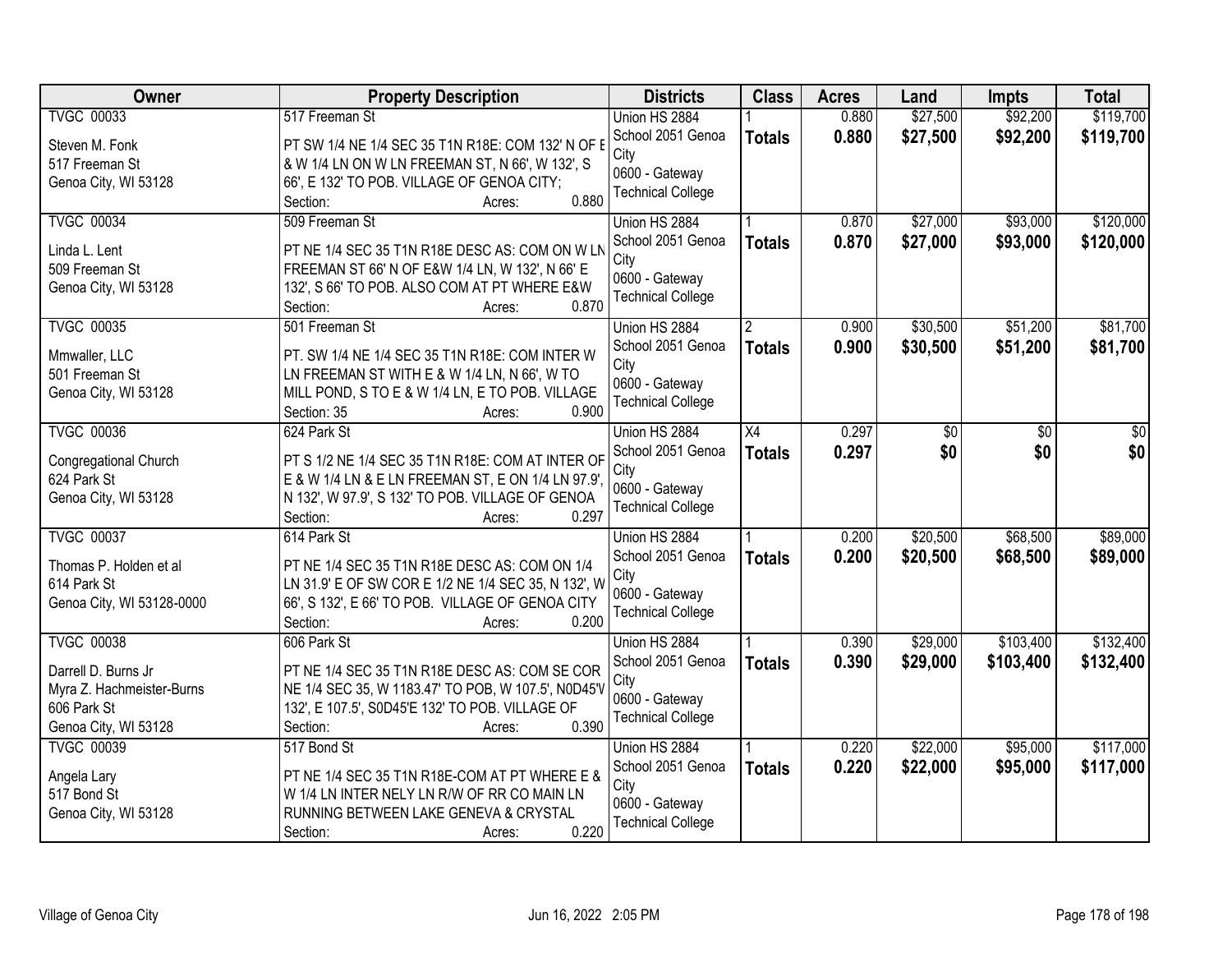| <b>TVGC 00039A</b><br>507 Bond St<br>Union HS 2884<br>0.290<br>0.290<br>\$26,500<br>School 2051 Genoa<br>\$108,200<br><b>Totals</b><br>PT SE 1/4 NE 1/4 SEC 35 T1N R18E: COM AT PT S LN<br>Holly Carlsen<br>City<br>507 Bond St<br>SE 1/4 NE 1/4 38.05' E OF INTER S LN & NE R/W OF<br>0600 - Gateway<br>Genoa City, WI 53128<br>RR, N 132.35' TO S LN BOND ST, E 213.45', SW ALG N<br><b>Technical College</b><br>Section: 35<br>0.290<br>Acres:<br><b>TVGC 00039B</b><br><b>Bond St</b><br>Union HS 2884<br>Assessed with TVGC 00040<br>School 2051 Genoa<br>Vernon H. Griffin<br>PT NE 1/4 SEC 35 T1N R18E DESC AS: COM INTER<br>City<br>501 Bond St<br>OF S LN BOND ST & E LN SUMNER ST, E 105' TO<br>0600 - Gateway<br>Genoa City, WI 53128<br>POB, E 50', S 132.35', W 50', N 132.35' TO POB.<br><b>Technical College</b><br>0.000<br>Section:<br>Acres:<br><b>TVGC 00040</b><br>\$42,000<br>\$46,200<br>501 Bond St<br>Union HS 2884<br>1.010<br>School 2051 Genoa<br>1.010<br>\$42,000<br>\$46,200<br><b>Totals</b><br>Vernon H. Griffin<br>TRI PARCEL IN NE 1/4 SE 1/4 SEC 35 T1N R18E BDD<br>City<br>501 Bond St<br>ON N BY E & W 1/4 LN, ON SE & SW BY C & NW RR<br>0600 - Gateway<br>Genoa City, WI 53128<br>R/W. ALSO THAT PT SE 1/4 NE 1/4 & NE 1/4 SE 1/4<br><b>Technical College</b><br>1.010<br>Section:<br>Acres:<br>\$682,600<br><b>TVGC 00043</b><br>175 S Carter St<br>\$190,500<br>Union HS 2884<br>$\overline{2}$<br>9.305<br>School 2051 Genoa<br>9.305<br>\$190,500<br>\$682,600<br><b>Totals</b><br>THAT PT NE 1/4 SE 1/4 SEC 35 T1N R18E LYING N &<br>Stray Properties, LLC<br>City<br>E OF RR R/W EXC. COM AT INTER N LN HWY & E LN<br>30511 113th St<br>0600 - Gateway<br>RR, E 115', N 200', W 221. 16', S28D W 226.7' TO POB.<br>Wilmot, WI 53192<br><b>Technical College</b><br>9.305<br>Section: 35<br>Acres:<br><b>TVGC 00043A</b><br>342 Walworth St<br>0.770<br>\$68,500<br>\$31,200<br>Union HS 2884<br>0.770<br>School 2051 Genoa<br>\$68,500<br>\$31,200<br><b>Totals</b><br>PT SE 1/4 SEC 35 T1N R18E DESC AS: COM 244.88' W<br>Winfried J. Wratschko<br>City<br>Kim E. Wratschko<br>OF PT ON E LN SEC 35 1092.13' S OF E 1/4 COR, S<br>0600 - Gateway<br>1202 County Rd H<br>200' TO STK 33' N OF C/L HWY, W 115' TO STK 50'<br><b>Technical College</b><br>#A19<br>0.770<br>Section:<br>Acres:<br>Genoa City, WI 53128<br><b>TVGC 00043C</b><br>407 Platt St<br>\$171,000<br>\$744,200<br>Union HS 2884<br>$\mathfrak{p}$<br>6.700<br>School 2051 Genoa<br>6.700<br>\$171,000<br>\$744,200<br><b>Totals</b><br>N 270' OF THAT PT SE 1/4 SEC 35 T1N R18E WHICH<br>Lm Holdings<br>City<br>1401 Landmark Dr<br>LIES E OF RR R/W. ALSO PT OF SE 1/4 NE 1/4 SEC<br>0600 - Gateway<br>Cottage Grove, WI 53527<br>35-COM ON EW 1/4 LN AT E RR LN, E 249.7', N TO S<br><b>Technical College</b><br>6.700<br>Section: 35<br>Acres:<br><b>TVGC 00044</b><br>\$45,500<br>\$44,400<br>406 Platt St<br>Union HS 2884<br>1.100<br>School 2051 Genoa<br>1.100<br>\$45,500<br>\$44,400<br>\$89,900<br><b>Totals</b><br>THAT PT. NE 1/4 SE 1/4 SEC 35 T1N R18E: COM AT<br>2020 Storage, LLC<br>City<br>PO Box 644<br>PT. 10.65 CHS W OF E 1/4 COR, W 100.98', SWLY<br>0600 - Gateway<br>Lake Zurich, IL 60047<br>222.78', SE 343.93', NE 465' TO POB. EXC. 12' WIDE | Owner | <b>Property Description</b> | <b>Districts</b>         | <b>Class</b> | <b>Acres</b> | Land     | <b>Impts</b> | <b>Total</b> |
|----------------------------------------------------------------------------------------------------------------------------------------------------------------------------------------------------------------------------------------------------------------------------------------------------------------------------------------------------------------------------------------------------------------------------------------------------------------------------------------------------------------------------------------------------------------------------------------------------------------------------------------------------------------------------------------------------------------------------------------------------------------------------------------------------------------------------------------------------------------------------------------------------------------------------------------------------------------------------------------------------------------------------------------------------------------------------------------------------------------------------------------------------------------------------------------------------------------------------------------------------------------------------------------------------------------------------------------------------------------------------------------------------------------------------------------------------------------------------------------------------------------------------------------------------------------------------------------------------------------------------------------------------------------------------------------------------------------------------------------------------------------------------------------------------------------------------------------------------------------------------------------------------------------------------------------------------------------------------------------------------------------------------------------------------------------------------------------------------------------------------------------------------------------------------------------------------------------------------------------------------------------------------------------------------------------------------------------------------------------------------------------------------------------------------------------------------------------------------------------------------------------------------------------------------------------------------------------------------------------------------------------------------------------------------------------------------------------------------------------------------------------------------------------------------------------------------------------------------------------------------------------------------------------------------------------------------------------------------------------------------------------------------------------------------------------------------------------------------------------------------------------------------------------------------------------------------------------------------------------------------------------------------------------------|-------|-----------------------------|--------------------------|--------------|--------------|----------|--------------|--------------|
|                                                                                                                                                                                                                                                                                                                                                                                                                                                                                                                                                                                                                                                                                                                                                                                                                                                                                                                                                                                                                                                                                                                                                                                                                                                                                                                                                                                                                                                                                                                                                                                                                                                                                                                                                                                                                                                                                                                                                                                                                                                                                                                                                                                                                                                                                                                                                                                                                                                                                                                                                                                                                                                                                                                                                                                                                                                                                                                                                                                                                                                                                                                                                                                                                                                                                              |       |                             |                          |              |              | \$26,500 | \$108,200    | \$134,700    |
| \$88,200<br>\$873,100<br>\$99,700<br>\$915,200                                                                                                                                                                                                                                                                                                                                                                                                                                                                                                                                                                                                                                                                                                                                                                                                                                                                                                                                                                                                                                                                                                                                                                                                                                                                                                                                                                                                                                                                                                                                                                                                                                                                                                                                                                                                                                                                                                                                                                                                                                                                                                                                                                                                                                                                                                                                                                                                                                                                                                                                                                                                                                                                                                                                                                                                                                                                                                                                                                                                                                                                                                                                                                                                                                               |       |                             |                          |              |              |          |              | \$134,700    |
| \$88,200<br>\$873,100                                                                                                                                                                                                                                                                                                                                                                                                                                                                                                                                                                                                                                                                                                                                                                                                                                                                                                                                                                                                                                                                                                                                                                                                                                                                                                                                                                                                                                                                                                                                                                                                                                                                                                                                                                                                                                                                                                                                                                                                                                                                                                                                                                                                                                                                                                                                                                                                                                                                                                                                                                                                                                                                                                                                                                                                                                                                                                                                                                                                                                                                                                                                                                                                                                                                        |       |                             |                          |              |              |          |              |              |
|                                                                                                                                                                                                                                                                                                                                                                                                                                                                                                                                                                                                                                                                                                                                                                                                                                                                                                                                                                                                                                                                                                                                                                                                                                                                                                                                                                                                                                                                                                                                                                                                                                                                                                                                                                                                                                                                                                                                                                                                                                                                                                                                                                                                                                                                                                                                                                                                                                                                                                                                                                                                                                                                                                                                                                                                                                                                                                                                                                                                                                                                                                                                                                                                                                                                                              |       |                             |                          |              |              |          |              |              |
|                                                                                                                                                                                                                                                                                                                                                                                                                                                                                                                                                                                                                                                                                                                                                                                                                                                                                                                                                                                                                                                                                                                                                                                                                                                                                                                                                                                                                                                                                                                                                                                                                                                                                                                                                                                                                                                                                                                                                                                                                                                                                                                                                                                                                                                                                                                                                                                                                                                                                                                                                                                                                                                                                                                                                                                                                                                                                                                                                                                                                                                                                                                                                                                                                                                                                              |       |                             |                          |              |              |          |              |              |
|                                                                                                                                                                                                                                                                                                                                                                                                                                                                                                                                                                                                                                                                                                                                                                                                                                                                                                                                                                                                                                                                                                                                                                                                                                                                                                                                                                                                                                                                                                                                                                                                                                                                                                                                                                                                                                                                                                                                                                                                                                                                                                                                                                                                                                                                                                                                                                                                                                                                                                                                                                                                                                                                                                                                                                                                                                                                                                                                                                                                                                                                                                                                                                                                                                                                                              |       |                             |                          |              |              |          |              |              |
|                                                                                                                                                                                                                                                                                                                                                                                                                                                                                                                                                                                                                                                                                                                                                                                                                                                                                                                                                                                                                                                                                                                                                                                                                                                                                                                                                                                                                                                                                                                                                                                                                                                                                                                                                                                                                                                                                                                                                                                                                                                                                                                                                                                                                                                                                                                                                                                                                                                                                                                                                                                                                                                                                                                                                                                                                                                                                                                                                                                                                                                                                                                                                                                                                                                                                              |       |                             |                          |              |              |          |              |              |
|                                                                                                                                                                                                                                                                                                                                                                                                                                                                                                                                                                                                                                                                                                                                                                                                                                                                                                                                                                                                                                                                                                                                                                                                                                                                                                                                                                                                                                                                                                                                                                                                                                                                                                                                                                                                                                                                                                                                                                                                                                                                                                                                                                                                                                                                                                                                                                                                                                                                                                                                                                                                                                                                                                                                                                                                                                                                                                                                                                                                                                                                                                                                                                                                                                                                                              |       |                             |                          |              |              |          |              |              |
|                                                                                                                                                                                                                                                                                                                                                                                                                                                                                                                                                                                                                                                                                                                                                                                                                                                                                                                                                                                                                                                                                                                                                                                                                                                                                                                                                                                                                                                                                                                                                                                                                                                                                                                                                                                                                                                                                                                                                                                                                                                                                                                                                                                                                                                                                                                                                                                                                                                                                                                                                                                                                                                                                                                                                                                                                                                                                                                                                                                                                                                                                                                                                                                                                                                                                              |       |                             |                          |              |              |          |              |              |
|                                                                                                                                                                                                                                                                                                                                                                                                                                                                                                                                                                                                                                                                                                                                                                                                                                                                                                                                                                                                                                                                                                                                                                                                                                                                                                                                                                                                                                                                                                                                                                                                                                                                                                                                                                                                                                                                                                                                                                                                                                                                                                                                                                                                                                                                                                                                                                                                                                                                                                                                                                                                                                                                                                                                                                                                                                                                                                                                                                                                                                                                                                                                                                                                                                                                                              |       |                             |                          |              |              |          |              |              |
|                                                                                                                                                                                                                                                                                                                                                                                                                                                                                                                                                                                                                                                                                                                                                                                                                                                                                                                                                                                                                                                                                                                                                                                                                                                                                                                                                                                                                                                                                                                                                                                                                                                                                                                                                                                                                                                                                                                                                                                                                                                                                                                                                                                                                                                                                                                                                                                                                                                                                                                                                                                                                                                                                                                                                                                                                                                                                                                                                                                                                                                                                                                                                                                                                                                                                              |       |                             |                          |              |              |          |              |              |
|                                                                                                                                                                                                                                                                                                                                                                                                                                                                                                                                                                                                                                                                                                                                                                                                                                                                                                                                                                                                                                                                                                                                                                                                                                                                                                                                                                                                                                                                                                                                                                                                                                                                                                                                                                                                                                                                                                                                                                                                                                                                                                                                                                                                                                                                                                                                                                                                                                                                                                                                                                                                                                                                                                                                                                                                                                                                                                                                                                                                                                                                                                                                                                                                                                                                                              |       |                             |                          |              |              |          |              |              |
|                                                                                                                                                                                                                                                                                                                                                                                                                                                                                                                                                                                                                                                                                                                                                                                                                                                                                                                                                                                                                                                                                                                                                                                                                                                                                                                                                                                                                                                                                                                                                                                                                                                                                                                                                                                                                                                                                                                                                                                                                                                                                                                                                                                                                                                                                                                                                                                                                                                                                                                                                                                                                                                                                                                                                                                                                                                                                                                                                                                                                                                                                                                                                                                                                                                                                              |       |                             |                          |              |              |          |              |              |
|                                                                                                                                                                                                                                                                                                                                                                                                                                                                                                                                                                                                                                                                                                                                                                                                                                                                                                                                                                                                                                                                                                                                                                                                                                                                                                                                                                                                                                                                                                                                                                                                                                                                                                                                                                                                                                                                                                                                                                                                                                                                                                                                                                                                                                                                                                                                                                                                                                                                                                                                                                                                                                                                                                                                                                                                                                                                                                                                                                                                                                                                                                                                                                                                                                                                                              |       |                             |                          |              |              |          |              |              |
|                                                                                                                                                                                                                                                                                                                                                                                                                                                                                                                                                                                                                                                                                                                                                                                                                                                                                                                                                                                                                                                                                                                                                                                                                                                                                                                                                                                                                                                                                                                                                                                                                                                                                                                                                                                                                                                                                                                                                                                                                                                                                                                                                                                                                                                                                                                                                                                                                                                                                                                                                                                                                                                                                                                                                                                                                                                                                                                                                                                                                                                                                                                                                                                                                                                                                              |       |                             |                          |              |              |          |              |              |
|                                                                                                                                                                                                                                                                                                                                                                                                                                                                                                                                                                                                                                                                                                                                                                                                                                                                                                                                                                                                                                                                                                                                                                                                                                                                                                                                                                                                                                                                                                                                                                                                                                                                                                                                                                                                                                                                                                                                                                                                                                                                                                                                                                                                                                                                                                                                                                                                                                                                                                                                                                                                                                                                                                                                                                                                                                                                                                                                                                                                                                                                                                                                                                                                                                                                                              |       |                             |                          |              |              |          |              |              |
|                                                                                                                                                                                                                                                                                                                                                                                                                                                                                                                                                                                                                                                                                                                                                                                                                                                                                                                                                                                                                                                                                                                                                                                                                                                                                                                                                                                                                                                                                                                                                                                                                                                                                                                                                                                                                                                                                                                                                                                                                                                                                                                                                                                                                                                                                                                                                                                                                                                                                                                                                                                                                                                                                                                                                                                                                                                                                                                                                                                                                                                                                                                                                                                                                                                                                              |       |                             |                          |              |              |          |              |              |
|                                                                                                                                                                                                                                                                                                                                                                                                                                                                                                                                                                                                                                                                                                                                                                                                                                                                                                                                                                                                                                                                                                                                                                                                                                                                                                                                                                                                                                                                                                                                                                                                                                                                                                                                                                                                                                                                                                                                                                                                                                                                                                                                                                                                                                                                                                                                                                                                                                                                                                                                                                                                                                                                                                                                                                                                                                                                                                                                                                                                                                                                                                                                                                                                                                                                                              |       |                             |                          |              |              |          |              |              |
| \$99,700<br>\$915,200<br>\$89,900                                                                                                                                                                                                                                                                                                                                                                                                                                                                                                                                                                                                                                                                                                                                                                                                                                                                                                                                                                                                                                                                                                                                                                                                                                                                                                                                                                                                                                                                                                                                                                                                                                                                                                                                                                                                                                                                                                                                                                                                                                                                                                                                                                                                                                                                                                                                                                                                                                                                                                                                                                                                                                                                                                                                                                                                                                                                                                                                                                                                                                                                                                                                                                                                                                                            |       |                             |                          |              |              |          |              |              |
|                                                                                                                                                                                                                                                                                                                                                                                                                                                                                                                                                                                                                                                                                                                                                                                                                                                                                                                                                                                                                                                                                                                                                                                                                                                                                                                                                                                                                                                                                                                                                                                                                                                                                                                                                                                                                                                                                                                                                                                                                                                                                                                                                                                                                                                                                                                                                                                                                                                                                                                                                                                                                                                                                                                                                                                                                                                                                                                                                                                                                                                                                                                                                                                                                                                                                              |       |                             |                          |              |              |          |              |              |
|                                                                                                                                                                                                                                                                                                                                                                                                                                                                                                                                                                                                                                                                                                                                                                                                                                                                                                                                                                                                                                                                                                                                                                                                                                                                                                                                                                                                                                                                                                                                                                                                                                                                                                                                                                                                                                                                                                                                                                                                                                                                                                                                                                                                                                                                                                                                                                                                                                                                                                                                                                                                                                                                                                                                                                                                                                                                                                                                                                                                                                                                                                                                                                                                                                                                                              |       |                             |                          |              |              |          |              |              |
|                                                                                                                                                                                                                                                                                                                                                                                                                                                                                                                                                                                                                                                                                                                                                                                                                                                                                                                                                                                                                                                                                                                                                                                                                                                                                                                                                                                                                                                                                                                                                                                                                                                                                                                                                                                                                                                                                                                                                                                                                                                                                                                                                                                                                                                                                                                                                                                                                                                                                                                                                                                                                                                                                                                                                                                                                                                                                                                                                                                                                                                                                                                                                                                                                                                                                              |       |                             |                          |              |              |          |              |              |
|                                                                                                                                                                                                                                                                                                                                                                                                                                                                                                                                                                                                                                                                                                                                                                                                                                                                                                                                                                                                                                                                                                                                                                                                                                                                                                                                                                                                                                                                                                                                                                                                                                                                                                                                                                                                                                                                                                                                                                                                                                                                                                                                                                                                                                                                                                                                                                                                                                                                                                                                                                                                                                                                                                                                                                                                                                                                                                                                                                                                                                                                                                                                                                                                                                                                                              |       |                             |                          |              |              |          |              |              |
|                                                                                                                                                                                                                                                                                                                                                                                                                                                                                                                                                                                                                                                                                                                                                                                                                                                                                                                                                                                                                                                                                                                                                                                                                                                                                                                                                                                                                                                                                                                                                                                                                                                                                                                                                                                                                                                                                                                                                                                                                                                                                                                                                                                                                                                                                                                                                                                                                                                                                                                                                                                                                                                                                                                                                                                                                                                                                                                                                                                                                                                                                                                                                                                                                                                                                              |       |                             |                          |              |              |          |              |              |
|                                                                                                                                                                                                                                                                                                                                                                                                                                                                                                                                                                                                                                                                                                                                                                                                                                                                                                                                                                                                                                                                                                                                                                                                                                                                                                                                                                                                                                                                                                                                                                                                                                                                                                                                                                                                                                                                                                                                                                                                                                                                                                                                                                                                                                                                                                                                                                                                                                                                                                                                                                                                                                                                                                                                                                                                                                                                                                                                                                                                                                                                                                                                                                                                                                                                                              |       |                             |                          |              |              |          |              |              |
|                                                                                                                                                                                                                                                                                                                                                                                                                                                                                                                                                                                                                                                                                                                                                                                                                                                                                                                                                                                                                                                                                                                                                                                                                                                                                                                                                                                                                                                                                                                                                                                                                                                                                                                                                                                                                                                                                                                                                                                                                                                                                                                                                                                                                                                                                                                                                                                                                                                                                                                                                                                                                                                                                                                                                                                                                                                                                                                                                                                                                                                                                                                                                                                                                                                                                              |       |                             |                          |              |              |          |              |              |
|                                                                                                                                                                                                                                                                                                                                                                                                                                                                                                                                                                                                                                                                                                                                                                                                                                                                                                                                                                                                                                                                                                                                                                                                                                                                                                                                                                                                                                                                                                                                                                                                                                                                                                                                                                                                                                                                                                                                                                                                                                                                                                                                                                                                                                                                                                                                                                                                                                                                                                                                                                                                                                                                                                                                                                                                                                                                                                                                                                                                                                                                                                                                                                                                                                                                                              |       |                             |                          |              |              |          |              |              |
|                                                                                                                                                                                                                                                                                                                                                                                                                                                                                                                                                                                                                                                                                                                                                                                                                                                                                                                                                                                                                                                                                                                                                                                                                                                                                                                                                                                                                                                                                                                                                                                                                                                                                                                                                                                                                                                                                                                                                                                                                                                                                                                                                                                                                                                                                                                                                                                                                                                                                                                                                                                                                                                                                                                                                                                                                                                                                                                                                                                                                                                                                                                                                                                                                                                                                              |       |                             |                          |              |              |          |              |              |
|                                                                                                                                                                                                                                                                                                                                                                                                                                                                                                                                                                                                                                                                                                                                                                                                                                                                                                                                                                                                                                                                                                                                                                                                                                                                                                                                                                                                                                                                                                                                                                                                                                                                                                                                                                                                                                                                                                                                                                                                                                                                                                                                                                                                                                                                                                                                                                                                                                                                                                                                                                                                                                                                                                                                                                                                                                                                                                                                                                                                                                                                                                                                                                                                                                                                                              |       |                             |                          |              |              |          |              |              |
|                                                                                                                                                                                                                                                                                                                                                                                                                                                                                                                                                                                                                                                                                                                                                                                                                                                                                                                                                                                                                                                                                                                                                                                                                                                                                                                                                                                                                                                                                                                                                                                                                                                                                                                                                                                                                                                                                                                                                                                                                                                                                                                                                                                                                                                                                                                                                                                                                                                                                                                                                                                                                                                                                                                                                                                                                                                                                                                                                                                                                                                                                                                                                                                                                                                                                              |       |                             |                          |              |              |          |              |              |
|                                                                                                                                                                                                                                                                                                                                                                                                                                                                                                                                                                                                                                                                                                                                                                                                                                                                                                                                                                                                                                                                                                                                                                                                                                                                                                                                                                                                                                                                                                                                                                                                                                                                                                                                                                                                                                                                                                                                                                                                                                                                                                                                                                                                                                                                                                                                                                                                                                                                                                                                                                                                                                                                                                                                                                                                                                                                                                                                                                                                                                                                                                                                                                                                                                                                                              |       |                             |                          |              |              |          |              |              |
|                                                                                                                                                                                                                                                                                                                                                                                                                                                                                                                                                                                                                                                                                                                                                                                                                                                                                                                                                                                                                                                                                                                                                                                                                                                                                                                                                                                                                                                                                                                                                                                                                                                                                                                                                                                                                                                                                                                                                                                                                                                                                                                                                                                                                                                                                                                                                                                                                                                                                                                                                                                                                                                                                                                                                                                                                                                                                                                                                                                                                                                                                                                                                                                                                                                                                              |       |                             |                          |              |              |          |              |              |
|                                                                                                                                                                                                                                                                                                                                                                                                                                                                                                                                                                                                                                                                                                                                                                                                                                                                                                                                                                                                                                                                                                                                                                                                                                                                                                                                                                                                                                                                                                                                                                                                                                                                                                                                                                                                                                                                                                                                                                                                                                                                                                                                                                                                                                                                                                                                                                                                                                                                                                                                                                                                                                                                                                                                                                                                                                                                                                                                                                                                                                                                                                                                                                                                                                                                                              |       |                             |                          |              |              |          |              |              |
|                                                                                                                                                                                                                                                                                                                                                                                                                                                                                                                                                                                                                                                                                                                                                                                                                                                                                                                                                                                                                                                                                                                                                                                                                                                                                                                                                                                                                                                                                                                                                                                                                                                                                                                                                                                                                                                                                                                                                                                                                                                                                                                                                                                                                                                                                                                                                                                                                                                                                                                                                                                                                                                                                                                                                                                                                                                                                                                                                                                                                                                                                                                                                                                                                                                                                              |       |                             |                          |              |              |          |              |              |
|                                                                                                                                                                                                                                                                                                                                                                                                                                                                                                                                                                                                                                                                                                                                                                                                                                                                                                                                                                                                                                                                                                                                                                                                                                                                                                                                                                                                                                                                                                                                                                                                                                                                                                                                                                                                                                                                                                                                                                                                                                                                                                                                                                                                                                                                                                                                                                                                                                                                                                                                                                                                                                                                                                                                                                                                                                                                                                                                                                                                                                                                                                                                                                                                                                                                                              |       |                             |                          |              |              |          |              |              |
|                                                                                                                                                                                                                                                                                                                                                                                                                                                                                                                                                                                                                                                                                                                                                                                                                                                                                                                                                                                                                                                                                                                                                                                                                                                                                                                                                                                                                                                                                                                                                                                                                                                                                                                                                                                                                                                                                                                                                                                                                                                                                                                                                                                                                                                                                                                                                                                                                                                                                                                                                                                                                                                                                                                                                                                                                                                                                                                                                                                                                                                                                                                                                                                                                                                                                              |       |                             |                          |              |              |          |              |              |
|                                                                                                                                                                                                                                                                                                                                                                                                                                                                                                                                                                                                                                                                                                                                                                                                                                                                                                                                                                                                                                                                                                                                                                                                                                                                                                                                                                                                                                                                                                                                                                                                                                                                                                                                                                                                                                                                                                                                                                                                                                                                                                                                                                                                                                                                                                                                                                                                                                                                                                                                                                                                                                                                                                                                                                                                                                                                                                                                                                                                                                                                                                                                                                                                                                                                                              |       |                             |                          |              |              |          |              |              |
| Acres:                                                                                                                                                                                                                                                                                                                                                                                                                                                                                                                                                                                                                                                                                                                                                                                                                                                                                                                                                                                                                                                                                                                                                                                                                                                                                                                                                                                                                                                                                                                                                                                                                                                                                                                                                                                                                                                                                                                                                                                                                                                                                                                                                                                                                                                                                                                                                                                                                                                                                                                                                                                                                                                                                                                                                                                                                                                                                                                                                                                                                                                                                                                                                                                                                                                                                       |       | 1.100<br>Section: 35        | <b>Technical College</b> |              |              |          |              |              |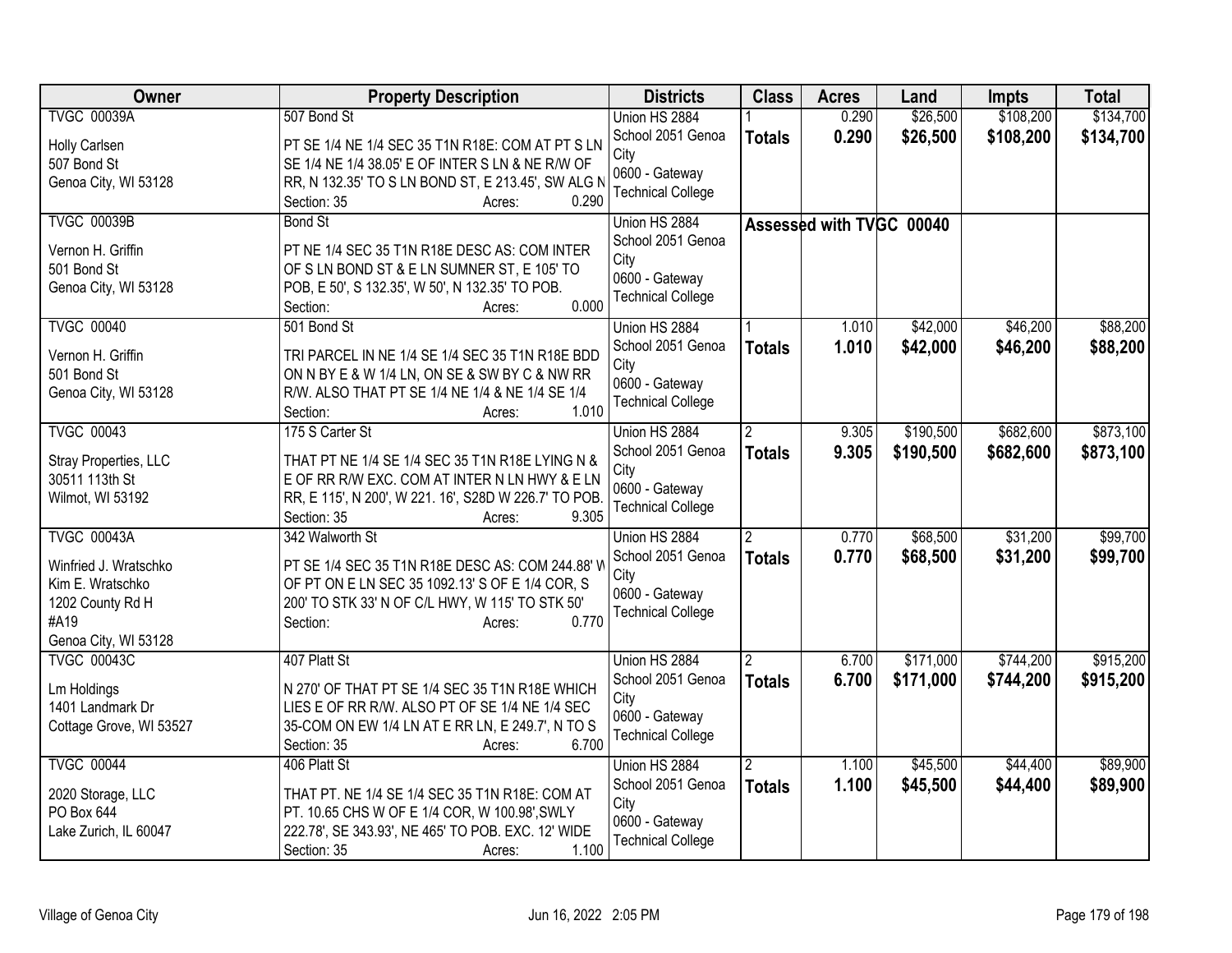| <b>Owner</b>                                | <b>Property Description</b>                                      | <b>Districts</b>          | <b>Class</b>  | <b>Acres</b> | Land      | Impts           | <b>Total</b> |
|---------------------------------------------|------------------------------------------------------------------|---------------------------|---------------|--------------|-----------|-----------------|--------------|
| <b>TVGC 00045</b>                           | 706 Park St                                                      | Union HS 2884             |               | 4.570        | \$52,000  | \$261,100       | \$313,100    |
| Kevin M. Radunz                             | PT SE 1/4 SEC 35 T1N R18E DESC AS: COM SW COR                    | School 2051 Genoa         | <b>Totals</b> | 4.570        | \$52,000  | \$261,100       | \$313,100    |
| Kellene Maddox                              | LOT 7 FREEMAN'S ADD, W ON S LN LOT 7 463.36' TO                  | City                      |               |              |           |                 |              |
| PO Box 53                                   | POB, E 463.36' TO SW COR LOT 7, N 404.22',                       | 0600 - Gateway            |               |              |           |                 |              |
| Genoa City, WI 53128                        | 4.570<br>Section:<br>Acres:                                      | <b>Technical College</b>  |               |              |           |                 |              |
| <b>TVGC 00046A</b>                          | 482 Fellows St                                                   | Union HS 2884             |               | 0.760        | \$22,000  | \$94,000        | \$116,000    |
|                                             |                                                                  | School 2051 Genoa         | <b>Totals</b> | 0.760        | \$22,000  | \$94,000        | \$116,000    |
| Bailey J. Michmershuizen<br>Katie B. Brewer | PT SE 1/4 SEC 35 T1N R18E DESC AS: COM AT PT IN                  | City                      |               |              |           |                 |              |
| 482 Fellows St                              | N-S LN 66' S OF CTR SEC 35, S 66', E 492' M/L TO                 | 0600 - Gateway            |               |              |           |                 |              |
|                                             | CTR NIPPERSINK CREEK, NELY ALG CTR CREEK TO<br>0.760<br>Section: | <b>Technical College</b>  |               |              |           |                 |              |
| Genoa City, WI 53128<br><b>TVGC 00046B</b>  | Acres:<br>486 Fellows St                                         | Union HS 2884             |               | 0.770        | \$22,000  | \$154,600       | \$176,600    |
|                                             |                                                                  |                           |               |              |           |                 |              |
| Donna L. Ecklund                            | PT SE 1/4 SEC 35 T1N R18E DESC AS: COM CTR                       | School 2051 Genoa<br>City | <b>Totals</b> | 0.770        | \$22,000  | \$154,600       | \$176,600    |
| 486 Fellows St                              | SEC 35, E 162', S88D36'E 323.37' TO PT ON                        | 0600 - Gateway            |               |              |           |                 |              |
| Genoa City, WI 53128                        | MEANDER LN WHICH IS N88D36'W 29.60' FROM C/L                     | <b>Technical College</b>  |               |              |           |                 |              |
|                                             | 0.770<br>Section:<br>Acres:                                      |                           |               |              |           |                 |              |
| <b>TVGC 00046D</b>                          | 101 Freeman St                                                   | Union HS 2884             |               | 0.470        | \$2,000   | $\sqrt[6]{}$    | \$2,000      |
| Linda J. Kraus                              | PT SE 1/4 SEC 35 T1N R18E DESC AS: TRIANGULAR                    | School 2051 Genoa         | <b>Totals</b> | 0.470        | \$2,000   | \$0             | \$2,000      |
| 311 Nieto Ave                               | PIECE OF LAND AT INTER MILL ST & FIRST ST.                       | City                      |               |              |           |                 |              |
| Long Beach, CA 90814                        | DESC AS COM AT INTER OF W LN MILL ST. & S LN                     | 0600 - Gateway            |               |              |           |                 |              |
|                                             | 0.470<br>Section:<br>Acres:                                      | <b>Technical College</b>  |               |              |           |                 |              |
| <b>TVGC 00046E</b>                          | 472 Fellows St                                                   | Union HS 2884             |               | 0.300        | \$23,500  | \$88,300        | \$111,800    |
|                                             |                                                                  | School 2051 Genoa         |               | 0.300        |           | \$88,300        |              |
| John H. Canalle                             | PT SE 1/4 SEC 35 T1N R18E DESC AS: COM AT PT IN                  | City                      | <b>Totals</b> |              | \$23,500  |                 | \$111,800    |
| 472 Fellows Rd                              | N S LN 132' S OF CTR SEC 35, S 99', E 467' M/L TO                | 0600 - Gateway            |               |              |           |                 |              |
| Genoa City, WI 53128                        | CTR NIPPERSINK CREEK, NELY ALG CTR CREEK TO                      | <b>Technical College</b>  |               |              |           |                 |              |
|                                             | 0.300<br>Section:<br>Acres:                                      |                           |               |              |           |                 |              |
| <b>TVGC 00046E1</b>                         | Fellows St                                                       | Union HS 2884             |               | 0.720        | \$7,500   | $\overline{50}$ | \$7,500      |
| John H. Canalle                             | PT SE 1/4 SEC 35 T1N R18E DESC AS: COM CTR                       | School 2051 Genoa         | <b>Totals</b> | 0.720        | \$7,500   | \$0             | \$7,500      |
| 472 Fellows Rd                              | SEC 35, E 132', S 132' TO POB, S1D10'35"E 99',                   | City                      |               |              |           |                 |              |
| Genoa City, WI 53128                        | S88D36'E 305' TO C/L NIPPERSINK CREEK, NLY ALG                   | 0600 - Gateway            |               |              |           |                 |              |
|                                             | 0.720<br>Section:<br>Acres:                                      | <b>Technical College</b>  |               |              |           |                 |              |
| <b>TVGC 00046F</b>                          | 407 Freeman St                                                   | Union HS 2884             | 2             | 3.636        | \$133,500 | \$274,000       | \$407,500    |
|                                             |                                                                  | School 2051 Genoa         | <b>Totals</b> | 3.636        | \$133,500 | \$274,000       | \$407,500    |
| Nettleton Development, LLC                  | PT SE 1/4 SEC 35 T1N R18E DESC AS: COM SW COR                    | City                      |               |              |           |                 |              |
| PO Box 307                                  | LOT 28 FREEMANS ADD, N89D W 215.25' TO POB,                      | 0600 - Gateway            |               |              |           |                 |              |
| Genoa City, WI 53128                        | N54D45'W 15', N2D25'25"W 101.59', N4D17'15"W                     | <b>Technical College</b>  |               |              |           |                 |              |
|                                             | 3.636<br>Section:<br>Acres:                                      |                           |               |              |           |                 |              |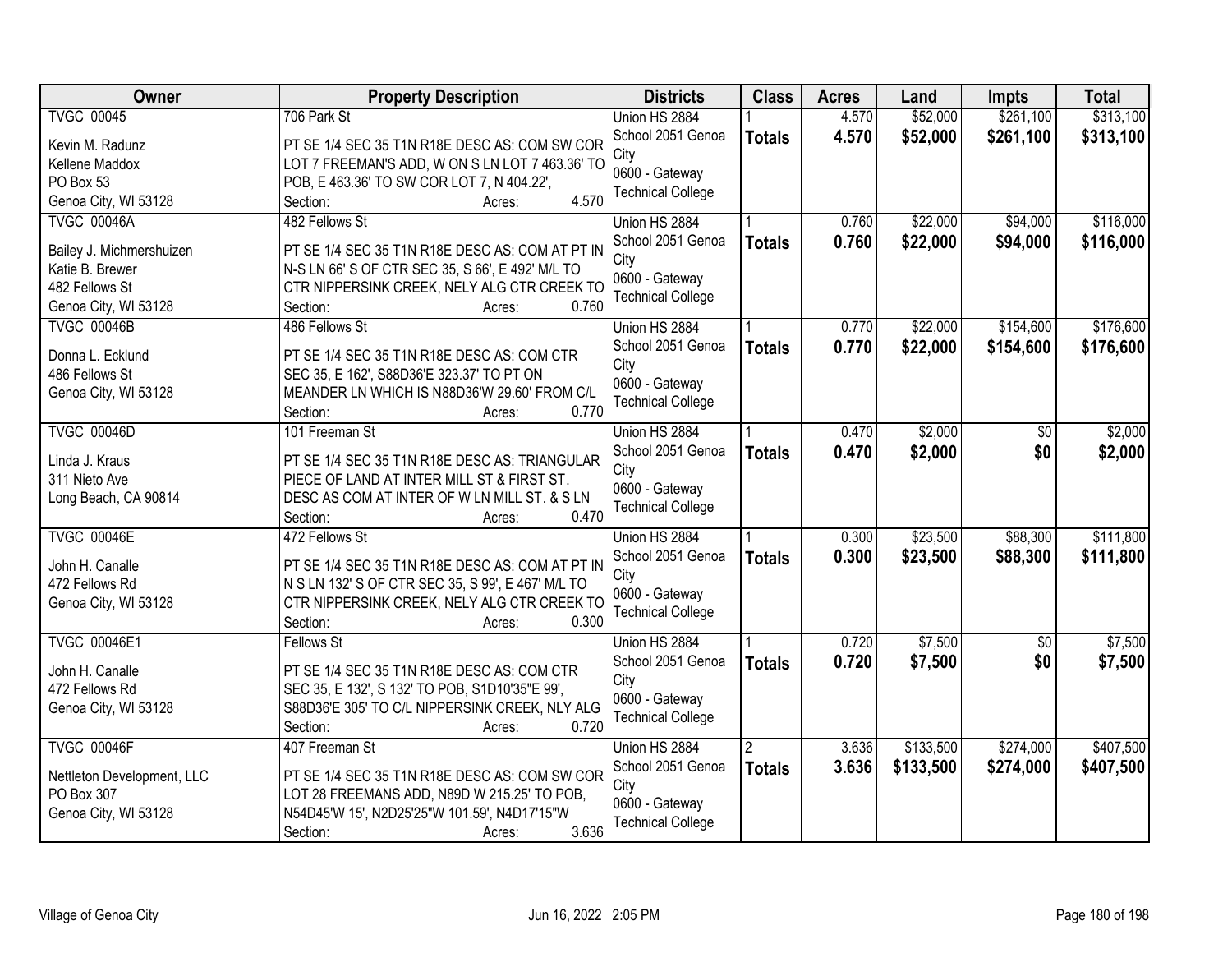| Owner                               | <b>Property Description</b>                                      | <b>Districts</b>         | <b>Class</b>         | <b>Acres</b> | Land            | <b>Impts</b>    | <b>Total</b>    |
|-------------------------------------|------------------------------------------------------------------|--------------------------|----------------------|--------------|-----------------|-----------------|-----------------|
| <b>TVGC 00046G</b>                  | 726 Walworth St                                                  | Union HS 2884            |                      | 4.546        | \$133,500       | \$676,300       | \$809,800       |
| Paulfran, LLC                       | PT SE 1/4 SEC 35 T1N R18E DESC AS COM SW COR                     | School 2051 Genoa        | <b>Totals</b>        | 4.546        | \$133,500       | \$676,300       | \$809,800       |
| PO Box 197                          | LOT 28 FREEMAN'S ADD., NW1/4 SE1/4 SEC 35 T1N                    | City                     |                      |              |                 |                 |                 |
| Warrenville, IL 60555               | R18E, WLY ALG N LN WALWORTH ST 90.16', N1D06'E                   | 0600 - Gateway           |                      |              |                 |                 |                 |
|                                     | 4.546<br>Section:<br>Acres:                                      | <b>Technical College</b> |                      |              |                 |                 |                 |
| <b>TVGC 00047</b>                   | 716 Walworth St                                                  | Union HS 2884            | 2                    | 0.281        | \$39,000        | \$242,300       | \$281,300       |
|                                     | PT SE 1/4 SEC 35 T1N R18E DESC AS: COM 16' W OF                  | School 2051 Genoa        | <b>Totals</b>        | 0.281        | \$39,000        | \$242,300       | \$281,300       |
| Yash & Priya Corp<br>1312 W Mead Ln | SW COR LOT 28 FREEMAN 1ST ADD, N 165', W 88' TO                  | City                     |                      |              |                 |                 |                 |
| Arlington Heights, IL 60004         | RR, SWLY 200' TO N LN WAL-WORTH ST, E TO POB.                    | 0600 - Gateway           |                      |              |                 |                 |                 |
|                                     | 0.281<br>Section:<br>Acres:                                      | <b>Technical College</b> |                      |              |                 |                 |                 |
| <b>TVGC 00047B</b>                  | <b>Walworth St</b>                                               | Union HS 2884            | $\overline{X4}$      | 0.061        | $\overline{50}$ | $\overline{50}$ | $\overline{50}$ |
|                                     |                                                                  | School 2051 Genoa        | <b>Totals</b>        | 0.061        | \$0             | \$0             | \$0             |
| Village of Genoa City               | PT SE 1/4 SEC 35 T1N R18E DESC AS 16' STRIP OF                   | City                     |                      |              |                 |                 |                 |
| PO Box 428                          | LAND LYING BETW TVGC-47 & FREEMANS ADD.<br>VILLAGE OF GENOA CITY | 0600 - Gateway           |                      |              |                 |                 |                 |
| Genoa City, WI 53128                | 0.061<br>Section:<br>Acres:                                      | <b>Technical College</b> |                      |              |                 |                 |                 |
| <b>TVGC 00048</b>                   | 751 Walworth St                                                  | Union HS 2884            | $\mathbf{2}^{\circ}$ | 2.870        | \$86,000        | \$873,100       | \$959,100       |
|                                     |                                                                  | School 2051 Genoa        |                      | 2.870        |                 |                 |                 |
| Genoa Plaza, LP                     | PT SE 1/4 SEC 35 T1N R18E DESC AS COM SW COR                     | City                     | <b>Totals</b>        |              | \$86,000        | \$873,100       | \$959,100       |
| 20 S Court St                       | LOT 6 O.P. OF SE 1/4 SEC 35 T1N R18E, N86D07' W                  | 0600 - Gateway           |                      |              |                 |                 |                 |
| PO Box 703                          | 105. 61', W 41.10' TO POB, N38D04' E 303.65', N86D17             | <b>Technical College</b> |                      |              |                 |                 |                 |
| Platteville, WI 53818               | 2.870<br>Section:<br>Acres:                                      |                          |                      |              |                 |                 |                 |
| <b>TVGC 00049</b>                   | 206 Fellows St                                                   | Union HS 2884            |                      | 0.400        | \$29,000        | \$124,900       | \$153,900       |
| Vincente Ojeda                      | PT W 1/2 SE 1/4 SEC 35 T1N R18E: COM INTER OF                    | School 2051 Genoa        | <b>Totals</b>        | 0.400        | \$29,000        | \$124,900       | \$153,900       |
| 206 Fellows Rd                      | N&S 1/4 LN WITH N LN MAIN ST, N 99', E 264', S 99', W            | City                     |                      |              |                 |                 |                 |
| Genoa City, WI 53128                | 264' TO POB. EXC. LAND DESC IN VOL 199 DEEDS                     | 0600 - Gateway           |                      |              |                 |                 |                 |
|                                     | 0.400<br>Section:<br>Acres:                                      | <b>Technical College</b> |                      |              |                 |                 |                 |
| <b>TVGC 00050</b>                   | 212 Fellows St                                                   | Union HS 2884            |                      | 0.690        | \$28,500        | \$96,000        | \$124,500       |
| Gerald Meyer II                     | PT. W 1/2 SE 1/4 SEC 35 T1N R18E. COM N-S 1/4 LN                 | School 2051 Genoa        | <b>Totals</b>        | 0.690        | \$28,500        | \$96,000        | \$124,500       |
| Dawn Meyer                          | 99' N OF N LN MAIN ST, N 99', E 264', S 99', W 264' TO           | City                     |                      |              |                 |                 |                 |
| 212 Fellows St                      | POB. ALSO COM SW COR LOT 28 FREEMAN ADD,                         | 0600 - Gateway           |                      |              |                 |                 |                 |
| Genoa City, WI 53128                | 0.690<br>Section:<br>Acres:                                      | <b>Technical College</b> |                      |              |                 |                 |                 |
| <b>TVGC 00051A</b>                  | 223 Fellows St                                                   | Union HS 2884            |                      | 0.725        | \$36,500        | \$141,500       | \$178,000       |
| Jason Bramer                        | PT SW 1/4 SEC 35 T1N R18E DESC AS: COM NE COR                    | School 2051 Genoa        | <b>Totals</b>        | 0.725        | \$36,500        | \$141,500       | \$178,000       |
| Jolene Bramer                       | SE 1/4 SW 1/4 SEC 35, S 16.50' TO POB, S 75',                    | City                     |                      |              |                 |                 |                 |
| 223 Fellows St                      | S89D45'W 362.47', N0D22'W 91.50', N89D45'E 66', S                | 0600 - Gateway           |                      |              |                 |                 |                 |
| Genoa City, WI 53128                | 0.725<br>Section:<br>Acres:                                      | <b>Technical College</b> |                      |              |                 |                 |                 |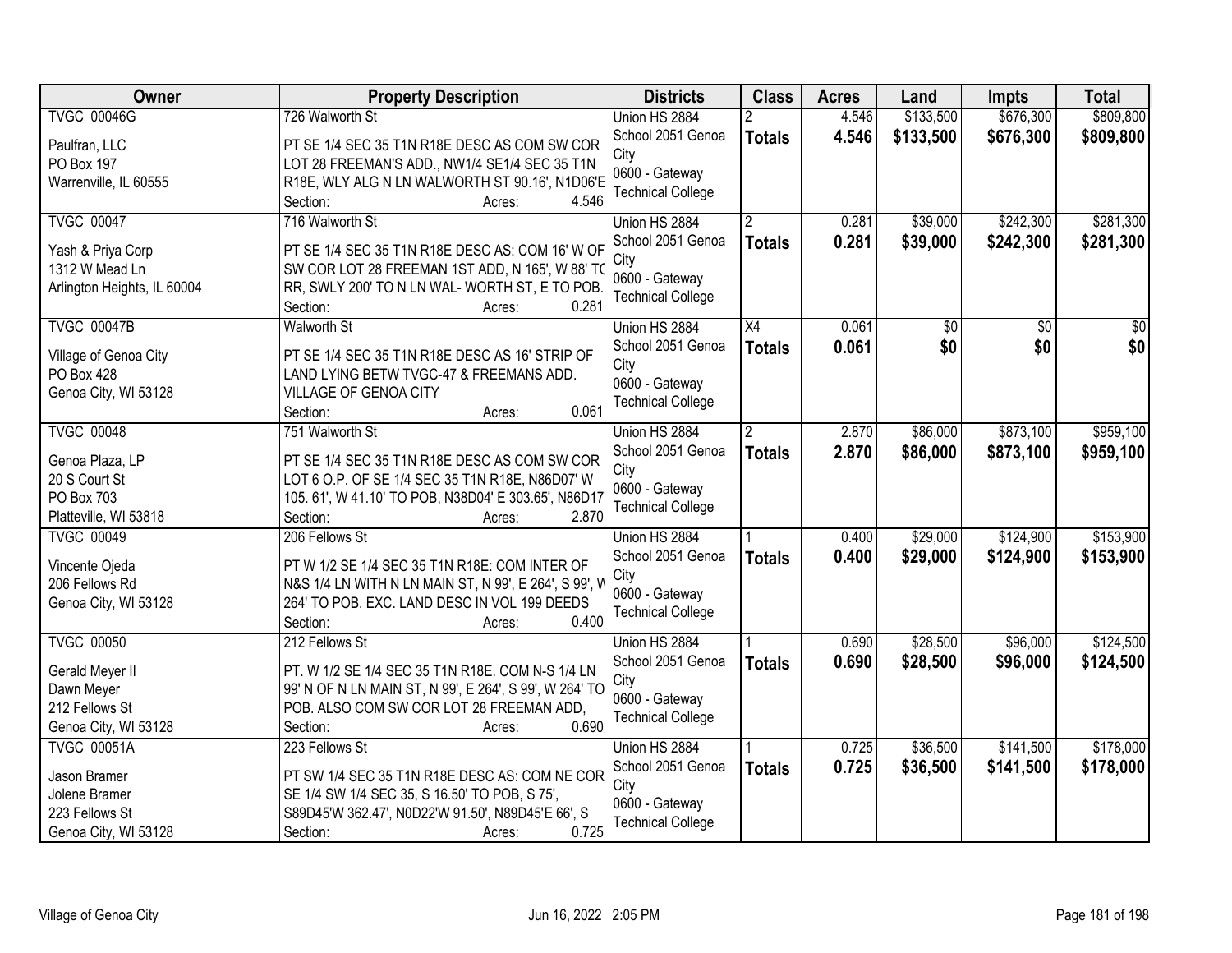| Owner                 | <b>Property Description</b>                                                                      | <b>Districts</b>         | <b>Class</b>  | <b>Acres</b> | Land     | <b>Impts</b> | <b>Total</b> |
|-----------------------|--------------------------------------------------------------------------------------------------|--------------------------|---------------|--------------|----------|--------------|--------------|
| <b>TVGC 00051B</b>    | 932 Main St                                                                                      | Union HS 2884            |               | 0.440        | \$30,000 | \$104,500    | \$134,500    |
| Dani Martz            | PT SW 1/4 SEC 35 T1N R18E DESC AS: COM NE COR                                                    | School 2051 Genoa        | <b>Totals</b> | 0.440        | \$30,000 | \$104,500    | \$134,500    |
| <b>Andrew Martz</b>   | SE 1/4 SW 1/4 SEC 35, S 330', N88D W 264.32' TO                                                  | City                     |               |              |          |              |              |
| 932 Main St           | POB, N88D W 2.68', N67D20'W 102.32', N0D22'W                                                     | 0600 - Gateway           |               |              |          |              |              |
| Genoa City, WI 53128  | 0.440<br>Section:<br>Acres:                                                                      | <b>Technical College</b> |               |              |          |              |              |
| <b>TVGC 00052</b>     | 305 Fellows St                                                                                   | Union HS 2884            |               | 2.075        | \$67,000 | \$102,800    | \$169,800    |
|                       |                                                                                                  | School 2051 Genoa        | <b>Totals</b> | 2.075        | \$67,000 | \$102,800    | \$169,800    |
| Donald H Follot Trust | PT SW 1/4 SEC 35 T1N R18E DESC AS: COM SE COR                                                    | City                     |               |              |          |              |              |
| Joyce B Follot Trust  | NE 1/4 SW 1/4 SEC 35, N 264', W 330', S 264' E 330' TO                                           | 0600 - Gateway           |               |              |          |              |              |
| 305 Fellows St        | POB. ALSO PT SW 1/4 SEC 35 DESC AS: COM NE<br>2.075                                              | <b>Technical College</b> |               |              |          |              |              |
| Genoa City, WI 53128  | Section:<br>Acres:                                                                               |                          |               |              |          |              |              |
| <b>TVGC 00053</b>     | 333 Fellows St                                                                                   | Union HS 2884            |               | 0.800        | \$38,000 | \$56,100     | \$94,100     |
| Tina M. Wilson        | PT SW 1/4 SEC 35 T1N R18E DESC AS: COM 264' N                                                    | School 2051 Genoa        | <b>Totals</b> | 0.800        | \$38,000 | \$56,100     | \$94,100     |
| 2221 N 81st Way       | OF SE COR NE 1/4 SW 1/4 SEC 35, N 132', W 264', S                                                | City<br>0600 - Gateway   |               |              |          |              |              |
| Scottsdale, AZ 85257  | 132', E 264' TO POB. VILLAGE OF GENOA CITY                                                       | <b>Technical College</b> |               |              |          |              |              |
|                       | 0.800<br>Section:<br>Acres:                                                                      |                          |               |              |          |              |              |
| <b>TVGC 00053A</b>    | 333 Fellows St                                                                                   | Union HS 2884            |               | 3.200        | \$30,500 | \$3,900      | \$34,400     |
| Tina M. Wilson        | PT SW 1/4 SEC 35 T1N R18E DESC AS: COM 396' N                                                    | School 2051 Genoa        | <b>Totals</b> | 3.200        | \$30,500 | \$3,900      | \$34,400     |
| 2221 N 81st Way       | OF SE COR NE 1/4 SW 1/4 SEC 35, N 528', W 264', S                                                | City                     |               |              |          |              |              |
| Scottsdale, AZ 85257  | 528', E 264' TO POB. VILLAGE OF GENOA CITY R/W                                                   | 0600 - Gateway           |               |              |          |              |              |
|                       | 3.200<br>Section:<br>Acres:                                                                      | <b>Technical College</b> |               |              |          |              |              |
| <b>TVGC 00054</b>     | 455 Fellows St                                                                                   | Union HS 2884            |               | 0.400        | \$29,000 | \$107,900    | \$136,900    |
|                       |                                                                                                  | School 2051 Genoa        | <b>Totals</b> | 0.400        | \$29,000 | \$107,900    | \$136,900    |
| Michael A. Hay        | PT SW 1/4 SEC 35 T1N R18E DESC AS: COM 924' N                                                    | City                     |               |              |          |              |              |
| Martha A. Hay         | OF SE COR NE 1/4 SW 1/4 SEC 35, N 66', W 264', S 66                                              | 0600 - Gateway           |               |              |          |              |              |
| 455 Fellows Rd        | E 264' TO POB. VILLAGE OF GENOA CITY                                                             | <b>Technical College</b> |               |              |          |              |              |
| Genoa City, WI 53128  | 0.400<br>Section:<br>Acres:                                                                      |                          |               |              |          |              |              |
| <b>TVGC 00056A</b>    | 988 Main St                                                                                      | Union HS 2884            |               | 1.000        | \$41,500 | \$173,500    | \$215,000    |
| Charles B. Schuren    | PT SW 1/4 SEC 35 T1N R18E DESC AS: COM SE COR                                                    | School 2051 Genoa        | <b>Totals</b> | 1.000        | \$41,500 | \$173,500    | \$215,000    |
| 988 W Main St         | NE 1/4 SW 1/4 SEC 35, N88D59'10"W 963.63' ALG E-W                                                | City                     |               |              |          |              |              |
| Genoa City, WI 53128  | 1/16 LN OF SW1/4 SD SEC 35 TO POB; N86D59'10"W                                                   | 0600 - Gateway           |               |              |          |              |              |
|                       | 1.000<br>Section:<br>Acres:                                                                      | <b>Technical College</b> |               |              |          |              |              |
| <b>TVGC 00057</b>     | 974 Main St                                                                                      | Union HS 2884            |               | 0.540        | \$32,500 | \$146,000    | \$178,500    |
|                       |                                                                                                  | School 2051 Genoa        | <b>Totals</b> | 0.540        | \$32,500 | \$146,000    | \$178,500    |
| Alan Lauritzen        | PT SW 1/4 SEC 35 T1N R18E DESC AS: COM NE COR                                                    | City                     |               |              |          |              |              |
| 974 Main St           | SE 1/4 SW 1/4 SEC 35, S89D27'W 363', S0D30'E<br>280.11', N67D30'W 344.36' TO POB, N67D30'W 153', | 0600 - Gateway           |               |              |          |              |              |
| Genoa City, WI 53128  | 0.540<br>Section:<br>Acres:                                                                      | <b>Technical College</b> |               |              |          |              |              |
|                       |                                                                                                  |                          |               |              |          |              |              |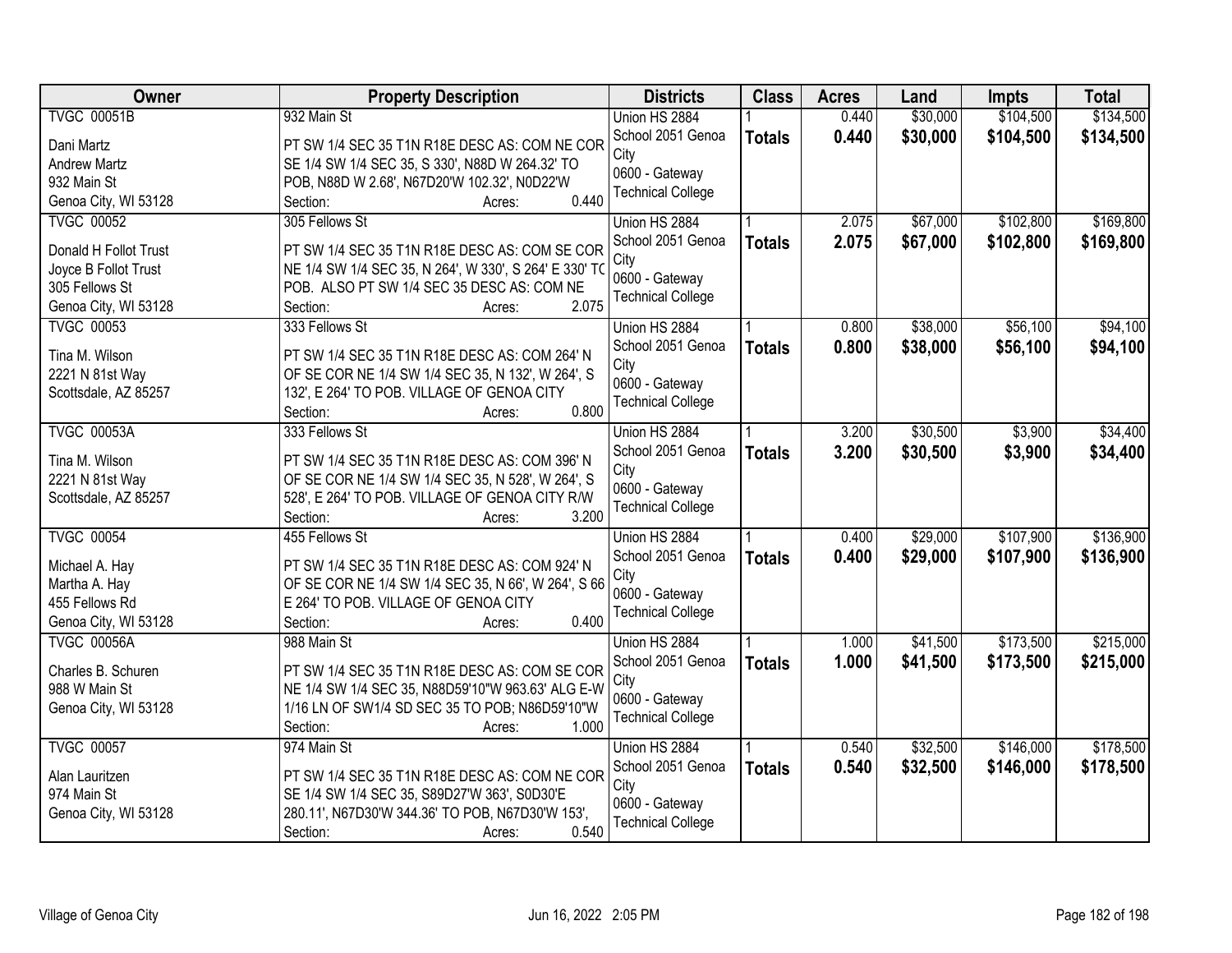| Owner                  | <b>Property Description</b>                                                                           | <b>Districts</b>         | <b>Class</b>  | <b>Acres</b> | Land     | <b>Impts</b> | <b>Total</b> |
|------------------------|-------------------------------------------------------------------------------------------------------|--------------------------|---------------|--------------|----------|--------------|--------------|
| <b>TVGC 00058A</b>     | 966 Main St                                                                                           | Union HS 2884            |               | 0.340        | \$25,000 | \$60,000     | \$85,000     |
| Allen D. Tripp         | PT SE 1/4 SW 1/4 SEC 35 T1N R18E: COM NE COR SD                                                       | School 2051 Genoa        | <b>Totals</b> | 0.340        | \$25,000 | \$60,000     | \$85,000     |
| 966 Main St            | 1/4 1/4, S 89D37'W 363', S0D30'E 280.11', N67D30'W                                                    | City                     |               |              |          |              |              |
| Genoa City, WI 53128   | 250' TO POB, N67D30'W 94.36', N0D30'W 146.22',                                                        | 0600 - Gateway           |               |              |          |              |              |
|                        | 0.340<br>Section:<br>Acres:                                                                           | <b>Technical College</b> |               |              |          |              |              |
| <b>TVGC 00058A1</b>    | 952 Main St                                                                                           | Union HS 2884            |               | 0.470        | \$29,000 | \$195,000    | \$224,000    |
|                        |                                                                                                       | School 2051 Genoa        | <b>Totals</b> | 0.470        | \$29,000 | \$195,000    | \$224,000    |
| Andrea S. Mccann et al | PT SW 1/4 SEC 35 T1N R18E DESC AS: COM NE COR                                                         | City                     |               |              |          |              |              |
| c/o Matthew S. Mccann  | SE 1/4 SW 1/4 SEC 35, S89D37'W 363', S0D30'E                                                          | 0600 - Gateway           |               |              |          |              |              |
| 952 Main St            | 280.11', N67D30'W 195', N0D30'W 204.37' TO POB,                                                       | <b>Technical College</b> |               |              |          |              |              |
| Genoa City, WI 53128   | 0.470<br>Section:<br>Acres:                                                                           |                          |               |              |          |              |              |
| <b>TVGC 00058C</b>     | 962 Main St                                                                                           | Union HS 2884            |               | 0.230        | \$20,000 | \$44,600     | \$64,600     |
| Mary E. Denney         | PT SW 1/4 SEC 35 T1N R18E DESC AS: COM NE COR                                                         | School 2051 Genoa        | <b>Totals</b> | 0.230        | \$20,000 | \$44,600     | \$64,600     |
| 962 Main St            | SE 1/4 SW 1/4 SEC 35, S89D37'W 363', S0D30'E                                                          | City                     |               |              |          |              |              |
| Genoa City, WI 53128   | 280.11', N67D30'W 195' TO POB, N67D30'W 55',                                                          | 0600 - Gateway           |               |              |          |              |              |
|                        | 0.230<br>Section:<br>Acres:                                                                           | <b>Technical College</b> |               |              |          |              |              |
| <b>TVGC 00058D</b>     | 942 Main St                                                                                           | Union HS 2884            |               | 0.560        | \$31,000 | \$172,700    | \$203,700    |
|                        |                                                                                                       | School 2051 Genoa        |               | 0.560        | \$31,000 | \$172,700    | \$203,700    |
| Raymond L. Mantych     | PT SW 1/4 SEC 35 T1N R18E DESC AS: COM NE COR                                                         | City                     | <b>Totals</b> |              |          |              |              |
| Kimberly A. Mantych    | SE 1/4 SW 1/4 SEC 35, S89D37'W 363' TO POB,                                                           | 0600 - Gateway           |               |              |          |              |              |
| 942 Main St            | S0D30'E 280.11', N67D30'W 100', N0D30'W TO PT ON                                                      | <b>Technical College</b> |               |              |          |              |              |
| Genoa City, WI 53128   | 0.560<br>Section:<br>Acres:                                                                           |                          |               |              |          |              |              |
| <b>TVGC 00059B</b>     | 55 Fellows St                                                                                         | Union HS 2884            |               | 0.460        | \$30,500 | \$112,300    | \$142,800    |
| Judith A. Kautz        | PT SW 1/4 SEC 35 T1N R18E DESC AS: N 99.5' OF:                                                        | School 2051 Genoa        | <b>Totals</b> | 0.460        | \$30,500 | \$112,300    | \$142,800    |
| 55 Fellows Rd          |                                                                                                       | City                     |               |              |          |              |              |
| Genoa City, WI 53128   | COM S 1/4 COR SEC 35, N 500' TO POB, S89D58' W<br>200', S 187.15', S34D04'W 15.52', N89D58'E 206.85', | 0600 - Gateway           |               |              |          |              |              |
|                        | 0.460<br>Section:<br>Acres:                                                                           | <b>Technical College</b> |               |              |          |              |              |
|                        |                                                                                                       |                          |               |              |          |              |              |
| <b>TVGC 00059C</b>     | 41 Fellows St                                                                                         | Union HS 2884            |               | 0.470        | \$30,500 | \$90,900     | \$121,400    |
| John L. Fritz          | PT SW 1/4 SEC 35 T1N R18E DESC AS: COM S 1/4                                                          | School 2051 Genoa        | <b>Totals</b> | 0.470        | \$30,500 | \$90,900     | \$121,400    |
| 41 Fellows St          | COR SEC 35, N 500' TO POB, S89D58'W 200', S                                                           | City                     |               |              |          |              |              |
| Genoa City, WI 53128   | 187.15', S34D04'W 15.52', N89D58'E 206.85', N34D04'E                                                  | 0600 - Gateway           |               |              |          |              |              |
|                        | 0.470<br>Section:<br>Acres:                                                                           | <b>Technical College</b> |               |              |          |              |              |
| <b>TVGC 00059D</b>     | 33 Fellows St                                                                                         | Union HS 2884            |               | 0.470        | \$30,500 | \$111,900    | \$142,400    |
|                        |                                                                                                       | School 2051 Genoa        | <b>Totals</b> | 0.470        | \$30,500 | \$111,900    | \$142,400    |
| Jeffrey C. Kostein     | PT SW 1/4 SEC 35 T1N R18E DESC AS: COM S 1/4                                                          | City                     |               |              |          |              |              |
| Karla E. Kostein       | COR SEC 35, S89D58'W 204.78', N34D04'E 241.52' TO                                                     | 0600 - Gateway           |               |              |          |              |              |
| 33 Fellows St          | POB, N34D04'E 120.76', S89D58'W 206.85', S34D04'W                                                     | <b>Technical College</b> |               |              |          |              |              |
| Genoa City, WI 53128   | 0.470<br>Section:<br>Acres:                                                                           |                          |               |              |          |              |              |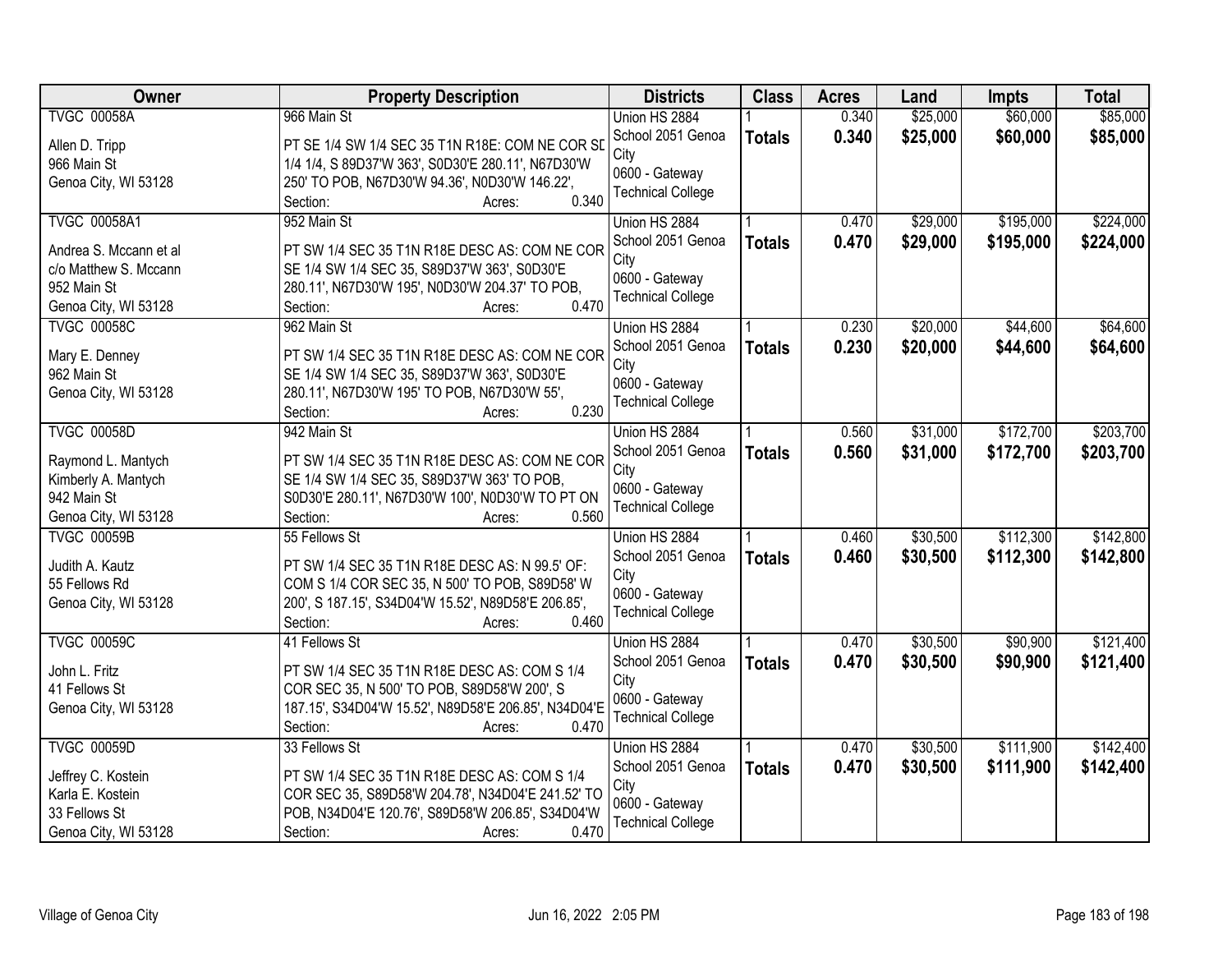| <b>Owner</b>                 | <b>Property Description</b>                           | <b>Districts</b>         | <b>Class</b>  | <b>Acres</b> | Land     | <b>Impts</b> | <b>Total</b> |
|------------------------------|-------------------------------------------------------|--------------------------|---------------|--------------|----------|--------------|--------------|
| <b>TVGC 00059E</b>           | 951 Main St                                           | Union HS 2884            |               | 0.610        | \$34,000 | \$139,500    | \$173,500    |
| <b>Andrew Collins</b>        | PT SW 1/4 SEC 35 T1N R18E DESC AS: COM S 1/4          | School 2051 Genoa        | <b>Totals</b> | 0.610        | \$34,000 | \$139,500    | \$173,500    |
| Marta Collins                | COR SEC 35, N 965.64', N87D11'W 275.92', N67D30'W     | City                     |               |              |          |              |              |
| 951 Main St                  | 184.05' TO POB, N67D30'W 133.24', S 200', S67D30'E    | 0600 - Gateway           |               |              |          |              |              |
| Genoa City, WI 53128         | 0.610<br>Section:<br>Acres:                           | <b>Technical College</b> |               |              |          |              |              |
| <b>TVGC 00059F</b>           | 1 Fellows St                                          | Union HS 2884            |               | 0.660        | \$35,000 | \$117,200    | \$152,200    |
|                              |                                                       | School 2051 Genoa        | <b>Totals</b> | 0.660        | \$35,000 | \$117,200    | \$152,200    |
| Ricky W. Anderson et al      | PT SW 1/4 SEC 35 T1N R18E DESC AS: COM S 1/4          | City                     |               |              |          |              |              |
| PO Box 162                   | COR SEC 35, S89D58'W 244.63' TO POB, S89D58'W         | 0600 - Gateway           |               |              |          |              |              |
| Genoa City, WI 53128         | 167', N34D04'E 120.76', N89D58'E 167', S34D04'W       | <b>Technical College</b> |               |              |          |              |              |
|                              | 0.660<br>Section:<br>Acres:                           |                          |               |              |          |              |              |
| <b>TVGC 00059G</b>           | 67 Fellows St                                         | Union HS 2884            |               | 0.460        | \$30,500 | \$122,200    | \$152,700    |
| Kathleen L. Russell          | PT SW 1/4 SEC 35 T1N R18E DESC AS: COM S 1/4          | School 2051 Genoa        | <b>Totals</b> | 0.460        | \$30,500 | \$122,200    | \$152,700    |
| PO Box 472                   | COR SEC 35, N 500' TO POB, S89D58'W 200', N 100',     | City                     |               |              |          |              |              |
| Genoa City, WI 53128         | N89D58'E 200', S 100' TO POB. .4591 A. VILLAGE OF     | 0600 - Gateway           |               |              |          |              |              |
|                              | 0.460<br>Section:<br>Acres:                           | <b>Technical College</b> |               |              |          |              |              |
| <b>TVGC 00059H</b>           | 115 Fellows St                                        | Union HS 2884            |               | 0.790        | \$38,000 | \$137,000    | \$175,000    |
|                              |                                                       | School 2051 Genoa        | <b>Totals</b> | 0.790        | \$38,000 | \$137,000    | \$175,000    |
| Sarah A. Johnson             | PT SW 1/4 SEC 35 T1N R18E DESC AS: COM S 1/4          | City                     |               |              |          |              |              |
| Cesar E. Lopez               | COR SEC 35, N 600' TO POB, N89D58'W 200', N 100',     | 0600 - Gateway           |               |              |          |              |              |
| 1400 Hunters Ridge Dr Ut 115 | N89D58'E 200', S 100' TO POB. ALSO COM S 1/4 COR      | <b>Technical College</b> |               |              |          |              |              |
| Genoa City, WI 53128         | 0.790<br>Section:<br>Acres:                           |                          |               |              |          |              |              |
| <b>TVGC 000591</b>           | 926 Ann St                                            | Union HS 2884            |               | 1.610        | \$52,000 | \$240,000    | \$292,000    |
| Mark G. Heelein              | PT SW 1/4 SEC 35 T1N R18E DESC AS: COM S 1/4          | School 2051 Genoa        | <b>Totals</b> | 1.610        | \$52,000 | \$240,000    | \$292,000    |
| Jennifer K. Heelein          | COR SEC 35, S89D58'W 244.63', N34D04'E 220.99',       | City                     |               |              |          |              |              |
| 926 Ann St                   | S89D58'W 224.83', N72D40'W 207.12', N64D45'W          | 0600 - Gateway           |               |              |          |              |              |
| Genoa City, WI 53128         | 1.610<br>Section:<br>Acres:                           | <b>Technical College</b> |               |              |          |              |              |
| <b>TVGC 00059J</b>           | 107 Joyce St                                          | Union HS 2884            |               | 0.660        | \$30,000 | \$146,500    | \$176,500    |
|                              |                                                       | School 2051 Genoa        | <b>Totals</b> | 0.660        | \$30,000 | \$146,500    | \$176,500    |
| Heidi A. Crow                | PT SW 1/4 SEC 35 T1N R18E DESC AS: COM S 1/4          | City                     |               |              |          |              |              |
| PO Box 544                   | COR SEC 35, S89D58'W 244.63', N34D04'E 141.29',       | 0600 - Gateway           |               |              |          |              |              |
| Genoa City, WI 53128         | S89D58'W 187.47', N72D40'W 222.76', N64D45'W<br>0.660 | <b>Technical College</b> |               |              |          |              |              |
|                              | Section:<br>Acres:                                    |                          |               |              |          |              |              |
| <b>TVGC 00059K</b>           | 15 Joyce St                                           | Union HS 2884            |               | 0.560        | \$28,000 | \$179,300    | \$207,300    |
| Sandra K. Ippolito           | PT SW 1/4 SEC 35 T1N R18E DESC AS: COM S 1/4          | School 2051 Genoa        | <b>Totals</b> | 0.560        | \$28,000 | \$179,300    | \$207,300    |
| 15 Joyce St                  | COR SEC 35, S89D58'W 244.63', N34D04'W 141.29',       | City                     |               |              |          |              |              |
| Genoa City, WI 53128         | S89D58'W 190.23', N72D40'W 221.76', N64D45'W          | 0600 - Gateway           |               |              |          |              |              |
|                              | 0.560<br>Section:<br>Acres:                           | <b>Technical College</b> |               |              |          |              |              |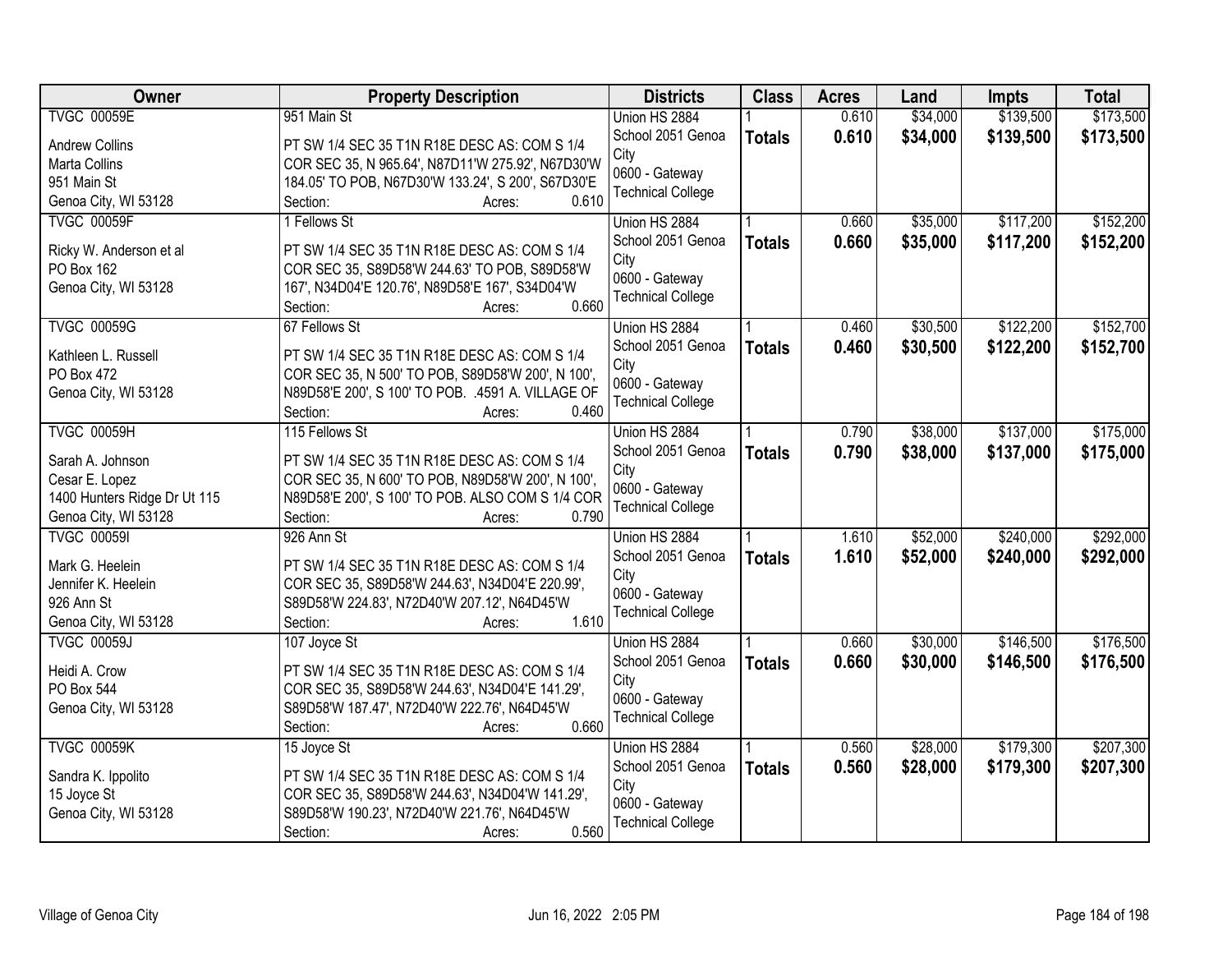| <b>Owner</b>              | <b>Property Description</b>                           | <b>Districts</b>         | <b>Class</b>  | <b>Acres</b> | Land     | Impts     | <b>Total</b> |
|---------------------------|-------------------------------------------------------|--------------------------|---------------|--------------|----------|-----------|--------------|
| <b>TVGC 00059L</b>        | 920 Bonnie Ln                                         | Union HS 2884            |               | 0.960        | \$36,000 | \$175,400 | \$211,400    |
| Melissa Olexa             | PT SW 1/4 SEC 35 T1N R18E DESC AS: COM S 1/4          | School 2051 Genoa        | <b>Totals</b> | 0.960        | \$36,000 | \$175,400 | \$211,400    |
| 920 Bonnie Ln             | COR SEC 35, S89D58'W 244.63', N34D04'E 220.99',       | City                     |               |              |          |           |              |
| Genoa City, WI 53128      | S89D58'W 167' TO POB, S89D58'W 57.83', N72D40'W       | 0600 - Gateway           |               |              |          |           |              |
|                           | 0.960<br>Section: 35<br>Acres:                        | <b>Technical College</b> |               |              |          |           |              |
| <b>TVGC 00059M</b>        | 995 Main St                                           | Union HS 2884            |               | 0.500        | \$31,500 | \$149,000 | \$180,500    |
|                           |                                                       | School 2051 Genoa        | <b>Totals</b> | 0.500        | \$31,500 | \$149,000 | \$180,500    |
| Andresen Trust            | PT SW 1/4 SEC 35 T1N R18E DESC AS: COM S 1/4          | City                     |               |              |          |           |              |
| <b>Trust Andresen</b>     | COR SEC 35, N 965.64', N87D11'W 275.92', N67D30'W     | 0600 - Gateway           |               |              |          |           |              |
| PO Box 147                | 743', N 53.70', S89D50'W 36.70' TO POB, S22D30'W      | <b>Technical College</b> |               |              |          |           |              |
| Genoa City, WI 53128      | 0.500<br>Section:<br>Acres:                           |                          |               |              |          |           |              |
| <b>TVGC 00059N</b>        | 40 Gregory Dr                                         | Union HS 2884            |               | 0.630        | \$29,000 | \$156,200 | \$185,200    |
| <b>Robert Wells Trust</b> | PT SW 1/4 SEC 35 T1N R18E DESC AS: COM S 1/4          | School 2051 Genoa        | <b>Totals</b> | 0.630        | \$29,000 | \$156,200 | \$185,200    |
| Diana Wells Trust         | COR SEC 35, N 965.64', N87D11'W 275.92', N67D30'W     | City                     |               |              |          |           |              |
| 40 Gregory Dr             | 743', N 53.70', S89D50'W 177.85' TO POB, S89D50'W     | 0600 - Gateway           |               |              |          |           |              |
| Genoa City, WI 53128      | 0.630<br>Section:<br>Acres:                           | <b>Technical College</b> |               |              |          |           |              |
| <b>TVGC 000590</b>        | 938 Ann St                                            | Union HS 2884            |               | 0.700        | \$30,500 | \$196,100 | \$226,600    |
|                           |                                                       | School 2051 Genoa        | <b>Totals</b> | 0.700        | \$30,500 | \$196,100 | \$226,600    |
| Thomas L. Kehl            | PT SW 1/4 SEC 35 T1N R18E DESC AS: COM S 1/4          | City                     |               |              |          |           |              |
| Ann Kehl                  | COR SEC 35, N 965.64', N87D11'W 275.92', N67D30'W     | 0600 - Gateway           |               |              |          |           |              |
| 938 Ann St                | 317.29', S 200', N67D30'W 49.97' TO POB, N73D58'W     | <b>Technical College</b> |               |              |          |           |              |
| Genoa City, WI 53128      | 0.700<br>Section:<br>Acres:                           |                          |               |              |          |           |              |
| <b>TVGC 00059P</b>        | 948 Ann St                                            | Union HS 2884            |               | 0.860        | \$34,000 | \$197,000 | \$231,000    |
| Thomas H. Ruenz           | PT SW 1/4 SEC 35 T1N R18E DESC AS: COM S 1/4          | School 2051 Genoa        | <b>Totals</b> | 0.860        | \$34,000 | \$197,000 | \$231,000    |
| Brenda J. Ruenz           | COR SEC 35, N 965.64', N87D11'W 275.92', N67D30'W     | City                     |               |              |          |           |              |
| 948 Ann St                | 317.29', S 200', N67D30'W 49.97', N73D58'W 150' TO    | 0600 - Gateway           |               |              |          |           |              |
| Genoa City, WI 53128      | 0.860<br>Section:<br>Acres:                           | <b>Technical College</b> |               |              |          |           |              |
| <b>TVGC 00059P1</b>       | 958 Ann St                                            | Union HS 2884            |               | 0.880        | \$34,000 | \$244,700 | \$278,700    |
|                           |                                                       | School 2051 Genoa        | <b>Totals</b> | 0.880        | \$34,000 | \$244,700 | \$278,700    |
| Matthew S. Moulyn         | PT SW 1/4 SEC 35 T1N R18E DESC AS: COM S 1/4          | City                     |               |              |          |           |              |
| Heather L. Miller         | COR SEC 35, N 965.64', N87D11'W 275.92', N67D30'W     | 0600 - Gateway           |               |              |          |           |              |
| 958 Ann St                | 317.29', S 200', N67D30'W 49.97', N73D58'W 348.47' TO | <b>Technical College</b> |               |              |          |           |              |
| Genoa City, WI 53128      | Section:<br>0.880<br>Acres:                           |                          |               |              |          |           |              |
| <b>TVGC 00059Q</b>        | 930 Ann St                                            | Union HS 2884            |               | 0.600        | \$28,500 | \$158,800 | \$187,300    |
| Joe M. Aiello             | PT SW 1/4 SEC 35 T1N R18E DESC AS: COM S 1/4          | School 2051 Genoa        | <b>Totals</b> | 0.600        | \$28,500 | \$158,800 | \$187,300    |
| Cassandra A. Skinner      | COR SEC 35, N 965.64', N87D11'W 275.92', N67D30'W     | City                     |               |              |          |           |              |
| 930 Ann St                | 743', S89D50'W 177.85', S0D08'W 245.65' TO POB,       | 0600 - Gateway           |               |              |          |           |              |
| Genoa City, WI 53128      | 0.600<br>Section:<br>Acres:                           | <b>Technical College</b> |               |              |          |           |              |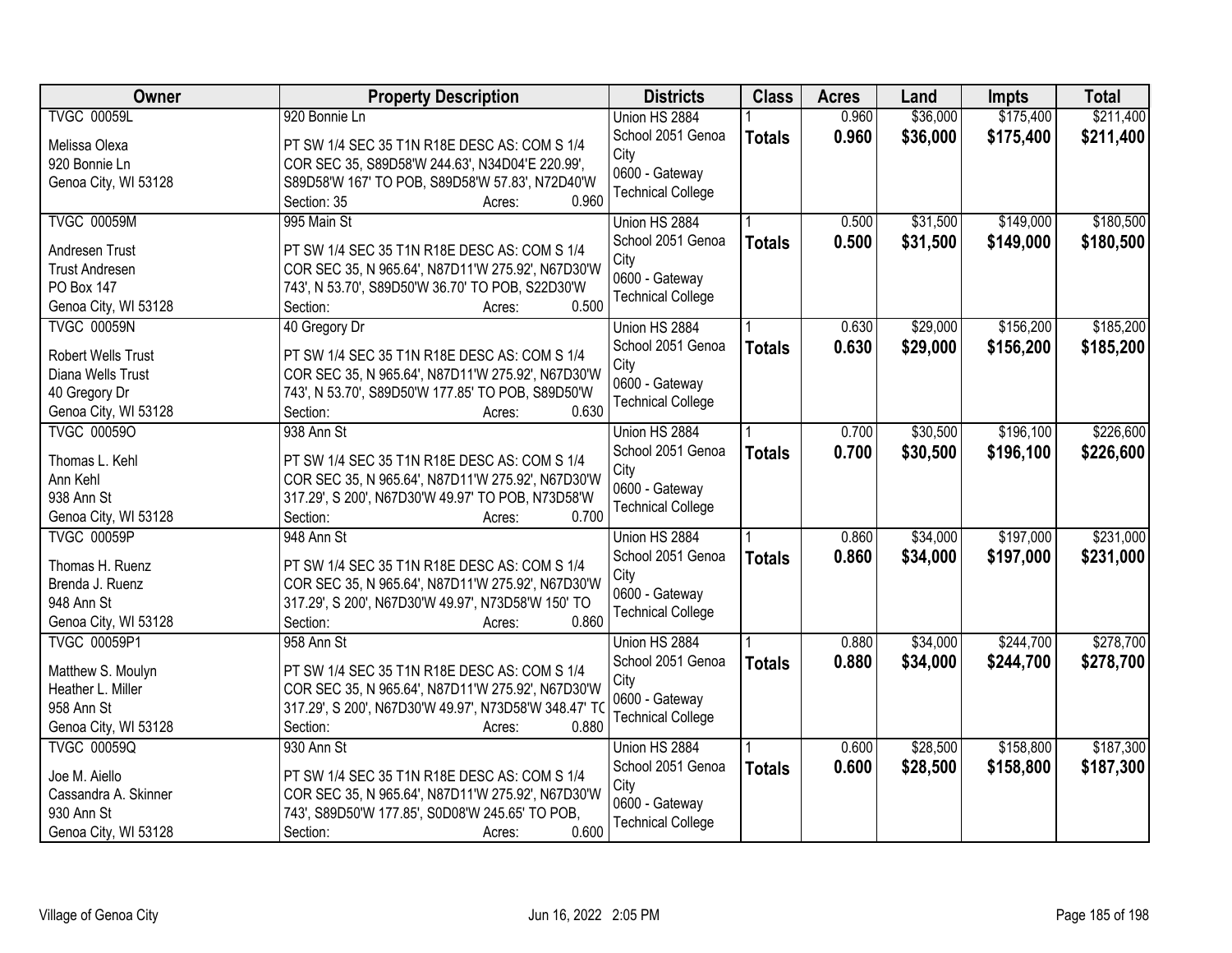| Owner                     | <b>Property Description</b>                               | <b>Districts</b>         | <b>Class</b>  | <b>Acres</b>             | Land     | <b>Impts</b> | <b>Total</b> |
|---------------------------|-----------------------------------------------------------|--------------------------|---------------|--------------------------|----------|--------------|--------------|
| <b>TVGC 00059R</b>        | 137 Fellows St                                            | Union HS 2884            |               | 1.130                    | \$45,000 | \$125,300    | \$170,300    |
| Katherine M. Laubinger    | PT SW 1/4 SEC 35 T1N R18E DESC AS: COM S 1/4              | School 2051 Genoa        | <b>Totals</b> | 1.130                    | \$45,000 | \$125,300    | \$170,300    |
| 137 Fellows St            | COR SEC 35, N 965.64' TO POB, N87D11'W 245.92', S         | City                     |               |                          |          |              |              |
| Genoa City, WI 53128      | 200', S87D11'E 45.68', N89D58'E 200', N TO POB.           | 0600 - Gateway           |               |                          |          |              |              |
|                           | 1.130<br>Section:<br>Acres:                               | <b>Technical College</b> |               |                          |          |              |              |
| <b>TVGC 00059S</b>        | 121 Fellows St                                            | Union HS 2884            |               | 0.340                    | \$27,500 | \$129,500    | \$157,000    |
|                           |                                                           | School 2051 Genoa        | <b>Totals</b> | 0.340                    | \$27,500 | \$129,500    | \$157,000    |
| Daniel D. Hansen          | PT SW 1/4 SEC 35 T1N R18E DESC AS: COM S 1/4              | City                     |               |                          |          |              |              |
| Corinne M. Hansen         | COR SEC 35, N 700' TO POB, N 75.60', N89D58' W            | 0600 - Gateway           |               |                          |          |              |              |
| 7605 Burgett Rd           | 200', S 75.60', S89D58'E 200' TO POB. VILLAGE OF<br>0.340 | <b>Technical College</b> |               |                          |          |              |              |
| Richmond, IL 60071-0000   | Section:<br>Acres:                                        |                          |               |                          |          |              |              |
| <b>TVGC 00059U</b>        | 22 Joyce St                                               | Union HS 2884            |               | 2.790                    | \$69,500 | \$71,000     | \$140,500    |
| Charles L. Miller III     | PT SW 1/4 SEC 35 T1N R18E DESC AS: COM S 1/4              | School 2051 Genoa        | <b>Totals</b> | 2.790                    | \$69,500 | \$71,000     | \$140,500    |
| 22 Joyce St               | COR SEC 35, S89D58'W 244.63', N34D04'E 220.99',           | City                     |               |                          |          |              |              |
| Genoa City, WI 53128      | S89D58'W 224.83', N72D40'W 207.12', N64D45'W              | 0600 - Gateway           |               |                          |          |              |              |
|                           | 2.790<br>Section:<br>Acres:                               | <b>Technical College</b> |               |                          |          |              |              |
| <b>TVGC 00059V</b>        | 959 Main St                                               | Union HS 2884            |               | 0.520                    | \$32,000 | \$138,300    | \$170,300    |
|                           |                                                           | School 2051 Genoa        | <b>Totals</b> | 0.520                    | \$32,000 | \$138,300    | \$170,300    |
| Smith Family Trust        | PT SW 1/4 SEC 35 T1N R18E DESC AS: COM S 1/4              | City                     |               |                          |          |              |              |
| 3909 SE Overton Dr        | COR SEC 35, N 965.64', N87D11'W 275.92', N67D30'W         | 0600 - Gateway           |               |                          |          |              |              |
| Richmond, IL 60071        | 317.29' TO POB, S 200', N67D30'W 49.97', N73D58' W        | <b>Technical College</b> |               |                          |          |              |              |
|                           | 0.520<br>Section:<br>Acres:                               |                          |               |                          |          |              |              |
| <b>TVGC 00060</b>         | <b>Fellows St</b>                                         | Union HS 2884            |               | Assessed with TVGC 00061 |          |              |              |
| Howard L. Hunt            | PT SE 1/4 SEC 35 T1N R18E DESC AS: COM 965.64' N          | School 2051 Genoa        |               |                          |          |              |              |
| 140 Fellows St            | OF S 1/4 COR ON S LN HWY, S87D11'E 320', S 4.2',          | City                     |               |                          |          |              |              |
| Genoa City, WI 53128-0000 | S89D22'E 154.55' ALG HWY TO RR, SWLY ALG RR               | 0600 - Gateway           |               |                          |          |              |              |
|                           | 0.000<br>Section:<br>Acres:                               | <b>Technical College</b> |               |                          |          |              |              |
| <b>TVGC 00061</b>         | 140 Fellows St                                            | Union HS 2884            |               | 1.100                    | \$27,000 | \$116,300    | \$143,300    |
| Howard L. Hunt            | PT SE 1/4 SEC 35 T1N R18E DESC AS: COM 829.5' N           | School 2051 Genoa        | <b>Totals</b> | 1.100                    | \$27,000 | \$116,300    | \$143,300    |
| 140 Fellows St            | OF S 1/4 COR, S87D30'E 324', N 74', N87D30'W 135',        | City                     |               |                          |          |              |              |
| Genoa City, WI 53128-0000 | WLY 190', S TO POB. VILLAGE OF GENOA CITY;                | 0600 - Gateway           |               |                          |          |              |              |
|                           | 1.100<br>Section:<br>Acres:                               | <b>Technical College</b> |               |                          |          |              |              |
| <b>TVGC 00062</b>         | 128 Fellows St                                            | Union HS 2884            |               | 0.680                    | \$32,500 | \$94,200     | \$126,700    |
|                           |                                                           | School 2051 Genoa        | <b>Totals</b> | 0.680                    | \$32,500 | \$94,200     | \$126,700    |
| Ralph A. Cinefro          | PT SE 1/4 SEC 35 T1N R18E DESC AS: COM 829.5' N           | City                     |               |                          |          |              |              |
| B J. Cinefro              | OF S 1/4 COR SEC 35, S87D30'E 324', S 92' TO NW LN        | 0600 - Gateway           |               |                          |          |              |              |
| 128 Fellows St            | RR, N87D30'W 324' M/L, N 92' TO POB. EXC. LAND IN         | <b>Technical College</b> |               |                          |          |              |              |
| Genoa City, WI 53128      | 0.680<br>Section:<br>Acres:                               |                          |               |                          |          |              |              |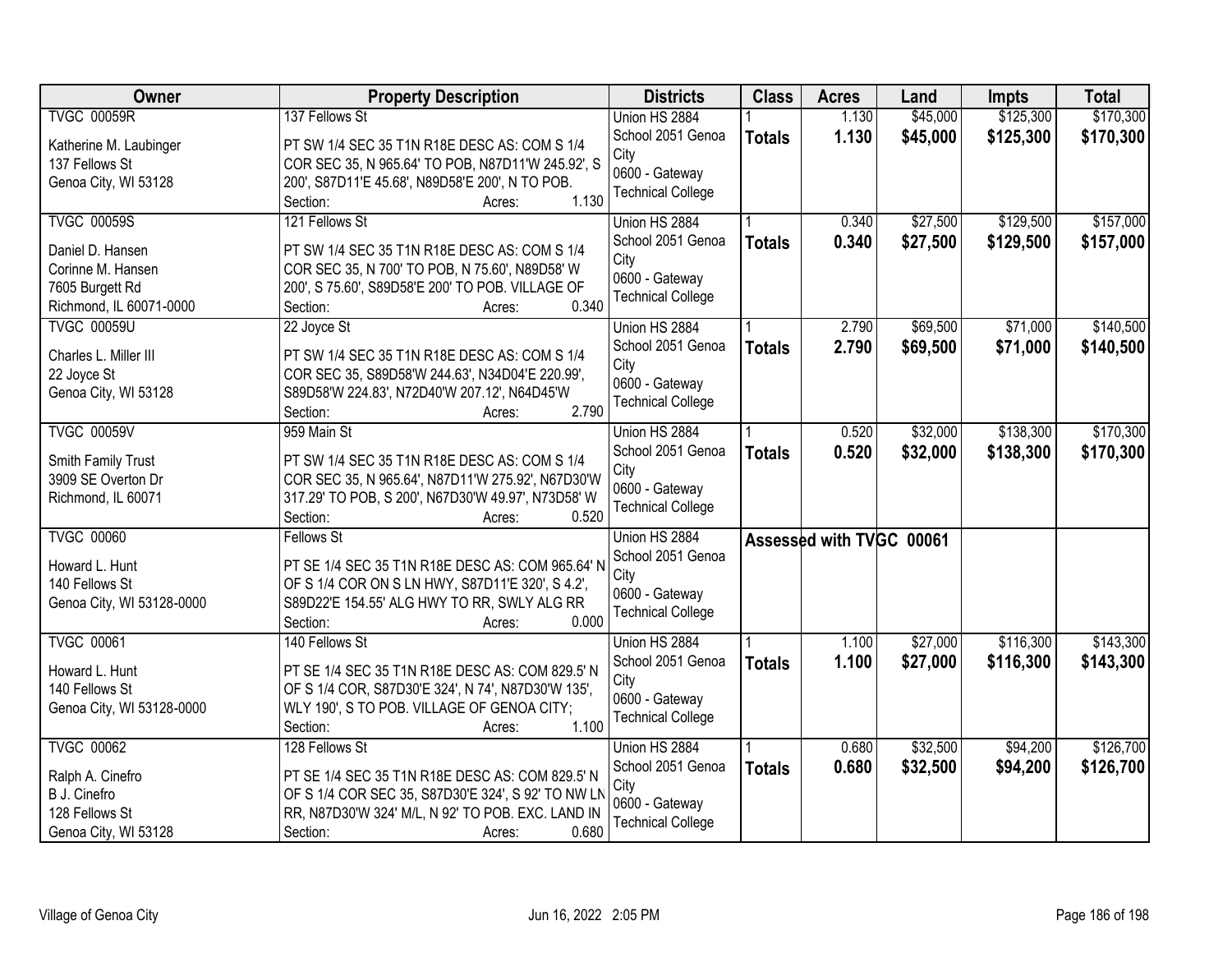| Owner                                       | <b>Property Description</b>                                                                        | <b>Districts</b>         | <b>Class</b>   | <b>Acres</b> | Land      | <b>Impts</b>    | <b>Total</b> |
|---------------------------------------------|----------------------------------------------------------------------------------------------------|--------------------------|----------------|--------------|-----------|-----------------|--------------|
| <b>TVGC 00063</b>                           | 80 Fellows St                                                                                      | Union HS 2884            |                | 0.680        | \$35,500  | \$88,000        | \$123,500    |
| Brett M. Krause                             | PT SW 1/4 SE 1/4 SEC 35 T1N R18E-COM 737.5' N OF                                                   | School 2051 Genoa        | <b>Totals</b>  | 0.680        | \$35,500  | \$88,000        | \$123,500    |
| Susan P. Krause                             | S 1/4 COR S87D30'E TO RR, SWLY ALG RR 117.3', W                                                    | City<br>0600 - Gateway   |                |              |           |                 |              |
| 64 Fellows St                               | TO N & S 1/4 LN, N 100' TO POB. EXC. 12.5' STRIP ON                                                | <b>Technical College</b> |                |              |           |                 |              |
| Genoa City, WI 53128-0000                   | 0.680<br>Section:<br>Acres:                                                                        |                          |                |              |           |                 |              |
| <b>TVGC 00064</b>                           | 56 Fellows St                                                                                      | Union HS 2884            |                | 0.960        | \$41,000  | \$88,600        | \$129,600    |
| Boondock Properties LLC Series 56           | PT SE 1/4 SEC 35 T1N R18E DESC AS: COM 243.5' N                                                    | School 2051 Genoa        | <b>Totals</b>  | 0.960        | \$41,000  | \$88,600        | \$129,600    |
| Fellows                                     | OF S 1/4 COR SEC 35, N 393.42', S87D30'E 256.5' TO                                                 | City                     |                |              |           |                 |              |
| 28967 W Westlane Ave                        | RR, SWLY ALG RR TO POB. EXC N 70' VILLAGE OF                                                       | 0600 - Gateway           |                |              |           |                 |              |
| Spring Grove, IL 60081                      | 0.960<br>Section:<br>Acres:                                                                        | <b>Technical College</b> |                |              |           |                 |              |
| <b>TVGC 00064A</b>                          | 64 Fellows St                                                                                      | Union HS 2884            |                | 0.410        | \$29,500  | \$211,000       | \$240,500    |
|                                             |                                                                                                    | School 2051 Genoa        | <b>Totals</b>  | 0.410        | \$29,500  | \$211,000       | \$240,500    |
| Brett M. Krause                             | PT SE 1/4 SEC 35 T1N R18E DESC AS: N 70' OF: COM                                                   | City                     |                |              |           |                 |              |
| Susan P. Krause                             | S 1/4 COR SEC 35, N 243.8' TO POB, N 393.42',                                                      | 0600 - Gateway           |                |              |           |                 |              |
| 64 Fellows St                               | S87D30'E 256.5' TO NW SIDE RR, SWLY 461.1' ALG                                                     | <b>Technical College</b> |                |              |           |                 |              |
| Genoa City, WI 53128-0000                   | 0.410<br>Section:<br>Acres:                                                                        |                          |                |              |           |                 |              |
| <b>TVGC 00065</b>                           | 7 Fellows St                                                                                       | Union HS 2884            | $\overline{2}$ | 3.740        | \$119,500 | \$17,200        | \$136,700    |
| Albert Kaczmarek                            | PT SE 1/4 & SW 1/4 SEC 35 T1N R18E DESC AS: COM                                                    | School 2051 Genoa        | <b>Totals</b>  | 3.740        | \$119,500 | \$17,200        | \$136,700    |
| PO Box 639                                  | SW COR SE 1/4 SEC 35, E 313.68', N 628. 29' M/L TO                                                 | City                     |                |              |           |                 |              |
| Pell Lake, WI 53157                         | PLACE OF INTER OF SELY R/W LN OF RR, SWLY ALO                                                      | 0600 - Gateway           |                |              |           |                 |              |
|                                             | 3.740<br>Section:<br>Acres:                                                                        | <b>Technical College</b> |                |              |           |                 |              |
| <b>TVGC 00066</b>                           | <b>Fellows St</b>                                                                                  | Union HS 2884            | 5              | 13.120       | \$10,300  | $\overline{50}$ | \$10,300     |
|                                             |                                                                                                    | School 2051 Genoa        | <b>Totals</b>  | 13.120       | \$10,300  | \$0             | \$10,300     |
| Mieczyslaw M. Kaczmarek et al<br>PO Box 639 | PT SE 1/4 SEC 35 T1N R18E DESC AS: COM 313.68' E<br>OF S 1/4 COR SEC 35, E 900.78', N20D15'W 222', | City                     |                |              |           |                 |              |
| Pell Lake, WI 53157                         | N19D30'W 230', N37D30'W 246', N33D W 200', N51D W                                                  | 0600 - Gateway           |                |              |           |                 |              |
|                                             | 13.120<br>Section:<br>Acres:                                                                       | <b>Technical College</b> |                |              |           |                 |              |
| <b>TVGC 00066A</b>                          | <b>Fellows St</b>                                                                                  | Union HS 2884            |                | 1.200        | \$1,500   | $\overline{50}$ | \$1,500      |
|                                             |                                                                                                    | School 2051 Genoa        | <b>Totals</b>  | 1.200        | \$1,500   | \$0             | \$1,500      |
| Brett M. Krause                             | STRIP 50' IN WIDTH WHICH LIES 25' IN WIDTH ON                                                      | City                     |                |              |           |                 |              |
| Susan P. Krause                             | EACH SIDE OF C/L OF TRACK OF FORMER                                                                | 0600 - Gateway           |                |              |           |                 |              |
| 64 Fellows St                               | KENOSHA DIVISION SO CALLED OF C & NW RY CO                                                         | <b>Technical College</b> |                |              |           |                 |              |
| Genoa City, WI 53128-0000                   | 1.200<br>Section:<br>Acres:                                                                        |                          |                |              |           |                 |              |
| <b>TVGC 00066A1</b>                         | Main St                                                                                            | Union HS 2884            |                | 0.460        | \$4,000   | $\overline{50}$ | \$4,000      |
| <b>Bass Living Trust</b>                    | PT SE 1/4 SEC 35 T1N R18E DESC AS: COM S 1/4                                                       | School 2051 Genoa        | <b>Totals</b>  | 0.460        | \$4,000   | \$0             | \$4,000      |
| 10418 Rte 173                               | COR SEC 35, N0D08'55"W 829.50', S87D21'05"E 324',                                                  | City                     |                |              |           |                 |              |
| Hebron, IL 60034                            | S0D08'55"E 68.96' TO POB N33D55'00"E 276.42' TO                                                    | 0600 - Gateway           |                |              |           |                 |              |
|                                             | 0.460<br>Section:<br>Acres:                                                                        | <b>Technical College</b> |                |              |           |                 |              |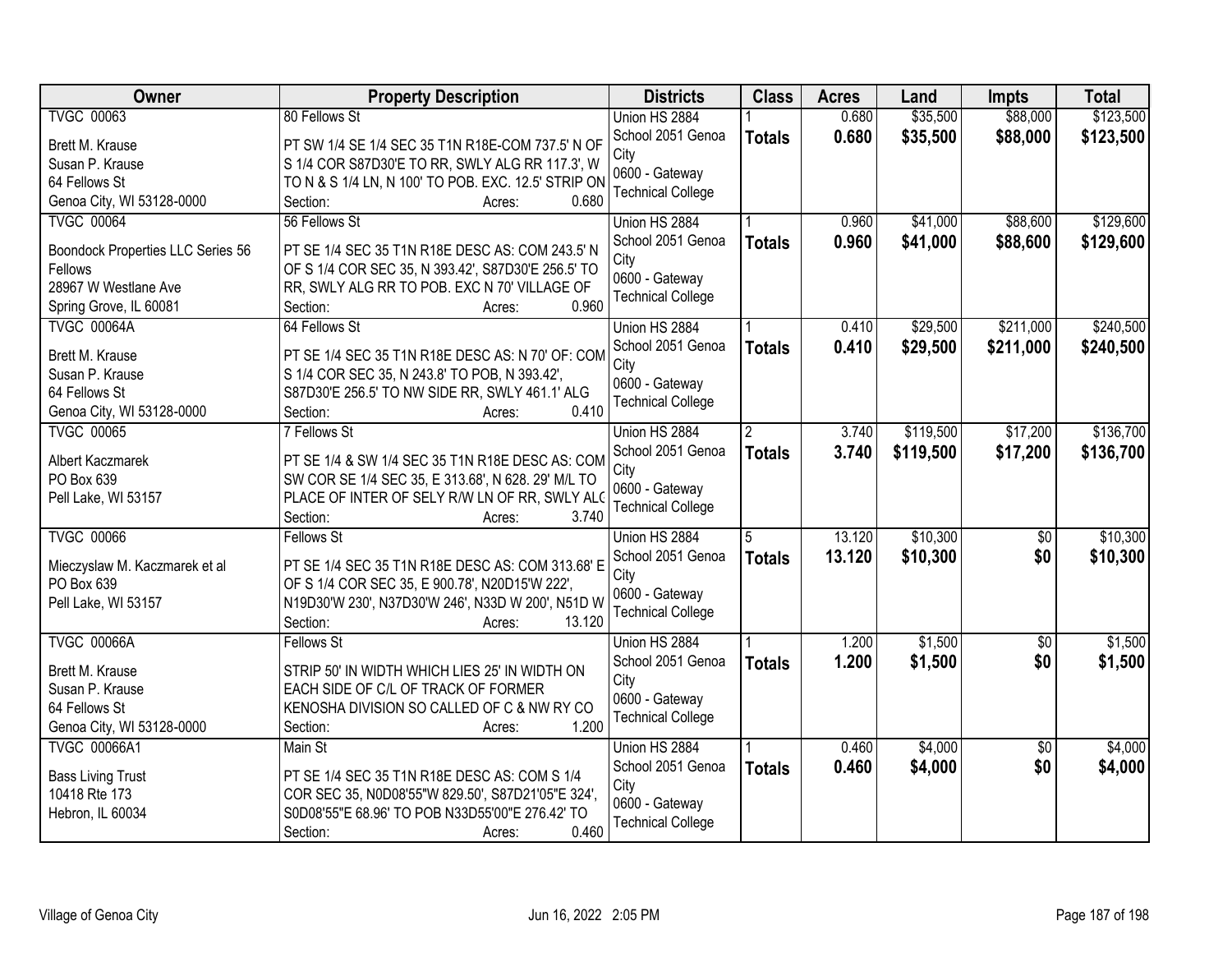| Owner                                 | <b>Property Description</b>                                                                         | <b>Districts</b>         | <b>Class</b>    | <b>Acres</b> | Land            | Impts           | <b>Total</b>    |
|---------------------------------------|-----------------------------------------------------------------------------------------------------|--------------------------|-----------------|--------------|-----------------|-----------------|-----------------|
| <b>TVGC 00067</b>                     | <b>First St</b>                                                                                     | Union HS 2884            | X4              | 0.964        | $\overline{50}$ | $\overline{50}$ | $\overline{50}$ |
| Village of Genoa City                 | PT SE 1/4 SEC 35 T1N R18E DESC AS: COM INTER                                                        | School 2051 Genoa        | <b>Totals</b>   | 0.964        | \$0             | \$0             | \$0             |
| PO Box 428                            | OF S LN 1ST ST & W LN MILL ST, E 66', S 132', E 33'                                                 | City                     |                 |              |                 |                 |                 |
| Genoa City, WI 53128                  | TO POB, S 336', E 99', N 468', W 66', S 132', W 33' TO                                              | 0600 - Gateway           |                 |              |                 |                 |                 |
|                                       | 0.964<br>Section:<br>Acres:                                                                         | <b>Technical College</b> |                 |              |                 |                 |                 |
| <b>TVGC 00067A</b>                    | First St                                                                                            | Union HS 2884            | $\overline{X4}$ | 0.900        | $\overline{50}$ | $\overline{30}$ | $\overline{50}$ |
| Village of Genoa City                 | PT SE 1/4 SEC 35 T1N R18E DESC AS: COM INTER                                                        | School 2051 Genoa        | <b>Totals</b>   | 0.900        | \$0             | \$0             | \$0             |
| PO Box 428                            | OF S LN 1ST ST & W LN MILL ST, E 66', S 132', E 33', S                                              | City                     |                 |              |                 |                 |                 |
| Genoa City, WI 53128                  | 336', W TO CTR NIPPER- SINK CRK, N TO PT INTER                                                      | 0600 - Gateway           |                 |              |                 |                 |                 |
|                                       | 0.900<br>Section:<br>Acres:                                                                         | <b>Technical College</b> |                 |              |                 |                 |                 |
| <b>TVGC 00067A1</b>                   | <b>First St</b>                                                                                     | Union HS 2884            | X4              | 0.100        | \$0             | $\overline{50}$ | $\overline{50}$ |
|                                       |                                                                                                     | School 2051 Genoa        | <b>Totals</b>   | 0.100        | \$0             | \$0             | \$0             |
| Village of Genoa City                 | W 1/2 W 1/2 SE 1/4 SEC 35 T1N R18E: COM INTER OF                                                    | City                     |                 |              |                 |                 |                 |
| PO Box 428                            | E LN MILL ST & S LN 1ST ST, E 33', S 132', E 33', N                                                 | 0600 - Gateway           |                 |              |                 |                 |                 |
| Genoa City, WI 53128                  | 132' TO POB. VILLAGE OF GENOA CITY                                                                  | <b>Technical College</b> |                 |              |                 |                 |                 |
|                                       | 0.100<br>Section:<br>Acres:                                                                         |                          |                 |              |                 |                 |                 |
| <b>TVGC 00067B</b>                    | <b>First St</b>                                                                                     | Union HS 2884            | $\overline{X4}$ | 0.075        | \$0             | \$0             | \$0             |
| Village of Genoa City                 | PT SE 1/4 SEC 35 T1N R18E DESC AS: COM INTER                                                        | School 2051 Genoa        | <b>Totals</b>   | 0.075        | \$0             | \$0             | \$0             |
| PO Box 428                            | OF S LN 1ST ST & E LN MILL ST, S 132', E 33', S 303'                                                | City<br>0600 - Gateway   |                 |              |                 |                 |                 |
| Genoa City, WI 53128                  | TO POB, S 33', E 99', N 33', W 99' TO POB. VILLAGE O                                                | <b>Technical College</b> |                 |              |                 |                 |                 |
|                                       | 0.075<br>Section:<br>Acres:                                                                         |                          |                 |              |                 |                 |                 |
| <b>TVGC 00068</b>                     | <b>First St</b>                                                                                     | Union HS 2884            | $\overline{X4}$ | 0.100        | \$0             | $\overline{50}$ | \$0             |
| Village of Genoa City                 | PT. S 1/2 SE 1/4 SEC 35 T1N R18E: COM INTER E LN                                                    | School 2051 Genoa        | <b>Totals</b>   | 0.100        | \$0             | \$0             | \$0             |
| PO Box 428                            | MILL ST & S LN 1ST ST, E 33' TO POB, E 33', S 132', W                                               | City                     |                 |              |                 |                 |                 |
| Genoa City, WI 53128                  | 33', N 132' TO POB. VILLAGE OF GENOA CITY                                                           | 0600 - Gateway           |                 |              |                 |                 |                 |
|                                       | Section:<br>0.100<br>Acres:                                                                         | <b>Technical College</b> |                 |              |                 |                 |                 |
| <b>TVGC 00069</b>                     | 624 First St                                                                                        | Union HS 2884            |                 | 0.200        | \$20,500        | \$125,000       | \$145,500       |
| Leland R. Swenson                     | PT SE 1/4 SEC 35 T1N R18E DESC AS: COM SW COR                                                       | School 2051 Genoa        | <b>Totals</b>   | 0.200        | \$20,500        | \$125,000       | \$145,500       |
| Linda L. Swenson                      | LOT 22 OP, S IN E LN MILL ST TO N LN 1ST ST A                                                       | City                     |                 |              |                 |                 |                 |
| PO Box 362                            | DISTANCE OF 66' M/L, E 132', N TO SE COR LOT 22,                                                    | 0600 - Gateway           |                 |              |                 |                 |                 |
| Genoa City, WI 53128-2026             | 0.200<br>Section:<br>Acres:                                                                         | <b>Technical College</b> |                 |              |                 |                 |                 |
| <b>TVGC 00070</b>                     | 611 Walworth St                                                                                     | Union HS 2884            | 2               | 0.386        | \$31,000        | \$88,600        | \$119,600       |
|                                       |                                                                                                     | School 2051 Genoa        | <b>Totals</b>   | 0.386        | \$31,000        | \$88,600        | \$119,600       |
| Edwin Vankrumpen<br>W1342 County Rd B | PT E 1/2 SE 1/4 SEC 35 T1N R18E: COM ON N&S 1/8<br>LN AT INTER WITH C/L WALWORTH ST, S 198', E 85', | City                     |                 |              |                 |                 |                 |
| Genoa City, WI 53128                  | N 198', W 85' TO POB. VILLAGE OF GENOA CITY                                                         | 0600 - Gateway           |                 |              |                 |                 |                 |
|                                       | 0.386<br>Section:<br>Acres:                                                                         | <b>Technical College</b> |                 |              |                 |                 |                 |
|                                       |                                                                                                     |                          |                 |              |                 |                 |                 |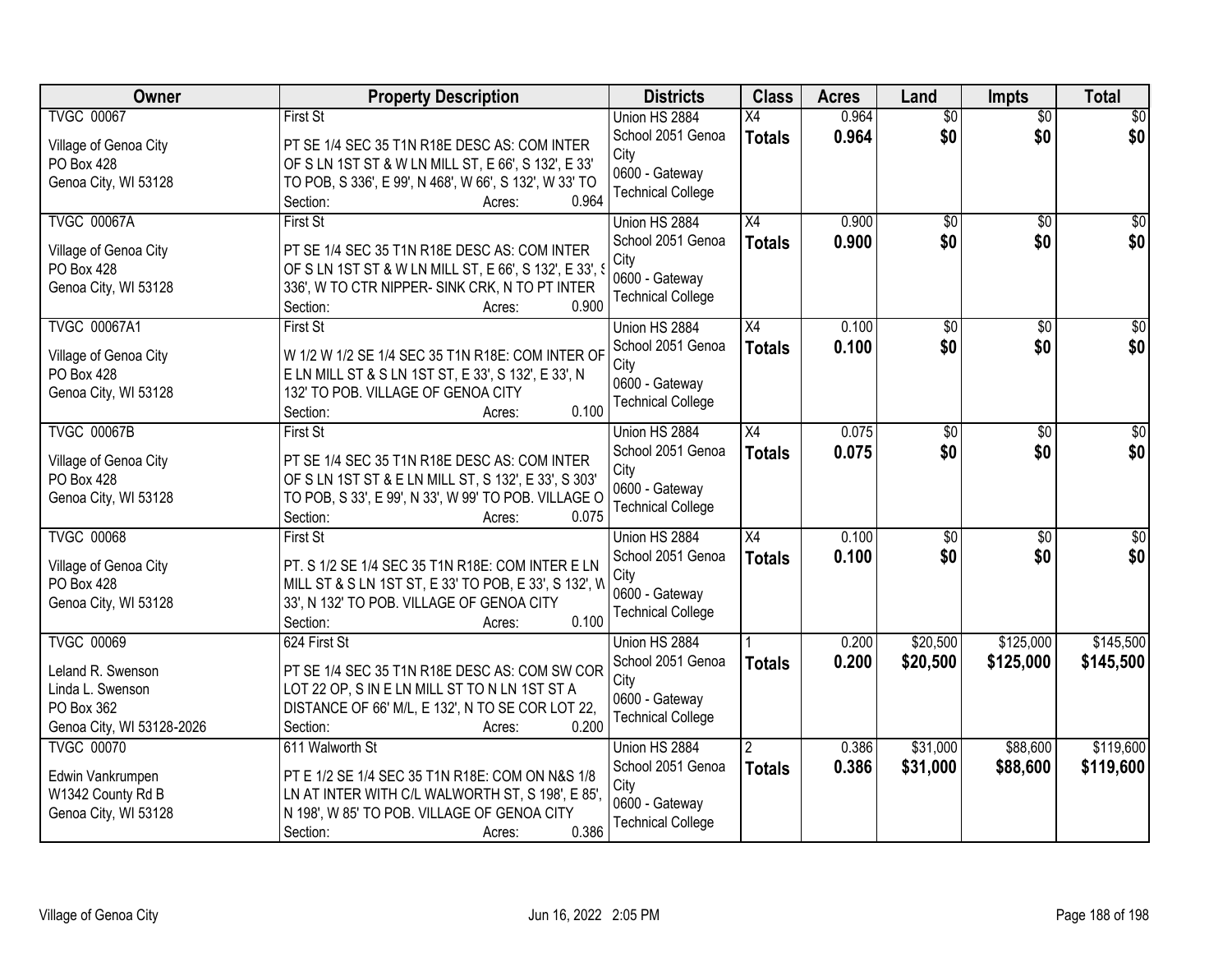| Owner                        | <b>Property Description</b>                           | <b>Districts</b>         | <b>Class</b>  | <b>Acres</b> | Land     | <b>Impts</b>    | <b>Total</b> |
|------------------------------|-------------------------------------------------------|--------------------------|---------------|--------------|----------|-----------------|--------------|
| <b>TVGC 00071</b>            | 533 Walworth St                                       | Union HS 2884            |               | 0.510        | \$31,500 | \$148,800       | \$180,300    |
| 531 Walworth Street, LLC     | PT SE 1/4 SE 1/4 SEC 35 T1N R18E-COM CTR              | School 2051 Genoa        | <b>Totals</b> | 0.510        | \$31,500 | \$148,800       | \$180,300    |
| PO Box 370                   | WALWORTH ST 85' E OF E 1/8 LN, S 198', E 113', N      | City                     |               |              |          |                 |              |
| Walworth, WI 53184           | 198', W TO POB. VILLAGE OF GENOA CITY                 | 0600 - Gateway           |               |              |          |                 |              |
|                              | 0.510<br>Section: 35<br>Acres:                        | <b>Technical College</b> |               |              |          |                 |              |
| <b>TVGC 00072</b>            | 523 Walworth St                                       | Union HS 2884            |               | 0.250        | \$23,000 | \$85,200        | \$108,200    |
| Tami Dahlke M. Trsut         | PT. SE 1/4 SE 1/4 SEC 35 T1N R18E-COM ON S LN         | School 2051 Genoa        | <b>Totals</b> | 0.250        | \$23,000 | \$85,200        | \$108,200    |
| c/o Tami M Dahlke Trsut      | WALWORTH ST 198' E OF E 1/8 LN, S 165', E 66', N      | City                     |               |              |          |                 |              |
| PO Box 451                   | 165', W 66' TO POB. VILLAGE OF GENOA CITY             | 0600 - Gateway           |               |              |          |                 |              |
| Genoa City, WI 53128         | 0.250<br>Section:<br>Acres:                           | <b>Technical College</b> |               |              |          |                 |              |
| <b>TVGC 00073</b>            | 517 Walworth St                                       | Union HS 2884            |               | 0.250        | \$23,000 | \$91,400        | \$114,400    |
|                              |                                                       | School 2051 Genoa        | <b>Totals</b> | 0.250        | \$23,000 | \$91,400        | \$114,400    |
| 517-519 Walworth Street, LLC | PT SE 1/4 SE 1/4 SEC 35 T1N R18E: COM ON S LN         | City                     |               |              |          |                 |              |
| N2447 Shady Side Dr          | WALWORTH ST 264' E OF N & S 1/8 LN, S 165' E 66', N   | 0600 - Gateway           |               |              |          |                 |              |
| Lake Geneva, WI 53147        | 165', W 66' TO POB. VILLAGE OF GENOA CITY             | <b>Technical College</b> |               |              |          |                 |              |
|                              | 0.250<br>Section:<br>Acres:                           |                          |               |              |          |                 |              |
| <b>TVGC 00074</b>            | 509 Walworth St                                       | Union HS 2884            |               | 0.250        | \$23,000 | \$99,600        | \$122,600    |
| Bradley R. Schwarz           | PT SE 1/4 SEC 35 T1N R18E DESC AS: COM NW COR         | School 2051 Genoa        | <b>Totals</b> | 0.250        | \$23,000 | \$99,600        | \$122,600    |
| 509 Walworth St              | LOT 3 BLK 1 STRAINS ADD, N 165', E 66', S 165', W 66  | City<br>0600 - Gateway   |               |              |          |                 |              |
| Genoa City, WI 53128         | TO POB. VILLAGE OF GENOA CITY                         | <b>Technical College</b> |               |              |          |                 |              |
|                              | 0.250<br>Section: 35<br>Acres:                        |                          |               |              |          |                 |              |
| <b>TVGC 00075</b>            | 401 Walworth St                                       | Union HS 2884            |               | 0.450        | \$30,500 | \$100,900       | \$131,400    |
| Emil Marquardt Jr            | PT. SE 1/4 SE 1/4 SEC 35 T1N R18E: COM NE COR         | School 2051 Genoa        | <b>Totals</b> | 0.450        | \$30,500 | \$100,900       | \$131,400    |
| Susan Zentner                | LOT 3 BLK 2 STRAIN ADD, S 165', E 10.04 RODS,         | City                     |               |              |          |                 |              |
| 401 Walworth St              | N24D30' W TO S LN WAL-WORTH ST, W TO POB. EX          | 0600 - Gateway           |               |              |          |                 |              |
| Genoa City, WI 53128         | Section:<br>0.450<br>Acres:                           | <b>Technical College</b> |               |              |          |                 |              |
| <b>TVGC 00077</b>            | 323 Walworth St                                       | Union HS 2884            |               | 1.760        | \$58,000 | \$59,000        | \$117,000    |
|                              |                                                       | School 2051 Genoa        | <b>Totals</b> | 1.760        | \$58,000 | \$59,000        | \$117,000    |
| 323-325 Walworth Street, LLC | PT SE 1/4 SEC 35 T1N R18E DESC AS: COM 66' W OF       | City                     |               |              |          |                 |              |
| N2447 Shady Side Dr          | NE COR SE 1/4 SE 1/4 SEC 35, S 297', E 66' TO E SEC   | 0600 - Gateway           |               |              |          |                 |              |
| Lake Geneva, WI 53147        | LN, S TO RR, NWLY ON RR TO PT 12.5 RODS W OF          | <b>Technical College</b> |               |              |          |                 |              |
|                              | 1.760<br>Section:<br>Acres:                           |                          |               |              |          |                 |              |
| <b>TVGC 00078</b>            | <b>Walworth St</b>                                    | Union HS 2884            |               | 0.450        | \$14,000 | $\overline{50}$ | \$14,000     |
| <b>Robert Hess</b>           | PT SE 1/4 SEC 35 T1N R18E DESC AS: COM 66' W OF       | School 2051 Genoa        | <b>Totals</b> | 0.450        | \$14,000 | \$0             | \$14,000     |
| 303 Walworth St              | NE COR SE 1/4 SE 1/4 SEC 35, S 297', E 66', N 297', W | City<br>0600 - Gateway   |               |              |          |                 |              |
| Genoa City, WI 53128         | TO POB. VILLAGE OF GENOA CITY                         | <b>Technical College</b> |               |              |          |                 |              |
|                              | 0.450<br>Section:<br>Acres:                           |                          |               |              |          |                 |              |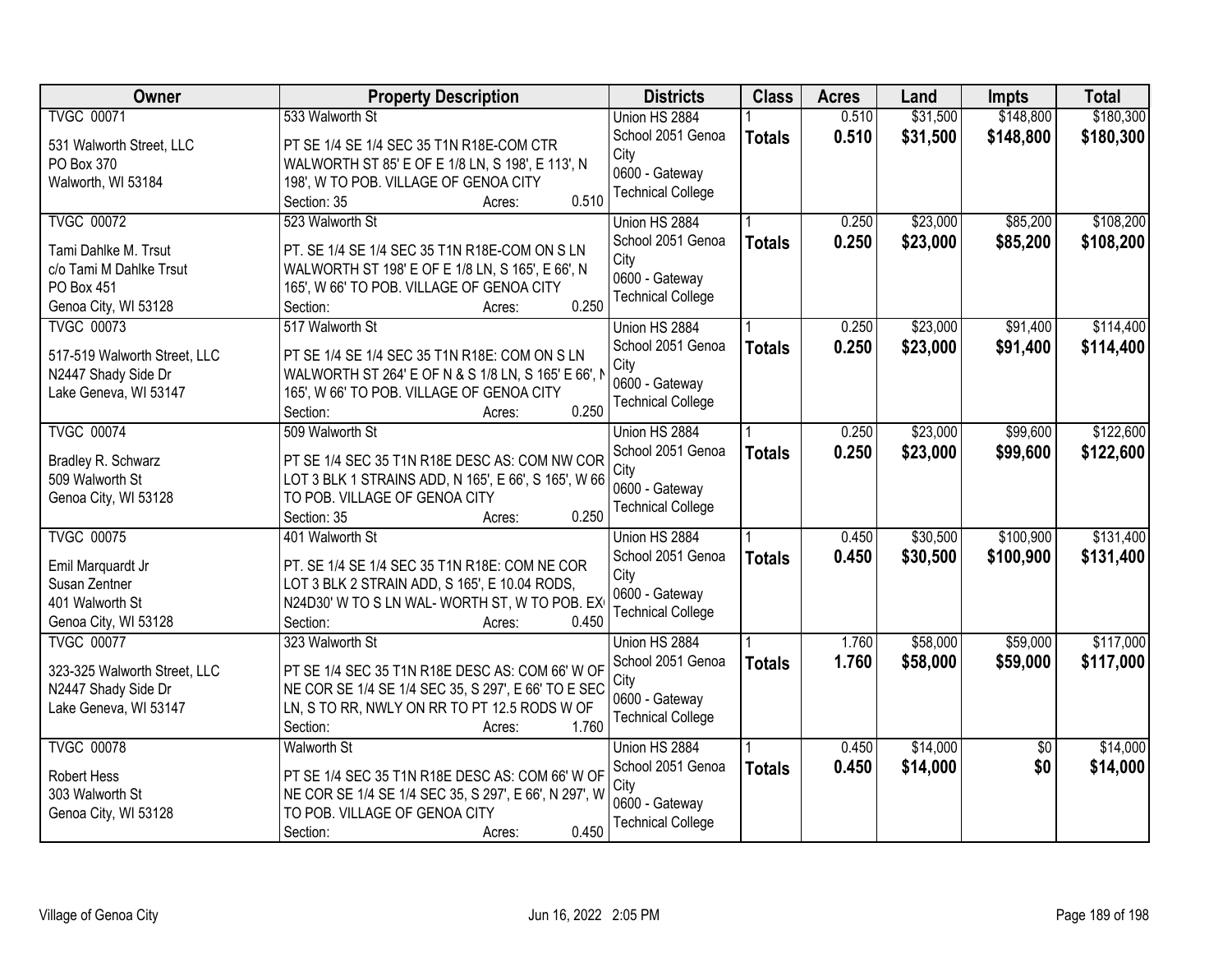| <b>Owner</b>          | <b>Property Description</b>                         | <b>Districts</b>         | <b>Class</b>    | <b>Acres</b> | Land            | <b>Impts</b>    | <b>Total</b>    |
|-----------------------|-----------------------------------------------------|--------------------------|-----------------|--------------|-----------------|-----------------|-----------------|
| <b>TVGC 00079</b>     | 403 Tower St                                        | Union HS 2884            |                 | 0.440        | \$30,000        | \$116,900       | \$146,900       |
| David A. Kazimier     | PT. SE 1/4 SE 1/4 SEC 35 T1N R18E: COM INTER OF     | School 2051 Genoa        | <b>Totals</b>   | 0.440        | \$30,000        | \$116,900       | \$146,900       |
| 403 Tower St          | SLN TOWER ST & W LN GROVE ST, S 155', W TO PT       | City                     |                 |              |                 |                 |                 |
| Genoa City, WI 53128  | 264' E OF E LN WIS. ST. EXT, N 155', E TO POB. EXC. | 0600 - Gateway           |                 |              |                 |                 |                 |
|                       | 0.440<br>Section:<br>Acres:                         | <b>Technical College</b> |                 |              |                 |                 |                 |
| <b>TVGC 00079B</b>    | First St                                            | Union HS 2884            | X4              | 0.350        | $\overline{60}$ | $\overline{50}$ | \$0             |
| Village of Genoa City | PT SE 1/4 SEC 35 T1N R18E DESC AS 33' STRIP OF      | School 2051 Genoa        | <b>Totals</b>   | 0.350        | \$0             | \$0             | \$0             |
| <b>PO Box 428</b>     | LAND FOR SLY EXT OF E 1/2 OF WIS ST TO STATE        | City                     |                 |              |                 |                 |                 |
| Genoa City, WI 53128  | LINE VILLAGE OF GENOA CITY                          | 0600 - Gateway           |                 |              |                 |                 |                 |
|                       | 0.350<br>Section:<br>Acres:                         | <b>Technical College</b> |                 |              |                 |                 |                 |
| <b>TVGC 00079C</b>    | 19 Grove Ave                                        | Union HS 2884            |                 | 0.393        | \$29,000        | \$157,800       | \$186,800       |
| Clarence R. John      | PT SE 1/4 SEC 35 T1N R18E DESC AS: COM SE COR       | School 2051 Genoa        | <b>Totals</b>   | 0.393        | \$29,000        | \$157,800       | \$186,800       |
| 19 Grove Ave          | ZARNSTORFF ADD, S 205' TO POB, S 180', W 95', N     | City                     |                 |              |                 |                 |                 |
| Genoa City, WI 53128  | 180', E 95' TO POB. VILLAGE OF GENOA CITY           | 0600 - Gateway           |                 |              |                 |                 |                 |
|                       | 0.393<br>Section: 35<br>Acres:                      | <b>Technical College</b> |                 |              |                 |                 |                 |
| <b>TVGC 00079D</b>    | 40 Wisconsin St                                     | Union HS 2884            |                 | 2.470        | \$69,000        | \$154,600       | \$223,600       |
| Richard B. Griswold   | PT SE 1/4 SEC 35 T1N R18E DESC AS: COM SE COR       | School 2051 Genoa        | <b>Totals</b>   | 2.470        | \$69,000        | \$154,600       | \$223,600       |
| Janis R. Griswold     | ZARNSTORFFS ADD S 205', W 95' TO POB, W TO SW       | City                     |                 |              |                 |                 |                 |
| <b>PO Box 711</b>     | COR OF LAND DESC IN VOL 420 PG 313, S 462', E       | 0600 - Gateway           |                 |              |                 |                 |                 |
| Genoa City, WI 53128  | 2.470<br>Section: 35<br>Acres:                      | <b>Technical College</b> |                 |              |                 |                 |                 |
| <b>TVGC 00080</b>     | <b>First St</b>                                     | Union HS 2884            | $\overline{X4}$ | 2.212        | $\sqrt{50}$     | \$0             | \$0             |
|                       |                                                     | School 2051 Genoa        | <b>Totals</b>   | 2.212        | \$0             | \$0             | \$0             |
| Village of Genoa City | PT SE 1/4 SEC 35 T1N R18E DESC AS: COM 247.5' E     | City                     |                 |              |                 |                 |                 |
| PO Box 428            | OF SW COR SE 1/4 SE 1/4 SEC 35, N 495' TO S LN      | 0600 - Gateway           |                 |              |                 |                 |                 |
| Genoa City, WI 53128  | 1ST ST, E 247.5', S 495' TO S SEC LN, W 247.5' TO   | <b>Technical College</b> |                 |              |                 |                 |                 |
| <b>TVGC 00081</b>     | 2.212<br>Section:<br>Acres:<br>503 First St         | Union HS 2884            |                 | 0.600        | \$33,500        | \$162,400       | \$195,900       |
|                       |                                                     | School 2051 Genoa        |                 | 0.600        | \$33,500        | \$162,400       | \$195,900       |
| Curtis L. Andresen    | PT SE 1/4 SEC 35 T1N R18E DESC AS COM 50'S OF       | City                     | <b>Totals</b>   |              |                 |                 |                 |
| <b>PO Box 112</b>     | SE COR LOT 15 CAREY ADD, S 198', W 132', N 198', E  | 0600 - Gateway           |                 |              |                 |                 |                 |
| Genoa City, WI 53128  | 132' TO POB. VILLAGE OF GENOA CITY                  | <b>Technical College</b> |                 |              |                 |                 |                 |
|                       | 0.600<br>Section:<br>Acres:                         |                          |                 |              |                 |                 |                 |
| <b>TVGC 00082</b>     | <b>First St</b>                                     | Union HS 2884            | X4              | 2.812        | $\sqrt{$0}$     | $\overline{50}$ | $\overline{50}$ |
| Village of Genoa City | PT SE 1/4 SEC 35 T1N R18E DESC AS: COM SW COR       | School 2051 Genoa        | <b>Totals</b>   | 2.812        | \$0             | \$0             | \$0             |
| PO Box 428            | SE 1/4 SE 1/4 SEC 35, N 495' M/L TO S LN 1ST ST, E  | City                     |                 |              |                 |                 |                 |
| Genoa City, WI 53128  | 247.5', S 495', W 247.5' TO POB. VILLAGE OF GENOA   | 0600 - Gateway           |                 |              |                 |                 |                 |
|                       | 2.812<br>Section:<br>Acres:                         | <b>Technical College</b> |                 |              |                 |                 |                 |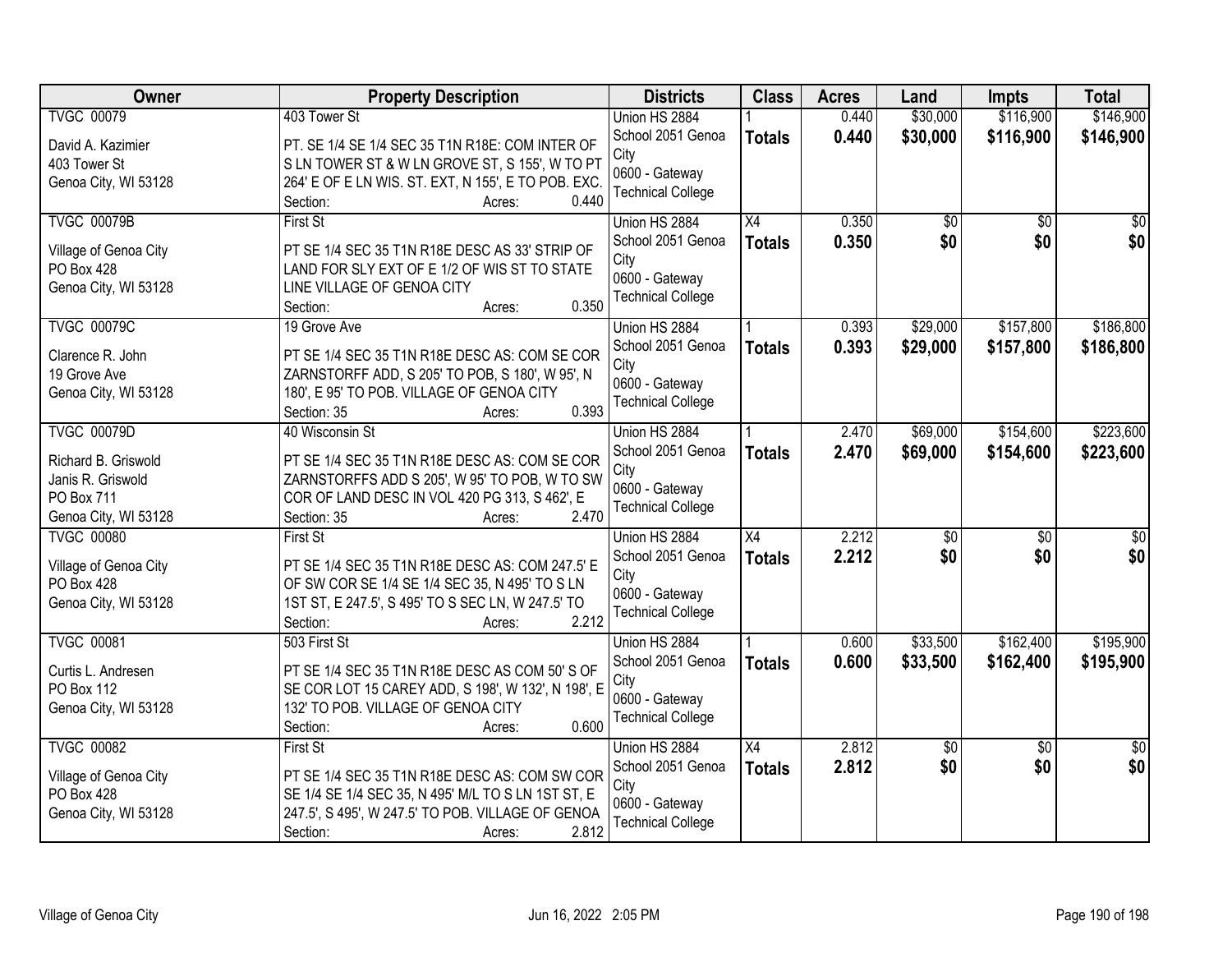| Owner                     | <b>Property Description</b>                                   | <b>Districts</b>          | <b>Class</b>    | <b>Acres</b> | Land            | <b>Impts</b>    | <b>Total</b> |
|---------------------------|---------------------------------------------------------------|---------------------------|-----------------|--------------|-----------------|-----------------|--------------|
| <b>TVGC 00084</b>         | Carter St                                                     | Union HS 2884             | $\overline{X4}$ | 10.187       | $\overline{50}$ | $\overline{50}$ | \$0          |
| <b>Hillside Cemetery</b>  | PT NW 1/4 SEC 36 T1N R18E DESC AS: COM AT PT                  | School 2051 Genoa         | <b>Totals</b>   | 10.187       | \$0             | \$0             | \$0          |
|                           | IN W LN SEC 36 99' N OF SW COR NW 1/4 NW 1/4, N               | City                      |                 |              |                 |                 |              |
| Genoa City, WI 53128      | 640.5', E 513', S 865', W 513', N 224.5' TO POB.              | 0600 - Gateway            |                 |              |                 |                 |              |
|                           | 10.187<br>Section:<br>Acres:                                  | <b>Technical College</b>  |                 |              |                 |                 |              |
| <b>TVGC 00085B</b>        | 521 Carter St                                                 | Union HS 2884             |                 | 5.060        | \$71,000        | \$235,400       | \$306,400    |
|                           |                                                               | School 2051 Genoa         | <b>Totals</b>   | 5.060        | \$71,000        | \$235,400       | \$306,400    |
| Carol M. Williams         | PT NW 1/4 SEC 36 T1N R18E DESC AS: COM NW COF                 | City                      |                 |              |                 |                 |              |
| 521 N Carter St           | SEC 36, S 2144. 94', N60D03'E 28.56' TO POB,                  | 0600 - Gateway            |                 |              |                 |                 |              |
| Genoa City, WI 53128      | N60D03'E 46.37', S47D28'E 244.70', N72D21'E 203.70',<br>5.060 | <b>Technical College</b>  |                 |              |                 |                 |              |
| <b>TVGC 00085C</b>        | Section:<br>Acres:<br>940 Carter St                           | Union HS 2884             |                 | 0.530        | \$32,000        | \$183,300       | \$215,300    |
|                           |                                                               |                           |                 |              |                 |                 |              |
| William Vos III           | PT NW 1/4 SEC 36 T1N R18E DESC AS: COM NW COF                 | School 2051 Genoa<br>City | <b>Totals</b>   | 0.530        | \$32,000        | \$183,300       | \$215,300    |
| Shelby Vos                | SEC 36, S0D07'W 127.15' TO POB, E 229.02', S 100', W          | 0600 - Gateway            |                 |              |                 |                 |              |
| 940 Carter St             | 229.23', N0D07'E 100' TO POB. VILLAGE OF GENOA                |                           |                 |              |                 |                 |              |
| Genoa City, WI 53128      | 0.530<br>Section:<br>Acres:                                   | <b>Technical College</b>  |                 |              |                 |                 |              |
| <b>TVGC 00085C1</b>       | 952 Carter St                                                 | Union HS 2884             |                 | 0.660        | \$35,000        | \$157,000       | \$192,000    |
| Donald R Anderson Trust   | PT NW 1/4 SEC 36 T1N R18E DESC AS: COM NW COF                 | School 2051 Genoa         | <b>Totals</b>   | 0.660        | \$35,000        | \$157,000       | \$192,000    |
| Deanna J Anderson Trust   | SEC 36, S89D56' E 228.75', S 126.70', W 229. 02',             | City                      |                 |              |                 |                 |              |
| PO Box 364                | N0D07'E 127.15' TO POB. VILLAGE OF GENOA CITY                 | 0600 - Gateway            |                 |              |                 |                 |              |
| Genoa City, WI 53128      | 0.660<br>Section:<br>Acres:                                   | <b>Technical College</b>  |                 |              |                 |                 |              |
| <b>TVGC 00085D</b>        | 928 Carter St                                                 | Union HS 2884             |                 | 0.530        | \$32,000        | \$163,000       | \$195,000    |
|                           |                                                               | School 2051 Genoa         |                 | 0.530        | \$32,000        | \$163,000       | \$195,000    |
| <b>Enrique Contreras</b>  | PT NW 1/4 SEC 36 T1NR 18E DESC AS: COM NW COF                 | City                      | <b>Totals</b>   |              |                 |                 |              |
| Rosa Contreras            | SEC 36, S 227.15' TO POB, E 230', S 100', W 230', N           | 0600 - Gateway            |                 |              |                 |                 |              |
| 928 N Carter St           | 100' TO POB. VILLAGE OF GENOA CITY                            | <b>Technical College</b>  |                 |              |                 |                 |              |
| Genoa City, WI 53128-0000 | 0.530<br>Section:<br>Acres:                                   |                           |                 |              |                 |                 |              |
| <b>TVGC 00085F</b>        | 912 Carter St                                                 | Union HS 2884             |                 | 0.320        | \$27,000        | \$120,000       | \$147,000    |
| Jaime Prica               | PT NW 1/4 SEC 36 T1N R18E DESC AS: COM NW COF                 | School 2051 Genoa         | <b>Totals</b>   | 0.320        | \$27,000        | \$120,000       | \$147,000    |
| 912 Carter St             | SEC 36, S 393.15' TO POB, S 60', E 230', N 60', W 230'        | City                      |                 |              |                 |                 |              |
| Genoa City, WI 53128      | TO POB. VILLAGE OF GENOA CITY                                 | 0600 - Gateway            |                 |              |                 |                 |              |
|                           | 0.320<br>Section:<br>Acres:                                   | <b>Technical College</b>  |                 |              |                 |                 |              |
| <b>TVGC 00085G</b>        | 906 Carter St                                                 | Union HS 2884             |                 | 0.350        | \$28,000        | \$143,100       | \$171,100    |
|                           |                                                               | School 2051 Genoa         | <b>Totals</b>   | 0.350        | \$28,000        | \$143,100       | \$171,100    |
| Matthew Baker             | PT NW 1/4 SEC 36 T1N R18E DESC AS: COM NW COF                 | City                      |                 |              |                 |                 |              |
| Larissa Howard            | SEC 36, S 453.15' TO POB, S 66', E 230', N 66', W 230'        | 0600 - Gateway            |                 |              |                 |                 |              |
| 906 Carter St             | TO POB. VILLAGE OF GENOA CITY                                 | <b>Technical College</b>  |                 |              |                 |                 |              |
| Genoa City, WI 53128      | 0.350<br>Section:<br>Acres:                                   |                           |                 |              |                 |                 |              |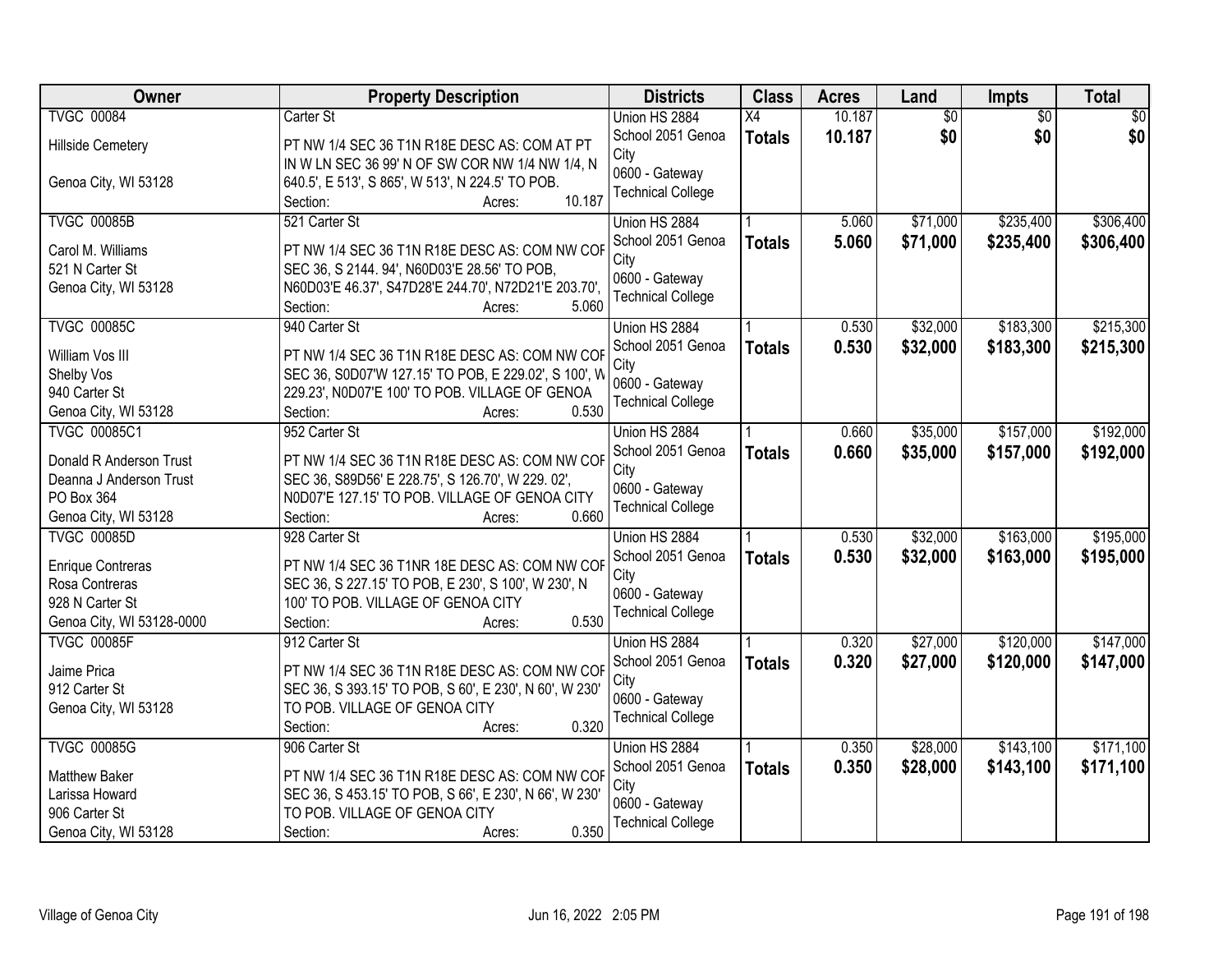| <b>Owner</b>                       | <b>Property Description</b>                                                                         | <b>Districts</b>          | <b>Class</b>   | <b>Acres</b> | Land            | Impts           | <b>Total</b> |
|------------------------------------|-----------------------------------------------------------------------------------------------------|---------------------------|----------------|--------------|-----------------|-----------------|--------------|
| <b>TVGC 00085H</b>                 | 842 Carter St                                                                                       | Union HS 2884             |                | 0.380        | \$28,500        | \$87,200        | \$115,700    |
| <b>Cyndie Devries</b>              | PT NW 1/4 SEC 36 T1N R18E DESC AS: COM NW COF                                                       | School 2051 Genoa<br>City | <b>Totals</b>  | 0.380        | \$28,500        | \$87,200        | \$115,700    |
| <b>Neal Devries</b>                | SEC 36, S TO N BOUNDARY LN OF CEMETERY &                                                            | 0600 - Gateway            |                |              |                 |                 |              |
| W3628 Wildwood Dr                  | POB, E 230', N 72', W 230', S 72' TO POB. VILLAGE OF                                                | <b>Technical College</b>  |                |              |                 |                 |              |
| Lake Geneva, WI 53147              | 0.380<br>Section:<br>Acres:                                                                         |                           |                |              |                 |                 |              |
| <b>TVGC 00086</b>                  | 554 Carter St                                                                                       | Union HS 2884             |                | 1.360        | \$44,000        | \$184,100       | \$228,100    |
| Juliet L. Paulson et al            | PT NW 1/4 SEC 36 T1N R18E DESC AS: COM NW COF                                                       | School 2051 Genoa         | <b>Totals</b>  | 1.360        | \$44,000        | \$184,100       | \$228,100    |
| 554 Carter St                      | SEC 36, S 2087.23', N60D03'E 31.29', S46D28'E 52.15'                                                | City                      |                |              |                 |                 |              |
| Genoa City, WI 53128               | TO POB, S46D28'E 244.70', N72D21'E 128.70', N1D55'E                                                 | 0600 - Gateway            |                |              |                 |                 |              |
|                                    | 1.360<br>Section:<br>Acres:                                                                         | <b>Technical College</b>  |                |              |                 |                 |              |
| <b>TVGC 00086A</b>                 | 240 Walworth St                                                                                     | Union HS 2884             |                | 0.340        | \$26,000        | \$105,300       | \$131,300    |
| Richard A. Bowman Jr               | PT SW 1/4 SEC 36 T1N R18E DESC AS: COM W 1/4                                                        | School 2051 Genoa         | <b>Totals</b>  | 0.340        | \$26,000        | \$105,300       | \$131,300    |
| Lorraine M. Bowman                 | COR SEC 36, S TO INTER WITH N LN HWY 12, E 257.                                                     | City                      |                |              |                 |                 |              |
| 240 Walworth St                    | 91' TO POB, N 200', E 74.67', S 200', W 74.67' TO POB.                                              | 0600 - Gateway            |                |              |                 |                 |              |
| Genoa City, WI 53128               | Section:<br>0.340<br>Acres:                                                                         | <b>Technical College</b>  |                |              |                 |                 |              |
| <b>TVGC 00086B</b>                 | 244 Walworth St                                                                                     | Union HS 2884             |                | 0.300        | \$26,500        | \$180,000       | \$206,500    |
|                                    |                                                                                                     | School 2051 Genoa         | <b>Totals</b>  | 0.300        | \$26,500        | \$180,000       | \$206,500    |
| Pamela S Predick Trust             | PT SW 1/4 SEC 36 T1N R18E DESC AS: COM W 1/4                                                        | City                      |                |              |                 |                 |              |
| 2023 Greenmeadow Dr                | COR SEC 36, S TO INTER WITH N LN HWY 12, E 257.                                                     | 0600 - Gateway            |                |              |                 |                 |              |
| Delavan, WI 53115                  | 91' TO POB, W 64.67', N 200', E 64.67', S 200' TO POB.                                              | <b>Technical College</b>  |                |              |                 |                 |              |
|                                    | 0.300<br>Section:<br>Acres:                                                                         |                           |                |              |                 |                 |              |
| <b>TVGC 00086H4</b>                | 180 S Carter St                                                                                     | Union HS 2884             | $\mathcal{P}$  | 0.820        | \$38,500        | \$191,800       | \$230,300    |
| Carter Storage Facility, LLC       | PT SW 1/4 SEC 36 T1N R18E DESC AS: COM W 1/4                                                        | School 2051 Genoa         | <b>Totals</b>  | 0.820        | \$38,500        | \$191,800       | \$230,300    |
| PO Box 684                         | COR SEC 36, S89D39'48"E 182', S 195.66', N89D47'W                                                   | City                      |                |              |                 |                 |              |
| Alexandria, VA 22313               | 182', N 196.51' TO POB. WITH EASEMENT VILLAGE                                                       | 0600 - Gateway            |                |              |                 |                 |              |
|                                    | 0.820<br>Section:<br>Acres:                                                                         | <b>Technical College</b>  |                |              |                 |                 |              |
| <b>TVGC 00086J</b>                 | 206 Walworth St                                                                                     | Union HS 2884             | $\overline{2}$ | 0.520        | \$54,500        | \$83,900        | \$138,400    |
| Margarita Alfaro                   | PT SW 1/4 SEC 36 T1N R18E DESC AS: COM INTER                                                        | School 2051 Genoa         | <b>Totals</b>  | 0.520        | \$54,500        | \$83,900        | \$138,400    |
| 1627 N Oak Ave                     | OF E LN W 1/2 NW 1/4 SW 1/4 SEC 36 WITH N LN HW                                                     | City                      |                |              |                 |                 |              |
| Round Lake Beach, IL 60073         | 12, W 150', N 150', E 150' S 150' TO POB. VILLAGE OF                                                | 0600 - Gateway            |                |              |                 |                 |              |
|                                    | 0.520<br>Section:<br>Acres:                                                                         | <b>Technical College</b>  |                |              |                 |                 |              |
| <b>TVGC 00087A</b>                 | 162 Walworth St                                                                                     | Union HS 2884             | 3              | 0.600        | $\overline{50}$ | $\overline{50}$ | $\sqrt{30}$  |
|                                    |                                                                                                     | School 2051 Genoa         | <b>Totals</b>  | 0.600        | \$0             | \$0             | \$0          |
| Lorel W. Taylor                    | PT SW 1/4 SEC 36 T1N R18E DESC AS: COM AT PT                                                        | City                      |                |              |                 |                 |              |
| PO Box 343<br>Genoa City, WI 53128 | WHERE N EDGE HWY 12 R/W INTER W LN E 1/2 NW<br>1/4 SW 1/4, N 200', E 130', S 200' W TO POB. VILLAGE | 0600 - Gateway            |                |              |                 |                 |              |
|                                    | 0.600<br>Section:<br>Acres:                                                                         | <b>Technical College</b>  |                |              |                 |                 |              |
|                                    |                                                                                                     |                           |                |              |                 |                 |              |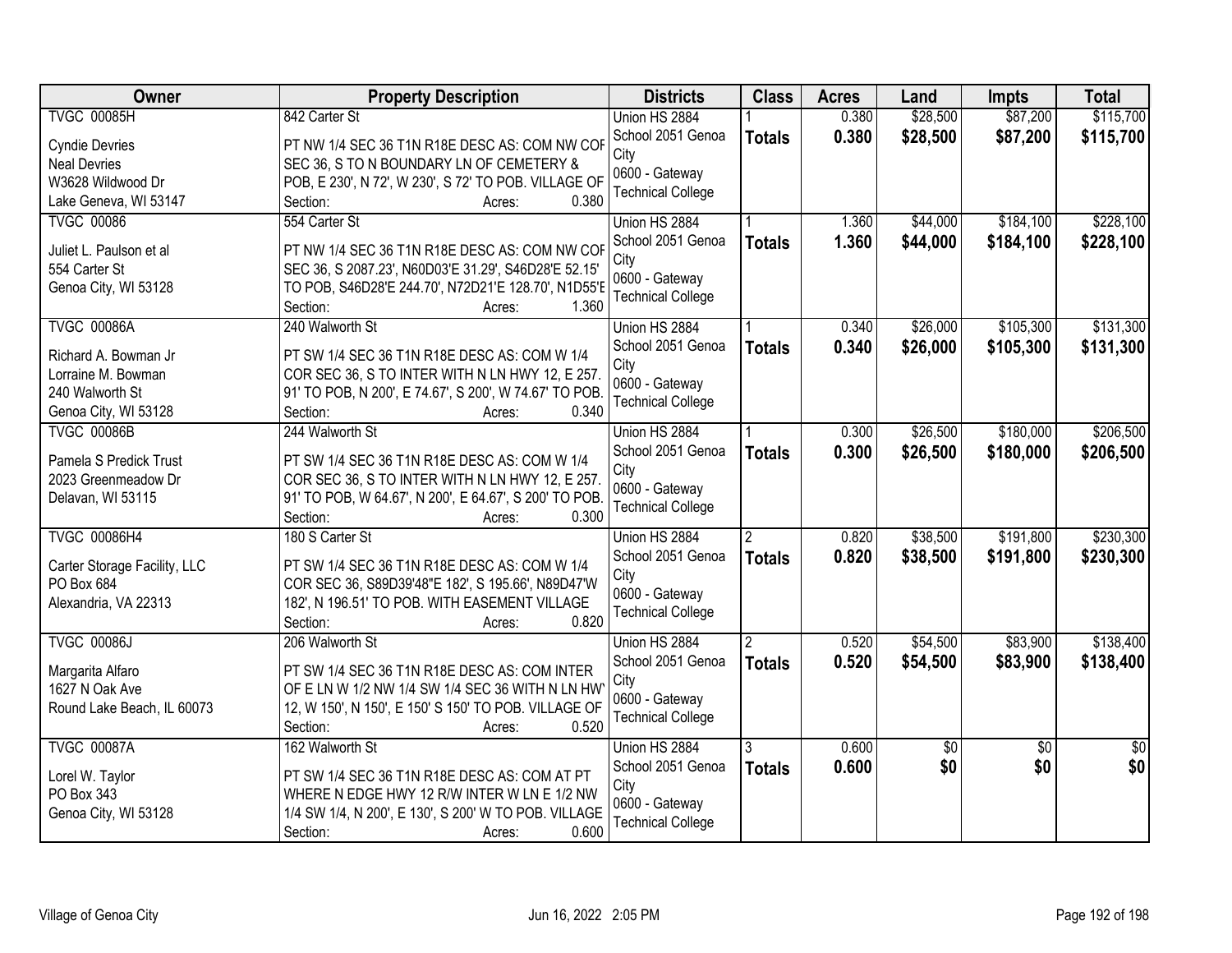| Owner                                     | <b>Property Description</b>                                 | <b>Districts</b>         | <b>Class</b>        | <b>Acres</b> | Land      | Impts           | <b>Total</b> |
|-------------------------------------------|-------------------------------------------------------------|--------------------------|---------------------|--------------|-----------|-----------------|--------------|
| <b>TVGC 00090</b>                         | 219 Walworth St                                             | Union HS 2884            |                     | 0.650        | \$35,000  | \$153,200       | \$188,200    |
| Eric D. Finup                             | PT SW 1/4 SEC 36 T1N R18E DESC AS: COM AT PT                | School 2051 Genoa        | <b>Totals</b>       | 0.650        | \$35,000  | \$153,200       | \$188,200    |
| Caryn Finup                               | ON S LN HWY RUNNING E&W ALG N SIDE SW 1/4 SW                | City                     |                     |              |           |                 |              |
| 219 Walworth St                           | 1/4 SEC 36 AT PT 32.9 RODS E OF SEC LN, E ALG S             | 0600 - Gateway           |                     |              |           |                 |              |
| Genoa City, WI 53128                      | 0.650<br>Section:<br>Acres:                                 | <b>Technical College</b> |                     |              |           |                 |              |
| <b>TVGC 00091</b>                         | 259 Walworth St                                             | Union HS 2884            |                     | 0.300        | \$26,500  | \$119,700       | \$146,200    |
|                                           |                                                             | School 2051 Genoa        | <b>Totals</b>       | 0.300        | \$26,500  | \$119,700       | \$146,200    |
| Daniel Las                                | PT SW 1/4 SEC 36 T1N R18E DESC AS: COM 33' S &              | City                     |                     |              |           |                 |              |
| 259 Walworth St                           | 66' E OF NW COR SW 1/4 SW 1/4 SEC 36, S 132', E 99          | 0600 - Gateway           |                     |              |           |                 |              |
| Genoa City, WI 53128                      | N 132', W 99' TO POB. VILLAGE OF GENOA CITY<br>0.300        | <b>Technical College</b> |                     |              |           |                 |              |
|                                           | Section:<br>Acres:                                          |                          |                     |              |           |                 |              |
| <b>TVGC 00092</b>                         | 303 Walworth St                                             | Union HS 2884            |                     | 0.200        | \$20,500  | \$69,300        | \$89,800     |
| <b>Robert Hess</b>                        | PT SW 1/4 SEC 36 T1N R18E DESC AS: COM NW COF               | School 2051 Genoa        | <b>Totals</b>       | 0.200        | \$20,500  | \$69,300        | \$89,800     |
| 303 Walworth St                           | SW 1/4 SW 1/4 SEC 36 (& S OF HWY), E 4 RODS, S 8            | City                     |                     |              |           |                 |              |
| Genoa City, WI 53128                      | RODS, W 4 RODS, N 8 RODS TO POB. VILLAGE OF                 | 0600 - Gateway           |                     |              |           |                 |              |
|                                           | 0.200<br>Section:<br>Acres:                                 | <b>Technical College</b> |                     |              |           |                 |              |
| <b>TVGC 00093</b>                         | 249 Walworth St                                             | Union HS 2884            |                     | 0.250        | \$24,000  | \$141,500       | \$165,500    |
|                                           |                                                             | School 2051 Genoa        | <b>Totals</b>       | 0.250        | \$24,000  | \$141,500       | \$165,500    |
| George W. Hansen                          | PT SW 1/4 SEC 36 T1N R18E DESC AS: COM AT PT                | City                     |                     |              |           |                 |              |
| Bonnie S. Hansen<br>249 Walworth St       | 33' S & 165' E OF NW COR SW 1/4 SW 1/4 SEC 36 S             | 0600 - Gateway           |                     |              |           |                 |              |
|                                           | 132', E 84', N 132', W 84' TO POB. VILLAGE OF GENO<br>0.250 | <b>Technical College</b> |                     |              |           |                 |              |
| Genoa City, WI 53128<br><b>TVGC 00096</b> | Section:<br>Acres:<br>229 South Rd                          |                          |                     | 4.500        | \$148,000 | \$1,259,900     | \$1,407,900  |
|                                           |                                                             | Union HS 2884            | $\overline{2}$<br>4 | 6.000        | \$1,300   | \$0             | \$1,300      |
| David J. Laurine                          | PT SE 1/4 SEC 36 T1N R18E DESC AS: COM S 1/4                | School 2051 Genoa        | 5                   | 6.450        | \$4,500   | \$0             | \$4,500      |
| 11514 Burlington Rd                       | COR SEC 36, N88D44'30"E 860.24' TO E R/W LN                 | City<br>0600 - Gateway   |                     | 16.950       | \$153,800 |                 |              |
| Richmond, IL 60071                        | WALWORTH ST, N40D03'W 296.08' TO POB, N40D03'V              | <b>Technical College</b> | <b>Totals</b>       |              |           | \$1,259,900     | \$1,413,700  |
|                                           | 16.950<br>Section: 36<br>Acres:                             |                          |                     |              |           |                 |              |
| <b>TVGC 00097</b>                         | US Highway 12                                               | Union HS 2884            | 4                   | 1.010        | \$200     | $\sqrt{6}$      | \$200        |
| David J. Laurine                          | PT SE 1/4 & SW 1/4 SEC 36 T1N R18E DESC AS: COM             | School 2051 Genoa        | <b>Totals</b>       | 1.010        | \$200     | \$0             | \$200        |
| 11514 Burlington Rd                       | S 1/4 COR SEC 36, N88D38'08"E 687.95' TO W LN               | City                     |                     |              |           |                 |              |
| Richmond, IL 60071                        | WALWORTH ST, N40D03'W 191.15', N47D39'W 504.37              | 0600 - Gateway           |                     |              |           |                 |              |
|                                           | 1.010<br>Section:<br>Acres:                                 | <b>Technical College</b> |                     |              |           |                 |              |
| <b>TVGC 00098</b>                         | US Highway 12                                               | Union HS 2884            | 4                   | 5.830        | \$1,200   | $\overline{50}$ | \$1,200      |
|                                           |                                                             | School 2051 Genoa        |                     | 1.500        | \$1,000   | \$0             | \$1,000      |
| David J. Laurine                          | PT SE 1/4 & SW 1/4 SEC 36 T1N R18E DESC AS: COM             | City                     |                     | 7.330        | \$2,200   | \$0             | \$2,200      |
| 11514 Burlington Rd                       | S 1/4 COR SEC 36, S88D38'08"W 552.39', N0D20'W              | 0600 - Gateway           | <b>Totals</b>       |              |           |                 |              |
| Richmond, IL 60071                        | 109.10' ALG E LN HWY 12, N11D24'E 177.35' TO POB,           | <b>Technical College</b> |                     |              |           |                 |              |
|                                           | 7.330<br>Section:<br>Acres:                                 |                          |                     |              |           |                 |              |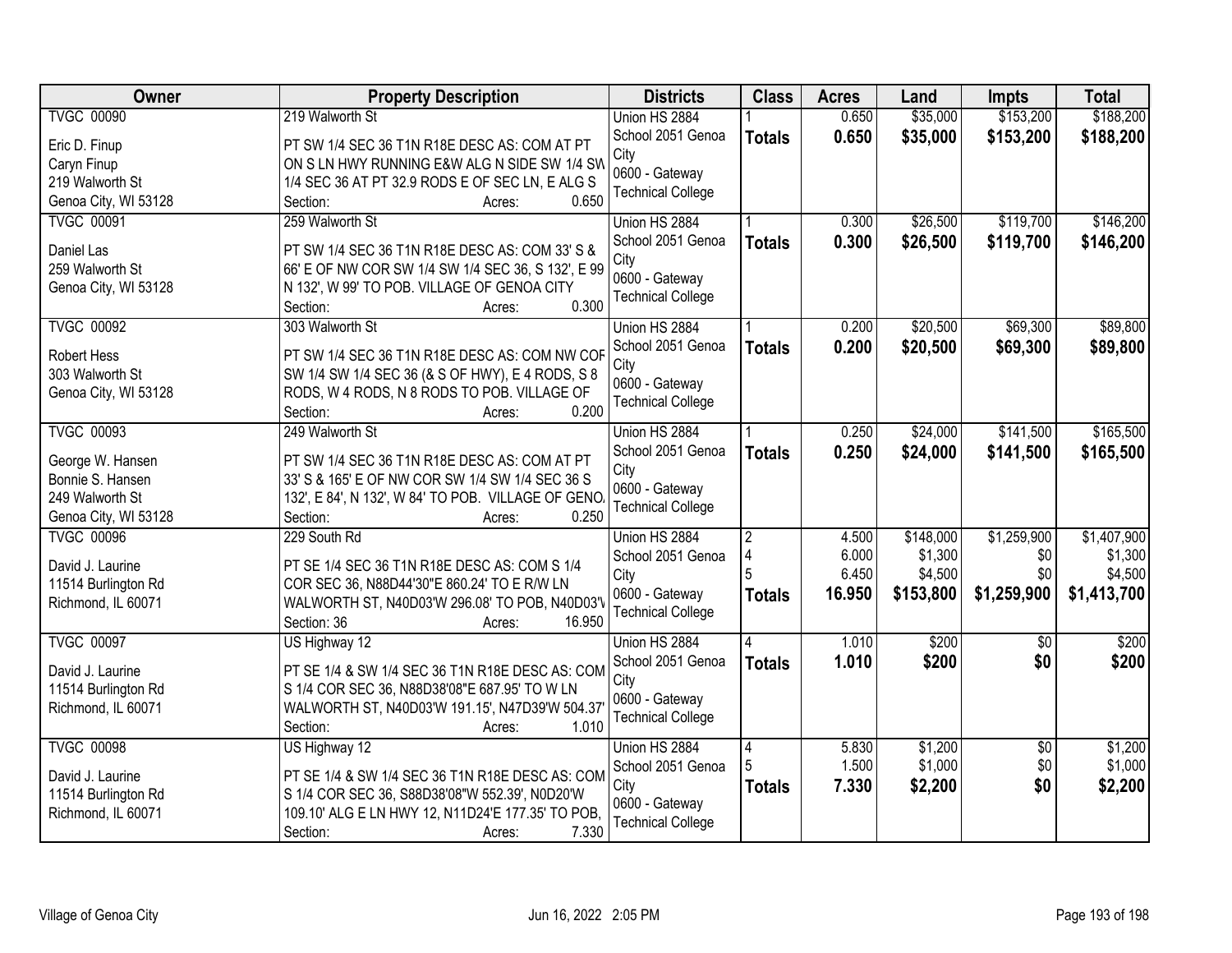| Owner                                          | <b>Property Description</b>                        | <b>Districts</b>                   | <b>Class</b>    | <b>Acres</b> | Land            | <b>Impts</b>    | <b>Total</b>         |
|------------------------------------------------|----------------------------------------------------|------------------------------------|-----------------|--------------|-----------------|-----------------|----------------------|
| <b>TVGC 00100</b>                              | 219 Hwy 12                                         | Union HS 2884                      |                 | 1.230        | \$47,500        | \$34,600        | \$82,100             |
| David J. Laurine                               | PT SE 1/4 & SW 1/4 SEC 36 T1N R18E DESC AS: COM    | School 2051 Genoa                  |                 | 5.700        | \$1,200         | \$0             | \$1,200              |
| 11514 Burlington Rd                            | S 1/4 COR SEC 36, S88D38'08"E 552.39' TO E LN HWY  | City                               | 5               | 1.600        | \$1,000         | \$0             | \$1,000              |
| Richmond, IL 60071                             | 12, N0D20'W 109.10', N11D24'E 177.35' ALG E LN HWY | 0600 - Gateway                     | <b>Totals</b>   | 8.530        | \$49,700        | \$34,600        | \$84,300             |
|                                                | 8.530<br>Section:<br>Acres:                        | <b>Technical College</b>           |                 |              |                 |                 |                      |
| <b>TVGC 00101</b>                              | US Highway 12                                      | Union HS 2884                      | 4               | 4.700        | \$800           | \$0             | \$800                |
| David J. Laurine                               | PT SW 1/4 SEC 36 T1N R18E DESC AS: COM S 1/4       | School 2051 Genoa                  | 5               | 2.180        | \$1,500         | \$0             | \$1,500              |
| 11514 Burlington Rd                            | COR SEC 36, S88D08'08"W 836.99' TO POB,            | City                               | <b>Totals</b>   | 6.880        | \$2,300         | \$0             | \$2,300              |
| Richmond, IL 60071                             | S88D08'08"W 481.44' TO SE COR HABREL SUB,          | 0600 - Gateway                     |                 |              |                 |                 |                      |
|                                                | 6.880<br>Section:<br>Acres:                        | <b>Technical College</b>           |                 |              |                 |                 |                      |
| <b>TVGC 00102</b>                              | <b>Williams Rd</b>                                 | Union HS 2884                      | 5               | 2.629        | \$1,800         | \$0             | \$1,800              |
| David J. Laurine                               | PT SE 1/4 SEC 36 T1N R18E DESC AS: COM S 1/4       | School 2051 Genoa                  | <b>Totals</b>   | 2.629        | \$1,800         | \$0             | \$1,800              |
| 11514 Burlington Rd                            | COR SEC 36, N1D28'26"W 1321.09', N88D36'58"E       | City                               |                 |              |                 |                 |                      |
| Richmond, IL 60071                             | 107.96' TO POB, N88D36'58"E 733.28', SLY 206.58'   | 0600 - Gateway                     |                 |              |                 |                 |                      |
|                                                | 2.629<br>Section:<br>Acres:                        | <b>Technical College</b>           |                 |              |                 |                 |                      |
| <b>TVGC 00103</b>                              | Gregory Dr                                         | Union HS 2884                      | X4              | 13.968       | \$0             | \$0             | \$0                  |
|                                                | ALL ABANDONED RR LAND LOC. IN THE VILLAGE OF       | School 2051 Genoa                  | <b>Totals</b>   | 13.968       | \$0             | \$0             | \$0                  |
| Chicago Northwestern Trans Co<br>400 W Madison | 13.968 A.<br><b>GENOA CITY</b>                     | City                               |                 |              |                 |                 |                      |
| Chicago, IL 60606                              |                                                    | 0600 - Gateway                     |                 |              |                 |                 |                      |
|                                                | 13.968<br>Section:<br>Acres:                       | <b>Technical College</b>           |                 |              |                 |                 |                      |
| <b>TVGC 00104</b>                              | US Highway 12                                      | Union HS 2884                      | $\overline{X4}$ | 11.838       | $\overline{50}$ | $\overline{50}$ | $\overline{\$0}$     |
|                                                |                                                    | School 2051 Genoa                  | <b>Totals</b>   | 11.838       | \$0             | \$0             | \$0                  |
| Village of Genoa City Village Hall             | N 1/2 NE 1/4 NW 1/4 W OF HWY. SEC 36 T1N R18E.     | City                               |                 |              |                 |                 |                      |
| c/o Village of Genoa City                      | EXC HWY. ALSO 66' WIDE STRIP 304' W OF C/L OF      | 0600 - Gateway                     |                 |              |                 |                 |                      |
| PO Box 428                                     | HWY 12, RUNNING TO S LN ABOVE DESC PROP. TO        | <b>Technical College</b>           |                 |              |                 |                 |                      |
| Genoa City, WI 53128<br><b>TVGC 00105</b>      | 11.838<br>Section:<br>Acres:<br>US Highway 12      |                                    | $\overline{X4}$ | 4.590        | \$0             | $\overline{50}$ |                      |
|                                                |                                                    | Union HS 2884<br>School 2051 Genoa |                 | 4.590        | \$0             | \$0             | $\frac{6}{3}$<br>\$0 |
| Village of Genoa City                          | PT NW 1/4 SEC 36 T1N R18E DESC AS: COM N 1/4       | City                               | <b>Totals</b>   |              |                 |                 |                      |
| PO Box 428                                     | COR SEC 36, S88D40'30"W 690.98', S0D20'E 664.31',  | 0600 - Gateway                     |                 |              |                 |                 |                      |
| Genoa City, WI 53128                           | S88D38'35"W 235.04' TO POB, S0D20'00"E 460.32',    | <b>Technical College</b>           |                 |              |                 |                 |                      |
|                                                | 4.590<br>Section:<br>Acres:                        |                                    |                 |              |                 |                 |                      |
| <b>TVGC 00105A</b>                             | US Highway 12                                      | Union HS 2884                      | $\overline{X4}$ | 1.510        | $\sqrt{50}$     | $\overline{50}$ | $\overline{50}$      |
| Village of Genoa City                          | PT NW 1/4 SEC 36 T1N R18E DESC AS: COM N 1/4       | School 2051 Genoa                  | <b>Totals</b>   | 1.510        | \$0             | \$0             | \$0                  |
| PO Box 428                                     | COR SEC 36, S88D40'30"W 690.98', S0D20'E 664.31'   | City                               |                 |              |                 |                 |                      |
| Genoa City, WI 53128                           | TO POB, S0D20'E 180.08', S6D56'30"W 203.87', ALG   | 0600 - Gateway                     |                 |              |                 |                 |                      |
|                                                | 1.510<br>Section:<br>Acres:                        | <b>Technical College</b>           |                 |              |                 |                 |                      |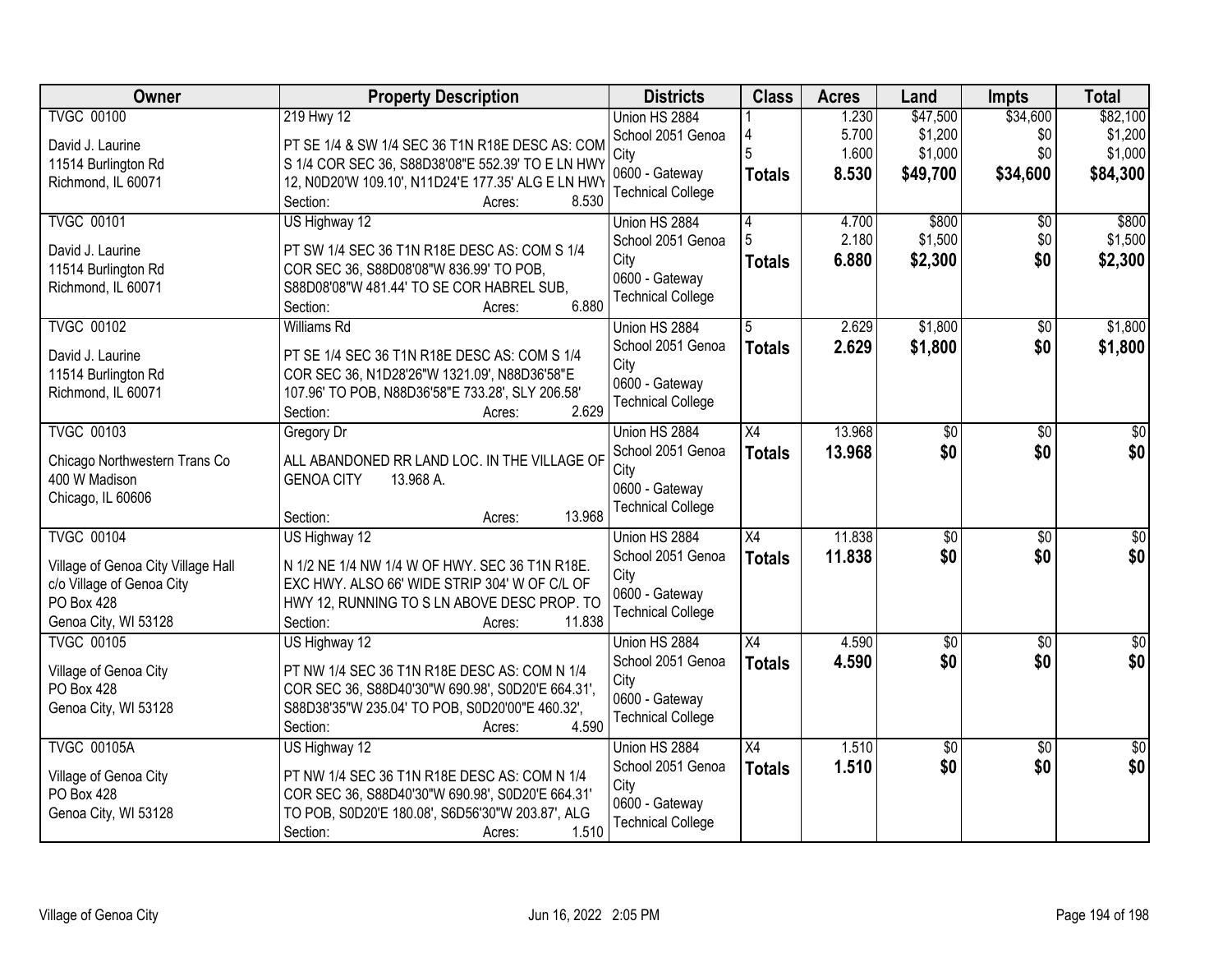| Owner                 | <b>Property Description</b>                         | <b>Districts</b>         | <b>Class</b>   | <b>Acres</b> | Land     | <b>Impts</b>    | <b>Total</b> |
|-----------------------|-----------------------------------------------------|--------------------------|----------------|--------------|----------|-----------------|--------------|
| <b>TVGC 00105B</b>    | US Highway 12                                       | Union HS 2884            | X4             | 0.800        | \$0      | $\overline{30}$ | \$0          |
| Village of Genoa City | PT NW 1/4 SEC 36 T1N R18E DESC AS: COM N 1/4        | School 2051 Genoa        | <b>Totals</b>  | 0.800        | \$0      | \$0             | \$0          |
| PO Box 428            | COR SEC 36, S88D40'30"W 690.98', S0D20'E 844.39',   | City                     |                |              |          |                 |              |
| Genoa City, WI 53128  | S6D56'30"W 316.97' TO POB S6D56'30"W 156.85',       | 0600 - Gateway           |                |              |          |                 |              |
|                       | 0.800<br>Section:<br>Acres:                         | <b>Technical College</b> |                |              |          |                 |              |
| <b>TVGC 00106</b>     | South Rd                                            | Union HS 2884            | 4              | 38.150       | \$8,100  | $\overline{50}$ | \$8,100      |
| David J. Laurine      | SE 1/4 SE 1/4 SEC 36 T1N R18E, EXC. LAND FOR        | School 2051 Genoa        |                | 1.480        | \$600    | \$0             | \$600        |
| 11514 Burlington Rd   | HWY. 39.63 A. ANNEXED - WAS MB36-11. VILLAGE        | City                     | <b>Totals</b>  | 39.630       | \$8,700  | \$0             | \$8,700      |
| Richmond, IL 60071    | OF GENOA CITY                                       | 0600 - Gateway           |                |              |          |                 |              |
|                       | 39.630<br>Section:<br>Acres:                        | <b>Technical College</b> |                |              |          |                 |              |
| <b>TVGC 00107</b>     | South Rd                                            | Union HS 2884            | 4              | 38.600       | \$8,200  | $\overline{50}$ | \$8,200      |
| David J. Laurine      | E 1/2 SE 1/4 NE 1/4 SEC 36 T1N R18E. EXC. N 20      | School 2051 Genoa        |                | 0.400        | \$100    | \$0             | \$100        |
| 11514 Burlington Rd   | RODS & E 8 RODS. ALSO E 1/2 NE 1/4 SE 1/4 SEC 36    | City                     | <b>Totals</b>  | 39.000       | \$8,300  | \$0             | \$8,300      |
| Richmond, IL 60071    | T1N R18E. 39 A. ANNEXED - WAS MB36-1A VILLAGE       | 0600 - Gateway           |                |              |          |                 |              |
|                       | Section:<br>39.000<br>Acres:                        | <b>Technical College</b> |                |              |          |                 |              |
| <b>TVGC 00112</b>     | <b>Williams Rd</b>                                  | Union HS 2884            | 4              | 7.420        | \$1,600  | \$0             | \$1,600      |
| Ma Laz Farm II, LLC   | SW 1/4 SE 1/4 SEC 25 T1N R18E. EXC. CSM 2362.       | School 2051 Genoa        | <b>Totals</b>  | 7.420        | \$1,600  | \$0             | \$1,600      |
| PO Box 649            | EXC CORPORATE RIDGE PHASE I VILLAGE OF              | City                     |                |              |          |                 |              |
| Deerfield, IL 60015   | GENOA CITY ANNEXED TO VILLAGE OF GENOA CITY         | 0600 - Gateway           |                |              |          |                 |              |
|                       | 7.420<br>Section:<br>Acres:                         | <b>Technical College</b> |                |              |          |                 |              |
| <b>TVGC 00113</b>     | South Rd                                            | Union HS 2884            | $\overline{4}$ | 39.190       | \$8,300  | $\overline{50}$ | \$8,300      |
| Emil M Mravec Trust   | W 1/2 SE 1/4 NE 1/4. ALSO W 1/2 NE 1/4 SE 1/4 SEC 3 | School 2051 Genoa        |                | 0.500        | \$100    | \$0             | \$100        |
| 12406 Richmond Rd     | T1N R18E. EXC. RR & HWY. 39.69 A. ANNEXED TO        | City                     | <b>Totals</b>  | 39.690       | \$8,400  | \$0             | \$8,400      |
| Twin Lakes, WI 53181  | VILLAGE OF GENOA CITY UNDER DOC. #276744.           | 0600 - Gateway           |                |              |          |                 |              |
|                       | 39.690<br>Section:<br>Acres:                        | <b>Technical College</b> |                |              |          |                 |              |
| <b>TVGC 00114</b>     | Wild Rose Rd                                        | Union HS 2884            | 4              | 14.000       | \$3,000  | $\overline{50}$ | \$3,000      |
| Genoa City, LLC       | NE 1/4 NE 1/4 SEC 36 T1N R18E. EXC. CORPORATE       | School 2051 Genoa        |                | 1.840        | \$1,300  | \$0             | \$1,300      |
| PO Box 0182           | RIDGE PHASE I ANNEXED TO VILLAGE OF GENOA           | City                     | <b>Totals</b>  | 15.840       | \$4,300  | \$0             | \$4,300      |
| Barrington, IL 60011  | CITY UNDER DOC. #276744. WAS MB36-1B                | 0600 - Gateway           |                |              |          |                 |              |
|                       | 15.840<br>Section:<br>Acres:                        | <b>Technical College</b> |                |              |          |                 |              |
| <b>TVGC 00115</b>     | 208 South Rd                                        | Union HS 2884            |                | 1.780        | \$61,000 | \$148,100       | \$209,100    |
| Scott M. Fiedler      | S 505' OF E 172.52' OF NW 1/4 SE 1/4 SEC 36 T1N     | School 2051 Genoa        | <b>Totals</b>  | 1.780        | \$61,000 | \$148,100       | \$209,100    |
| Katelyn F. Carsello   | R18E. EXC. HWY. 1.78 A. ANNEXED TO VILLAGE OF       | City                     |                |              |          |                 |              |
| W208 South Rd         | GENOA CITY UNDER DOC. #276744. WAS MB36-3A          | 0600 - Gateway           |                |              |          |                 |              |
| Genoa City, WI 53128  | 1.780<br>Section:<br>Acres:                         | <b>Technical College</b> |                |              |          |                 |              |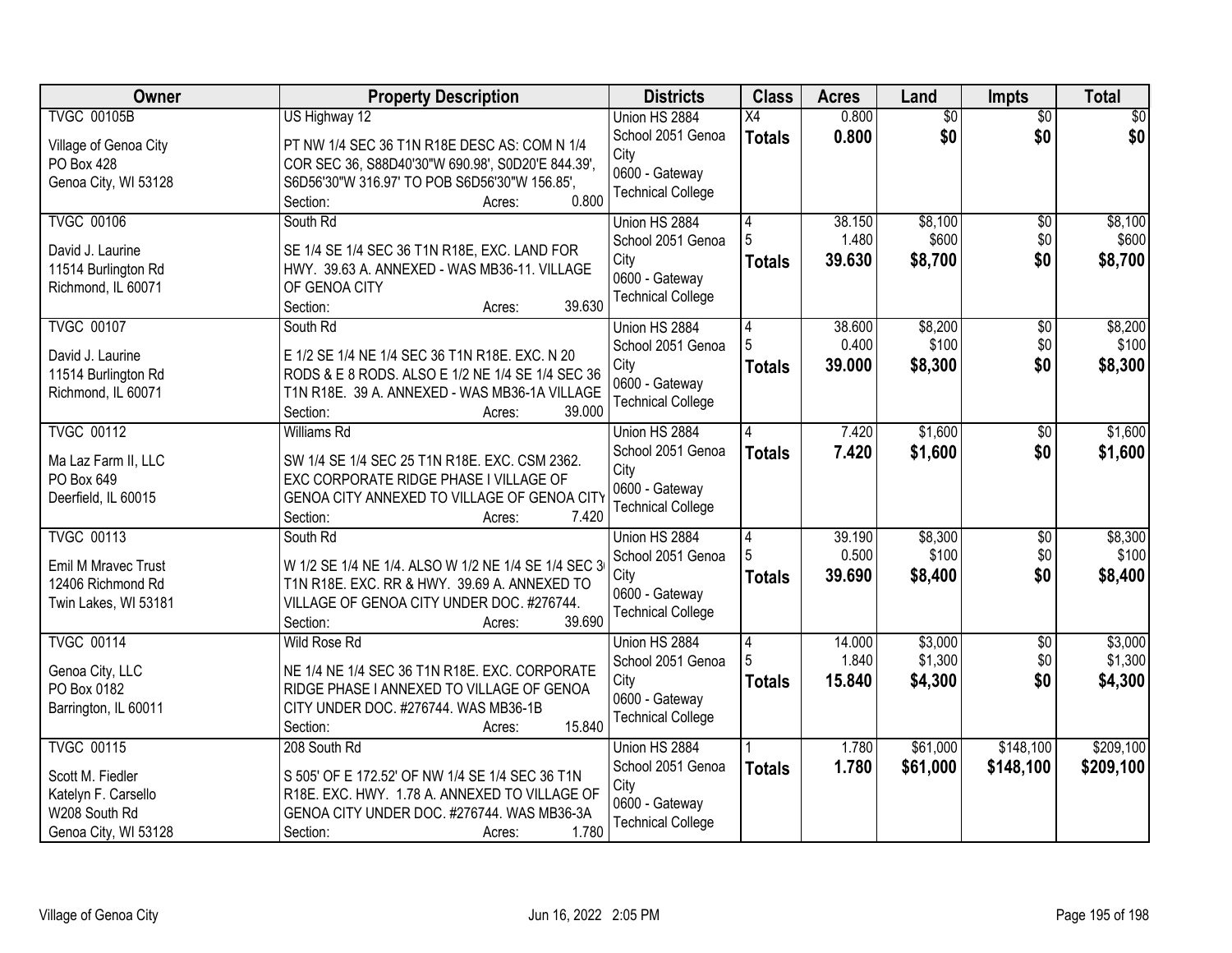| <b>Owner</b>                  | <b>Property Description</b>                             | <b>Districts</b>         | <b>Class</b>  | <b>Acres</b> | Land     | <b>Impts</b> | <b>Total</b> |
|-------------------------------|---------------------------------------------------------|--------------------------|---------------|--------------|----------|--------------|--------------|
| <b>TVGC 00116</b>             | 205 Wild Rose Rd                                        | Union HS 2884            |               | 1.020        | \$42,000 | \$112,700    | \$154,700    |
| Nicholas R. Heelein           | PT NE 1/4 SEC 36 T1N R18E DESC AS: COM N 1/4            | School 2051 Genoa        | <b>Totals</b> | 1.020        | \$42,000 | \$112,700    | \$154,700    |
| Lisa M. Seibert               | COR SEC 36, S89D47'57"E 1323.15', S0D0'43"E             | City                     |               |              |          |              |              |
| W205 Wild Rose Rd             | 1326.20' TO POB, S0D00'43"E 243', N89D37'22"W           | 0600 - Gateway           |               |              |          |              |              |
| Genoa City, WI 53128          | 1.020<br>Section:<br>Acres:                             | <b>Technical College</b> |               |              |          |              |              |
| <b>TVGC 00117</b>             | 202 N Williams Rd                                       | Union HS 2884            |               | 2.000        | \$74,000 | \$229,200    | \$303,200    |
|                               |                                                         | School 2051 Genoa        | <b>Totals</b> | 2.000        | \$74,000 | \$229,200    | \$303,200    |
| Herner, LLC                   | PT SE 1/4 SEC 36 T1N R18E DESC AS COM S 1/4             | City                     |               |              |          |              |              |
| N202 Williams Rd              | COR SEC 36 T1N R18E, N1D38'45"W TO C/L SOUTH            | 0600 - Gateway           |               |              |          |              |              |
| Genoa City, WI 53128          | RD, N1D38'50"W 211.73', N88D36'58"E 64.97' TO E LN      | <b>Technical College</b> |               |              |          |              |              |
|                               | 2.000<br>Section:<br>Acres:                             |                          |               |              |          |              |              |
| <b>TVGC 00118</b>             | 452 Williams Rd                                         | Union HS 2884            |               | 1.000        | \$41,500 | \$130,500    | \$172,000    |
| Glenn J. Gustafson            | W 209' OF N 209' OF NE 1/4 SEC 36 T1N R18E. 1 A.        | School 2051 Genoa        | <b>Totals</b> | 1.000        | \$41,500 | \$130,500    | \$172,000    |
| Amanda N. Johnson             | ANNEXED TO VILLAGE OF GENOA CITY UNDER                  | City                     |               |              |          |              |              |
| N452 Williams Rd              | DOC. #276744. WAS MB36-3E                               | 0600 - Gateway           |               |              |          |              |              |
| Genoa City, WI 53128          | 1.000<br>Section:<br>Acres:                             | <b>Technical College</b> |               |              |          |              |              |
| <b>TVGC 00119A</b>            | 269 Michael Ct                                          | Union HS 2884            | X4            | 17.200       | \$0      | $\sqrt[6]{}$ | \$0          |
|                               |                                                         | School 2051 Genoa        | <b>Totals</b> | 17.200       | \$0      | \$0          | \$0          |
| Genoa City Recreation Program | PT NE 1/4 & SE 1/4 SEC 36 T1N R18E DESC AS: COM         | City                     |               |              |          |              |              |
| 40308 103rd St                | NE COR SE 1/4 SEC 36, S88D32'50"W 1323.70' TO           | 0600 - Gateway           |               |              |          |              |              |
| Genoa City, WI 53128          | POB, S1D43'15"E 826.65', S88D58'26"W 382.29',           | <b>Technical College</b> |               |              |          |              |              |
|                               | 17.200<br>Section:<br>Acres:                            |                          |               |              |          |              |              |
| <b>TVGC 00120</b>             | 207 South Rd                                            | Union HS 2884            |               | 0.800        | \$37,500 | \$149,500    | \$187,000    |
| David J. Laurine              | PT SE 1/4 SEC 36 T1N R18E DESC AS: COM NE COR           | School 2051 Genoa        | <b>Totals</b> | 0.800        | \$37,500 | \$149,500    | \$187,000    |
| 11514 Burlington Rd           | SW 1/4 SE 1/4 SEC 36, W 150', S 290.4', E 150', N 290.4 | City                     |               |              |          |              |              |
| Richmond, IL 60071            | TO POB. . 8 A ANNEXED TO VILLAGE OF GENOA               | 0600 - Gateway           |               |              |          |              |              |
|                               | 0.800<br>Section:<br>Acres:                             | <b>Technical College</b> |               |              |          |              |              |
| <b>TVGC 00121</b>             | W219 South Rd                                           | Union HS 2884            |               | 0.800        | \$37,500 | \$103,900    | \$141,400    |
|                               |                                                         | School 2051 Genoa        | <b>Totals</b> | 0.800        | \$37,500 | \$103,900    | \$141,400    |
| Christopher B Schneider Trust | PT SE 1/4 SEC 36 T1N R18E DESC AS: COM NE COR           | City                     |               |              |          |              |              |
| Elizabeth L Schneider Trust   | SW 1/4 SE 1/4 SEC 36, W 150' TO POB, S 290. 4', W       | 0600 - Gateway           |               |              |          |              |              |
| 219 South Rd                  | 150', N 290.4', E 150' TO POB. EXC HWY. .8 A<br>0.800   | <b>Technical College</b> |               |              |          |              |              |
| Genoa City, WI 53128          | Section:<br>Acres:                                      |                          |               |              |          |              |              |
| <b>TVGC 00122</b>             | 105 Wild Rose Rd                                        | Union HS 2884            |               | 1.000        | \$41,500 | \$138,700    | \$180,200    |
| Amy E. Jensen                 | PT NE 1/4 SEC 36 T1N R18E DESC AS: COM NE COR           | School 2051 Genoa        | <b>Totals</b> | 1.000        | \$41,500 | \$138,700    | \$180,200    |
| Ryan Furtkamp                 | SE 1/4 NE 1/4 SEC 36, W 132', S 330', E 132' N TO       | City                     |               |              |          |              |              |
| 105 Wild Rose Rd              | POB. . 1 A ANNEXED TO VILLAGE OF GENOA CITY             | 0600 - Gateway           |               |              |          |              |              |
| Genoa City, WI 53128          | 1.000<br>Section:<br>Acres:                             | <b>Technical College</b> |               |              |          |              |              |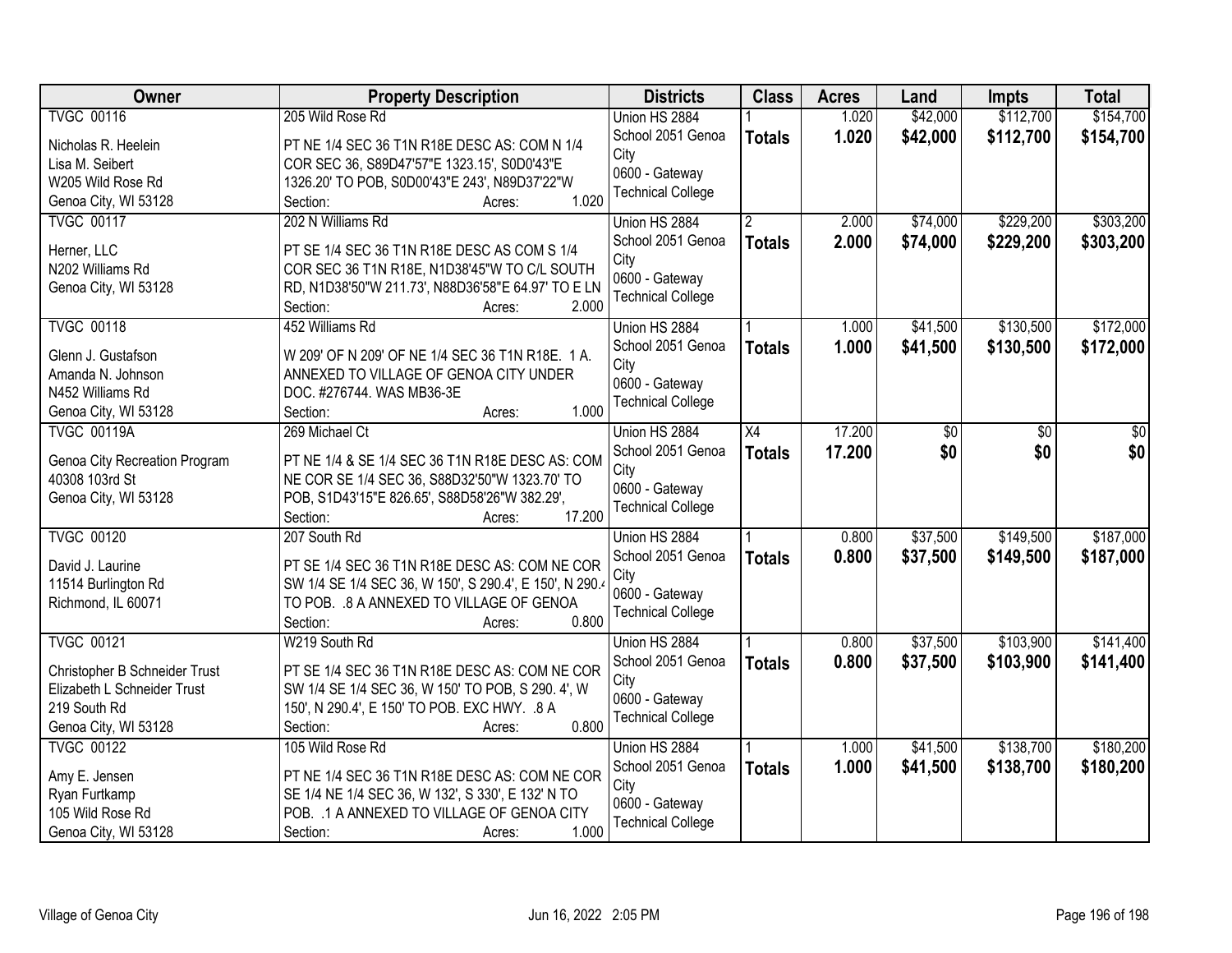| Owner                   | <b>Property Description</b>                       | <b>Districts</b>                           | <b>Class</b>  | <b>Acres</b> | Land     | <b>Impts</b>    | <b>Total</b> |
|-------------------------|---------------------------------------------------|--------------------------------------------|---------------|--------------|----------|-----------------|--------------|
| <b>TVGC 00124</b>       | 110th St                                          | Union HS 2884                              |               | 76.000       | \$16,100 | $\overline{50}$ | \$16,100     |
| Richard C Jones Trust   | E 1/2 SE 1/4 SEC 25 T1N R18E EXC. CSM 3456. 76.77 | School 2051 Genoa                          | 5             | 0.770        | \$100    | \$0             | \$100        |
| Suzette H Jones Trust   | A M/L OUT OF MB25-1 ANNEXED TO VILLAGE OF         | City                                       | <b>Totals</b> | 76.770       | \$16,200 | \$0             | \$16,200     |
| 4216 E Calypso Ave      | GENOA CITY UNDER DOC. #404068 OMITS MB25-1A       | 0600 - Gateway<br><b>Technical College</b> |               |              |          |                 |              |
| Mesa, AZ 85206          | 76.770<br>Section:<br>Acres:                      |                                            |               |              |          |                 |              |
| <b>TVGC 00125</b>       | County Rd B                                       | Union HS 2884                              | 4             | 96.793       | \$13,100 | \$0             | \$13,100     |
| Emc Farms, LLC          | PT SW 1/4 SEC 24 & NW 1/4 SEC 25 T1N R18E DESC    | School 2051 Genoa                          | 5             | 10.470       | \$6,300  | \$0             | \$6,300      |
| 101 S Lawndale Ave      | AS: COM W 1/4 COR SEC 25, N88D29'35"E 1322. 66',  | City                                       | <b>Totals</b> | 107.263      | \$19,400 | \$0             | \$19,400     |
| Elmhurst, IL 60126      | N01D35'39"W 60' TO POB, N01D35'39"W 1272.43',     | 0600 - Gateway                             |               |              |          |                 |              |
|                         | 107.263<br>Section:<br>Acres:                     | <b>Technical College</b>                   |               |              |          |                 |              |
| <b>TVGC 00126</b>       | W298 County Rd B                                  | Union HS 2884                              | 4             | 34.877       | \$5,400  | \$0             | \$5,400      |
| Emc Farms, LLC          | PT SW 1/4 SEC 24, NE 1/4 & NW 1/4 SEC 25 T1N R18E | School 2051 Genoa                          | 5             | 5.090        | \$3,700  | \$0             | \$3,700      |
| 101 S Lawndale Ave      | DESC AS: COM W 1/4 COR SEC 25, N88D29' 35"E       | City                                       |               | 3.000        | \$61,500 | \$83,300        | \$144,800    |
| Elmhurst, IL 60126      | 2645.33', N88D29'49"E 251.85' TO POB, N01D30'12"W | 0600 - Gateway                             | <b>Totals</b> | 42.967       | \$70,600 | \$83,300        | \$153,900    |
|                         | 42.967<br>Section:<br>Acres:                      | <b>Technical College</b>                   |               |              |          |                 |              |
| <b>TVGC 00127</b>       | 441 Williams Rd                                   | Union HS 2884                              |               | 5.200        | \$82,500 | \$123,200       | \$205,700    |
| Pease Leasing Co, Inc   | S 1/2 NE 1/4 NW 1/4 E OF NEW HIGHWAY 12.          | School 2051 Genoa                          | <b>Totals</b> | 5.200        | \$82,500 | \$123,200       | \$205,700    |
| 1001 Williams Rd        | SECTION 36 T1N R18E. VILLAGE OF GENOA CITY        | City                                       |               |              |          |                 |              |
| Genoa City, WI 53128    |                                                   | 0600 - Gateway                             |               |              |          |                 |              |
|                         | 5.200<br>Section: 36<br>Acres:                    | <b>Technical College</b>                   |               |              |          |                 |              |
| <b>TXRR 00001</b>       | 38 Gideon Ct                                      | Union HS 2884                              |               | 0.280        | \$1,500  | $\overline{50}$ | \$1,500      |
| David R. Milligan et al | PT OF SW 1/4 SW 1/4 SEC 36 T1N R18E DESC AS       | School 2051 Genoa                          | <b>Totals</b> | 0.280        | \$1,500  | \$0             | \$1,500      |
| 6474 Moelter Dr         | COM AT PT ON S LN SEC 36 T1N R18E & SW LN         | City                                       |               |              |          |                 |              |
| Lake Geneva, WI 53147   | (REMOVED) RR R/W NW ALG SW LN 496.81' TO POB,     | 0600 - Gateway                             |               |              |          |                 |              |
|                         | 0.280<br>Section:<br>Acres:                       | <b>Technical College</b>                   |               |              |          |                 |              |
| <b>TXRR 00002</b>       | 32 Gideon Ct                                      | Union HS 2884                              |               | 0.160        | \$5,500  | $\overline{60}$ | \$5,500      |
| Robert C. Parker        | PT SW 1/4 SEC 36 T1N R18E DESC AS COM AT PT       | School 2051 Genoa                          | <b>Totals</b> | 0.160        | \$5,500  | \$0             | \$5,500      |
| Rachel A. Schultz       | ON S LN SEC 36 T1N R18E & SW LN (REMOVED) RR      | City                                       |               |              |          |                 |              |
| 32 Gideon Ct            | R/W NW ALG SW R/W LN 425.85' TO POB, CONT NW      | 0600 - Gateway                             |               |              |          |                 |              |
| Genoa City, WI 53128    | 0.160<br>Section:<br>Acres:                       | <b>Technical College</b>                   |               |              |          |                 |              |
| <b>TXRR 00003A</b>      | County Rd H                                       | Union HS 2884                              |               | 1.722        | \$8,500  | $\overline{50}$ | \$8,500      |
| Robert O. Clausen       | ALL THAT PART OF R/R R/W LOC IN NE 1/4 NW 1/4     | School 2051 Genoa                          | <b>Totals</b> | 1.722        | \$8,500  | \$0             | \$8,500      |
| Virginia D. Clausen     | SEC 35 T 1 N R 18 E VILLAGE OF GENOA CITY         | City                                       |               |              |          |                 |              |
| 941 Darling Rd          |                                                   | 0600 - Gateway                             |               |              |          |                 |              |
| PO Box 817              | 1.722<br>Section:<br>Acres:                       | <b>Technical College</b>                   |               |              |          |                 |              |
| Genoa City, WI 53128    |                                                   |                                            |               |              |          |                 |              |